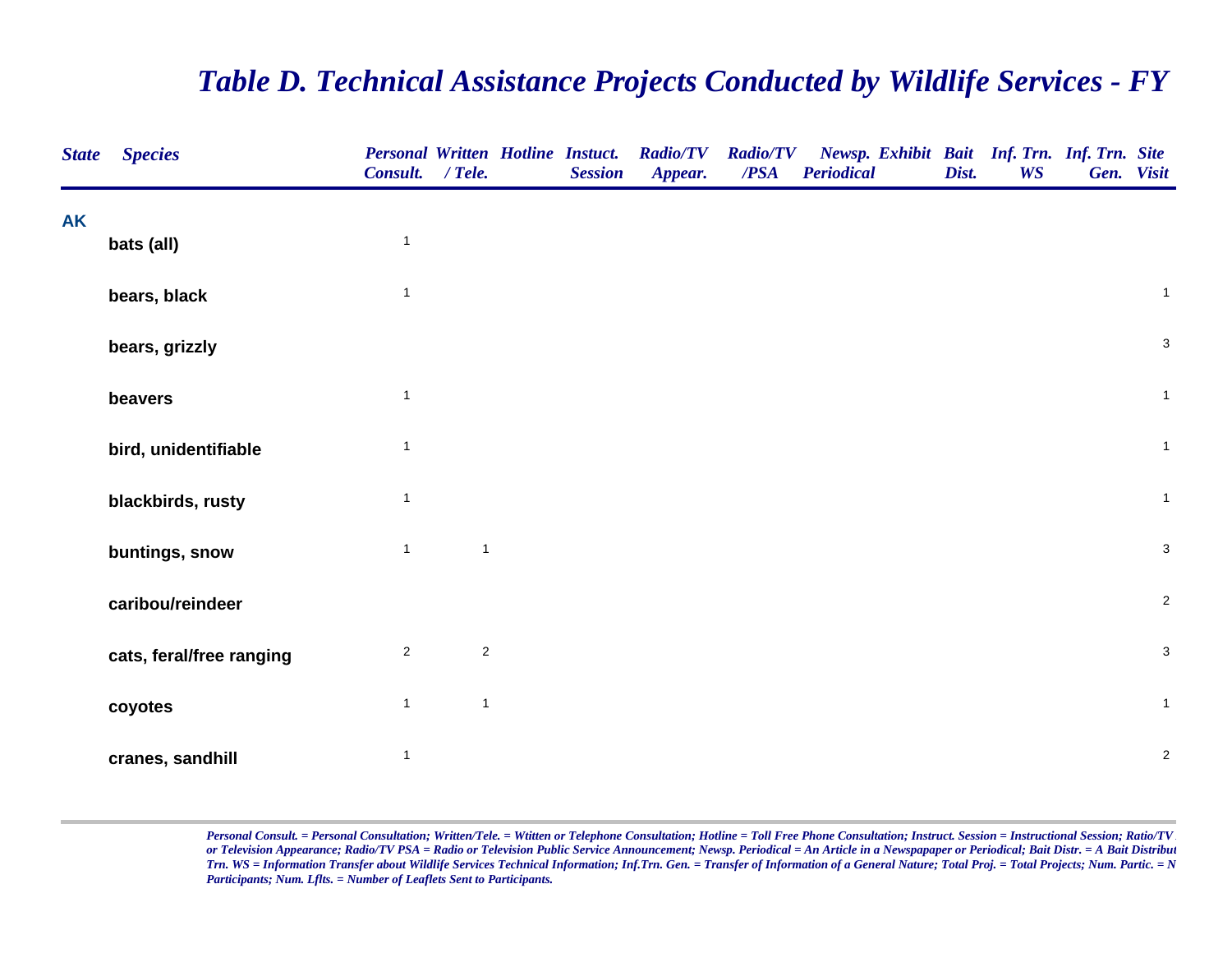## *2007*

| Total<br>Proj.   | Num.<br>Partic   | <b>Num.</b><br>Lflts |
|------------------|------------------|----------------------|
|                  |                  |                      |
| $\mathbf{1}$     | $\sqrt{2}$       |                      |
| $\overline{c}$   | $\mathbf{3}$     |                      |
| $\mathbf{3}$     | $\mathbf{3}$     |                      |
| $\overline{2}$   | $\mathbf{3}$     |                      |
| $\overline{a}$   | $\mathbf{3}$     |                      |
| $\overline{c}$   | $\mathbf{3}$     |                      |
| $\overline{5}$   | $\boldsymbol{7}$ |                      |
| $\overline{c}$   | $\sqrt{2}$       |                      |
|                  |                  |                      |
| $\boldsymbol{7}$ | $13\,$           |                      |
| $\mathbf{3}$     | $\sqrt{5}$       |                      |
| $\mathbf{3}$     | $\sqrt{5}$       |                      |
|                  |                  |                      |

*Appear. = Radio tion Project; Inf. Number of* 

m.

*Page 1 of 230*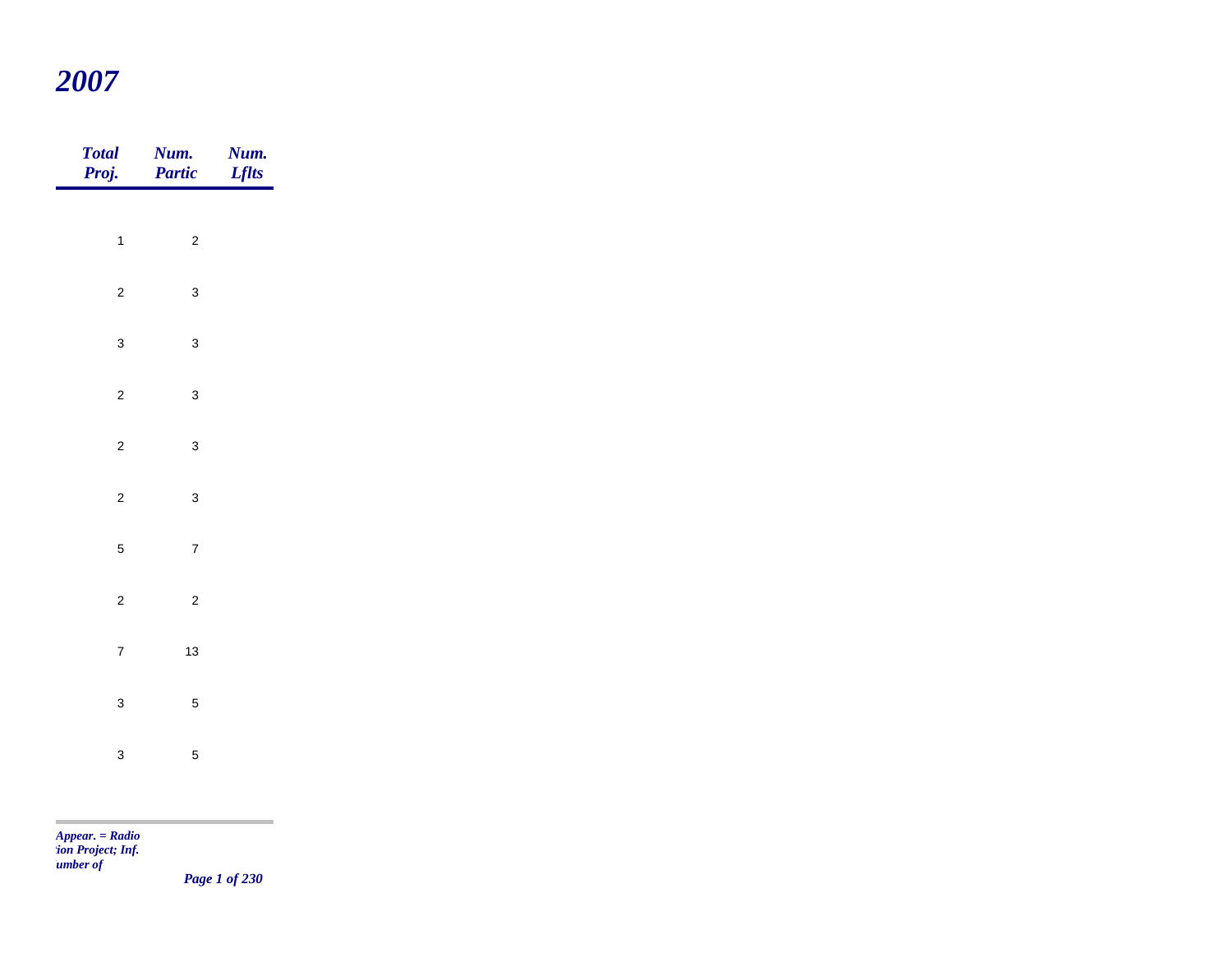| <b>State</b> | <b>Species</b>                  | <b>Personal Written Hotline Instuct.</b><br>Consult. / Tele. |              | <b>Session</b> | <b>Radio/TV</b><br>Appear. | <b>Radio/TV</b><br>/PSA | Newsp. Exhibit Bait Inf. Trn. Inf. Trn. Site<br><b>Periodical</b> | Dist. | <b>WS</b> | Gen. Visit |                |
|--------------|---------------------------------|--------------------------------------------------------------|--------------|----------------|----------------------------|-------------------------|-------------------------------------------------------------------|-------|-----------|------------|----------------|
| <b>AK</b>    | crows, northwestern             |                                                              | $\mathbf{1}$ |                |                            |                         |                                                                   |       |           |            |                |
|              |                                 |                                                              |              |                |                            |                         |                                                                   |       |           |            |                |
|              | dogs, feral, free-ranging and h | $\mathbf{1}$                                                 | $\mathbf{1}$ |                |                            |                         |                                                                   |       |           |            | $\sqrt{3}$     |
|              | dowitchers, long-billed         | $\mathbf{1}$                                                 |              |                |                            |                         |                                                                   |       |           |            | $\mathbf{1}$   |
|              | dowitchers, short-billed        | $\mathbf{1}$                                                 |              |                |                            |                         |                                                                   |       |           |            | $\mathbf{1}$   |
|              | ducks, bufflehead               | $\mathbf{1}$                                                 |              |                |                            |                         |                                                                   |       |           |            | $\mathbf{1}$   |
|              | ducks, canvasback               | $\mathbf{1}$                                                 |              |                |                            |                         |                                                                   |       |           |            | $\mathbf{1}$   |
|              | ducks, eider, king              |                                                              |              |                |                            |                         |                                                                   |       |           |            | $\sqrt{2}$     |
|              | ducks, eider, spectacled        |                                                              |              |                |                            |                         |                                                                   |       |           |            | $\overline{2}$ |
|              | ducks, gadwall                  | $\mathbf{1}$                                                 |              |                |                            |                         |                                                                   |       |           |            | $\mathbf 1$    |
|              | ducks, goldeneye, barrow's      | 1                                                            |              |                |                            |                         |                                                                   |       |           |            | $\mathbf{1}$   |
|              | ducks, goldeneye, common        | $\mathbf{1}$                                                 |              |                |                            |                         |                                                                   |       |           |            | $\mathbf{1}$   |
|              | ducks, harlequin                | $\mathbf{1}$                                                 |              |                |                            |                         |                                                                   |       |           |            | $\mathbf{1}$   |
|              | ducks, long-tailed              | $\mathbf{1}$                                                 |              |                |                            |                         |                                                                   |       |           |            | $\sqrt{2}$     |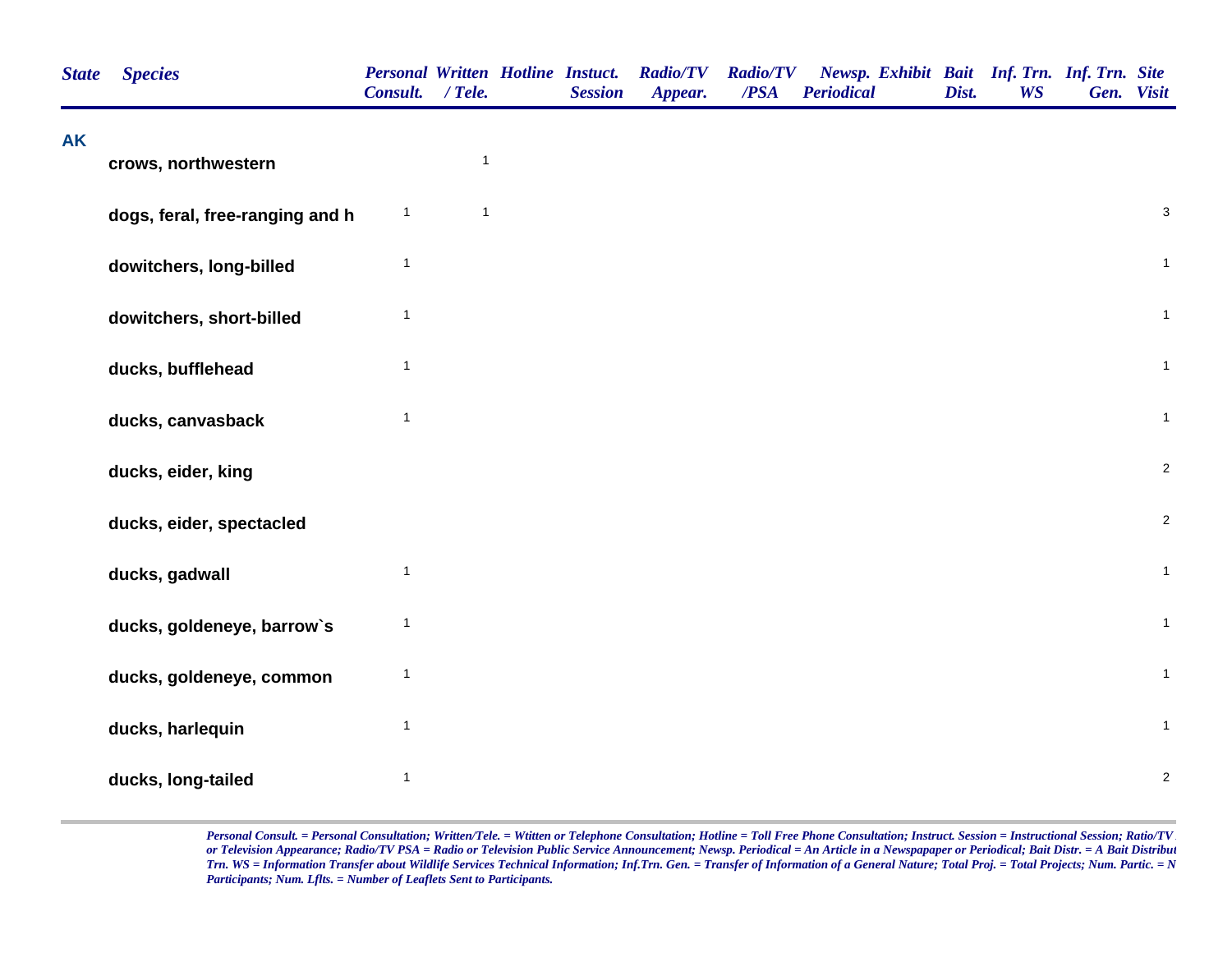| Total<br>Proj. | Num.<br>Partic | Num.<br><b>Lflts</b> |
|----------------|----------------|----------------------|
|                |                |                      |
| $\overline{1}$ | $\overline{c}$ |                      |
| $5\phantom{a}$ | $\overline{7}$ |                      |
| $\overline{c}$ | $\mathbf{3}$   |                      |
| $\overline{2}$ | $\mathbf{3}$   |                      |
| $\overline{c}$ | $\mathbf{3}$   |                      |
| $\overline{2}$ | $\mathbf{3}$   |                      |
| $\overline{c}$ | $\overline{c}$ |                      |
|                |                |                      |
| $\overline{2}$ | $\overline{c}$ |                      |
| $\overline{c}$ | $\mathbf{3}$   |                      |
| $\overline{2}$ | $\mathbf{3}$   |                      |
| $\overline{c}$ | $\mathbf{3}$   |                      |
| $\overline{2}$ | $\mathbf{3}$   |                      |
| $\mathbf{3}$   | $\overline{4}$ |                      |
|                |                |                      |

*Page 2 of 230*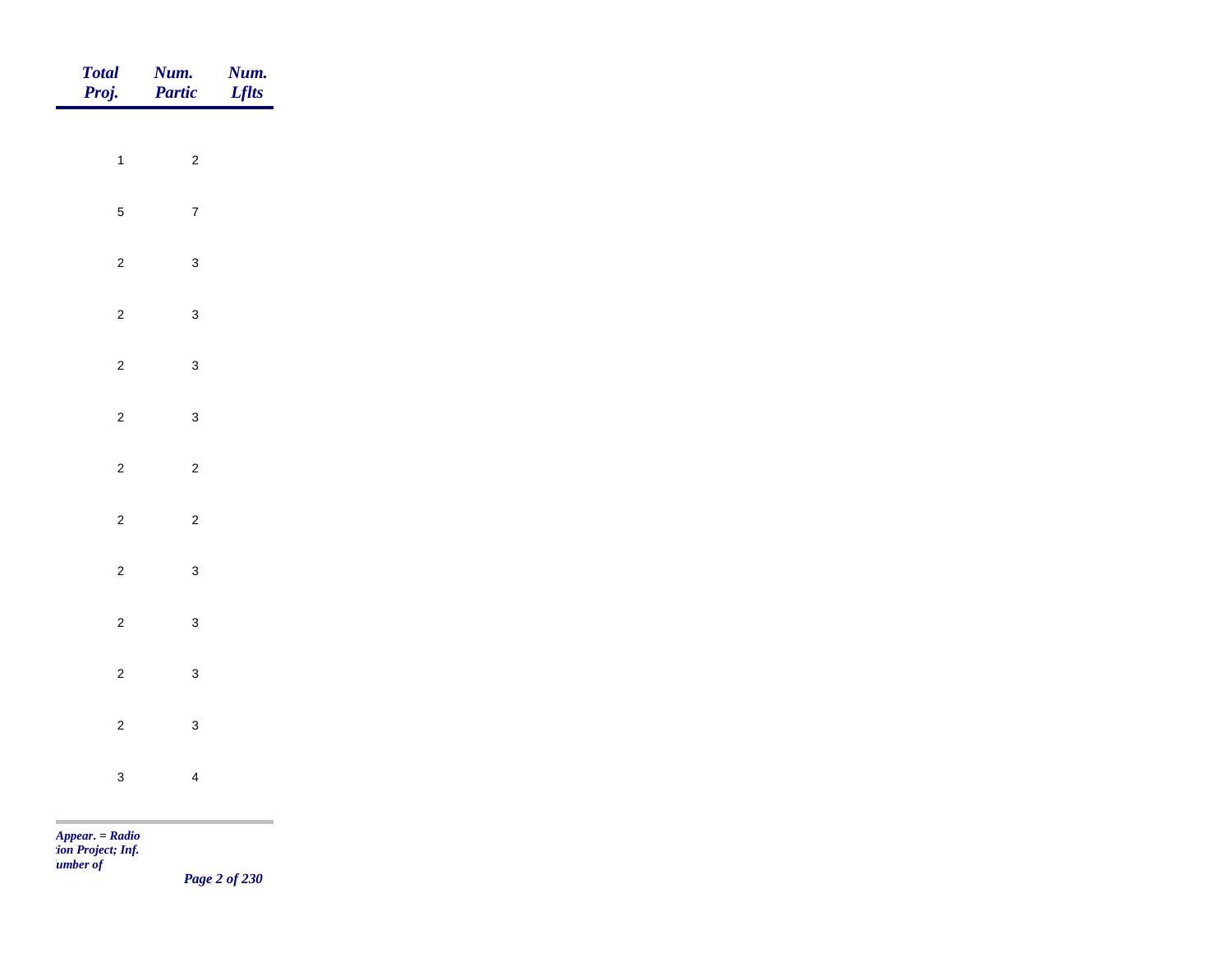| <b>State</b> | <b>Species</b>                | <b>Personal Written Hotline Instuct.</b><br>Consult. / Tele. |              | <b>Session</b> | <b>Radio/TV</b><br>Appear. | <b>Radio/TV</b><br>/PSA | Newsp. Exhibit Bait Inf. Trn. Inf. Trn. Site<br><b>Periodical</b> | Dist. | <b>WS</b> | Gen. Visit |                |
|--------------|-------------------------------|--------------------------------------------------------------|--------------|----------------|----------------------------|-------------------------|-------------------------------------------------------------------|-------|-----------|------------|----------------|
| <b>AK</b>    | ducks, long-tailed            | $\mathbf{1}$                                                 |              |                |                            |                         |                                                                   |       |           |            | $\overline{2}$ |
|              | ducks, mallards               | $\mathbf{1}$                                                 | $\mathbf{1}$ |                |                            |                         |                                                                   |       |           |            | $\mathbf{3}$   |
|              | ducks, merganser common       |                                                              |              |                |                            |                         |                                                                   |       |           |            | $\overline{1}$ |
|              | ducks, merganser, hooded      | $\mathbf{1}$                                                 |              |                |                            |                         |                                                                   |       |           |            |                |
|              | ducks, merganser, red-breaste | $\mathbf{1}$                                                 |              |                |                            |                         |                                                                   |       |           |            | $\mathbf{1}$   |
|              | ducks, northern pintail       | $\mathbf{1}$                                                 | $\mathbf{1}$ |                |                            |                         |                                                                   |       |           |            | $\mathbf{3}$   |
|              | ducks, northern shoveler      | $\mathbf{1}$                                                 | $\mathbf{1}$ |                |                            |                         |                                                                   |       |           |            | $\mathbf{3}$   |
|              | ducks, redhead                | $\mathbf{1}$                                                 |              |                |                            |                         |                                                                   |       |           |            | $\mathbf{1}$   |
|              | ducks, ring-necked            | $\mathbf{1}$                                                 |              |                |                            |                         |                                                                   |       |           |            | $\mathbf 1$    |
|              | ducks, scaup, greater         | $\mathbf{1}$                                                 |              |                |                            |                         |                                                                   |       |           |            | $\mathbf{3}$   |
|              | ducks, scaup, lesser          | $\mathbf{1}$                                                 |              |                |                            |                         |                                                                   |       |           |            | $\mathbf{1}$   |
|              | ducks, scoter, black          | $\mathbf{1}$                                                 |              |                |                            |                         |                                                                   |       |           |            | $\mathbf{1}$   |
|              | ducks, scoter, surf           | $\overline{1}$                                               |              |                |                            |                         |                                                                   |       |           |            | $\mathbf{1}$   |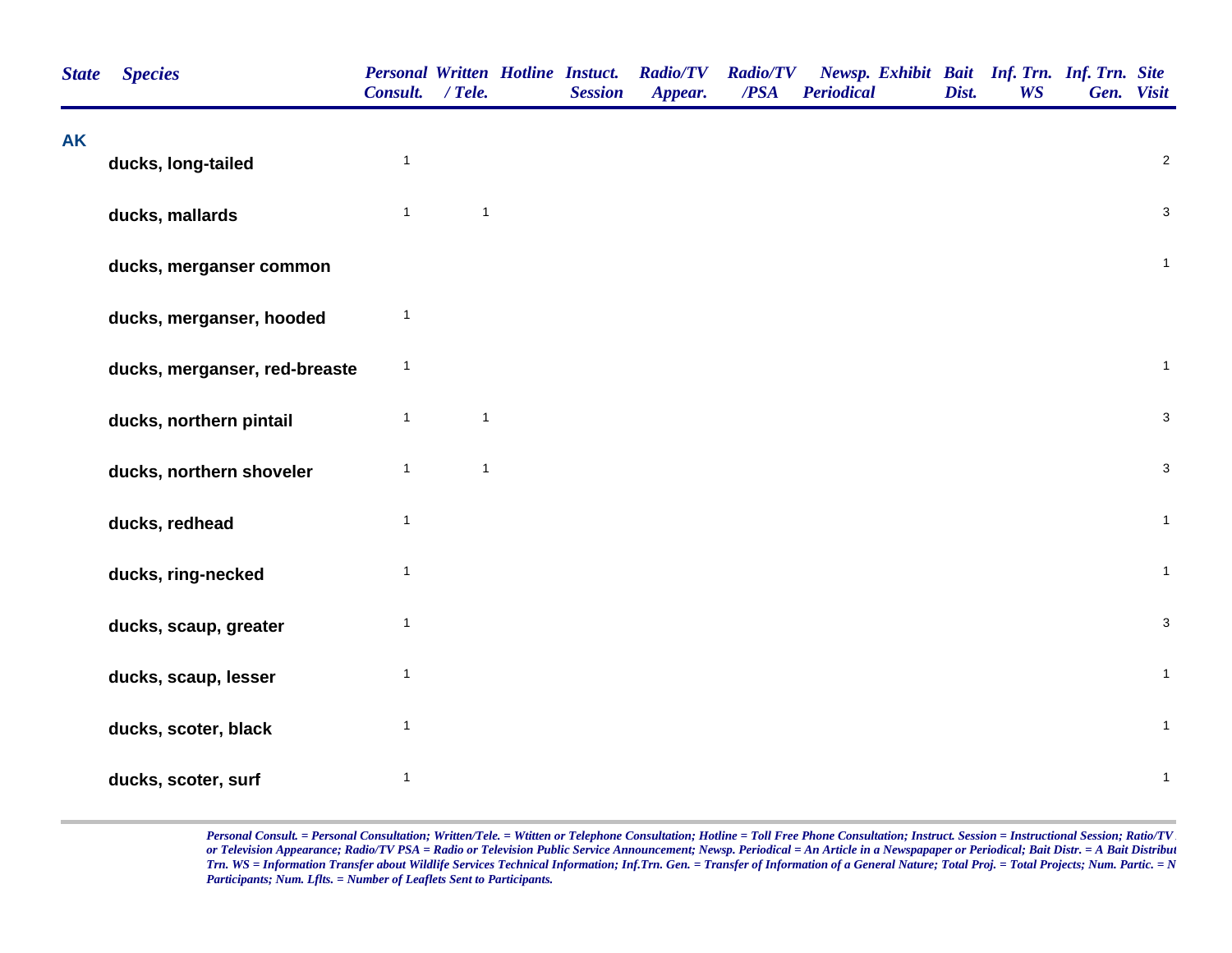| <b>Num.</b><br><b>Partic</b> | <b>Num.</b><br>Lflts                                                                      |
|------------------------------|-------------------------------------------------------------------------------------------|
|                              |                                                                                           |
|                              |                                                                                           |
| $\overline{7}$               |                                                                                           |
| $\overline{1}$               |                                                                                           |
| $\overline{c}$               |                                                                                           |
| $\mathbf{3}$                 |                                                                                           |
| $\boldsymbol{7}$             |                                                                                           |
|                              |                                                                                           |
|                              |                                                                                           |
|                              |                                                                                           |
| $\mathbf{3}$                 |                                                                                           |
| $\sqrt{5}$                   |                                                                                           |
| $\mathbf{3}$                 |                                                                                           |
|                              |                                                                                           |
|                              |                                                                                           |
|                              |                                                                                           |
|                              | $\overline{\mathbf{4}}$<br>$\overline{7}$<br>$\mathbf{3}$<br>$\mathbf{3}$<br>$\mathbf{3}$ |

*Page 3 of 230*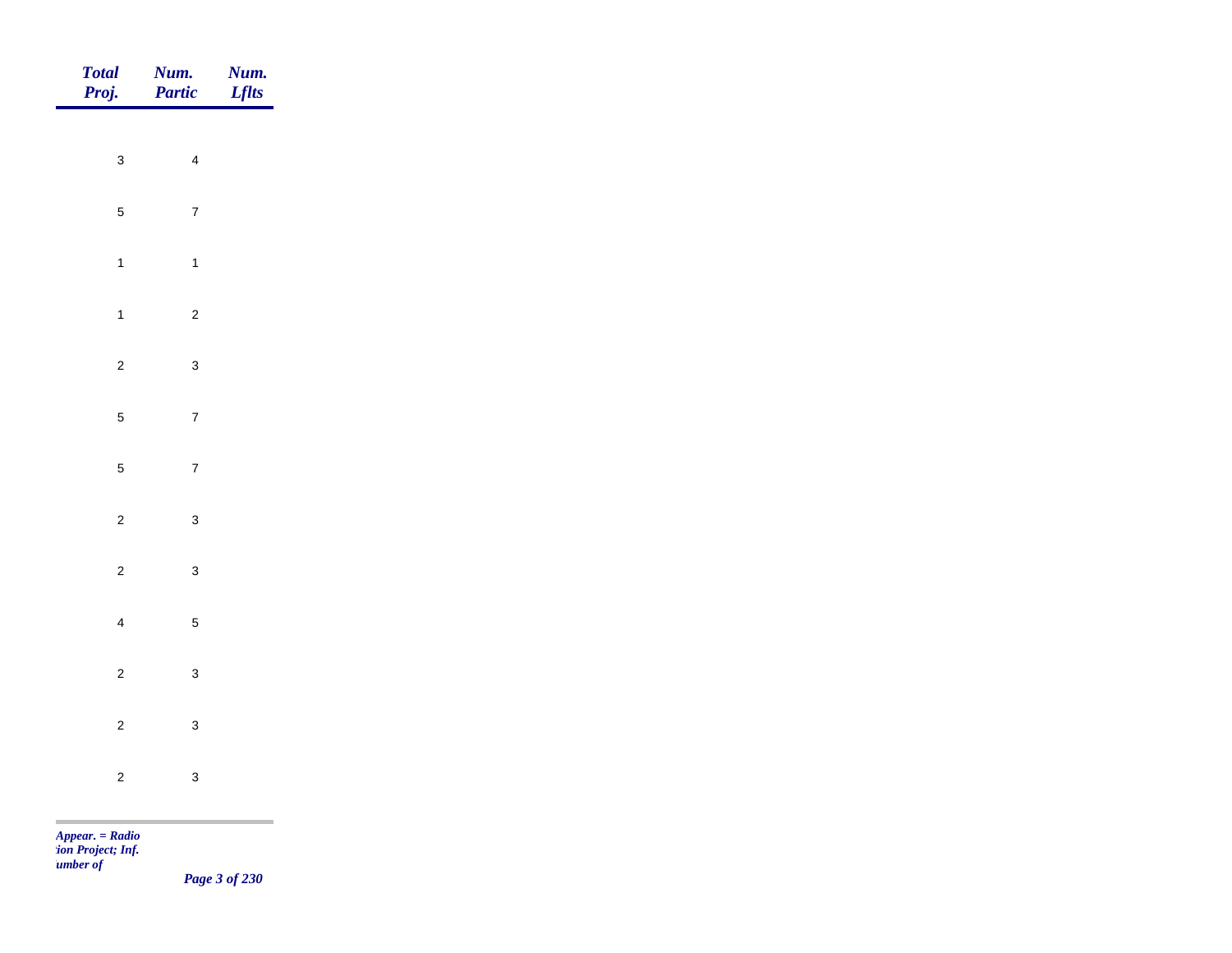| <b>State</b> | <b>Species</b>              | Personal Written Hotline Instuct.<br>Consult. / Tele. |                | <b>Session</b> | <b>Radio/TV</b><br>Appear. | <b>Radio/TV</b><br>/PSA | Newsp. Exhibit Bait Inf. Trn. Inf. Trn. Site<br><b>Periodical</b> | Dist. | <b>WS</b> | Gen. Visit              |
|--------------|-----------------------------|-------------------------------------------------------|----------------|----------------|----------------------------|-------------------------|-------------------------------------------------------------------|-------|-----------|-------------------------|
| <b>AK</b>    | ducks, scoter, surf         | $\mathbf{1}$                                          |                |                |                            |                         |                                                                   |       |           | $\overline{\mathbf{1}}$ |
|              | ducks, scoter, white-winged | $\mathbf{1}$                                          |                |                |                            |                         |                                                                   |       |           | $\mathbf{1}$            |
|              | ducks, teal, blue-winged    | $\mathbf{1}$                                          |                |                |                            |                         |                                                                   |       |           |                         |
|              | ducks, teal, green-winged   | $\mathbf{1}$                                          | $\mathbf{1}$   |                |                            |                         |                                                                   |       |           | $\sqrt{3}$              |
|              | ducks, wigeon, american     | $\mathbf{1}$                                          | $\mathbf{1}$   |                |                            |                         |                                                                   |       |           | $\overline{1}$          |
|              | eagles, bald                | $\mathbf{2}$                                          | $\overline{4}$ |                |                            |                         |                                                                   |       |           | $\overline{1}$          |
|              | eagles, golden              | $\mathbf{1}$                                          |                |                |                            |                         |                                                                   |       |           | $\mathbf{1}$            |
|              | falcons, american kestrels  | $\mathbf{1}$                                          | $\overline{1}$ |                |                            |                         |                                                                   |       |           | $\mathbf{1}$            |
|              | falcons, gyrfalcon          | $\mathbf{1}$                                          |                |                |                            |                         |                                                                   |       |           | $\overline{1}$          |
|              | falcons, merlin             | $\mathbf{1}$                                          |                |                |                            |                         |                                                                   |       |           | $\mathsf 3$             |
|              | falcons, peregrine          | $\mathbf{1}$                                          |                |                |                            |                         |                                                                   |       |           | $\mathsf 3$             |
|              | flickers, northern          | $\mathbf{1}$                                          |                |                |                            |                         |                                                                   |       |           |                         |
|              | foxes, arctic               |                                                       | $\mathbf{1}$   |                |                            |                         |                                                                   |       |           | $\sqrt{3}$              |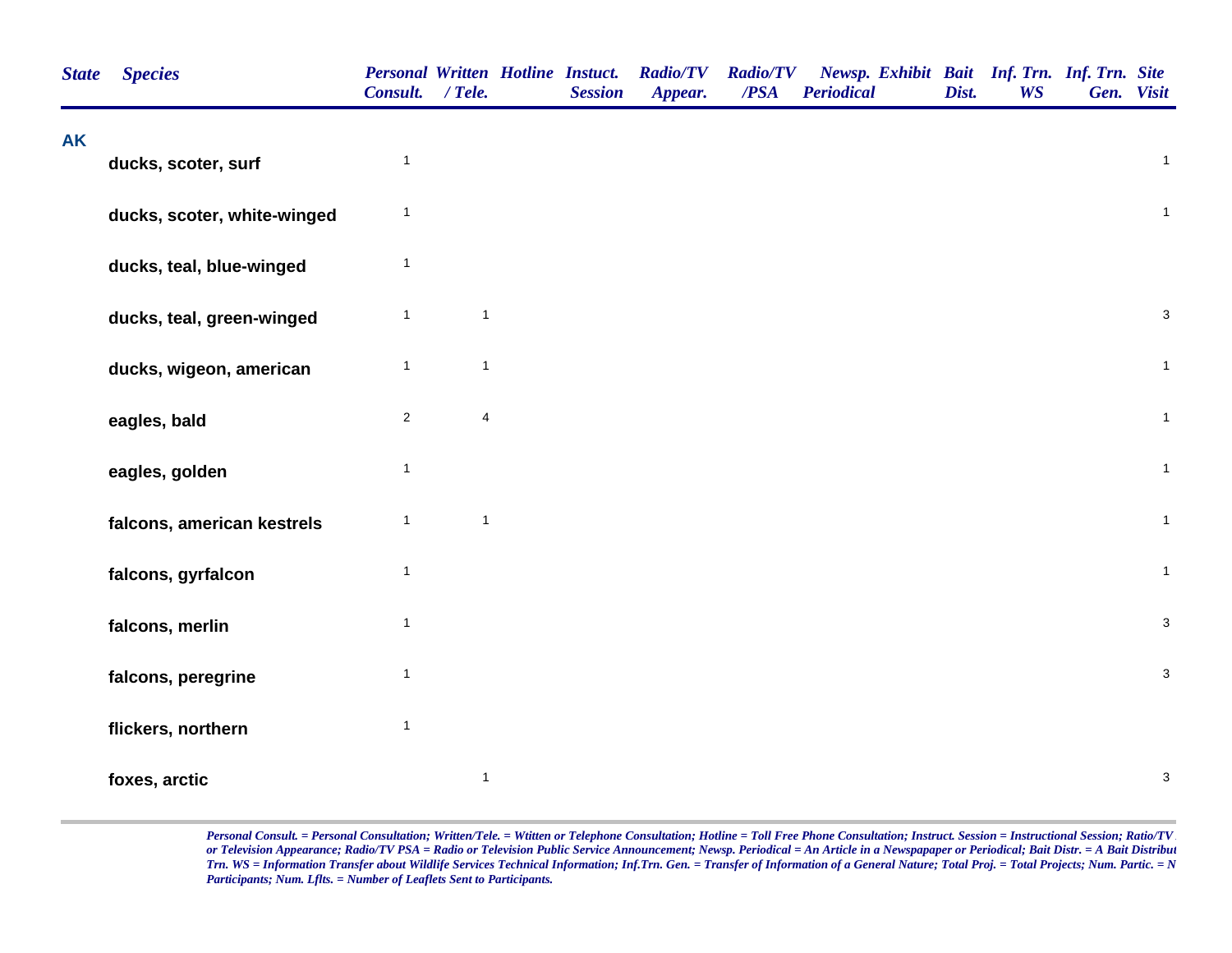| Total<br>Proj.  | <b>Num.</b><br>Partic | <b>Num.</b><br>Lflts |
|-----------------|-----------------------|----------------------|
| $\overline{c}$  | $\mathbf{3}$          |                      |
|                 |                       |                      |
| $\overline{2}$  | $\mathbf{3}$          |                      |
| $\overline{1}$  | $\overline{c}$        |                      |
| $5\phantom{.0}$ | $\overline{7}$        |                      |
| $\mathbf{3}$    | $\sqrt{5}$            |                      |
| $\overline{7}$  | $12$                  |                      |
| $\overline{2}$  | $\mathbf{3}$          |                      |
|                 |                       |                      |
| $\mathbf{3}$    | $\sqrt{5}$            |                      |
| $\overline{2}$  | $\mathbf{3}$          |                      |
| $\overline{4}$  | $\overline{5}$        |                      |
| $\overline{4}$  | $\sqrt{5}$            |                      |
| $\overline{1}$  | $\overline{c}$        |                      |
| $\overline{4}$  | $\,6\,$               |                      |
|                 |                       |                      |

*Page 4 of 230*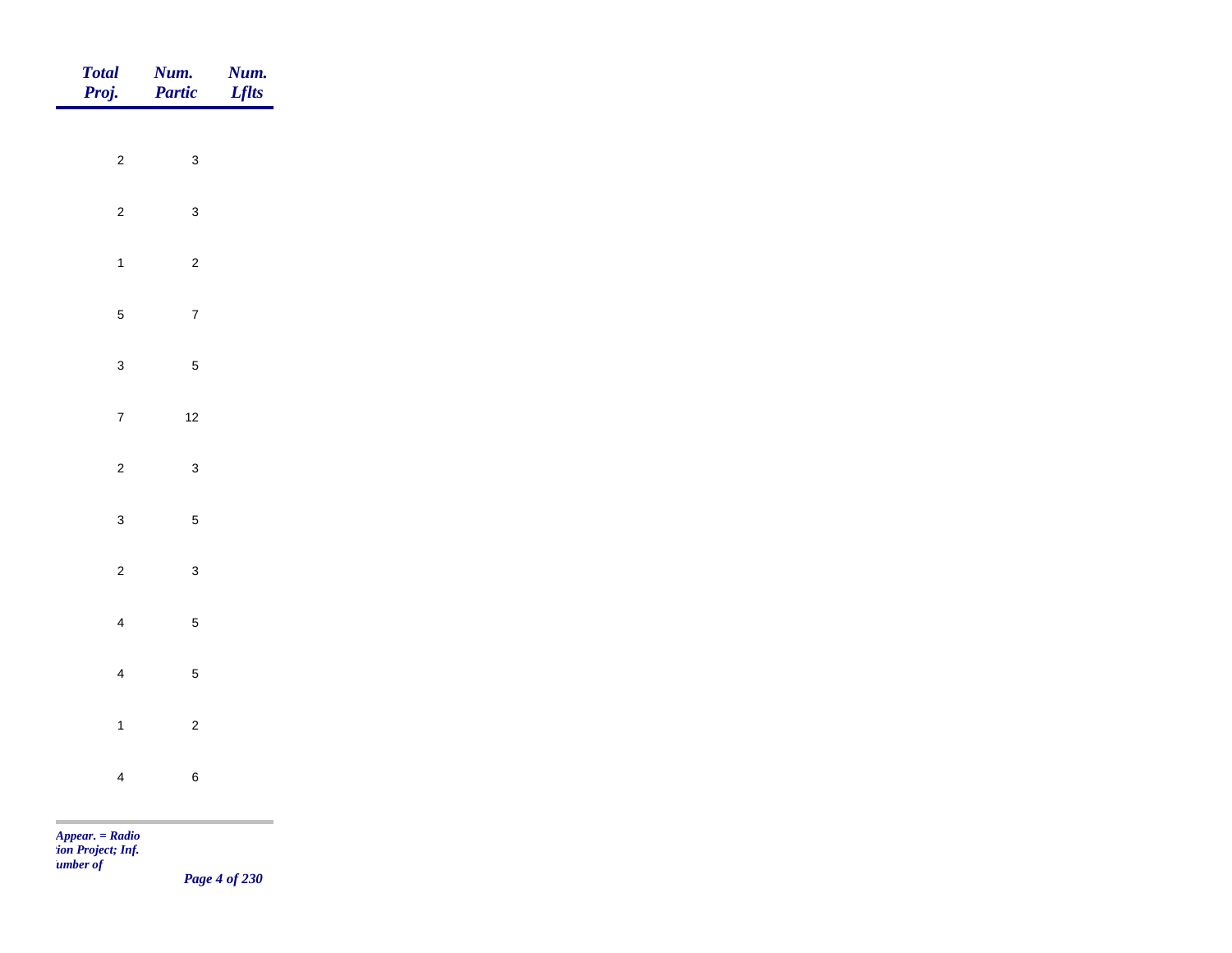| <b>State</b> | <b>Species</b>                | <b>Personal Written Hotline Instuct.</b><br>Consult. / Tele. |                | <b>Session</b> | <b>Radio/TV</b><br>Appear. | <b>Radio/TV</b><br>/PSA | Newsp. Exhibit Bait Inf. Trn. Inf. Trn. Site<br><b>Periodical</b> | Dist. | <b>WS</b> | Gen. Visit   |
|--------------|-------------------------------|--------------------------------------------------------------|----------------|----------------|----------------------------|-------------------------|-------------------------------------------------------------------|-------|-----------|--------------|
| <b>AK</b>    |                               |                                                              | $\mathbf{1}$   |                |                            |                         |                                                                   |       |           | $\mathbf 3$  |
|              | foxes, arctic                 |                                                              |                |                |                            |                         |                                                                   |       |           |              |
|              | foxes, red                    | $\mathbf{1}$                                                 | $\overline{1}$ |                |                            |                         |                                                                   |       |           | $\mathsf 3$  |
|              | geese, bean                   | $\mathbf{1}$                                                 |                |                |                            |                         |                                                                   |       |           | $\mathbf{1}$ |
|              | geese, canada                 | $\mathbf{1}$                                                 | $16\,$         |                |                            |                         |                                                                   |       |           | $\mathbf 3$  |
|              | geese, feral                  | $\mathbf{1}$                                                 |                |                |                            |                         |                                                                   |       |           |              |
|              | geese, snow, lesser           | $\mathbf{1}$                                                 |                |                |                            |                         |                                                                   |       |           |              |
|              | geese, white-fronted, greater | 1                                                            |                |                |                            |                         |                                                                   |       |           | $\sqrt{2}$   |
|              | godwits, bar-tailed           | $\mathbf{1}$                                                 |                |                |                            |                         |                                                                   |       |           | $\mathbf{1}$ |
|              | grebes, horned                | $\mathbf{1}$                                                 |                |                |                            |                         |                                                                   |       |           | $\mathbf{1}$ |
|              | grebes, pied-billed           |                                                              |                |                |                            |                         |                                                                   |       |           | $\mathbf{1}$ |
|              | grebes, red-necked            | $\mathbf{1}$                                                 |                |                |                            |                         |                                                                   |       |           | $\mathbf{1}$ |
|              | grouse, ruffed                | $\mathbf{1}$                                                 |                |                |                            |                         |                                                                   |       |           | $\mathbf{1}$ |
|              | grouse, spruce                | $\mathbf{1}$                                                 |                |                |                            |                         |                                                                   |       |           | $\mathbf{1}$ |
|              |                               |                                                              |                |                |                            |                         |                                                                   |       |           |              |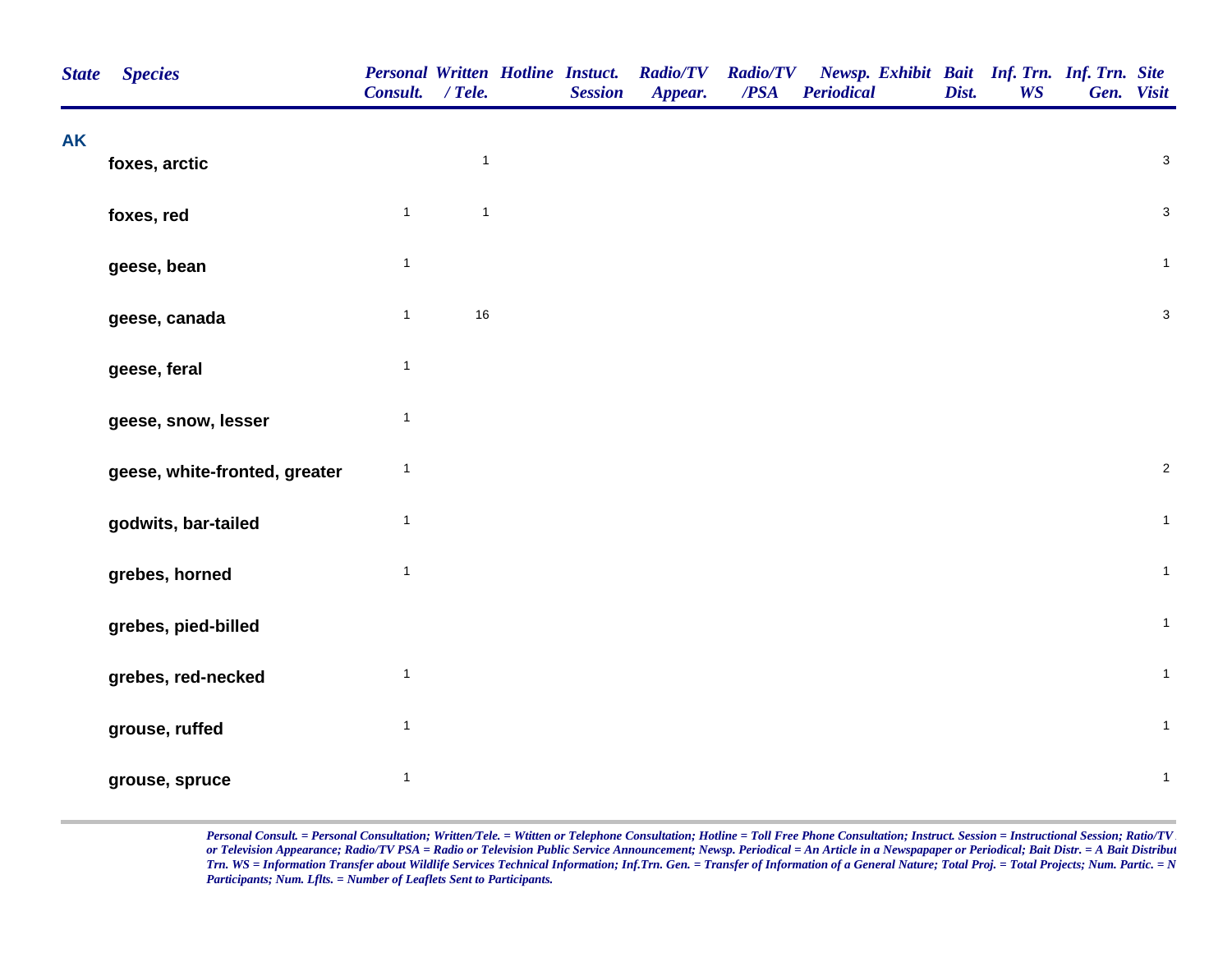| Total<br>Proj.                                                                                                                                                                                                                                                                                                               | <b>Num.</b><br>Partic | <b>Num.</b><br>Lflts |
|------------------------------------------------------------------------------------------------------------------------------------------------------------------------------------------------------------------------------------------------------------------------------------------------------------------------------|-----------------------|----------------------|
| $\overline{4}$                                                                                                                                                                                                                                                                                                               | $\,6\,$               |                      |
| $\overline{5}$                                                                                                                                                                                                                                                                                                               | $\overline{7}$        |                      |
|                                                                                                                                                                                                                                                                                                                              |                       |                      |
| $\overline{c}$                                                                                                                                                                                                                                                                                                               | $\mathbf{3}$          |                      |
| $20\,$                                                                                                                                                                                                                                                                                                                       | 31                    | $\boldsymbol{9}$     |
| $\overline{1}$                                                                                                                                                                                                                                                                                                               | $\overline{c}$        |                      |
| $\overline{1}$                                                                                                                                                                                                                                                                                                               | $\overline{c}$        |                      |
| $\mathbf{3}$                                                                                                                                                                                                                                                                                                                 | $\overline{4}$        |                      |
| $\overline{c}$                                                                                                                                                                                                                                                                                                               | $\mathbf{3}$          |                      |
| $\overline{c}$                                                                                                                                                                                                                                                                                                               | $\mathbf{3}$          |                      |
| $\mathbf{1}$                                                                                                                                                                                                                                                                                                                 | $\overline{1}$        |                      |
| $\overline{c}$                                                                                                                                                                                                                                                                                                               | $\mathbf{3}$          |                      |
|                                                                                                                                                                                                                                                                                                                              |                       |                      |
| $\overline{c}$                                                                                                                                                                                                                                                                                                               | $\mathbf{3}$          |                      |
| $\overline{c}$                                                                                                                                                                                                                                                                                                               | $\mathbf{3}$          |                      |
| <b>Contract Contract</b><br>$\mathbf{A}$ and $\mathbf{B}$ and $\mathbf{B}$ and $\mathbf{B}$ and $\mathbf{B}$ and $\mathbf{B}$ and $\mathbf{B}$ and $\mathbf{B}$ and $\mathbf{B}$ and $\mathbf{B}$ and $\mathbf{B}$ and $\mathbf{B}$ and $\mathbf{B}$ and $\mathbf{B}$ and $\mathbf{B}$ and $\mathbf{B}$ and $\mathbf{B}$ and |                       |                      |

*Page 5 of 230*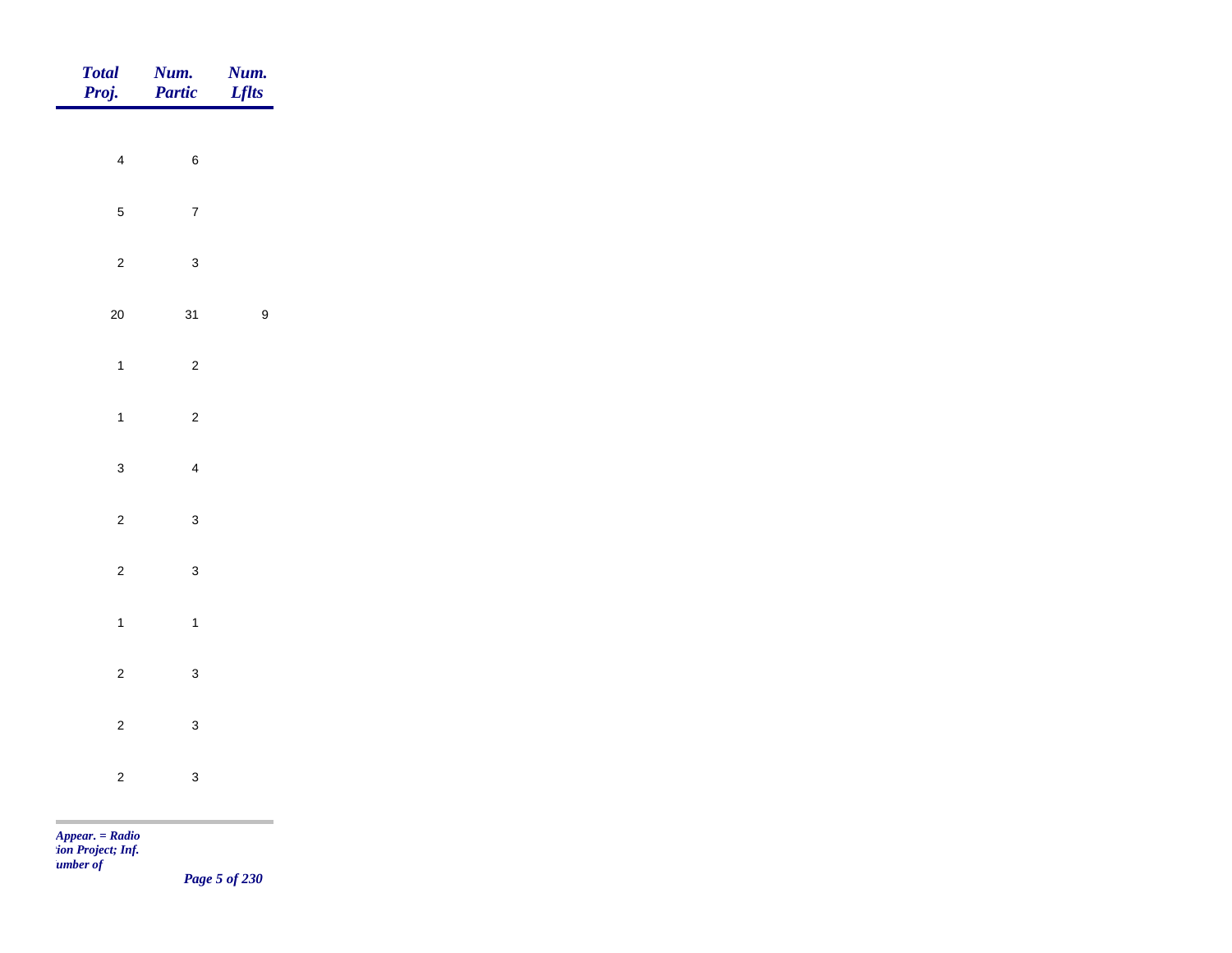| <b>State</b> | <b>Species</b>                 | <b>Personal Written Hotline Instuct.</b><br>Consult. / Tele. |                  | <b>Session</b> | <b>Radio/TV</b><br>Appear. | <b>Radio/TV</b><br>/PSA | Newsp. Exhibit Bait Inf. Trn. Inf. Trn. Site<br><b>Periodical</b> | Dist. | <b>WS</b> | Gen. Visit                |
|--------------|--------------------------------|--------------------------------------------------------------|------------------|----------------|----------------------------|-------------------------|-------------------------------------------------------------------|-------|-----------|---------------------------|
| <b>AK</b>    | grouse, spruce                 | $\mathbf{1}$                                                 |                  |                |                            |                         |                                                                   |       |           | $\mathbf{1}$              |
|              | gulls, bonaparte's             | $\mathbf{1}$                                                 |                  |                |                            |                         |                                                                   |       |           | $\mathbf{1}$              |
|              | gulls, glaucous                |                                                              | $\mathbf{1}$     |                |                            |                         |                                                                   |       |           | $\sqrt{2}$                |
|              | gulls, glaucous-winged         |                                                              | $\boldsymbol{9}$ |                |                            |                         |                                                                   |       |           |                           |
|              | gulls, herring                 | $\mathbf{1}$                                                 | $74\,$           |                |                            |                         |                                                                   |       |           | $\mathbf{1}$              |
|              | gulls, mew                     | $\mathbf{3}$                                                 | 118              |                |                            |                         |                                                                   |       |           | $\mathbf{1}$              |
|              | gulls, sabine's                |                                                              |                  |                |                            |                         |                                                                   |       |           | $\boldsymbol{2}$          |
|              | gulls, thayer's                |                                                              | $\mathbf{1}$     |                |                            |                         |                                                                   |       |           |                           |
|              | hares, snowshoe                | $\mathbf{1}$                                                 |                  |                |                            |                         |                                                                   |       |           | $\mathbf{1}$              |
|              | hawks, goshawk, northern       | $\mathbf{1}$                                                 | $\mathbf{1}$     |                |                            |                         |                                                                   |       |           | $\mathbf{1}$              |
|              | hawks, harrier, northern (mars | $\mathbf{1}$                                                 | $\mathbf{1}$     |                |                            |                         |                                                                   |       |           | $\mathbf{3}$              |
|              | hawks, red-tailed              | $\mathbf{1}$                                                 | $\mathbf{1}$     |                |                            |                         |                                                                   |       |           | $\mathbf{1}$              |
|              | hawks, rough-legged            | $\mathbf{1}$                                                 | $\mathbf{1}$     |                |                            |                         |                                                                   |       |           | $\ensuremath{\mathsf{3}}$ |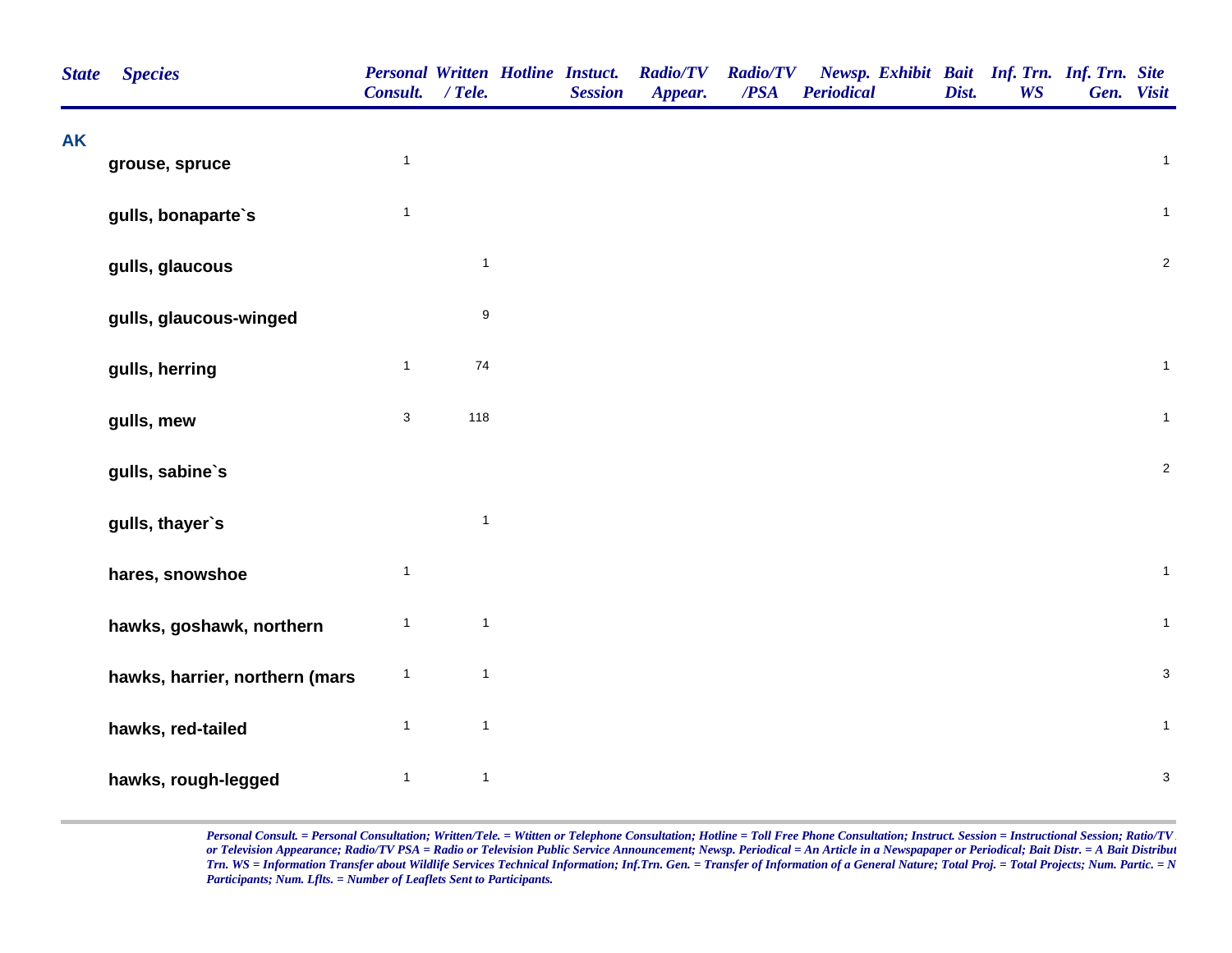| Total<br>Proj.   | <b>Num.</b><br>Partic | <b>Num.</b><br>Lflts |
|------------------|-----------------------|----------------------|
|                  |                       |                      |
| $\overline{c}$   | $\mathbf{3}$          |                      |
| $\overline{c}$   | $\mathbf{3}$          |                      |
| $\mathbf{3}$     | $\overline{4}$        |                      |
| $\boldsymbol{9}$ | $16\,$                |                      |
| ${\bf 76}$       | 125                   | $117$                |
| $122$            | 183                   | 325                  |
|                  |                       |                      |
| $\overline{c}$   | $\overline{2}$        |                      |
| $\mathbf{1}$     | $\overline{4}$        |                      |
| $\overline{2}$   | $\overline{2}$        |                      |
| $\mathbf{3}$     | $\overline{5}$        |                      |
| $\sqrt{5}$       | $\overline{7}$        |                      |
| $\mathbf{3}$     | $\sqrt{5}$            |                      |
|                  |                       |                      |
| $\mathbf 5$      | $\overline{7}$        |                      |

m.

*Page 6 of 230*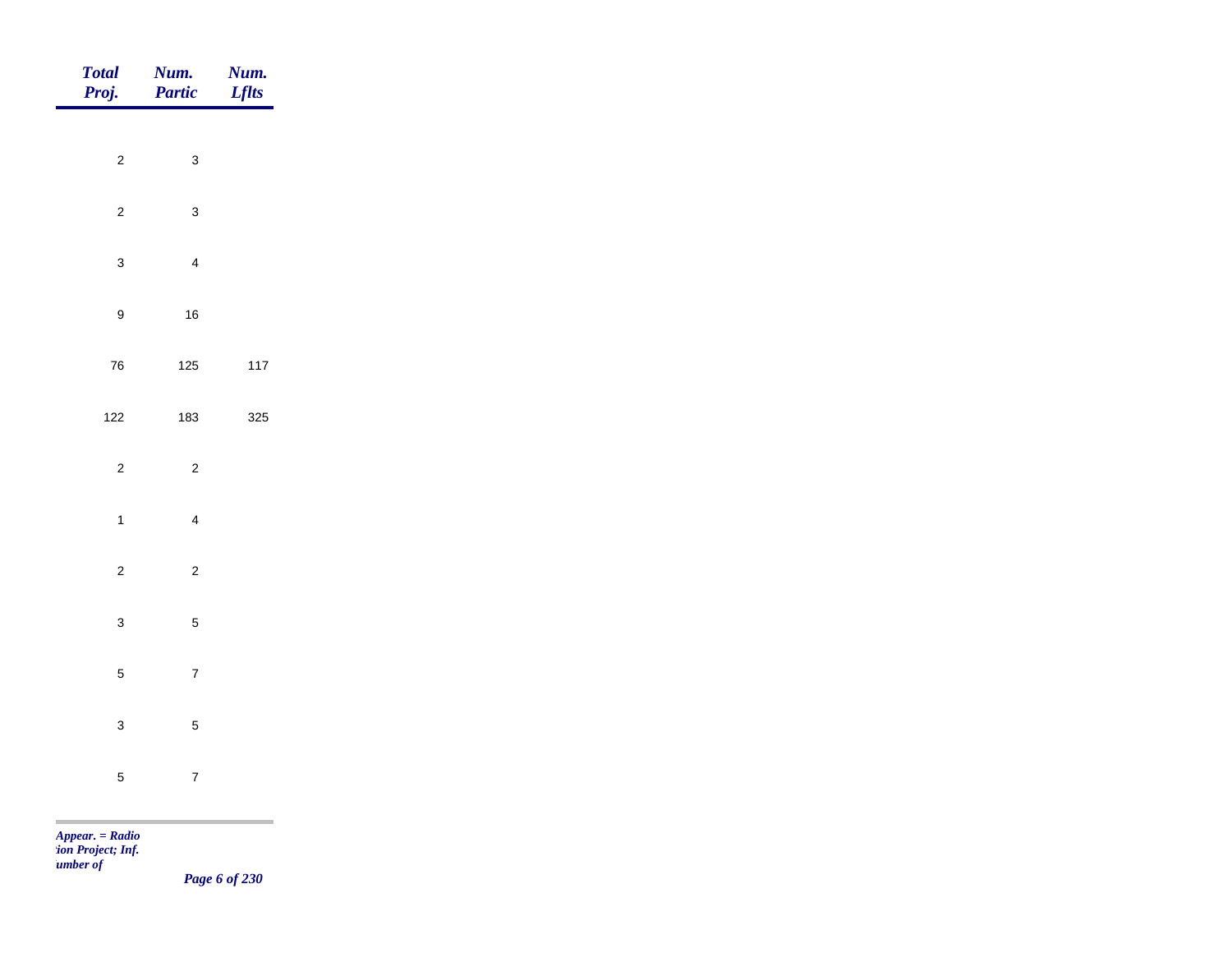| <b>Species</b>           | <b>Consult.</b>     | $/$ Tele.    |              | <b>Session</b> | <b>Radio/TV</b><br>Appear.               | /PSA | <b>Periodical</b> | Dist.           | <b>WS</b> |  |                                                                                                                                                                                                               |
|--------------------------|---------------------|--------------|--------------|----------------|------------------------------------------|------|-------------------|-----------------|-----------|--|---------------------------------------------------------------------------------------------------------------------------------------------------------------------------------------------------------------|
|                          |                     |              |              |                |                                          |      |                   |                 |           |  |                                                                                                                                                                                                               |
|                          |                     |              |              |                |                                          |      |                   |                 |           |  |                                                                                                                                                                                                               |
| hawks, sharp-shinned     | $\mathbf{1}$        | $\mathbf{1}$ |              |                |                                          |      |                   |                 |           |  |                                                                                                                                                                                                               |
| hawks, swainson's        | $\mathbf{1}$        |              |              |                |                                          |      |                   |                 |           |  |                                                                                                                                                                                                               |
| herons, great blue       | $\mathbf{1}$        |              |              |                |                                          |      |                   |                 |           |  |                                                                                                                                                                                                               |
| jaegers, long-tailed     |                     |              |              |                |                                          |      |                   |                 |           |  |                                                                                                                                                                                                               |
| jaegers, parasitic       |                     |              |              |                |                                          |      |                   |                 |           |  |                                                                                                                                                                                                               |
| jaegers, pomarine        |                     |              |              |                |                                          |      |                   |                 |           |  |                                                                                                                                                                                                               |
| jays, gray               |                     |              |              |                |                                          |      |                   |                 |           |  |                                                                                                                                                                                                               |
| jays, steller's          |                     |              |              |                |                                          |      |                   |                 |           |  |                                                                                                                                                                                                               |
| juncos, dark-eyed        | $\mathbf{1}$        |              |              |                |                                          |      |                   |                 |           |  |                                                                                                                                                                                                               |
| kittiwakes, black-legged |                     | $\mathbf{1}$ |              |                |                                          |      |                   |                 |           |  |                                                                                                                                                                                                               |
| kittiwakes, red-legged   |                     | $\mathbf{1}$ |              |                |                                          |      |                   |                 |           |  |                                                                                                                                                                                                               |
| longspurs, lapland       | $\sqrt{2}$          |              |              |                |                                          |      |                   |                 |           |  |                                                                                                                                                                                                               |
|                          | hawks, rough-legged | $\mathbf{1}$ | $\mathbf{1}$ |                | <b>Personal Written Hotline Instuct.</b> |      |                   | <b>Radio/TV</b> |           |  | Newsp. Exhibit Bait Inf. Trn. Inf. Trn. Site<br>Gen. Visit<br>$\mathbf{3}$<br>$\mathbf{1}$<br>$\mathbf{1}$<br>$\mathbf{3}$<br>$\overline{2}$<br>$\overline{a}$<br>$\mathbf{1}$<br>$\mathbf{1}$<br>$\mathsf 3$ |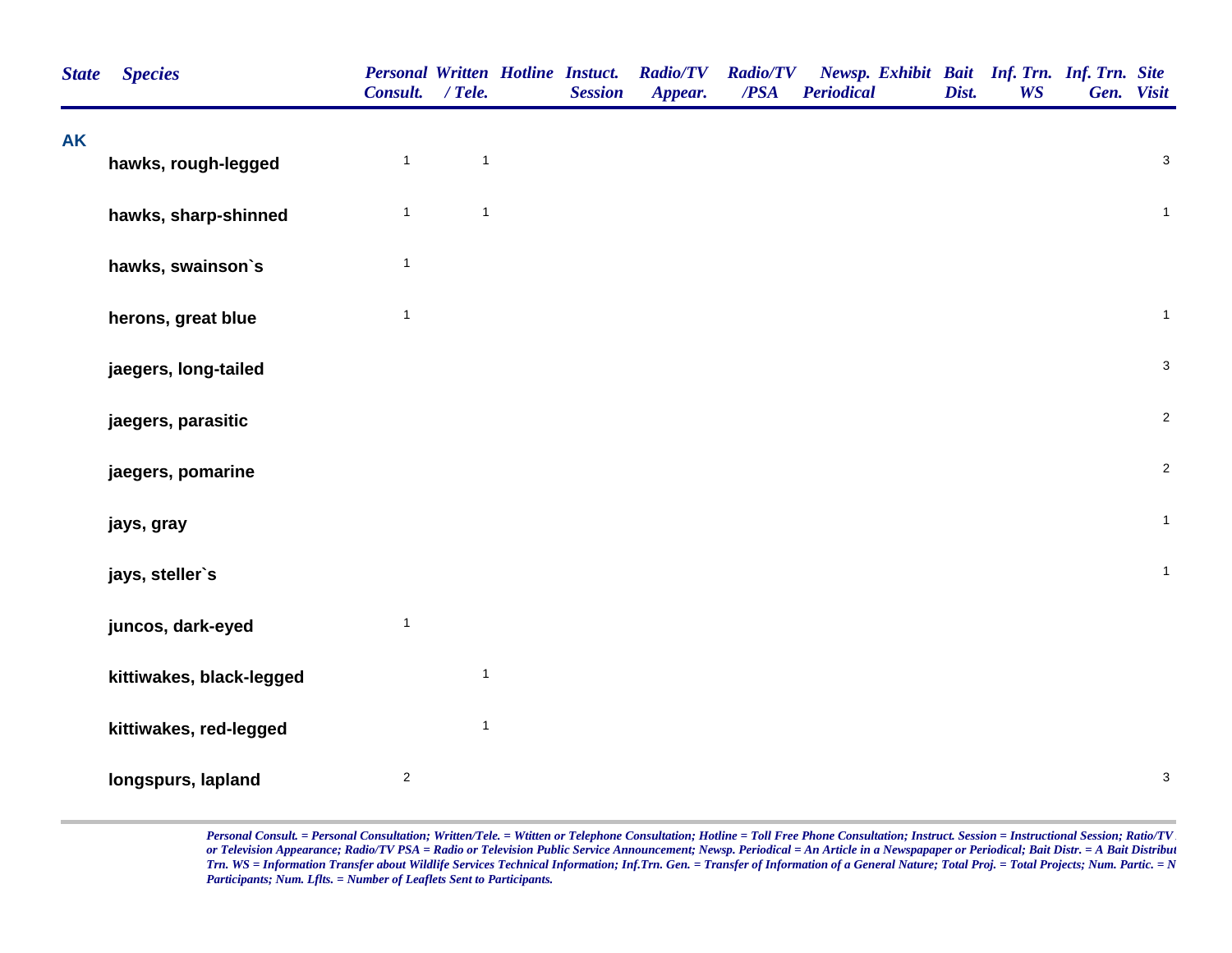| Total<br>Proj. | Num.<br>Partic | <b>Num.</b><br>Lflts |
|----------------|----------------|----------------------|
| $\overline{5}$ | $\overline{7}$ |                      |
|                |                |                      |
| $\mathbf{3}$   | $\overline{5}$ |                      |
| $\overline{1}$ | $\overline{c}$ |                      |
| $\overline{2}$ | $\mathbf{3}$   |                      |
| $\mathbf{3}$   | $\mathbf{3}$   |                      |
| $\overline{a}$ | $\overline{c}$ |                      |
| $\overline{2}$ | $\overline{c}$ |                      |
|                |                |                      |
| $\mathbf{1}$   | $\overline{1}$ |                      |
| $\overline{1}$ | $\overline{1}$ |                      |
| $\mathbf{1}$   | $\overline{c}$ |                      |
| $\mathbf{1}$   | $\overline{c}$ |                      |
| $\mathbf{1}$   | $\overline{c}$ |                      |
| $\sqrt{5}$     | $\overline{7}$ |                      |
|                |                |                      |

*Page 7 of 230*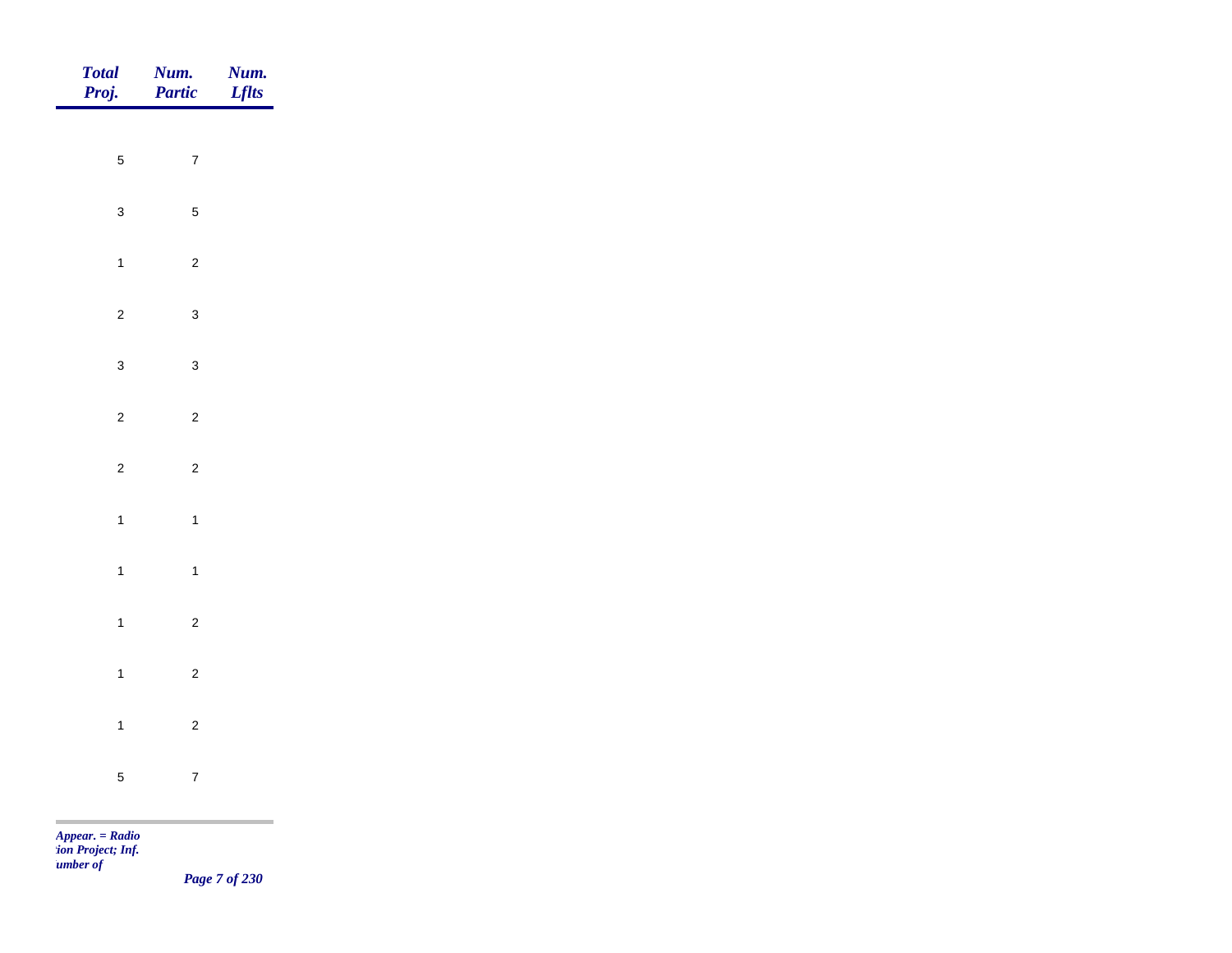| <b>State</b> | <b>Species</b>        | Consult. / Tele. |                           | <b>Personal Written Hotline Instuct.</b><br><b>Session</b> | <b>Radio/TV</b><br>Appear. | <b>Radio/TV</b><br>/PSA | Newsp. Exhibit Bait Inf. Trn. Inf. Trn. Site<br><b>Periodical</b> | Dist. | <b>WS</b> | Gen. Visit     |  |
|--------------|-----------------------|------------------|---------------------------|------------------------------------------------------------|----------------------------|-------------------------|-------------------------------------------------------------------|-------|-----------|----------------|--|
| <b>AK</b>    | longspurs, lapland    | $\overline{2}$   |                           |                                                            |                            |                         |                                                                   |       |           | $\mathbf{3}$   |  |
|              | loons, arctic         | $\mathbf{1}$     |                           |                                                            |                            |                         |                                                                   |       |           | $\overline{2}$ |  |
|              | loons, common         | $\mathbf{1}$     |                           |                                                            |                            |                         |                                                                   |       |           | $\mathbf{1}$   |  |
|              | loons, pacific        | $\mathbf{1}$     |                           |                                                            |                            |                         |                                                                   |       |           | $\mathbf{3}$   |  |
|              | loons, red-throated   | $\mathbf{1}$     |                           |                                                            |                            |                         |                                                                   |       |           | $\mathbf{1}$   |  |
|              | loons, yellow-billed  | $\mathbf{1}$     |                           |                                                            |                            |                         |                                                                   |       |           | $\mathbf{1}$   |  |
|              | lynx                  | $\mathbf{1}$     |                           |                                                            |                            |                         |                                                                   |       |           | $\mathbf{1}$   |  |
|              | magpies, black-billed | $\mathbf{1}$     | 11                        |                                                            |                            |                         |                                                                   |       |           | $\mathbf{1}$   |  |
|              | mice, deer (all)      | $\mathbf{1}$     |                           |                                                            |                            |                         |                                                                   |       |           |                |  |
|              | minks                 |                  |                           |                                                            |                            |                         |                                                                   |       |           | $\mathbf{1}$   |  |
|              | moose                 | $\mathbf{1}$     | $\ensuremath{\mathsf{3}}$ |                                                            |                            |                         |                                                                   |       |           | $\mathbf{3}$   |  |
|              | muskrats              | $\mathbf{1}$     |                           |                                                            |                            |                         |                                                                   |       |           |                |  |
|              | ospreys               | $\mathbf{1}$     |                           |                                                            |                            |                         |                                                                   |       |           | $\mathbf{1}$   |  |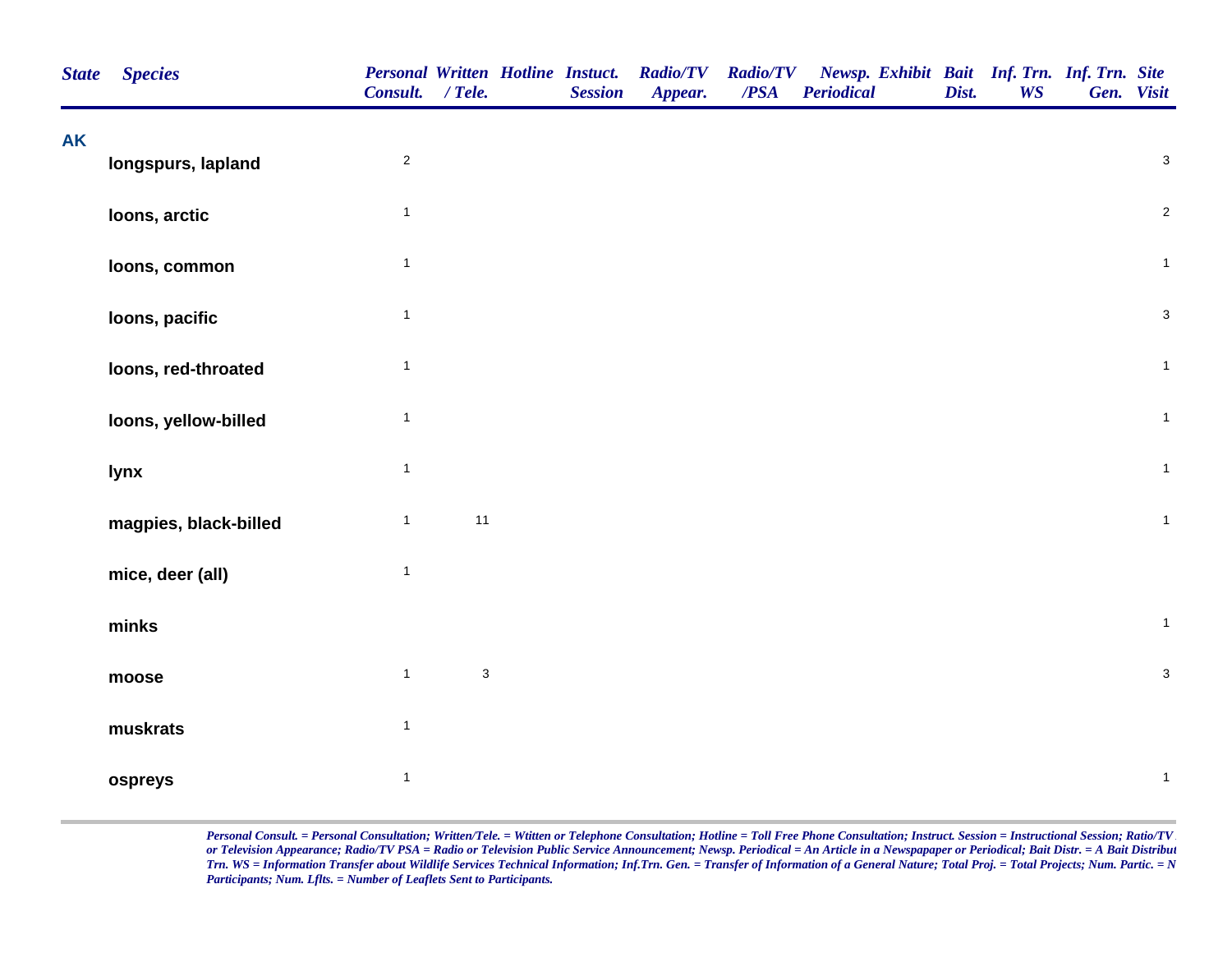| Total<br>Proj. | <b>Num.</b><br><b>Partic</b> | <b>Num.</b><br>Lflts |
|----------------|------------------------------|----------------------|
|                |                              |                      |
| $\overline{5}$ | $\overline{7}$               |                      |
| $\mathbf{3}$   | $\overline{4}$               |                      |
| $\overline{2}$ | $\mathbf{3}$                 |                      |
| $\overline{4}$ | $\overline{5}$               |                      |
| $\overline{2}$ | $\mathbf{3}$                 |                      |
| $\overline{2}$ | $\mathbf{3}$                 |                      |
| $\overline{2}$ | $\mathbf{3}$                 |                      |
|                |                              |                      |
| $13$           | $23\,$                       | $\overline{5}$       |
| $\mathbf{1}$   | $\overline{c}$               |                      |
| $\mathbf{1}$   | $\overline{1}$               |                      |
| $\overline{7}$ | $10\,$                       | $\overline{5}$       |
| $\overline{1}$ | $\overline{c}$               |                      |
| $\overline{c}$ | $\mathsf 3$                  |                      |
|                |                              |                      |

*Page 8 of 230*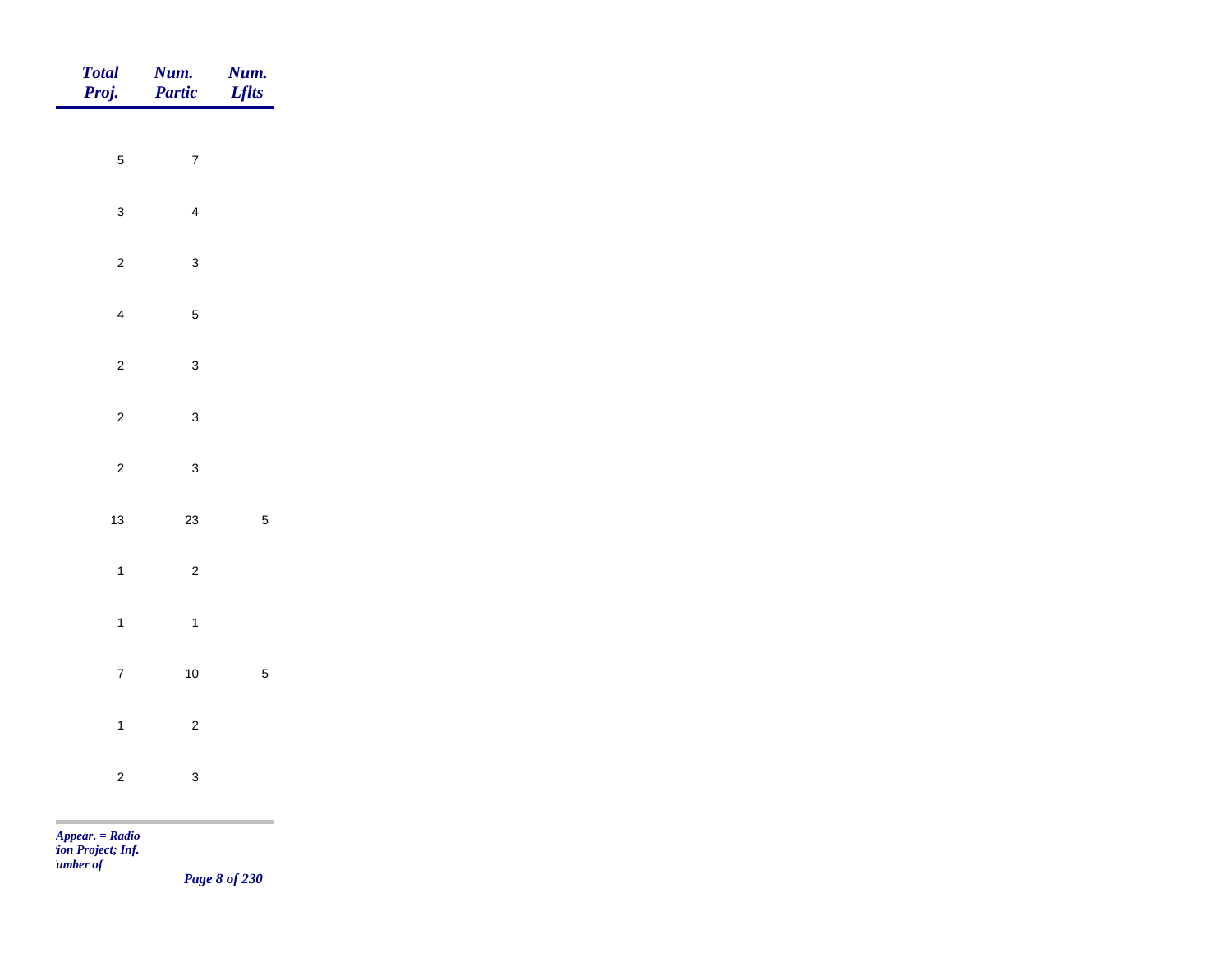|           | <b>State</b><br><b>Species</b> | Consult. / Tele. |              | <b>Personal Written Hotline Instuct.</b><br><b>Session</b> | <b>Radio/TV</b><br>Appear. | <b>Radio/TV</b><br>/PSA | Newsp. Exhibit Bait Inf. Trn. Inf. Trn. Site<br>Periodical | Dist. | <b>WS</b> | Gen. Visit |                           |
|-----------|--------------------------------|------------------|--------------|------------------------------------------------------------|----------------------------|-------------------------|------------------------------------------------------------|-------|-----------|------------|---------------------------|
| <b>AK</b> | ospreys                        | $\mathbf{1}$     |              |                                                            |                            |                         |                                                            |       |           |            | $\mathbf{1}$              |
|           |                                |                  |              |                                                            |                            |                         |                                                            |       |           |            |                           |
|           | owls, boreal                   | $\mathbf{1}$     |              |                                                            |                            |                         |                                                            |       |           |            | $\mathbf{1}$              |
|           | owls, great gray               |                  |              |                                                            |                            |                         |                                                            |       |           |            | $\mathbf{1}$              |
|           | owls, great horned             | $\mathbf{1}$     | $\mathbf{1}$ |                                                            |                            |                         |                                                            |       |           |            | $\mathbf{1}$              |
|           | owls, northern hawk            | $\mathbf{1}$     |              |                                                            |                            |                         |                                                            |       |           |            | $\mathbf{1}$              |
|           | owls, northern saw-whet        |                  |              |                                                            |                            |                         |                                                            |       |           |            | $\mathbf{1}$              |
|           | owls, short-eared              | $\mathbf{1}$     | $\mathbf{1}$ |                                                            |                            |                         |                                                            |       |           |            | $\ensuremath{\mathsf{3}}$ |
|           | owls, snowy                    |                  | $\mathbf{1}$ |                                                            |                            |                         |                                                            |       |           |            | $\ensuremath{\mathsf{3}}$ |
|           | phalaropes, red-necked         | $\mathbf{1}$     |              |                                                            |                            |                         |                                                            |       |           |            | $\ensuremath{\mathsf{3}}$ |
|           | pheasants, ring-necked         | $\mathbf{1}$     |              |                                                            |                            |                         |                                                            |       |           |            | $\mathbf{1}$              |
|           | pigeons, feral (rock)          | $\overline{c}$   | 28           |                                                            |                            |                         |                                                            |       |           |            | $\mathbf{1}$              |
|           | pipits, american               | $\mathbf{1}$     |              |                                                            |                            |                         |                                                            |       |           |            |                           |
|           | plovers, golden, american      | $\mathbf{1}$     |              |                                                            |                            |                         |                                                            |       |           |            | $\mathbf{1}$              |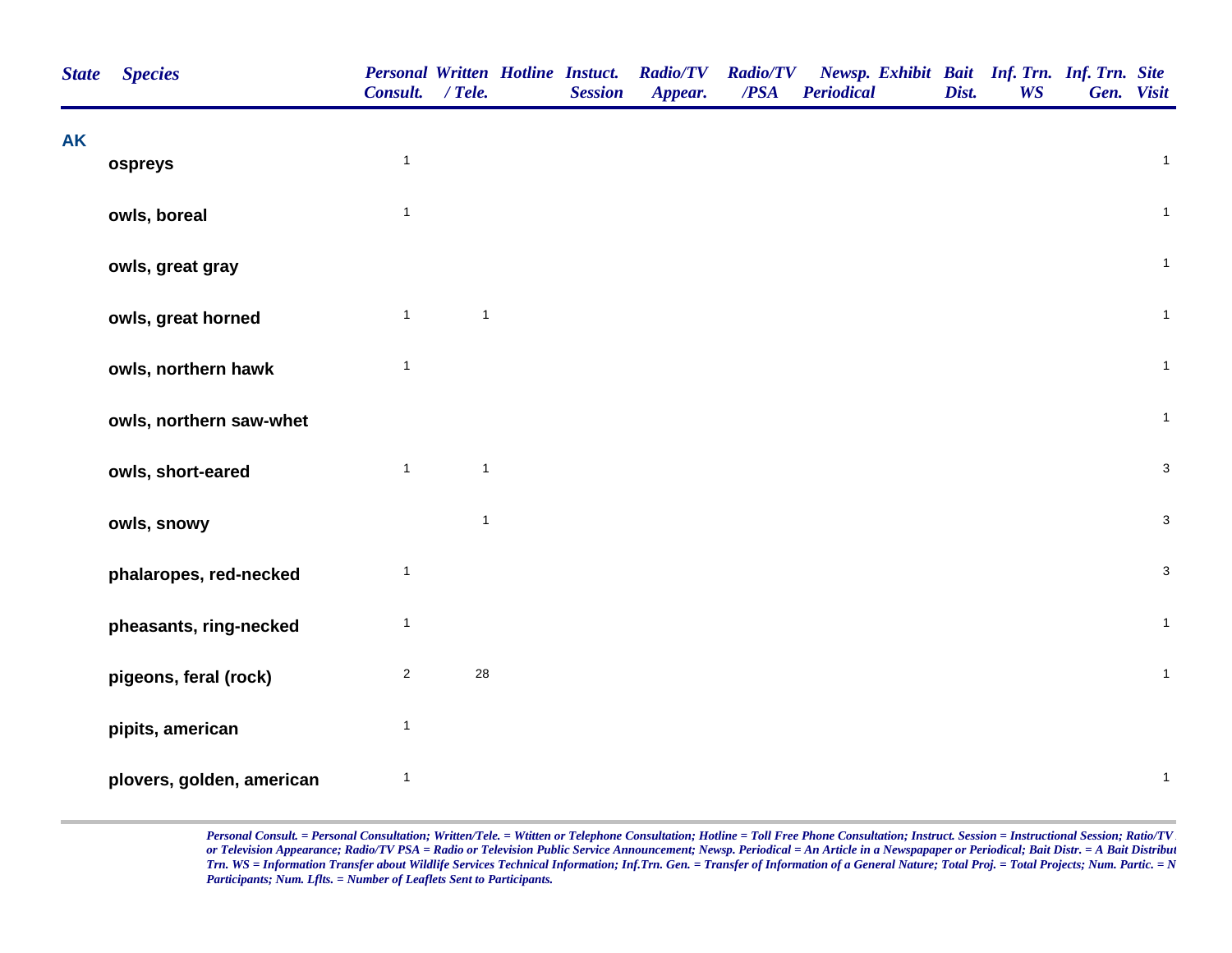| Total<br>Proj.              | <b>Num.</b><br><b>Partic</b>     | <b>Num.</b><br>Lflts |
|-----------------------------|----------------------------------|----------------------|
|                             |                                  |                      |
|                             | $\overline{c}$<br>$\mathbf{3}$   |                      |
|                             | $\overline{c}$<br>$\mathbf{3}$   |                      |
|                             | $\mathbf{1}$<br>$\mathbf{1}$     |                      |
|                             | $\mathbf{3}$<br>$\sqrt{5}$       |                      |
|                             | $\overline{c}$<br>$\mathbf{3}$   |                      |
|                             | $\mathbf{1}$<br>$\mathbf{1}$     |                      |
|                             |                                  |                      |
|                             | $\sqrt{5}$<br>$\overline{7}$     |                      |
|                             | $\overline{4}$<br>$\overline{5}$ |                      |
|                             | $\overline{5}$<br>$\overline{4}$ |                      |
|                             | $\overline{c}$<br>$\mathbf{3}$   |                      |
| 31                          | $51$                             | 34                   |
|                             |                                  |                      |
|                             | $\mathbf{1}$<br>$\overline{c}$   |                      |
|                             | $\overline{c}$<br>$\mathbf{3}$   |                      |
| $\sim$<br>$Appear. = Radio$ |                                  |                      |

*tion Project; Inf. Number of* 

*Page 9 of 230*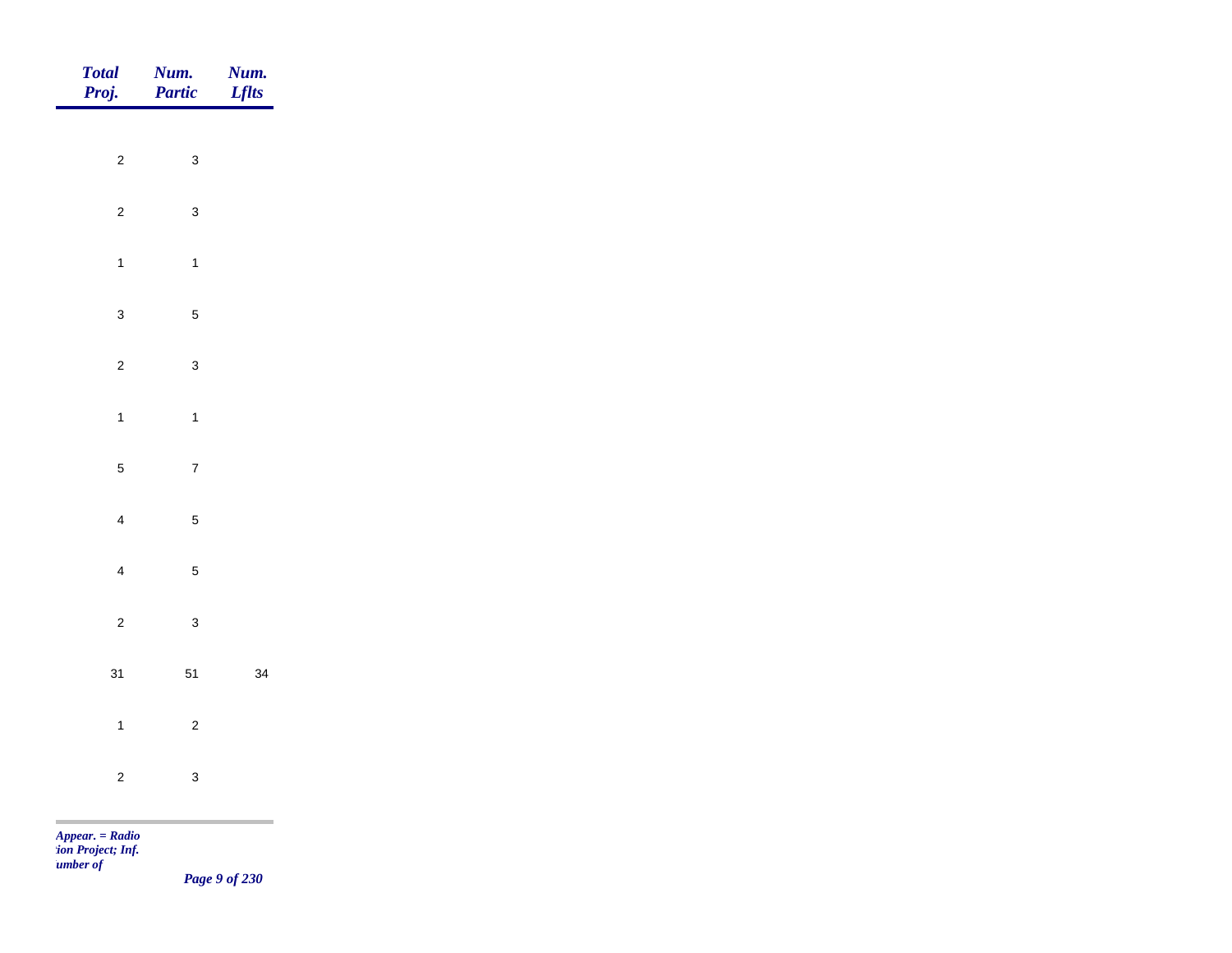| <b>State</b> | <b>Species</b>            | Personal Written Hotline Instuct.<br>Consult. / Tele. |       | <b>Session</b> | <b>Radio/TV</b><br>Appear. | <b>Radio/TV</b><br>/PSA | Newsp. Exhibit Bait Inf. Trn. Inf. Trn. Site<br><b>Periodical</b> | Dist. | <b>WS</b> | Gen. Visit                |
|--------------|---------------------------|-------------------------------------------------------|-------|----------------|----------------------------|-------------------------|-------------------------------------------------------------------|-------|-----------|---------------------------|
| <b>AK</b>    | plovers, golden, american | $\mathbf{1}$                                          |       |                |                            |                         |                                                                   |       |           | $\mathbf{1}$              |
|              | plovers, golden, pacific  |                                                       |       |                |                            |                         |                                                                   |       |           | $\sqrt{3}$                |
|              | plovers, semipalmated     | $\mathbf{1}$                                          |       |                |                            |                         |                                                                   |       |           | $\sqrt{3}$                |
|              | porcupines                | $\mathbf{1}$                                          |       |                |                            |                         |                                                                   |       |           | $\overline{1}$            |
|              | rabbits, feral            | $\mathbf{1}$                                          |       |                |                            |                         |                                                                   |       |           | $\mathbf{1}$              |
|              | ravens, common            | $\mathbf{1}$                                          | $\,6$ |                |                            |                         |                                                                   |       |           | $\mathsf 3$               |
|              | redpolls, common          | $\mathbf{1}$                                          |       |                |                            |                         |                                                                   |       |           | $\overline{1}$            |
|              | robins, american          | $\mathbf{1}$                                          |       |                |                            |                         |                                                                   |       |           | $\overline{1}$            |
|              | sandpipers, baird's       | $\mathbf{1}$                                          |       |                |                            |                         |                                                                   |       |           |                           |
|              | sandpipers, common        | $\mathbf{1}$                                          |       |                |                            |                         |                                                                   |       |           |                           |
|              | sandpipers, least         | $\mathbf{1}$                                          |       |                |                            |                         |                                                                   |       |           | $\ensuremath{\mathsf{3}}$ |
|              | sandpipers, pectoral      |                                                       |       |                |                            |                         |                                                                   |       |           | $\sqrt{2}$                |
|              | sandpipers, semipalmated  |                                                       |       |                |                            |                         |                                                                   |       |           | $\sqrt{2}$                |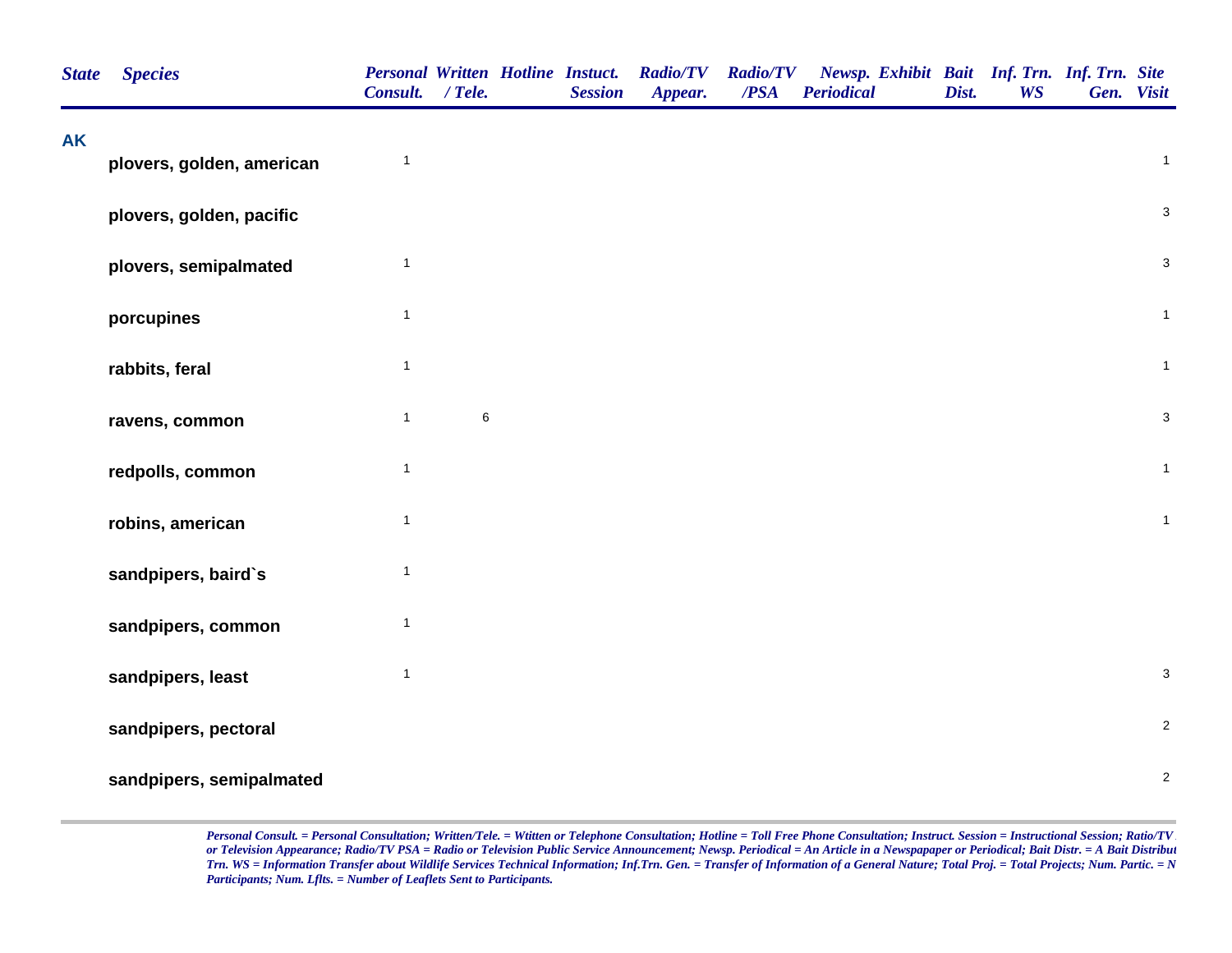| Total<br>Proj. | Num.<br>Partic | <b>Num.</b><br>Lflts |
|----------------|----------------|----------------------|
|                |                |                      |
| $\overline{2}$ | $\mathbf{3}$   |                      |
| $\mathbf{3}$   | $\mathbf{3}$   |                      |
| $\overline{4}$ | $\overline{5}$ |                      |
| $\overline{2}$ | $\mathbf{3}$   |                      |
| $\overline{c}$ | $\mathbf{3}$   |                      |
| $10\,$         | $17\,$         |                      |
|                |                |                      |
| $\overline{2}$ | $\mathbf{3}$   |                      |
| $\overline{2}$ | $\mathbf{3}$   |                      |
| $\mathbf{1}$   | $\overline{c}$ |                      |
| $\overline{1}$ | $\overline{c}$ |                      |
| $\overline{4}$ | $\overline{5}$ |                      |
| $\mathbf{2}$   | $\mathbf{2}$   |                      |
|                |                |                      |
| $\mathbf{2}$   | $\sqrt{2}$     |                      |

*Page 10 of 230*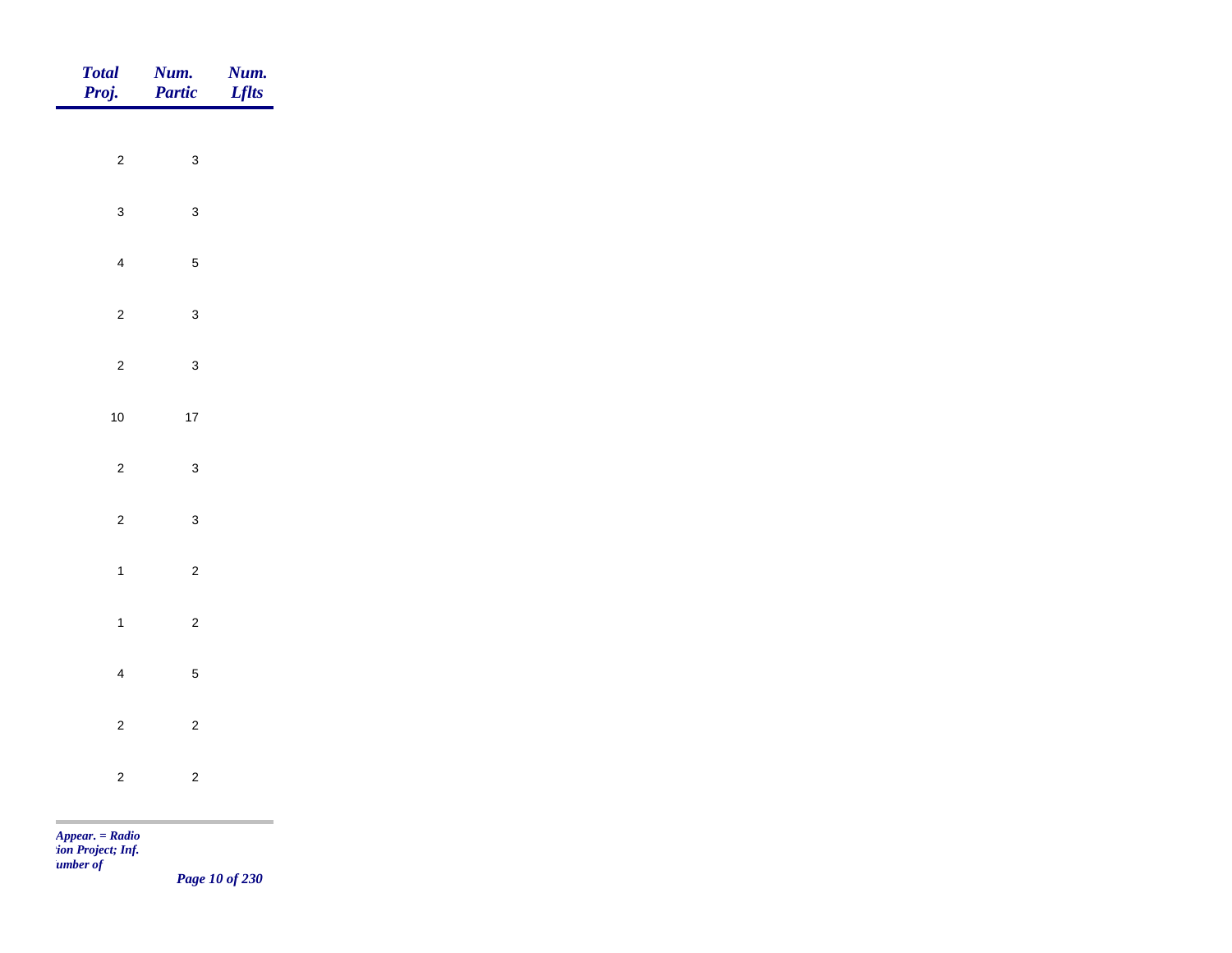| <b>State</b> | <b>Species</b>           | <b>Personal Written Hotline Instuct.</b><br>Consult. / Tele. |  | <b>Session</b> | <b>Radio/TV</b><br>Appear. | <b>Radio/TV</b><br>$\overline{PSA}$ | Newsp. Exhibit Bait Inf. Trn. Inf. Trn. Site<br><b>Periodical</b> | Dist. | <b>WS</b> | Gen. Visit     |  |
|--------------|--------------------------|--------------------------------------------------------------|--|----------------|----------------------------|-------------------------------------|-------------------------------------------------------------------|-------|-----------|----------------|--|
| <b>AK</b>    | sandpipers, semipalmated |                                                              |  |                |                            |                                     |                                                                   |       |           | $\overline{2}$ |  |
|              | sandpipers, solitary     |                                                              |  |                |                            |                                     |                                                                   |       |           | $\mathbf 1$    |  |
|              | sandpipers, spotted      | $\mathbf{1}$                                                 |  |                |                            |                                     |                                                                   |       |           |                |  |
|              | sandpipers, stilt        |                                                              |  |                |                            |                                     |                                                                   |       |           | $\overline{c}$ |  |
|              | sandpipers, upland       | $\mathbf{1}$                                                 |  |                |                            |                                     |                                                                   |       |           |                |  |
|              | sandpipers, western      |                                                              |  |                |                            |                                     |                                                                   |       |           | $\overline{2}$ |  |
|              | shrews (all)             | $\mathbf{1}$                                                 |  |                |                            |                                     |                                                                   |       |           | $\mathbf{3}$   |  |
|              | shrikes (all)            | $\mathbf{1}$                                                 |  |                |                            |                                     |                                                                   |       |           | $\overline{1}$ |  |
|              | snakes, brown tree       |                                                              |  |                |                            |                                     |                                                                   |       |           | $\mathbf{1}$   |  |
|              | snipes, common           | $\mathbf{1}$                                                 |  |                |                            |                                     |                                                                   |       |           | $\mathbf{1}$   |  |
|              | snipes, wilson's         | $\mathbf{1}$                                                 |  |                |                            |                                     |                                                                   |       |           | $\overline{2}$ |  |
|              | sparrows, fox            | $\mathbf{1}$                                                 |  |                |                            |                                     |                                                                   |       |           |                |  |
|              | sparrows, golden-crowned |                                                              |  |                |                            |                                     |                                                                   |       |           | $\mathbf{1}$   |  |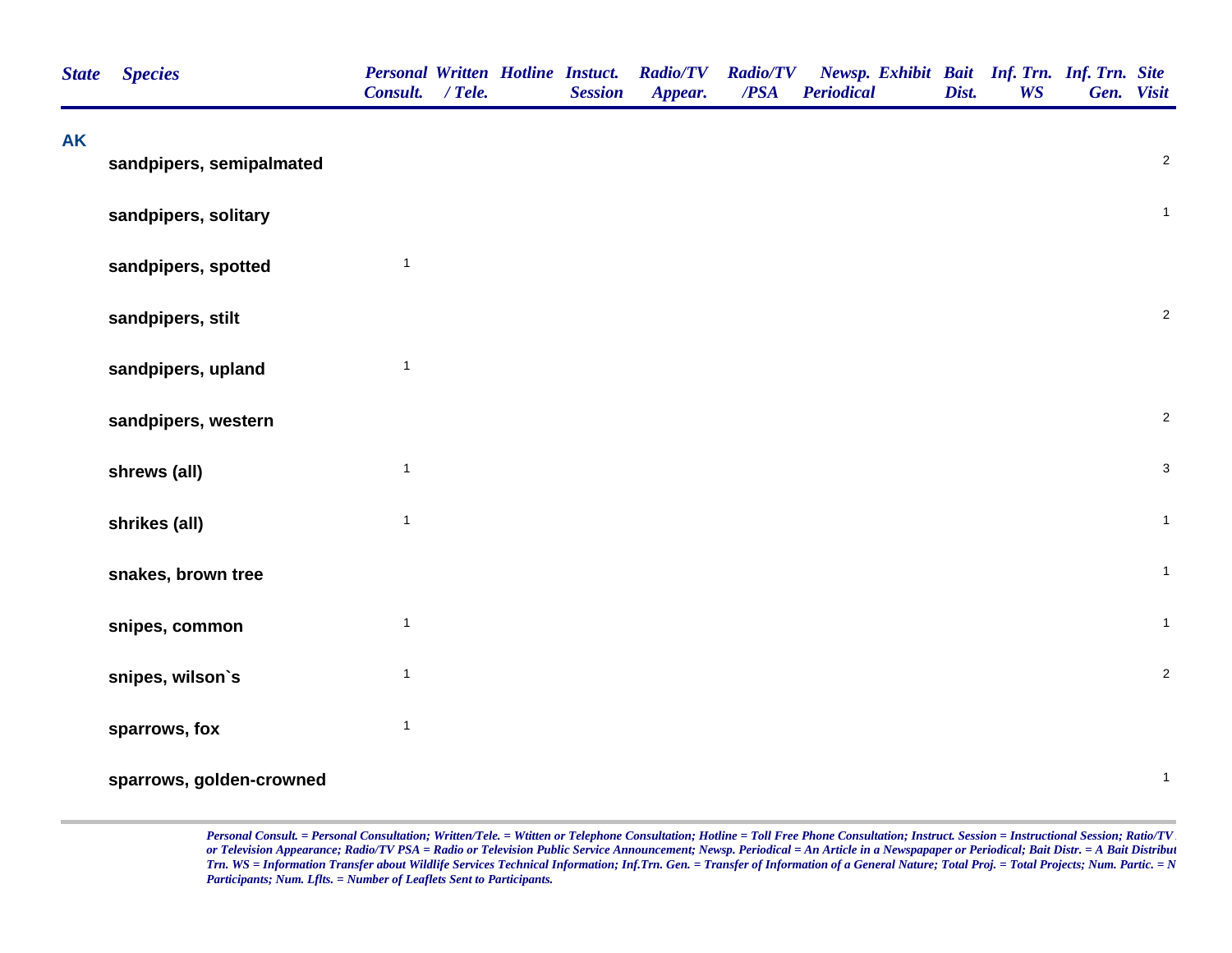| Total<br>Proj. | <b>Num.</b><br>Partic | <b>Num.</b><br>Lflts |
|----------------|-----------------------|----------------------|
|                |                       |                      |
| $\overline{c}$ | $\overline{c}$        |                      |
| $\mathbf{1}$   | $\overline{1}$        |                      |
| $\mathbf{1}$   | $\overline{2}$        |                      |
| $\overline{c}$ | $\overline{2}$        |                      |
| $\mathbf{1}$   | $\overline{c}$        |                      |
| $\overline{c}$ | $\overline{c}$        |                      |
|                |                       |                      |
| $\overline{4}$ | $\overline{5}$        |                      |
| $\overline{c}$ | $\mathbf{3}$          |                      |
| $\overline{1}$ | $\overline{1}$        |                      |
| $\overline{c}$ | $\mathbf{3}$          |                      |
| $\mathbf{3}$   | $\overline{4}$        |                      |
| $\overline{1}$ | $\overline{c}$        |                      |
|                |                       |                      |
| $\mathbf{1}$   | $\overline{1}$        |                      |

*Page 11 of 230*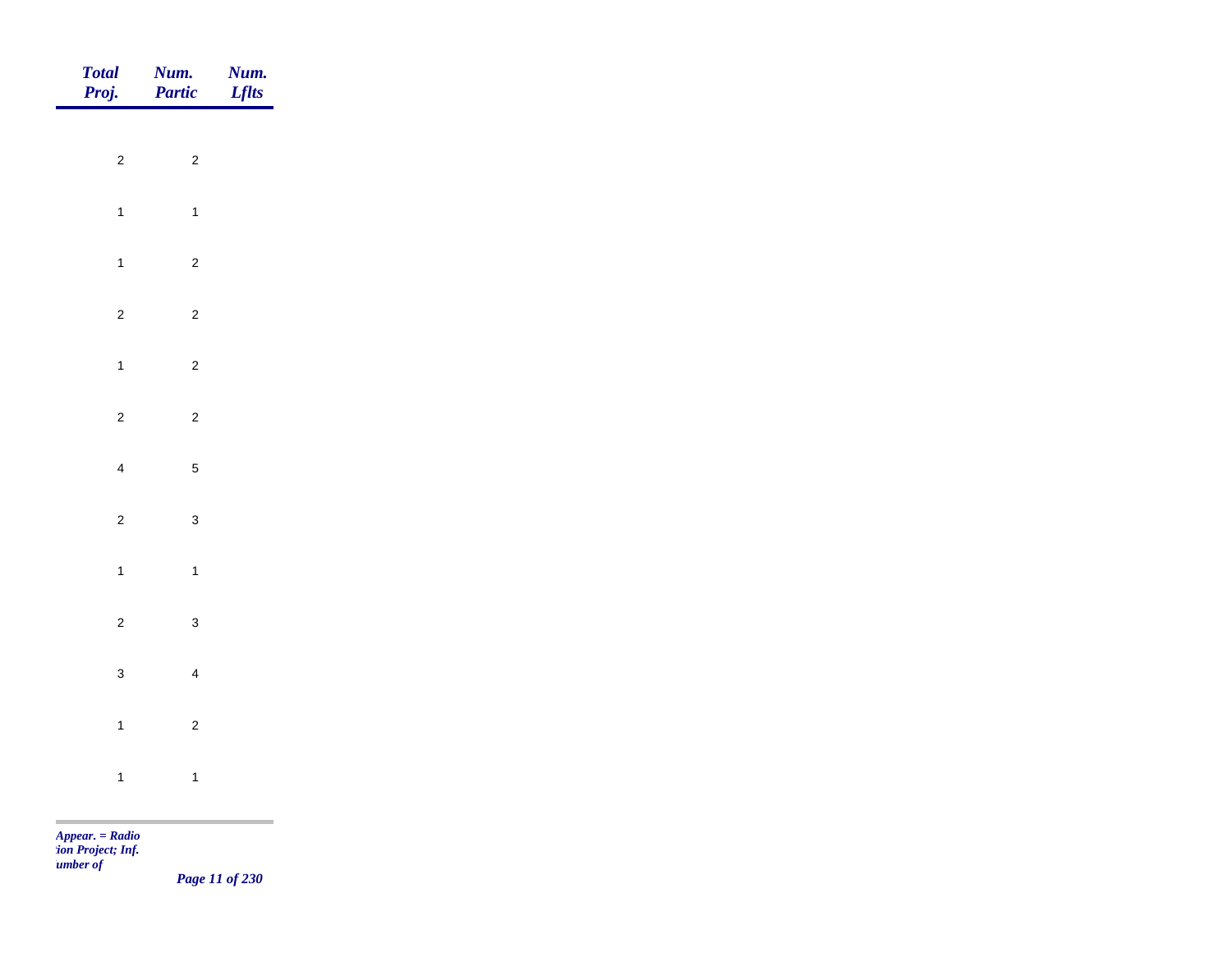| <b>State</b> | <b>Species</b>                | <b>Personal Written Hotline Instuct.</b><br>Consult. / Tele. |                  | <b>Session</b> | <b>Radio/TV</b><br>Appear. | <b>Radio/TV</b><br>/PSA | Newsp. Exhibit Bait Inf. Trn. Inf. Trn. Site<br><b>Periodical</b> | Dist. | <b>WS</b> | Gen. Visit     |
|--------------|-------------------------------|--------------------------------------------------------------|------------------|----------------|----------------------------|-------------------------|-------------------------------------------------------------------|-------|-----------|----------------|
| <b>AK</b>    | sparrows, golden-crowned      |                                                              |                  |                |                            |                         |                                                                   |       |           | $\mathbf{1}$   |
|              | sparrows, lincoln's           | $\mathbf{1}$                                                 |                  |                |                            |                         |                                                                   |       |           | $\overline{1}$ |
|              | sparrows, savannah            | $\mathbf{1}$                                                 |                  |                |                            |                         |                                                                   |       |           | $\mathbf{1}$   |
|              | sparrows, song                |                                                              |                  |                |                            |                         |                                                                   |       |           | $\mathbf{1}$   |
|              | sparrows, white-crowned       | $\mathbf{1}$                                                 |                  |                |                            |                         |                                                                   |       |           | $\mathbf{1}$   |
|              | squirrels, red                | $\mathbf{1}$                                                 |                  |                |                            |                         |                                                                   |       |           | $\overline{1}$ |
|              | starlings, european           | $\mathbf{1}$                                                 | $\boldsymbol{9}$ |                |                            |                         |                                                                   |       |           | $\mathbf{1}$   |
|              | swallows, bank                | $\mathbf{1}$                                                 |                  |                |                            |                         |                                                                   |       |           | $\mathbf{1}$   |
|              | swallows, barn                |                                                              |                  |                |                            |                         |                                                                   |       |           | $\mathbf{1}$   |
|              | swallows, cliff               | $\mathbf{1}$                                                 |                  |                |                            |                         |                                                                   |       |           | $\mathbf{1}$   |
|              | swallows, northern rough-wing |                                                              |                  |                |                            |                         |                                                                   |       |           | $\mathbf{1}$   |
|              | swallows, tree                | $\mathbf{1}$                                                 |                  |                |                            |                         |                                                                   |       |           | $\overline{1}$ |
|              | swallows, violet-green        | $\mathbf{1}$                                                 |                  |                |                            |                         |                                                                   |       |           | $\mathbf{1}$   |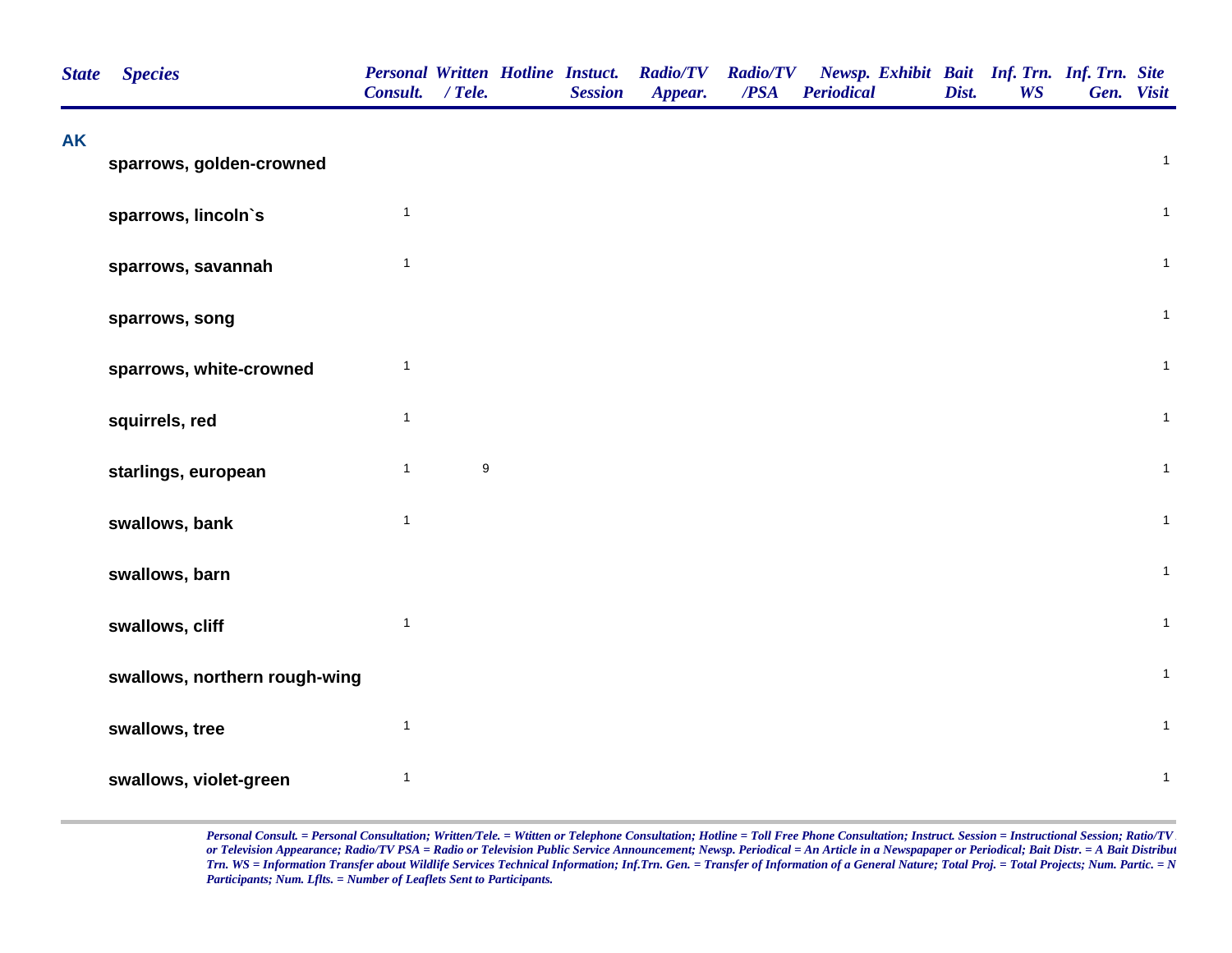| Total<br>Proj. | <b>Num.</b><br><b>Partic</b> | <b>Num.</b><br><i>Lflts</i> |
|----------------|------------------------------|-----------------------------|
| $\overline{1}$ | $\overline{1}$               |                             |
| $\overline{2}$ | $\mathbf{3}$                 |                             |
|                |                              |                             |
| $\overline{c}$ | $\mathbf{3}$                 |                             |
| $\overline{1}$ | $\mathbf{1}$                 |                             |
| $\overline{c}$ | $\mathbf{3}$                 |                             |
| $\overline{c}$ | $\mathbf{3}$                 |                             |
| $11$           | $19$                         | $\sqrt{5}$                  |
| $\overline{c}$ | $\mathbf{3}$                 |                             |
| $\overline{1}$ | $\mathbf{1}$                 |                             |
| $\overline{c}$ | $\mathbf{3}$                 |                             |
| $\overline{1}$ | $\overline{1}$               |                             |
| $\overline{c}$ | $\mathbf{3}$                 |                             |
| $\overline{c}$ | $\mathbf{3}$                 |                             |
|                |                              |                             |

*Page 12 of 230*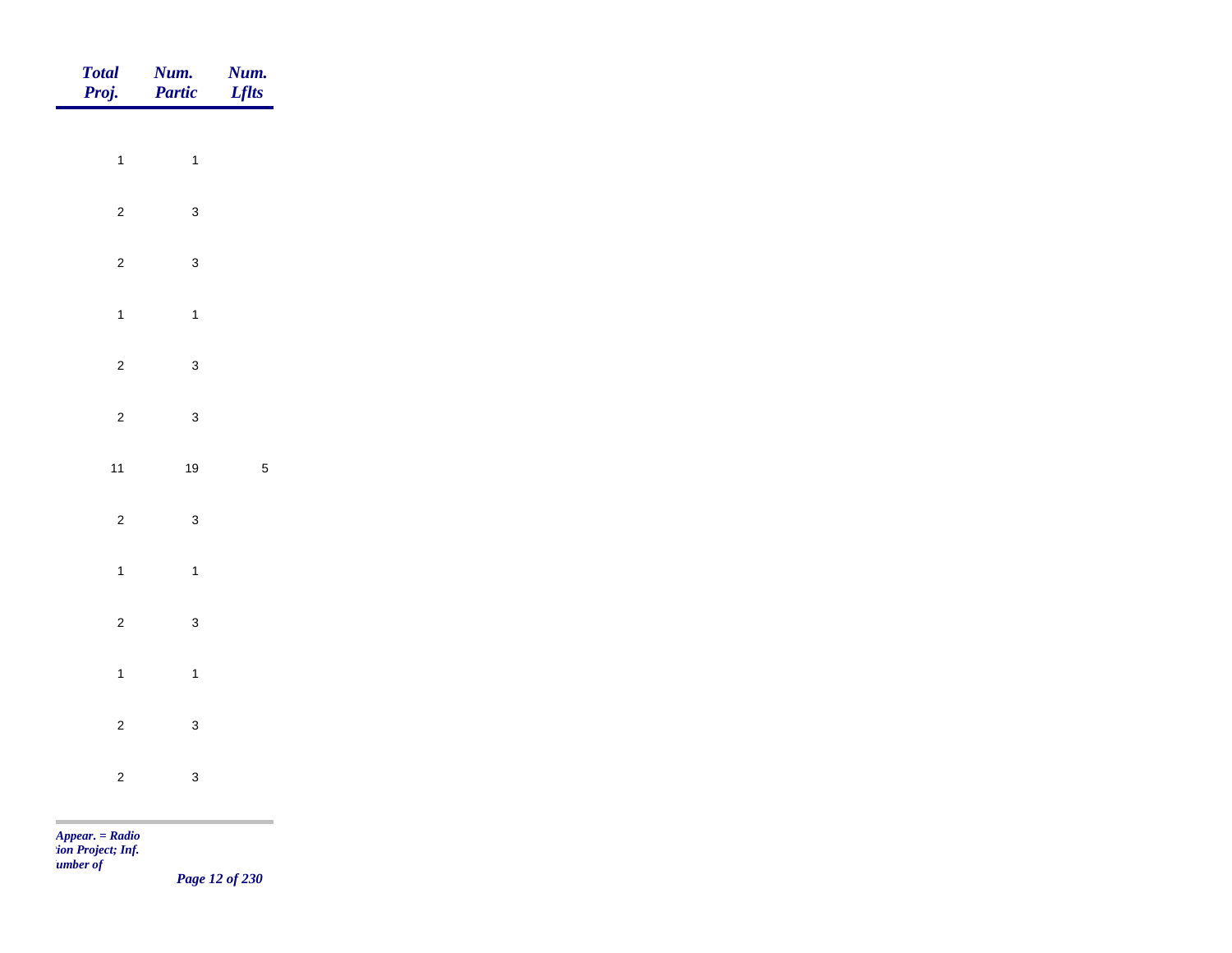| <b>AK</b> | <b>Species</b>          | Consult. / Tele. |              | <b>Personal Written Hotline Instuct.</b><br><b>Session</b> | <b>Radio/TV</b><br>Appear. | <b>Radio/TV</b><br>/PSA | Newsp. Exhibit Bait Inf. Trn. Inf. Trn. Site<br><b>Periodical</b> | Dist. | <b>WS</b> | Gen. Visit |                |
|-----------|-------------------------|------------------|--------------|------------------------------------------------------------|----------------------------|-------------------------|-------------------------------------------------------------------|-------|-----------|------------|----------------|
|           | swallows, violet-green  | $\mathbf{1}$     |              |                                                            |                            |                         |                                                                   |       |           |            | $\mathbf{1}$   |
|           | swans, trumpeter        | $\mathbf{1}$     |              |                                                            |                            |                         |                                                                   |       |           |            | $\mathbf{1}$   |
|           | swans, tundra           | $\mathbf{1}$     |              |                                                            |                            |                         |                                                                   |       |           |            | $\mathsf 3$    |
|           | terns, arctic           | $\mathbf{1}$     | $\,6$        |                                                            |                            |                         |                                                                   |       |           |            | $\mathbf{3}$   |
|           | voles (all)             | $\mathbf{1}$     |              |                                                            |                            |                         |                                                                   |       |           |            | $\mathbf 3$    |
|           | warblers, yellow-rumped |                  |              |                                                            |                            |                         |                                                                   |       |           |            | $\mathbf{1}$   |
|           | waxwings, bohemian      | $\mathbf{1}$     | $\mathbf{1}$ |                                                            |                            |                         |                                                                   |       |           |            | $\mathbf{1}$   |
|           | weasels (all)           | $\mathbf{1}$     |              |                                                            |                            |                         |                                                                   |       |           |            | $\mathbf 3$    |
|           | whimbrels               | $\mathbf{1}$     |              |                                                            |                            |                         |                                                                   |       |           |            | $\overline{1}$ |
|           | wolves, gray/timber     |                  |              |                                                            |                            |                         |                                                                   |       |           |            | $\mathbf{1}$   |
|           | woodpeckers, downy      |                  |              |                                                            |                            |                         |                                                                   |       |           |            | $\mathbf{1}$   |
|           | woodpeckers, hairy      | $\mathbf{1}$     |              |                                                            |                            |                         |                                                                   |       |           |            | $\mathbf{1}$   |
|           | yellowlegs, greater     | $\mathbf{1}$     |              |                                                            |                            |                         |                                                                   |       |           |            | $\mathbf{1}$   |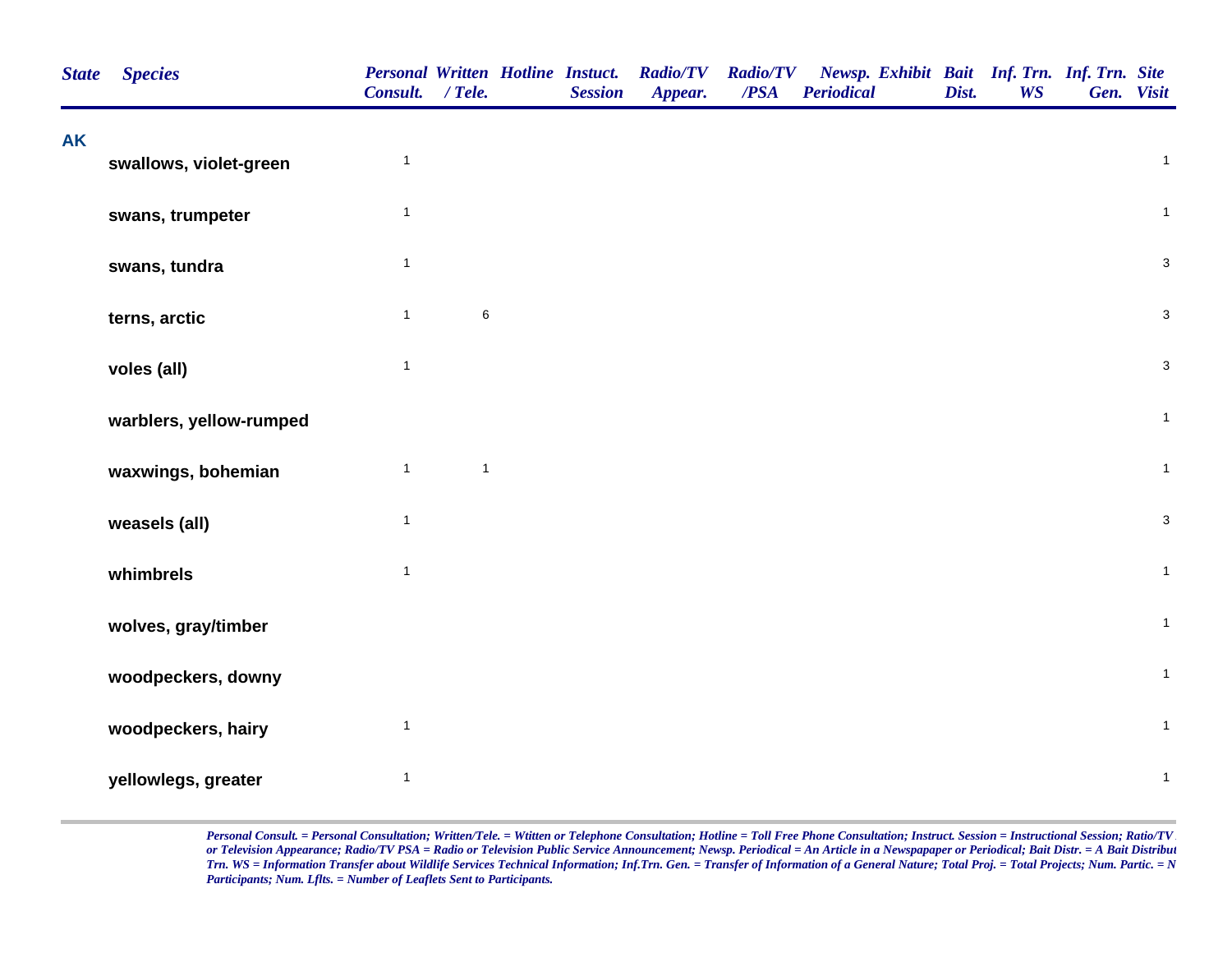| <b>Total</b><br>Proj. | Num.<br>Partic | <b>Num.</b><br>Lflts |
|-----------------------|----------------|----------------------|
|                       |                |                      |
| $\overline{2}$        | $\mathbf{3}$   |                      |
| $\overline{2}$        | $\mathbf{3}$   |                      |
| $\overline{4}$        | $\sqrt{5}$     |                      |
| $10\,$                | $16\,$         |                      |
| $\overline{4}$        | $\sqrt{5}$     |                      |
| $\overline{1}$        | $\overline{1}$ |                      |
| $\mathbf{3}$          | $\sqrt{5}$     |                      |
|                       |                |                      |
| $\overline{4}$        | $\sqrt{5}$     |                      |
| $\overline{2}$        | $\mathbf{3}$   |                      |
| $\overline{1}$        | $\overline{1}$ |                      |
| $\overline{1}$        | $\mathbf{1}$   |                      |
| $\overline{2}$        | $\mathbf{3}$   |                      |
| $\overline{2}$        | $\mathbf{3}$   |                      |
|                       |                |                      |

*Page 13 of 230*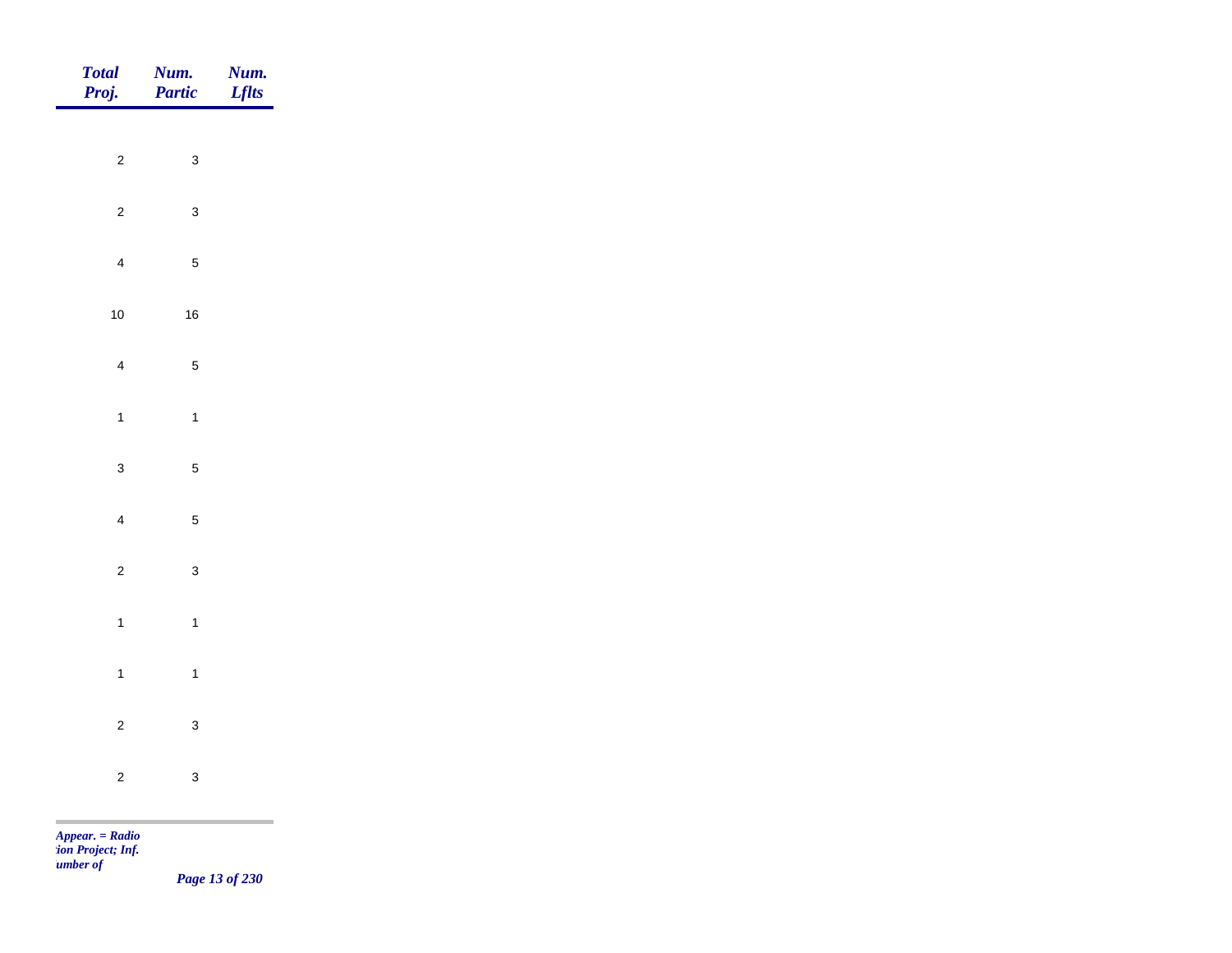| <b>State</b> | <b>Species</b>                         | <b>Personal Written Hotline Instuct.</b><br>Consult. / Tele. |                | <b>Session</b> | <b>Radio/TV</b><br>Appear. | <b>Radio/TV</b><br>/PSA | Newsp. Exhibit Bait Inf. Trn. Inf. Trn. Site<br><b>Periodical</b> | Dist. | <b>WS</b>    | Gen. Visit   |
|--------------|----------------------------------------|--------------------------------------------------------------|----------------|----------------|----------------------------|-------------------------|-------------------------------------------------------------------|-------|--------------|--------------|
| <b>AK</b>    | yellowlegs, greater                    | $\mathbf{1}$                                                 |                |                |                            |                         |                                                                   |       |              | $\mathbf{1}$ |
|              | yellowlegs, lesser                     | $\mathbf{1}$                                                 |                |                |                            |                         |                                                                   |       |              | $\mathbf{1}$ |
|              | <b>Subtotal Project Types by State</b> | 126                                                          | 311            |                |                            |                         |                                                                   |       |              | 216          |
|              |                                        |                                                              |                |                |                            |                         | <b>Total Projects, Participants and Leaflets This S</b>           |       |              |              |
| <b>AL</b>    | alligators, american                   |                                                              | $\mathbf{1}$   |                |                            |                         |                                                                   |       |              |              |
|              | bats (all)                             | $\mathbf{1}$                                                 | 13             | $\mathbf{1}$   |                            |                         |                                                                   |       | $\mathbf{1}$ | $\mathbf{3}$ |
|              | beavers                                | $\overline{2}$                                               | 63             | $\mathbf{1}$   |                            |                         | $\overline{2}$                                                    |       | $\mathbf{1}$ | 11           |
|              | bird, unidentifiable                   |                                                              | 21             |                |                            |                         |                                                                   |       |              |              |
|              | blackbirds, red-winged                 |                                                              | $\mathbf{1}$   |                |                            |                         |                                                                   |       |              |              |
|              | blackbirds, z-(mixed species)          |                                                              | $\overline{2}$ |                |                            |                         |                                                                   |       |              | $\mathbf 3$  |
|              | cardinals, northern                    |                                                              | $\,$ 5 $\,$    |                |                            |                         |                                                                   |       |              |              |
|              | cats, feral/free ranging               |                                                              | $\mathbf{2}$   |                |                            |                         |                                                                   |       |              |              |
|              | chipmunks (other)                      | $\mathbf{1}$                                                 |                |                |                            |                         |                                                                   |       |              |              |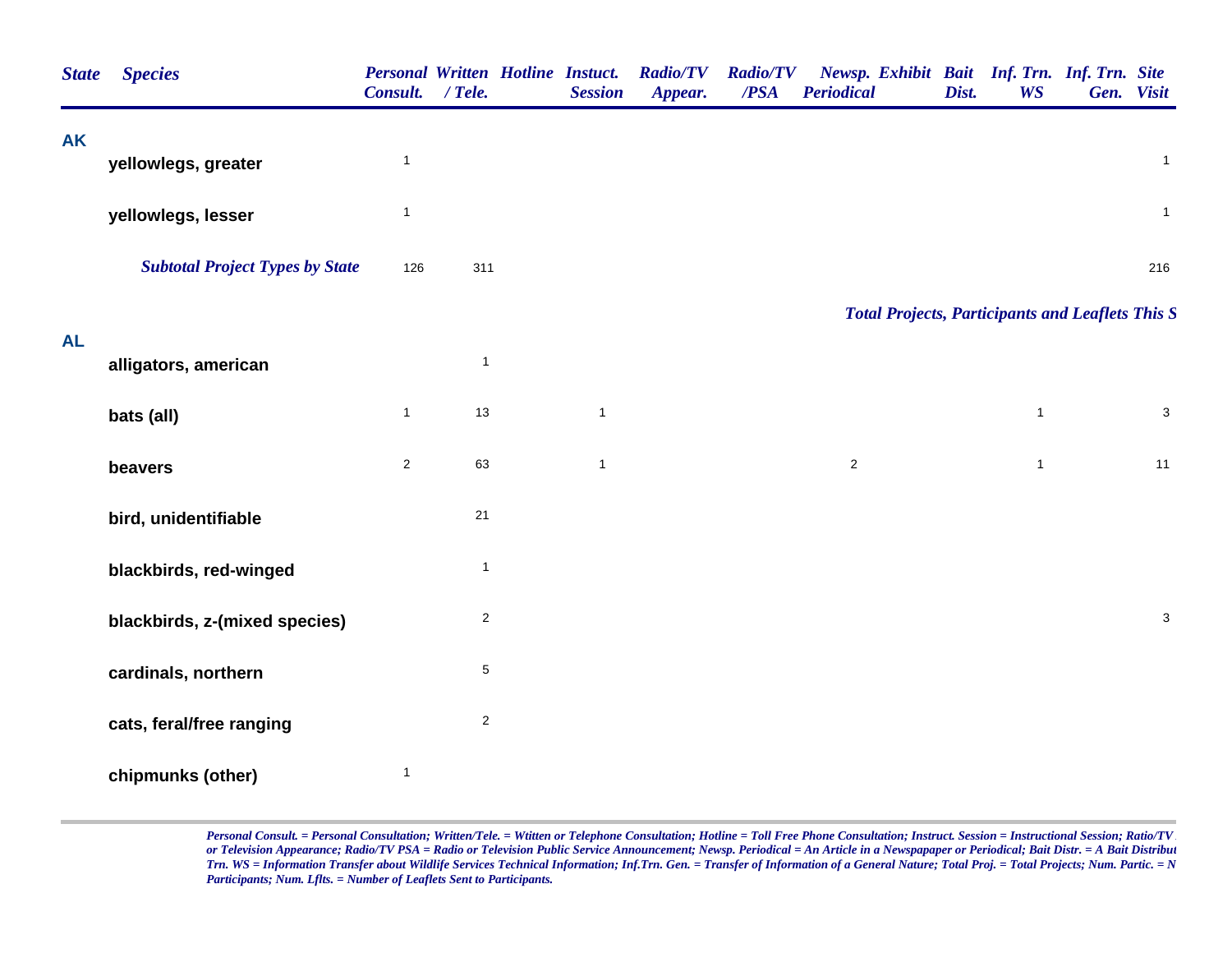|             | Total<br>Proj. | <b>Num.</b><br>Partic | <b>Num.</b><br>Lflts |
|-------------|----------------|-----------------------|----------------------|
|             |                |                       |                      |
|             | $\mathbf 2$    | $\mathbf{3}$          |                      |
|             | $\overline{c}$ | $\mathbf{3}$          |                      |
|             |                |                       |                      |
| <i>tate</i> | 653            | 984                   | 500                  |
|             | $\overline{1}$ | $\overline{1}$        |                      |
|             | $19$           | 180                   | $18$                 |
|             | $80\,$         | 104                   | $42\,$               |
|             | $21$           | 21                    | $\sqrt{2}$           |
|             | $\overline{1}$ | $\overline{1}$        |                      |
|             |                |                       |                      |
|             | $\overline{5}$ | $\sqrt{5}$            |                      |
|             | $\overline{5}$ | $\overline{5}$        |                      |
|             | $\mathbf 2$    | $\mathbf{3}$          |                      |
|             | $\overline{1}$ | $\mathbf{1}$          |                      |
|             |                |                       |                      |

*Page 14 of 230*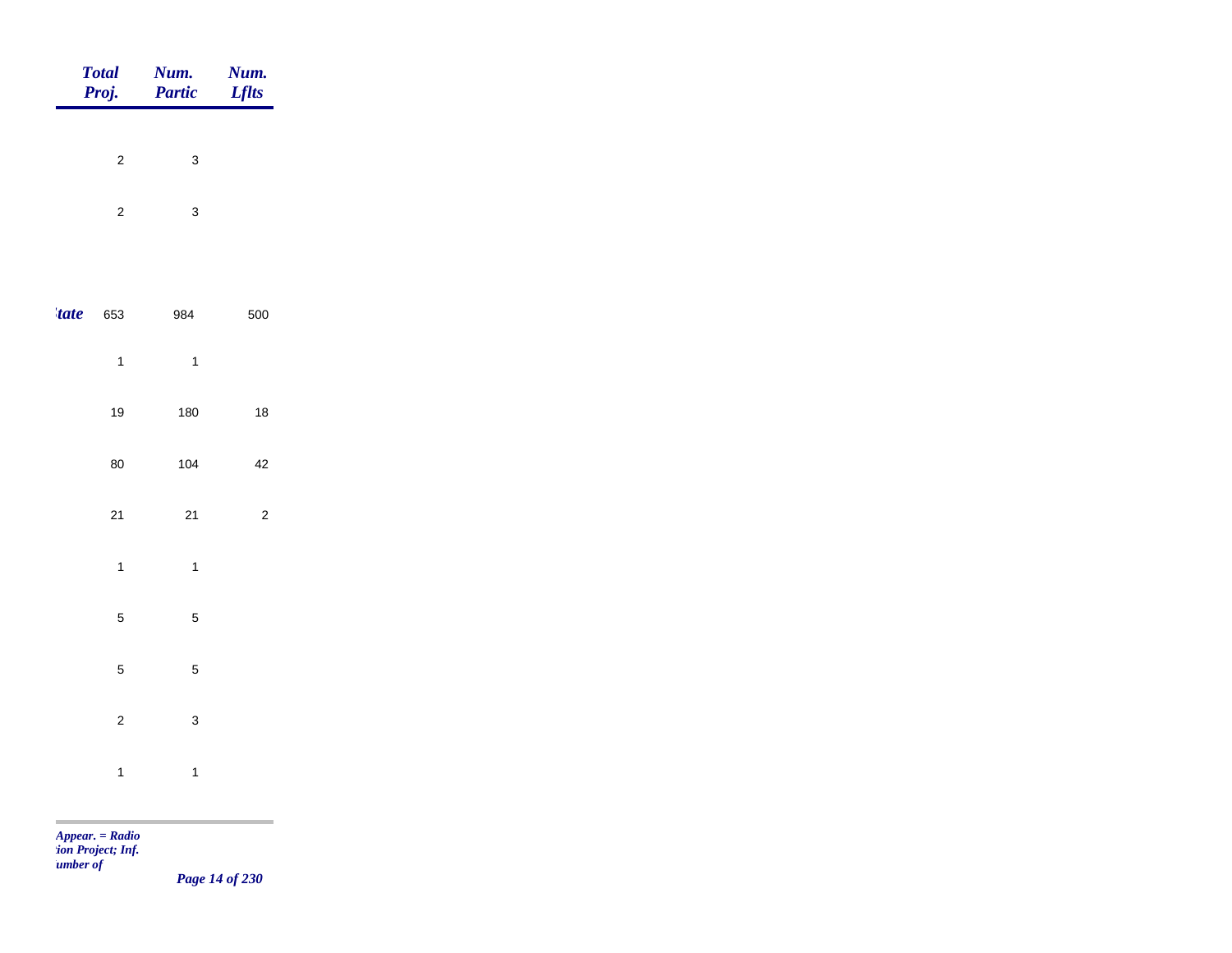| <b>State</b> | <b>Species</b>                  | <b>Personal Written Hotline Instuct.</b><br>Consult. / Tele. |                           | <b>Session</b> | <b>Radio/TV</b><br>Appear. | <b>Radio/TV</b><br>/PSA | Newsp. Exhibit Bait Inf. Trn. Inf. Trn. Site<br><b>Periodical</b> | Dist. | <b>WS</b>    | Gen. Visit   |
|--------------|---------------------------------|--------------------------------------------------------------|---------------------------|----------------|----------------------------|-------------------------|-------------------------------------------------------------------|-------|--------------|--------------|
| <b>AL</b>    | coots, american                 |                                                              | $\mathbf{1}$              |                |                            |                         |                                                                   |       |              |              |
|              | cormorants, double-crested      | 6                                                            | 50                        |                |                            |                         |                                                                   |       | $\,$ 5 $\,$  |              |
|              | coyotes                         |                                                              | $\,$ 6 $\,$               | $\mathbf{1}$   |                            |                         |                                                                   |       | $\mathbf{1}$ | $\mathbf{1}$ |
|              | cranes, sandhill                |                                                              | $\mathbf{1}$              |                |                            |                         |                                                                   |       |              |              |
|              | crows, american                 |                                                              | $\mathbf{1}$              |                |                            |                         |                                                                   |       |              |              |
|              | deer, white-tailed (wild)       |                                                              | $\mathsf 3$               |                |                            |                         |                                                                   |       |              |              |
|              | dogs, feral, free-ranging and h |                                                              | $\mathbf{1}$              |                |                            |                         |                                                                   |       |              | $\mathbf{1}$ |
|              | doves, mourning                 |                                                              | $\ensuremath{\mathsf{3}}$ |                |                            |                         |                                                                   |       |              | $\mathbf{1}$ |
|              | ducks, mallards                 |                                                              | $\mathbf 2$               | $\mathbf{1}$   |                            |                         |                                                                   |       | $\mathbf{1}$ |              |
|              | egrets, great                   |                                                              | $\boldsymbol{2}$          |                |                            |                         |                                                                   |       |              |              |
|              | flickers, northern              |                                                              | $\mathbf{1}$              |                |                            |                         |                                                                   |       |              |              |
|              | foxes, gray                     |                                                              | $\mathbf{1}$              |                |                            |                         |                                                                   |       |              |              |
|              | foxes, red                      | $\mathbf{1}$                                                 | $\sqrt{2}$                |                |                            |                         |                                                                   |       |              |              |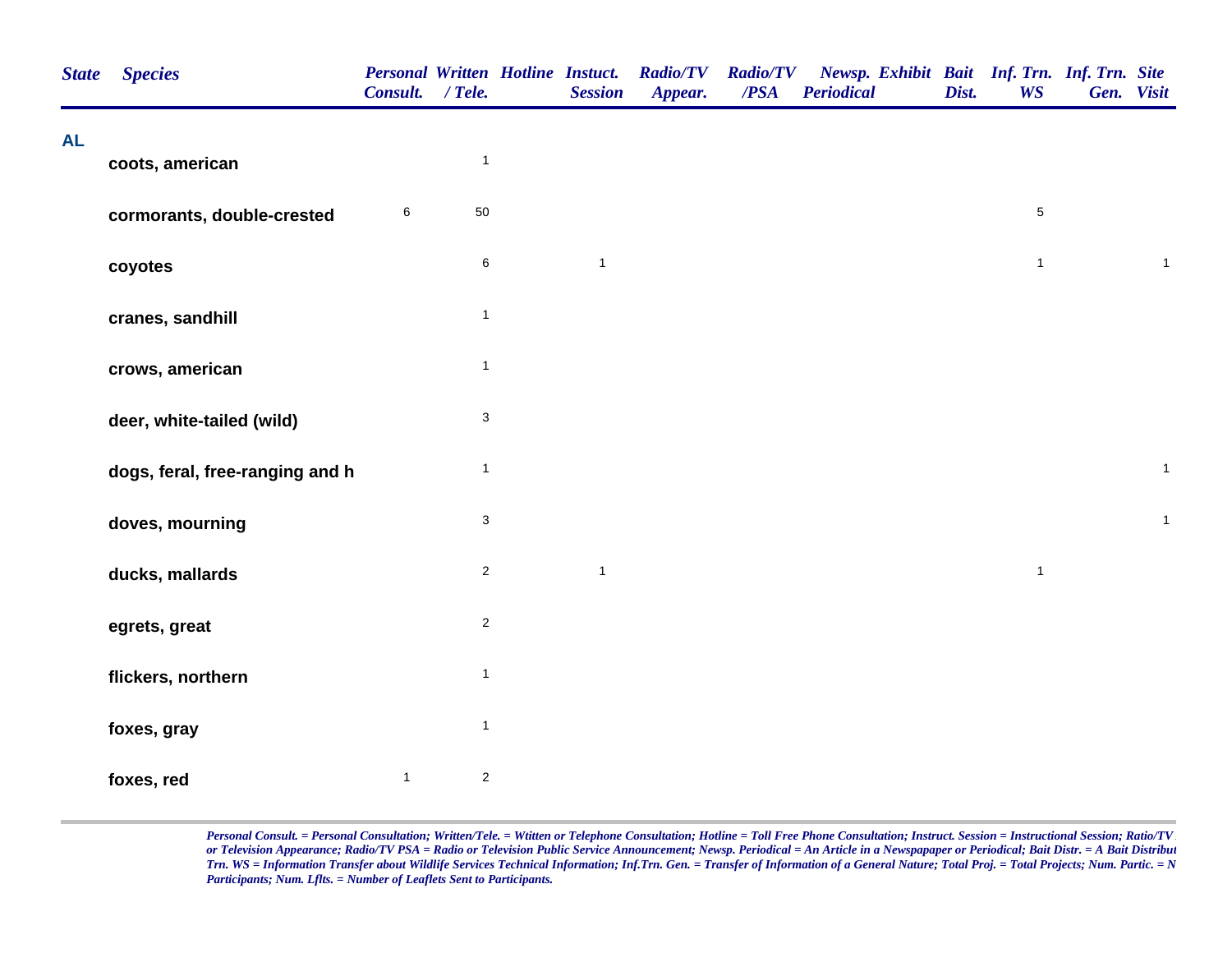| Total<br>Proj.   | Num.<br>Partic           | <b>Num.</b><br>Lflts |
|------------------|--------------------------|----------------------|
| $\overline{1}$   | $\overline{\phantom{a}}$ |                      |
|                  |                          |                      |
| 61               | 227                      | $\mathbf{3}$         |
| $\boldsymbol{9}$ | ${\bf 46}$               | $\overline{4}$       |
| $\overline{1}$   | $\overline{1}$           |                      |
| $\overline{1}$   | $\overline{1}$           |                      |
| $\mathbf{3}$     | $\mathbf{3}$             |                      |
| $\overline{2}$   | $\overline{c}$           |                      |
|                  |                          |                      |
| $\overline{4}$   | $\overline{4}$           |                      |
| $\overline{4}$   | 153                      |                      |
| $\overline{c}$   | $\overline{c}$           |                      |
| $\overline{1}$   | $\overline{1}$           |                      |
| $\overline{1}$   | $\overline{1}$           |                      |
| $\mathbf{3}$     | $\mathbf{3}$             |                      |
|                  |                          |                      |

*Page 15 of 230*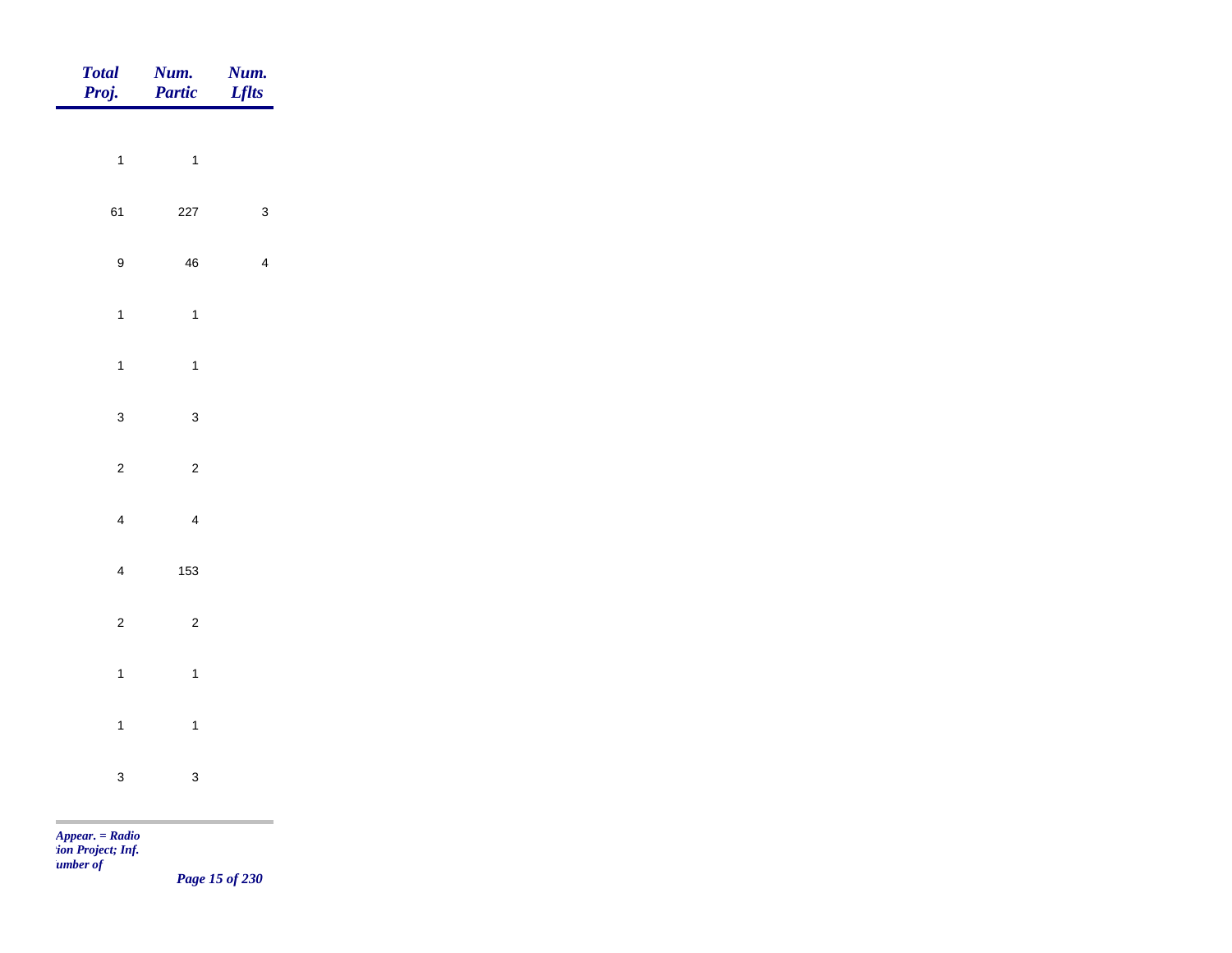| <b>State</b> | <b>Species</b>                | <b>Personal Written Hotline Instuct.</b><br>Consult. / Tele. |                           | <b>Session</b> | <b>Radio/TV</b><br>Appear. | <b>Radio/TV</b><br>$\overline{PSA}$ | Newsp. Exhibit Bait Inf. Trn. Inf. Trn. Site<br><b>Periodical</b> | Dist. | <b>WS</b>      | Gen. Visit     |              |
|--------------|-------------------------------|--------------------------------------------------------------|---------------------------|----------------|----------------------------|-------------------------------------|-------------------------------------------------------------------|-------|----------------|----------------|--------------|
| <b>AL</b>    | foxes, red                    | $\mathbf{1}$                                                 | $\sqrt{2}$                |                |                            |                                     |                                                                   |       |                |                |              |
|              |                               |                                                              |                           |                |                            |                                     |                                                                   |       |                |                |              |
|              | geese, canada                 | $\mathbf{1}$                                                 | 34                        |                |                            |                                     |                                                                   |       |                |                |              |
|              | geese, feral                  |                                                              | $\ensuremath{\mathsf{3}}$ |                |                            |                                     |                                                                   |       |                |                | $\mathbf{1}$ |
|              | gulls, herring                |                                                              |                           |                |                            |                                     |                                                                   |       |                |                | $\mathbf{1}$ |
|              | hawks, red-tailed             |                                                              | 12                        |                |                            |                                     |                                                                   |       |                |                |              |
|              | herons, great blue            | $\mathbf{1}$                                                 | 5                         |                |                            |                                     |                                                                   |       |                |                |              |
|              | herons, night, yellow-crowned |                                                              | $\mathbf{1}$              |                |                            |                                     |                                                                   |       |                |                |              |
|              | hogs, feral                   | $\mathbf{1}$                                                 | $\,$ 5 $\,$               | $\mathbf{1}$   |                            |                                     |                                                                   |       | $\overline{2}$ | $\overline{1}$ |              |
|              | jays, blue                    |                                                              | $\overline{\mathbf{4}}$   |                |                            |                                     |                                                                   |       |                |                |              |
|              | lizards, z-(other)            |                                                              | $\mathbf{1}$              |                |                            |                                     |                                                                   |       |                |                |              |
|              | marmots/woodchucks (all)      |                                                              | $\mathbf{1}$              |                |                            |                                     |                                                                   |       |                |                | $\mathbf{1}$ |
|              | martins, purple               |                                                              | $\mathbf{1}$              |                |                            |                                     |                                                                   |       |                |                |              |
|              | mockingbirds, northern        |                                                              | $\mathbf{1}$              |                |                            |                                     |                                                                   |       |                |                |              |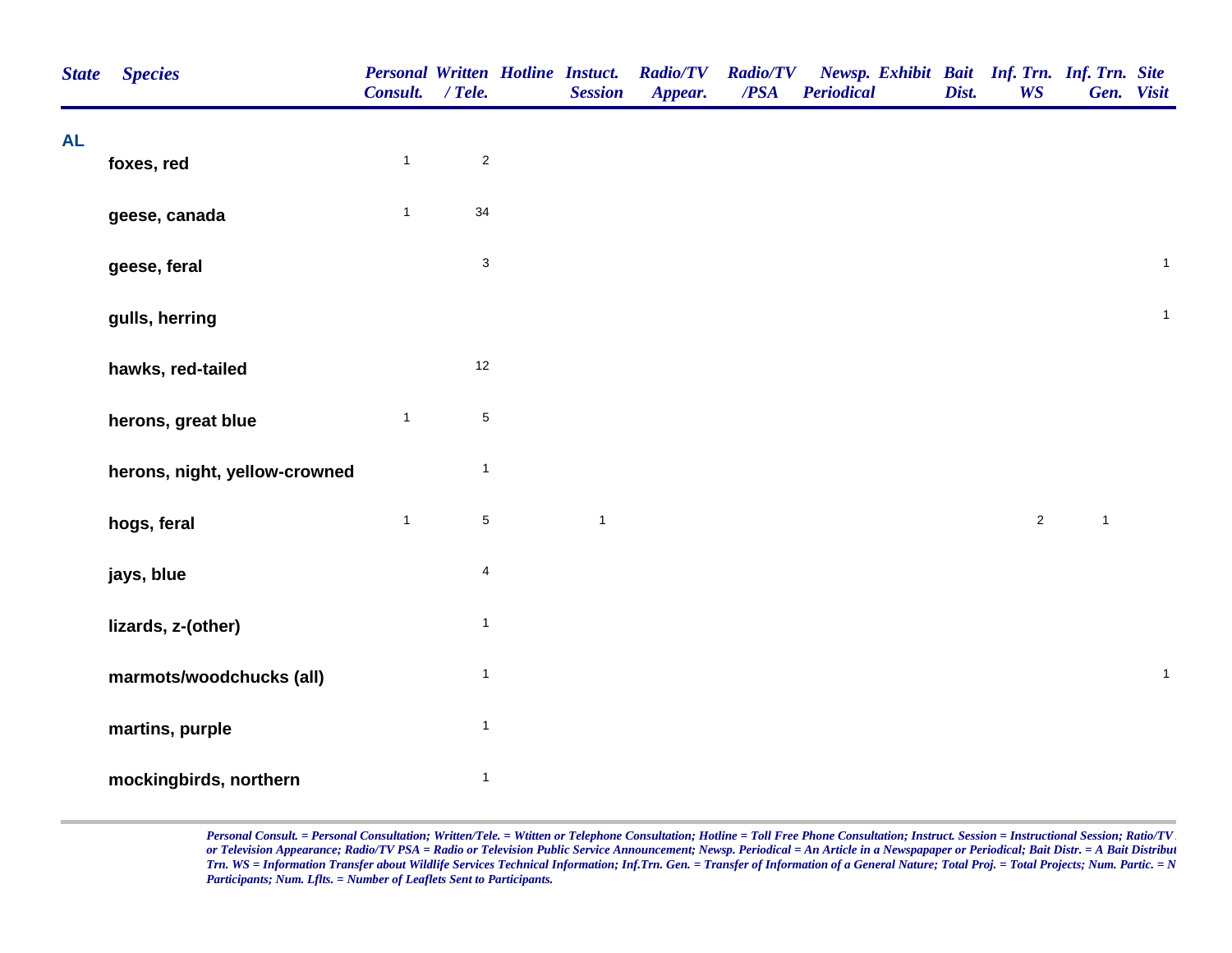| Total<br>Proj.          | Num.<br>Partic   | <b>Num.</b><br><i>Lflts</i> |
|-------------------------|------------------|-----------------------------|
| $\mathbf{3}$            | $\mathbf{3}$     |                             |
| 35                      | 41               | $22\,$                      |
| $\overline{\mathbf{4}}$ | $\overline{4}$   |                             |
| $\overline{1}$          | $\overline{5}$   |                             |
|                         |                  |                             |
| $12$                    | $13$             | $\mathbf{3}$                |
| $\,$ 6 $\,$             | $\boldsymbol{6}$ |                             |
| $\overline{1}$          | $\overline{1}$   |                             |
| $10\,$                  | $71$             | $\overline{4}$              |
| $\overline{\mathbf{4}}$ | $\overline{4}$   |                             |
| $\overline{1}$          | $\mathbf{1}$     |                             |
| $\overline{c}$          | $\overline{c}$   |                             |
| $\mathbf{1}$            | $\overline{1}$   |                             |
| $\overline{1}$          | $\overline{c}$   |                             |
|                         |                  | m.                          |

*Page 16 of 230*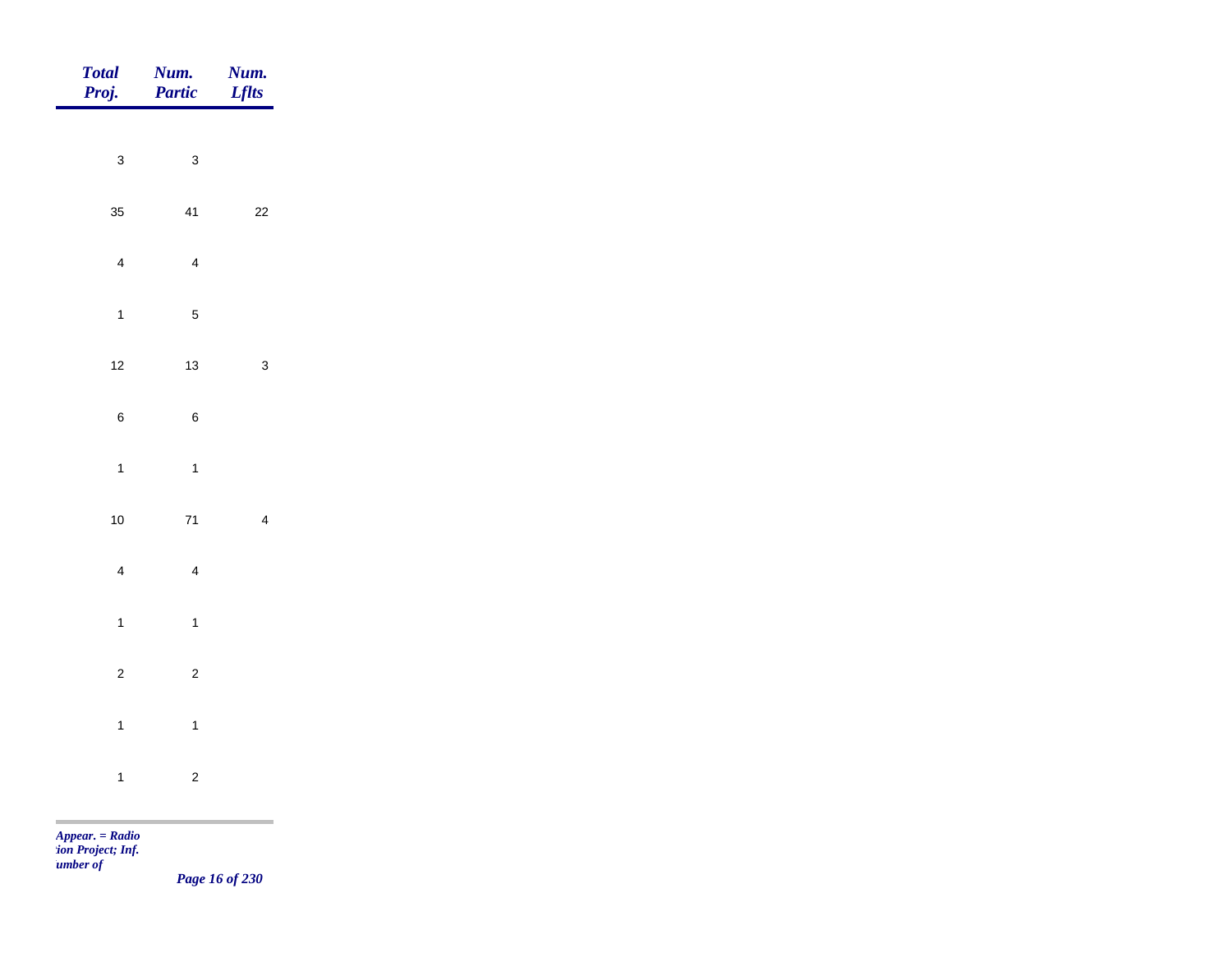| <b>State</b> | <b>Species</b>                | Consult. / Tele. |                           | <b>Personal Written Hotline Instuct.</b><br><b>Session</b> | <b>Radio/TV</b><br>Appear. | <b>Radio/TV</b><br>/PSA | Newsp. Exhibit Bait Inf. Trn. Inf. Trn. Site<br><b>Periodical</b> | Dist. | <b>WS</b>      | Gen. Visit   |                |
|--------------|-------------------------------|------------------|---------------------------|------------------------------------------------------------|----------------------------|-------------------------|-------------------------------------------------------------------|-------|----------------|--------------|----------------|
| <b>AL</b>    | mockingbirds, northern        |                  | $\overline{1}$            |                                                            |                            |                         |                                                                   |       |                |              |                |
|              | moles (all)                   |                  | $\mathbf{1}$              |                                                            |                            |                         |                                                                   |       |                |              |                |
|              | muskrats                      |                  | $\boldsymbol{7}$          |                                                            |                            |                         |                                                                   |       |                | $\mathbf{1}$ |                |
|              | otters, river                 | $\mathbf{1}$     | $\overline{4}$            |                                                            |                            |                         |                                                                   |       |                |              | $\mathbf{1}$   |
|              | owls, barred                  |                  | $\ensuremath{\mathsf{3}}$ |                                                            |                            |                         |                                                                   |       |                |              |                |
|              | pelicans, american white      | $\mathbf{1}$     | 19                        |                                                            |                            |                         |                                                                   |       |                |              |                |
|              | pigeons, feral (rock)         | $\mathbf{1}$     | $\boldsymbol{7}$          |                                                            |                            |                         |                                                                   |       |                |              | $\overline{4}$ |
|              | raccoons                      | $\overline{2}$   | 24                        | $\overline{2}$                                             |                            |                         | $\overline{4}$                                                    |       | $\overline{2}$ |              |                |
|              | rats, black (roof)            |                  |                           |                                                            |                            |                         |                                                                   |       | $\mathbf{1}$   |              |                |
|              | robins, american              | $\mathbf{1}$     |                           |                                                            |                            |                         |                                                                   |       |                |              |                |
|              | skunks, striped               |                  | $\mathbf{1}$              |                                                            |                            |                         |                                                                   |       |                |              | $\mathbf{1}$   |
|              | snakes, non-poisonous (other) |                  | $\sqrt{2}$                |                                                            |                            |                         |                                                                   |       |                |              |                |
|              | snakes, poisonous (other)     |                  | $\overline{2}$            |                                                            |                            |                         |                                                                   |       |                |              |                |

*Personal Consult. = Personal Consultation; Written/Tele. = Wtitten or Telephone Consultation; Hotline = Toll Free Phone Consultation; Instruct. Session = Instructional Session; Ratio/TV A or Television Appearance; Radio/TV PSA = Radio or Television Public Service Announcement; Newsp. Periodical = An Article in a Newspapaper or Periodical; Bait Distr. = A Bait Distribut Trn. WS = Information Transfer about Wildlife Services Technical Information; Inf.Trn. Gen. = Transfer of Information of a General Nature; Total Proj. = Total Projects; Num. Partic. = N Participants; Num. Lflts. = Number of Leaflets Sent to Participants.*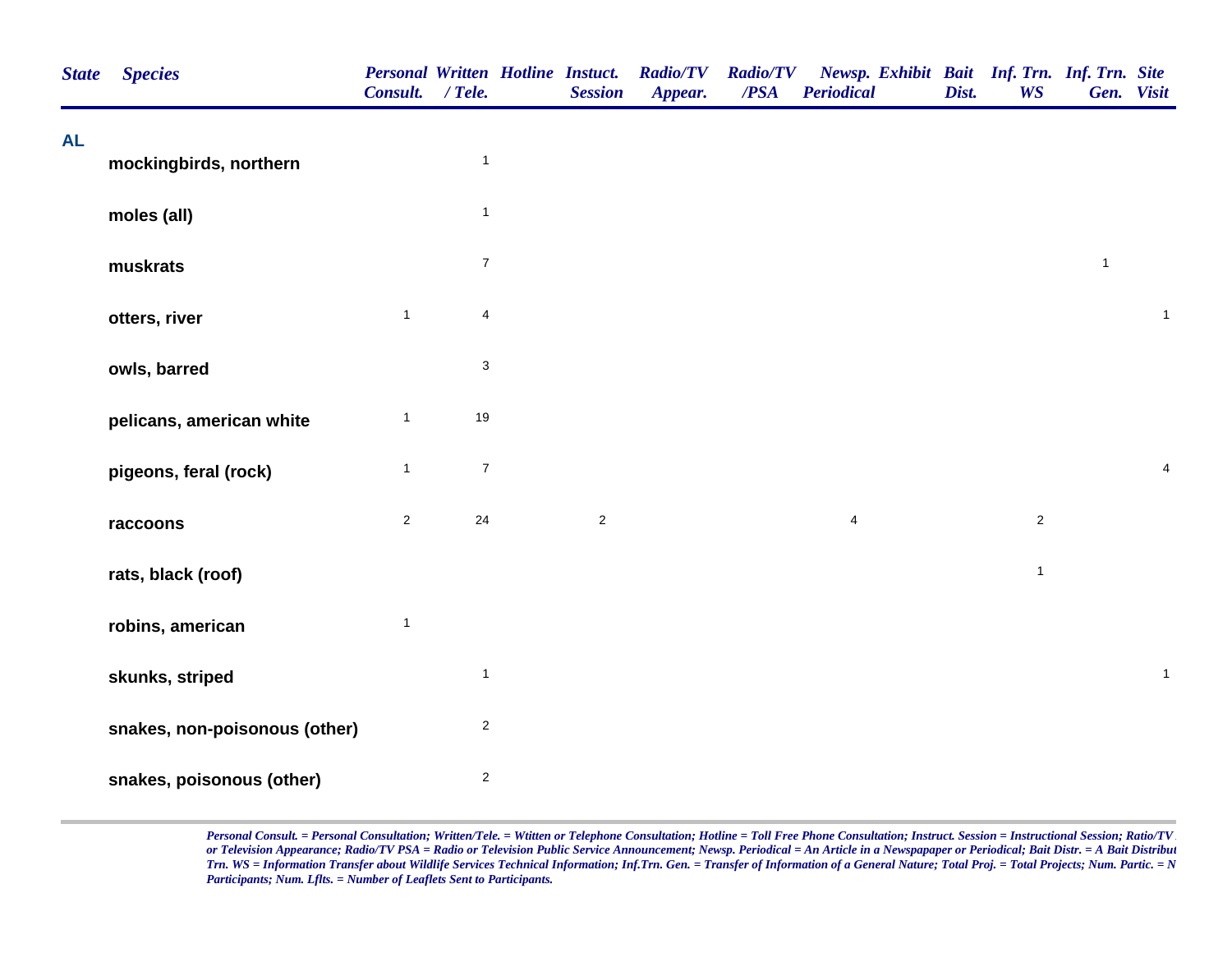| Total<br>Proj.            | <b>Num.</b><br>Partic | <b>Num.</b><br><i>Lflts</i> |
|---------------------------|-----------------------|-----------------------------|
|                           |                       |                             |
| $\overline{1}$            | $\overline{c}$        |                             |
| $\overline{1}$            | $\overline{1}$        | $\mathbf{1}$                |
| $\bf 8$                   | $\bf 8$               | $\,$ 6 $\,$                 |
| $\,6\,$                   | $14$                  |                             |
| $\mathbf{3}$              | $\mathbf{3}$          | $\mathbf{1}$                |
| $20\,$                    | $20\,$                |                             |
| $12$                      | 29                    | $\mathbf{1}$                |
|                           |                       |                             |
| 34                        | 97                    | $\mathbf{1}$                |
| $\overline{1}$            | $\overline{1}$        |                             |
| $\overline{1}$            | $\overline{1}$        |                             |
| $\overline{c}$            | $\overline{c}$        |                             |
| $\overline{2}$            | $\overline{c}$        |                             |
| $\mathbf 2$               | $\overline{c}$        |                             |
| $\mathbf{r}$ $\mathbf{r}$ |                       |                             |

*Page 17 of 230*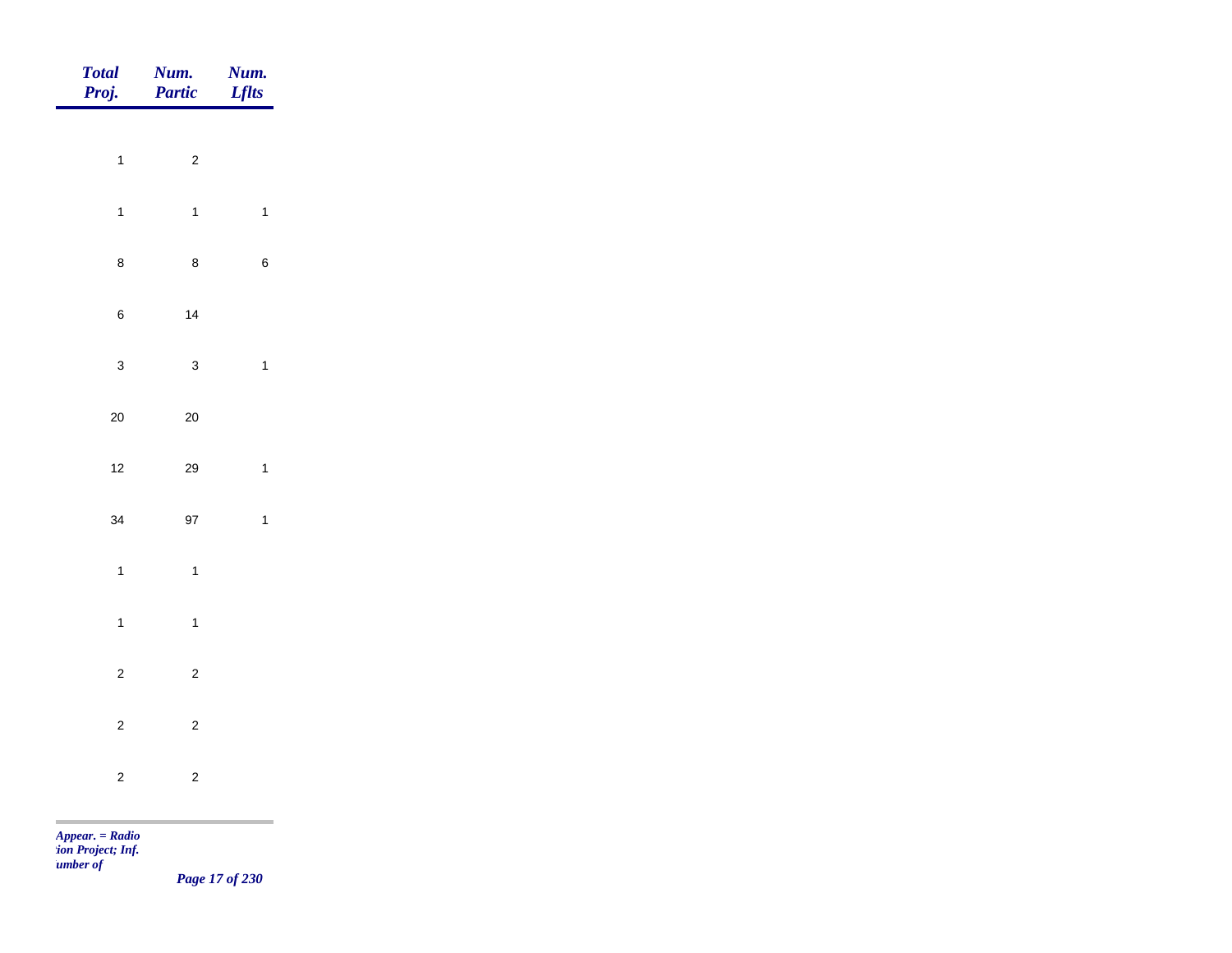| <b>State</b> | <b>Species</b>                         | Consult. / Tele.        |                | <b>Personal Written Hotline Instuct.</b><br><b>Session</b> | <b>Radio/TV</b><br>Appear. | <b>Radio/TV</b><br>/PSA | Newsp. Exhibit Bait Inf. Trn. Inf. Trn. Site<br><b>Periodical</b> | Dist. | <b>WS</b> | Gen. Visit     |            |
|--------------|----------------------------------------|-------------------------|----------------|------------------------------------------------------------|----------------------------|-------------------------|-------------------------------------------------------------------|-------|-----------|----------------|------------|
| <b>AL</b>    | snakes, poisonous (other)              |                         | $\sqrt{2}$     |                                                            |                            |                         |                                                                   |       |           |                |            |
|              | sparrows, house/english                | $\overline{\mathbf{c}}$ |                |                                                            |                            |                         |                                                                   |       |           |                |            |
|              | squirrels, gray                        |                         | $\overline{2}$ |                                                            |                            |                         |                                                                   |       |           |                |            |
|              | starlings, european                    | $\mathbf{1}$            | $\sqrt{2}$     | $\mathbf{1}$                                               |                            |                         |                                                                   |       |           |                |            |
|              | storks, wood (t/e)                     |                         | $\mathbf{1}$   |                                                            |                            |                         |                                                                   |       |           |                |            |
|              | swallows, barn                         |                         | $\mathbf{1}$   |                                                            |                            |                         |                                                                   |       |           |                |            |
|              | vultures, black                        | $\mathbf{1}$            | 19             |                                                            |                            |                         |                                                                   |       |           |                | $\sqrt{2}$ |
|              | vultures, turkey                       | $\mathbf{1}$            | $\,6\,$        |                                                            |                            |                         |                                                                   |       |           |                |            |
|              | waxwings, cedar                        | $\mathbf{1}$            | $\mathbf{1}$   |                                                            |                            |                         |                                                                   |       |           |                |            |
|              | woodpeckers, red-headed                |                         | $\mathbf{1}$   |                                                            |                            |                         |                                                                   |       |           |                |            |
|              | woodpeckers, sapsuckers, yell          |                         | $\mathbf{1}$   |                                                            |                            |                         |                                                                   |       |           |                |            |
|              | <b>Subtotal Project Types by State</b> | 26                      | 354            | $\bf8$                                                     |                            |                         | $6\phantom{.0}$                                                   |       | 14        | $\overline{2}$ | 31         |
|              |                                        |                         |                |                                                            |                            |                         | <b>Total Projects, Participants and Leaflets This S</b>           |       |           |                |            |

## **AR**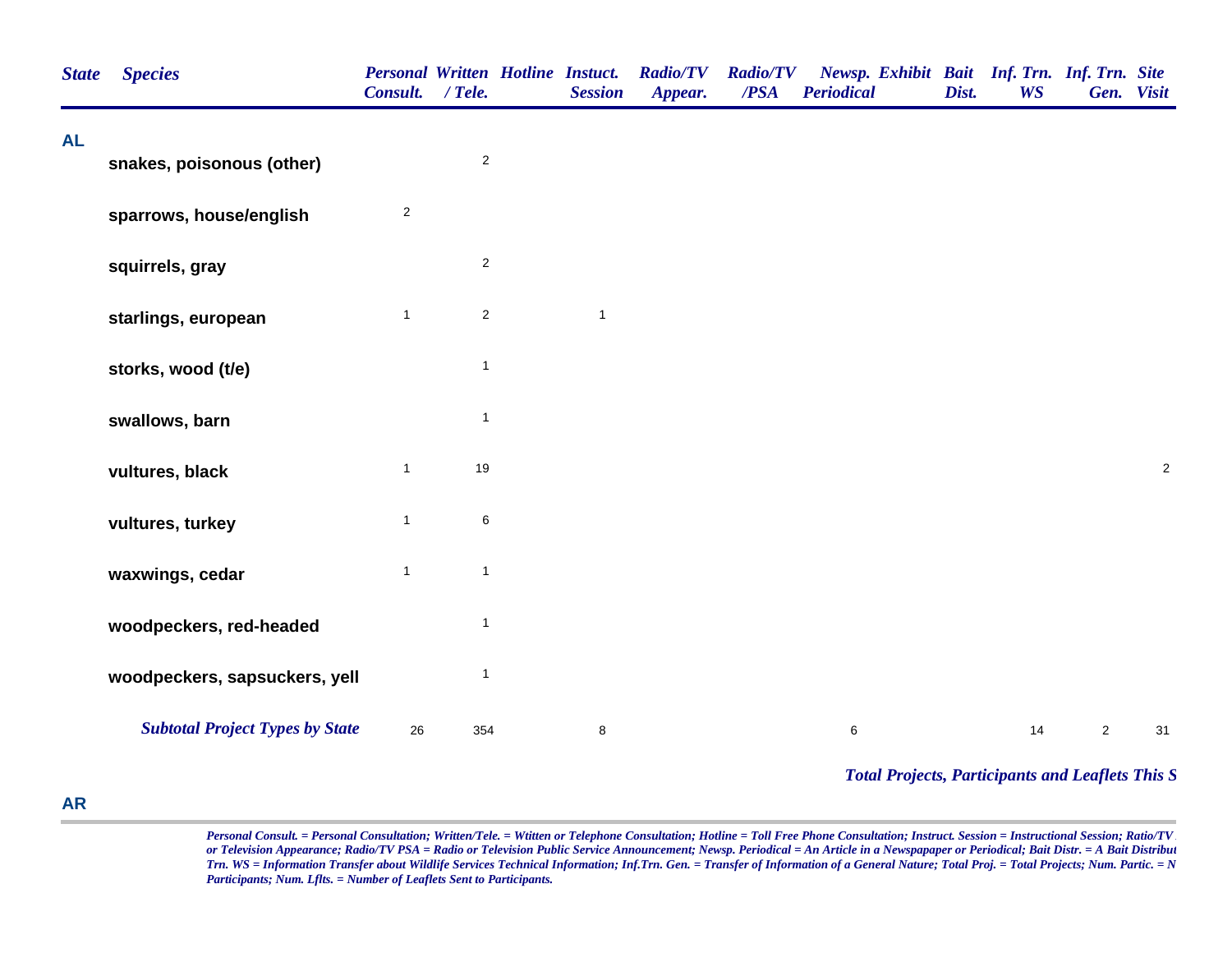|                               | Total<br>Proj.          | Num.<br>Partic | Num.<br>Lflts  |
|-------------------------------|-------------------------|----------------|----------------|
|                               |                         |                |                |
|                               | $\overline{c}$          | $\overline{2}$ |                |
|                               | $\overline{c}$          | $\mathbf{3}$   |                |
|                               | $\overline{c}$          | $\overline{c}$ | $\overline{4}$ |
|                               | $\overline{\mathbf{4}}$ | $\sqrt{5}$     |                |
|                               | $\mathbf{1}$            | $\mathbf{1}$   |                |
|                               | $\mathbf{1}$            | $\mathbf{1}$   |                |
|                               |                         |                |                |
|                               | $22$                    | 25             | $11$           |
|                               | $\overline{7}$          | $12$           | $\overline{c}$ |
|                               | $\overline{c}$          | $\overline{c}$ |                |
|                               | $\mathbf{1}$            | $\mathbf{1}$   |                |
|                               | $\overline{1}$          | $\mathbf{1}$   | $\mathbf{1}$   |
|                               |                         |                |                |
|                               |                         |                |                |
| <i>tate</i><br><b>COLLEGE</b> | 441                     | 1,150          | 126            |

*Page 18 of 230*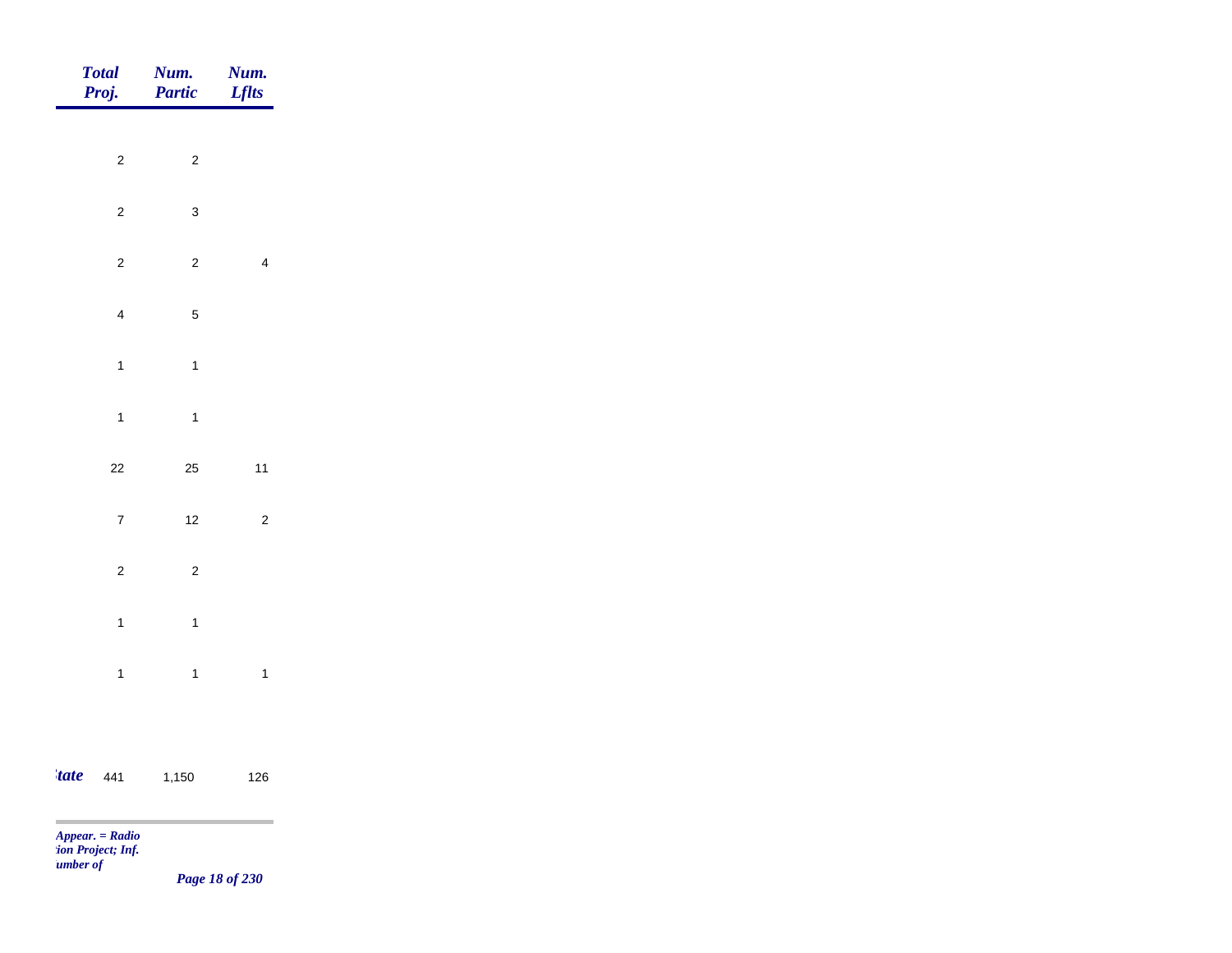| <b>State</b> | <b>Species</b>                | Consult. / Tele.        |                           | <b>Personal Written Hotline Instuct.</b><br><b>Session</b> | <b>Radio/TV</b><br>Appear. | <b>Radio/TV</b><br>/PSA | Newsp. Exhibit Bait Inf. Trn. Inf. Trn. Site<br><b>Periodical</b> | Dist. | <b>WS</b>    | Gen. Visit   |  |
|--------------|-------------------------------|-------------------------|---------------------------|------------------------------------------------------------|----------------------------|-------------------------|-------------------------------------------------------------------|-------|--------------|--------------|--|
| <b>AR</b>    | bats (all)                    |                         | $\mathbf{1}$              |                                                            |                            |                         |                                                                   |       |              |              |  |
|              | beavers                       | $\mathbf{1}$            | $\ensuremath{\mathsf{3}}$ |                                                            |                            |                         |                                                                   |       |              |              |  |
|              | blackbirds, z-(mixed species) | $\bf 8$                 | 18                        |                                                            |                            |                         |                                                                   |       |              |              |  |
|              | cardinals, northern           |                         | $\mathbf{1}$              |                                                            |                            |                         |                                                                   |       |              |              |  |
|              | cormorants, double-crested    | 18                      | $\,$ 8 $\,$               |                                                            |                            |                         |                                                                   |       |              |              |  |
|              | coyotes                       |                         | $\mathbf{1}$              |                                                            |                            |                         |                                                                   |       |              |              |  |
|              | crows, american               | $\overline{\mathbf{4}}$ | $\overline{c}$            |                                                            |                            |                         |                                                                   |       | $\mathbf{1}$ |              |  |
|              | deer, white-tailed (wild)     | $\boldsymbol{9}$        | $10$                      |                                                            |                            |                         |                                                                   |       |              | $\mathbf{1}$ |  |
|              | doves, mourning               |                         | $\mathbf{1}$              |                                                            |                            |                         |                                                                   |       |              |              |  |
|              | ducks, mallards               | $\mathbf{1}$            |                           |                                                            |                            |                         |                                                                   |       |              |              |  |
|              | ducks, scaup, lesser          | $\overline{\mathbf{4}}$ |                           |                                                            |                            |                         |                                                                   |       |              |              |  |
|              | egrets, great                 | $\,6\,$                 | $\overline{1}$            |                                                            |                            |                         |                                                                   |       |              |              |  |
|              | foxes, red                    | $\mathbf{1}$            |                           |                                                            |                            |                         |                                                                   |       |              |              |  |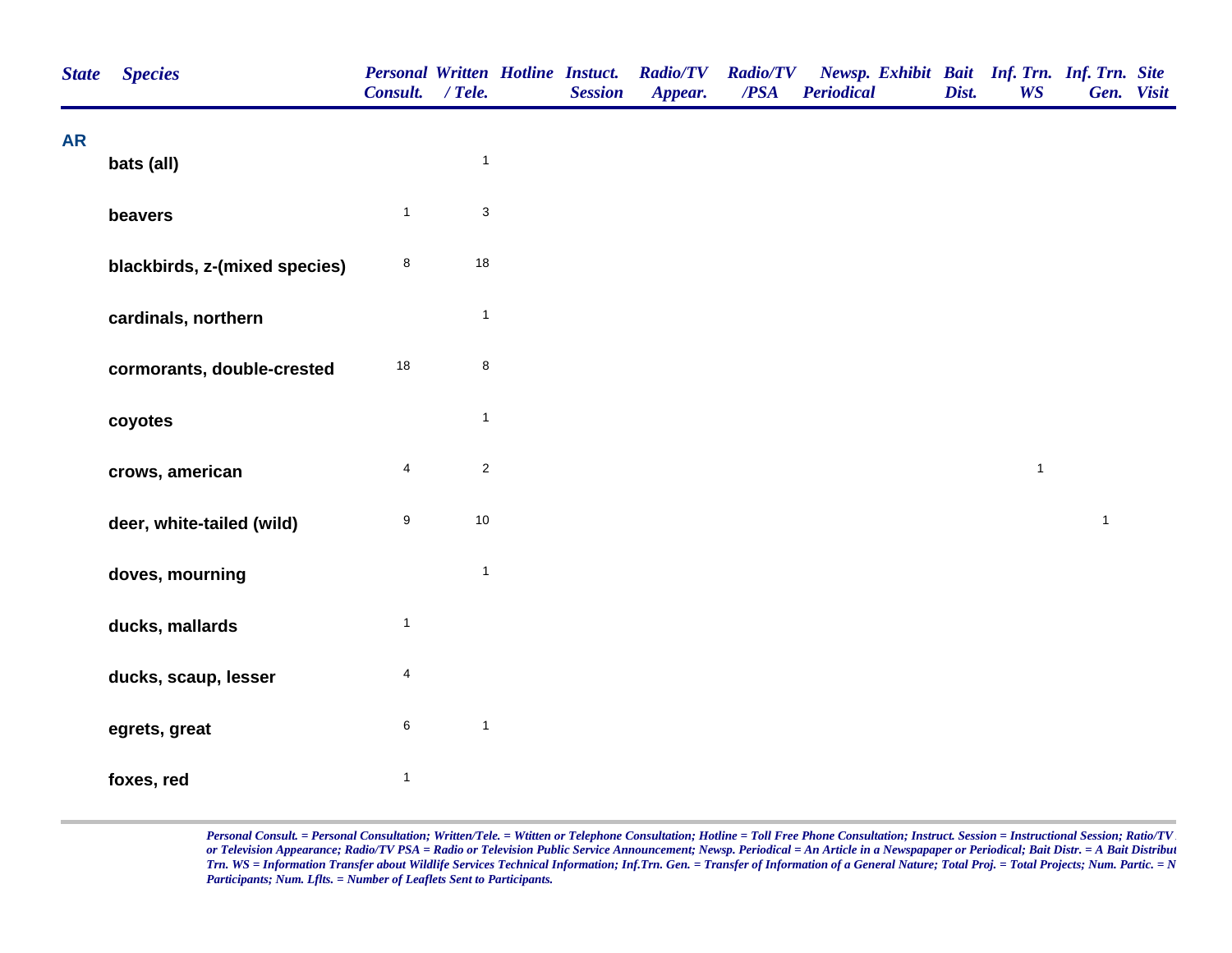| Total<br>Proj. | <b>Num.</b><br>Partic | <b>Num.</b><br>Lflts                       |
|----------------|-----------------------|--------------------------------------------|
|                |                       |                                            |
| $\overline{1}$ | $\overline{1}$        |                                            |
| $\overline{4}$ | $\overline{4}$        |                                            |
| ${\bf 26}$     | $27\,$                |                                            |
| $\mathbf{1}$   | $\mathbf{1}$          |                                            |
| ${\bf 26}$     | $32\,$                |                                            |
| $\overline{1}$ | $\mathbf{1}$          |                                            |
| $\overline{7}$ | $\overline{7}$        |                                            |
|                |                       |                                            |
| $20\,$         | $22\,$                |                                            |
| $\overline{1}$ | $\mathbf{1}$          |                                            |
| $\mathbf{1}$   | $\overline{1}$        |                                            |
| $\overline{4}$ | $11$                  |                                            |
| $\overline{7}$ | $\boldsymbol{9}$      |                                            |
| $\overline{1}$ | $\mathbf{1}$          |                                            |
|                |                       | <u> 1989 - Johann Barnett, mars et al.</u> |

*Page 19 of 230*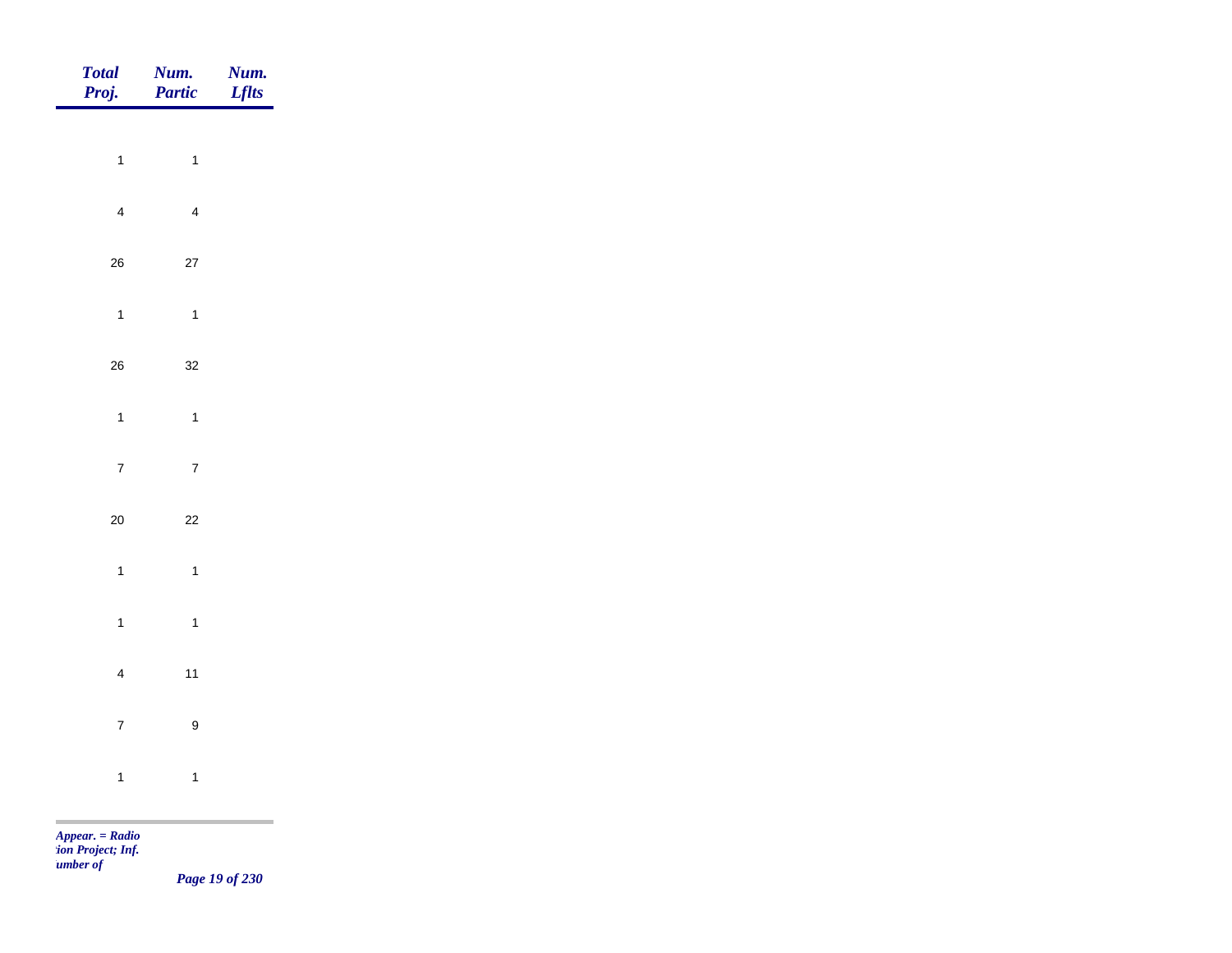| <b>State</b> | <b>Species</b>            | Consult. / Tele. |                         | <b>Personal Written Hotline Instuct.</b><br><b>Session</b> | <b>Radio/TV</b><br>Appear. | <b>Radio/TV</b><br>/PSA | Newsp. Exhibit Bait Inf. Trn. Inf. Trn. Site<br><b>Periodical</b> | Dist. | <b>WS</b>      |             | Gen. Visit |
|--------------|---------------------------|------------------|-------------------------|------------------------------------------------------------|----------------------------|-------------------------|-------------------------------------------------------------------|-------|----------------|-------------|------------|
| <b>AR</b>    | foxes, red                | $\mathbf{1}$     |                         |                                                            |                            |                         |                                                                   |       |                |             |            |
|              | geese, canada             | 15               | 52                      |                                                            |                            |                         |                                                                   |       | $\overline{2}$ | $\mathbf 5$ |            |
|              | geese, feral              |                  | $\sqrt{2}$              |                                                            |                            |                         |                                                                   |       |                |             |            |
|              | geese, snow, lesser       | $\overline{7}$   | $10$                    |                                                            |                            |                         |                                                                   |       |                |             |            |
|              | hawks, red-tailed         |                  | $\sqrt{3}$              |                                                            |                            |                         |                                                                   |       |                |             |            |
|              | herons, great blue        | $\boldsymbol{9}$ | $\boldsymbol{7}$        |                                                            |                            |                         |                                                                   |       |                |             |            |
|              | marmots/woodchucks (all)  | $\mathbf{1}$     |                         |                                                            |                            |                         |                                                                   |       |                |             |            |
|              | owls, barred              |                  | $\mathbf{1}$            |                                                            |                            |                         |                                                                   |       |                |             |            |
|              | pelicans, american white  | $\overline{4}$   | $\overline{4}$          |                                                            |                            |                         |                                                                   |       |                |             |            |
|              | pigeons, feral (rock)     |                  | $\overline{\mathbf{4}}$ |                                                            |                            |                         |                                                                   |       |                |             |            |
|              | raccoons                  | $\mathbf{2}$     |                         |                                                            |                            |                         |                                                                   |       |                |             |            |
|              | skunks, striped           |                  | $\overline{1}$          |                                                            |                            |                         |                                                                   |       |                |             |            |
|              | snakes, poisonous (other) | $\mathbf{1}$     |                         |                                                            |                            |                         |                                                                   |       |                |             |            |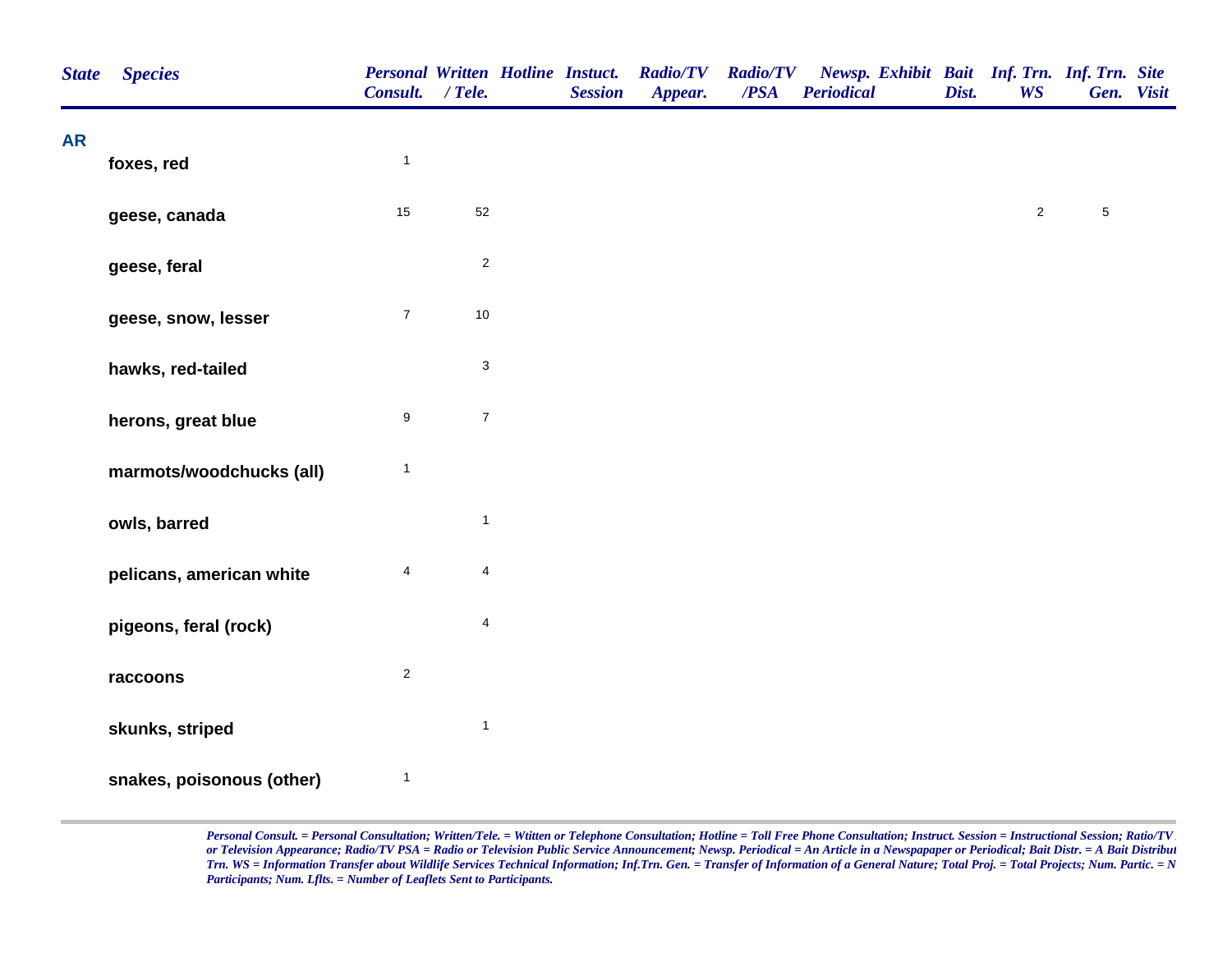| Total<br>Proj. | Num.<br>Partic | <b>Num.</b><br>Lflts |
|----------------|----------------|----------------------|
| $\overline{1}$ | $\overline{1}$ |                      |
|                |                |                      |
| ${\bf 74}$     | ${\bf 76}$     |                      |
| $\overline{c}$ | $\overline{c}$ |                      |
| $17\,$         | $21$           |                      |
| $\mathbf{3}$   | $\mathbf{3}$   |                      |
| $16\,$         | ${\bf 26}$     |                      |
| $\overline{1}$ | $\mathbf{1}$   |                      |
| $\overline{1}$ | $\overline{1}$ |                      |
| $\bf8$         |                |                      |
|                | $\bf 8$        |                      |
| $\overline{4}$ | $\overline{4}$ |                      |
| $\overline{c}$ | $\overline{4}$ |                      |
| $\overline{1}$ | $\mathbf{1}$   |                      |
| $\overline{1}$ | $\overline{1}$ |                      |
|                |                |                      |

*Page 20 of 230*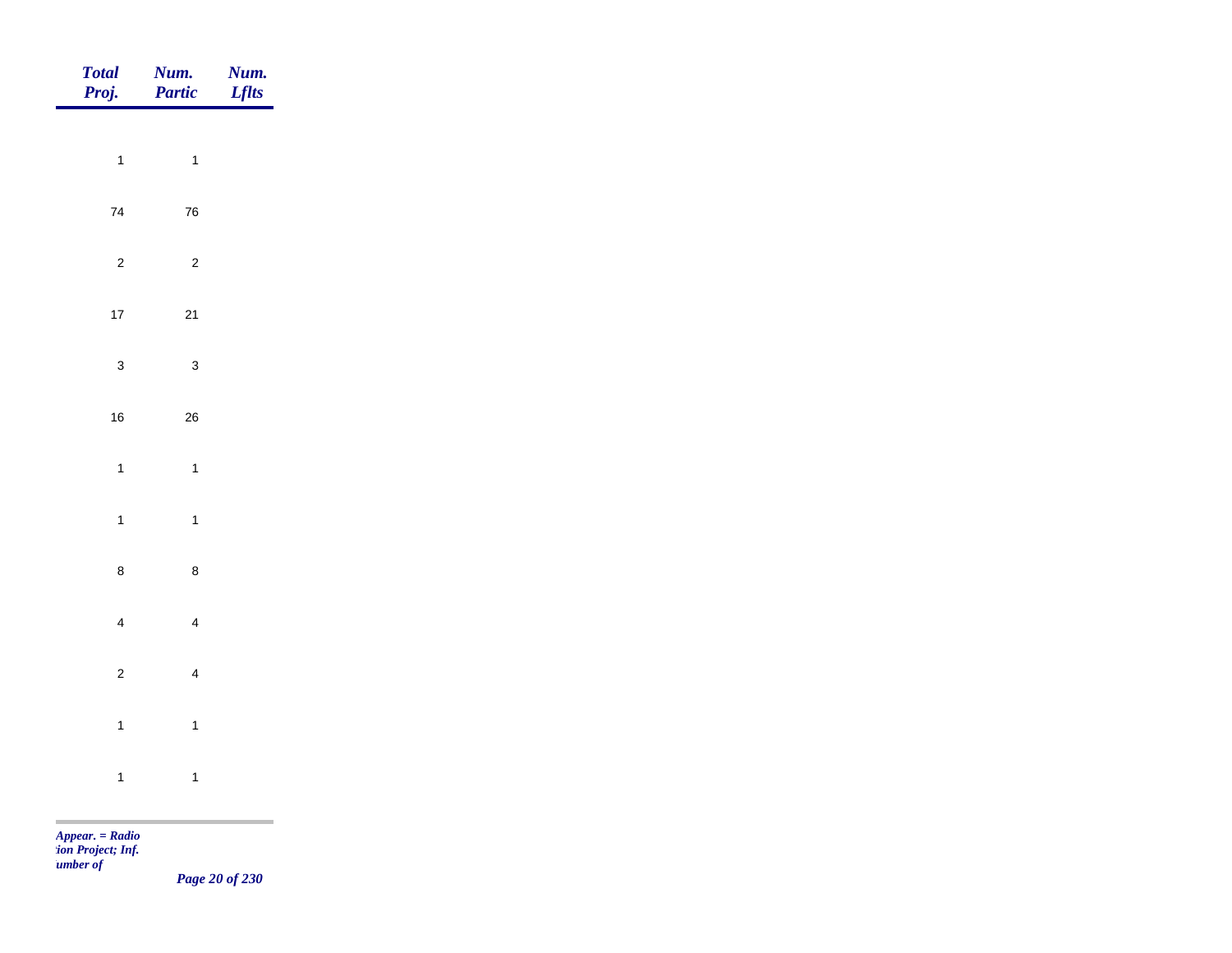| <b>State</b> | <b>Species</b>                         | Consult. / Tele. |                           | <b>Personal Written Hotline Instuct.</b><br><b>Session</b> | <b>Radio/TV</b><br>Appear. | <b>Radio/TV</b><br>/PSA | Newsp. Exhibit Bait Inf. Trn. Inf. Trn. Site<br><b>Periodical</b> | Dist. | <b>WS</b>      | Gen. Visit       |  |
|--------------|----------------------------------------|------------------|---------------------------|------------------------------------------------------------|----------------------------|-------------------------|-------------------------------------------------------------------|-------|----------------|------------------|--|
| <b>AR</b>    | snakes, poisonous (other)              | $\mathbf{1}$     |                           |                                                            |                            |                         |                                                                   |       |                |                  |  |
|              | sparrows, house/english                |                  | $\sqrt{3}$                |                                                            |                            |                         |                                                                   |       |                |                  |  |
|              | vultures, black                        | $\overline{7}$   | 19                        | $\mathbf{1}$                                               |                            |                         |                                                                   |       | $\mathbf{1}$   | $\mathbf{1}$     |  |
|              | vultures, turkey                       | $\mathbf{1}$     |                           |                                                            |                            |                         |                                                                   |       |                |                  |  |
|              | woodpeckers, red-headed                |                  | $\,6\,$                   |                                                            |                            |                         |                                                                   |       |                |                  |  |
|              | woodpeckers, sapsuckers, yell          |                  | $\mathbf 2$               |                                                            |                            |                         |                                                                   |       |                |                  |  |
|              | <b>Subtotal Project Types by State</b> | 99               | 160                       | $\mathbf{1}$                                               |                            |                         |                                                                   |       | $\overline{4}$ | $\boldsymbol{7}$ |  |
|              |                                        |                  |                           |                                                            |                            |                         | <b>Total Projects, Participants and Leaflets This S</b>           |       |                |                  |  |
| <b>AZ</b>    | badgers                                | $\mathbf{1}$     |                           |                                                            |                            |                         |                                                                   |       |                |                  |  |
|              | bats (all)                             | $\mathbf{1}$     | $\,6\,$                   |                                                            |                            |                         |                                                                   |       |                |                  |  |
|              | bears, black                           | $\mathbf{1}$     | $\ensuremath{\mathsf{3}}$ |                                                            |                            |                         |                                                                   |       |                |                  |  |
|              | bird, unidentifiable                   |                  | $\overline{2}$            |                                                            |                            |                         |                                                                   |       |                |                  |  |
|              | blackbirds, z-(mixed species)          |                  | $\mathbf{1}$              |                                                            |                            |                         |                                                                   |       |                |                  |  |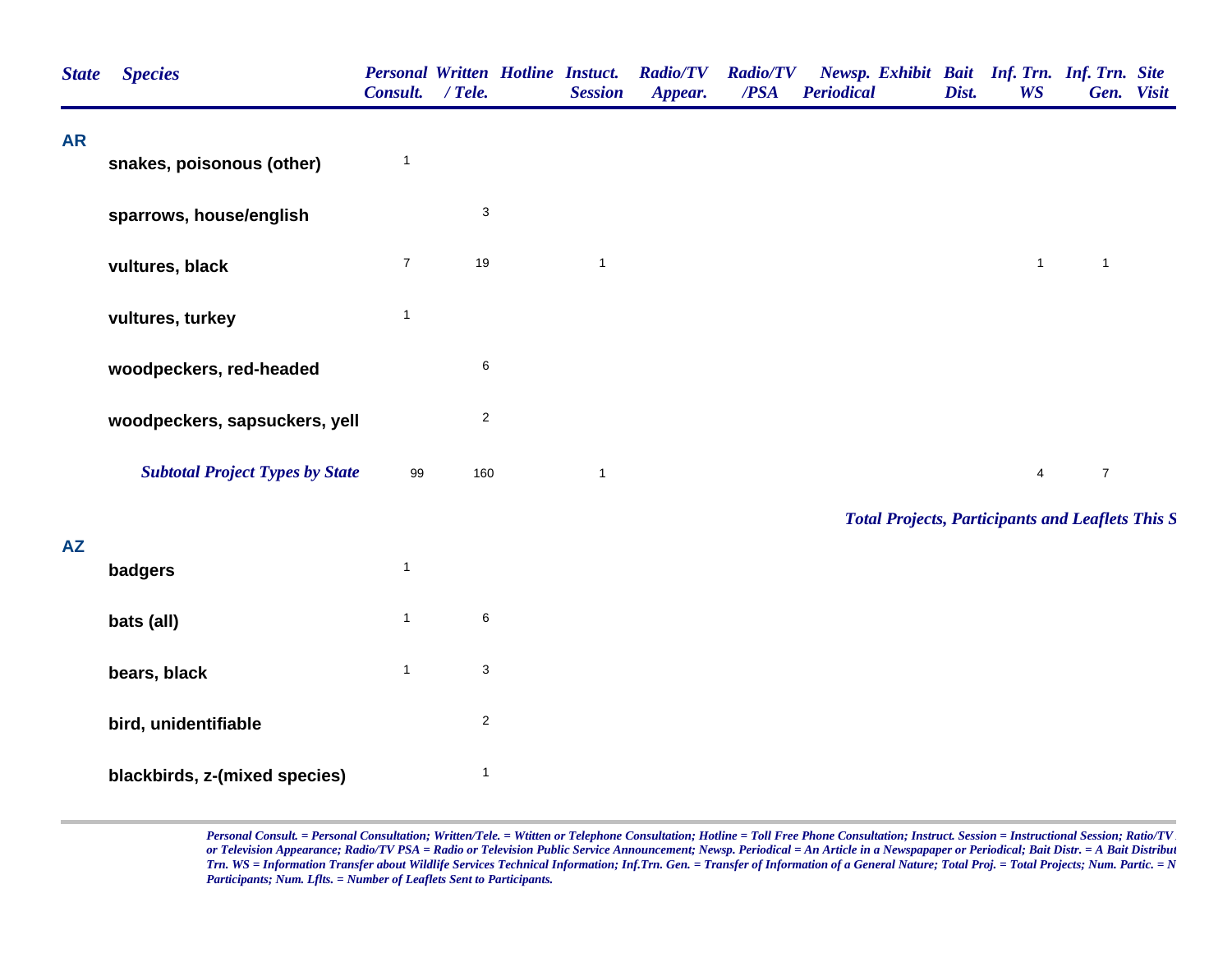| <b>Total</b><br>Proj. | Num.<br>Partic | Num.<br><b>Lflts</b> |
|-----------------------|----------------|----------------------|
|                       |                |                      |
| $\mathbf{1}$          | $\mathbf{1}$   |                      |
| $\sqrt{3}$            | $\mathbf{3}$   |                      |
| 29                    | ${\bf 48}$     |                      |
| $\mathbf{1}$          | $20\,$         |                      |
| $\,6\,$               | $\,6$          |                      |
| $\sqrt{2}$            | $\mathbf 2$    |                      |
|                       |                |                      |
|                       |                |                      |
| 'tate<br>271          | 345            |                      |
| $\mathbf{1}$          | $\mathbf{1}$   |                      |

| 7              | 12 |  |
|----------------|----|--|
| 4              | 12 |  |
| $\overline{2}$ | 2  |  |
| 1              | 1  |  |

÷

*Page 21 of 230*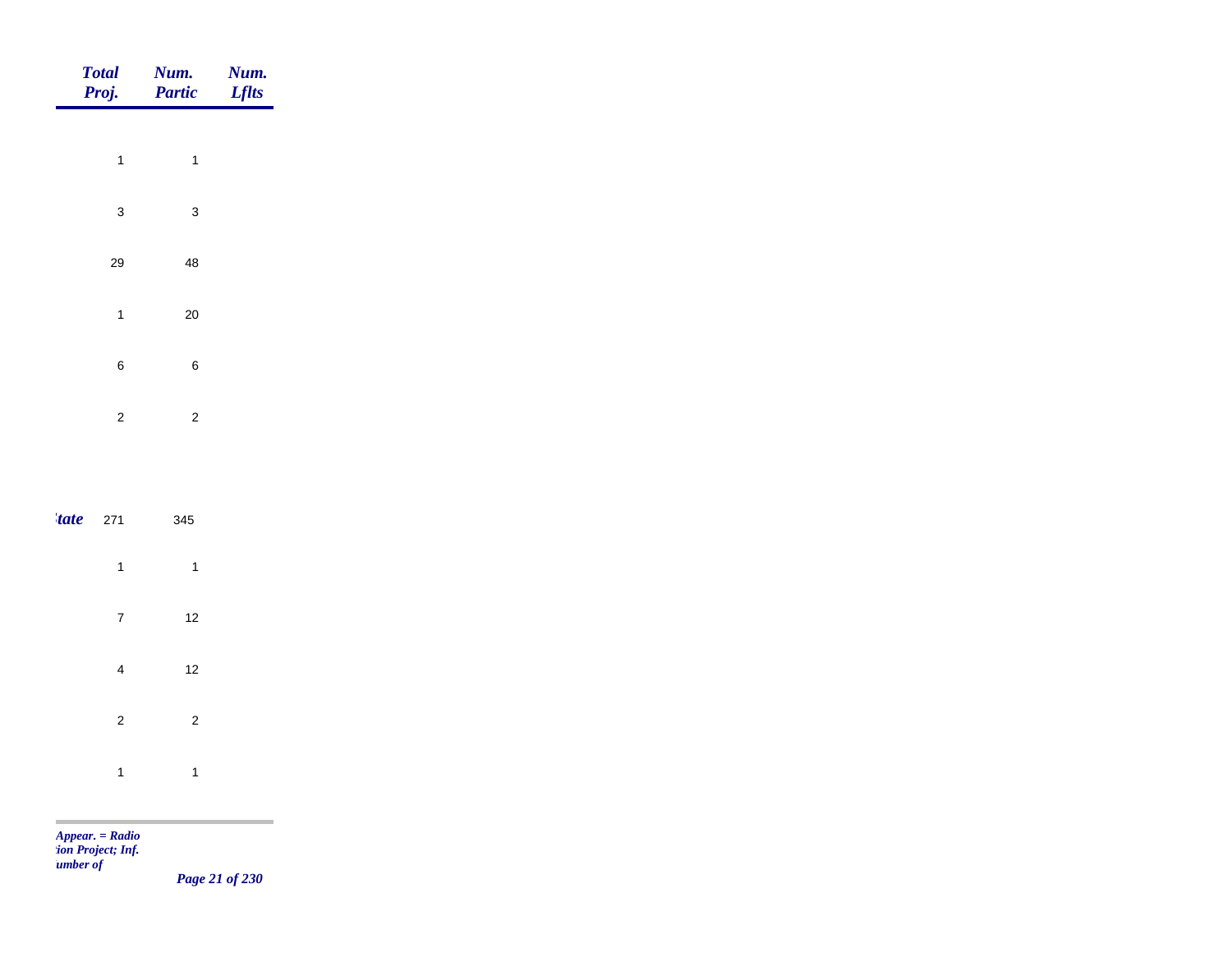| <b>AZ</b><br>$\ensuremath{\mathsf{3}}$<br>cats, feral/free ranging<br>$\mathbf{1}$<br>cattle, feral<br>$\overline{2}$<br>coots, american<br>$10$<br>39<br>coyotes<br>$\mathbf 2$<br>crows, american<br>12<br>deer, mule<br>131<br>$\overline{c}$<br>dogs, feral, free-ranging and h<br>$\mathbf{1}$<br>$\mathbf{1}$<br>$\mathbf{1}$<br>doves, mourning<br>ducks, feral<br>$\overline{\mathbf{4}}$<br>ducks, mallards<br>$\mathbf{1}$<br>foxes, gray<br>$\mathbf{1}$<br>geese, canada<br>$\mathbf{1}$<br>geese, feral | <b>State</b> | <b>Species</b> | Consult. / Tele. |  | <b>Personal Written Hotline Instuct.</b><br><b>Session</b> | <b>Radio/TV</b><br>Appear. | <b>Radio/TV</b><br>$\overline{PSA}$ | Newsp. Exhibit Bait Inf. Trn. Inf. Trn. Site<br><b>Periodical</b> | Dist. | <b>WS</b> | Gen. Visit |              |  |
|----------------------------------------------------------------------------------------------------------------------------------------------------------------------------------------------------------------------------------------------------------------------------------------------------------------------------------------------------------------------------------------------------------------------------------------------------------------------------------------------------------------------|--------------|----------------|------------------|--|------------------------------------------------------------|----------------------------|-------------------------------------|-------------------------------------------------------------------|-------|-----------|------------|--------------|--|
|                                                                                                                                                                                                                                                                                                                                                                                                                                                                                                                      |              |                |                  |  |                                                            |                            |                                     |                                                                   |       |           |            |              |  |
|                                                                                                                                                                                                                                                                                                                                                                                                                                                                                                                      |              |                |                  |  |                                                            |                            |                                     |                                                                   |       |           |            |              |  |
|                                                                                                                                                                                                                                                                                                                                                                                                                                                                                                                      |              |                |                  |  |                                                            |                            |                                     |                                                                   |       |           |            |              |  |
|                                                                                                                                                                                                                                                                                                                                                                                                                                                                                                                      |              |                |                  |  |                                                            |                            |                                     |                                                                   |       |           |            | $\sqrt{2}$   |  |
|                                                                                                                                                                                                                                                                                                                                                                                                                                                                                                                      |              |                |                  |  |                                                            |                            |                                     |                                                                   |       |           |            |              |  |
|                                                                                                                                                                                                                                                                                                                                                                                                                                                                                                                      |              |                |                  |  |                                                            |                            |                                     |                                                                   |       |           |            |              |  |
|                                                                                                                                                                                                                                                                                                                                                                                                                                                                                                                      |              |                |                  |  |                                                            |                            |                                     |                                                                   |       |           |            | $\sqrt{5}$   |  |
|                                                                                                                                                                                                                                                                                                                                                                                                                                                                                                                      |              |                |                  |  |                                                            |                            |                                     |                                                                   |       |           |            |              |  |
|                                                                                                                                                                                                                                                                                                                                                                                                                                                                                                                      |              |                |                  |  |                                                            |                            |                                     |                                                                   |       |           |            | $\mathbf 1$  |  |
|                                                                                                                                                                                                                                                                                                                                                                                                                                                                                                                      |              |                |                  |  |                                                            |                            |                                     |                                                                   |       |           |            |              |  |
|                                                                                                                                                                                                                                                                                                                                                                                                                                                                                                                      |              |                |                  |  |                                                            |                            |                                     |                                                                   |       |           |            |              |  |
|                                                                                                                                                                                                                                                                                                                                                                                                                                                                                                                      |              |                |                  |  |                                                            |                            |                                     |                                                                   |       |           |            | $\mathbf{1}$ |  |
|                                                                                                                                                                                                                                                                                                                                                                                                                                                                                                                      |              |                |                  |  |                                                            |                            |                                     |                                                                   |       |           |            |              |  |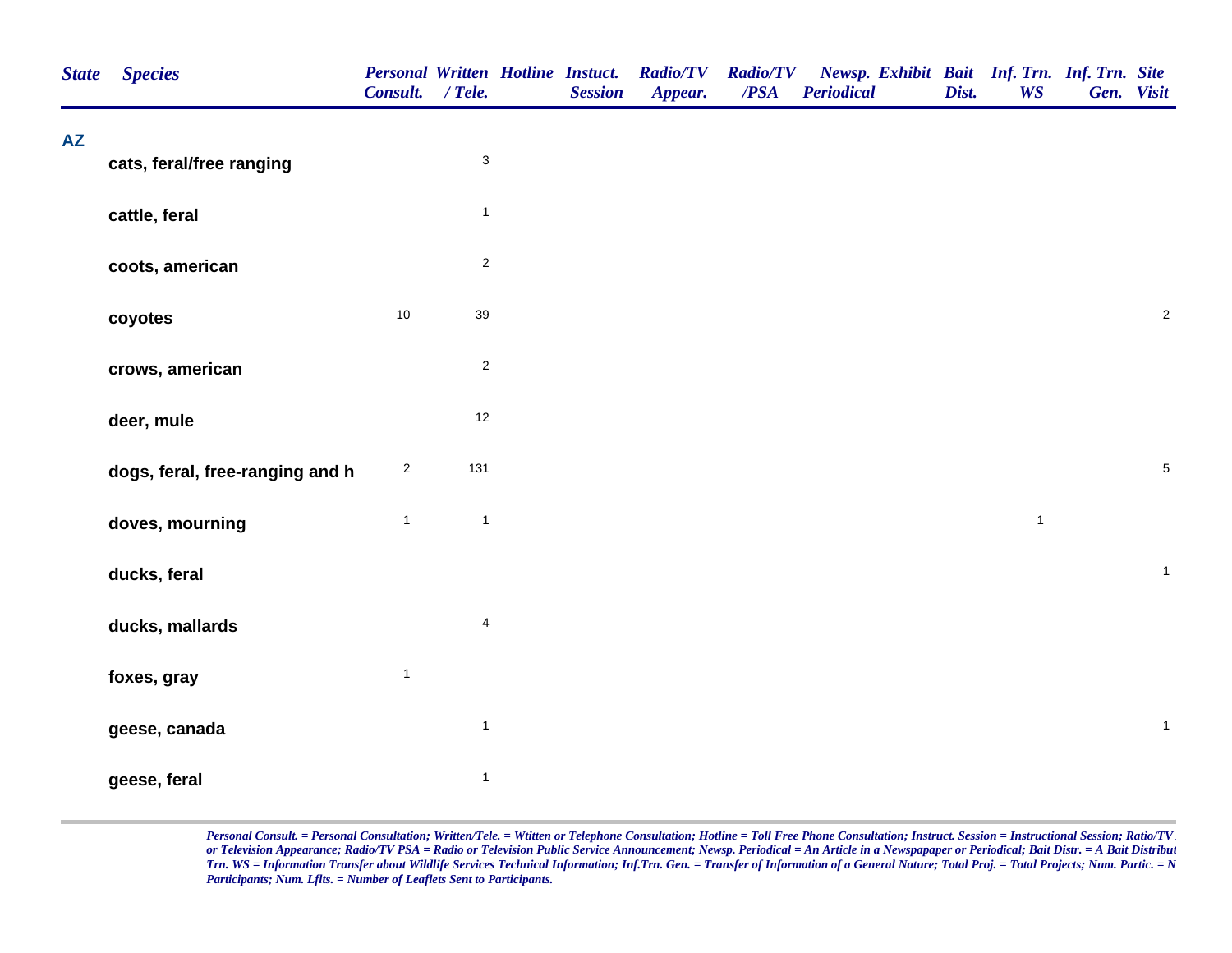| <b>Num.</b><br>Partic | <b>Num.</b><br>Lflts                                                                                                                                                                                                                                                                                                                                                             |
|-----------------------|----------------------------------------------------------------------------------------------------------------------------------------------------------------------------------------------------------------------------------------------------------------------------------------------------------------------------------------------------------------------------------|
|                       |                                                                                                                                                                                                                                                                                                                                                                                  |
|                       |                                                                                                                                                                                                                                                                                                                                                                                  |
| $\overline{1}$        |                                                                                                                                                                                                                                                                                                                                                                                  |
| $\overline{a}$        |                                                                                                                                                                                                                                                                                                                                                                                  |
| 86                    |                                                                                                                                                                                                                                                                                                                                                                                  |
| $\overline{c}$        |                                                                                                                                                                                                                                                                                                                                                                                  |
|                       |                                                                                                                                                                                                                                                                                                                                                                                  |
|                       |                                                                                                                                                                                                                                                                                                                                                                                  |
|                       |                                                                                                                                                                                                                                                                                                                                                                                  |
|                       |                                                                                                                                                                                                                                                                                                                                                                                  |
| $\overline{1}$        |                                                                                                                                                                                                                                                                                                                                                                                  |
| $\sqrt{5}$            |                                                                                                                                                                                                                                                                                                                                                                                  |
| $\overline{1}$        |                                                                                                                                                                                                                                                                                                                                                                                  |
|                       |                                                                                                                                                                                                                                                                                                                                                                                  |
|                       |                                                                                                                                                                                                                                                                                                                                                                                  |
|                       |                                                                                                                                                                                                                                                                                                                                                                                  |
|                       | $\overline{4}$<br>$12$<br>150<br>$\,6\,$<br>$\overline{c}$<br>$\overline{c}$<br>$\mathbf{A}$ and $\mathbf{B}$ and $\mathbf{B}$ and $\mathbf{B}$ and $\mathbf{B}$ and $\mathbf{B}$ and $\mathbf{B}$ and $\mathbf{B}$ and $\mathbf{B}$ and $\mathbf{B}$ and $\mathbf{B}$ and $\mathbf{B}$ and $\mathbf{B}$ and $\mathbf{B}$ and $\mathbf{B}$ and $\mathbf{B}$ and $\mathbf{B}$ and |

*Page 22 of 230*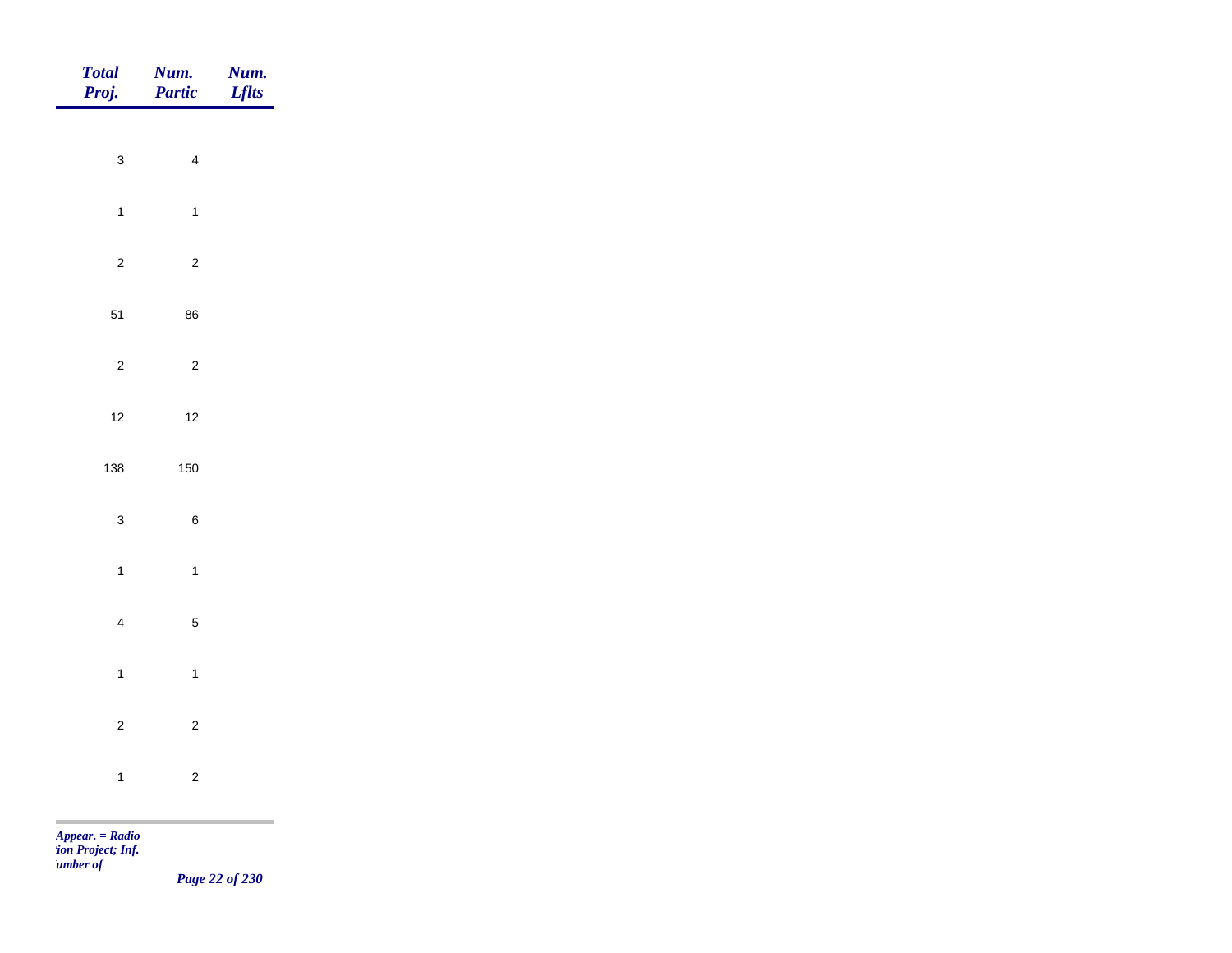| <b>State</b> | <b>Species</b>                 | Consult. / Tele.          |                | <b>Session</b> | Personal Written Hotline Instuct. Radio/TV Radio/TV<br>Appear. | /PSA | Newsp. Exhibit Bait Inf. Trn. Inf. Trn. Site<br><b>Periodical</b> | Dist. | <b>WS</b> | Gen. Visit |  |
|--------------|--------------------------------|---------------------------|----------------|----------------|----------------------------------------------------------------|------|-------------------------------------------------------------------|-------|-----------|------------|--|
| <b>AZ</b>    | geese, feral                   |                           | $\overline{1}$ |                |                                                                |      |                                                                   |       |           |            |  |
|              | grackles, great-tailed         |                           | $\mathbf{1}$   |                |                                                                |      |                                                                   |       |           |            |  |
|              | hawks, red-tailed              |                           | $\overline{2}$ |                |                                                                |      |                                                                   |       |           |            |  |
|              | hogs, feral                    |                           | $\mathbf{1}$   |                |                                                                |      |                                                                   |       |           |            |  |
|              | horses, feral                  |                           | $\overline{1}$ |                |                                                                |      |                                                                   |       |           |            |  |
|              | lions, mountain (cougar)       |                           | $\mathbf{1}$   |                |                                                                |      |                                                                   |       |           |            |  |
|              | mice, deer (all)               | $\ensuremath{\mathsf{3}}$ |                |                |                                                                |      |                                                                   |       |           |            |  |
|              | moles (all)                    |                           | $\overline{1}$ |                |                                                                |      |                                                                   |       |           |            |  |
|              | owls, common barn              |                           | $\mathbf{1}$   |                |                                                                |      |                                                                   |       |           |            |  |
|              | peccaries, collared (javelina) |                           | $\,$ 5 $\,$    |                |                                                                |      |                                                                   |       |           |            |  |
|              | pigeons, feral (rock)          |                           | $10\,$         |                |                                                                |      |                                                                   |       |           |            |  |
|              | prairie dogs, gunnison's       | $\mathbf{1}$              |                |                |                                                                |      |                                                                   |       |           |            |  |
|              | rabbits, desert cottontail     |                           | $\overline{1}$ |                |                                                                |      |                                                                   |       |           |            |  |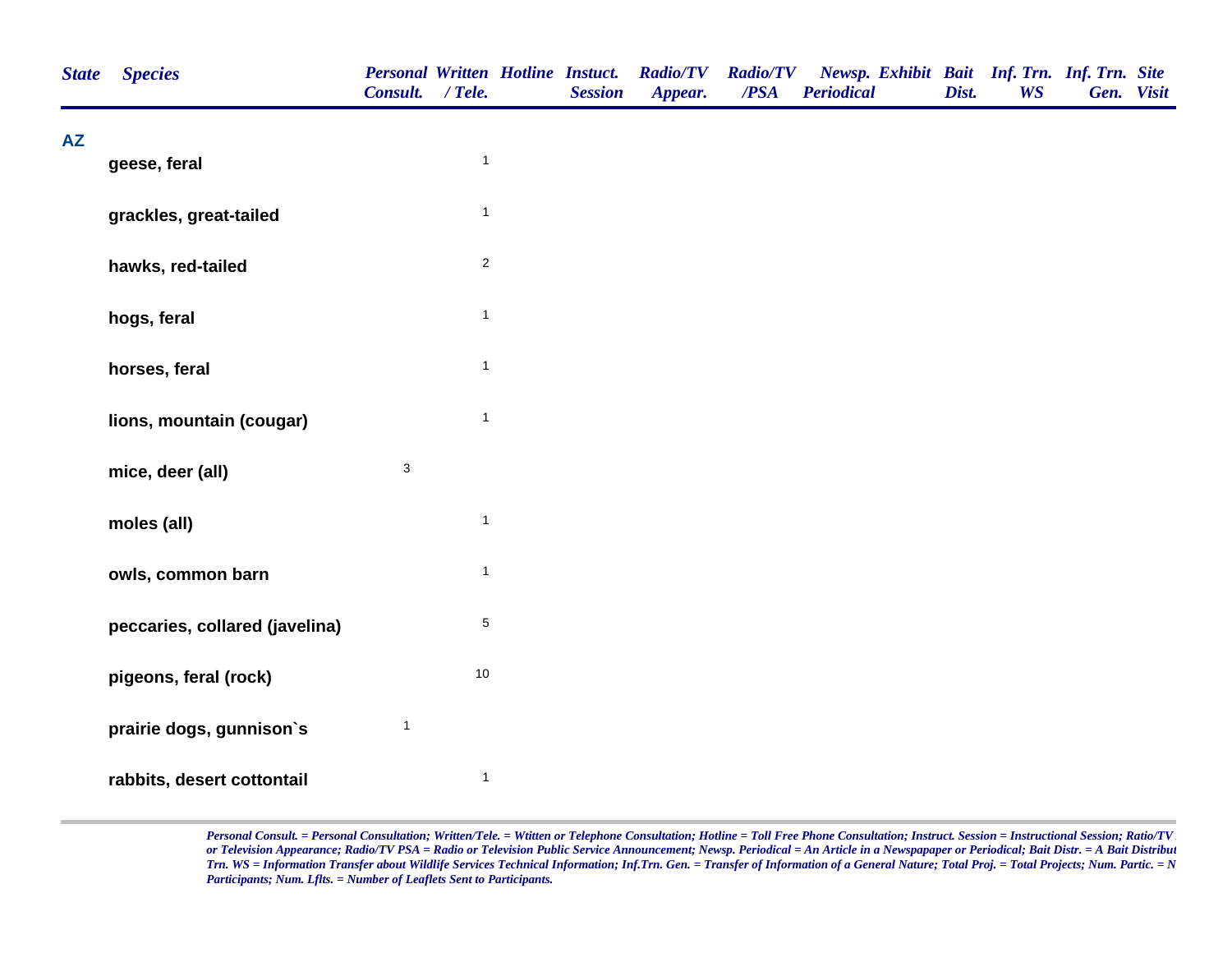| Total<br>Proj. | Num.<br>Partic | <b>Num.</b><br>Lflts |
|----------------|----------------|----------------------|
|                |                |                      |
| $\overline{1}$ | $\sqrt{2}$     |                      |
| $\overline{1}$ | $\mathbf{1}$   |                      |
| $\overline{2}$ | $\mathbf{3}$   |                      |
| $\mathbf{1}$   | $\overline{1}$ |                      |
| $\overline{1}$ | $\mathbf{1}$   |                      |
| $\mathbf{1}$   | $\overline{1}$ |                      |
| $\mathbf{3}$   |                |                      |
|                | $\mathbf{3}$   |                      |
| $\mathbf{1}$   | $\overline{1}$ |                      |
| $\overline{1}$ | $\mathbf{1}$   |                      |
| $\sqrt{5}$     | $\sqrt{5}$     |                      |
| $10\,$         | $12$           |                      |
| $\overline{1}$ | $\overline{c}$ |                      |
| $\overline{1}$ | $\mathbf{1}$   |                      |
|                |                |                      |

*Page 23 of 230*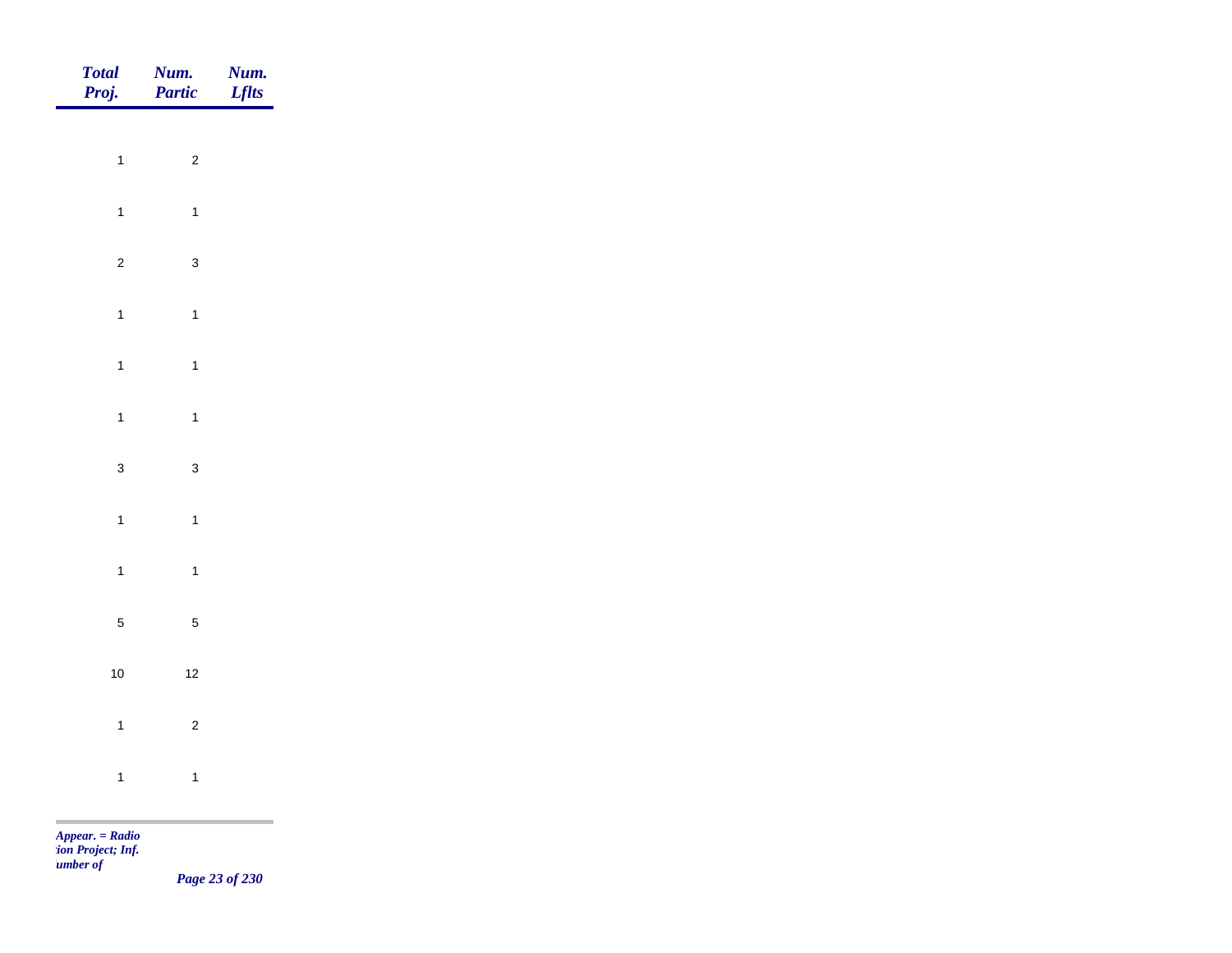| <b>State</b> | <b>Species</b>                  | Consult. / Tele. |                         | <b>Personal Written Hotline Instuct.</b><br><b>Session</b> | <b>Radio/TV</b><br>Appear. | <b>Radio/TV</b><br>$\overline{PSA}$ | Newsp. Exhibit Bait Inf. Trn. Inf. Trn. Site<br><b>Periodical</b> | Dist. | <b>WS</b>    | Gen. Visit |              |  |
|--------------|---------------------------------|------------------|-------------------------|------------------------------------------------------------|----------------------------|-------------------------------------|-------------------------------------------------------------------|-------|--------------|------------|--------------|--|
| <b>AZ</b>    | rabbits, desert cottontail      |                  | $\mathbf{1}$            |                                                            |                            |                                     |                                                                   |       |              |            |              |  |
|              | raccoons                        |                  | $\overline{2}$          |                                                            |                            |                                     |                                                                   |       | $\mathbf{1}$ |            |              |  |
|              | rats, black (roof)              |                  | $\mathbf{1}$            |                                                            |                            |                                     |                                                                   |       |              |            |              |  |
|              | rats, kangaroo (all)            | $\mathbf{1}$     |                         |                                                            |                            |                                     |                                                                   |       |              |            |              |  |
|              | ravens, common                  | $\mathbf{1}$     | $\overline{\mathbf{4}}$ |                                                            |                            |                                     |                                                                   |       |              |            |              |  |
|              | skunks, spotted                 |                  | $\mathbf{1}$            |                                                            |                            |                                     |                                                                   |       |              |            | $\mathbf{1}$ |  |
|              | skunks, striped                 | $\mathbf{1}$     | 55                      |                                                            |                            |                                     |                                                                   |       | $\bf 8$      |            |              |  |
|              | snakes, poisonous (other)       |                  | $\mathbf{1}$            |                                                            |                            |                                     |                                                                   |       |              |            |              |  |
|              | sparrows, house/english         |                  | $\mathbf{1}$            |                                                            |                            |                                     |                                                                   |       |              |            |              |  |
|              | squirrels, ground, round-tailed |                  | $\overline{c}$          |                                                            |                            |                                     |                                                                   |       |              |            |              |  |
|              | squirrels, rock                 |                  | $\mathbf{1}$            |                                                            |                            |                                     |                                                                   |       |              |            |              |  |
|              | woodpeckers, gila               |                  | 11                      |                                                            |                            |                                     |                                                                   |       |              |            |              |  |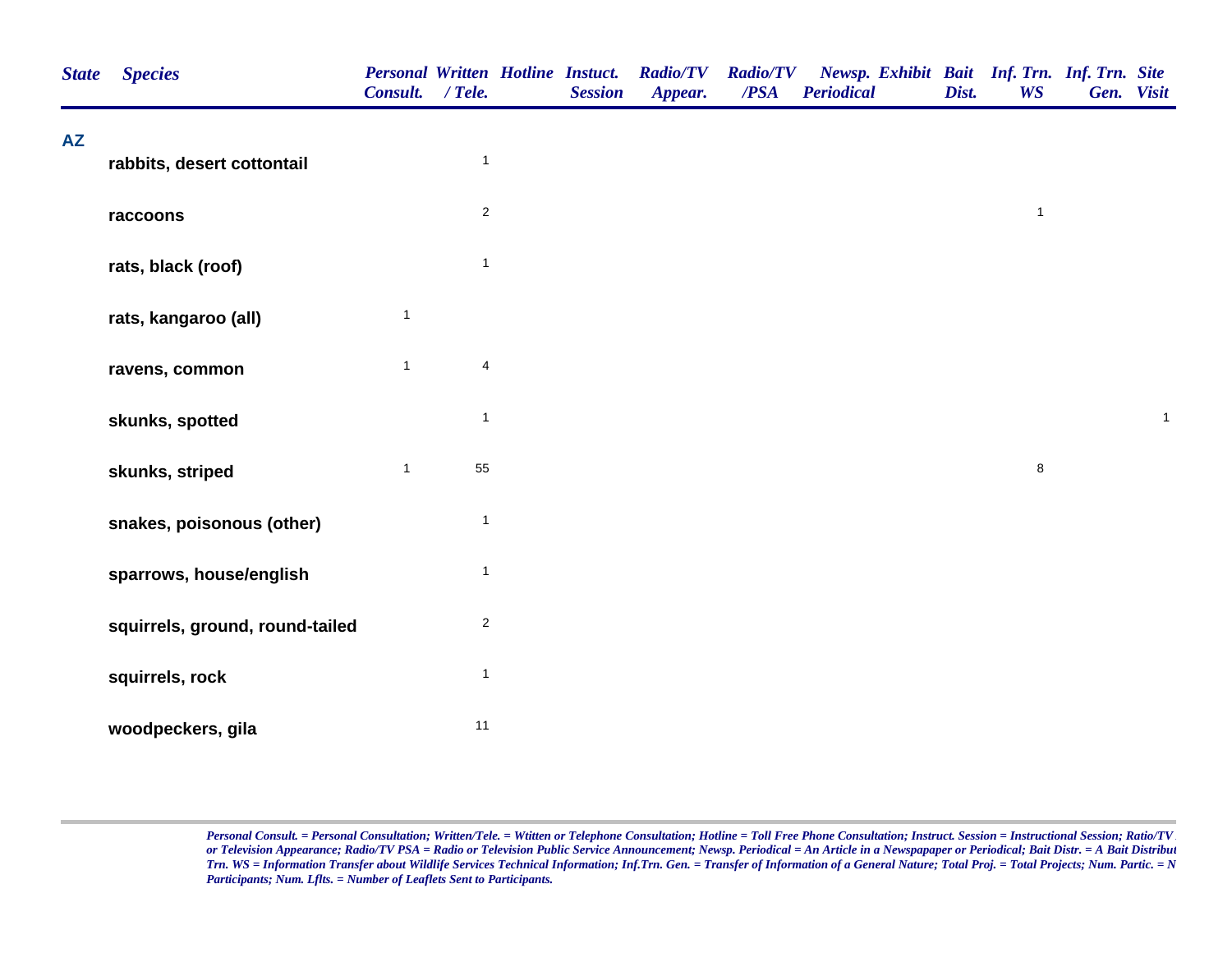| Total<br>Proj. | <b>Num.</b><br>Partic   | <b>Num.</b><br>Lflts |
|----------------|-------------------------|----------------------|
| $\overline{1}$ | $\overline{1}$          |                      |
| $\mathbf{3}$   | $\overline{4}$          |                      |
| $\overline{1}$ | $\overline{1}$          |                      |
| $\overline{1}$ | $\mathbf 2$             |                      |
| $\overline{5}$ | $\overline{5}$          |                      |
| $\overline{c}$ | $\overline{\mathbf{c}}$ |                      |
| 64             | 84                      |                      |
| $\mathbf{1}$   | $\overline{1}$          |                      |
| $\overline{1}$ | $\overline{1}$          |                      |
| $\overline{c}$ | $\overline{c}$          |                      |
| $\overline{1}$ | $\overline{1}$          |                      |
| 11             | 11                      |                      |

m

*Page 24 of 230*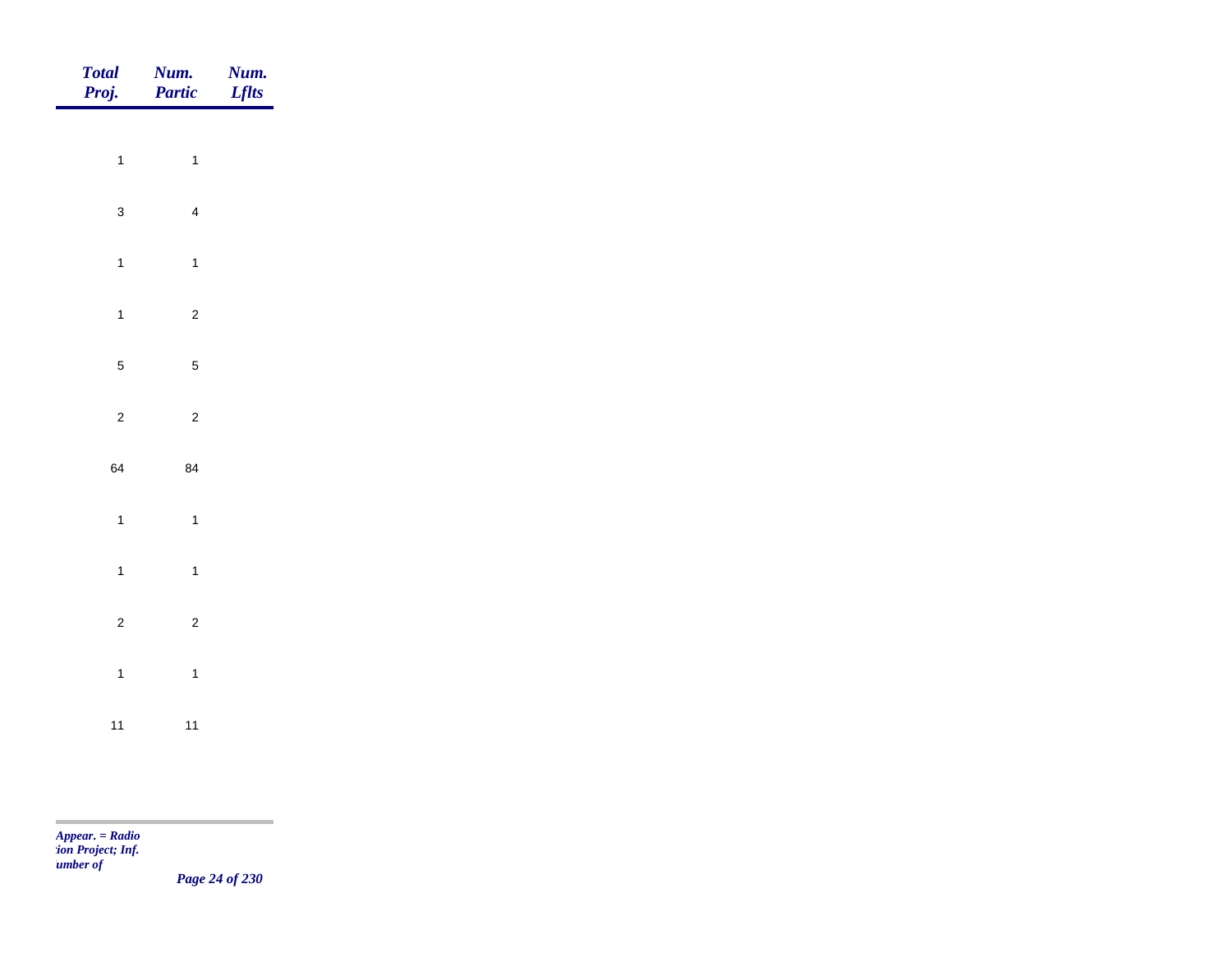| <b>State</b> | <b>Species</b>                         | <b>Personal Written Hotline Instuct.</b><br>Consult. | $/$ Tele.                 | <b>Session</b> | <b>Radio/TV</b><br>Appear. | <b>Radio/TV</b><br>/PSA | Newsp. Exhibit Bait Inf. Trn. Inf. Trn. Site<br><b>Periodical</b> | Dist. | <b>WS</b>                                               |                | Gen. Visit   |
|--------------|----------------------------------------|------------------------------------------------------|---------------------------|----------------|----------------------------|-------------------------|-------------------------------------------------------------------|-------|---------------------------------------------------------|----------------|--------------|
| <b>AZ</b>    | <b>Subtotal Project Types by State</b> | 24                                                   | 312                       |                |                            |                         |                                                                   |       | $10$                                                    |                | $10$         |
|              |                                        |                                                      |                           |                |                            |                         |                                                                   |       | <b>Total Projects, Participants and Leaflets This S</b> |                |              |
| <b>CA</b>    | badgers                                | $\overline{2}$                                       | 13                        |                |                            |                         |                                                                   |       |                                                         |                | $\mathbf{1}$ |
|              | bats (all)                             | 6                                                    | 19                        |                |                            |                         |                                                                   |       |                                                         |                | $\mathbf{3}$ |
|              | bears, black                           | 81                                                   | 89                        |                |                            |                         |                                                                   |       |                                                         | $12\,$         | 6            |
|              | beavers                                | $20\,$                                               | 40                        |                |                            |                         |                                                                   |       |                                                         |                | $\mathbf{1}$ |
|              | bird, unidentifiable                   | $40\,$                                               | $\overline{\mathbf{4}}$   |                |                            |                         |                                                                   |       |                                                         |                | $\mathbf{1}$ |
|              | blackbirds, brewer's                   |                                                      |                           |                |                            |                         |                                                                   |       |                                                         |                | $\mathbf 2$  |
|              | blackbirds, z-(mixed species)          | $\mathbf{1}$                                         | $\ensuremath{\mathsf{3}}$ |                |                            |                         |                                                                   |       |                                                         |                |              |
|              | bobcats                                | 39                                                   | 50                        |                |                            |                         |                                                                   |       |                                                         | $\overline{2}$ |              |
|              | cats, feral/free ranging               | $\mathbf{1}$                                         | $\overline{c}$            |                |                            |                         |                                                                   |       |                                                         |                |              |
|              | cattle, feral                          |                                                      | $\mathbf{1}$              |                |                            |                         |                                                                   |       |                                                         |                |              |
|              | chukars                                | $\mathbf{1}$                                         |                           |                |                            |                         |                                                                   |       |                                                         |                |              |
|              |                                        |                                                      |                           |                |                            |                         |                                                                   |       |                                                         |                |              |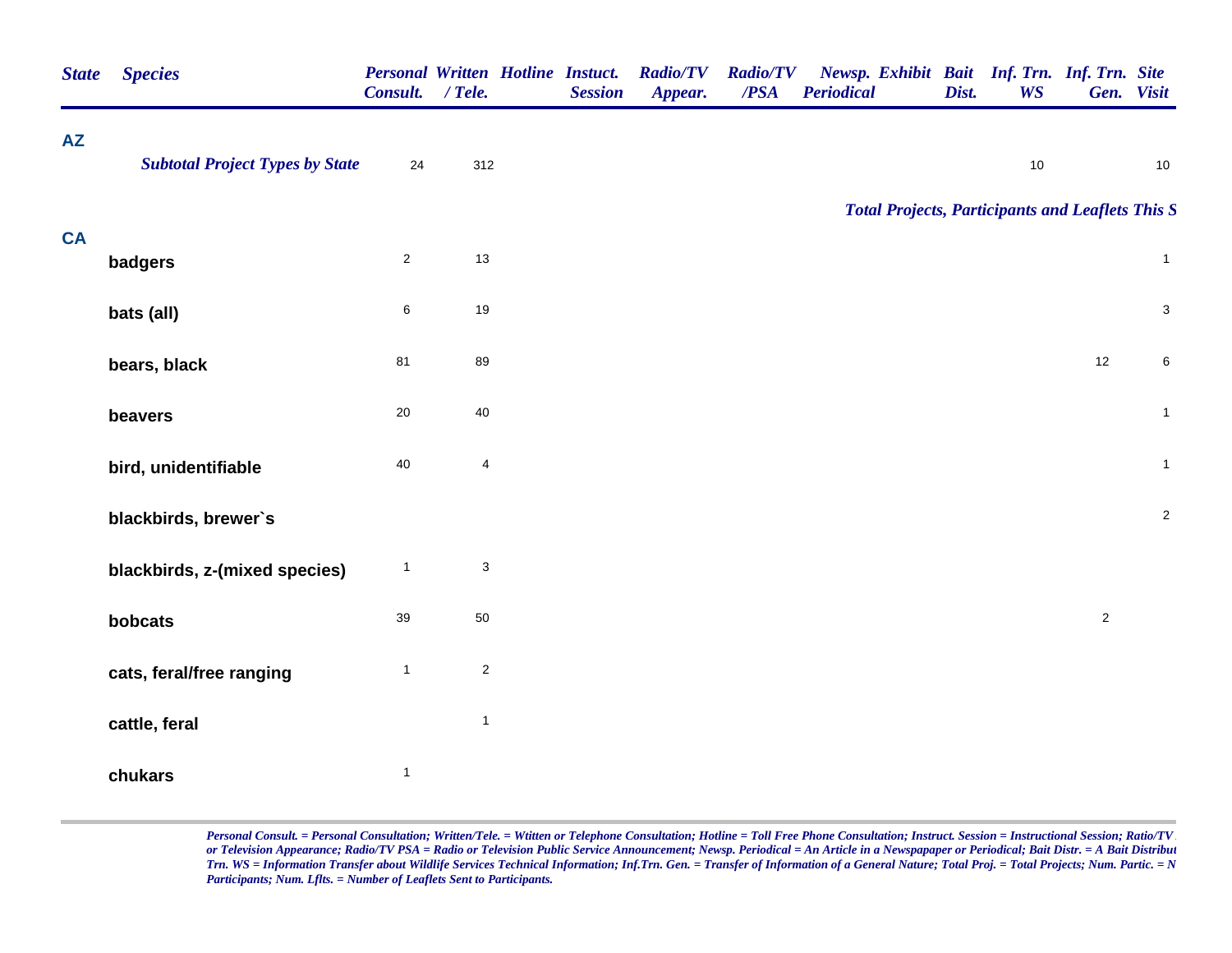| <b>Total</b> | Num.          | Num.         |
|--------------|---------------|--------------|
| Proj.        | <b>Partic</b> | <b>Lflts</b> |

| <i>tate</i> | 356                     | 448                     |            |  |
|-------------|-------------------------|-------------------------|------------|--|
|             | 16                      | 55                      | 67         |  |
|             | 28                      | 68                      | 34         |  |
|             | 188                     | 2,034                   | 107        |  |
|             | 61                      | 117                     | $18\,$     |  |
|             | 45                      | 88                      |            |  |
|             | $\overline{c}$          | $\overline{c}$          |            |  |
|             | $\overline{\mathbf{4}}$ | $\boldsymbol{6}$        |            |  |
|             | 91                      | 378                     | ${\bf 78}$ |  |
|             | 3                       | $\overline{5}$          |            |  |
|             | $\mathbf{1}$            | $\overline{\mathbf{4}}$ |            |  |
|             | $\mathbf{1}$            | $\mathbf{1}$            |            |  |

m

*Page 25 of 230*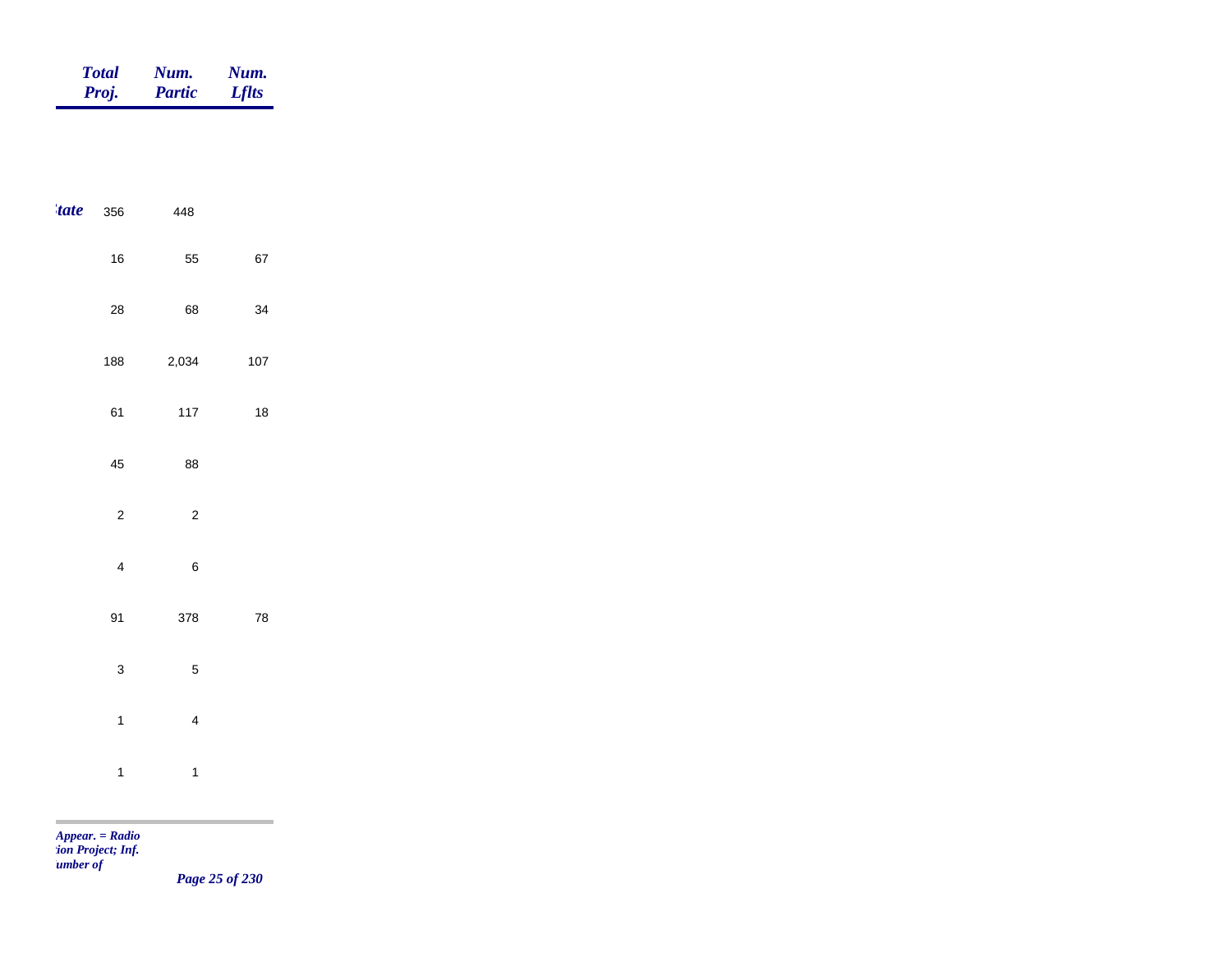| <b>State</b> | <b>Species</b>                  | <b>Personal Written Hotline Instuct.</b><br>Consult. / Tele. |                         | <b>Session</b> | <b>Radio/TV</b><br>Appear. | <b>Radio/TV</b><br>/PSA | Newsp. Exhibit Bait Inf. Trn. Inf. Trn. Site<br><b>Periodical</b> | Dist. | <b>WS</b>    |                  | Gen. Visit   |
|--------------|---------------------------------|--------------------------------------------------------------|-------------------------|----------------|----------------------------|-------------------------|-------------------------------------------------------------------|-------|--------------|------------------|--------------|
| <b>CA</b>    | coots, american                 | $\sqrt{2}$                                                   | $\bf 8$                 |                |                            |                         |                                                                   |       | $\mathbf{1}$ | $\mathbf{1}$     | $\mathbf{1}$ |
|              | cormorants, double-crested      |                                                              | $\mathbf{1}$            |                |                            |                         |                                                                   |       |              |                  |              |
|              | coyotes                         | 449                                                          | 760                     | $\mathbf{1}$   |                            |                         | $\mathbf{1}$                                                      |       | $\mathbf{1}$ | $\sqrt{3}$       | $\sqrt{5}$   |
|              | crows, american                 | $\boldsymbol{7}$                                             | 14                      |                |                            |                         |                                                                   |       |              |                  | $\mathbf{1}$ |
|              | curlews, long-billed            | $\mathbf{1}$                                                 |                         |                |                            |                         |                                                                   |       |              |                  |              |
|              | deer, black-tailed              | $\mathbf{1}$                                                 | $\overline{\mathbf{4}}$ |                |                            |                         |                                                                   |       | $\mathbf{1}$ |                  |              |
|              | deer, mule                      | $\boldsymbol{7}$                                             | $\boldsymbol{9}$        |                |                            |                         |                                                                   |       |              | $\boldsymbol{9}$ |              |
|              | dogs, feral, free-ranging and h | 23                                                           | 14                      |                |                            |                         |                                                                   |       |              |                  |              |
|              | doves, mourning                 | 9                                                            |                         |                |                            |                         |                                                                   |       |              | $\mathbf{1}$     |              |
|              | ducks, feral                    | $\mathbf{1}$                                                 |                         |                |                            |                         |                                                                   |       |              |                  |              |
|              | ducks, mallards                 | $\mathbf{1}$                                                 | $\overline{\mathbf{4}}$ |                |                            |                         |                                                                   |       |              |                  |              |
|              | ducks, northern pintail         | $\mathbf{1}$                                                 | $\mathbf{1}$            |                |                            |                         |                                                                   |       |              |                  |              |
|              | ducks, northern shoveler        | $\mathbf{1}$                                                 |                         |                |                            |                         |                                                                   |       |              |                  |              |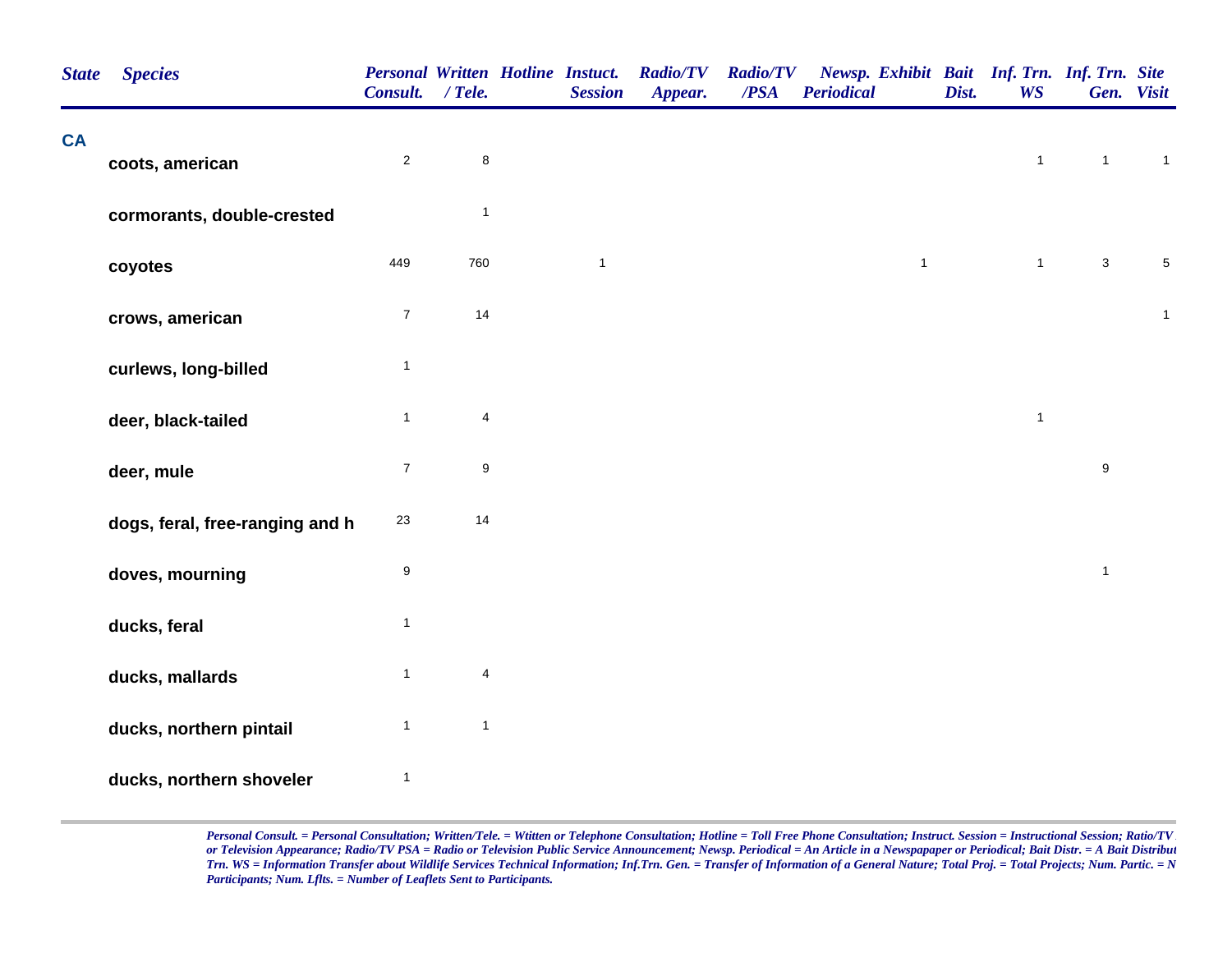| <b>Total</b><br>Proj. | Num.<br><b>Partic</b> | Num.<br><b>Lflts</b> |
|-----------------------|-----------------------|----------------------|
| 13                    | $17\,$                | $11$                 |
| $\mathbf{1}$          | $\mathbf 2$           |                      |
| 1,220                 | 3,345                 | 2,149                |
| $22\,$                | 1,036                 | 28                   |
| $\mathbf{1}$          | $\mathbf 2$           |                      |
| $\,6\,$               | 13                    | $10\,$               |
| 25                    | 64                    | $22\,$               |
| 37                    | 94                    | $\boldsymbol{7}$     |
| $10\,$                | 22                    |                      |
| $\mathbf{1}$          | $\boldsymbol{7}$      |                      |
| $\sqrt{5}$            | $10\,$                | $\mathbf{1}$         |
| $\overline{a}$        | $\mathbf 2$           |                      |
| $\mathbf{1}$          | $\sqrt{2}$            |                      |

*Page 26 of 230*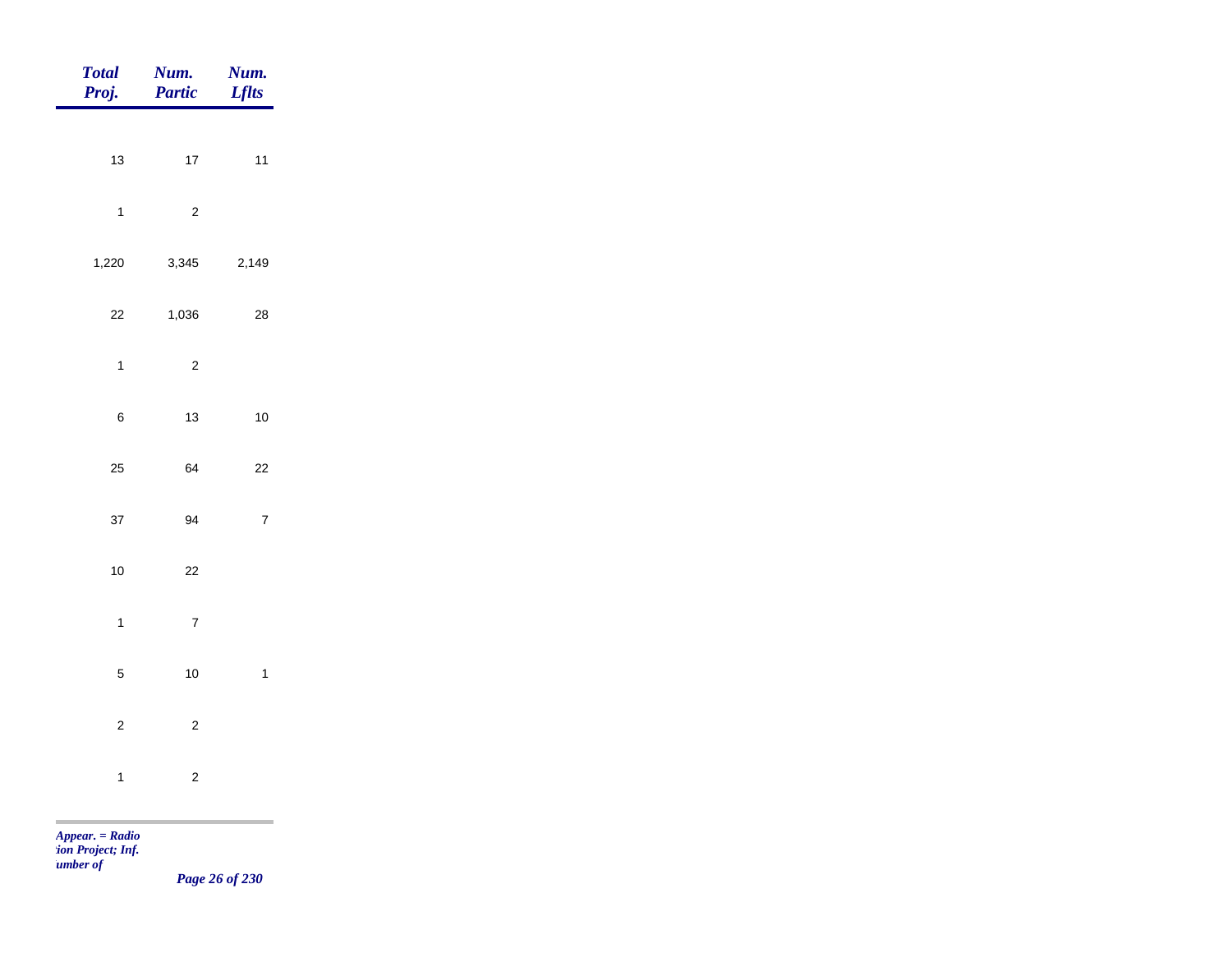| <b>State</b> | <b>Species</b>             | Consult. / Tele. |              | <b>Personal Written Hotline Instuct.</b><br><b>Session</b> | <b>Radio/TV</b><br>Appear. | <b>Radio/TV</b><br>$\overline{PSA}$ | Newsp. Exhibit Bait Inf. Trn. Inf. Trn. Site<br><b>Periodical</b> | Dist. | <b>WS</b> | Gen. Visit   |              |
|--------------|----------------------------|------------------|--------------|------------------------------------------------------------|----------------------------|-------------------------------------|-------------------------------------------------------------------|-------|-----------|--------------|--------------|
| <b>CA</b>    | ducks, northern shoveler   | $\mathbf{1}$     |              |                                                            |                            |                                     |                                                                   |       |           |              |              |
|              |                            |                  |              |                                                            |                            |                                     |                                                                   |       |           |              |              |
|              | ducks, ruddy               | $\mathbf{1}$     |              |                                                            |                            |                                     |                                                                   |       |           |              |              |
|              | ducks, scaup, lesser       | $\mathbf{1}$     |              |                                                            |                            |                                     |                                                                   |       |           |              |              |
|              | eagles, golden             | $\mathbf{1}$     |              |                                                            |                            |                                     |                                                                   |       |           |              |              |
|              | egrets, great              |                  | $\mathbf{1}$ |                                                            |                            |                                     |                                                                   |       |           |              |              |
|              | egrets, snowy              | $\mathbf{1}$     | $\mathbf{1}$ |                                                            |                            |                                     |                                                                   |       |           |              |              |
|              | elk, wapiti (wild)         | $\mathbf{1}$     | $\sqrt{2}$   |                                                            |                            |                                     |                                                                   |       |           |              |              |
|              | falcons, american kestrels | 11               | $\mathbf{1}$ | $\mathbf{1}$                                               |                            |                                     |                                                                   |       |           |              |              |
|              | falcons, merlin            | $\mathbf{1}$     |              |                                                            |                            |                                     |                                                                   |       |           |              |              |
|              | falcons, peregrine         |                  | $\mathbf{1}$ | $\mathbf{1}$                                               |                            |                                     |                                                                   |       |           |              |              |
|              | ferrets, european          | $\mathbf{1}$     |              |                                                            |                            |                                     |                                                                   |       |           |              |              |
|              | finches, house             | $\mathbf{1}$     |              |                                                            |                            |                                     |                                                                   |       |           |              | $\mathbf{1}$ |
|              | fishers                    | $\mathbf{1}$     | $\mathbf{1}$ |                                                            |                            |                                     |                                                                   |       |           | $\mathbf{1}$ |              |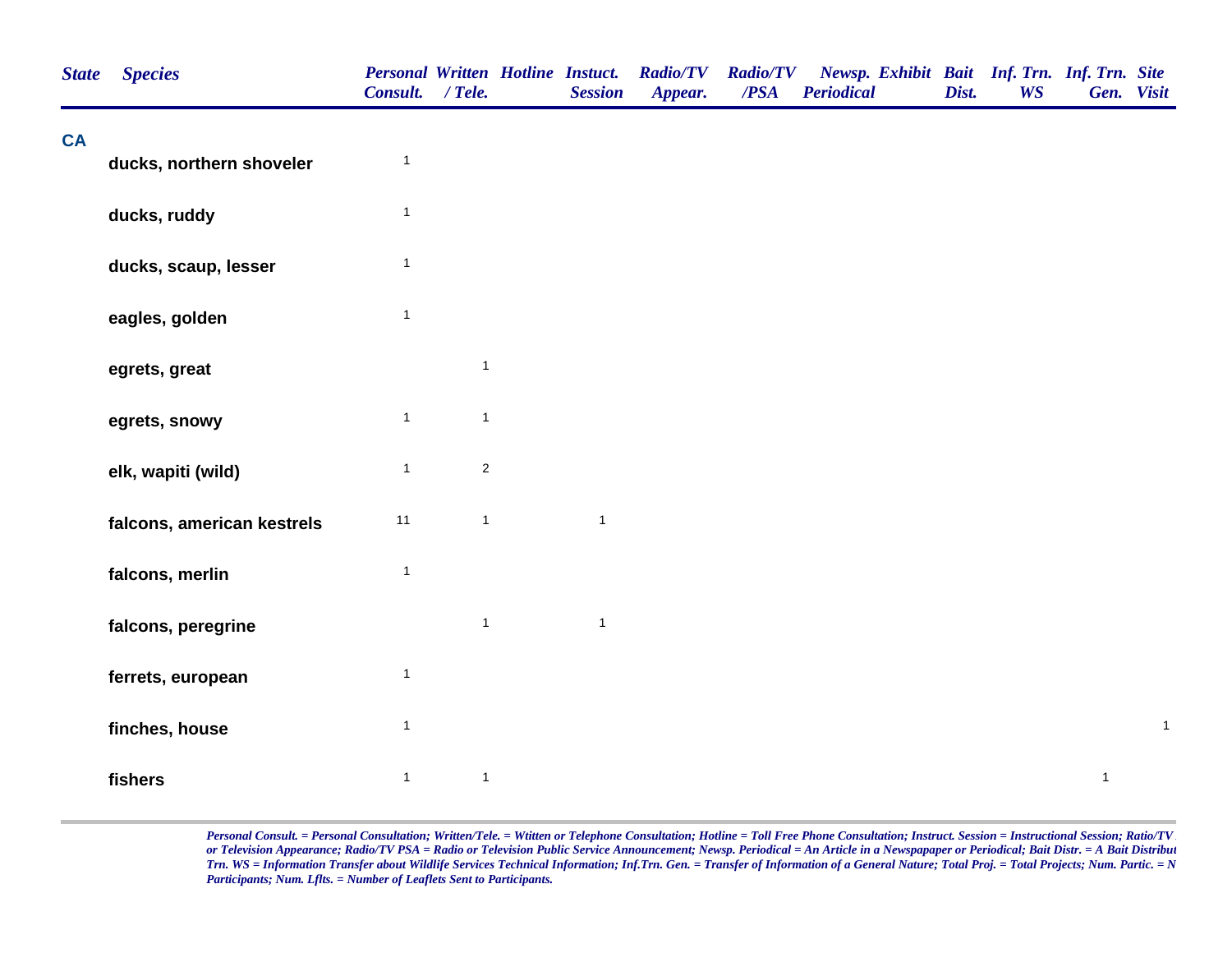| <b>Total</b><br>Proj. | Num.<br>Partic | Num.<br><b>Lflts</b> |
|-----------------------|----------------|----------------------|
|                       |                |                      |
| $\overline{1}$        | $\overline{c}$ |                      |
| $\overline{1}$        | $\overline{4}$ |                      |
| $\mathbf{1}$          | $\overline{4}$ |                      |
| $\mathbf{1}$          | $\overline{2}$ |                      |
| $\overline{1}$        | $\overline{1}$ |                      |
| $\overline{2}$        | $\overline{2}$ |                      |
| $\mathbf{3}$          | $\,6$          |                      |
|                       |                |                      |
| $13$                  | $39\,$         |                      |
| $\mathbf{1}$          | $\overline{2}$ |                      |
| $\overline{c}$        | $17\,$         |                      |
| $\mathbf{1}$          | $\overline{c}$ |                      |
| $\overline{c}$        | $\mathbf{3}$   |                      |
| $\mathbf{3}$          | $\bf 8$        |                      |
|                       |                |                      |

*Page 27 of 230*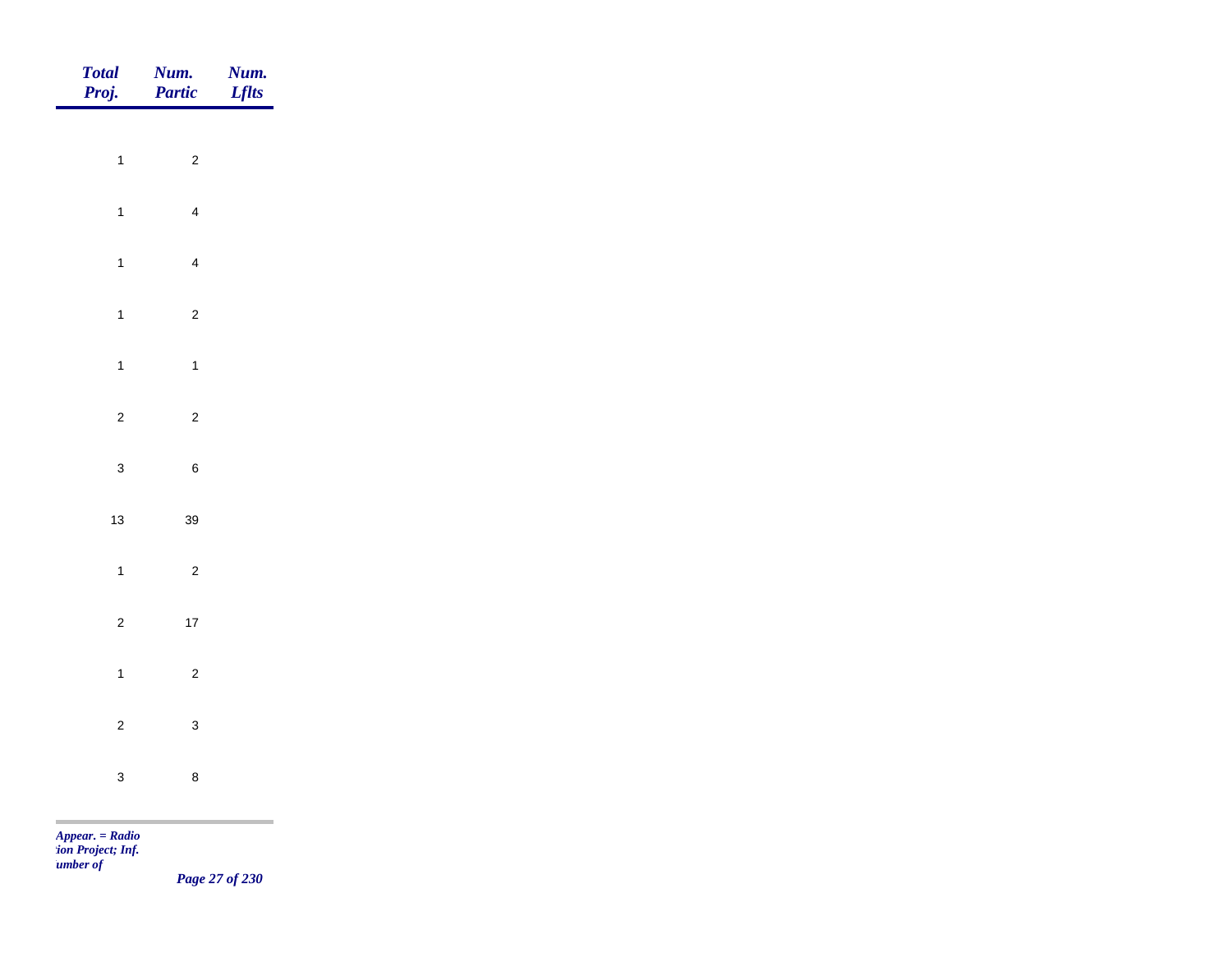| <b>State</b> | <b>Species</b>                | <b>Personal Written Hotline Instuct.</b><br>Consult. / Tele. |                           | <b>Session</b> | <b>Radio/TV</b><br>Appear. | <b>Radio/TV</b><br>/PSA | Newsp. Exhibit Bait Inf. Trn. Inf. Trn. Site<br><b>Periodical</b> | Dist. | <b>WS</b>      | Gen. Visit       |              |
|--------------|-------------------------------|--------------------------------------------------------------|---------------------------|----------------|----------------------------|-------------------------|-------------------------------------------------------------------|-------|----------------|------------------|--------------|
| <b>CA</b>    |                               |                                                              |                           |                |                            |                         |                                                                   |       |                |                  |              |
|              | fishers                       | $\mathbf{1}$                                                 | $\overline{1}$            |                |                            |                         |                                                                   |       |                | $\mathbf{1}$     |              |
|              | flickers, northern            | $\mathbf{1}$                                                 | $\,$ 5 $\,$               |                |                            |                         |                                                                   |       |                |                  |              |
|              | fowl, pea                     |                                                              | $\mathbf{1}$              |                |                            |                         |                                                                   |       |                |                  |              |
|              | foxes, gray                   | 26                                                           | $38\,$                    |                |                            |                         |                                                                   |       |                | $\boldsymbol{7}$ |              |
|              | foxes, kit                    |                                                              | $\mathbf 2$               |                |                            |                         |                                                                   |       |                | $\,6\,$          |              |
|              | foxes, red                    | $\bf 8$                                                      | $30\,$                    |                |                            |                         |                                                                   |       |                |                  |              |
|              | geese, canada                 | $\mathbf{1}$                                                 | $\boldsymbol{9}$          |                |                            |                         |                                                                   |       | $\overline{2}$ | $\overline{4}$   | $\mathbf{1}$ |
|              | geese, feral                  | $\mathbf{1}$                                                 |                           |                |                            |                         |                                                                   |       |                |                  |              |
|              | geese, white-fronted, greater |                                                              | $\ensuremath{\mathsf{3}}$ |                |                            |                         |                                                                   |       |                |                  | $\mathbf{1}$ |
|              | gophers, pocket (all)         | $\mathbf{1}$                                                 | $\boldsymbol{9}$          |                |                            |                         |                                                                   |       |                |                  |              |
|              | grebes, western               | $\mathbf 1$                                                  |                           |                |                            |                         |                                                                   |       |                |                  |              |
|              | gulls, california             |                                                              | $\mathbf{1}$              |                |                            |                         |                                                                   |       |                |                  |              |
|              | gulls, ring-billed            | $\sqrt{2}$                                                   |                           |                |                            |                         |                                                                   |       |                |                  |              |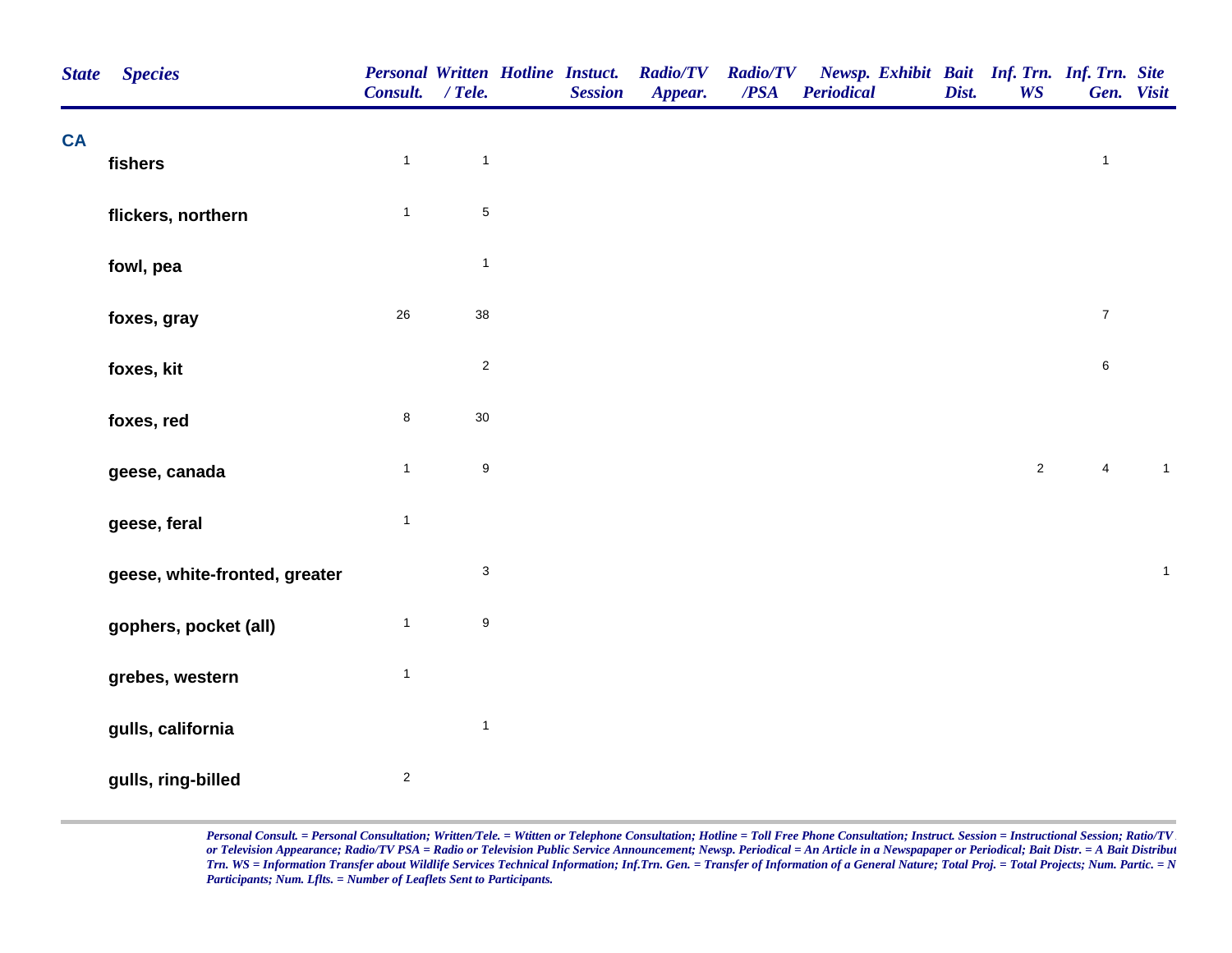| <b>Total</b><br>Proj. |                         | Num.<br>Partic | Num.<br><b>Lflts</b> |
|-----------------------|-------------------------|----------------|----------------------|
|                       | $\mathbf{3}$            | $\bf 8$        |                      |
|                       | $\,6$                   | 14             | $\sqrt{7}$           |
|                       | $\mathbf{1}$            | $\overline{1}$ |                      |
|                       | $\bf 71$                | 133            | 40                   |
|                       | $\bf 8$                 | $21$           | $\,$ 6 $\,$          |
|                       | $38\,$                  | $141$          | $122$                |
|                       | $17\,$                  | 979            | $\overline{4}$       |
|                       | $\mathbf{1}$            | $\overline{7}$ |                      |
|                       | $\overline{\mathbf{4}}$ | $\overline{4}$ | $\overline{7}$       |
|                       | $10$                    | $12$           |                      |
|                       | $\mathbf{1}$            | $\overline{c}$ |                      |
|                       | $\mathbf{1}$            | $\overline{c}$ |                      |
| <b>Contract</b>       | $\overline{c}$          | $\,6\,$        |                      |

*Page 28 of 230*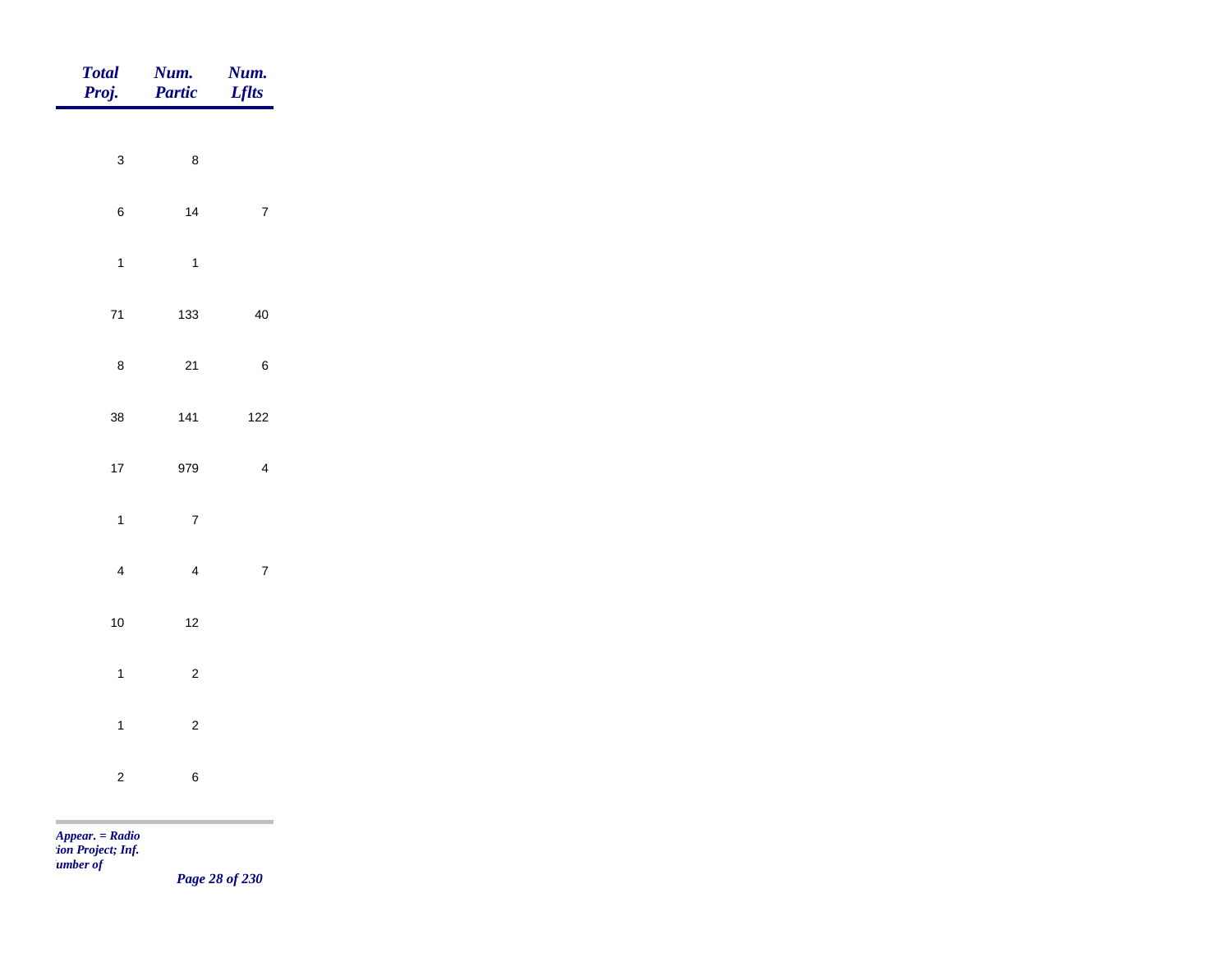| <b>State</b> | <b>Species</b>                 | Consult. / Tele.        |              | <b>Personal Written Hotline Instuct.</b><br><b>Session</b> | <b>Radio/TV</b><br>Appear. | <b>Radio/TV</b><br>/PSA | Newsp. Exhibit Bait Inf. Trn. Inf. Trn. Site<br><b>Periodical</b> | Dist. | <b>WS</b>      | Gen. Visit     |              |
|--------------|--------------------------------|-------------------------|--------------|------------------------------------------------------------|----------------------------|-------------------------|-------------------------------------------------------------------|-------|----------------|----------------|--------------|
| <b>CA</b>    | gulls, ring-billed             | $\overline{\mathbf{c}}$ |              |                                                            |                            |                         |                                                                   |       |                |                |              |
|              | gulls, western                 | $\mathbf{1}$            | $\sqrt{5}$   | $\mathbf{1}$                                               |                            |                         |                                                                   |       |                |                |              |
|              | hares, jackrabbits (all)       |                         | $\sqrt{3}$   |                                                            |                            |                         |                                                                   |       |                |                |              |
|              | hawks, cooper's                | 3                       |              | $\mathbf{1}$                                               |                            |                         |                                                                   |       | $\mathbf{1}$   |                | $\mathbf{1}$ |
|              | hawks, harrier, northern (mars |                         | $\sqrt{5}$   | $\mathbf{1}$                                               |                            |                         |                                                                   |       |                |                |              |
|              | hawks, red-tailed              | $\overline{2}$          | $\mathbf{3}$ | $\mathbf{1}$                                               |                            |                         |                                                                   |       |                | $\overline{2}$ |              |
|              | herons, great blue             | $\overline{\mathbf{c}}$ | $\mathbf{1}$ |                                                            |                            |                         |                                                                   |       |                |                |              |
|              | herons, night, black-crowned   | $\mathbf{1}$            |              |                                                            |                            |                         |                                                                   |       |                |                |              |
|              | hogs, feral                    | 48                      | 54           |                                                            |                            |                         |                                                                   |       | $\overline{2}$ | $\overline{2}$ | $\sqrt{2}$   |
|              | jays, scrub                    |                         | $\mathbf{1}$ |                                                            |                            |                         |                                                                   |       |                |                |              |
|              | jays, steller's                |                         | $\mathbf{1}$ |                                                            |                            |                         |                                                                   |       |                |                |              |
|              | killdeers                      | $\mathbf{1}$            |              |                                                            |                            |                         |                                                                   |       |                |                | $\mathbf{1}$ |
|              | larks, horned                  | $\,$ 5 $\,$             | $\mathbf{1}$ |                                                            |                            |                         |                                                                   |       |                |                |              |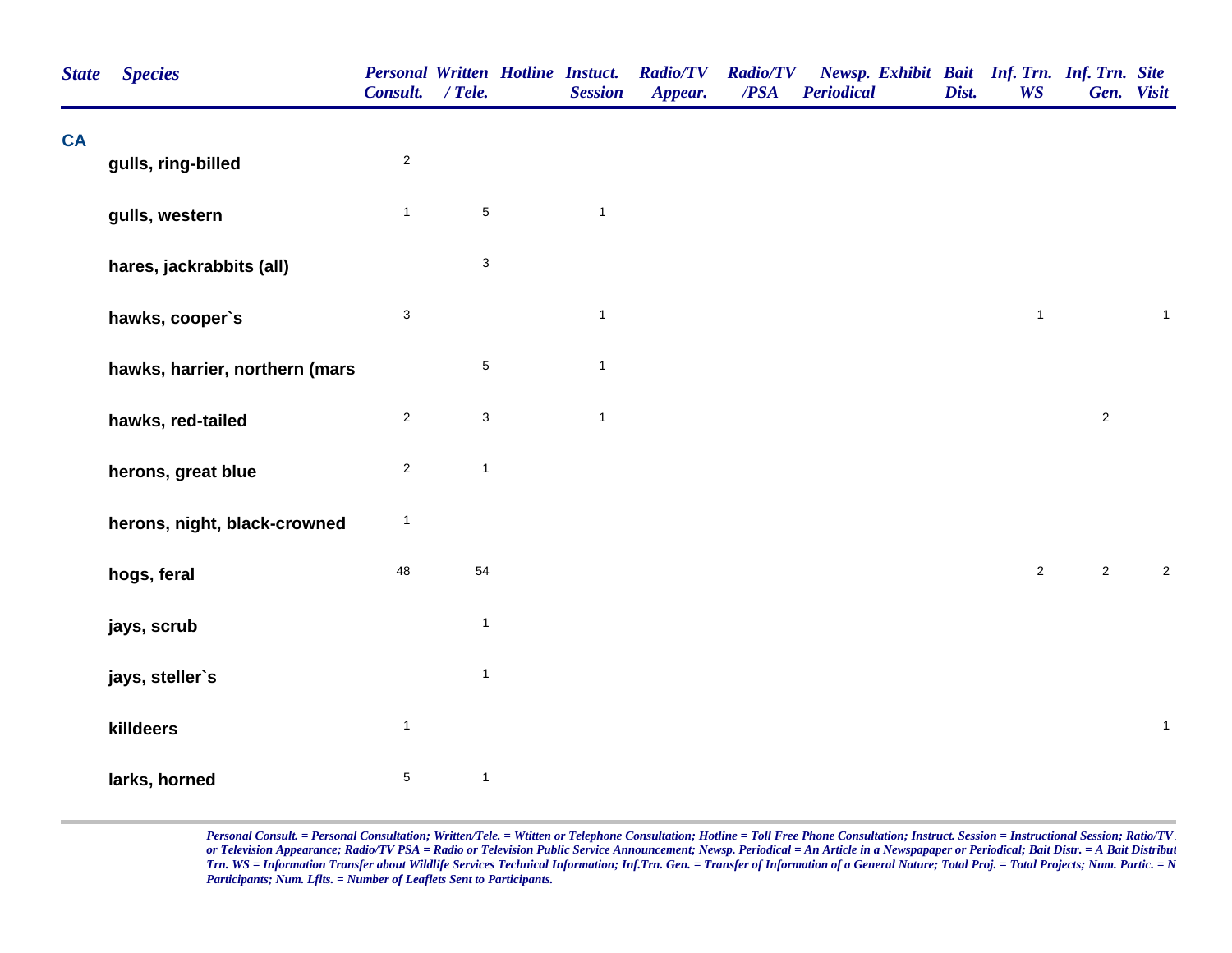| Total<br>Proj. | <b>Num.</b><br>Partic | <b>Num.</b><br>Lflts |
|----------------|-----------------------|----------------------|
| $\overline{c}$ | $\,6\,$               |                      |
|                |                       |                      |
| $\overline{7}$ | ${\bf 28}$            |                      |
| $\mathbf{3}$   | 44                    |                      |
| $\,6\,$        | 25                    | $\overline{4}$       |
| $\,$ 6 $\,$    | $27\,$                |                      |
| $\bf 8$        | ${\bf 28}$            | $\overline{4}$       |
| $\overline{3}$ | $\mathbf{3}$          |                      |
| $\overline{1}$ | $\overline{c}$        |                      |
| 108            | 237                   | 93                   |
|                |                       |                      |
| $\overline{1}$ | $\mathbf{1}$          |                      |
| $\mathbf{1}$   | $\overline{1}$        |                      |
| $\overline{2}$ | $\overline{4}$        |                      |
| $\bf 6$        | $11$                  |                      |
|                |                       |                      |

*Page 29 of 230*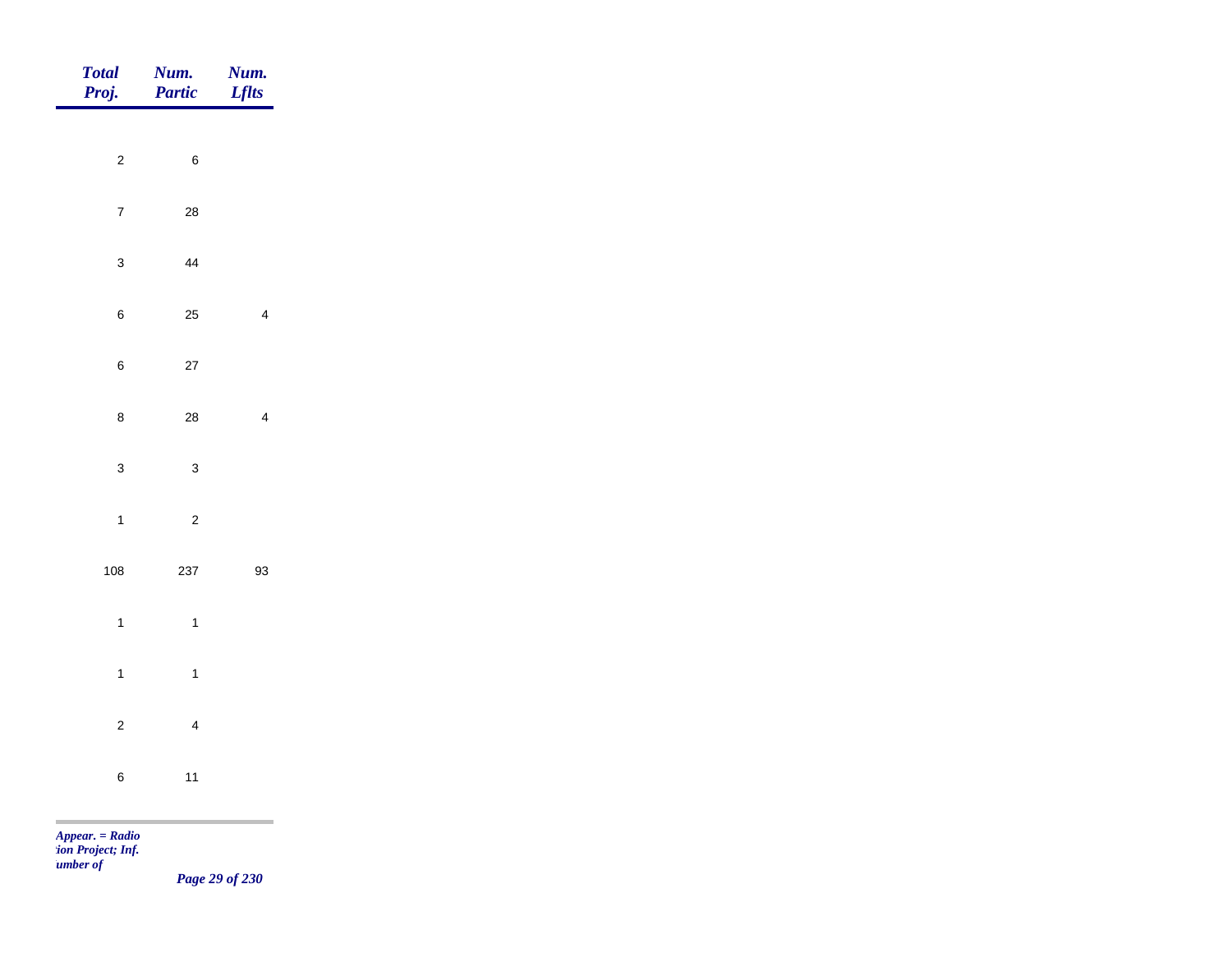| <b>State</b> | <b>Species</b>           | Consult. / Tele. |              | <b>Personal Written Hotline Instuct.</b><br><b>Session</b> | <b>Radio/TV</b><br>Appear. | <b>Radio/TV</b><br>$\overline{PSA}$ | Newsp. Exhibit Bait Inf. Trn. Inf. Trn. Site<br><b>Periodical</b> | Dist. | <b>WS</b>      |    | Gen. Visit   |
|--------------|--------------------------|------------------|--------------|------------------------------------------------------------|----------------------------|-------------------------------------|-------------------------------------------------------------------|-------|----------------|----|--------------|
| <b>CA</b>    | larks, horned            | $\sqrt{5}$       | $\mathbf{1}$ |                                                            |                            |                                     |                                                                   |       |                |    |              |
|              | lions, mountain (cougar) | 169              | 121          |                                                            |                            |                                     |                                                                   |       | $\overline{2}$ | 12 | 6            |
|              | lizards, z-(other)       |                  | $\sqrt{2}$   |                                                            |                            |                                     |                                                                   |       |                |    |              |
|              | mammal, unidentifiable   |                  | $\sqrt{2}$   |                                                            |                            |                                     |                                                                   |       |                |    |              |
|              | meadowlarks, western     | $\sqrt{5}$       | $\sqrt{2}$   |                                                            |                            |                                     |                                                                   |       |                |    |              |
|              | mice, house              | $\mathbf{1}$     |              |                                                            |                            |                                     |                                                                   |       |                |    |              |
|              | muskrats                 | $\,$ 5 $\,$      |              |                                                            |                            |                                     |                                                                   |       |                |    |              |
|              | non-wildlife             |                  | $\mathbf{1}$ |                                                            |                            |                                     |                                                                   |       | $\mathbf{1}$   |    |              |
|              | opossums, virginia       | 114              | 466          |                                                            |                            |                                     |                                                                   |       |                |    | $\mathbf{1}$ |
|              | otters, river            |                  | $\,6\,$      |                                                            |                            |                                     |                                                                   |       |                |    |              |
|              | owls, burrowing          | $\mathbf{1}$     | $\mathbf{1}$ | $\mathbf{1}$                                               |                            |                                     |                                                                   |       |                |    |              |
|              | owls, common barn        | $\overline{7}$   | $\sqrt{2}$   | $\mathbf{1}$                                               |                            |                                     |                                                                   |       |                |    |              |
|              | owls, great horned       | $\mathbf{1}$     |              | $\mathbf{1}$                                               |                            |                                     |                                                                   |       |                |    |              |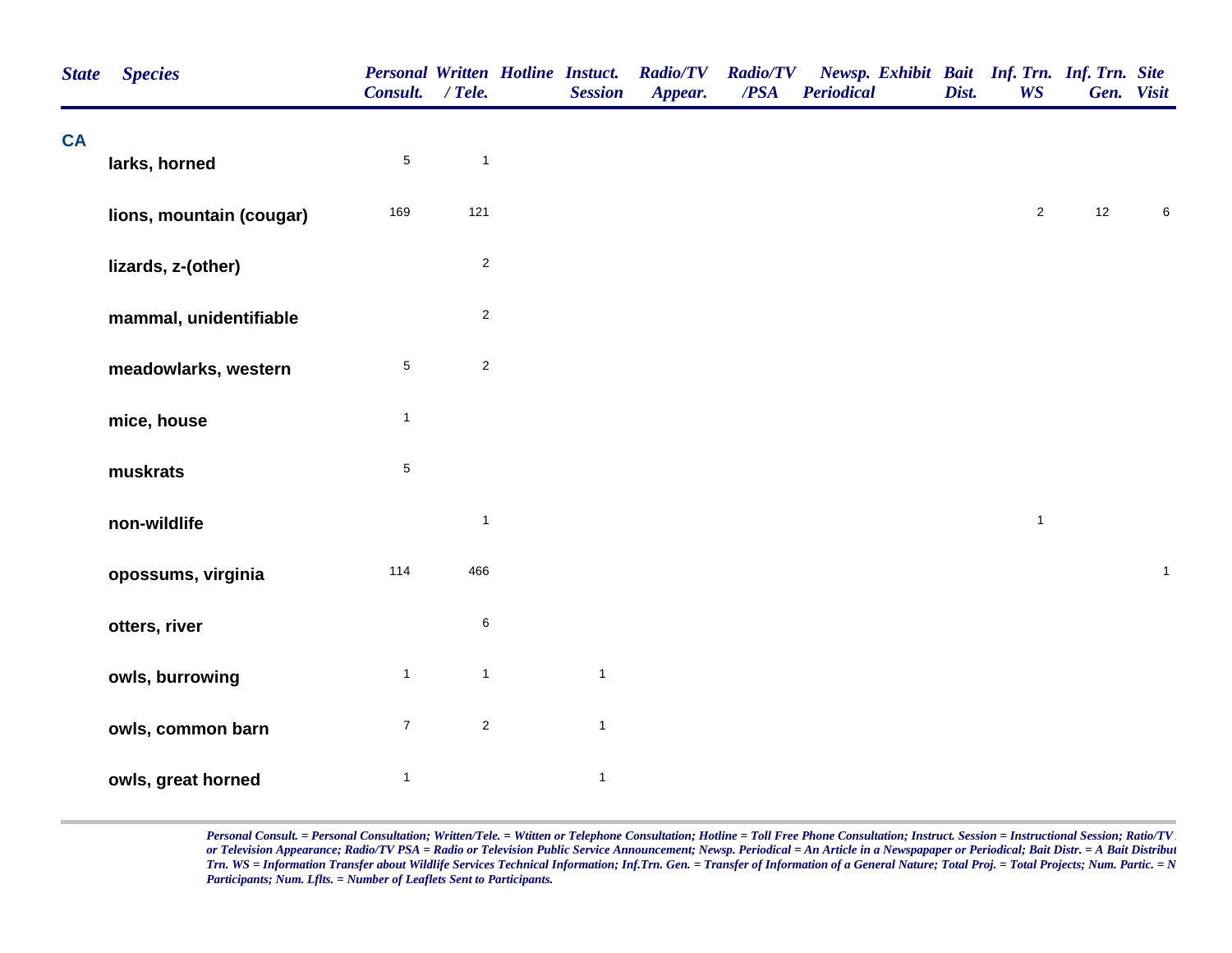| Total<br>Proj.                       | <b>Num.</b><br>Partic | <b>Num.</b><br><i>Lflts</i> |
|--------------------------------------|-----------------------|-----------------------------|
|                                      |                       |                             |
| $\,6$                                | $11$                  |                             |
| 310                                  | 3,824                 | 3,926                       |
| $\overline{c}$                       | $\overline{c}$        | $\overline{1}$              |
| $\overline{c}$                       | $\sqrt{2}$            |                             |
| $\overline{7}$                       | $12$                  |                             |
| $\mathbf{1}$                         | $\overline{c}$        |                             |
|                                      |                       |                             |
| $\overline{5}$                       | $\sqrt{5}$            |                             |
| $\mathbf{2}$                         | $\mathbf{3}$          |                             |
| 581                                  | 2,281                 | 2,256                       |
| $\,6\,$                              | $\, 6$                |                             |
| $\mathbf{3}$                         | $19$                  |                             |
| $10$                                 | 31                    |                             |
|                                      |                       |                             |
| $\sqrt{2}$                           | $17\,$                |                             |
| <b>Contract</b><br>$Appear. = Radio$ |                       |                             |

*tion Project; Inf. Number of* 

*Page 30 of 230*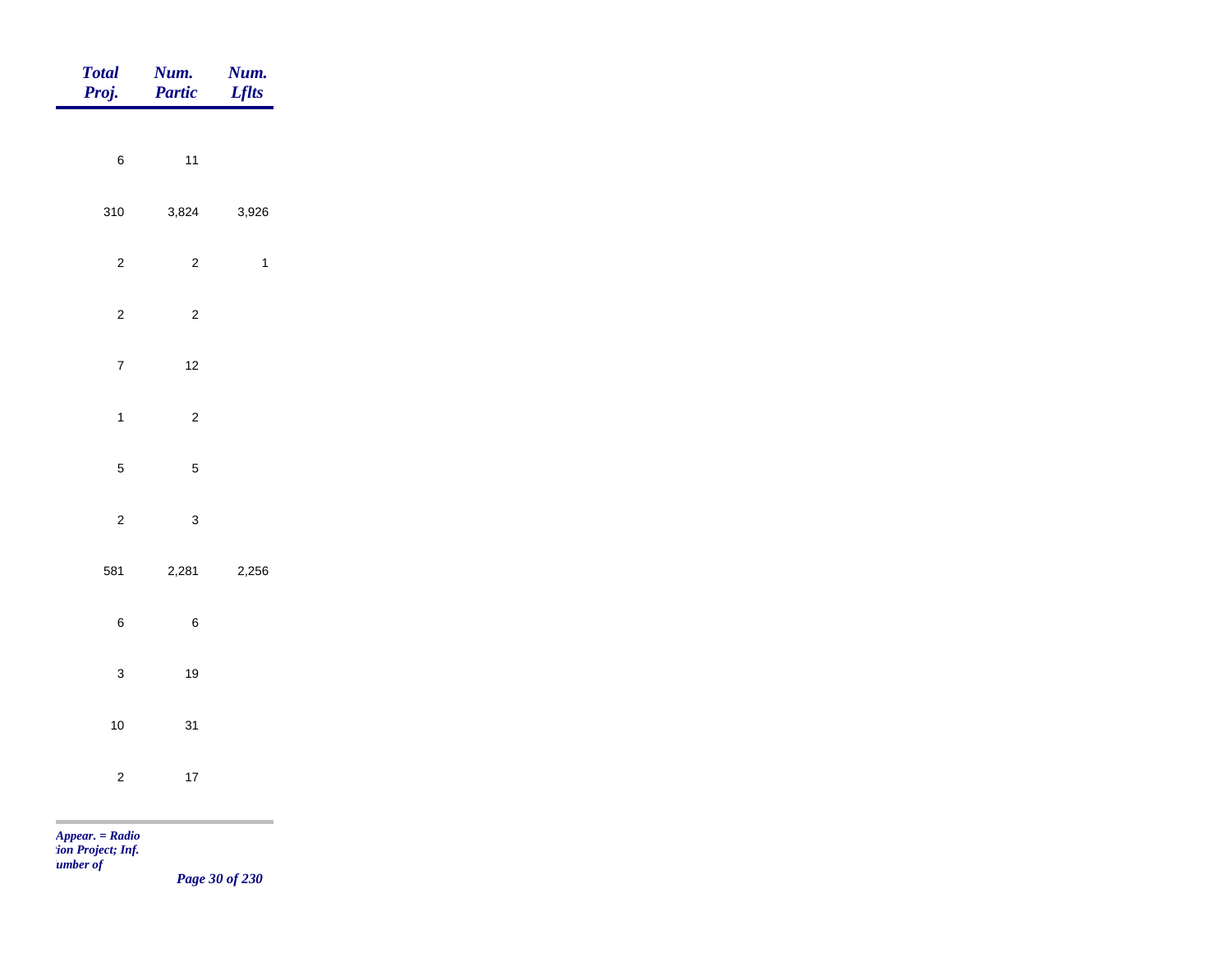| <b>State</b> | <b>Species</b>             | <b>Personal Written Hotline Instuct.</b><br>Consult. / Tele. |                           | <b>Session</b> | <b>Radio/TV</b><br>Appear. | <b>Radio/TV</b><br>/PSA | Newsp. Exhibit Bait Inf. Trn. Inf. Trn. Site<br><b>Periodical</b> | Dist. | <b>WS</b> | Gen. Visit     |             |
|--------------|----------------------------|--------------------------------------------------------------|---------------------------|----------------|----------------------------|-------------------------|-------------------------------------------------------------------|-------|-----------|----------------|-------------|
| <b>CA</b>    | owls, great horned         | $\mathbf{1}$                                                 |                           | $\mathbf{1}$   |                            |                         |                                                                   |       |           |                |             |
|              | pheasants, ring-necked     |                                                              |                           |                |                            |                         |                                                                   |       |           | $\mathbf{1}$   |             |
|              | pigeons, band-tailed       |                                                              | $\overline{1}$            |                |                            |                         |                                                                   |       |           | $\mathbf{1}$   |             |
|              | pigeons, feral (rock)      | $27\,$                                                       | $25\,$                    |                |                            |                         |                                                                   |       |           |                | $\,$ 5 $\,$ |
|              | porcupines                 |                                                              |                           |                |                            |                         |                                                                   |       |           | $\mathbf{1}$   |             |
|              | rabbits, cottontail        | 8                                                            | $25\,$                    |                |                            |                         |                                                                   |       |           |                |             |
|              | rabbits, desert cottontail | $\mathbf{1}$                                                 | 4                         |                |                            |                         |                                                                   |       |           |                |             |
|              | raccoons                   | 222                                                          | 858                       |                |                            |                         |                                                                   |       |           | $\overline{2}$ | $\sqrt{2}$  |
|              | rats, black (roof)         | 6                                                            | $\sqrt{2}$                |                |                            |                         |                                                                   |       |           |                |             |
|              | rats, norway               | 6                                                            | $\overline{2}$            |                |                            |                         |                                                                   |       |           |                |             |
|              | ravens, common             | $\mathbf{1}$                                                 | $\,$ 5 $\,$               |                |                            |                         |                                                                   |       |           |                |             |
|              | ringtails                  | $\mathbf{1}$                                                 | $\ensuremath{\mathsf{3}}$ |                |                            |                         |                                                                   |       |           | $\mathbf{1}$   |             |
|              | robins, american           |                                                              | $\sqrt{3}$                |                |                            |                         |                                                                   |       |           |                |             |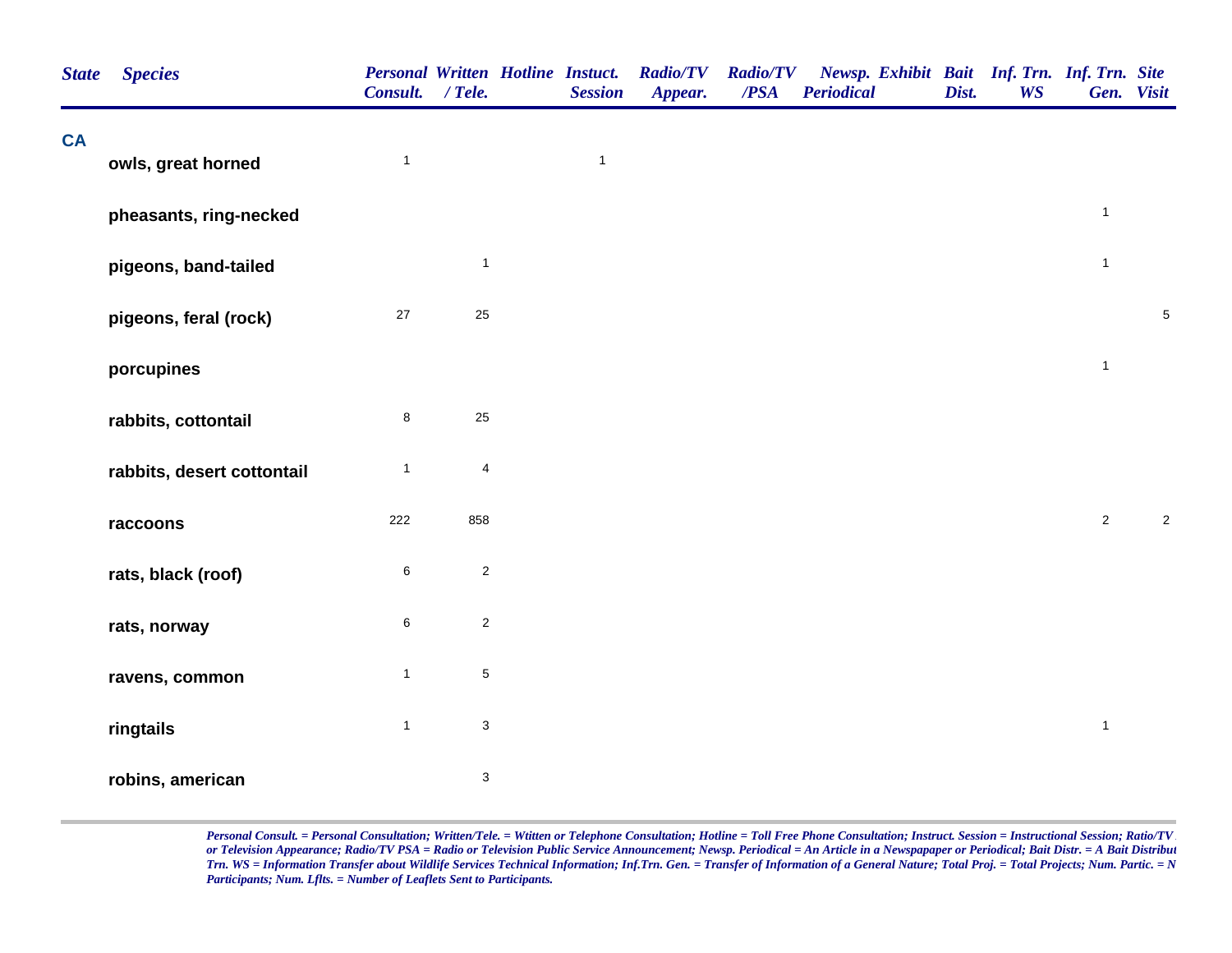| Total<br>Proj. | <b>Num.</b><br><b>Partic</b> | <b>Num.</b><br>Lflts |
|----------------|------------------------------|----------------------|
| $\overline{2}$ | $17\,$                       |                      |
|                |                              |                      |
| $\mathbf{1}$   | $\overline{c}$               |                      |
| $\overline{c}$ | $\overline{5}$               |                      |
| 57             | 2,741                        | 79                   |
| $\overline{1}$ | $\mathbf{3}$                 |                      |
| 33             | 50                           |                      |
| $\overline{5}$ | $\overline{5}$               | $\overline{c}$       |
| 1,084          | 3,456                        | 3,449                |
| $\bf 8$        | 23                           | $13$                 |
| $\bf 8$        | $18$                         |                      |
|                |                              |                      |
| $\,$ 6 $\,$    | $30\,$                       | $\bf 8$              |
| $\overline{5}$ | $\boldsymbol{9}$             |                      |
| $\mathbf{3}$   | $\overline{\mathbf{4}}$      |                      |
|                |                              |                      |

*Page 31 of 230*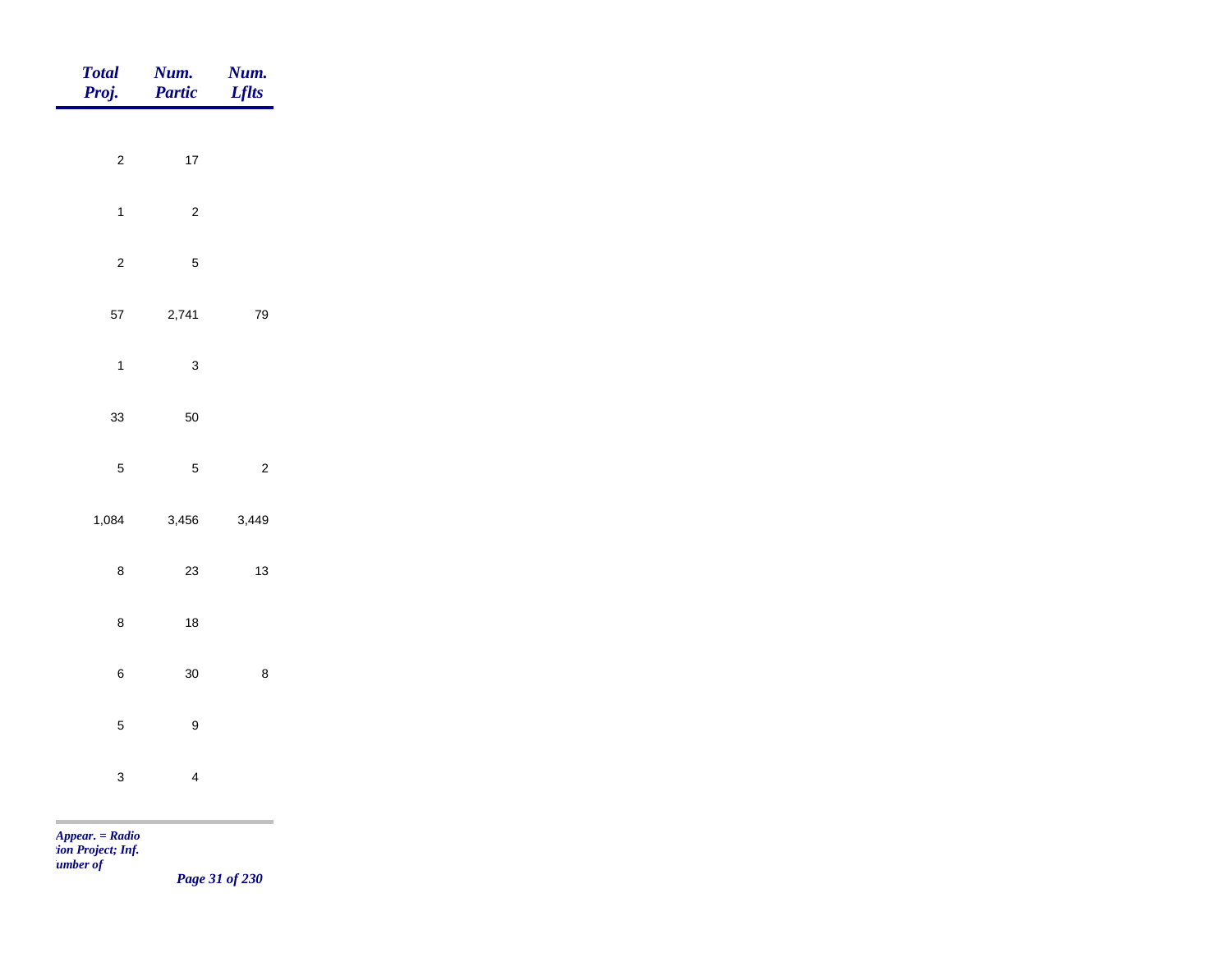| <b>State</b> | <b>Species</b>                 | <b>Personal Written Hotline Instuct.</b><br>Consult. / Tele. |                           | <b>Session</b> | <b>Radio/TV</b><br>Appear. | <b>Radio/TV</b><br>/PSA | Newsp. Exhibit Bait Inf. Trn. Inf. Trn. Site<br><b>Periodical</b> | Dist. | <b>WS</b>    | Gen. Visit     |       |
|--------------|--------------------------------|--------------------------------------------------------------|---------------------------|----------------|----------------------------|-------------------------|-------------------------------------------------------------------|-------|--------------|----------------|-------|
| <b>CA</b>    | robins, american               |                                                              | $\ensuremath{\mathsf{3}}$ |                |                            |                         |                                                                   |       |              |                |       |
|              | sandpipers, western            | $\overline{1}$                                               |                           |                |                            |                         |                                                                   |       |              |                |       |
|              | skunks, striped                | 314                                                          | 1,539                     |                |                            |                         |                                                                   |       |              | $\mathsf 3$    | $\,6$ |
|              | snakes, gopher                 | $\overline{1}$                                               | $\sqrt{2}$                |                |                            |                         |                                                                   |       |              |                |       |
|              | snakes, non-poisonous (other)  | $\overline{1}$                                               | 8                         |                |                            |                         |                                                                   |       |              | $\overline{2}$ |       |
|              | snakes, poisonous (other)      | $\mathbf{1}$                                                 | $12$                      |                |                            |                         |                                                                   |       |              |                |       |
|              | snakes, rattlesnakes, red diam | $\mathbf{1}$                                                 | $\mathbf{1}$              |                |                            |                         |                                                                   |       |              |                |       |
|              | snakes, rattlesnakes, western  | $\mathbf{1}$                                                 | 13                        |                |                            |                         |                                                                   |       |              |                |       |
|              | sparrows, house/english        | $\overline{1}$                                               |                           |                |                            |                         |                                                                   |       |              |                |       |
|              | sparrows, white-throated       | $\mathbf{1}$                                                 |                           |                |                            |                         |                                                                   |       |              |                |       |
|              | squirrels, flying (all)        |                                                              |                           |                |                            |                         |                                                                   |       |              | $\mathbf{1}$   |       |
|              | squirrels, fox                 |                                                              | $\boldsymbol{2}$          |                |                            |                         |                                                                   |       |              |                |       |
|              | squirrels, ground, california  | $10$                                                         | 41                        |                |                            |                         |                                                                   |       | $\mathbf{1}$ | $\overline{2}$ |       |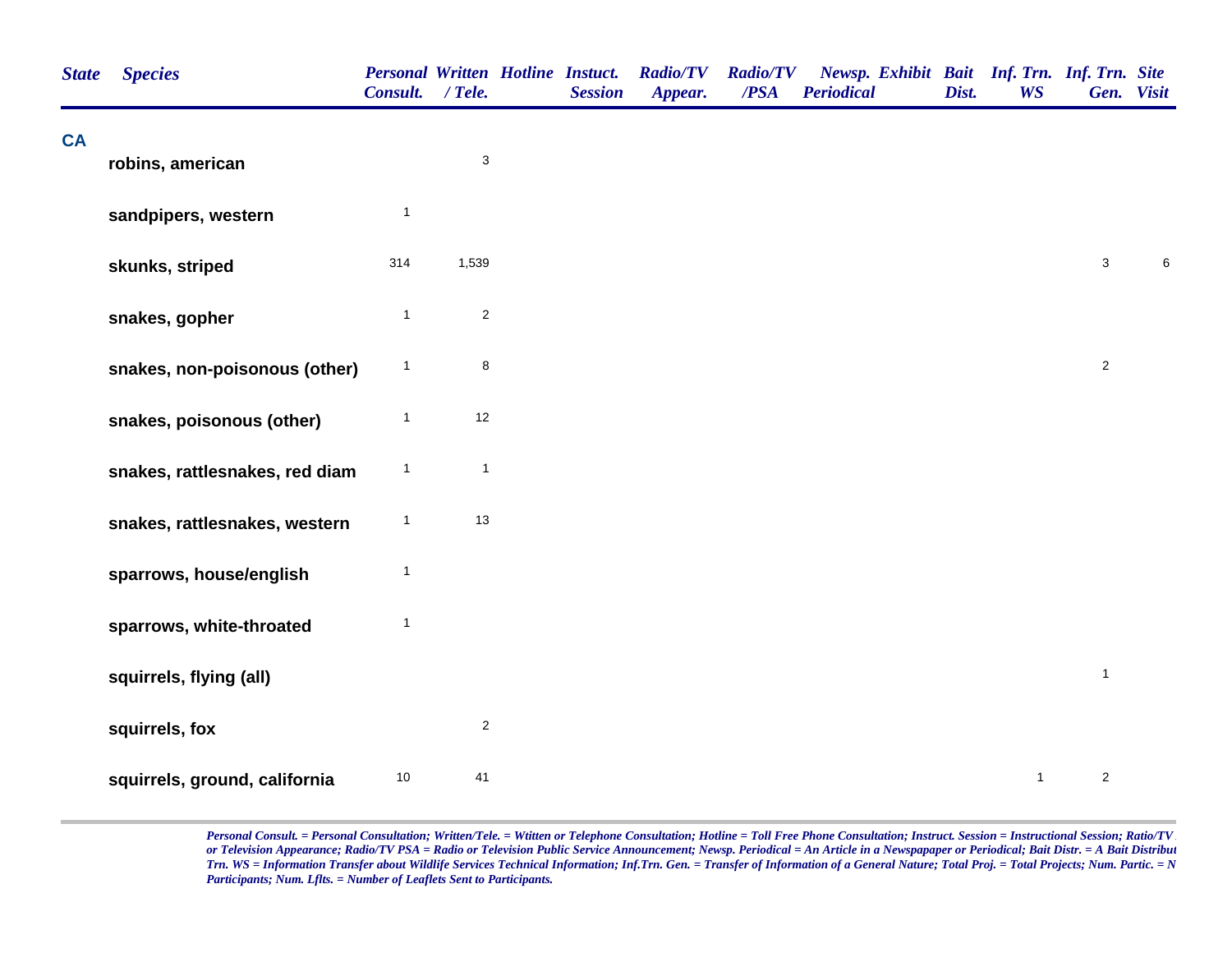| Total<br>Proj.    | Num.<br>Partic          | Num.<br><b>Lflts</b> |
|-------------------|-------------------------|----------------------|
|                   |                         |                      |
| $\mathbf{3}$      | $\overline{4}$          |                      |
| $\overline{1}$    | $\sqrt{2}$              |                      |
| 1,862             | 8,039                   | 7,793                |
| $\mathbf{3}$      | $\mathbf{3}$            |                      |
| $11$              | $13$                    |                      |
| 13                | $18$                    | $\overline{7}$       |
|                   |                         |                      |
| $\overline{c}$    | $\mathbf{3}$            |                      |
| 14                | 49                      | $47\,$               |
| $\overline{1}$    | $\overline{\mathbf{4}}$ |                      |
| $\mathbf{1}$      | $\overline{4}$          |                      |
| $\mathbf{1}$      | $\overline{c}$          |                      |
| $\overline{c}$    | $\overline{5}$          | $\,$ 6 $\,$          |
|                   |                         |                      |
| 54                | 133                     | 80                   |
| $Appear. = Radio$ |                         |                      |

*tion Project; Inf. Number of* 

*Page 32 of 230*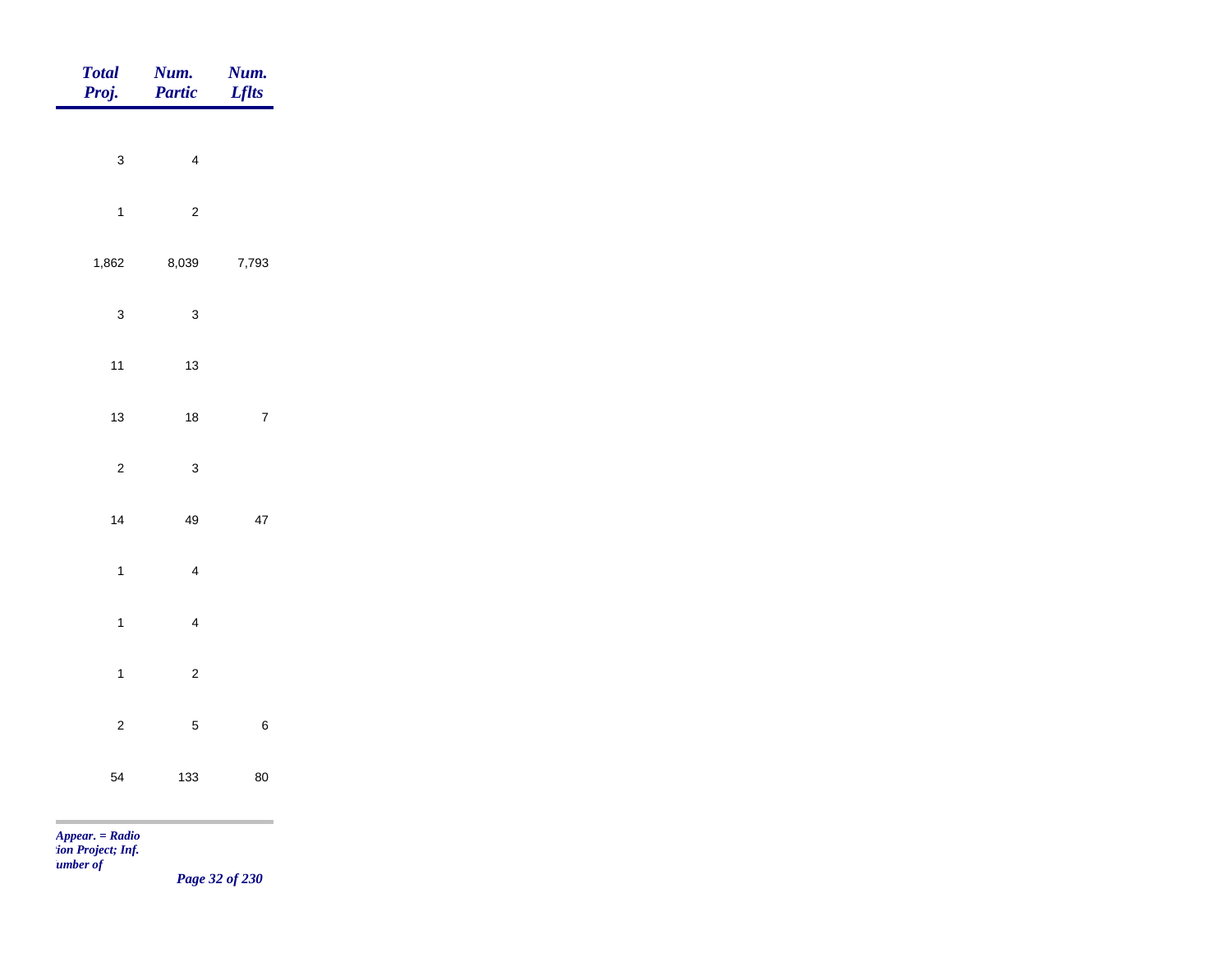| <b>State</b> | <b>Species</b>                | Consult. / Tele. |                  | <b>Personal Written Hotline Instuct.</b><br><b>Session</b> | <b>Radio/TV</b><br>Appear. | <b>Radio/TV</b><br>/PSA | Newsp. Exhibit Bait Inf. Trn. Inf. Trn. Site<br><b>Periodical</b> | Dist. | <b>WS</b>    | Gen. Visit     |        |
|--------------|-------------------------------|------------------|------------------|------------------------------------------------------------|----------------------------|-------------------------|-------------------------------------------------------------------|-------|--------------|----------------|--------|
| <b>CA</b>    | squirrels, ground, california | $10$             | 41               |                                                            |                            |                         |                                                                   |       | $\mathbf{1}$ | $\overline{2}$ |        |
|              | squirrels, ground, other      | $\sqrt{2}$       |                  |                                                            |                            |                         |                                                                   |       |              |                |        |
|              | squirrels, western gray       | $\,6$            | $\boldsymbol{9}$ |                                                            |                            |                         |                                                                   |       |              |                |        |
|              | starlings, european           | $\,6\,$          | $\mathbf{1}$     |                                                            |                            |                         |                                                                   |       |              |                | $\, 6$ |
|              | stilts, black-necked          | $\mathbf{1}$     |                  |                                                            |                            |                         |                                                                   |       |              |                |        |
|              | swallows, barn                | $\boldsymbol{9}$ | $\sqrt{2}$       |                                                            |                            |                         |                                                                   |       |              |                |        |
|              | swallows, cliff               | $\bf 8$          | 21               |                                                            |                            |                         |                                                                   |       | $\mathbf{1}$ |                |        |
|              | terns, california least (t/e) |                  | $\mathbf{1}$     |                                                            |                            |                         |                                                                   |       |              |                |        |
|              | turkeys, wild                 | $\,6$            | $\boldsymbol{7}$ |                                                            |                            |                         |                                                                   |       |              |                |        |
|              | vultures, turkey              | $\mathbf{1}$     | $\sqrt{2}$       |                                                            |                            |                         |                                                                   |       |              |                |        |
|              | weasels (all)                 | $\mathbf{3}$     | $\,$ 5 $\,$      |                                                            |                            |                         |                                                                   |       |              |                |        |
|              | wolverines                    |                  | $\mathbf{1}$     |                                                            |                            |                         |                                                                   |       |              |                |        |
|              | woodpeckers, acorn            | $\overline{2}$   | $\boldsymbol{7}$ |                                                            |                            |                         |                                                                   |       |              |                |        |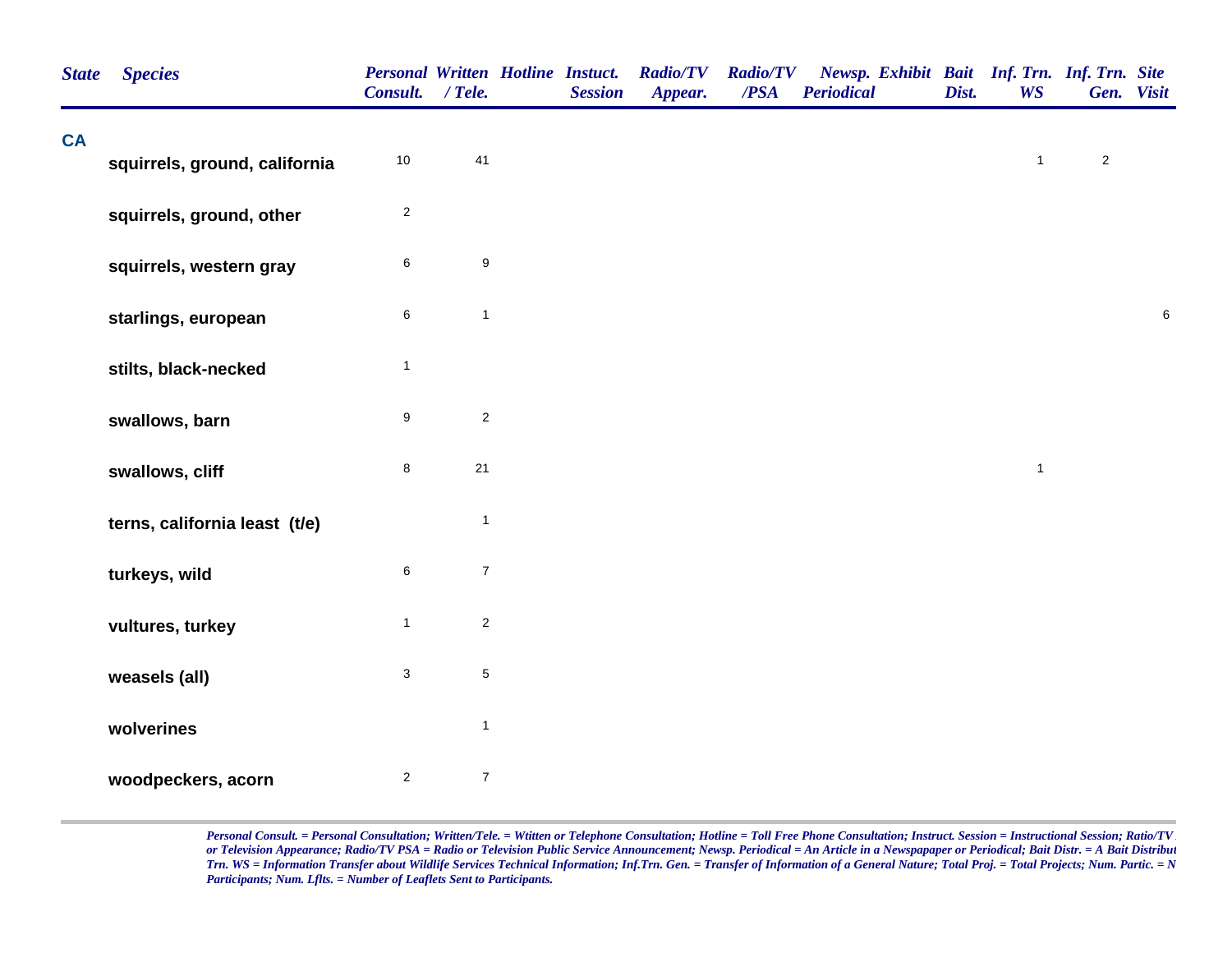| Total<br>Proj.   | <b>Num.</b><br><b>Partic</b> | <b>Num.</b><br>Lflts    |
|------------------|------------------------------|-------------------------|
| 54               | 133                          | 80                      |
|                  |                              |                         |
| $\overline{c}$   | $\mathbf{3}$                 |                         |
| $15$             | 31                           | $\overline{7}$          |
| 13               | $22\,$                       |                         |
| $\overline{1}$   | $\overline{1}$               |                         |
| $11$             | 25                           | $\overline{\mathbf{4}}$ |
| $30\,$           | 3,357                        |                         |
| $\overline{1}$   | $\mathbf 2$                  |                         |
|                  |                              |                         |
| 13               | $22\,$                       | $\bf 8$                 |
| $\mathbf{3}$     | $13$                         | $\mathsf g$             |
| $\bf 8$          | $23\,$                       | $12$                    |
| $\mathbf{1}$     | $\overline{1}$               |                         |
| $\boldsymbol{9}$ | $13$                         |                         |
|                  |                              |                         |

*Page 33 of 230*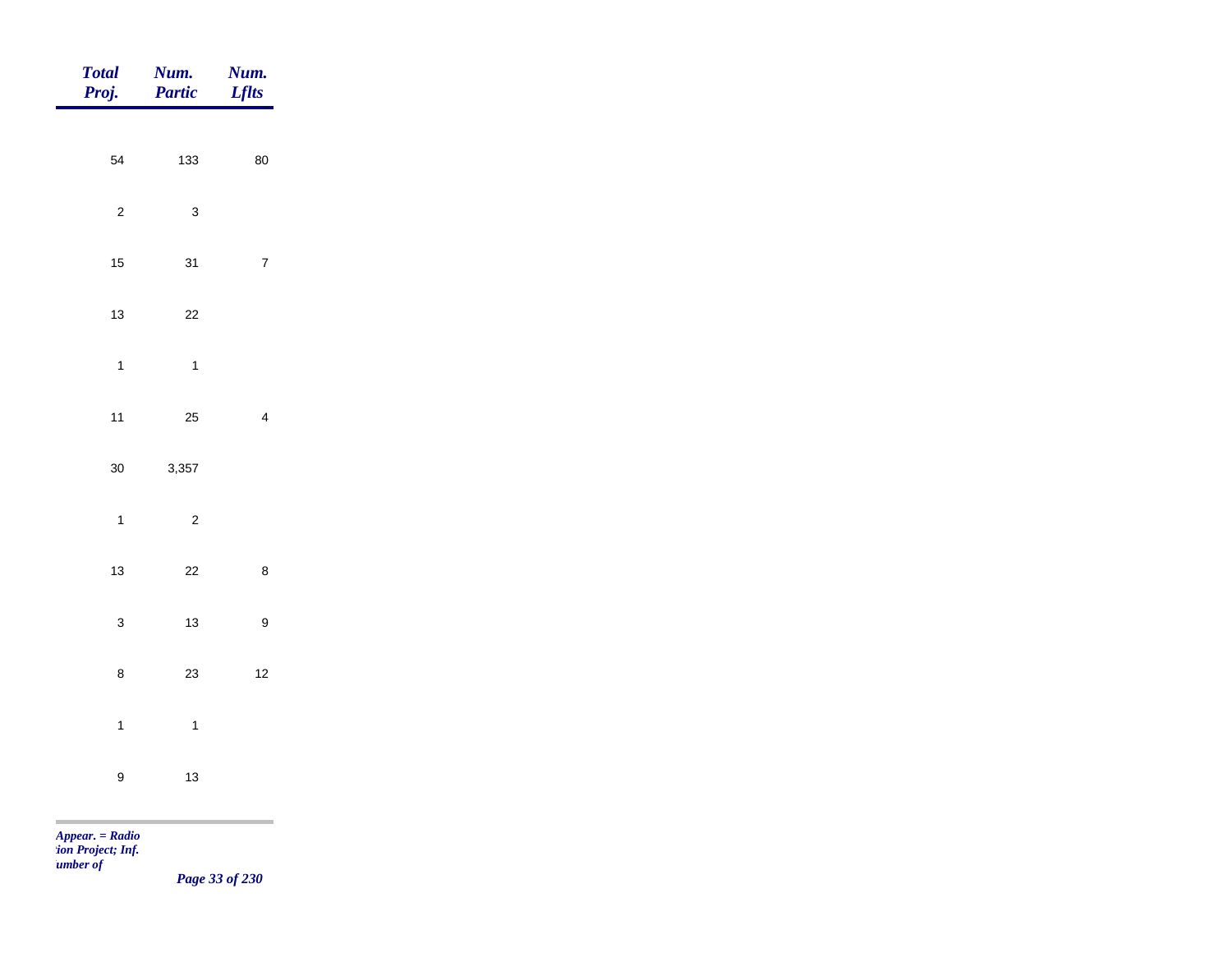| <b>State</b>             | <b>Species</b>                         | Consult. / Tele. |                         | <b>Session</b> | Personal Written Hotline Instuct. Radio/TV<br>Appear. | <b>Radio/TV</b><br>/PSA | Newsp. Exhibit Bait Inf. Trn. Inf. Trn. Site<br><b>Periodical</b> | Dist. | <b>WS</b> | Gen. Visit |                |
|--------------------------|----------------------------------------|------------------|-------------------------|----------------|-------------------------------------------------------|-------------------------|-------------------------------------------------------------------|-------|-----------|------------|----------------|
| <b>CA</b>                | woodpeckers, acorn                     | $\overline{2}$   | $\boldsymbol{7}$        |                |                                                       |                         |                                                                   |       |           |            |                |
|                          | woodrats, dusky footed                 | $\mathbf{1}$     | $\mathbf{1}$            |                |                                                       |                         |                                                                   |       |           |            |                |
|                          | woodrats, white-throated               | $\mathbf{1}$     | 3                       |                |                                                       |                         |                                                                   |       |           |            |                |
|                          | <b>Subtotal Project Types by State</b> | 1,771            | 4,424                   | 10             |                                                       |                         | $\mathbf{1}$                                                      |       | 13        | 76         | 54             |
|                          |                                        |                  |                         |                |                                                       |                         | <b>Total Projects, Participants and Leaflets This S</b>           |       |           |            |                |
| $\overline{\mathbf{co}}$ | bats (all)                             |                  |                         |                |                                                       |                         |                                                                   |       |           |            | $\mathbf{1}$   |
|                          | bears, black                           | $\mathbf{1}$     | $\mathbf{1}$            |                |                                                       |                         |                                                                   |       |           |            | $\mathbf{1}$   |
|                          | beavers                                |                  | $\mathbf{1}$            |                |                                                       |                         |                                                                   |       |           |            | $\overline{4}$ |
|                          | blackbirds, red-winged                 |                  | $\mathbf{1}$            |                |                                                       |                         |                                                                   |       |           |            |                |
|                          | coots, american                        |                  | $\mathbf{1}$            |                |                                                       |                         |                                                                   |       |           |            |                |
|                          | coyotes                                | $10$             | $\,$ 5 $\,$             |                |                                                       |                         |                                                                   |       |           |            | $\mathbf{1}$   |
|                          | cranes, sandhill                       |                  | $\mathbf{1}$            |                |                                                       |                         |                                                                   |       |           |            |                |
|                          | crows, american                        |                  | $\overline{\mathbf{c}}$ |                |                                                       |                         |                                                                   |       |           |            |                |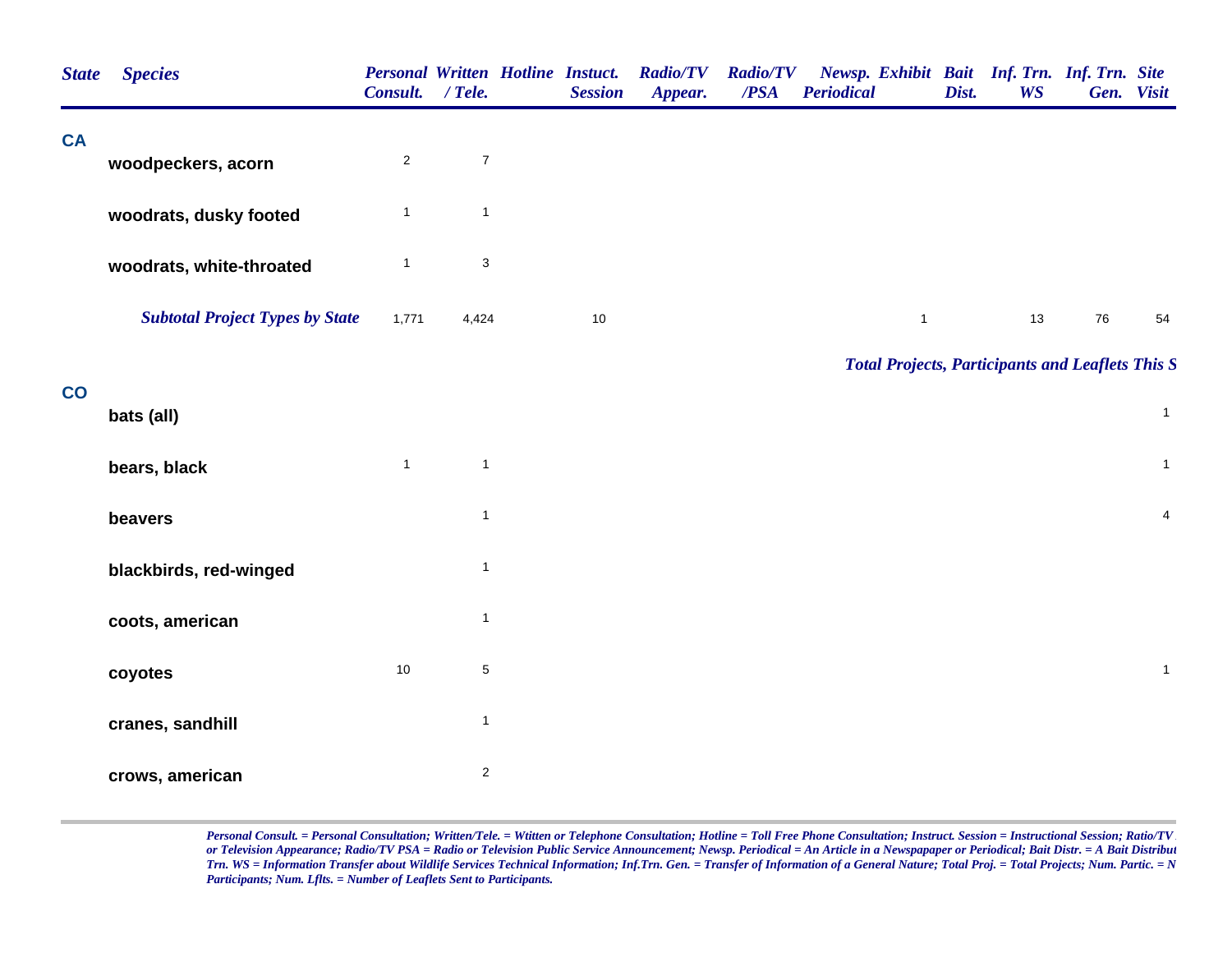| <b>Total</b>      | Num.<br>Proj. Partic | Num.<br><b>Lflts</b> |
|-------------------|----------------------|----------------------|
|                   |                      |                      |
| 9                 | 13                   |                      |
| 2                 | 11                   |                      |
| 4                 | 7                    |                      |
|                   |                      |                      |
| <i>tate</i> 6,349 | 33,553               | 20,526               |
|                   |                      |                      |

| $\mathbf{1}$            | $\mathbf{1}$            |  |
|-------------------------|-------------------------|--|
| $\mathsf 3$             | 5                       |  |
| 5                       | 9                       |  |
| $\mathbf{1}$            | $\mathbf{1}$            |  |
| $\overline{\mathbf{1}}$ | $\mathbf{1}$            |  |
| 16                      | 20                      |  |
| $\mathbf{1}$            | $\mathbf{1}$            |  |
| $\overline{\mathbf{c}}$ | $\overline{\mathbf{c}}$ |  |

m

*Page 34 of 230*

۰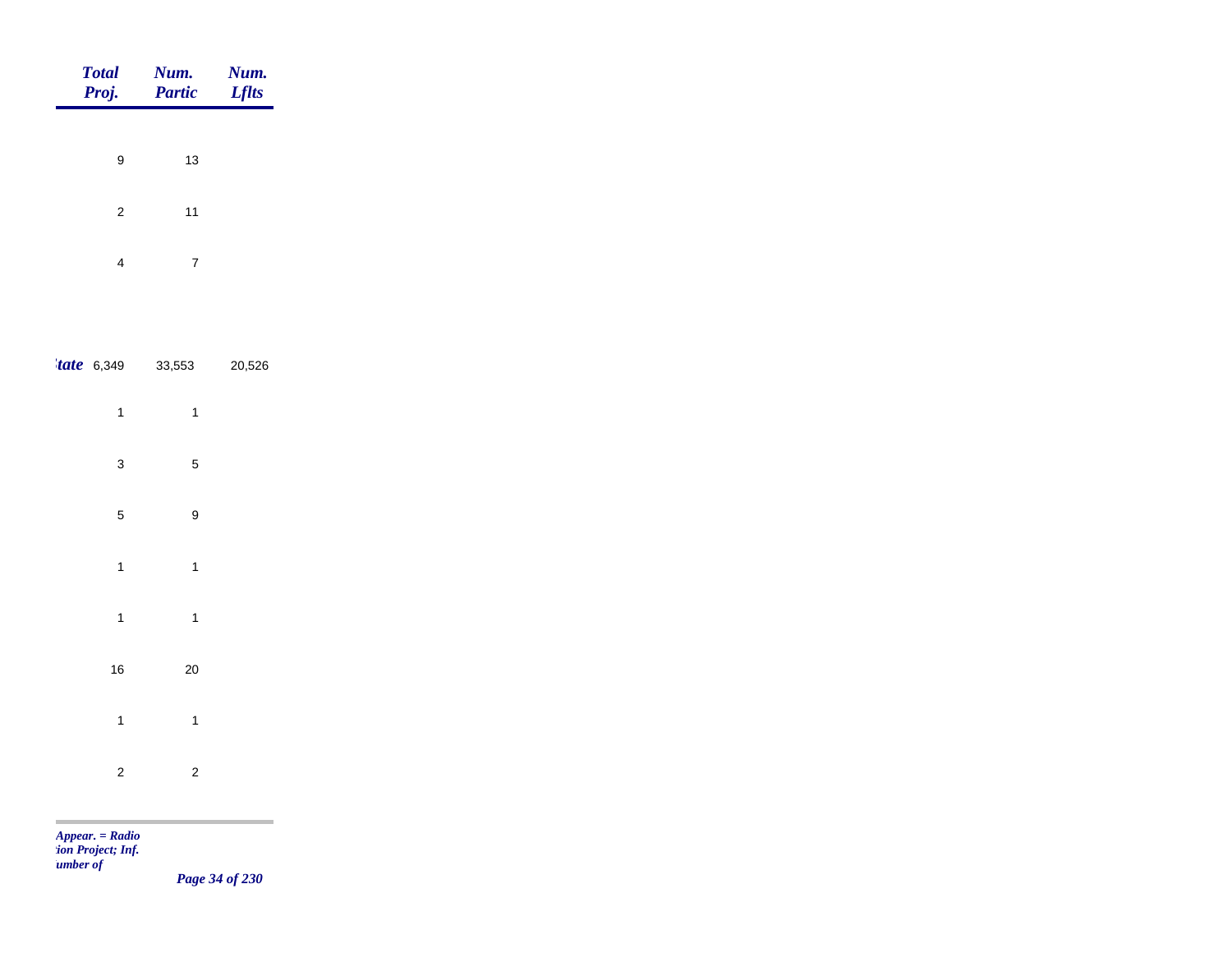| <b>State</b> | <b>Species</b>                  | Consult. / Tele.          |                           | <b>Personal Written Hotline Instuct.</b><br><b>Session</b> | <b>Radio/TV Radio/TV</b><br>Appear. | $\overline{PSA}$ | Newsp. Exhibit Bait Inf. Trn. Inf. Trn. Site<br><b>Periodical</b> | Dist. | <b>WS</b> | Gen. Visit |  |
|--------------|---------------------------------|---------------------------|---------------------------|------------------------------------------------------------|-------------------------------------|------------------|-------------------------------------------------------------------|-------|-----------|------------|--|
| co           | dogs, feral, free-ranging and h |                           | $\mathbf{1}$              |                                                            |                                     |                  |                                                                   |       |           |            |  |
|              | doves, mourning                 |                           | $\sqrt{2}$                |                                                            |                                     |                  |                                                                   |       |           |            |  |
|              | ducks, mallards                 |                           | $\ensuremath{\mathsf{3}}$ |                                                            |                                     |                  |                                                                   |       |           |            |  |
|              | ducks, merganser common         |                           | $\mathbf{1}$              |                                                            |                                     |                  |                                                                   |       |           |            |  |
|              | ducks, northern pintail         |                           | $\mathbf{1}$              |                                                            |                                     |                  |                                                                   |       |           |            |  |
|              | ducks, teal, blue-winged        |                           | $\overline{2}$            |                                                            |                                     |                  |                                                                   |       |           |            |  |
|              | ducks, teal, cinnamon           |                           | $\mathbf{1}$              |                                                            |                                     |                  |                                                                   |       |           |            |  |
|              | ducks, teal, green-winged       |                           | $\mathbf{1}$              |                                                            |                                     |                  |                                                                   |       |           |            |  |
|              | egrets, snowy                   |                           | $\mathbf{1}$              |                                                            |                                     |                  |                                                                   |       |           |            |  |
|              | elk, wapiti (captive)           | $\ensuremath{\mathsf{3}}$ |                           |                                                            |                                     |                  |                                                                   |       |           |            |  |
|              | falcons, american kestrels      |                           | $\ensuremath{\mathsf{3}}$ |                                                            |                                     |                  |                                                                   |       |           |            |  |
|              | flickers, northern              | $\mathbf{1}$              | 87                        |                                                            |                                     |                  |                                                                   |       |           |            |  |
|              | foxes, red                      | $\mathbf{2}$              | $\mathbf{1}$              |                                                            |                                     |                  |                                                                   |       |           |            |  |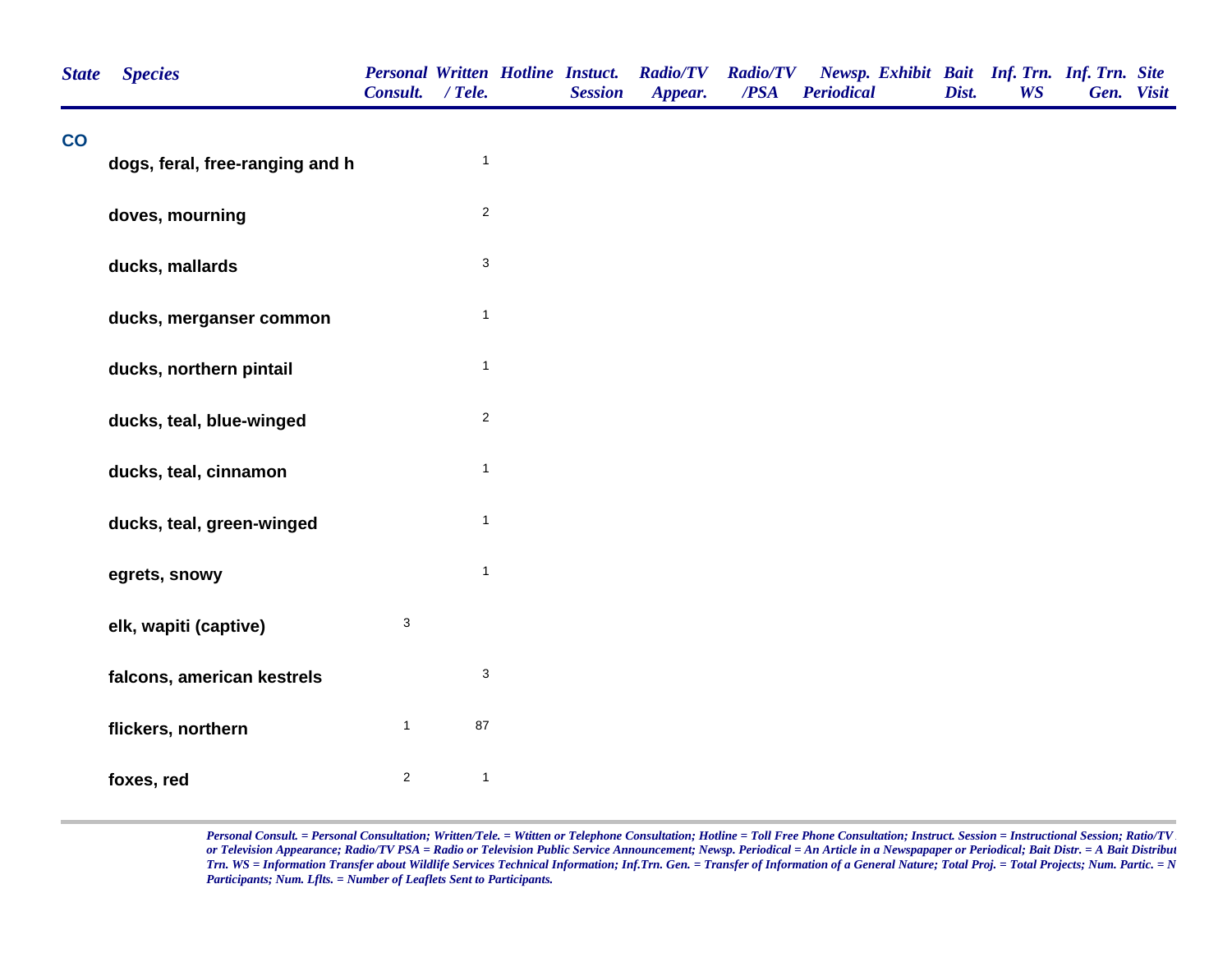| Total<br>Proj.                                                                                                                                                                                                                                                                                                                        | <b>Num.</b><br><b>Partic</b> | <b>Num.</b><br>Lflts |
|---------------------------------------------------------------------------------------------------------------------------------------------------------------------------------------------------------------------------------------------------------------------------------------------------------------------------------------|------------------------------|----------------------|
|                                                                                                                                                                                                                                                                                                                                       |                              |                      |
| $\overline{1}$                                                                                                                                                                                                                                                                                                                        | $\mathbf{1}$                 |                      |
| $\overline{c}$                                                                                                                                                                                                                                                                                                                        | $\overline{c}$               |                      |
| $\mathbf{3}$                                                                                                                                                                                                                                                                                                                          | $\mathbf{3}$                 |                      |
| $\mathbf{1}$                                                                                                                                                                                                                                                                                                                          | $\overline{1}$               |                      |
| $\overline{1}$                                                                                                                                                                                                                                                                                                                        | $\overline{1}$               |                      |
| $\overline{c}$                                                                                                                                                                                                                                                                                                                        | $\overline{c}$               |                      |
|                                                                                                                                                                                                                                                                                                                                       |                              |                      |
| $\mathbf{1}$                                                                                                                                                                                                                                                                                                                          | $\overline{1}$               |                      |
| $\overline{1}$                                                                                                                                                                                                                                                                                                                        | $\mathbf{1}$                 |                      |
| $\overline{1}$                                                                                                                                                                                                                                                                                                                        | $\overline{1}$               |                      |
| $\mathbf{3}$                                                                                                                                                                                                                                                                                                                          | $\mathbf{3}$                 |                      |
| $\mathbf{3}$                                                                                                                                                                                                                                                                                                                          | $\mathbf{3}$                 |                      |
|                                                                                                                                                                                                                                                                                                                                       |                              |                      |
| 88                                                                                                                                                                                                                                                                                                                                    | 88                           |                      |
| $\mathbf{3}$                                                                                                                                                                                                                                                                                                                          | $\mathbf{3}$                 |                      |
| <b>Contract Contract Contract</b><br>$\mathbf{A}$ and $\mathbf{B}$ and $\mathbf{B}$ and $\mathbf{B}$ and $\mathbf{B}$ and $\mathbf{B}$ and $\mathbf{B}$ and $\mathbf{B}$ and $\mathbf{B}$ and $\mathbf{B}$ and $\mathbf{B}$ and $\mathbf{B}$ and $\mathbf{B}$ and $\mathbf{B}$ and $\mathbf{B}$ and $\mathbf{B}$ and $\mathbf{B}$ and |                              |                      |

*Page 35 of 230*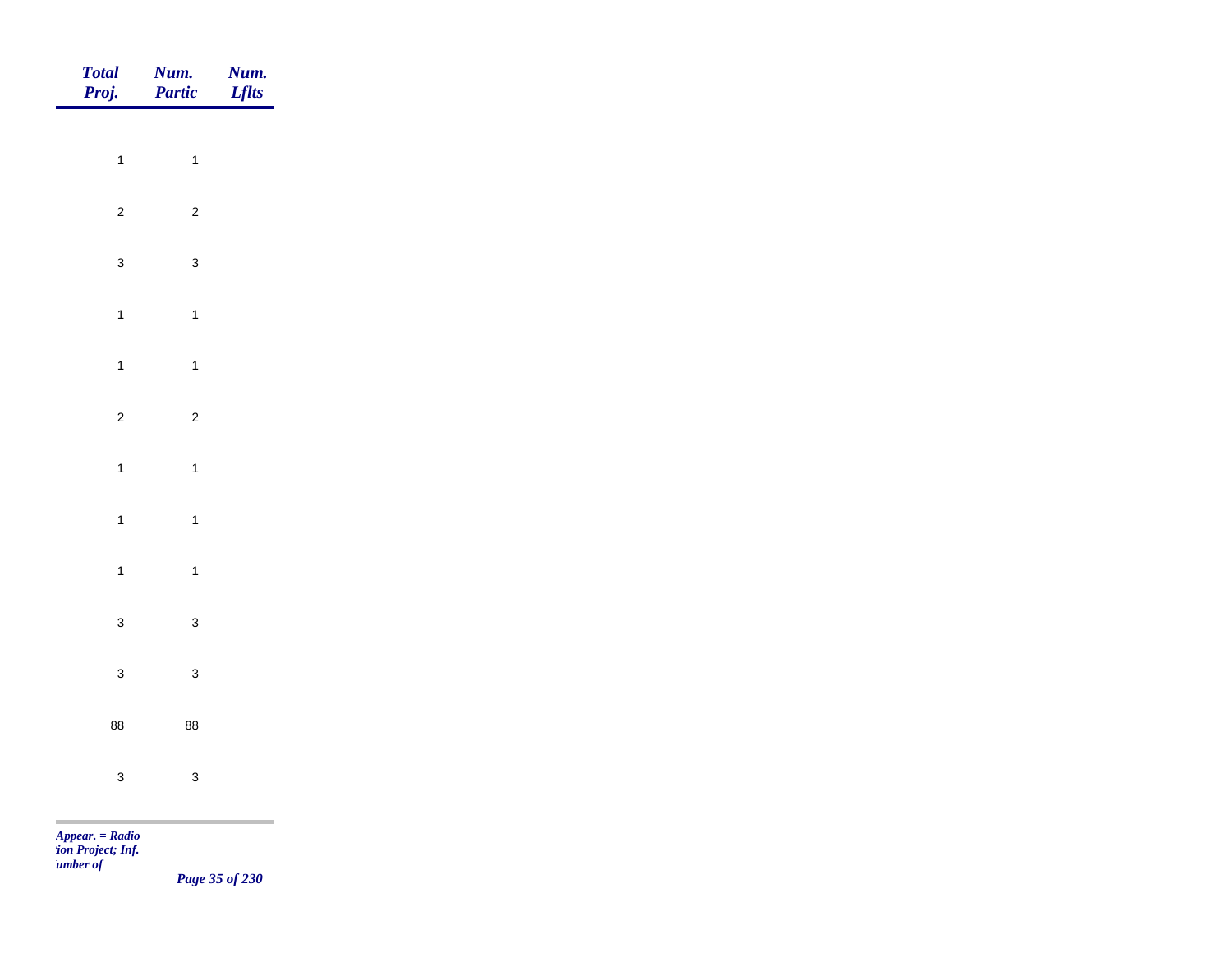| <b>State</b> | <b>Species</b>                 | Consult. / Tele. |                  | <b>Personal Written Hotline Instuct.</b><br><b>Session</b> | <b>Radio/TV</b><br>Appear. | <b>Radio/TV</b><br>$\overline{PSA}$ | Newsp. Exhibit Bait Inf. Trn. Inf. Trn. Site<br><b>Periodical</b> | Dist. | <b>WS</b> | Gen. Visit |  |
|--------------|--------------------------------|------------------|------------------|------------------------------------------------------------|----------------------------|-------------------------------------|-------------------------------------------------------------------|-------|-----------|------------|--|
| co           | foxes, red                     | $\overline{2}$   | $\mathbf{1}$     |                                                            |                            |                                     |                                                                   |       |           |            |  |
|              | geese, canada                  | $\overline{2}$   | $\bf8$           |                                                            |                            |                                     |                                                                   |       |           |            |  |
|              | gophers, pocket (all)          | $\sqrt{2}$       |                  |                                                            |                            |                                     |                                                                   |       |           |            |  |
|              | gulls, california              |                  | $\boldsymbol{2}$ |                                                            |                            |                                     |                                                                   |       |           |            |  |
|              | gulls, franklin's              |                  | $\mathbf{1}$     |                                                            |                            |                                     |                                                                   |       |           |            |  |
|              | gulls, ring-billed             |                  | $\mathbf{1}$     |                                                            |                            |                                     |                                                                   |       |           |            |  |
|              | hawks, harrier, northern (mars |                  | 3                |                                                            |                            |                                     |                                                                   |       |           |            |  |
|              | hawks, red-tailed              |                  | $\,$ 5 $\,$      |                                                            |                            |                                     |                                                                   |       |           |            |  |
|              | hawks, rough-legged            |                  | $\sqrt{2}$       |                                                            |                            |                                     |                                                                   |       |           |            |  |
|              | hawks, swainson's              |                  | $\boldsymbol{2}$ |                                                            |                            |                                     |                                                                   |       |           |            |  |
|              | herons, great blue             |                  | $\sqrt{2}$       |                                                            |                            |                                     |                                                                   |       |           |            |  |
|              | killdeers                      |                  | $\mathbf{1}$     |                                                            |                            |                                     |                                                                   |       |           |            |  |
|              | kingbirds, western             |                  | $\sqrt{2}$       |                                                            |                            |                                     |                                                                   |       |           |            |  |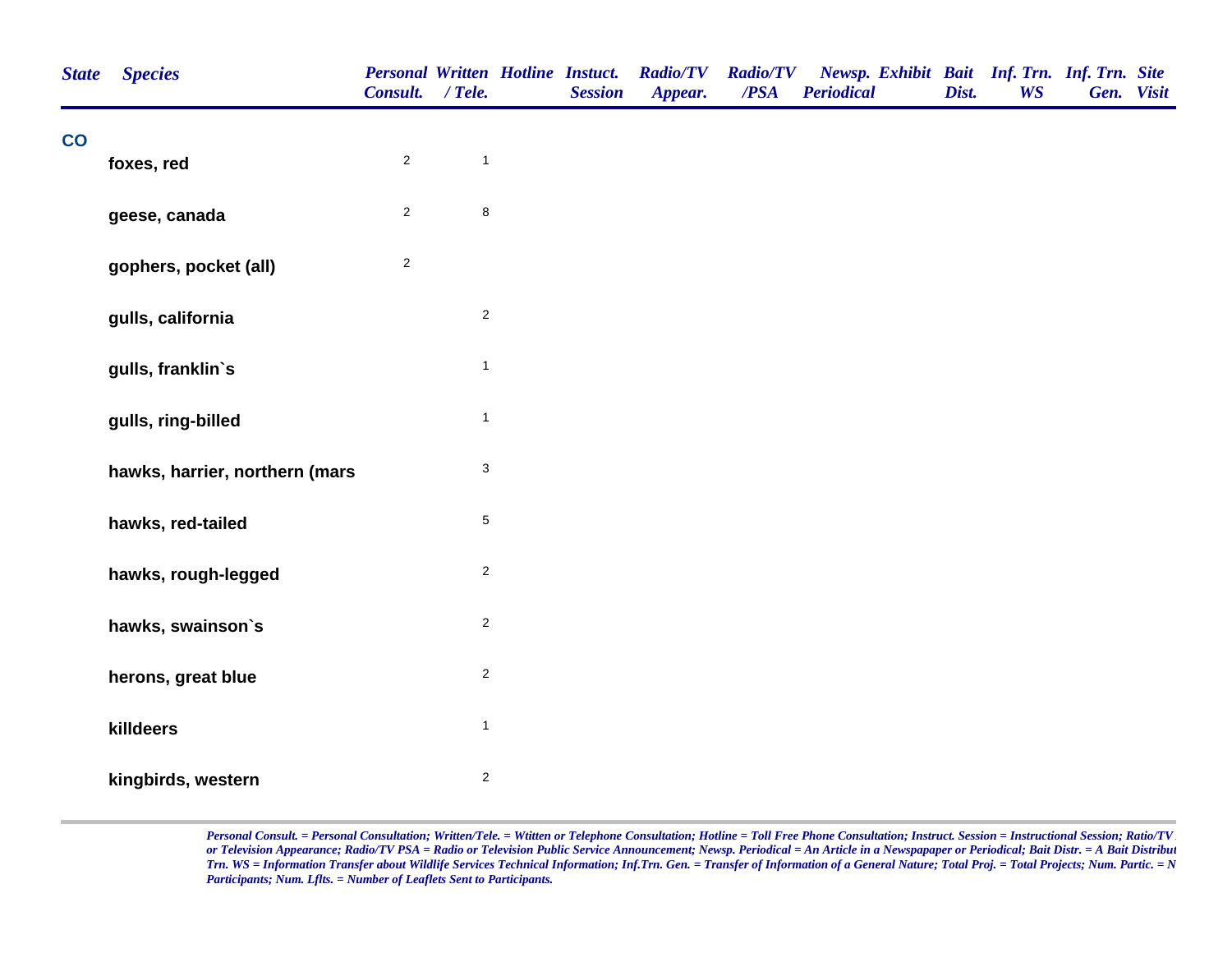| Total<br>Proj. | <b>Num.</b><br>Partic | <b>Num.</b><br>Lflts                         |
|----------------|-----------------------|----------------------------------------------|
| $\mathbf{3}$   | $\mathbf{3}$          |                                              |
|                |                       |                                              |
| $10$           | $13$                  |                                              |
| $\overline{2}$ | $\mathbf{3}$          |                                              |
| $\overline{2}$ | $\overline{2}$        |                                              |
| $\overline{1}$ | $\overline{1}$        |                                              |
| $\overline{1}$ | $\mathbf{1}$          |                                              |
| $\mathbf{3}$   | $\mathbf{3}$          |                                              |
| $\overline{5}$ | $\overline{5}$        |                                              |
|                |                       |                                              |
| $\overline{c}$ | $\sqrt{2}$            |                                              |
| $\overline{2}$ | $\overline{c}$        |                                              |
| $\overline{2}$ | $\overline{c}$        |                                              |
| $\overline{1}$ | $\mathbf{1}$          |                                              |
| $\overline{2}$ | $\overline{c}$        |                                              |
|                |                       | the control of the control of the control of |

*Page 36 of 230*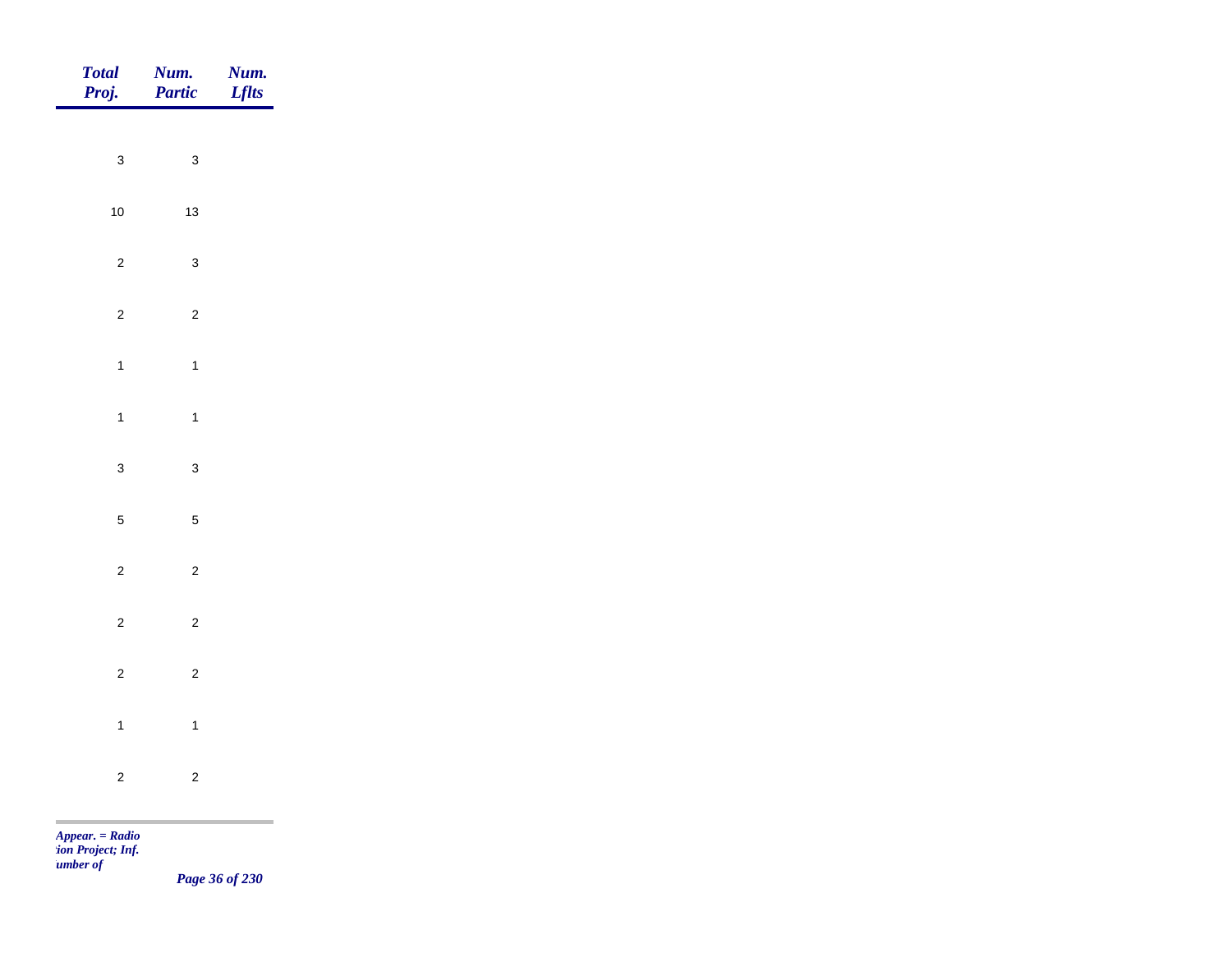| <b>State</b>  | <b>Species</b>             | <b>Personal Written Hotline Instuct.</b><br>Consult. / Tele. |              | <b>Session</b> | <b>Radio/TV</b><br>Appear. | <b>Radio/TV</b><br>/PSA | Newsp. Exhibit Bait Inf. Trn. Inf. Trn. Site<br><b>Periodical</b> | Dist. | <b>WS</b> | Gen. Visit |  |
|---------------|----------------------------|--------------------------------------------------------------|--------------|----------------|----------------------------|-------------------------|-------------------------------------------------------------------|-------|-----------|------------|--|
| $\mathbf{CO}$ | kingbirds, western         |                                                              | $\sqrt{2}$   |                |                            |                         |                                                                   |       |           |            |  |
|               | larks, horned              |                                                              | $\mathbf 2$  |                |                            |                         |                                                                   |       |           |            |  |
|               | lions, mountain (cougar)   | $\sqrt{3}$                                                   | $\mathbf{1}$ |                |                            |                         |                                                                   |       |           |            |  |
|               | magpies, black-billed      |                                                              | $\mathbf{1}$ |                |                            |                         |                                                                   |       |           |            |  |
|               | meadowlarks, western       |                                                              | $\sqrt{2}$   |                |                            |                         |                                                                   |       |           |            |  |
|               | mice, deer (all)           |                                                              | $\mathbf{1}$ |                |                            |                         |                                                                   |       |           |            |  |
|               | nuthatches, white-breasted |                                                              | $\mathbf{1}$ |                |                            |                         |                                                                   |       |           |            |  |
|               | owls, great horned         |                                                              | $\mathbf{1}$ |                |                            |                         |                                                                   |       |           |            |  |
|               | pelicans, american white   |                                                              | $\mathbf 2$  |                |                            |                         |                                                                   |       |           |            |  |
|               | pigeons, feral (rock)      | $\sqrt{2}$                                                   |              |                |                            |                         |                                                                   |       |           |            |  |
|               | prairie dogs, black-tailed | $\overline{4}$                                               | 18           | $\mathbf{1}$   |                            |                         |                                                                   |       |           |            |  |
|               | prairie dogs, gunnison's   |                                                              | $\mathbf 2$  |                |                            |                         |                                                                   |       |           |            |  |
|               | rabbits, cottontail        | $\overline{2}$                                               | $\mathbf{1}$ |                |                            |                         |                                                                   |       |           |            |  |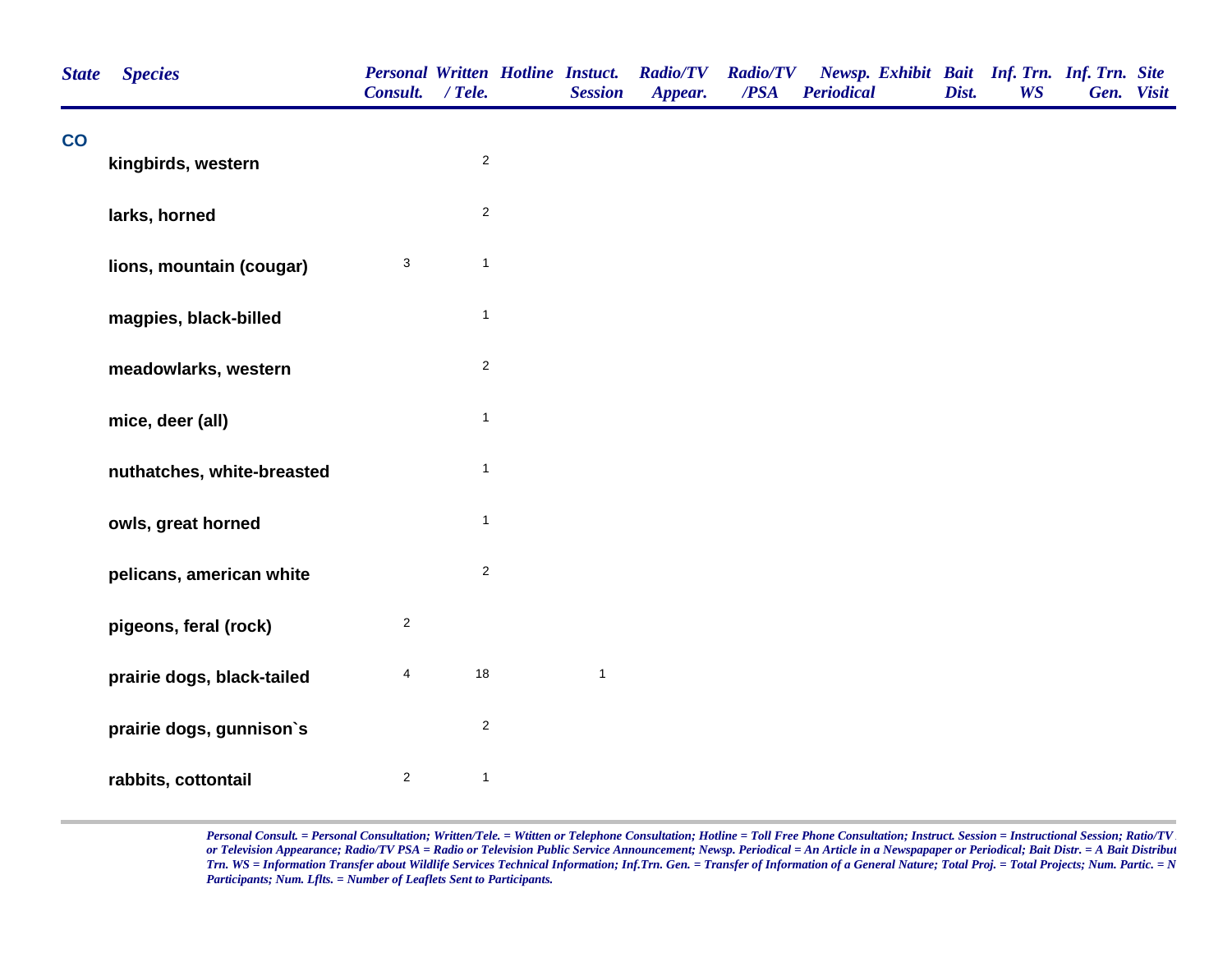| Total<br>Proj. | <b>Num.</b><br>Partic | <b>Num.</b><br>Lflts |
|----------------|-----------------------|----------------------|
|                |                       |                      |
| $\overline{2}$ | $\overline{c}$        |                      |
| $\overline{2}$ | $\overline{2}$        |                      |
| $\overline{4}$ | $\overline{4}$        |                      |
| $\overline{1}$ | $\overline{1}$        |                      |
| $\overline{c}$ | $\mathbf{3}$          |                      |
|                |                       |                      |
| $\overline{1}$ | $\overline{1}$        |                      |
| $\overline{1}$ | $\overline{1}$        |                      |
| $\overline{1}$ | $\overline{1}$        |                      |
| $\overline{c}$ | $\overline{c}$        |                      |
| $\overline{c}$ | $\overline{c}$        |                      |
| 23             | $23\,$                |                      |
|                |                       |                      |
| $\overline{c}$ | $\overline{2}$        |                      |
| $\mathbf{3}$   | $\mathbf{3}$          |                      |
|                |                       |                      |

*Page 37 of 230*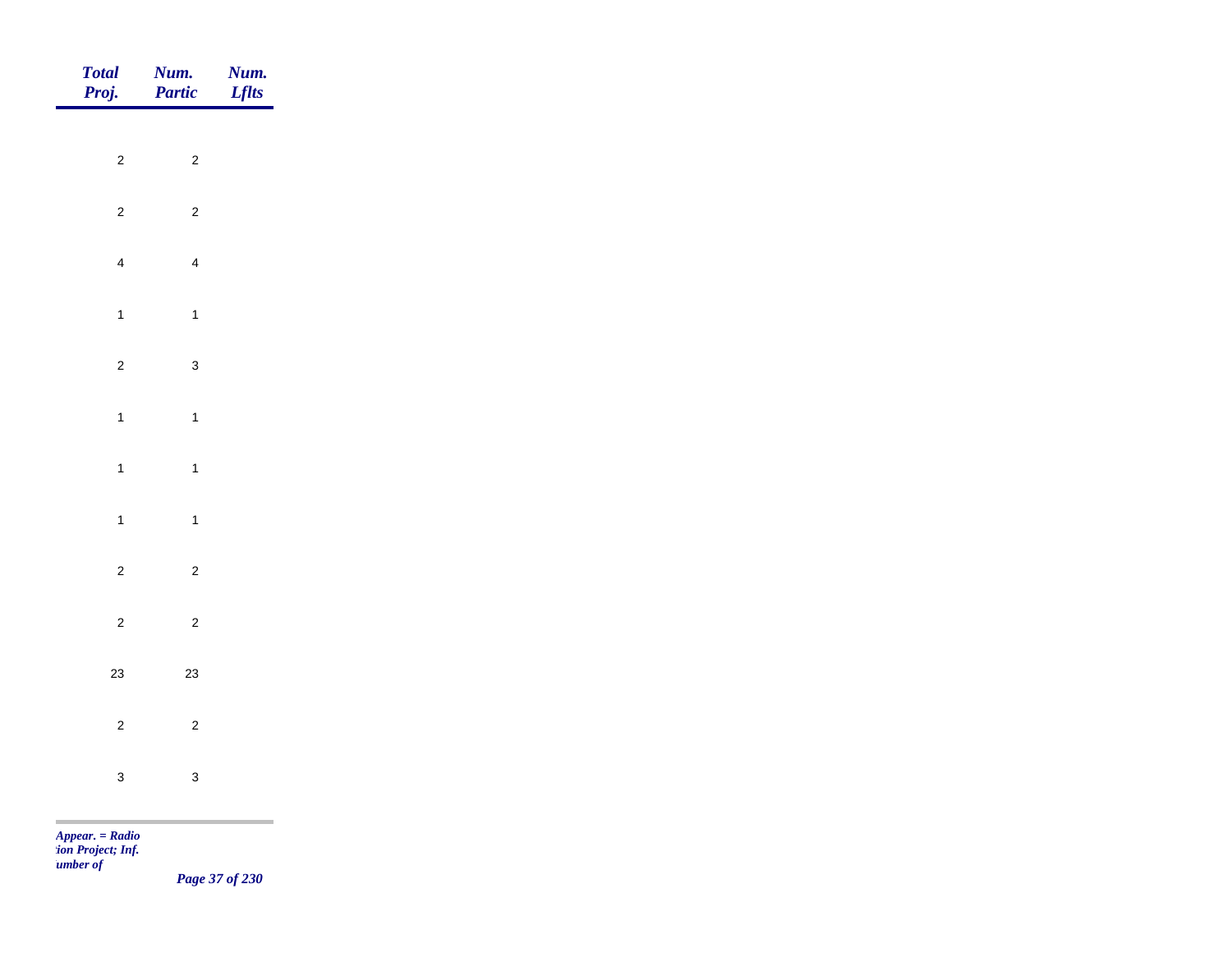| <b>State</b>             | <b>Species</b>                         | Consult.       | $/$ Tele.      | <b>Personal Written Hotline Instuct.</b><br><b>Session</b> | <b>Radio/TV</b><br>Appear. | <b>Radio/TV</b><br>/PSA | Newsp. Exhibit Bait Inf. Trn. Inf. Trn. Site<br><b>Periodical</b> | Dist. | <b>WS</b> | Gen. Visit |              |
|--------------------------|----------------------------------------|----------------|----------------|------------------------------------------------------------|----------------------------|-------------------------|-------------------------------------------------------------------|-------|-----------|------------|--------------|
| $\overline{\mathbf{co}}$ | rabbits, cottontail                    | $\overline{2}$ | $\mathbf{1}$   |                                                            |                            |                         |                                                                   |       |           |            |              |
|                          |                                        |                |                |                                                            |                            |                         |                                                                   |       |           |            |              |
|                          | rats, norway                           | $\overline{c}$ | $\mathbf{1}$   |                                                            |                            |                         |                                                                   |       |           |            |              |
|                          | ravens, common                         |                | $\overline{c}$ |                                                            |                            |                         |                                                                   |       |           |            |              |
|                          | skunks, striped                        | $\overline{c}$ | $\sqrt{2}$     |                                                            |                            |                         |                                                                   |       |           |            |              |
|                          | snakes, non-poisonous (other)          |                | $\mathbf{1}$   |                                                            |                            |                         |                                                                   |       |           |            |              |
|                          | sparrows, house/english                | $\overline{1}$ |                |                                                            |                            |                         |                                                                   |       |           |            |              |
|                          | squirrels, fox                         | $\overline{1}$ |                |                                                            |                            |                         |                                                                   |       |           |            | $\mathbf{1}$ |
|                          | swallows, bank                         |                | $\mathbf{1}$   |                                                            |                            |                         |                                                                   |       |           |            |              |
|                          | swallows, cliff                        |                | $\,$ 5 $\,$    |                                                            |                            |                         |                                                                   |       |           |            |              |
|                          | swallows, tree                         |                | $\sqrt{2}$     |                                                            |                            |                         |                                                                   |       |           |            |              |
|                          | vultures, turkey                       | $\mathbf{1}$   |                |                                                            |                            |                         |                                                                   |       |           |            |              |
|                          | <b>Subtotal Project Types by State</b> | 39             | 191            | $\mathbf{1}$                                               |                            |                         |                                                                   |       |           |            | $\bf 8$      |
|                          |                                        |                |                |                                                            |                            |                         | <b>Total Projects, Participants and Leaflets This S</b>           |       |           |            |              |

## **CT**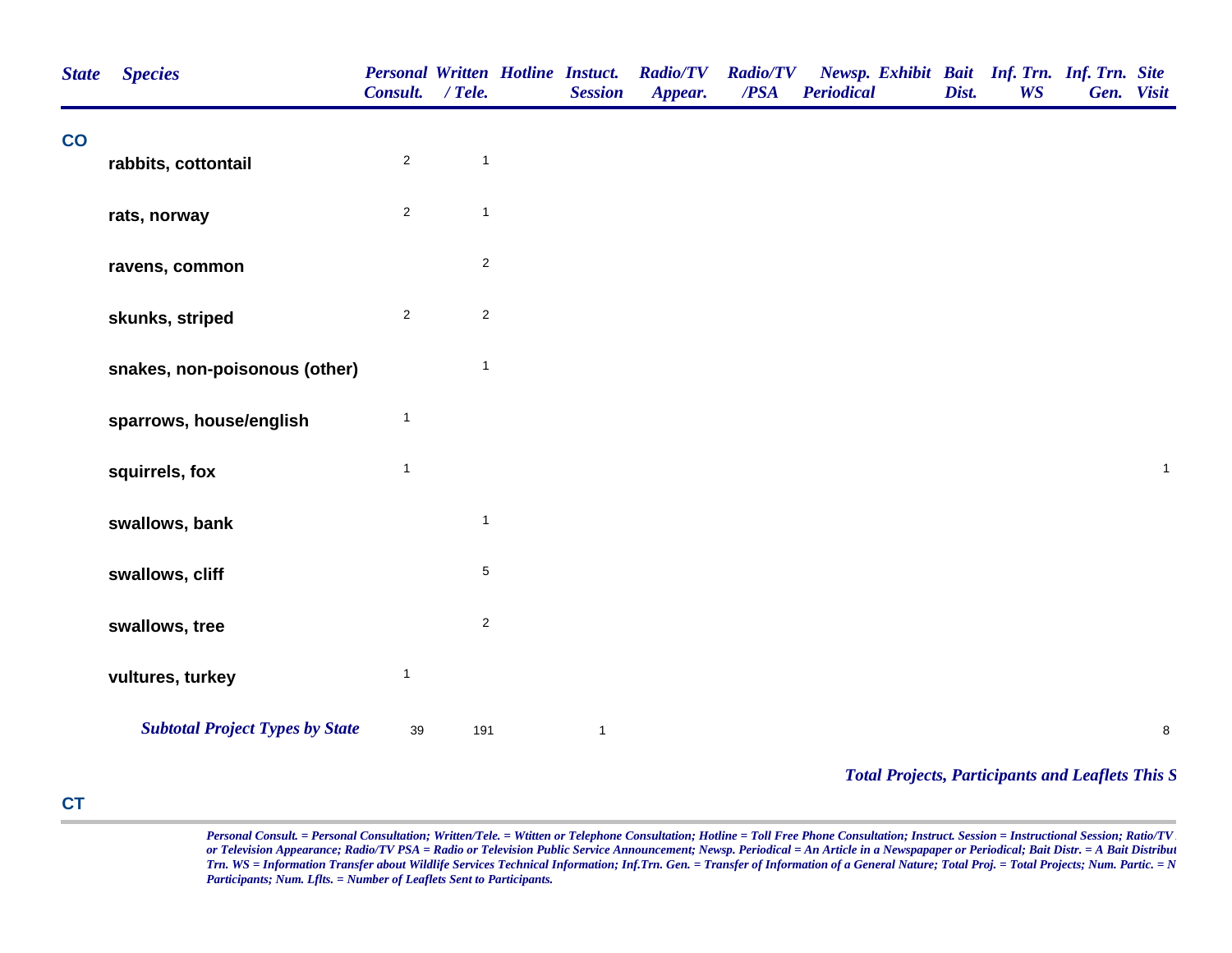| <b>Total</b><br>Proj. | <b>Num.</b><br>Partic | Num.<br><b>Lflts</b> |
|-----------------------|-----------------------|----------------------|
|                       |                       |                      |
| $\mathbf{3}$          | $\mathbf{3}$          |                      |
| $\mathbf{3}$          | $\mathbf{3}$          |                      |
| $\overline{c}$        | $\overline{c}$        |                      |
| $\overline{4}$        | $\overline{4}$        |                      |
| $\overline{1}$        | $\overline{1}$        |                      |
| $\overline{1}$        | $\overline{1}$        |                      |
| $\overline{c}$        | $\overline{c}$        |                      |
|                       |                       |                      |
| $\overline{1}$        | $\overline{1}$        |                      |
| $\overline{5}$        | $\sqrt{5}$            |                      |
| $\overline{c}$        | $\overline{c}$        |                      |
| $\overline{1}$        | $\overline{1}$        |                      |
|                       |                       |                      |

*state* 239 254 254

*Appear. = Radio tion Project; Inf. Number of* 

 $\sim$ 

*Page 38 of 230*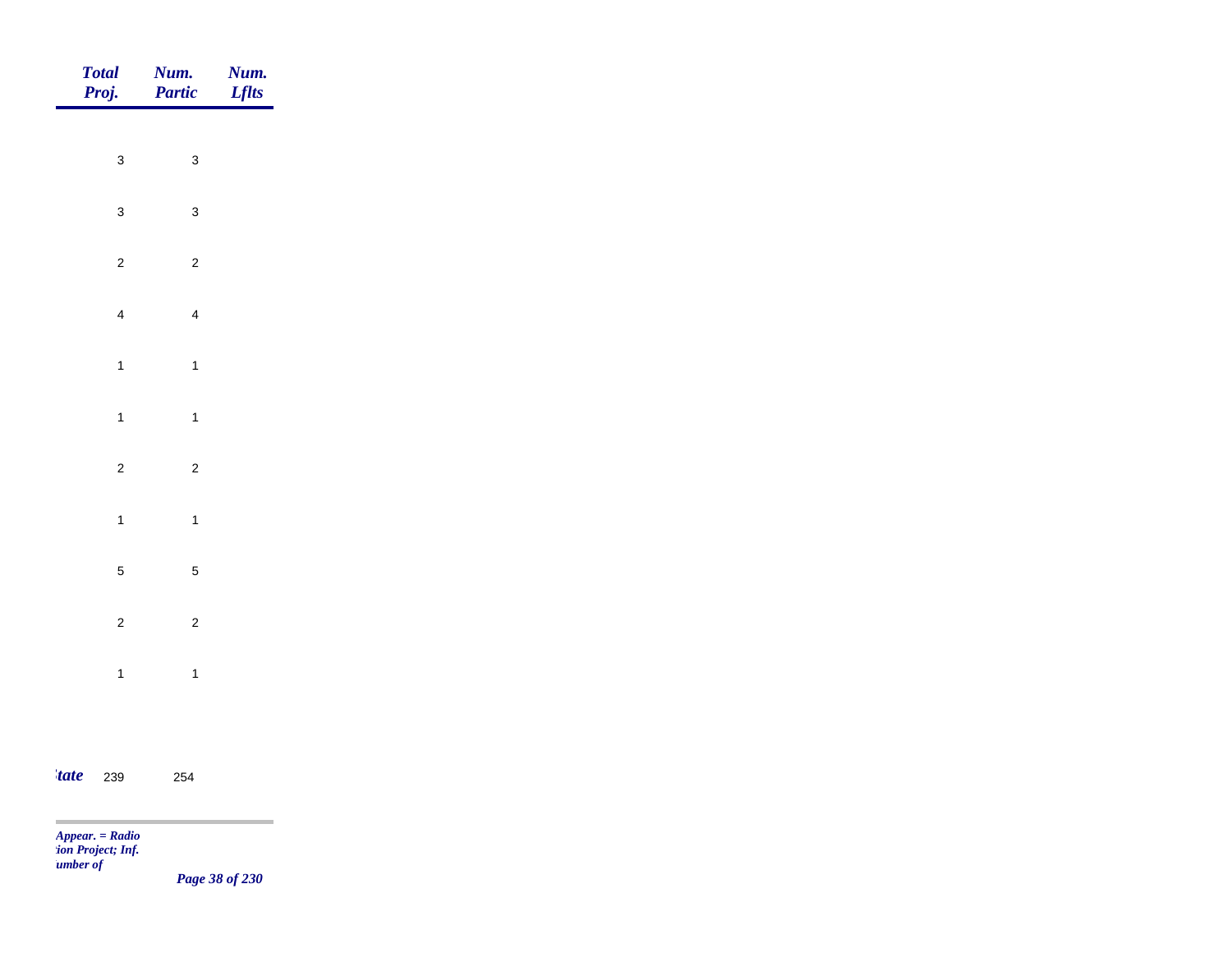| <b>State</b> | <b>Species</b>               | Consult. / Tele. |                         | <b>Personal Written Hotline Instuct.</b><br><b>Session</b> | <b>Radio/TV</b><br>Appear. | <b>Radio/TV</b><br>/PSA | Newsp. Exhibit Bait Inf. Trn. Inf. Trn. Site<br><b>Periodical</b> | Dist. | <b>WS</b>    |                | Gen. Visit   |
|--------------|------------------------------|------------------|-------------------------|------------------------------------------------------------|----------------------------|-------------------------|-------------------------------------------------------------------|-------|--------------|----------------|--------------|
| <b>CT</b>    | bats (all)                   |                  | $\sqrt{2}$              |                                                            |                            |                         |                                                                   |       |              |                |              |
|              |                              |                  |                         |                                                            |                            |                         |                                                                   |       |              |                |              |
|              | bears, black                 |                  | $\mathbf{1}$            |                                                            |                            |                         |                                                                   |       |              |                |              |
|              | coyotes                      |                  |                         |                                                            |                            |                         |                                                                   |       |              |                | $\mathbf{1}$ |
|              | crows, american              |                  | $\mathbf{1}$            |                                                            |                            |                         |                                                                   |       |              |                | $\mathbf{1}$ |
|              | deer, white-tailed (wild)    |                  | $\mathbf{1}$            |                                                            |                            |                         |                                                                   |       |              |                |              |
|              | ducks, mallards              |                  |                         |                                                            |                            |                         |                                                                   |       |              |                | $\mathbf{1}$ |
|              | geese, canada                | $\mathbf{1}$     | $\mathbf{1}$            | $\mathbf{1}$                                               |                            |                         |                                                                   |       | 6            | $\overline{1}$ | $\mathbf{1}$ |
|              | gulls, black-backed, greater |                  | $\sqrt{2}$              |                                                            |                            |                         |                                                                   |       |              |                |              |
|              | gulls, herring               |                  | $\overline{\mathbf{4}}$ |                                                            |                            |                         |                                                                   |       |              |                | $\mathbf{1}$ |
|              | gulls, ring-billed           |                  | $\mathbf{1}$            |                                                            |                            |                         |                                                                   |       |              |                |              |
|              | hawks, red-shouldered        |                  | $\mathbf{1}$            |                                                            |                            |                         |                                                                   |       |              |                |              |
|              | herons, night, black-crowned |                  |                         |                                                            |                            |                         |                                                                   |       | $\mathbf{1}$ |                |              |
|              | parakeets, monk              |                  | $\mathbf{1}$            |                                                            |                            |                         |                                                                   |       |              |                |              |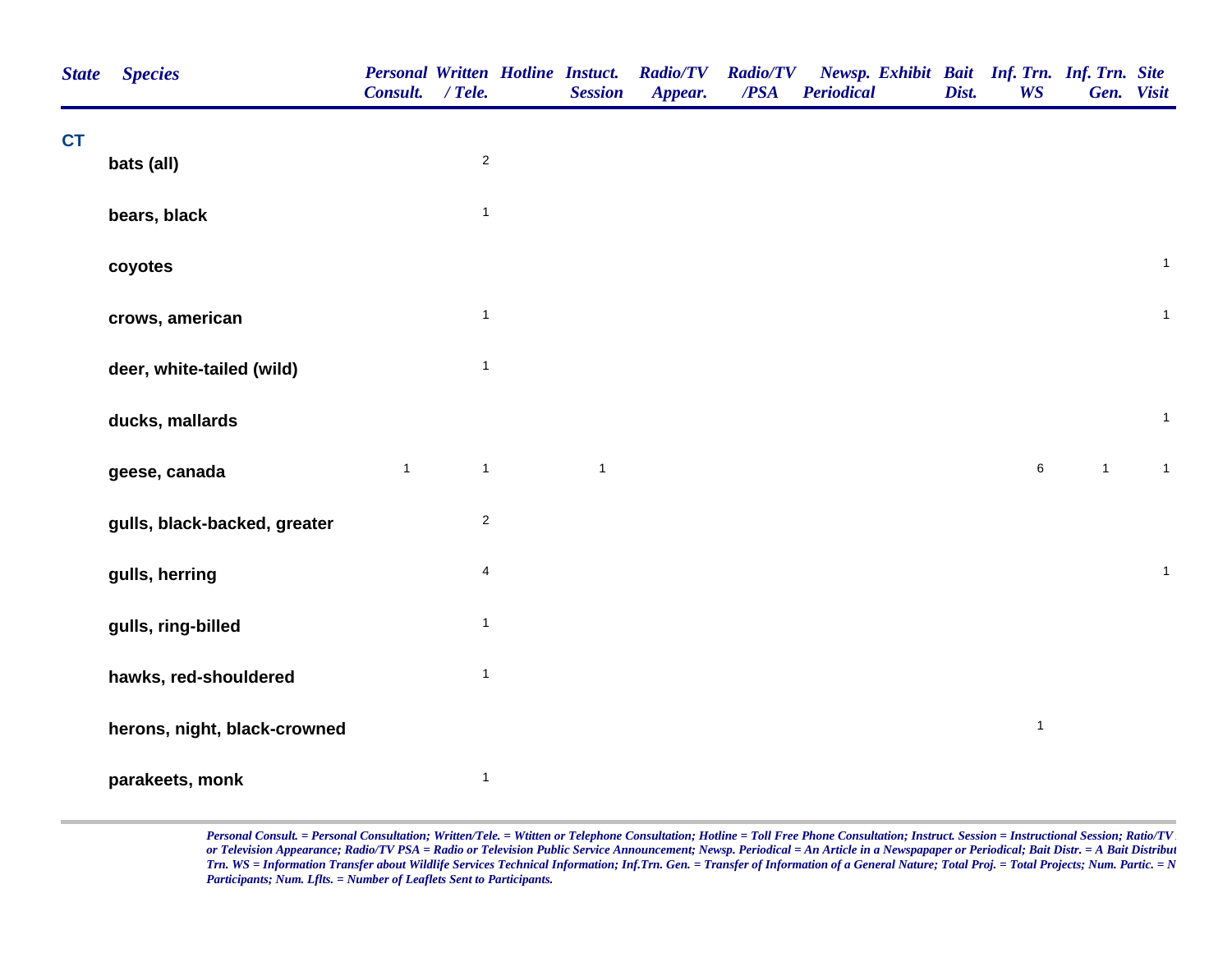| Total<br>Proj. | Num.<br>Partic | Num.<br><b>Lflts</b> |
|----------------|----------------|----------------------|
|                |                |                      |
| $\overline{2}$ | $\overline{c}$ |                      |
| $\overline{1}$ | $\overline{c}$ |                      |
| $\mathbf{1}$   | $\overline{4}$ |                      |
| $\overline{c}$ | $\mathbf{3}$   |                      |
| $\mathbf{1}$   | $\overline{1}$ |                      |
| $\mathbf{1}$   | $\mathbf{3}$   | $30\,$               |
| $11$           | 14             | $30\,$               |
| $\mathbf{2}$   | $\overline{c}$ | $\mathbf{1}$         |
|                |                |                      |
| $\overline{5}$ | $\overline{7}$ | $\mathbf{1}$         |
| $\mathbf{1}$   | $\overline{1}$ | $\mathbf{1}$         |
| $\mathbf{1}$   | $\overline{1}$ |                      |
| $\mathbf{1}$   | $\overline{1}$ |                      |
| $\mathbf{1}$   | $\overline{1}$ |                      |
|                |                |                      |

m

*Page 39 of 230*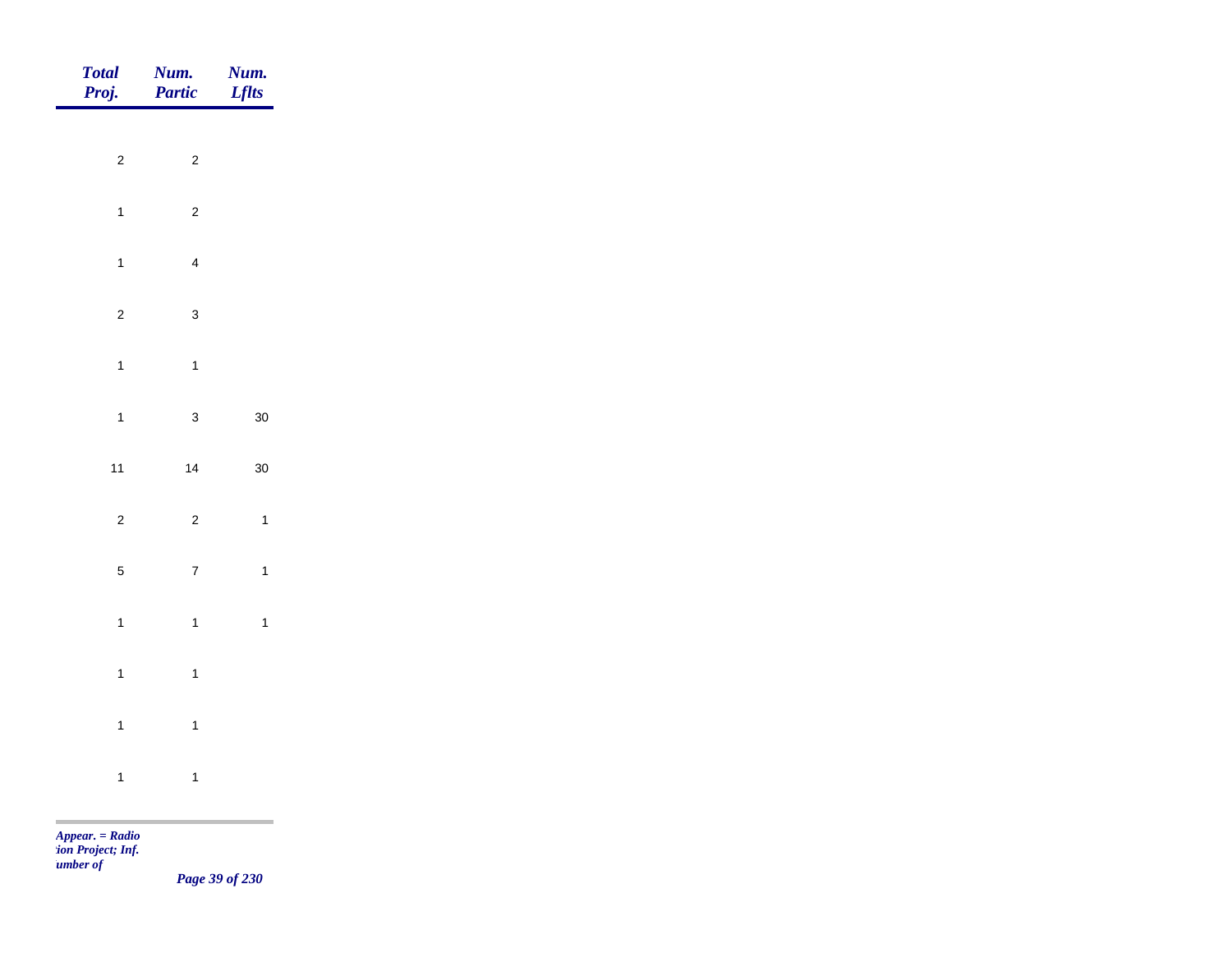| <b>State</b> | <b>Species</b>                         | Consult.     | $/$ Tele.                 | <b>Personal Written Hotline Instuct.</b><br><b>Session</b> | <b>Radio/TV</b><br>Appear. | <b>Radio/TV</b><br>/PSA | Newsp. Exhibit Bait Inf. Trn. Inf. Trn. Site<br><b>Periodical</b> | Dist.        | <b>WS</b>                 |              | Gen. Visit     |
|--------------|----------------------------------------|--------------|---------------------------|------------------------------------------------------------|----------------------------|-------------------------|-------------------------------------------------------------------|--------------|---------------------------|--------------|----------------|
| <b>CT</b>    |                                        |              | $\mathbf{1}$              |                                                            |                            |                         |                                                                   |              |                           |              |                |
|              | parakeets, monk                        |              |                           |                                                            |                            |                         |                                                                   |              |                           |              |                |
|              | starlings, european                    |              | $\ensuremath{\mathsf{3}}$ |                                                            |                            |                         |                                                                   | $\mathbf{3}$ |                           |              |                |
|              | vultures, black                        |              |                           |                                                            |                            |                         |                                                                   |              |                           |              | $\mathbf{1}$   |
|              | vultures, turkey                       |              | $\mathbf{1}$              |                                                            |                            |                         |                                                                   |              |                           |              | $\mathbf{1}$   |
|              | woodpeckers, downy                     |              | 4                         |                                                            |                            |                         |                                                                   |              | 3                         |              |                |
|              | woodpeckers, hairy                     |              | $\ensuremath{\mathsf{3}}$ |                                                            |                            |                         |                                                                   |              | $\ensuremath{\mathsf{3}}$ |              |                |
|              | <b>Subtotal Project Types by State</b> | $\mathbf{1}$ | 26                        | $\mathbf{1}$                                               |                            |                         |                                                                   | $\mathbf{3}$ | 13                        | $\mathbf{1}$ | $\overline{7}$ |
|              |                                        |              |                           |                                                            |                            |                         | <b>Total Projects, Participants and Leaflets This S</b>           |              |                           |              |                |
| <b>DC</b>    | ducks, mallards                        |              | $\mathbf{1}$              |                                                            |                            |                         |                                                                   |              |                           |              |                |
|              | geese, canada                          |              | $\mathbf{1}$              |                                                            |                            |                         |                                                                   |              |                           |              |                |
|              | <b>Subtotal Project Types by State</b> |              | $\sqrt{2}$                |                                                            |                            |                         |                                                                   |              |                           |              |                |
|              |                                        |              |                           |                                                            |                            |                         | <b>Total Projects, Participants and Leaflets This S</b>           |              |                           |              |                |
| DE           | bats (all)                             |              | $\mathbf{1}$              |                                                            |                            |                         |                                                                   |              |                           |              |                |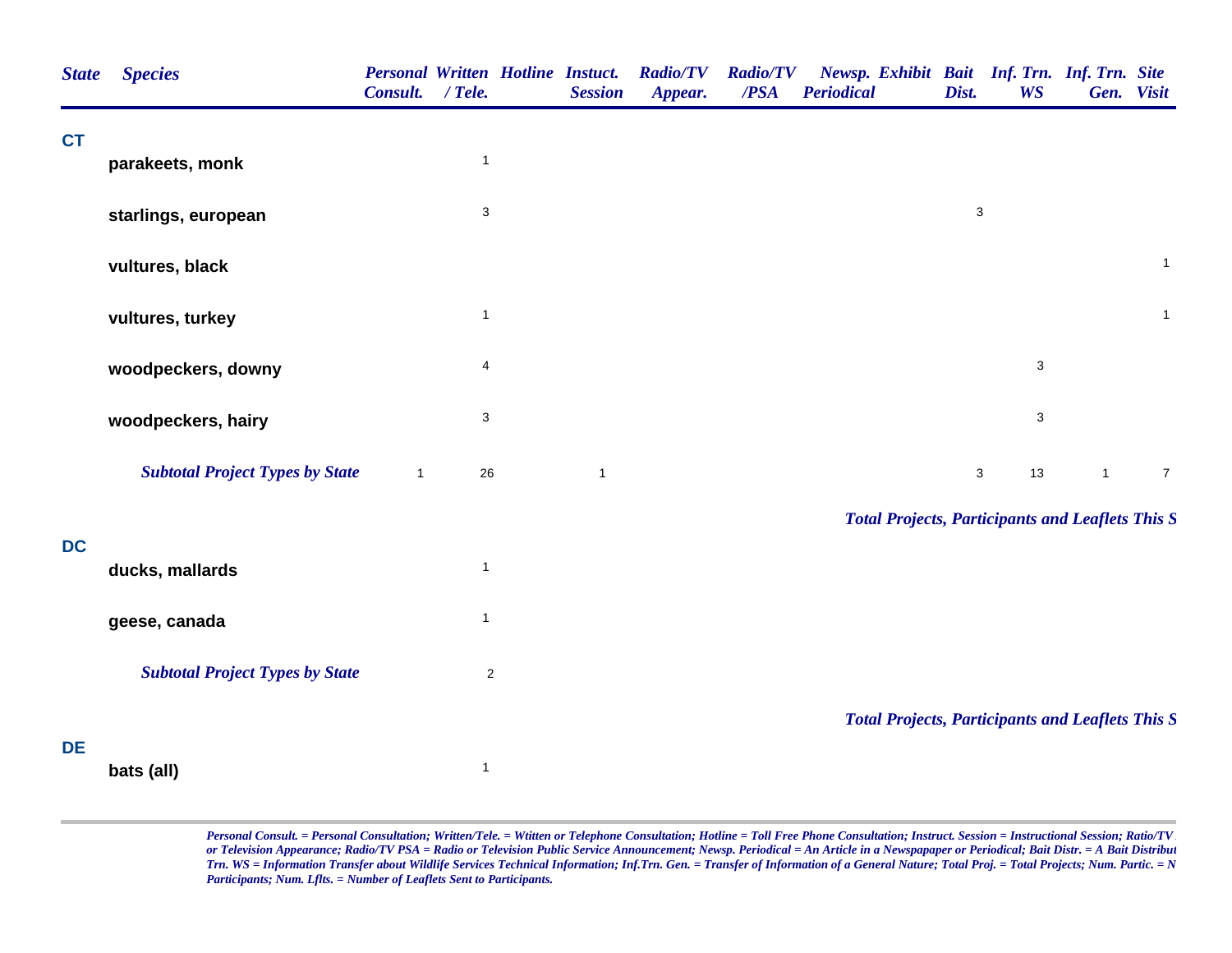|             | <b>Total</b><br>Proj.   | Num.<br>Partic          | Num.<br><b>Lflts</b> |
|-------------|-------------------------|-------------------------|----------------------|
|             | $\overline{1}$          | $\mathbf{1}$            |                      |
|             | $\boldsymbol{6}$        | 6                       |                      |
|             | $\overline{1}$          | 6                       |                      |
|             | $\mathbf 2$             | 8                       |                      |
|             | $\overline{\mathbf{7}}$ | $\boldsymbol{7}$        | 31                   |
|             | $\boldsymbol{6}$        | 6                       | 20                   |
|             |                         |                         |                      |
| <i>tate</i> | 52                      | ${\bf 75}$              | 114                  |
|             | $\mathbf{1}$            | $\mathbf{1}$            |                      |
|             | $\mathbf{1}$            | $\overline{\mathbf{c}}$ |                      |
|             |                         |                         |                      |
| <i>tate</i> | $\mathbf 2$             | $\mathbf{3}$            |                      |
|             | $\mathbf{1}$            | $\mathbf{1}$            |                      |

m

*Page 40 of 230*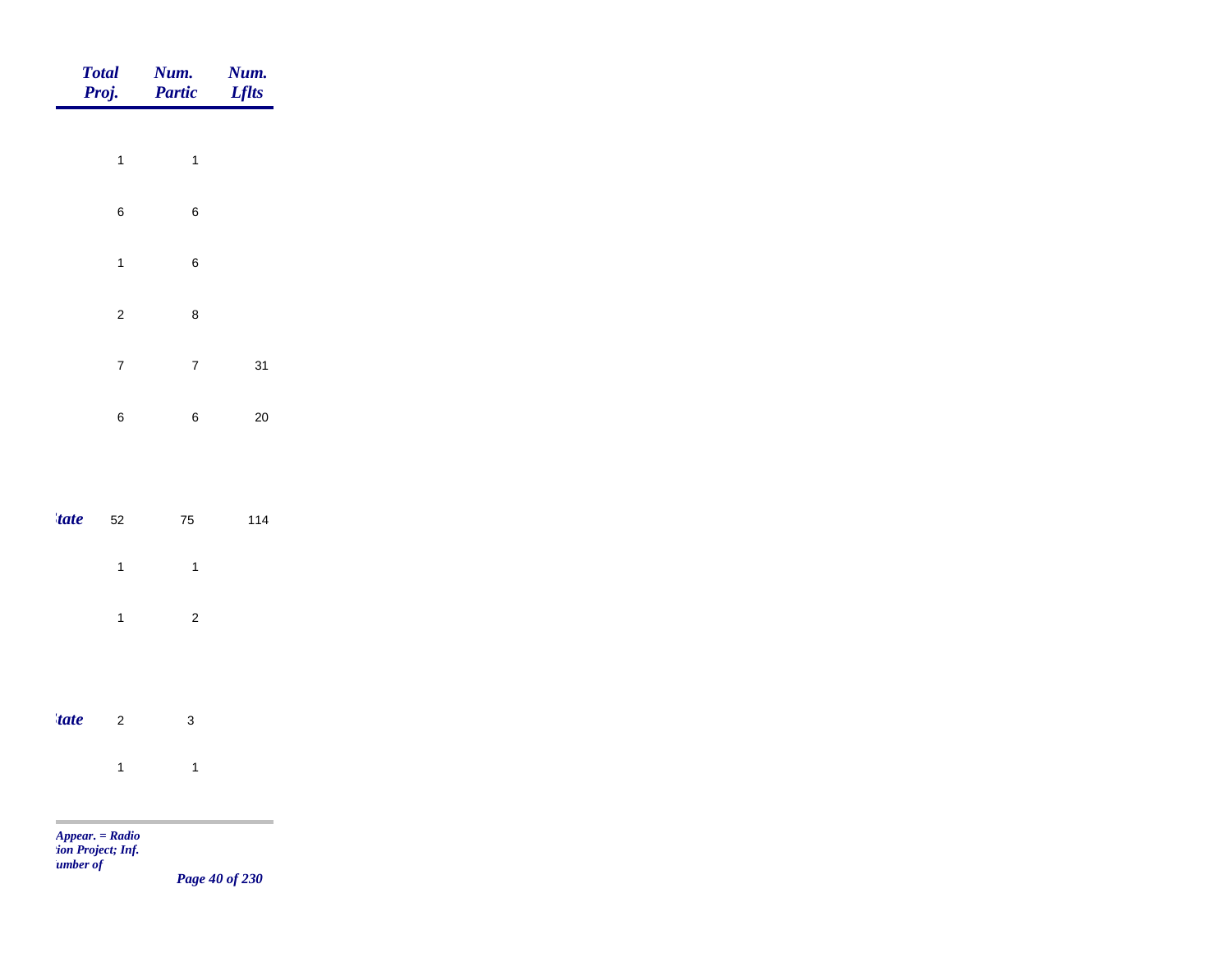| <b>State</b> | <b>Species</b>                | Consult. / Tele. |                           | <b>Personal Written Hotline Instuct.</b><br><b>Session</b> | <b>Radio/TV</b><br>Appear. | <b>Radio/TV</b><br>/PSA | Newsp. Exhibit Bait Inf. Trn. Inf. Trn. Site<br><b>Periodical</b> | Dist. | <b>WS</b> | Gen. Visit |                           |
|--------------|-------------------------------|------------------|---------------------------|------------------------------------------------------------|----------------------------|-------------------------|-------------------------------------------------------------------|-------|-----------|------------|---------------------------|
| DE           | blackbirds, z-(mixed species) |                  | $\overline{1}$            |                                                            |                            |                         |                                                                   |       |           |            |                           |
|              | deer, white-tailed (wild)     |                  |                           |                                                            |                            |                         |                                                                   |       |           |            | $\sqrt{2}$                |
|              | egrets, great                 |                  | $\ensuremath{\mathsf{3}}$ |                                                            |                            |                         |                                                                   |       |           |            |                           |
|              | geese, canada                 |                  | 18                        |                                                            |                            |                         |                                                                   |       |           |            | $\,$ 5 $\,$               |
|              | gulls, black-backed, greater  |                  | $\mathbf{1}$              |                                                            |                            |                         |                                                                   |       |           |            |                           |
|              | gulls, herring                |                  | $\mathbf{1}$              |                                                            |                            |                         |                                                                   |       |           |            |                           |
|              | gulls, laughing               |                  | $\ensuremath{\mathsf{3}}$ |                                                            |                            |                         |                                                                   |       |           |            |                           |
|              | gulls, ring-billed            |                  | $\sqrt{3}$                |                                                            |                            |                         |                                                                   |       |           |            |                           |
|              | herons, great blue            |                  | $\mathbf 3$               |                                                            |                            |                         |                                                                   |       |           |            |                           |
|              | nutrias                       |                  |                           |                                                            |                            |                         |                                                                   |       |           |            | $\ensuremath{\mathsf{3}}$ |
|              | pigeons, feral (rock)         |                  | $\mathbf{1}$              |                                                            |                            |                         |                                                                   |       |           |            |                           |
|              | sparrows, house/english       | $\mathbf{1}$     |                           |                                                            |                            |                         |                                                                   |       |           |            |                           |
|              | vultures, black               |                  | $\,6$                     |                                                            |                            |                         |                                                                   |       |           |            | $\mathbf{1}$              |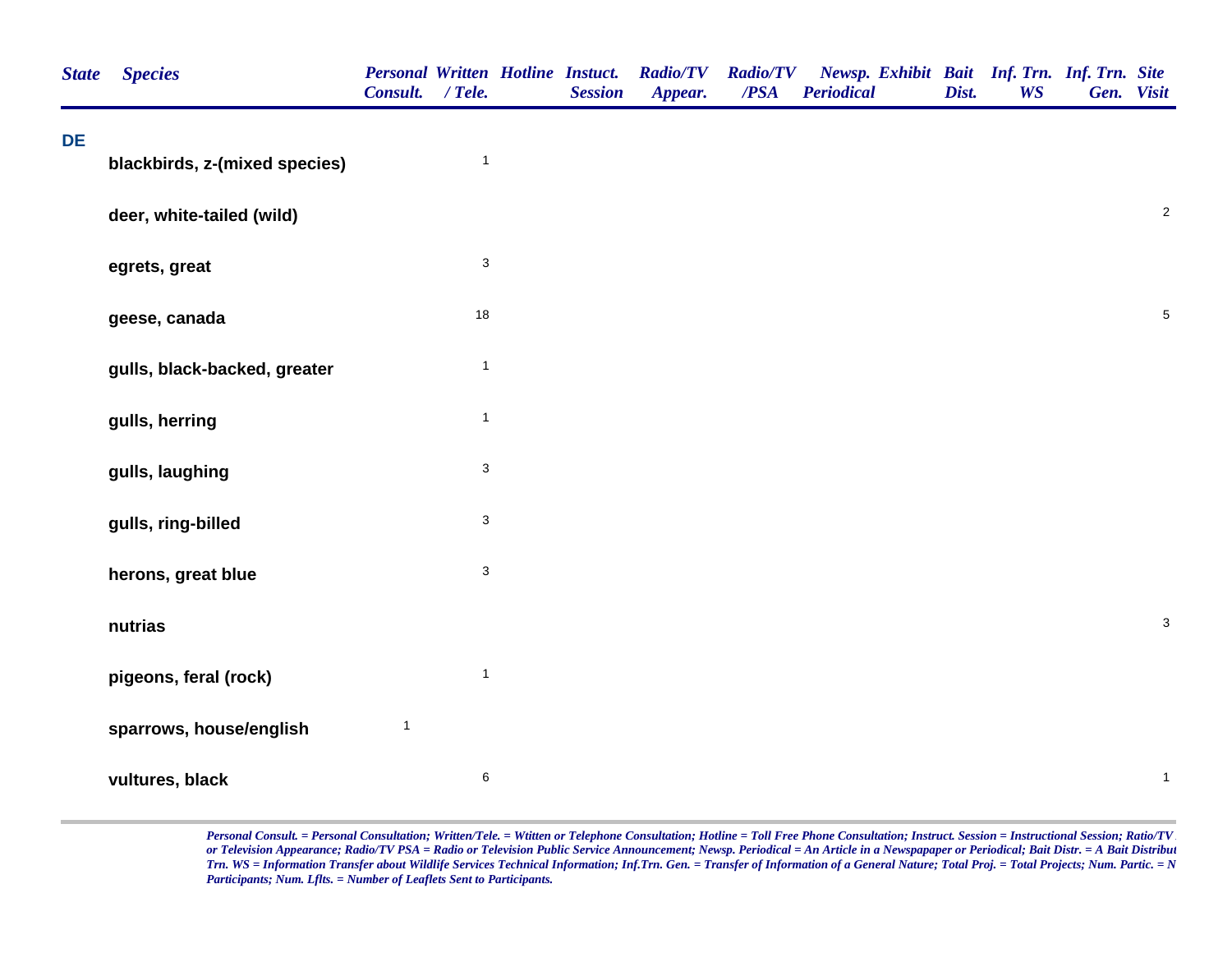| Total<br>Proj. | <b>Num.</b><br>Partic   | <b>Num.</b><br>Lflts |
|----------------|-------------------------|----------------------|
| $\overline{1}$ | $\overline{1}$          |                      |
|                |                         |                      |
| $\overline{2}$ | $\overline{c}$          |                      |
| $\mathbf{3}$   | $\,6\,$                 |                      |
| $23\,$         | $32\,$                  |                      |
| $\overline{1}$ | $\overline{c}$          |                      |
| $\mathbf{1}$   | $\overline{c}$          |                      |
| $\mathbf{3}$   | $\,6\,$                 |                      |
| $\mathbf{3}$   | $\,6\,$                 |                      |
|                |                         |                      |
| $\mathbf{3}$   | $\, 6$                  |                      |
| $\mathbf{3}$   | $\mathbf{3}$            |                      |
| $\mathbf{1}$   | $\overline{1}$          |                      |
| $\overline{1}$ | $\overline{\mathbf{1}}$ |                      |
| $\overline{7}$ | $10$                    | 14                   |
|                |                         |                      |

*Page 41 of 230*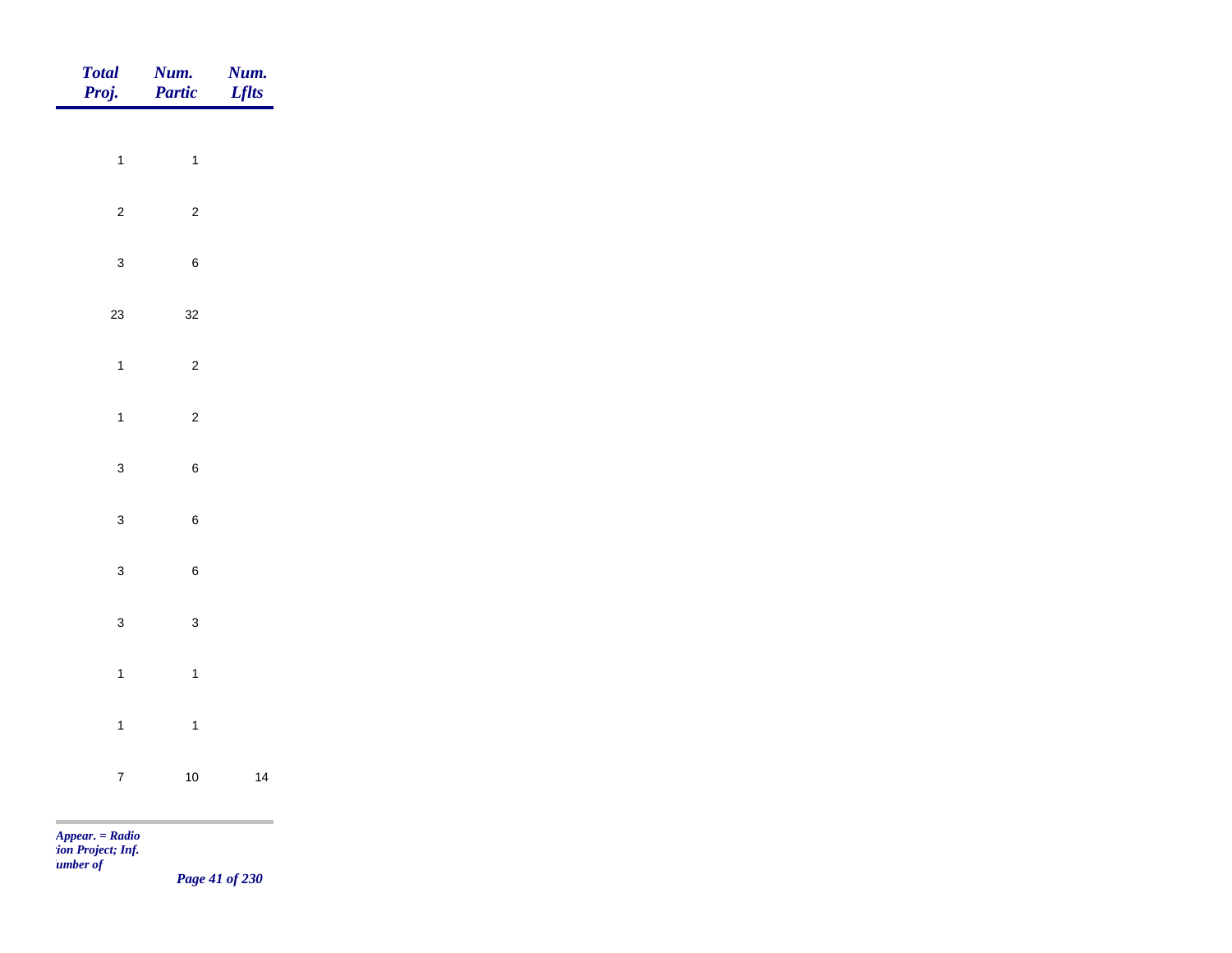| <b>State</b> | <b>Species</b>                         | Consult.     | $/$ Tele.               | <b>Session</b> | Personal Written Hotline Instuct. Radio/TV<br>Appear. | <b>Radio/TV</b><br>/PSA | Newsp. Exhibit Bait Inf. Trn. Inf. Trn. Site<br><b>Periodical</b> | Dist. | <b>WS</b> | Gen. Visit |                |
|--------------|----------------------------------------|--------------|-------------------------|----------------|-------------------------------------------------------|-------------------------|-------------------------------------------------------------------|-------|-----------|------------|----------------|
| DE           | vultures, black                        |              | 6                       |                |                                                       |                         |                                                                   |       |           |            | $\mathbf{1}$   |
|              | vultures, turkey                       |              | $\overline{\mathbf{4}}$ |                |                                                       |                         |                                                                   |       |           |            |                |
|              | <b>Subtotal Project Types by State</b> | $\mathbf{1}$ | 45                      |                |                                                       |                         |                                                                   |       |           |            | 11             |
|              |                                        |              |                         |                |                                                       |                         | <b>Total Projects, Participants and Leaflets This S</b>           |       |           |            |                |
| FL           | alligators, american                   |              | $\mathbf{1}$            |                |                                                       |                         |                                                                   |       |           |            |                |
|              | armadillos, nine-banded                |              | $\overline{c}$          |                |                                                       |                         |                                                                   |       |           |            |                |
|              | beavers                                |              | $\mathbf{3}$            |                |                                                       |                         |                                                                   |       |           |            | $\mathbf{1}$   |
|              | bird, unidentifiable                   |              | $\mathbf{1}$            |                |                                                       |                         |                                                                   |       |           |            |                |
|              | blackbirds, red-winged                 |              |                         |                |                                                       |                         |                                                                   |       |           |            | $\overline{c}$ |
|              | cats, feral/free ranging               |              |                         |                |                                                       |                         |                                                                   |       |           |            | $\overline{c}$ |
|              | cormorants, double-crested             |              |                         |                |                                                       |                         |                                                                   |       |           |            | $\overline{c}$ |
|              | coyotes                                |              | $\mathbf{1}$            |                |                                                       |                         |                                                                   |       |           |            | $\overline{c}$ |
|              | doves, mourning                        |              | $\mathbf{1}$            |                |                                                       |                         |                                                                   |       |           |            |                |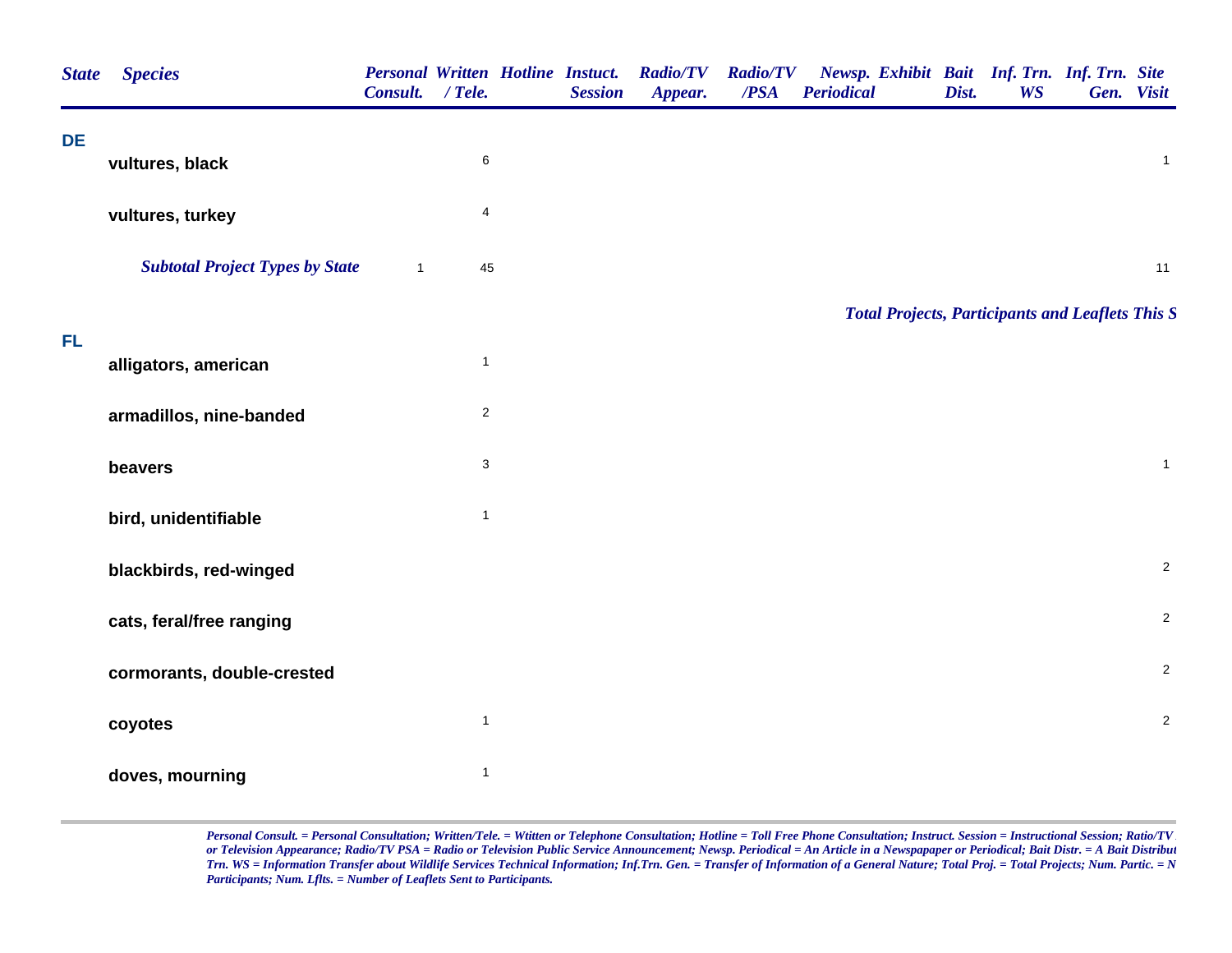|             | <b>Total</b><br>Proj. | Num.<br>Partic | Num.<br><b>Lflts</b> |
|-------------|-----------------------|----------------|----------------------|
|             | $\overline{7}$        | $10\,$         | 14                   |
|             |                       |                |                      |
|             | $\overline{4}$        | $\,6\,$        |                      |
|             |                       |                |                      |
| <i>tate</i> | $57\,$                | 85             | 14                   |
|             | $\mathbf{1}$          | $\overline{1}$ |                      |
|             | $\overline{2}$        | $\overline{2}$ |                      |
|             | $\overline{4}$        | $\overline{4}$ |                      |
|             | $\overline{1}$        | $\mathbf{1}$   |                      |
|             | $\overline{c}$        | $\overline{c}$ |                      |
|             |                       |                |                      |
|             | $\overline{2}$        | $\overline{c}$ |                      |
|             | $\overline{c}$        | $\overline{c}$ |                      |
|             | $\mathbf{3}$          | $\mathbf{3}$   |                      |
|             | $\overline{1}$        | $\overline{a}$ |                      |
|             |                       |                |                      |

*Page 42 of 230*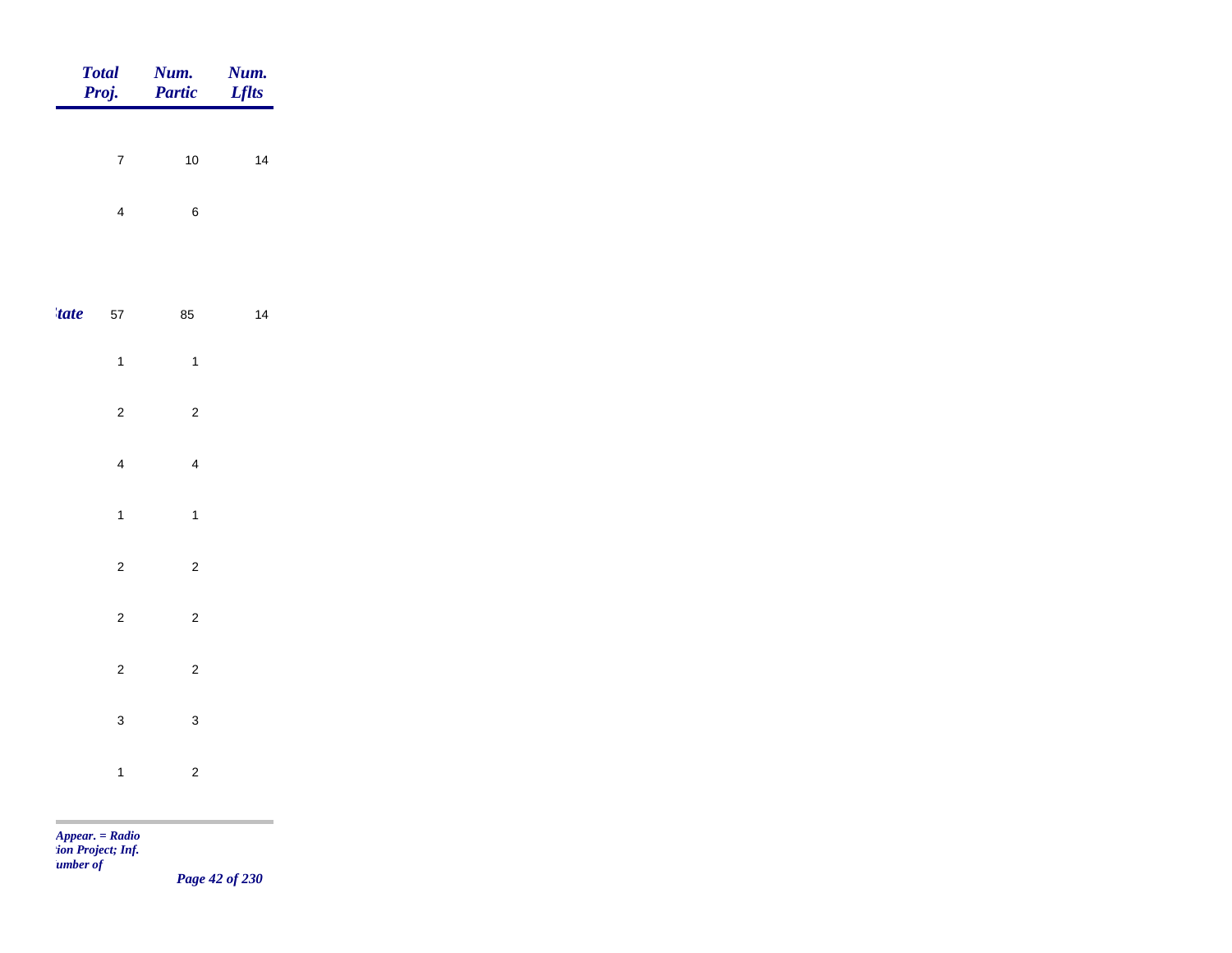| <b>State</b> | <b>Species</b>           | <b>Personal Written Hotline Instuct.</b><br>Consult. / Tele. |                           | <b>Session</b> | <b>Radio/TV</b><br>Appear. | <b>Radio/TV</b><br>$\overline{PSA}$ | Newsp. Exhibit Bait Inf. Trn. Inf. Trn. Site<br><b>Periodical</b> | Dist. | <b>WS</b> | Gen. Visit   |
|--------------|--------------------------|--------------------------------------------------------------|---------------------------|----------------|----------------------------|-------------------------------------|-------------------------------------------------------------------|-------|-----------|--------------|
| <b>FL</b>    | ducks, feral             |                                                              |                           |                |                            |                                     |                                                                   |       |           | $\mathbf{1}$ |
|              | ducks, mallards          |                                                              | $\mathbf{1}$              |                |                            |                                     |                                                                   |       |           | $\mathbf{1}$ |
|              | ducks, merganser, hooded |                                                              |                           |                |                            |                                     |                                                                   |       |           | $\mathbf{1}$ |
|              | eagles, bald             |                                                              |                           |                |                            |                                     |                                                                   |       |           | $\sqrt{2}$   |
|              | egrets, cattle           |                                                              |                           |                |                            |                                     |                                                                   |       |           | $\sqrt{2}$   |
|              | egrets, great            |                                                              |                           |                |                            |                                     |                                                                   |       |           | $\sqrt{2}$   |
|              | egrets, snowy            |                                                              |                           |                |                            |                                     |                                                                   |       |           | $\mathbf{1}$ |
|              | geese, canada            |                                                              | $\boldsymbol{9}$          |                |                            |                                     |                                                                   |       |           | $\mathbf{1}$ |
|              | grackles, boat-tailed    |                                                              |                           |                |                            |                                     |                                                                   |       |           | $\mathbf{1}$ |
|              | gulls, ring-billed       |                                                              |                           |                |                            |                                     |                                                                   |       |           | $\mathbf{1}$ |
|              | herons, great blue       |                                                              |                           |                |                            |                                     |                                                                   |       |           | $\mathbf{1}$ |
|              | hogs, feral              |                                                              | $\ensuremath{\mathsf{3}}$ |                |                            |                                     |                                                                   |       |           |              |
|              | meadowlarks, eastern     |                                                              |                           |                |                            |                                     |                                                                   |       |           | $\mathbf{1}$ |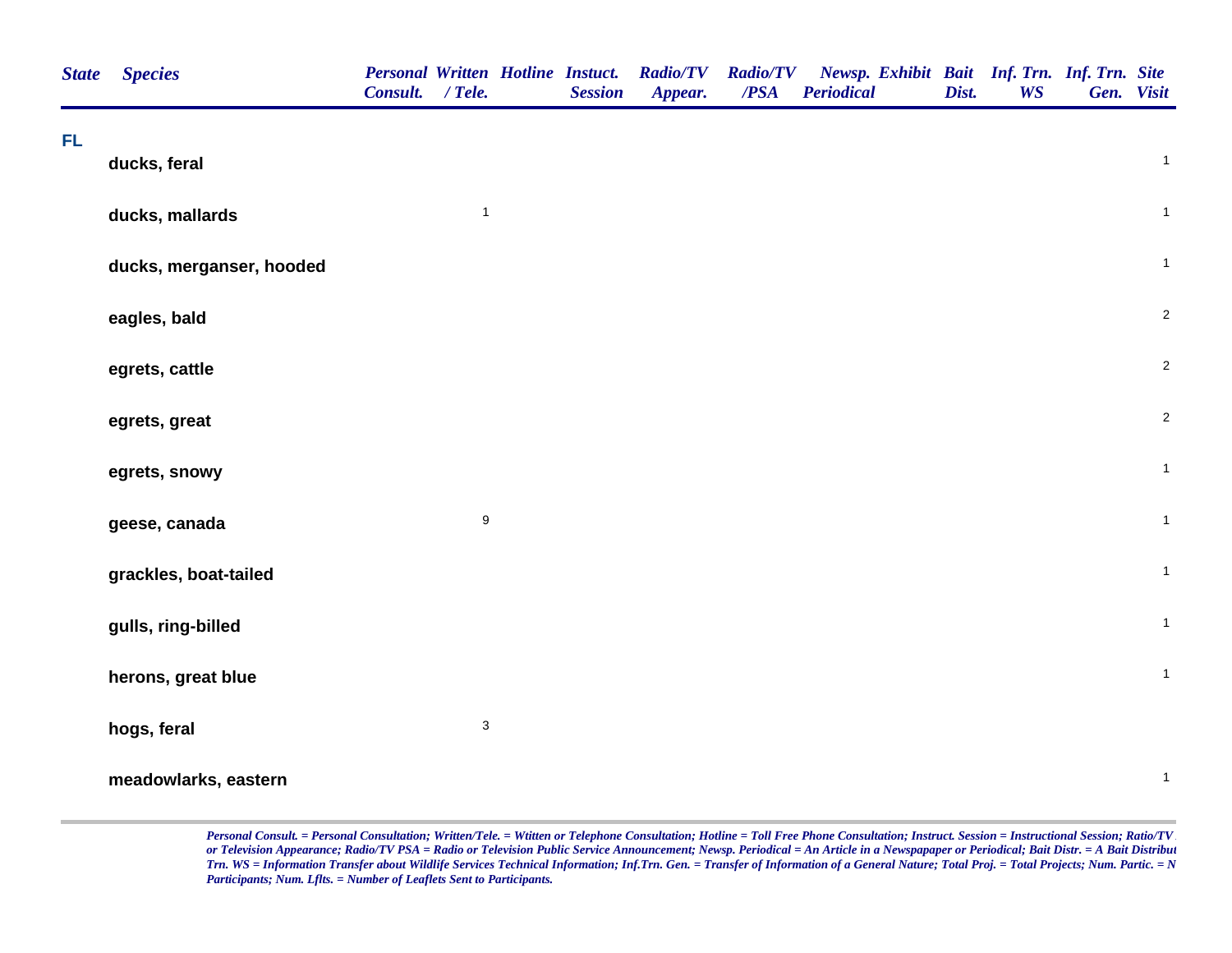|                | <b>Num.</b><br>Lflts                                                                                               |
|----------------|--------------------------------------------------------------------------------------------------------------------|
|                |                                                                                                                    |
|                |                                                                                                                    |
| $\overline{c}$ |                                                                                                                    |
| $\overline{c}$ |                                                                                                                    |
| $\mathbf{3}$   |                                                                                                                    |
| $\overline{c}$ |                                                                                                                    |
|                |                                                                                                                    |
|                |                                                                                                                    |
|                |                                                                                                                    |
| $13$           |                                                                                                                    |
| $\mathbf{1}$   |                                                                                                                    |
| $\mathbf{1}$   |                                                                                                                    |
| $\mathbf{1}$   |                                                                                                                    |
|                |                                                                                                                    |
|                |                                                                                                                    |
|                |                                                                                                                    |
|                | <b>Num.</b><br><b>Partic</b><br>$\overline{c}$<br>$\overline{c}$<br>$\mathbf{1}$<br>$\mathbf{3}$<br>$\overline{1}$ |

*Page 43 of 230*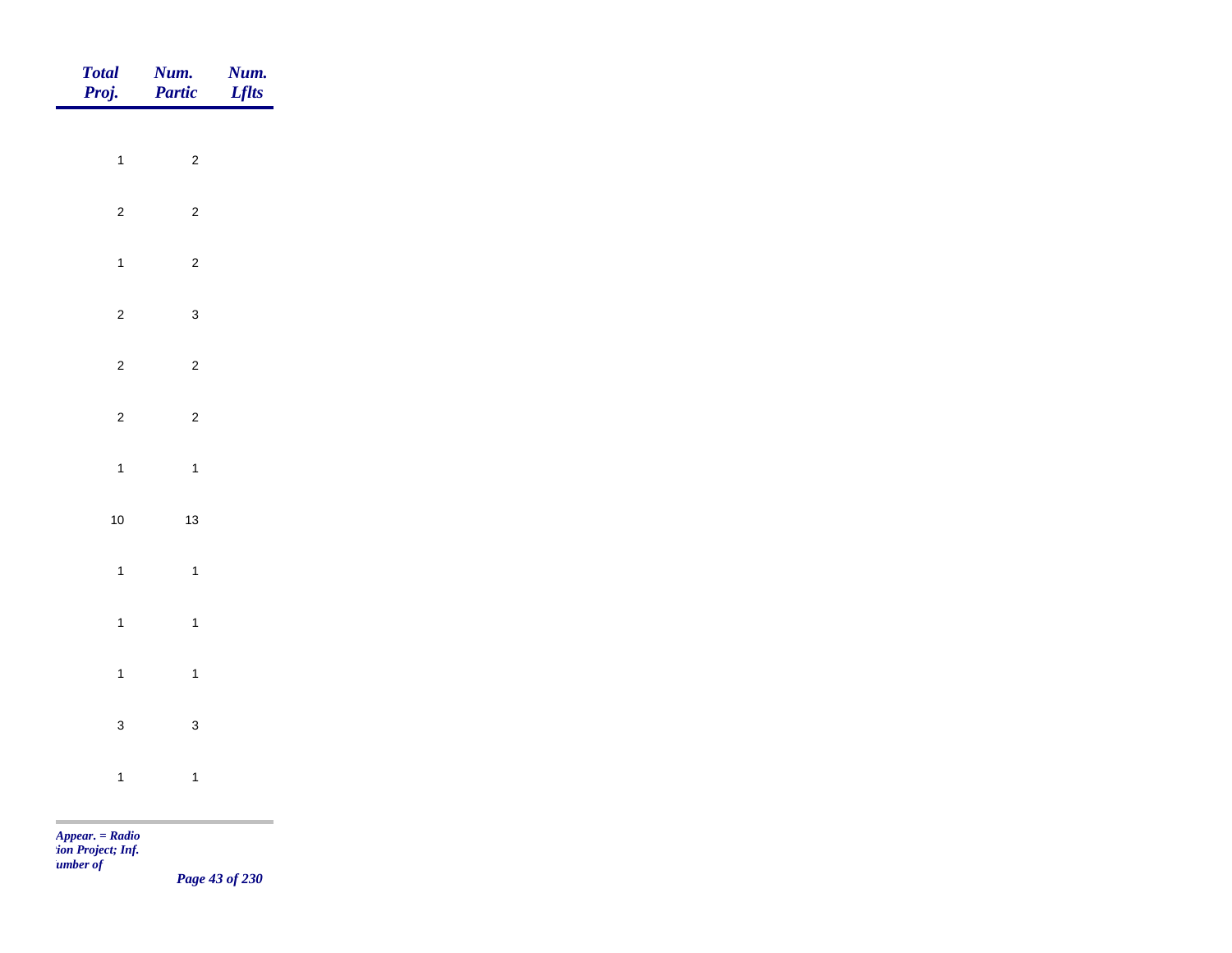| <b>State</b> | <b>Species</b>                         | Consult. / Tele. |                         | <b>Personal Written Hotline Instuct.</b><br><b>Session</b> | <b>Radio/TV</b><br>Appear. | <b>Radio/TV</b><br>$\overline{PSA}$ | Newsp. Exhibit Bait Inf. Trn. Inf. Trn. Site<br><b>Periodical</b> | Dist. | <b>WS</b> | Gen. Visit     |
|--------------|----------------------------------------|------------------|-------------------------|------------------------------------------------------------|----------------------------|-------------------------------------|-------------------------------------------------------------------|-------|-----------|----------------|
| FL           | meadowlarks, eastern                   |                  |                         |                                                            |                            |                                     |                                                                   |       |           | $\mathbf{1}$   |
|              | ospreys                                |                  | $\mathbf{1}$            |                                                            |                            |                                     |                                                                   |       |           |                |
|              | otters, river                          |                  |                         |                                                            |                            |                                     |                                                                   |       |           | $\sqrt{5}$     |
|              | pigeons, feral (rock)                  |                  | $\mathbf{1}$            |                                                            |                            |                                     |                                                                   |       |           |                |
|              | raccoons                               |                  | $\overline{\mathbf{4}}$ |                                                            |                            |                                     |                                                                   |       |           | $\bf 8$        |
|              | robins, american                       |                  |                         |                                                            |                            |                                     |                                                                   |       |           | $\mathbf{1}$   |
|              | starlings, european                    |                  |                         |                                                            |                            |                                     |                                                                   |       |           | $\overline{2}$ |
|              | turtles other                          |                  |                         |                                                            |                            |                                     |                                                                   |       |           | $\mathbf{1}$   |
|              | vultures, black                        |                  | $\overline{\mathbf{4}}$ |                                                            |                            |                                     |                                                                   |       |           | $\overline{4}$ |
|              | vultures, turkey                       |                  | $\mathbf{1}$            |                                                            |                            |                                     |                                                                   |       |           | $\overline{2}$ |
|              | waxwings, cedar                        |                  | $\mathbf{1}$            |                                                            |                            |                                     |                                                                   |       |           |                |
|              | <b>Subtotal Project Types by State</b> |                  | 34                      |                                                            |                            |                                     |                                                                   |       |           | 47             |
|              |                                        |                  |                         |                                                            |                            |                                     | <b>Total Projects, Participants and Leaflets This S</b>           |       |           |                |

## **GA**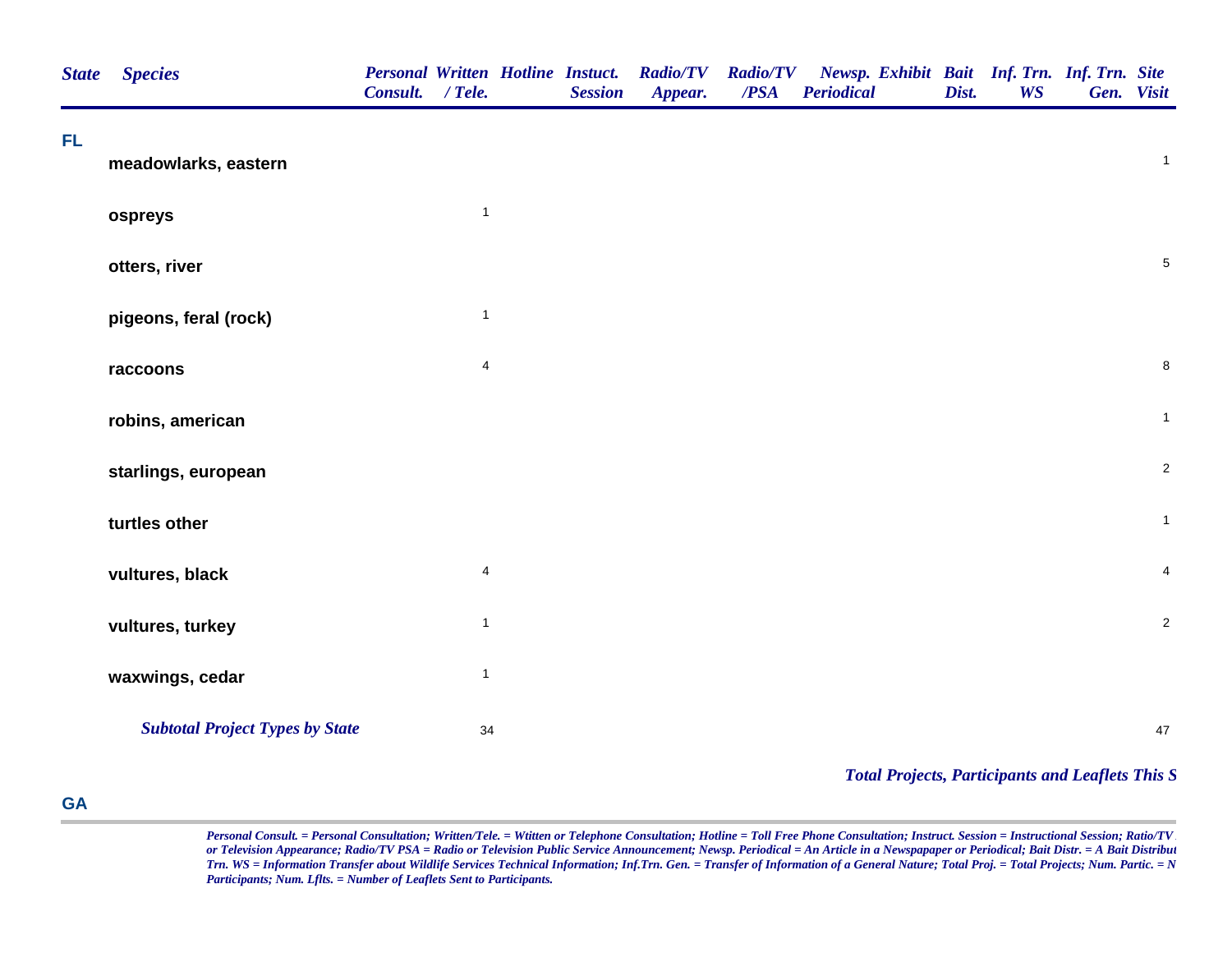|       | <b>Total</b><br>Proj. | Num.<br>Partic          | Num.<br><b>Lflts</b> |
|-------|-----------------------|-------------------------|----------------------|
|       |                       |                         |                      |
|       | $\mathbf{1}$          | $\overline{1}$          |                      |
|       | $\mathbf{1}$          | $\overline{1}$          |                      |
|       | $\mathbf 5$           | $\boldsymbol{9}$        |                      |
|       | $\mathbf{1}$          | $\overline{1}$          |                      |
|       | $12$                  | $24\,$                  |                      |
|       | $\mathbf{1}$          | $\overline{\mathbf{1}}$ |                      |
|       | $\overline{c}$        | $\overline{c}$          |                      |
|       | $\mathbf{1}$          |                         |                      |
|       |                       | $\overline{1}$          |                      |
|       | $\bf 8$               | $10$                    | $12$                 |
|       | $\mathbf{3}$          | $\mathbf 3$             |                      |
|       | $\mathbf{1}$          | $\overline{1}$          |                      |
|       |                       |                         |                      |
| 'tate | 81                    | 106                     | $12$                 |
|       | $Appear. = Radio$     |                         | ۰                    |

*tion Project; Inf. Number of* 

*Page 44 of 230*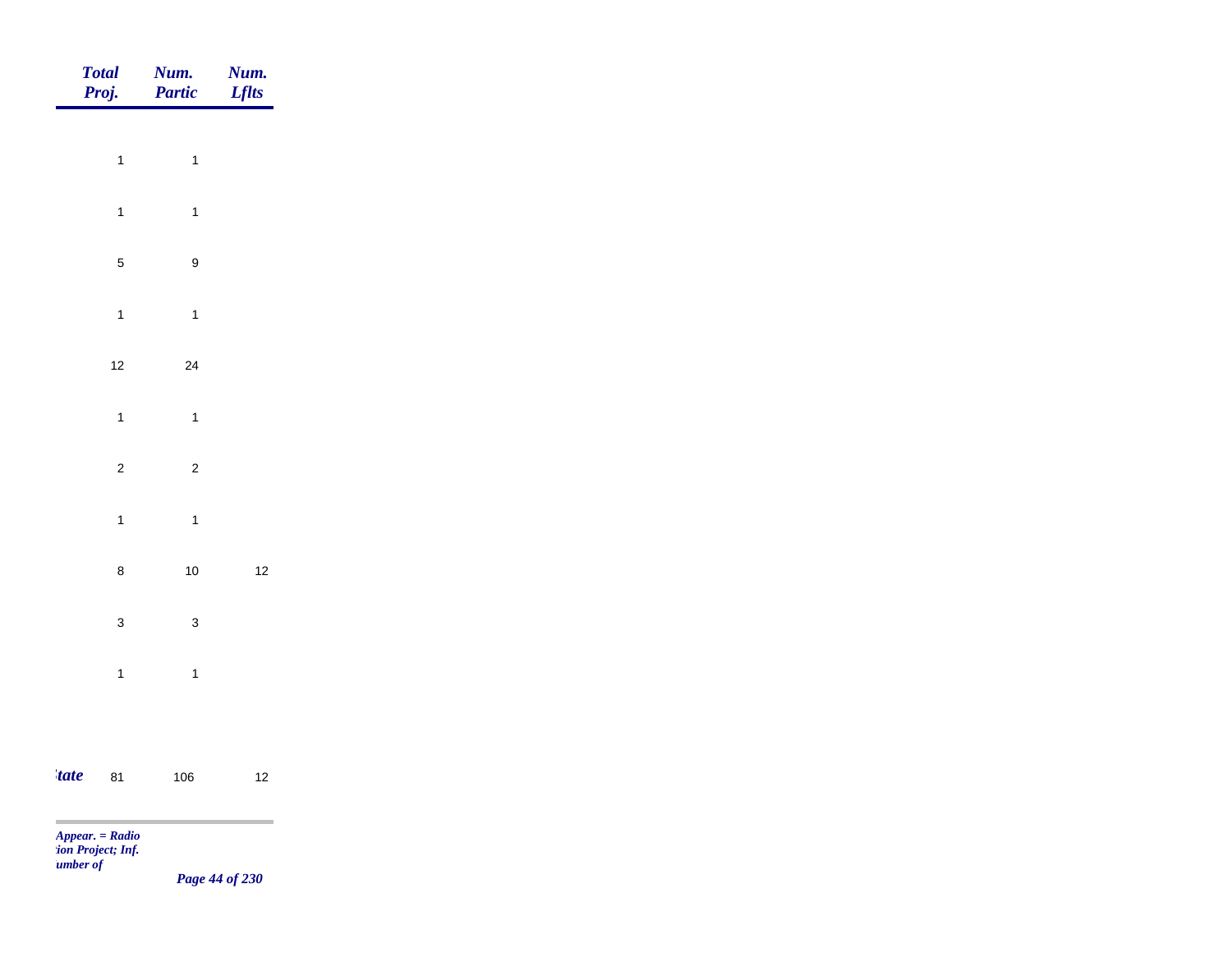| <b>State</b> | <b>Species</b>                  | Consult. / Tele. |                | <b>Personal Written Hotline Instuct.</b><br><b>Session</b> | <b>Radio/TV</b><br>Appear. | <b>Radio/TV</b><br>/PSA | Newsp. Exhibit Bait Inf. Trn. Inf. Trn. Site<br><b>Periodical</b> | Dist. | <b>WS</b> |                | Gen. Visit       |
|--------------|---------------------------------|------------------|----------------|------------------------------------------------------------|----------------------------|-------------------------|-------------------------------------------------------------------|-------|-----------|----------------|------------------|
| <b>GA</b>    | alligators, american            | $\sqrt{5}$       |                |                                                            |                            |                         |                                                                   |       |           |                |                  |
|              | armadillos, nine-banded         |                  | $10$           |                                                            |                            |                         |                                                                   |       |           |                |                  |
|              | bats (all)                      |                  | 24             |                                                            |                            |                         |                                                                   |       |           | $\overline{1}$ | $\boldsymbol{2}$ |
|              | bears, black                    |                  | $\mathbf{1}$   |                                                            |                            |                         |                                                                   |       |           |                |                  |
|              | beavers                         |                  | 82             |                                                            |                            |                         |                                                                   |       |           |                | 19               |
|              | bird, unidentifiable            |                  | $\mathbf{1}$   |                                                            |                            |                         |                                                                   |       |           |                |                  |
|              | blackbirds, z-(mixed species)   |                  | $\mathbf{3}$   | $\mathbf{1}$                                               |                            |                         |                                                                   |       |           |                | $\mathbf{1}$     |
|              | bobcats                         |                  | $\mathbf{1}$   |                                                            |                            |                         |                                                                   |       |           |                |                  |
|              | cats, feral/free ranging        |                  | 8              |                                                            |                            |                         |                                                                   |       |           |                |                  |
|              | cormorants, double-crested      |                  | 11             |                                                            |                            |                         |                                                                   |       |           |                |                  |
|              | coyotes                         |                  | $10$           |                                                            |                            |                         |                                                                   |       |           |                | $\mathbf{1}$     |
|              | deer, white-tailed (wild)       | 155              | 92             |                                                            |                            |                         |                                                                   |       |           |                | $\overline{4}$   |
|              | dogs, feral, free-ranging and h |                  | $\overline{a}$ |                                                            |                            |                         |                                                                   |       |           |                |                  |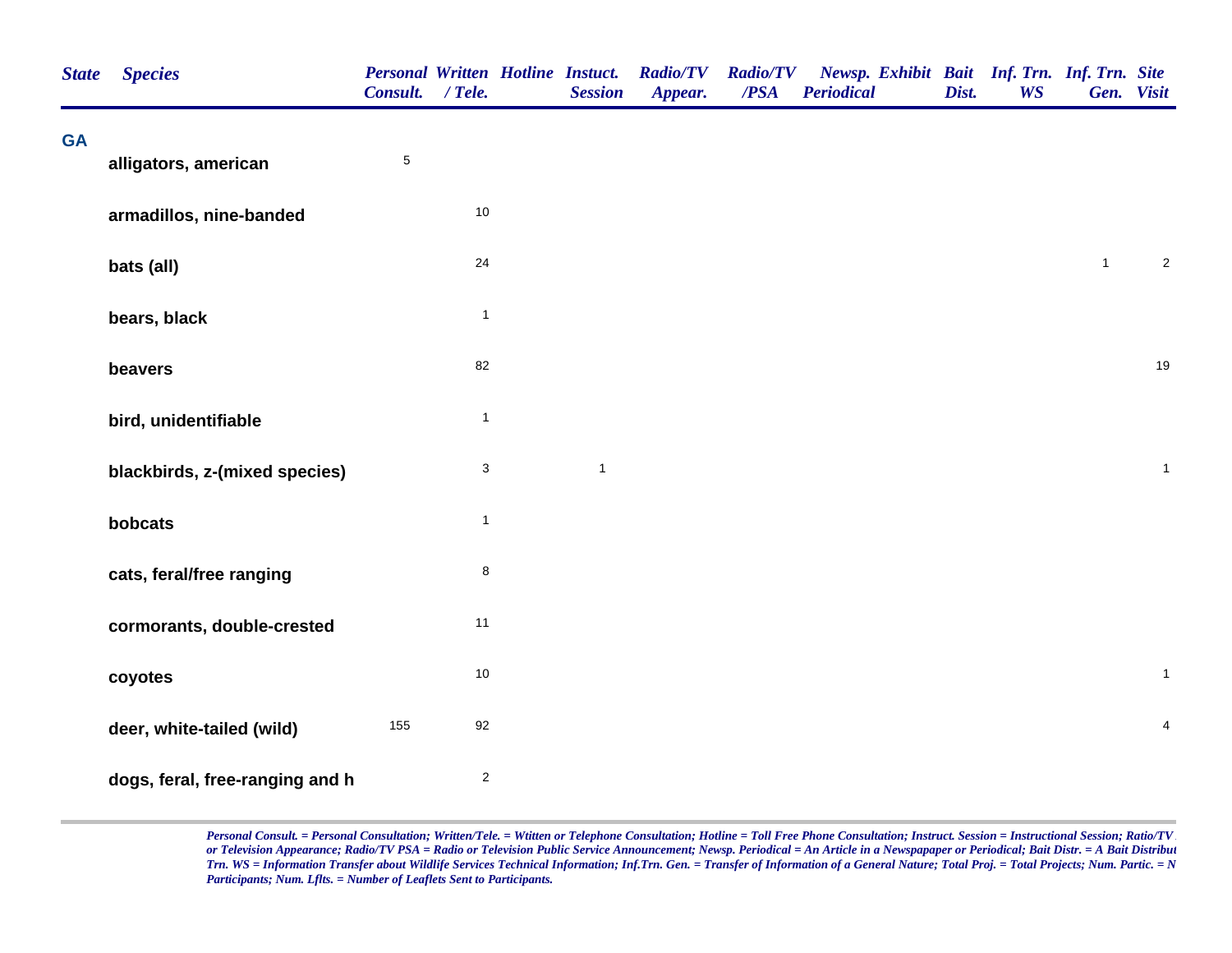| <b>Total</b><br>Proj.   | Num.<br>Partic | Num.<br><b>Lflts</b>    |
|-------------------------|----------------|-------------------------|
| $\sqrt{5}$              | $\sqrt{5}$     |                         |
|                         |                |                         |
| $10\,$                  | $11$           | $\,6$                   |
| $27\,$                  | 29             | ${\bf 76}$              |
| $\overline{\mathbf{1}}$ | $\overline{1}$ |                         |
| 101                     | 110            | $20\,$                  |
| $\mathbf{1}$            | $\overline{1}$ |                         |
| $\overline{5}$          | 35             |                         |
|                         |                |                         |
| $\mathbf{1}$            | $\overline{1}$ |                         |
| $\bf8$                  | 14             |                         |
| $11$                    | $13$           | $\overline{\mathbf{4}}$ |
| $11$                    | $12$           | $\mathbf{1}$            |
| 251                     | 253            | $\mathbf{1}$            |
|                         |                |                         |
| $\sqrt{2}$              | $\overline{c}$ |                         |
| $Appear. = Radio$       |                |                         |

*tion Project; Inf. Number of* 

*Page 45 of 230*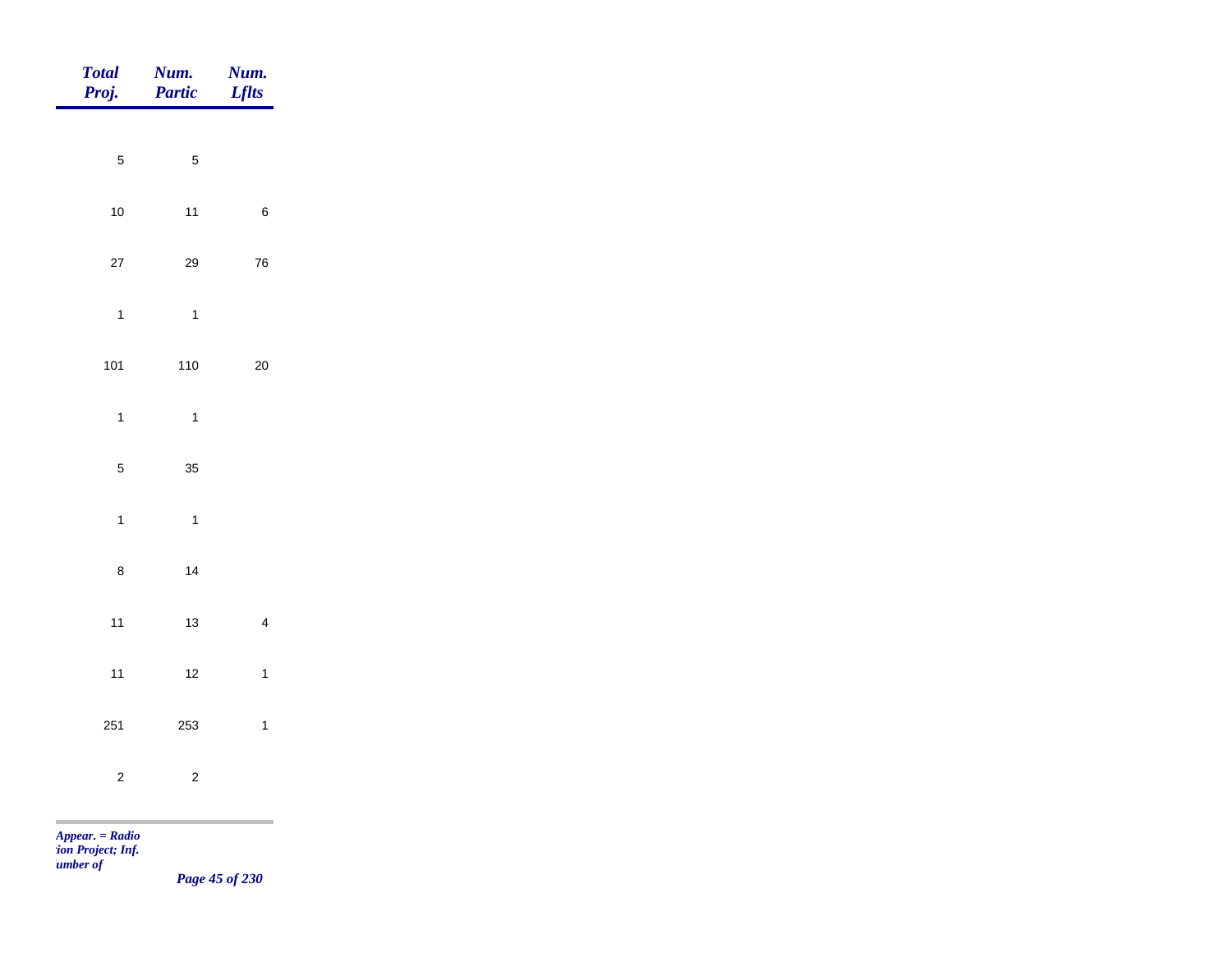| <b>State</b> | <b>Species</b>                  | Consult. / Tele. |                | <b>Personal Written Hotline Instuct.</b><br><b>Session</b> | <b>Radio/TV</b><br>Appear. | <b>Radio/TV</b><br>/PSA | Newsp. Exhibit Bait Inf. Trn. Inf. Trn. Site<br><b>Periodical</b> | Dist. | <b>WS</b> | Gen. Visit |              |
|--------------|---------------------------------|------------------|----------------|------------------------------------------------------------|----------------------------|-------------------------|-------------------------------------------------------------------|-------|-----------|------------|--------------|
| <b>GA</b>    | dogs, feral, free-ranging and h |                  | $\sqrt{2}$     |                                                            |                            |                         |                                                                   |       |           |            |              |
|              |                                 |                  |                |                                                            |                            |                         |                                                                   |       |           |            |              |
|              | doves, mourning                 |                  | $\overline{1}$ |                                                            |                            |                         |                                                                   |       |           |            |              |
|              | ducks, feral                    |                  | $\sqrt{5}$     |                                                            |                            |                         |                                                                   |       |           |            |              |
|              | egrets, great                   |                  | $\mathbf 2$    |                                                            |                            |                         |                                                                   |       |           |            | $\sqrt{2}$   |
|              | egrets, snowy                   |                  | $\mathbf{3}$   |                                                            |                            |                         |                                                                   |       |           |            |              |
|              | finches, saffron                |                  | $\mathbf{1}$   |                                                            |                            |                         |                                                                   |       |           |            |              |
|              | foxes, gray                     |                  | $\sqrt{2}$     |                                                            |                            |                         |                                                                   |       |           |            |              |
|              | foxes, red                      |                  | $\,6\,$        |                                                            |                            |                         |                                                                   |       |           |            |              |
|              | geese, canada                   |                  | 58             |                                                            |                            |                         |                                                                   |       |           |            |              |
|              | grackles, boat-tailed           | $\mathbf{1}$     |                |                                                            |                            |                         |                                                                   |       |           |            |              |
|              | gulls, herring                  | $\mathbf{1}$     |                |                                                            |                            |                         |                                                                   |       |           |            |              |
|              | gulls, ring-billed              |                  | $\sqrt{2}$     |                                                            |                            |                         |                                                                   |       |           |            |              |
|              | hawks, cooper's                 |                  | $\sqrt{3}$     |                                                            |                            |                         |                                                                   |       |           |            | $\mathbf{1}$ |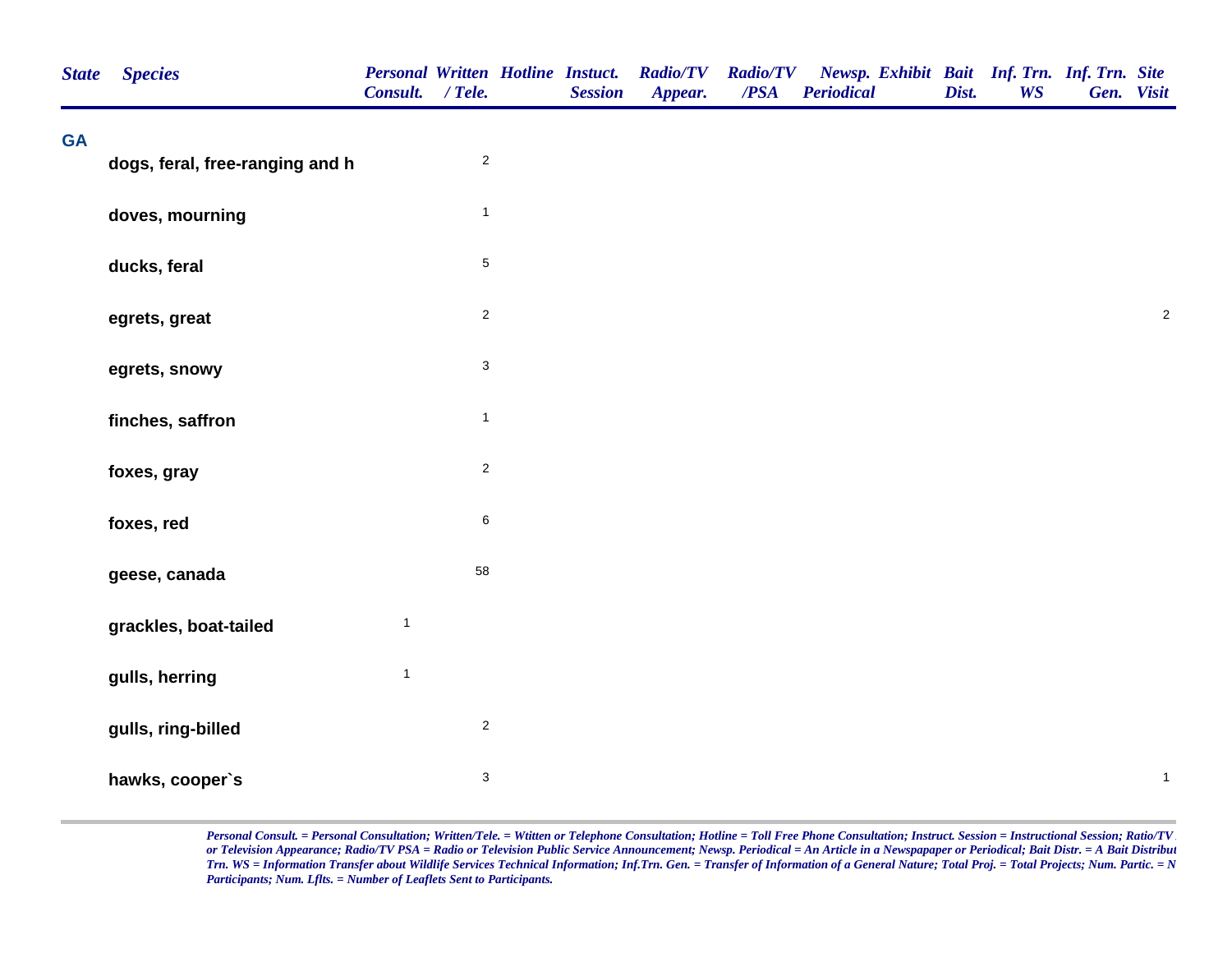|                  | Num.<br>Lflts                                                                                                        |
|------------------|----------------------------------------------------------------------------------------------------------------------|
|                  |                                                                                                                      |
|                  |                                                                                                                      |
| $\mathbf{1}$     |                                                                                                                      |
| $\mathbf 5$      |                                                                                                                      |
| $\overline{4}$   |                                                                                                                      |
| $\mathbf{3}$     |                                                                                                                      |
|                  |                                                                                                                      |
|                  |                                                                                                                      |
|                  |                                                                                                                      |
| $\boldsymbol{6}$ |                                                                                                                      |
| 60               | $\bf 8$                                                                                                              |
| $\overline{1}$   |                                                                                                                      |
| $\mathbf{1}$     |                                                                                                                      |
|                  |                                                                                                                      |
|                  | $\overline{c}$                                                                                                       |
|                  |                                                                                                                      |
|                  | <b>Num.</b><br><b>Partic</b><br>$\overline{2}$<br>$\mathbf{1}$<br>$\overline{c}$<br>$\overline{c}$<br>$\overline{4}$ |

*tion Project; Inf. Number of* 

*Page 46 of 230*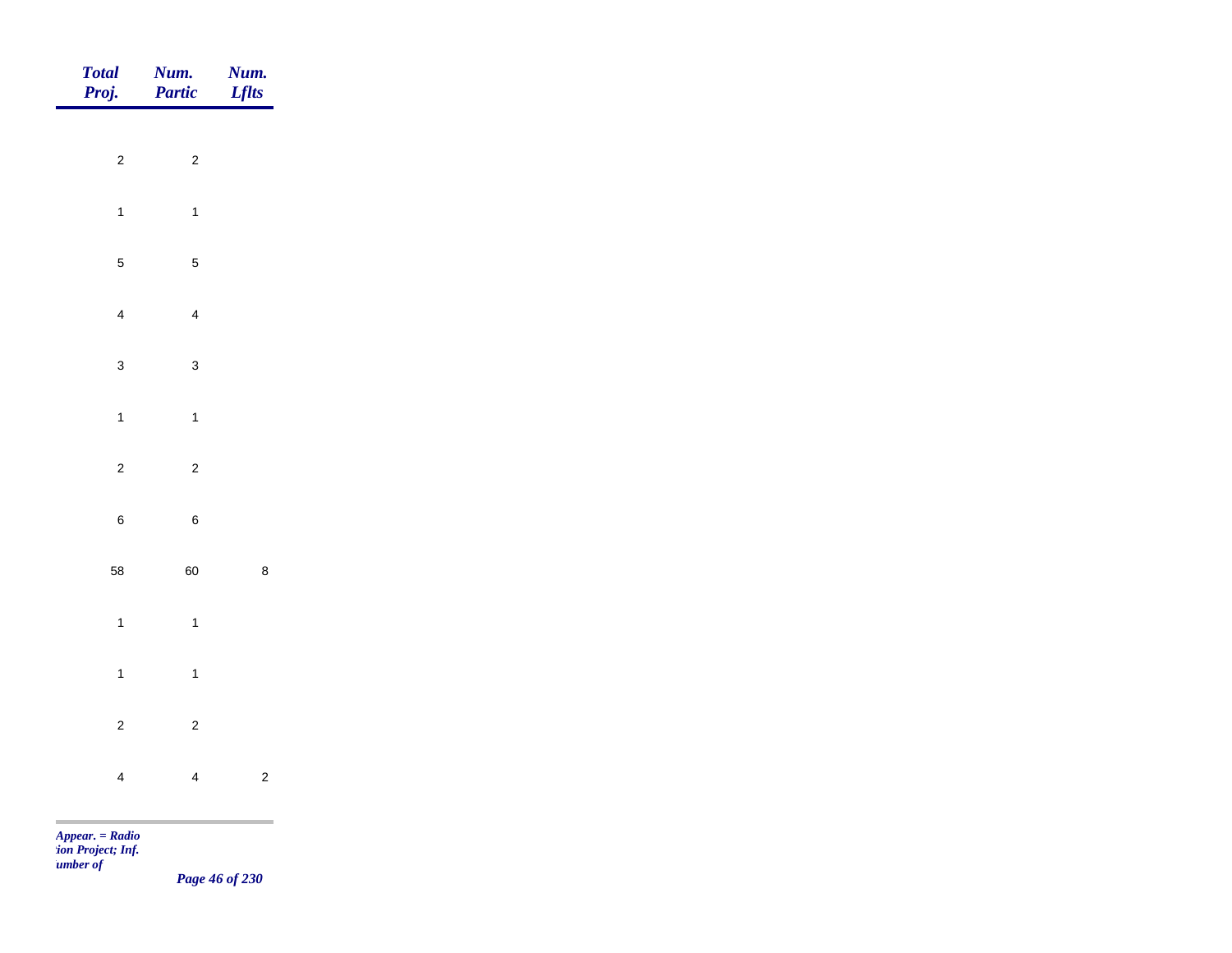| <b>State</b> | <b>Species</b>           | Consult. / Tele. |                | <b>Personal Written Hotline Instuct.</b><br><b>Session</b> | <b>Radio/TV</b><br>Appear. | <b>Radio/TV</b><br>/PSA | Newsp. Exhibit Bait Inf. Trn. Inf. Trn. Site<br><b>Periodical</b> | Dist. | <b>WS</b> | Gen. Visit |                |  |
|--------------|--------------------------|------------------|----------------|------------------------------------------------------------|----------------------------|-------------------------|-------------------------------------------------------------------|-------|-----------|------------|----------------|--|
| <b>GA</b>    | hawks, cooper's          |                  | $\mathbf 3$    |                                                            |                            |                         |                                                                   |       |           |            | $\mathbf{1}$   |  |
|              | hawks, red-tailed        |                  | $\sqrt{3}$     |                                                            |                            |                         |                                                                   |       |           |            |                |  |
|              | herons, great blue       |                  | $\,6$          |                                                            |                            |                         |                                                                   |       |           |            |                |  |
|              | hogs, feral              | 21               | $\,6\,$        |                                                            |                            |                         |                                                                   |       |           |            | $\mathbf{1}$   |  |
|              | marmots/woodchucks (all) |                  | $\overline{1}$ |                                                            |                            |                         |                                                                   |       |           |            |                |  |
|              | moles (all)              | $\mathbf{1}$     | $\overline{2}$ |                                                            |                            |                         |                                                                   |       |           |            |                |  |
|              | muskrats, round-tailed   |                  | $\mathbf{1}$   |                                                            |                            |                         |                                                                   |       |           |            | $\overline{1}$ |  |
|              | opossums, virginia       |                  | $\,6\,$        |                                                            |                            |                         |                                                                   |       |           |            |                |  |
|              | otters, river            | $\mathbf{1}$     | $\mathbf{1}$   |                                                            |                            |                         |                                                                   |       |           |            | $\sqrt{2}$     |  |
|              | owls, common barn        |                  | $\mathbf{1}$   |                                                            |                            |                         |                                                                   |       |           |            |                |  |
|              | owls, great horned       |                  | $\sqrt{2}$     |                                                            |                            |                         |                                                                   |       |           |            | $\mathbf{1}$   |  |
|              | pigeons, feral (rock)    | $\overline{2}$   | $\,6\,$        |                                                            |                            |                         |                                                                   |       |           |            | $\mathbf{1}$   |  |
|              | raccoons                 | 51               | 10             |                                                            |                            |                         |                                                                   |       |           |            | $\mathbf{1}$   |  |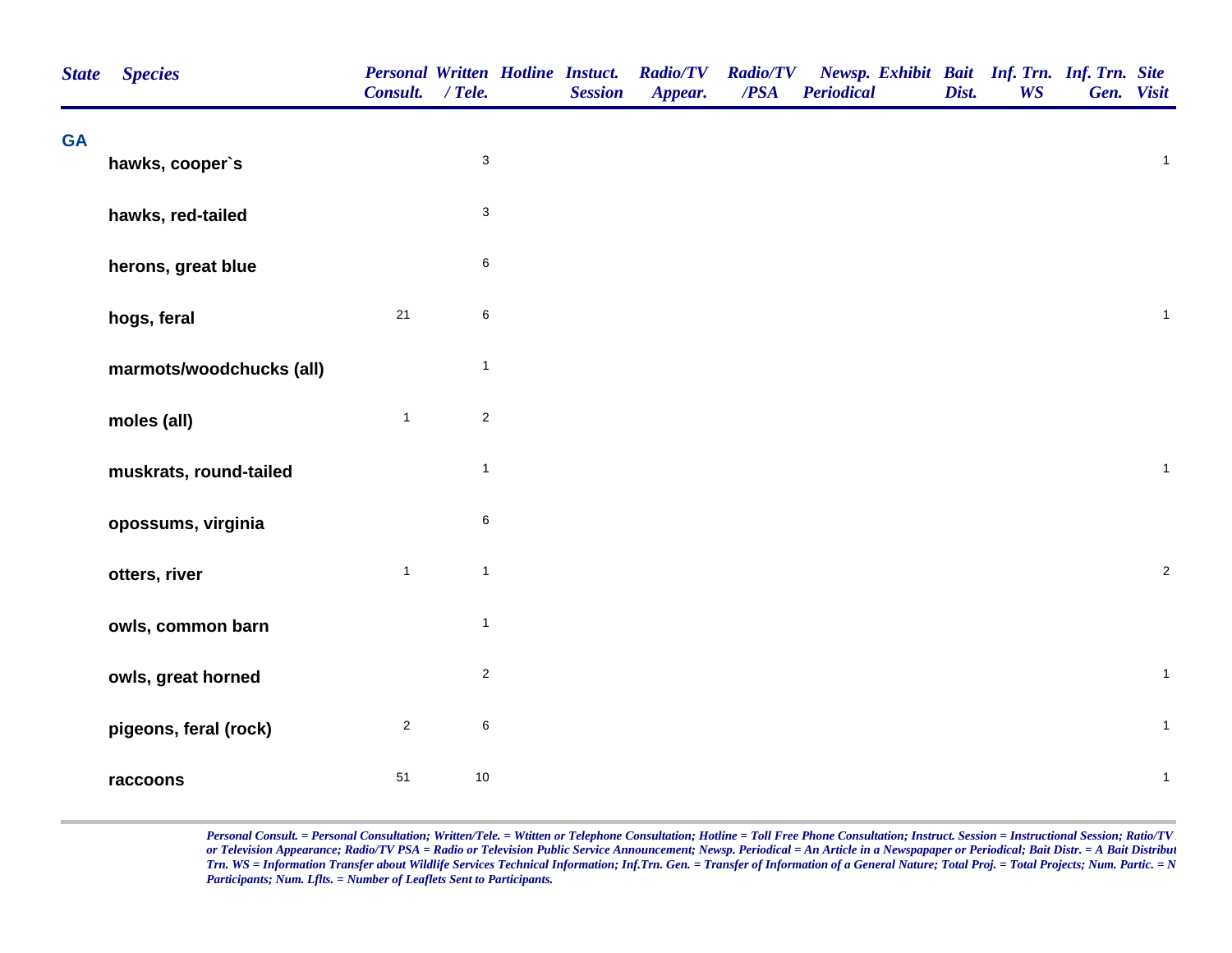| <b>Total</b><br>Proj. | Num.<br>Partic   | Num.<br><b>Lflts</b>                                        |
|-----------------------|------------------|-------------------------------------------------------------|
| $\overline{4}$        | $\overline{4}$   | $\overline{c}$                                              |
|                       |                  |                                                             |
| $\mathbf{3}$          | $\mathbf 3$      |                                                             |
| $\boldsymbol{6}$      | $\,6$            | $\mathbf{3}$                                                |
| ${\bf 28}$            | ${\bf 28}$       |                                                             |
| $\overline{1}$        | $\overline{1}$   |                                                             |
| $\mathbf{3}$          | $\mathbf{3}$     |                                                             |
| $\mathbf 2$           | $\overline{2}$   | $\overline{5}$                                              |
| $\,6\,$               |                  |                                                             |
|                       | $\,6\,$          |                                                             |
| $\overline{4}$        | $\mathbf 5$      | $\overline{4}$                                              |
| $\overline{1}$        | $\mathbf{1}$     |                                                             |
| $\mathbf{3}$          | $\mathbf{3}$     |                                                             |
| $\boldsymbol{9}$      | $\boldsymbol{9}$ | $10$                                                        |
| 62                    | $117$            |                                                             |
|                       |                  | the control of the control of the control of the control of |

*Page 47 of 230*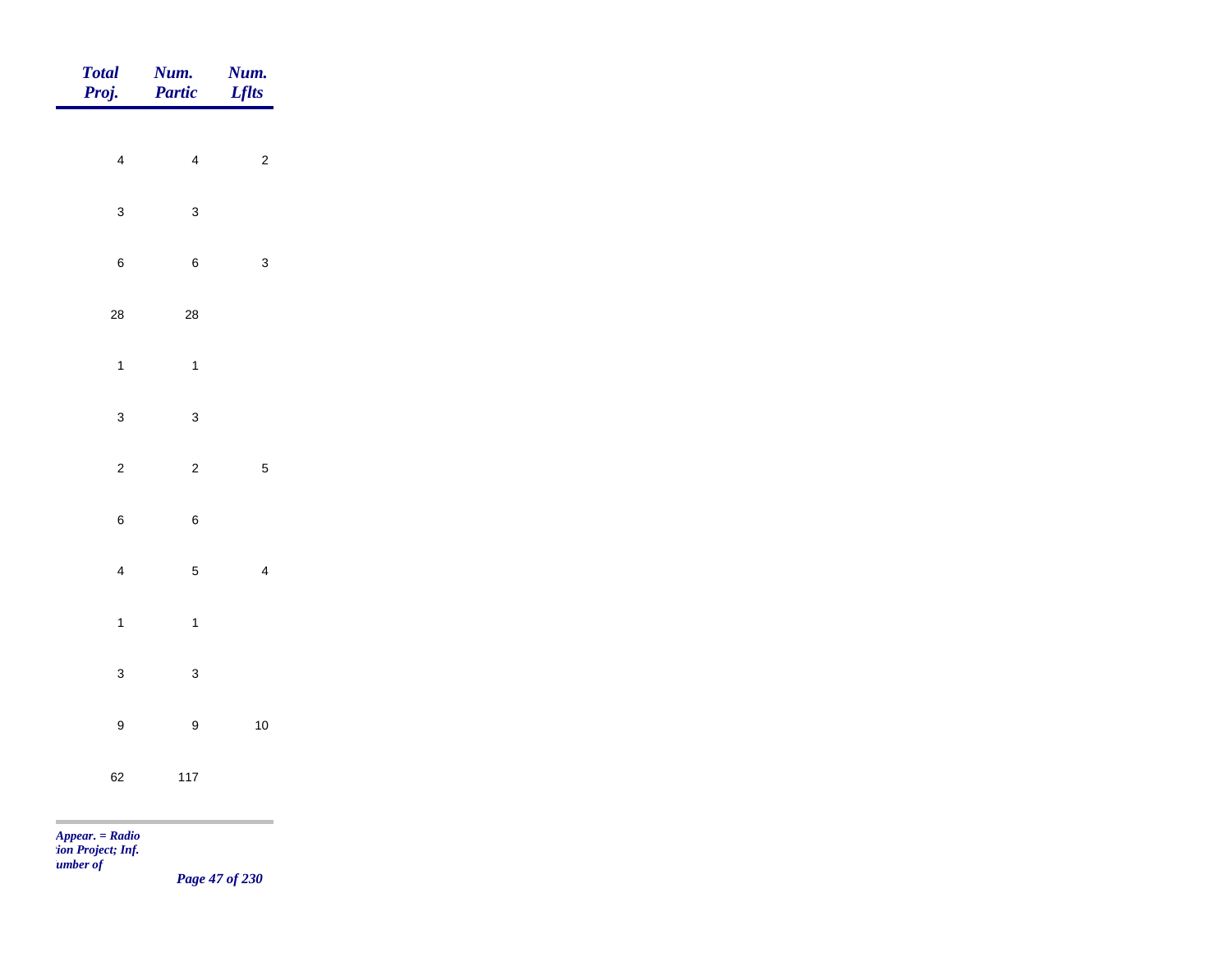| <b>State</b> | <b>Species</b>                | Consult. / Tele. |                           | <b>Personal Written Hotline Instuct.</b><br><b>Session</b> | <b>Radio/TV</b><br>Appear. | <b>Radio/TV</b><br>$\overline{PSA}$ | Newsp. Exhibit Bait Inf. Trn. Inf. Trn. Site<br><b>Periodical</b> | Dist. | <b>WS</b> | Gen. Visit |                         |  |
|--------------|-------------------------------|------------------|---------------------------|------------------------------------------------------------|----------------------------|-------------------------------------|-------------------------------------------------------------------|-------|-----------|------------|-------------------------|--|
| <b>GA</b>    | raccoons                      | 51               | 10                        |                                                            |                            |                                     |                                                                   |       |           |            | $\mathbf{1}$            |  |
|              | rats, norway                  | $\overline{4}$   |                           |                                                            |                            |                                     |                                                                   |       |           |            |                         |  |
|              | skunks, striped               |                  | $\boldsymbol{7}$          |                                                            |                            |                                     |                                                                   |       |           |            | $\mathbf{3}$            |  |
|              | snakes, non-poisonous (other) | $\mathbf{1}$     | $\mathbf{1}$              |                                                            |                            |                                     |                                                                   |       |           |            |                         |  |
|              | snakes, poisonous (other)     | $\overline{5}$   | $\mathbf{3}$              |                                                            |                            |                                     |                                                                   |       |           |            |                         |  |
|              | squirrels, gray               |                  | 8                         |                                                            |                            |                                     |                                                                   |       |           |            |                         |  |
|              | starlings, european           |                  | $\mathsf 3$               |                                                            |                            |                                     |                                                                   |       |           |            | $\mathbf{1}$            |  |
|              | storks, wood (t/e)            |                  | $\overline{\mathbf{c}}$   |                                                            |                            |                                     |                                                                   |       |           |            |                         |  |
|              | swallows, barn                |                  | $\mathsf 3$               |                                                            |                            |                                     |                                                                   |       |           |            |                         |  |
|              | turtles other                 |                  |                           |                                                            |                            |                                     |                                                                   |       |           |            | $\mathbf{1}$            |  |
|              | voles (all)                   |                  | $\ensuremath{\mathsf{3}}$ |                                                            |                            |                                     |                                                                   |       |           |            |                         |  |
|              | vultures, black               | $\sqrt{5}$       | 58                        |                                                            |                            |                                     |                                                                   |       |           |            | $\mathbf{3}$            |  |
|              | vultures, turkey              | $\mathbf{1}$     | 22                        |                                                            |                            |                                     |                                                                   |       |           |            | $\overline{\mathbf{4}}$ |  |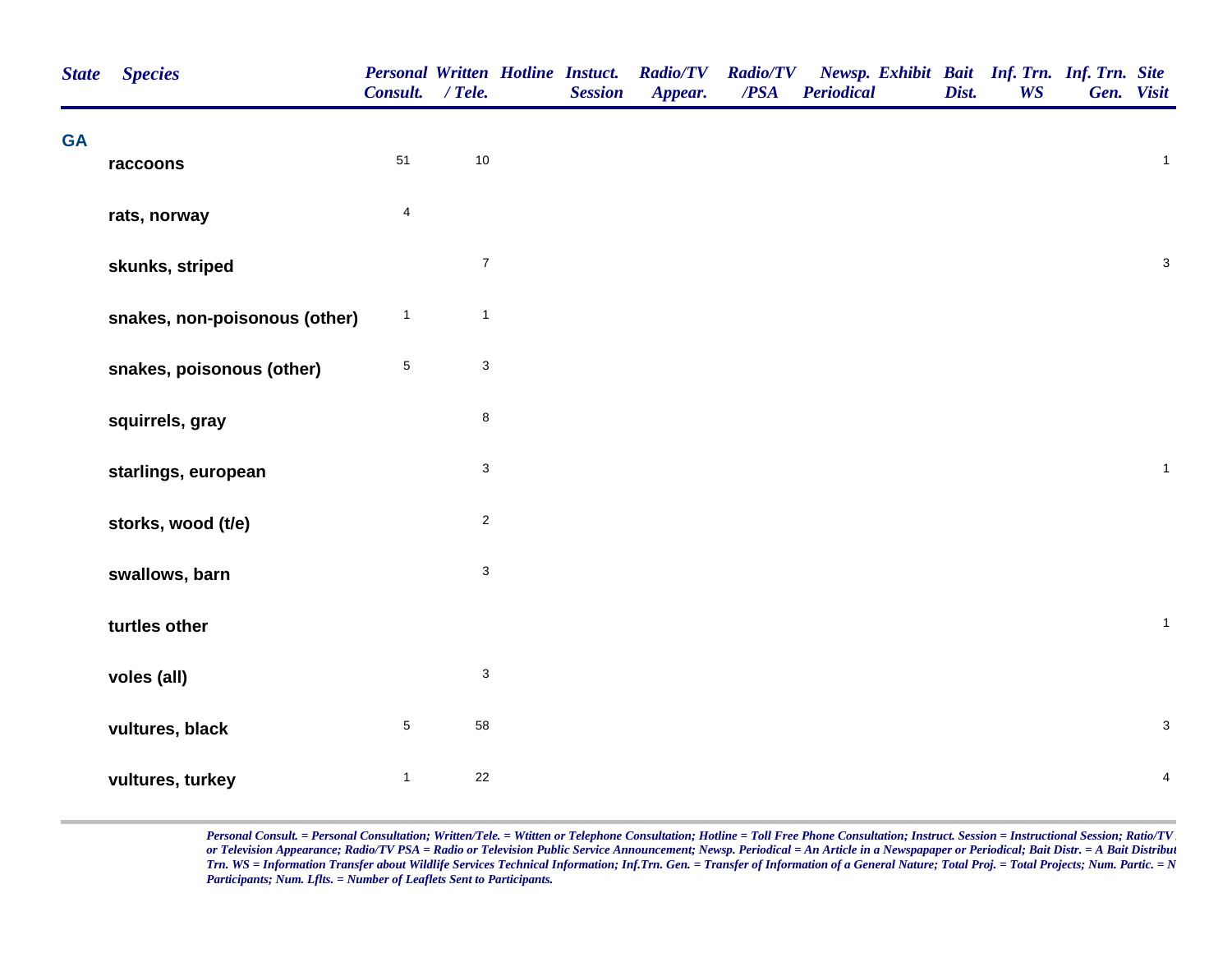| Total<br>Proj.              | <b>Num.</b><br>Partic   | <b>Num.</b><br><i>Lflts</i> |
|-----------------------------|-------------------------|-----------------------------|
| 62                          | $117$                   |                             |
|                             |                         |                             |
| $\overline{4}$              | $\overline{4}$          |                             |
| $10$                        | $10\,$                  | $\overline{1}$              |
| $\overline{c}$              | $\overline{c}$          |                             |
| $\bf 8$                     | $\bf 8$                 | $\overline{c}$              |
| $\bf 8$                     | $\bf8$                  | $\overline{7}$              |
| $\overline{4}$              | $\overline{\mathbf{4}}$ |                             |
|                             |                         |                             |
| $\overline{c}$              | $\overline{c}$          |                             |
| $\mathbf{3}$                | $\mathbf{3}$            |                             |
| $\overline{1}$              | $\mathbf{1}$            |                             |
| $\mathbf{3}$                | $\mathbf{3}$            | $\overline{\mathbf{1}}$     |
| 66                          | 68                      | $\overline{4}$              |
| 27                          | $29\,$                  | $11$                        |
| $\sim$<br>$Appear. = Radio$ |                         |                             |

*tion Project; Inf. Number of* 

*Page 48 of 230*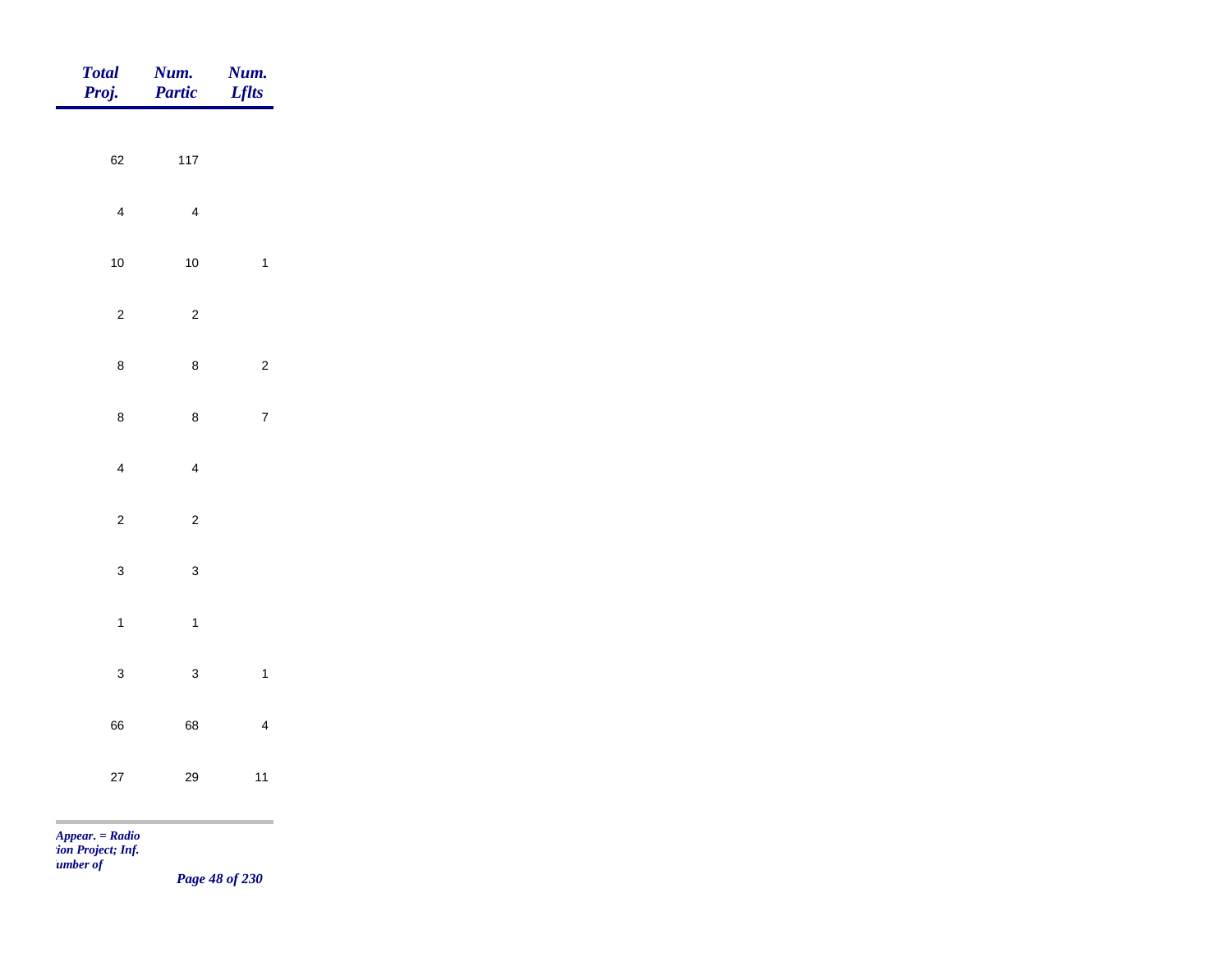| <b>State</b> | <b>Species</b>                         | <b>Personal Written Hotline Instuct.</b><br>Consult. / Tele. |                | <b>Session</b> | <b>Radio/TV</b><br>Appear. | <b>Radio/TV</b><br>/PSA | Newsp. Exhibit Bait Inf. Trn. Inf. Trn. Site<br><b>Periodical</b> | Dist. | <b>WS</b>    | Gen. Visit   |                         |
|--------------|----------------------------------------|--------------------------------------------------------------|----------------|----------------|----------------------------|-------------------------|-------------------------------------------------------------------|-------|--------------|--------------|-------------------------|
| <b>GA</b>    | vultures, turkey                       | $\mathbf{1}$                                                 | 22             |                |                            |                         |                                                                   |       |              |              | $\overline{\mathbf{4}}$ |
|              | woodpeckers, pileated                  |                                                              | $\overline{c}$ |                |                            |                         |                                                                   |       |              |              |                         |
|              | woodpeckers, red-headed                | $\mathbf{1}$                                                 |                |                |                            |                         |                                                                   |       |              |              |                         |
|              | <b>Subtotal Project Types by State</b> | 255                                                          | 485            | $\mathbf{1}$   |                            |                         |                                                                   |       |              | $\mathbf{1}$ | 49                      |
|              |                                        |                                                              |                |                |                            |                         | <b>Total Projects, Participants and Leaflets This S</b>           |       |              |              |                         |
| GU           | bats (all)                             | $\mathbf{1}$                                                 |                |                |                            |                         |                                                                   |       |              |              |                         |
|              | bitterns, yellow                       | $\mathbf{1}$                                                 | $\mathbf{1}$   |                | $\mathbf{3}$               |                         |                                                                   |       | $\sqrt{5}$   |              | $\mathbf{1}$            |
|              | cats, feral/free ranging               | $\mathbf{1}$                                                 |                |                |                            |                         |                                                                   |       | $\mathbf{1}$ |              | $\mathbf{1}$            |
|              | chickens, feral/free ranging           |                                                              |                |                | $\ensuremath{\mathsf{3}}$  |                         |                                                                   |       | $\,$ 5 $\,$  |              | $\mathbf{1}$            |
|              | deer, sambar (philippine)              | $\mathbf{1}$                                                 |                |                |                            |                         |                                                                   |       | $\mathbf{1}$ |              | $\mathbf{1}$            |
|              | dogs, feral, free-ranging and h        | $\mathbf{1}$                                                 |                |                |                            |                         |                                                                   |       | $\mathbf{1}$ |              | $\mathbf{1}$            |
|              | doves, collared, island (philippi      |                                                              |                |                | $\mathsf 3$                |                         |                                                                   |       | $\,$ 5 $\,$  |              | $\mathbf{1}$            |
|              | drongos, black                         | $\mathbf{1}$                                                 |                |                |                            |                         |                                                                   |       | $\mathbf{1}$ |              | $\mathbf{1}$            |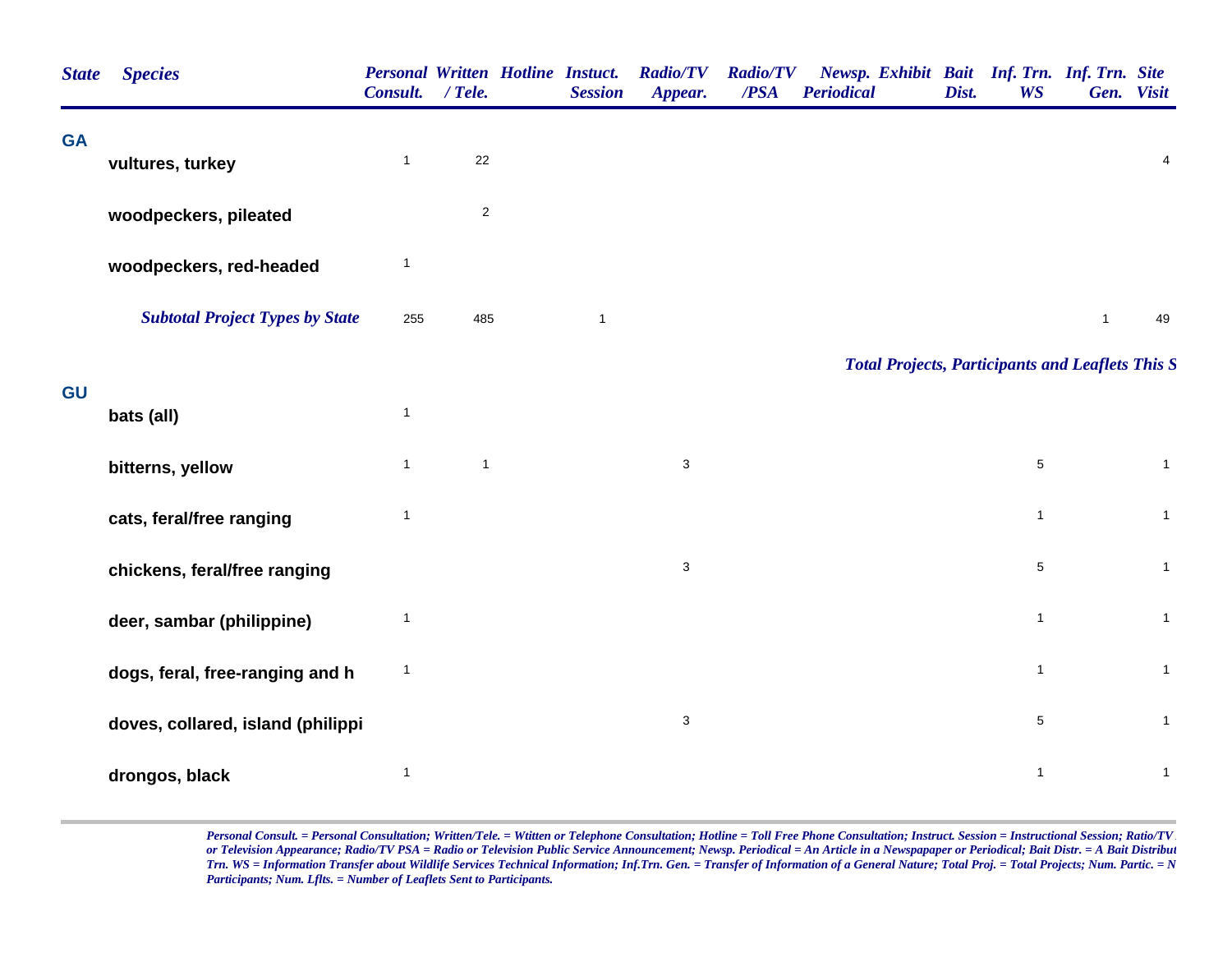|             | <b>Total</b><br>Proj.     | Num.<br><b>Partic</b> | Num.<br><b>Lflts</b> |
|-------------|---------------------------|-----------------------|----------------------|
|             | 27                        | 29                    | 11                   |
|             | $\overline{\mathbf{c}}$   | $\sqrt{2}$            | $\overline{7}$       |
|             | $\mathbf{1}$              | $\mathbf{1}$          |                      |
|             |                           |                       |                      |
| <i>tate</i> | 791                       | 906                   | 173                  |
|             | $\mathbf{1}$              | $\mathsf 3$           |                      |
|             | 11                        | 492                   | 25                   |
|             | $\mathsf 3$               | 157                   |                      |
|             | $\mathsf g$               | 488                   | 25                   |
|             | $\mathsf 3$               | 157                   |                      |
|             | $\ensuremath{\mathsf{3}}$ | 157                   |                      |
|             | $\mathsf g$               | 488                   | 25                   |
|             | $\ensuremath{\mathsf{3}}$ | 157                   |                      |

m

*Page 49 of 230*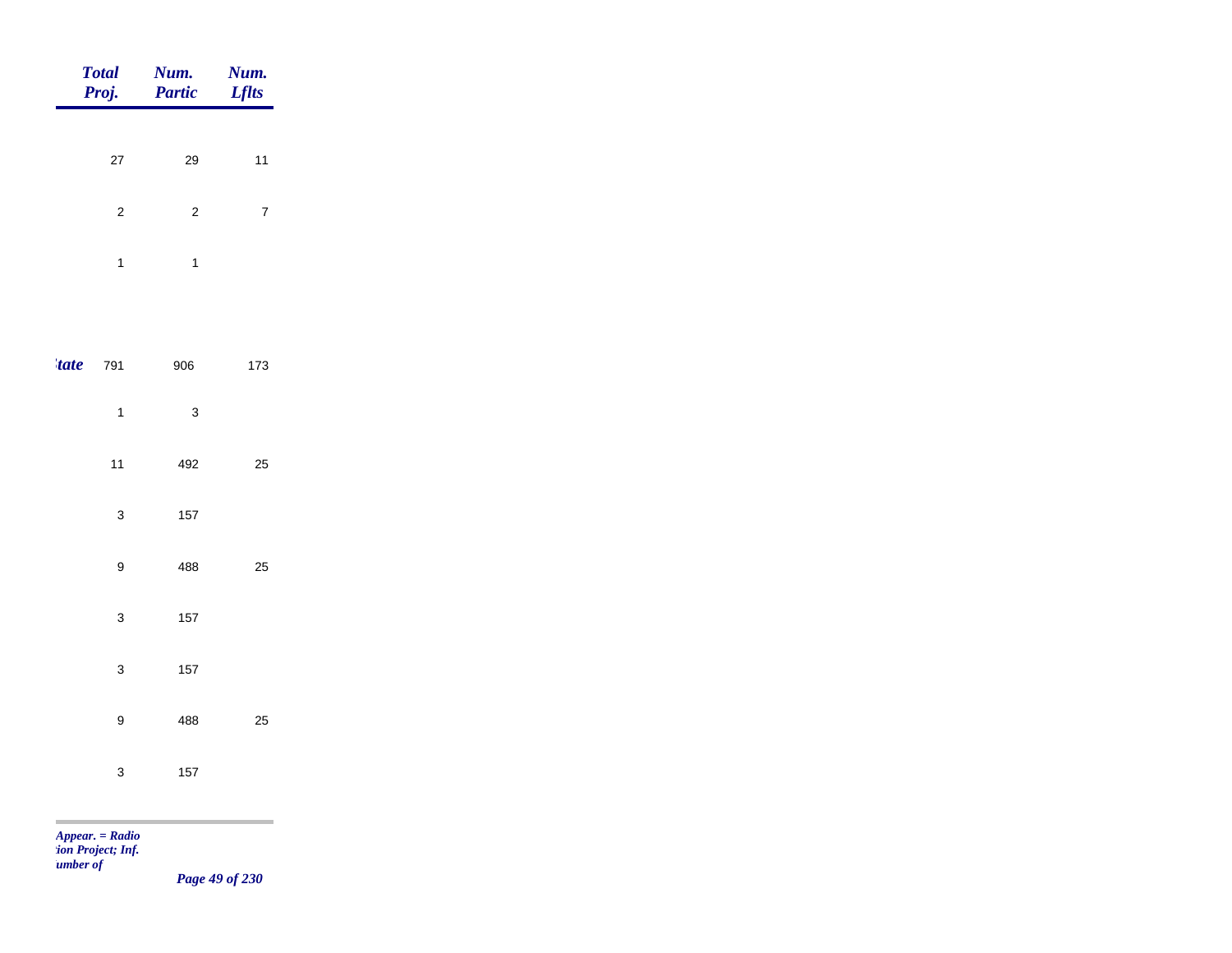| <b>State</b> | <b>Species</b>           | Consult. / Tele. |  | <b>Personal Written Hotline Instuct.</b><br><b>Session</b> | <b>Radio/TV</b><br>Appear. | <b>Radio/TV</b><br>$\overline{PSA}$ | Newsp. Exhibit Bait Inf. Trn. Inf. Trn. Site<br><b>Periodical</b> | Dist. | <b>WS</b>        | Gen. Visit |              |
|--------------|--------------------------|------------------|--|------------------------------------------------------------|----------------------------|-------------------------------------|-------------------------------------------------------------------|-------|------------------|------------|--------------|
| GU           | ducks, mallards          | $\mathbf{1}$     |  |                                                            |                            |                                     |                                                                   |       |                  |            |              |
|              | ducks, northern pintail  | $\mathbf{1}$     |  |                                                            | $\mathbf{3}$               |                                     |                                                                   |       | $\overline{4}$   |            |              |
|              | ducks, northern shoveler |                  |  |                                                            | $\mathbf{3}$               |                                     |                                                                   |       | 3                |            |              |
|              | ducks, tufted            | $\mathbf{1}$     |  |                                                            | $\mathbf{3}$               |                                     |                                                                   |       | $\mathbf{3}$     |            |              |
|              | egrets, cattle           | $\mathbf{1}$     |  |                                                            | $\mathsf 3$                |                                     |                                                                   |       | $5\phantom{.0}$  |            | $\mathbf{1}$ |
|              | egrets, great            | $\mathbf{1}$     |  |                                                            |                            |                                     |                                                                   |       | $\mathbf{1}$     |            | $\mathbf{1}$ |
|              | francolins, black        | $\mathbf{1}$     |  |                                                            |                            |                                     |                                                                   |       | $\mathbf{1}$     |            | $\mathbf{1}$ |
|              | frigatebirds (all)       | $\mathbf{1}$     |  |                                                            |                            |                                     |                                                                   |       |                  |            |              |
|              | frogs, common coqui      |                  |  |                                                            | $\overline{2}$             |                                     |                                                                   |       | $\boldsymbol{9}$ |            |              |
|              | hogs, feral              | $\mathbf{1}$     |  |                                                            |                            |                                     |                                                                   |       | $\mathbf{1}$     |            | $\mathbf{1}$ |
|              | lizards, monitor         |                  |  |                                                            |                            |                                     |                                                                   |       | $\mathbf{1}$     |            | $\mathbf{1}$ |
|              | noddys, black            | $\mathbf{1}$     |  |                                                            |                            |                                     |                                                                   |       |                  |            |              |
|              | pigeons, feral (rock)    | $\mathbf{1}$     |  |                                                            |                            |                                     |                                                                   |       | $\mathbf{1}$     |            | $\mathbf{1}$ |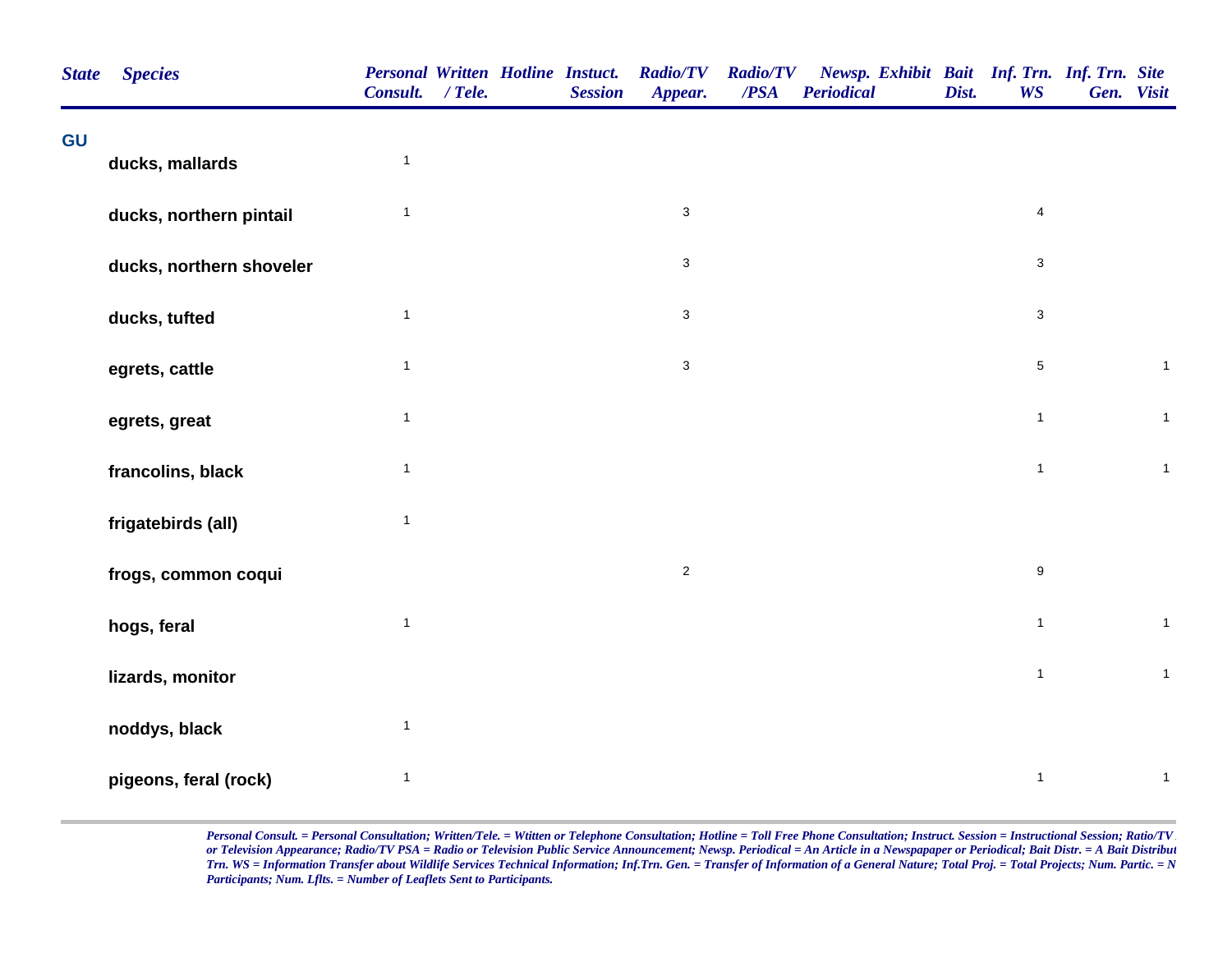| <b>Total</b><br>Proj.    | Num.<br>Partic | Num.<br><b>Lflts</b>                         |
|--------------------------|----------------|----------------------------------------------|
| $\mathbf{1}$             | $\mathbf{3}$   |                                              |
|                          |                |                                              |
| $\bf8$                   | 337            | 25                                           |
| $\,6\,$                  | 324            | 25                                           |
| $\overline{7}$           | 327            | 25                                           |
| $10$                     | 491            | 25                                           |
| $\mathbf{3}$             | $157\,$        |                                              |
| $\mathbf{3}$             | $157\,$        |                                              |
|                          |                |                                              |
| $\mathbf{1}$             | $\mathbf{3}$   |                                              |
| $11$                     | 955            |                                              |
| $\mathbf{3}$             | $157\,$        |                                              |
| $\overline{c}$           | 154            |                                              |
| $\mathbf{1}$             | $\mathbf{3}$   |                                              |
| $\mathbf 3$              | $157$          |                                              |
| <b>Contract Contract</b> |                | the control of the control of the control of |

*Page 50 of 230*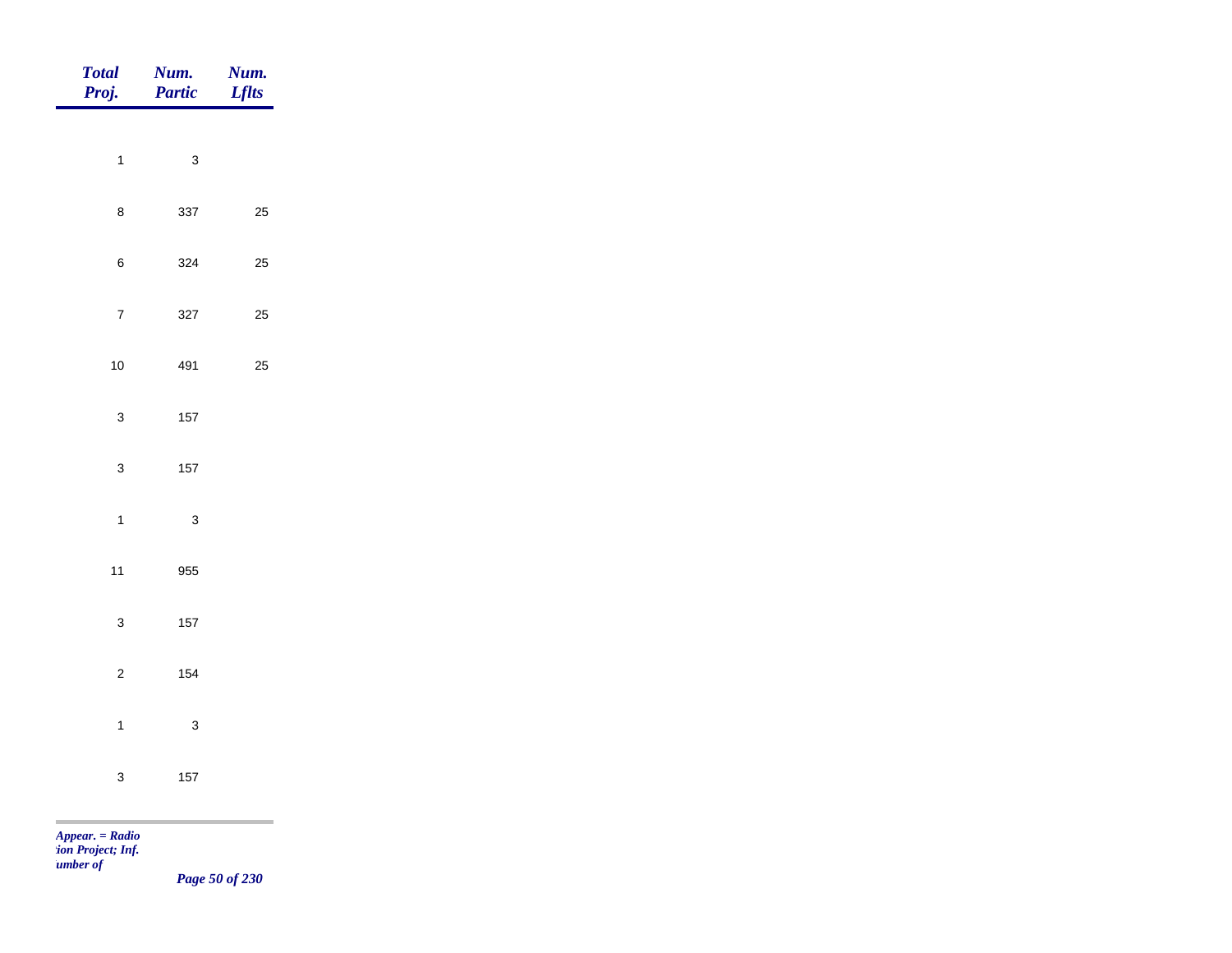| GU<br>$\mathbf{1}$<br>pigeons, feral (rock)<br>plovers, golden, pacific<br>$\mathbf{1}$<br>$\mathbf{1}$<br>plovers, mongolian<br>rats, polynesian<br>ruffs<br>sanderlings<br>sandpipers, pectoral<br>sandpipers, sharp-tailed<br>sandpipers, wood<br>sea birds (mixed)<br>sea birds, colonial nesting<br>shorebirds (other) | <b>Personal Written Hotline Instuct.</b><br>Newsp. Exhibit Bait Inf. Trn. Inf. Trn. Site<br><b>Radio/TV</b><br><b>Radio/TV</b><br>/PSA<br><b>Periodical</b><br><b>Session</b><br>Appear. | Dist.<br><b>WS</b> | Gen. Visit      |
|-----------------------------------------------------------------------------------------------------------------------------------------------------------------------------------------------------------------------------------------------------------------------------------------------------------------------------|------------------------------------------------------------------------------------------------------------------------------------------------------------------------------------------|--------------------|-----------------|
|                                                                                                                                                                                                                                                                                                                             |                                                                                                                                                                                          |                    |                 |
|                                                                                                                                                                                                                                                                                                                             |                                                                                                                                                                                          | $\mathbf{1}$       | $\mathbf{1}$    |
|                                                                                                                                                                                                                                                                                                                             | $\mathbf{3}$                                                                                                                                                                             | $\sqrt{5}$         | $\mathbf{1}$    |
|                                                                                                                                                                                                                                                                                                                             | $\mathsf 3$                                                                                                                                                                              | 4                  |                 |
|                                                                                                                                                                                                                                                                                                                             |                                                                                                                                                                                          | $\mathbf{1}$       |                 |
|                                                                                                                                                                                                                                                                                                                             | $\mathbf{3}$                                                                                                                                                                             | 4                  |                 |
|                                                                                                                                                                                                                                                                                                                             | $\mathbf{3}$                                                                                                                                                                             | 4                  |                 |
|                                                                                                                                                                                                                                                                                                                             | $\mathbf{3}$                                                                                                                                                                             | $\overline{4}$     |                 |
|                                                                                                                                                                                                                                                                                                                             | 3                                                                                                                                                                                        | $\overline{4}$     |                 |
|                                                                                                                                                                                                                                                                                                                             | $\mathbf{3}$                                                                                                                                                                             | 4                  |                 |
|                                                                                                                                                                                                                                                                                                                             |                                                                                                                                                                                          | $\mathbf{1}$       | $\mathbf{1}$    |
|                                                                                                                                                                                                                                                                                                                             |                                                                                                                                                                                          | $\overline{1}$     | $\mathbf 1$     |
|                                                                                                                                                                                                                                                                                                                             |                                                                                                                                                                                          | $\mathbf{1}$       | $\mathbf{1}$    |
| $\mathbf{3}$<br>$\overline{c}$<br>snakes, brown tree                                                                                                                                                                                                                                                                        | 16<br>$\overline{c}$<br>6                                                                                                                                                                | 40                 | $\sqrt{2}$<br>2 |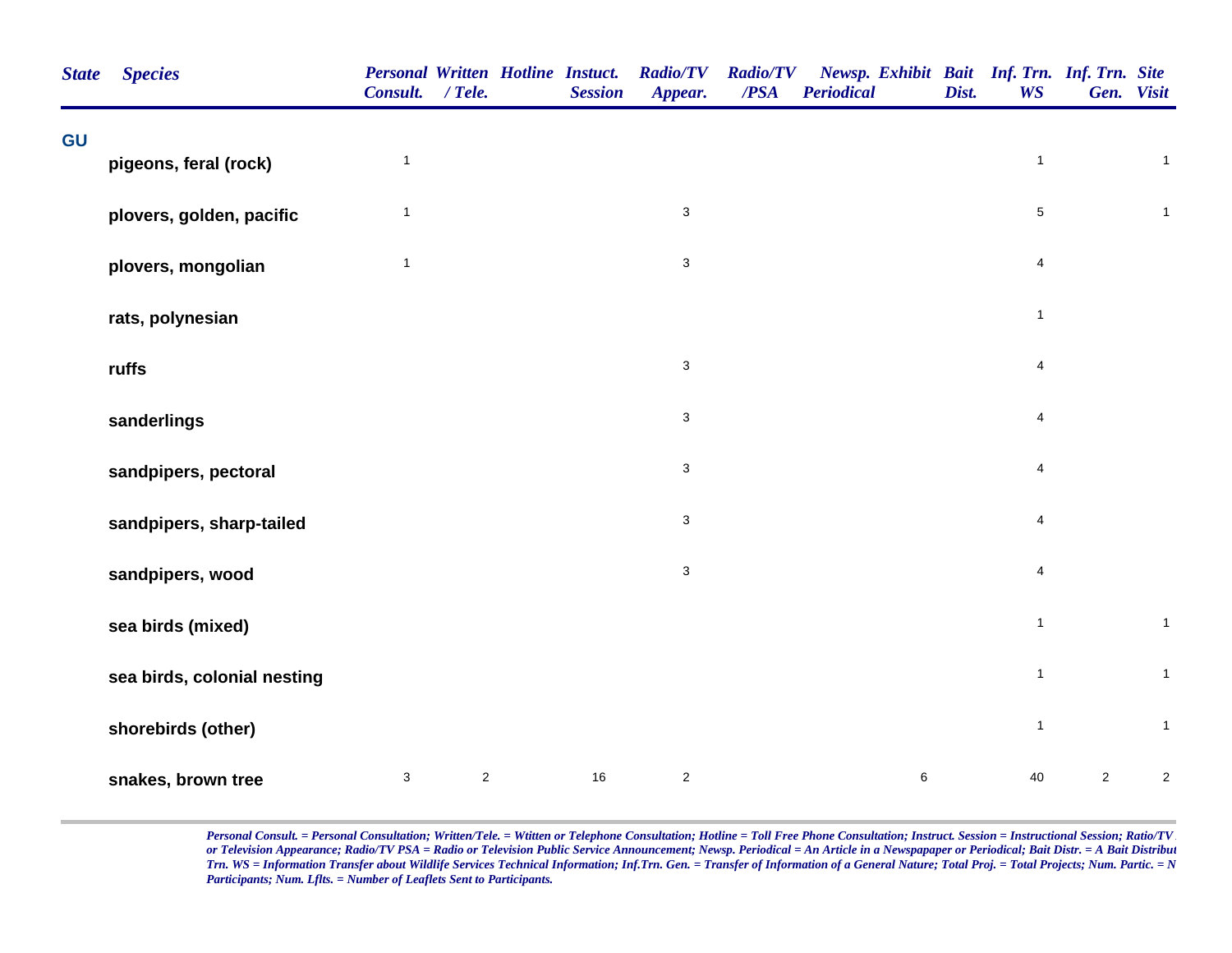| <b>Total</b><br>Proj. | <b>Num.</b><br>Partic | <b>Num.</b><br><i>Lflts</i> |
|-----------------------|-----------------------|-----------------------------|
|                       |                       |                             |
| $\mathbf{3}$          | 157                   |                             |
| $10$                  | 491                   | $25\,$                      |
| $\bf 8$               | 337                   | $25\,$                      |
| $\mathbf{1}$          | 600                   |                             |
| $\overline{7}$        | 334                   | $25\,$                      |
| $\overline{7}$        | 334                   | 25                          |
| $\overline{7}$        | 334                   | 25                          |
|                       |                       |                             |
| $\overline{7}$        | 334                   | 25                          |
| $\overline{7}$        | 334                   | $25\,$                      |
| $\overline{c}$        | 154                   |                             |
| $\overline{c}$        | 154                   |                             |
| $\overline{c}$        | 154                   |                             |
| $73\,$                | 53,879                | 2,034                       |
| $Appear. = Radio$     |                       |                             |

*tion Project; Inf. Number of* 

*Page 51 of 230*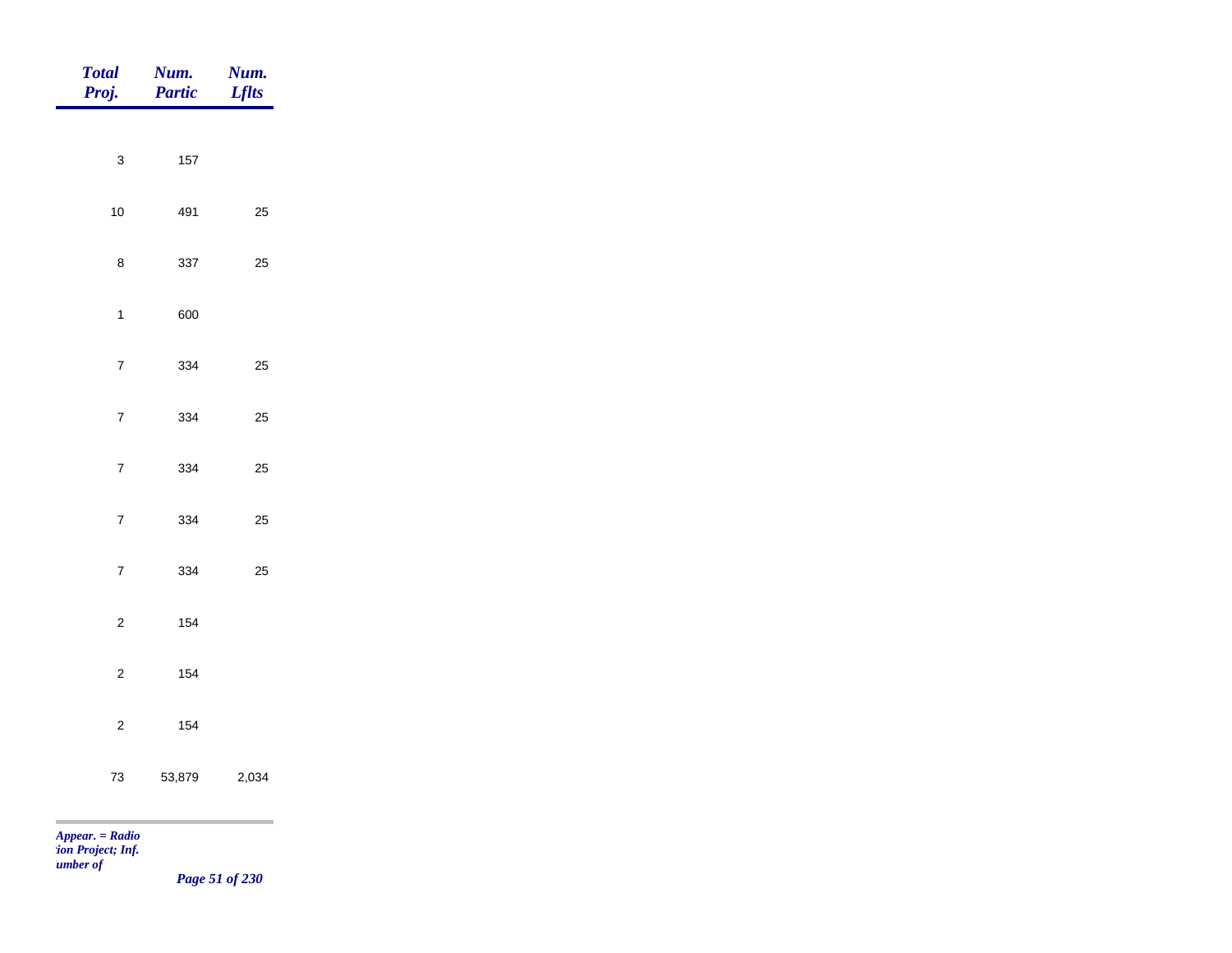| <b>State</b> | <b>Species</b>          | <b>Personal Written Hotline Instuct.</b><br>Consult. / Tele. |            | <b>Session</b> | <b>Radio/TV</b><br>Appear. | <b>Radio/TV</b><br>/PSA | Newsp. Exhibit Bait Inf. Trn. Inf. Trn. Site<br><b>Periodical</b> | Dist. | <b>WS</b>      |                | Gen. Visit     |
|--------------|-------------------------|--------------------------------------------------------------|------------|----------------|----------------------------|-------------------------|-------------------------------------------------------------------|-------|----------------|----------------|----------------|
| GU           | snakes, brown tree      | $\mathbf{3}$                                                 | $\sqrt{2}$ | 16             | $\overline{c}$             |                         | $\,6\,$                                                           |       | 40             | $\overline{c}$ | $\sqrt{2}$     |
|              |                         |                                                              |            |                |                            |                         |                                                                   |       |                |                |                |
|              | sparrows, eurasian tree | $\mathbf{1}$                                                 |            |                |                            |                         |                                                                   |       | $\overline{1}$ |                | $\mathbf{1}$   |
|              | stints, long-toed       |                                                              |            |                | $\mathbf{3}$               |                         |                                                                   |       | $\overline{4}$ |                |                |
|              | stints, rufous-necked   |                                                              |            |                | 3                          |                         |                                                                   |       | 3              |                |                |
|              | tattlers, gray-tailed   |                                                              |            |                | $\mathbf{3}$               |                         |                                                                   |       | $\overline{4}$ |                |                |
|              | tattlers, wandering     |                                                              |            |                | 3                          |                         |                                                                   |       | 4              |                |                |
|              | terns (other)           |                                                              |            |                |                            |                         |                                                                   |       | $\overline{1}$ |                | $\mathbf{1}$   |
|              | terns, common fairy     |                                                              |            |                |                            |                         |                                                                   |       | $\mathbf{1}$   |                | $\mathbf{1}$   |
|              | toads, marine           |                                                              |            |                |                            |                         |                                                                   |       | $\mathbf{1}$   |                | $\overline{1}$ |
|              | turnstones, ruddy       | $\mathbf{1}$                                                 |            |                | $\mathbf{3}$               |                         |                                                                   |       | $\sqrt{5}$     |                | $\overline{1}$ |
|              | wading birds (other)    |                                                              |            |                |                            |                         |                                                                   |       | $\mathbf{1}$   |                | $\overline{1}$ |
|              | whimbrels               | $\mathbf{1}$                                                 |            |                | 3                          |                         |                                                                   |       | $\sqrt{5}$     |                | $\mathbf{1}$   |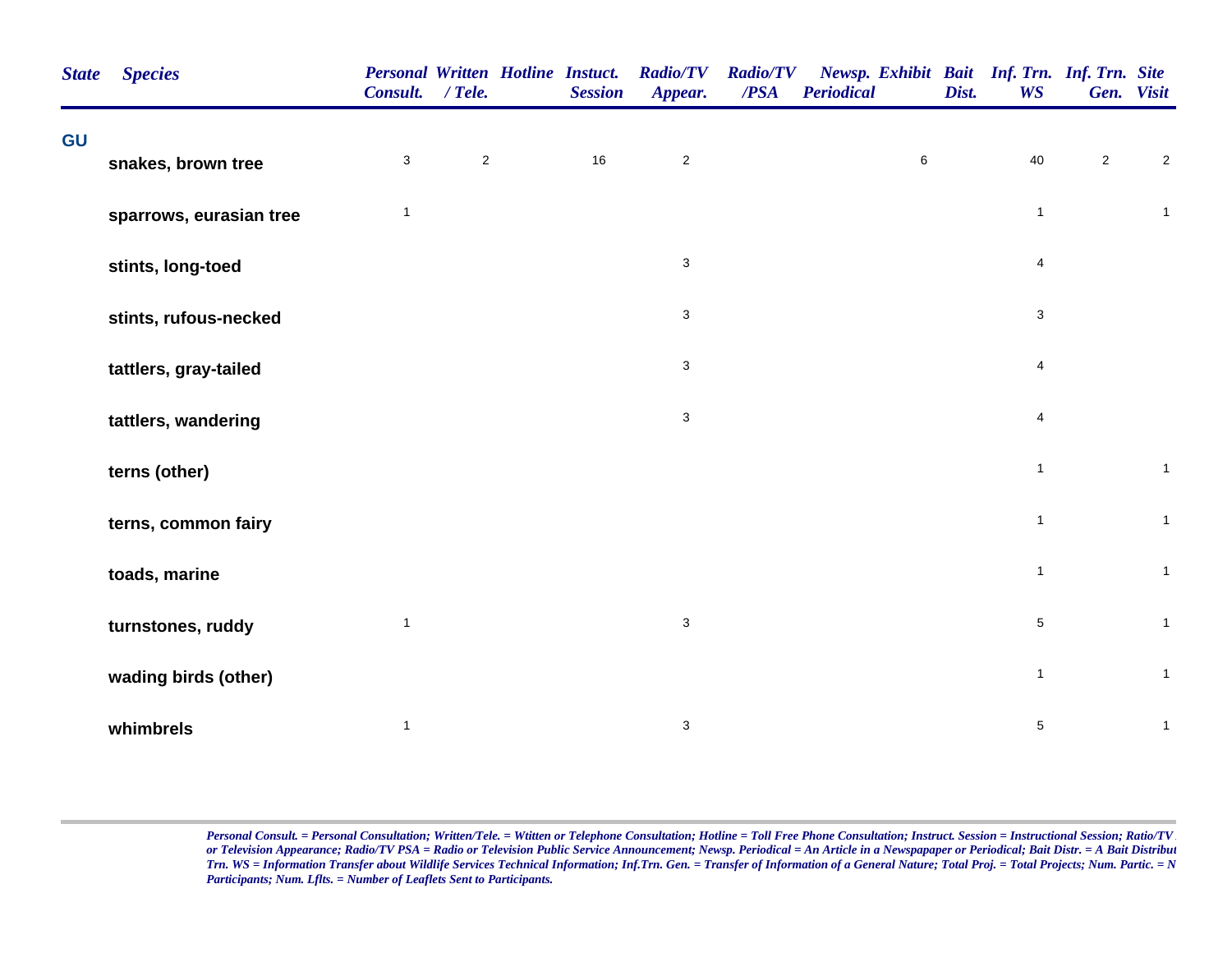| <b>Total</b><br>Proj.   | Num.<br><b>Partic</b> | Num.<br><b>Lflts</b> |
|-------------------------|-----------------------|----------------------|
|                         |                       |                      |
| $73\,$                  | 53,879                | 2,034                |
| $\mathbf{3}$            | 157                   |                      |
| $\overline{7}$          | 334                   | $25\,$               |
| $\,6$                   | 324                   | $25\,$               |
| $\boldsymbol{7}$        | 334                   | $25\,$               |
| $\overline{\mathbf{7}}$ | 334                   | $25\,$               |
|                         |                       |                      |
| $\mathbf 2$             | 154                   |                      |
| $\mathbf 2$             | 154                   |                      |
| $\mathbf 2$             | 154                   |                      |
| $10\,$                  | 491                   | $25\,$               |
| $\overline{c}$          | 154                   |                      |
| $10\,$                  | 491                   | $25\,$               |

÷

*Page 52 of 230*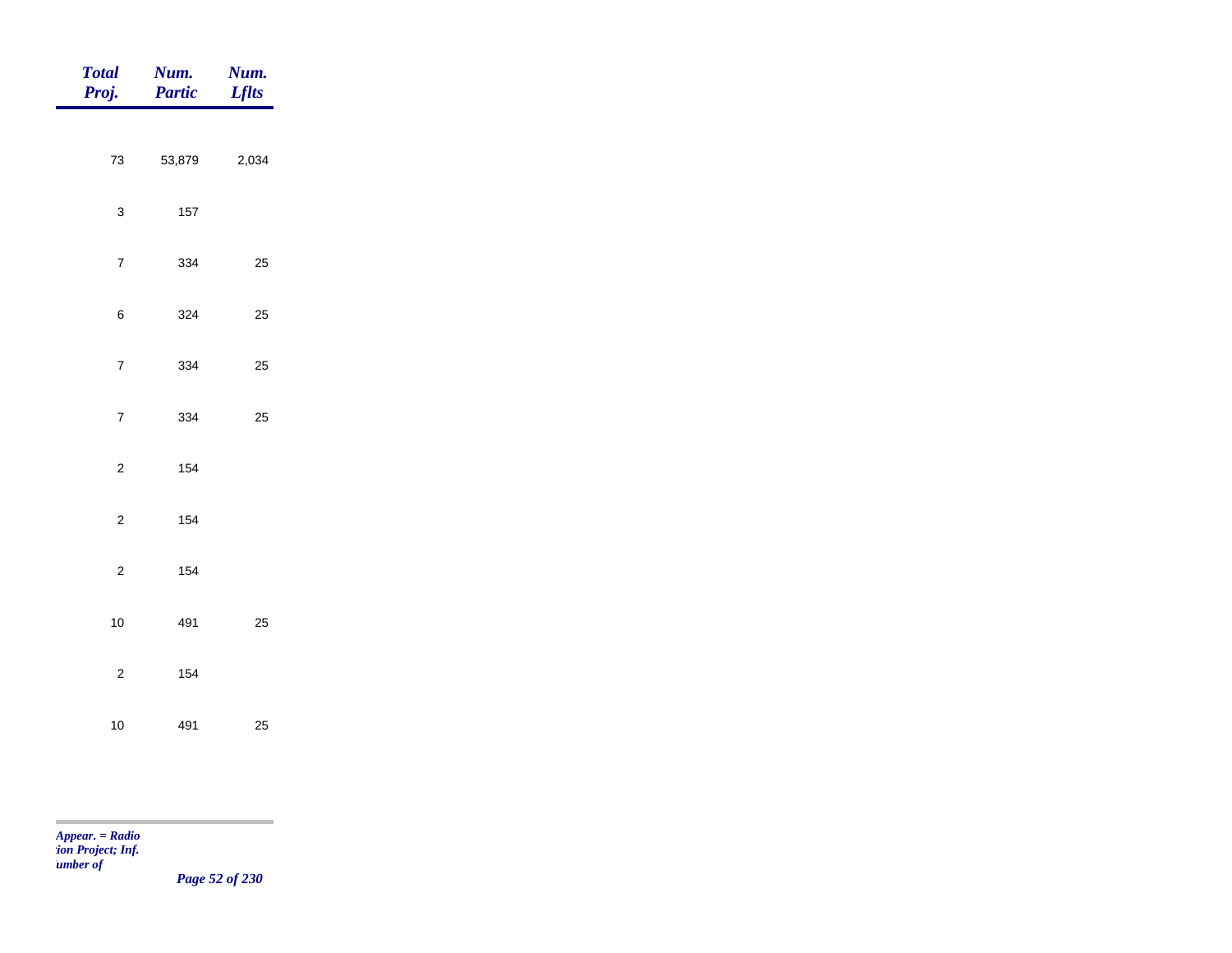| <b>State</b> | <b>Species</b>                         | Personal Written Hotline Instuct.<br>Consult. | $/$ Tele.    | <b>Session</b> | <b>Radio/TV</b><br>Appear. | <b>Radio/TV</b><br>/PSA | Newsp. Exhibit Bait Inf. Trn. Inf. Trn. Site<br><b>Periodical</b> | Dist. | <b>WS</b> |                | Gen. Visit   |
|--------------|----------------------------------------|-----------------------------------------------|--------------|----------------|----------------------------|-------------------------|-------------------------------------------------------------------|-------|-----------|----------------|--------------|
| GU           | <b>Subtotal Project Types by State</b> | 24                                            | $\sqrt{3}$   | $16\,$         | 64                         | 64                      | $\,6\,$                                                           |       | 151       | $\overline{2}$ | 26           |
|              |                                        |                                               |              |                |                            |                         | <b>Total Projects, Participants and Leaflets This S</b>           |       |           |                |              |
| HI           | chickens, feral/free ranging           | 1                                             | $\mathbf{1}$ |                |                            |                         |                                                                   |       |           |                |              |
|              | dogs, feral, free-ranging and h        | 4                                             | $\sqrt{3}$   |                |                            |                         |                                                                   |       |           |                | $\sqrt{2}$   |
|              | frogs, common coqui                    |                                               | 3,718        |                |                            |                         |                                                                   |       |           | $\mathbf{1}$   |              |
|              | frogs, green house                     |                                               | 1,844        |                |                            |                         |                                                                   |       |           |                |              |
|              | geese, hawaiian (t/e)                  |                                               |              |                |                            |                         |                                                                   |       |           |                | $\mathbf{1}$ |
|              | mongooses, indian                      |                                               |              |                |                            |                         |                                                                   |       |           |                | $\mathbf{1}$ |
|              | pigeons, feral (rock)                  |                                               | $\mathbf{1}$ |                |                            |                         |                                                                   |       |           |                |              |
|              | stilts, hawaiian (t/e)                 |                                               | $\mathbf{1}$ |                |                            |                         |                                                                   |       |           |                | $\mathbf{1}$ |
|              | <b>Subtotal Project Types by State</b> | $\sqrt{5}$                                    | 5,568        |                |                            |                         |                                                                   |       |           | $\mathbf{1}$   | $\,$ 5 $\,$  |
|              |                                        |                                               |              |                |                            |                         | <b>Total Projects, Participants and Leaflets This S</b>           |       |           |                |              |
| IA           | cormorants, double-crested             |                                               | $\mathbf{1}$ |                |                            |                         |                                                                   |       |           |                |              |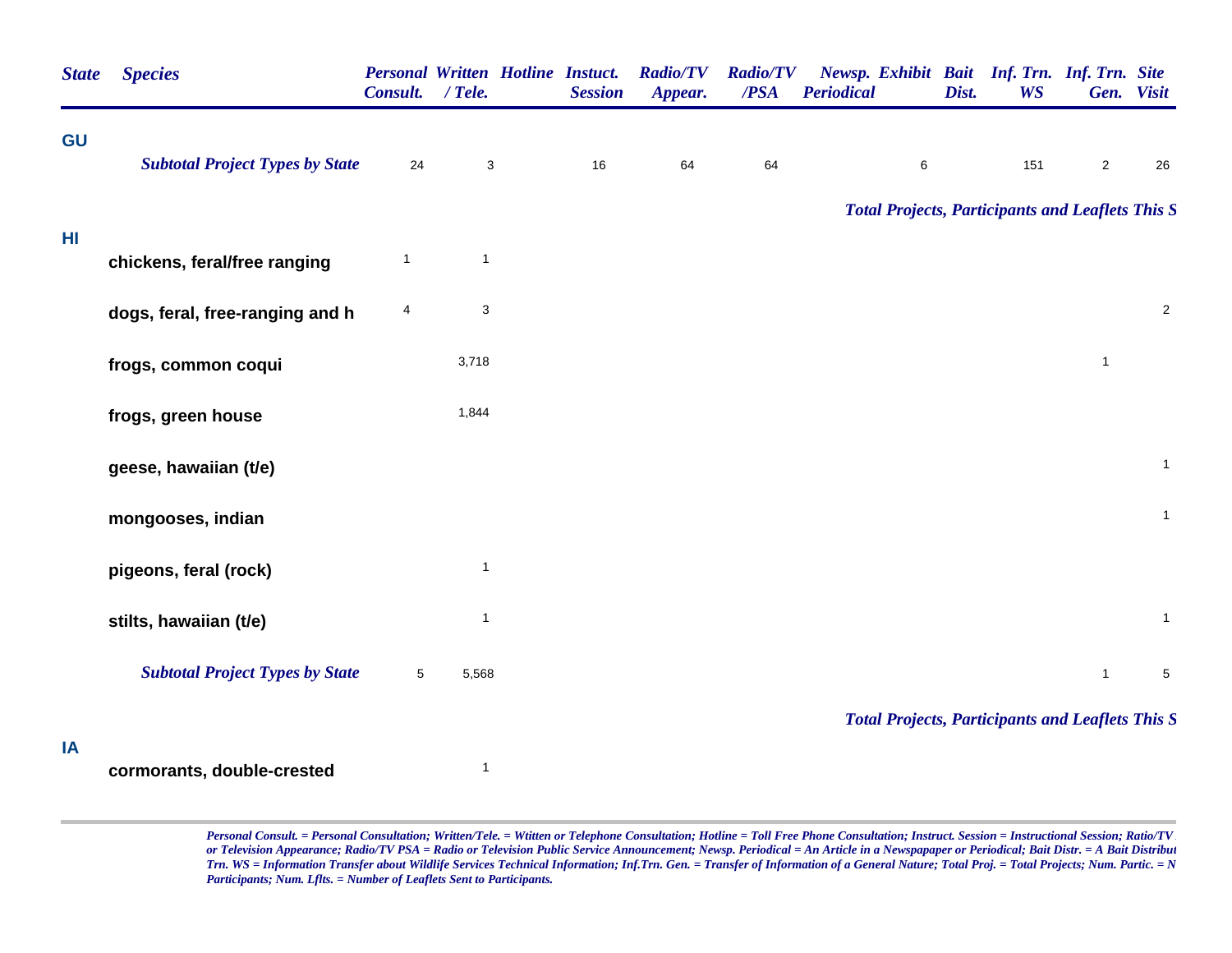| <b>Total</b> | Num.          | Num.         |
|--------------|---------------|--------------|
| Proj.        | <b>Partic</b> | <b>Lflts</b> |

|                         | <b>tate</b> 292 65,844  | 2,534 |  |
|-------------------------|-------------------------|-------|--|
| $\overline{\mathbf{c}}$ | 5                       | $10$  |  |
| 9                       | 11                      |       |  |
| 3,719                   | 7,432                   |       |  |
| 1,844                   | 5,532                   |       |  |
| $\mathbf{1}$            | $\mathbf{1}$            |       |  |
| $\mathbf{1}$            | 12                      |       |  |
| $\mathbf{1}$            | $\mathbf{1}$            |       |  |
| $\overline{\mathbf{c}}$ | $\overline{\mathbf{c}}$ |       |  |
|                         |                         |       |  |
|                         | $'$ tate 5,579 12,996   | $10$  |  |
| $\mathbf{1}$            | $\mathbf{1}$            |       |  |
|                         |                         |       |  |

m

*Page 53 of 230*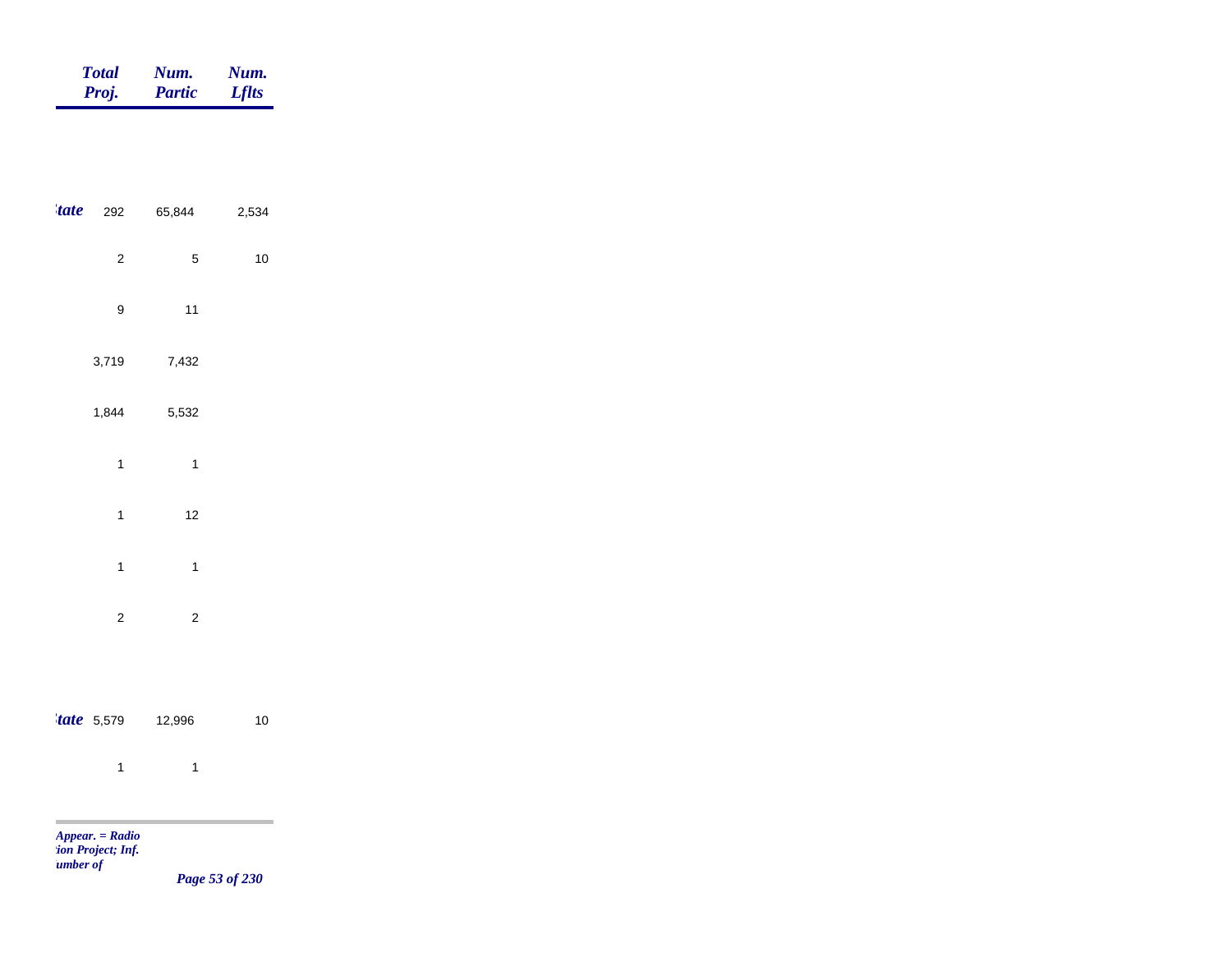| <b>State</b> | <b>Species</b>          | <b>Personal Written Hotline Instuct.</b><br>Consult. / Tele. |              | <b>Session</b> | <b>Radio/TV</b><br>Appear. | <b>Radio/TV</b><br>$\overline{PSA}$ | Newsp. Exhibit Bait Inf. Trn. Inf. Trn. Site<br><b>Periodical</b> | Dist. | <b>WS</b> | Gen. Visit |              |
|--------------|-------------------------|--------------------------------------------------------------|--------------|----------------|----------------------------|-------------------------------------|-------------------------------------------------------------------|-------|-----------|------------|--------------|
| IA           |                         |                                                              |              |                |                            |                                     |                                                                   |       |           |            |              |
|              | geese, canada           |                                                              | $\mathbf{1}$ |                |                            |                                     |                                                                   |       |           |            |              |
|              | gulls, ring-billed      |                                                              | $\mathbf{1}$ |                |                            |                                     |                                                                   |       |           |            |              |
|              | hawks, sharp-shinned    |                                                              |              |                |                            |                                     |                                                                   |       |           |            | $\mathbf{1}$ |
|              | herons, great blue      |                                                              | $\mathbf{1}$ |                |                            |                                     |                                                                   |       |           |            |              |
|              | pigeons, feral (rock)   |                                                              |              |                |                            |                                     |                                                                   |       |           |            | $\mathbf{1}$ |
|              | raccoons                | $\mathbf{1}$                                                 |              |                |                            |                                     |                                                                   |       |           |            |              |
|              | rats, norway            |                                                              |              |                |                            |                                     |                                                                   |       |           |            | $\mathbf 1$  |
|              | robins, american        | $\mathbf{1}$                                                 |              |                |                            |                                     |                                                                   |       |           |            |              |
|              | sparrows, house/english | $\mathbf{1}$                                                 | $\mathbf{1}$ |                |                            |                                     |                                                                   |       |           |            |              |
|              | starlings, european     |                                                              | $\mathbf{1}$ |                |                            |                                     |                                                                   |       |           |            | $\mathbf{1}$ |
|              | swallows, cliff         |                                                              |              |                |                            |                                     |                                                                   |       |           |            | $\mathbf{1}$ |
|              | vultures, turkey        |                                                              | $\sqrt{5}$   |                |                            |                                     |                                                                   |       |           |            |              |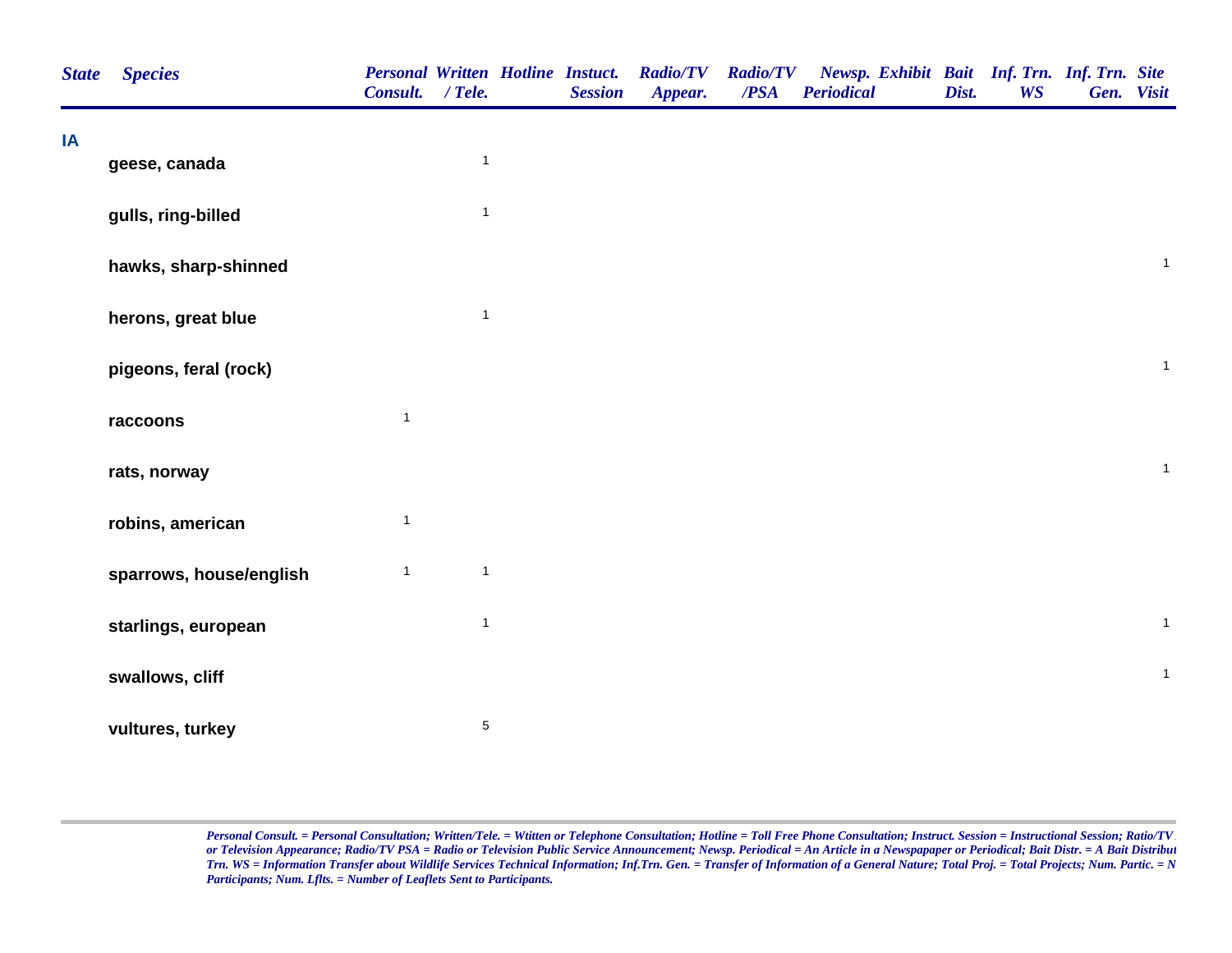| Total<br>Proj. | <b>Num.</b><br>Partic   | <b>Num.</b><br>Lflts |
|----------------|-------------------------|----------------------|
| $\overline{1}$ | $\overline{1}$          |                      |
|                |                         |                      |
| $\overline{1}$ | $\overline{\mathbf{1}}$ |                      |
| $\overline{1}$ | $\overline{c}$          |                      |
| $\overline{1}$ | $\overline{1}$          |                      |
| $\overline{1}$ | $\overline{c}$          |                      |
| $\overline{1}$ | $\overline{1}$          |                      |
|                |                         |                      |
| $\overline{1}$ | $\overline{1}$          |                      |
| $\overline{1}$ | $\overline{\mathbf{1}}$ |                      |
| $\overline{c}$ | $\overline{2}$          |                      |
| $\overline{c}$ | $\mathbf{3}$            |                      |
| $\overline{1}$ | $\overline{1}$          |                      |
|                |                         |                      |
| $\sqrt{5}$     | $\overline{5}$          |                      |

m

*Page 54 of 230*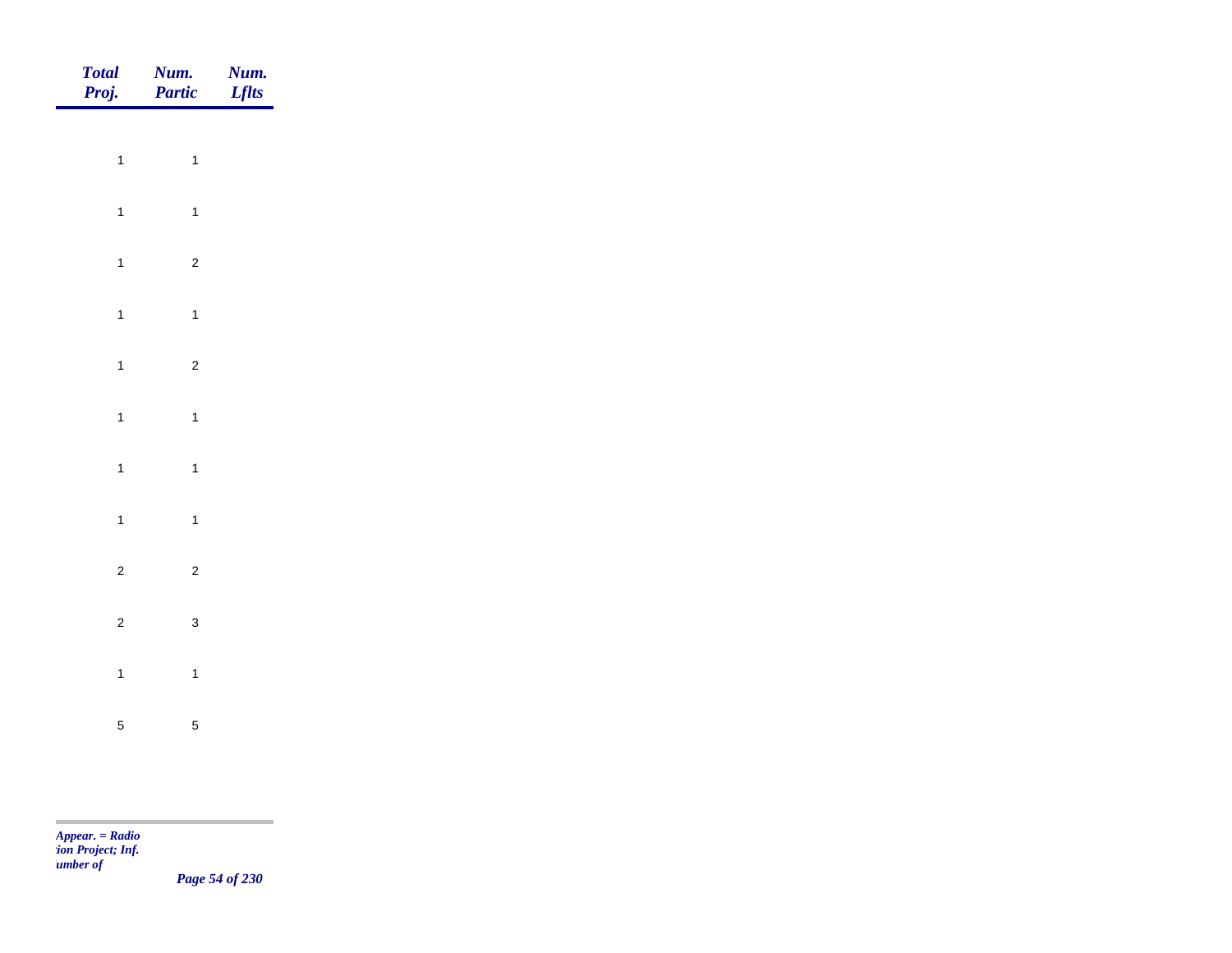| <b>State</b> | <b>Species</b>                         | <b>Personal Written Hotline Instuct.</b><br>Consult. | $/$ Tele.        | <b>Session</b> | <b>Radio/TV</b><br>Appear. | <b>Radio/TV</b><br>/PSA | Newsp. Exhibit Bait Inf. Trn. Inf. Trn. Site<br><b>Periodical</b> | Dist. | <b>WS</b> | Gen. Visit     |
|--------------|----------------------------------------|------------------------------------------------------|------------------|----------------|----------------------------|-------------------------|-------------------------------------------------------------------|-------|-----------|----------------|
| ΙA           | <b>Subtotal Project Types by State</b> | $\mathbf{3}$                                         | 11               |                |                            |                         |                                                                   |       |           | $\overline{5}$ |
|              |                                        |                                                      |                  |                |                            |                         | <b>Total Projects, Participants and Leaflets This S</b>           |       |           |                |
| ID           | badgers                                | $\boldsymbol{9}$                                     | $\overline{2}$   |                |                            |                         |                                                                   |       |           |                |
|              | bats (all)                             |                                                      | $\mathbf{1}$     |                |                            |                         |                                                                   |       |           |                |
|              | bears, black                           | $\mathbf{1}$                                         | $\mathbf{1}$     |                |                            |                         |                                                                   |       |           | $\overline{2}$ |
|              | beavers                                | $\mathbf{3}$                                         | $\sqrt{3}$       |                |                            |                         |                                                                   |       |           |                |
|              | blackbirds, z-(mixed species)          | $\mathbf{1}$                                         |                  |                |                            |                         |                                                                   |       |           |                |
|              | cats, feral/free ranging               | $\mathbf{1}$                                         |                  |                |                            |                         |                                                                   |       |           |                |
|              | cormorants, double-crested             | $\mathbf{1}$                                         |                  |                |                            |                         |                                                                   |       |           |                |
|              | coyotes                                | 8                                                    | $\,$ 5 $\,$      |                |                            |                         |                                                                   |       |           | $\mathbf{3}$   |
|              | crows, american                        | $\sqrt{5}$                                           | $\boldsymbol{9}$ |                |                            |                         |                                                                   |       |           |                |
|              | dogs, feral, free-ranging and h        |                                                      |                  |                |                            |                         |                                                                   |       |           | $\mathbf{1}$   |
|              | ducks, mallards                        | $\mathbf{1}$                                         |                  |                |                            |                         |                                                                   |       |           |                |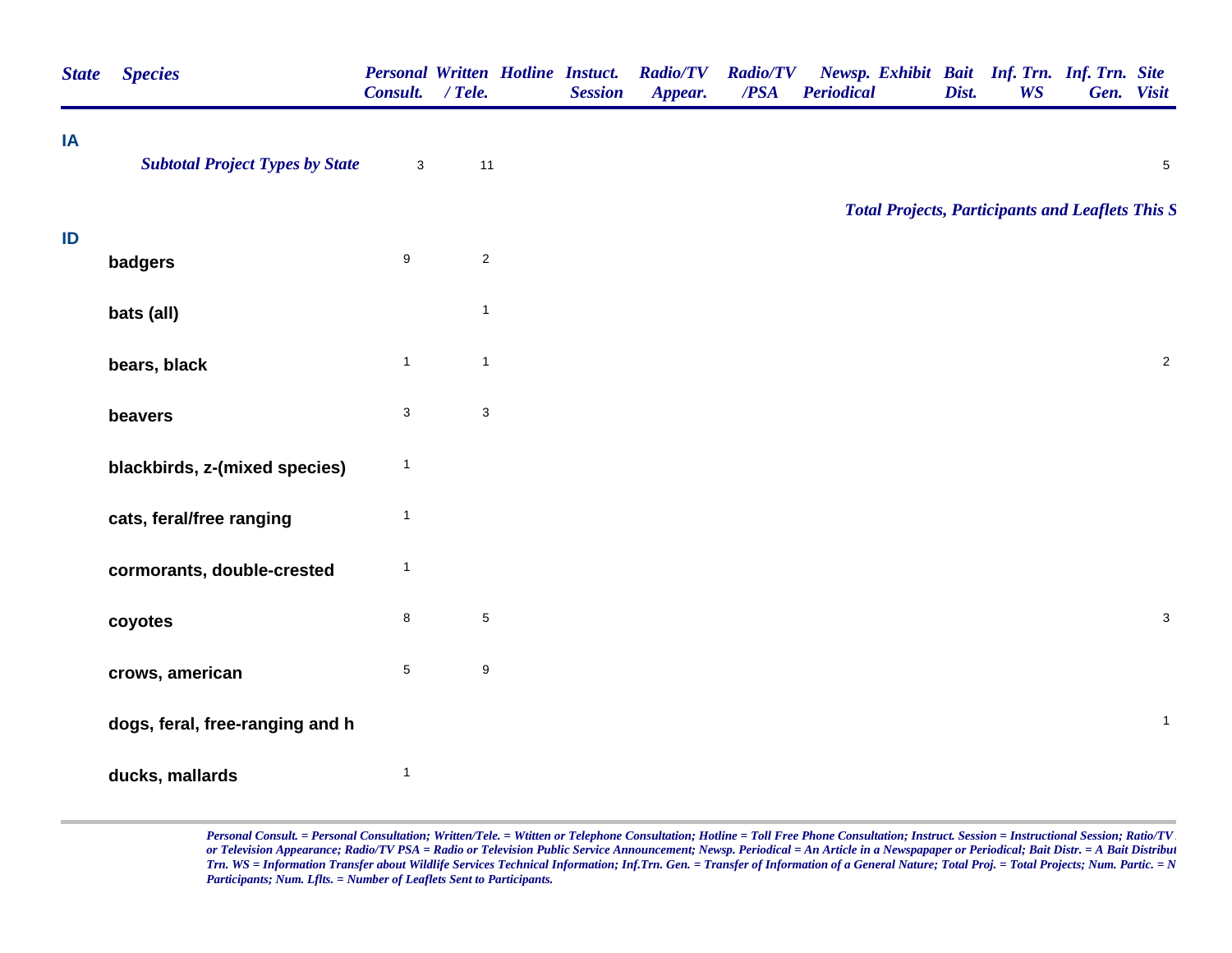|             | <b>Total</b><br>Proj.   | Num.<br>Partic | Num.<br><b>Lflts</b>     |
|-------------|-------------------------|----------------|--------------------------|
|             |                         |                |                          |
| <i>tate</i> | $19$                    | $22\,$         |                          |
|             | $11$                    | $12$           |                          |
|             | $\mathbf{1}$            | $\overline{1}$ | $\overline{\phantom{a}}$ |
|             | $\overline{\mathbf{4}}$ | $\sqrt{5}$     |                          |
|             | $\,$ 6 $\,$             | $11$           |                          |
|             | $\mathbf{1}$            | $\mathbf{1}$   |                          |
|             | $\mathbf{1}$            | $\mathbf{1}$   |                          |
|             | $\mathbf{1}$            | $\mathbf{1}$   |                          |
|             | $16\,$                  | $21$           | $\mathbf{3}$             |
|             | $14$                    | $16\,$         | $\mathbf{3}$             |
|             | $\mathbf{1}$            | $\mathbf 2$    |                          |
|             | $\mathbf{1}$            | $\mathbf{3}$   |                          |
|             |                         |                |                          |

*Appear. = Radio tion Project; Inf. Number of* 

m

*Page 55 of 230*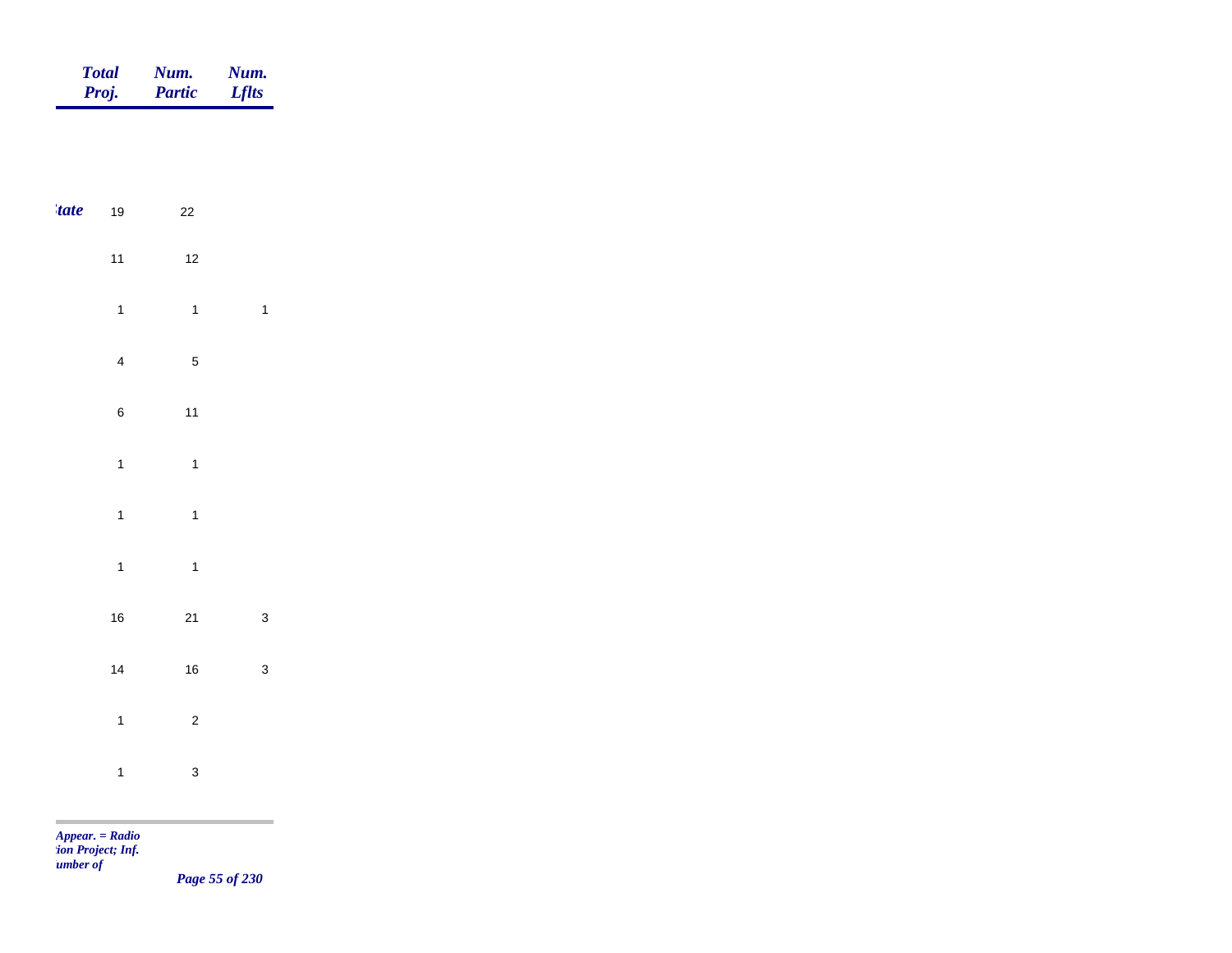| <b>State</b> | <b>Species</b>                | Personal Written Hotline Instuct.<br>Consult. / Tele. |                         | <b>Session</b> | <b>Radio/TV</b><br>Appear. | <b>Radio/TV</b><br>/PSA | Newsp. Exhibit Bait Inf. Trn. Inf. Trn. Site<br><b>Periodical</b> | Dist. | <b>WS</b> | Gen. Visit                |
|--------------|-------------------------------|-------------------------------------------------------|-------------------------|----------------|----------------------------|-------------------------|-------------------------------------------------------------------|-------|-----------|---------------------------|
| ID           |                               |                                                       |                         |                |                            |                         |                                                                   |       |           |                           |
|              | eagles, golden                |                                                       | $\mathbf{1}$            |                |                            |                         |                                                                   |       |           |                           |
|              | flickers, northern            | $\mathsf 3$                                           | $\sqrt{2}$              |                |                            |                         |                                                                   |       |           | $\overline{\mathbf{4}}$   |
|              | foxes, red                    | $\overline{7}$                                        | $\overline{\mathbf{4}}$ |                |                            |                         |                                                                   |       |           | $\mathbf{3}$              |
|              | geese, canada                 | $\overline{\mathbf{4}}$                               | $\overline{\mathbf{4}}$ |                |                            |                         |                                                                   |       |           | $\mathbf{1}$              |
|              | geese, white-fronted, greater |                                                       | $\mathbf{1}$            |                |                            |                         |                                                                   |       |           |                           |
|              | gophers, pocket (all)         |                                                       |                         |                |                            |                         |                                                                   |       |           | $\ensuremath{\mathsf{3}}$ |
|              | gulls, california             | $\mathbf{1}$                                          |                         |                |                            |                         |                                                                   |       |           |                           |
|              | gulls, ring-billed            |                                                       |                         |                |                            |                         |                                                                   |       |           | $\mathbf{1}$              |
|              | hawks, red-tailed             |                                                       | $\mathbf{1}$            |                |                            |                         |                                                                   |       |           |                           |
|              | hawks, swainson's             | $\mathbf{1}$                                          |                         |                |                            |                         |                                                                   |       |           |                           |
|              | herons, great blue            |                                                       | $\mathbf{1}$            |                |                            |                         |                                                                   |       |           | $\mathbf 1$               |
|              | herons, night, black-crowned  |                                                       |                         |                |                            |                         |                                                                   |       |           | $\mathbf{1}$              |
|              | kingfishers, belted           |                                                       |                         |                |                            |                         |                                                                   |       |           | $\mathbf 1$               |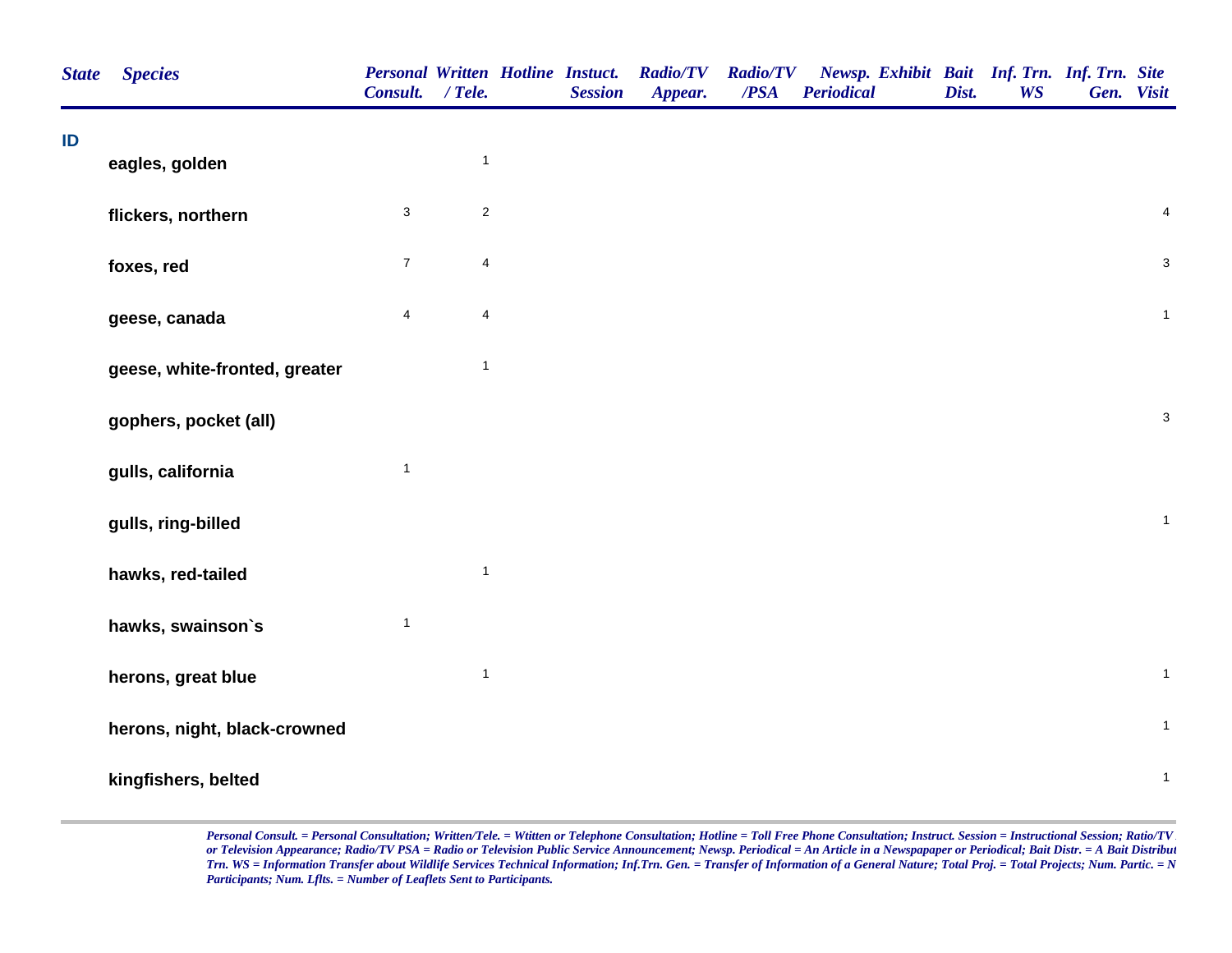| Total<br>Proj.   | <b>Num.</b><br>Partic | <b>Num.</b><br>Lflts |
|------------------|-----------------------|----------------------|
|                  |                       |                      |
| $\mathbf{1}$     | $\overline{1}$        |                      |
| $\boldsymbol{9}$ | $\boldsymbol{9}$      |                      |
| $14$             | $16\,$                | $\mathbf{3}$         |
| $\boldsymbol{9}$ | $13$                  |                      |
| $\mathbf{1}$     | $\overline{1}$        |                      |
| $\mathbf{3}$     | $\mathbf{3}$          |                      |
|                  |                       |                      |
| $\overline{1}$   | $\overline{c}$        |                      |
| $\overline{1}$   | $\overline{1}$        |                      |
| $\overline{1}$   | $\overline{1}$        |                      |
| $\overline{1}$   | $\overline{2}$        | $\overline{c}$       |
| $\overline{c}$   | $\overline{c}$        |                      |
| $\mathbf{1}$     | $\mathbf{1}$          |                      |
| $\mathbf{1}$     | $\overline{1}$        |                      |
|                  |                       |                      |

*Appear. = Radio tion Project; Inf. <u>umber</u> of* 

*Page 56 of 230*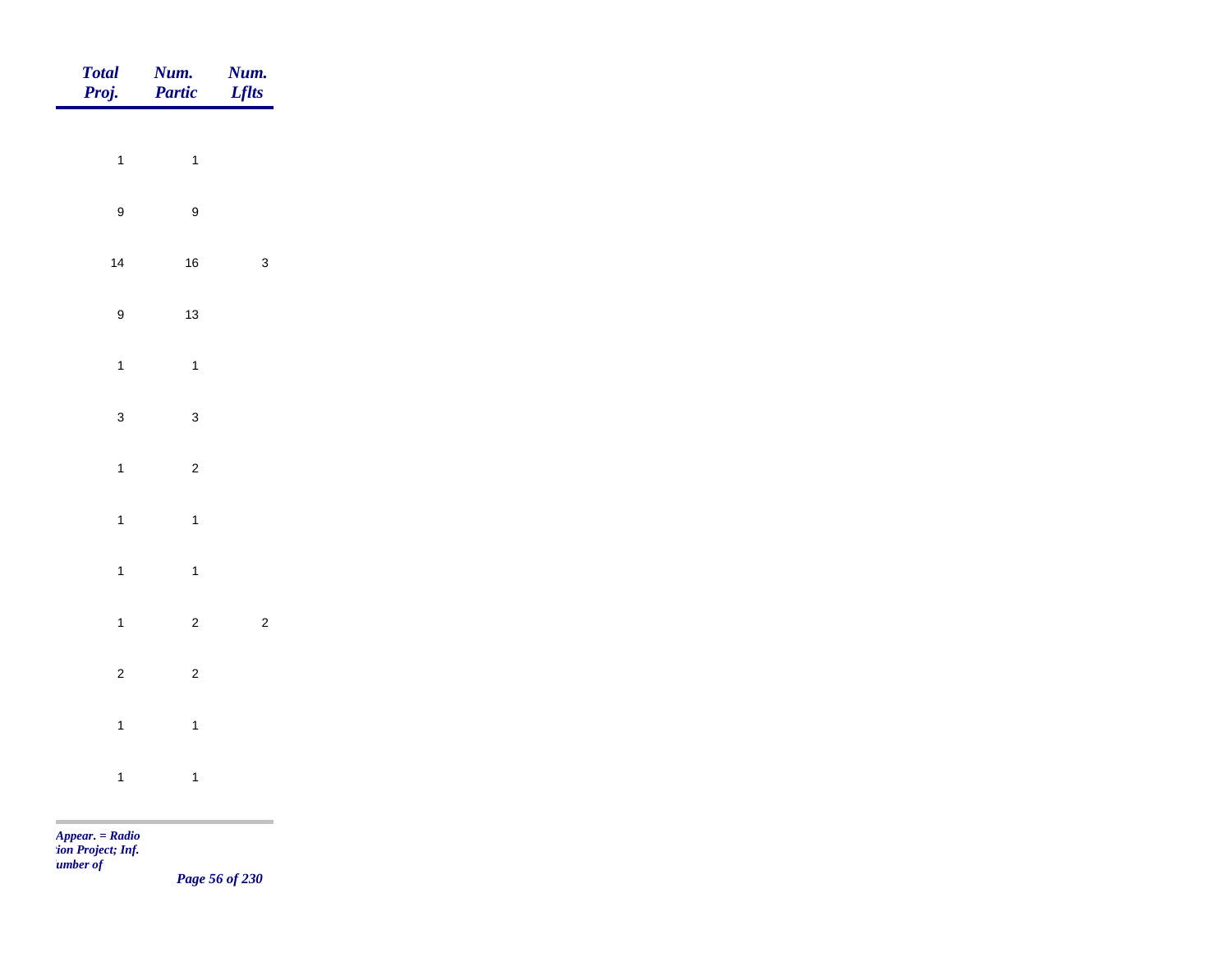| <b>State</b> | <b>Species</b>            | <b>Personal Written Hotline Instuct.</b><br>Consult. / Tele. |                           | <b>Session</b> | <b>Radio/TV</b><br>Appear. | <b>Radio/TV</b><br>/PSA | Newsp. Exhibit Bait Inf. Trn. Inf. Trn. Site<br><b>Periodical</b> | Dist. | <b>WS</b> | Gen. Visit              |
|--------------|---------------------------|--------------------------------------------------------------|---------------------------|----------------|----------------------------|-------------------------|-------------------------------------------------------------------|-------|-----------|-------------------------|
| ID           | kingfishers, belted       |                                                              |                           |                |                            |                         |                                                                   |       |           | $\mathbf{1}$            |
|              | lions, mountain (cougar)  | $\,$ 5 $\,$                                                  | $\ensuremath{\mathsf{3}}$ |                |                            |                         |                                                                   |       |           | $\mathbf{1}$            |
|              | magpies, black-billed     | $\mathbf{1}$                                                 | $\overline{2}$            |                |                            |                         |                                                                   |       |           |                         |
|              | marmots/woodchucks (all)  | $\,$ 5 $\,$                                                  | $\,$ 5 $\,$               |                |                            |                         |                                                                   |       |           |                         |
|              | muskrats                  | $\mathbf{1}$                                                 |                           |                |                            |                         |                                                                   |       |           |                         |
|              | pelicans, american white  | $\mathbf{1}$                                                 |                           |                |                            |                         |                                                                   |       |           |                         |
|              | pigeons, feral (rock)     | $\overline{2}$                                               | $\boldsymbol{7}$          |                |                            |                         |                                                                   |       |           | $\mathbf{1}$            |
|              | rabbits, feral            | $\mathbf{1}$                                                 | $\mathbf{1}$              |                |                            |                         |                                                                   |       |           |                         |
|              | raccoons                  | $\overline{4}$                                               | $\overline{\mathbf{4}}$   |                |                            |                         |                                                                   |       |           | $\overline{\mathbf{4}}$ |
|              | rats, norway              |                                                              | $\mathbf{1}$              |                |                            |                         |                                                                   |       |           |                         |
|              | ravens, common            | $\mathbf{1}$                                                 |                           |                |                            |                         |                                                                   |       |           |                         |
|              | skunks, striped           | $16\,$                                                       | $\boldsymbol{7}$          |                |                            |                         |                                                                   |       |           | $\,6$                   |
|              | snakes, poisonous (other) | $\mathbf{1}$                                                 | $\mathbf{1}$              |                |                            |                         |                                                                   |       |           |                         |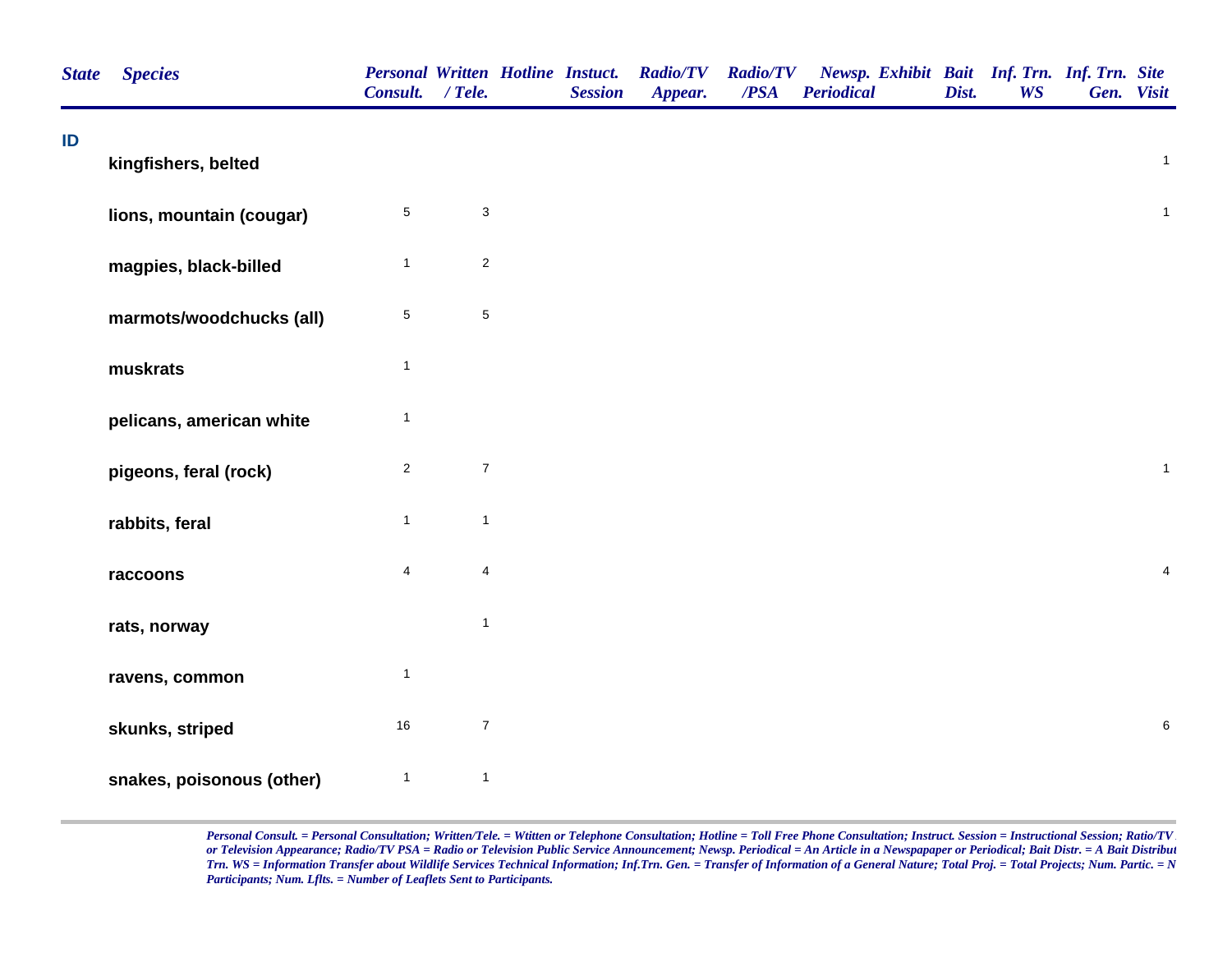|            | Total<br>Proj.                 | <b>Num.</b><br>Partic   | <b>Num.</b><br><i>Lflts</i> |
|------------|--------------------------------|-------------------------|-----------------------------|
|            | $\overline{1}$                 | $\overline{1}$          |                             |
|            |                                |                         |                             |
|            | $\boldsymbol{9}$               | $\boldsymbol{9}$        |                             |
|            | $\mathbf{3}$                   | $\overline{4}$          | $\sqrt{2}$                  |
|            | $10\,$                         | $13$                    |                             |
|            | $\overline{1}$                 | $\mathbf{1}$            |                             |
|            | $\mathbf{1}$                   | $\overline{1}$          |                             |
|            | $10\,$                         | $17$                    |                             |
|            | $\overline{c}$                 | $\overline{\mathbf{c}}$ |                             |
|            | $12$                           | $15$                    |                             |
|            | $\mathbf{1}$                   | $\mathbf{1}$            |                             |
|            |                                |                         |                             |
|            | $\mathbf{1}$                   | $\overline{1}$          |                             |
|            | $29\,$                         | 33                      | $\mathbf{3}$                |
|            | $\overline{c}$                 | $\mathbf{3}$            |                             |
| <b>COL</b> | <b>Contract Contract State</b> |                         |                             |

*Appear. = Radio tion Project; Inf. Number of* 

*Page 57 of 230*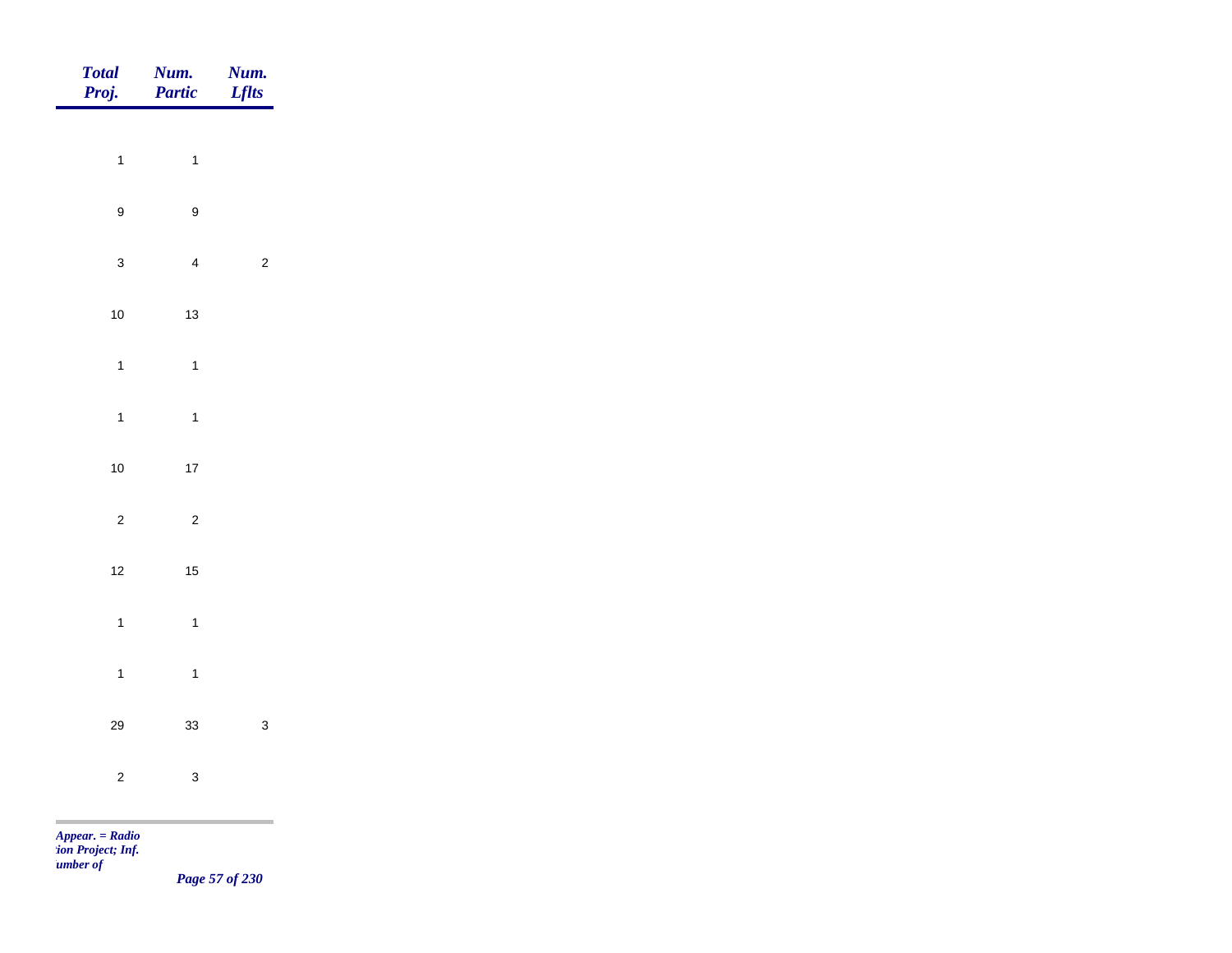| <b>Species</b>            |                  |                                        |                  | <b>Session</b> | <b>Radio/TV</b><br>Appear.               | /PSA | <b>Periodical</b> | Dist.           | <b>WS</b> | Gen. Visit |                                                                                                         |
|---------------------------|------------------|----------------------------------------|------------------|----------------|------------------------------------------|------|-------------------|-----------------|-----------|------------|---------------------------------------------------------------------------------------------------------|
| snakes, poisonous (other) | $\mathbf{1}$     | $\mathbf{1}$                           |                  |                |                                          |      |                   |                 |           |            |                                                                                                         |
| squirrels, fox            | $\mathbf{1}$     | $\mathbf{1}$                           |                  |                |                                          |      |                   |                 |           |            |                                                                                                         |
| squirrels, ground, other  | $\mathbf{1}$     | $\mathbf{1}$                           |                  |                |                                          |      |                   |                 |           |            |                                                                                                         |
| starlings, european       | 6                | $32\,$                                 |                  |                |                                          |      |                   |                 |           |            | $\overline{4}$                                                                                          |
| swallows, barn            |                  | $\mathbf{1}$                           |                  |                |                                          |      |                   |                 |           |            |                                                                                                         |
| wolves, gray/timber       | $\boldsymbol{7}$ | 4                                      |                  |                |                                          |      |                   |                 |           |            | $\sqrt{2}$                                                                                              |
| woodpeckers, pileated     |                  | $\mathbf{1}$                           |                  |                |                                          |      |                   |                 |           |            |                                                                                                         |
| woodrats, bushy tailed    | $\mathbf{1}$     | $\mathbf{1}$                           |                  |                |                                          |      |                   |                 |           |            | $\mathbf{1}$                                                                                            |
|                           | 100              |                                        |                  |                |                                          |      |                   |                 |           |            | 40                                                                                                      |
|                           |                  |                                        |                  |                |                                          |      |                   |                 |           |            |                                                                                                         |
| bats (all)                | $\overline{a}$   | $\mathbf{1}$                           |                  | $\mathbf{1}$   |                                          |      |                   |                 |           |            |                                                                                                         |
| beavers                   | 9                | $\boldsymbol{9}$                       |                  | $\overline{2}$ |                                          |      |                   |                 |           |            |                                                                                                         |
| blackbirds, red-winged    | $\mathbf{1}$     |                                        |                  |                |                                          |      |                   |                 |           |            |                                                                                                         |
|                           |                  | <b>Subtotal Project Types by State</b> | Consult. / Tele. | 107            | <b>Personal Written Hotline Instact.</b> |      |                   | <b>Radio/TV</b> |           |            | Newsp. Exhibit Bait Inf. Trn. Inf. Trn. Site<br><b>Total Projects, Participants and Leaflets This S</b> |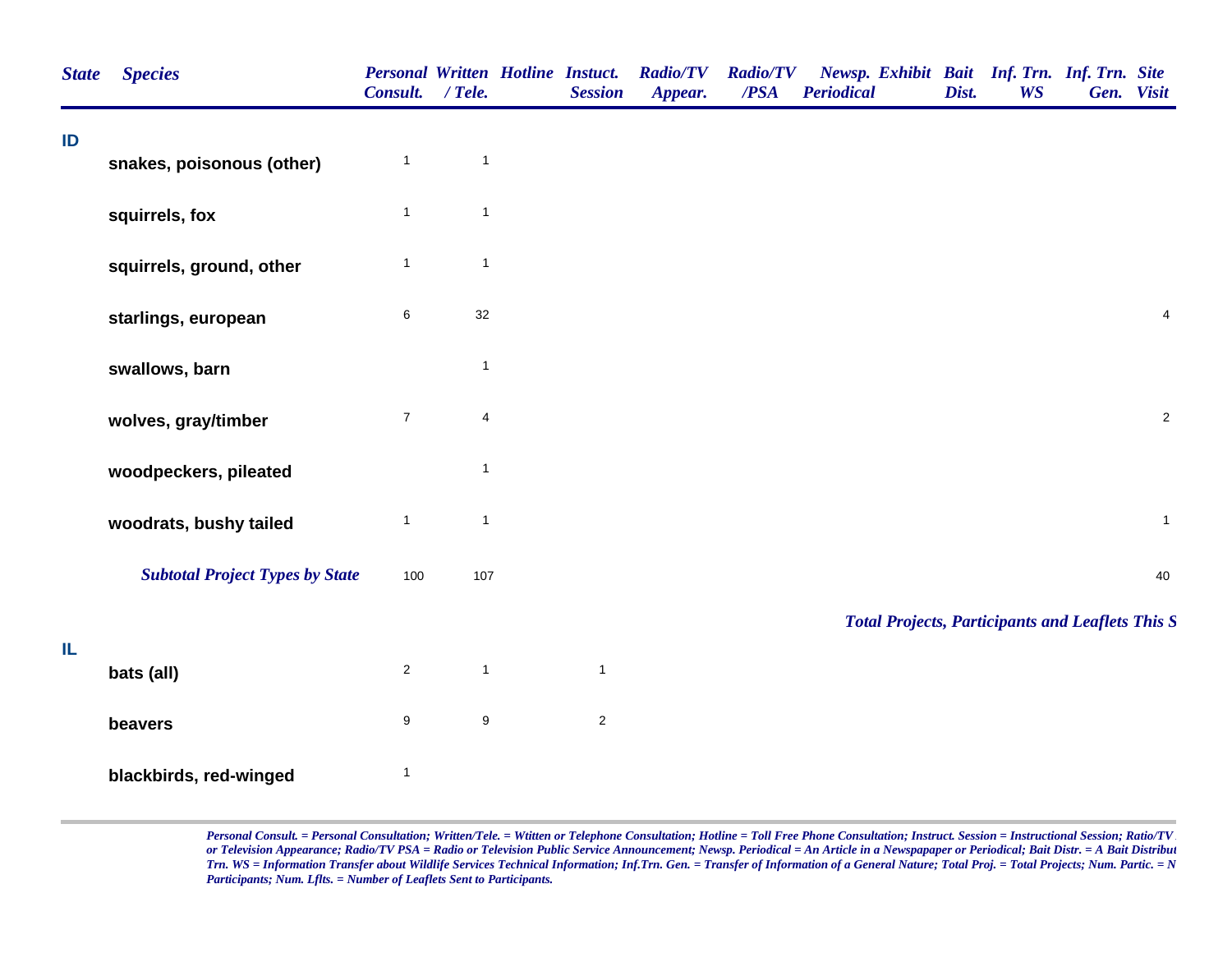| Total<br>Proj.          | Num.<br>Partic                   | <b>Num.</b><br>Lflts |
|-------------------------|----------------------------------|----------------------|
|                         |                                  |                      |
|                         | $\overline{c}$<br>$\mathbf{3}$   |                      |
|                         | $\overline{c}$<br>$\overline{c}$ |                      |
|                         | $\overline{c}$<br>$\overline{c}$ | $\mathbf{1}$         |
| 42                      | 53                               | $\overline{7}$       |
| $\overline{1}$          | $\overline{1}$                   |                      |
| $13$                    | 51                               | $\boldsymbol{9}$     |
|                         |                                  |                      |
| $\overline{1}$          | $\overline{1}$                   |                      |
| $\mathbf{3}$            | $\mathbf{3}$                     |                      |
|                         |                                  |                      |
| <i>tate</i><br>247      | 340                              | 34                   |
| $\overline{\mathbf{4}}$ | $20\,$                           |                      |
| 20                      | 130                              |                      |
| $\overline{1}$          | $\overline{1}$                   |                      |
|                         |                                  |                      |
| $Appear. = Radio$       |                                  |                      |

*tion Project; Inf. Number of* 

*Page 58 of 230*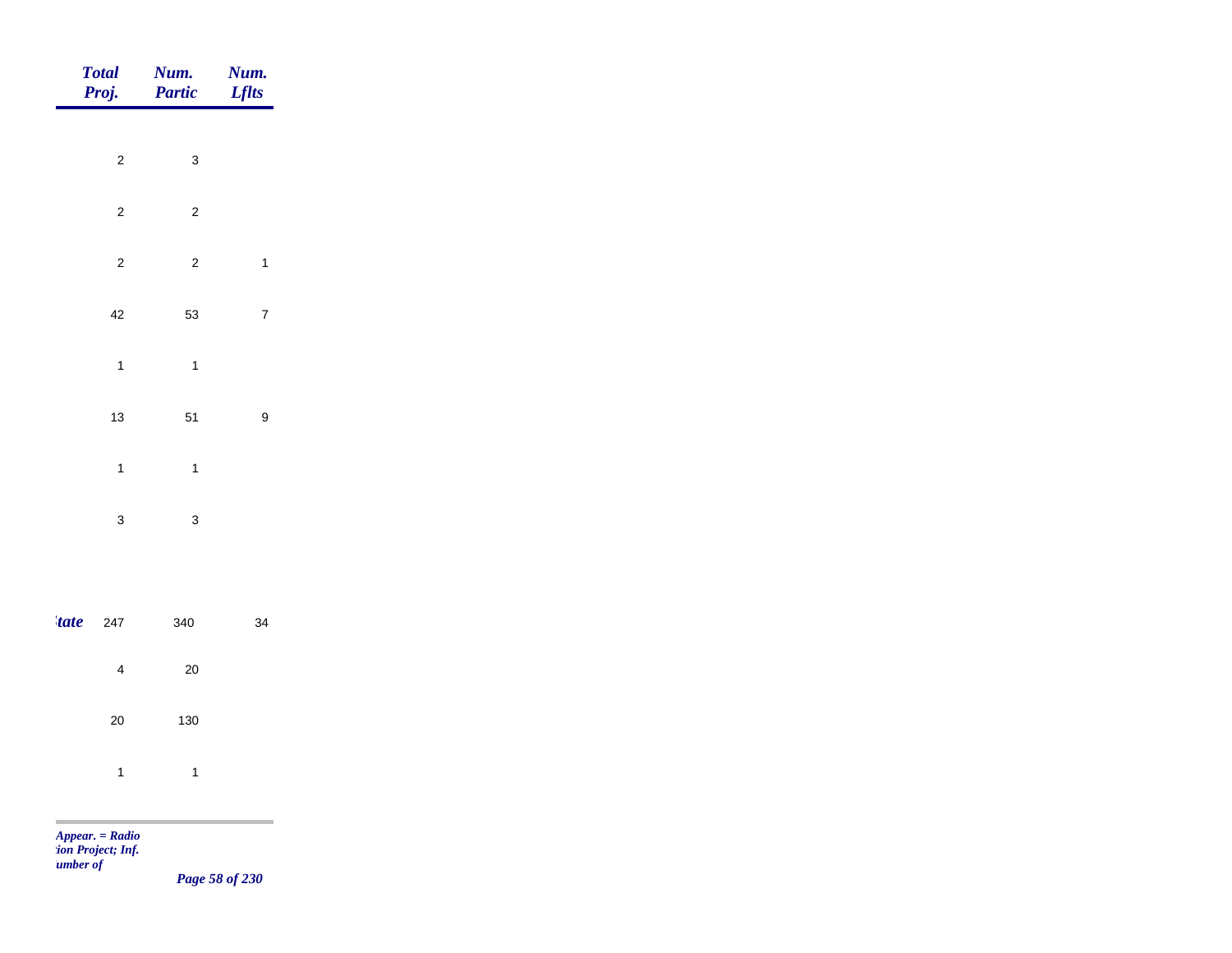| <b>State</b> | <b>Species</b>                | Consult. / Tele. |                           | <b>Personal Written Hotline Instuct.</b><br><b>Session</b> | <b>Radio/TV</b><br>Appear. | <b>Radio/TV</b><br>$\overline{PSA}$ | Newsp. Exhibit Bait Inf. Trn. Inf. Trn. Site<br><b>Periodical</b> | Dist. | <b>WS</b> | Gen. Visit |  |
|--------------|-------------------------------|------------------|---------------------------|------------------------------------------------------------|----------------------------|-------------------------------------|-------------------------------------------------------------------|-------|-----------|------------|--|
| IL           | blackbirds, z-(mixed species) | $\mathbf{1}$     | $\ensuremath{\mathsf{3}}$ |                                                            |                            |                                     |                                                                   |       |           |            |  |
|              | cardinals, northern           |                  | $\mathbf{1}$              |                                                            |                            |                                     |                                                                   |       |           |            |  |
|              | coyotes                       |                  | $\mathbf{1}$              |                                                            |                            |                                     | $\overline{1}$                                                    |       |           |            |  |
|              | deer, white-tailed (wild)     | $\mathbf{1}$     | $\,$ 5 $\,$               | $\mathsf 3$                                                |                            |                                     |                                                                   |       |           |            |  |
|              | doves, mourning               |                  | $\ensuremath{\mathsf{3}}$ |                                                            |                            |                                     |                                                                   |       |           |            |  |
|              | ducks, mallards               |                  | $\boldsymbol{7}$          |                                                            |                            |                                     |                                                                   |       |           |            |  |
|              | falcons, american kestrels    |                  | $\overline{1}$            |                                                            |                            |                                     |                                                                   |       |           |            |  |
|              | finches, house                |                  | $\mathbf{1}$              |                                                            |                            |                                     |                                                                   |       |           |            |  |
|              | foxes, red                    |                  | $\mathbf{1}$              | $\mathbf{1}$                                               |                            |                                     |                                                                   |       |           |            |  |
|              | geese, canada                 | $\sqrt{5}$       | 13                        | $\sqrt{2}$                                                 |                            |                                     |                                                                   |       |           |            |  |
|              | gophers, pocket (all)         |                  | $\overline{\mathbf{1}}$   |                                                            |                            |                                     |                                                                   |       |           |            |  |
|              | grackles, common              |                  | $\mathbf{1}$              |                                                            |                            |                                     |                                                                   |       |           |            |  |
|              | gulls, herring                | $\mathbf{1}$     | $\boldsymbol{7}$          |                                                            |                            |                                     |                                                                   |       |           |            |  |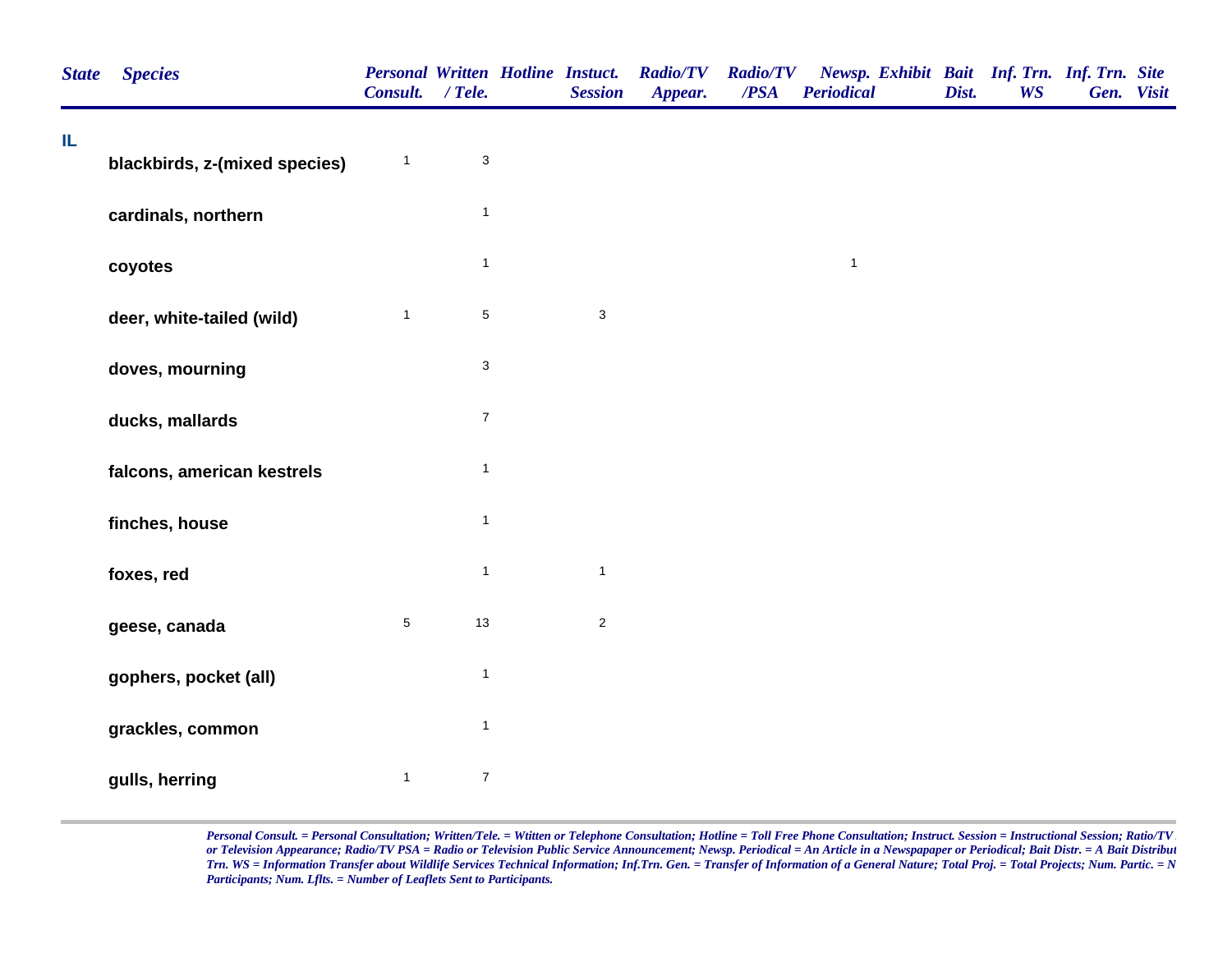| Total<br>Proj.   | Num.<br>Partic | Num.<br><b>Lflts</b> |
|------------------|----------------|----------------------|
|                  |                |                      |
| $\overline{4}$   | $\overline{7}$ |                      |
| $\mathbf{1}$     | $\overline{1}$ |                      |
| $\overline{c}$   | $\overline{c}$ | $\overline{c}$       |
| $\boldsymbol{9}$ | $144$          |                      |
| $\mathbf{3}$     | $\mathbf{3}$   |                      |
| $\overline{7}$   | $\bf8$         | $11$                 |
| $\mathbf{1}$     | $\mathbf{1}$   |                      |
| $\mathbf{1}$     | $\overline{1}$ |                      |
| $\overline{2}$   | $18\,$         |                      |
|                  |                |                      |
| $20\,$           | 148            |                      |
| $\overline{1}$   | $\mathbf{1}$   |                      |
| $\mathbf{1}$     | $\overline{1}$ |                      |
| $\bf 8$          | $10$           | $\sqrt{5}$           |
|                  |                |                      |

*Appear. = Radio tion Project; Inf. Number of* 

*Page 59 of 230*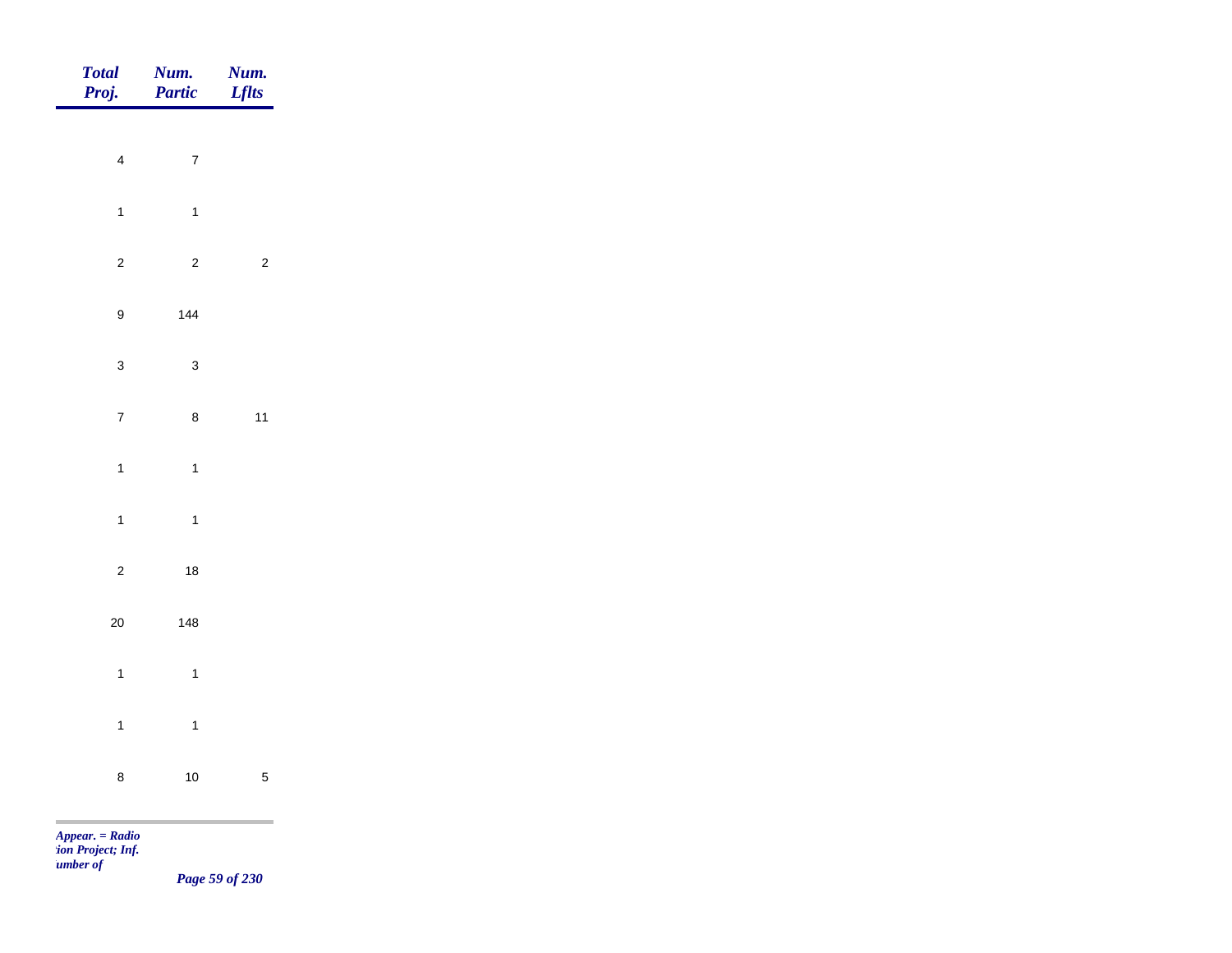| <b>State</b> | <b>Species</b>         | Consult. / Tele. |                         | <b>Personal Written Hotline Instuct.</b><br><b>Session</b> | <b>Radio/TV</b><br>Appear. | <b>Radio/TV</b><br>/PSA | Newsp. Exhibit Bait Inf. Trn. Inf. Trn. Site<br>Periodical | Dist. | <b>WS</b> |              | Gen. Visit   |
|--------------|------------------------|------------------|-------------------------|------------------------------------------------------------|----------------------------|-------------------------|------------------------------------------------------------|-------|-----------|--------------|--------------|
| IL.          | gulls, herring         | $\mathbf{1}$     | $\boldsymbol{7}$        |                                                            |                            |                         |                                                            |       |           |              |              |
|              | gulls, ring-billed     | $\mathbf{3}$     | $\boldsymbol{9}$        | $\sqrt{2}$                                                 | $\mathbf{1}$               |                         |                                                            |       |           |              |              |
|              | hawks, red-tailed      |                  | $\mathbf 2$             |                                                            |                            |                         |                                                            |       |           | $\mathbf{1}$ |              |
|              | herons, great blue     |                  | $\mathbf{1}$            |                                                            |                            |                         |                                                            |       |           |              |              |
|              | jays, blue             |                  | $\mathbf{1}$            |                                                            |                            |                         |                                                            |       |           |              |              |
|              | muskrats               | $\bf 8$          | $\mathbf{1}$            |                                                            |                            |                         |                                                            |       |           |              | $\mathbf{1}$ |
|              | no species             |                  |                         | 15                                                         |                            |                         |                                                            |       |           | $\mathbf{1}$ |              |
|              | parakeets, monk        |                  | $\mathbf{1}$            |                                                            |                            |                         |                                                            |       |           |              |              |
|              | pheasants, ring-necked |                  | $\mathbf{1}$            |                                                            |                            |                         |                                                            |       |           |              |              |
|              | pigeons, feral (rock)  |                  | $\mathbf{1}$            |                                                            |                            |                         |                                                            |       |           |              |              |
|              | quail (all)            |                  | $\mathbf{1}$            |                                                            |                            |                         |                                                            |       |           |              |              |
|              | rabbits, cottontail    | $\mathbf{1}$     |                         |                                                            |                            |                         |                                                            |       |           |              |              |
|              | raccoons               |                  | $\overline{\mathbf{4}}$ | $\mathbf{1}$                                               |                            |                         |                                                            |       |           |              |              |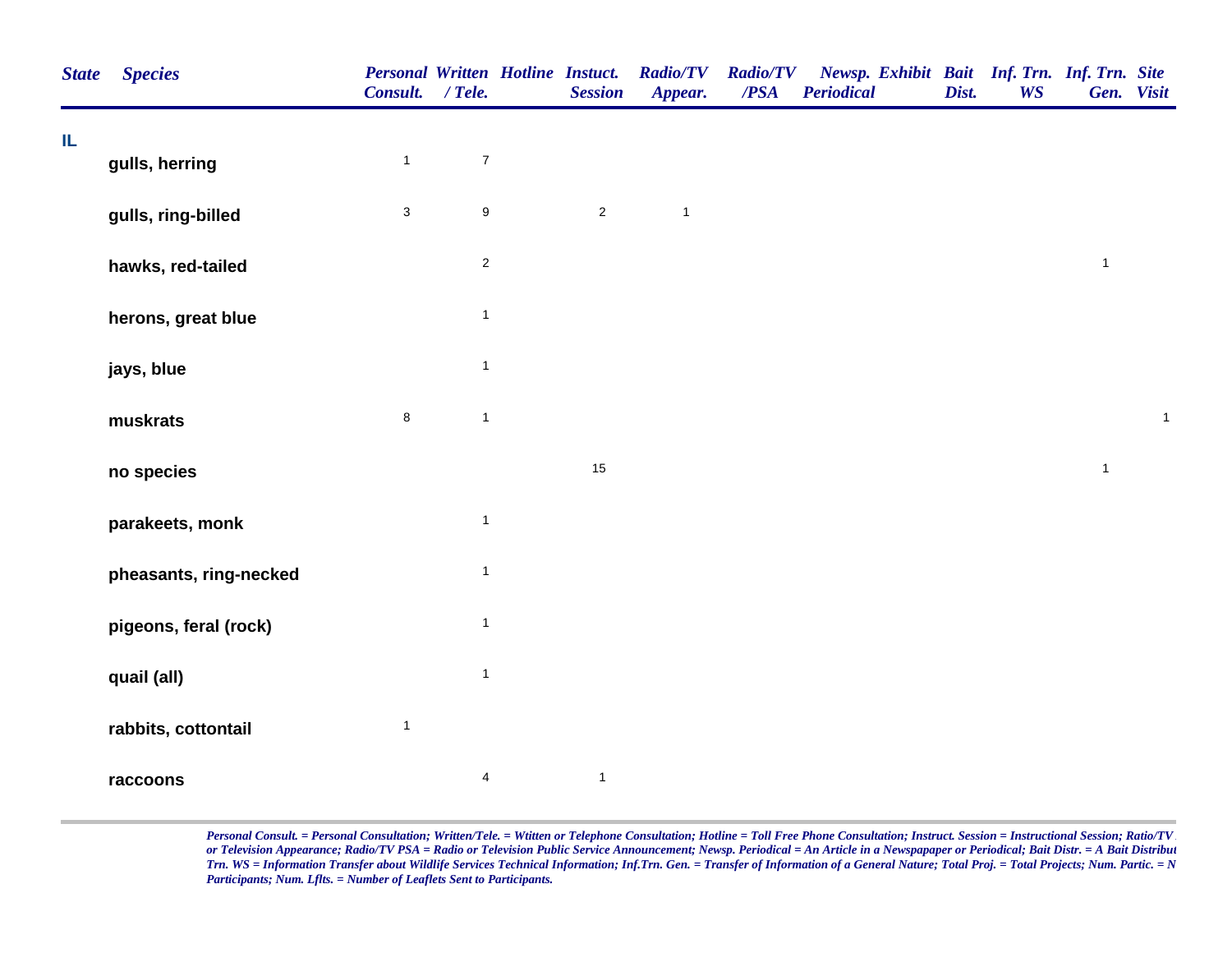| Total<br>Proj. | Num.<br>Partic | Num.<br><b>Lflts</b> |
|----------------|----------------|----------------------|
|                |                |                      |
| $\bf 8$        | $10\,$         | $\sqrt{5}$           |
| $15$           | $157\,$        | $\sqrt{5}$           |
| $\mathbf{3}$   | $\mathbf{3}$   | $\mathbf{1}$         |
| $\overline{1}$ | $\mathbf{1}$   |                      |
| $\mathbf{1}$   | $\overline{1}$ |                      |
| $10\,$         | 34             |                      |
| $16\,$         | 397            | $\mathbf{3}$         |
| $\overline{1}$ | $\overline{1}$ |                      |
|                |                |                      |
| $\overline{1}$ | $\overline{1}$ |                      |
| $\overline{1}$ | $\overline{4}$ |                      |
| $\mathbf{1}$   | $\overline{1}$ |                      |
| $\overline{1}$ | $\overline{1}$ |                      |
| $\overline{5}$ | $22\,$         |                      |
|                |                |                      |

*Appear. = Radio tion Project; Inf. <u>umber</u> of* 

*Page 60 of 230*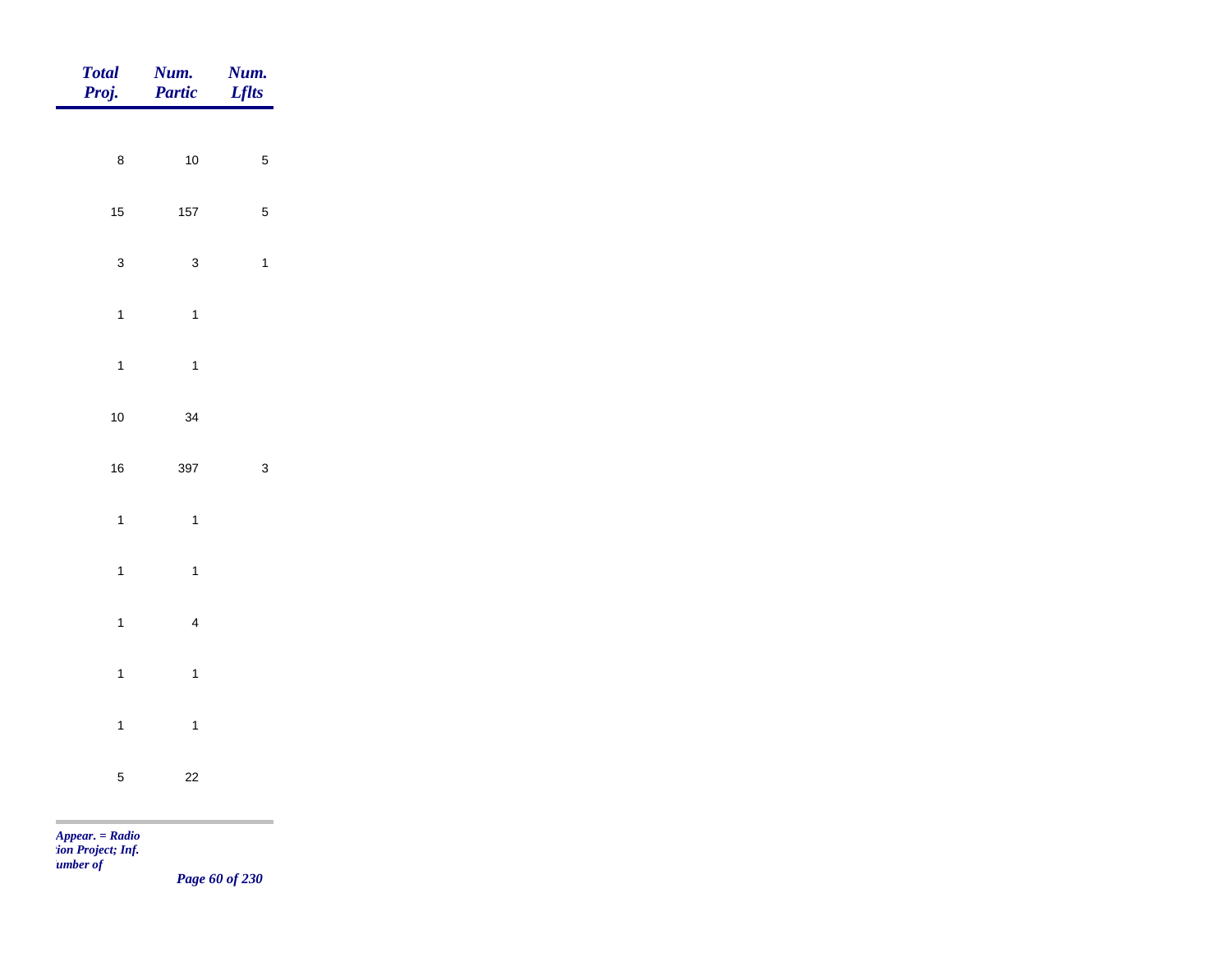| <b>State</b> | <b>Species</b>          | <b>Personal Written Hotline Instuct.</b><br>Consult. / Tele. |                         | <b>Session</b> | <b>Radio/TV</b><br>Appear. | <b>Radio/TV</b><br>/PSA | Newsp. Exhibit Bait Inf. Trn. Inf. Trn. Site<br><b>Periodical</b> | Dist. | <b>WS</b> | Gen. Visit   |  |
|--------------|-------------------------|--------------------------------------------------------------|-------------------------|----------------|----------------------------|-------------------------|-------------------------------------------------------------------|-------|-----------|--------------|--|
| IL           | raccoons                |                                                              | $\overline{\mathbf{4}}$ | $\mathbf{1}$   |                            |                         |                                                                   |       |           |              |  |
|              | rats, norway            |                                                              | $\mathbf{1}$            |                |                            |                         |                                                                   |       |           |              |  |
|              | robins, american        |                                                              | $\mathbf{1}$            |                |                            |                         |                                                                   |       |           |              |  |
|              | skunks, striped         |                                                              | $\overline{2}$          | $\mathbf{1}$   |                            |                         |                                                                   |       |           |              |  |
|              | sparrows, house/english |                                                              | $\mathbf{1}$            | $\mathbf{1}$   |                            |                         |                                                                   |       |           |              |  |
|              | squirrels, fox          |                                                              |                         | $\mathbf{1}$   |                            |                         |                                                                   |       |           |              |  |
|              | squirrels, gray         |                                                              |                         |                |                            |                         |                                                                   |       |           | $\mathbf{1}$ |  |
|              | starlings, european     |                                                              | $\overline{4}$          | $\sqrt{2}$     |                            |                         |                                                                   |       |           |              |  |
|              | swans, mute             |                                                              | $\mathbf{1}$            |                |                            |                         |                                                                   |       |           |              |  |
|              | turkeys, wild           | $\mathbf{1}$                                                 |                         |                |                            |                         |                                                                   |       |           |              |  |
|              | waxwings, cedar         |                                                              | $\mathbf{1}$            |                |                            |                         |                                                                   |       |           |              |  |
|              | woodpeckers, downy      |                                                              | $10$                    |                |                            |                         |                                                                   |       |           |              |  |
|              | woodpeckers, hairy      |                                                              | $\mathbf{1}$            |                |                            |                         |                                                                   |       |           |              |  |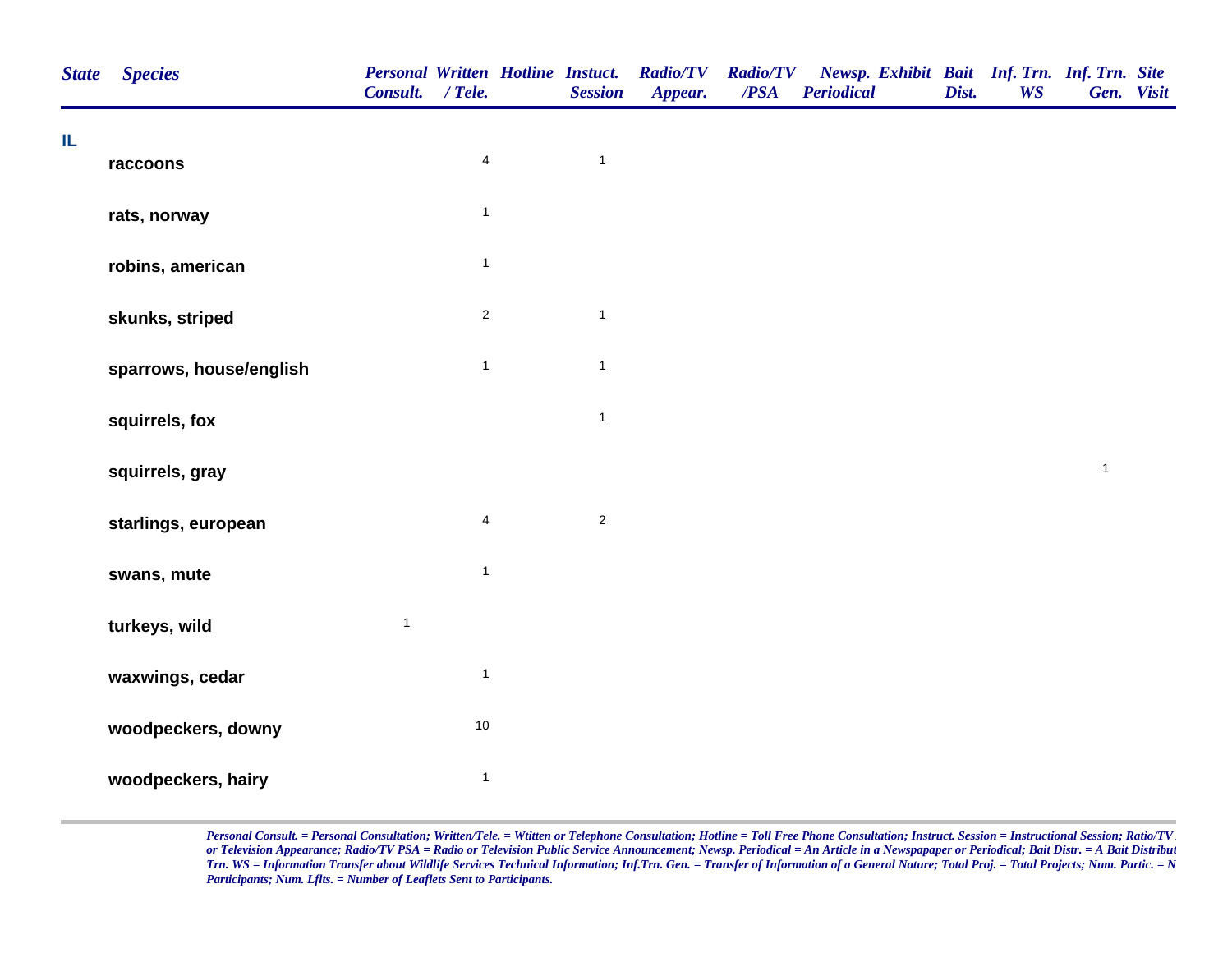| Total<br>Proj.                                                                                                                                                                                                                                                                                                                        | Num.<br>Partic | <b>Num.</b><br>Lflts |
|---------------------------------------------------------------------------------------------------------------------------------------------------------------------------------------------------------------------------------------------------------------------------------------------------------------------------------------|----------------|----------------------|
|                                                                                                                                                                                                                                                                                                                                       |                |                      |
| $\sqrt{5}$                                                                                                                                                                                                                                                                                                                            | $22\,$         |                      |
| $\overline{1}$                                                                                                                                                                                                                                                                                                                        | $\overline{1}$ |                      |
| $\mathbf{1}$                                                                                                                                                                                                                                                                                                                          | $\overline{1}$ |                      |
| $\mathbf{3}$                                                                                                                                                                                                                                                                                                                          | 19             |                      |
| $\overline{c}$                                                                                                                                                                                                                                                                                                                        | $22\,$         |                      |
| $\mathbf{1}$                                                                                                                                                                                                                                                                                                                          | $17$           |                      |
|                                                                                                                                                                                                                                                                                                                                       |                |                      |
| $\mathbf{1}$                                                                                                                                                                                                                                                                                                                          | $\overline{1}$ |                      |
| $\,6\,$                                                                                                                                                                                                                                                                                                                               | $115$          |                      |
| $\overline{1}$                                                                                                                                                                                                                                                                                                                        | $\overline{c}$ |                      |
| $\overline{1}$                                                                                                                                                                                                                                                                                                                        | $\,6\,$        |                      |
| $\overline{1}$                                                                                                                                                                                                                                                                                                                        | $\overline{1}$ |                      |
| $10\,$                                                                                                                                                                                                                                                                                                                                | $10$           | $\bf 8$              |
| $\overline{1}$                                                                                                                                                                                                                                                                                                                        | $\overline{1}$ | $\bf 8$              |
| <b>Contract Contract Contract</b><br>$\mathbf{A}$ and $\mathbf{B}$ and $\mathbf{B}$ and $\mathbf{B}$ and $\mathbf{B}$ and $\mathbf{B}$ and $\mathbf{B}$ and $\mathbf{B}$ and $\mathbf{B}$ and $\mathbf{B}$ and $\mathbf{B}$ and $\mathbf{B}$ and $\mathbf{B}$ and $\mathbf{B}$ and $\mathbf{B}$ and $\mathbf{B}$ and $\mathbf{B}$ and |                |                      |

*Appear. = Radio tion Project; Inf. Number of* 

*Page 61 of 230*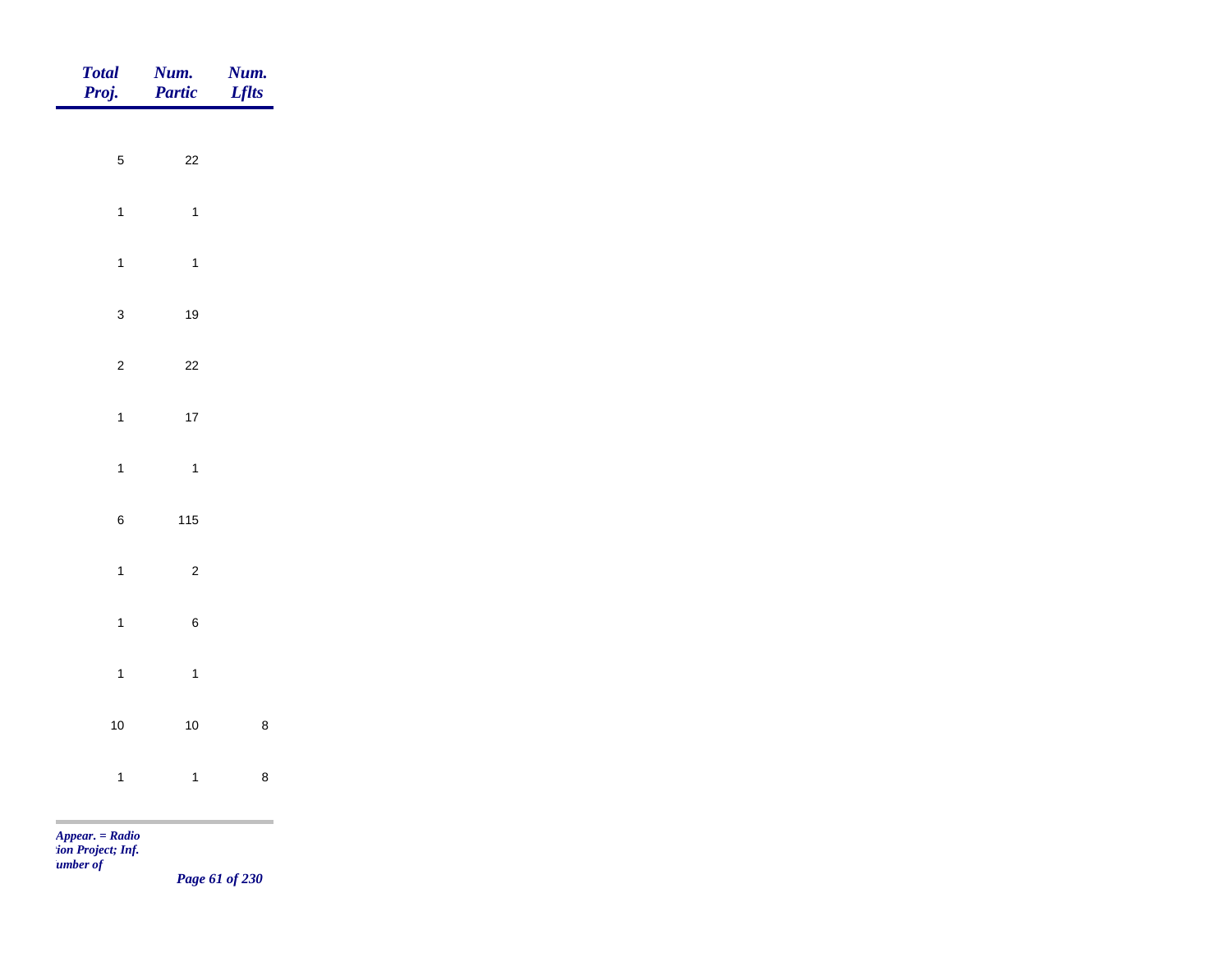| <b>State</b> | <b>Species</b>                         | <b>Personal Written Hotline Instuct.</b><br>Consult. / Tele. |              |                           | <b>Session</b> | <b>Radio/TV</b><br>Appear. | <b>Radio/TV</b><br>/PSA | Newsp. Exhibit Bait Inf. Trn. Inf. Trn. Site<br><b>Periodical</b> | Dist. | <b>WS</b>    |             | Gen. Visit     |
|--------------|----------------------------------------|--------------------------------------------------------------|--------------|---------------------------|----------------|----------------------------|-------------------------|-------------------------------------------------------------------|-------|--------------|-------------|----------------|
| IL           | woodpeckers, hairy                     |                                                              | $\mathbf{1}$ |                           |                |                            |                         |                                                                   |       |              |             |                |
|              | <b>Subtotal Project Types by State</b> | 33                                                           | 99           |                           | 32             | $\overline{1}$             | $\mathbf{1}$            | $\mathbf{1}$                                                      |       |              | $\mathsf 3$ | $\overline{1}$ |
| IN           |                                        |                                                              |              |                           |                |                            |                         | <b>Total Projects, Participants and Leaflets This S</b>           |       |              |             |                |
|              | alligators, american                   |                                                              |              | $\overline{\mathbf{4}}$   |                |                            |                         |                                                                   |       |              |             |                |
|              | armadillos, nine-banded                |                                                              |              | $\mathbf{1}$              |                |                            |                         |                                                                   |       |              |             |                |
|              | badgers                                |                                                              |              | $\overline{\mathbf{4}}$   |                |                            |                         |                                                                   |       |              |             |                |
|              | bats (all)                             |                                                              | $\sqrt{2}$   | 257                       |                |                            |                         |                                                                   |       |              |             | $\mathbf{1}$   |
|              | beavers                                |                                                              |              | 85                        |                |                            |                         |                                                                   |       |              |             |                |
|              | bird, unidentifiable                   |                                                              |              | 58                        |                |                            |                         |                                                                   |       |              |             |                |
|              | blackbirds, red-winged                 |                                                              |              | $\sqrt{2}$                |                |                            |                         |                                                                   |       |              |             |                |
|              | blackbirds, z-(mixed species)          |                                                              |              | $\ensuremath{\mathsf{3}}$ |                |                            |                         |                                                                   |       | $\mathbf{1}$ |             |                |
|              | bluebirds, eastern                     |                                                              |              | $\mathbf{1}$              |                |                            |                         |                                                                   |       |              |             |                |
|              | bobcats                                |                                                              |              | 17                        |                |                            |                         |                                                                   |       |              |             |                |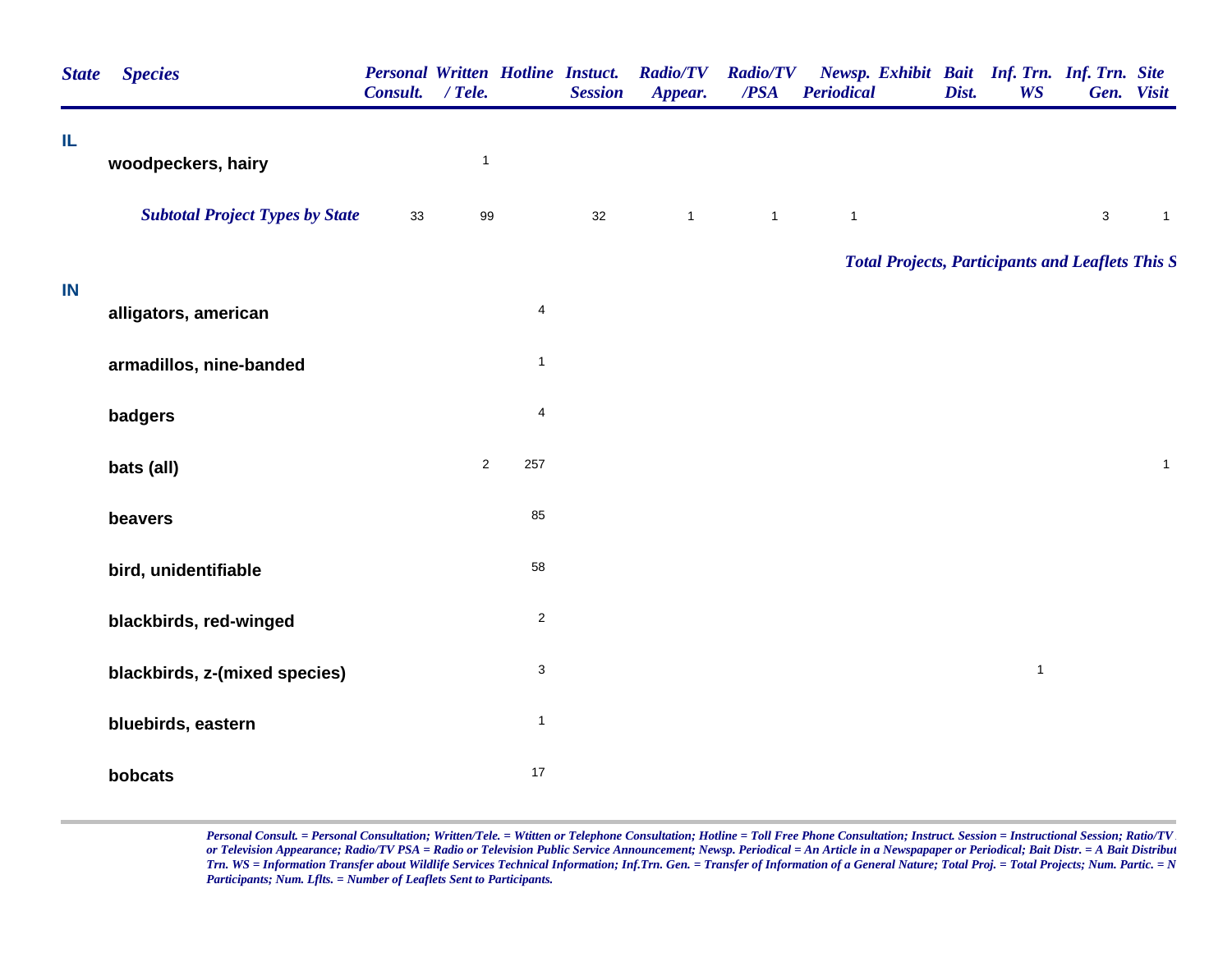|             | <b>Total</b><br>Proj.          | Num.<br>Partic                   | Num.<br><b>Lflts</b> |
|-------------|--------------------------------|----------------------------------|----------------------|
|             | $\overline{1}$                 | $\overline{1}$                   | $\bf 8$              |
| <i>tate</i> | 170                            | 1,315                            | $43\,$               |
|             | $\overline{4}$<br>$\mathbf{1}$ | $\overline{4}$<br>$\overline{1}$ |                      |
|             | $\overline{\mathbf{4}}$        | $\overline{7}$                   |                      |
|             | 260                            | 287                              | $\overline{4}$       |
|             | 85                             | $90\,$                           |                      |
|             | 58                             | 58                               |                      |
|             | $\sqrt{2}$<br>$\overline{4}$   | $\overline{c}$<br>$10\,$         |                      |
|             | $\mathbf{1}$                   | $\overline{\mathbf{1}}$          |                      |
|             | $17\,$                         | 18                               |                      |
|             | $Appear. = Radio$              |                                  |                      |

*tion Project; Inf. Number of* 

*Page 62 of 230*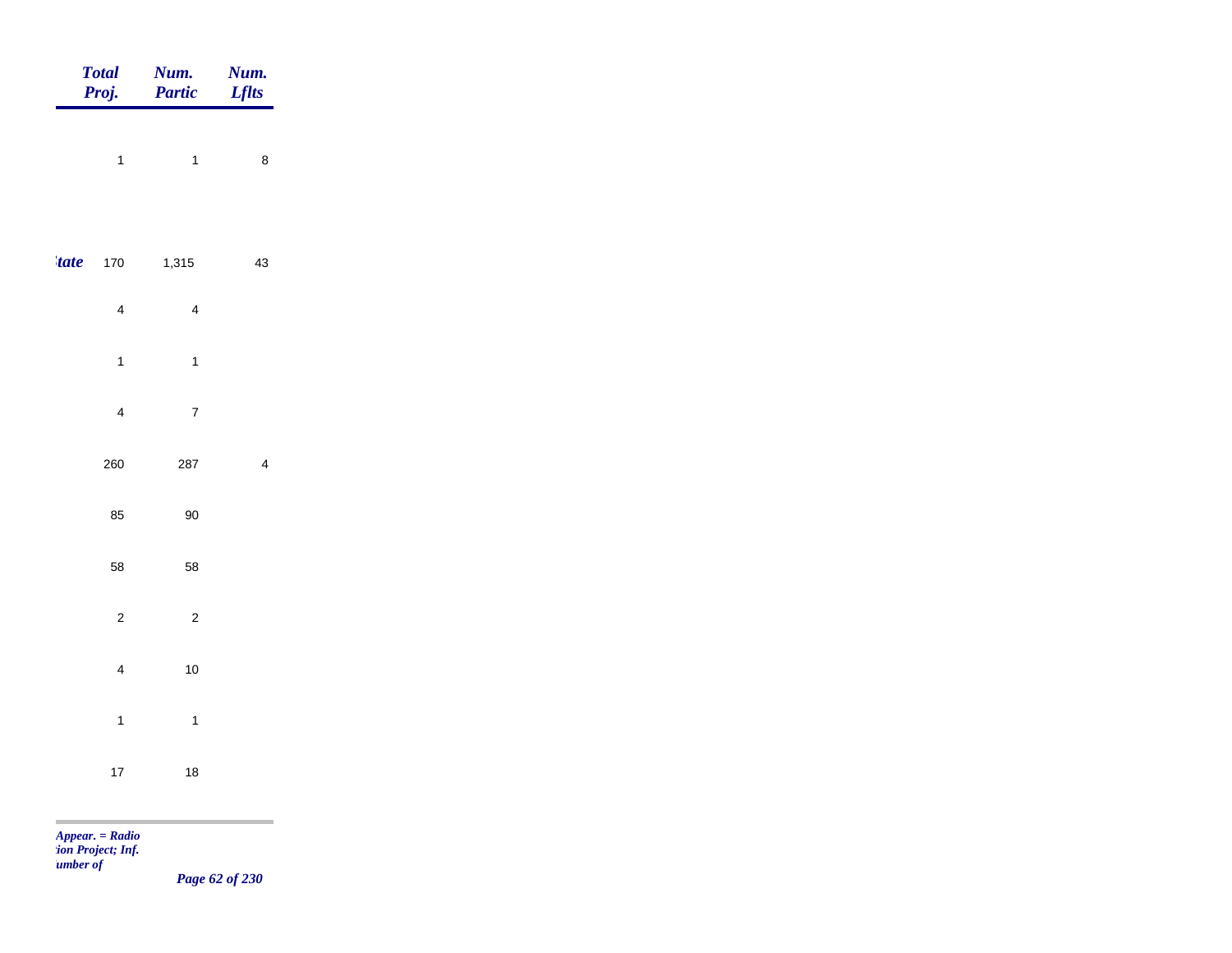| <b>State</b> | <b>Species</b>                  | <b>Personal Written Hotline Instuct.</b><br>Consult. / Tele. |              |                           | <b>Session</b> | <b>Radio/TV</b><br>Appear. | <b>Radio/TV</b><br>/PSA | Newsp. Exhibit Bait Inf. Trn. Inf. Trn. Site<br><b>Periodical</b> | Dist. | <b>WS</b> | Gen. Visit |              |
|--------------|---------------------------------|--------------------------------------------------------------|--------------|---------------------------|----------------|----------------------------|-------------------------|-------------------------------------------------------------------|-------|-----------|------------|--------------|
| IN           | cardinals, northern             |                                                              |              | 26                        |                |                            |                         |                                                                   |       |           |            |              |
|              | cats, feral/free ranging        |                                                              |              | $10$                      |                |                            |                         |                                                                   |       |           |            |              |
|              | chipmunks (other)               |                                                              |              | $\overline{7}$            |                |                            |                         |                                                                   |       |           |            |              |
|              | chipmunks, eastern              |                                                              |              | 48                        |                |                            |                         |                                                                   |       |           |            |              |
|              | coots, american                 |                                                              |              | $\overline{4}$            |                |                            |                         |                                                                   |       |           |            |              |
|              | cormorants, double-crested      |                                                              |              | $\mathbf{1}$              |                |                            |                         |                                                                   |       |           |            |              |
|              | cowbirds, brown-headed          |                                                              |              | $\overline{2}$            |                |                            |                         |                                                                   |       |           |            |              |
|              | coyotes                         |                                                              |              | 199                       |                |                            |                         |                                                                   |       |           |            |              |
|              | cranes, sandhill                |                                                              |              | $\overline{2}$            |                |                            |                         |                                                                   |       |           |            |              |
|              | crows, american                 |                                                              |              | 18                        |                |                            |                         |                                                                   |       |           |            |              |
|              | deer, white-tailed (captive)    |                                                              |              | $\mathbf{1}$              |                |                            |                         |                                                                   |       |           |            |              |
|              | deer, white-tailed (wild)       |                                                              | $\mathbf{1}$ | 246                       |                |                            |                         |                                                                   |       |           |            | $\mathbf{1}$ |
|              | dogs, feral, free-ranging and h |                                                              |              | $\ensuremath{\mathsf{3}}$ |                |                            |                         |                                                                   |       |           |            |              |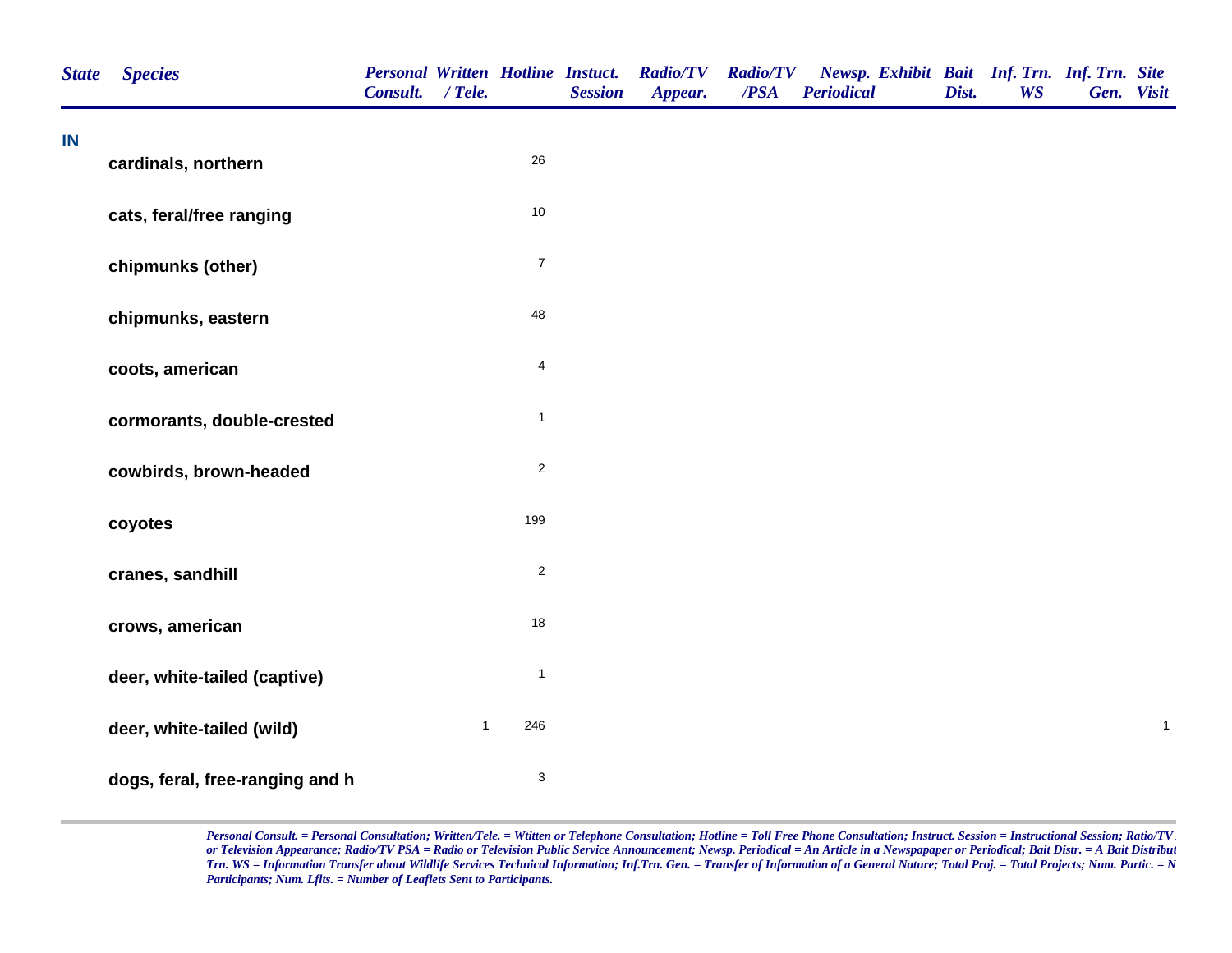| <b>Total</b><br>Proj.                            | Num.<br>Partic            | Num.<br><b>Lflts</b> |
|--------------------------------------------------|---------------------------|----------------------|
|                                                  |                           |                      |
| ${\bf 26}$                                       | $26\,$                    |                      |
| $10\,$                                           | $10\,$                    |                      |
| $\overline{7}$                                   | $\sqrt{7}$                |                      |
| 48                                               | 48                        |                      |
| $\overline{4}$                                   | $\overline{4}$            |                      |
| $\mathbf{1}$                                     | $\mathbf{1}$              |                      |
| $\sqrt{2}$                                       | $\mathbf 2$               |                      |
|                                                  |                           |                      |
| 199                                              | $213\,$                   | $13\,$               |
| $\overline{c}$                                   | $\mathbf 2$               |                      |
| $18\,$                                           | $20\,$                    |                      |
| $\mathbf{1}$                                     | $\mathbf{1}$              |                      |
| 248                                              | 251                       | 14                   |
| $\mathbf{3}$                                     | $\ensuremath{\mathsf{3}}$ |                      |
| <b>The Contract</b>                              |                           |                      |
| Appear. = Radio<br>ion Project; Inf.<br>umber of |                           |                      |

*Page 63 of 230*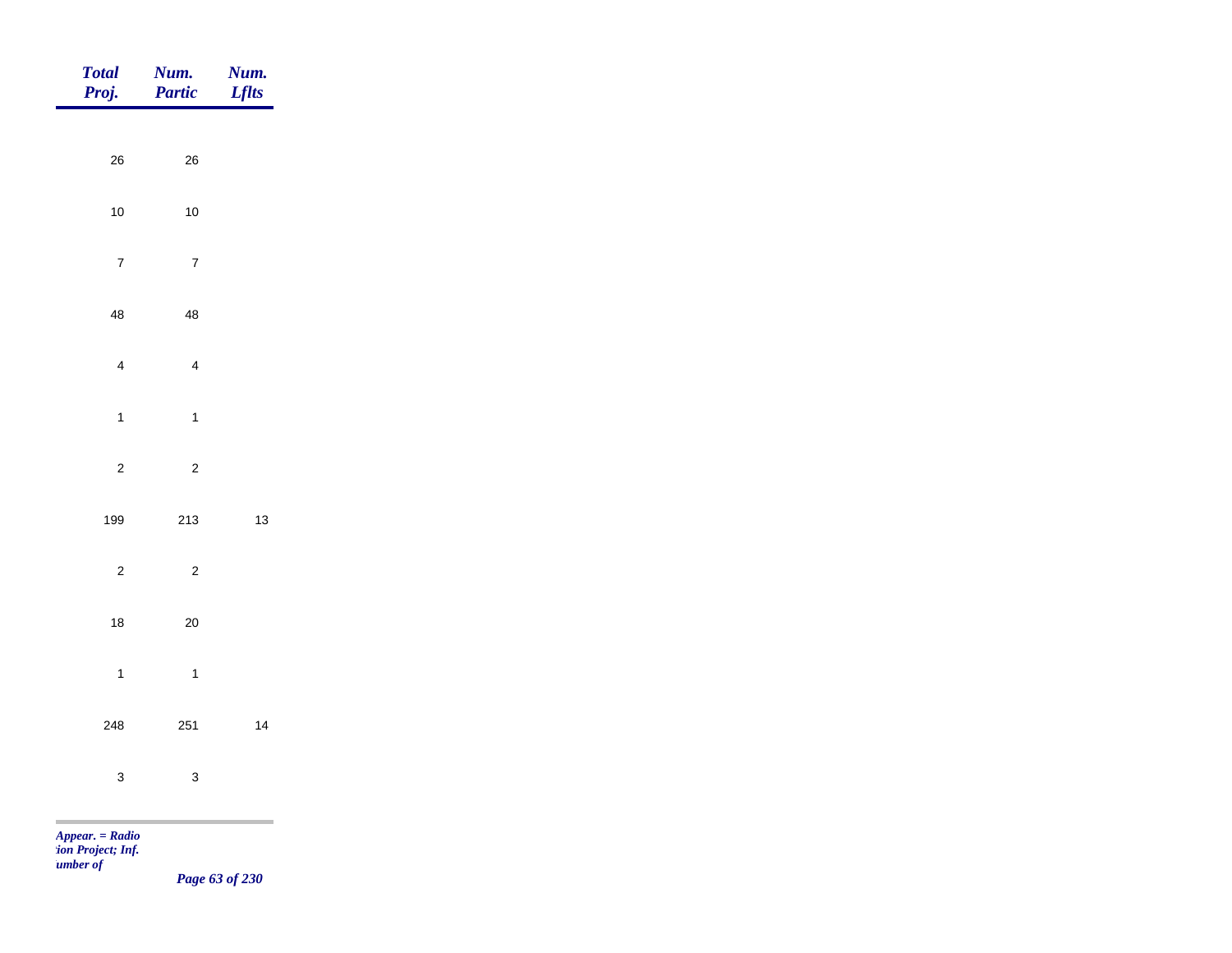| <b>State</b> | <b>Species</b>                  | <b>Personal Written Hotline Instuct.</b><br>Consult. / Tele. |                  | <b>Session</b> | <b>Radio/TV</b><br>Appear. | <b>Radio/TV</b><br>/PSA | Newsp. Exhibit Bait Inf. Trn. Inf. Trn. Site<br><b>Periodical</b> | Dist. | <b>WS</b> | Gen. Visit |              |
|--------------|---------------------------------|--------------------------------------------------------------|------------------|----------------|----------------------------|-------------------------|-------------------------------------------------------------------|-------|-----------|------------|--------------|
| IN           | dogs, feral, free-ranging and h |                                                              | 3                |                |                            |                         |                                                                   |       |           |            |              |
|              | doves, mourning                 |                                                              | $17$             |                |                            |                         |                                                                   |       |           |            |              |
|              | ducks, feral                    |                                                              | $\boldsymbol{9}$ |                |                            |                         |                                                                   |       |           |            |              |
|              | ducks, mallards                 |                                                              | 221              |                |                            |                         |                                                                   |       |           |            | $\mathbf{1}$ |
|              | ducks, northern pintail         |                                                              | $\mathbf 1$      |                |                            |                         |                                                                   |       |           |            |              |
|              | ducks, wood                     |                                                              | $\mathbf{1}$     |                |                            |                         |                                                                   |       |           |            |              |
|              | eagles, bald                    |                                                              | $\overline{7}$   |                |                            |                         |                                                                   |       |           |            |              |
|              | eagles, golden                  |                                                              | $\mathbf 2$      |                |                            |                         |                                                                   |       |           |            |              |
|              | egrets, snowy                   |                                                              | $\mathbf{1}$     |                |                            |                         |                                                                   |       |           |            |              |
|              | falcons, american kestrels      |                                                              | 4                |                |                            |                         |                                                                   |       |           |            |              |
|              | falcons, peregrine              |                                                              | 13               |                |                            |                         |                                                                   |       |           |            |              |
|              | ferrets, european               |                                                              | $\mathbf{1}$     |                |                            |                         |                                                                   |       |           |            |              |
|              | finches, house                  |                                                              | 9                |                |                            |                         |                                                                   |       |           |            |              |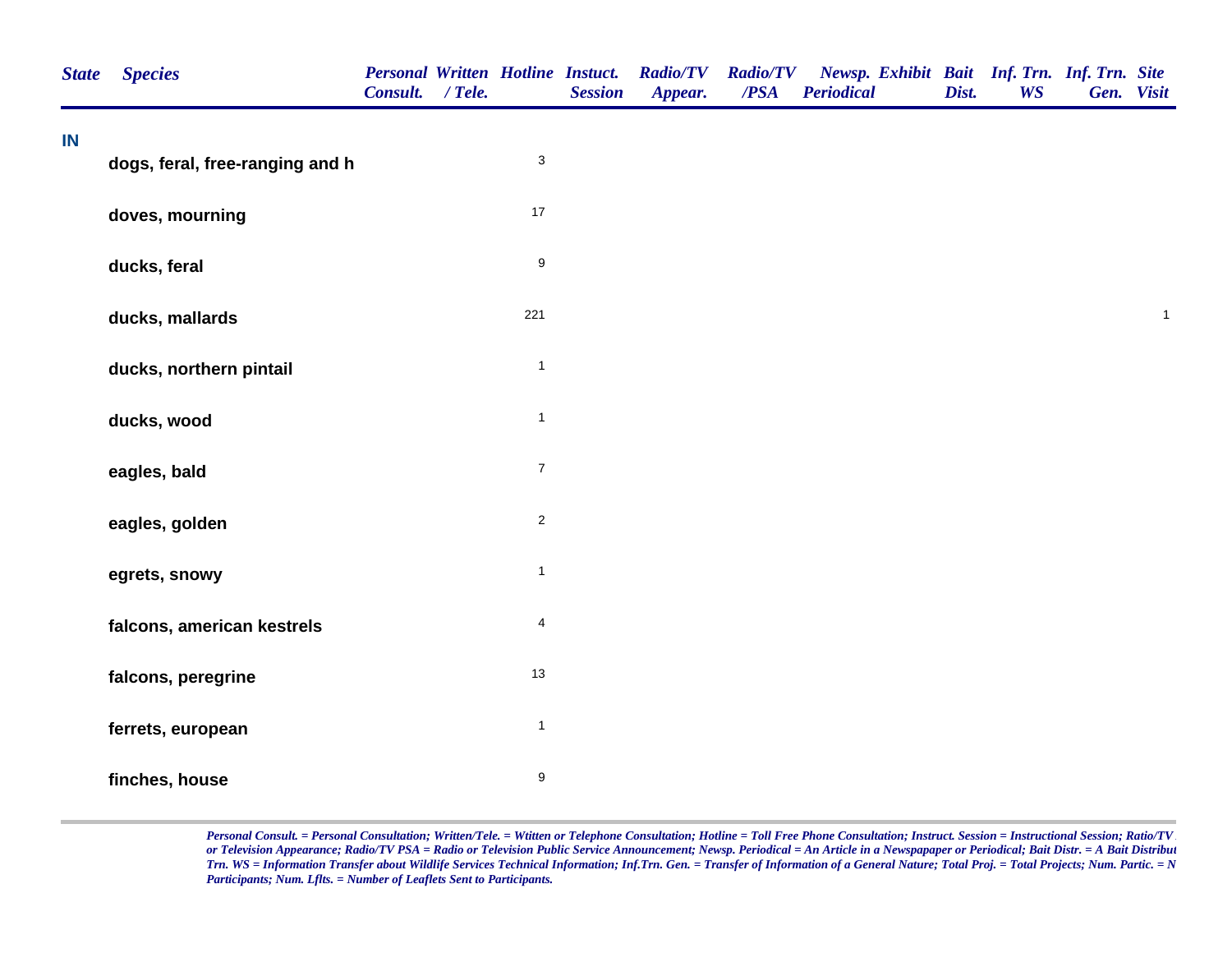| Total<br>Proj.   | <b>Num.</b><br>Partic     | <b>Num.</b><br>Lflts |
|------------------|---------------------------|----------------------|
|                  |                           |                      |
| $\mathbf{3}$     | $\ensuremath{\mathsf{3}}$ |                      |
| $17\,$           | $17\,$                    |                      |
| $\boldsymbol{9}$ | $\boldsymbol{9}$          |                      |
| 222              | 225                       |                      |
| $\overline{1}$   | $\overline{1}$            |                      |
| $\overline{1}$   | $\overline{1}$            |                      |
|                  |                           |                      |
| $\overline{7}$   | $\overline{7}$            |                      |
| $\overline{c}$   | $\mathbf{3}$              |                      |
| $\mathbf{1}$     | $\mathbf{1}$              |                      |
| $\overline{4}$   | $\overline{4}$            |                      |
| $13$             | $13$                      |                      |
|                  |                           |                      |
| $\mathbf{1}$     | $\overline{1}$            |                      |
| $\boldsymbol{9}$ | $\boldsymbol{9}$          |                      |
|                  |                           |                      |

*Appear. = Radio tion Project; Inf. Number of* 

*Page 64 of 230*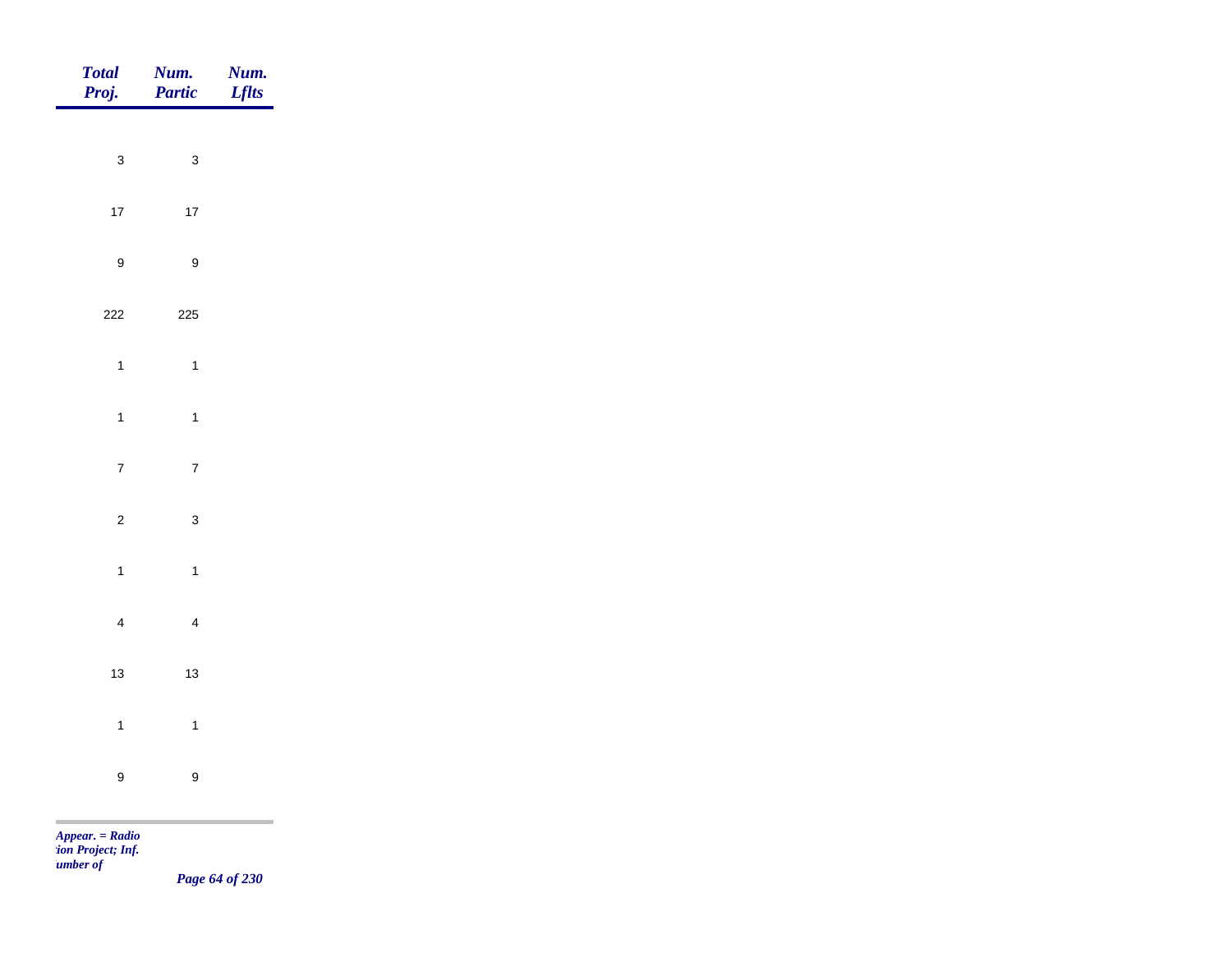| <b>State</b> | <b>Species</b>                | Consult. / Tele. |                         | <b>Personal Written Hotline Instuct.</b><br><b>Session</b> | <b>Radio/TV</b><br>Appear. | <b>Radio/TV</b><br>/PSA | Newsp. Exhibit Bait Inf. Trn. Inf. Trn. Site<br><b>Periodical</b> | Dist. | <b>WS</b> | Gen. Visit |            |
|--------------|-------------------------------|------------------|-------------------------|------------------------------------------------------------|----------------------------|-------------------------|-------------------------------------------------------------------|-------|-----------|------------|------------|
| IN           | finches, house                |                  | $\boldsymbol{9}$        |                                                            |                            |                         |                                                                   |       |           |            |            |
|              | fish (other)                  |                  | $\mathbf{1}$            |                                                            |                            |                         |                                                                   |       |           |            |            |
|              | flickers, northern            |                  | $\mathbf 1$             |                                                            |                            |                         |                                                                   |       |           |            |            |
|              | fowl, guinea                  |                  | $\overline{2}$          |                                                            |                            |                         |                                                                   |       |           |            |            |
|              | fowl, pea                     |                  | $10\,$                  |                                                            |                            |                         |                                                                   |       |           |            |            |
|              | foxes, gray                   |                  | $\overline{\mathbf{c}}$ |                                                            |                            |                         |                                                                   |       |           |            |            |
|              | foxes, red                    |                  | 106                     |                                                            |                            |                         |                                                                   |       |           |            |            |
|              | frogs/toads (other)           |                  | $\,6\,$                 |                                                            |                            |                         |                                                                   |       |           |            |            |
|              | geese, canada                 | $\mathbf{1}$     | 424                     |                                                            |                            |                         |                                                                   |       |           |            | $\sqrt{2}$ |
|              | geese, feral                  |                  | 5                       |                                                            |                            |                         |                                                                   |       |           |            |            |
|              | geese, snow, greater          |                  | $\sqrt{2}$              |                                                            |                            |                         |                                                                   |       |           |            |            |
|              | geese, white-fronted, greater |                  | $\mathbf{1}$            |                                                            |                            |                         |                                                                   |       |           |            |            |
|              | goldfinches, american         |                  | $\mathbf 1$             |                                                            |                            |                         |                                                                   |       |           |            |            |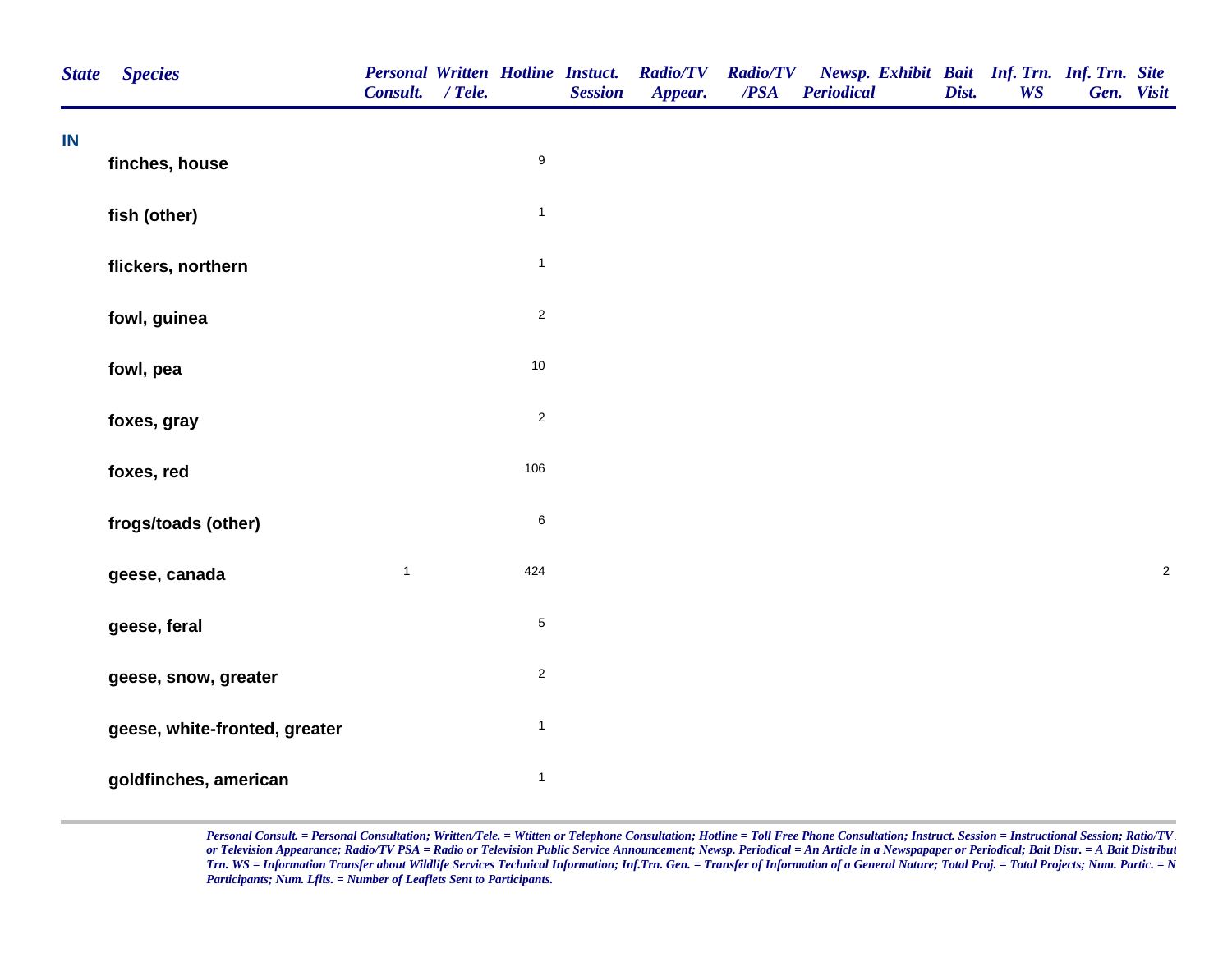| <b>Total</b><br>Proj. | Num.<br>Partic   | Num.<br><b>Lflts</b>              |
|-----------------------|------------------|-----------------------------------|
|                       |                  |                                   |
| $\boldsymbol{9}$      | $\boldsymbol{9}$ |                                   |
| $\overline{1}$        | $\overline{1}$   |                                   |
| $\overline{1}$        | $\overline{1}$   |                                   |
| $\overline{c}$        | $\overline{2}$   |                                   |
| $10$                  | $12$             |                                   |
| $\overline{c}$        | $\overline{c}$   |                                   |
| 106                   | 109              |                                   |
|                       |                  |                                   |
| $\,6\,$               | $\,6\,$          |                                   |
| 427                   | 449              | $10\,$                            |
| $\sqrt{5}$            | $\,6\,$          |                                   |
| $\overline{c}$        | $\overline{c}$   |                                   |
| $\overline{1}$        | $\mathbf{1}$     |                                   |
| $\mathbf{1}$          | $\overline{1}$   |                                   |
|                       |                  | and the control of the control of |

*Appear. = Radio tion Project; Inf. Number of* 

*Page 65 of 230*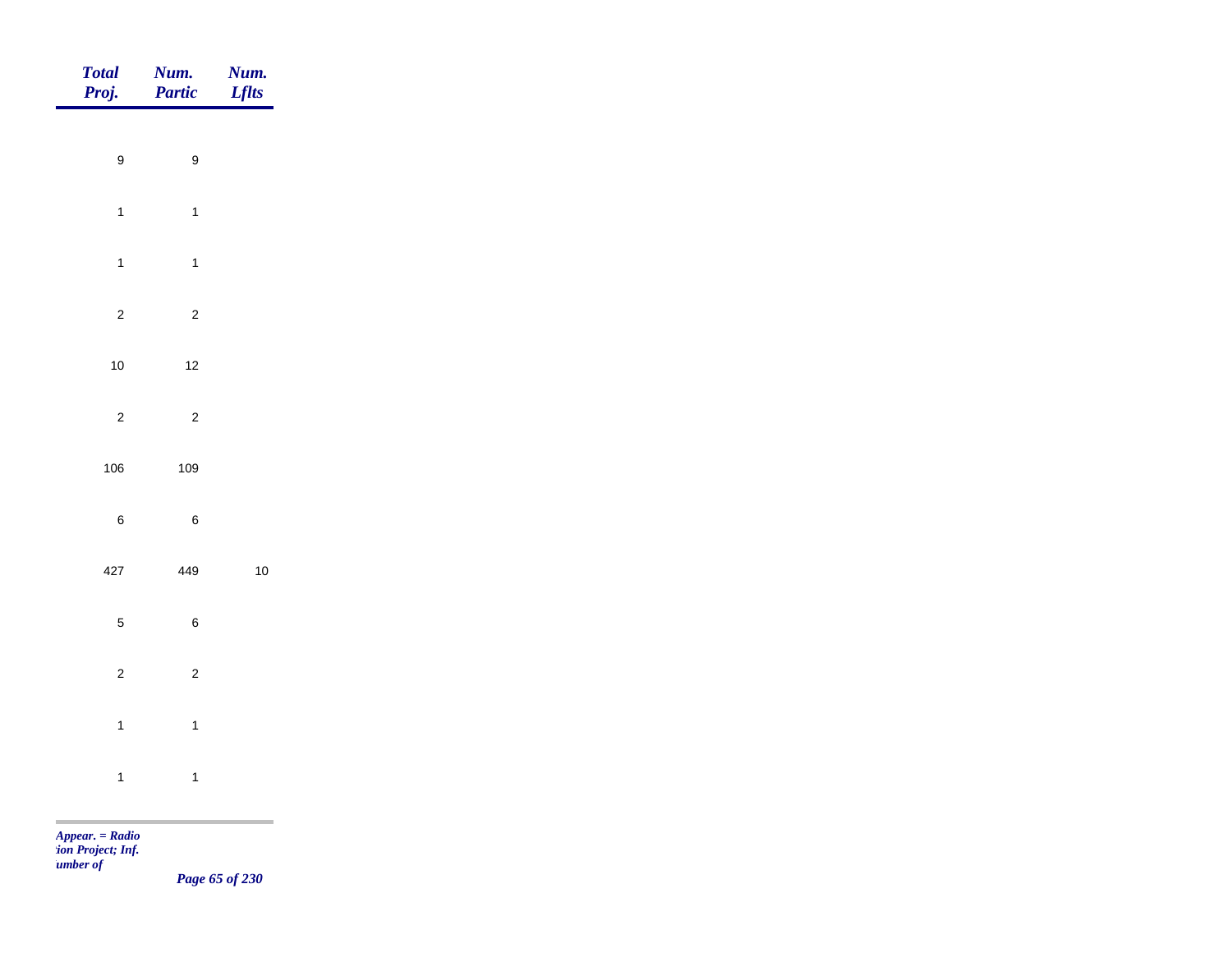| <b>State</b> | <b>Species</b>                 | <b>Personal Written Hotline Instuct.</b><br>Consult. / Tele. |              |              | <b>Session</b> | <b>Radio/TV</b><br>Appear. | <b>Radio/TV</b><br>/PSA | Newsp. Exhibit Bait Inf. Trn. Inf. Trn. Site<br><b>Periodical</b> | Dist. | <b>WS</b> | Gen. Visit |  |
|--------------|--------------------------------|--------------------------------------------------------------|--------------|--------------|----------------|----------------------------|-------------------------|-------------------------------------------------------------------|-------|-----------|------------|--|
| IN           | goldfinches, american          |                                                              |              | $\mathbf{1}$ |                |                            |                         |                                                                   |       |           |            |  |
|              | grackles, common               |                                                              |              | $\bf 8$      |                |                            |                         |                                                                   |       |           |            |  |
|              | grebes, pied-billed            |                                                              |              | $\mathbf{1}$ |                |                            |                         |                                                                   |       |           |            |  |
|              | gulls, herring                 |                                                              |              | $\,6\,$      |                |                            |                         |                                                                   |       |           |            |  |
|              | gulls, ring-billed             |                                                              |              | $\mathbf{1}$ |                |                            |                         |                                                                   |       |           |            |  |
|              | hawks, broad-winged            |                                                              |              | $\sqrt{2}$   |                |                            |                         |                                                                   |       |           |            |  |
|              | hawks, cooper's                |                                                              | $\mathbf{1}$ | 40           |                |                            |                         |                                                                   |       |           |            |  |
|              | hawks, harrier, northern (mars |                                                              |              | $\mathbf 5$  |                |                            |                         |                                                                   |       |           |            |  |
|              | hawks, red-shouldered          |                                                              |              | $\sqrt{2}$   |                |                            |                         |                                                                   |       |           |            |  |
|              | hawks, red-tailed              |                                                              |              | 95           |                |                            |                         |                                                                   |       |           |            |  |
|              | hawks, sharp-shinned           |                                                              |              | $\bf 8$      |                |                            |                         |                                                                   |       |           |            |  |
|              | herons, great blue             |                                                              |              | 32           |                |                            |                         |                                                                   |       |           |            |  |
|              | herons, green                  |                                                              |              | $\mathbf{1}$ |                |                            |                         |                                                                   |       |           |            |  |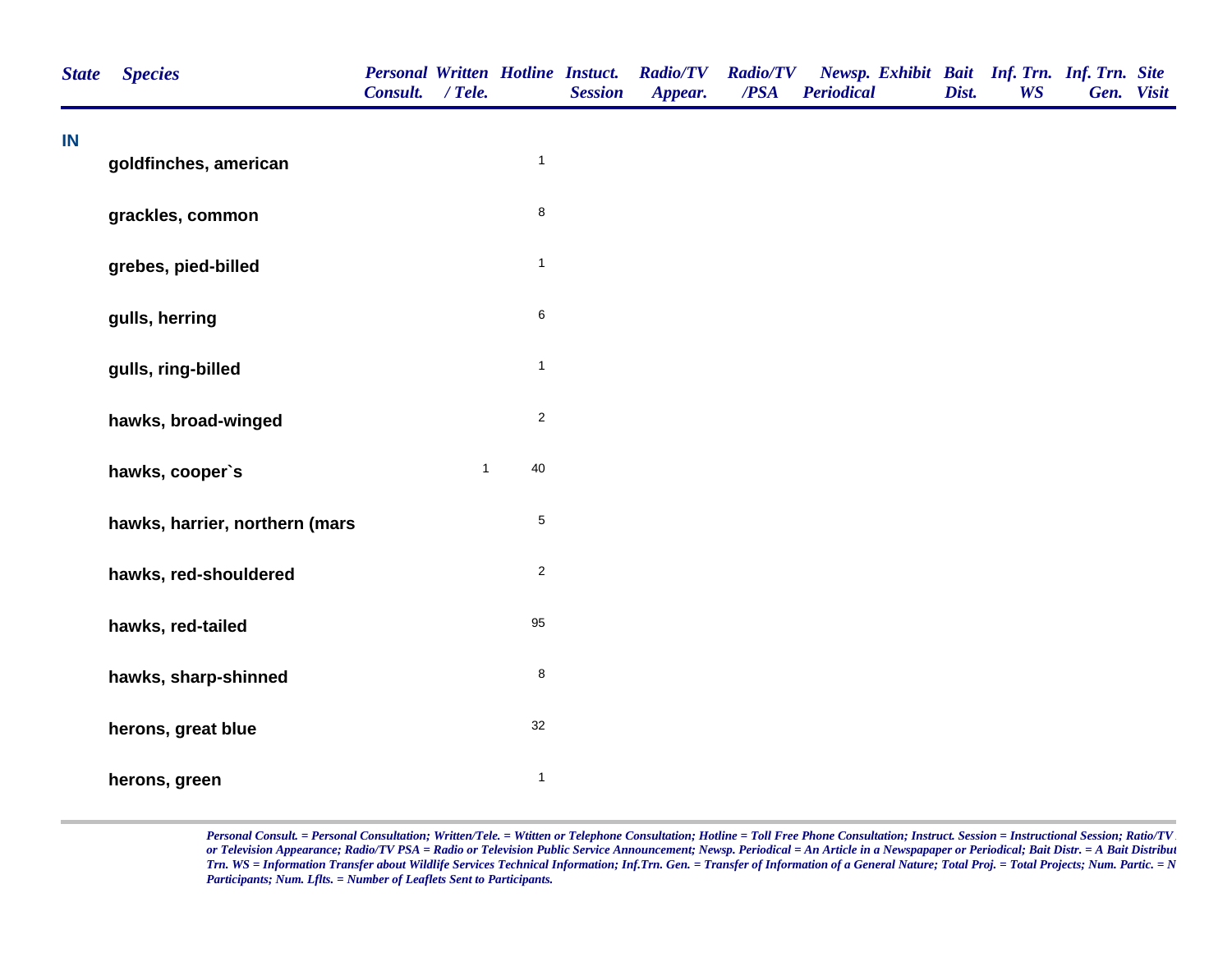| Total<br>Proj.              | Num.<br>Partic | <b>Num.</b><br>Lflts |
|-----------------------------|----------------|----------------------|
|                             |                |                      |
| $\mathbf{1}$                | $\mathbf{1}$   |                      |
| $\bf 8$                     | $\bf 8$        |                      |
| $\overline{1}$              | $\mathbf{1}$   |                      |
| $\bf 6$                     | $\,6\,$        |                      |
| $\mathbf{1}$                | $\mathbf{1}$   |                      |
|                             |                |                      |
| $\overline{c}$              | $\overline{c}$ |                      |
| 41                          | 41             |                      |
| $\sqrt{5}$                  | $\sqrt{5}$     |                      |
| $\overline{c}$              | $\overline{c}$ |                      |
| 95                          | 98             |                      |
|                             |                |                      |
| $\bf 8$                     | $\bf 8$        |                      |
| $32\,$                      | 33             |                      |
| $\overline{1}$              | $\overline{1}$ |                      |
| $\sim$<br>$Appear. = Radio$ |                |                      |

*tion Project; Inf. Number of* 

*Page 66 of 230*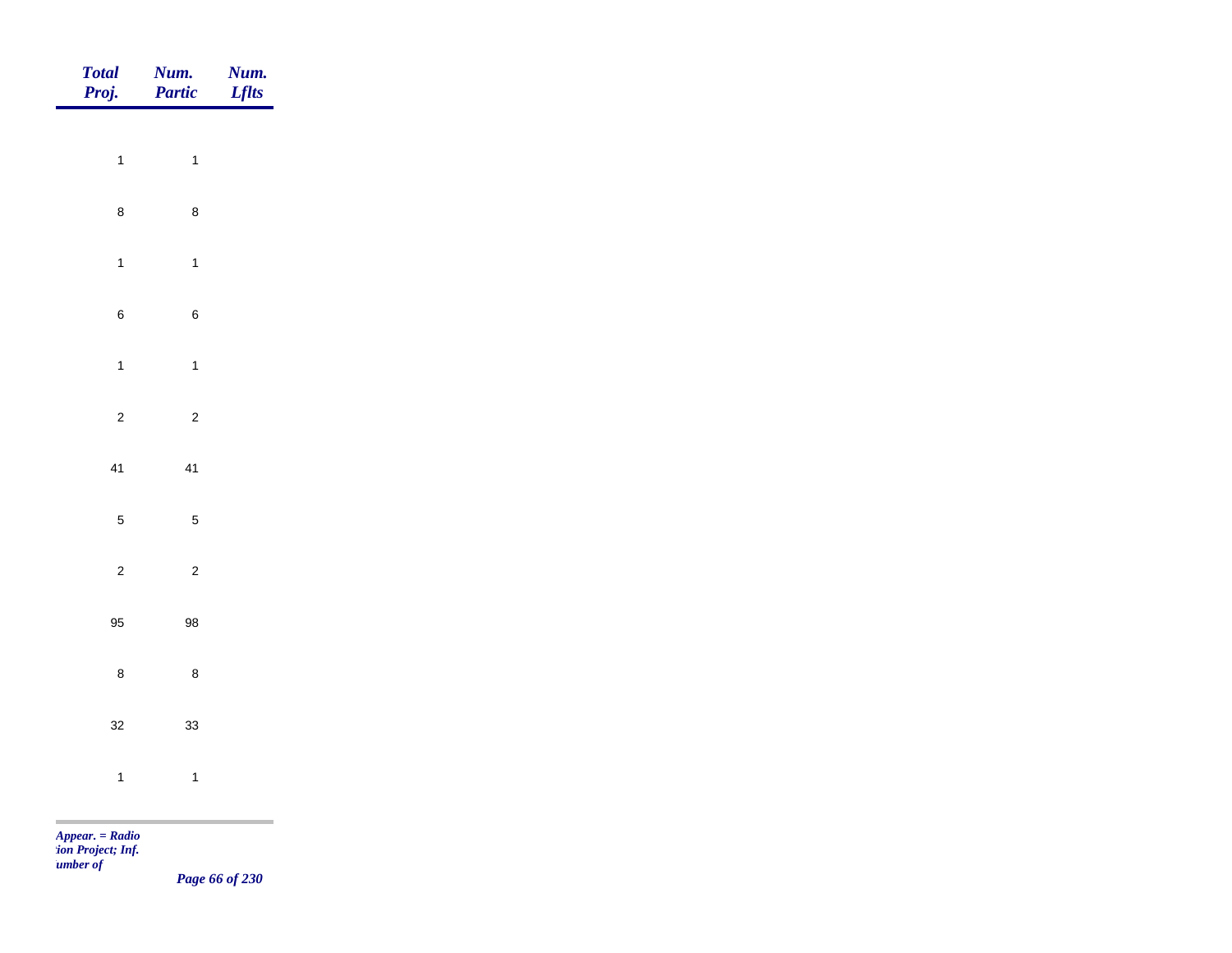| <b>State</b> | <b>Species</b>              | <b>Personal Written Hotline Instuct.</b><br>Consult. / Tele. |                           | <b>Session</b> | <b>Radio/TV</b><br>Appear. | <b>Radio/TV</b><br>$\overline{PSA}$ | Newsp. Exhibit Bait Inf. Trn. Inf. Trn. Site<br><b>Periodical</b> | Dist. | <b>WS</b> | Gen. Visit   |              |
|--------------|-----------------------------|--------------------------------------------------------------|---------------------------|----------------|----------------------------|-------------------------------------|-------------------------------------------------------------------|-------|-----------|--------------|--------------|
| IN           | herons, green               |                                                              | $\mathbf{1}$              |                |                            |                                     |                                                                   |       |           |              |              |
|              | hogs, feral                 |                                                              | $\overline{c}$            |                |                            |                                     |                                                                   |       |           |              |              |
|              | hummingbirds, ruby-throated |                                                              | 21                        |                |                            |                                     |                                                                   |       |           |              |              |
|              | jays, blue                  |                                                              | 12                        |                |                            |                                     |                                                                   |       |           |              |              |
|              | killdeers                   |                                                              | $\ensuremath{\mathsf{3}}$ |                |                            |                                     |                                                                   |       |           |              |              |
|              | lions, mountain (cougar)    |                                                              | $17$                      |                |                            |                                     |                                                                   |       |           |              |              |
|              | loons, common               |                                                              | $\mathbf{1}$              |                |                            |                                     |                                                                   |       |           |              |              |
|              | mammal, unidentifiable      |                                                              | 6                         |                |                            |                                     |                                                                   |       |           |              |              |
|              | marmots/woodchucks (all)    |                                                              | 184                       |                |                            |                                     |                                                                   |       |           | $\mathbf{1}$ | $\mathbf{1}$ |
|              | martins, purple             |                                                              | $\mathbf{1}$              |                |                            |                                     |                                                                   |       |           |              |              |
|              | mice, house                 |                                                              | 6                         |                |                            |                                     |                                                                   |       |           |              |              |
|              | minks                       |                                                              | $\ensuremath{\mathsf{3}}$ |                |                            |                                     |                                                                   |       |           |              |              |
|              | mockingbirds, northern      |                                                              | $\ensuremath{\mathsf{3}}$ |                |                            |                                     |                                                                   |       |           |              |              |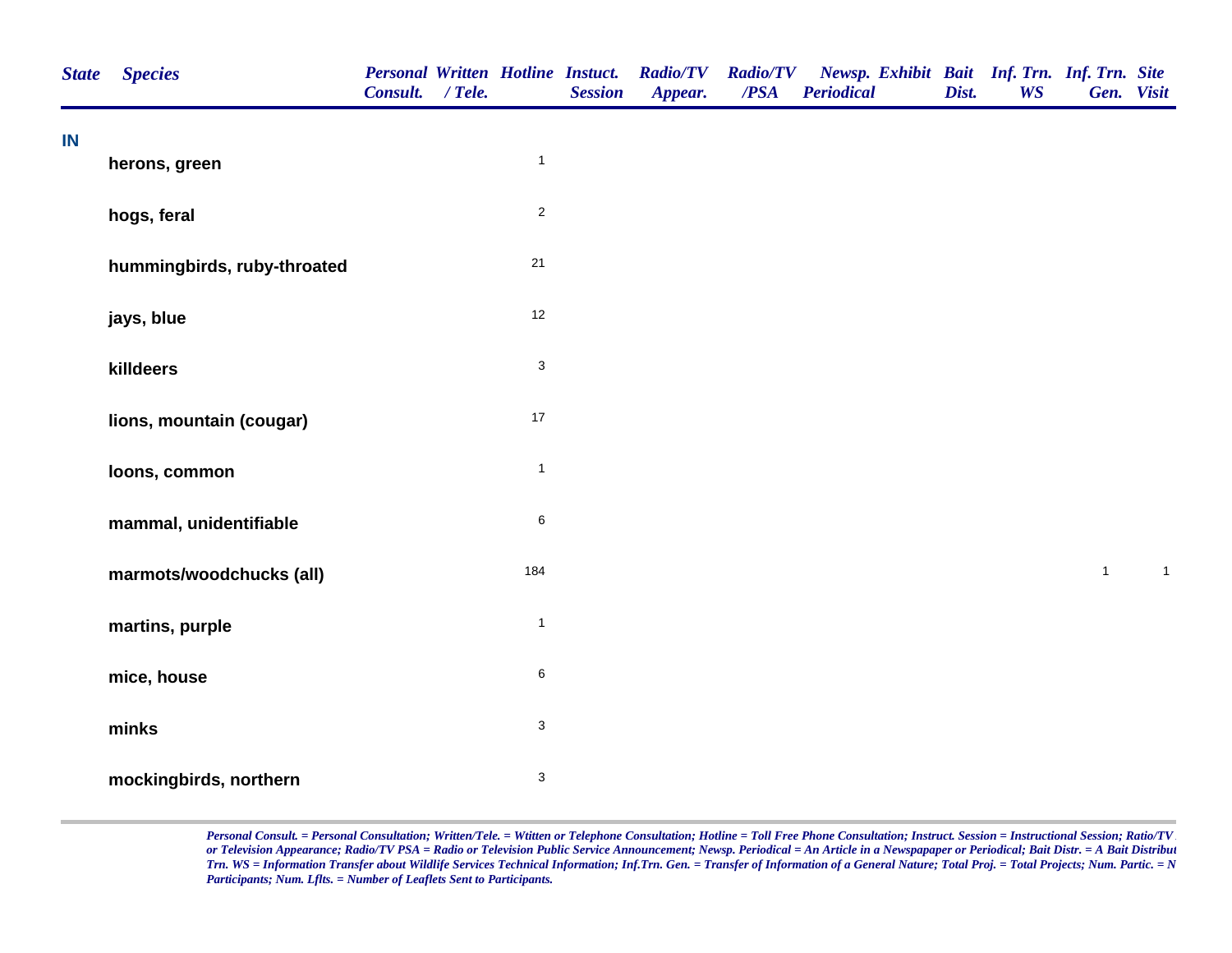| Total<br>Proj.              | <b>Num.</b><br>Partic | <b>Num.</b><br><i>Lflts</i> |
|-----------------------------|-----------------------|-----------------------------|
|                             |                       |                             |
| $\mathbf{1}$                | $\overline{1}$        |                             |
| $\overline{c}$              | $\overline{c}$        |                             |
| $21$                        | $21$                  |                             |
| $12$                        | $12$                  |                             |
| $\mathbf{3}$                | $\mathbf{3}$          |                             |
| $17\,$                      | $17$                  |                             |
|                             |                       |                             |
| $\mathbf{1}$                | $\overline{1}$        |                             |
| $\bf 6$                     | $\,6\,$               |                             |
| 186                         | 194                   | $\mathbf{1}$                |
| $\mathbf{1}$                | $\overline{1}$        |                             |
| $\, 6$                      | $\,6\,$               | $\overline{c}$              |
|                             |                       |                             |
| $\mathbf{3}$                | $\mathbf{3}$          |                             |
| $\mathbf{3}$                | $\mathbf{3}$          |                             |
| $\sim$<br>$Appear. = Radio$ |                       |                             |

*tion Project; Inf. Number of* 

*Page 67 of 230*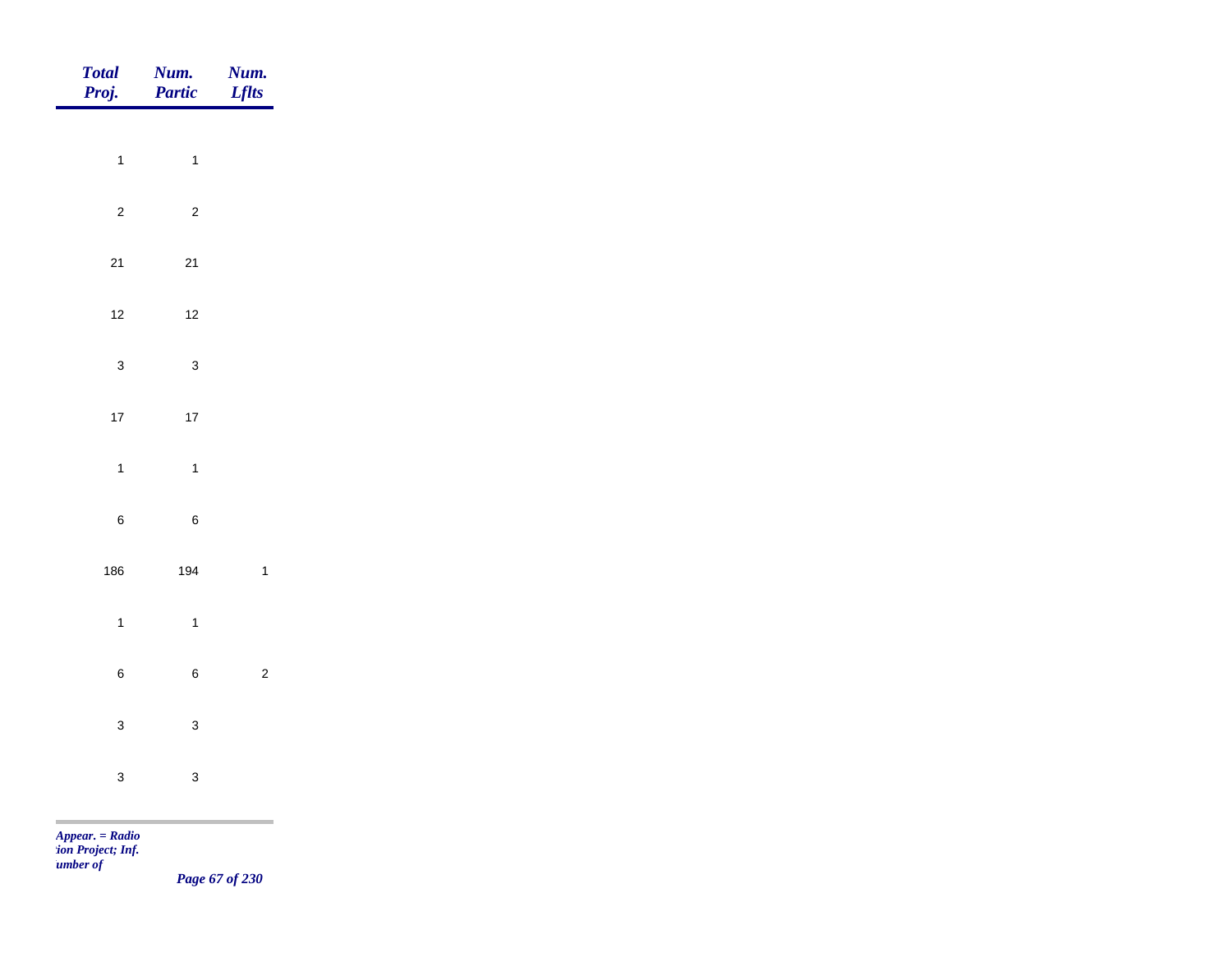| <b>State</b> | <b>Species</b>         | Consult. / Tele. |              |                           | <b>Session</b> | Personal Written Hotline Instuct. Radio/TV<br>Appear. | /PSA | Radio/TV Newsp. Exhibit Bait Inf. Trn. Inf. Trn. Site<br><b>Periodical</b> | Dist. | <b>WS</b> | Gen. Visit |  |
|--------------|------------------------|------------------|--------------|---------------------------|----------------|-------------------------------------------------------|------|----------------------------------------------------------------------------|-------|-----------|------------|--|
| IN           | mockingbirds, northern |                  |              | $\ensuremath{\mathsf{3}}$ |                |                                                       |      |                                                                            |       |           |            |  |
|              | moles (all)            |                  |              | 25                        |                |                                                       |      |                                                                            |       |           |            |  |
|              | muskrats               |                  |              | 62                        |                |                                                       |      |                                                                            |       |           |            |  |
|              | muskrats, round-tailed |                  |              | $\mathbf{1}$              |                |                                                       |      |                                                                            |       |           |            |  |
|              | nighthawks (all)       |                  |              | $\mathbf{1}$              |                |                                                       |      |                                                                            |       |           |            |  |
|              | no species             |                  |              | 54                        |                |                                                       |      |                                                                            |       |           |            |  |
|              | non-wildlife           |                  |              | 28                        |                |                                                       |      |                                                                            |       |           |            |  |
|              | not in mis             |                  |              | $\sqrt{5}$                |                |                                                       |      |                                                                            |       |           |            |  |
|              | nutrias                |                  |              | $\mathbf{1}$              |                |                                                       |      |                                                                            |       |           |            |  |
|              | opossums, virginia     |                  |              | 189                       |                |                                                       |      |                                                                            |       |           |            |  |
|              | ospreys                |                  |              | $\mathbf{1}$              |                |                                                       |      |                                                                            |       |           |            |  |
|              | otters, river          |                  |              | $\,$ 5 $\,$               |                |                                                       |      |                                                                            |       |           |            |  |
|              | owls, barred           |                  | $\mathbf{1}$ | $\bf 8$                   |                |                                                       |      |                                                                            |       |           |            |  |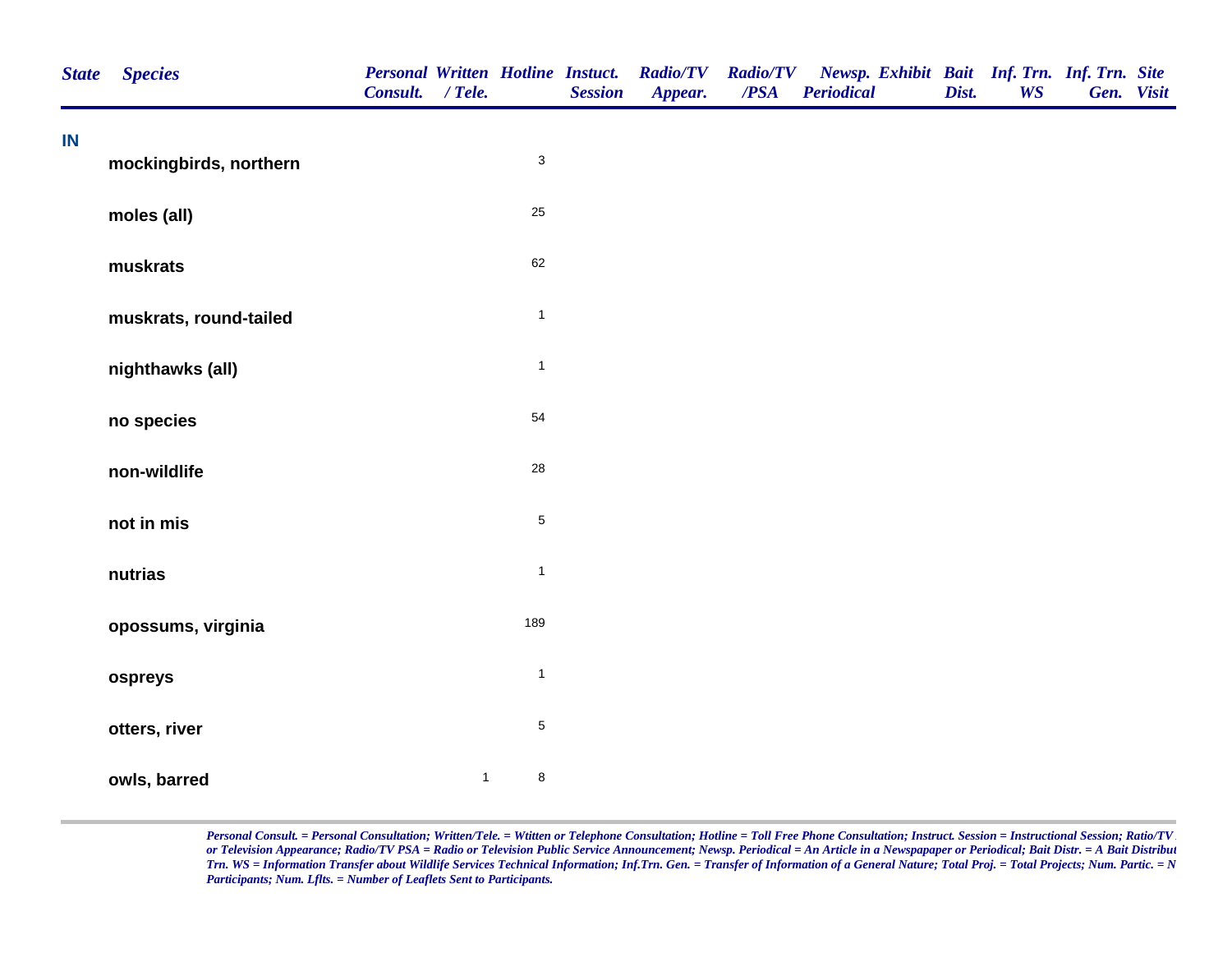| Num.<br>Partic   | Num.<br><b>Lflts</b>       |
|------------------|----------------------------|
|                  |                            |
| $\mathbf{3}$     |                            |
| 25               |                            |
| 62               | $\mathbf{1}$               |
| $\overline{1}$   |                            |
| $\overline{1}$   |                            |
|                  |                            |
|                  |                            |
|                  |                            |
| $\sqrt{5}$       |                            |
| $\mathbf{1}$     |                            |
| 196              |                            |
| $\overline{1}$   |                            |
|                  |                            |
|                  |                            |
| $\boldsymbol{9}$ |                            |
|                  | 54<br>$29\,$<br>$\sqrt{5}$ |

*tion Project; Inf. Number of* 

*Page 68 of 230*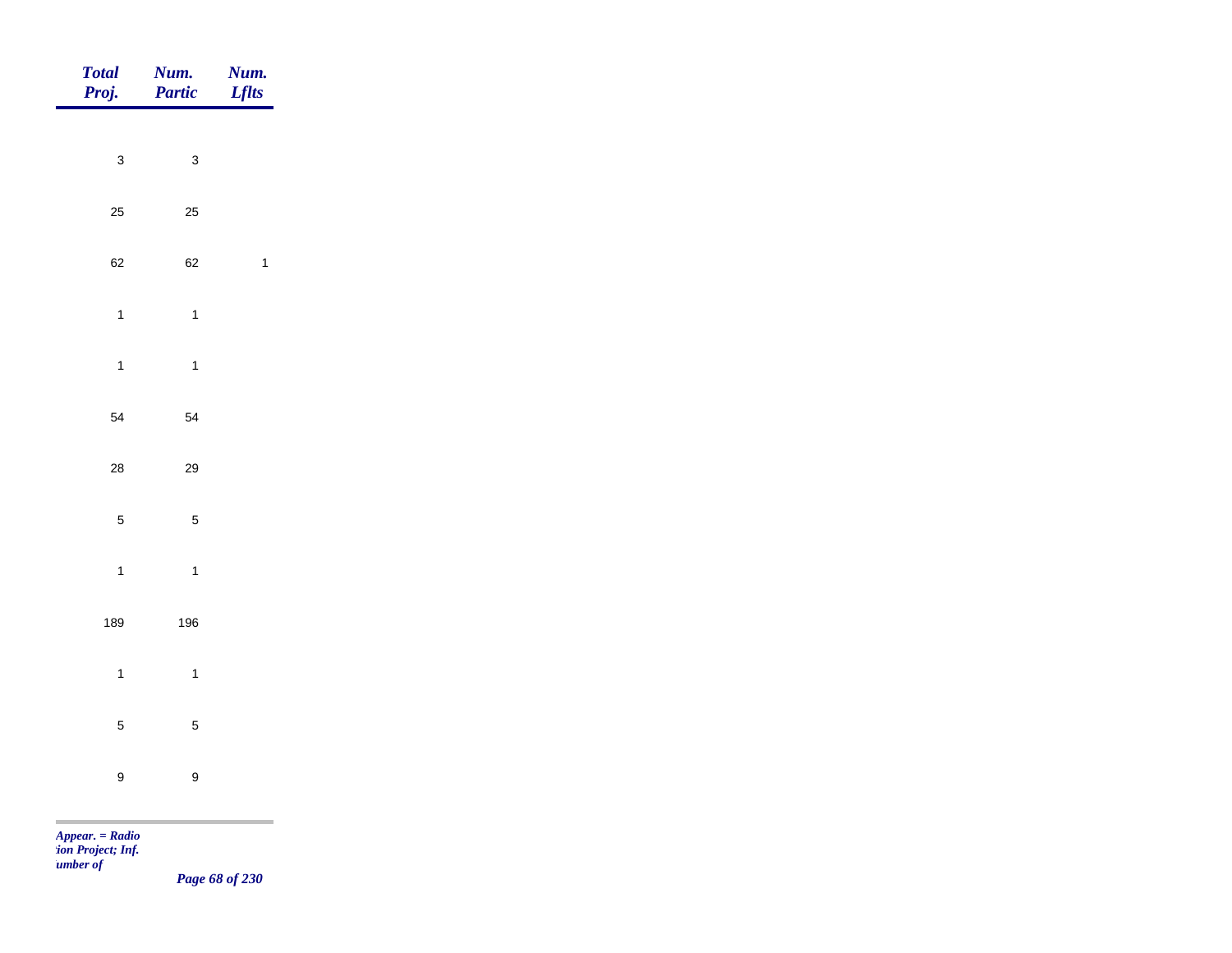| <b>State</b> | <b>Species</b>             | <b>Personal Written Hotline Instuct.</b><br>Consult. / Tele. |              |                | <b>Session</b> | <b>Radio/TV</b><br>Appear. | <b>Radio/TV</b><br>/PSA | Newsp. Exhibit Bait Inf. Trn. Inf. Trn. Site<br><b>Periodical</b> | Dist. | <b>WS</b>    | Gen. Visit |              |
|--------------|----------------------------|--------------------------------------------------------------|--------------|----------------|----------------|----------------------------|-------------------------|-------------------------------------------------------------------|-------|--------------|------------|--------------|
| IN           | owls, barred               |                                                              | $\mathbf{1}$ | 8              |                |                            |                         |                                                                   |       |              |            |              |
|              | owls, common barn          |                                                              |              | $\mathbf{1}$   |                |                            |                         |                                                                   |       |              |            |              |
|              | owls, eastern screech      |                                                              |              | 23             |                |                            |                         |                                                                   |       |              |            |              |
|              | owls, great horned         |                                                              |              | 22             |                |                            |                         |                                                                   |       |              |            |              |
|              | parakeets, monk            |                                                              |              | $\mathbf{1}$   |                |                            |                         |                                                                   |       |              |            |              |
|              | pelicans, american white   |                                                              |              | $\mathbf{1}$   |                |                            |                         |                                                                   |       |              |            |              |
|              | pheasants, ring-necked     |                                                              |              | $\,$ 5 $\,$    |                |                            |                         |                                                                   |       |              |            |              |
|              | pigeons, feral (rock)      |                                                              |              | $36\,$         |                |                            |                         |                                                                   |       | $\mathbf{1}$ |            | $\mathbf{1}$ |
|              | quail (all)                |                                                              |              | $\overline{c}$ |                |                            |                         |                                                                   |       |              |            |              |
|              | rabbits, cottontail        |                                                              |              | 173            |                |                            |                         |                                                                   |       |              |            |              |
|              | rabbits, desert cottontail |                                                              |              | $\overline{c}$ |                |                            |                         |                                                                   |       |              |            |              |
|              | rabbits, feral             |                                                              |              | $\mathbf{1}$   |                |                            |                         |                                                                   |       |              |            |              |
|              | raccoons                   |                                                              | $\mathbf{1}$ | 1,063          |                |                            |                         |                                                                   |       |              |            |              |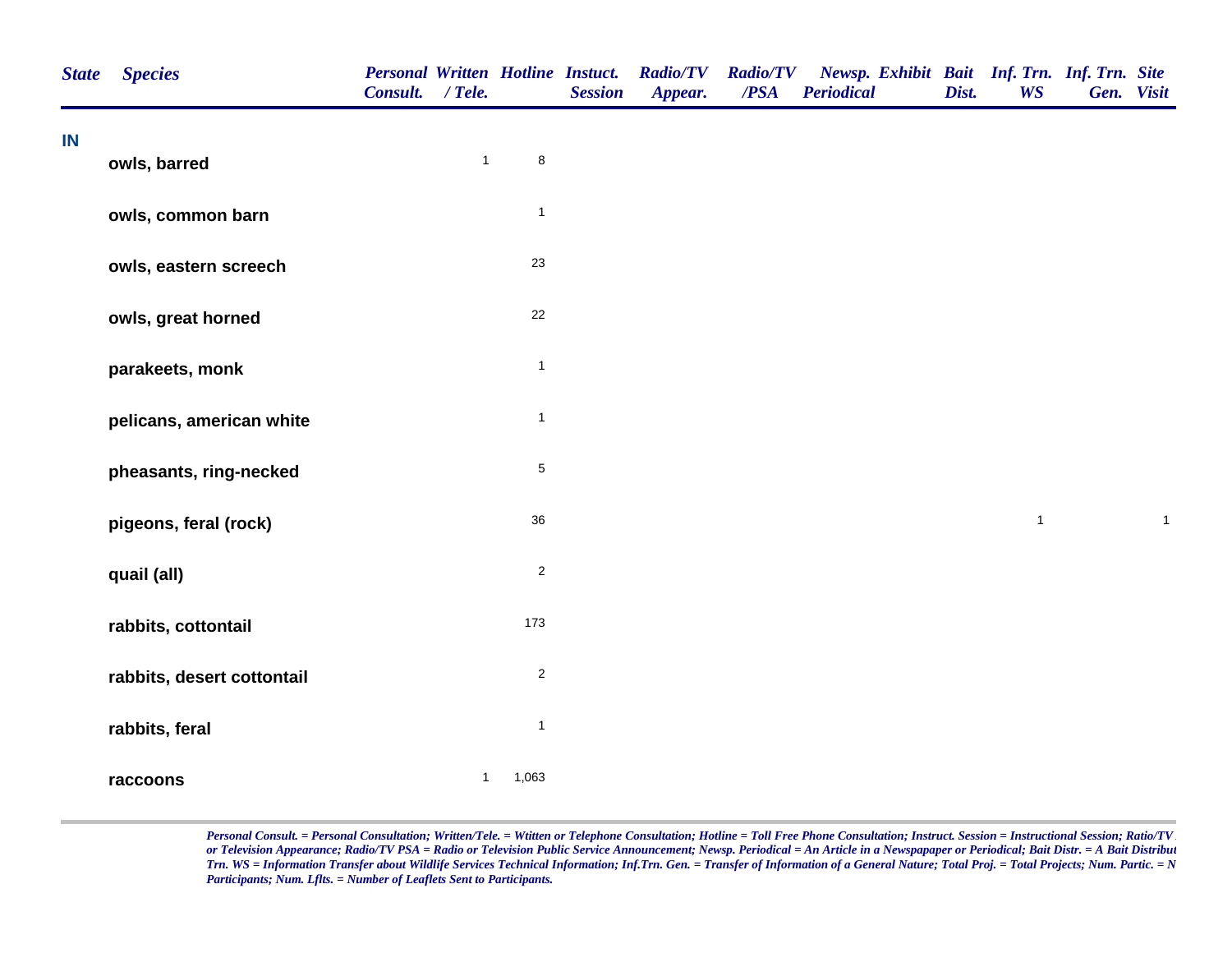| <b>Total</b><br>Proj.                | Num.<br>Partic   | Num.<br><b>Lflts</b> |
|--------------------------------------|------------------|----------------------|
|                                      |                  |                      |
| $\boldsymbol{9}$                     | $\boldsymbol{9}$ |                      |
| $\mathbf{1}$                         | $\mathbf{1}$     |                      |
| 23                                   | $23\,$           |                      |
| $22\,$                               | $23\,$           |                      |
| $\mathbf{1}$                         | $\overline{1}$   |                      |
| $\mathbf{1}$                         | $\overline{1}$   |                      |
| $\sqrt{5}$                           | $\sqrt{5}$       |                      |
|                                      |                  |                      |
| 38                                   | 44               |                      |
| $\mathbf 2$                          | $\overline{c}$   |                      |
| 173                                  | 174              | $\overline{1}$       |
| $\overline{c}$                       | $\mathbf 2$      |                      |
| $\mathbf{1}$                         | $\overline{1}$   |                      |
| 1,064                                | 1,127            | $\mathbf{3}$         |
|                                      |                  |                      |
| Appear. = Radio<br>ion Project; Inf. |                  |                      |

*Number of* 

*Page 69 of 230*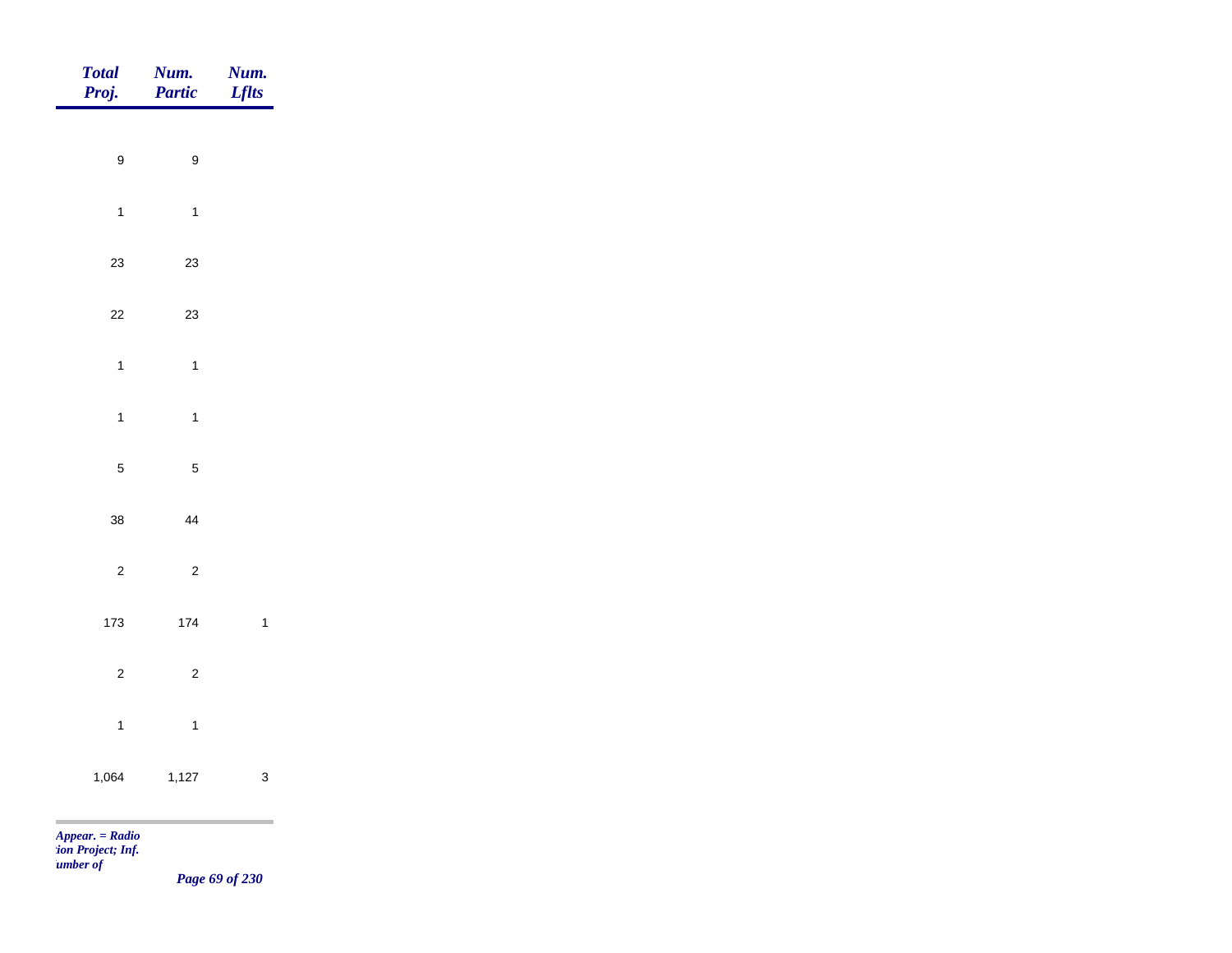| <b>State</b> | <b>Species</b>                | <b>Personal Written Hotline Instuct.</b><br>Consult. / Tele. |              |             | <b>Session</b> | <b>Radio/TV</b><br>Appear. | <b>Radio/TV</b><br>/PSA | Newsp. Exhibit Bait Inf. Trn. Inf. Trn. Site<br><b>Periodical</b> | Dist. | <b>WS</b>    | Gen. Visit |  |
|--------------|-------------------------------|--------------------------------------------------------------|--------------|-------------|----------------|----------------------------|-------------------------|-------------------------------------------------------------------|-------|--------------|------------|--|
| IN           | raccoons                      |                                                              | $\mathbf{1}$ | 1,063       |                |                            |                         |                                                                   |       |              |            |  |
|              | rats, norway                  |                                                              |              | $10\,$      |                |                            |                         |                                                                   |       |              |            |  |
|              | reptiles, exotic              |                                                              |              | $\sqrt{2}$  |                |                            |                         |                                                                   |       |              |            |  |
|              | robins, american              |                                                              |              | $72\,$      |                |                            |                         |                                                                   |       |              |            |  |
|              | salamanders (all)             |                                                              |              | $\bf 8$     |                |                            |                         |                                                                   |       |              |            |  |
|              | shrews (all)                  |                                                              |              | $\mathbf 5$ |                |                            |                         |                                                                   |       |              |            |  |
|              | skunks, striped               |                                                              |              | 245         |                |                            |                         |                                                                   |       |              |            |  |
|              | snakes, non-poisonous (other) |                                                              |              | 116         |                |                            |                         |                                                                   |       |              |            |  |
|              | snakes, poisonous (other)     |                                                              |              | 21          |                |                            |                         |                                                                   |       |              |            |  |
|              | sparrows, house/english       |                                                              |              | 51          |                |                            |                         |                                                                   |       | $\mathbf{1}$ |            |  |
|              | squirrels, eastern gray       |                                                              | $\mathbf{1}$ | $10$        |                |                            |                         |                                                                   |       |              |            |  |
|              | squirrels, flying (all)       |                                                              |              | 11          |                |                            |                         |                                                                   |       |              |            |  |
|              | squirrels, fox                |                                                              |              | 128         |                |                            |                         |                                                                   |       |              |            |  |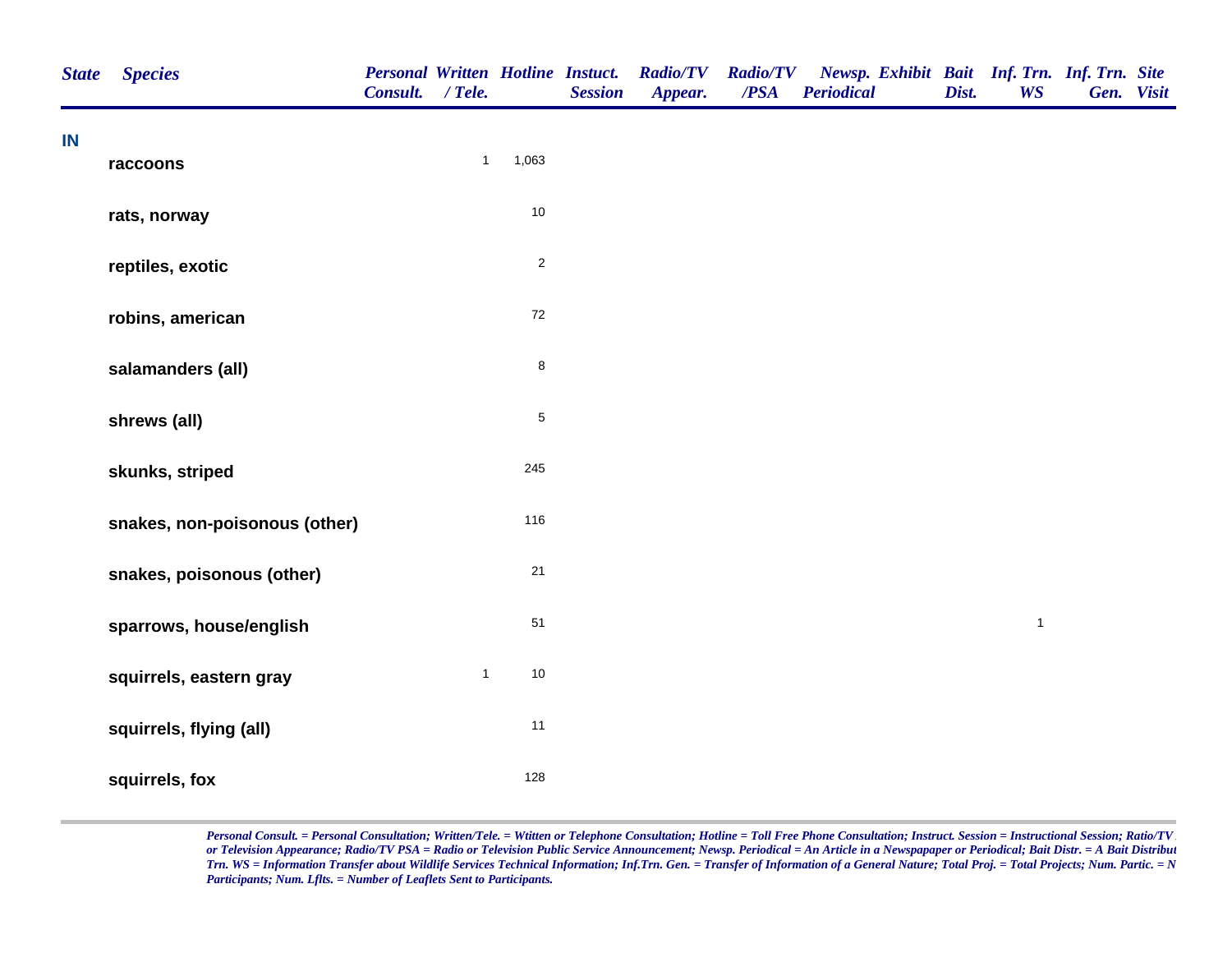| <b>Total</b><br>Proj.         | Num.<br>Partic | Num.<br><b>Lflts</b> |
|-------------------------------|----------------|----------------------|
|                               |                |                      |
| 1,064                         | 1,127          | $\mathbf{3}$         |
| $10$                          | $10\,$         |                      |
| $\overline{2}$                | $\sqrt{2}$     |                      |
| $72\,$                        | $72\,$         |                      |
| $\bf 8$                       | $\bf 8$        |                      |
| $\overline{5}$                | $\mathbf 5$    |                      |
|                               |                |                      |
| 245                           | 261            |                      |
| 116                           | 116            | $\mathbf 1$          |
| $21$                          | $21$           |                      |
| $52\,$                        | $57\,$         |                      |
| $11$                          | $11$           | $\sqrt{2}$           |
| $11$                          | $12$           |                      |
|                               |                |                      |
| 128                           | 131            |                      |
| <b>COL</b><br>Appear. = Radio |                |                      |

*tion Project; Inf. Number of* 

*Page 70 of 230*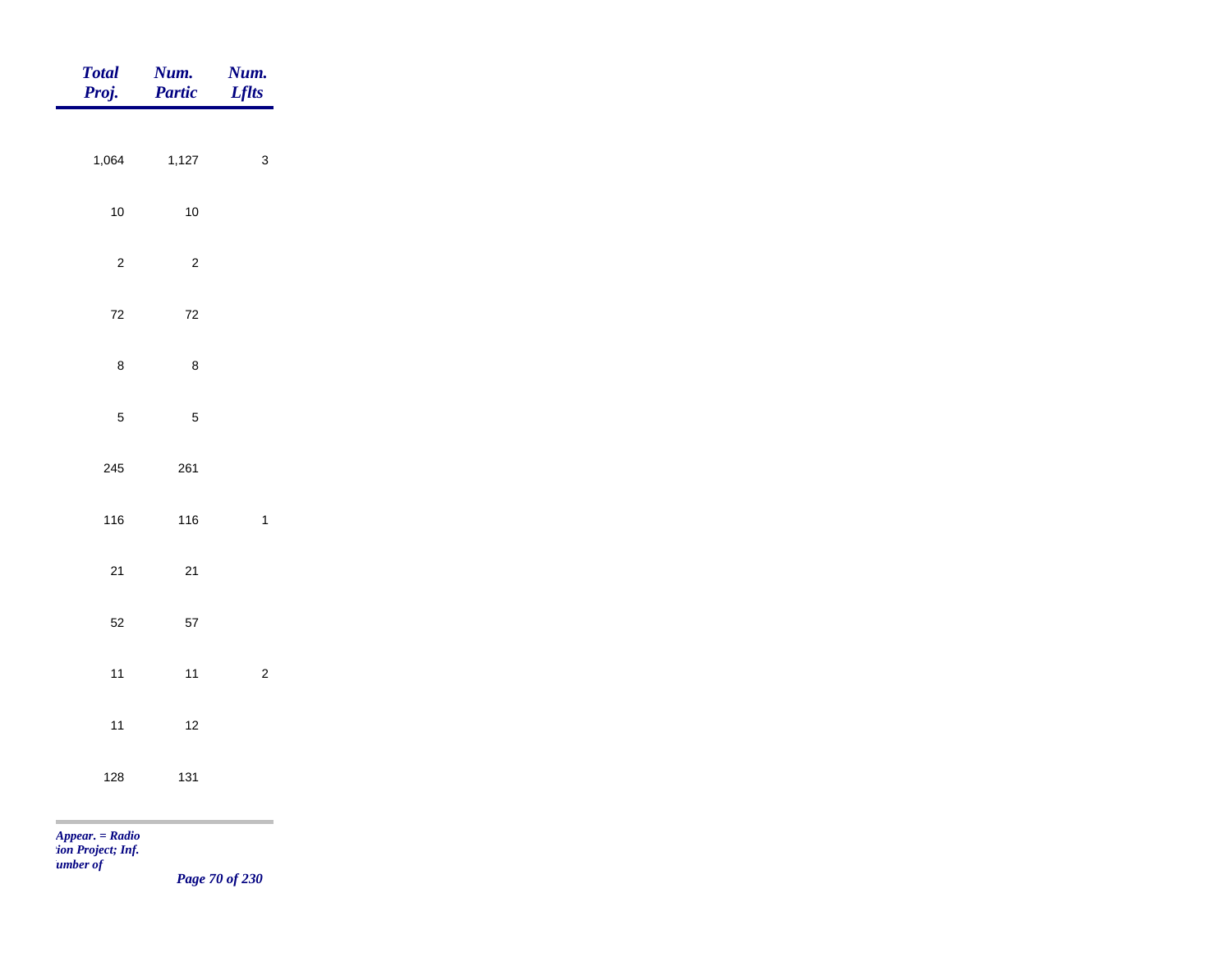| <b>State</b>  | <b>Species</b>           | <b>Personal Written Hotline Instuct.</b><br>Consult. / Tele. |                  | <b>Session</b> | <b>Radio/TV</b><br>Appear. | <b>Radio/TV</b><br>/PSA | Newsp. Exhibit Bait Inf. Trn. Inf. Trn. Site<br><b>Periodical</b> | Dist. | <b>WS</b> | Gen. Visit |  |
|---------------|--------------------------|--------------------------------------------------------------|------------------|----------------|----------------------------|-------------------------|-------------------------------------------------------------------|-------|-----------|------------|--|
| $\mathsf{IN}$ | squirrels, fox           |                                                              | 128              |                |                            |                         |                                                                   |       |           |            |  |
|               | squirrels, gray          |                                                              | 13               |                |                            |                         |                                                                   |       |           |            |  |
|               | squirrels, ground, other |                                                              | $\sqrt{5}$       |                |                            |                         |                                                                   |       |           |            |  |
|               | squirrels, red           |                                                              | 26               |                |                            |                         |                                                                   |       |           |            |  |
|               | starlings, european      |                                                              | 69               |                |                            |                         |                                                                   |       |           |            |  |
|               | swallows, barn           |                                                              | $\boldsymbol{9}$ |                |                            |                         |                                                                   |       |           |            |  |
|               | swallows, tree           |                                                              | $\mathbf{1}$     |                |                            |                         |                                                                   |       |           |            |  |
|               | swans, mute              |                                                              | $21$             |                |                            |                         |                                                                   |       |           |            |  |
|               | swans, tundra            |                                                              | $\mathbf{1}$     |                |                            |                         |                                                                   |       |           |            |  |
|               | swifts (all)             |                                                              | $\boldsymbol{9}$ |                |                            |                         |                                                                   |       |           |            |  |
|               | turkeys, wild            |                                                              | $22\,$           |                |                            |                         |                                                                   |       |           |            |  |
|               | turtles other            |                                                              | 53               |                |                            |                         |                                                                   |       |           |            |  |
|               | voles (all)              |                                                              | 13               |                |                            |                         |                                                                   |       |           |            |  |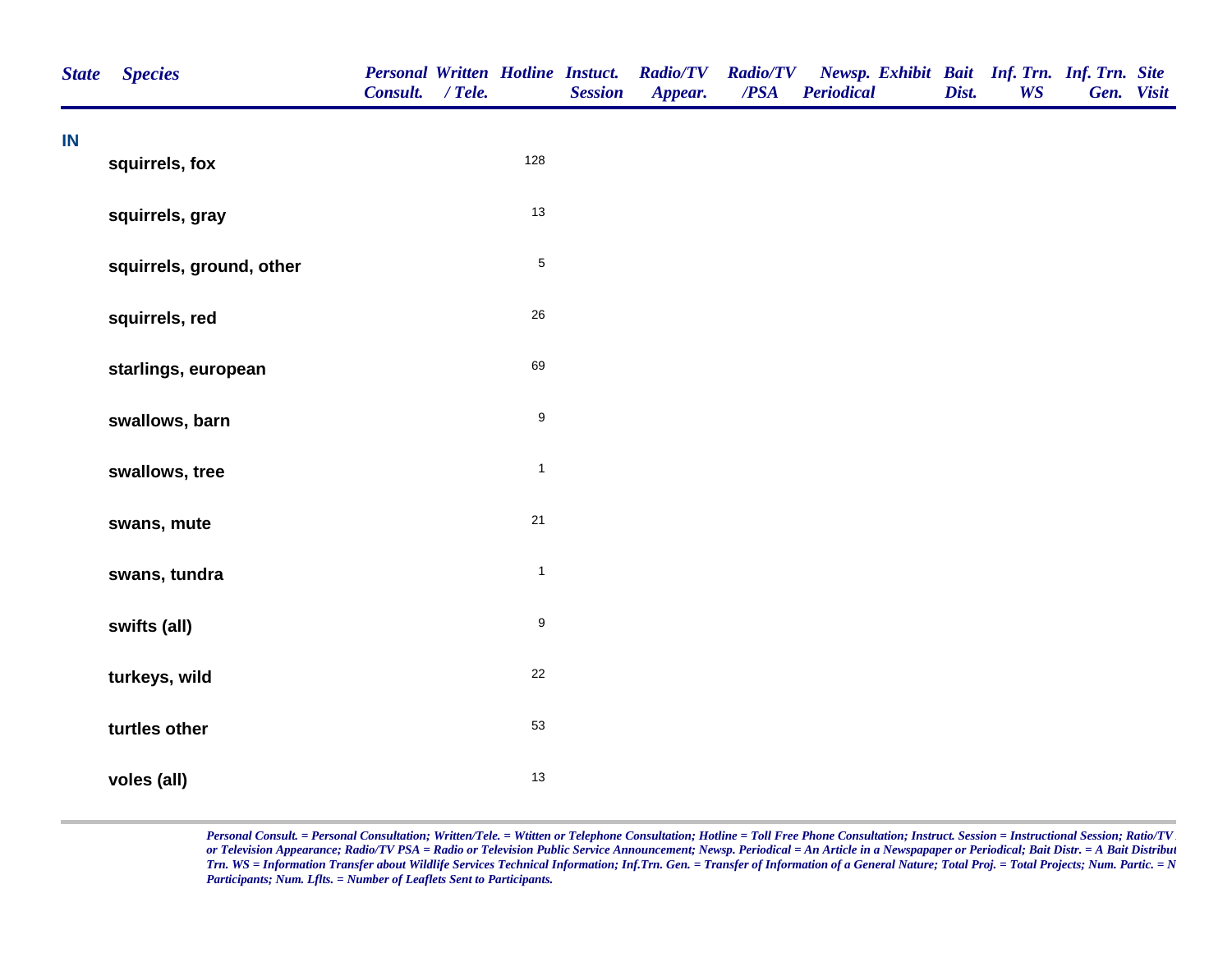| Total<br>Proj.              | Num.<br>Partic                       | <b>Num.</b><br>Lflts |
|-----------------------------|--------------------------------------|----------------------|
|                             |                                      |                      |
| 128                         | 131                                  |                      |
| $13$                        | $13$                                 |                      |
|                             | $\sqrt{5}$<br>$\sqrt{5}$             |                      |
| $26\,$                      | $27\,$                               |                      |
| 69                          | ${\bf 75}$                           |                      |
|                             | $\boldsymbol{9}$<br>$\boldsymbol{9}$ |                      |
|                             |                                      |                      |
|                             | $\mathbf{1}$<br>$\overline{1}$       |                      |
| $21$                        | $21$                                 |                      |
|                             | $\mathbf{1}$<br>$\overline{1}$       |                      |
|                             | $\boldsymbol{9}$<br>$\boldsymbol{9}$ |                      |
| $22\,$                      | $23\,$                               |                      |
|                             |                                      |                      |
| 53                          | 53                                   |                      |
| $13$                        | $13$                                 | $\sqrt{2}$           |
| $\sim$<br>$Appear. = Radio$ |                                      | ۰                    |

*tion Project; Inf. Number of* 

*Page 71 of 230*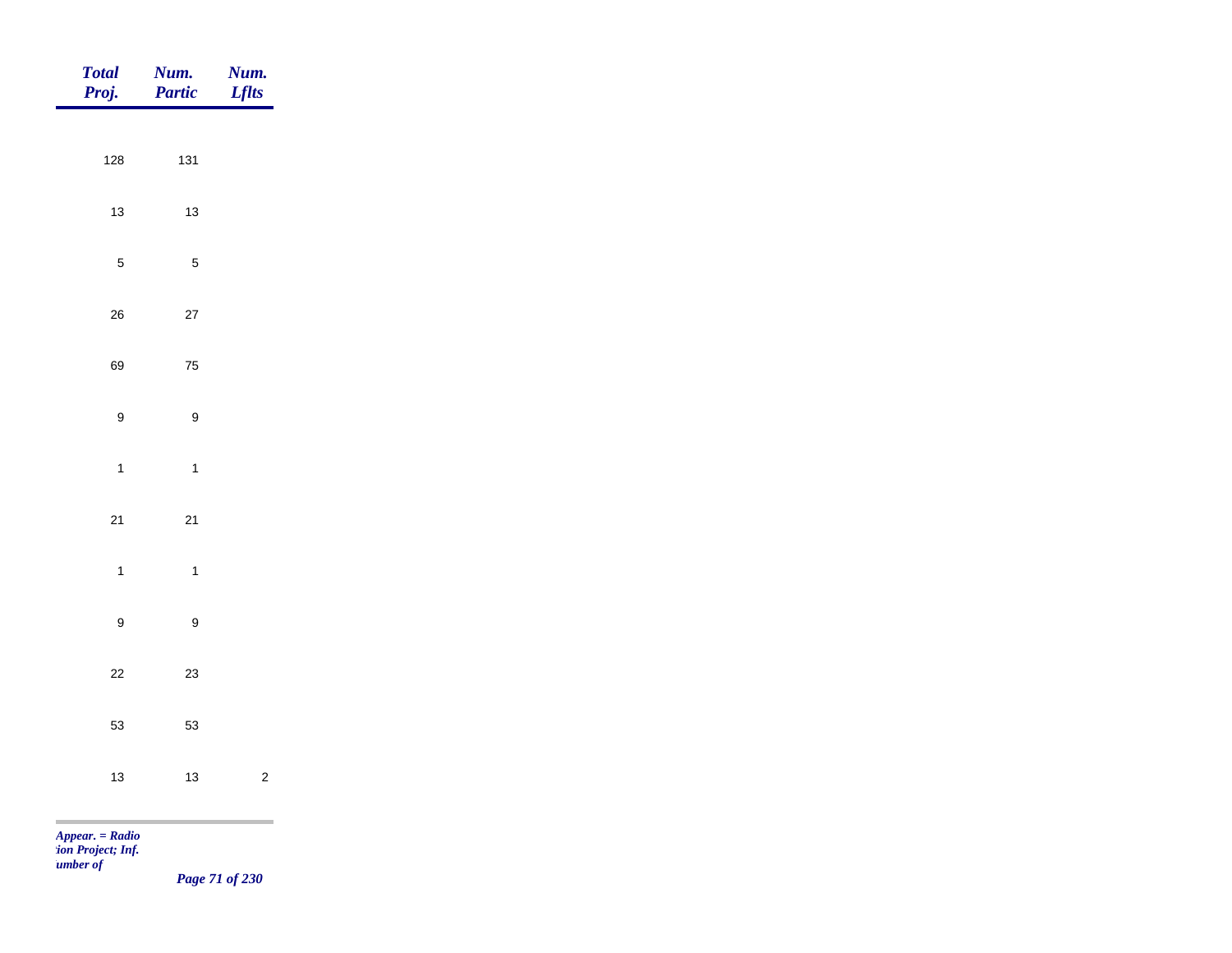| <b>State</b> | <b>Species</b>                         | Consult. / Tele. |              |                         | <b>Personal Written Hotline Instuct.</b><br><b>Session</b> | <b>Radio/TV</b><br>Appear. | <b>Radio/TV</b><br>/PSA | Newsp. Exhibit Bait Inf. Trn. Inf. Trn. Site<br><b>Periodical</b> | Dist. | <b>WS</b>   |              | Gen. Visit       |
|--------------|----------------------------------------|------------------|--------------|-------------------------|------------------------------------------------------------|----------------------------|-------------------------|-------------------------------------------------------------------|-------|-------------|--------------|------------------|
| IN           | voles (all)                            |                  |              | 13                      |                                                            |                            |                         |                                                                   |       |             |              |                  |
|              | vultures, black                        |                  |              | $\overline{\mathbf{4}}$ |                                                            |                            |                         |                                                                   |       |             |              |                  |
|              | vultures, turkey                       |                  |              | $30\,$                  |                                                            |                            |                         |                                                                   |       |             |              |                  |
|              | waxwings, cedar                        |                  |              | $\mathbf{1}$            |                                                            |                            |                         |                                                                   |       |             |              |                  |
|              | weasels (all)                          |                  |              | $\mathbf 5$             |                                                            |                            |                         |                                                                   |       |             |              |                  |
|              | wolves, gray/timber                    |                  |              | 3                       |                                                            |                            |                         |                                                                   |       |             |              |                  |
|              | woodpeckers, downy                     |                  |              | 17                      |                                                            |                            |                         |                                                                   |       |             |              |                  |
|              | woodpeckers, hairy                     |                  | $\mathbf{1}$ | $\boldsymbol{9}$        |                                                            |                            |                         |                                                                   |       |             |              |                  |
|              | woodpeckers, pileated                  |                  |              | 22                      |                                                            |                            |                         |                                                                   |       |             |              |                  |
|              | woodpeckers, red-headed                |                  |              | 3                       |                                                            |                            |                         |                                                                   |       |             |              |                  |
|              | <b>Subtotal Project Types by State</b> | $\mathbf{1}$     | 8            | 5,031                   |                                                            |                            |                         |                                                                   |       | $\mathsf 3$ | $\mathbf{1}$ | $\boldsymbol{7}$ |
| <b>KS</b>    |                                        |                  |              |                         |                                                            |                            |                         | <b>Total Projects, Participants and Leaflets This S</b>           |       |             |              |                  |
|              | beavers                                | $\mathbf{1}$     |              |                         |                                                            |                            |                         |                                                                   |       |             |              |                  |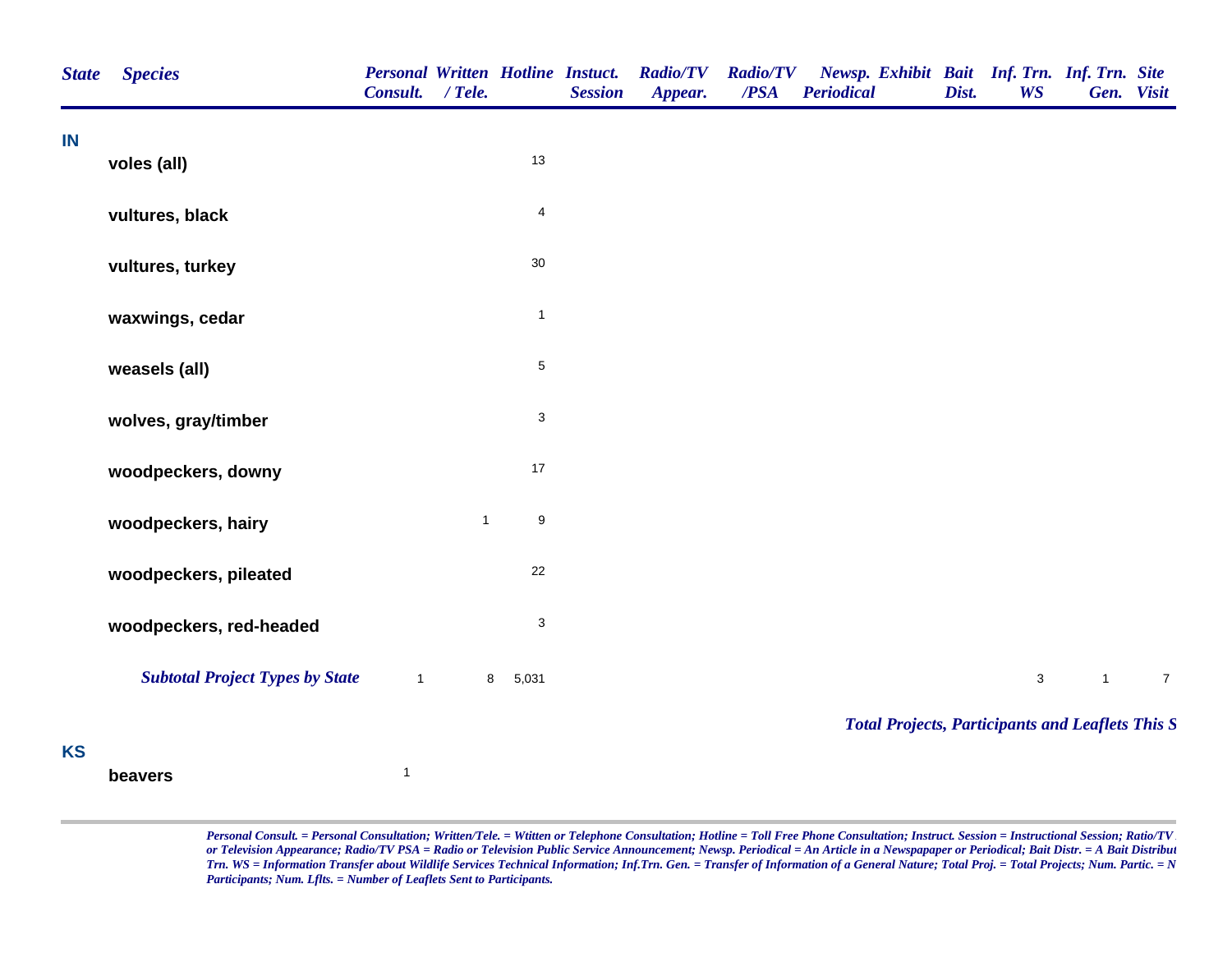| <b>Total</b><br>Proj.                                          | Num.<br>Partic            | <b>Num.</b><br>Lflts                                |
|----------------------------------------------------------------|---------------------------|-----------------------------------------------------|
|                                                                |                           |                                                     |
| 13                                                             | $13$                      | $\overline{2}$                                      |
| $\overline{4}$                                                 | $\mathbf 5$               |                                                     |
| $30\,$                                                         | 31                        |                                                     |
| $\mathbf{1}$                                                   | $\mathbf{1}$              |                                                     |
| $\overline{\mathbf{5}}$                                        | $\overline{5}$            | $\overline{1}$                                      |
|                                                                |                           |                                                     |
| $\mathbf{3}$                                                   | $\ensuremath{\mathsf{3}}$ |                                                     |
| 17                                                             | $17\,$                    |                                                     |
| $10$                                                           | $10\,$                    |                                                     |
| $22\,$                                                         | $23\,$                    |                                                     |
| $\mathbf{3}$                                                   | $\mathbf 3$               |                                                     |
|                                                                |                           |                                                     |
| $\textit{tate}$ 5,051                                          | 5,271                     | 55                                                  |
|                                                                |                           |                                                     |
| $\overline{\mathbf{1}}$                                        | $\overline{1}$            |                                                     |
| <b>COL</b><br>Appear. = Radio<br>ion Project; Inf.<br>umber of |                           | $\mathbf{r}$ $\mathbf{r}$ $\mathbf{r}$ $\mathbf{r}$ |

*Page 72 of 230*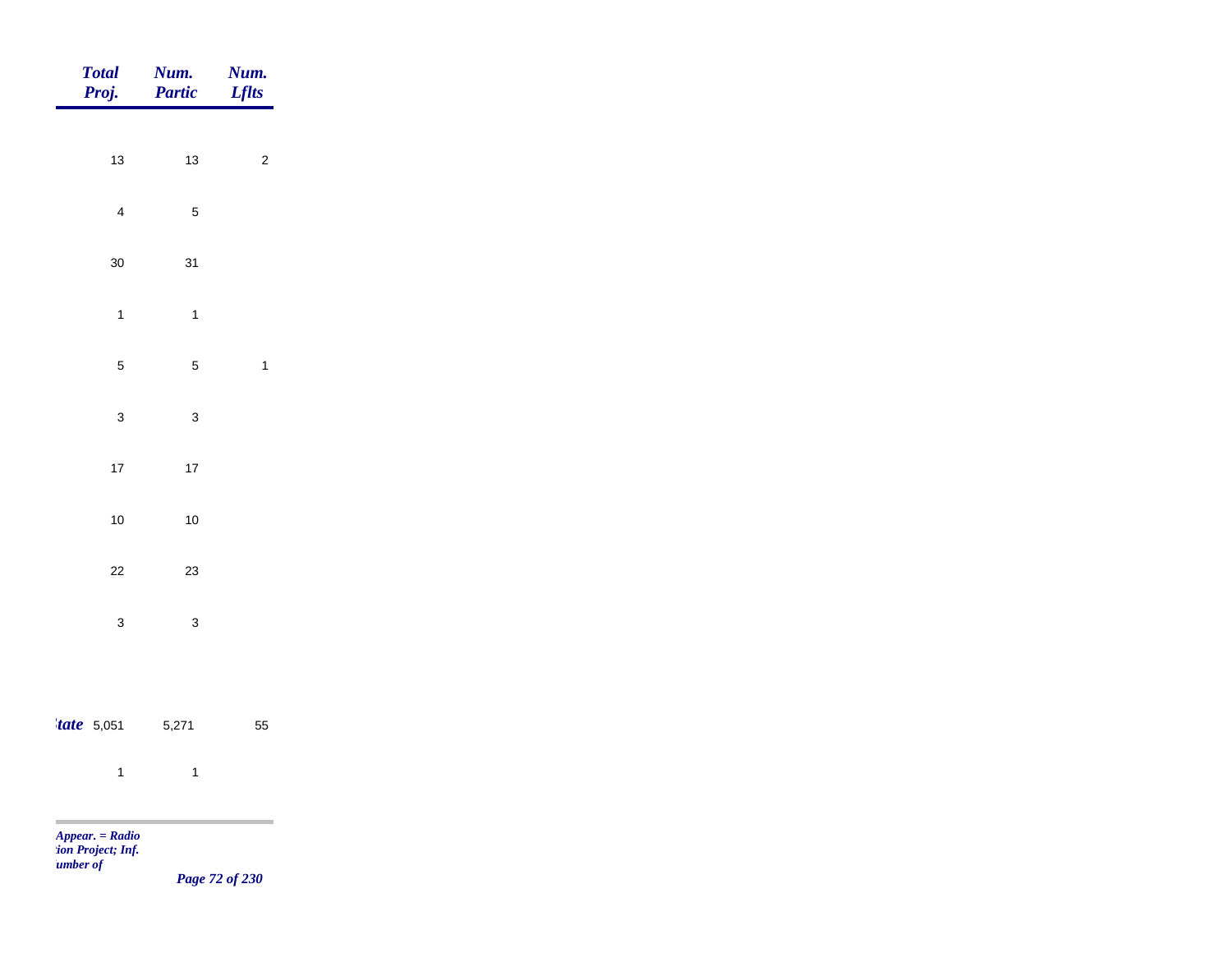| <b>State</b> | <b>Species</b>                         | Consult. / Tele.        |                           | <b>Personal Written Hotline Instuct.</b><br><b>Session</b> | <b>Radio/TV</b><br>Appear. | <b>Radio/TV</b><br>/PSA | Newsp. Exhibit Bait Inf. Trn. Inf. Trn. Site<br><b>Periodical</b> | Dist.<br><b>WS</b> | Gen. Visit                                              |
|--------------|----------------------------------------|-------------------------|---------------------------|------------------------------------------------------------|----------------------------|-------------------------|-------------------------------------------------------------------|--------------------|---------------------------------------------------------|
| <b>KS</b>    | blackbirds, red-winged                 | $\sqrt{2}$              |                           |                                                            |                            |                         |                                                                   |                    |                                                         |
|              | elk, wapiti (wild)                     | $\mathbf{1}$            |                           |                                                            |                            |                         |                                                                   |                    |                                                         |
|              | geese, canada                          | 4                       |                           |                                                            |                            |                         |                                                                   |                    |                                                         |
|              | hogs, feral                            | 13                      | $\mathbf{1}$              | $\mathbf{1}$                                               |                            |                         | $\sqrt{2}$                                                        |                    | $\sqrt{5}$                                              |
|              | kites, mississippi                     | $\overline{c}$          |                           |                                                            |                            |                         |                                                                   |                    |                                                         |
|              | otters, river                          | $\mathbf{1}$            |                           |                                                            |                            |                         |                                                                   |                    |                                                         |
|              | pigeons, feral (rock)                  | $\mathbf{1}$            |                           |                                                            |                            |                         |                                                                   |                    |                                                         |
|              | prairie dogs, black-tailed             | $\mathbf{1}$            | $\overline{c}$            |                                                            |                            |                         |                                                                   |                    |                                                         |
|              | starlings, european                    | 3                       |                           |                                                            |                            |                         |                                                                   |                    |                                                         |
|              | swallows, barn                         | $\mathbf{1}$            |                           |                                                            |                            |                         |                                                                   |                    |                                                         |
|              | vultures, turkey                       | $\overline{\mathbf{c}}$ |                           |                                                            |                            |                         |                                                                   |                    |                                                         |
|              | <b>Subtotal Project Types by State</b> | $32\,$                  | $\ensuremath{\mathsf{3}}$ | $\mathbf{1}$                                               |                            |                         | $\overline{2}$                                                    |                    | $\,$ 5 $\,$                                             |
|              |                                        |                         |                           |                                                            |                            |                         |                                                                   |                    | <b>Total Projects, Participants and Leaflets This S</b> |

## **KY**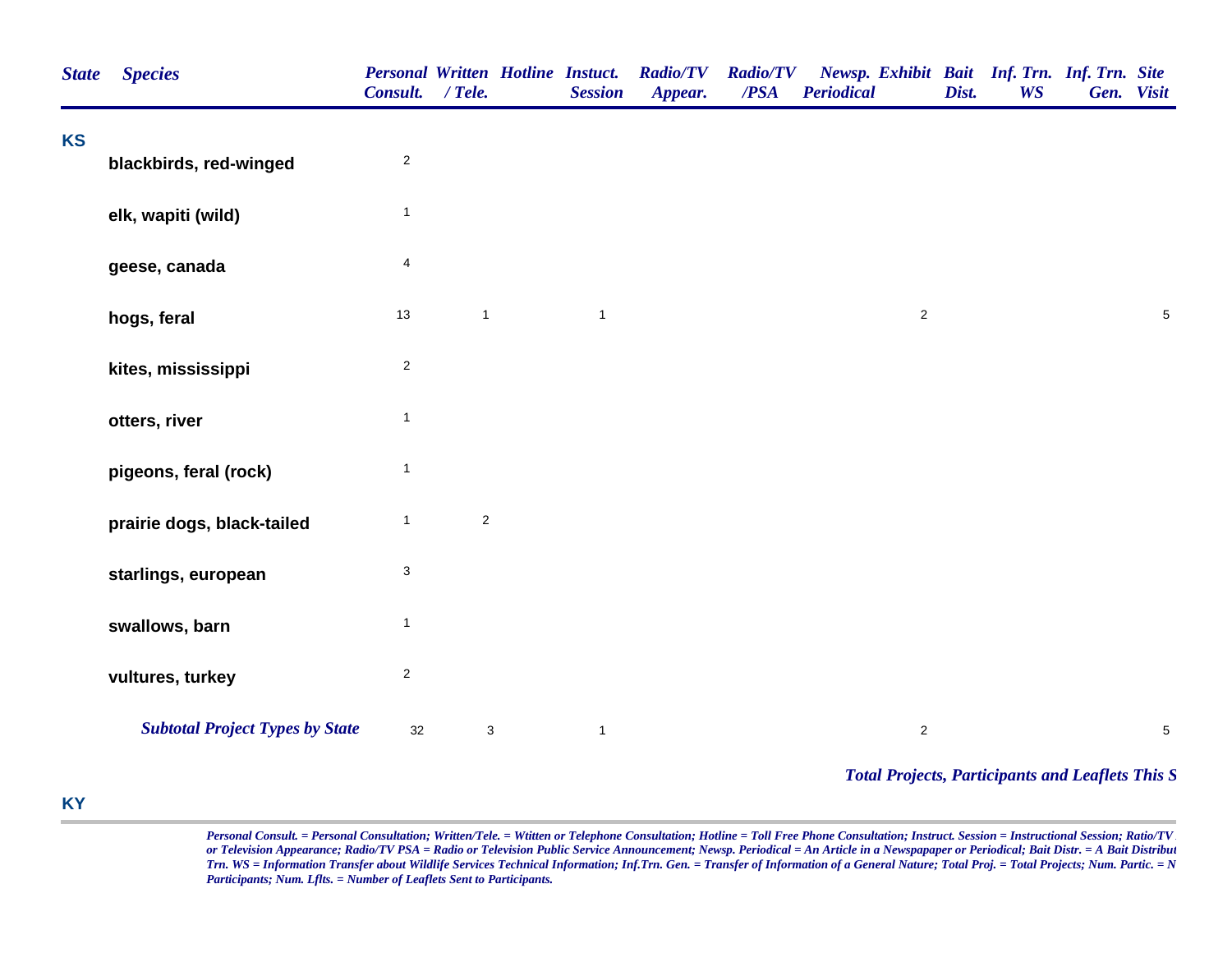|                          | Total<br>Proj.           | <b>Num.</b><br><b>Partic</b> | <b>Num.</b><br><i>Lflts</i> |
|--------------------------|--------------------------|------------------------------|-----------------------------|
|                          |                          |                              |                             |
|                          | $\overline{c}$           | $\mathbf 2$                  |                             |
|                          | $\mathbf{1}$             | $\overline{c}$               |                             |
|                          | $\overline{4}$           | $\overline{4}$               |                             |
|                          | $22\,$                   | $52\,$                       | $20\,$                      |
|                          | $\overline{c}$           | $\overline{c}$               |                             |
|                          | $\mathbf{1}$             | $\mathbf{1}$                 |                             |
|                          | $\mathbf{1}$             | $\mathbf{1}$                 |                             |
|                          | $\mathbf{3}$             | $\mathbf{3}$                 |                             |
|                          |                          |                              |                             |
|                          | $\mathbf{3}$             | $\mathbf{3}$                 |                             |
|                          | $\mathbf{1}$             | $\mathbf{1}$                 |                             |
|                          | $\overline{c}$           | $\mathbf{3}$                 |                             |
|                          |                          |                              |                             |
| <i>tate</i>              | 43                       | ${\bf 75}$                   | $20\,$                      |
| <b>Contract Contract</b> | <b>Contract Contract</b> |                              |                             |

*Page 73 of 230*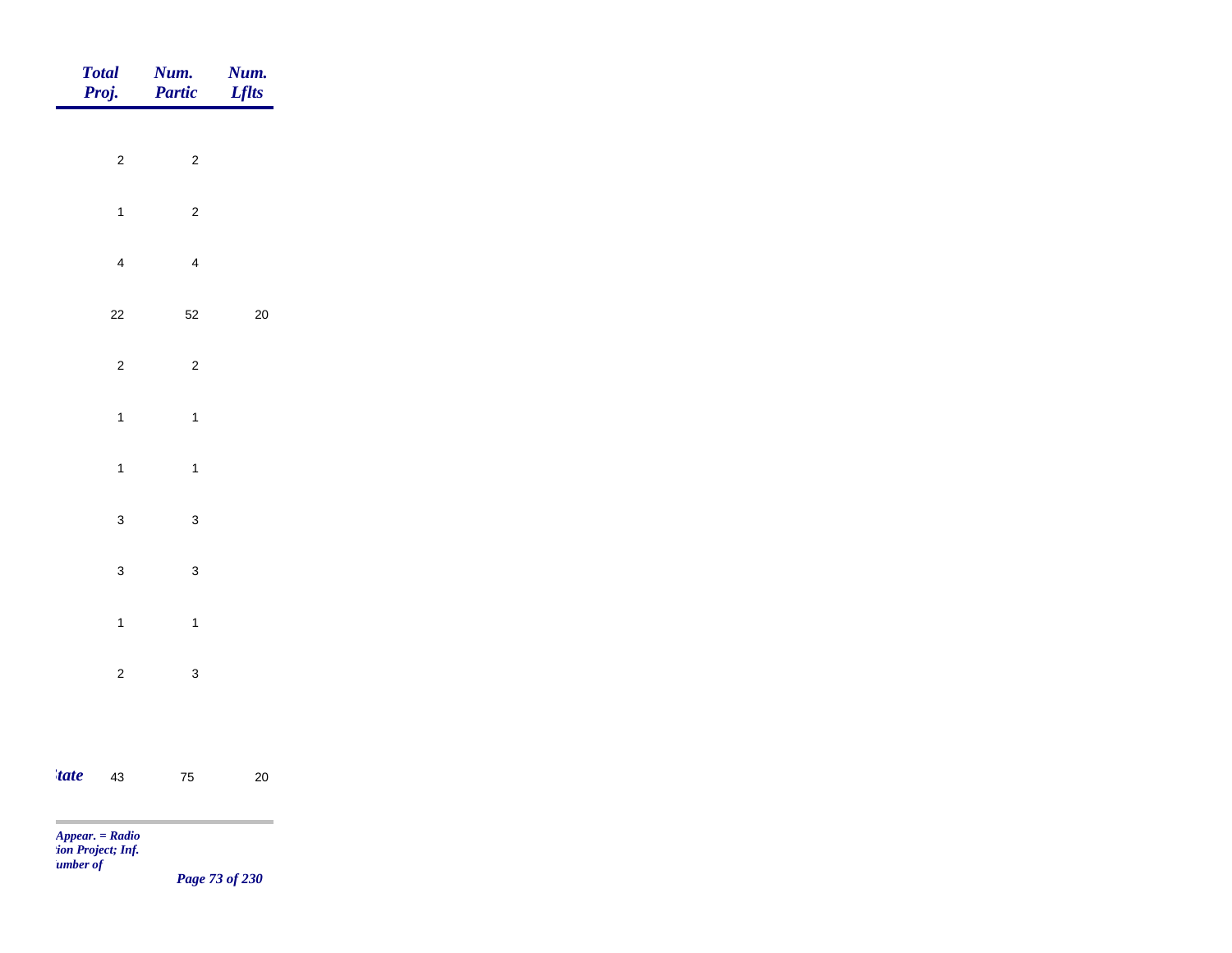| <b>State</b> | <b>Species</b>                  | <b>Personal Written Hotline Instuct.</b><br>Consult. / Tele. |                  | <b>Session</b> | <b>Radio/TV</b><br>Appear. | <b>Radio/TV</b><br>/PSA | Newsp. Exhibit Bait Inf. Trn. Inf. Trn. Site<br><b>Periodical</b> | Dist. | <b>WS</b>      |              | Gen. Visit |
|--------------|---------------------------------|--------------------------------------------------------------|------------------|----------------|----------------------------|-------------------------|-------------------------------------------------------------------|-------|----------------|--------------|------------|
| <b>KY</b>    | alligators, american            |                                                              | $\boldsymbol{2}$ |                |                            |                         |                                                                   |       |                |              |            |
|              |                                 |                                                              |                  |                |                            |                         |                                                                   |       |                |              |            |
|              | bats (all)                      |                                                              | 10               |                |                            |                         |                                                                   |       | $\mathbf{1}$   | $\mathbf{1}$ |            |
|              | beavers                         | $\sqrt{2}$                                                   | 3                |                |                            |                         |                                                                   |       |                |              | $\sqrt{2}$ |
|              | bird, unidentifiable            |                                                              | $\boldsymbol{2}$ |                |                            |                         |                                                                   |       |                |              |            |
|              | blackbirds, red-winged          |                                                              | $\mathsf 3$      |                |                            |                         |                                                                   |       |                |              |            |
|              | blackbirds, z-(mixed species)   |                                                              | 4                |                |                            |                         |                                                                   |       |                |              |            |
|              | chipmunks (other)               |                                                              | $\mathbf{1}$     |                |                            |                         |                                                                   |       |                |              |            |
|              | chipmunks, eastern              |                                                              | $\mathbf{1}$     |                |                            |                         |                                                                   |       |                |              |            |
|              | coyotes                         | $\overline{\mathbf{4}}$                                      | 23               |                |                            |                         |                                                                   |       |                | $\mathbf{1}$ |            |
|              | deer, white-tailed (wild)       |                                                              | 8                |                |                            |                         |                                                                   |       | $\overline{a}$ |              |            |
|              | dogs, feral, free-ranging and h |                                                              | $\mathbf{1}$     |                |                            |                         |                                                                   |       |                |              |            |
|              | doves, mourning                 | $\mathbf{1}$                                                 | 4                |                |                            |                         |                                                                   |       |                |              |            |
|              | ducks, feral                    | $\mathbf{1}$                                                 | $\boldsymbol{2}$ |                |                            |                         |                                                                   |       |                |              |            |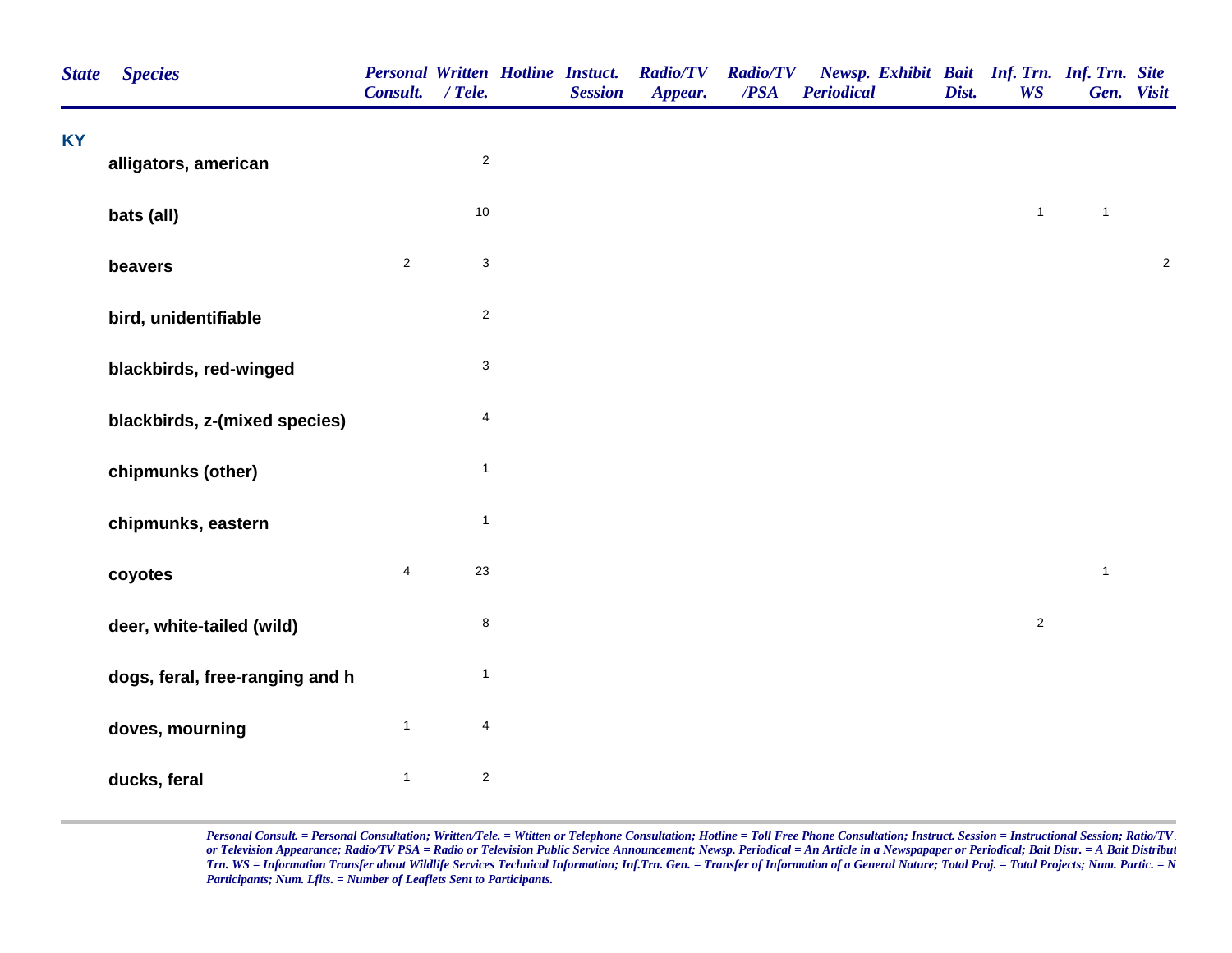| Total<br>Proj.              | <b>Num.</b><br>Partic | <b>Num.</b><br><i>Lflts</i> |
|-----------------------------|-----------------------|-----------------------------|
|                             |                       |                             |
| $\overline{\mathbf{c}}$     | $\mathbf 2$           |                             |
| $12$                        | $17\,$                | $\bf 8$                     |
| $\overline{7}$              | $14$                  |                             |
| $\overline{c}$              | $\mathbf{3}$          |                             |
| $\mathbf{3}$                | $\mathbf{3}$          |                             |
| $\overline{4}$              | $\overline{4}$        |                             |
|                             |                       |                             |
| $\mathbf{1}$                | $\mathbf{1}$          |                             |
| $\mathbf{1}$                | $\mathbf{1}$          |                             |
| ${\bf 28}$                  | $30\,$                | $\sqrt{5}$                  |
| $10$                        | $13$                  |                             |
| $\mathbf{1}$                | $\sqrt{2}$            |                             |
| $\overline{5}$              | $\sqrt{5}$            |                             |
|                             |                       |                             |
| $\mathbf{3}$                | $12$                  |                             |
| $\sim$<br>$Appear. = Radio$ |                       |                             |

*Page 74 of 230*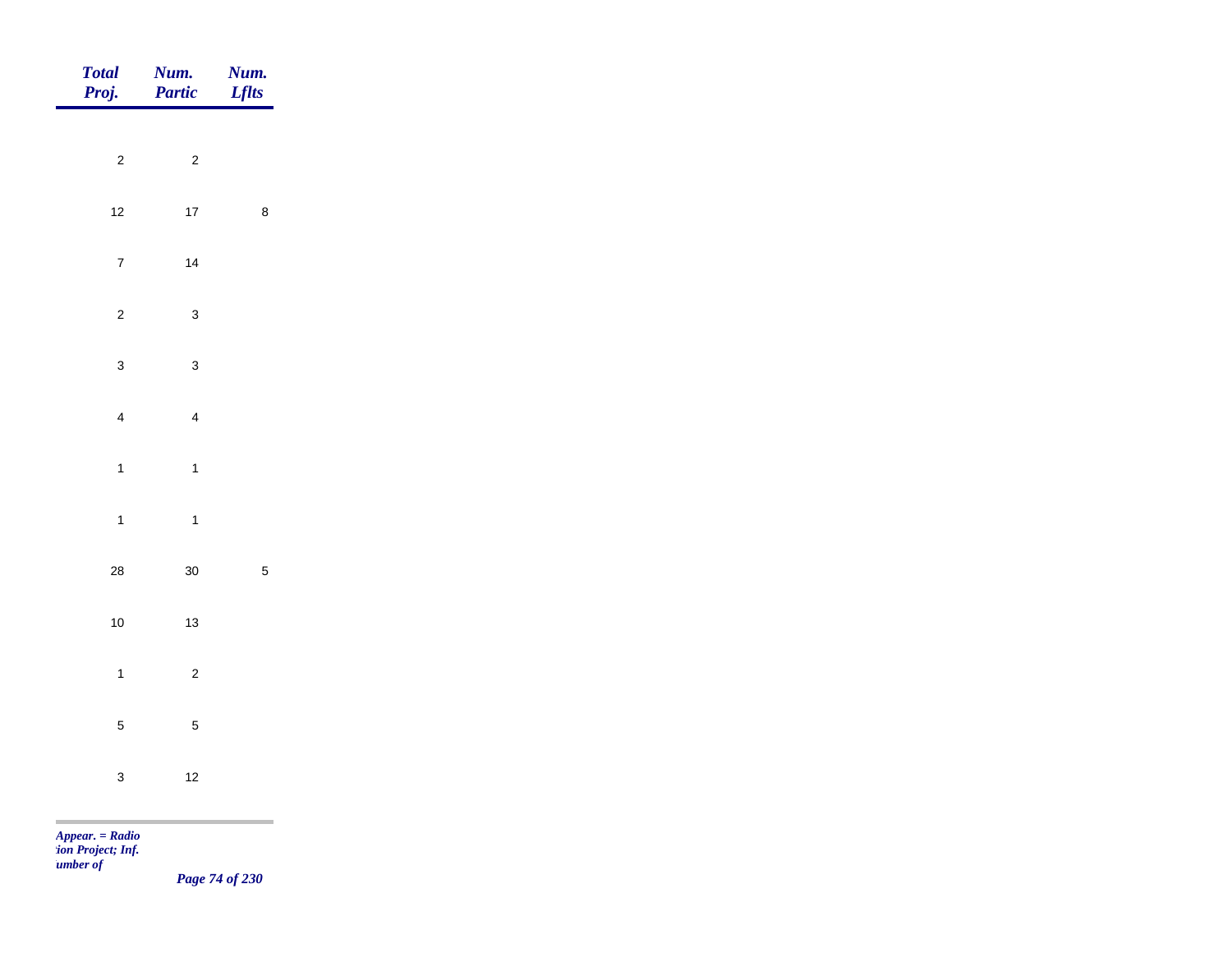| <b>State</b> | <b>Species</b>        | Consult. / Tele. |                | <b>Personal Written Hotline Instuct.</b><br><b>Session</b> | <b>Radio/TV</b><br>Appear. | <b>Radio/TV</b><br>/PSA | Newsp. Exhibit Bait Inf. Trn. Inf. Trn. Site<br><b>Periodical</b> | Dist. | <b>WS</b>    |                | Gen. Visit     |  |
|--------------|-----------------------|------------------|----------------|------------------------------------------------------------|----------------------------|-------------------------|-------------------------------------------------------------------|-------|--------------|----------------|----------------|--|
| <b>KY</b>    | ducks, feral          | $\mathbf{1}$     | $\overline{2}$ |                                                            |                            |                         |                                                                   |       |              |                |                |  |
|              | ducks, mallards       |                  | 33             |                                                            |                            |                         |                                                                   |       | $\mathbf{1}$ |                |                |  |
|              | ducks, wood           |                  | $\mathbf{1}$   |                                                            |                            |                         |                                                                   |       |              |                |                |  |
|              |                       |                  | $\mathbf{1}$   |                                                            |                            |                         |                                                                   |       |              |                |                |  |
|              | egrets, cattle        |                  | $\mathbf{1}$   |                                                            |                            |                         |                                                                   |       |              |                |                |  |
|              | foxes, gray           |                  |                |                                                            |                            |                         |                                                                   |       |              |                |                |  |
|              | foxes, red            |                  | $\,$ 5 $\,$    |                                                            |                            |                         |                                                                   |       |              |                |                |  |
|              | geese, canada         | $\boldsymbol{9}$ | 95             |                                                            |                            |                         |                                                                   |       | $\mathbf{1}$ | $\mathbf{3}$   | $\overline{1}$ |  |
|              | grackles, common      |                  | $\mathbf{1}$   |                                                            |                            |                         |                                                                   |       |              |                |                |  |
|              | gulls, herring        |                  | $\mathbf{1}$   |                                                            |                            |                         |                                                                   |       |              |                |                |  |
|              | gulls, ring-billed    |                  | $\overline{2}$ |                                                            |                            |                         |                                                                   |       |              |                |                |  |
|              | hawks, cooper's       |                  | $\mathbf 2$    |                                                            |                            |                         |                                                                   |       |              |                |                |  |
|              | hawks, red-shouldered |                  | $\mathbf{1}$   |                                                            |                            |                         |                                                                   |       |              |                |                |  |
|              | hawks, red-tailed     |                  | 31             |                                                            |                            |                         |                                                                   |       |              | $\overline{2}$ |                |  |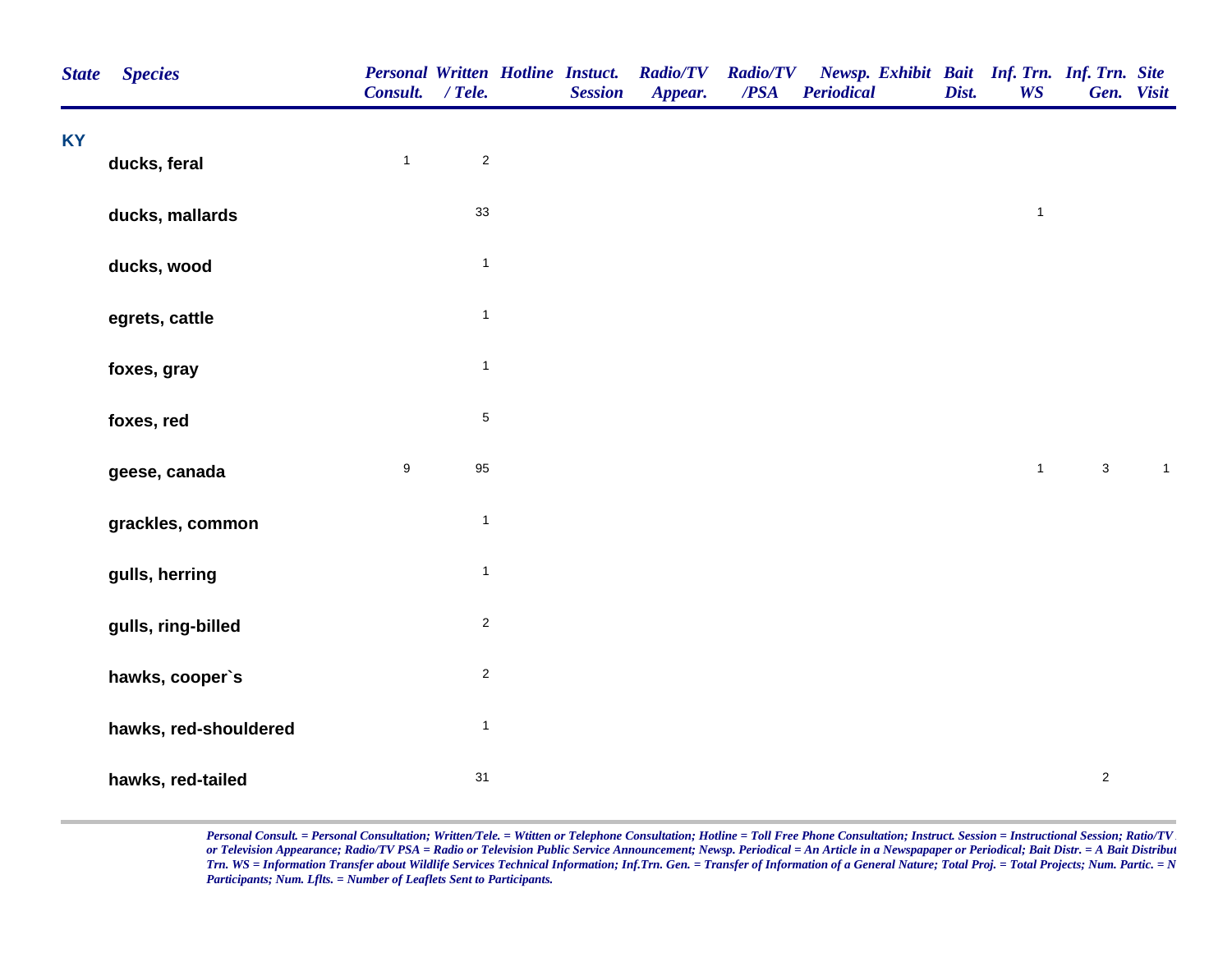| Total<br>Proj. | Num.<br>Partic | <b>Num.</b><br><i>Lflts</i> |
|----------------|----------------|-----------------------------|
|                |                |                             |
| $\mathbf{3}$   | $12\,$         |                             |
| 34             | $38\,$         |                             |
| $\overline{1}$ | $\overline{1}$ |                             |
| $\overline{1}$ | $\mathbf{1}$   |                             |
| $\overline{1}$ | $\mathbf{1}$   |                             |
| $\sqrt{5}$     | $\sqrt{5}$     | $\mathbf{1}$                |
|                |                |                             |
| 109            | 215            | $172$                       |
| $\mathbf{1}$   | $\mathbf{1}$   |                             |
| $\mathbf{1}$   | $\overline{1}$ |                             |
| $\overline{c}$ | $\overline{c}$ |                             |
| $\overline{c}$ | $\overline{c}$ |                             |
| $\overline{1}$ | $\mathbf{1}$   |                             |
|                |                |                             |
| 33             | 33             | $\mathbf{1}$                |
|                |                |                             |

*Page 75 of 230*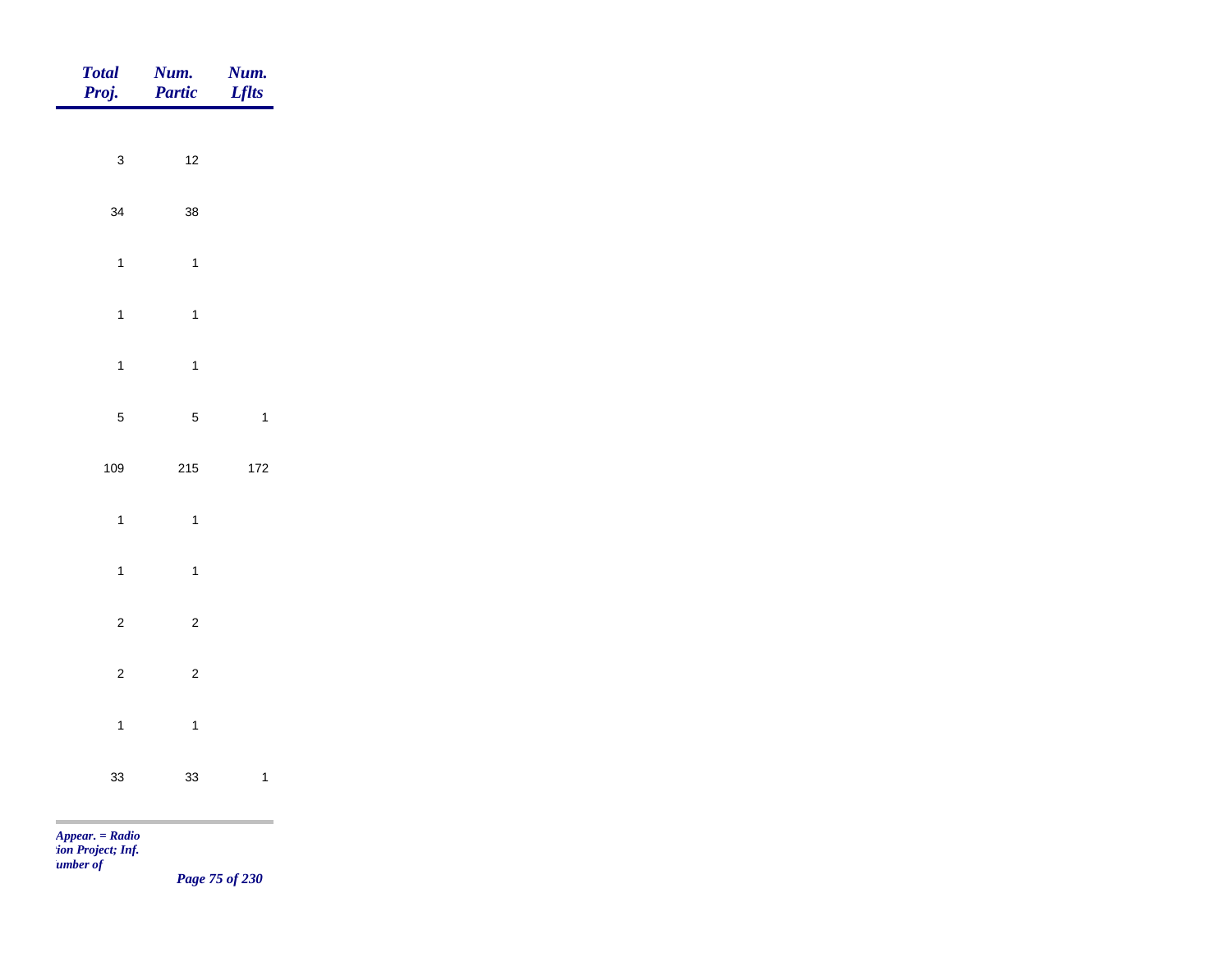| <b>State</b> | <b>Species</b>               | <b>Personal Written Hotline Instuct.</b><br>Consult. / Tele. |                           | <b>Session</b> | <b>Radio/TV</b><br>Appear. | <b>Radio/TV</b><br>/PSA | Newsp. Exhibit Bait Inf. Trn. Inf. Trn. Site<br><b>Periodical</b> | Dist. | <b>WS</b>   | Gen. Visit     |             |
|--------------|------------------------------|--------------------------------------------------------------|---------------------------|----------------|----------------------------|-------------------------|-------------------------------------------------------------------|-------|-------------|----------------|-------------|
| <b>KY</b>    | hawks, red-tailed            |                                                              | 31                        |                |                            |                         |                                                                   |       |             | $\sqrt{2}$     |             |
|              | herons, great blue           |                                                              | $\bf 8$                   |                |                            |                         |                                                                   |       |             |                |             |
|              | herons, night, black-crowned |                                                              | $\overline{7}$            | $\mathbf{1}$   |                            |                         |                                                                   |       |             |                |             |
|              | hogs, feral                  | $\mathbf{1}$                                                 |                           |                |                            |                         |                                                                   |       |             |                |             |
|              | marmots/woodchucks (all)     | $\mathbf{1}$                                                 | 12                        |                |                            |                         |                                                                   |       |             | $\sqrt{2}$     |             |
|              | mockingbirds, northern       |                                                              | $\ensuremath{\mathsf{3}}$ |                |                            |                         |                                                                   |       |             |                |             |
|              | moles (all)                  |                                                              | $\sqrt{5}$                |                |                            |                         |                                                                   |       |             |                |             |
|              | non-wildlife                 |                                                              | $\mathbf{1}$              |                |                            |                         |                                                                   |       |             |                |             |
|              | not in mis                   |                                                              | $\mathbf{1}$              |                |                            |                         |                                                                   |       |             |                |             |
|              | opossums, virginia           | $\mathbf{1}$                                                 | 31                        |                |                            |                         |                                                                   |       | $\mathsf 3$ | $\sqrt{2}$     |             |
|              | owls, great horned           |                                                              | $\,$ 5 $\,$               |                |                            |                         |                                                                   |       |             |                |             |
|              | pigeons, feral (rock)        | $\,6\,$                                                      | 19                        |                |                            |                         |                                                                   |       |             | $\overline{1}$ | $\mathbf 1$ |
|              | rabbits, cottontail          |                                                              | $\sqrt{2}$                |                |                            |                         |                                                                   |       |             |                |             |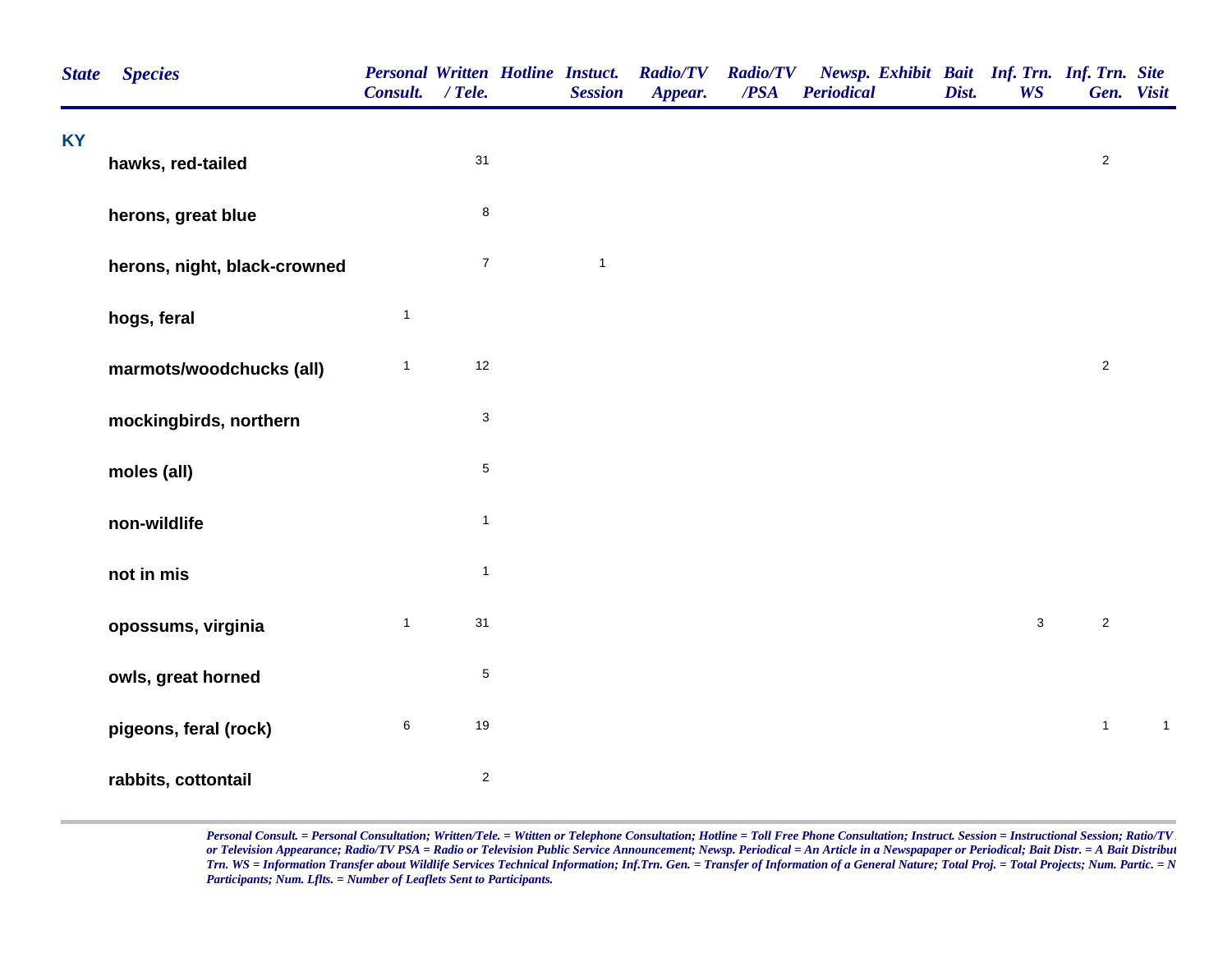| Total<br>Proj.                                                                                                                                                                                                                                            | <b>Num.</b><br>Partic | Num.<br><b>Lflts</b>     |
|-----------------------------------------------------------------------------------------------------------------------------------------------------------------------------------------------------------------------------------------------------------|-----------------------|--------------------------|
|                                                                                                                                                                                                                                                           |                       |                          |
| 33                                                                                                                                                                                                                                                        | 33                    | $\overline{\mathbf{1}}$  |
| $\bf 8$                                                                                                                                                                                                                                                   | $\bf 8$               |                          |
| $\bf 8$                                                                                                                                                                                                                                                   | $15\,$                |                          |
| $\overline{1}$                                                                                                                                                                                                                                            | $\overline{1}$        |                          |
| 15                                                                                                                                                                                                                                                        | $15$                  | $\overline{\phantom{a}}$ |
| $\mathbf{3}$                                                                                                                                                                                                                                              | $\mathbf{3}$          |                          |
| $\overline{5}$                                                                                                                                                                                                                                            | $\sqrt{5}$            | $\overline{\phantom{a}}$ |
|                                                                                                                                                                                                                                                           |                       |                          |
| $\overline{1}$                                                                                                                                                                                                                                            | $\overline{1}$        |                          |
| $\overline{1}$                                                                                                                                                                                                                                            | $\overline{1}$        |                          |
| 37                                                                                                                                                                                                                                                        | 41                    | $\overline{c}$           |
| $\overline{5}$                                                                                                                                                                                                                                            | $\overline{5}$        |                          |
| 27                                                                                                                                                                                                                                                        | $97\,$                | $\overline{1}$           |
| $\overline{c}$                                                                                                                                                                                                                                            | $\overline{c}$        | $\overline{1}$           |
| <b>The Contract of the Contract of the Contract of the Contract of the Contract of The Contract of The Contract of The Contract of The Contract of The Contract of The Contract of The Contract of The Contract of The Contract </b><br>$Appear. = Radio$ |                       |                          |

*Page 76 of 230*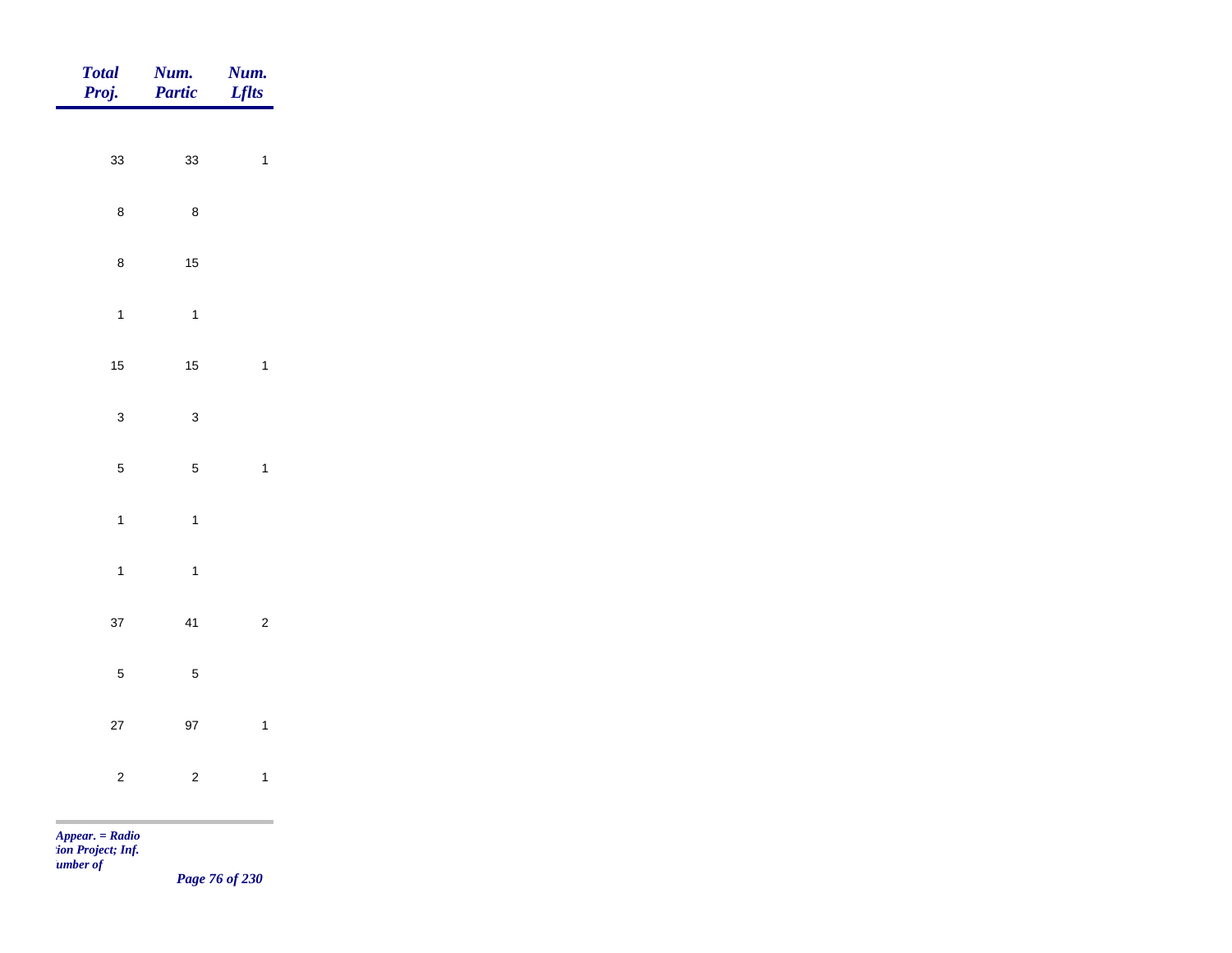| <b>State</b> | <b>Species</b>                | <b>Personal Written Hotline Instuct.</b><br>Consult. / Tele. |                           | <b>Session</b> | <b>Radio/TV</b><br>Appear. | <b>Radio/TV</b><br>/PSA | Newsp. Exhibit Bait Inf. Trn. Inf. Trn. Site<br><b>Periodical</b> | Dist. | <b>WS</b>    | Gen. Visit     |              |
|--------------|-------------------------------|--------------------------------------------------------------|---------------------------|----------------|----------------------------|-------------------------|-------------------------------------------------------------------|-------|--------------|----------------|--------------|
| <b>KY</b>    | rabbits, cottontail           |                                                              | $\overline{2}$            |                |                            |                         |                                                                   |       |              |                |              |
|              | raccoons                      | $\mathbf{1}$                                                 | 65                        |                |                            |                         |                                                                   |       | $\mathbf 3$  |                | $\mathbf{1}$ |
|              | rats, norway                  |                                                              | $\mathbf{1}$              |                |                            |                         |                                                                   |       |              |                |              |
|              | robins, american              |                                                              | $\sqrt{2}$                |                |                            |                         |                                                                   |       |              |                |              |
|              | skunks, striped               | $\mathbf{3}$                                                 | 22                        |                |                            |                         |                                                                   |       |              |                |              |
|              | snakes, common king           |                                                              | $\mathbf{1}$              |                |                            |                         |                                                                   |       |              |                |              |
|              | snakes, non-poisonous (other) |                                                              | $13$                      |                |                            |                         |                                                                   |       |              | $\overline{c}$ |              |
|              | snakes, poisonous (other)     |                                                              | $\overline{1}$            |                |                            |                         |                                                                   |       |              |                |              |
|              | sparrows, house/english       |                                                              | $\overline{4}$            |                |                            |                         |                                                                   |       |              |                | $\mathbf{1}$ |
|              | squirrels, flying (all)       |                                                              | $\mathbf{1}$              |                |                            |                         |                                                                   |       |              |                |              |
|              | squirrels, gray               |                                                              | 11                        |                |                            |                         |                                                                   |       |              | $\mathbf{1}$   |              |
|              | starlings, european           | $\overline{7}$                                               | ${\bf 28}$                |                |                            |                         |                                                                   |       | $\mathbf{1}$ |                | $\mathbf{1}$ |
|              | swallows, barn                |                                                              | $\ensuremath{\mathsf{3}}$ |                |                            |                         |                                                                   |       |              |                |              |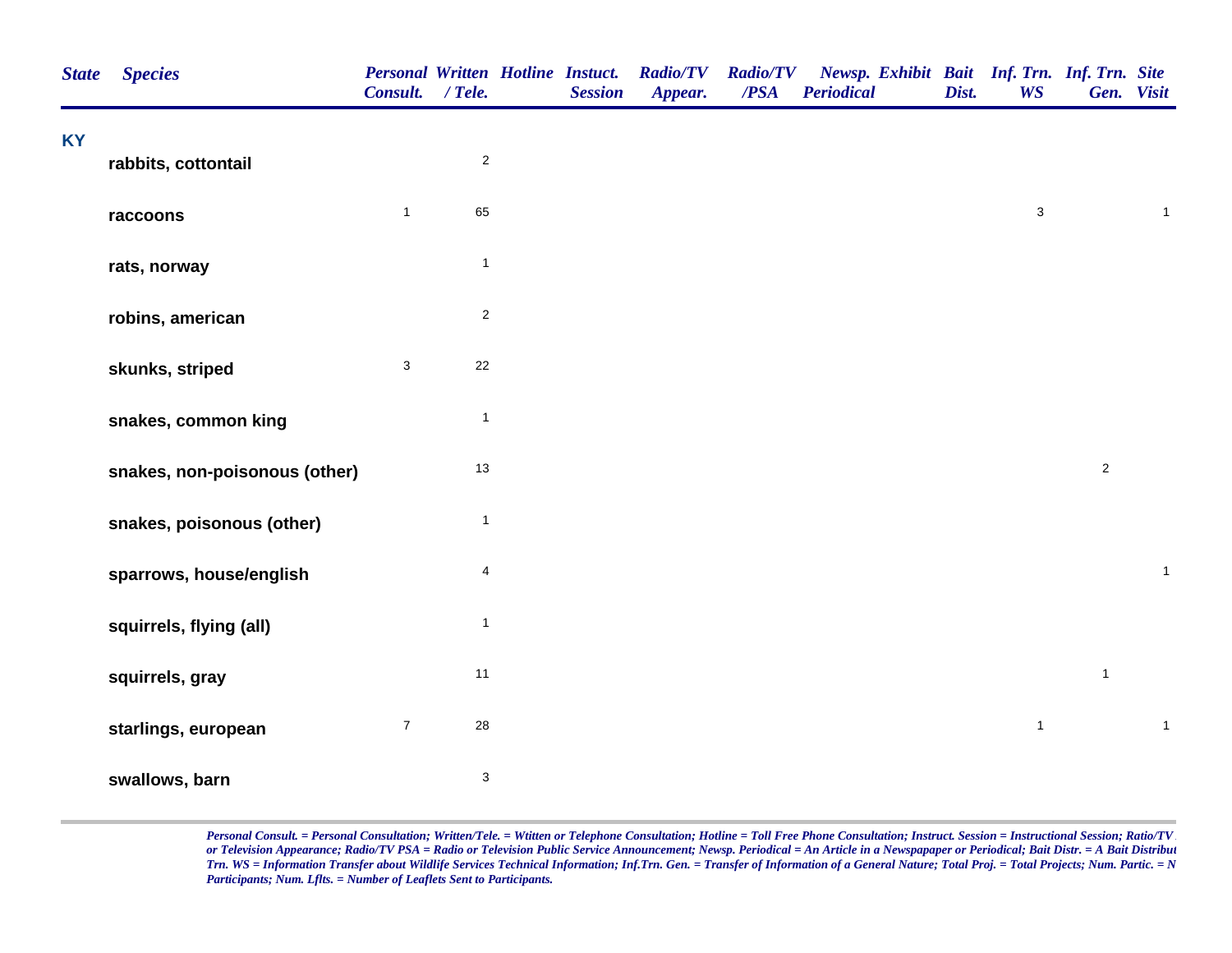| <b>Total</b><br>Proj. | Num.<br>Partic   | Num.<br><b>Lflts</b> |
|-----------------------|------------------|----------------------|
| $\mathbf 2$           | $\overline{c}$   | $\overline{1}$       |
|                       |                  |                      |
| ${\bf 70}$            | 99               | 24                   |
| $\overline{1}$        | $\mathbf{1}$     |                      |
| $\mathbf 2$           | $\mathbf{3}$     | $\overline{2}$       |
| 25                    | 29               | $\mathbf{3}$         |
| $\mathbf{1}$          | $\mathbf{1}$     |                      |
| 15                    | $15\,$           | $\mathbf{3}$         |
| $\mathbf{1}$          | $\mathbf{1}$     |                      |
|                       |                  |                      |
| $\sqrt{5}$            | $\boldsymbol{6}$ |                      |
| $\mathbf{1}$          | $\mathbf{1}$     |                      |
| $12$                  | $18$             | $\boldsymbol{9}$     |
| 37                    | 67               | $\boldsymbol{9}$     |
| $\mathbf{3}$          | $\mathbf{3}$     | $\mathbf{1}$         |
|                       |                  |                      |

*Page 77 of 230*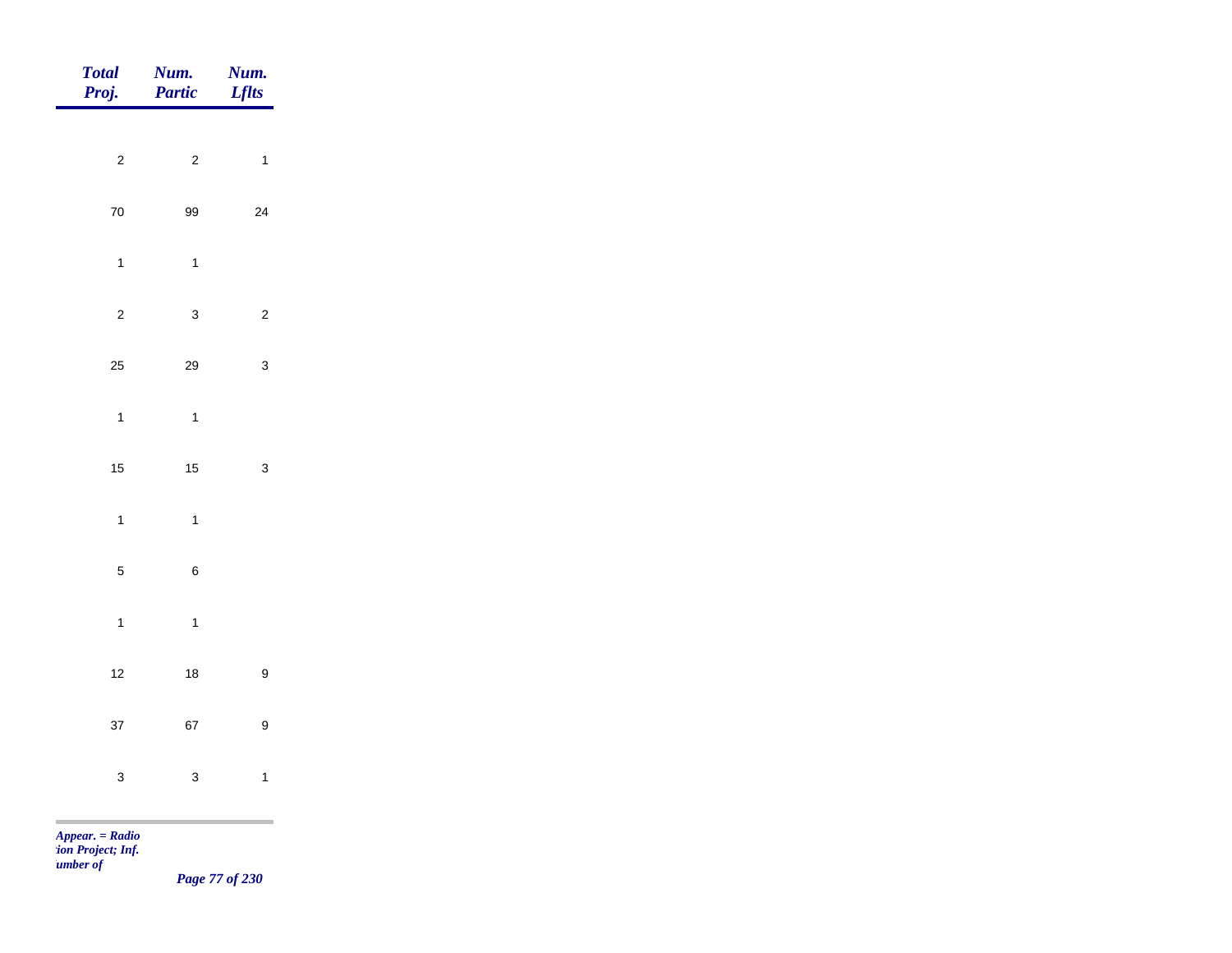| <b>State</b> | <b>Species</b>          | Consult. / Tele. |              | <b>Personal Written Hotline Instuct.</b><br><b>Session</b> | <b>Radio/TV</b><br>Appear. | <b>Radio/TV</b><br>/PSA | Newsp. Exhibit Bait Inf. Trn. Inf. Trn. Site<br><b>Periodical</b> | Dist. | <b>WS</b>      | Gen. Visit   |  |
|--------------|-------------------------|------------------|--------------|------------------------------------------------------------|----------------------------|-------------------------|-------------------------------------------------------------------|-------|----------------|--------------|--|
| <b>KY</b>    | swallows, barn          |                  | $\sqrt{3}$   |                                                            |                            |                         |                                                                   |       |                |              |  |
|              |                         |                  |              |                                                            |                            |                         |                                                                   |       |                |              |  |
|              | swallows, cliff         |                  | $\mathbf{1}$ |                                                            |                            |                         |                                                                   |       |                |              |  |
|              | swans, mute             |                  | $\sqrt{2}$   |                                                            |                            |                         |                                                                   |       |                |              |  |
|              | turkeys, wild           |                  | $\mathbf{1}$ |                                                            |                            |                         |                                                                   |       |                |              |  |
|              | turtles other           |                  | $\mathbf{1}$ |                                                            |                            |                         |                                                                   |       |                |              |  |
|              | voles (all)             |                  | $\mathbf{1}$ |                                                            |                            |                         |                                                                   |       |                |              |  |
|              | vultures, black         | $\mathbf{1}$     | 29           |                                                            |                            |                         |                                                                   |       | $\overline{2}$ | $\mathbf{1}$ |  |
|              | vultures, turkey        | $\mathsf 3$      | $18$         |                                                            |                            |                         |                                                                   |       |                |              |  |
|              | waxwings, cedar         |                  | $\mathbf{1}$ |                                                            |                            |                         |                                                                   |       |                |              |  |
|              | wolves, gray/timber     |                  |              |                                                            |                            |                         |                                                                   |       |                | $\mathbf{2}$ |  |
|              | woodpeckers, downy      |                  | 4            |                                                            |                            |                         |                                                                   |       |                |              |  |
|              | woodpeckers, pileated   |                  | $\mathbf{1}$ |                                                            |                            |                         |                                                                   |       |                |              |  |
|              | woodpeckers, red-headed |                  | $\sqrt{2}$   |                                                            |                            |                         |                                                                   |       | $\mathbf{1}$   |              |  |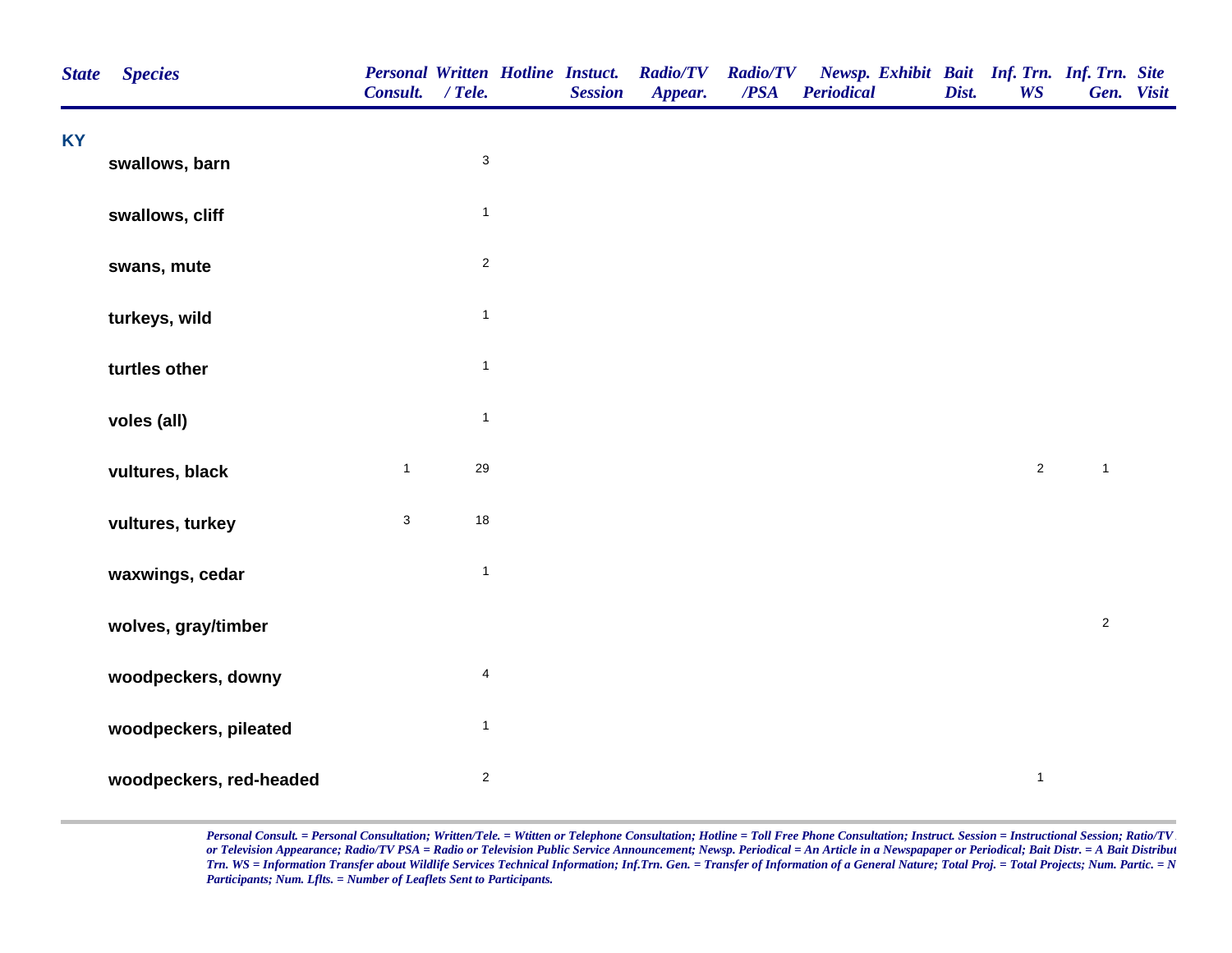| Total<br>Proj. | Num.<br>Partic | Num.<br><b>Lflts</b> |
|----------------|----------------|----------------------|
| $\mathbf{3}$   | $\mathbf{3}$   | $\overline{1}$       |
|                |                |                      |
| $\overline{1}$ | $\overline{1}$ |                      |
| $\overline{2}$ | $\overline{2}$ |                      |
| $\overline{1}$ | $\overline{1}$ |                      |
| $\overline{1}$ | $\overline{1}$ |                      |
| $\overline{1}$ | $\overline{1}$ |                      |
| 33             | 57             | 41                   |
|                |                |                      |
| $21$           | 23             |                      |
| $\mathbf{1}$   | $\overline{1}$ |                      |
| $\overline{c}$ | $\overline{4}$ |                      |
| $\overline{4}$ | $\overline{4}$ |                      |
| $\mathbf{1}$   | $\overline{1}$ |                      |
|                |                |                      |
| $\mathbf{3}$   | $\mathbf{3}$   |                      |

*Page 78 of 230*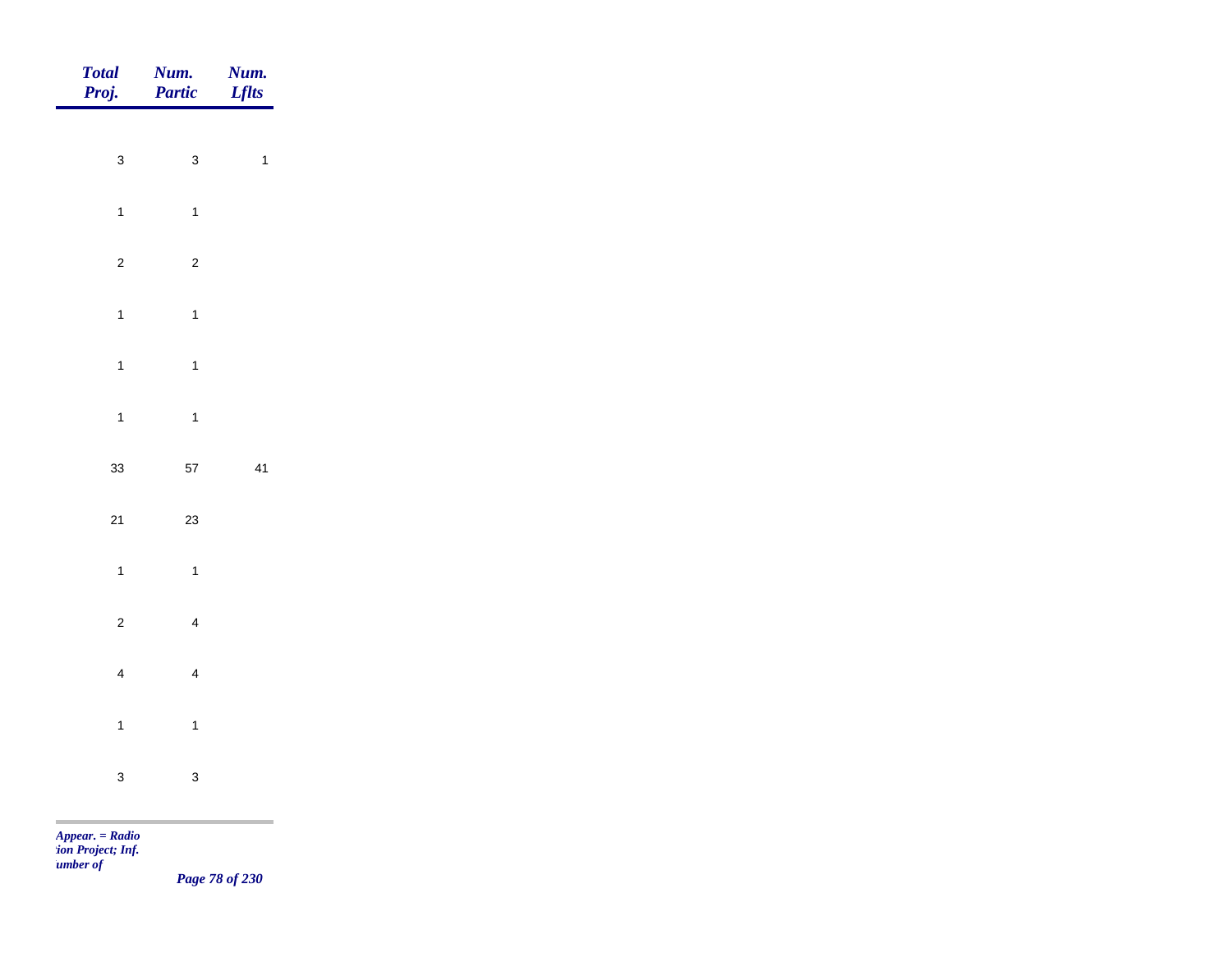| <b>State</b> | <b>Species</b>                         | <b>Personal Written Hotline Instuct.</b><br>Consult. / Tele. |                  | <b>Session</b> | <b>Radio/TV</b><br>Appear. | <b>Radio/TV</b><br>/PSA | Newsp. Exhibit Bait Inf. Trn. Inf. Trn. Site<br><b>Periodical</b> | Dist. | <b>WS</b>    | Gen. Visit |                |
|--------------|----------------------------------------|--------------------------------------------------------------|------------------|----------------|----------------------------|-------------------------|-------------------------------------------------------------------|-------|--------------|------------|----------------|
| ΚY           | woodpeckers, red-headed                |                                                              | $\mathbf 2$      |                |                            |                         |                                                                   |       | $\mathbf{1}$ |            |                |
|              | <b>Subtotal Project Types by State</b> | 41                                                           | 545              | $\mathbf{1}$   |                            |                         |                                                                   |       | 15           | 18         | $\overline{7}$ |
|              |                                        |                                                              |                  |                |                            |                         | <b>Total Projects, Participants and Leaflets This S</b>           |       |              |            |                |
| LA           | alligators, american                   |                                                              | $\mathbf{1}$     |                |                            |                         |                                                                   |       |              |            |                |
|              | armadillos, nine-banded                | $\overline{2}$                                               | 34               |                |                            |                         |                                                                   |       |              |            |                |
|              | bats (all)                             |                                                              | $\mathbf 5$      |                |                            |                         |                                                                   |       |              |            |                |
|              | bears, louisiana black                 | 3                                                            | 23               |                |                            |                         |                                                                   |       |              |            | $\,8\,$        |
|              | beavers                                | 36                                                           | 49               |                |                            |                         |                                                                   |       |              |            | 211            |
|              | bird, unidentifiable                   | $\mathbf{1}$                                                 | $\mathbf{1}$     |                |                            |                         |                                                                   |       |              |            |                |
|              | blackbirds, red-winged                 | 48                                                           | 3                |                |                            |                         |                                                                   |       |              |            |                |
|              | blackbirds, z-(mixed species)          | 16                                                           | $\boldsymbol{2}$ |                |                            |                         |                                                                   |       |              |            |                |
|              | bobcats                                | 11                                                           | 22               |                |                            |                         |                                                                   |       |              |            |                |
|              | cats, feral/free ranging               |                                                              | $\mathbf{1}$     |                |                            |                         |                                                                   |       |              |            |                |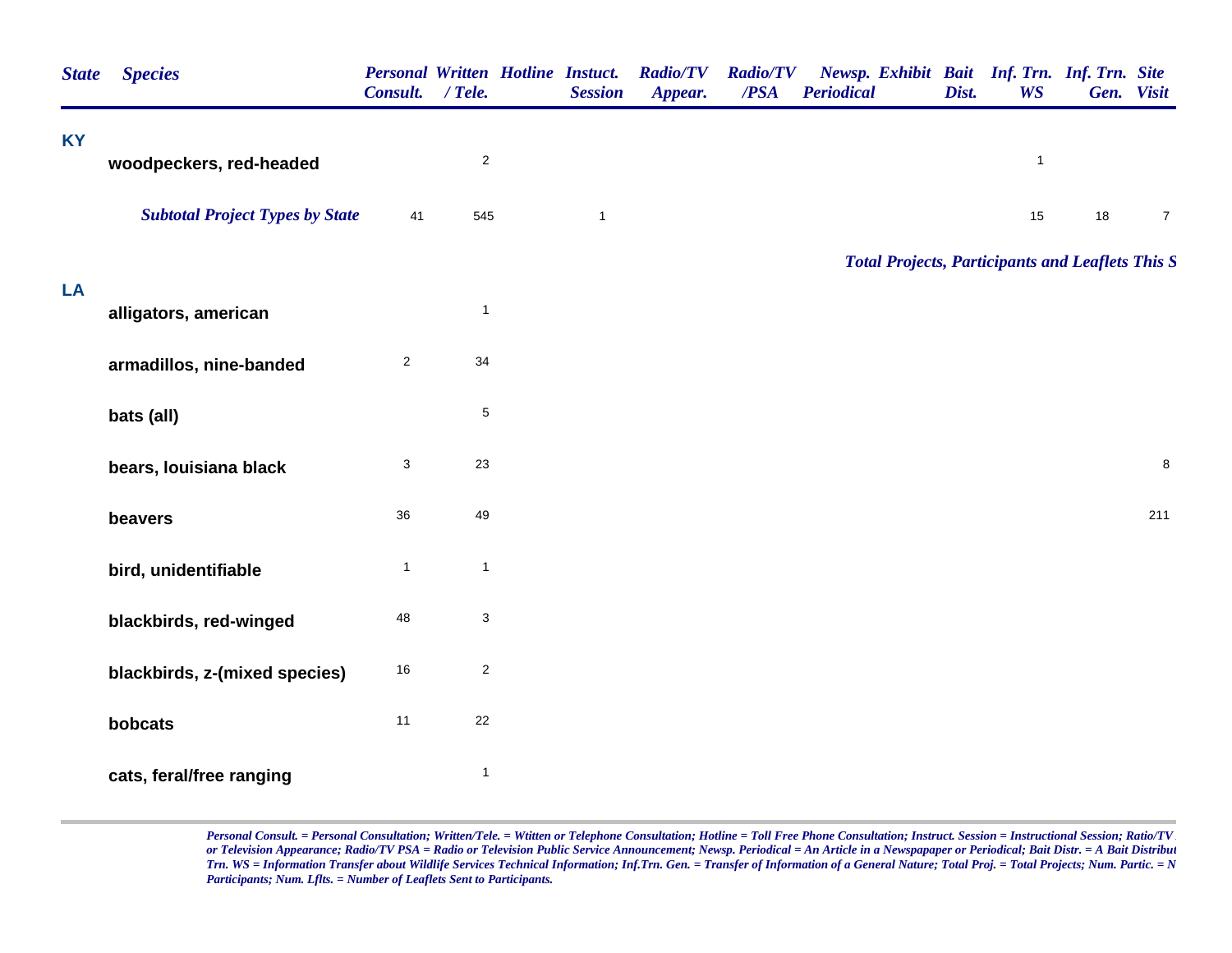|             | Total<br>Proj. | Num.<br>Partic | <b>Num.</b><br><i>Lflts</i> |
|-------------|----------------|----------------|-----------------------------|
|             | $\mathbf{3}$   | $\mathbf{3}$   |                             |
| <i>tate</i> | 627            | 945            | 285                         |
|             | $\overline{1}$ | $\overline{1}$ |                             |
|             | 36             | 37             |                             |
|             | $\sqrt{5}$     | $\,6\,$        |                             |
|             | 34             | 52             |                             |
|             | 296            | 343            | $\mathbf{1}$                |
|             | $\overline{c}$ | $\mathbf{3}$   |                             |
|             | 51             | 51             |                             |
|             | $18\,$         | $18\,$         |                             |
|             | 33             | 43             |                             |
|             | $\overline{1}$ | $\mathbf{1}$   |                             |
|             |                |                |                             |

*Page 79 of 230*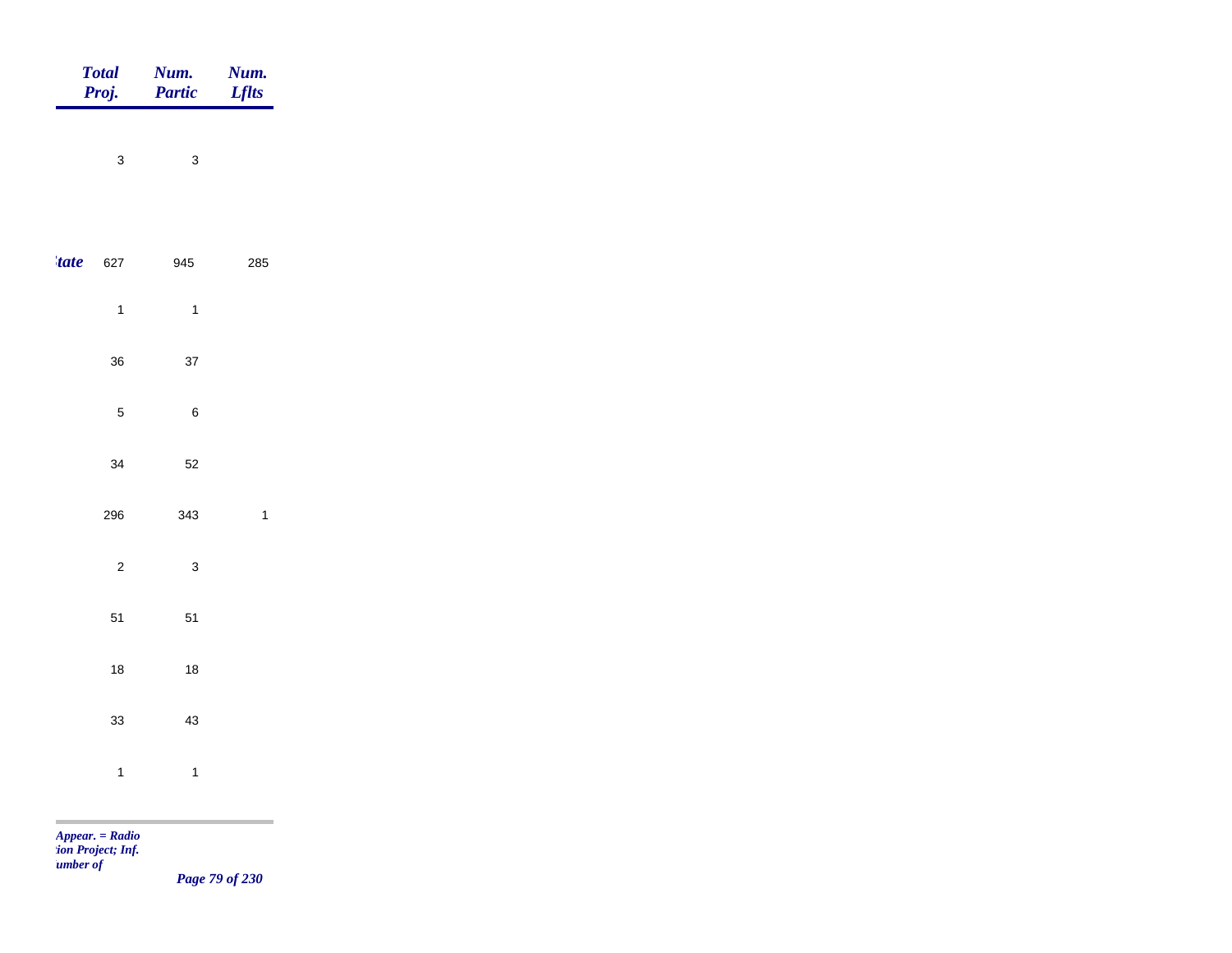| <b>State</b> | <b>Species</b>                  | <b>Personal Written Hotline Instuct.</b><br>Consult. / Tele. |                         | <b>Session</b> | <b>Radio/TV</b><br>Appear. | <b>Radio/TV</b><br>/PSA | Newsp. Exhibit Bait Inf. Trn. Inf. Trn. Site<br><b>Periodical</b> | Dist. | <b>WS</b>    | Gen. Visit |              |
|--------------|---------------------------------|--------------------------------------------------------------|-------------------------|----------------|----------------------------|-------------------------|-------------------------------------------------------------------|-------|--------------|------------|--------------|
| LA           | chickens, feral/free ranging    |                                                              | $\mathbf{1}$            |                |                            |                         |                                                                   |       |              |            | $\mathbf{1}$ |
|              | coots, american                 |                                                              | $\overline{2}$          |                |                            |                         |                                                                   |       |              |            | $\mathbf{1}$ |
|              | cormorants, double-crested      |                                                              | $\,$ 5 $\,$             |                |                            |                         |                                                                   |       |              |            |              |
|              | coyotes                         | 36                                                           | 65                      |                |                            |                         |                                                                   |       | $\mathbf{1}$ |            | $\mathbf{1}$ |
|              | crows, american                 | $\overline{2}$                                               | $\mathbf{1}$            |                |                            |                         |                                                                   |       |              |            |              |
|              | deer, white-tailed (wild)       |                                                              | $\overline{\mathbf{c}}$ |                |                            |                         |                                                                   |       |              |            |              |
|              | dogs, feral, free-ranging and h | 4                                                            | $\boldsymbol{7}$        |                |                            |                         |                                                                   |       |              |            |              |
|              | doves, mourning                 |                                                              | $\mathbf 2$             |                |                            |                         |                                                                   |       |              |            |              |
|              | ducks, feral                    |                                                              | $\boldsymbol{7}$        |                |                            |                         | $\mathbf{1}$                                                      |       | $\mathbf{1}$ |            |              |
|              | ducks, teal, blue-winged        | $\mathbf{3}$                                                 | $\mathbf{1}$            |                |                            |                         |                                                                   |       |              |            |              |
|              | ducks, whistling, fulvous       | $\bf8$                                                       |                         |                |                            |                         |                                                                   |       |              |            |              |
|              | ducks, wood                     |                                                              |                         |                |                            |                         |                                                                   |       | $\mathbf{1}$ |            |              |
|              | egrets, cattle                  |                                                              | $\mathbf{1}$            |                |                            |                         |                                                                   |       |              |            |              |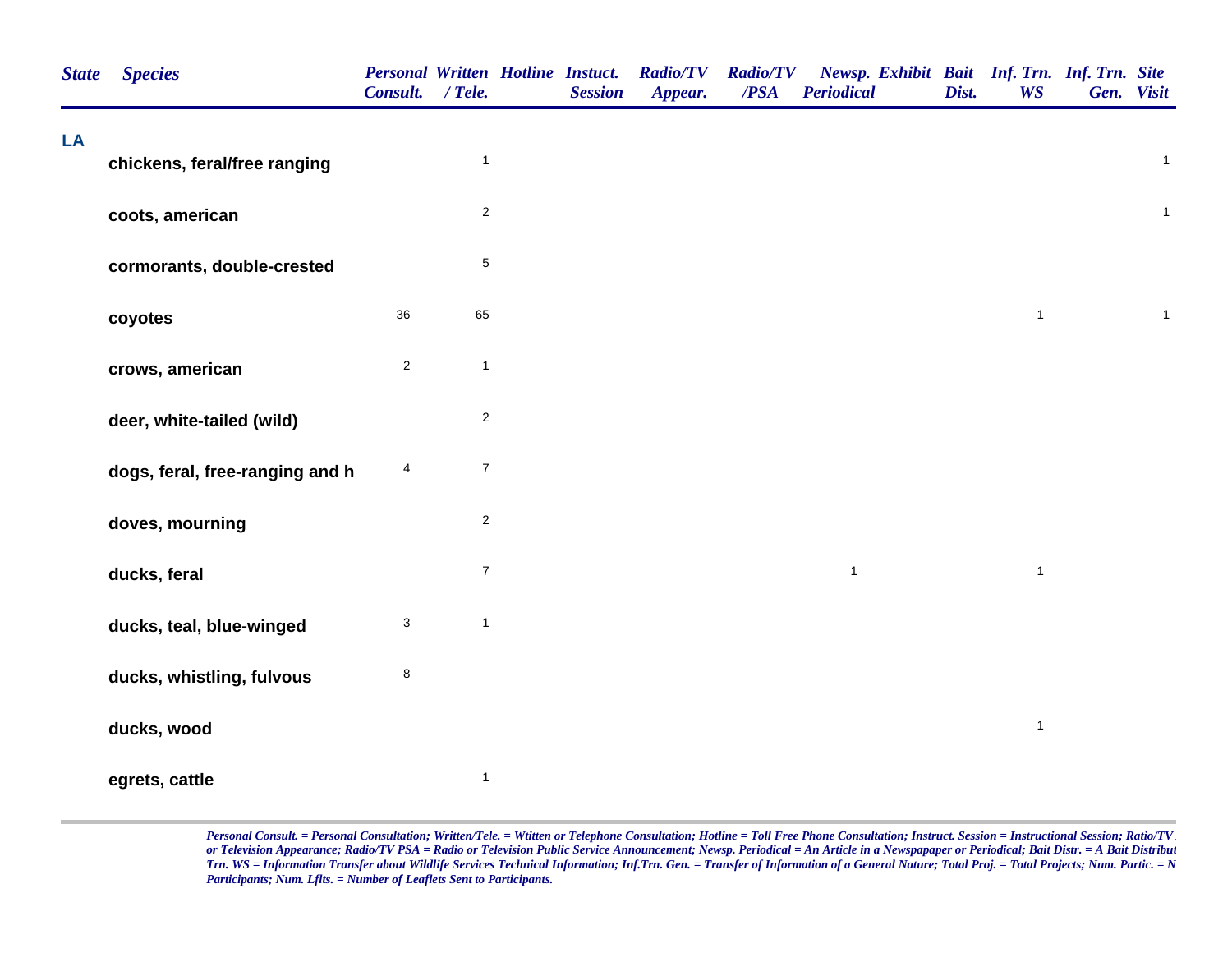| Total<br>Proj.   | Num.<br>Partic | <b>Num.</b><br>Lflts                         |
|------------------|----------------|----------------------------------------------|
| $\overline{2}$   | $11$           |                                              |
|                  |                |                                              |
| $\mathbf{3}$     | $\mathbf{3}$   |                                              |
| $\overline{5}$   | $\sqrt{5}$     |                                              |
| 103              | $111$          |                                              |
| $\mathbf{3}$     | $\mathbf{3}$   |                                              |
| $\overline{2}$   | $\sqrt{2}$     |                                              |
| $11$             | $15\,$         |                                              |
| $\overline{2}$   | $\overline{c}$ |                                              |
| $\boldsymbol{9}$ | $17$           |                                              |
|                  |                |                                              |
| $\overline{4}$   | $\overline{4}$ |                                              |
| $\bf 8$          | $\bf 8$        |                                              |
| $\overline{1}$   | $\mathbf{1}$   |                                              |
| $\overline{1}$   | $\mathbf{1}$   |                                              |
|                  |                | the control of the control of the control of |

*Page 80 of 230*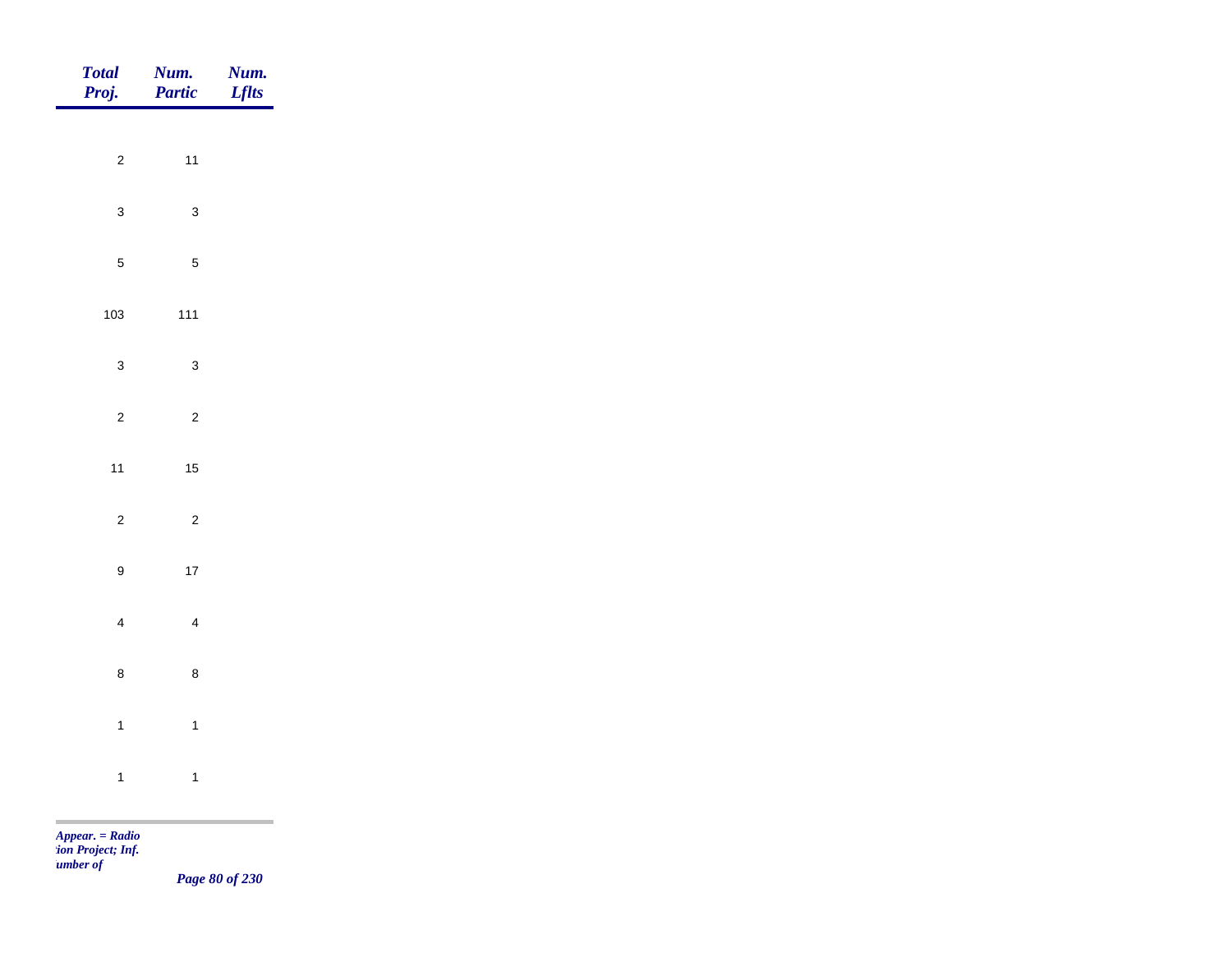| <b>State</b> | <b>Species</b>                | Consult. / Tele. |                | <b>Personal Written Hotline Instuct.</b><br><b>Session</b> | <b>Radio/TV Radio/TV</b><br>Appear. | /PSA         | Newsp. Exhibit Bait Inf. Trn. Inf. Trn. Site<br><b>Periodical</b> | Dist. | <b>WS</b>    | Gen. Visit |              |  |
|--------------|-------------------------------|------------------|----------------|------------------------------------------------------------|-------------------------------------|--------------|-------------------------------------------------------------------|-------|--------------|------------|--------------|--|
| LA           | egrets, cattle                |                  | $\mathbf{1}$   |                                                            |                                     |              |                                                                   |       |              |            |              |  |
|              |                               |                  |                |                                                            |                                     |              |                                                                   |       |              |            |              |  |
|              | egrets, great                 |                  | $\mathbf{1}$   |                                                            |                                     |              |                                                                   |       |              |            |              |  |
|              | foxes, red                    | $\mathbf{1}$     | 15             |                                                            |                                     | $\mathbf{1}$ |                                                                   |       |              |            | $\mathbf{1}$ |  |
|              | geese, canada                 |                  | $\,$ 5 $\,$    |                                                            |                                     |              |                                                                   |       |              |            |              |  |
|              | geese, feral                  | $\mathbf{1}$     | $\overline{1}$ |                                                            |                                     |              |                                                                   |       |              |            |              |  |
|              | geese, snow, lesser           | $\mathbf{1}$     | $\mathbf{1}$   |                                                            |                                     |              |                                                                   |       |              |            |              |  |
|              | grackles, common              | $\mathbf{1}$     | $\sqrt{2}$     |                                                            |                                     |              |                                                                   |       |              |            |              |  |
|              | hawks, red-shouldered         |                  | $\overline{c}$ |                                                            |                                     |              |                                                                   |       |              |            |              |  |
|              | hawks, red-tailed             |                  | 14             |                                                            |                                     |              |                                                                   |       |              |            |              |  |
|              | herons, great blue            |                  | $\mathbf{1}$   |                                                            |                                     |              |                                                                   |       |              |            |              |  |
|              | herons, night, yellow-crowned |                  | $\mathbf{1}$   |                                                            |                                     |              |                                                                   |       |              |            |              |  |
|              | hogs, feral                   | $\overline{c}$   | $\sqrt{2}$     |                                                            |                                     |              |                                                                   |       | $\mathbf{1}$ |            | $\mathbf{1}$ |  |
|              | ibises, white                 | 39               | $\mathbf{1}$   |                                                            |                                     |              |                                                                   |       |              |            |              |  |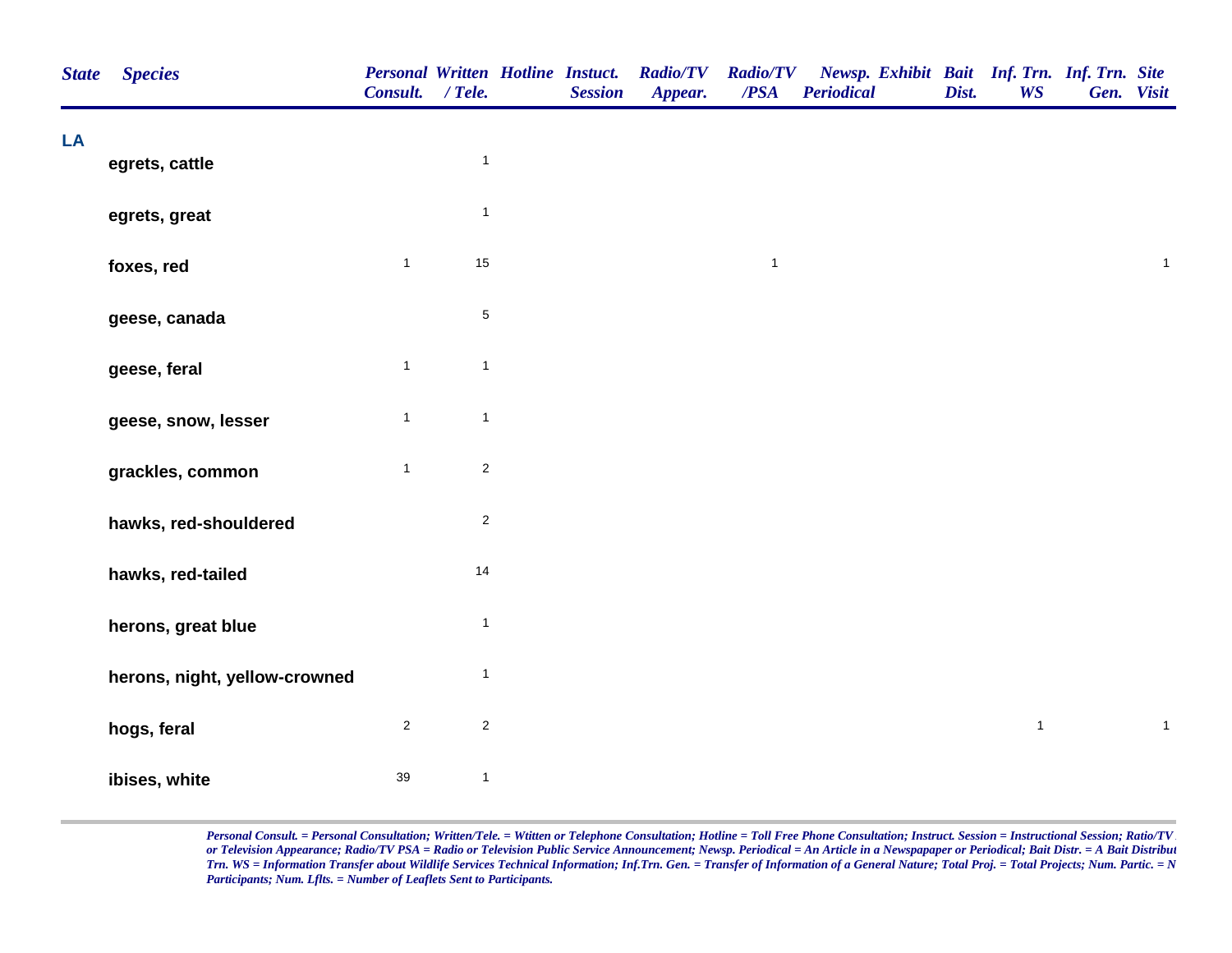| Total<br>Proj.    | <b>Num.</b><br>Partic | <b>Num.</b><br><b>Lflts</b> |
|-------------------|-----------------------|-----------------------------|
|                   |                       |                             |
| $\overline{1}$    | $\overline{1}$        |                             |
| $\overline{1}$    | $\mathbf{1}$          |                             |
| $18$              | $20\,$                |                             |
| $\overline{5}$    | $\overline{7}$        |                             |
| $\overline{c}$    | $\overline{4}$        |                             |
| $\overline{c}$    | $\overline{c}$        |                             |
|                   |                       |                             |
| $\mathbf{3}$      | $\mathbf{3}$          |                             |
| $\overline{c}$    | $\sqrt{2}$            |                             |
| $14$              | $16\,$                |                             |
| $\overline{1}$    | $\overline{1}$        |                             |
| $\mathbf{1}$      | $\mathbf{1}$          |                             |
| $\,6\,$           | $\bf 7$               |                             |
|                   |                       |                             |
| $40\,$            | $40\,$                |                             |
| $Appear. = Radio$ |                       |                             |

*Page 81 of 230*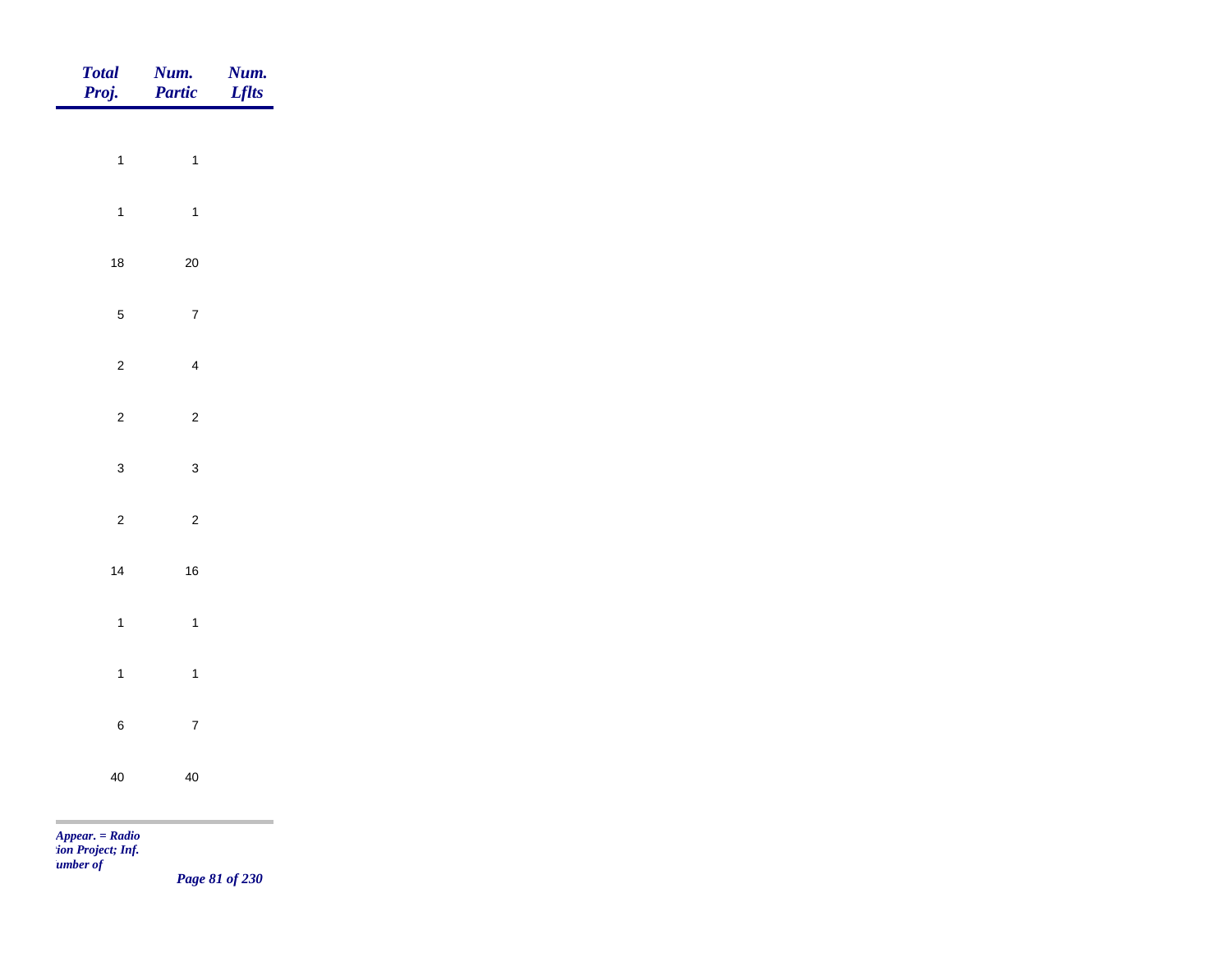| <b>State</b> | <b>Species</b>         | Consult. / Tele.          |                | <b>Personal Written Hotline Instuct.</b><br><b>Session</b> | <b>Radio/TV</b><br>Appear. | <b>Radio/TV</b><br>$\overline{PSA}$ | Newsp. Exhibit Bait Inf. Trn. Inf. Trn. Site<br>Periodical | Dist. | <b>WS</b> | Gen. Visit |    |
|--------------|------------------------|---------------------------|----------------|------------------------------------------------------------|----------------------------|-------------------------------------|------------------------------------------------------------|-------|-----------|------------|----|
| LA           | ibises, white          | $39\,$                    | $\mathbf{1}$   |                                                            |                            |                                     |                                                            |       |           |            |    |
|              | ibises, white-faced    | $11$                      |                |                                                            |                            |                                     |                                                            |       |           |            |    |
|              | kites, mississippi     |                           | $\mathbf{1}$   |                                                            |                            |                                     |                                                            |       |           |            |    |
|              | lizards, z-(other)     |                           | $\mathbf{1}$   |                                                            |                            |                                     |                                                            |       |           |            |    |
|              | martins, purple        |                           | $\overline{1}$ |                                                            |                            |                                     |                                                            |       |           |            |    |
|              | meadowlarks, eastern   |                           | $\mathbf{1}$   |                                                            |                            |                                     |                                                            |       |           |            |    |
|              | minks                  |                           | $\mathbf{1}$   |                                                            |                            |                                     |                                                            |       |           |            |    |
|              | mockingbirds, northern |                           | $\sqrt{3}$     |                                                            |                            |                                     |                                                            |       |           |            |    |
|              | moles (all)            |                           | $\sqrt{2}$     |                                                            |                            |                                     |                                                            |       |           |            |    |
|              | muskrats               | $\mathbf{1}$              | $\mathbf{1}$   |                                                            |                            |                                     |                                                            |       |           |            |    |
|              | nutrias                | $\mathbf{1}$              | $23\,$         |                                                            |                            |                                     |                                                            |       |           |            | 14 |
|              | opossums, virginia     | $\ensuremath{\mathsf{3}}$ | $13$           |                                                            |                            |                                     |                                                            |       |           |            |    |
|              | otters, river          | $\overline{2}$            | $\sqrt{2}$     |                                                            |                            |                                     |                                                            |       |           |            |    |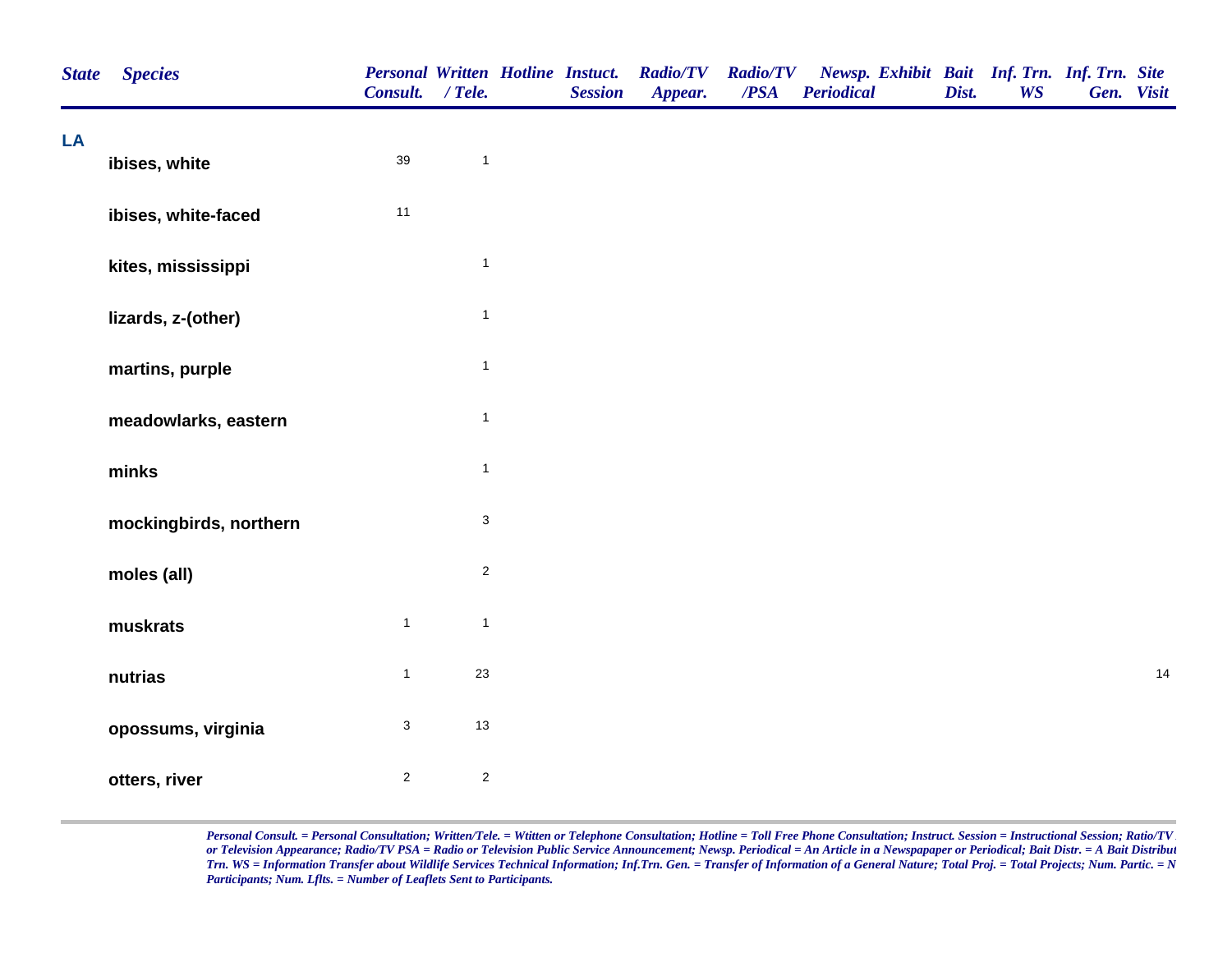| <b>Total</b><br>Proj.           | Num.<br>Partic | Num.<br><i>Lflts</i> |
|---------------------------------|----------------|----------------------|
|                                 |                |                      |
| $40\,$                          | $40\,$         |                      |
| $11$                            | $11$           |                      |
| $\mathbf{1}$                    | $\overline{1}$ |                      |
| $\mathbf{1}$                    | $\mathbf{1}$   |                      |
| $\overline{1}$                  | $\overline{1}$ |                      |
| $\mathbf{1}$                    | $\mathbf{1}$   |                      |
|                                 |                |                      |
| $\overline{1}$                  | $\mathbf{1}$   |                      |
| $\mathsf 3$                     | $\mathbf{3}$   |                      |
| $\overline{c}$                  | $\overline{c}$ |                      |
| $\overline{c}$                  | $\overline{c}$ |                      |
| $38\,$                          | $47\,$         | $\overline{c}$       |
| 16                              | $17$           |                      |
|                                 |                |                      |
| $\overline{4}$                  | $\sqrt{5}$     |                      |
| <b>COL</b><br>$Appear. = Radio$ |                |                      |

*Page 82 of 230*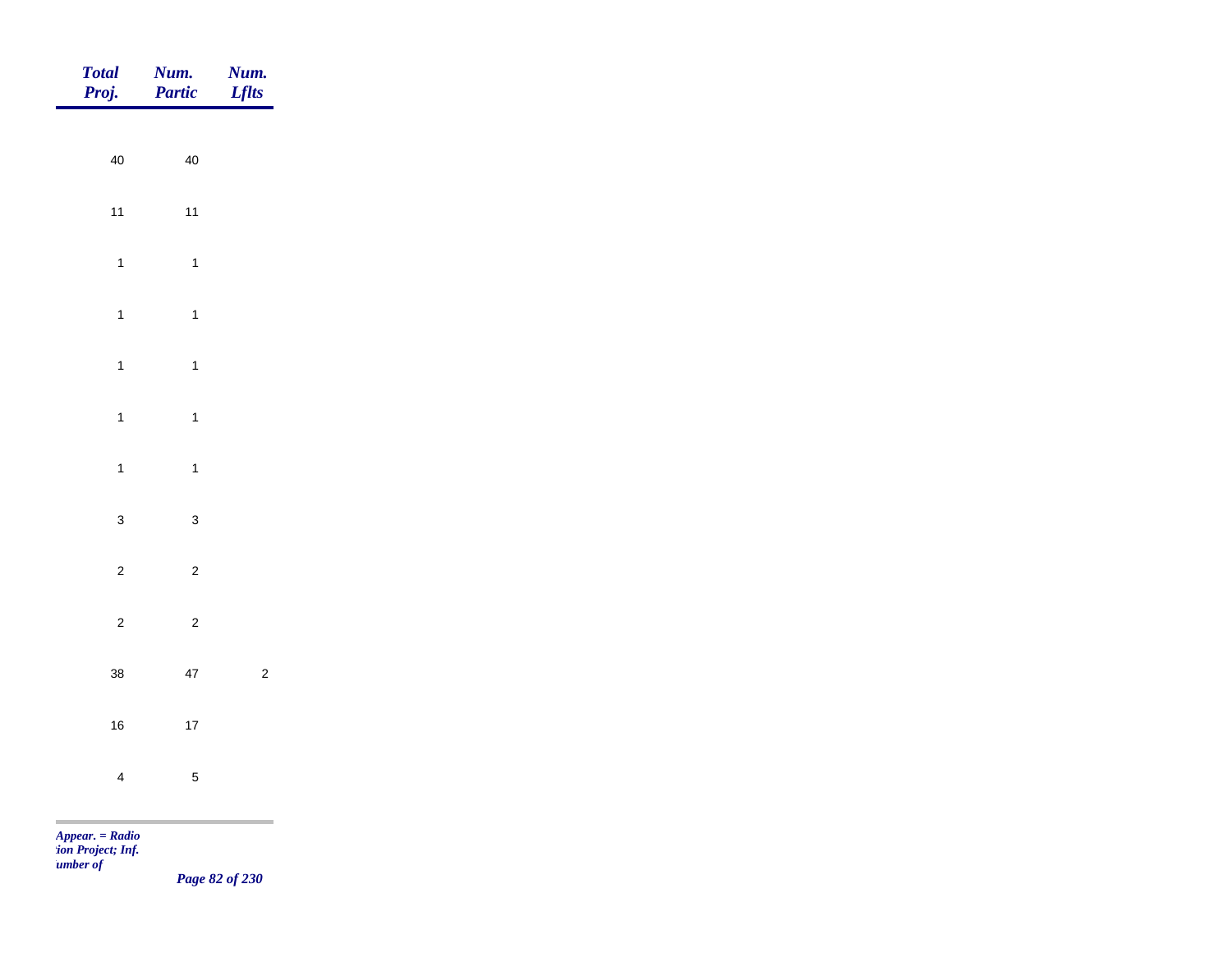| <b>State</b> | <b>Species</b>                | <b>Personal Written Hotline Instuct.</b><br>Consult. / Tele. |                           | <b>Session</b> | <b>Radio/TV</b><br>Appear. | <b>Radio/TV</b><br>/PSA | Newsp. Exhibit Bait Inf. Trn. Inf. Trn. Site<br><b>Periodical</b> | Dist. | <b>WS</b>    | Gen. Visit   |
|--------------|-------------------------------|--------------------------------------------------------------|---------------------------|----------------|----------------------------|-------------------------|-------------------------------------------------------------------|-------|--------------|--------------|
| LA           | otters, river                 | $\overline{2}$                                               | $\mathbf 2$               |                |                            |                         |                                                                   |       |              |              |
|              | owls, barred                  |                                                              | $\sqrt{2}$                |                |                            |                         |                                                                   |       |              |              |
|              | owls, burrowing               |                                                              | $\mathbf{1}$              |                |                            |                         |                                                                   |       |              |              |
|              | owls, common barn             |                                                              | $\mathbf 5$               |                |                            |                         |                                                                   |       |              | $\mathbf{1}$ |
|              | owls, great horned            |                                                              | $\overline{\mathbf{c}}$   |                |                            |                         |                                                                   |       |              |              |
|              | pelicans, brown               |                                                              |                           |                |                            |                         |                                                                   |       | $\mathbf{1}$ |              |
|              | pigeons, feral (rock)         |                                                              | $\boldsymbol{9}$          |                |                            |                         |                                                                   |       |              | $\bf 8$      |
|              | raccoons                      | $12$                                                         | 60                        |                |                            |                         |                                                                   |       |              |              |
|              | robins, american              |                                                              | $\mathbf{1}$              |                |                            |                         |                                                                   |       |              |              |
|              | skunks, striped               |                                                              | 18                        |                |                            |                         |                                                                   |       |              | $\sqrt{2}$   |
|              | snakes, non-poisonous (other) |                                                              | 15                        |                |                            |                         |                                                                   |       |              |              |
|              | snakes, poisonous (other)     |                                                              | $\bf8$                    |                |                            |                         |                                                                   |       |              |              |
|              | sparrows, house/english       |                                                              | $\ensuremath{\mathsf{3}}$ |                |                            |                         |                                                                   |       |              | $\mathbf{1}$ |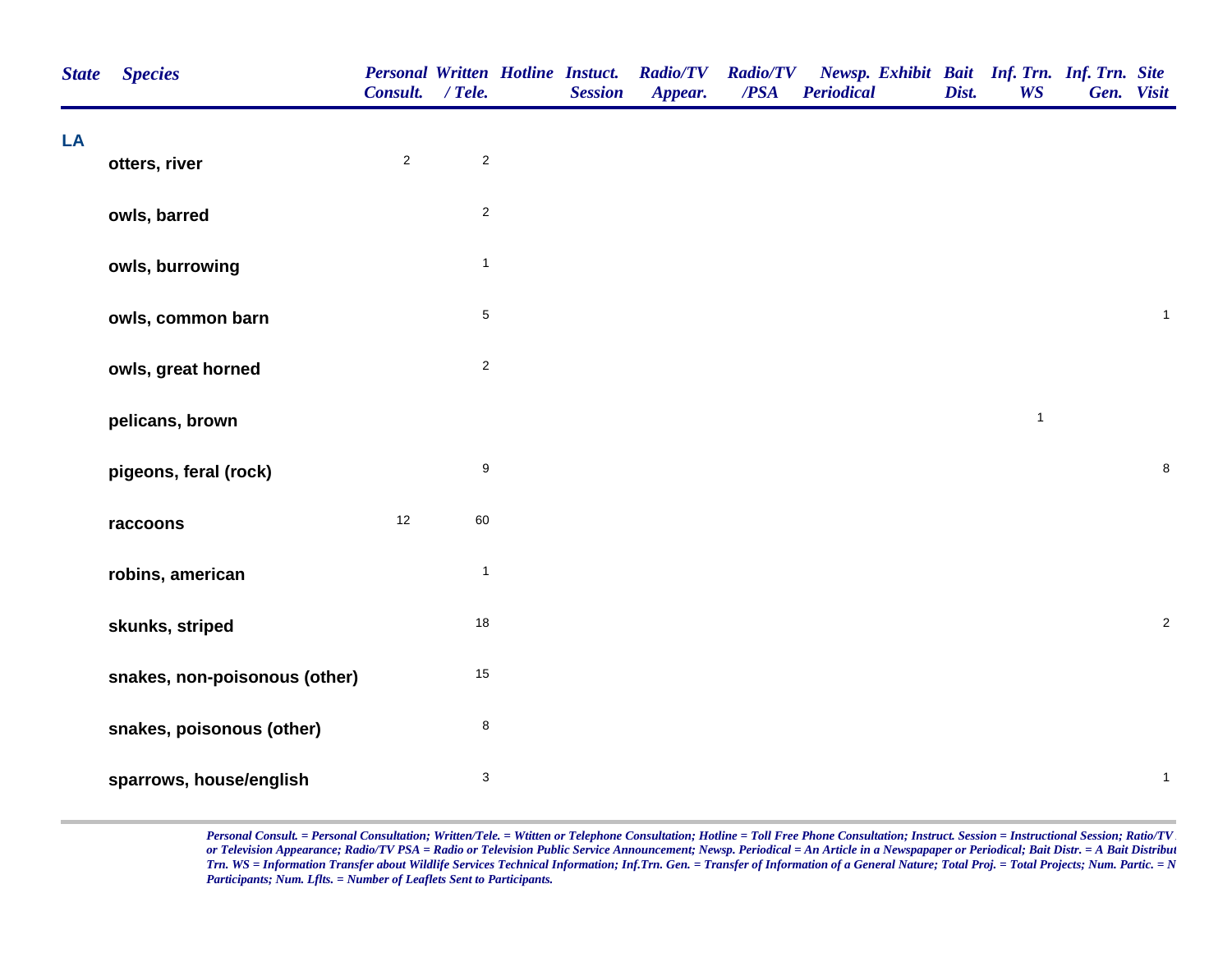| Total<br>Proj. | Num.<br>Partic | <b>Num.</b><br>Lflts                         |
|----------------|----------------|----------------------------------------------|
|                |                |                                              |
| $\overline{4}$ | $\sqrt{5}$     |                                              |
| $\overline{2}$ | $\overline{c}$ |                                              |
| $\overline{1}$ | $\overline{1}$ |                                              |
| $\bf 6$        | $10$           |                                              |
| $\overline{2}$ | $\mathbf{3}$   |                                              |
| $\overline{1}$ | $\overline{1}$ |                                              |
| $17\,$         | 38             | $\overline{c}$                               |
| $\bf 72$       |                |                                              |
|                | $77\,$         |                                              |
| $\overline{1}$ | $\overline{1}$ |                                              |
| $20\,$         | 23             |                                              |
| $15\,$         | $15$           |                                              |
| $\bf 8$        | $\bf8$         |                                              |
| $\overline{4}$ | $\bf 8$        |                                              |
|                |                | the control of the control of the control of |

*Page 83 of 230*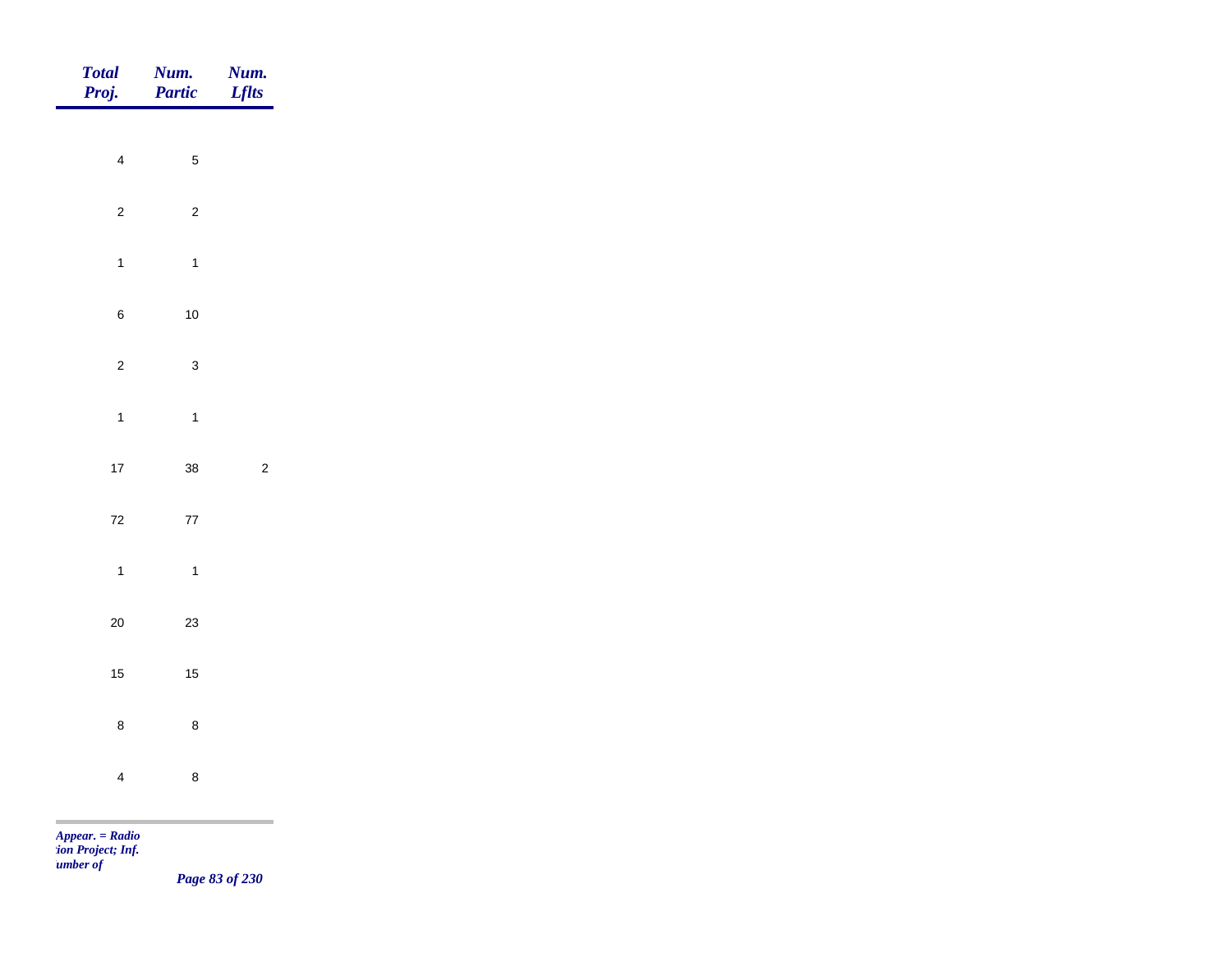| <b>State</b> | <b>Species</b>                         | Consult. / Tele. |                           | <b>Personal Written Hotline Instuct.</b><br><b>Session</b> | <b>Radio/TV</b><br>Appear. | <b>Radio/TV</b><br>/PSA | Newsp. Exhibit Bait Inf. Trn. Inf. Trn. Site<br><b>Periodical</b> | Dist. | <b>WS</b>  | Gen. Visit   |
|--------------|----------------------------------------|------------------|---------------------------|------------------------------------------------------------|----------------------------|-------------------------|-------------------------------------------------------------------|-------|------------|--------------|
| LA           | sparrows, house/english                |                  | $\ensuremath{\mathsf{3}}$ |                                                            |                            |                         |                                                                   |       |            | $\mathbf{1}$ |
|              | squirrels, fox                         | $\overline{2}$   | 14                        |                                                            |                            |                         |                                                                   |       |            |              |
|              | swallows, barn                         |                  | $\mathbf{1}$              |                                                            |                            |                         |                                                                   |       |            |              |
|              | swans, black                           |                  | $\mathbf{1}$              |                                                            |                            |                         |                                                                   |       |            |              |
|              | swifts (all)                           |                  | $\mathbf{1}$              |                                                            |                            |                         |                                                                   |       |            |              |
|              | turtles other                          |                  | $\mathbf{1}$              |                                                            |                            |                         |                                                                   |       |            | $\mathbf{1}$ |
|              | vultures, black                        | $\mathbf{1}$     | $\bf 8$                   |                                                            |                            |                         |                                                                   |       |            | $\mathbf{3}$ |
|              | vultures, turkey                       |                  | $\ensuremath{\mathsf{3}}$ |                                                            |                            |                         |                                                                   |       |            |              |
|              | woodpeckers, pileated                  |                  | $\overline{c}$            |                                                            |                            |                         |                                                                   |       |            |              |
|              | woodpeckers, red-headed                | $\mathbf{1}$     | $\mathbf{2}$              |                                                            |                            |                         |                                                                   |       |            |              |
|              | woodrats, eastern                      | $\mathbf{1}$     |                           |                                                            |                            |                         |                                                                   |       |            |              |
|              | <b>Subtotal Project Types by State</b> | 250              | 487                       |                                                            |                            |                         | $\mathbf{1}$                                                      |       | $\sqrt{5}$ | 254          |
|              |                                        |                  |                           |                                                            |                            |                         | <b>Total Projects, Participants and Leaflets This S</b>           |       |            |              |

## **MA**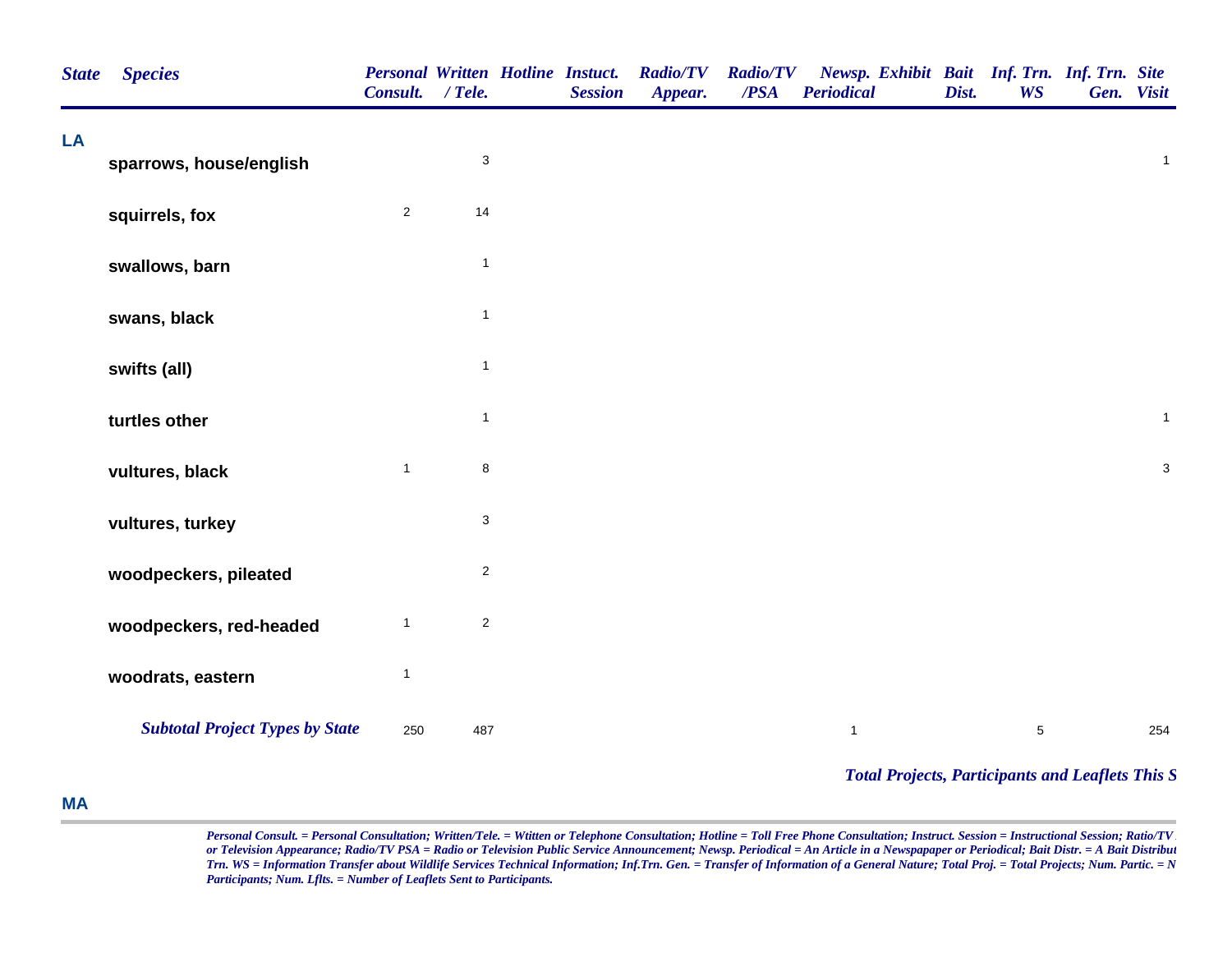|             | Total<br>Proj. | Num.<br>Partic   | <b>Num.</b><br><i>Lflts</i> |
|-------------|----------------|------------------|-----------------------------|
|             |                |                  |                             |
|             | $\overline{4}$ | $\boldsymbol{8}$ |                             |
|             | $16\,$         | $16\,$           | $\mathbf{1}$                |
|             | $\overline{1}$ | $\overline{1}$   |                             |
|             | $\mathbf{1}$   | $\overline{1}$   |                             |
|             | $\overline{1}$ | $\overline{1}$   |                             |
|             | $\overline{c}$ | $\boldsymbol{6}$ |                             |
|             | $12$           | 19               |                             |
|             | $\mathbf{3}$   | $\mathbf{3}$     |                             |
|             |                |                  |                             |
|             | $\overline{c}$ | $\overline{c}$   |                             |
|             | $\mathbf{3}$   | $\mathbf{3}$     |                             |
|             | $\overline{1}$ | $\overline{1}$   |                             |
|             |                |                  |                             |
| <i>tate</i> | 998            | 1,174            | $\,6\,$                     |

m

*Page 84 of 230*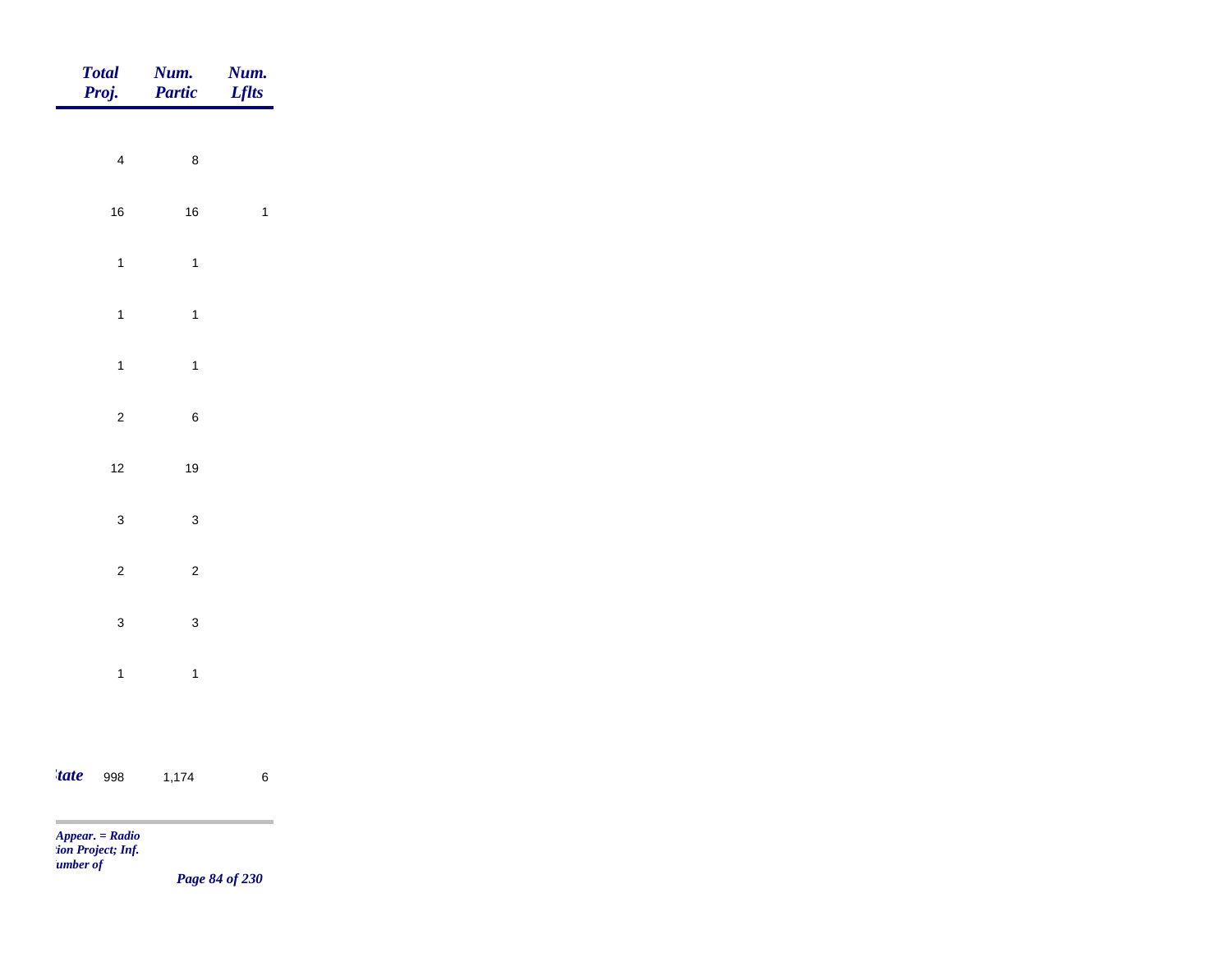| <b>State</b> | <b>Species</b>               | Consult. / Tele.          |                         | <b>Personal Written Hotline Instuct.</b><br><b>Session</b> | <b>Radio/TV</b><br>Appear. | $\overline{PSA}$ | Radio/TV Newsp. Exhibit Bait Inf. Trn. Inf. Trn. Site<br><b>Periodical</b> | Dist. | <b>WS</b>      | Gen. Visit              |
|--------------|------------------------------|---------------------------|-------------------------|------------------------------------------------------------|----------------------------|------------------|----------------------------------------------------------------------------|-------|----------------|-------------------------|
| <b>MA</b>    | bats (all)                   |                           | $\mathbf{1}$            |                                                            |                            |                  |                                                                            |       | $\mathbf{1}$   |                         |
|              |                              |                           | $\mathbf{1}$            |                                                            |                            |                  |                                                                            |       |                |                         |
|              | beavers                      |                           |                         |                                                            |                            |                  |                                                                            |       |                |                         |
|              | blackbirds, red-winged       |                           | $\mathbf{1}$            |                                                            |                            |                  |                                                                            |       | $\overline{1}$ |                         |
|              | bobcats                      | $\overline{1}$            |                         |                                                            |                            |                  |                                                                            |       |                | $\mathbf{1}$            |
|              | chipmunks (other)            |                           | $\mathbf{1}$            |                                                            |                            |                  |                                                                            |       |                |                         |
|              | coyotes                      | $\overline{2}$            | $\sqrt{2}$              |                                                            |                            |                  |                                                                            |       | $\mathbf{1}$   | $\overline{\mathbf{4}}$ |
|              | crows, american              | $\sqrt{3}$                | $\mathbf{1}$            |                                                            |                            |                  |                                                                            |       | $\mathbf{1}$   | $\mathbf{1}$            |
|              | foxes, gray                  | $\mathbf{1}$              |                         |                                                            |                            |                  |                                                                            |       |                | $\mathbf{1}$            |
|              | foxes, red                   | $\mathbf{3}$              | $\mathbf 2$             |                                                            |                            |                  |                                                                            |       | $\mathbf{1}$   | $\overline{\mathbf{4}}$ |
|              | geese, canada                | $\sqrt{2}$                | $\mathbf 5$             |                                                            |                            |                  |                                                                            |       | $\,6\,$        | $\mathbf{1}$            |
|              | grackles, common             |                           |                         |                                                            |                            |                  |                                                                            |       |                | $\mathbf 2$             |
|              | gulls, black-backed, greater | $\ensuremath{\mathsf{3}}$ | $\overline{\mathbf{4}}$ |                                                            |                            |                  |                                                                            |       | $\mathbf{3}$   | $\mathbf 2$             |
|              | gulls, herring               | $\sqrt{3}$                | $\overline{\mathbf{4}}$ |                                                            |                            |                  |                                                                            |       | $\sqrt{5}$     | $\sqrt{2}$              |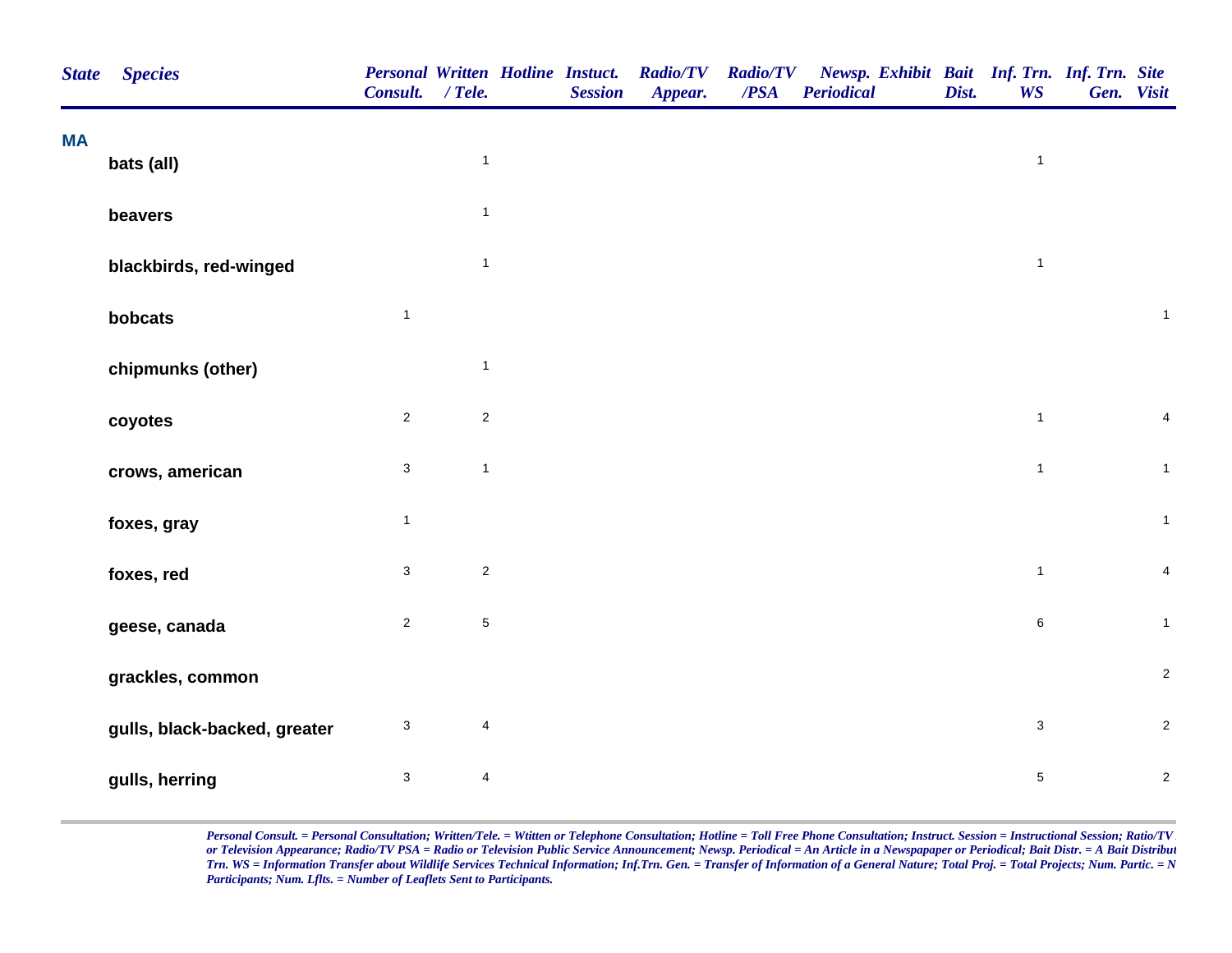| Total<br>Proj.                  | Num.<br>Partic          | <b>Num.</b><br>Lflts |
|---------------------------------|-------------------------|----------------------|
|                                 |                         |                      |
| $\overline{c}$                  | $\overline{c}$          |                      |
| $\overline{1}$                  | $\overline{1}$          |                      |
| $\overline{c}$                  | $\overline{c}$          |                      |
| $\sqrt{2}$                      | $\sqrt{2}$              |                      |
| $\overline{1}$                  | $\overline{1}$          |                      |
| $\boldsymbol{9}$                | 28                      |                      |
|                                 |                         |                      |
| $\,6\,$                         | $\overline{7}$          |                      |
| $\overline{c}$                  | $\sqrt{5}$              |                      |
| $10$                            | 33                      |                      |
| 14                              | 34                      | 25                   |
| $\overline{c}$                  | $\overline{\mathbf{4}}$ |                      |
| $12$                            | $22\,$                  | $16\,$               |
|                                 |                         |                      |
| 14                              | 25                      | $16\,$               |
| <b>COL</b><br>$Appear. = Radio$ |                         |                      |

*Page 85 of 230*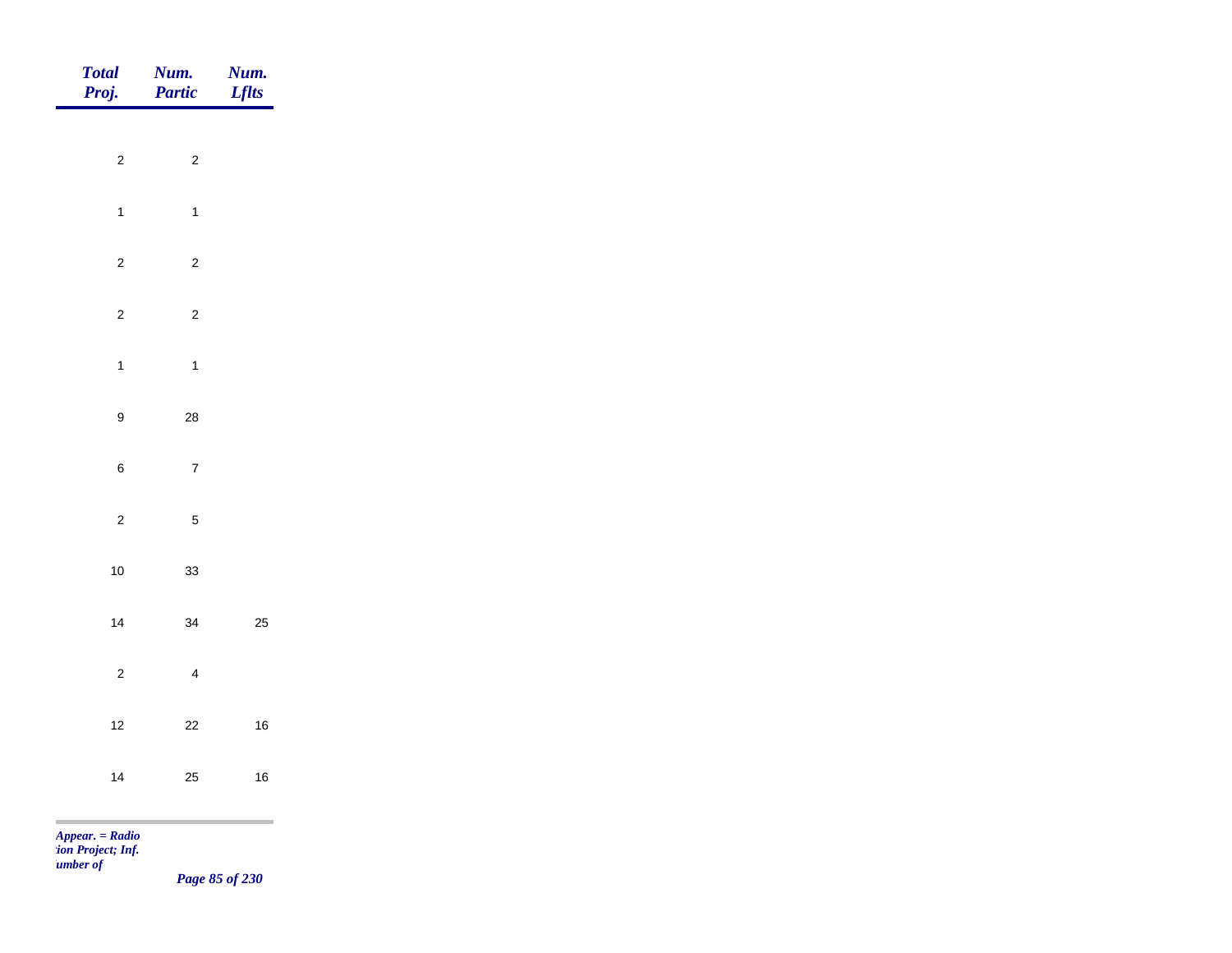| <b>State</b> | <b>Species</b>               | <b>Personal Written Hotline Instuct.</b><br>Consult. / Tele. |                           | <b>Session</b> | <b>Radio/TV</b><br>Appear. | <b>Radio/TV</b><br>/PSA | Newsp. Exhibit Bait Inf. Trn. Inf. Trn. Site<br>Periodical | Dist. | <b>WS</b>    | Gen. Visit |              |
|--------------|------------------------------|--------------------------------------------------------------|---------------------------|----------------|----------------------------|-------------------------|------------------------------------------------------------|-------|--------------|------------|--------------|
| <b>MA</b>    | gulls, herring               | $\sqrt{3}$                                                   | $\overline{\mathbf{4}}$   |                |                            |                         |                                                            |       | $\sqrt{5}$   |            | $\sqrt{2}$   |
|              | gulls, laughing              | $\mathbf{1}$                                                 |                           |                |                            |                         |                                                            |       |              |            |              |
|              | gulls, ring-billed           | $\sqrt{2}$                                                   | $\sqrt{2}$                |                |                            |                         |                                                            |       |              |            | $\mathbf{1}$ |
|              | hawks, red-tailed            |                                                              | $\mathbf 2$               |                |                            |                         |                                                            |       | $\mathbf{1}$ |            |              |
|              | herons, night, black-crowned | $\mathbf{1}$                                                 | $\mathbf{1}$              |                |                            |                         |                                                            |       |              |            |              |
|              | minks                        | $\mathbf{1}$                                                 | $\mathbf{1}$              |                |                            |                         |                                                            |       |              |            |              |
|              | opossums, virginia           | $\overline{c}$                                               | $\mathbf{1}$              |                |                            |                         |                                                            |       |              |            | $\mathbf{1}$ |
|              | ospreys                      |                                                              | $\boldsymbol{7}$          |                |                            |                         |                                                            |       | $\mathbf{1}$ |            |              |
|              | owls, barred                 |                                                              |                           |                |                            |                         |                                                            |       |              |            | $\mathbf{1}$ |
|              | owls, great horned           | $\mathbf{1}$                                                 |                           |                |                            |                         |                                                            |       | $\mathbf{1}$ |            |              |
|              | pigeons, feral (rock)        | $\overline{4}$                                               | $\ensuremath{\mathsf{3}}$ |                |                            |                         |                                                            |       | $\mathbf{1}$ |            | $\sqrt{2}$   |
|              | raccoons                     | $\mathbf{3}$                                                 | $\overline{\mathbf{4}}$   |                |                            |                         |                                                            |       | $\mathbf{1}$ |            | $\sqrt{2}$   |
|              | rats, norway                 | $\mathbf{1}$                                                 | $\mathbf{1}$              |                |                            |                         |                                                            |       |              |            |              |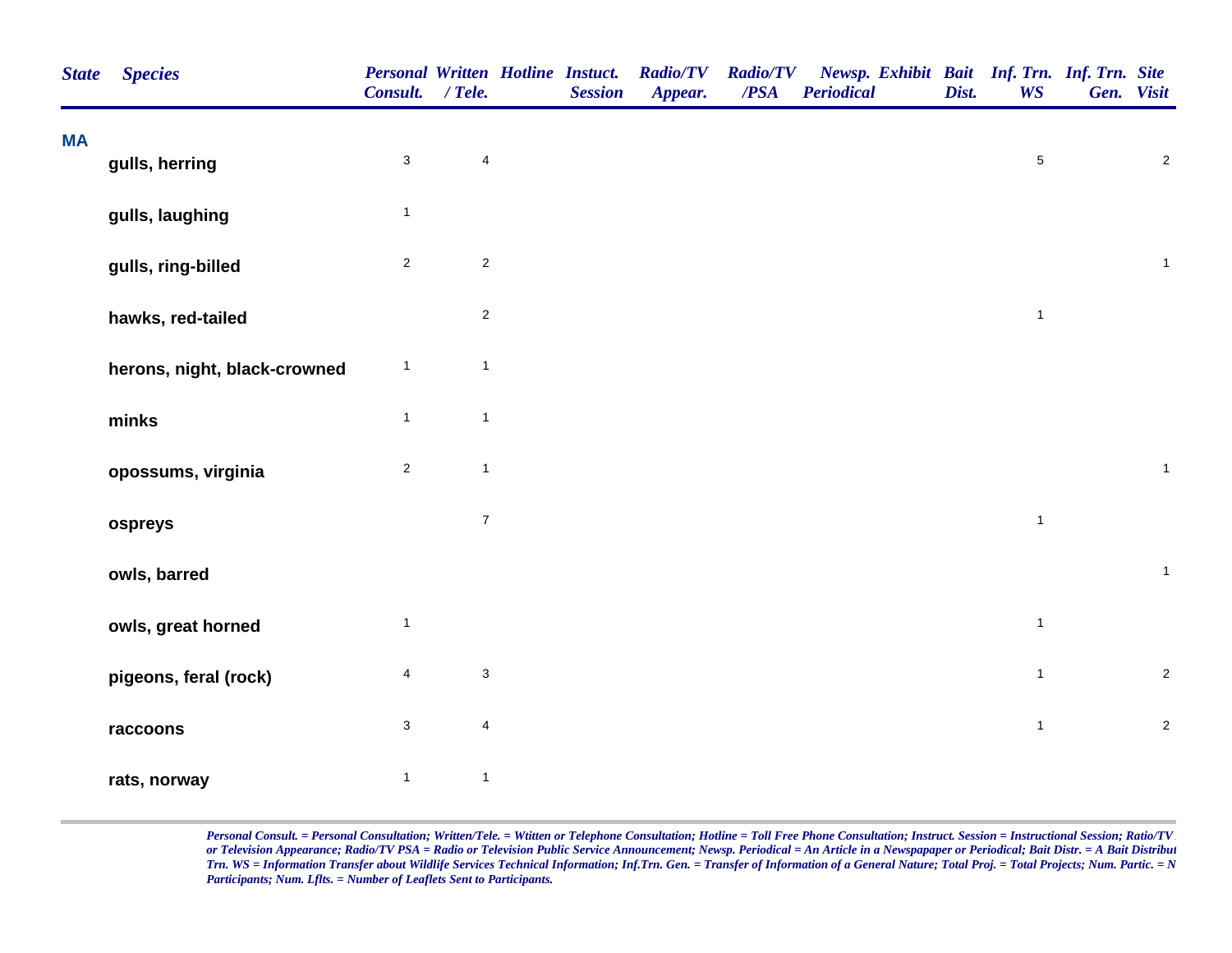| Total<br>Proj.                  | <b>Num.</b><br>Partic | <b>Num.</b><br><i>Lflts</i> |
|---------------------------------|-----------------------|-----------------------------|
|                                 |                       |                             |
| $14$                            | $25\,$                | $16\,$                      |
| $\overline{1}$                  | $\overline{c}$        |                             |
| $\sqrt{5}$                      | $\overline{7}$        | $16\,$                      |
| $\mathbf{3}$                    | $\overline{4}$        | $\overline{4}$              |
| $\overline{2}$                  | $\overline{c}$        |                             |
| $\overline{c}$                  | $\overline{c}$        |                             |
|                                 |                       |                             |
| $\overline{4}$                  | $\bf 8$               |                             |
| $\bf8$                          | $10\,$                |                             |
| $\mathbf{1}$                    | $\overline{1}$        |                             |
| $\overline{c}$                  | $\mathbf{3}$          |                             |
| $10$                            | $24\,$                |                             |
| $10\,$                          | 25                    |                             |
|                                 |                       |                             |
| $\overline{c}$                  | $\overline{c}$        |                             |
| <b>COL</b><br>$Appear. = Radio$ |                       |                             |

*Page 86 of 230*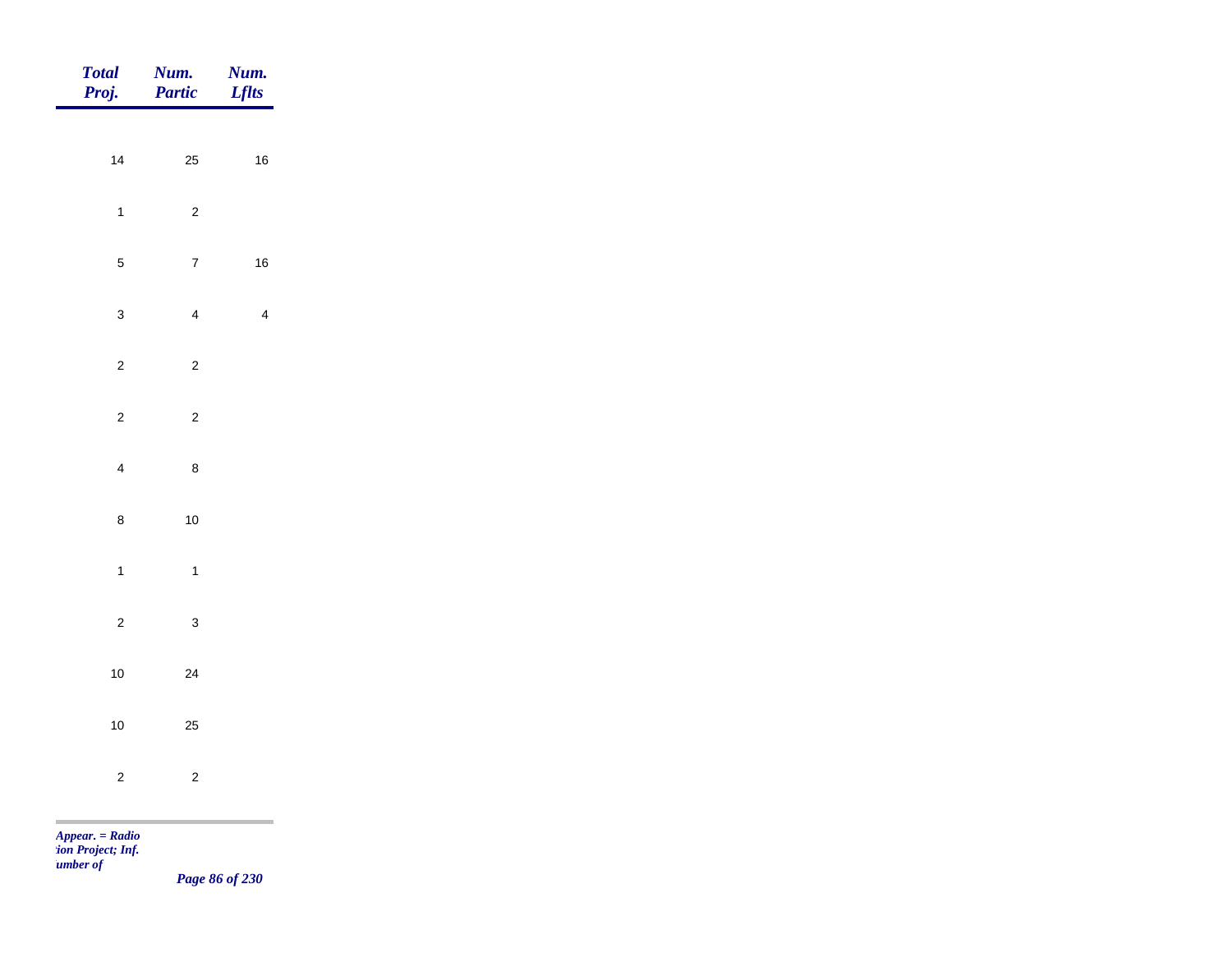| <b>State</b> | <b>Species</b>                | <b>Personal Written Hotline Instuct.</b><br>Consult. / Tele. |                | <b>Session</b> | <b>Radio/TV</b><br>Appear. | <b>Radio/TV</b><br>$\overline{PSA}$ | Newsp. Exhibit Bait Inf. Trn. Inf. Trn. Site<br><b>Periodical</b> | Dist.          | <b>WS</b>      | Gen. Visit |                |
|--------------|-------------------------------|--------------------------------------------------------------|----------------|----------------|----------------------------|-------------------------------------|-------------------------------------------------------------------|----------------|----------------|------------|----------------|
| <b>MA</b>    |                               | $\mathbf{1}$                                                 | $\mathbf{1}$   |                |                            |                                     |                                                                   |                |                |            |                |
|              | rats, norway                  |                                                              |                |                |                            |                                     |                                                                   |                |                |            |                |
|              | robins, american              |                                                              |                |                |                            |                                     |                                                                   |                | $\mathbf{1}$   |            |                |
|              | skunks, striped               | $\overline{2}$                                               | $\overline{2}$ |                |                            |                                     |                                                                   |                | $\overline{2}$ |            | $\overline{2}$ |
|              | snakes, non-poisonous (other) |                                                              | $\mathbf{1}$   |                |                            |                                     |                                                                   |                |                |            |                |
|              | sparrows, house/english       | $\mathbf{3}$                                                 | $\overline{2}$ |                |                            |                                     |                                                                   |                |                |            | $\mathbf{1}$   |
|              | squirrels, gray               | $\mathbf{1}$                                                 | $\mathbf{1}$   |                |                            |                                     |                                                                   |                |                |            |                |
|              | starlings, european           | $\mathbf{3}$                                                 | $\overline{7}$ |                |                            |                                     |                                                                   | $\overline{7}$ | $\mathbf{3}$   |            | $\overline{c}$ |
|              | swallows, tree                |                                                              |                |                |                            |                                     |                                                                   |                |                |            | $\mathbf{1}$   |
|              | turkeys, wild                 | $\mathbf{3}$                                                 | $\mathbf{1}$   |                |                            |                                     |                                                                   |                |                |            |                |
|              | vultures, black               |                                                              |                |                |                            |                                     |                                                                   |                | $\mathbf{1}$   |            |                |
|              | vultures, turkey              |                                                              | $\mathbf{1}$   |                |                            |                                     |                                                                   |                | $\mathbf{1}$   |            |                |
|              | weasels (all)                 |                                                              |                |                |                            |                                     |                                                                   |                |                |            | $\mathbf 1$    |
|              | woodpeckers, downy            |                                                              | $\mathbf{1}$   |                |                            |                                     |                                                                   |                |                |            |                |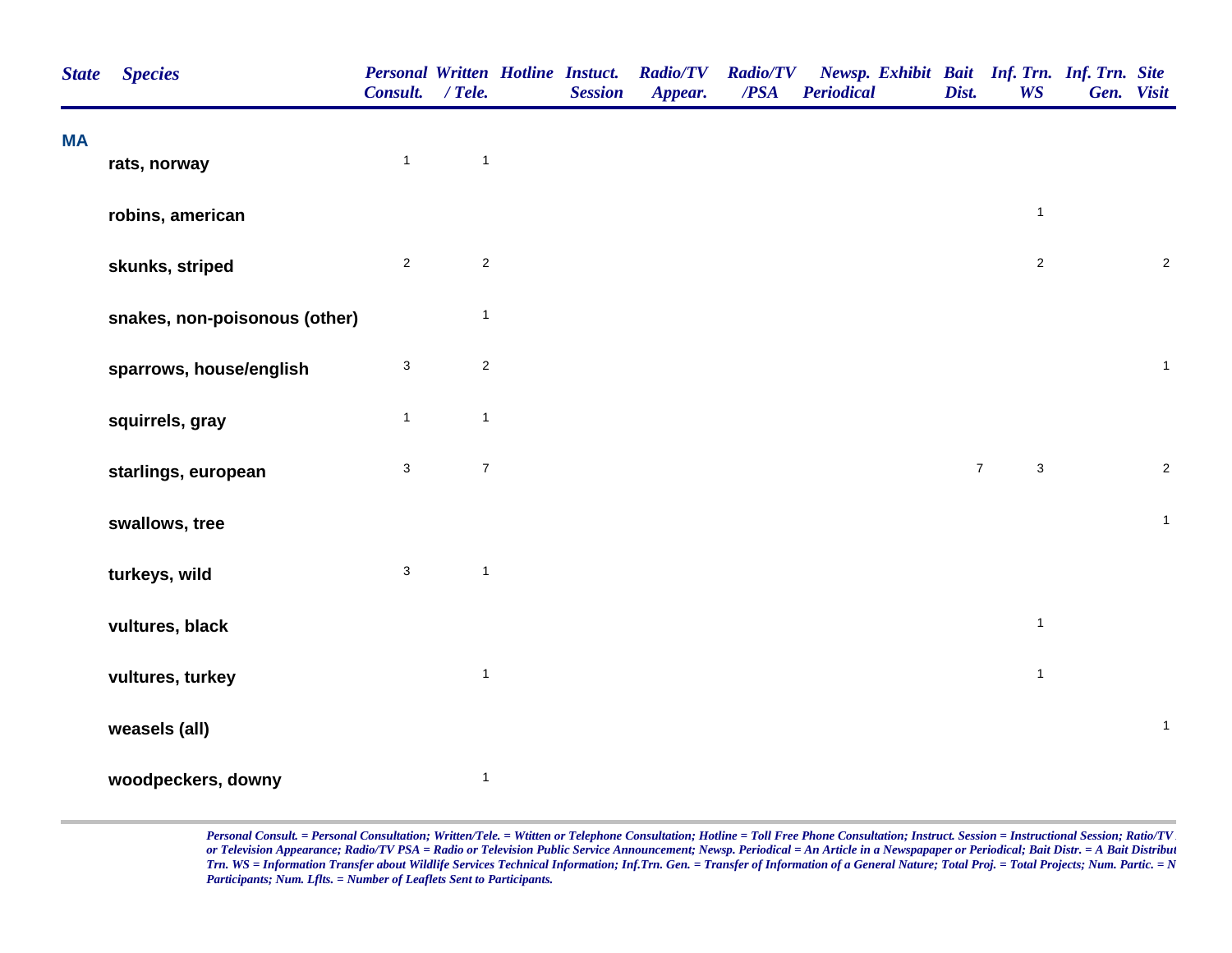| Total<br>Proj. | <b>Num.</b><br>Partic | <b>Num.</b><br>Lflts |
|----------------|-----------------------|----------------------|
|                |                       |                      |
| $\overline{c}$ | $\overline{c}$        |                      |
| $\mathbf{1}$   | $\overline{1}$        |                      |
| $\bf 8$        | $19$                  |                      |
| $\mathbf{1}$   | $\overline{1}$        |                      |
| $\, 6$         | $20\,$                |                      |
| $\overline{c}$ | $\overline{c}$        |                      |
| $22\,$         | $\bf 45$              | $\overline{4}$       |
| $\mathbf{1}$   | $\overline{1}$        |                      |
|                |                       |                      |
| $\overline{4}$ | $\,$ 6 $\,$           | $\boldsymbol{9}$     |
| $\mathbf{1}$   | $\overline{1}$        |                      |
| $\overline{c}$ | $\overline{c}$        |                      |
| $\mathbf{1}$   | $\overline{4}$        |                      |
| $\overline{1}$ | $\overline{1}$        | $11$                 |
|                |                       |                      |

*Page 87 of 230*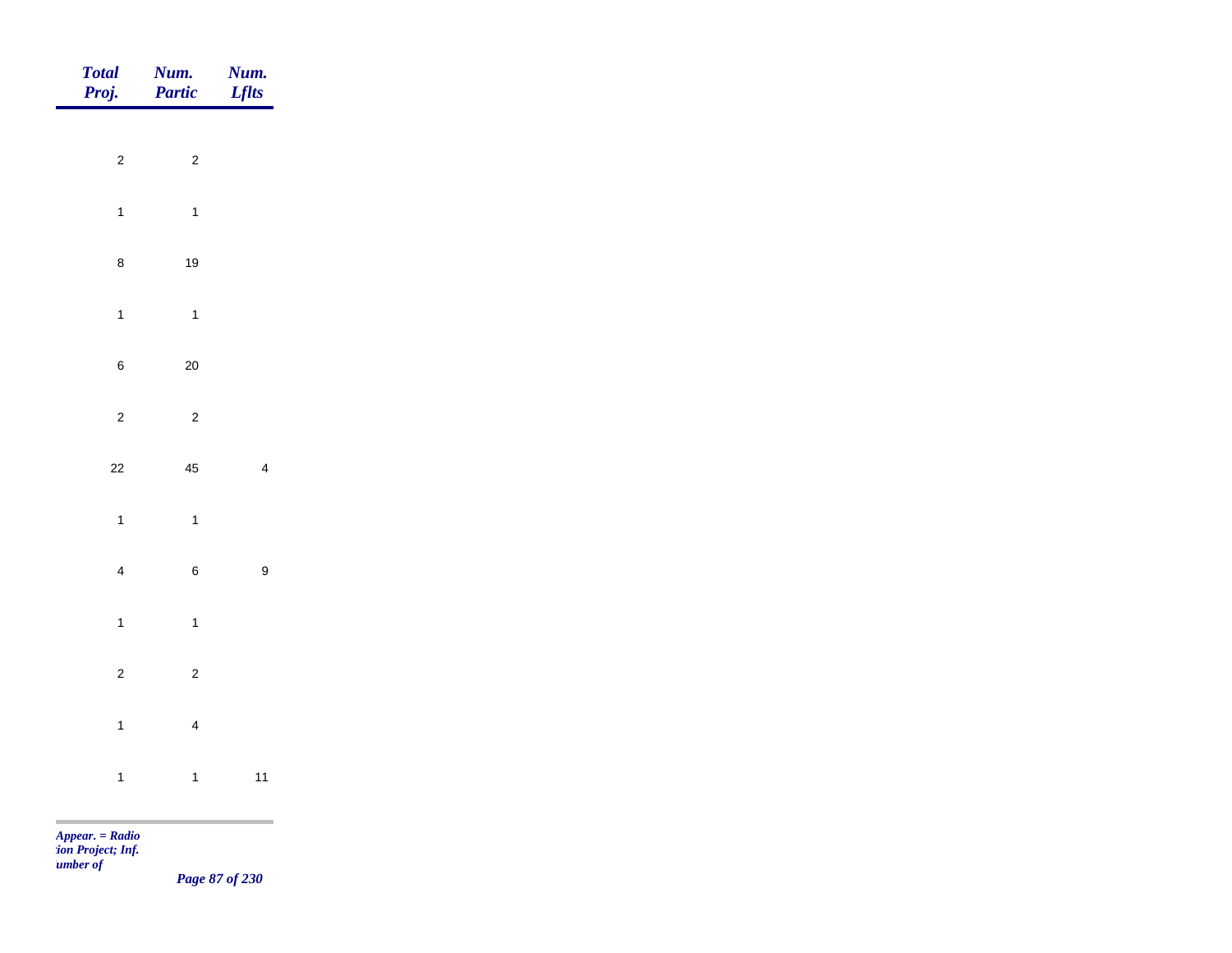| <b>State</b> | <b>Species</b>                         | Consult. | $/$ Tele.    |              | <b>Personal Written Hotline Instuct.</b><br><b>Session</b> | <b>Radio/TV</b><br>Appear. | <b>Radio/TV</b><br>/PSA | <b>Periodical</b> | Dist.          | <b>WS</b> | Newsp. Exhibit Bait Inf. Trn. Inf. Trn. Site<br>Gen. Visit |    |
|--------------|----------------------------------------|----------|--------------|--------------|------------------------------------------------------------|----------------------------|-------------------------|-------------------|----------------|-----------|------------------------------------------------------------|----|
| <b>MA</b>    | woodpeckers, downy                     |          | $\mathbf{1}$ |              |                                                            |                            |                         |                   |                |           |                                                            |    |
|              | woodpeckers, hairy                     |          | $\mathbf{1}$ |              |                                                            |                            |                         |                   |                |           |                                                            |    |
|              | <b>Subtotal Project Types by State</b> | 46       | 61           |              |                                                            |                            |                         |                   | $\overline{7}$ | 32        |                                                            | 32 |
|              |                                        |          |              |              |                                                            |                            |                         |                   |                |           | <b>Total Projects, Participants and Leaflets This S</b>    |    |
| <b>MD</b>    | bats (all)                             |          |              | 216          |                                                            |                            |                         |                   |                |           |                                                            |    |
|              | bears, black                           |          |              | 58           |                                                            |                            |                         |                   |                |           |                                                            |    |
|              | beavers                                |          |              | 139          |                                                            |                            |                         |                   |                |           |                                                            |    |
|              | bird, unidentifiable                   |          |              | 83           |                                                            |                            |                         |                   |                |           |                                                            |    |
|              | blackbirds, red-winged                 |          |              | $\mathbf{1}$ |                                                            |                            |                         |                   |                |           |                                                            |    |
|              | blackbirds, z-(mixed species)          |          |              | $19$         |                                                            |                            |                         |                   |                |           |                                                            |    |
|              | bobcats                                |          |              | 31           |                                                            |                            |                         |                   |                |           |                                                            |    |
|              | cardinals, northern                    |          |              | $23\,$       |                                                            |                            |                         |                   |                |           |                                                            |    |
|              | catbirds, gray                         |          |              | 12           |                                                            |                            |                         |                   |                |           |                                                            |    |
|              |                                        |          |              |              |                                                            |                            |                         |                   |                |           |                                                            |    |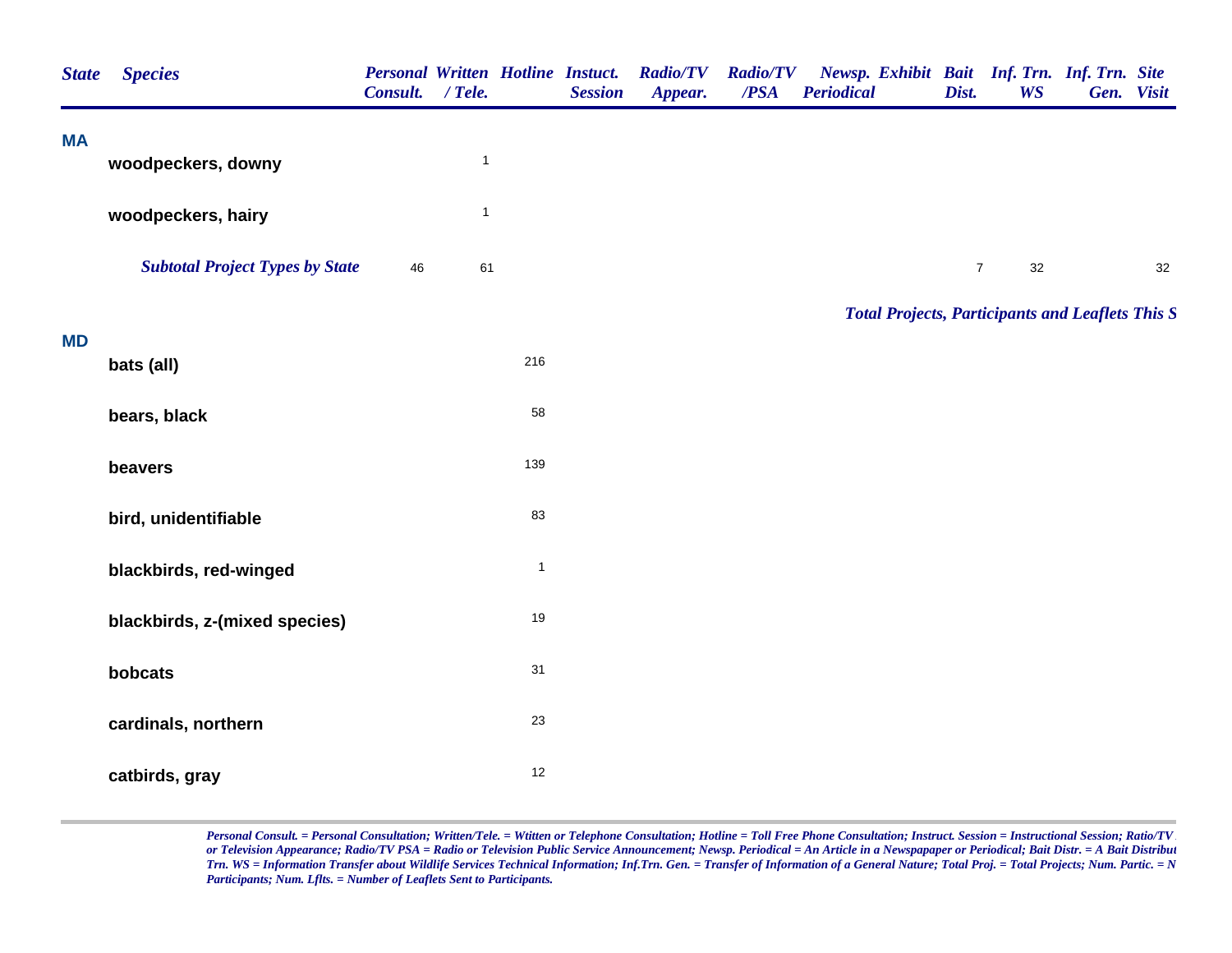|             | <b>Total</b><br>Proj. | Num.<br>Partic | <b>Num.</b><br>Lflts |
|-------------|-----------------------|----------------|----------------------|
|             | $\mathbf{1}$          | $\mathbf{1}$   | $11$                 |
|             |                       |                |                      |
|             | $\mathbf{1}$          | $\overline{1}$ | $11$                 |
|             |                       |                |                      |
| <i>tate</i> | 178                   | 360            | 112                  |
|             | 216                   | 216            |                      |
|             | 58                    | 58             | $\overline{4}$       |
|             | 139                   | 140            | $\bf 8$              |
|             | 83                    | 83             |                      |
|             | $\overline{1}$        | $\overline{1}$ |                      |
|             |                       |                |                      |
|             | 19                    | $20\,$         |                      |
|             | 31                    | 31             | $\overline{4}$       |
|             | $23\,$                | $23\,$         |                      |
|             | $12$                  | $12$           |                      |
|             |                       |                | m.                   |

*Page 88 of 230*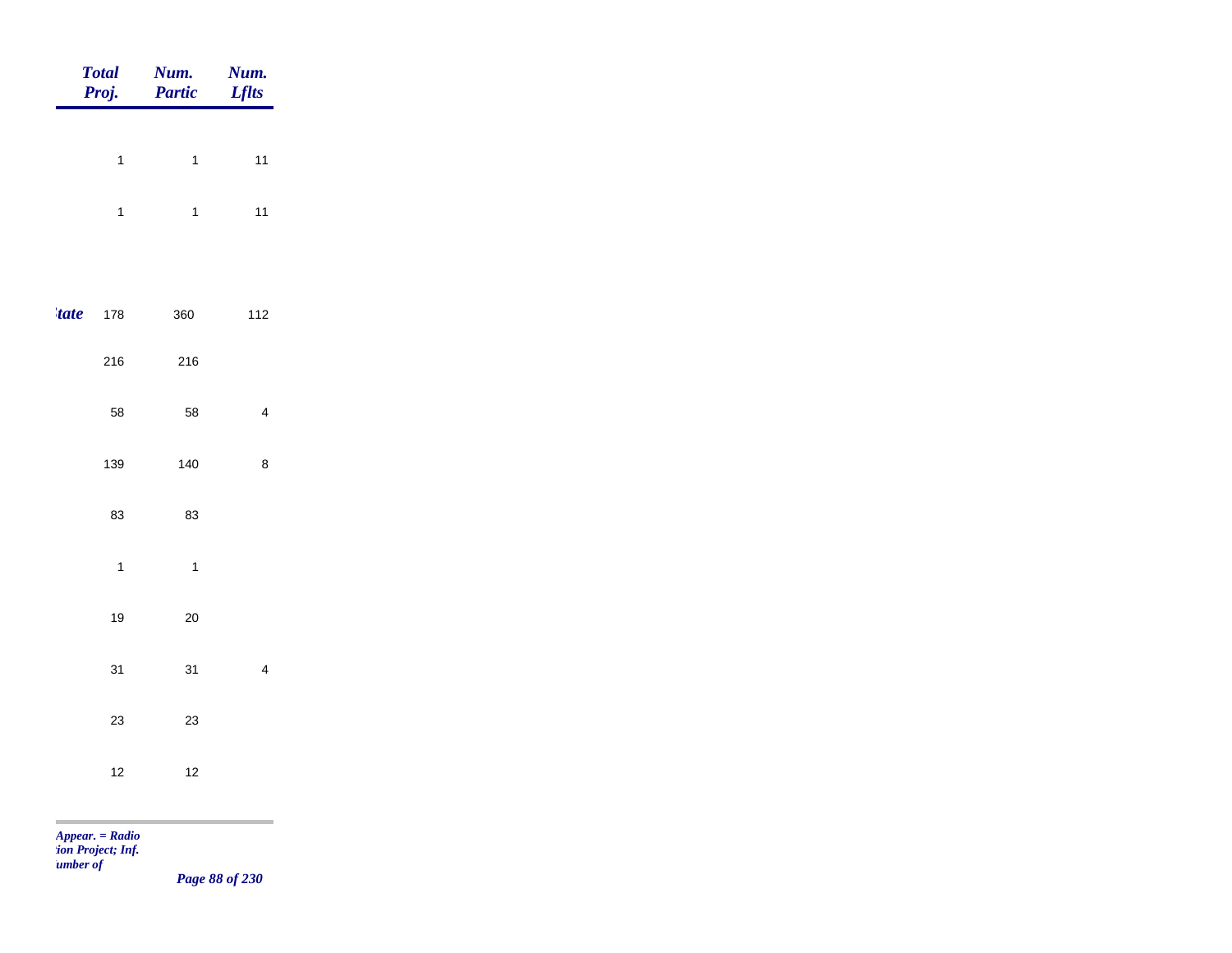| <b>State</b> | <b>Species</b>               | Consult.     | $/$ Tele.      |              | <b>Personal Written Hotline Instuct.</b><br><b>Session</b> | <b>Radio/TV</b><br>Appear. | <b>Radio/TV</b><br>/PSA | Newsp. Exhibit Bait Inf. Trn. Inf. Trn. Site<br><b>Periodical</b> | Dist. | <b>WS</b> | Gen. Visit |  |
|--------------|------------------------------|--------------|----------------|--------------|------------------------------------------------------------|----------------------------|-------------------------|-------------------------------------------------------------------|-------|-----------|------------|--|
| <b>MD</b>    | cats, feral/free ranging     |              |                | $\mathbf{1}$ |                                                            |                            |                         |                                                                   |       |           |            |  |
|              | cattle, feral                |              |                | $\mathbf{1}$ |                                                            |                            |                         |                                                                   |       |           |            |  |
|              | chipmunks (other)            |              |                | 55           |                                                            |                            |                         |                                                                   |       |           |            |  |
|              | cormorants, double-crested   |              | $\overline{2}$ | $\mathbf 2$  |                                                            |                            |                         |                                                                   |       |           |            |  |
|              | cowbirds, brown-headed       |              |                | $\mathbf{1}$ |                                                            |                            |                         |                                                                   |       |           |            |  |
|              | coyotes                      |              |                | 251          |                                                            |                            |                         |                                                                   |       |           |            |  |
|              | crows, american              | $\mathbf{1}$ | $\mathbf{1}$   | 44           |                                                            |                            |                         |                                                                   |       |           |            |  |
|              | crows, fish                  |              | $\mathbf{1}$   |              |                                                            |                            |                         |                                                                   |       |           |            |  |
|              | deer, white-tailed (captive) |              |                | $\mathbf{1}$ |                                                            |                            |                         |                                                                   |       |           |            |  |
|              | deer, white-tailed (wild)    |              | $\mathbf{1}$   | 363          |                                                            |                            |                         |                                                                   |       |           |            |  |
|              | doves, mourning              |              | $\mathbf{1}$   | 34           |                                                            |                            |                         |                                                                   |       |           |            |  |
|              | ducks, feral                 |              |                | $\mathbf 2$  |                                                            |                            |                         |                                                                   |       |           |            |  |
|              | ducks, mallards              |              | $\overline{2}$ | 154          |                                                            |                            |                         |                                                                   |       |           |            |  |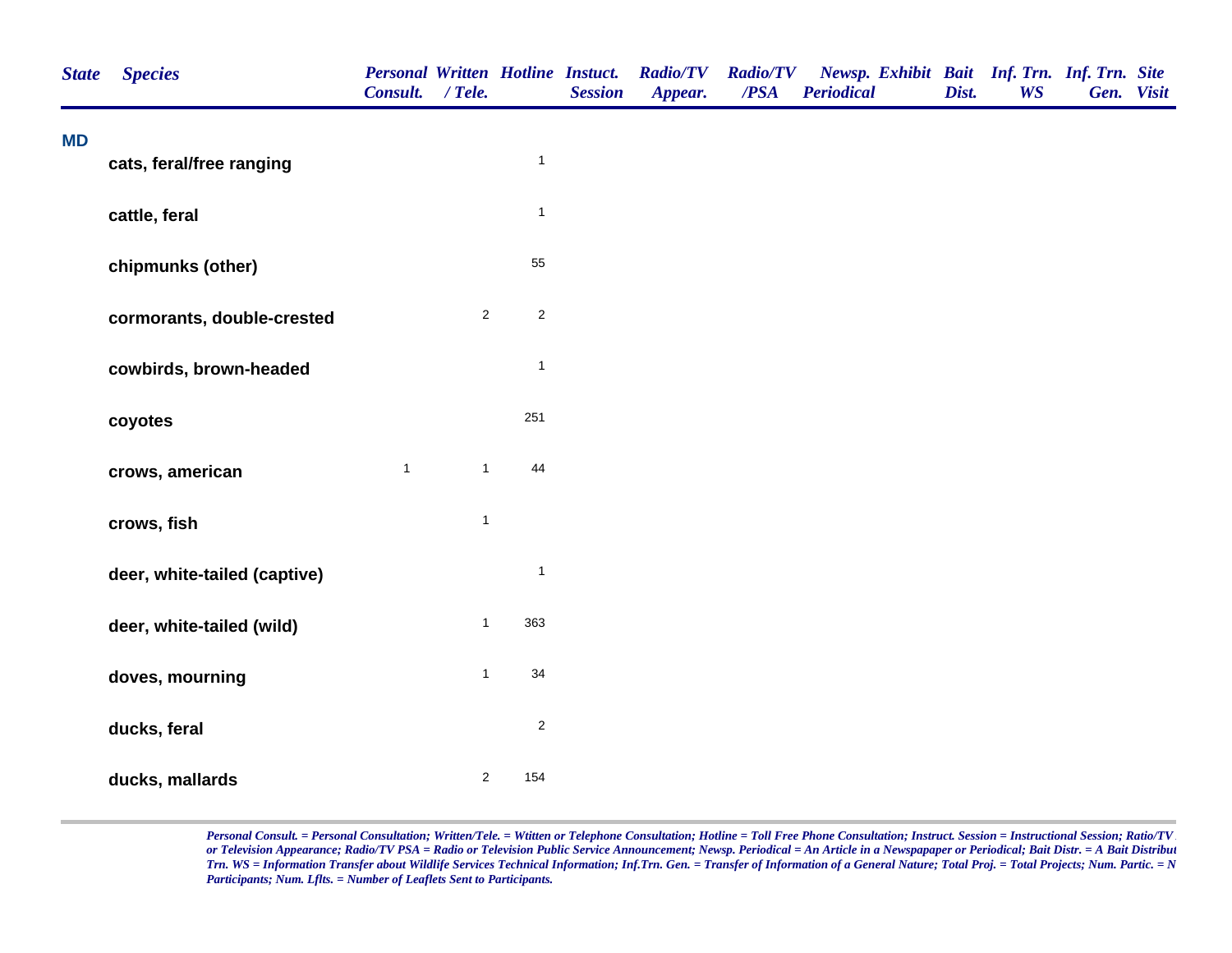| $\mathbf{1}$<br>$\overline{1}$<br>$\mathbf{1}$<br>$\overline{\mathbf{1}}$<br>55<br>55<br>$\overline{\mathbf{4}}$<br>$\overline{4}$<br>$\mathbf{1}$<br>$\overline{1}$<br>251<br>252<br>56<br>${\bf 46}$ | $\overline{\mathbf{4}}$ |
|--------------------------------------------------------------------------------------------------------------------------------------------------------------------------------------------------------|-------------------------|
|                                                                                                                                                                                                        | $15\,$                  |
|                                                                                                                                                                                                        |                         |
|                                                                                                                                                                                                        |                         |
|                                                                                                                                                                                                        |                         |
|                                                                                                                                                                                                        |                         |
|                                                                                                                                                                                                        |                         |
|                                                                                                                                                                                                        |                         |
|                                                                                                                                                                                                        | $32\,$                  |
| $\mathbf{1}$<br>$\overline{1}$                                                                                                                                                                         |                         |
| $\mathbf{1}$<br>$\overline{1}$                                                                                                                                                                         |                         |
| 364<br>382                                                                                                                                                                                             | $\,$ 6 $\,$             |
|                                                                                                                                                                                                        |                         |
| 35<br>36                                                                                                                                                                                               |                         |
| $\overline{c}$<br>$\sqrt{2}$                                                                                                                                                                           |                         |
| 156<br>157                                                                                                                                                                                             |                         |

*Page 89 of 230*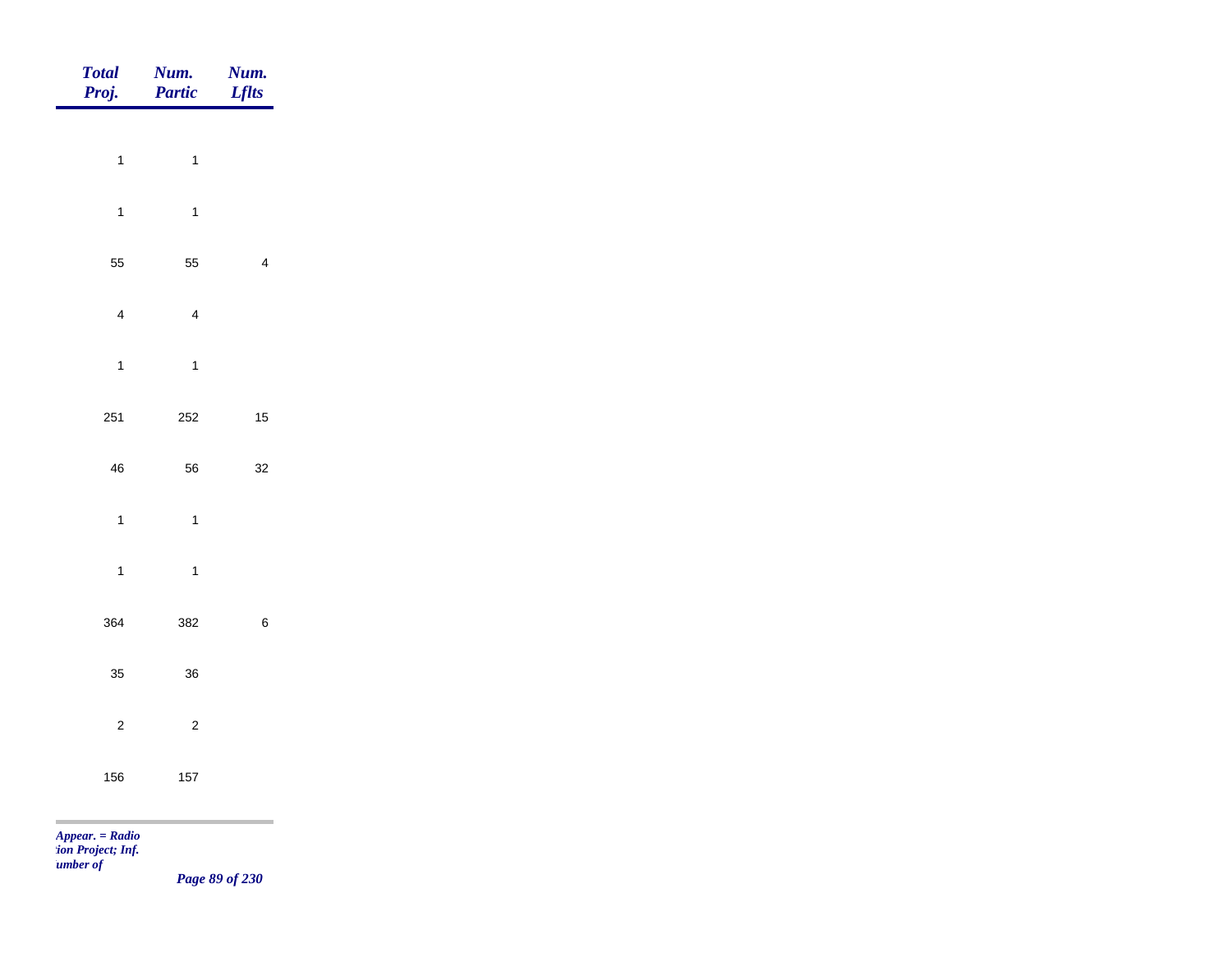| <b>State</b> | <b>Species</b>             | Consult. / Tele. |                 |                           | <b>Session</b> | Personal Written Hotline Instuct. Radio/TV<br>Appear. | <b>Radio/TV</b><br>/PSA | Newsp. Exhibit Bait Inf. Trn. Inf. Trn. Site<br><b>Periodical</b> | Dist. | <b>WS</b> | Gen. Visit |  |
|--------------|----------------------------|------------------|-----------------|---------------------------|----------------|-------------------------------------------------------|-------------------------|-------------------------------------------------------------------|-------|-----------|------------|--|
| <b>MD</b>    | ducks, mallards            |                  | $\overline{2}$  | 154                       |                |                                                       |                         |                                                                   |       |           |            |  |
|              | eagles, bald               |                  | $\mathbf{1}$    | $12\,$                    |                |                                                       |                         |                                                                   |       |           |            |  |
|              | egrets, great              |                  | $\mathbf{1}$    |                           |                |                                                       |                         |                                                                   |       |           |            |  |
|              | egrets, snowy              |                  |                 | $\mathbf 1$               |                |                                                       |                         |                                                                   |       |           |            |  |
|              | falcons, american kestrels |                  | $\overline{2}$  | $\mathbf{1}$              |                |                                                       |                         |                                                                   |       |           |            |  |
|              | falcons, peregrine         |                  |                 | $\ensuremath{\mathsf{3}}$ |                |                                                       |                         |                                                                   |       |           |            |  |
|              | finches, house             |                  |                 | $\,6\,$                   |                |                                                       |                         |                                                                   |       |           |            |  |
|              | finches, purple            |                  |                 | $\overline{2}$            |                |                                                       |                         |                                                                   |       |           |            |  |
|              | fish (other)               |                  |                 | $\mathbf{3}$              |                |                                                       |                         |                                                                   |       |           |            |  |
|              | flickers, northern         |                  | $\mathbf{1}$    | $\,6\,$                   |                |                                                       |                         |                                                                   |       |           |            |  |
|              | fowl, pea                  |                  |                 | $\overline{a}$            |                |                                                       |                         |                                                                   |       |           |            |  |
|              | foxes, gray                |                  |                 | $\sqrt{2}$                |                |                                                       |                         |                                                                   |       |           |            |  |
|              | foxes, red                 |                  | $5\phantom{.0}$ | 1,287                     |                |                                                       |                         |                                                                   |       |           |            |  |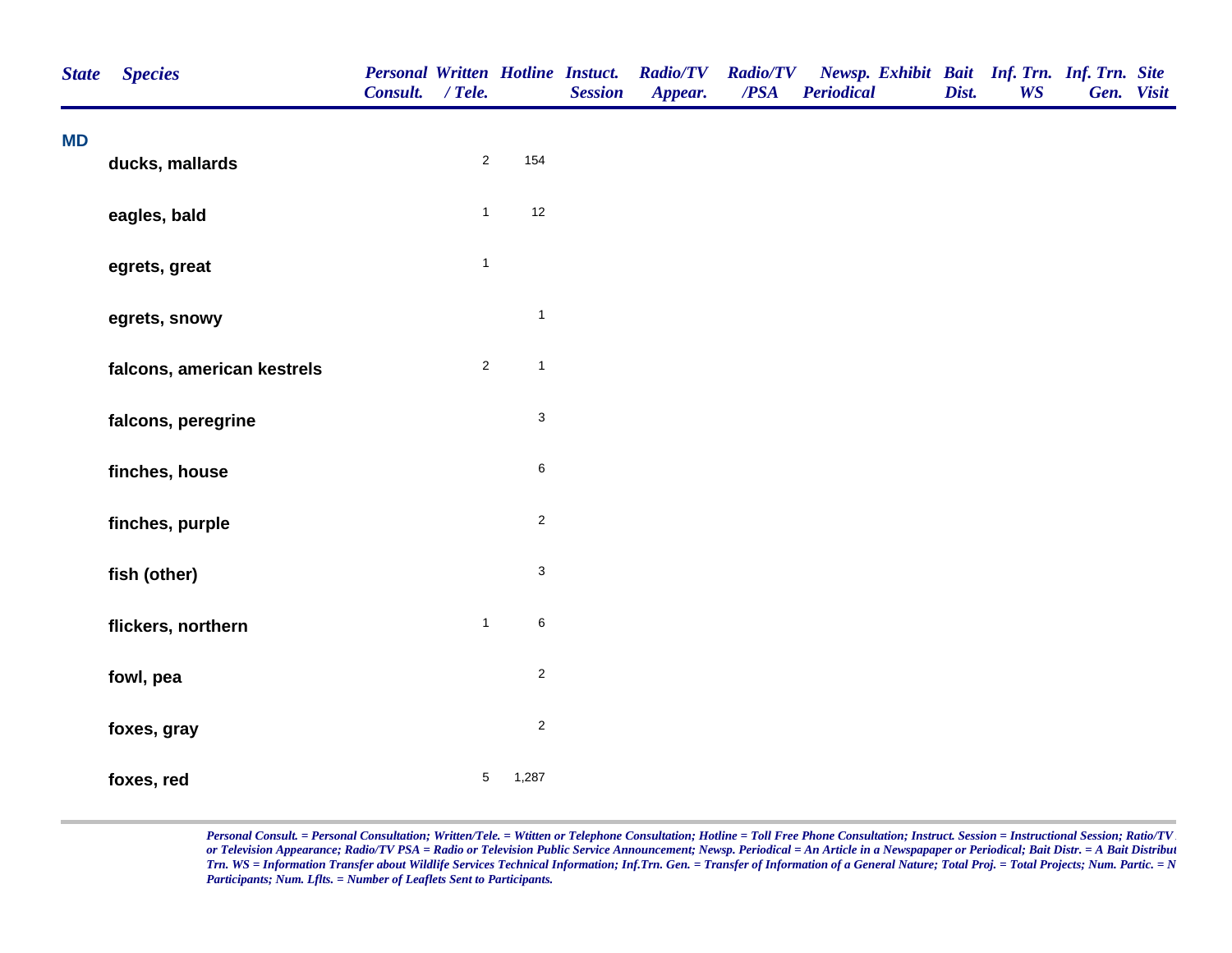| Total<br>Proj.                       | Num.<br>Partic          | <b>Num.</b><br>Lflts |
|--------------------------------------|-------------------------|----------------------|
|                                      |                         |                      |
| 156                                  | $157\,$                 |                      |
| $13$                                 | $14$                    |                      |
| $\overline{1}$                       | $\overline{c}$          |                      |
| $\overline{1}$                       | $\mathbf{1}$            |                      |
| $\mathbf{3}$                         | $\overline{4}$          |                      |
|                                      |                         |                      |
| $\mathbf{3}$                         | $\mathbf 3$             |                      |
| $\,6\,$                              | $\, 6$                  |                      |
| $\overline{c}$                       | $\overline{c}$          |                      |
| $\mathbf{3}$                         | $\mathbf{3}$            |                      |
| $\overline{7}$                       | $\overline{7}$          |                      |
|                                      |                         |                      |
| $\overline{c}$                       | $\overline{c}$          |                      |
| $\overline{c}$                       | $\overline{\mathbf{c}}$ |                      |
| 1,292                                | 1,295                   | 155                  |
| <b>Contract</b><br>$Appear. = Radio$ |                         | a sa sala            |

*Page 90 of 230*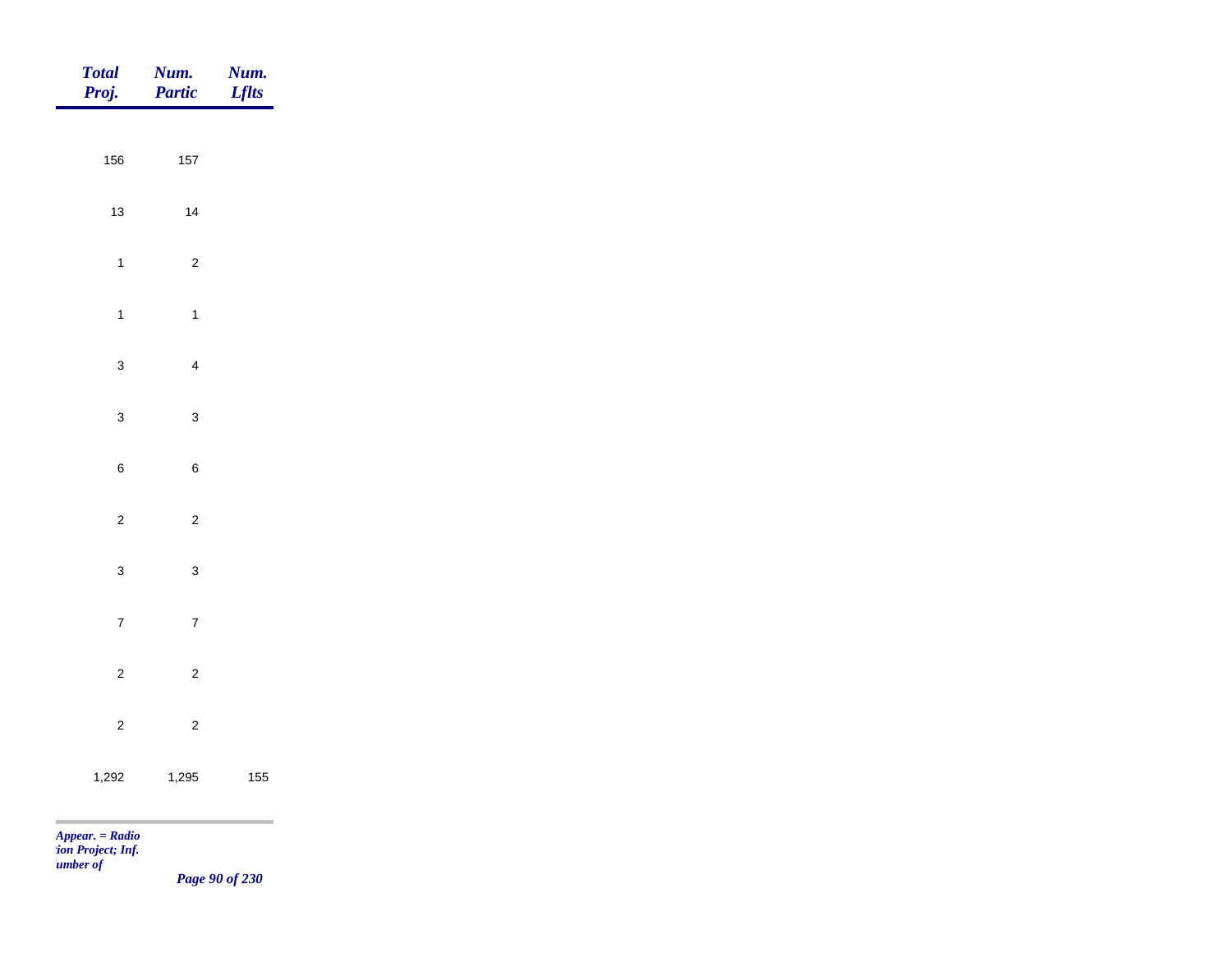| <b>State</b> | <b>Species</b>               | <b>Personal Written Hotline Instuct.</b><br>Consult. / Tele. |                |                         | <b>Session</b> | <b>Radio/TV</b><br>Appear. | <b>Radio/TV</b><br>/PSA | Newsp. Exhibit Bait Inf. Trn. Inf. Trn. Site<br><b>Periodical</b> | Dist. | <b>WS</b> | Gen. Visit |  |
|--------------|------------------------------|--------------------------------------------------------------|----------------|-------------------------|----------------|----------------------------|-------------------------|-------------------------------------------------------------------|-------|-----------|------------|--|
| <b>MD</b>    | foxes, red                   |                                                              | $\overline{5}$ | 1,287                   |                |                            |                         |                                                                   |       |           |            |  |
|              |                              |                                                              |                |                         |                |                            |                         |                                                                   |       |           |            |  |
|              | frogs/toads (other)          |                                                              |                | $\overline{1}$          |                |                            |                         |                                                                   |       |           |            |  |
|              | geese, canada                |                                                              | $25\,$         | 202                     |                |                            |                         |                                                                   |       |           |            |  |
|              | geese, feral                 |                                                              |                | $\,$ 5 $\,$             |                |                            |                         |                                                                   |       |           |            |  |
|              | goats, feral                 |                                                              |                | $\mathbf{1}$            |                |                            |                         |                                                                   |       |           |            |  |
|              | goldfinches, american        |                                                              |                | $\overline{\mathbf{4}}$ |                |                            |                         |                                                                   |       |           |            |  |
|              | grackles, boat-tailed        |                                                              | $\mathbf{1}$   |                         |                |                            |                         |                                                                   |       |           |            |  |
|              | grackles, common             |                                                              |                | 12                      |                |                            |                         |                                                                   |       |           |            |  |
|              | gulls, black-backed, greater |                                                              | $\mathbf{1}$   | $\overline{1}$          |                |                            |                         |                                                                   |       |           |            |  |
|              | gulls, herring               |                                                              | $\sqrt{2}$     | 11                      |                |                            |                         |                                                                   |       |           |            |  |
|              | gulls, ring-billed           |                                                              | $\sqrt{2}$     | $\sqrt{2}$              |                |                            |                         |                                                                   |       |           |            |  |
|              | hawks, cooper's              |                                                              |                | $10\,$                  |                |                            |                         |                                                                   |       |           |            |  |
|              | hawks, red-shouldered        |                                                              |                | $\sqrt{2}$              |                |                            |                         |                                                                   |       |           |            |  |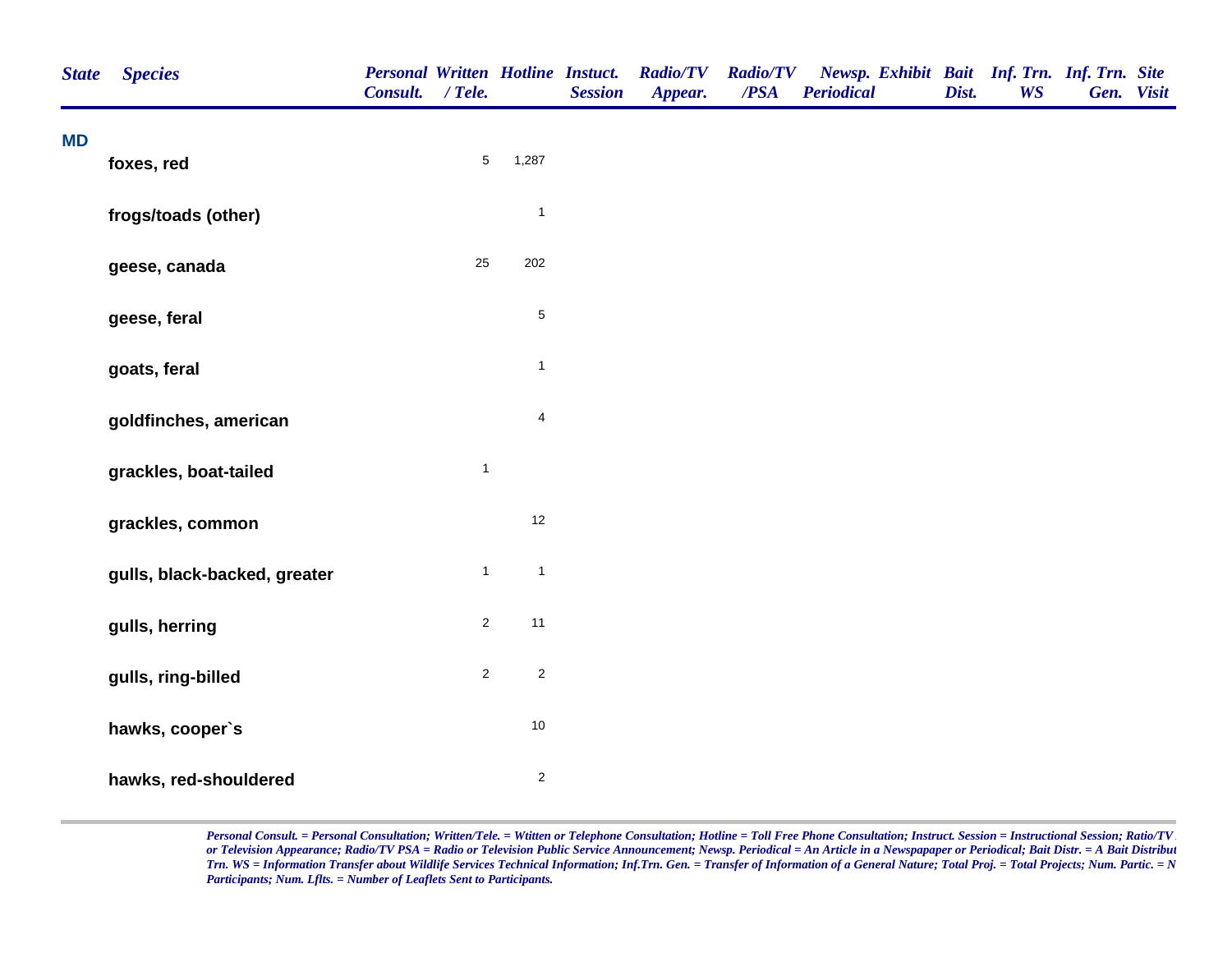| <b>Total</b><br>Proj. | Num.<br>Partic | Num.<br><b>Lflts</b> |
|-----------------------|----------------|----------------------|
|                       |                |                      |
| 1,292                 | 1,295          | 155                  |
| $\overline{1}$        | $\overline{1}$ |                      |
| 227                   | 238            | $12\,$               |
| $\sqrt{5}$            | $\,6\,$        |                      |
| $\overline{1}$        | $\mathbf{1}$   |                      |
|                       |                |                      |
| $\overline{4}$        | $\overline{4}$ |                      |
| $\overline{1}$        | $\mathbf{1}$   |                      |
| $12$                  | $12$           |                      |
| $\overline{c}$        | $\overline{c}$ |                      |
| $13$                  | $13\,$         |                      |
|                       |                |                      |
| $\overline{4}$        | $\sqrt{5}$     |                      |
| $10$                  | $10\,$         |                      |
| $\overline{2}$        | $\overline{c}$ |                      |
| $Appear. = Radio$     |                |                      |

*tion Project; Inf. Number of* 

*Page 91 of 230*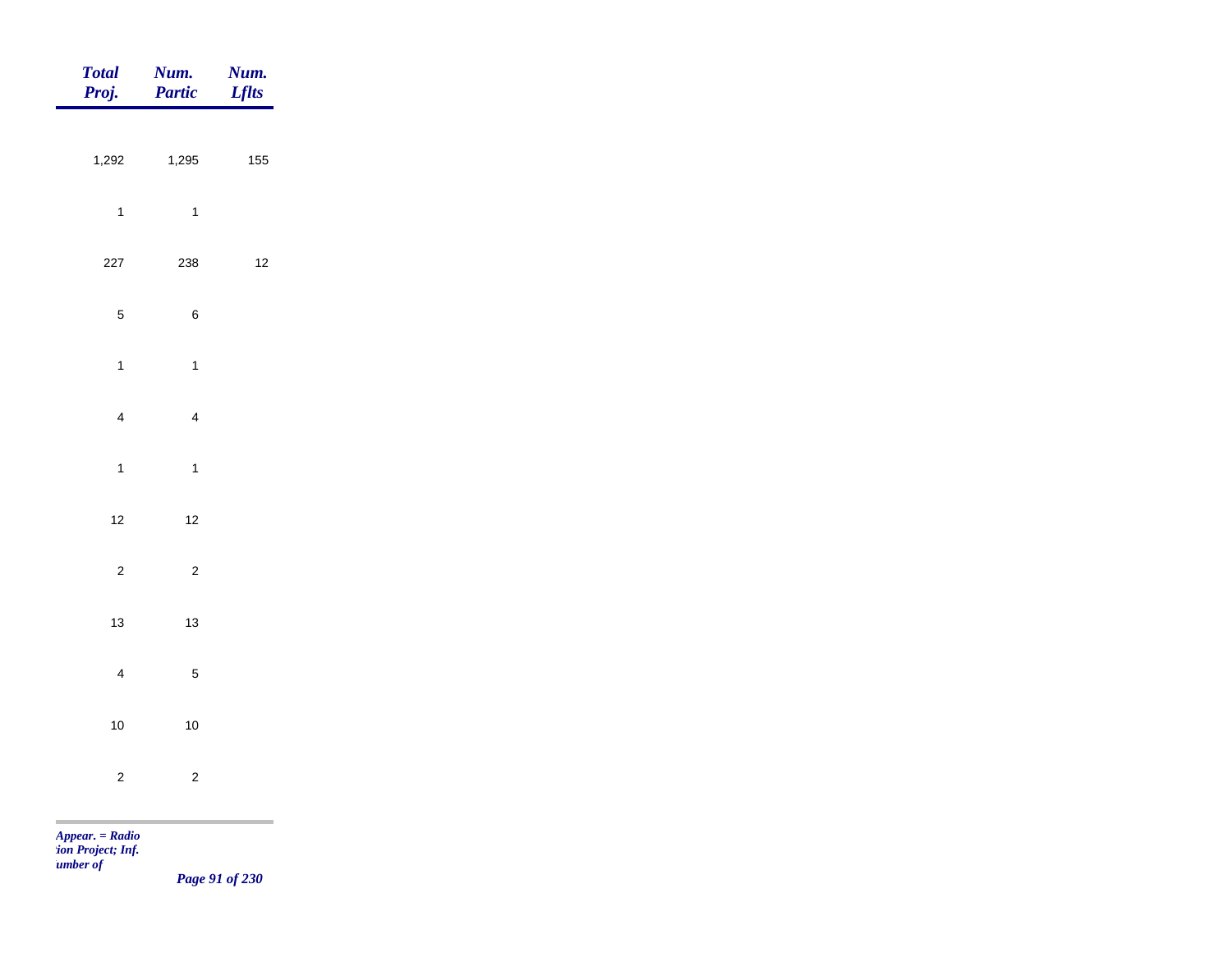| <b>State</b> | <b>Species</b>               | <b>Personal Written Hotline Instuct.</b><br>Consult. / Tele. |              |                           | <b>Session</b> | <b>Radio/TV</b><br>Appear. | <b>Radio/TV</b><br>/PSA | Newsp. Exhibit Bait Inf. Trn. Inf. Trn. Site<br><b>Periodical</b> | Dist. | <b>WS</b> | Gen. Visit |  |
|--------------|------------------------------|--------------------------------------------------------------|--------------|---------------------------|----------------|----------------------------|-------------------------|-------------------------------------------------------------------|-------|-----------|------------|--|
| <b>MD</b>    | hawks, red-shouldered        |                                                              |              | $\sqrt{2}$                |                |                            |                         |                                                                   |       |           |            |  |
|              |                              |                                                              |              |                           |                |                            |                         |                                                                   |       |           |            |  |
|              | hawks, red-tailed            |                                                              |              | 68                        |                |                            |                         |                                                                   |       |           |            |  |
|              | hawks, sharp-shinned         |                                                              |              | $\,6$                     |                |                            |                         |                                                                   |       |           |            |  |
|              | herons, great blue           |                                                              | 4            | 39                        |                |                            |                         |                                                                   |       |           |            |  |
|              | herons, green                |                                                              | $\mathbf{1}$ |                           |                |                            |                         |                                                                   |       |           |            |  |
|              | herons, night, black-crowned |                                                              | $\mathbf{1}$ |                           |                |                            |                         |                                                                   |       |           |            |  |
|              | hogs, feral                  |                                                              |              | $\mathbf{1}$              |                |                            |                         |                                                                   |       |           |            |  |
|              | jays, blue                   |                                                              |              | $20\,$                    |                |                            |                         |                                                                   |       |           |            |  |
|              | killdeers                    |                                                              | $\mathbf{1}$ | $\ensuremath{\mathsf{3}}$ |                |                            |                         |                                                                   |       |           |            |  |
|              | lions, mountain (cougar)     |                                                              |              | 22                        |                |                            |                         |                                                                   |       |           |            |  |
|              | lizards, z-(other)           |                                                              |              | $\boldsymbol{9}$          |                |                            |                         |                                                                   |       |           |            |  |
|              | loons, common                |                                                              |              | $\mathbf{1}$              |                |                            |                         |                                                                   |       |           |            |  |
|              | mammal, unidentifiable       |                                                              |              | $\mathbf{1}$              |                |                            |                         |                                                                   |       |           |            |  |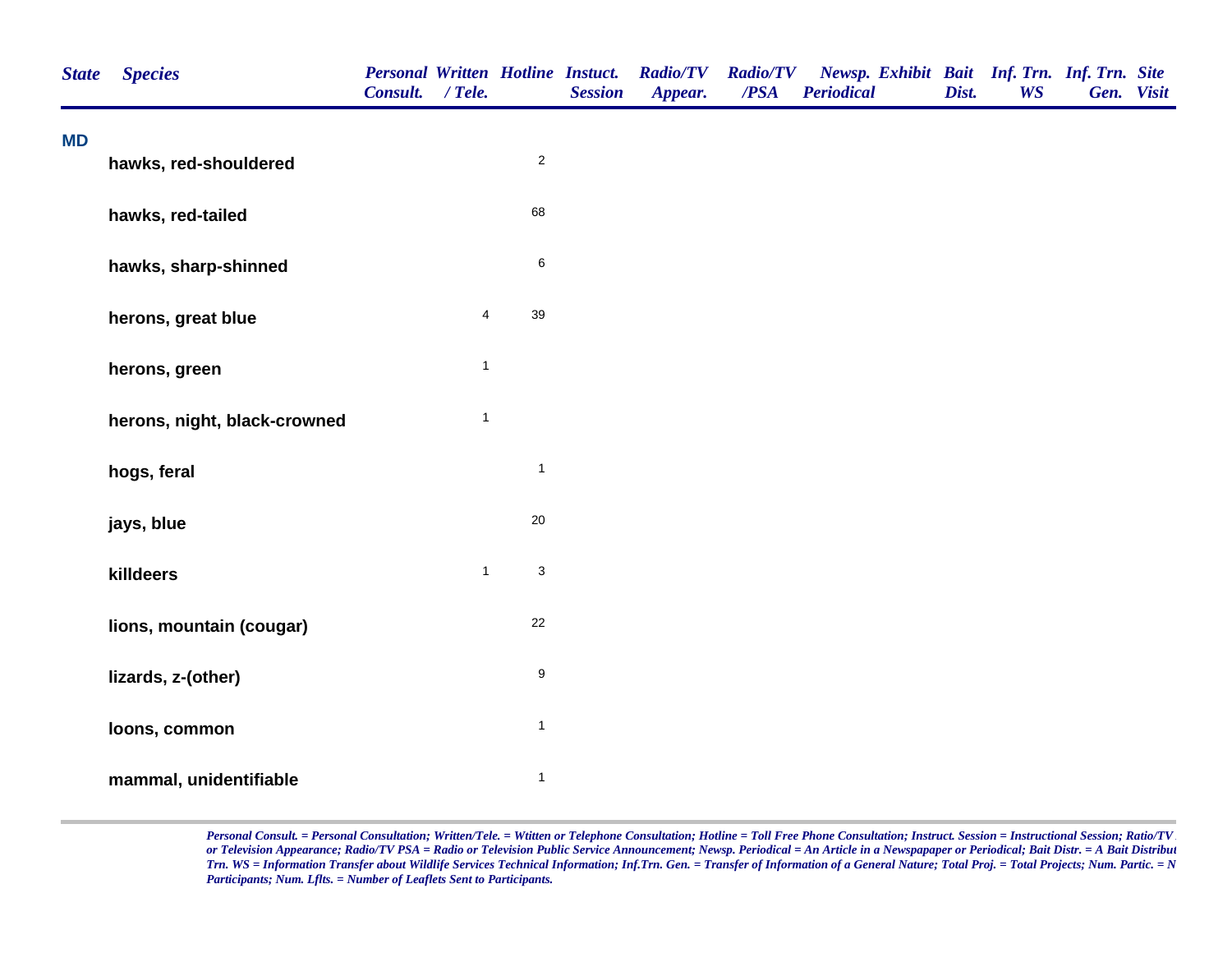| Total<br>Proj.   | Num.<br>Partic          | Num.<br><b>Lflts</b> |
|------------------|-------------------------|----------------------|
| $\overline{c}$   | $\overline{c}$          |                      |
| 68               | 68                      | $\overline{2}$       |
|                  |                         |                      |
| $\boldsymbol{6}$ | $\,6\,$                 |                      |
| 43               | $\bf 45$                | $\overline{c}$       |
| $\overline{1}$   | $\overline{c}$          |                      |
| $\overline{1}$   | $\mathbf 2$             |                      |
| $\overline{1}$   | $\mathbf{1}$            |                      |
| $20\,$           | $20\,$                  |                      |
| $\overline{4}$   | $\overline{\mathbf{4}}$ |                      |
| $22\,$           | $22\,$                  |                      |
| $\boldsymbol{9}$ | $\boldsymbol{9}$        |                      |
|                  |                         |                      |
| $\overline{1}$   | $\mathbf{1}$            |                      |
| $\overline{1}$   | $\mathbf{1}$            |                      |

m

*Page 92 of 230*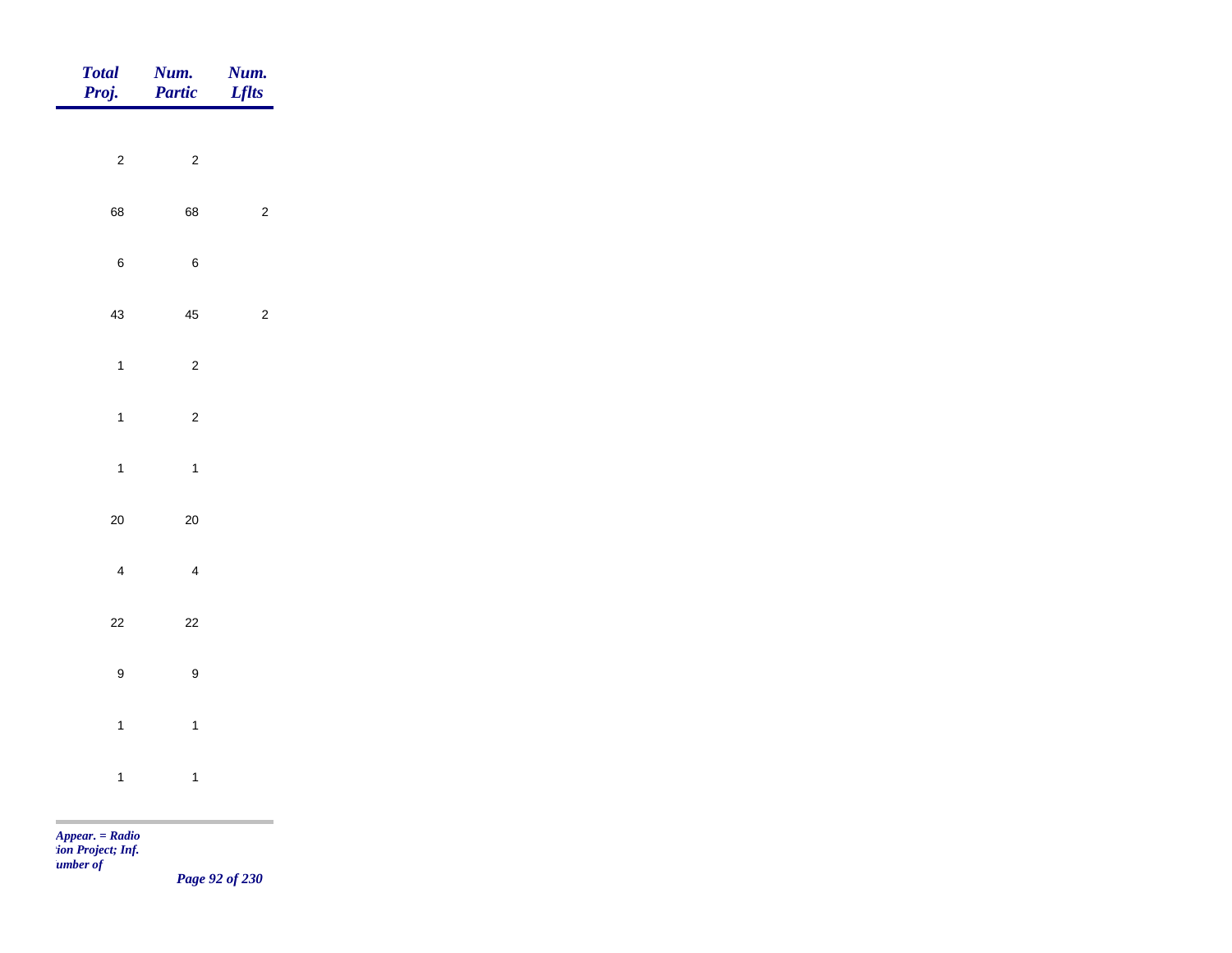| <b>State</b> | <b>Species</b>           | Consult. / Tele. |              |                           | <b>Session</b> | Personal Written Hotline Instuct. Radio/TV<br>Appear. | <b>Radio/TV</b><br>/PSA | Newsp. Exhibit Bait Inf. Trn. Inf. Trn. Site<br><b>Periodical</b> | Dist. | <b>WS</b> | Gen. Visit |  |
|--------------|--------------------------|------------------|--------------|---------------------------|----------------|-------------------------------------------------------|-------------------------|-------------------------------------------------------------------|-------|-----------|------------|--|
| <b>MD</b>    | mammal, unidentifiable   |                  |              | $\mathbf{1}$              |                |                                                       |                         |                                                                   |       |           |            |  |
|              | marmots/woodchucks (all) |                  | $\mathbf{1}$ | 968                       |                |                                                       |                         |                                                                   |       |           |            |  |
|              | martins, purple          |                  |              | $\mathbf 2$               |                |                                                       |                         |                                                                   |       |           |            |  |
|              | meadowlarks, eastern     |                  | $\mathbf{1}$ |                           |                |                                                       |                         |                                                                   |       |           |            |  |
|              | mice, deer (all)         |                  |              | $\ensuremath{\mathsf{3}}$ |                |                                                       |                         |                                                                   |       |           |            |  |
|              | mice, house              |                  |              | 15                        |                |                                                       |                         |                                                                   |       |           |            |  |
|              | mockingbirds, northern   |                  |              | $30\,$                    |                |                                                       |                         |                                                                   |       |           |            |  |
|              | moles (all)              |                  |              | 27                        |                |                                                       |                         |                                                                   |       |           |            |  |
|              | muskrats                 |                  |              | 12                        |                |                                                       |                         |                                                                   |       |           |            |  |
|              | nighthawks (all)         |                  |              | $\mathbf{1}$              |                |                                                       |                         |                                                                   |       |           |            |  |
|              | nutrias                  |                  |              | $\overline{\mathbf{4}}$   |                |                                                       |                         |                                                                   |       |           |            |  |
|              | opossums, virginia       |                  |              | 272                       |                |                                                       |                         |                                                                   |       |           |            |  |
|              | ospreys                  |                  | $\mathsf 3$  | 38                        |                |                                                       |                         |                                                                   |       |           |            |  |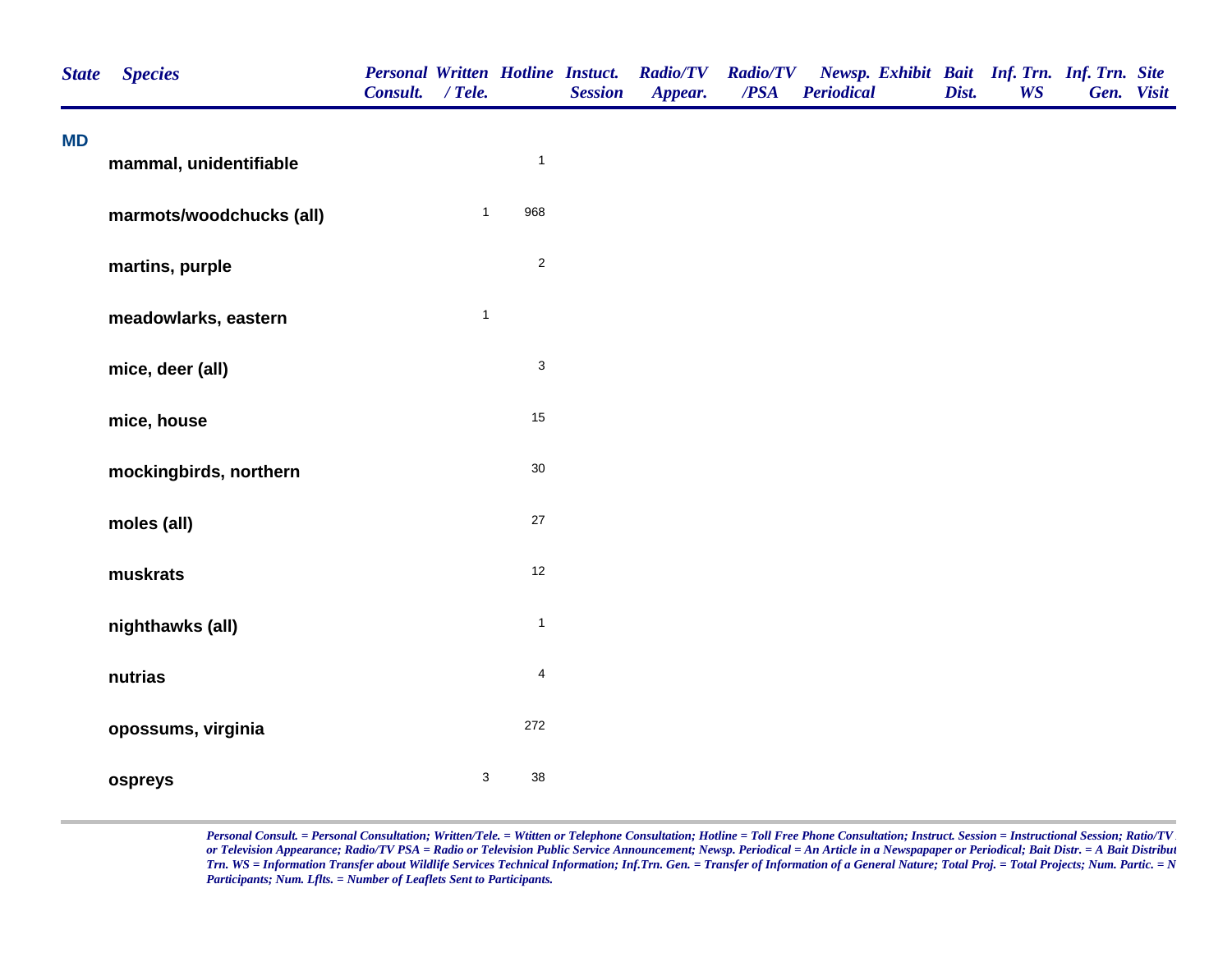| <b>Total</b><br>Proj.                            | Num.<br>Partic | Num.<br><b>Lflts</b> |
|--------------------------------------------------|----------------|----------------------|
|                                                  |                |                      |
| $\mathbf{1}$                                     | $\mathbf{1}$   |                      |
| 969                                              | 969            | $17\,$               |
| $\sqrt{2}$                                       | $\sqrt{2}$     |                      |
| $\mathbf{1}$                                     | $\mathbf{1}$   |                      |
| $\mathbf{3}$                                     | $\mathsf 3$    |                      |
| 15                                               | $15\,$         |                      |
| $30\,$                                           | 31             |                      |
| $27\,$                                           | $27\,$         |                      |
|                                                  |                |                      |
| $12$                                             | $12$           | $\sqrt{2}$           |
| $\mathbf{1}$                                     | $\mathbf{1}$   |                      |
| $\overline{\mathbf{4}}$                          | $\overline{4}$ |                      |
| 272                                              | $272\,$        | 114                  |
| 41                                               | $43\,$         |                      |
| <b>The State</b>                                 |                |                      |
| Appear. = Radio<br>ion Project; Inf.<br>umber of |                |                      |

*Page 93 of 230*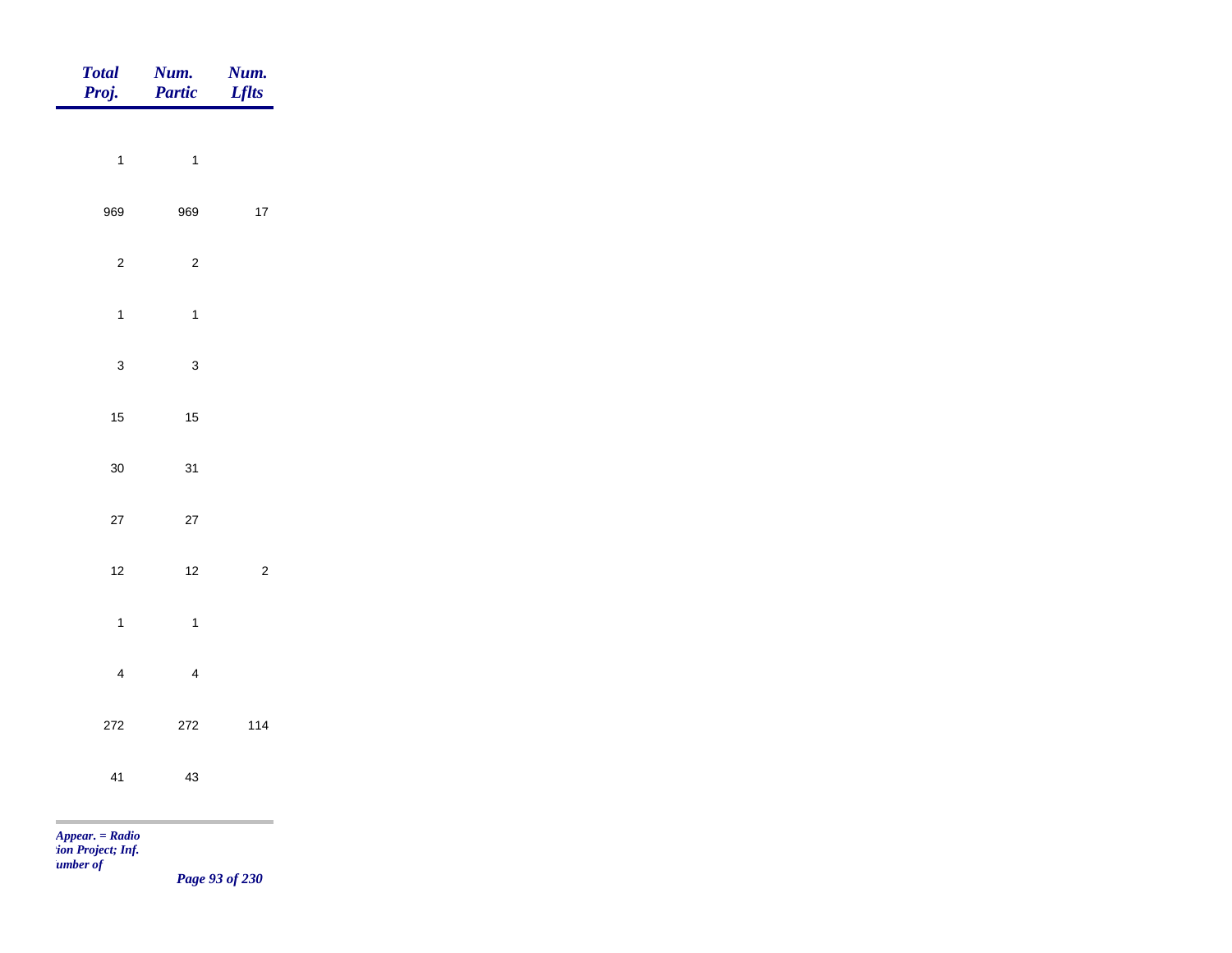| <b>State</b> | <b>Species</b>        | Consult. / Tele. |              |              | <b>Personal Written Hotline Instuct.</b><br><b>Session</b> | <b>Radio/TV</b><br>Appear. | <b>Radio/TV</b><br>$\overline{PSA}$ | Newsp. Exhibit Bait Inf. Trn. Inf. Trn. Site<br><b>Periodical</b> | Dist. | <b>WS</b> | Gen. Visit |              |
|--------------|-----------------------|------------------|--------------|--------------|------------------------------------------------------------|----------------------------|-------------------------------------|-------------------------------------------------------------------|-------|-----------|------------|--------------|
| <b>MD</b>    | ospreys               |                  | $\mathbf{3}$ | 38           |                                                            |                            |                                     |                                                                   |       |           |            |              |
|              | owls, barred          |                  |              | $12\,$       |                                                            |                            |                                     |                                                                   |       |           |            |              |
|              | owls, eastern screech |                  |              | $\mathbf{1}$ |                                                            |                            |                                     |                                                                   |       |           |            |              |
|              | owls, great horned    |                  | $\mathbf{1}$ | 14           |                                                            |                            |                                     |                                                                   |       |           |            |              |
|              | pelicans, brown       |                  |              | $\mathbf{1}$ |                                                            |                            |                                     |                                                                   |       |           |            |              |
|              | pigeons, feral (rock) |                  |              | 48           |                                                            |                            |                                     |                                                                   |       |           |            |              |
|              | quail (all)           |                  |              | $\mathbf{1}$ |                                                            |                            |                                     |                                                                   |       |           |            |              |
|              | rabbits, cottontail   |                  |              | 182          |                                                            |                            |                                     |                                                                   |       |           |            |              |
|              | raccoons              |                  | $\mathbf{1}$ | 1,345        |                                                            |                            |                                     |                                                                   |       |           |            | $\mathbf{1}$ |
|              | rats, black (roof)    |                  |              | 42           |                                                            |                            |                                     |                                                                   |       |           |            |              |
|              | rats, norway          |                  |              | 19           |                                                            |                            |                                     |                                                                   |       |           |            |              |
|              | robins, american      |                  |              | 137          |                                                            |                            |                                     |                                                                   |       |           |            |              |
|              | shrews (all)          |                  |              | $\mathbf{1}$ |                                                            |                            |                                     |                                                                   |       |           |            |              |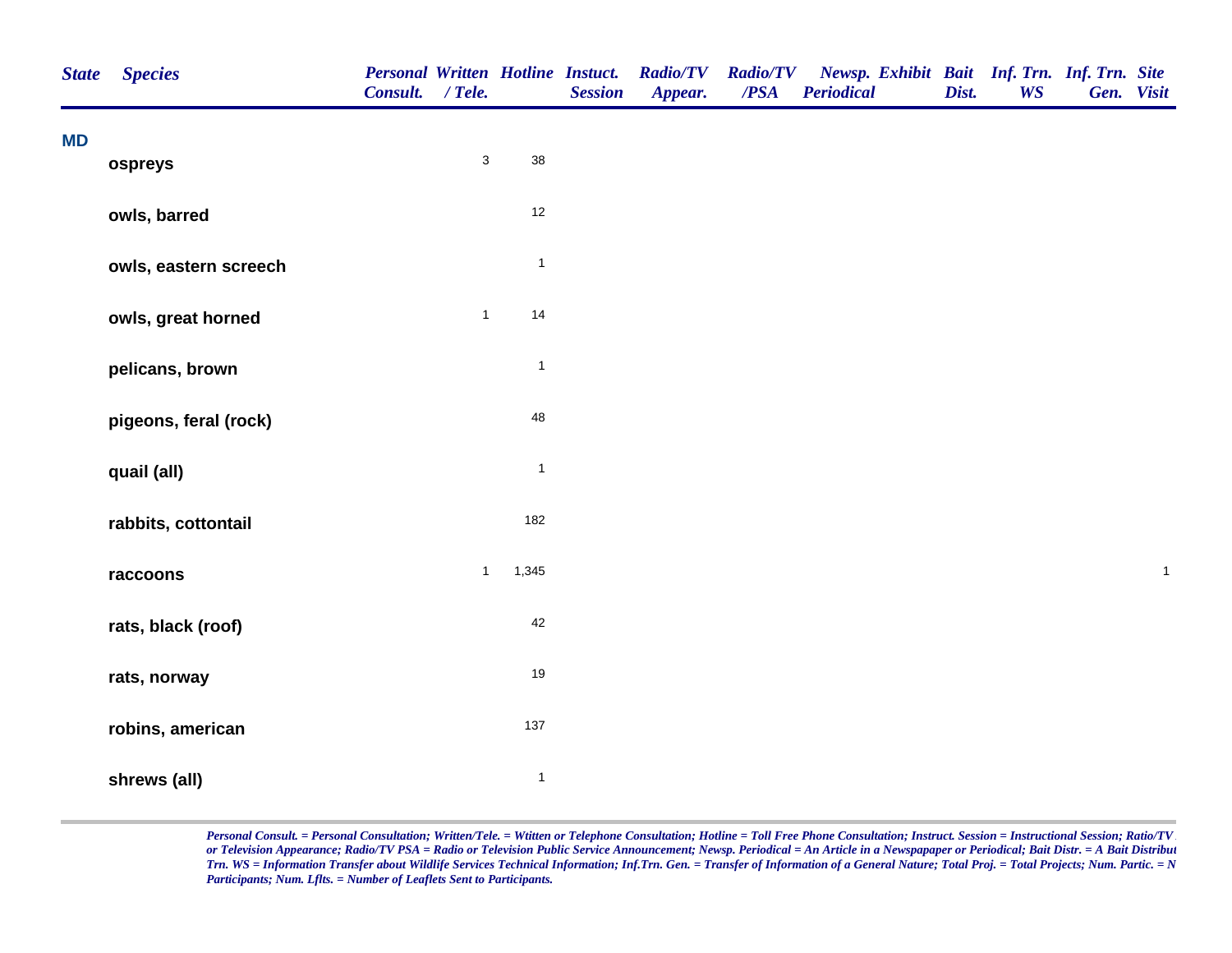| <b>Total</b><br>Proj. | Num.<br>Partic | Num.<br><b>Lflts</b> |
|-----------------------|----------------|----------------------|
|                       |                |                      |
| 41                    | 43             |                      |
| $12$                  | $12\,$         |                      |
| $\mathbf{1}$          | $\overline{1}$ |                      |
| $15$                  | $15\,$         |                      |
| $\mathbf{1}$          | $\overline{1}$ |                      |
| $\bf 48$              | 52             | $\mathbf{3}$         |
|                       | $\overline{1}$ |                      |
| $\mathbf{1}$          |                |                      |
| 182                   | 182            | $13$                 |
| 1,347                 | 1,350          | 861                  |
| $42\,$                | $42\,$         |                      |
| $19$                  | $19$           |                      |
| 137                   | 138            |                      |
| $\mathbf{1}$          | $\mathbf{1}$   |                      |
| Appear. = Radio       |                |                      |

*tion Project; Inf. Number of* 

*Page 94 of 230*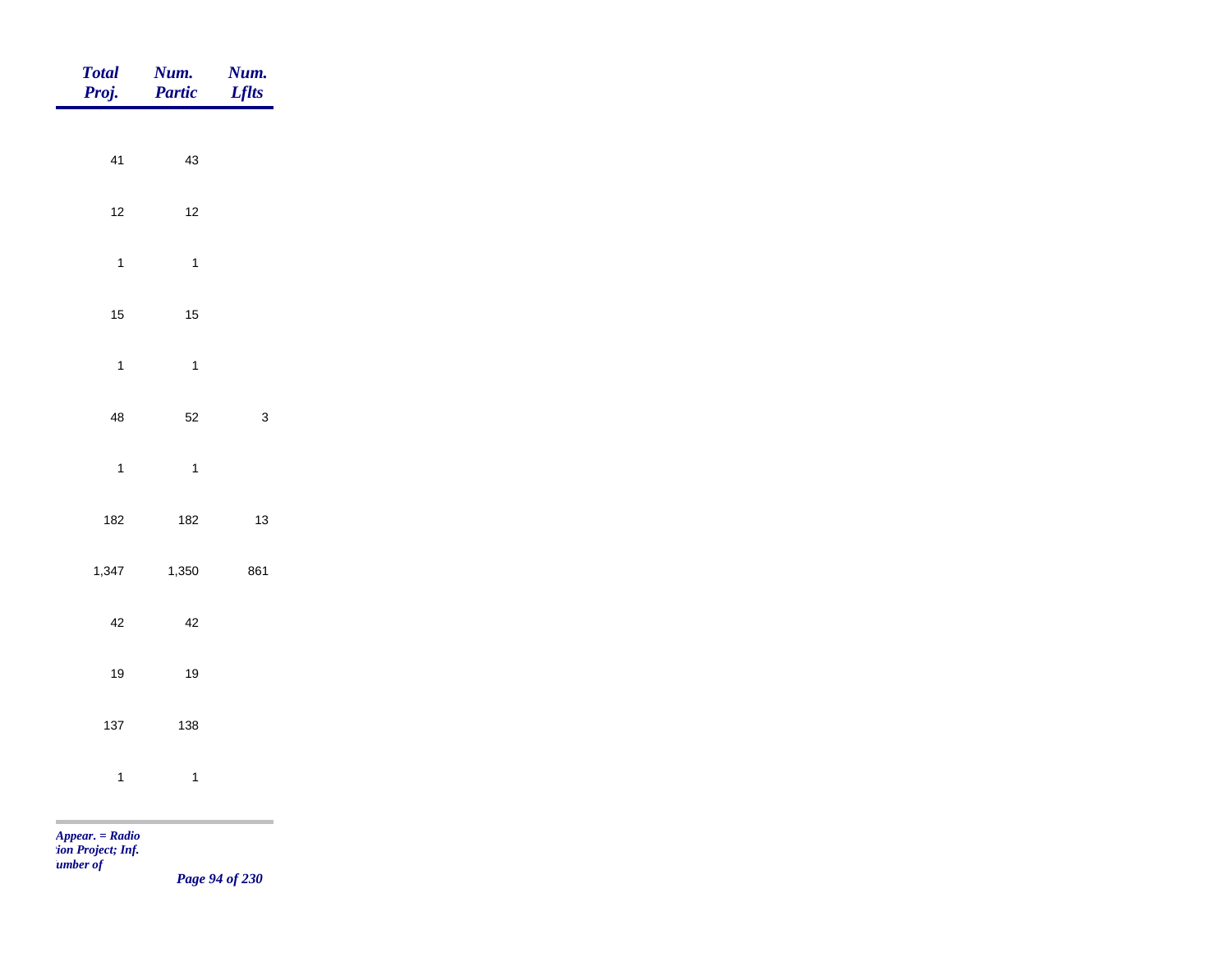| <b>State</b> | <b>Species</b>                | <b>Personal Written Hotline Instuct.</b><br>Consult. / Tele. |              |                  | <b>Session</b> | <b>Radio/TV</b><br>Appear. | <b>Radio/TV</b><br>/PSA | Newsp. Exhibit Bait Inf. Trn. Inf. Trn. Site<br><b>Periodical</b> | Dist. | <b>WS</b> | Gen. Visit |  |
|--------------|-------------------------------|--------------------------------------------------------------|--------------|------------------|----------------|----------------------------|-------------------------|-------------------------------------------------------------------|-------|-----------|------------|--|
| <b>MD</b>    | shrews (all)                  |                                                              |              | $\mathbf{1}$     |                |                            |                         |                                                                   |       |           |            |  |
|              | skunks, striped               |                                                              |              | 194              |                |                            |                         |                                                                   |       |           |            |  |
|              | snakes, non-poisonous (other) |                                                              |              | 567              |                |                            |                         |                                                                   |       |           |            |  |
|              | snakes, poisonous (other)     |                                                              |              | $\overline{2}$   |                |                            |                         |                                                                   |       |           |            |  |
|              | sparrows, house/english       |                                                              |              | 139              |                |                            |                         |                                                                   |       |           |            |  |
|              | squirrels, eastern gray       |                                                              |              | 559              |                |                            |                         |                                                                   |       |           |            |  |
|              | squirrels, flying (all)       |                                                              |              | $\mathbf 5$      |                |                            |                         |                                                                   |       |           |            |  |
|              | starlings, european           | $\mathbf{1}$                                                 | $\mathbf{1}$ | 127              |                |                            |                         |                                                                   |       |           |            |  |
|              | swallows, barn                |                                                              | $\mathbf{1}$ | $\boldsymbol{9}$ |                |                            |                         |                                                                   |       |           |            |  |
|              | swans, mute                   |                                                              |              | $10$             |                |                            |                         |                                                                   |       |           |            |  |
|              | swans, tundra                 |                                                              |              | $\mathbf{1}$     |                |                            |                         |                                                                   |       |           |            |  |
|              | swifts (all)                  |                                                              |              | $\overline{c}$   |                |                            |                         |                                                                   |       |           |            |  |
|              | terns, common                 |                                                              |              | $\mathbf{1}$     |                |                            |                         |                                                                   |       |           |            |  |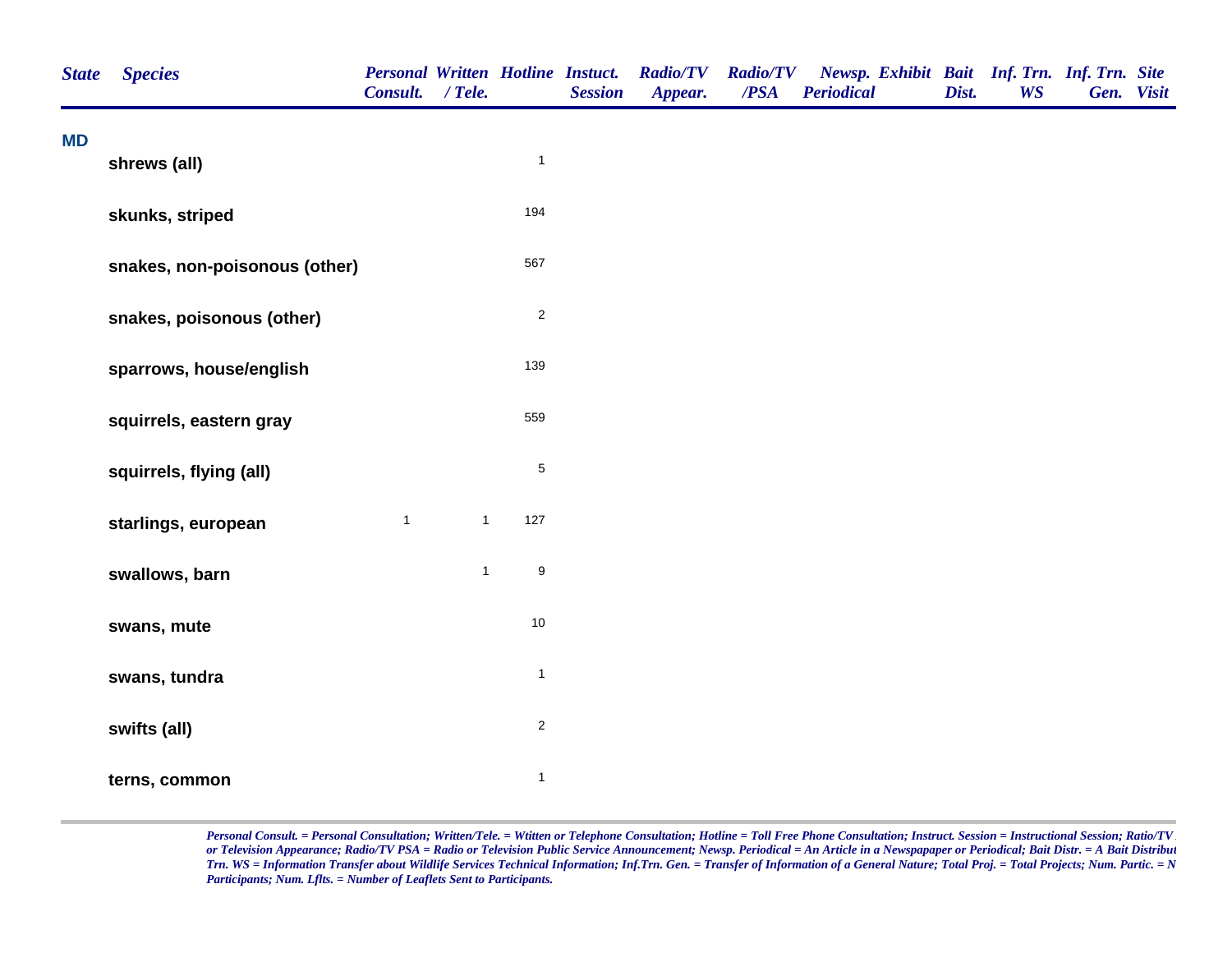| <b>Total</b><br>Proj. | Num.<br>Partic | Num.<br><b>Lflts</b> |
|-----------------------|----------------|----------------------|
|                       |                |                      |
| $\overline{1}$        | $\overline{1}$ |                      |
| 194                   | 194            | ${\bf 76}$           |
| 567                   | 567            |                      |
| $\sqrt{2}$            | $\sqrt{2}$     |                      |
| 139                   | 139            | $\overline{7}$       |
| 559                   | 559            | 256                  |
| $\sqrt{5}$            | $\sqrt{5}$     | $\sqrt{2}$           |
|                       |                |                      |
| 129                   | 133            |                      |
| $10\,$                | $10$           | $\sqrt{2}$           |
| $10\,$                | $10$           |                      |
| $\mathbf{1}$          | $\overline{1}$ |                      |
| $\overline{2}$        | $\mathbf 2$    |                      |
| $\mathbf{1}$          | $\mathbf{1}$   |                      |
|                       |                |                      |

*Page 95 of 230*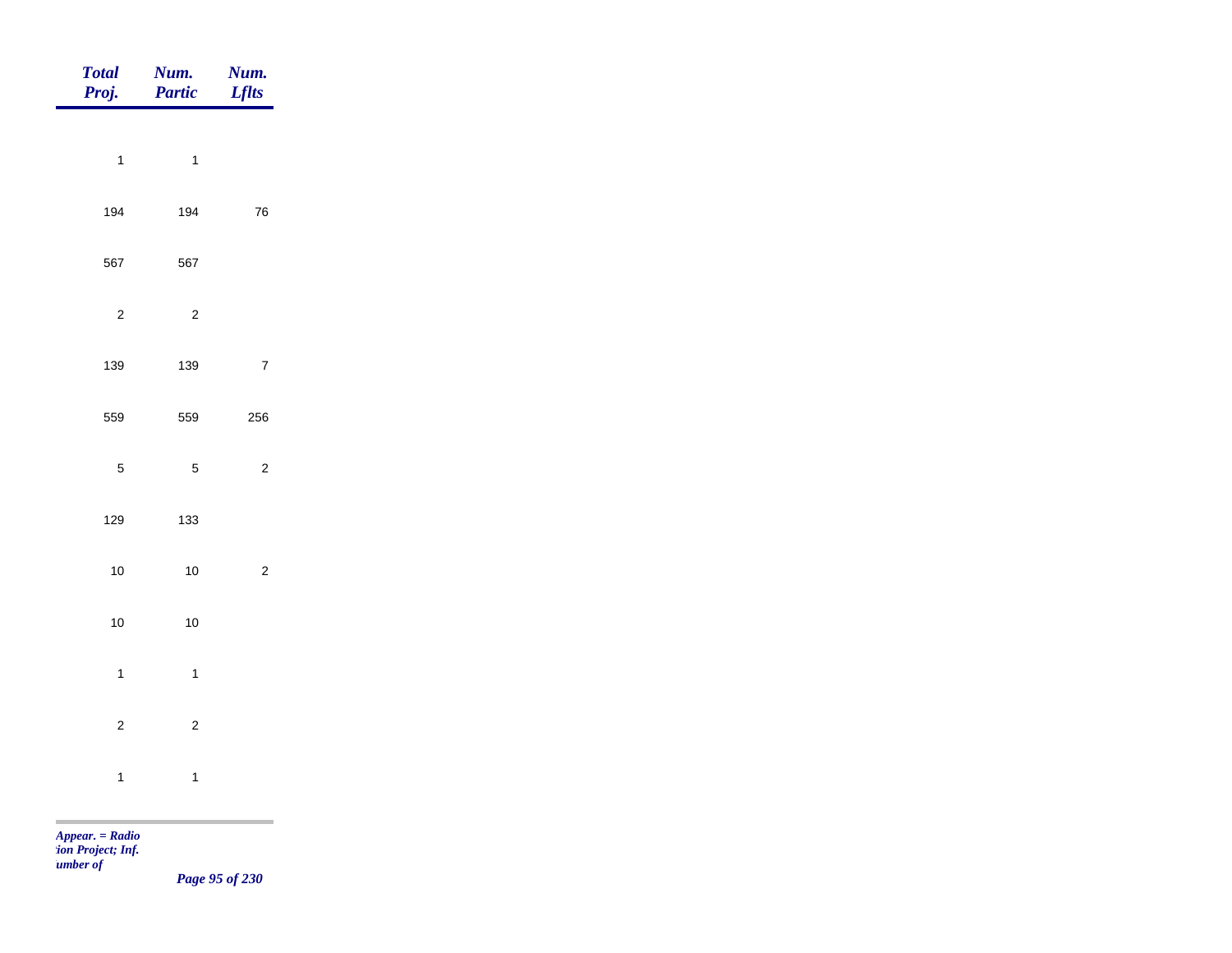| <b>State</b> | <b>Species</b>                         | <b>Personal Written Hotline Instuct.</b><br>Consult. / Tele. |                |              | <b>Session</b> | <b>Radio/TV</b><br>Appear. | <b>Radio/TV</b><br>$\overline{PSA}$ | Newsp. Exhibit Bait Inf. Trn. Inf. Trn. Site<br><b>Periodical</b> | Dist. | <b>WS</b> | Gen. Visit |             |
|--------------|----------------------------------------|--------------------------------------------------------------|----------------|--------------|----------------|----------------------------|-------------------------------------|-------------------------------------------------------------------|-------|-----------|------------|-------------|
| <b>MD</b>    | terns, common                          |                                                              |                | $\mathbf{1}$ |                |                            |                                     |                                                                   |       |           |            |             |
|              | turkeys, wild                          |                                                              |                | $\bf 8$      |                |                            |                                     |                                                                   |       |           |            |             |
|              | turtles other                          |                                                              |                | 51           |                |                            |                                     |                                                                   |       |           |            |             |
|              | voles (all)                            |                                                              |                | 12           |                |                            |                                     |                                                                   |       |           |            |             |
|              | vultures, black                        | $\mathbf{1}$                                                 | $\sqrt{5}$     | 56           |                |                            |                                     |                                                                   |       |           |            | $\mathbf 1$ |
|              | vultures, turkey                       | $\mathbf{1}$                                                 | $\overline{4}$ | 98           |                |                            |                                     |                                                                   |       |           |            |             |
|              | weasels (all)                          |                                                              |                | $\,$ 5 $\,$  |                |                            |                                     |                                                                   |       |           |            |             |
|              | woodpeckers, downy                     |                                                              | $\overline{2}$ | 53           |                |                            |                                     |                                                                   |       |           |            |             |
|              | woodpeckers, hairy                     |                                                              |                | 22           |                |                            |                                     |                                                                   |       |           |            |             |
|              | woodpeckers, pileated                  |                                                              |                | $\mathbf{1}$ |                |                            |                                     |                                                                   |       |           |            |             |
|              | woodpeckers, sapsuckers, yell          |                                                              |                | $\sqrt{2}$   |                |                            |                                     |                                                                   |       |           |            |             |
|              | <b>Subtotal Project Types by State</b> | $\overline{4}$                                               | 76             | 8,336        |                |                            |                                     |                                                                   |       |           |            | $\sqrt{2}$  |

*Total Projects, Participants and Leaflets This S*

## **ME**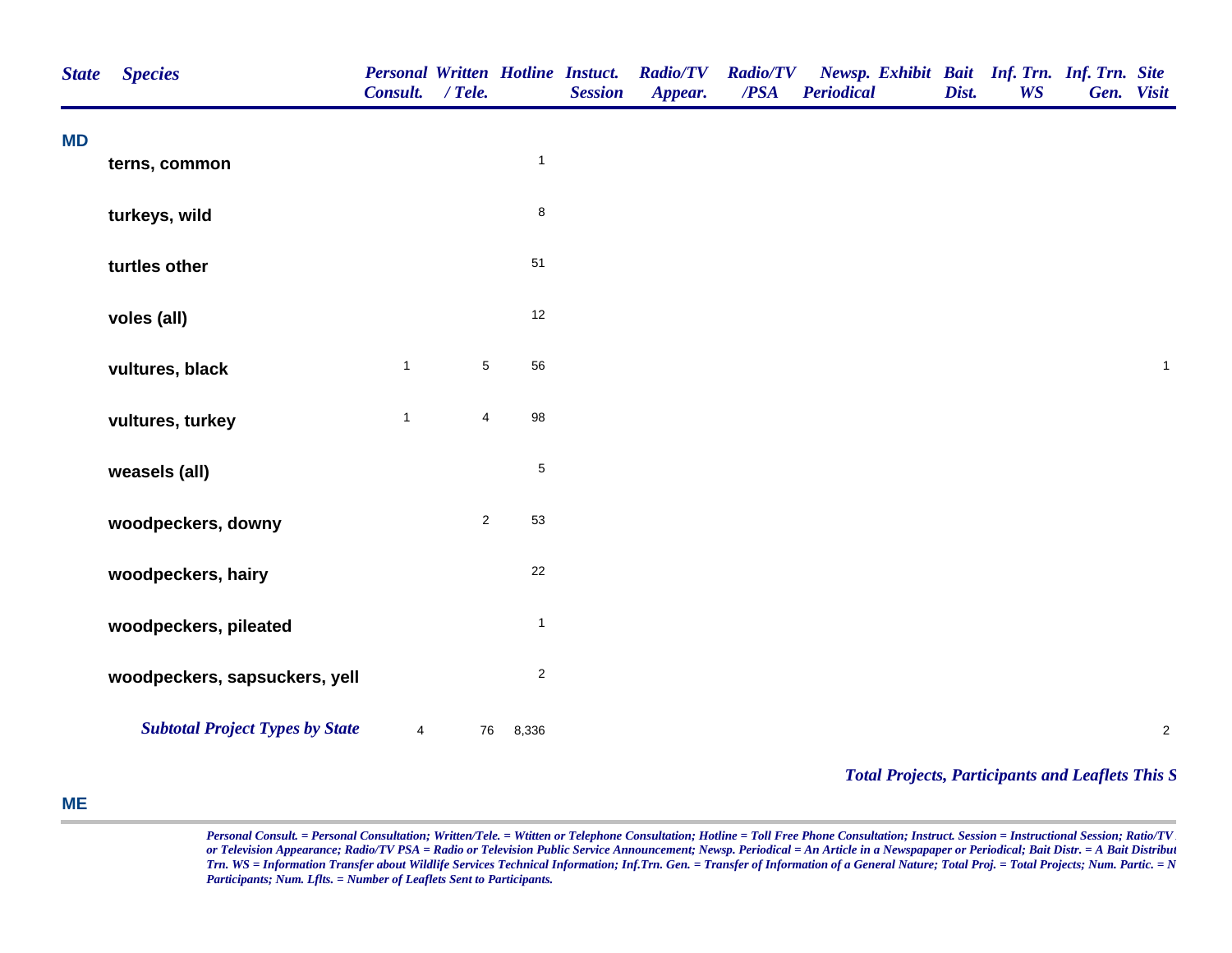| <b>Total</b><br>Proj. | Num.<br>Partic | Num.<br><b>Lflts</b> |
|-----------------------|----------------|----------------------|
| $\mathbf{1}$          | $\mathbf{1}$   |                      |
| $\bf 8$               | $\bf 8$        |                      |
| 51                    | $51$           |                      |
| $12$                  | $12$           |                      |
| 63                    | ${\bf 74}$     | 24                   |
| 103                   | 119            | 36                   |
| $\sqrt{5}$            | $\sqrt{5}$     |                      |
| 55                    | 55             | $\overline{4}$       |
| $22\,$                | $22\,$         | $\,6\,$              |
| $\overline{1}$        | $\mathbf{1}$   |                      |
| $\overline{c}$        | $\overline{c}$ |                      |
|                       |                |                      |
| <i>tate</i> 8,418     | 8,516          | 1,667                |

 $\sim$ 

*Page 96 of 230*

÷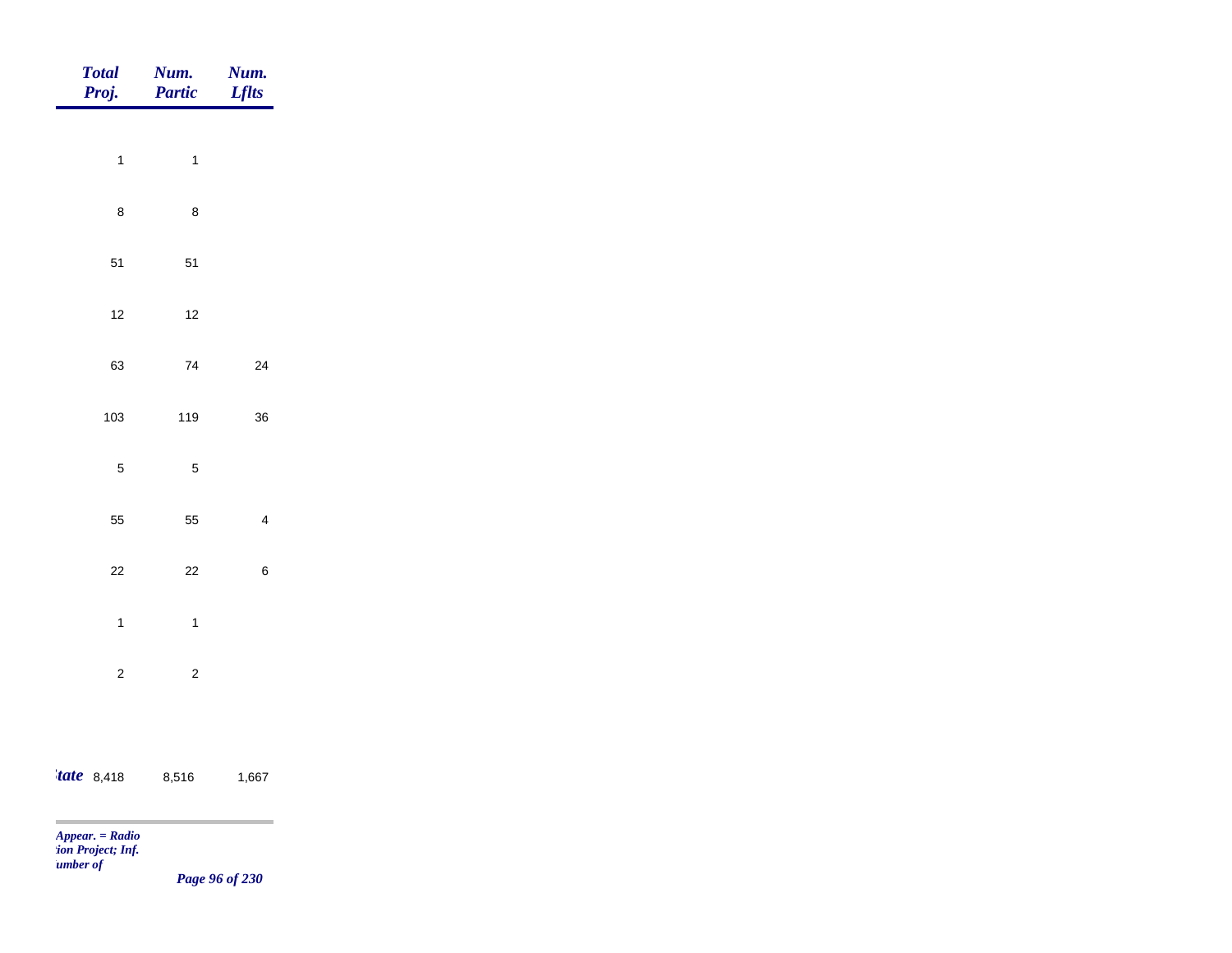| <b>State</b> | <b>Species</b>                  | Consult. / Tele. |                | <b>Personal Written Hotline Instuct.</b><br><b>Session</b> | <b>Radio/TV</b><br>Appear. | <b>Radio/TV</b><br>/PSA | Newsp. Exhibit Bait Inf. Trn. Inf. Trn. Site<br><b>Periodical</b> | Dist. | <b>WS</b>    | Gen. Visit     |                |
|--------------|---------------------------------|------------------|----------------|------------------------------------------------------------|----------------------------|-------------------------|-------------------------------------------------------------------|-------|--------------|----------------|----------------|
| <b>ME</b>    | bats (all)                      |                  | $\overline{4}$ |                                                            |                            |                         |                                                                   |       | $\mathbf{1}$ |                |                |
|              | bears, black                    |                  | $\overline{1}$ |                                                            |                            |                         |                                                                   |       |              | $\overline{c}$ |                |
|              | beavers                         |                  | $\mathbf{2}$   |                                                            |                            |                         |                                                                   |       |              |                |                |
|              | bird, unidentifiable            |                  | $\mathbf{2}$   |                                                            |                            |                         |                                                                   |       |              |                |                |
|              | chipmunks (other)               |                  | $\mathbf 2$    |                                                            |                            |                         |                                                                   |       |              |                |                |
|              | cormorants, double-crested      |                  | $\mathbf{1}$   |                                                            |                            |                         |                                                                   |       |              |                |                |
|              | coyotes                         |                  | $\mathbf{1}$   |                                                            |                            |                         |                                                                   |       |              |                |                |
|              | crows, american                 | $\mathbf{1}$     | $\bf 8$        |                                                            |                            |                         |                                                                   |       | $\mathbf{1}$ |                | $\mathbf{1}$   |
|              | deer, white-tailed (wild)       |                  | $27\,$         |                                                            |                            |                         |                                                                   |       |              |                | $\overline{c}$ |
|              | dogs, feral, free-ranging and h |                  | $\sqrt{2}$     |                                                            |                            |                         |                                                                   |       |              |                |                |
|              | ducks, american black           |                  | $\mathbf{1}$   |                                                            |                            |                         |                                                                   |       |              |                |                |
|              | ducks, mallards                 |                  | $\sqrt{3}$     |                                                            |                            |                         |                                                                   |       |              |                |                |
|              | eagles, bald                    |                  | $\mathbf{1}$   |                                                            |                            |                         |                                                                   |       |              |                |                |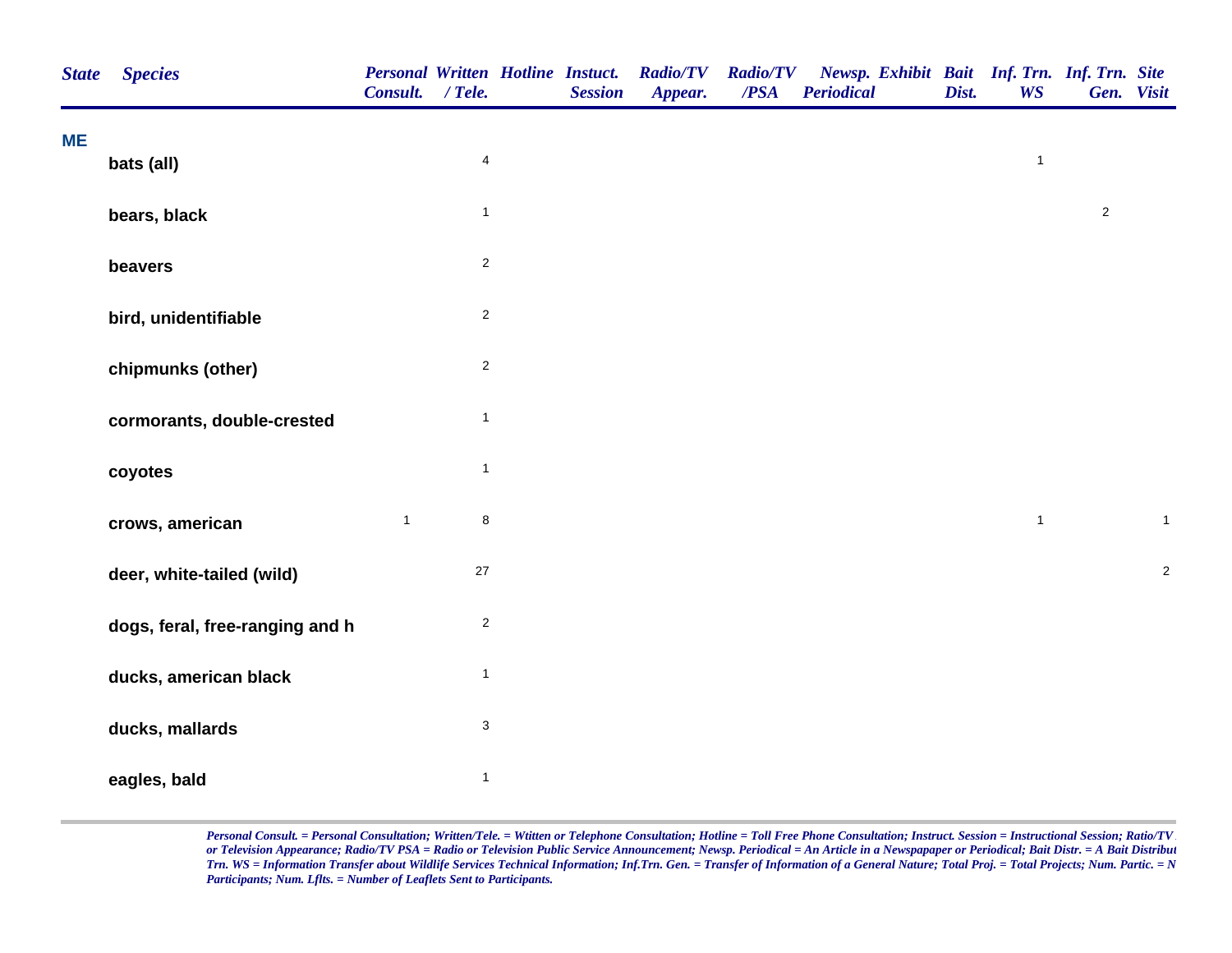|                | <b>Num.</b><br>Lflts                                                                    |
|----------------|-----------------------------------------------------------------------------------------|
|                |                                                                                         |
|                | $13$                                                                                    |
| $\mathbf{3}$   |                                                                                         |
| $\overline{4}$ |                                                                                         |
| $\overline{c}$ |                                                                                         |
| $\overline{c}$ |                                                                                         |
|                |                                                                                         |
|                |                                                                                         |
|                |                                                                                         |
|                | $\,6\,$                                                                                 |
| $34\,$         | ${\bf 28}$                                                                              |
| $\overline{c}$ |                                                                                         |
| $\mathbf{1}$   |                                                                                         |
| $\mathbf{3}$   |                                                                                         |
|                |                                                                                         |
|                |                                                                                         |
|                | <b>Num.</b><br>Partic<br>$10$<br>$\overline{1}$<br>$\mathbf{1}$<br>15<br>$\overline{c}$ |

*Page 97 of 230*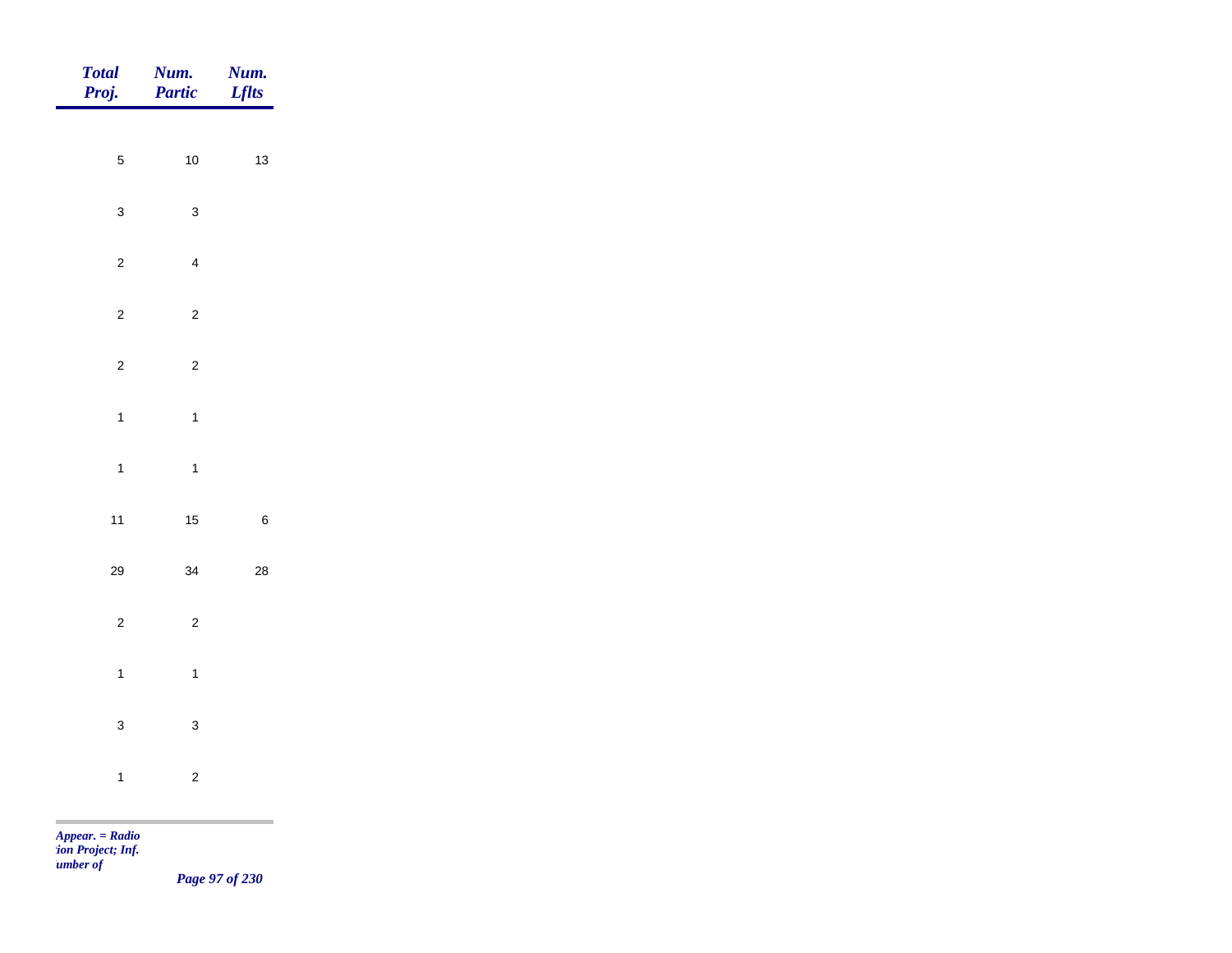| <b>State</b> | <b>Species</b>               | Consult. / Tele. |                           | <b>Personal Written Hotline Instuct.</b><br><b>Session</b> | <b>Radio/TV</b><br>Appear. | <b>Radio/TV</b><br>/PSA | Newsp. Exhibit Bait Inf. Trn. Inf. Trn. Site<br><b>Periodical</b> | Dist. | <b>WS</b>    |              | Gen. Visit   |
|--------------|------------------------------|------------------|---------------------------|------------------------------------------------------------|----------------------------|-------------------------|-------------------------------------------------------------------|-------|--------------|--------------|--------------|
| <b>ME</b>    | eagles, bald                 |                  | $\overline{1}$            |                                                            |                            |                         |                                                                   |       |              |              |              |
|              | fish (other)                 |                  |                           |                                                            |                            |                         |                                                                   |       | $\mathbf{1}$ |              |              |
|              | foxes, red                   |                  | $\sqrt{2}$                |                                                            |                            |                         |                                                                   |       |              |              |              |
|              | geese, canada                | $\mathsf 3$      | 14                        |                                                            |                            |                         |                                                                   |       |              |              |              |
|              | gulls, black-backed, greater |                  | $\ensuremath{\mathsf{3}}$ |                                                            |                            |                         |                                                                   |       |              |              |              |
|              | gulls, herring               |                  | $\boldsymbol{7}$          |                                                            |                            |                         |                                                                   |       |              | $\mathbf{1}$ |              |
|              | gulls, ring-billed           |                  | $\,8\,$                   |                                                            |                            |                         |                                                                   |       |              |              | $\mathbf{1}$ |
|              | hares, snowshoe              |                  | $\overline{1}$            |                                                            |                            |                         |                                                                   |       |              |              |              |
|              | herons, great blue           | $\mathbf{1}$     | $\overline{1}$            |                                                            |                            |                         |                                                                   |       |              |              |              |
|              | kingfishers, belted          |                  | $\overline{1}$            |                                                            |                            |                         |                                                                   |       |              |              |              |
|              | loons, common                |                  | $\overline{1}$            |                                                            |                            |                         |                                                                   |       |              |              |              |
|              | marmots/woodchucks (all)     |                  | $\mathbf 2$               |                                                            |                            |                         |                                                                   |       |              |              |              |
|              | mice, deer (all)             |                  | $\mathbf{1}$              |                                                            |                            |                         |                                                                   |       |              |              |              |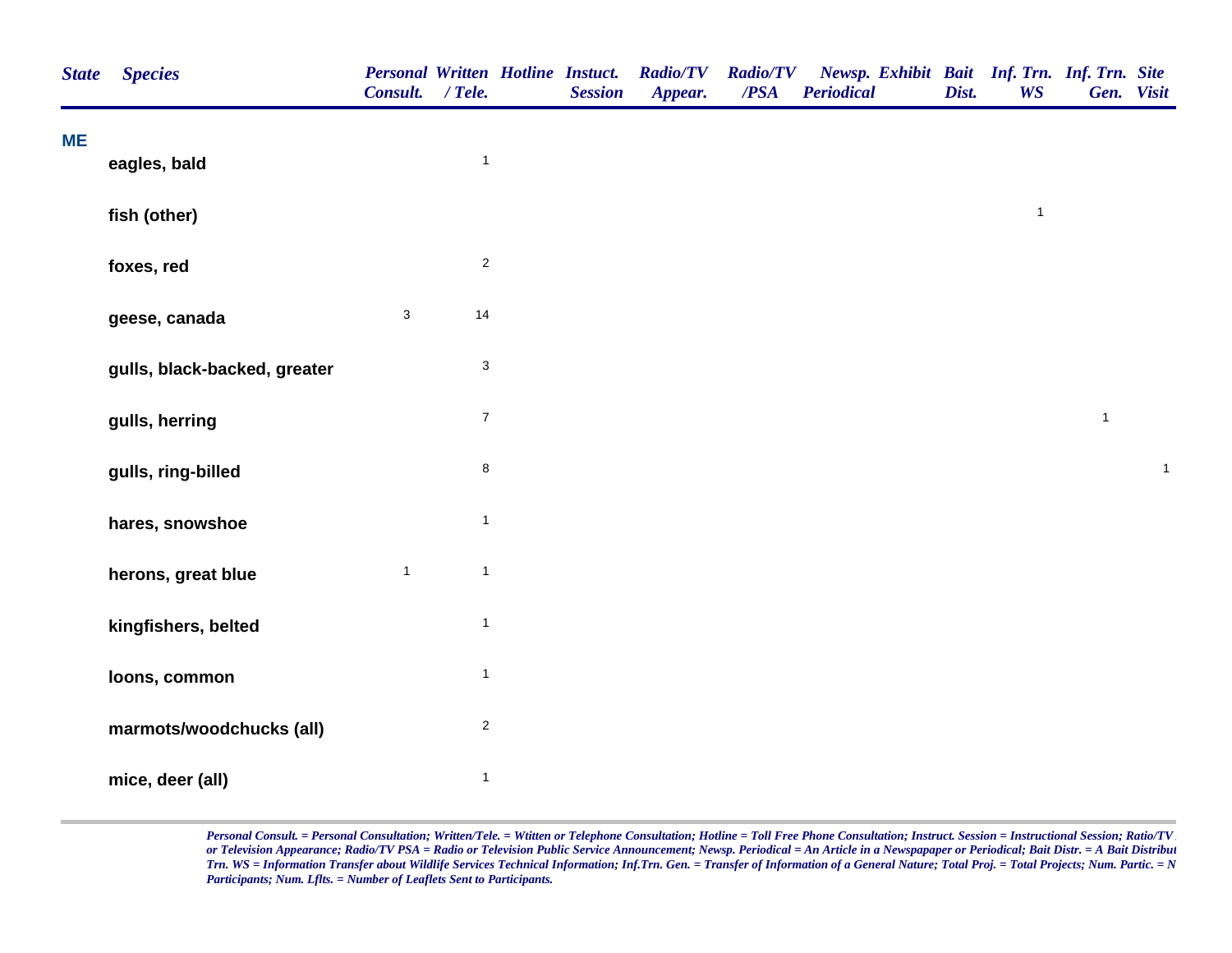| Total<br>Proj.   | <b>Num.</b><br><b>Partic</b> | <b>Num.</b><br>Lflts |
|------------------|------------------------------|----------------------|
| $\overline{1}$   | $\overline{\mathbf{c}}$      |                      |
|                  |                              |                      |
| $\mathbf{1}$     | $\overline{1}$               |                      |
| $\overline{c}$   | $\overline{c}$               |                      |
| $17\,$           | 31                           | $\overline{4}$       |
| $\mathbf{3}$     | $\mathbf{3}$                 |                      |
| $\bf 8$          | $\boldsymbol{9}$             |                      |
| $\boldsymbol{9}$ | $11$                         |                      |
| $\mathbf{1}$     | $\overline{1}$               |                      |
|                  |                              |                      |
| $\overline{2}$   | $\overline{c}$               |                      |
| $\mathbf{1}$     | $\overline{1}$               |                      |
| $\overline{1}$   | $\overline{1}$               |                      |
| $\overline{c}$   | $\mathbf{3}$                 | $\overline{c}$       |
| $\mathbf{1}$     | $\overline{1}$               |                      |
|                  |                              |                      |

*Page 98 of 230*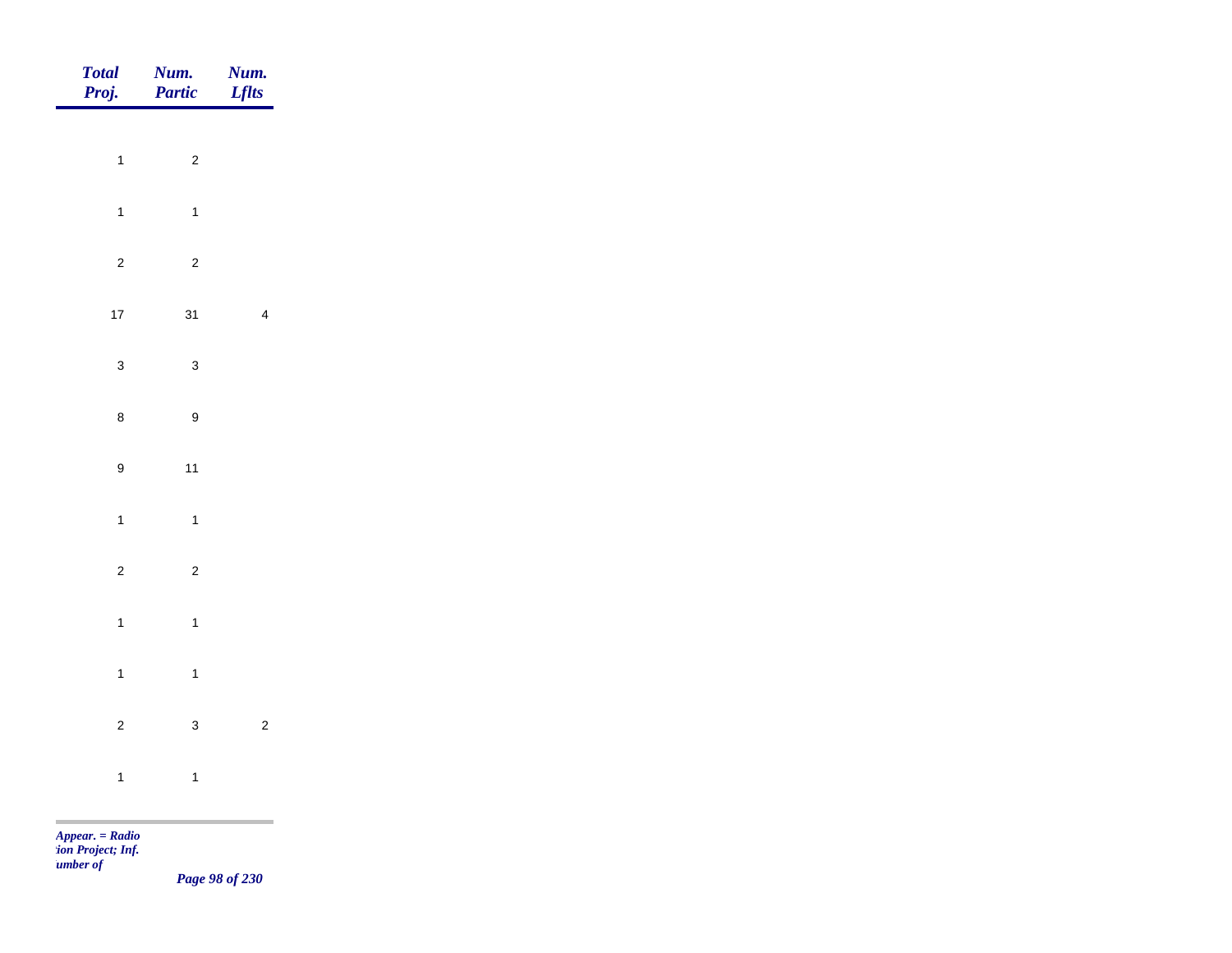| <b>State</b> | <b>Species</b>        | Consult. / Tele. |                         | <b>Personal Written Hotline Instuct.</b><br><b>Session</b> | <b>Radio/TV</b><br>Appear. | <b>Radio/TV</b><br>/PSA | Newsp. Exhibit Bait Inf. Trn. Inf. Trn. Site<br><b>Periodical</b> | Dist. | <b>WS</b>      | Gen. Visit   |                |  |
|--------------|-----------------------|------------------|-------------------------|------------------------------------------------------------|----------------------------|-------------------------|-------------------------------------------------------------------|-------|----------------|--------------|----------------|--|
| ME           | mice, deer (all)      |                  | $\mathbf{1}$            |                                                            |                            |                         |                                                                   |       |                |              |                |  |
|              | mice, house           |                  | $\mathbf{1}$            |                                                            |                            |                         |                                                                   |       |                |              |                |  |
|              | moles (all)           |                  | $\sqrt{2}$              |                                                            |                            |                         |                                                                   |       |                |              |                |  |
|              | moose                 |                  | $\mathbf{1}$            |                                                            |                            |                         |                                                                   |       |                |              |                |  |
|              | non-wildlife          |                  | $\mathbf{1}$            |                                                            |                            |                         |                                                                   |       |                |              |                |  |
|              | ospreys               |                  | $\mathbf{1}$            |                                                            |                            |                         |                                                                   |       |                |              |                |  |
|              | pigeons, feral (rock) |                  | 14                      |                                                            |                            |                         |                                                                   |       | $\overline{2}$ | $\mathbf{1}$ | $\overline{1}$ |  |
|              | porcupines            |                  | $\mathbf{1}$            |                                                            |                            |                         |                                                                   |       |                |              |                |  |
|              | raccoons              |                  | $\overline{7}$          |                                                            |                            |                         |                                                                   |       | $\mathbf{1}$   | $\mathbf{1}$ |                |  |
|              | rats, norway          |                  | $\mathbf{1}$            |                                                            |                            |                         |                                                                   |       |                |              |                |  |
|              | robins, american      |                  | $\overline{1}$          |                                                            |                            |                         |                                                                   |       |                |              |                |  |
|              | skunks, striped       |                  | $\,6$                   |                                                            |                            |                         |                                                                   |       |                |              |                |  |
|              | squirrels, gray       |                  | $\overline{\mathbf{4}}$ |                                                            |                            |                         |                                                                   |       |                |              |                |  |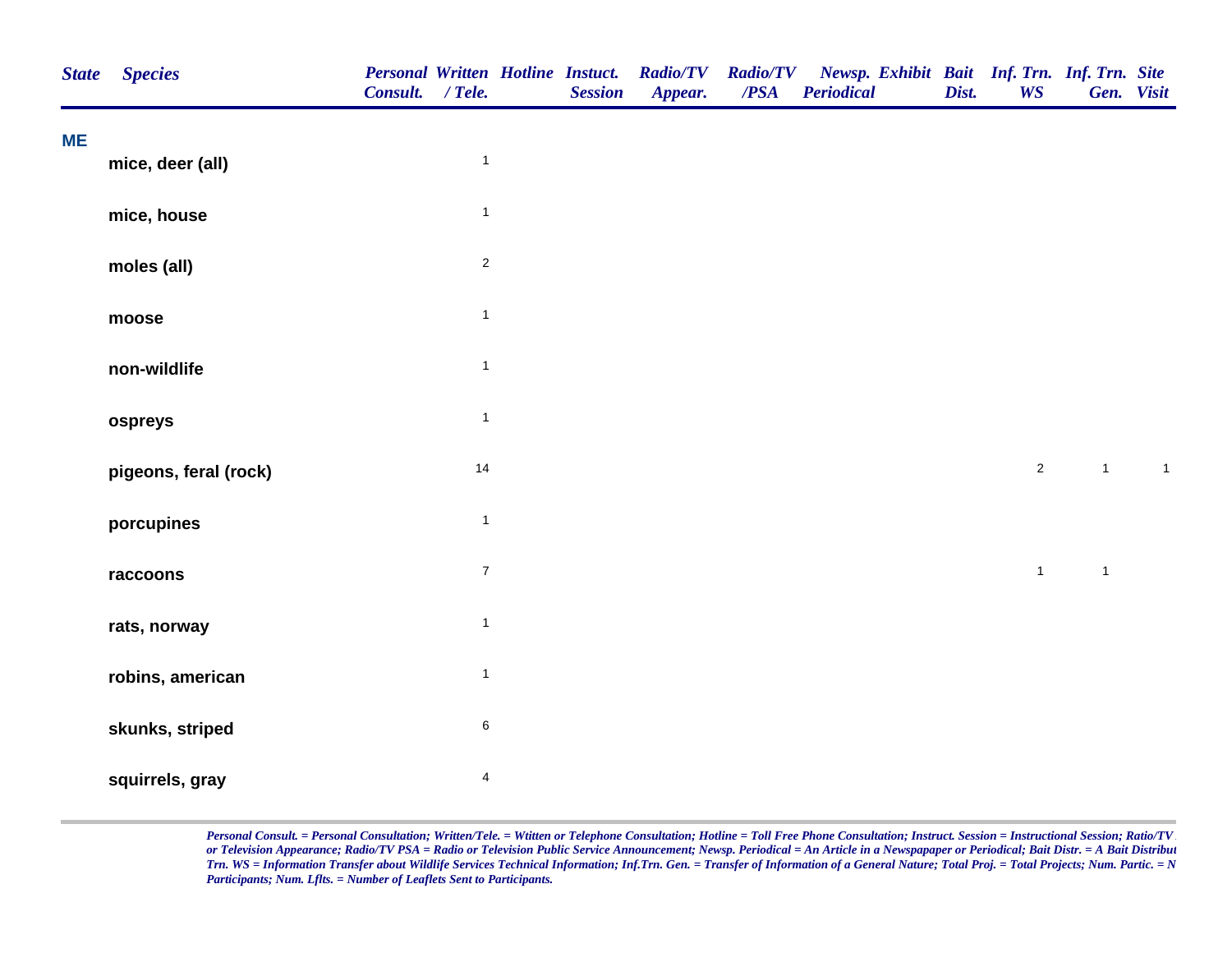| Total<br>Proj.       | <b>Num.</b><br>Partic   | Num.<br>Lflts           |
|----------------------|-------------------------|-------------------------|
|                      |                         |                         |
| $\overline{1}$       | $\overline{1}$          |                         |
| $\mathbf{1}$         | $\mathbf{1}$            | $\overline{c}$          |
| $\overline{a}$       | $\overline{c}$          | $\overline{c}$          |
| $\mathbf{1}$         | $\mathbf{1}$            |                         |
| $\overline{1}$       | $\mathbf{1}$            |                         |
| $\ddot{\phantom{a}}$ | $\overline{1}$          |                         |
| 18                   | 18                      | $\, 6$                  |
|                      |                         |                         |
| $\mathbf{1}$         | $\mathbf{1}$            |                         |
| 9                    | $\mathsf g$             | $\bf8$                  |
| $\mathbf{1}$         | $\mathbf{1}$            | $\mathbf{1}$            |
| $\overline{1}$       | $\mathbf{1}$            |                         |
| 6                    | $\, 6$                  | $\boldsymbol{9}$        |
| $\overline{4}$       | $\overline{\mathbf{4}}$ | $\overline{\mathbf{4}}$ |
|                      |                         |                         |

*Page 99 of 230*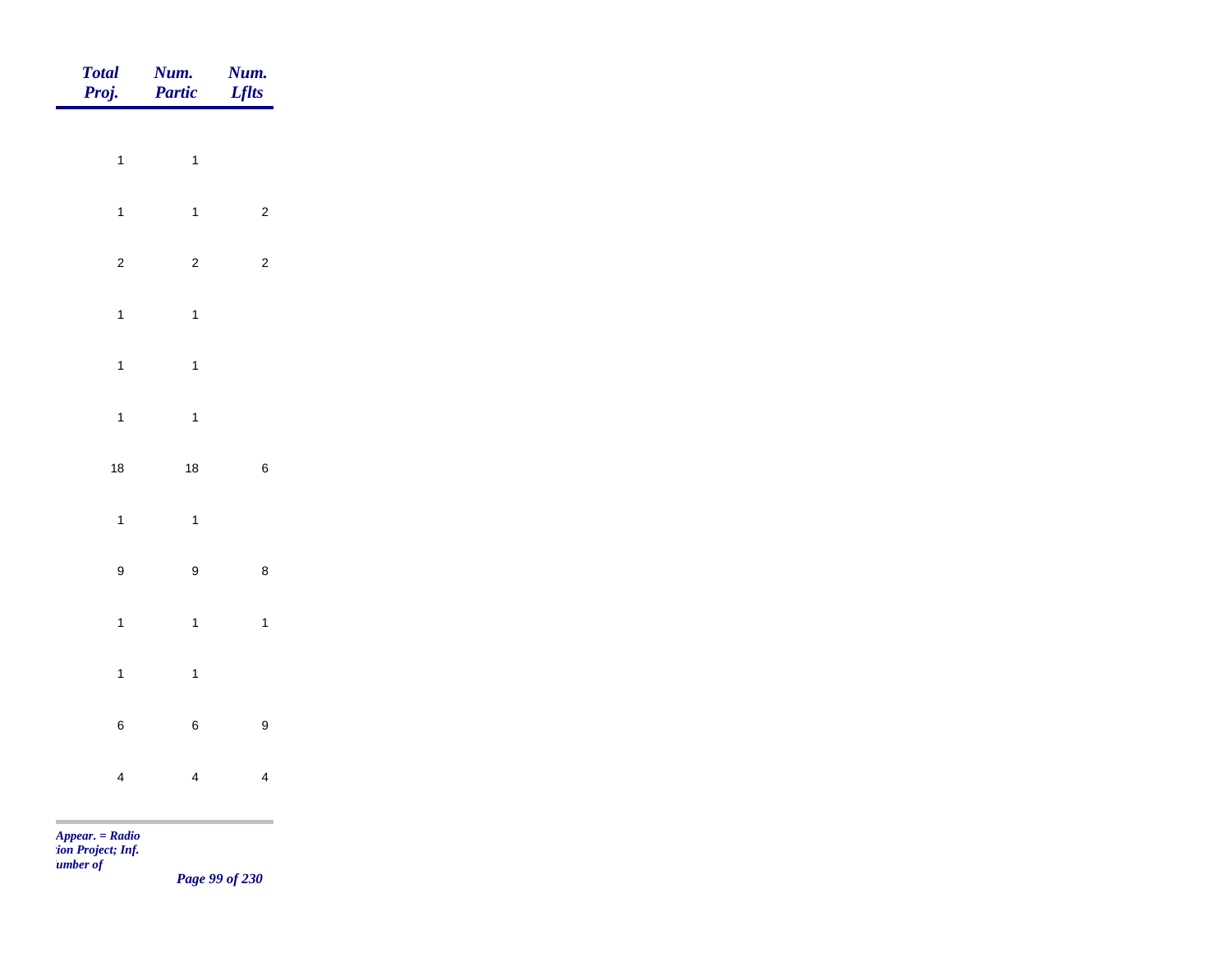| <b>State</b> | <b>Species</b>                         | Consult. | $/$ Tele.               | <b>Personal Written Hotline Instuct.</b><br><b>Session</b> | <b>Radio/TV</b><br>Appear. | <b>Radio/TV</b><br>/PSA | Newsp. Exhibit Bait Inf. Trn. Inf. Trn. Site<br><b>Periodical</b> | Dist. | <b>WS</b> |            | Gen. Visit  |
|--------------|----------------------------------------|----------|-------------------------|------------------------------------------------------------|----------------------------|-------------------------|-------------------------------------------------------------------|-------|-----------|------------|-------------|
| <b>ME</b>    | squirrels, gray                        |          | $\overline{\mathbf{4}}$ |                                                            |                            |                         |                                                                   |       |           |            |             |
|              |                                        |          |                         |                                                            |                            |                         |                                                                   |       |           |            |             |
|              | starlings, european                    |          | $\mathbf{1}$            |                                                            |                            |                         |                                                                   |       |           |            |             |
|              | swallows, barn                         |          | $\mathbf{1}$            |                                                            |                            |                         |                                                                   |       |           |            |             |
|              | swans, mute                            |          | $\mathbf{1}$            |                                                            |                            |                         |                                                                   |       |           |            |             |
|              | turkeys, wild                          |          | $\sqrt{2}$              |                                                            |                            |                         |                                                                   |       |           |            |             |
|              | voles (all)                            |          | $\mathbf 2$             |                                                            |                            |                         |                                                                   |       |           |            |             |
|              | woodpeckers, hairy                     |          | $\overline{1}$          |                                                            |                            |                         |                                                                   |       |           |            |             |
|              | woodpeckers, sapsuckers, yell          |          | $\mathbf{1}$            |                                                            |                            |                         |                                                                   |       |           |            |             |
|              | <b>Subtotal Project Types by State</b> | 5        | 145                     |                                                            |                            |                         |                                                                   |       | $\,6\,$   | $\sqrt{5}$ | $\,$ 5 $\,$ |
|              |                                        |          |                         |                                                            |                            |                         | <b>Total Projects, Participants and Leaflets This S</b>           |       |           |            |             |
| MI           | bats (all)                             |          | $\mathbf{1}$            |                                                            |                            |                         |                                                                   |       |           |            |             |
|              | beavers                                |          | $\mathbf{1}$            |                                                            |                            |                         |                                                                   |       |           |            |             |
|              | blackbirds, red-winged                 |          |                         | $\mathbf{1}$                                               |                            |                         |                                                                   |       |           |            |             |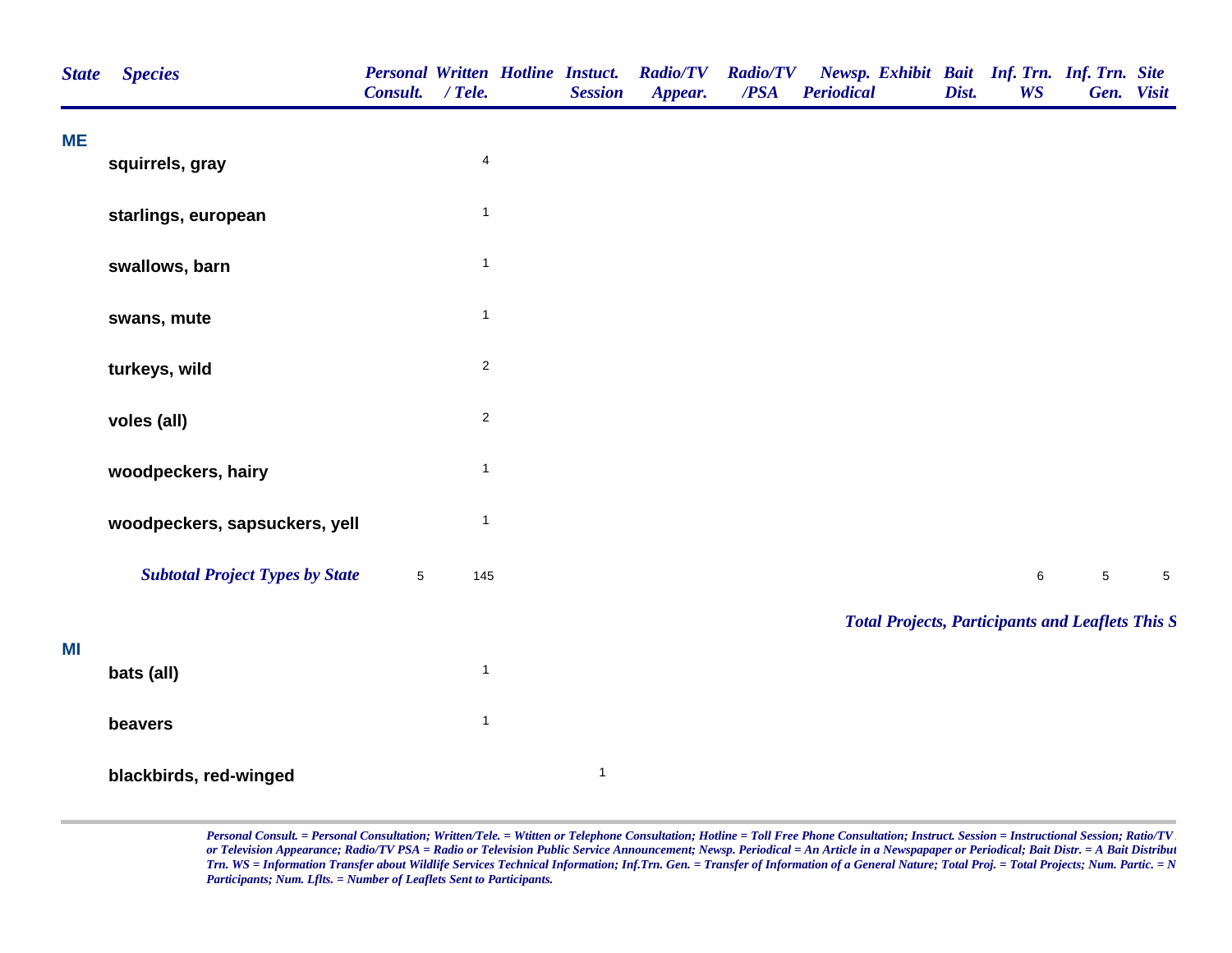|             | <b>Total</b><br>Proj.   | Num.<br>Partic          | Num.<br><b>Lflts</b>    |
|-------------|-------------------------|-------------------------|-------------------------|
|             | $\overline{\mathbf{4}}$ | $\overline{\mathbf{4}}$ | $\overline{\mathbf{4}}$ |
|             | $\mathbf{1}$            | $\mathbf{1}$            |                         |
|             | $\overline{1}$          | $\mathbf{1}$            |                         |
|             | $\overline{1}$          | $\mathbf{1}$            |                         |
|             | $\overline{c}$          | $\mathsf 3$             |                         |
|             | $\overline{c}$          | $\mathsf 3$             | $\mathbf 5$             |
|             | $\mathbf{1}$            | $\overline{1}$          |                         |
|             | $\mathbf{1}$            | $\mathbf{1}$            |                         |
|             |                         |                         |                         |
| <i>tate</i> | 166                     | 203                     | $90\,$                  |

| $1 \quad 1$         |  |
|---------------------|--|
| $1 \qquad \qquad 1$ |  |
|                     |  |

m

*Page 100 of 230*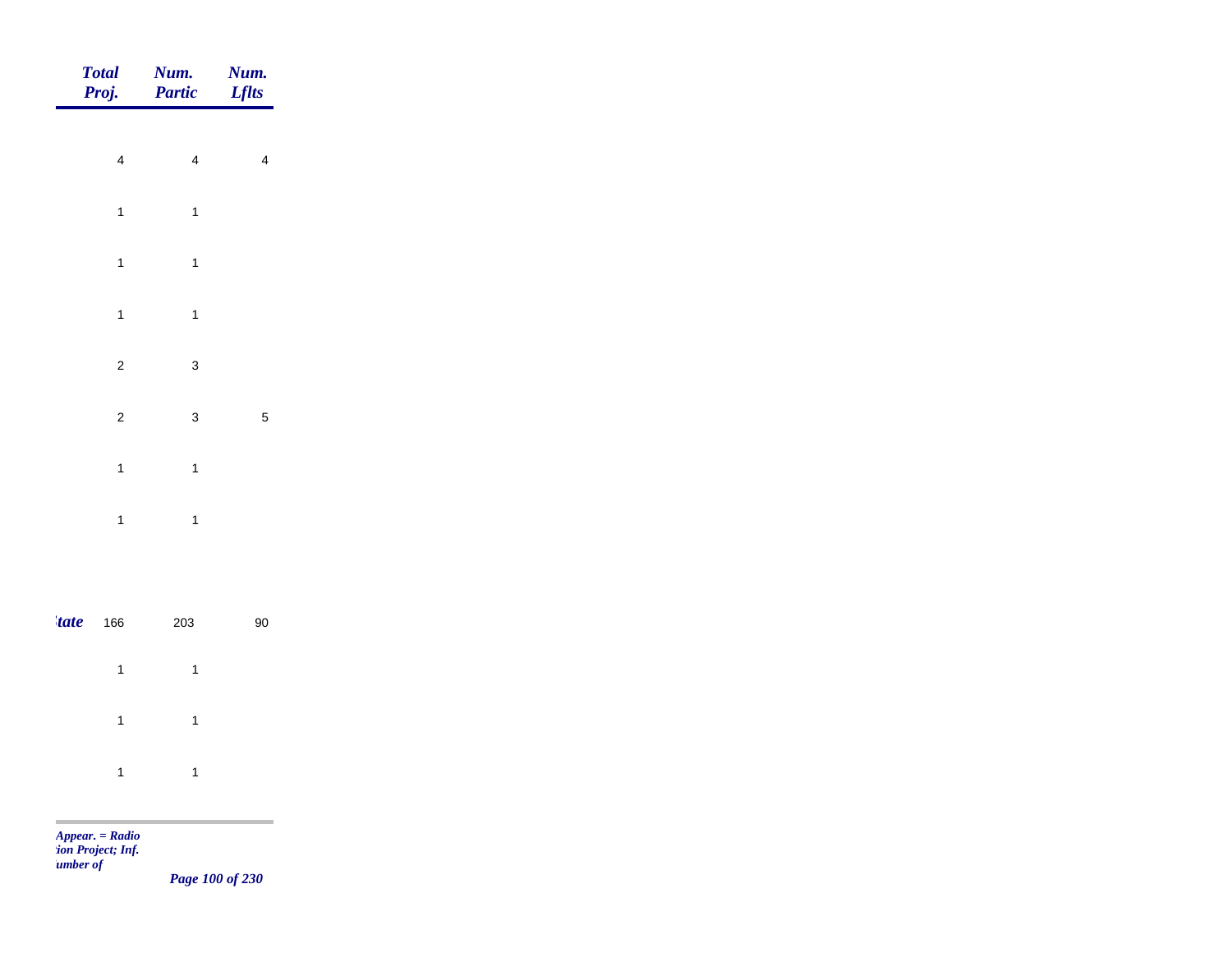| <b>State</b> | <b>Species</b>                | <b>Personal Written Hotline Instuct.</b><br>Consult. / Tele. |              | <b>Session</b>            | <b>Radio/TV</b><br>Appear. | <b>Radio/TV</b><br>/PSA | Newsp. Exhibit Bait Inf. Trn. Inf. Trn. Site<br><b>Periodical</b> | Dist. | <b>WS</b> | Gen. Visit   |  |
|--------------|-------------------------------|--------------------------------------------------------------|--------------|---------------------------|----------------------------|-------------------------|-------------------------------------------------------------------|-------|-----------|--------------|--|
| MI           | buntings, snow                |                                                              | $\mathbf{1}$ |                           |                            |                         |                                                                   |       |           |              |  |
|              | cormorants, double-crested    |                                                              | 23           | $\ensuremath{\mathsf{3}}$ |                            |                         |                                                                   |       |           |              |  |
|              | cowbirds, brown-headed        |                                                              | $\mathbf{1}$ |                           |                            |                         |                                                                   |       |           |              |  |
|              | coyotes                       | $\mathbf{1}$                                                 | $\mathbf{1}$ |                           |                            |                         |                                                                   |       |           |              |  |
|              | cranes, sandhill              | $\mathbf{1}$                                                 | 32           | $\mathsf 3$               |                            |                         |                                                                   |       |           |              |  |
|              | crows, american               |                                                              | 4            |                           |                            |                         | $\mathbf{1}$                                                      |       |           |              |  |
|              | deer, white-tailed (wild)     | $\overline{2}$                                               | $\mathbf{1}$ |                           |                            |                         |                                                                   |       |           |              |  |
|              | doves, mourning               |                                                              | $\,$ 5 $\,$  | $\mathbf{1}$              |                            |                         |                                                                   |       |           |              |  |
|              | ducks, bufflehead             |                                                              | $\mathbf{1}$ |                           |                            |                         |                                                                   |       |           |              |  |
|              | ducks, mallards               | $\overline{2}$                                               | $10$         | $\mathbf{1}$              |                            |                         |                                                                   |       |           | $\mathbf{1}$ |  |
|              | ducks, merganser common       |                                                              | $\mathbf{1}$ |                           |                            |                         |                                                                   |       |           |              |  |
|              | ducks, merganser, red-breaste |                                                              | $\mathbf{1}$ |                           |                            |                         |                                                                   |       |           |              |  |
|              | ducks, northern pintail       |                                                              | $\mathbf{1}$ |                           |                            |                         |                                                                   |       |           |              |  |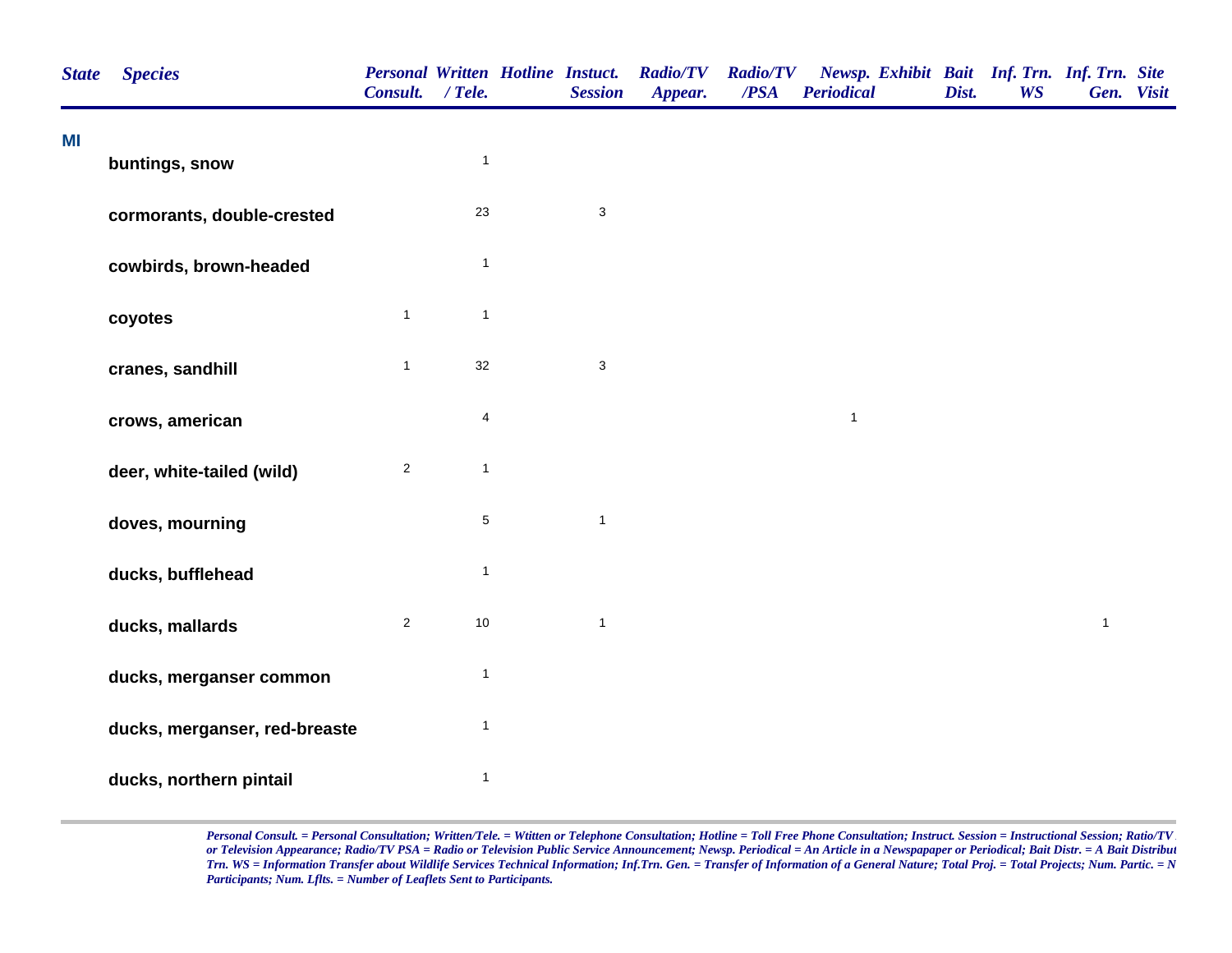| Total<br>Proj. | Num.<br>Partic | Num.<br><b>Lflts</b> |
|----------------|----------------|----------------------|
| $\mathbf{1}$   | $\mathbf{1}$   | $\mathbf{1}$         |
|                |                |                      |
| 26             | 44             | $\mathbf{1}$         |
| $\mathbf{1}$   | $\overline{1}$ | $\mathbf{1}$         |
| $\overline{c}$ | $\overline{c}$ |                      |
| 36             | 56             | $\mathbf 2$          |
| $\overline{5}$ | $\overline{5}$ |                      |
| $\mathbf{3}$   | $\mathbf{3}$   |                      |
|                |                |                      |
| $\,$ 6 $\,$    | $\bf 6$        |                      |
| $\mathbf{1}$   | $\mathbf{1}$   |                      |
| 14             | 14             |                      |
| $\mathbf{1}$   | $\mathbf{1}$   |                      |
| $\mathbf{1}$   | $\mathbf{1}$   |                      |
|                |                |                      |
| $\mathbf{1}$   | $\overline{1}$ |                      |

m

*Page 101 of 230*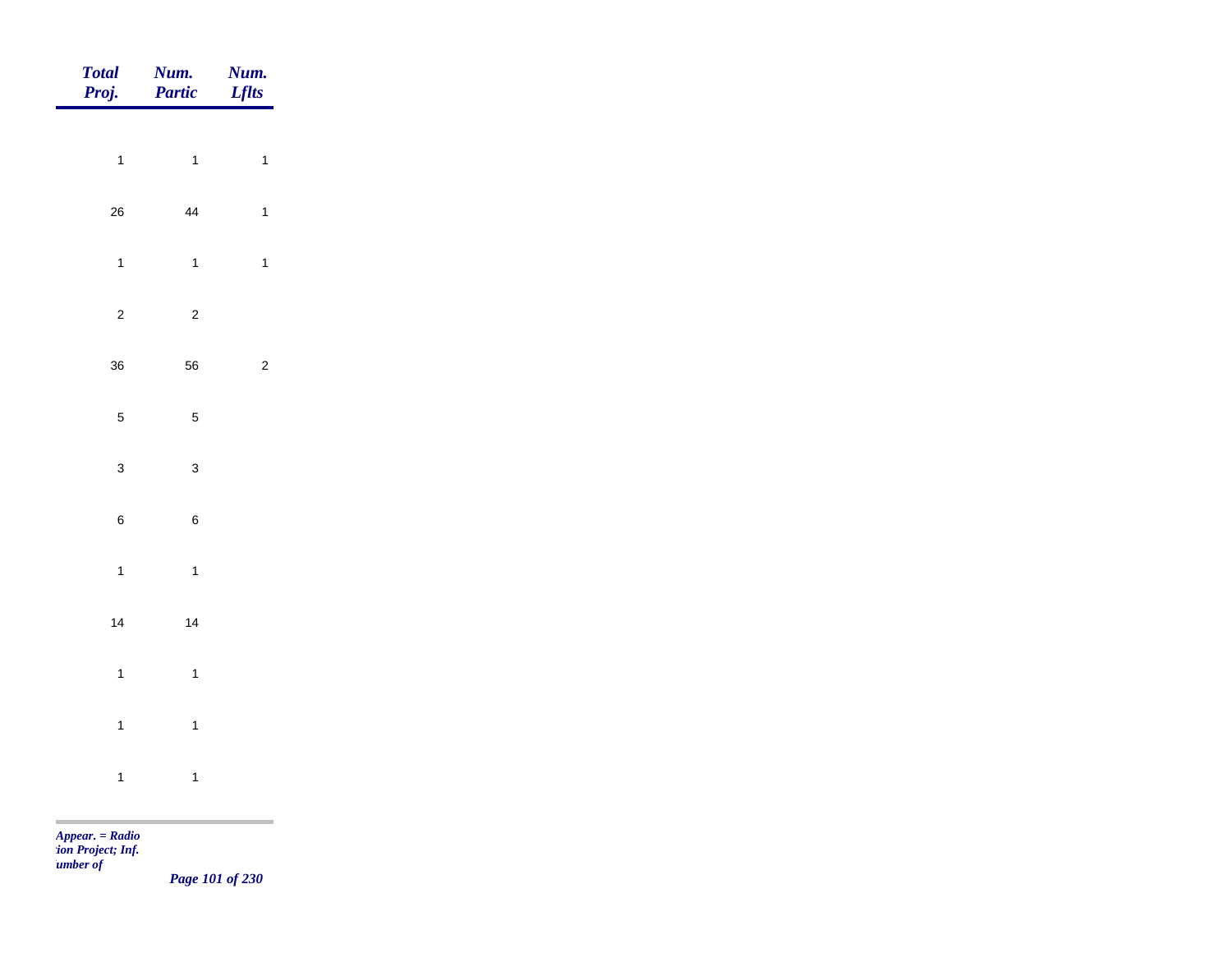| <b>State</b> | <b>Species</b>             | <b>Personal Written Hotline Instuct.</b><br>Consult. / Tele. |                           | <b>Session</b> | <b>Radio/TV</b><br>Appear. | <b>Radio/TV</b><br>$\overline{PSA}$ | Newsp. Exhibit Bait Inf. Trn. Inf. Trn. Site<br><b>Periodical</b> | Dist. | <b>WS</b> | Gen. Visit   |  |
|--------------|----------------------------|--------------------------------------------------------------|---------------------------|----------------|----------------------------|-------------------------------------|-------------------------------------------------------------------|-------|-----------|--------------|--|
| MI           | ducks, northern pintail    |                                                              | $\mathbf{1}$              |                |                            |                                     |                                                                   |       |           |              |  |
|              |                            |                                                              |                           |                |                            |                                     |                                                                   |       |           |              |  |
|              | ducks, northern shoveler   |                                                              | $\mathbf{1}$              |                |                            |                                     |                                                                   |       |           |              |  |
|              | ducks, ruddy               |                                                              | $\mathbf{1}$              |                |                            |                                     |                                                                   |       |           |              |  |
|              | ducks, scaup, greater      |                                                              | $\mathbf{1}$              |                |                            |                                     |                                                                   |       |           |              |  |
|              | ducks, scaup, lesser       |                                                              | $\mathbf{1}$              |                |                            |                                     |                                                                   |       |           |              |  |
|              | ducks, teal, blue-winged   |                                                              | $\mathbf{1}$              |                |                            |                                     |                                                                   |       |           |              |  |
|              | ducks, teal, green-winged  |                                                              | $\mathbf{1}$              |                |                            |                                     |                                                                   |       |           |              |  |
|              | ducks, wood                |                                                              | $\mathbf{1}$              |                |                            |                                     |                                                                   |       |           |              |  |
|              | eagles, bald               |                                                              | $\mathbf{1}$              |                |                            |                                     |                                                                   |       |           |              |  |
|              | egrets, great              |                                                              | $\ensuremath{\mathsf{3}}$ |                |                            |                                     |                                                                   |       |           |              |  |
|              | falcons, american kestrels |                                                              | $\ensuremath{\mathsf{3}}$ | $\overline{2}$ |                            |                                     |                                                                   |       |           |              |  |
|              | geese, canada              | $\overline{4}$                                               | 33                        | $\mathbf{3}$   |                            |                                     |                                                                   |       |           | $\mathbf{1}$ |  |
|              | gulls, herring             | 4                                                            | 58                        | $\sqrt{2}$     |                            |                                     |                                                                   |       |           |              |  |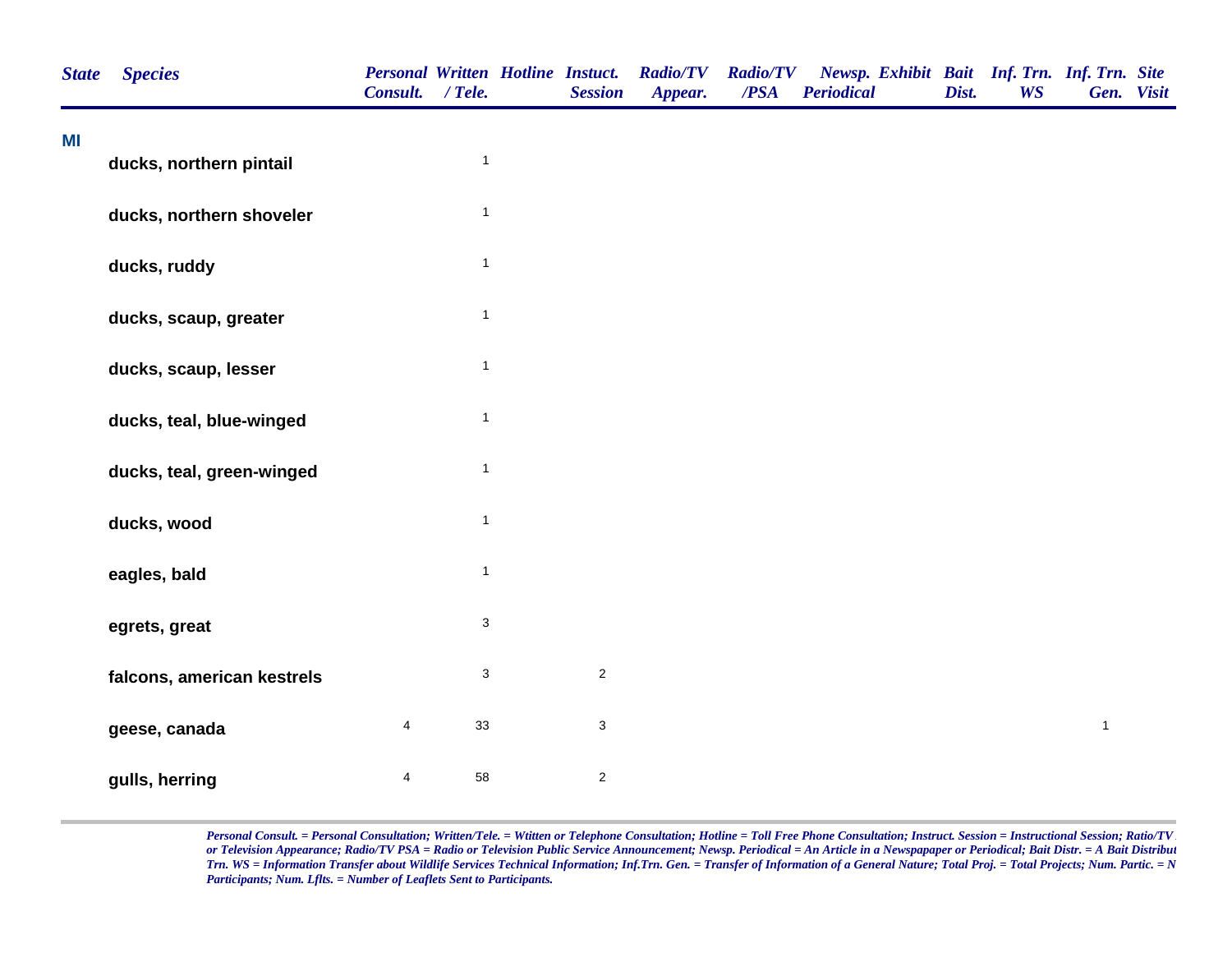| Total<br>Proj. | <b>Num.</b><br>Partic | <b>Num.</b><br>Lflts    |
|----------------|-----------------------|-------------------------|
|                |                       |                         |
| $\overline{1}$ | $\overline{1}$        |                         |
| $\overline{1}$ | $\mathbf{1}$          |                         |
| $\overline{1}$ | $\overline{1}$        |                         |
| $\overline{1}$ | $\mathbf{1}$          |                         |
| $\overline{1}$ | $\mathbf{1}$          |                         |
| $\overline{1}$ | $\mathbf{1}$          |                         |
|                |                       |                         |
| $\overline{1}$ | $\mathbf{1}$          |                         |
| $\mathbf{1}$   | $\overline{1}$        |                         |
| $\mathbf{1}$   | $\overline{c}$        |                         |
| $\mathbf{3}$   | $\mathbf{3}$          | $\overline{\mathbf{1}}$ |
| $\overline{5}$ | $16\,$                |                         |
| 41             | $52\,$                | $\overline{c}$          |
|                |                       |                         |
| 64             | 81                    | $\mathbf{3}$            |

*Page 102 of 230*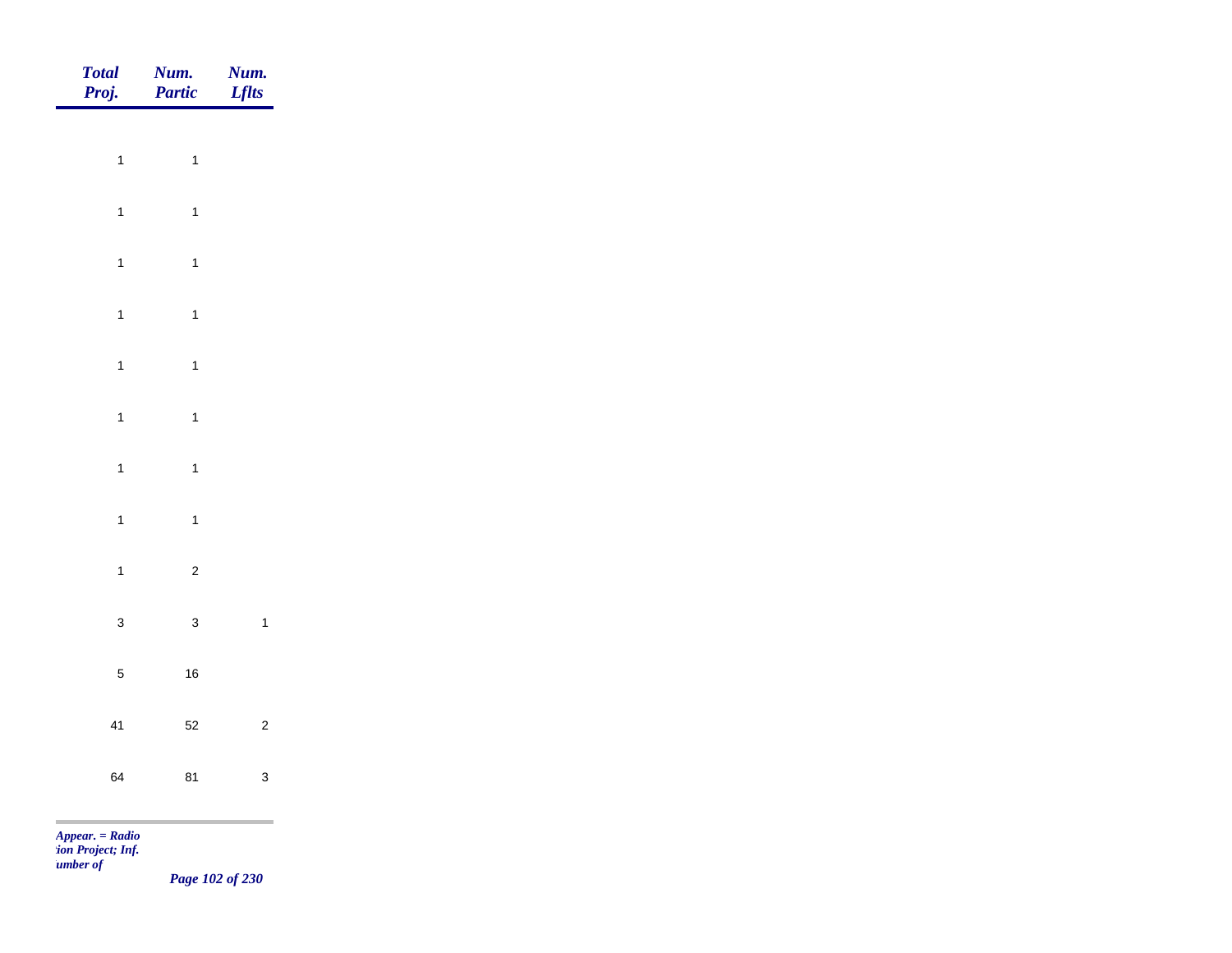| <b>State</b> | <b>Species</b>                 | <b>Personal Written Hotline Instuct.</b><br>Consult. / Tele. |                           | <b>Session</b> | <b>Radio/TV</b><br>Appear. | <b>Radio/TV</b><br>$\overline{PSA}$ | Newsp. Exhibit Bait Inf. Trn. Inf. Trn. Site<br><b>Periodical</b> | Dist. | <b>WS</b> | Gen. Visit |  |
|--------------|--------------------------------|--------------------------------------------------------------|---------------------------|----------------|----------------------------|-------------------------------------|-------------------------------------------------------------------|-------|-----------|------------|--|
| MI           | gulls, herring                 | $\overline{\mathbf{4}}$                                      | 58                        | $\overline{c}$ |                            |                                     |                                                                   |       |           |            |  |
|              | gulls, ring-billed             | $\sqrt{3}$                                                   | $71$                      | $\overline{2}$ |                            |                                     |                                                                   |       |           |            |  |
|              | hawks, harrier, northern (mars |                                                              | $\mathbf{1}$              |                |                            |                                     |                                                                   |       |           |            |  |
|              | hawks, red-tailed              |                                                              | 4                         | $\mathbf{3}$   |                            |                                     |                                                                   |       |           |            |  |
|              | hawks, rough-legged            |                                                              | $\mathbf{1}$              |                |                            |                                     |                                                                   |       |           |            |  |
|              | hawks, sharp-shinned           |                                                              | $\mathbf{1}$              |                |                            |                                     |                                                                   |       |           |            |  |
|              | herons, great blue             |                                                              | 23                        | $\mathbf{1}$   |                            |                                     |                                                                   |       |           |            |  |
|              | herons, green                  |                                                              | 4                         |                |                            |                                     |                                                                   |       |           |            |  |
|              | hogs, feral                    | $\mathbf{1}$                                                 | $\mathbf{1}$              |                |                            |                                     |                                                                   |       |           |            |  |
|              | killdeers                      |                                                              | $\ensuremath{\mathsf{3}}$ |                |                            |                                     |                                                                   |       |           |            |  |
|              | ospreys                        |                                                              | $\mathbf{1}$              |                |                            |                                     |                                                                   |       |           |            |  |
|              | pigeons, feral (rock)          | $\sqrt{5}$                                                   | $\mathbf{1}$              | $\mathbf{1}$   |                            |                                     |                                                                   |       |           |            |  |
|              | raccoons                       | $\overline{\mathbf{1}}$                                      |                           |                |                            |                                     |                                                                   |       |           |            |  |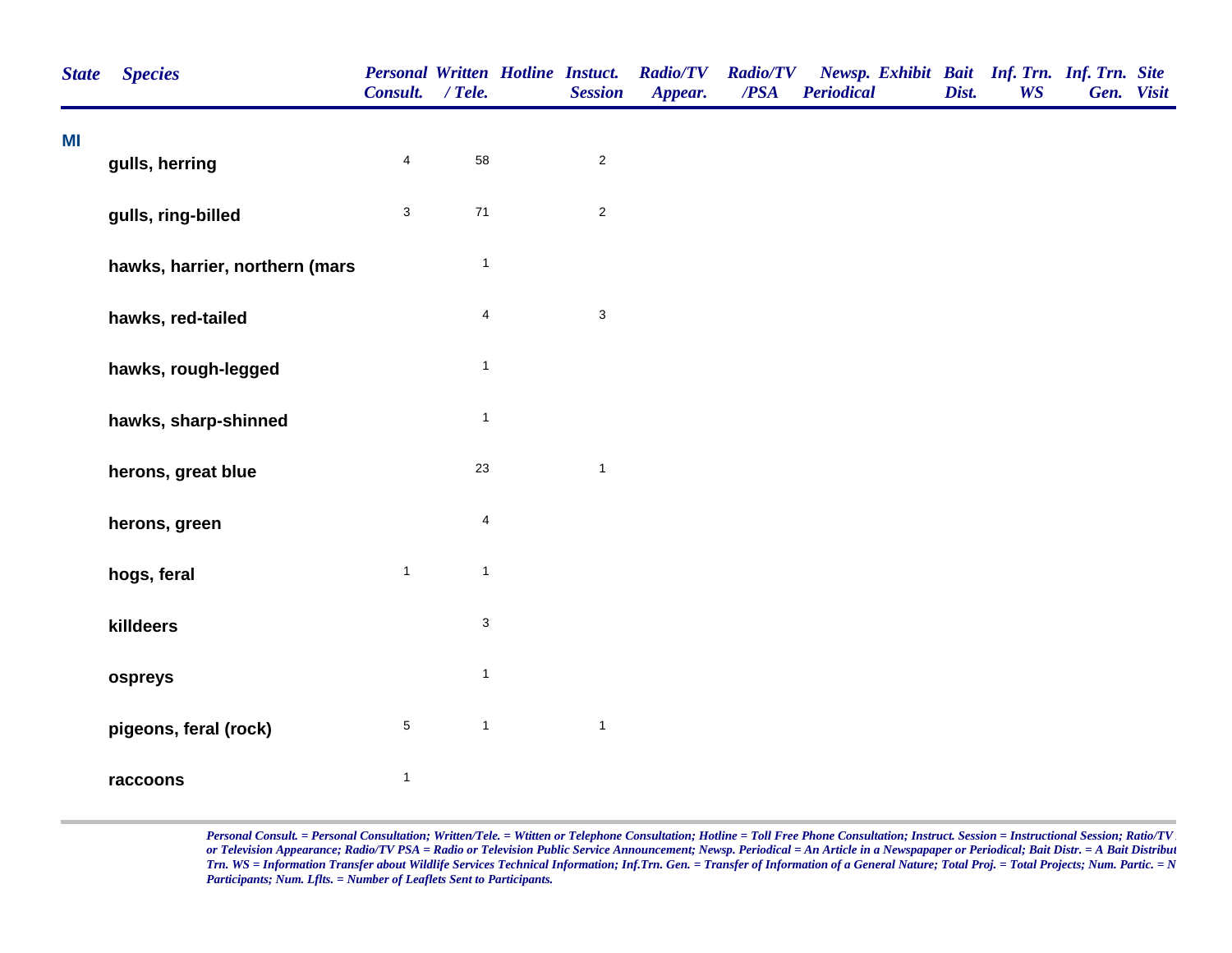| Total<br>Proj. | <b>Num.</b><br><b>Partic</b> | <b>Num.</b><br>Lflts |
|----------------|------------------------------|----------------------|
| 64             | 81                           | $\mathbf{3}$         |
|                |                              |                      |
| ${\bf 76}$     | 98                           | $\mathbf{3}$         |
| $\mathbf{1}$   | $\overline{1}$               |                      |
| $\overline{7}$ | $18$                         |                      |
| $\mathbf{1}$   | $\overline{\mathbf{1}}$      |                      |
| $\mathbf{1}$   | $\overline{1}$               |                      |
| $24\,$         | 31                           | $\overline{c}$       |
| $\overline{4}$ | $\sqrt{5}$                   |                      |
| $\overline{c}$ | $\overline{c}$               |                      |
|                |                              |                      |
| $\mathbf{3}$   | $\mathbf{3}$                 | $\overline{1}$       |
| $\mathbf{1}$   | $\overline{c}$               |                      |
| $\overline{7}$ | $\bf8$                       |                      |
| $\mathbf{1}$   | $\mathbf{1}$                 |                      |
|                |                              |                      |

*Page 103 of 230*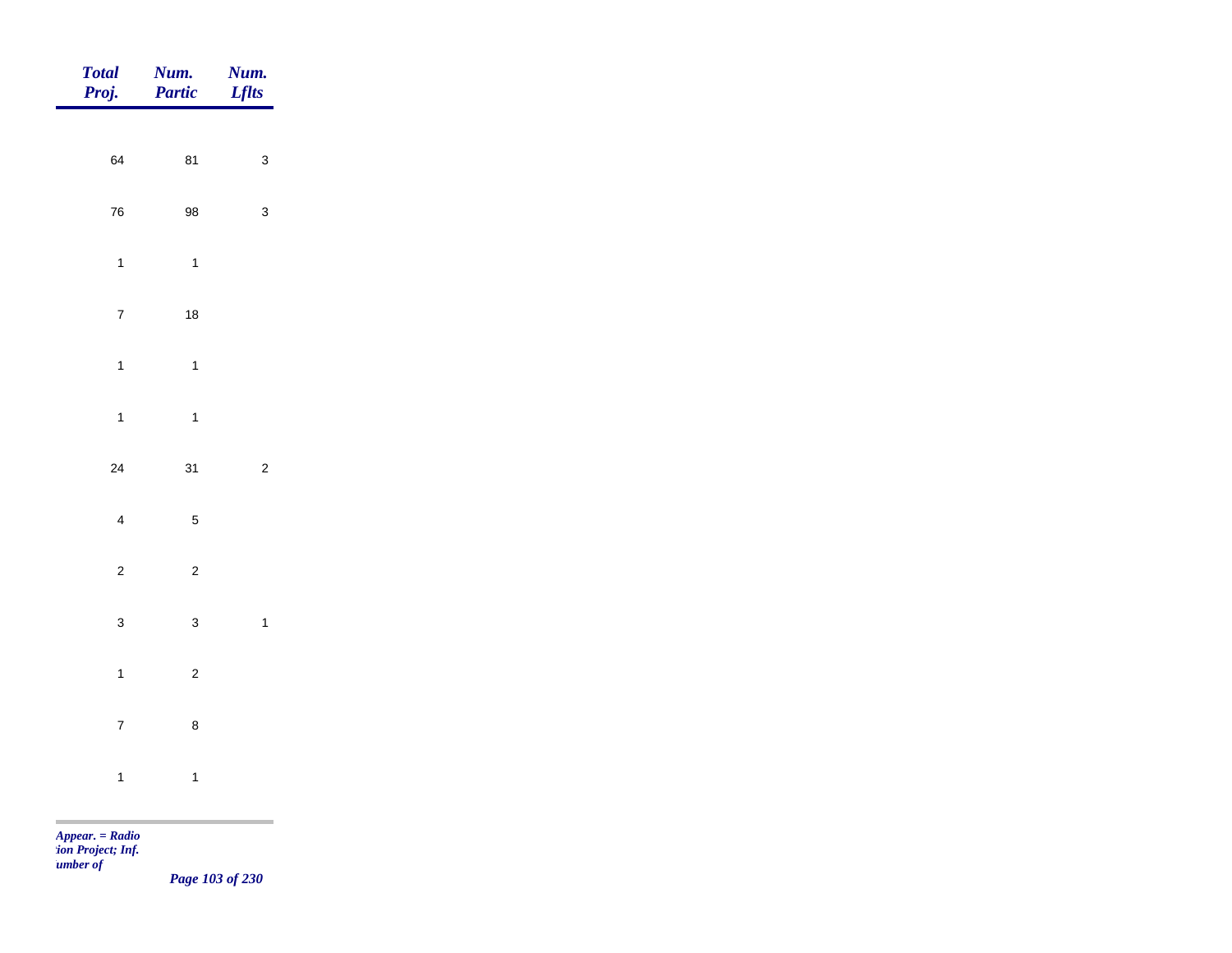| <b>State</b> | <b>Species</b>          | <b>Personal Written Hotline Instuct.</b><br>Consult. / Tele. |                  | <b>Session</b> | <b>Radio/TV</b><br>Appear. | <b>Radio/TV</b><br>/PSA | Newsp. Exhibit Bait Inf. Trn. Inf. Trn. Site<br><b>Periodical</b> | Dist. | <b>WS</b> | Gen. Visit |  |
|--------------|-------------------------|--------------------------------------------------------------|------------------|----------------|----------------------------|-------------------------|-------------------------------------------------------------------|-------|-----------|------------|--|
| MI           | raccoons                | $\mathbf{1}$                                                 |                  |                |                            |                         |                                                                   |       |           |            |  |
|              | ravens, common          |                                                              | $\mathbf 2$      |                |                            |                         |                                                                   |       |           |            |  |
|              | robins, american        |                                                              | $\mathbf{1}$     |                |                            |                         |                                                                   |       |           |            |  |
|              | skunks, striped         |                                                              | $\sqrt{2}$       |                |                            |                         |                                                                   |       |           |            |  |
|              | sparrows, house/english | $\sqrt{2}$                                                   | $\mathsf 3$      |                |                            |                         |                                                                   |       |           |            |  |
|              | starlings, european     | 39                                                           | $\boldsymbol{7}$ | $\overline{2}$ |                            |                         | $\overline{c}$                                                    |       |           |            |  |
|              | swallows, barn          |                                                              | $\sqrt{2}$       |                |                            |                         |                                                                   |       |           |            |  |
|              | swallows, cliff         |                                                              | $\mathbf{1}$     |                |                            |                         |                                                                   |       |           |            |  |
|              | swans, mute             |                                                              | $\mathbf 2$      | $\mathbf{1}$   |                            |                         |                                                                   |       |           |            |  |
|              | terns, caspian          |                                                              | $\mathbf{1}$     |                |                            |                         |                                                                   |       |           |            |  |
|              | vultures, turkey        |                                                              | $\sqrt{5}$       | $\mathbf{1}$   |                            |                         |                                                                   |       |           |            |  |
|              | waxwings, cedar         |                                                              | $\sqrt{2}$       |                |                            |                         |                                                                   |       |           |            |  |
|              | wolves, gray/timber     | $\sqrt{3}$                                                   |                  |                |                            |                         |                                                                   |       |           |            |  |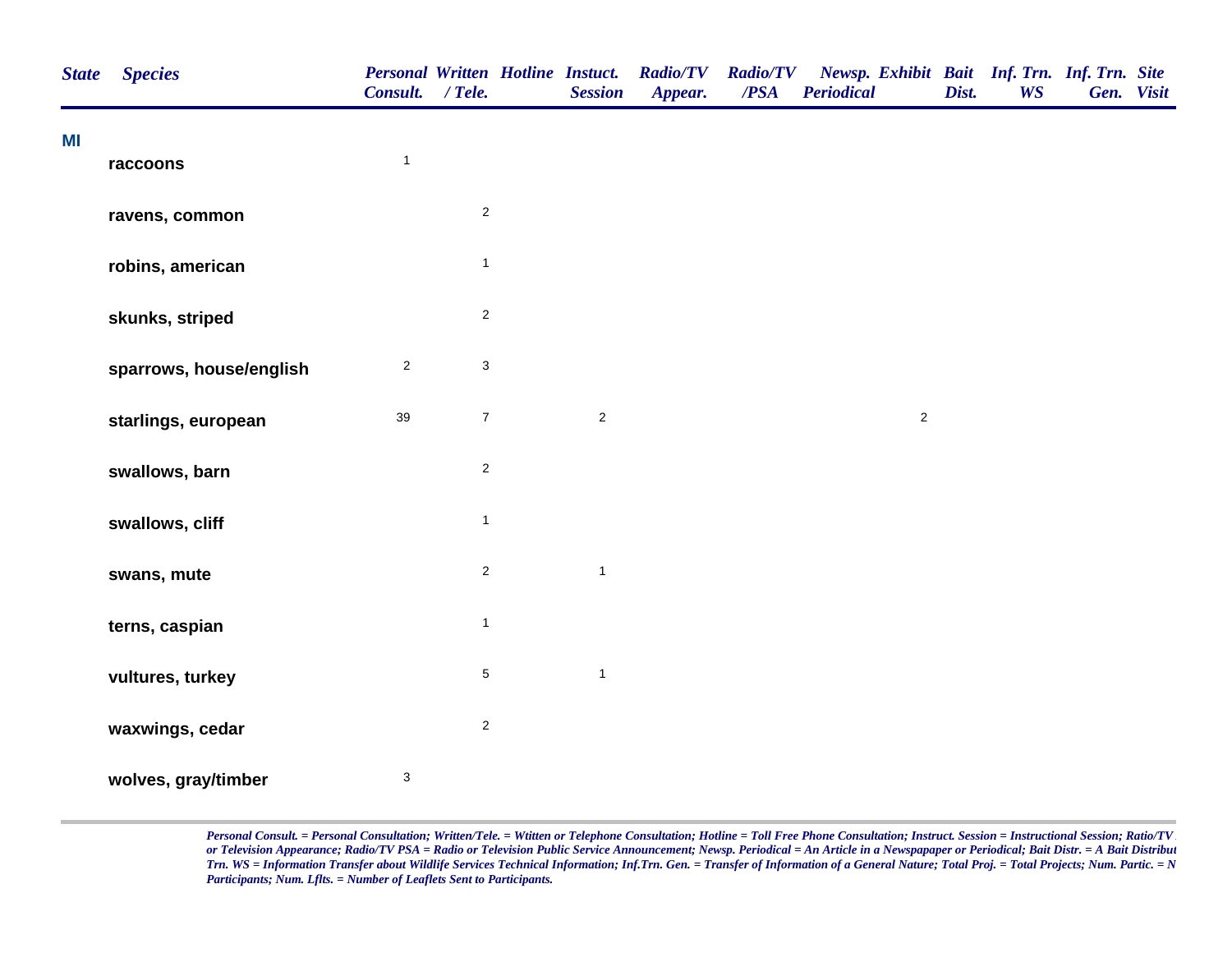| Total<br>Proj. | Num.<br>Partic          | Num.<br><b>Lflts</b> |
|----------------|-------------------------|----------------------|
|                |                         |                      |
| $\overline{1}$ | $\overline{1}$          |                      |
| $\overline{c}$ | $\overline{c}$          |                      |
| $\mathbf{1}$   | $\overline{1}$          |                      |
| $\overline{c}$ | $\overline{c}$          |                      |
| $\overline{5}$ | $\bf 8$                 |                      |
| 50             | 64                      |                      |
| $\overline{c}$ | $\overline{c}$          |                      |
|                |                         |                      |
| $\mathbf{1}$   | $\overline{1}$          |                      |
| $\mathbf{3}$   | $\mathbf{3}$            |                      |
| $\mathbf{1}$   | $\overline{1}$          |                      |
| $\,$ 6 $\,$    | $\boldsymbol{9}$        |                      |
| $\overline{c}$ | $\overline{c}$          |                      |
| $\mathbf{3}$   | $\overline{\mathbf{4}}$ |                      |
|                |                         |                      |

*Page 104 of 230*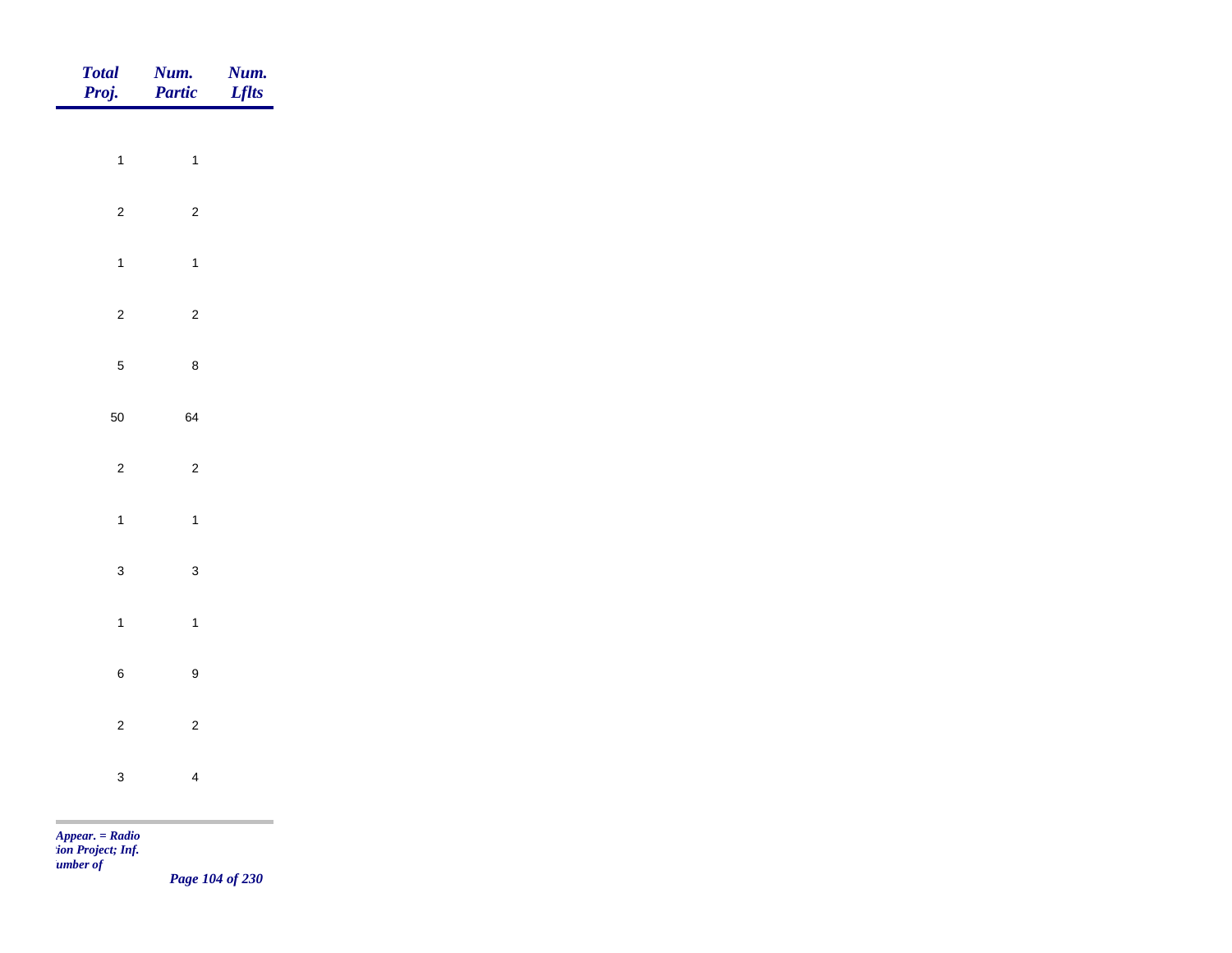| <b>State</b> | <b>Species</b>                         | Consult. / Tele. | <b>Personal Written Hotline Instuct.</b> | <b>Session</b> | <b>Radio/TV</b><br>Appear. | <b>Radio/TV</b><br>/PSA | <b>Periodical</b>              | Newsp. Exhibit Bait Inf. Trn. Inf. Trn. Site<br>Dist.<br><b>WS</b> | Gen. Visit |
|--------------|----------------------------------------|------------------|------------------------------------------|----------------|----------------------------|-------------------------|--------------------------------|--------------------------------------------------------------------|------------|
| MI           | wolves, gray/timber                    | $\sqrt{3}$       |                                          |                |                            |                         |                                |                                                                    |            |
|              | woodpeckers, downy                     |                  | $\,6$                                    |                |                            |                         |                                |                                                                    |            |
|              | <b>Subtotal Project Types by State</b> | 68               | 334                                      | 27             |                            |                         | $\overline{2}$<br>$\mathbf{1}$ |                                                                    | $\sqrt{2}$ |
|              |                                        |                  |                                          |                |                            |                         |                                | <b>Total Projects, Participants and Leaflets This S</b>            |            |
| <b>MN</b>    | cormorants, double-crested             |                  | $\overline{\mathbf{4}}$                  |                |                            |                         |                                |                                                                    |            |
|              | coyotes                                | $10$             | $\sqrt{2}$                               |                |                            |                         |                                |                                                                    | $\sqrt{2}$ |
|              | cranes, sandhill                       |                  | $\overline{1}$                           |                |                            |                         |                                |                                                                    |            |
|              | crows, american                        |                  | $\mathbf{1}$                             |                |                            |                         |                                |                                                                    |            |
|              | dogs, feral, free-ranging and h        | $\mathbf{1}$     |                                          |                |                            |                         |                                |                                                                    |            |
|              | ducks, mallards                        |                  | $\overline{\mathbf{4}}$                  |                |                            |                         |                                |                                                                    |            |
|              | ducks, merganser, hooded               |                  | $\mathbf{1}$                             |                |                            |                         |                                |                                                                    |            |
|              | geese, canada                          |                  | $16\,$                                   |                |                            |                         |                                |                                                                    |            |
|              | gophers, pocket (all)                  | $\mathbf{1}$     |                                          |                |                            |                         |                                |                                                                    |            |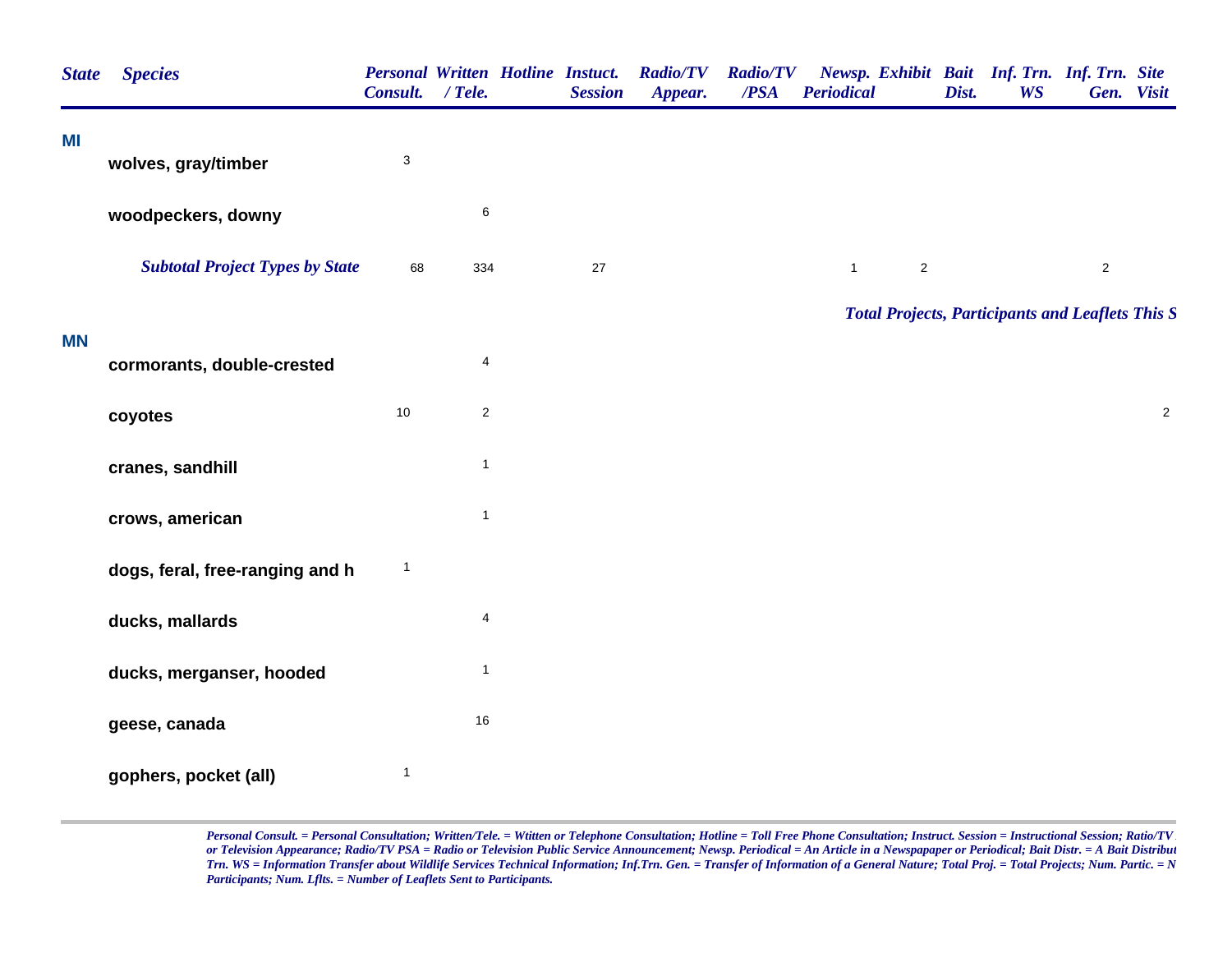| <b>Total</b><br>Proj. | Num.<br>Partic          | Num.<br><b>Lflts</b> |
|-----------------------|-------------------------|----------------------|
| $\mathbf{3}$          | $\overline{4}$          |                      |
|                       |                         |                      |
| $\, 6$                | $\bf 6$                 | $\overline{c}$       |
|                       |                         |                      |
| <i>tate</i><br>434    | 576                     | 19                   |
| $\overline{4}$        | $\sqrt{5}$              |                      |
| 14                    | $14$                    |                      |
| $\mathbf{1}$          | $\overline{1}$          |                      |
| $\mathbf{1}$          | $\overline{1}$          |                      |
| $\mathbf{1}$          | $\overline{1}$          |                      |
| $\overline{4}$        | $\overline{4}$          |                      |
|                       |                         |                      |
| $\mathbf{1}$          | $\overline{\mathbf{1}}$ |                      |
| $16\,$                | $16\,$                  |                      |
| $\mathbf{1}$          | $\overline{\mathbf{1}}$ |                      |
|                       |                         |                      |

*Page 105 of 230*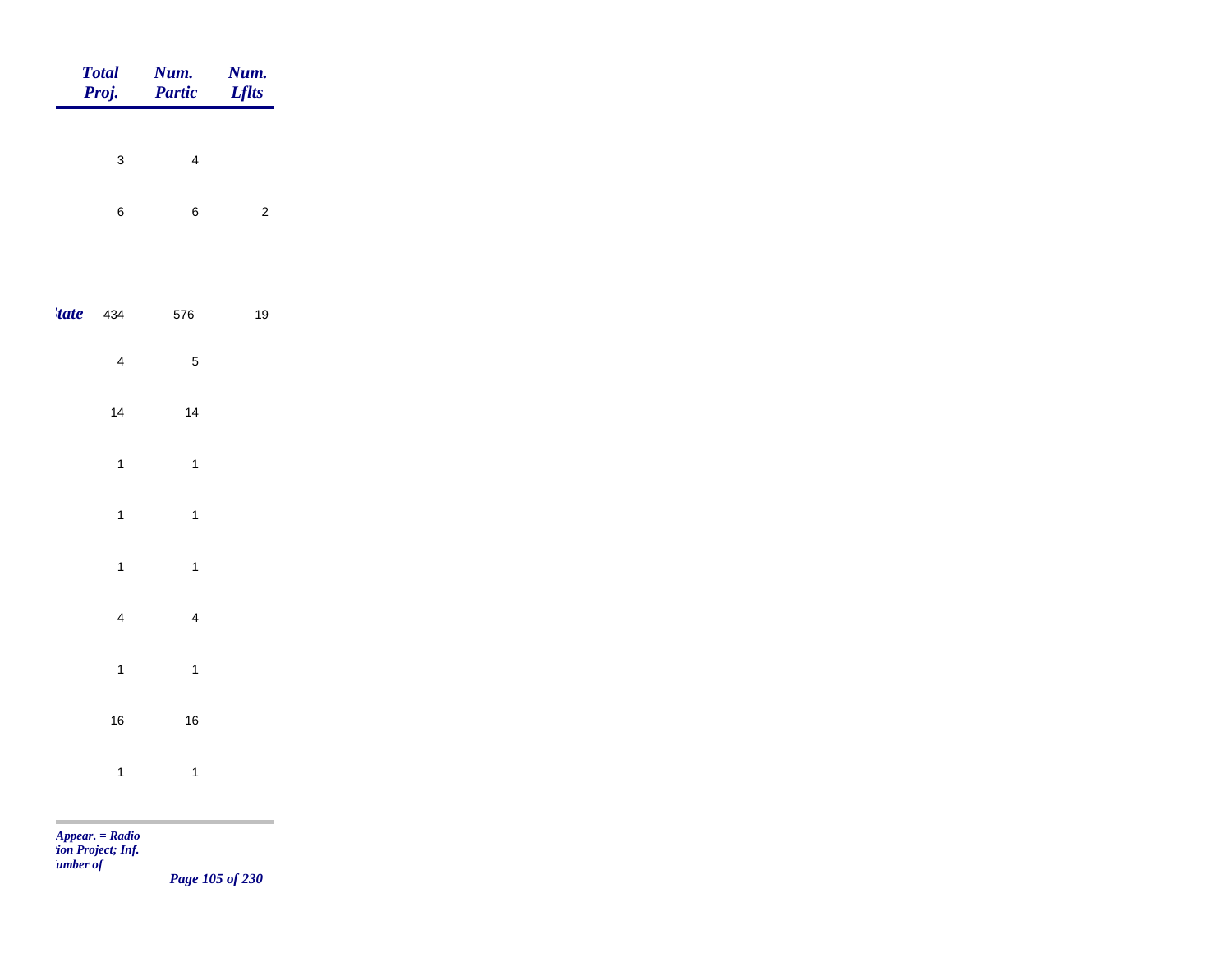| <b>State</b> | <b>Species</b>           | Consult. / Tele. |                           | <b>Personal Written Hotline Instuct.</b><br><b>Session</b> | <b>Radio/TV</b><br>Appear. | <b>Radio/TV</b><br>/PSA | Newsp. Exhibit Bait Inf. Trn. Inf. Trn. Site<br><b>Periodical</b> | Dist. | <b>WS</b> | Gen. Visit   |                |  |
|--------------|--------------------------|------------------|---------------------------|------------------------------------------------------------|----------------------------|-------------------------|-------------------------------------------------------------------|-------|-----------|--------------|----------------|--|
| <b>MN</b>    | gulls, franklin's        |                  | $\mathbf{1}$              |                                                            |                            |                         |                                                                   |       |           |              |                |  |
|              | gulls, herring           |                  | $\overline{2}$            |                                                            |                            |                         |                                                                   |       |           |              |                |  |
|              | gulls, ring-billed       |                  | 25                        |                                                            |                            |                         |                                                                   |       |           |              | $\mathbf{1}$   |  |
|              | hawks, red-tailed        |                  | $\overline{2}$            |                                                            |                            |                         |                                                                   |       |           |              |                |  |
|              | herons, great blue       |                  | $\boldsymbol{9}$          |                                                            |                            |                         |                                                                   |       |           |              |                |  |
|              | herons, green            |                  | $\overline{1}$            |                                                            |                            |                         |                                                                   |       |           |              |                |  |
|              | lions, mountain (cougar) | $\mathbf{1}$     |                           |                                                            |                            |                         |                                                                   |       |           |              |                |  |
|              | nighthawks (all)         |                  | $\mathbf{1}$              |                                                            |                            |                         |                                                                   |       |           |              |                |  |
|              | owls, barred             |                  |                           |                                                            |                            |                         |                                                                   |       |           | $\mathbf{1}$ | $\overline{1}$ |  |
|              | owls, great horned       |                  | $\mathbf{1}$              |                                                            |                            |                         |                                                                   |       |           |              |                |  |
|              | squirrels, flying (all)  |                  | $\mathbf{1}$              |                                                            |                            |                         |                                                                   |       |           |              |                |  |
|              | starlings, european      |                  |                           |                                                            |                            |                         |                                                                   |       |           |              | $\mathbf{1}$   |  |
|              | swallows, cliff          |                  | $\ensuremath{\mathsf{3}}$ |                                                            |                            |                         |                                                                   |       |           |              |                |  |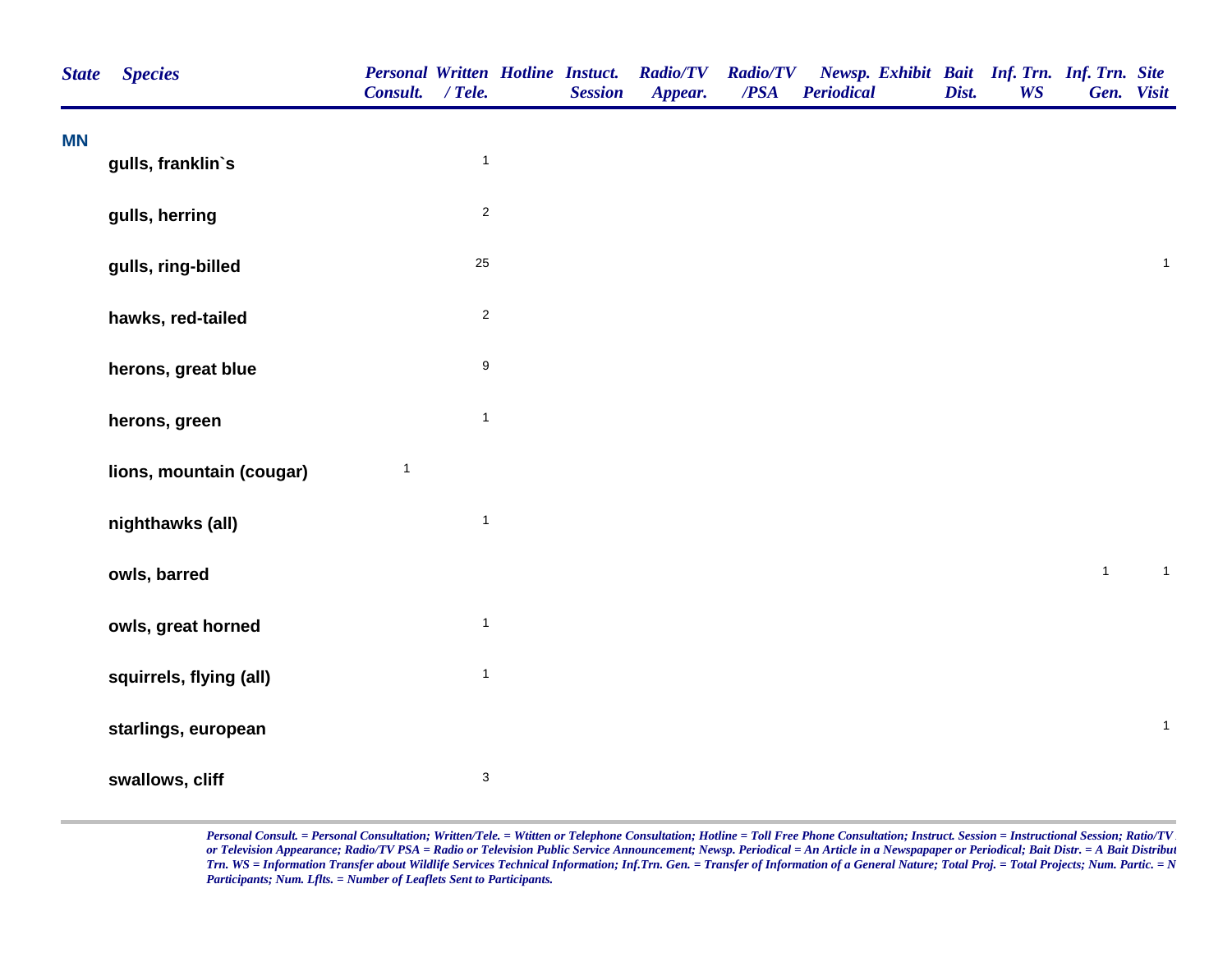| Total<br>Proj.   | Num.<br>Partic   | <b>Num.</b><br>Lflts |
|------------------|------------------|----------------------|
| $\overline{1}$   |                  |                      |
|                  | $\overline{1}$   |                      |
| $\overline{2}$   | $\overline{c}$   |                      |
| $26\,$           | ${\bf 26}$       |                      |
| $\sqrt{2}$       | $\overline{c}$   |                      |
| $\boldsymbol{9}$ | $\boldsymbol{9}$ |                      |
| $\mathbf{1}$     | $\mathbf{1}$     |                      |
| $\overline{1}$   | $\overline{1}$   |                      |
| $\overline{1}$   | $\overline{1}$   |                      |
|                  |                  |                      |
| $\overline{2}$   | $\overline{c}$   |                      |
| $\overline{1}$   | $\overline{1}$   |                      |
| $\overline{1}$   | $\overline{c}$   |                      |
| $\mathbf{1}$     | $\overline{c}$   |                      |
| $\mathbf{3}$     | $\sqrt{5}$       |                      |
|                  |                  |                      |

*Page 106 of 230*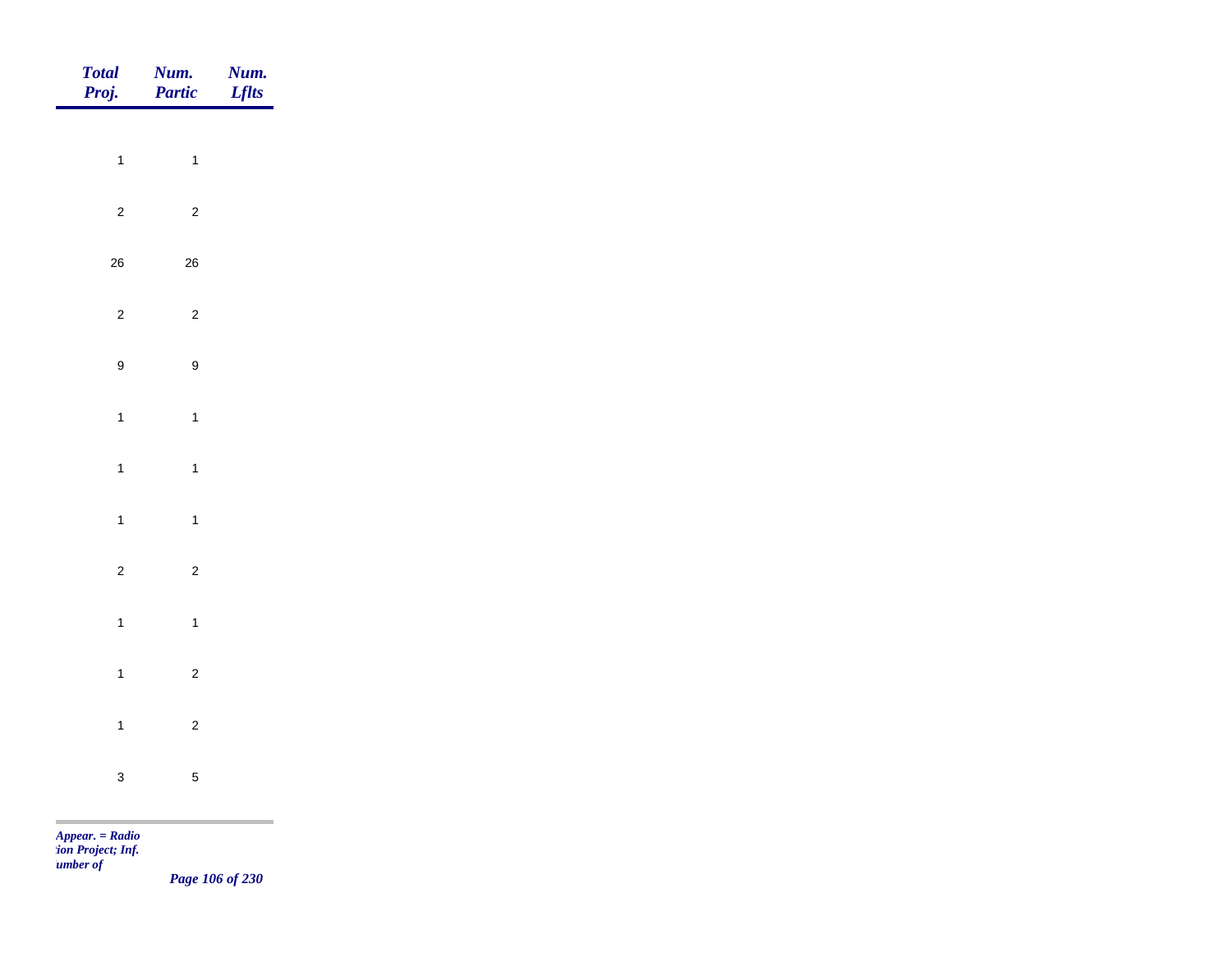| <b>State</b> | <b>Species</b>                         | <b>Personal Written Hotline Instuct.</b><br>Consult. / Tele. |                           | <b>Session</b> | <b>Radio/TV</b><br>Appear. | <b>Radio/TV</b><br>$\overline{PSA}$ | Newsp. Exhibit Bait Inf. Trn. Inf. Trn. Site<br><b>Periodical</b> | Dist. | <b>WS</b> |                 | Gen. Visit                |
|--------------|----------------------------------------|--------------------------------------------------------------|---------------------------|----------------|----------------------------|-------------------------------------|-------------------------------------------------------------------|-------|-----------|-----------------|---------------------------|
| <b>MN</b>    | swallows, cliff                        |                                                              | $\ensuremath{\mathsf{3}}$ |                |                            |                                     |                                                                   |       |           |                 |                           |
|              | wolves, gray/timber                    | 37                                                           | 4                         |                |                            |                                     |                                                                   |       |           |                 | $\ensuremath{\mathsf{3}}$ |
|              | woodpeckers, downy                     |                                                              | $\mathbf{1}$              |                |                            |                                     |                                                                   |       |           |                 |                           |
|              | woodpeckers, hairy                     |                                                              | $\overline{\mathbf{4}}$   |                |                            |                                     |                                                                   |       |           |                 |                           |
|              | woodpeckers, pileated                  |                                                              | $\ensuremath{\mathsf{3}}$ |                |                            |                                     |                                                                   |       |           |                 |                           |
|              | woodpeckers, red-headed                |                                                              | $\mathbf{1}$              |                |                            |                                     |                                                                   |       |           |                 |                           |
|              | <b>Subtotal Project Types by State</b> | 50                                                           | 88                        |                |                            |                                     |                                                                   |       |           | $\mathbf{1}$    | $\bf8$                    |
| <b>MO</b>    |                                        |                                                              |                           |                |                            |                                     | <b>Total Projects, Participants and Leaflets This S</b>           |       |           |                 |                           |
|              | beavers                                |                                                              | $\mathbf{1}$              |                |                            |                                     |                                                                   |       |           |                 | $\overline{1}$            |
|              | blackbirds, z-(mixed species)          |                                                              | 4                         |                |                            |                                     | $\overline{2}$                                                    |       |           | $5\phantom{.0}$ | $\sqrt{2}$                |
|              | cormorants, double-crested             |                                                              | $\mathbf{1}$              |                |                            |                                     |                                                                   |       |           |                 |                           |
|              | coyotes                                |                                                              | $\sqrt{2}$                |                |                            |                                     |                                                                   |       |           |                 |                           |
|              | crows, american                        |                                                              | $\mathbf{1}$              |                |                            |                                     |                                                                   |       |           |                 |                           |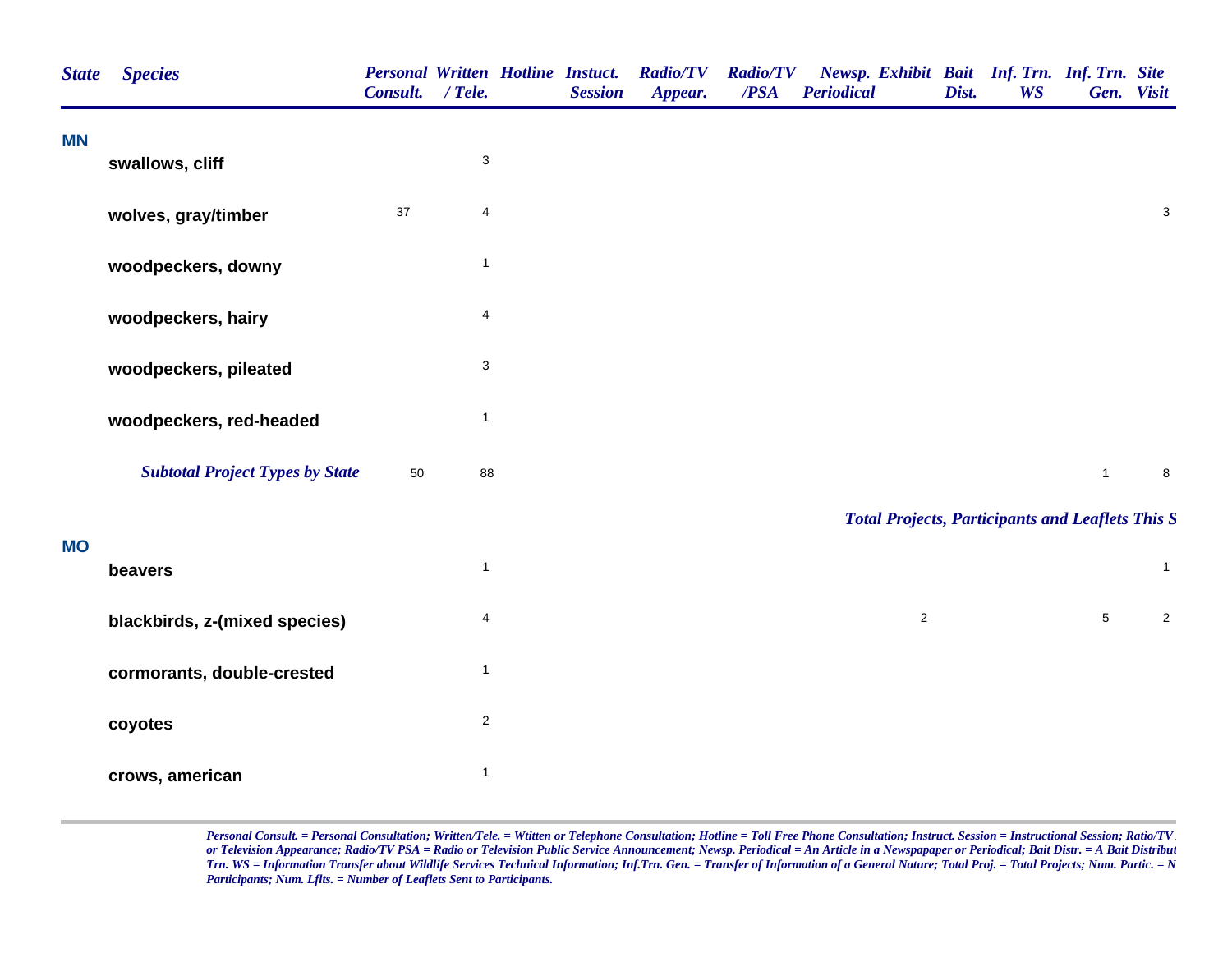| Total<br>Proj. | <b>Num.</b><br>Partic   | <b>Num.</b><br>Lflts |
|----------------|-------------------------|----------------------|
| $\mathbf{3}$   | $\sqrt{5}$              |                      |
|                |                         |                      |
| 44             | $\sqrt{46}$             |                      |
| $\overline{1}$ | $\overline{1}$          |                      |
| $\overline{4}$ | $\overline{4}$          |                      |
| $\mathbf{3}$   | $\mathbf{3}$            |                      |
| $\overline{1}$ | $\overline{1}$          |                      |
|                |                         |                      |
| 'tate<br>147   | 154                     |                      |
|                |                         |                      |
| $\overline{c}$ | $\overline{\mathbf{c}}$ |                      |
| 13             | 30,331                  |                      |
| $\overline{1}$ | $\mathbf 2$             |                      |
| $\overline{c}$ | $\mathbf{3}$            |                      |
| $\mathbf{1}$   | $\overline{1}$          |                      |

×

*Page 107 of 230*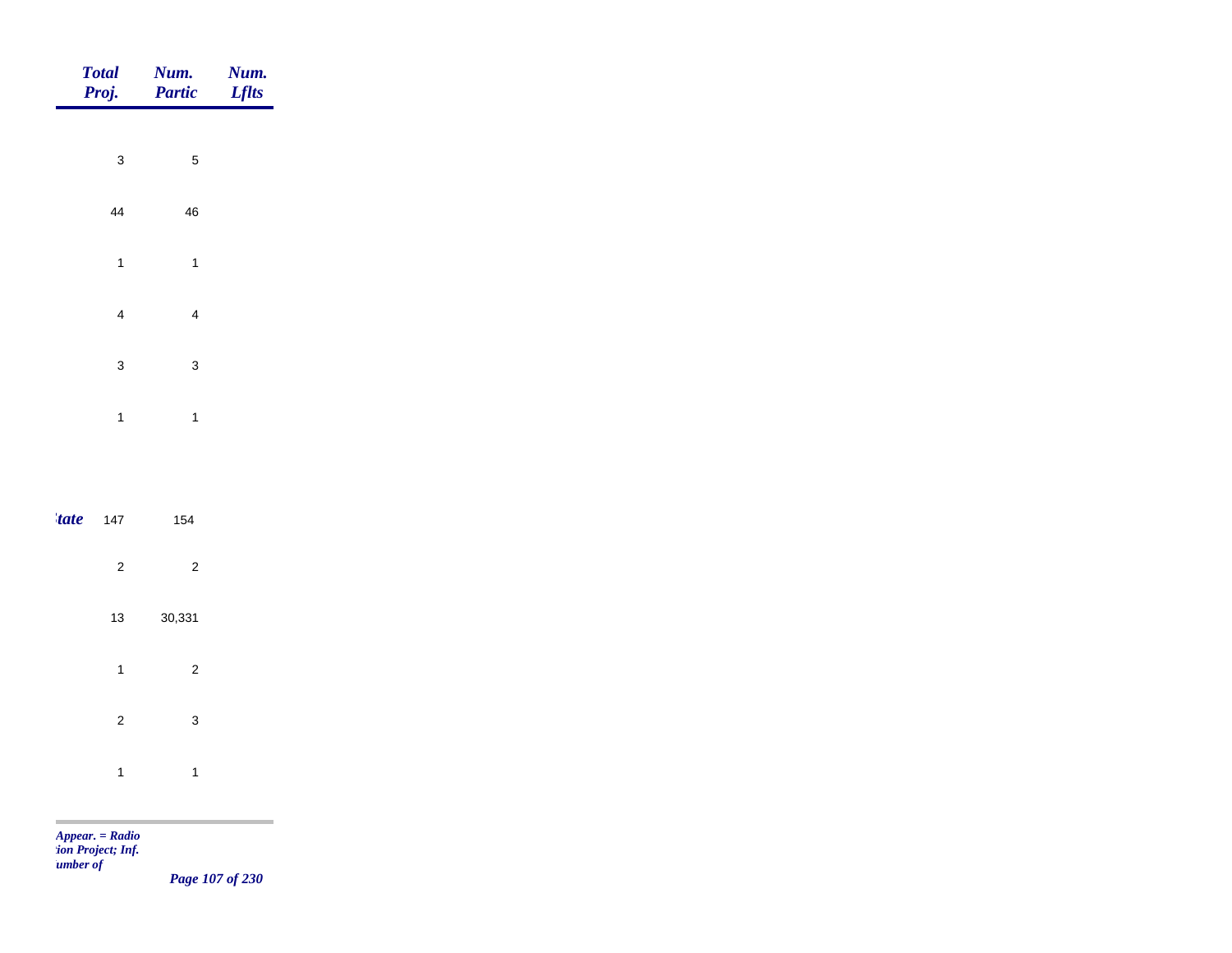| <b>State</b> | <b>Species</b>                  | <b>Personal Written Hotline Instuct.</b><br>Consult. / Tele. |                           | <b>Session</b> | <b>Radio/TV</b><br>Appear. | <b>Radio/TV</b><br>/PSA | Newsp. Exhibit Bait Inf. Trn. Inf. Trn. Site<br><b>Periodical</b> | Dist. | <b>WS</b> | Gen. Visit |                  |
|--------------|---------------------------------|--------------------------------------------------------------|---------------------------|----------------|----------------------------|-------------------------|-------------------------------------------------------------------|-------|-----------|------------|------------------|
| <b>MO</b>    | deer, white-tailed (wild)       | $\sqrt{2}$                                                   |                           |                |                            |                         |                                                                   |       |           |            | $\boldsymbol{2}$ |
|              | dogs, feral, free-ranging and h |                                                              | $\mathbf{1}$              |                |                            |                         |                                                                   |       |           |            |                  |
|              | ducks, feral                    |                                                              | $\mathbf{1}$              |                |                            |                         |                                                                   |       |           |            |                  |
|              | eagles, bald                    |                                                              | $\mathbf 2$               |                |                            |                         |                                                                   |       |           |            |                  |
|              | finches, purple                 |                                                              | $\mathbf{1}$              |                |                            |                         |                                                                   |       |           |            |                  |
|              | flickers, northern              |                                                              | $\overline{2}$            |                |                            |                         |                                                                   |       |           |            |                  |
|              | fowl, pea                       |                                                              | $\mathbf{1}$              |                |                            |                         |                                                                   |       |           |            |                  |
|              | geese, canada                   | $\sqrt{5}$                                                   | 32                        |                |                            |                         |                                                                   |       |           |            | $\mathbf 5$      |
|              | goldfinches, american           |                                                              | $\mathbf{1}$              |                |                            |                         |                                                                   |       |           |            | $\mathbf{1}$     |
|              | grackles, common                |                                                              | $\mathbf{1}$              |                |                            |                         |                                                                   |       |           |            |                  |
|              | hawks, red-tailed               |                                                              | $\ensuremath{\mathsf{3}}$ |                |                            |                         |                                                                   |       |           |            |                  |
|              | hawks, sharp-shinned            |                                                              | $\mathbf{1}$              |                |                            |                         |                                                                   |       |           |            |                  |
|              | herons, great blue              |                                                              | $\overline{\mathbf{4}}$   |                |                            |                         |                                                                   |       |           |            |                  |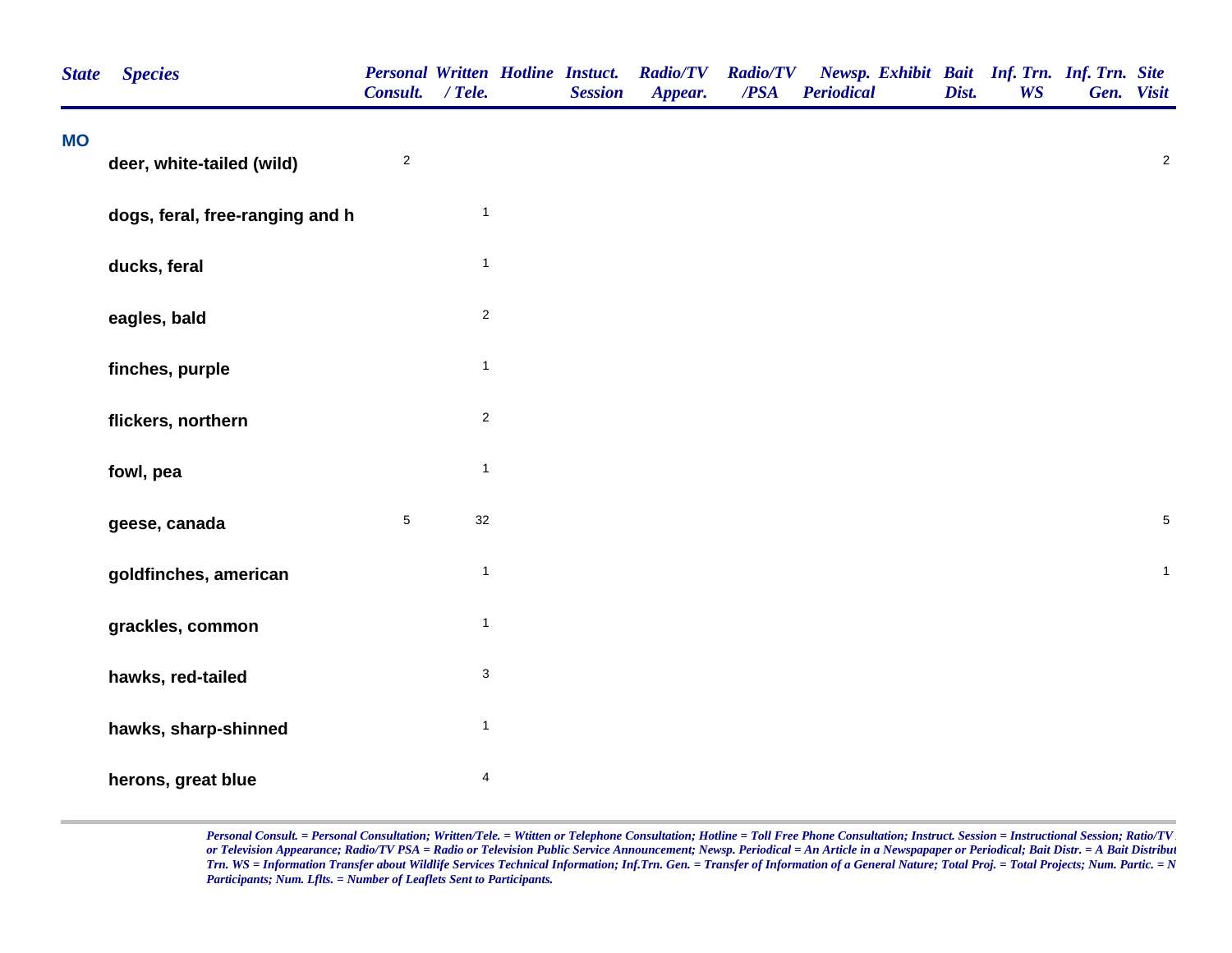| Total<br>Proj. | <b>Num.</b><br>Partic | <b>Num.</b><br><b>Lflts</b> |
|----------------|-----------------------|-----------------------------|
|                |                       |                             |
| $\overline{4}$ | $\sqrt{5}$            |                             |
| $\overline{1}$ | $\sqrt{2}$            |                             |
| $\mathbf{1}$   | $\overline{1}$        |                             |
| $\overline{2}$ | $\overline{2}$        |                             |
| $\overline{1}$ | $\overline{1}$        | $\mathbf{1}$                |
| $\overline{2}$ | $\overline{2}$        | $\overline{4}$              |
| $\mathbf{1}$   | $\overline{1}$        |                             |
| $42\,$         |                       |                             |
|                | $43\,$                |                             |
| $\overline{c}$ | $\overline{2}$        | $\overline{\mathbf{1}}$     |
| $\mathbf{1}$   | $\overline{1}$        |                             |
| $\mathbf{3}$   | $\mathbf 3$           |                             |
| $\overline{1}$ | $\overline{c}$        | $10$                        |
| $\overline{4}$ | $\,6\,$               | $13$                        |
|                |                       |                             |

*Page 108 of 230*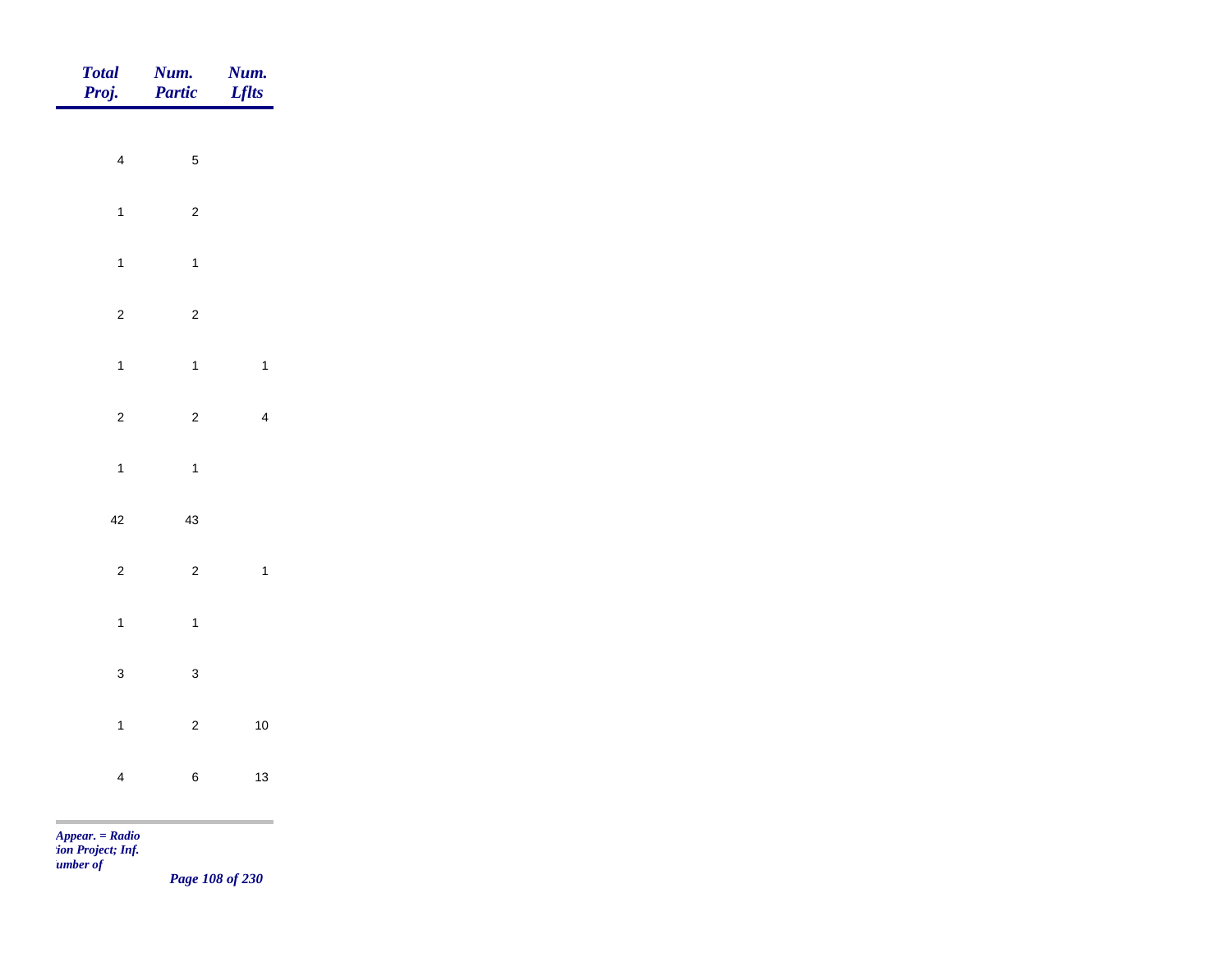| <b>State</b> | <b>Species</b>                | Consult. / Tele. |                           | <b>Personal Written Hotline Instuct.</b><br><b>Session</b> | <b>Radio/TV</b><br>Appear. | <b>Radio/TV</b><br>$\overline{PSA}$ | Newsp. Exhibit Bait Inf. Trn. Inf. Trn. Site<br><b>Periodical</b> | Dist. | <b>WS</b> | Gen. Visit   |              |
|--------------|-------------------------------|------------------|---------------------------|------------------------------------------------------------|----------------------------|-------------------------------------|-------------------------------------------------------------------|-------|-----------|--------------|--------------|
| <b>MO</b>    | herons, great blue            |                  | $\overline{4}$            |                                                            |                            |                                     |                                                                   |       |           |              |              |
|              | hogs, feral                   | $\boldsymbol{9}$ | 48                        | $\overline{2}$                                             |                            |                                     |                                                                   |       |           |              | 26           |
|              | mockingbirds, northern        |                  | $\mathbf{1}$              |                                                            |                            |                                     |                                                                   |       |           |              |              |
|              | muskrats                      |                  | $\mathbf{1}$              |                                                            |                            |                                     |                                                                   |       |           |              |              |
|              | no species                    |                  | $\ensuremath{\mathsf{3}}$ |                                                            |                            |                                     | $\mathbf{1}$                                                      |       |           |              |              |
|              | pigeons, feral (rock)         |                  | $\boldsymbol{7}$          |                                                            |                            |                                     |                                                                   |       |           |              | $\mathsf 3$  |
|              | rabbits, cottontail           |                  |                           |                                                            |                            |                                     |                                                                   |       |           | $\mathbf{1}$ |              |
|              | raccoons                      |                  | $\overline{2}$            |                                                            |                            |                                     |                                                                   |       |           |              |              |
|              | robins, american              |                  | $\mathbf{1}$              |                                                            |                            |                                     |                                                                   |       |           |              |              |
|              | snakes, non-poisonous (other) |                  | $\sqrt{2}$                |                                                            |                            |                                     |                                                                   |       |           |              |              |
|              | sparrows, house/english       |                  | $\sqrt{2}$                |                                                            |                            |                                     |                                                                   |       |           |              | $\mathbf{1}$ |
|              | squirrels, eastern gray       |                  | $\mathbf{1}$              |                                                            |                            |                                     |                                                                   |       |           | $\mathbf{1}$ |              |
|              | squirrels, fox                |                  | $\mathbf{1}$              |                                                            |                            |                                     |                                                                   |       |           |              |              |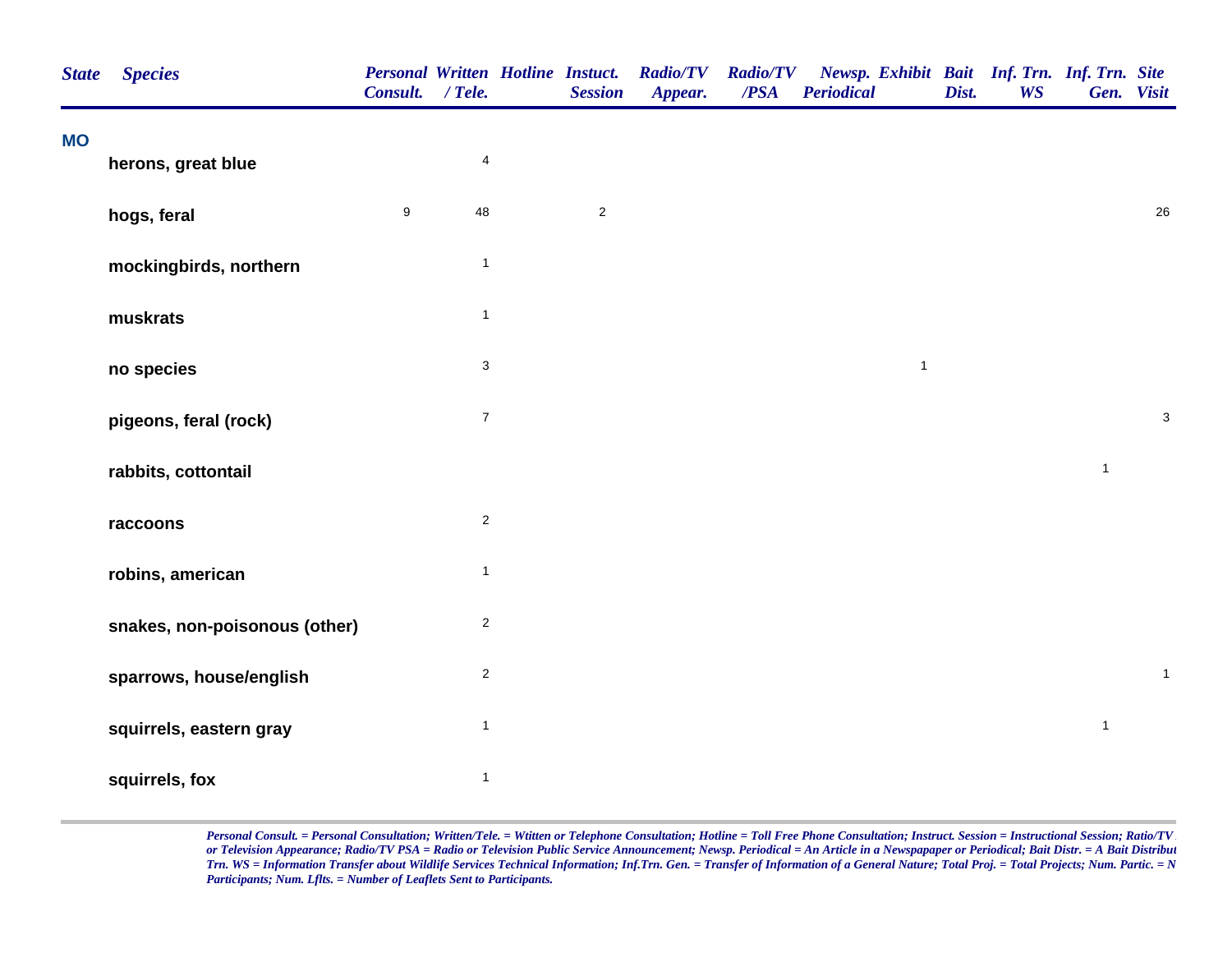| <b>Total</b><br>Proj.   | Num.<br>Partic          | Num.<br><b>Lflts</b> |
|-------------------------|-------------------------|----------------------|
|                         |                         |                      |
| $\overline{\mathbf{4}}$ | $\, 6$                  | 13                   |
| 85                      | 223                     | $15\,$               |
| $\mathbf{1}$            | $\mathbf{1}$            |                      |
| $\mathbf{1}$            | $\mathbf{1}$            |                      |
| $\overline{\mathbf{4}}$ | 303                     | 33                   |
| 10                      | 13                      | $\overline{c}$       |
|                         |                         |                      |
| $\mathbf{1}$            | $\mathbf{1}$            | $\mathbf{1}$         |
| $\overline{c}$          | $\sqrt{2}$              | $\mathbf 2$          |
| $\overline{1}$          | $\overline{1}$          | $\mathbf{1}$         |
| $\overline{c}$          | $\sqrt{2}$              | $\mathbf 2$          |
| $\mathbf{3}$            | $\overline{\mathbf{4}}$ |                      |
| $\overline{c}$          | $\sqrt{2}$              | $\mathbf{1}$         |
|                         |                         |                      |
| $\mathbf{1}$            | $\mathbf{1}$            | $\mathbf{1}$         |

m

*Page 109 of 230*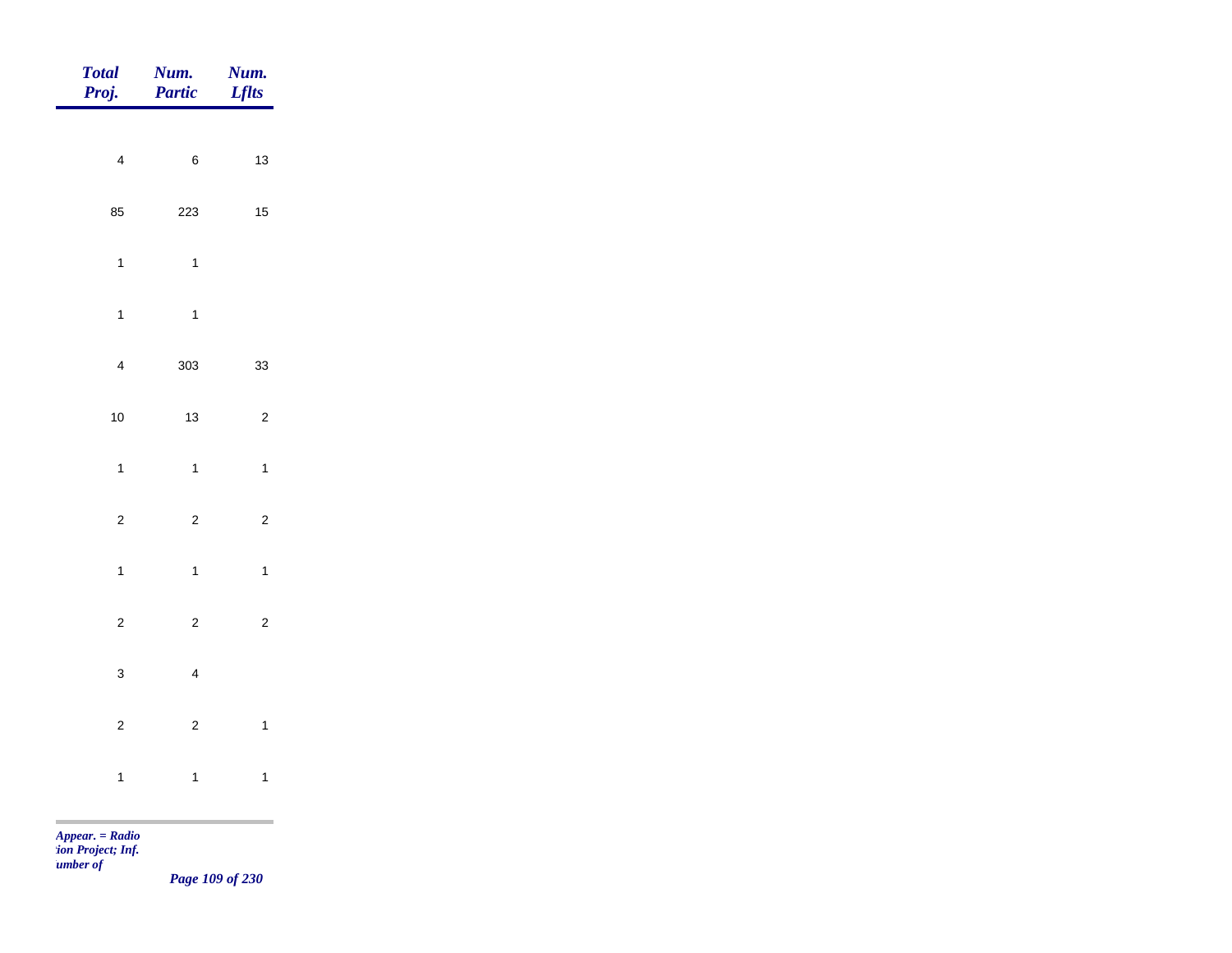| <b>State</b> | <b>Species</b>                         | <b>Personal Written Hotline Instuct.</b><br>Consult. | $/$ Tele.                 | <b>Session</b> | <b>Radio/TV</b><br>Appear. | <b>Radio/TV</b><br>/PSA | Newsp. Exhibit Bait Inf. Trn. Inf. Trn. Site<br><b>Periodical</b> | Dist. | <b>WS</b> | Gen. Visit     |                |
|--------------|----------------------------------------|------------------------------------------------------|---------------------------|----------------|----------------------------|-------------------------|-------------------------------------------------------------------|-------|-----------|----------------|----------------|
| <b>MO</b>    | squirrels, fox                         |                                                      | $\mathbf{1}$              |                |                            |                         |                                                                   |       |           |                |                |
|              | squirrels, gray                        |                                                      | $\mathbf{1}$              |                |                            |                         |                                                                   |       |           |                |                |
|              | starlings, european                    | 3                                                    | $\boldsymbol{9}$          |                |                            |                         |                                                                   |       |           |                | $\overline{4}$ |
|              | swallows, barn                         |                                                      | $\overline{2}$            |                |                            |                         |                                                                   |       |           |                | $\mathbf{3}$   |
|              | swifts (all)                           |                                                      | $\overline{c}$            |                |                            |                         |                                                                   |       |           |                |                |
|              | vultures, black                        |                                                      | $\ensuremath{\mathsf{3}}$ |                |                            |                         |                                                                   |       |           |                |                |
|              | vultures, turkey                       |                                                      | $\ensuremath{\mathsf{3}}$ |                |                            |                         |                                                                   |       |           |                |                |
|              | waxwings, cedar                        |                                                      | $\mathbf{1}$              |                |                            |                         |                                                                   |       |           |                |                |
|              | woodpeckers, downy                     |                                                      | 9                         |                |                            |                         |                                                                   |       |           |                |                |
|              | woodpeckers, hairy                     |                                                      | $\bf8$                    |                |                            |                         |                                                                   |       |           |                |                |
|              | woodpeckers, pileated                  |                                                      | $\ensuremath{\mathsf{3}}$ |                |                            |                         |                                                                   |       |           |                |                |
|              | <b>Subtotal Project Types by State</b> | 19                                                   | 169                       | $\overline{2}$ |                            |                         | $\ensuremath{\mathsf{3}}$                                         |       |           | $\overline{7}$ | 48             |

*Total Projects, Participants and Leaflets This S*

## **MS**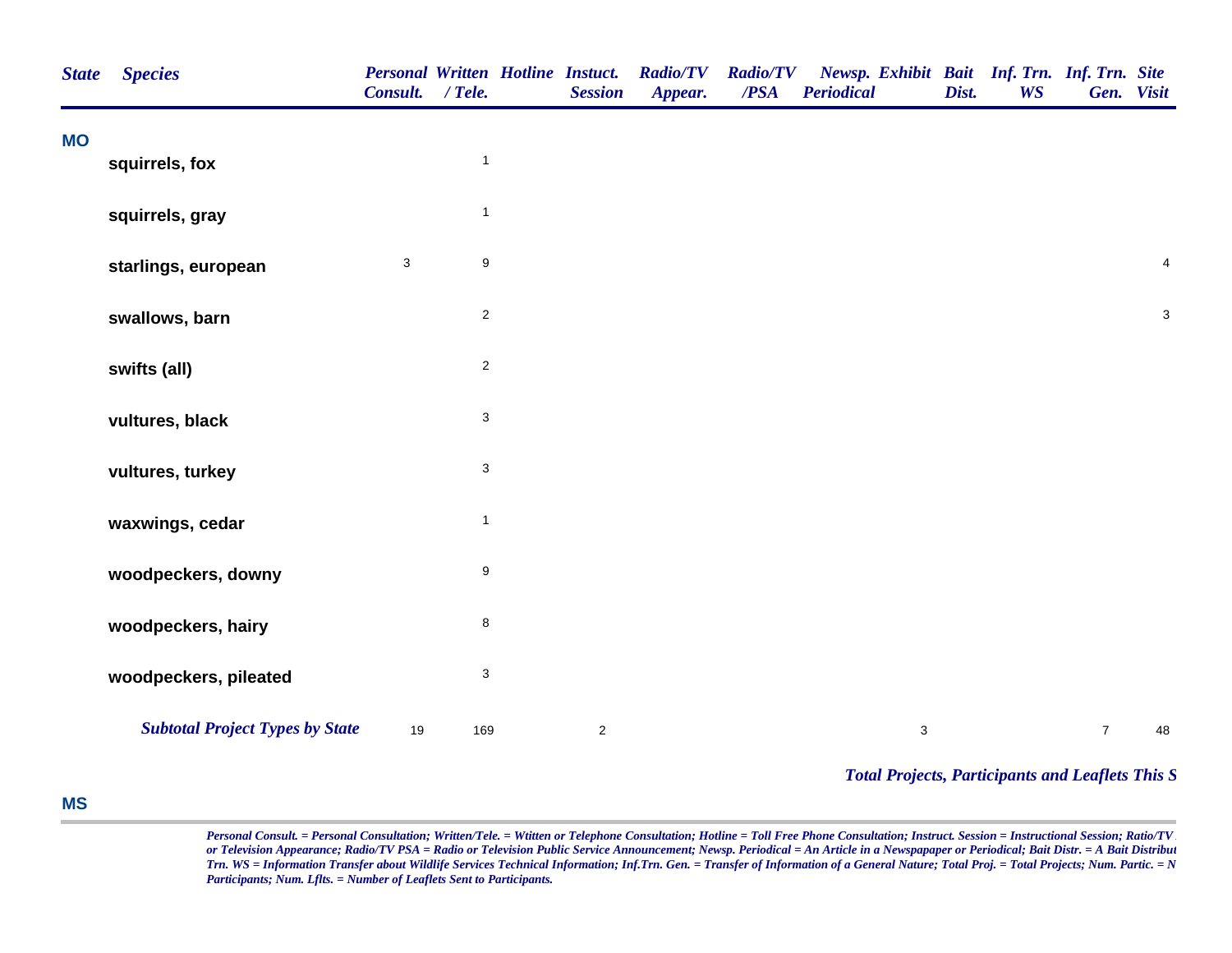|             | <b>Total</b><br>Proj. | Num.<br>Partic   | Num.<br><b>Lflts</b>    |
|-------------|-----------------------|------------------|-------------------------|
|             |                       |                  |                         |
|             | $\ddot{\phantom{a}}$  | $\mathbf{1}$     | $\mathbf{1}$            |
|             | $\mathbf{1}$          | $\mathbf{1}$     | $\mathbf 2$             |
|             | $16\,$                | $26\,$           | $16\,$                  |
|             | $\mathbf 5$           | $\sqrt{5}$       |                         |
|             | $\mathbf 2$           | $\sqrt{2}$       |                         |
|             |                       |                  |                         |
|             | $\mathbf 3$           | $\mathbf{3}$     |                         |
|             | $\overline{3}$        | $\mathsf 3$      |                         |
|             | $\mathbf{1}$          | $\mathbf{1}$     | $\mathbf{1}$            |
|             | $\boldsymbol{9}$      | $\boldsymbol{9}$ |                         |
|             | $\bf 8$               | $\bf8$           | $\mathbf 2$             |
|             |                       |                  |                         |
|             | $\mathbf{3}$          | $\mathbf{3}$     | $\overline{\mathbf{4}}$ |
|             |                       |                  |                         |
| <i>tate</i> | 248                   | 31,025           | 112                     |

 $\sim$ 

*Page 110 of 230*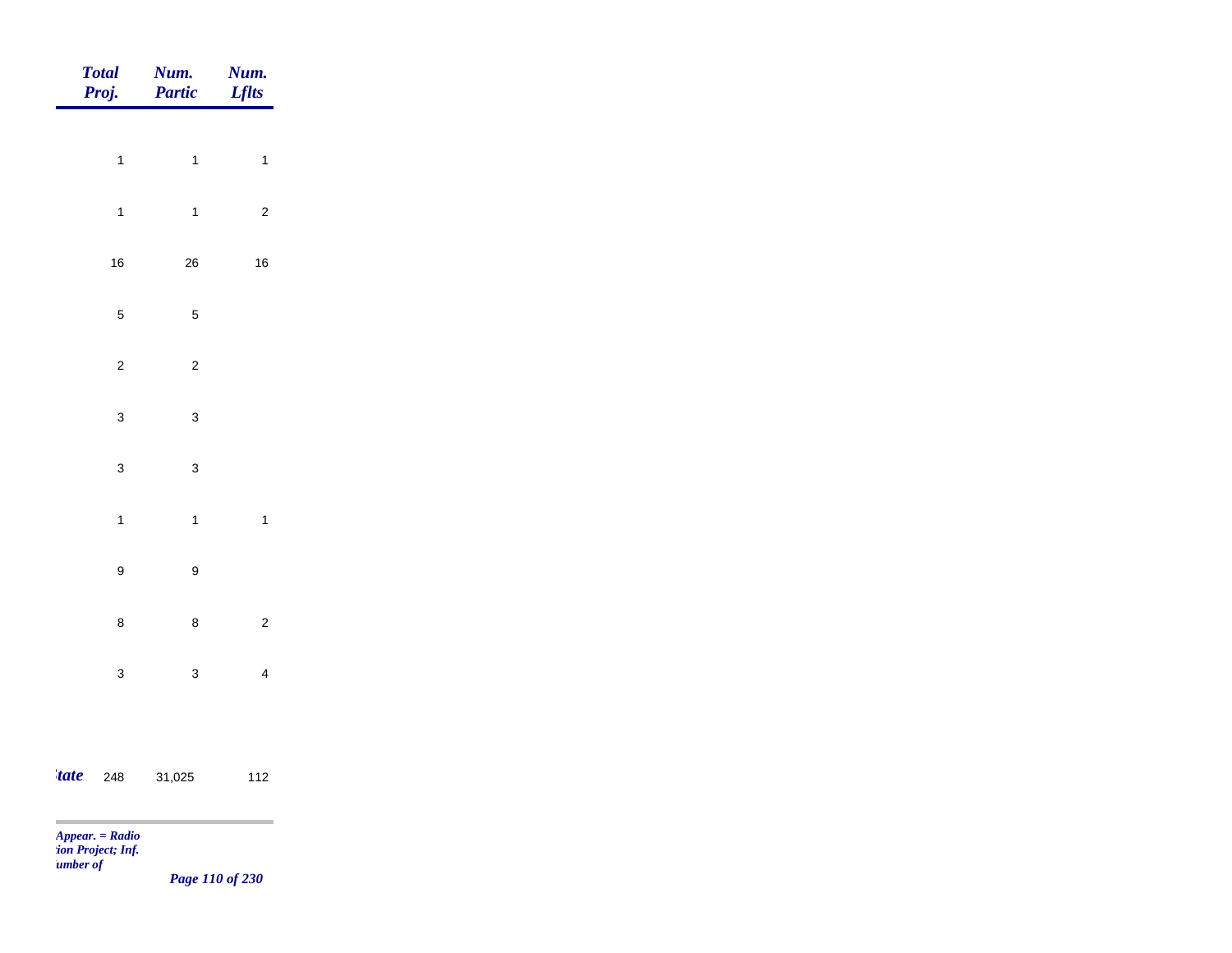| <b>State</b> | <b>Species</b>                | Consult. / Tele. |                           | <b>Personal Written Hotline Instuct.</b><br><b>Session</b> | <b>Radio/TV</b><br>Appear. | <b>Radio/TV</b><br>/PSA | Newsp. Exhibit Bait Inf. Trn. Inf. Trn. Site<br><b>Periodical</b> | Dist. | <b>WS</b>      |              | Gen. Visit       |
|--------------|-------------------------------|------------------|---------------------------|------------------------------------------------------------|----------------------------|-------------------------|-------------------------------------------------------------------|-------|----------------|--------------|------------------|
| <b>MS</b>    | alligators, american          |                  |                           |                                                            |                            |                         |                                                                   |       |                |              | $\overline{c}$   |
|              | armadillos, nine-banded       | $\overline{2}$   | $\boldsymbol{9}$          |                                                            |                            |                         |                                                                   |       |                | $\sqrt{2}$   | 4                |
|              | bats (all)                    | $\overline{7}$   | $\,6\,$                   | $\mathbf{1}$                                               |                            |                         |                                                                   |       |                |              | 12               |
|              | beavers                       | 46               | 64                        | 11                                                         |                            |                         |                                                                   |       | $\overline{2}$ | $\mathbf{1}$ | 145              |
|              | bird, unidentifiable          |                  | $\boldsymbol{9}$          |                                                            |                            |                         |                                                                   |       |                |              | $\mathbf{1}$     |
|              | blackbirds, z-(mixed species) | $\mathbf{1}$     | 4                         |                                                            |                            |                         |                                                                   |       |                |              | $\mathbf{1}$     |
|              | bobcats                       | $\mathbf{1}$     | $\mathbf{1}$              |                                                            |                            |                         |                                                                   |       |                |              |                  |
|              | cats, feral/free ranging      | $\mathbf{1}$     | $\overline{1}$            |                                                            |                            |                         |                                                                   |       |                |              |                  |
|              | coots, american               |                  | $\mathbf{1}$              |                                                            |                            |                         |                                                                   |       |                |              |                  |
|              | cormorants, double-crested    |                  | $12\,$                    |                                                            |                            |                         |                                                                   |       |                |              | $\mathbf 5$      |
|              | coyotes                       | $\sqrt{2}$       | $\ensuremath{\mathsf{3}}$ | $\mathbf 1$                                                |                            |                         |                                                                   |       |                |              | $\boldsymbol{7}$ |
|              | crows, american               | $\mathbf{1}$     | $\sqrt{2}$                |                                                            |                            |                         |                                                                   |       | $\mathbf{1}$   |              |                  |
|              | deer, white-tailed (wild)     |                  | $\mathbf{1}$              | $\mathbf{1}$                                               |                            |                         |                                                                   |       |                |              |                  |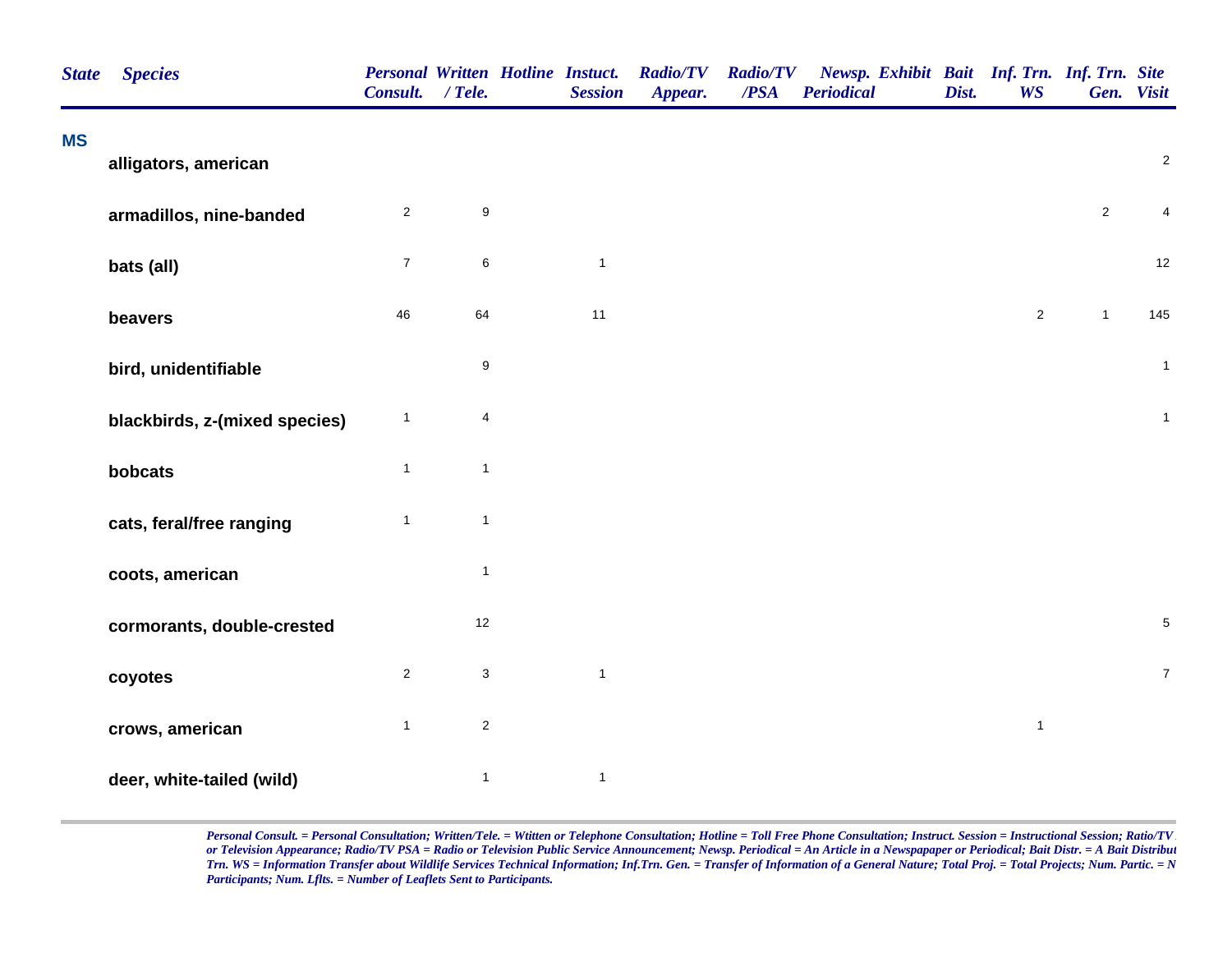| <b>Total</b><br>Proj.                                            | Num.<br>Partic | Num.<br><b>Lflts</b>    |
|------------------------------------------------------------------|----------------|-------------------------|
|                                                                  |                |                         |
| $\overline{c}$                                                   | $\overline{4}$ |                         |
| $17$                                                             | $27\,$         | $12$                    |
| ${\bf 26}$                                                       | 91             | $29\,$                  |
| 269                                                              | 696            | $122$                   |
| $10\,$                                                           | $20\,$         |                         |
| $\bf 6$                                                          | $\bf 8$        |                         |
| $\sqrt{2}$                                                       | $\mathbf{3}$   |                         |
|                                                                  |                |                         |
| $\overline{c}$                                                   | $\overline{5}$ | $\overline{\mathbf{1}}$ |
| $\overline{1}$                                                   | $\overline{1}$ |                         |
| $17\,$                                                           | $17\,$         |                         |
| $13$                                                             | $25\,$         |                         |
| $\overline{4}$                                                   | $\sqrt{5}$     |                         |
| $\overline{c}$                                                   | $\mathbf{3}$   |                         |
|                                                                  |                |                         |
| <b>College</b><br>$\mathbf{r}$ and $\mathbf{r}$ and $\mathbf{r}$ |                |                         |

*Page 111 of 230*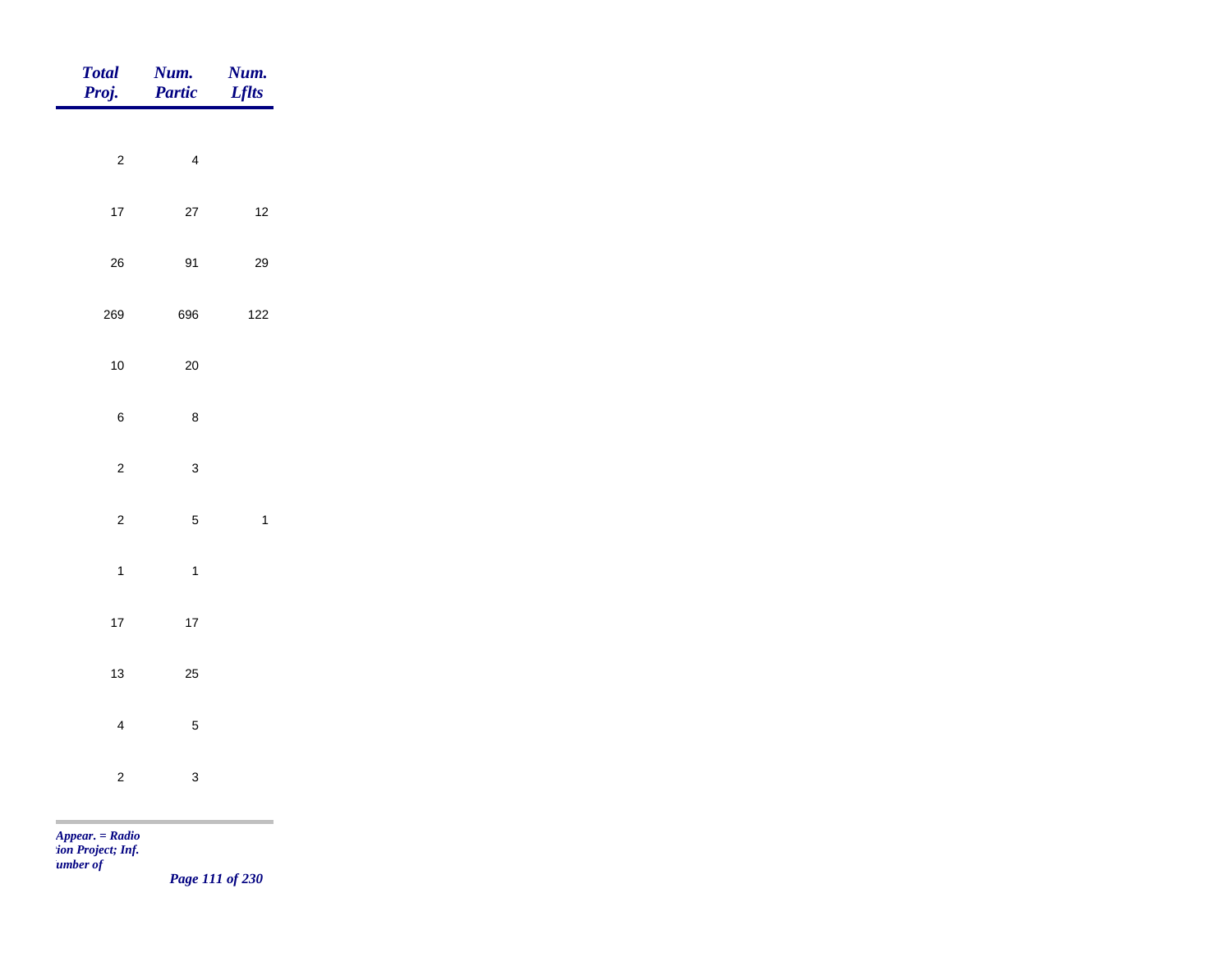| <b>MS</b><br>$\mathbf{1}$<br>$\mathbf{1}$<br>deer, white-tailed (wild)<br>$\mathbf{1}$<br>dogs, feral, free-ranging and h<br>$\overline{c}$<br>ducks, mallards<br>$\mathbf{1}$<br>egrets, cattle<br>12<br>egrets, great<br>$\sqrt{2}$<br>egrets, snowy<br>$\mathbf{1}$<br>flickers, northern<br>$\mathbf{1}$<br>foxes, gray<br>$\mathbf{1}$<br>$\mathbf{1}$<br>foxes, red<br>$\overline{2}$<br>18<br>geese, canada<br>$\mathbf{1}$<br>geese, snow, greater<br>$\mathbf{1}$<br>gulls, herring | Newsp. Exhibit Bait Inf. Trn. Inf. Trn. Site<br>Gen. Visit |            |  |
|----------------------------------------------------------------------------------------------------------------------------------------------------------------------------------------------------------------------------------------------------------------------------------------------------------------------------------------------------------------------------------------------------------------------------------------------------------------------------------------------|------------------------------------------------------------|------------|--|
|                                                                                                                                                                                                                                                                                                                                                                                                                                                                                              |                                                            |            |  |
|                                                                                                                                                                                                                                                                                                                                                                                                                                                                                              |                                                            |            |  |
|                                                                                                                                                                                                                                                                                                                                                                                                                                                                                              |                                                            |            |  |
|                                                                                                                                                                                                                                                                                                                                                                                                                                                                                              |                                                            |            |  |
|                                                                                                                                                                                                                                                                                                                                                                                                                                                                                              |                                                            |            |  |
|                                                                                                                                                                                                                                                                                                                                                                                                                                                                                              |                                                            |            |  |
|                                                                                                                                                                                                                                                                                                                                                                                                                                                                                              |                                                            |            |  |
|                                                                                                                                                                                                                                                                                                                                                                                                                                                                                              |                                                            |            |  |
|                                                                                                                                                                                                                                                                                                                                                                                                                                                                                              |                                                            |            |  |
|                                                                                                                                                                                                                                                                                                                                                                                                                                                                                              | $\mathbf{1}$                                               | $\sqrt{4}$ |  |
|                                                                                                                                                                                                                                                                                                                                                                                                                                                                                              |                                                            |            |  |
|                                                                                                                                                                                                                                                                                                                                                                                                                                                                                              |                                                            |            |  |
| $\mathbf{1}$<br>gulls, ring-billed                                                                                                                                                                                                                                                                                                                                                                                                                                                           |                                                            |            |  |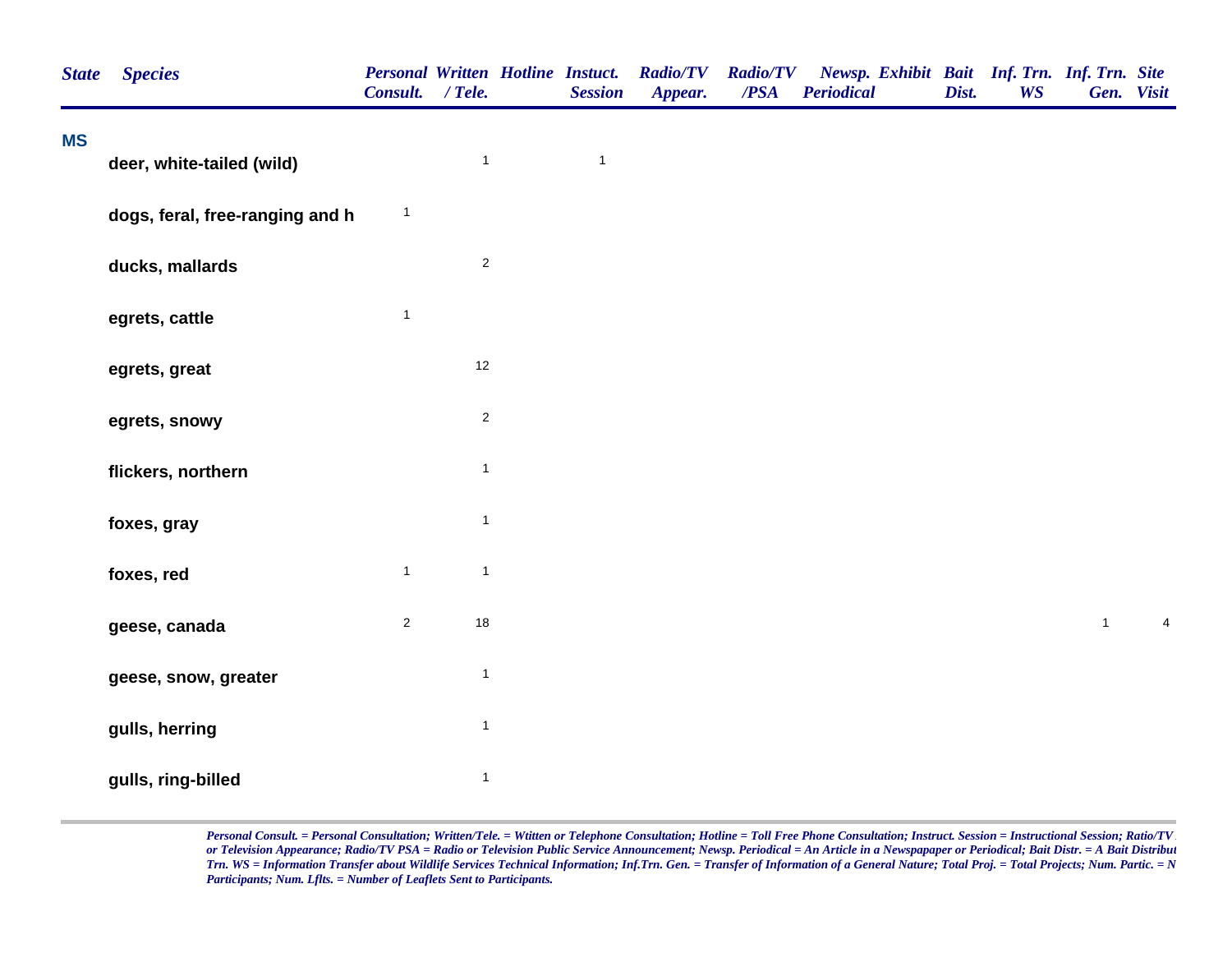| Total<br>Proj. | Num.<br>Partic | Num.<br><b>Lflts</b> |
|----------------|----------------|----------------------|
|                |                |                      |
| $\overline{c}$ | $\mathbf{3}$   |                      |
| $\overline{1}$ | $\mathbf{3}$   | $\overline{1}$       |
| $\overline{2}$ | $\mathbf{3}$   |                      |
| $\overline{1}$ | $\mathbf{3}$   |                      |
| $12$           | $12$           |                      |
| $\overline{c}$ | $\overline{c}$ |                      |
|                |                |                      |
| $\overline{1}$ | $\overline{1}$ |                      |
| $\overline{1}$ | $\overline{c}$ |                      |
| $\overline{c}$ | $\mathbf{3}$   |                      |
| 25             | $\bf 46$       | $11$                 |
| $\mathbf{1}$   | $\overline{1}$ |                      |
| $\mathbf{1}$   | $\mathbf{1}$   |                      |
| $\overline{1}$ | $\overline{1}$ |                      |
|                |                |                      |

*Page 112 of 230*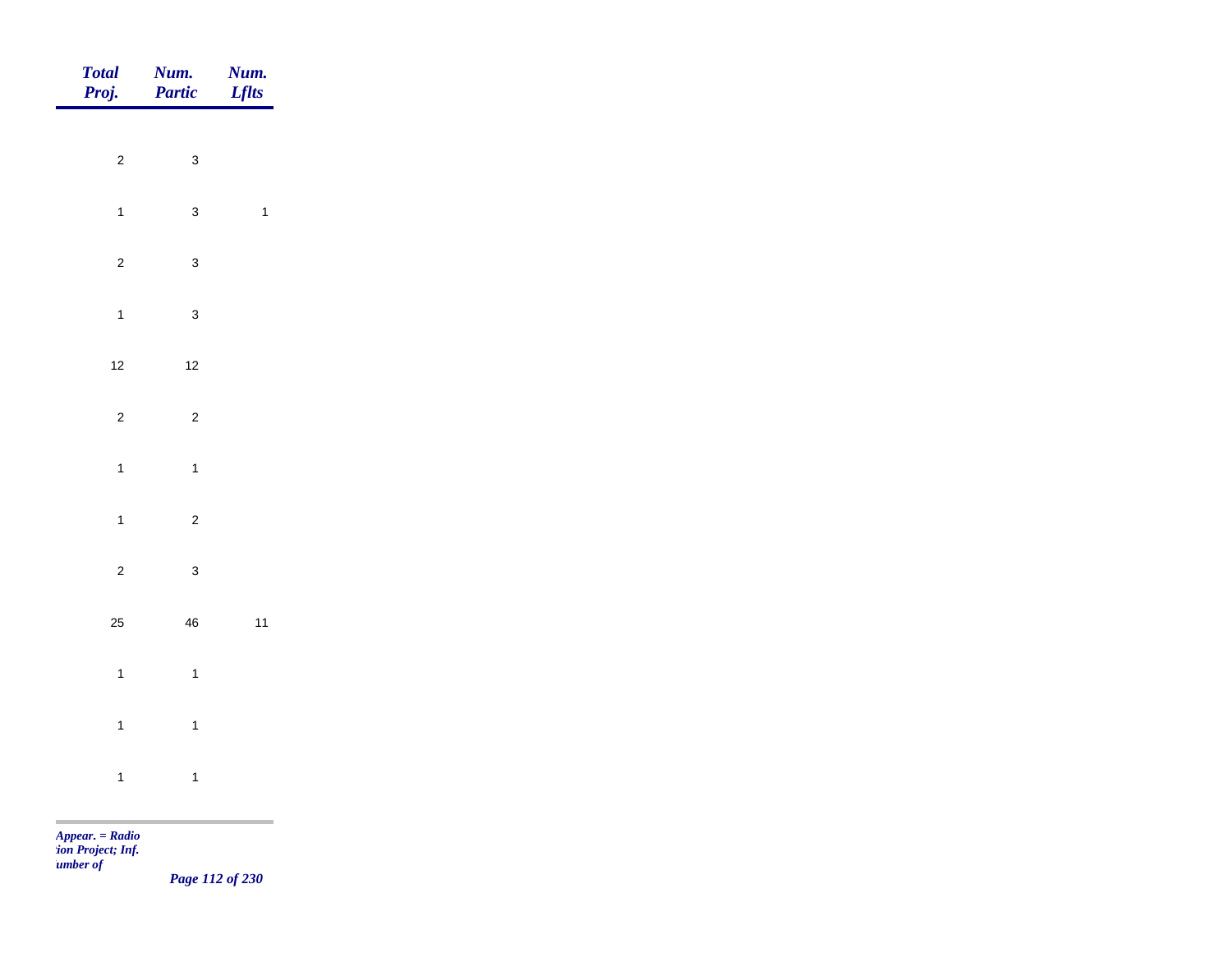| <b>State</b> | <b>Species</b>                | Consult. / Tele. |                           | <b>Personal Written Hotline Instuct.</b><br><b>Session</b> | <b>Radio/TV Radio/TV</b><br>Appear. | $\overline{PSA}$ | Newsp. Exhibit Bait Inf. Trn. Inf. Trn. Site<br><b>Periodical</b> | Dist. | <b>WS</b>    | Gen. Visit |              |
|--------------|-------------------------------|------------------|---------------------------|------------------------------------------------------------|-------------------------------------|------------------|-------------------------------------------------------------------|-------|--------------|------------|--------------|
| <b>MS</b>    | gulls, ring-billed            |                  | $\mathbf{1}$              |                                                            |                                     |                  |                                                                   |       |              |            |              |
|              | hawks, red-tailed             |                  | $\mathbf{1}$              |                                                            |                                     |                  |                                                                   |       |              |            | $\mathbf{1}$ |
|              | herons, great blue            |                  | 12                        |                                                            |                                     |                  |                                                                   |       |              |            |              |
|              | herons, night, black-crowned  |                  | $\mathbf{1}$              |                                                            |                                     |                  |                                                                   |       |              |            |              |
|              | herons, night, yellow-crowned |                  | $\overline{1}$            |                                                            |                                     |                  |                                                                   |       |              |            |              |
|              | hogs, feral                   | $\overline{c}$   | $\overline{4}$            | $\sqrt{2}$                                                 |                                     |                  |                                                                   |       | $\mathbf{1}$ |            | 15           |
|              | killdeers                     |                  | $\mathbf{1}$              |                                                            |                                     |                  |                                                                   |       |              |            |              |
|              | mammal, unidentifiable        | $\mathbf{1}$     |                           |                                                            |                                     |                  |                                                                   |       |              |            |              |
|              | marmots/woodchucks (all)      |                  | $\ensuremath{\mathsf{3}}$ |                                                            |                                     |                  |                                                                   |       |              |            |              |
|              | mockingbirds, northern        |                  | $\mathbf{1}$              |                                                            |                                     |                  |                                                                   |       |              |            |              |
|              | moles (all)                   |                  | $\ensuremath{\mathsf{3}}$ |                                                            |                                     |                  |                                                                   |       |              |            |              |
|              | muskrats                      |                  | $\mathbf{1}$              | $\mathbf{1}$                                               |                                     |                  |                                                                   |       |              |            |              |
|              | non-wildlife                  |                  | $\mathbf 3$               |                                                            |                                     |                  |                                                                   |       |              |            |              |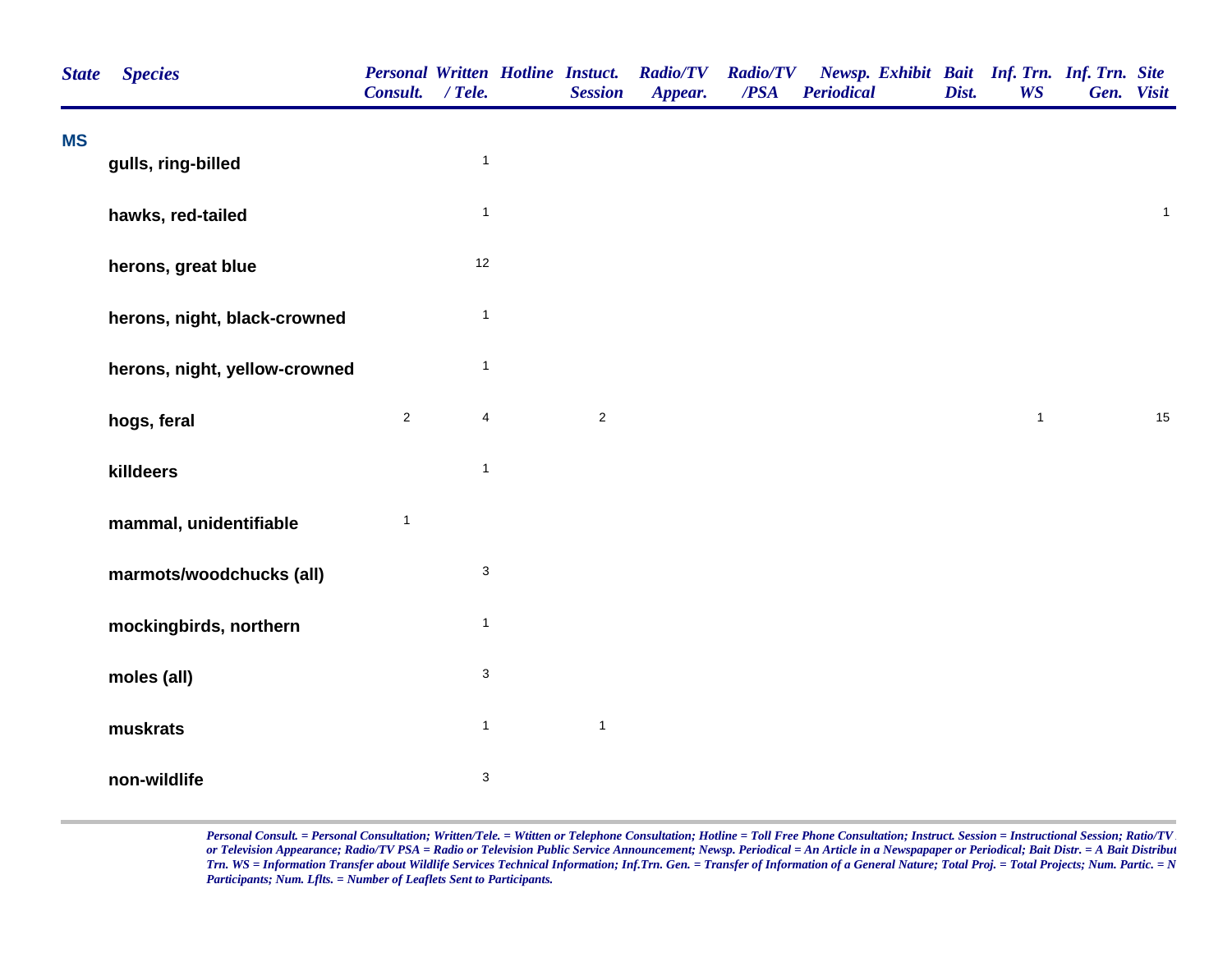| Total<br>Proj. | Num.<br>Partic | <b>Num.</b><br>Lflts |
|----------------|----------------|----------------------|
|                |                |                      |
| $\overline{1}$ | $\overline{1}$ |                      |
| $\overline{2}$ | $\mathbf{3}$   |                      |
| $12$           | $12$           |                      |
| $\overline{1}$ | $\mathbf{1}$   |                      |
| $\overline{1}$ | $\overline{1}$ |                      |
| $24\,$         | 53             |                      |
| $\mathbf{1}$   | $\overline{1}$ |                      |
|                |                |                      |
| $\mathbf{1}$   | $\mathbf{3}$   |                      |
| $\mathbf{3}$   | $\mathbf{3}$   |                      |
| $\overline{1}$ | $\overline{c}$ |                      |
| $\mathbf{3}$   | $\overline{4}$ |                      |
| $\overline{2}$ | $\overline{c}$ |                      |
| $\mathbf{3}$   | $10$           |                      |
|                |                |                      |

*Page 113 of 230*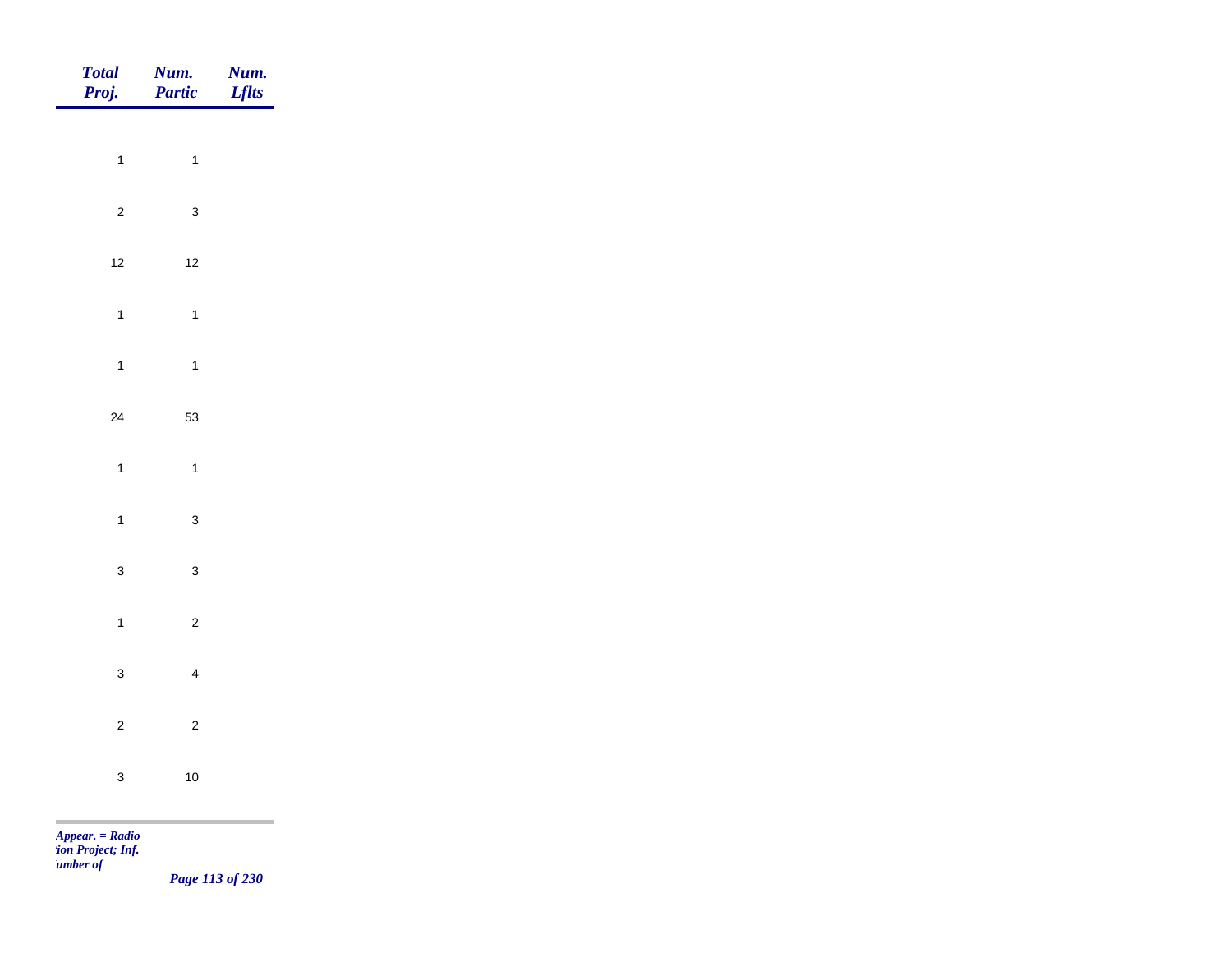| <b>State</b> | <b>Species</b>           | Consult. / Tele. |              | <b>Personal Written Hotline Instuct.</b><br><b>Session</b> | <b>Radio/TV</b><br>Appear. | <b>Radio/TV</b><br>/PSA | Newsp. Exhibit Bait Inf. Trn. Inf. Trn. Site<br><b>Periodical</b> | Dist. | <b>WS</b>    | Gen. Visit |                |
|--------------|--------------------------|------------------|--------------|------------------------------------------------------------|----------------------------|-------------------------|-------------------------------------------------------------------|-------|--------------|------------|----------------|
| <b>MS</b>    | non-wildlife             |                  | $\mathbf 3$  |                                                            |                            |                         |                                                                   |       |              |            |                |
|              | nutrias                  | $\overline{2}$   |              |                                                            |                            |                         |                                                                   |       |              |            | $\mathbf{1}$   |
|              | opossums, virginia       | $\mathbf{1}$     |              |                                                            |                            |                         |                                                                   |       |              |            |                |
|              | otters, river            | $\mathbf{1}$     |              |                                                            |                            |                         |                                                                   |       |              |            |                |
|              | owls, barred             |                  | $\mathbf{1}$ |                                                            |                            |                         |                                                                   |       |              |            |                |
|              | owls, great horned       |                  | $\mathbf{1}$ |                                                            |                            |                         |                                                                   |       |              |            |                |
|              | pelicans, american white |                  | 11           |                                                            |                            |                         |                                                                   |       |              |            | $\overline{1}$ |
|              | pigeons, feral (rock)    | $\,$ 5 $\,$      | $\mathbf{1}$ |                                                            |                            |                         |                                                                   |       | $\mathbf{1}$ |            |                |
|              | rabbits, cottontail      |                  | $\mathbf{1}$ |                                                            |                            |                         |                                                                   |       |              |            | $\overline{1}$ |
|              | raccoons                 | $\mathbf{1}$     | $20\,$       |                                                            |                            |                         |                                                                   |       |              |            | $\bf8$         |
|              | rats, black (roof)       |                  | $\sqrt{2}$   |                                                            |                            |                         |                                                                   |       |              |            |                |
|              | skunks, spotted          | $\overline{c}$   | $\mathbf{2}$ |                                                            |                            |                         |                                                                   |       |              |            |                |
|              | skunks, striped          | $\mathbf{1}$     | $\bf 8$      |                                                            |                            |                         |                                                                   |       |              |            | $\sqrt{2}$     |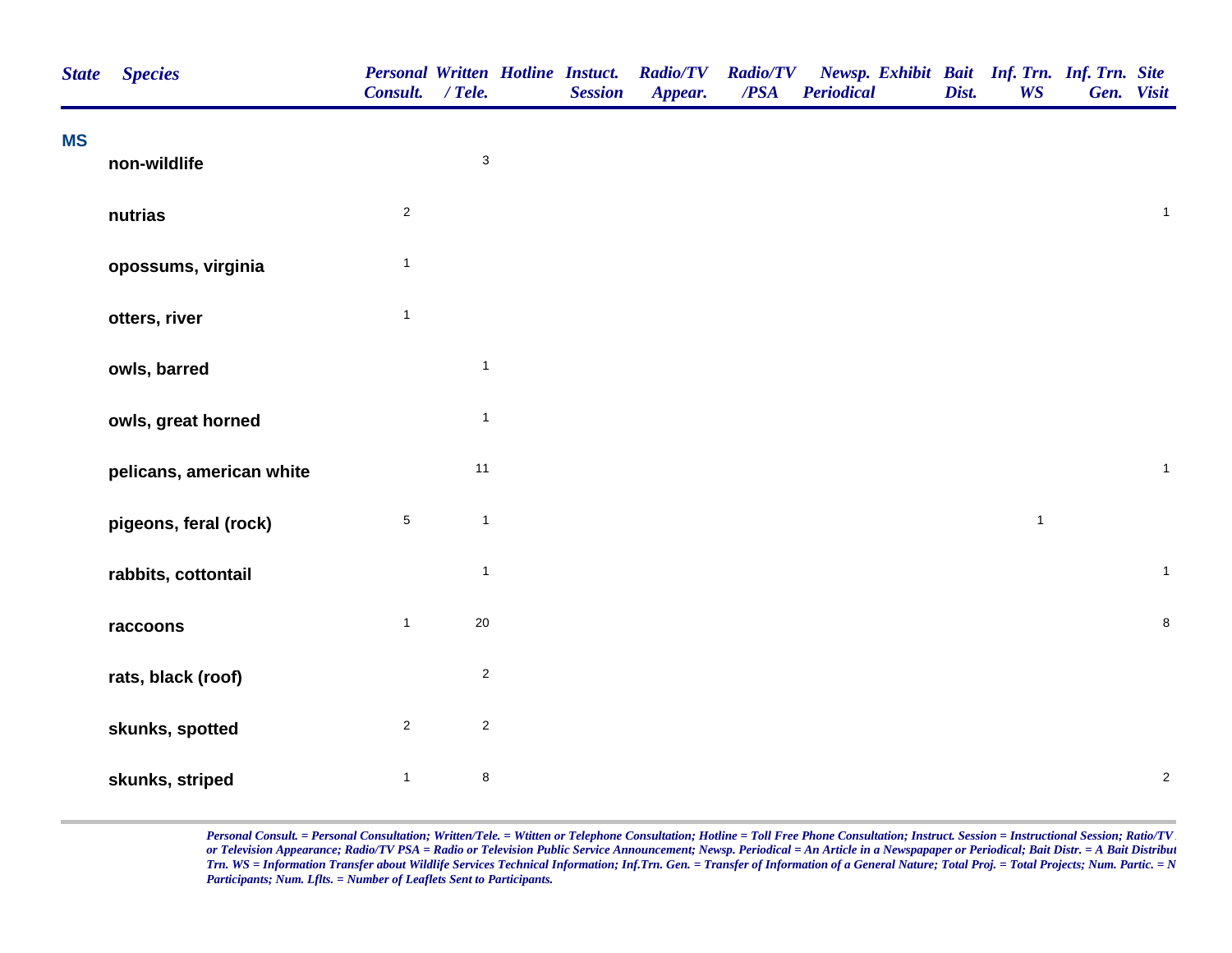| $\mathbf{3}$<br>$10$<br>$\mathbf{3}$<br>$10$ |
|----------------------------------------------|
|                                              |
|                                              |
|                                              |
| $\mathbf{1}$<br>$\overline{4}$               |
| $\overline{1}$<br>$\overline{1}$             |
| $\overline{1}$<br>$\mathbf{1}$               |
| $\overline{1}$<br>$\overline{c}$             |
|                                              |
| $12$<br>$12$                                 |
| $\overline{7}$<br>$13$                       |
| $\overline{c}$<br>$\, 6$                     |
| 29<br>59                                     |
| $\overline{c}$<br>$\mathbf{3}$               |
| $\overline{4}$<br>$\overline{4}$             |
|                                              |
| $11$<br>$22\,$                               |

*Page 114 of 230*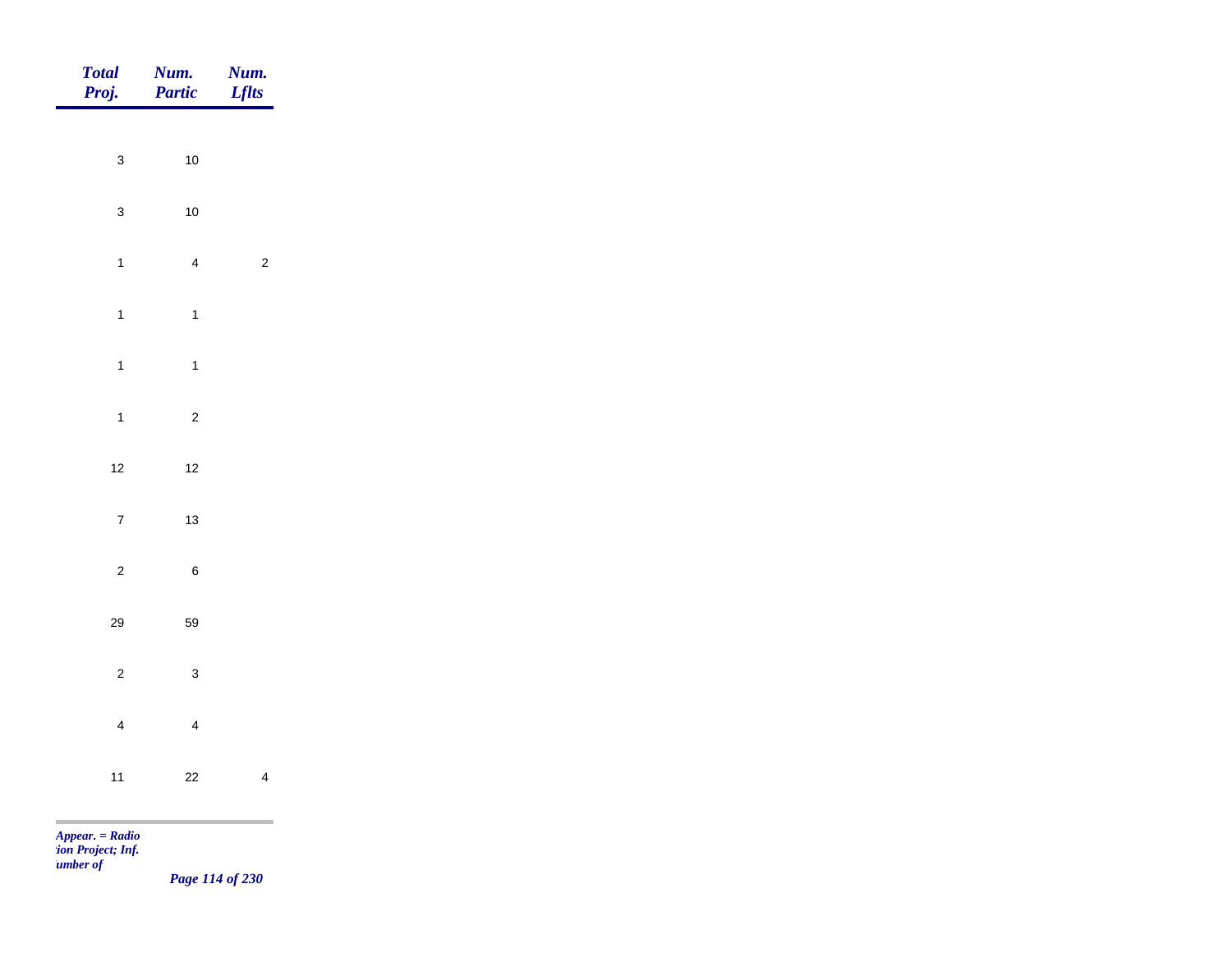| <b>MS</b><br>$\mathbf{1}$<br>$\bf 8$<br>skunks, striped<br>$\mathbf{1}$<br>snakes, non-poisonous (other)<br>snakes, poisonous (other)<br>$\mathbf{1}$<br>$\mathbf{1}$<br>sparrows, house/english<br>$\mathbf{1}$<br>squirrels, fox<br>$\ensuremath{\mathsf{3}}$<br>$\mathbf{1}$<br>squirrels, gray<br>$\mathbf{1}$<br>starlings, european<br>$\mathbf{1}$<br>swallows, bank<br>$\overline{c}$<br>swallows, barn<br>$\overline{c}$<br>swallows, cliff<br>$\mathbf{1}$<br>voles (all)<br>$\bf8$<br>$\mathbf{1}$<br>vultures, black | <b>State</b> | <b>Species</b> | Consult. / Tele. |  | <b>Personal Written Hotline Instuct.</b><br><b>Session</b> | <b>Radio/TV</b><br>Appear. | <b>Radio/TV</b><br>/PSA | Newsp. Exhibit Bait Inf. Trn. Inf. Trn. Site<br><b>Periodical</b> | Dist. | <b>WS</b> | Gen. Visit |                |  |
|----------------------------------------------------------------------------------------------------------------------------------------------------------------------------------------------------------------------------------------------------------------------------------------------------------------------------------------------------------------------------------------------------------------------------------------------------------------------------------------------------------------------------------|--------------|----------------|------------------|--|------------------------------------------------------------|----------------------------|-------------------------|-------------------------------------------------------------------|-------|-----------|------------|----------------|--|
|                                                                                                                                                                                                                                                                                                                                                                                                                                                                                                                                  |              |                |                  |  |                                                            |                            |                         |                                                                   |       |           |            | $\overline{2}$ |  |
|                                                                                                                                                                                                                                                                                                                                                                                                                                                                                                                                  |              |                |                  |  |                                                            |                            |                         |                                                                   |       |           |            | $\mathbf{1}$   |  |
|                                                                                                                                                                                                                                                                                                                                                                                                                                                                                                                                  |              |                |                  |  |                                                            |                            |                         |                                                                   |       |           |            | $\sqrt{2}$     |  |
|                                                                                                                                                                                                                                                                                                                                                                                                                                                                                                                                  |              |                |                  |  |                                                            |                            |                         |                                                                   |       |           |            |                |  |
|                                                                                                                                                                                                                                                                                                                                                                                                                                                                                                                                  |              |                |                  |  |                                                            |                            |                         |                                                                   |       |           |            |                |  |
|                                                                                                                                                                                                                                                                                                                                                                                                                                                                                                                                  |              |                |                  |  |                                                            |                            |                         |                                                                   |       |           |            | $\sqrt{5}$     |  |
|                                                                                                                                                                                                                                                                                                                                                                                                                                                                                                                                  |              |                |                  |  |                                                            |                            |                         |                                                                   |       |           |            |                |  |
|                                                                                                                                                                                                                                                                                                                                                                                                                                                                                                                                  |              |                |                  |  |                                                            |                            |                         |                                                                   |       |           |            |                |  |
|                                                                                                                                                                                                                                                                                                                                                                                                                                                                                                                                  |              |                |                  |  |                                                            |                            |                         |                                                                   |       |           |            | $\mathbf{1}$   |  |
|                                                                                                                                                                                                                                                                                                                                                                                                                                                                                                                                  |              |                |                  |  |                                                            |                            |                         |                                                                   |       |           |            | $\mathbf{1}$   |  |
|                                                                                                                                                                                                                                                                                                                                                                                                                                                                                                                                  |              |                |                  |  |                                                            |                            |                         |                                                                   |       |           |            |                |  |
|                                                                                                                                                                                                                                                                                                                                                                                                                                                                                                                                  |              |                |                  |  |                                                            |                            |                         |                                                                   |       |           |            | $\mathbf{3}$   |  |
| $\overline{c}$<br>$\mathbf{1}$<br>vultures, turkey                                                                                                                                                                                                                                                                                                                                                                                                                                                                               |              |                |                  |  |                                                            |                            |                         |                                                                   |       |           |            | $\mathbf{1}$   |  |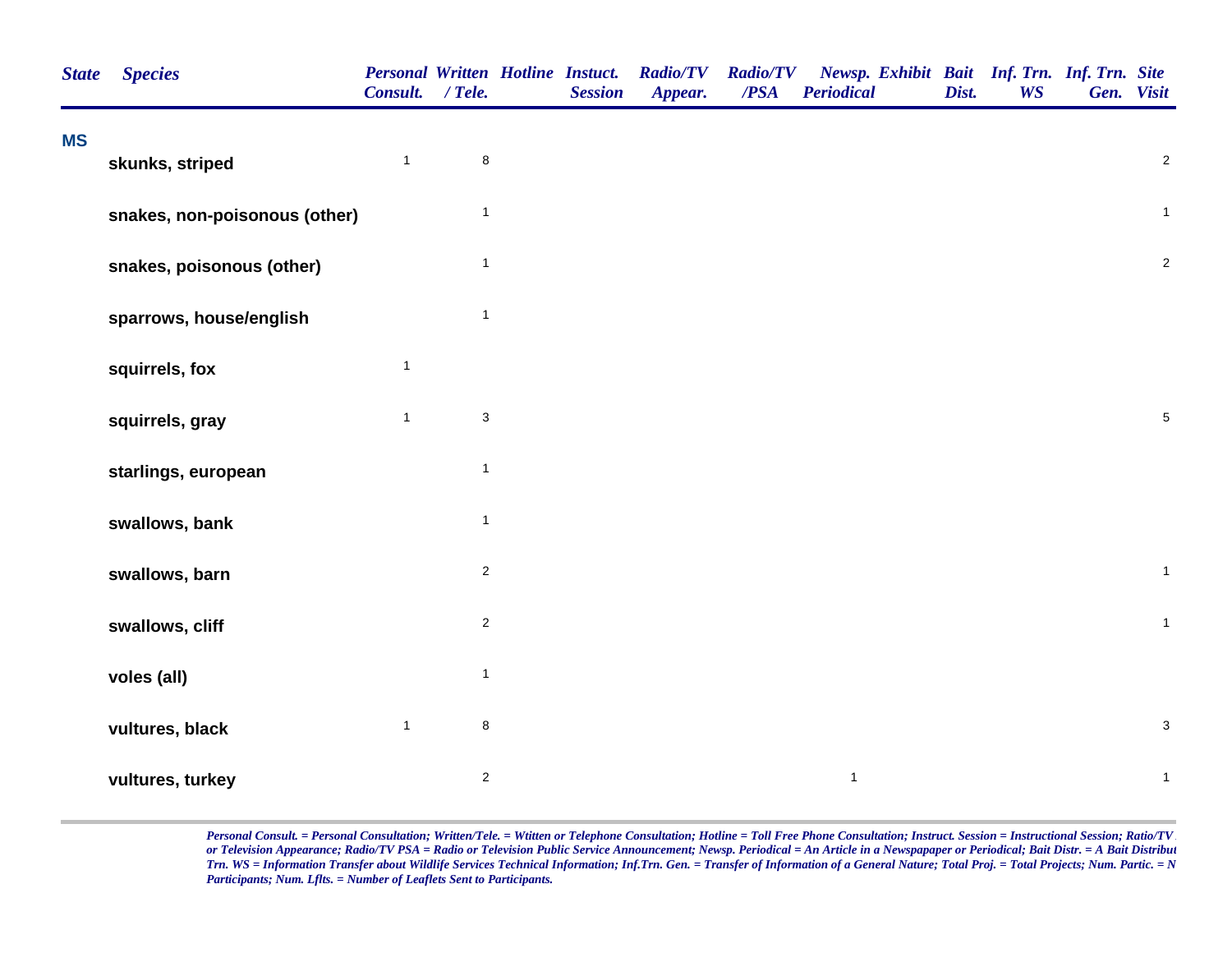| Total<br>Proj.   | Num.<br>Partic   | Num.<br><b>Lflts</b> |
|------------------|------------------|----------------------|
| $11$             |                  |                      |
|                  | $22\,$           | $\overline{4}$       |
| $\overline{c}$   | $\overline{4}$   |                      |
| $\mathbf{3}$     | $\bf 8$          |                      |
| $\mathbf{1}$     | $\mathbf{1}$     |                      |
| $\mathbf{1}$     | $\mathbf{1}$     |                      |
| $\boldsymbol{9}$ | $15$             |                      |
| $\mathbf{1}$     | $\overline{1}$   | $12$                 |
|                  |                  |                      |
| $\mathbf{1}$     | $\overline{1}$   |                      |
| $\mathbf{3}$     | $\boldsymbol{9}$ |                      |
| $\mathbf{3}$     | $\overline{4}$   |                      |
| $\mathbf{1}$     | $\mathbf{1}$     |                      |
| $12$             | $23\,$           |                      |
| $\overline{4}$   | $10$             |                      |
|                  |                  | <b>College</b>       |

*Page 115 of 230*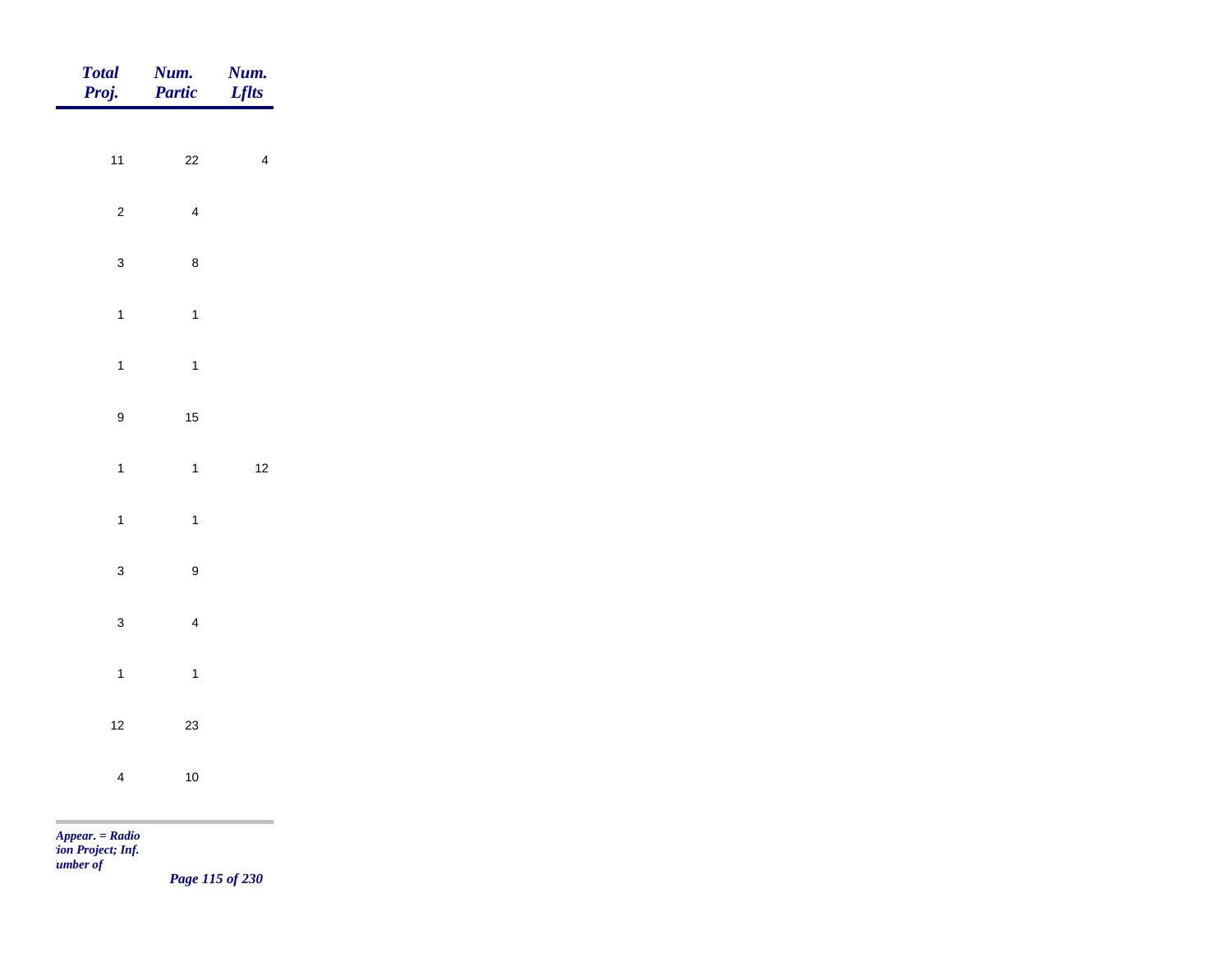| <b>State</b> | <b>Species</b>                         | Consult. / Tele.          |                | <b>Session</b> | Personal Written Hotline Instuct. Radio/TV<br>Appear. | <b>Radio/TV</b><br>/PSA | Newsp. Exhibit Bait Inf. Trn. Inf. Trn. Site<br><b>Periodical</b> | Dist. | <b>WS</b>    | Gen. Visit   |                |
|--------------|----------------------------------------|---------------------------|----------------|----------------|-------------------------------------------------------|-------------------------|-------------------------------------------------------------------|-------|--------------|--------------|----------------|
| <b>MS</b>    | vultures, turkey                       |                           | $\overline{c}$ |                |                                                       |                         | $\mathbf{1}$                                                      |       |              |              | $\mathbf{1}$   |
|              | woodpeckers, hairy                     |                           | $\mathbf{1}$   |                |                                                       |                         |                                                                   |       |              |              |                |
|              | woodpeckers, pileated                  | $\mathbf{1}$              |                |                |                                                       |                         |                                                                   |       |              |              |                |
|              | <b>Subtotal Project Types by State</b> | 86                        | 255            | 17             |                                                       |                         | $\mathbf{1}$                                                      |       | $\sqrt{5}$   | 4            | 224            |
|              |                                        |                           |                |                |                                                       |                         | <b>Total Projects, Participants and Leaflets This S</b>           |       |              |              |                |
| МT           | bats (all)                             |                           | $\mathbf{1}$   |                |                                                       |                         |                                                                   |       |              |              |                |
|              | bears, black                           | $\overline{2}$            | $\sqrt{5}$     |                |                                                       |                         |                                                                   |       |              |              |                |
|              | bears, grizzly                         |                           | $\overline{c}$ |                |                                                       |                         |                                                                   |       |              | $\mathbf{1}$ | $\overline{2}$ |
|              | beavers                                | $\overline{2}$            | $\overline{c}$ |                |                                                       |                         |                                                                   |       |              |              |                |
|              | bison (buffalo)                        |                           |                |                |                                                       |                         |                                                                   |       |              |              | $\mathbf{1}$   |
|              | coyotes                                | $\ensuremath{\mathsf{3}}$ | $\overline{c}$ |                |                                                       |                         |                                                                   |       |              |              | $\mathbf{1}$   |
|              | cranes, sandhill                       |                           | $\overline{c}$ |                |                                                       |                         |                                                                   |       |              |              |                |
|              | crows, american                        |                           | $\mathbf{1}$   |                | $\mathbf{1}$                                          |                         |                                                                   |       | $\mathbf{1}$ |              |                |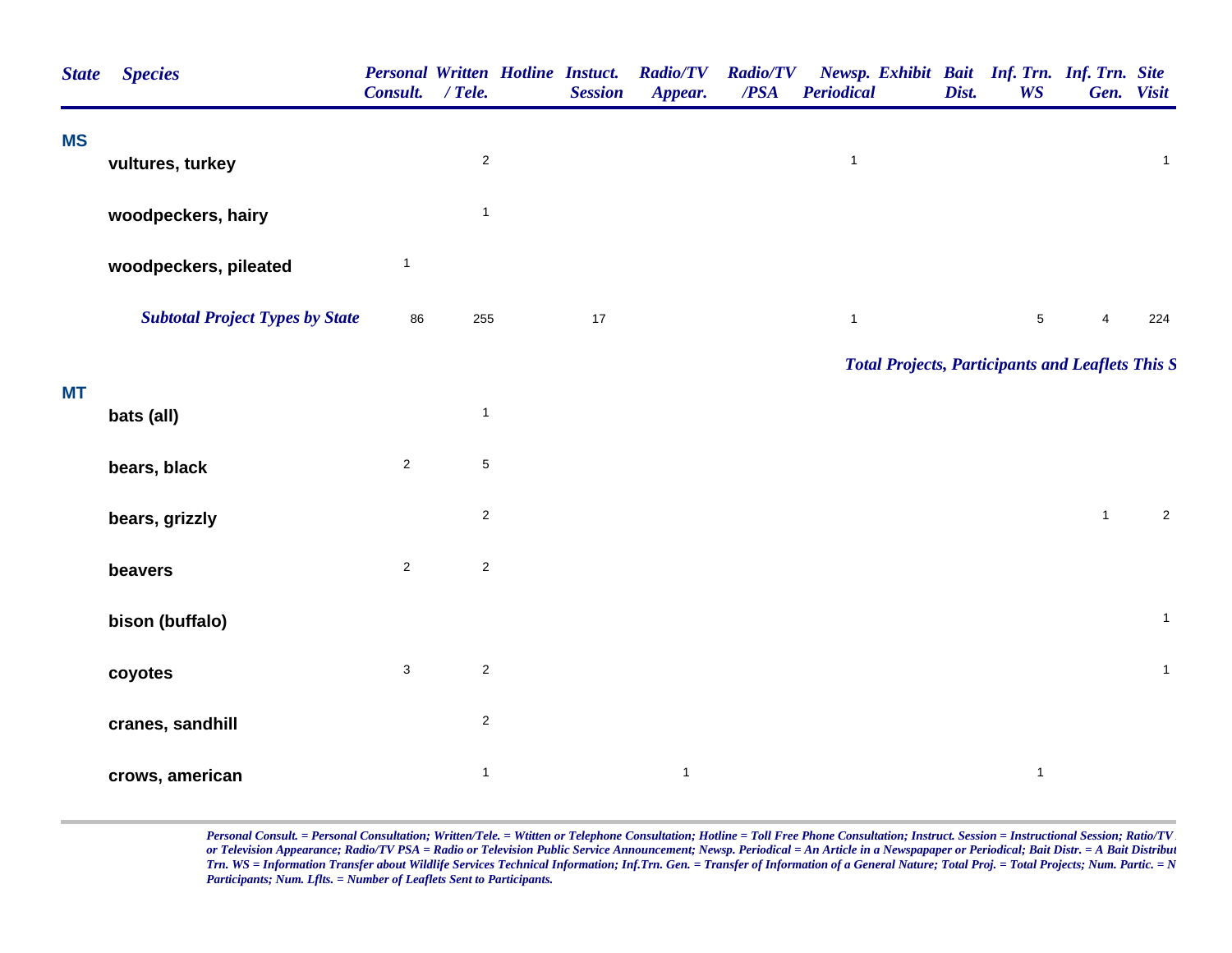|       | <b>Total</b><br>Proj.   | Num.<br><b>Partic</b>   | Num.<br><b>Lflts</b> |
|-------|-------------------------|-------------------------|----------------------|
|       | 4                       | 10                      |                      |
|       | $\mathbf{1}$            | $\mathbf{1}$            | 8                    |
|       | $\mathbf{1}$            | $\mathbf{1}$            |                      |
|       |                         |                         |                      |
| 'tate | 592                     | 1,295                   | 202                  |
|       | $\mathbf{1}$            | $\mathbf{1}$            |                      |
|       | $\overline{7}$          | 10                      |                      |
|       | 5                       | 29                      |                      |
|       | $\overline{\mathbf{4}}$ | 6                       |                      |
|       | $\mathbf{1}$            | $\overline{\mathbf{c}}$ |                      |
|       | 6                       | 11                      |                      |
|       | $\overline{\mathbf{c}}$ | $\overline{\mathbf{c}}$ |                      |
|       | 3                       | 5                       |                      |

m

*Page 116 of 230*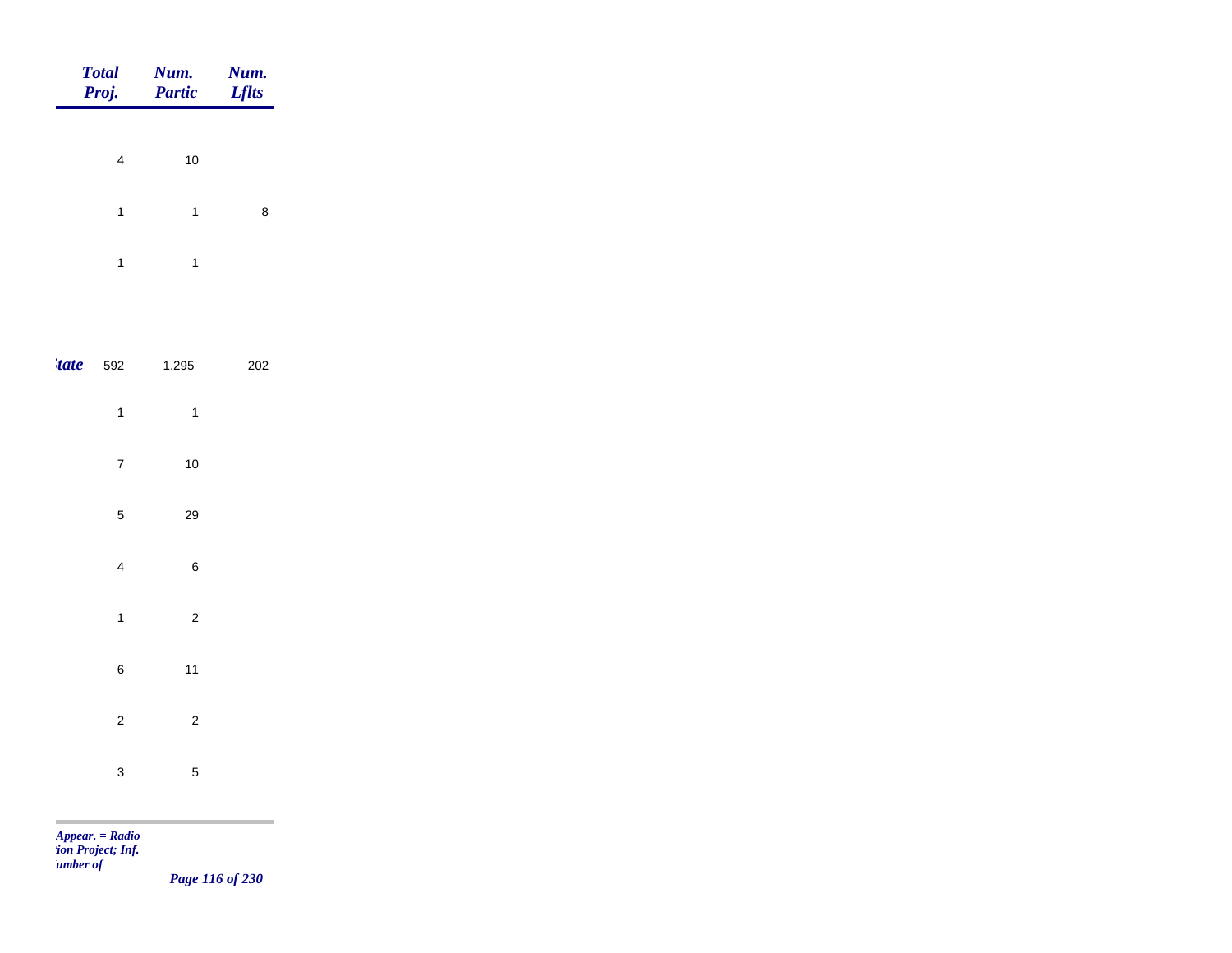| <b>State</b> | <b>Species</b>                  | Personal Written Hotline Instuct.<br>Consult. / Tele. |              | <b>Session</b> | <b>Radio/TV</b><br>Appear. | <b>Radio/TV</b><br>/PSA | Newsp. Exhibit Bait Inf. Trn. Inf. Trn. Site<br><b>Periodical</b> | Dist. | <b>WS</b> | Gen. Visit |                           |
|--------------|---------------------------------|-------------------------------------------------------|--------------|----------------|----------------------------|-------------------------|-------------------------------------------------------------------|-------|-----------|------------|---------------------------|
| <b>MT</b>    | deer, mule                      |                                                       | $\mathbf{1}$ |                |                            |                         |                                                                   |       |           |            |                           |
|              | dogs, feral, free-ranging and h | $\mathbf{1}$                                          |              |                |                            |                         |                                                                   |       |           |            | $\mathbf{1}$              |
|              | eagles, golden                  | $\mathbf{1}$                                          |              |                |                            |                         |                                                                   |       |           |            |                           |
|              | flickers, northern              |                                                       | $\mathbf 5$  |                |                            |                         |                                                                   |       |           |            |                           |
|              | foxes, red                      | $\mathbf{1}$                                          | $\mathbf{1}$ |                |                            |                         |                                                                   |       |           |            |                           |
|              | geese, canada                   | $\sqrt{3}$                                            | $\sqrt{2}$   | $\mathbf{1}$   |                            |                         |                                                                   |       |           |            | $\mathbf{1}$              |
|              | gulls, california               |                                                       | $\mathbf 2$  |                |                            |                         |                                                                   |       |           |            |                           |
|              | gulls, ring-billed              |                                                       | $\mathbf{1}$ |                |                            |                         |                                                                   |       |           |            | $\mathbf{1}$              |
|              | hawks, goshawk, northern        |                                                       | $\mathbf{1}$ |                |                            |                         |                                                                   |       |           |            |                           |
|              | lions, mountain (cougar)        | $\ensuremath{\mathsf{3}}$                             | 10           |                |                            |                         |                                                                   |       |           |            | $\ensuremath{\mathsf{3}}$ |
|              | mammal, unidentifiable          | $\mathbf{1}$                                          |              |                |                            |                         |                                                                   |       |           |            |                           |
|              | marmots/woodchucks (all)        |                                                       | $\mathbf{1}$ |                |                            |                         |                                                                   |       |           |            |                           |
|              | ospreys                         |                                                       | $\mathbf{1}$ |                |                            |                         |                                                                   |       |           |            |                           |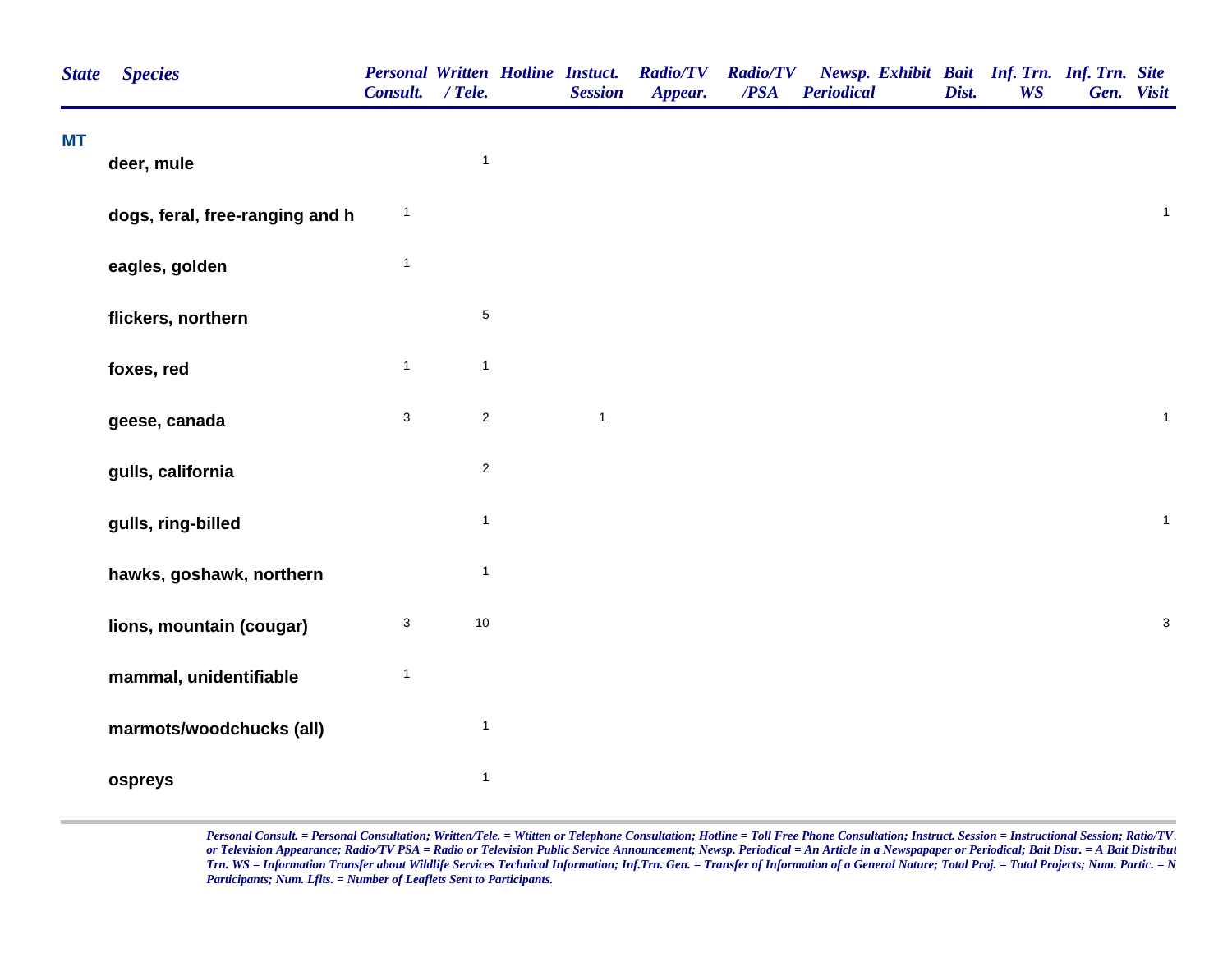| Total<br>Proj. | <b>Num.</b><br>Partic | <b>Num.</b><br>Lflts |
|----------------|-----------------------|----------------------|
|                |                       |                      |
| $\overline{1}$ | $\overline{c}$        |                      |
| $\overline{2}$ | $\overline{2}$        |                      |
| $\overline{1}$ | $\overline{1}$        |                      |
| $\overline{5}$ | $\overline{7}$        |                      |
| $\mathbf 2$    | $\overline{2}$        |                      |
| $\overline{7}$ | $\bf 8$               |                      |
| $\overline{c}$ | $\overline{4}$        |                      |
|                |                       |                      |
| $\overline{c}$ | $\overline{c}$        |                      |
| $\overline{1}$ | $\overline{1}$        |                      |
| $16\,$         | $22\,$                |                      |
| $\overline{1}$ | $\overline{1}$        |                      |
| $\overline{1}$ | $\mathbf{3}$          |                      |
|                |                       |                      |
| $\overline{1}$ | $\mathbf{1}$          |                      |

m

*Page 117 of 230*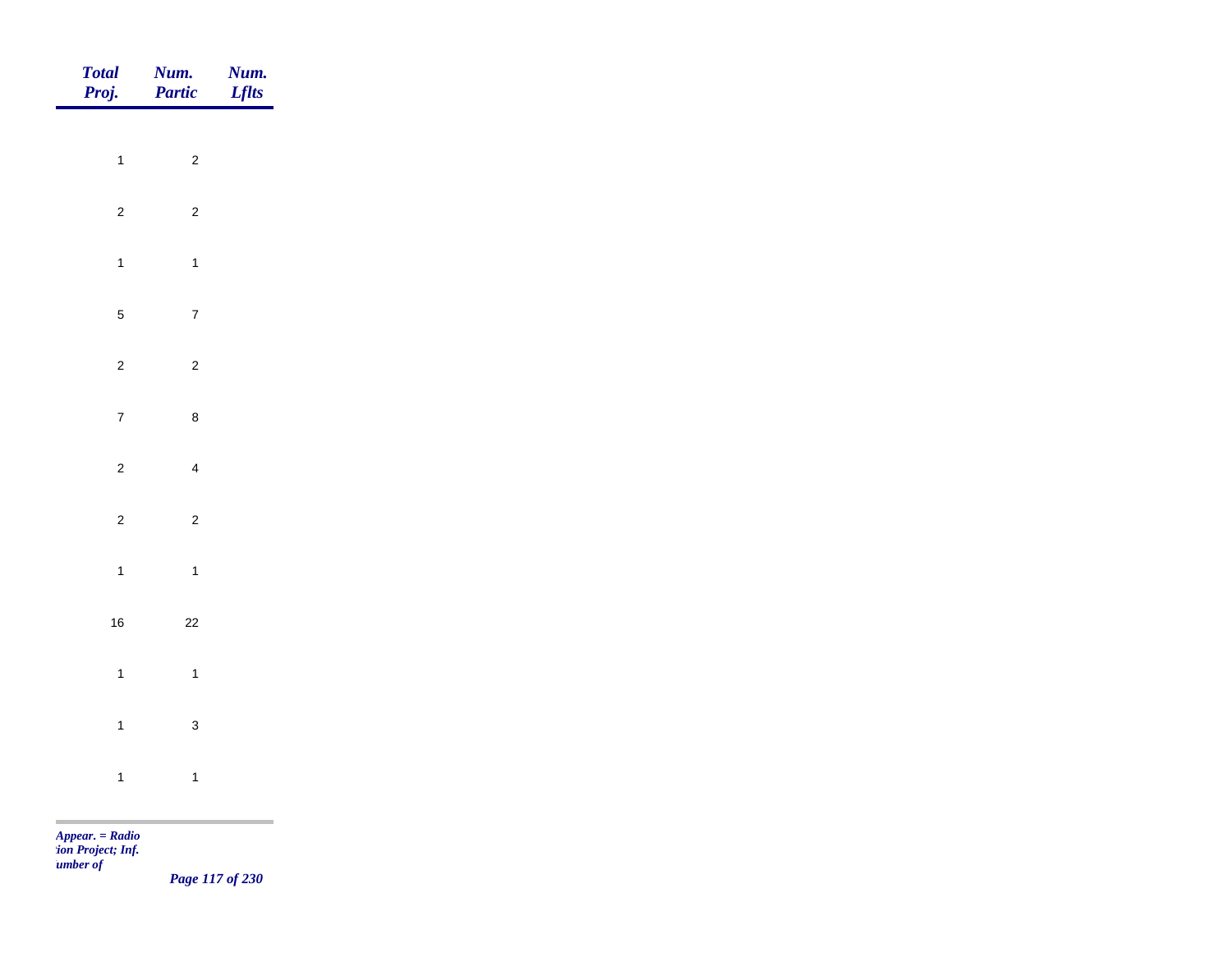| <b>State</b> | <b>Species</b>                         | <b>Personal Written Hotline Instuct.</b><br>Consult. / Tele. |              | <b>Session</b>            | <b>Radio/TV</b><br>Appear. | <b>Radio/TV</b><br>/PSA | Newsp. Exhibit Bait Inf. Trn. Inf. Trn. Site<br><b>Periodical</b> | Dist. | <b>WS</b>    | Gen. Visit     |              |
|--------------|----------------------------------------|--------------------------------------------------------------|--------------|---------------------------|----------------------------|-------------------------|-------------------------------------------------------------------|-------|--------------|----------------|--------------|
| МT           | ospreys                                |                                                              | $\mathbf{1}$ |                           |                            |                         |                                                                   |       |              |                |              |
|              | pigeons, feral (rock)                  |                                                              | 1            |                           |                            |                         |                                                                   |       |              |                |              |
|              | prairie dogs, black-tailed             | $\overline{2}$                                               | $\mathbf{1}$ |                           |                            |                         |                                                                   |       |              |                |              |
|              | rabbits, cottontail                    | $\mathbf{1}$                                                 | $\mathbf{1}$ |                           |                            |                         |                                                                   |       |              |                |              |
|              | raccoons                               | $\,$ 5 $\,$                                                  | $\mathbf{1}$ |                           |                            |                         |                                                                   |       |              |                | $\mathbf{1}$ |
|              | ravens, common                         | $\mathbf{1}$                                                 | $\sqrt{2}$   |                           |                            |                         |                                                                   |       |              |                |              |
|              | sheep, feral, free-ranging and e       |                                                              | $\mathbf{1}$ |                           |                            |                         |                                                                   |       |              |                |              |
|              | skunks, striped                        |                                                              | $\mathbf{1}$ |                           |                            |                         |                                                                   |       |              |                |              |
|              | squirrels, ground, other               |                                                              | 4            |                           |                            |                         |                                                                   |       |              |                |              |
|              | wolves, gray/timber                    | 4                                                            | 13           | $\ensuremath{\mathsf{3}}$ |                            |                         | $\overline{\mathbf{4}}$                                           |       |              | $\overline{2}$ | $10$         |
|              | <b>Subtotal Project Types by State</b> | 30                                                           | 65           | $\overline{4}$            | $\mathbf{1}$               | $\mathbf{1}$            | $\overline{\mathbf{4}}$                                           |       | $\mathbf{1}$ | $\mathbf{3}$   | 21           |
| <b>NC</b>    |                                        |                                                              |              |                           |                            |                         | <b>Total Projects, Participants and Leaflets This S</b>           |       |              |                |              |
|              | bats (all)                             |                                                              | $\mathbf{1}$ |                           |                            |                         |                                                                   |       |              |                |              |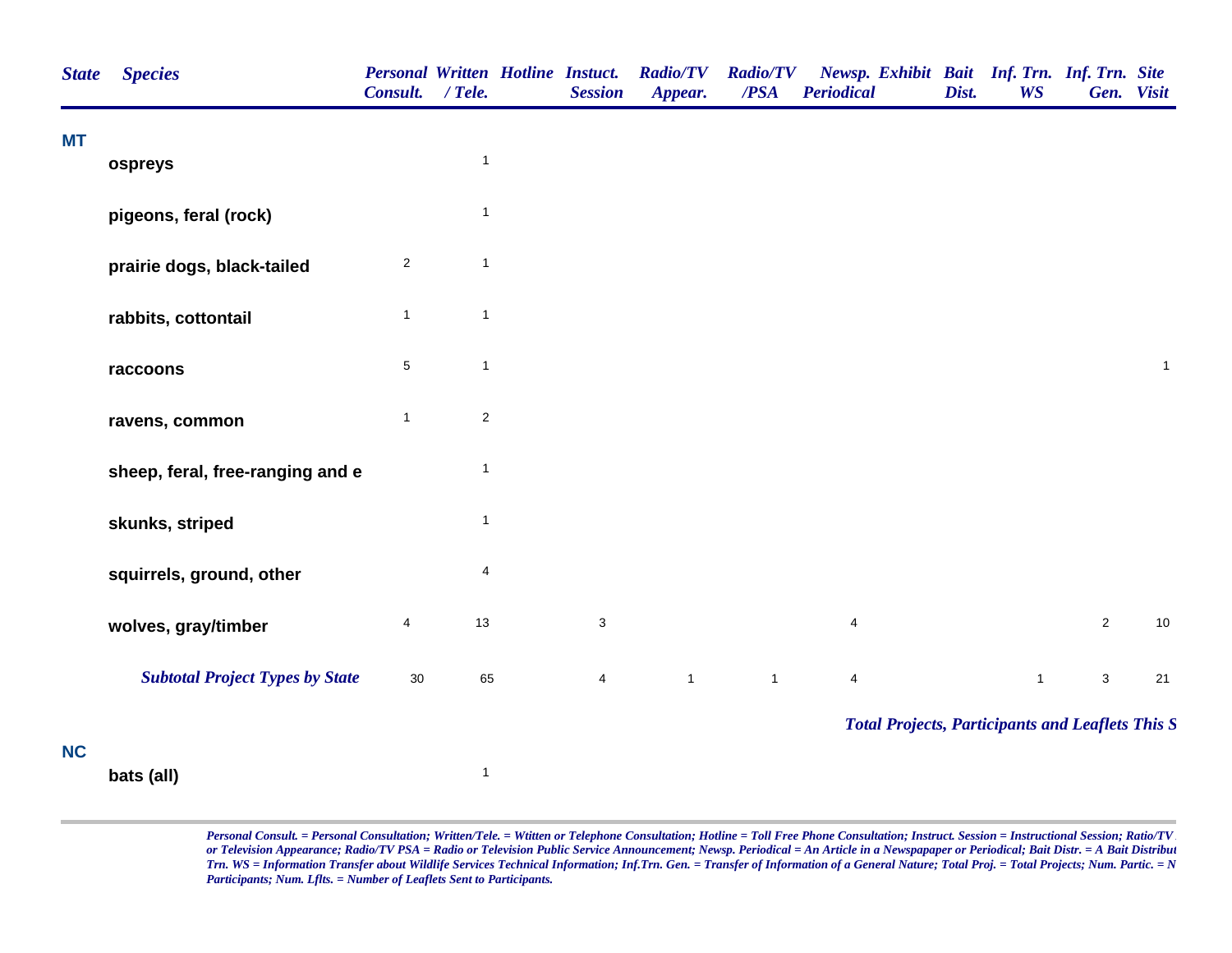|             | <b>Total</b><br>Proj. | Num.<br>Partic           | Num.<br><b>Lflts</b> |
|-------------|-----------------------|--------------------------|----------------------|
|             | $\overline{1}$        | $\overline{1}$           |                      |
|             |                       |                          |                      |
|             | $\overline{1}$        | $\sqrt{2}$               |                      |
|             | $\mathbf{3}$          | $\,$ 6 $\,$              | $\mathbf 2$          |
|             | $\overline{c}$        | $\overline{c}$           |                      |
|             | $\overline{7}$        | $\boldsymbol{9}$         |                      |
|             | $\mathbf{3}$          | $\sqrt{5}$               |                      |
|             | $\overline{1}$        | $\mathbf{1}$             |                      |
|             |                       |                          |                      |
|             | $\overline{1}$        | $\overline{1}$           |                      |
|             | $\overline{4}$        | $\overline{4}$           | $\mathbf{1}$         |
|             | $36\,$                | 2,255                    | $\mathbf{1}$         |
|             |                       |                          |                      |
| <i>tate</i> | 129                   | 2,407                    | $\overline{4}$       |
|             | $\overline{1}$        | $\overline{\phantom{a}}$ |                      |
|             | Appear. = Radio       |                          |                      |

*tion Project; Inf. Number of* 

*Page 118 of 230*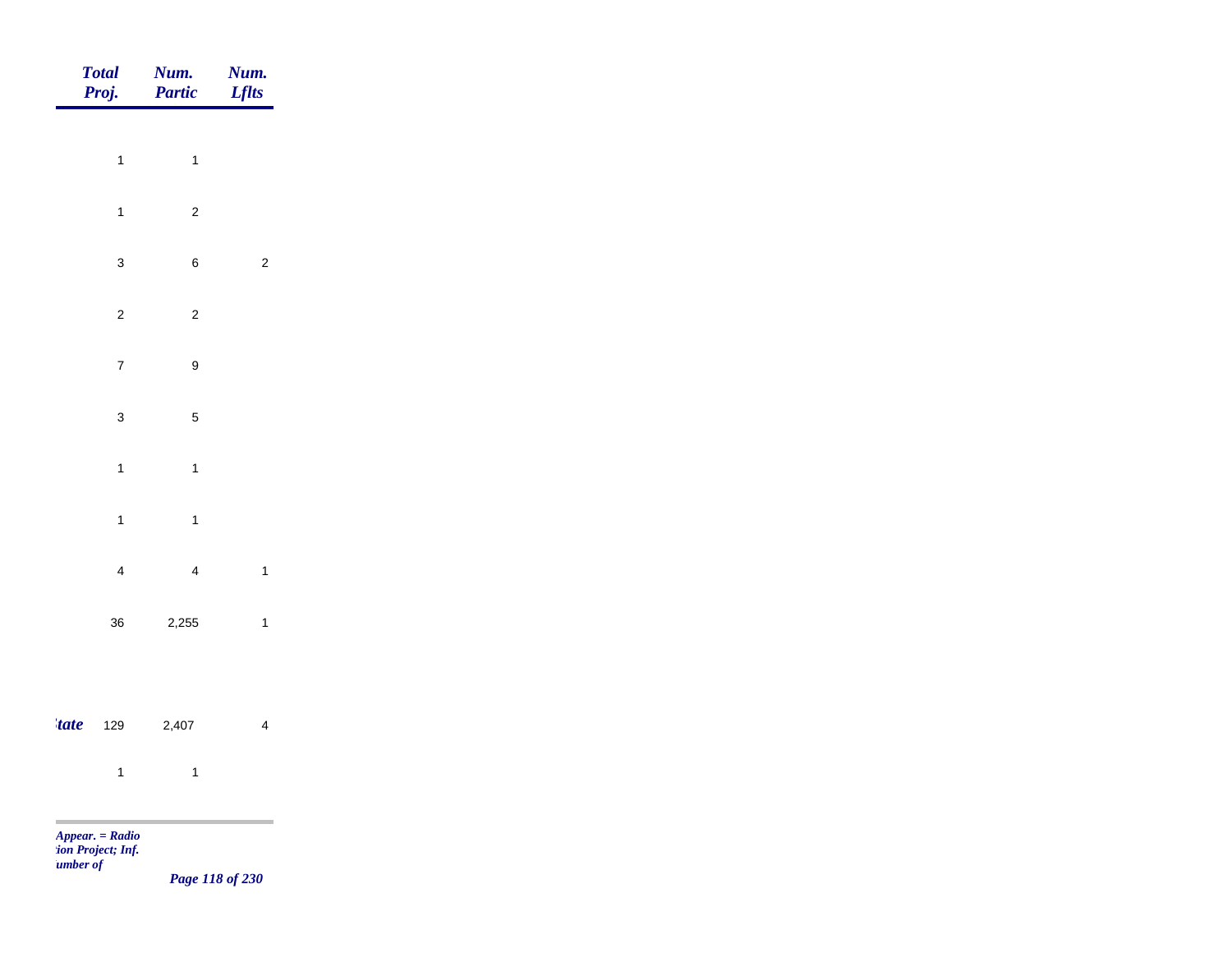| <b>State</b> | <b>Species</b>                  | Consult. / Tele. |              | <b>Personal Written Hotline Instuct.</b><br><b>Session</b> | <b>Radio/TV</b><br>Appear. | <b>Radio/TV</b><br>/PSA | Newsp. Exhibit Bait Inf. Trn. Inf. Trn. Site<br><b>Periodical</b> | Dist. | <b>WS</b> | Gen. Visit   |              |
|--------------|---------------------------------|------------------|--------------|------------------------------------------------------------|----------------------------|-------------------------|-------------------------------------------------------------------|-------|-----------|--------------|--------------|
| <b>NC</b>    | bears, black                    |                  | $\mathbf{1}$ |                                                            |                            |                         |                                                                   |       |           |              |              |
|              | beavers                         | 67               | 85           |                                                            |                            |                         | $\mathbf{1}$                                                      |       |           | $\mathbf{1}$ | 25           |
|              | bird, unidentifiable            |                  | $\sqrt{2}$   |                                                            |                            |                         |                                                                   |       |           |              |              |
|              | blackbirds, z-(mixed species)   |                  |              |                                                            |                            |                         |                                                                   |       |           |              | $\mathbf{1}$ |
|              | cardinals, northern             |                  | $\mathbf{1}$ |                                                            |                            |                         |                                                                   |       |           |              |              |
|              | cormorants, double-crested      |                  | $\sqrt{5}$   |                                                            |                            |                         |                                                                   |       |           |              |              |
|              | coyotes                         |                  | $\sqrt{2}$   |                                                            |                            |                         |                                                                   |       |           |              |              |
|              | crows, american                 |                  | $\mathbf{1}$ |                                                            |                            |                         |                                                                   |       |           |              |              |
|              | deer, white-tailed (wild)       | $\mathbf{1}$     | $\mathbf{1}$ |                                                            |                            |                         |                                                                   |       |           |              | $\mathbf{1}$ |
|              | dogs, feral, free-ranging and h |                  | $\mathbf{1}$ |                                                            |                            |                         |                                                                   |       |           |              |              |
|              | ducks, mallards                 |                  | $\mathbf{1}$ |                                                            |                            |                         |                                                                   |       |           |              |              |
|              | dunlins                         |                  | $\mathbf{1}$ |                                                            |                            |                         |                                                                   |       |           |              |              |
|              | egrets, great                   |                  | $\sqrt{3}$   |                                                            |                            |                         |                                                                   |       |           |              |              |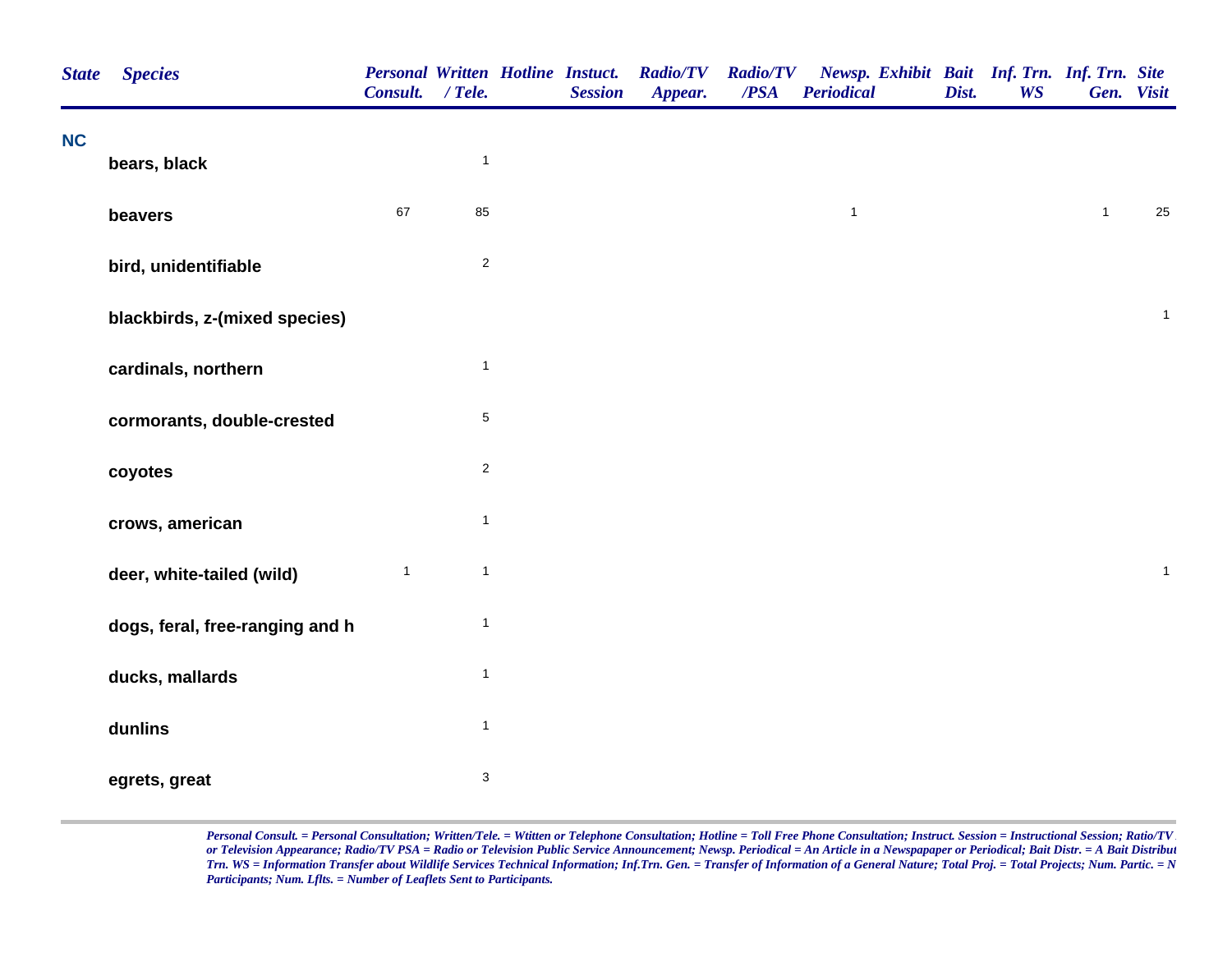| Total<br>Proj.     | Num.<br>Partic           | <b>Num.</b><br><i>Lflts</i> |
|--------------------|--------------------------|-----------------------------|
|                    |                          |                             |
| $\overline{1}$     | $\overline{\phantom{a}}$ |                             |
| 179                | 274                      |                             |
| $\overline{c}$     | $\mathbf{3}$             |                             |
| $\overline{1}$     | $\overline{1}$           |                             |
| $\overline{1}$     | $\mathbf{1}$             |                             |
| $5\phantom{.0}$    | $\bf 8$                  | $12$                        |
| $\overline{c}$     | $\overline{c}$           |                             |
|                    |                          |                             |
| $\overline{1}$     | $\overline{1}$           |                             |
| $\mathbf{3}$       | $27\,$                   |                             |
| $\overline{1}$     | $\overline{1}$           |                             |
| $\overline{1}$     | $\overline{c}$           |                             |
| $\mathbf{1}$       | $\overline{1}$           | $\overline{\mathbf{1}}$     |
| $\mathbf{3}$       | $\mathbf{3}$             | $\,$ 6 $\,$                 |
| <b>The College</b> |                          |                             |

*Page 119 of 230*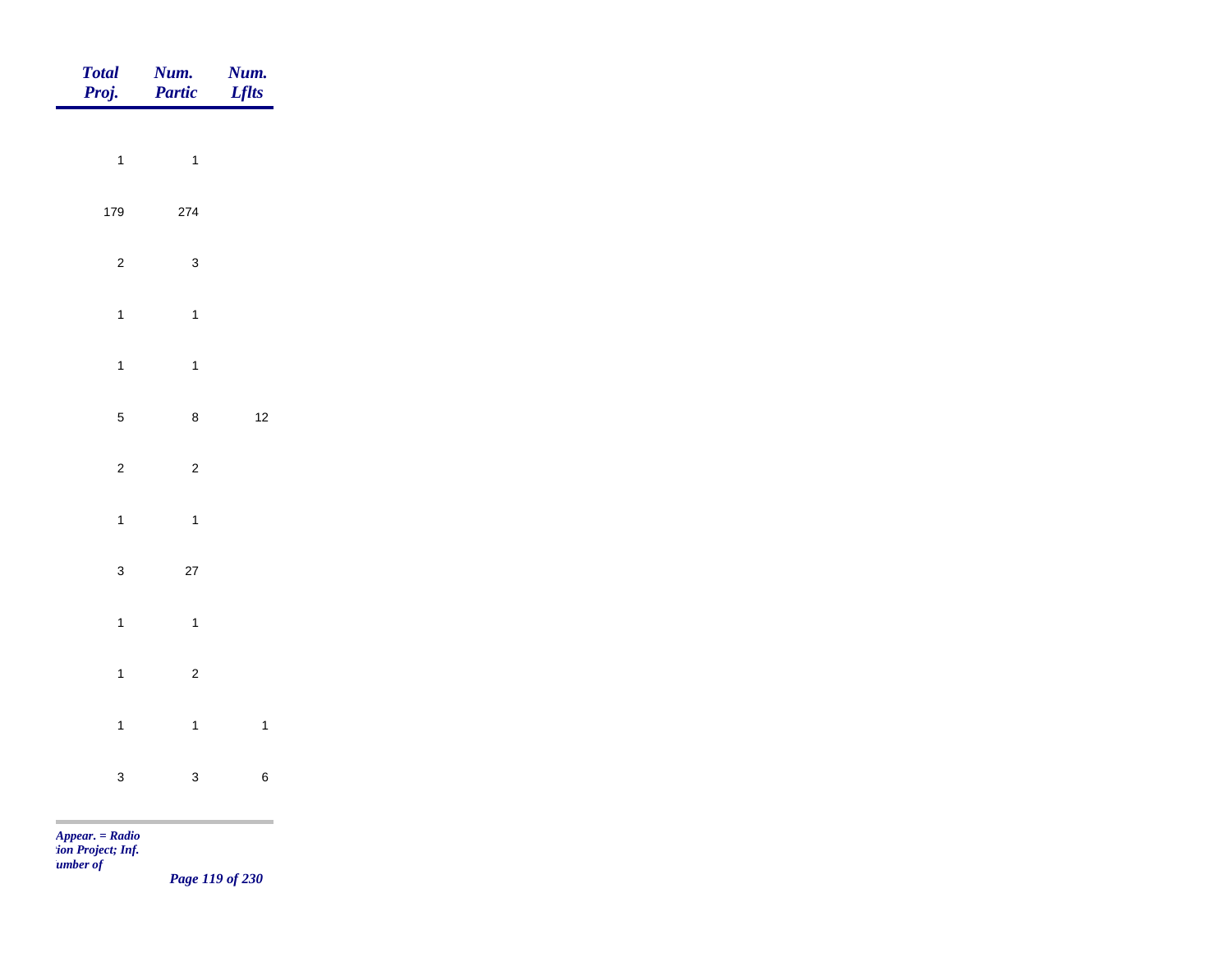| <b>State</b> | <b>Species</b>           | Consult. / Tele. |                           | <b>Personal Written Hotline Instuct.</b><br><b>Session</b> | <b>Radio/TV</b><br>Appear. | <b>Radio/TV</b><br>/PSA | Newsp. Exhibit Bait Inf. Trn. Inf. Trn. Site<br><b>Periodical</b> | Dist. | <b>WS</b>      | Gen. Visit |            |
|--------------|--------------------------|------------------|---------------------------|------------------------------------------------------------|----------------------------|-------------------------|-------------------------------------------------------------------|-------|----------------|------------|------------|
| <b>NC</b>    | egrets, great            |                  | $\sqrt{3}$                |                                                            |                            |                         |                                                                   |       |                |            |            |
|              | fish (other)             |                  | $\mathbf{1}$              |                                                            |                            |                         |                                                                   |       |                |            |            |
|              | foxes, gray              |                  | $\mathbf{1}$              |                                                            |                            |                         |                                                                   |       |                |            |            |
|              | geese, canada            | $\overline{2}$   | 62                        |                                                            |                            |                         |                                                                   |       | $\overline{4}$ |            | $\sqrt{5}$ |
|              | grackles, common         |                  | $\mathbf{1}$              |                                                            |                            |                         |                                                                   |       |                |            |            |
|              | gulls, herring           |                  | $\sqrt{2}$                |                                                            |                            |                         |                                                                   |       |                |            |            |
|              | gulls, laughing          |                  | $\sqrt{2}$                |                                                            |                            |                         |                                                                   |       |                |            |            |
|              | gulls, ring-billed       |                  | $\ensuremath{\mathsf{3}}$ |                                                            |                            |                         |                                                                   |       |                |            |            |
|              | hawks, red-shouldered    |                  | $\sqrt{2}$                |                                                            |                            |                         |                                                                   |       |                |            |            |
|              | hawks, red-tailed        |                  | $\mathbf{1}$              |                                                            |                            |                         |                                                                   |       |                |            |            |
|              | herons, great blue       |                  | $\ensuremath{\mathsf{3}}$ |                                                            |                            |                         |                                                                   |       |                |            |            |
|              | marmots/woodchucks (all) | $\sqrt{2}$       | $\,6$                     |                                                            |                            |                         |                                                                   |       |                |            |            |
|              | mockingbirds, northern   |                  | $\mathbf{1}$              |                                                            |                            |                         |                                                                   |       |                |            |            |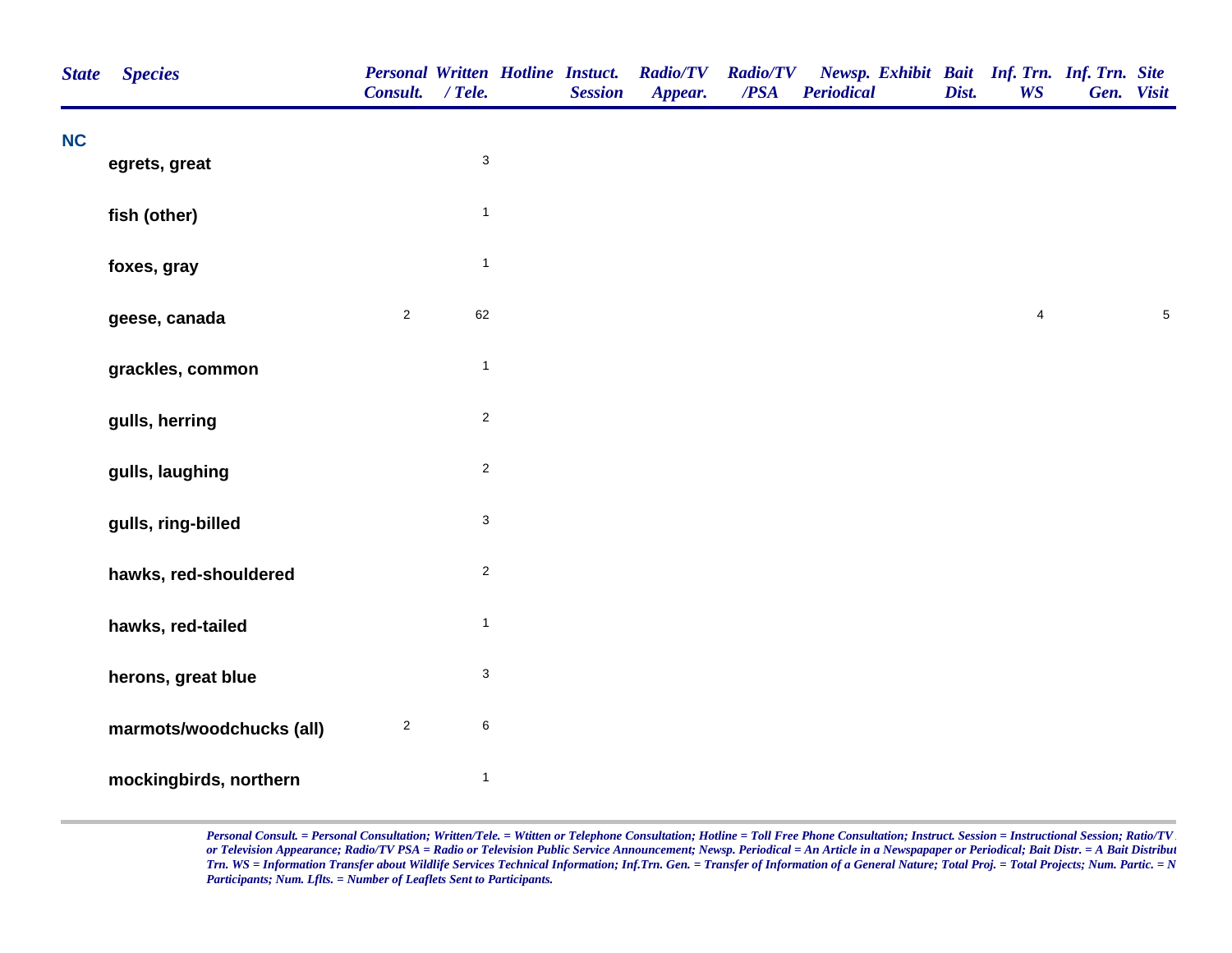| Total<br>Proj. | <b>Num.</b><br><b>Partic</b> | <b>Num.</b><br>Lflts |
|----------------|------------------------------|----------------------|
|                |                              |                      |
| $\mathbf{3}$   | $\mathbf{3}$                 | $\,$ 6 $\,$          |
| $\overline{1}$ | $\overline{1}$               |                      |
| $\overline{1}$ | $\overline{1}$               |                      |
| $73\,$         | 129                          | 61                   |
| $\mathbf{1}$   | $\overline{1}$               |                      |
| $\overline{c}$ | $\overline{2}$               | $\overline{2}$       |
|                |                              |                      |
| $\overline{c}$ | $\overline{c}$               | $\overline{2}$       |
| $\mathbf{3}$   | $\mathbf{3}$                 | $\overline{4}$       |
| $\overline{c}$ | $\overline{c}$               |                      |
| $\overline{1}$ | $\overline{1}$               |                      |
| $\mathbf{3}$   | $\mathbf{3}$                 | $\overline{4}$       |
|                |                              |                      |
| $\bf 8$        | $12$                         |                      |
| $\overline{1}$ | $\overline{1}$               |                      |
|                |                              |                      |

*Page 120 of 230*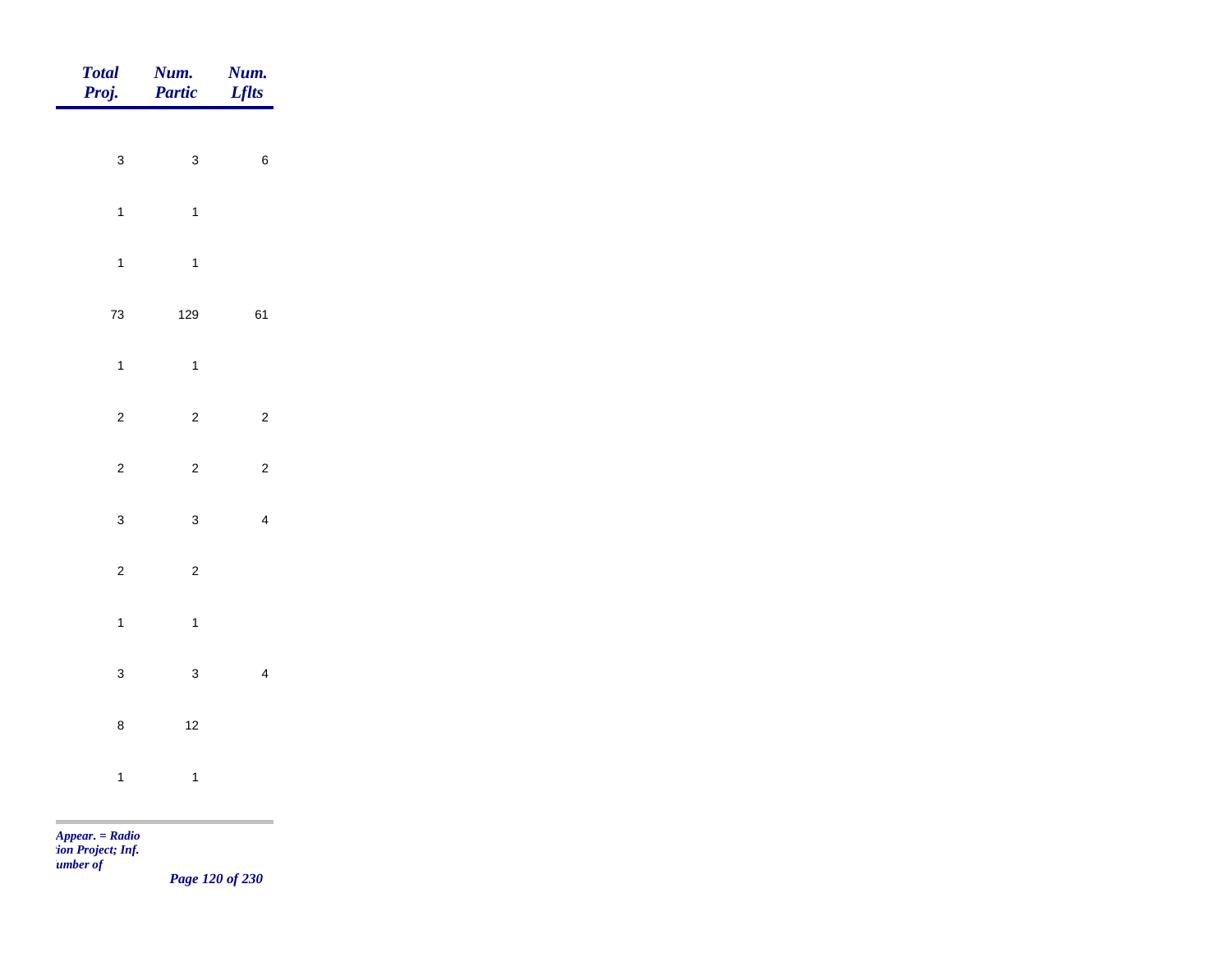| <b>State</b> | <b>Species</b>                | Consult. / Tele. |                         | <b>Personal Written Hotline Instuct.</b><br><b>Session</b> | <b>Radio/TV</b><br>Appear. | /PSA | Radio/TV Newsp. Exhibit Bait Inf. Trn. Inf. Trn. Site<br><b>Periodical</b> | Dist. | <b>WS</b> | Gen. Visit |              |
|--------------|-------------------------------|------------------|-------------------------|------------------------------------------------------------|----------------------------|------|----------------------------------------------------------------------------|-------|-----------|------------|--------------|
| <b>NC</b>    | mockingbirds, northern        |                  | $\mathbf{1}$            |                                                            |                            |      |                                                                            |       |           |            |              |
|              | muskrats                      | $\overline{2}$   |                         |                                                            |                            |      |                                                                            |       |           |            | $\sqrt{2}$   |
|              | no species                    |                  | $\mathbf{1}$            |                                                            |                            |      |                                                                            |       |           |            |              |
|              | not in mis                    |                  | $\mathbf{1}$            |                                                            |                            |      |                                                                            |       |           |            |              |
|              | nutrias                       | $\overline{a}$   | $\mathbf{1}$            |                                                            |                            |      |                                                                            |       |           |            |              |
|              | opossums, virginia            |                  | $\overline{\mathbf{4}}$ |                                                            |                            |      |                                                                            |       |           |            |              |
|              | otters, river                 | $\overline{2}$   | $\mathbf{1}$            |                                                            |                            |      |                                                                            |       |           |            |              |
|              | pigeons, feral (rock)         | $\mathbf{1}$     | $\mathbf{1}$            |                                                            |                            |      |                                                                            |       |           |            | $\mathbf{1}$ |
|              | raccoons                      |                  |                         |                                                            |                            |      |                                                                            |       |           |            | $\mathbf{1}$ |
|              | snakes, non-poisonous (other) |                  | $\overline{c}$          |                                                            |                            |      |                                                                            |       |           |            |              |
|              | snakes, poisonous (other)     |                  | $\mathbf{1}$            |                                                            |                            |      |                                                                            |       |           |            |              |
|              | sparrows, house/english       |                  | $\mathbf{1}$            |                                                            |                            |      |                                                                            |       |           |            |              |
|              | vultures, black               |                  | 14                      |                                                            |                            |      |                                                                            |       |           |            |              |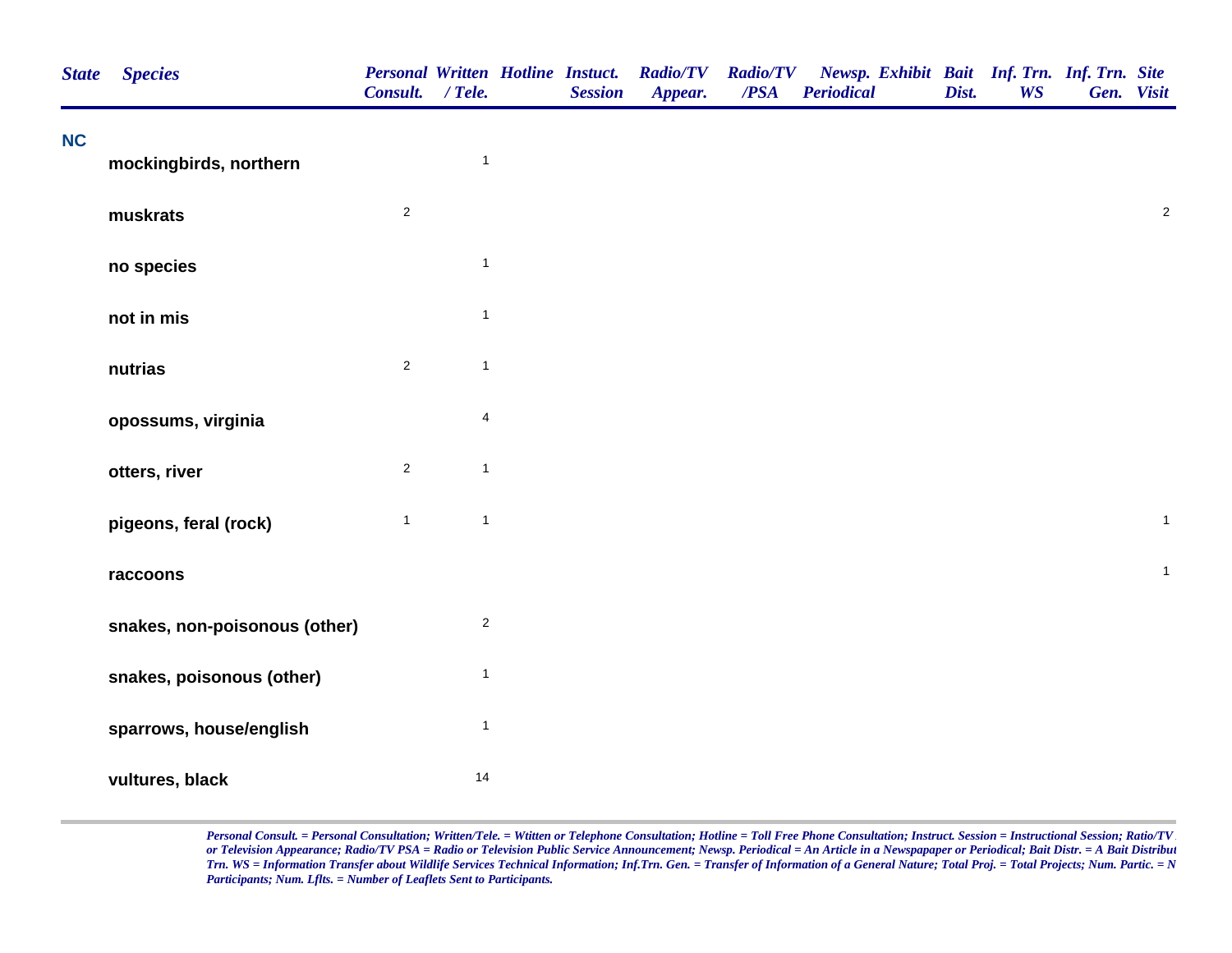| Total<br>Proj.           | <b>Num.</b><br>Partic | <b>Num.</b><br><i>Lflts</i> |
|--------------------------|-----------------------|-----------------------------|
| $\overline{1}$           | $\mathbf{1}$          |                             |
|                          |                       |                             |
| $\overline{4}$           | $\overline{4}$        |                             |
| $\overline{1}$           | $\overline{1}$        |                             |
| $\overline{1}$           | $\mathbf{1}$          | $\mathbf{3}$                |
| $\mathbf{3}$             | $\sqrt{5}$            |                             |
| $\overline{4}$           | $\overline{4}$        |                             |
| $\mathbf{3}$             | $\mathbf{3}$          |                             |
| $\mathbf{3}$             | $\mathbf{3}$          | $\overline{1}$              |
|                          |                       |                             |
| $\overline{1}$           | $\mathbf{1}$          |                             |
| $\overline{c}$           | $\overline{c}$        |                             |
| $\overline{1}$           | $\overline{1}$        |                             |
| $\overline{1}$           | $\overline{1}$        |                             |
| 14                       | $15$                  | $11$                        |
| <b>Contract Contract</b> |                       |                             |

*Page 121 of 230*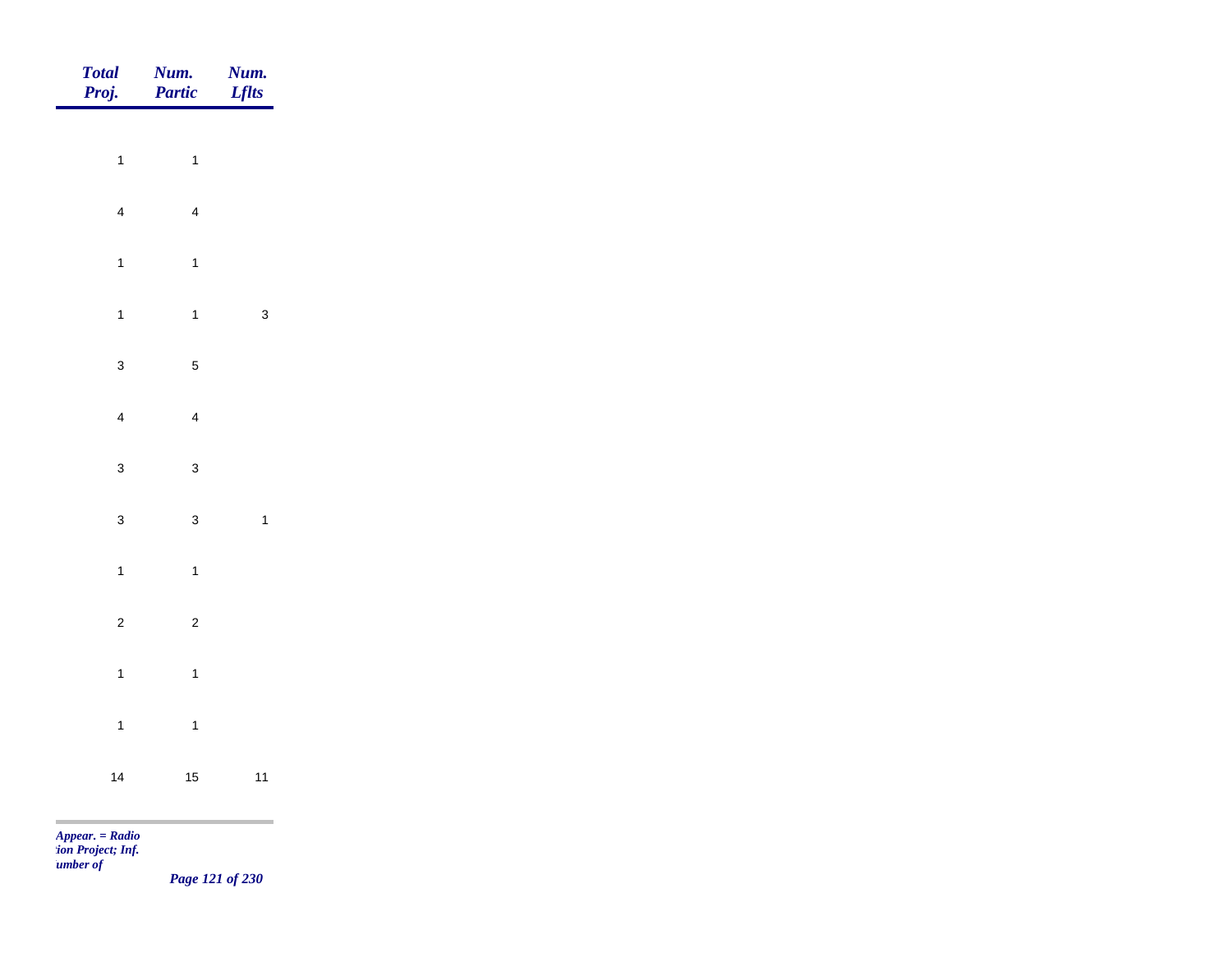| <b>State</b> | <b>Species</b>                         | Consult.       | $/$ Tele.      | <b>Personal Written Hotline Instuct.</b><br><b>Session</b> | <b>Radio/TV</b><br>Appear. | <b>Radio/TV</b><br>/PSA | Newsp. Exhibit Bait Inf. Trn. Inf. Trn. Site<br><b>Periodical</b> | Dist. | <b>WS</b>      |                | Gen. Visit     |
|--------------|----------------------------------------|----------------|----------------|------------------------------------------------------------|----------------------------|-------------------------|-------------------------------------------------------------------|-------|----------------|----------------|----------------|
| <b>NC</b>    | vultures, black                        |                | 14             |                                                            |                            |                         |                                                                   |       |                |                |                |
|              |                                        |                |                |                                                            |                            |                         |                                                                   |       |                |                |                |
|              | vultures, turkey                       |                | $10$           |                                                            |                            |                         |                                                                   |       |                |                |                |
|              | woodpeckers, downy                     |                | $\overline{c}$ |                                                            |                            |                         |                                                                   |       |                |                |                |
|              | <b>Subtotal Project Types by State</b> | 79             | 229            |                                                            |                            |                         | $\mathbf{1}$                                                      |       | $\overline{4}$ | $\overline{1}$ | 36             |
|              |                                        |                |                |                                                            |                            |                         | <b>Total Projects, Participants and Leaflets This S</b>           |       |                |                |                |
| <b>ND</b>    | badgers                                |                | $\overline{c}$ |                                                            |                            |                         |                                                                   |       |                |                | $\mathbf{1}$   |
|              | bats (all)                             |                | $\mathbf{1}$   |                                                            |                            |                         |                                                                   |       |                |                |                |
|              | beavers                                | $\overline{2}$ | 33             | $\mathbf{1}$                                               |                            |                         |                                                                   |       | $\overline{2}$ |                | $\overline{1}$ |
|              | bird, unidentifiable                   |                |                |                                                            |                            |                         |                                                                   |       |                |                | $\mathbf{1}$   |
|              | blackbirds, z-(mixed species)          | 54             | 23             |                                                            |                            |                         |                                                                   |       |                |                | 78             |
|              | cats, feral/free ranging               | 3              |                |                                                            |                            |                         |                                                                   |       |                |                | $\mathbf{1}$   |
|              | coyotes                                | $\mathbf{1}$   | 73             |                                                            |                            |                         |                                                                   |       |                |                |                |
|              | crows, american                        | $\mathbf{1}$   |                |                                                            |                            |                         |                                                                   |       |                |                |                |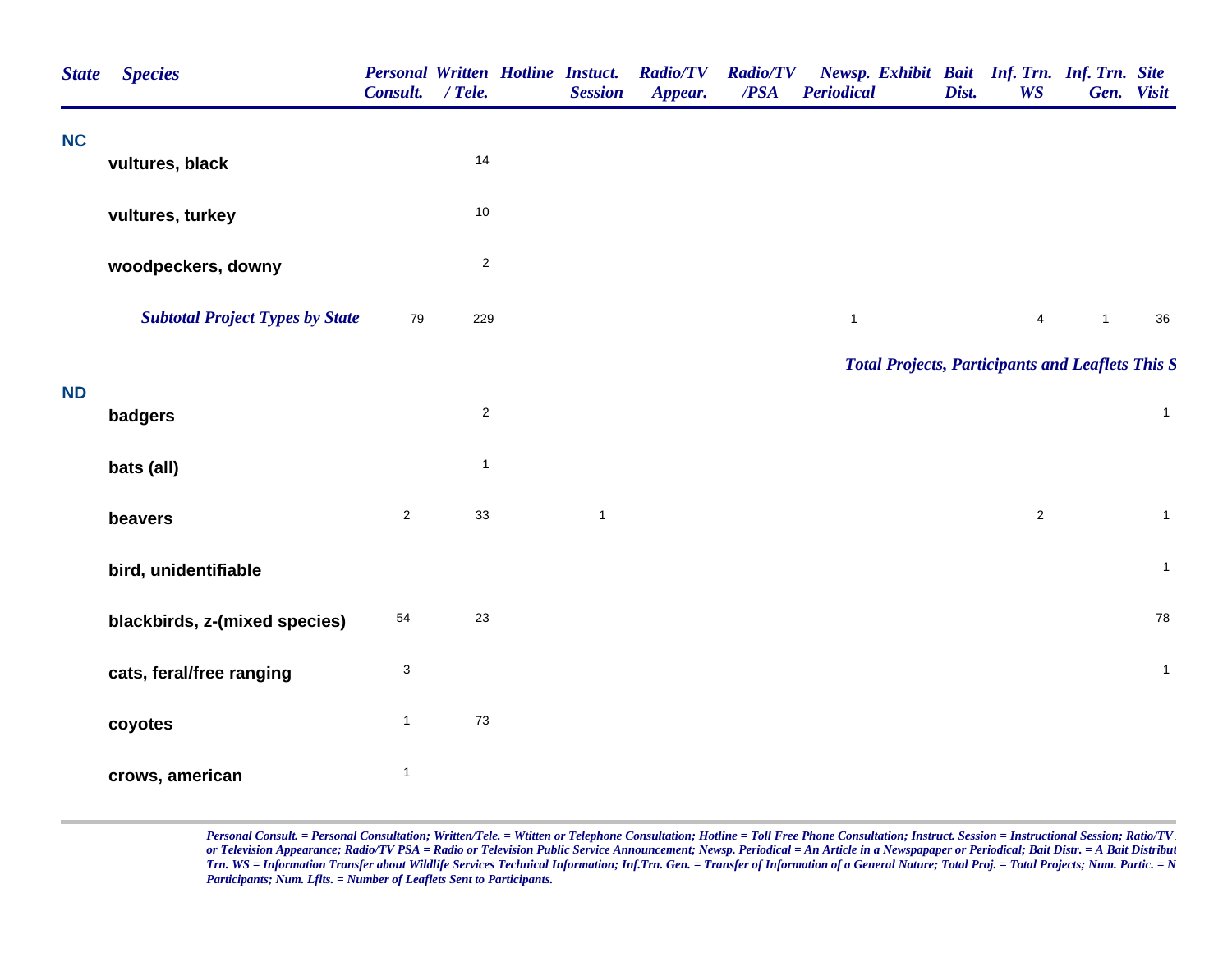|             | <b>Total</b><br>Proj.   | Num.<br><b>Partic</b>   | Num.<br><b>Lflts</b>    |
|-------------|-------------------------|-------------------------|-------------------------|
|             | 14                      | 15                      | $11$                    |
|             | $10\,$                  | $11$                    | $10$                    |
|             | $\sqrt{2}$              | $\mathbf 2$             | $\overline{4}$          |
|             |                         |                         |                         |
| <i>tate</i> | 350                     | 538                     | $121$                   |
|             | $\mathsf 3$             | $\mathsf 3$             | $\mathbf 3$             |
|             | $\overline{1}$          | $\mathbf{1}$            |                         |
|             | 39                      | 45                      | $\overline{\mathbf{4}}$ |
|             | $\overline{1}$          | $\mathbf{1}$            |                         |
|             | 155                     | 172                     | 44                      |
|             | $\overline{\mathbf{4}}$ | $\overline{\mathbf{4}}$ |                         |
|             | $\bf 74$                | 80                      | $\mathbf{1}$            |
|             | $\mathbf{1}$            | $\mathbf{1}$            |                         |
|             |                         |                         |                         |

*Page 122 of 230*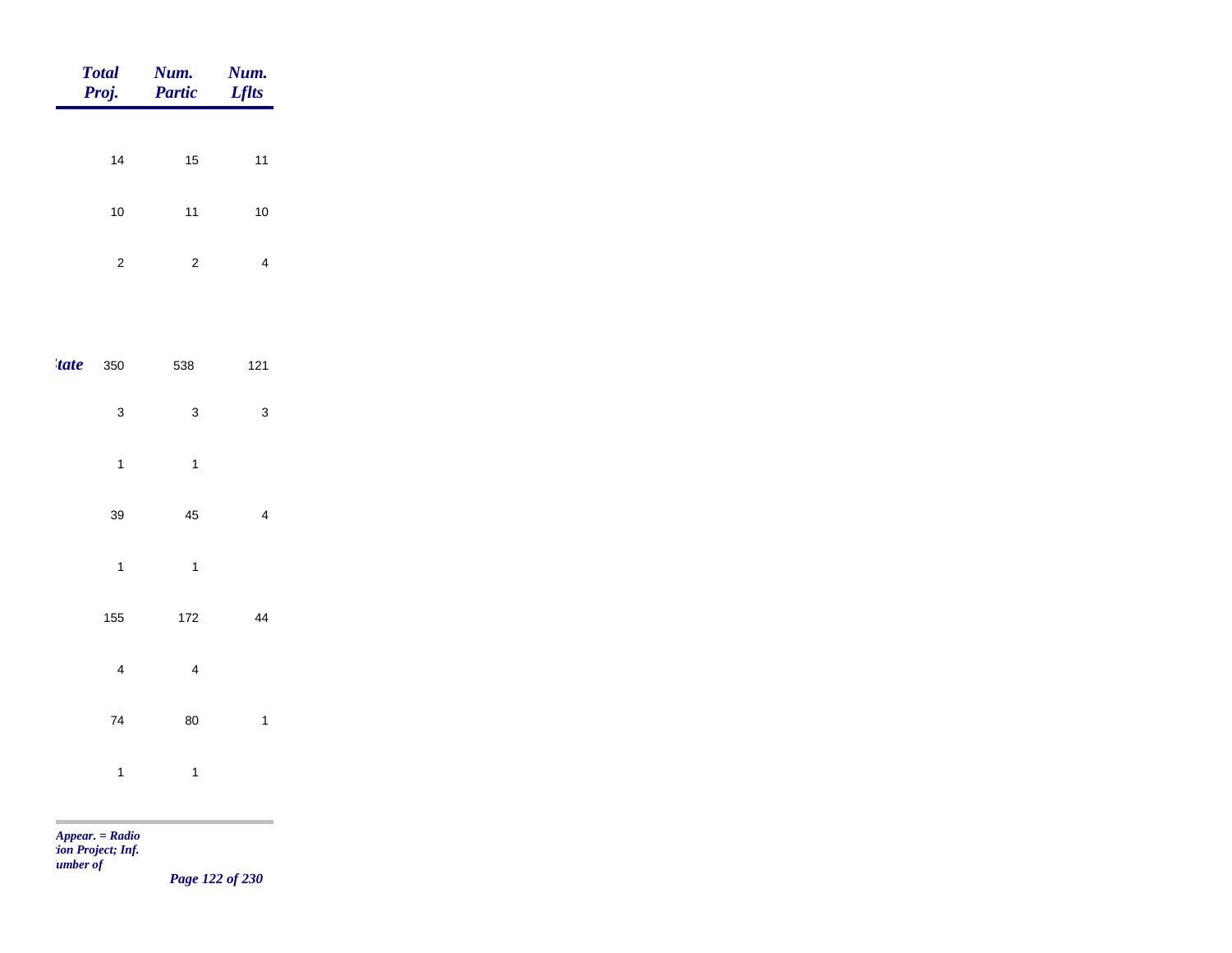| <b>State</b> | <b>Species</b>                  | <b>Personal Written Hotline Instuct.</b><br><b>Consult.</b> | $/$ Tele.      | <b>Session</b> | <b>Radio/TV</b><br>Appear. | <b>Radio/TV</b><br>/PSA | Newsp. Exhibit Bait Inf. Trn. Inf. Trn. Site<br><b>Periodical</b> | Dist. | <b>WS</b> | Gen. Visit       |
|--------------|---------------------------------|-------------------------------------------------------------|----------------|----------------|----------------------------|-------------------------|-------------------------------------------------------------------|-------|-----------|------------------|
| <b>ND</b>    | deer, white-tailed (wild)       | $\overline{c}$                                              |                |                |                            |                         |                                                                   |       |           |                  |
|              | dogs, feral, free-ranging and h | $\mathbf{2}$                                                | $\overline{c}$ |                |                            |                         |                                                                   |       |           | $\mathbf{1}$     |
|              | ducks, mallards                 |                                                             |                |                |                            |                         |                                                                   |       |           | $\overline{2}$   |
|              | foxes, red                      |                                                             |                |                |                            |                         |                                                                   |       |           | $\overline{2}$   |
|              | geese, cackling                 | $\overline{c}$                                              |                |                |                            |                         |                                                                   |       |           | $\mathbf{1}$     |
|              | geese, canada                   | 182                                                         | $44\,$         |                |                            |                         |                                                                   |       |           | $27\,$           |
|              | gophers, pocket (all)           | $\mathsf 3$                                                 | $\,$ 5 $\,$    | $\mathsf 3$    |                            |                         |                                                                   |       |           | $\sqrt{2}$       |
|              | gulls, ring-billed              |                                                             | $\overline{c}$ |                |                            |                         |                                                                   |       |           |                  |
|              | hogs, feral                     |                                                             | $\mathbf{1}$   |                |                            |                         | $\mathbf{1}$                                                      |       |           |                  |
|              | lions, mountain (cougar)        |                                                             | $\mathbf{1}$   |                |                            |                         |                                                                   |       |           | $\boldsymbol{9}$ |
|              | marmots/woodchucks (all)        | $\boldsymbol{2}$                                            | $\,$ 5 $\,$    |                |                            |                         |                                                                   |       |           |                  |
|              | non-wildlife                    |                                                             |                |                |                            |                         |                                                                   |       |           | $\mathbf{1}$     |
|              | porcupines                      | $\mathbf{1}$                                                |                |                |                            |                         |                                                                   |       |           |                  |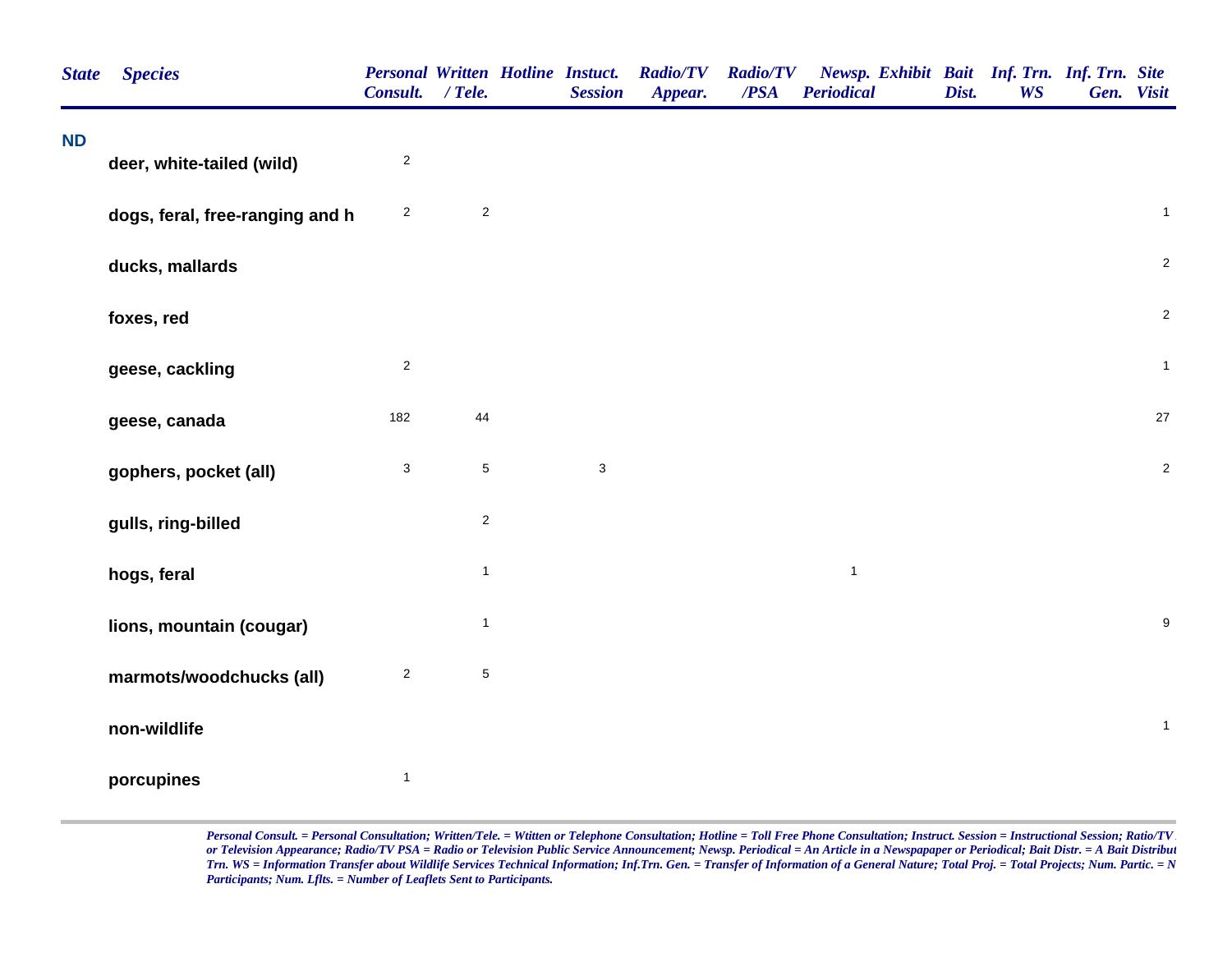| $\overline{\mathbf{c}}$<br>$\overline{\mathbf{c}}$<br>$\overline{\mathbf{c}}$ |
|-------------------------------------------------------------------------------|
| 5<br>15<br>$\overline{\mathbf{c}}$                                            |
| $\overline{\mathbf{c}}$<br>$\overline{\mathbf{c}}$                            |
| $\overline{\mathbf{c}}$<br>$\overline{\mathbf{c}}$                            |
| 3<br>3<br>$\overline{\mathbf{c}}$                                             |
| 253<br>461<br>290                                                             |
| 17<br>13<br>20                                                                |
| $\overline{\mathbf{c}}$<br>$\overline{\mathbf{c}}$                            |
| $\overline{\mathbf{c}}$<br>$\overline{\mathbf{c}}$                            |
| 10<br>5<br>$18$                                                               |
| $\overline{7}$<br>11<br>$\overline{\mathbf{4}}$                               |
| $\mathbf{1}$<br>$\mathbf{1}$                                                  |
| $\mathbf{1}$<br>$\mathbf{1}$                                                  |

m

*Page 123 of 230*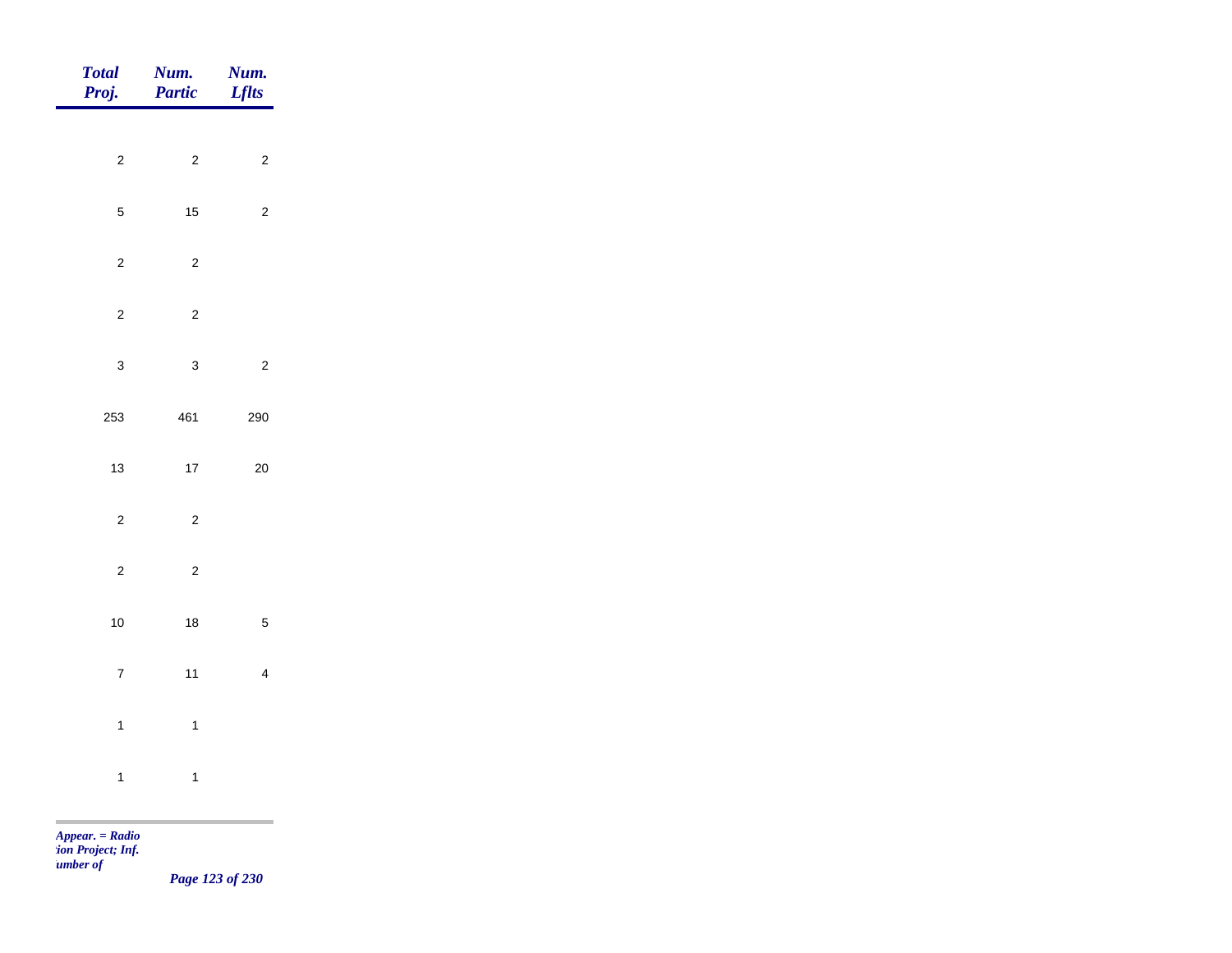| <b>State</b> | <b>Species</b>             | Consult. / Tele. |                           | <b>Personal Written Hotline Instuct.</b><br><b>Session</b> | <b>Radio/TV</b><br>Appear. | <b>Radio/TV</b><br>$\overline{PSA}$ | Newsp. Exhibit Bait Inf. Trn. Inf. Trn. Site<br><b>Periodical</b> | Dist. | <b>WS</b> | Gen. Visit |                         |
|--------------|----------------------------|------------------|---------------------------|------------------------------------------------------------|----------------------------|-------------------------------------|-------------------------------------------------------------------|-------|-----------|------------|-------------------------|
| <b>ND</b>    | porcupines                 | $\mathbf{1}$     |                           |                                                            |                            |                                     |                                                                   |       |           |            |                         |
|              | prairie dogs, black-tailed | $\mathbf{1}$     |                           |                                                            |                            |                                     |                                                                   |       |           |            |                         |
|              | rabbits, cottontail        | $\boldsymbol{9}$ | $\mathbf{1}$              |                                                            |                            |                                     |                                                                   |       |           |            |                         |
|              | rabbits, feral             | $\mathbf{1}$     |                           |                                                            |                            |                                     |                                                                   |       |           |            |                         |
|              | raccoons                   | 24               | 11                        |                                                            |                            |                                     |                                                                   |       |           |            | $\overline{\mathbf{4}}$ |
|              | rats, norway               |                  | $\ensuremath{\mathsf{3}}$ |                                                            |                            |                                     |                                                                   |       |           |            |                         |
|              | skunks, striped            | $17$             | $\mathbf{3}$              |                                                            |                            |                                     |                                                                   |       |           |            | $\sqrt{2}$              |
|              | sparrows, house/english    |                  | $\mathbf{1}$              |                                                            |                            |                                     |                                                                   |       |           |            |                         |
|              | squirrels, fox             | $\mathbf 2$      |                           |                                                            |                            |                                     |                                                                   |       |           |            |                         |
|              | squirrels, ground, other   | $\mathbf 5$      | $\mathbf{1}$              |                                                            |                            |                                     |                                                                   |       |           |            |                         |
|              | squirrels, red             | $\overline{c}$   |                           |                                                            |                            |                                     |                                                                   |       |           |            |                         |
|              | wolves, gray/timber        |                  |                           |                                                            |                            |                                     |                                                                   |       |           |            | $\mathbf{1}$            |
|              | woodpeckers, downy         | $\mathbf{1}$     | $\sqrt{2}$                |                                                            |                            |                                     |                                                                   |       |           |            |                         |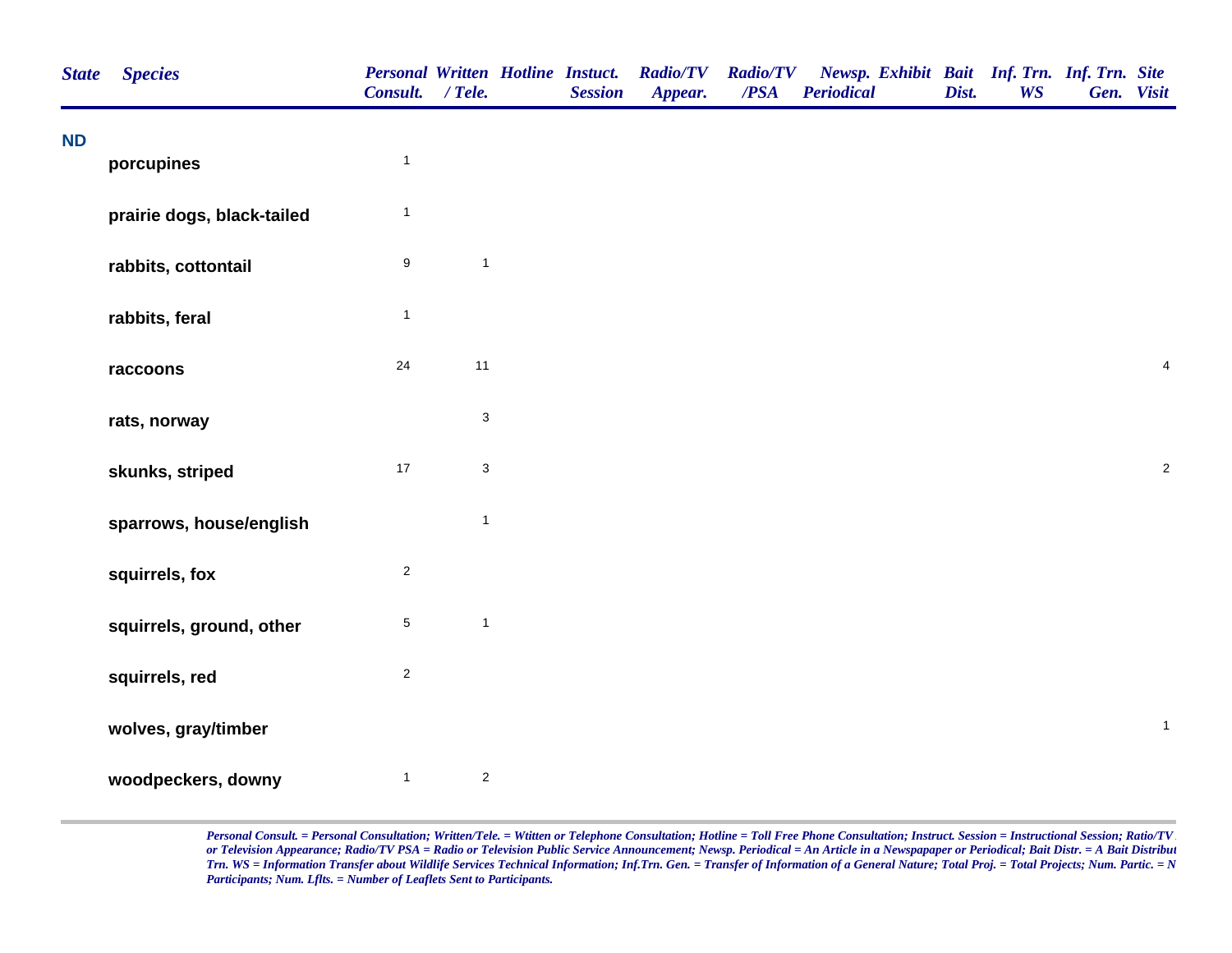| Total<br>Proj. | Num.<br>Partic                            | <b>Num.</b><br><i>Lflts</i>      |
|----------------|-------------------------------------------|----------------------------------|
|                | $\overline{1}$                            |                                  |
|                | $\mathbf{1}$                              |                                  |
|                | $\overline{1}$<br>$\mathbf{1}$            |                                  |
|                | $10$<br>$13\,$                            |                                  |
|                | $\overline{1}$<br>$\mathbf{1}$            |                                  |
|                | 39<br>58                                  | $\mathbf{1}$                     |
|                | $\overline{7}$<br>$\mathbf{3}$            | $\bf 8$                          |
|                | $22\,$<br>${\bf 46}$                      | $\bar{7}$                        |
|                | $\overline{1}$<br>$\overline{1}$          |                                  |
|                |                                           |                                  |
|                | $\overline{c}$<br>$\overline{\mathbf{c}}$ |                                  |
|                | $\bf 6$                                   | $\overline{5}$<br>$\overline{7}$ |
|                | $\overline{c}$<br>$\overline{c}$          |                                  |
|                | $\overline{1}$<br>$\overline{c}$          |                                  |
|                | $\mathbf{3}$<br>$\, 6$                    | $\overline{1}$                   |
|                |                                           |                                  |

*Page 124 of 230*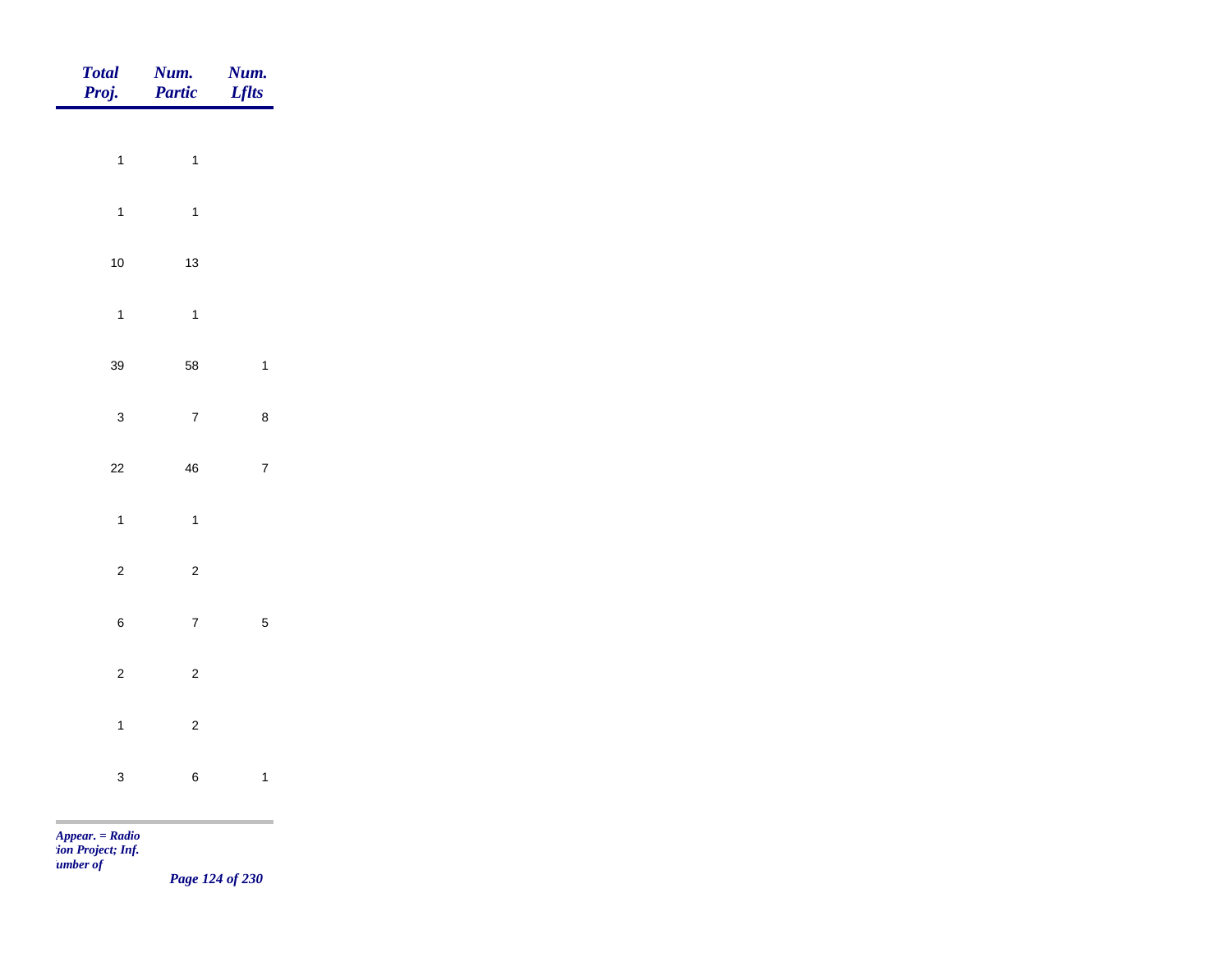| <b>State</b> | <b>Species</b>                         | Consult. / Tele. |                | <b>Personal Written Hotline Instuct.</b><br><b>Session</b> | <b>Radio/TV</b><br>Appear. | <b>Radio/TV</b><br>/PSA | Newsp. Exhibit Bait Inf. Trn. Inf. Trn. Site<br><b>Periodical</b> | Dist. | <b>WS</b>      |                | Gen. Visit   |
|--------------|----------------------------------------|------------------|----------------|------------------------------------------------------------|----------------------------|-------------------------|-------------------------------------------------------------------|-------|----------------|----------------|--------------|
| <b>ND</b>    | woodpeckers, downy                     | $\mathbf{1}$     | $\overline{c}$ |                                                            |                            |                         |                                                                   |       |                |                |              |
|              | woodpeckers, hairy                     | $\mathbf{1}$     |                |                                                            |                            |                         |                                                                   |       |                |                |              |
|              | woodpeckers, sapsuckers, yell          | $\mathbf{1}$     |                |                                                            |                            |                         |                                                                   |       |                |                |              |
|              | <b>Subtotal Project Types by State</b> | 319              | 214            | $\overline{\mathbf{4}}$                                    |                            |                         | $\mathbf{1}$                                                      |       | $\overline{2}$ |                | 134          |
|              |                                        |                  |                |                                                            |                            |                         | <b>Total Projects, Participants and Leaflets This S</b>           |       |                |                |              |
| <b>NE</b>    | badgers                                | $\mathbf{2}$     | $\mathsf g$    |                                                            |                            |                         |                                                                   |       |                |                |              |
|              | bats (all)                             | $\overline{c}$   |                |                                                            |                            |                         |                                                                   |       |                |                |              |
|              | beavers                                | $\overline{4}$   | $\mathsf 3$    |                                                            |                            |                         |                                                                   |       |                | $\overline{1}$ | $\mathbf{1}$ |
|              | bird, unidentifiable                   |                  | 13             |                                                            |                            |                         |                                                                   |       |                |                |              |
|              | blackbirds, z-(mixed species)          |                  |                |                                                            |                            |                         |                                                                   |       |                |                | $\mathbf{1}$ |
|              | cats, feral/free ranging               | 2                |                |                                                            |                            |                         |                                                                   |       |                |                |              |
|              | cowbirds, brown-headed                 | $\mathbf{1}$     | $\mathbf{1}$   | $\overline{2}$                                             |                            |                         |                                                                   |       |                |                |              |
|              | coyotes                                | 4                | 30             |                                                            |                            |                         |                                                                   |       |                |                | $\mathbf{1}$ |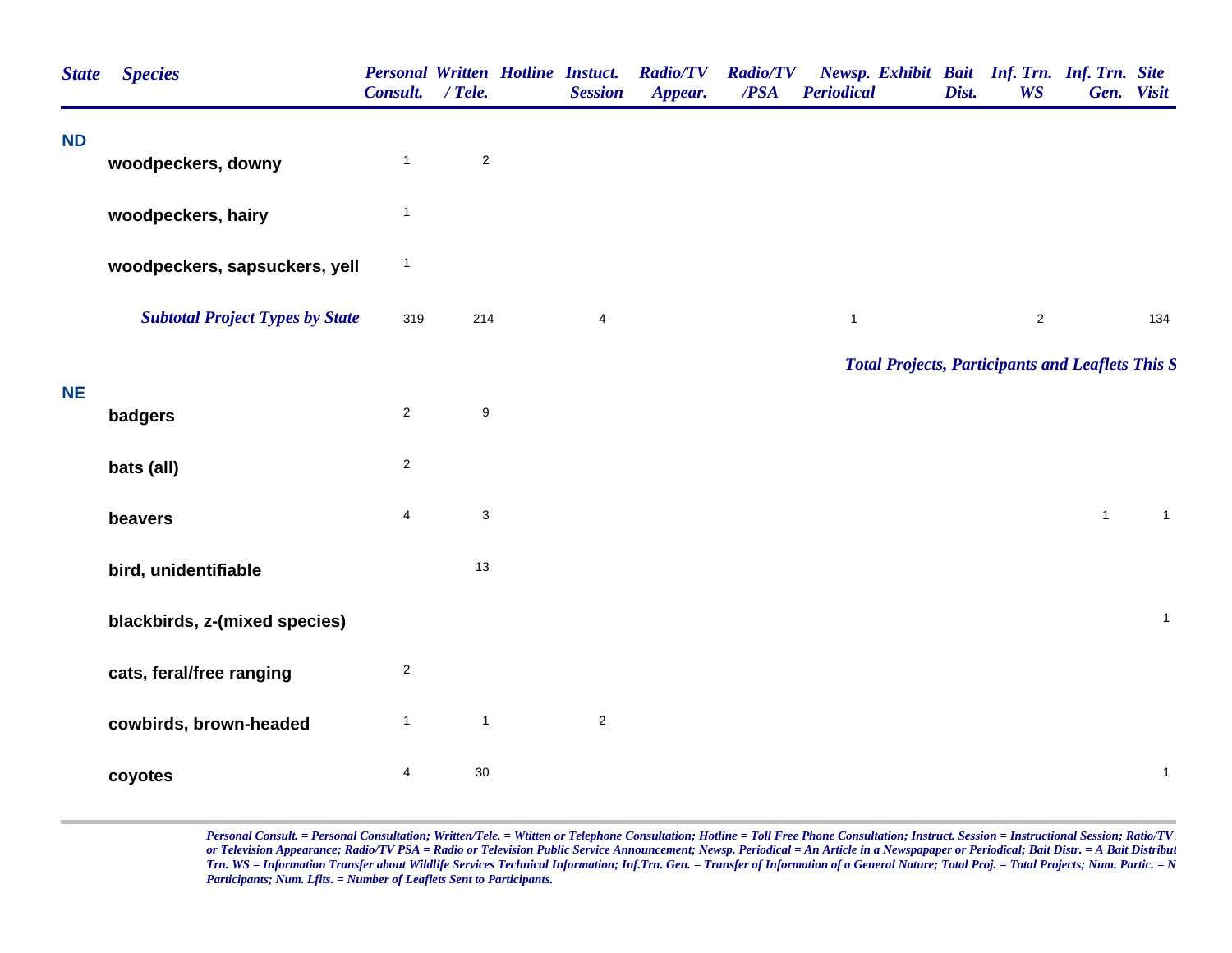|       | <b>Total</b><br>Proj.   | Num.<br><b>Partic</b>   | Num.<br><b>Lflts</b>    |
|-------|-------------------------|-------------------------|-------------------------|
|       |                         |                         |                         |
|       | 3                       | 6                       | 1                       |
|       | $\mathbf{1}$            | $\mathbf{1}$            | $\overline{\mathbf{c}}$ |
|       | $\mathbf{1}$            | $\mathbf{1}$            |                         |
|       |                         |                         |                         |
| 'tate | 674                     | 992                     | 401                     |
|       | 11                      | 12                      |                         |
|       | $\overline{\mathbf{c}}$ | $\overline{\mathbf{c}}$ |                         |
|       | 9                       | 12                      |                         |
|       | 13                      | 13                      |                         |
|       | $\mathbf{1}$            | $\mathbf{1}$            |                         |
|       | $\overline{c}$          | 12                      |                         |
|       | $\overline{\mathbf{4}}$ | $\overline{\mathbf{4}}$ |                         |
|       | 35                      | 37                      |                         |

m

*Page 125 of 230*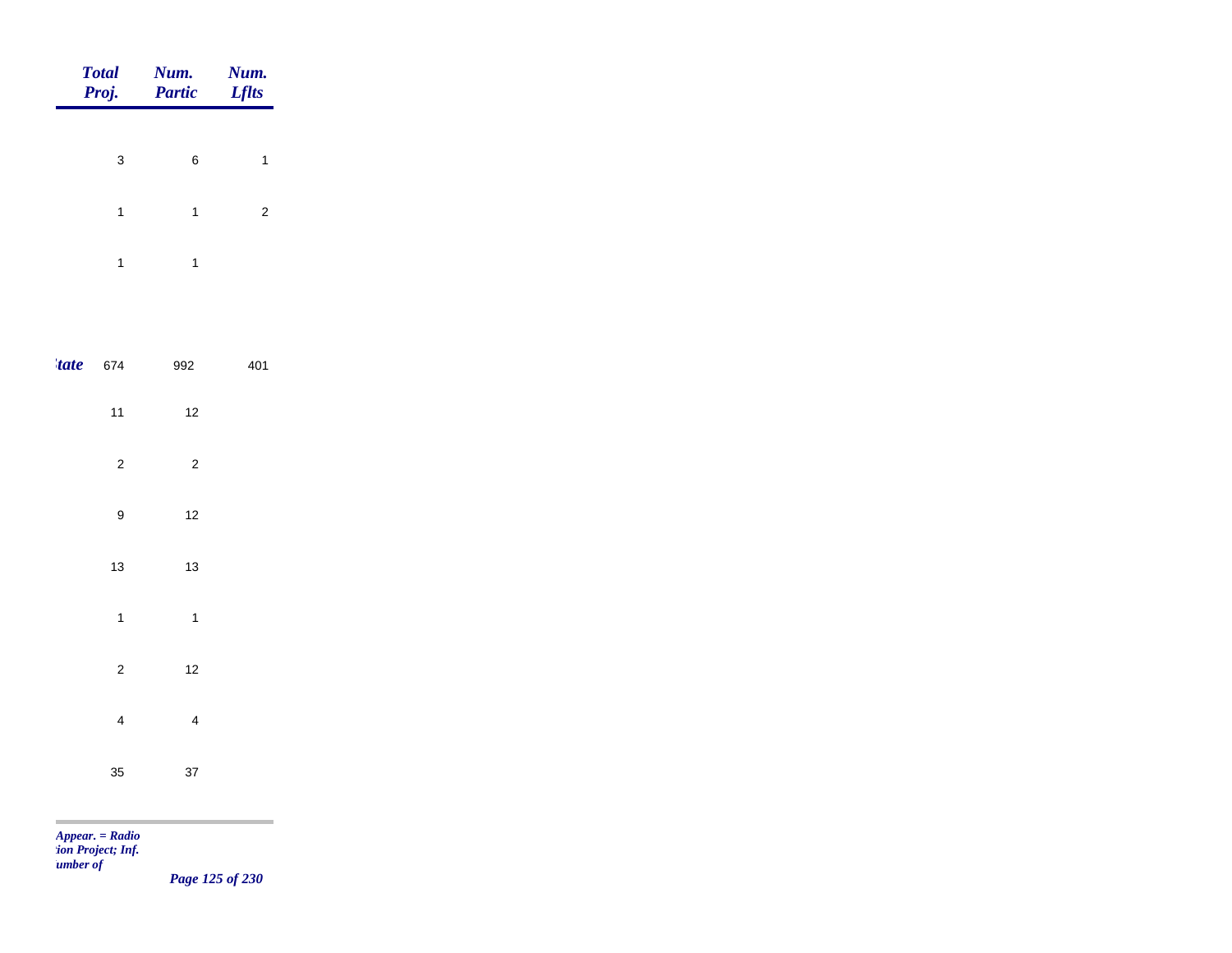| <b>State</b> | <b>Species</b>                  | Consult. / Tele.        |                           | <b>Personal Written Hotline Instuct.</b><br><b>Session</b> | <b>Radio/TV</b><br>Appear. | <b>Radio/TV</b><br>/PSA | Newsp. Exhibit Bait Inf. Trn. Inf. Trn. Site<br><b>Periodical</b> | Dist. | <b>WS</b> | Gen. Visit   |              |
|--------------|---------------------------------|-------------------------|---------------------------|------------------------------------------------------------|----------------------------|-------------------------|-------------------------------------------------------------------|-------|-----------|--------------|--------------|
| <b>NE</b>    | deer, white-tailed (wild)       |                         | $\mathbf{1}$              |                                                            |                            |                         |                                                                   |       |           |              |              |
|              | dogs, feral, free-ranging and h | $\mathbf{1}$            | $\mathbf{1}$              |                                                            |                            |                         |                                                                   |       |           |              |              |
|              | doves, collared, eurasian       |                         | $\mathbf{1}$              |                                                            |                            |                         |                                                                   |       |           |              |              |
|              | doves, mourning                 |                         | $\mathbf{1}$              |                                                            |                            |                         |                                                                   |       |           |              |              |
|              | ducks, feral                    | $\overline{2}$          |                           |                                                            |                            |                         |                                                                   |       |           |              |              |
|              | eagles, bald                    |                         | $\mathbf{1}$              |                                                            |                            |                         |                                                                   |       |           |              |              |
|              | falcons, american kestrels      |                         | $\mathbf{1}$              |                                                            |                            |                         |                                                                   |       |           |              |              |
|              | foxes, red                      | $\overline{\mathbf{4}}$ | $\ensuremath{\mathsf{3}}$ |                                                            |                            |                         |                                                                   |       |           |              | $\mathbf{1}$ |
|              | geese, canada                   | $\mathbf{1}$            | $\ensuremath{\mathsf{3}}$ |                                                            |                            |                         |                                                                   |       |           | $\mathbf{1}$ | $\mathbf{1}$ |
|              | gophers, pocket (all)           |                         | $\sqrt{2}$                |                                                            |                            |                         |                                                                   |       |           |              |              |
|              | grackles, common                | $\mathbf{1}$            |                           |                                                            |                            |                         |                                                                   |       |           |              | $\mathbf{1}$ |
|              | gulls, franklin's               |                         | $\mathbf{1}$              |                                                            |                            |                         |                                                                   |       |           |              |              |
|              | gulls, ring-billed              |                         | $\mathbf{1}$              |                                                            |                            |                         |                                                                   |       |           |              |              |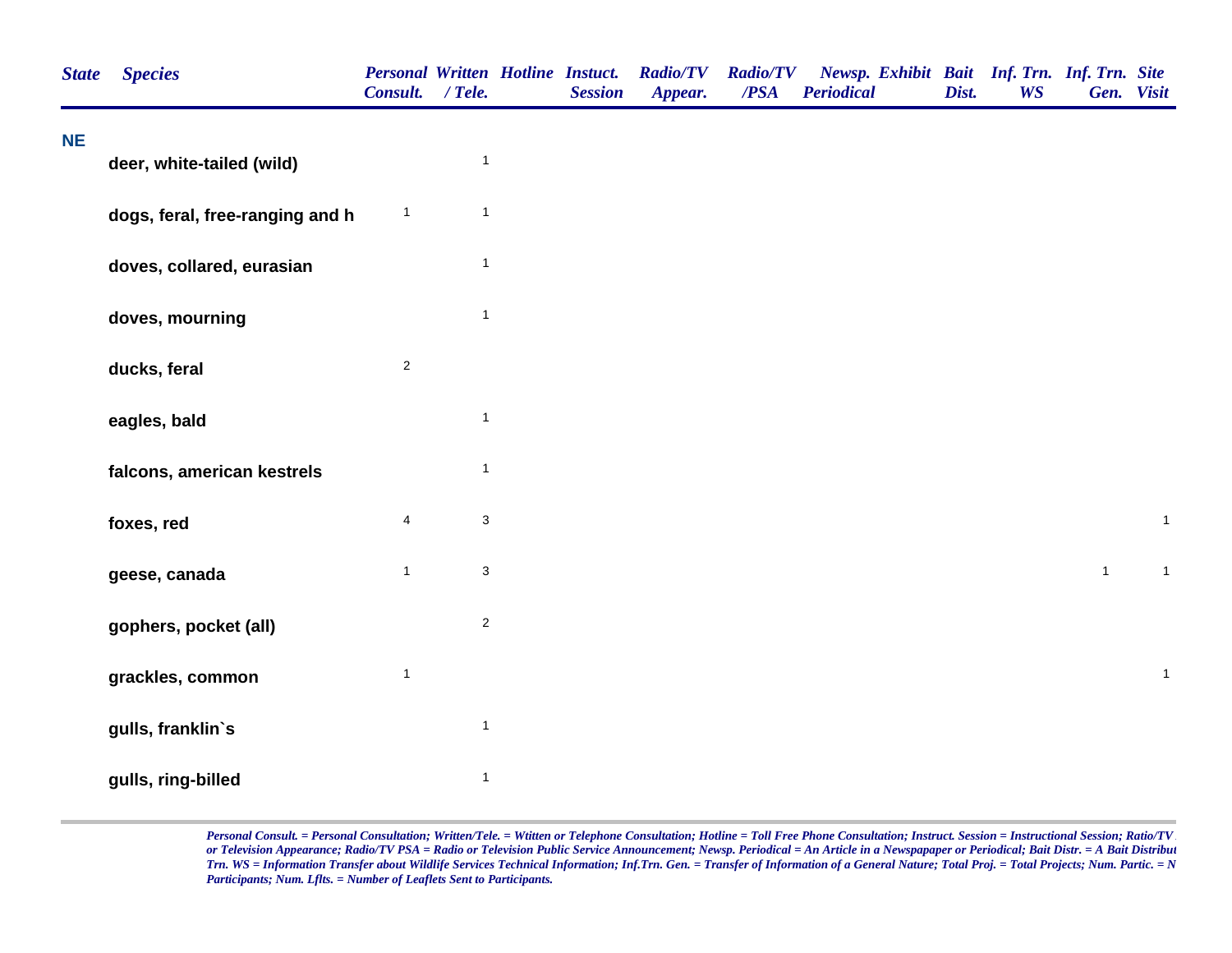| Total<br>Proj. | <b>Num.</b><br>Partic | <b>Num.</b><br>Lflts |
|----------------|-----------------------|----------------------|
|                |                       |                      |
| $\overline{1}$ | $\mathbf{1}$          |                      |
| $\overline{2}$ | $\mathbf 7$           |                      |
| $\mathbf{1}$   | $\overline{1}$        |                      |
| $\mathbf{1}$   | $\mathbf{1}$          |                      |
| $\overline{c}$ | $\overline{c}$        |                      |
|                | $\mathbf{1}$          |                      |
| $\mathbf{1}$   |                       |                      |
| $\overline{1}$ | $\mathbf{1}$          |                      |
| $\bf 8$        | $11$                  |                      |
| $\,$ 6 $\,$    | ${\bf 26}$            | $12$                 |
| $\overline{2}$ | $\overline{2}$        |                      |
| $\overline{2}$ | $\overline{2}$        |                      |
|                |                       |                      |
| $\mathbf{1}$   | $\overline{1}$        |                      |
| $\overline{1}$ | $\mathbf{1}$          |                      |
|                |                       |                      |

*Page 126 of 230*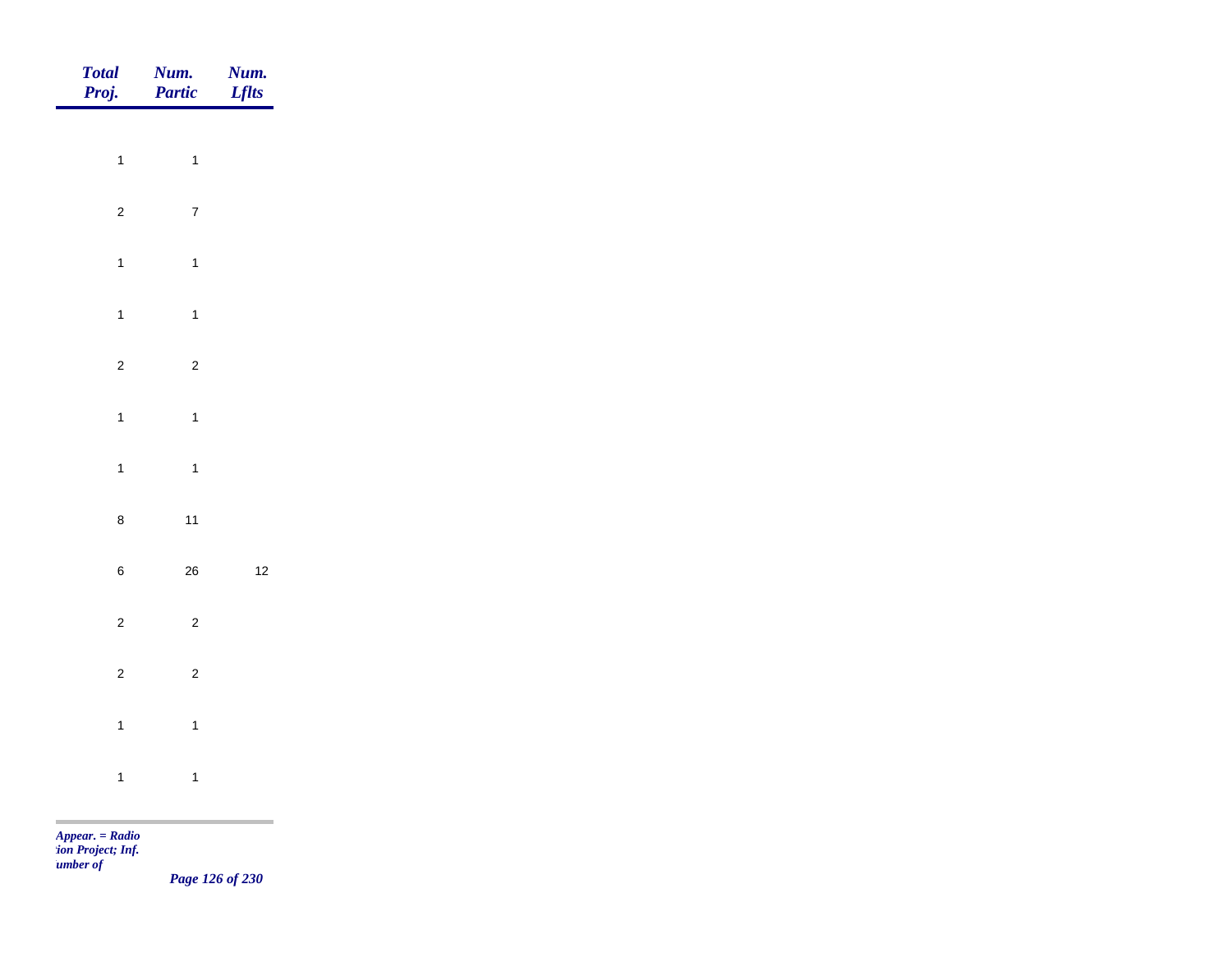| <b>State</b> | <b>Species</b>           | <b>Personal Written Hotline Instuct.</b><br>Consult. / Tele. |                | <b>Session</b> | <b>Radio/TV</b><br>Appear. | <b>Radio/TV</b><br>/PSA | Newsp. Exhibit Bait Inf. Trn. Inf. Trn. Site<br><b>Periodical</b> | Dist. | <b>WS</b> | Gen. Visit |                         |
|--------------|--------------------------|--------------------------------------------------------------|----------------|----------------|----------------------------|-------------------------|-------------------------------------------------------------------|-------|-----------|------------|-------------------------|
| <b>NE</b>    | gulls, ring-billed       |                                                              | $\mathbf{1}$   |                |                            |                         |                                                                   |       |           |            |                         |
|              | hawks, red-tailed        | $\mathbf{1}$                                                 | $\mathbf{1}$   |                |                            |                         |                                                                   |       |           |            |                         |
|              | hawks, swainson's        |                                                              | $\mathbf{1}$   |                |                            |                         |                                                                   |       |           |            |                         |
|              | kingbirds, western       |                                                              | $\mathbf{1}$   |                |                            |                         |                                                                   |       |           |            |                         |
|              | lions, mountain (cougar) | $\mathbf{1}$                                                 | $\overline{4}$ |                |                            |                         |                                                                   |       |           |            | $\overline{\mathbf{4}}$ |
|              | marmots/woodchucks (all) | $\mathbf{1}$                                                 |                | $\mathbf{1}$   |                            |                         |                                                                   |       |           |            |                         |
|              | meadowlarks, western     |                                                              | $\sqrt{3}$     |                |                            |                         |                                                                   |       |           |            |                         |
|              | moles (all)              | $\mathbf{1}$                                                 | $\mathsf 3$    |                |                            |                         |                                                                   |       |           |            |                         |
|              | muskrats                 | $\mathbf{1}$                                                 |                |                |                            |                         |                                                                   |       |           |            |                         |
|              | no species               |                                                              | $\mathbf{1}$   |                |                            |                         |                                                                   |       |           |            |                         |
|              | non-wildlife             | 24                                                           | 367            | $\sqrt{2}$     |                            |                         |                                                                   |       |           |            | $20\,$                  |
|              | opossums, virginia       | $\mathbf{1}$                                                 | $\overline{2}$ |                |                            |                         |                                                                   |       |           |            |                         |
|              | owls, great horned       |                                                              | $\mathbf{1}$   |                |                            |                         |                                                                   |       |           |            |                         |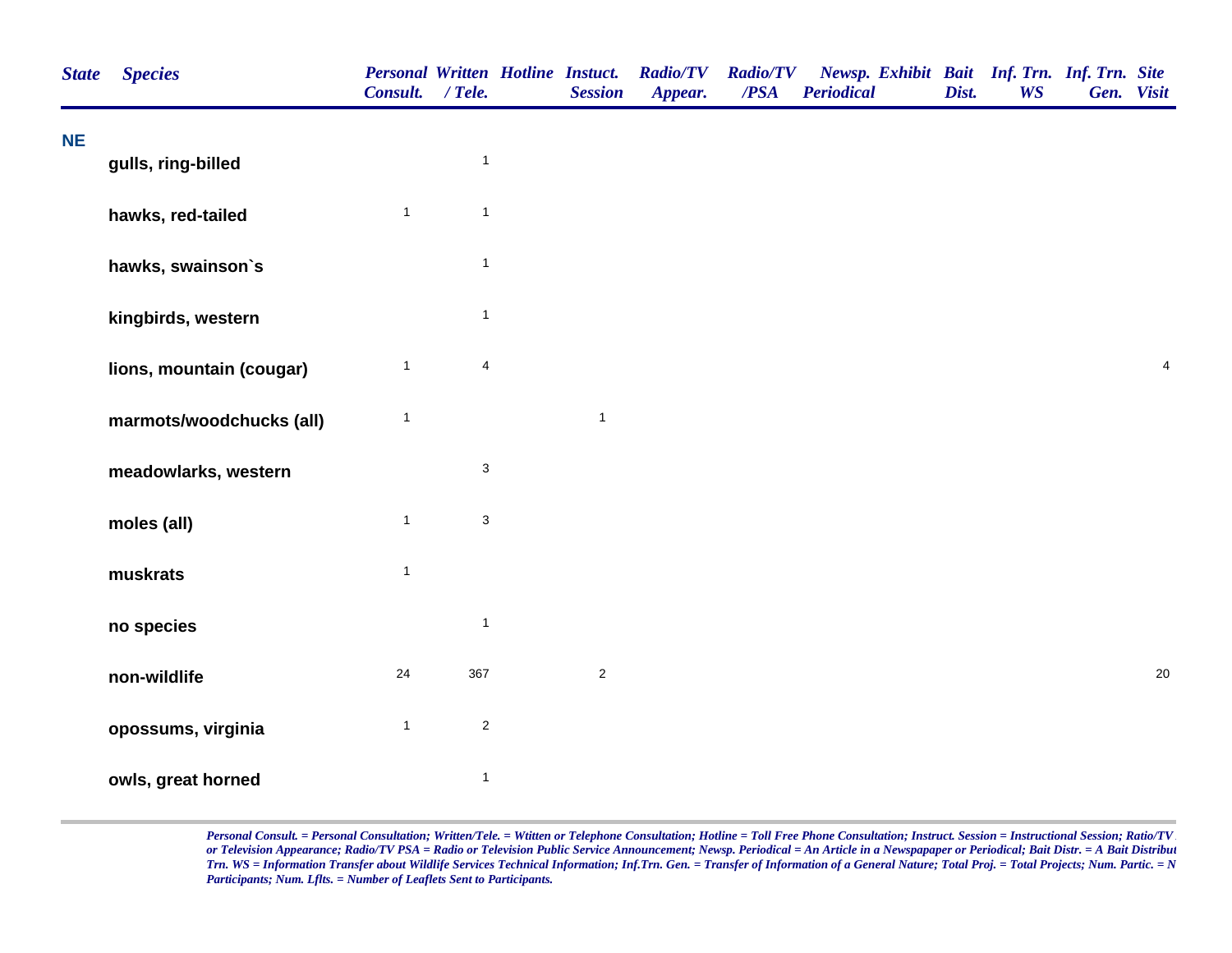| Total<br>Proj.                                                                                                                                                                                                                                            | Num.<br>Partic          | <b>Num.</b><br>Lflts |
|-----------------------------------------------------------------------------------------------------------------------------------------------------------------------------------------------------------------------------------------------------------|-------------------------|----------------------|
|                                                                                                                                                                                                                                                           |                         |                      |
| $\overline{1}$                                                                                                                                                                                                                                            | $\mathbf{1}$            |                      |
| $\overline{c}$                                                                                                                                                                                                                                            | $\overline{c}$          |                      |
| $\overline{1}$                                                                                                                                                                                                                                            | $\mathbf{1}$            |                      |
| $\mathbf{1}$                                                                                                                                                                                                                                              | $\mathbf{1}$            |                      |
| $\boldsymbol{9}$                                                                                                                                                                                                                                          | $12$                    |                      |
| $\overline{2}$                                                                                                                                                                                                                                            | $\overline{c}$          |                      |
|                                                                                                                                                                                                                                                           |                         |                      |
| $\mathbf{3}$                                                                                                                                                                                                                                              | $\mathbf{3}$            |                      |
| $\overline{4}$                                                                                                                                                                                                                                            | $\overline{\mathbf{4}}$ |                      |
| $\overline{1}$                                                                                                                                                                                                                                            | $\mathbf{1}$            |                      |
| $\overline{1}$                                                                                                                                                                                                                                            | $\sqrt{2}$              |                      |
| 413                                                                                                                                                                                                                                                       | 1,042                   | $30\,$               |
|                                                                                                                                                                                                                                                           |                         |                      |
| $\mathbf{3}$                                                                                                                                                                                                                                              | $\mathbf{3}$            |                      |
| $\overline{1}$                                                                                                                                                                                                                                            | $\mathbf{1}$            |                      |
| <b>The Contract of the Contract of the Contract of the Contract of the Contract of the Contract of The Contract of The Contract of The Contract of The Contract of The Contract of The Contract of The Contract of The Contract </b><br>$Appear. = Radio$ |                         |                      |

*tion Project; Inf. Number of* 

*Page 127 of 230*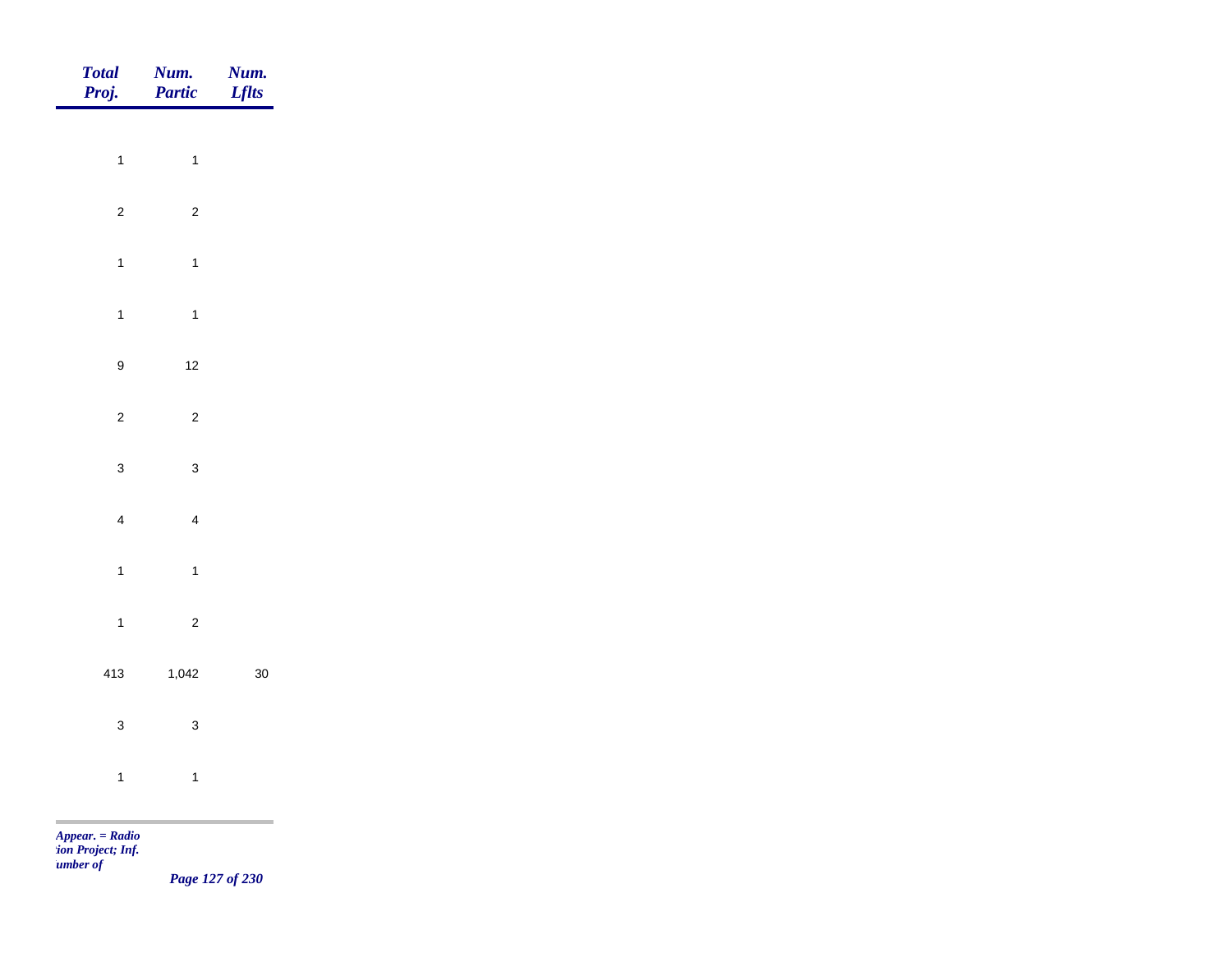| <b>State</b> | <b>Species</b>                | <b>Personal Written Hotline Instuct.</b><br>Consult. / Tele. |                           | <b>Session</b> | <b>Radio/TV</b><br>Appear. | <b>Radio/TV</b><br>/PSA | Newsp. Exhibit Bait Inf. Trn. Inf. Trn. Site<br><b>Periodical</b> | Dist. | <b>WS</b> | Gen. Visit   |                           |
|--------------|-------------------------------|--------------------------------------------------------------|---------------------------|----------------|----------------------------|-------------------------|-------------------------------------------------------------------|-------|-----------|--------------|---------------------------|
| <b>NE</b>    | owls, great horned            |                                                              | $\mathbf{1}$              |                |                            |                         |                                                                   |       |           |              |                           |
|              |                               |                                                              |                           |                |                            |                         |                                                                   |       |           |              |                           |
|              | pigeons, feral (rock)         | $\overline{2}$                                               | $\mathbf{1}$              | $\mathbf{1}$   | $\overline{2}$             |                         |                                                                   |       |           |              | $\overline{2}$            |
|              | prairie dogs, black-tailed    | $17$                                                         | 24                        | $\sqrt{2}$     |                            |                         |                                                                   |       |           |              | $\,6$                     |
|              | rabbits, cottontail           | $\mathbf{1}$                                                 |                           |                |                            |                         |                                                                   |       |           |              |                           |
|              | raccoons                      | $\mathbf{3}$                                                 | $\sqrt{3}$                |                |                            |                         |                                                                   |       |           | $\mathbf{1}$ | $\mathbf{1}$              |
|              | rats, kangaroo (all)          |                                                              | $\mathbf{1}$              |                |                            |                         |                                                                   |       |           |              |                           |
|              | skunks, striped               | $\overline{2}$                                               | 11                        |                |                            |                         |                                                                   |       |           | $\mathbf{1}$ |                           |
|              | snakes, non-poisonous (other) |                                                              | $\ensuremath{\mathsf{3}}$ |                |                            |                         |                                                                   |       |           |              |                           |
|              | sparrows, house/english       | $\mathbf{1}$                                                 |                           |                |                            |                         |                                                                   |       |           |              |                           |
|              | squirrels, fox                |                                                              | $\mathbf{1}$              |                |                            |                         |                                                                   |       |           |              |                           |
|              | squirrels, ground, other      | $\sqrt{2}$                                                   | $\mathbf{1}$              |                |                            |                         |                                                                   |       |           |              |                           |
|              | starlings, european           | $10$                                                         | $\ensuremath{\mathsf{3}}$ | $\,6$          | $\overline{c}$             |                         |                                                                   |       |           | $\mathbf{1}$ | $\mathbf{3}$              |
|              | swallows, bank                | $\mathsf 3$                                                  | $10\,$                    |                |                            |                         |                                                                   |       |           |              | $\ensuremath{\mathsf{3}}$ |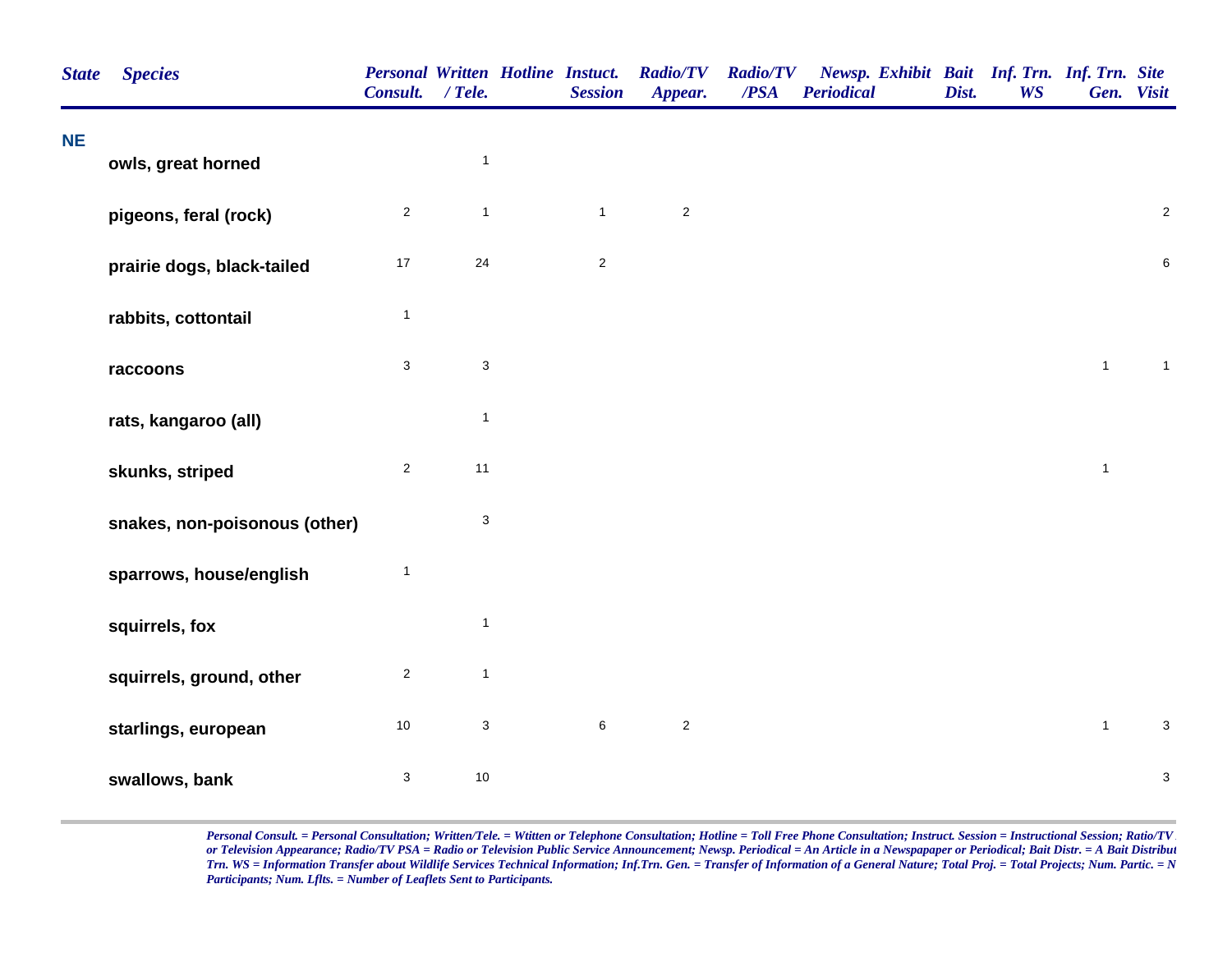| <b>Num.</b><br>Partic | <b>Num.</b><br>Lflts                           |
|-----------------------|------------------------------------------------|
|                       |                                                |
|                       |                                                |
| $27\,$                |                                                |
| 58                    | $\overline{4}$                                 |
| $\overline{1}$        |                                                |
| $12$                  |                                                |
| $\overline{1}$        |                                                |
|                       |                                                |
|                       |                                                |
|                       |                                                |
| $10\,$                |                                                |
| $\overline{1}$        |                                                |
| $\mathbf{3}$          |                                                |
| 281                   |                                                |
|                       |                                                |
|                       |                                                |
|                       | $\overline{1}$<br>$32\,$<br>$\mathbf{3}$<br>38 |

*tion Project; Inf. Number of* 

*Page 128 of 230*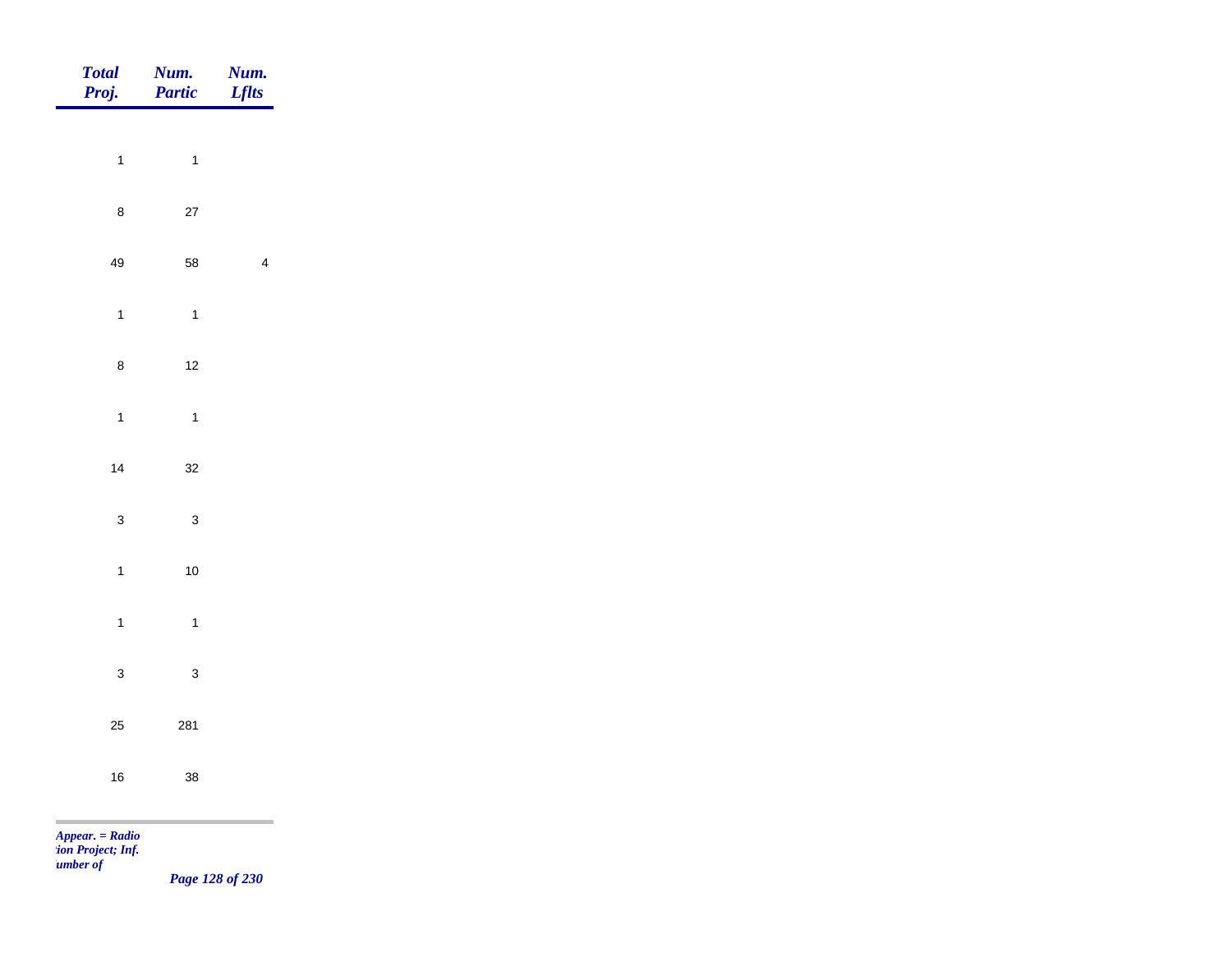| <b>State</b> | <b>Species</b>                         | <b>Personal Written Hotline Instuct.</b><br>Consult. / Tele. |              | <b>Session</b> | <b>Radio/TV</b><br>Appear. | <b>Radio/TV</b><br>/PSA | Newsp. Exhibit Bait Inf. Trn. Inf. Trn. Site<br><b>Periodical</b> | Dist. | <b>WS</b> | Gen. Visit     |                           |
|--------------|----------------------------------------|--------------------------------------------------------------|--------------|----------------|----------------------------|-------------------------|-------------------------------------------------------------------|-------|-----------|----------------|---------------------------|
| <b>NE</b>    | swallows, bank                         | $\mathbf{3}$                                                 | $10$         |                |                            |                         |                                                                   |       |           |                | $\ensuremath{\mathsf{3}}$ |
|              | swallows, barn                         | $\mathbf{1}$                                                 | 14           |                |                            |                         |                                                                   |       |           |                |                           |
|              | swallows, cliff                        | $\mathbf{2}$                                                 | 6            |                |                            |                         |                                                                   |       |           |                | $\mathbf 2$               |
|              | swallows, northern rough-wing          |                                                              | $\mathbf{1}$ |                |                            |                         |                                                                   |       |           |                |                           |
|              | vultures, turkey                       | $\mathbf{1}$                                                 |              | $\overline{2}$ |                            |                         |                                                                   |       |           |                |                           |
|              | woodpeckers, red-headed                |                                                              | $\mathbf{1}$ |                |                            |                         |                                                                   |       |           |                |                           |
|              | <b>Subtotal Project Types by State</b> | 99                                                           | 536          | 16             | $\overline{\mathbf{4}}$    | 4                       |                                                                   |       |           | $\overline{5}$ | 47                        |
| <b>NH</b>    |                                        |                                                              |              |                |                            |                         | <b>Total Projects, Participants and Leaflets This S</b>           |       |           |                |                           |
|              | bats (all)                             |                                                              | 63           |                |                            |                         |                                                                   |       |           |                |                           |
|              | bears, black                           | $\boldsymbol{9}$                                             | 355          |                |                            |                         |                                                                   |       |           |                | 31                        |
|              | beavers                                |                                                              | 76           |                |                            |                         |                                                                   |       |           |                |                           |
|              | bird, unidentifiable                   |                                                              | $\mathbf{1}$ |                |                            |                         |                                                                   |       |           |                |                           |
|              | bobcats                                |                                                              | 11           |                |                            |                         |                                                                   |       |           |                |                           |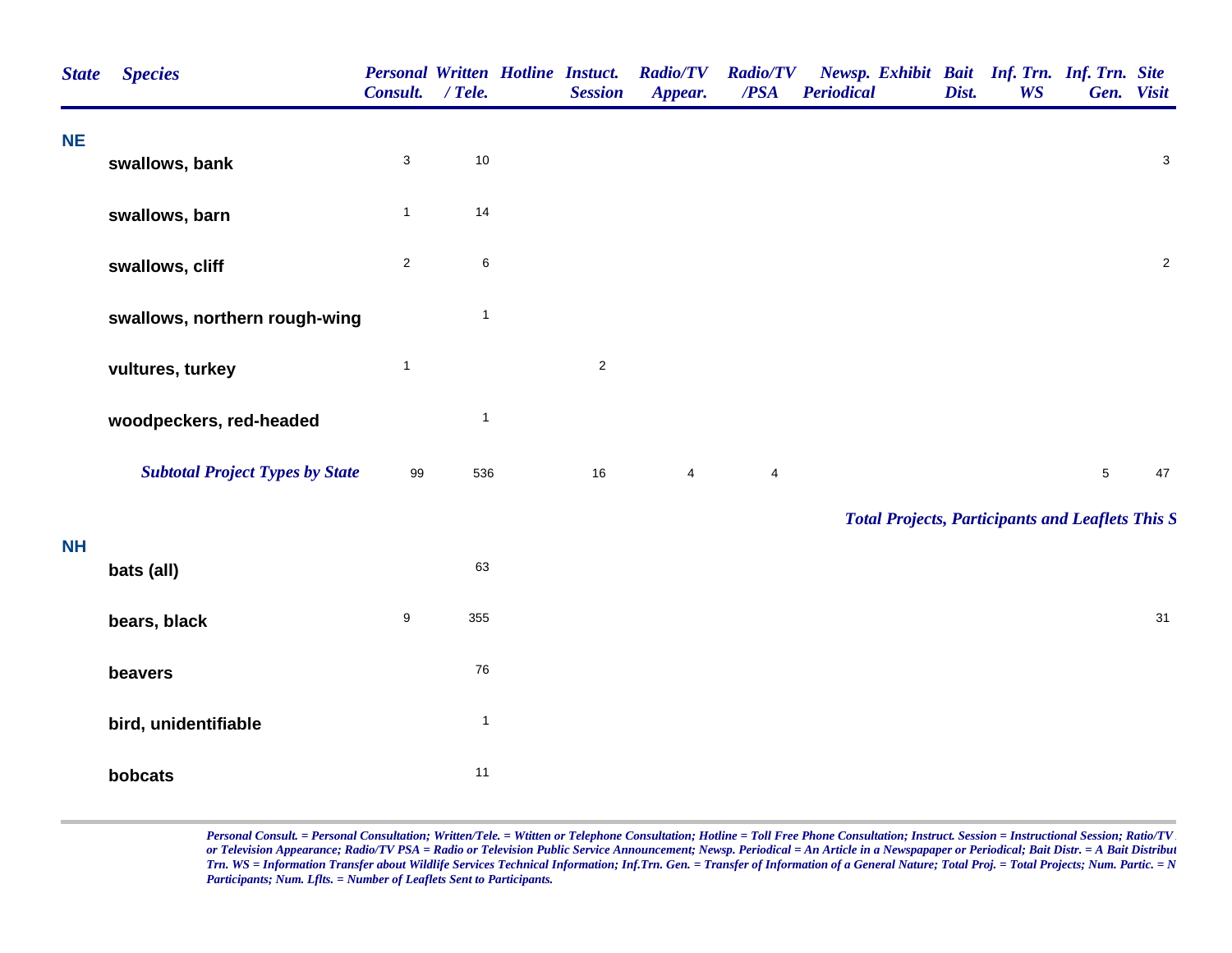| Proj.        | Total Num.<br><b>Partic</b> | Num.<br><b>Lflts</b> |
|--------------|-----------------------------|----------------------|
|              |                             |                      |
| 16           | 38                          |                      |
| 15           | 24                          |                      |
| 10           | 12                          |                      |
| $\mathbf{1}$ | 3                           |                      |
| 3            | 10                          |                      |
| 1            | 1                           |                      |
|              |                             |                      |

| tate 707 |     | 1,741 | 46  |
|----------|-----|-------|-----|
|          | 63  | 68    | 51  |
|          | 395 | 420   | 886 |
|          | 76  | 76    | 36  |
|          | 1   | 1     |     |
|          | 11  | 11    |     |

m

*Page 129 of 230*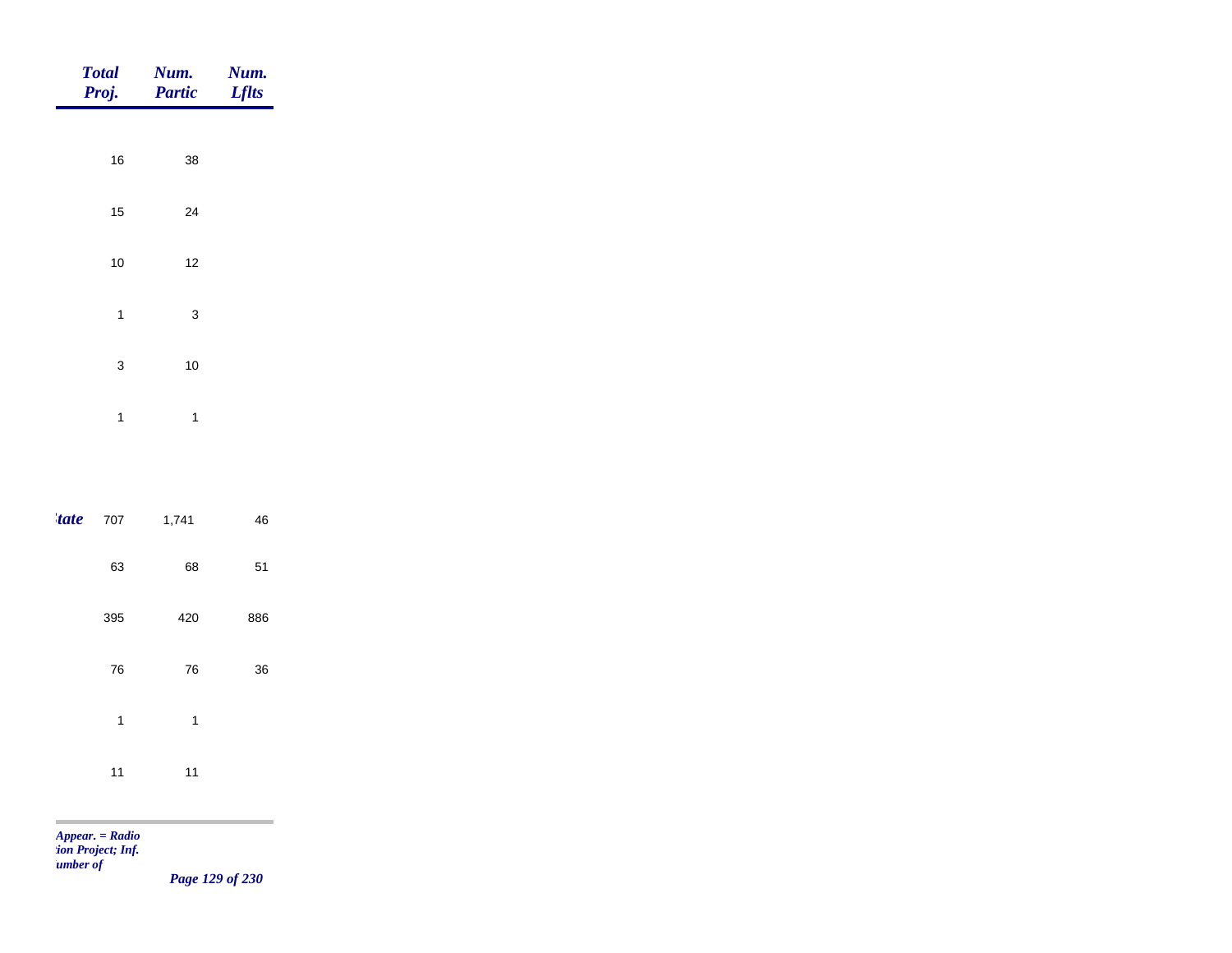| <b>State</b> | <b>Species</b>                  | Consult. / Tele. |                           | <b>Personal Written Hotline Instuct.</b><br><b>Session</b> | <b>Radio/TV</b><br>Appear. | <b>Radio/TV</b><br>/PSA | Newsp. Exhibit Bait Inf. Trn. Inf. Trn. Site<br><b>Periodical</b> | Dist. | <b>WS</b> | Gen. Visit |              |
|--------------|---------------------------------|------------------|---------------------------|------------------------------------------------------------|----------------------------|-------------------------|-------------------------------------------------------------------|-------|-----------|------------|--------------|
| <b>NH</b>    | cardinals, northern             |                  | $\mathbf{1}$              |                                                            |                            |                         |                                                                   |       |           |            |              |
|              | cats, feral/free ranging        |                  | $\,6\,$                   |                                                            |                            |                         |                                                                   |       |           |            |              |
|              | chipmunks (other)               |                  | 14                        |                                                            |                            |                         |                                                                   |       |           |            |              |
|              | cormorants, double-crested      |                  | $\ensuremath{\mathsf{3}}$ |                                                            |                            |                         |                                                                   |       |           |            |              |
|              | coyotes                         | $\mathbf{1}$     | $\bf 79$                  |                                                            |                            |                         |                                                                   |       |           |            | $\mathbf{1}$ |
|              | crows, american                 |                  | $26\,$                    |                                                            |                            |                         |                                                                   |       |           |            |              |
|              | deer, white-tailed (wild)       | $\overline{7}$   | $97\,$                    |                                                            |                            |                         |                                                                   |       |           |            | 21           |
|              | dogs, feral, free-ranging and h |                  | $\sqrt{2}$                |                                                            |                            |                         |                                                                   |       |           |            |              |
|              | doves, mourning                 |                  | $\sqrt{3}$                |                                                            |                            |                         |                                                                   |       |           |            |              |
|              | ducks, mallards                 |                  | 25                        |                                                            |                            |                         |                                                                   |       |           |            | $\mathbf{1}$ |
|              | falcons, merlin                 |                  | $\mathbf{1}$              |                                                            |                            |                         |                                                                   |       |           |            |              |
|              | ferrets, european               |                  | $\mathbf{1}$              |                                                            |                            |                         |                                                                   |       |           |            |              |
|              | finches, house                  |                  | $\mathbf{1}$              |                                                            |                            |                         |                                                                   |       |           |            |              |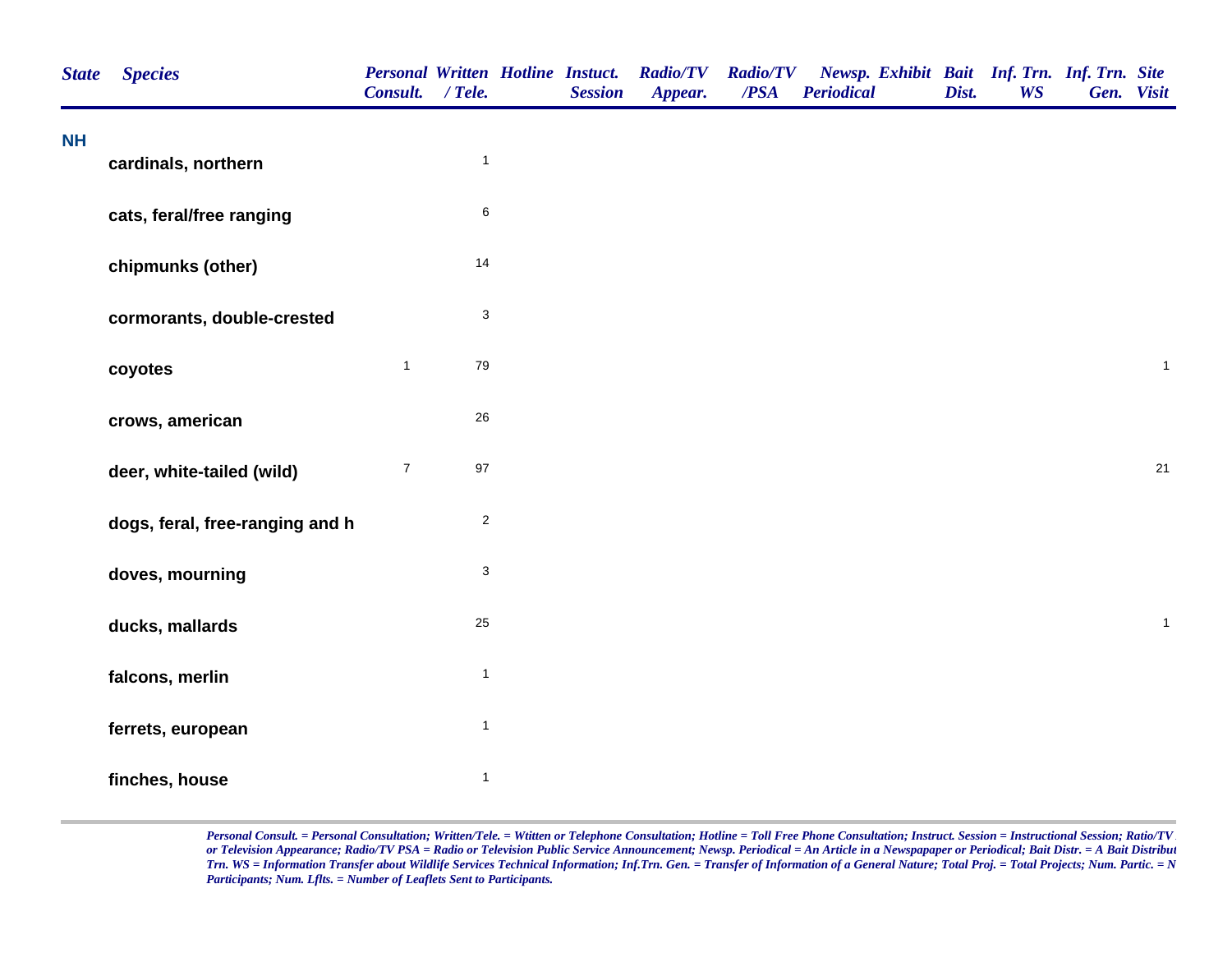| <b>Total</b><br>Proj. | Num.<br>Partic | Num.<br><b>Lflts</b> |
|-----------------------|----------------|----------------------|
| $\overline{1}$        | $\mathbf{1}$   | $\mathbf{3}$         |
|                       |                |                      |
| $\,$ 6 $\,$           | $\,$ 6 $\,$    |                      |
| 14                    | 14             |                      |
| $\mathbf{3}$          | $\mathbf 3$    |                      |
| 81                    | 81             | $17\,$               |
| ${\bf 26}$            | $27\,$         | $18\,$               |
| 125                   | 136            | 235                  |
|                       |                |                      |
| $\sqrt{2}$            | $\sqrt{2}$     |                      |
| $\mathbf{3}$          | $\mathbf{3}$   | $\mathbf{3}$         |
| 26                    | ${\bf 26}$     | 24                   |
| $\overline{1}$        | $\overline{1}$ |                      |
| $\mathbf{1}$          | $\mathbf{1}$   |                      |
| $\mathbf{1}$          | $\mathbf{1}$   |                      |
|                       |                |                      |

m

*Page 130 of 230*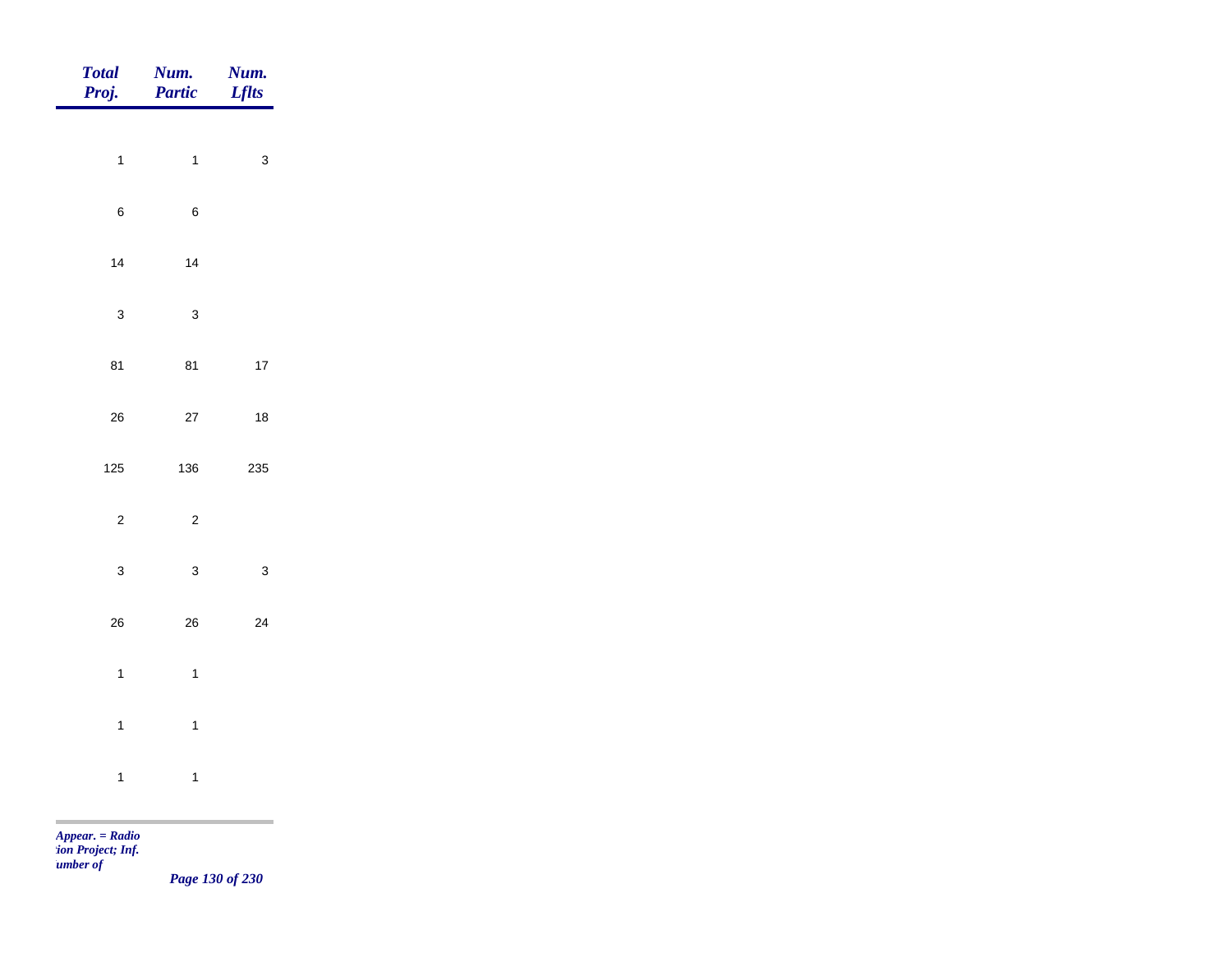| <b>State</b> | <b>Species</b>      | Consult. / Tele. |                | <b>Personal Written Hotline Instuct.</b><br><b>Session</b> | <b>Radio/TV</b><br>Appear. | <b>Radio/TV</b><br>/PSA | Newsp. Exhibit Bait Inf. Trn. Inf. Trn. Site<br><b>Periodical</b> | Dist. | <b>WS</b> | Gen. Visit |                         |
|--------------|---------------------|------------------|----------------|------------------------------------------------------------|----------------------------|-------------------------|-------------------------------------------------------------------|-------|-----------|------------|-------------------------|
| <b>NH</b>    | finches, house      |                  | $\mathbf{1}$   |                                                            |                            |                         |                                                                   |       |           |            |                         |
|              |                     |                  |                |                                                            |                            |                         |                                                                   |       |           |            |                         |
|              | finches, purple     |                  | $\mathbf{1}$   |                                                            |                            |                         |                                                                   |       |           |            |                         |
|              | fishers             |                  | 36             |                                                            |                            |                         |                                                                   |       |           |            |                         |
|              | flickers, northern  |                  | $\sqrt{2}$     |                                                            |                            |                         |                                                                   |       |           |            |                         |
|              | fowl, pea           |                  | $\mathbf{1}$   |                                                            |                            |                         |                                                                   |       |           |            |                         |
|              | foxes, gray         |                  | $25\,$         |                                                            |                            |                         |                                                                   |       |           |            |                         |
|              | foxes, red          | $\mathbf{1}$     | 109            |                                                            |                            |                         |                                                                   |       |           |            |                         |
|              | geese, canada       | $10$             | $71$           |                                                            |                            |                         |                                                                   |       |           |            | $\overline{\mathbf{4}}$ |
|              | grouse, ruffed      |                  | $\mathbf{1}$   |                                                            |                            |                         |                                                                   |       |           |            |                         |
|              | gulls, herring      |                  | $\,6\,$        |                                                            |                            |                         |                                                                   |       |           |            |                         |
|              | gulls, ring-billed  |                  | $\mathbf{1}$   |                                                            |                            |                         |                                                                   |       |           |            |                         |
|              | hares, snowshoe     |                  | $\mathbf{1}$   |                                                            |                            |                         |                                                                   |       |           |            |                         |
|              | hawks, broad-winged |                  | $\overline{2}$ |                                                            |                            |                         |                                                                   |       |           |            | $\mathbf{1}$            |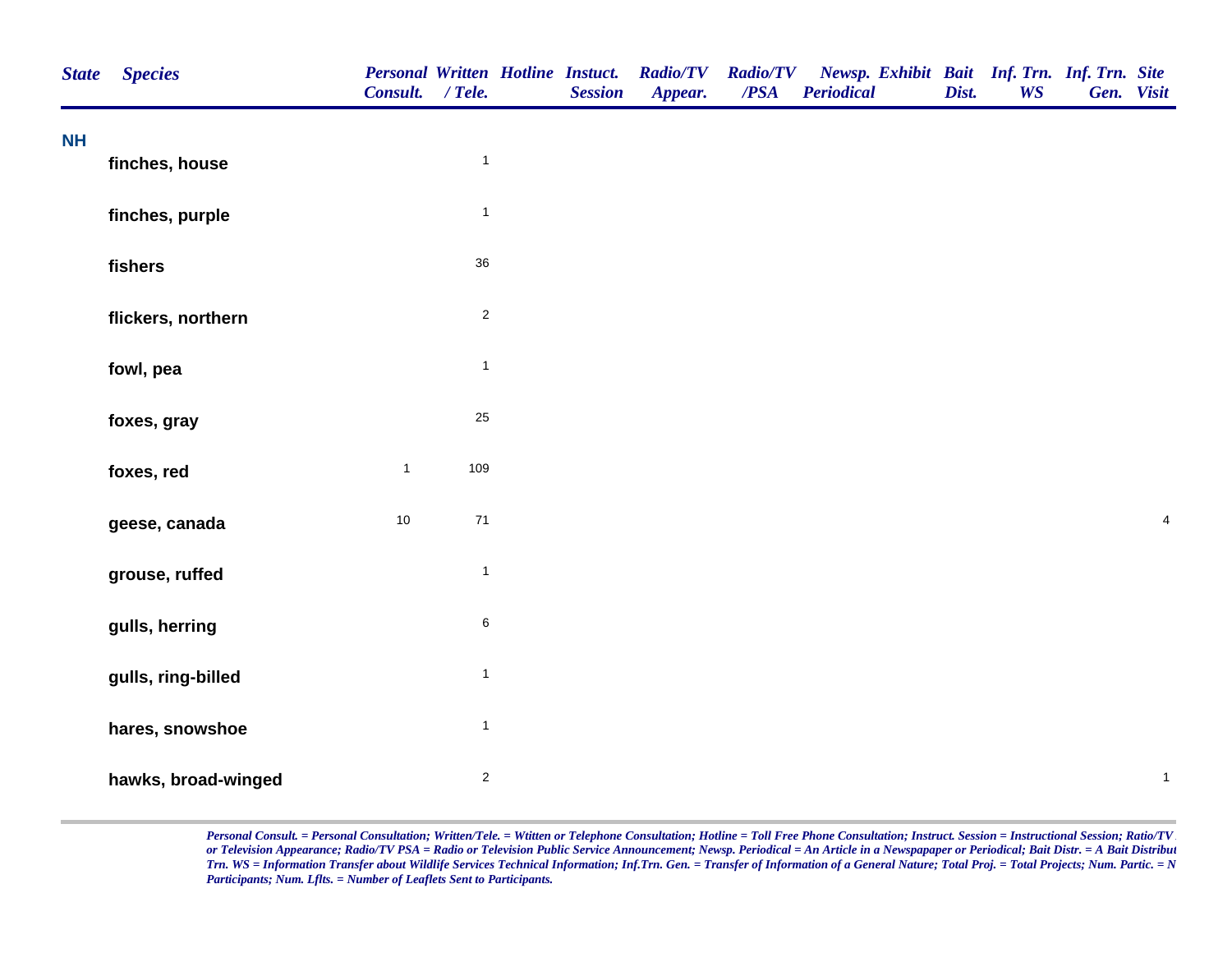| Total<br>Proj.          | Num.<br>Partic          | Num.<br><b>Lflts</b>    |
|-------------------------|-------------------------|-------------------------|
| $\mathbf{1}$            | $\mathbf{1}$            |                         |
| $\mathbf{1}$            | $\mathbf{1}$            | $\overline{\mathbf{c}}$ |
|                         |                         |                         |
| 36                      | 37                      |                         |
| $\overline{\mathbf{c}}$ | $\overline{\mathbf{c}}$ | 6                       |
| $\mathbf{1}$            | $\mathbf{1}$            |                         |
| 25                      | 25                      | 3                       |
| 110                     | $111$                   | ${\bf 75}$              |
| 85                      | 86                      | 218                     |
| $\mathbf{1}$            | $\mathbf{1}$            |                         |
| 6                       | 6                       |                         |
| $\overline{1}$          | $\mathbf{1}$            |                         |
| $\mathbf{1}$            | $\mathbf{1}$            |                         |
|                         |                         |                         |
| 3                       | 3                       |                         |

m

*Page 131 of 230*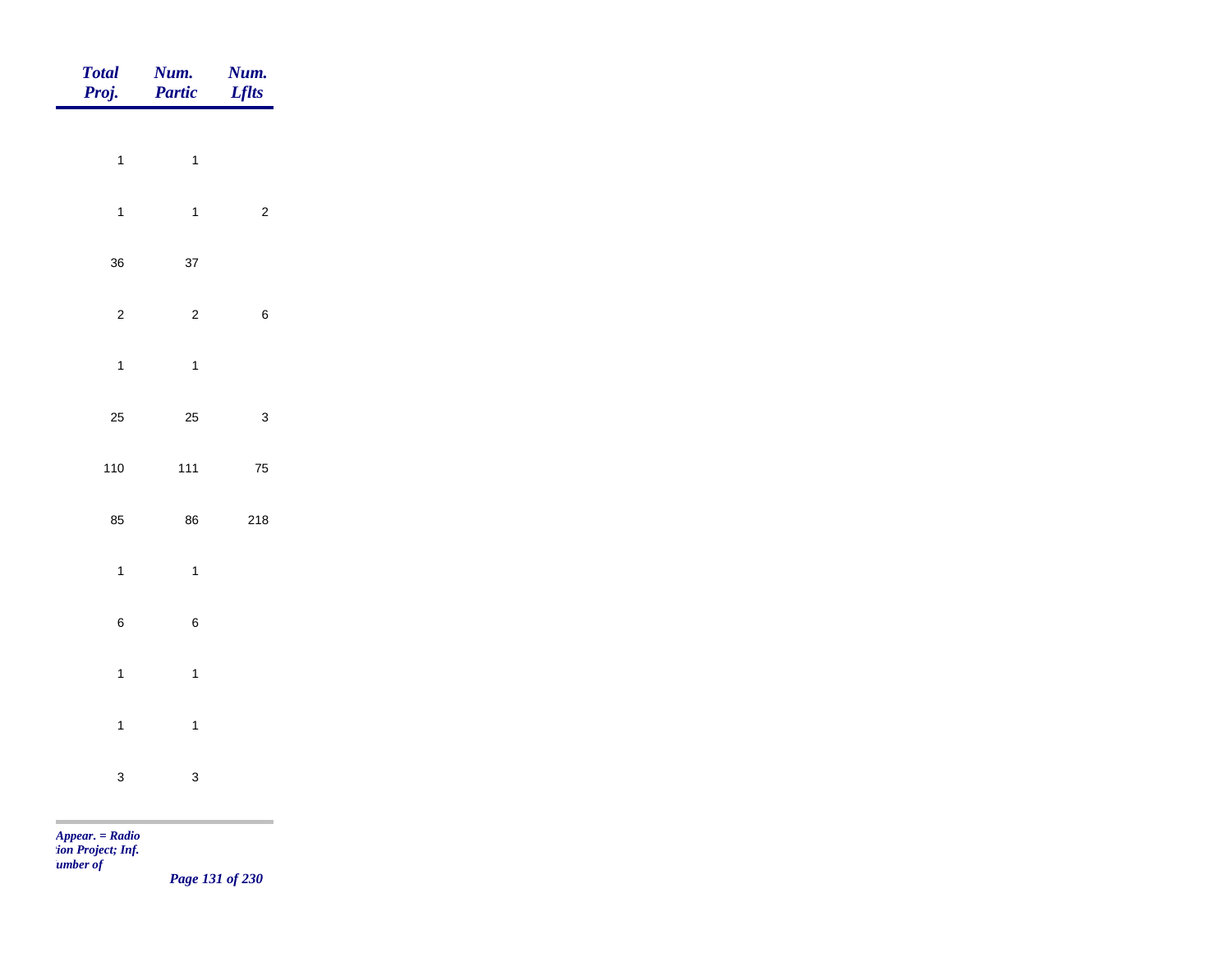| <b>NH</b><br>$\sqrt{2}$<br>$\mathbf{1}$<br>hawks, broad-winged<br>$\mathbf{1}$<br>hawks, cooper's<br>$\mathbf{1}$<br>hawks, goshawk, northern<br>$\bf 8$<br>hawks, red-tailed<br>11<br>herons, great blue<br>$\mathbf 2$<br>jays, blue<br>$\mathbf{1}$<br>lions, mountain (cougar)<br>3<br>lynx<br>69<br>marmots/woodchucks (all)<br>$\mathbf{1}$<br>$\overline{\mathbf{4}}$<br>mice, deer (all)<br>5<br>mice, house<br>$\sqrt{2}$<br>minks<br>$\ensuremath{\mathsf{3}}$<br>moles (all) | <b>State</b> | <b>Species</b> | Consult. / Tele. |  | <b>Personal Written Hotline Instuct.</b><br><b>Session</b> | <b>Radio/TV</b><br>Appear. | <b>Radio/TV</b><br>$\overline{PSA}$ | Newsp. Exhibit Bait Inf. Trn. Inf. Trn. Site<br><b>Periodical</b> | Dist. | <b>WS</b> | Gen. Visit |              |
|-----------------------------------------------------------------------------------------------------------------------------------------------------------------------------------------------------------------------------------------------------------------------------------------------------------------------------------------------------------------------------------------------------------------------------------------------------------------------------------------|--------------|----------------|------------------|--|------------------------------------------------------------|----------------------------|-------------------------------------|-------------------------------------------------------------------|-------|-----------|------------|--------------|
|                                                                                                                                                                                                                                                                                                                                                                                                                                                                                         |              |                |                  |  |                                                            |                            |                                     |                                                                   |       |           |            |              |
|                                                                                                                                                                                                                                                                                                                                                                                                                                                                                         |              |                |                  |  |                                                            |                            |                                     |                                                                   |       |           |            |              |
|                                                                                                                                                                                                                                                                                                                                                                                                                                                                                         |              |                |                  |  |                                                            |                            |                                     |                                                                   |       |           |            | $\mathbf{1}$ |
|                                                                                                                                                                                                                                                                                                                                                                                                                                                                                         |              |                |                  |  |                                                            |                            |                                     |                                                                   |       |           |            |              |
|                                                                                                                                                                                                                                                                                                                                                                                                                                                                                         |              |                |                  |  |                                                            |                            |                                     |                                                                   |       |           |            |              |
|                                                                                                                                                                                                                                                                                                                                                                                                                                                                                         |              |                |                  |  |                                                            |                            |                                     |                                                                   |       |           |            |              |
|                                                                                                                                                                                                                                                                                                                                                                                                                                                                                         |              |                |                  |  |                                                            |                            |                                     |                                                                   |       |           |            |              |
|                                                                                                                                                                                                                                                                                                                                                                                                                                                                                         |              |                |                  |  |                                                            |                            |                                     |                                                                   |       |           |            |              |
|                                                                                                                                                                                                                                                                                                                                                                                                                                                                                         |              |                |                  |  |                                                            |                            |                                     |                                                                   |       |           |            |              |
|                                                                                                                                                                                                                                                                                                                                                                                                                                                                                         |              |                |                  |  |                                                            |                            |                                     |                                                                   |       |           |            |              |
|                                                                                                                                                                                                                                                                                                                                                                                                                                                                                         |              |                |                  |  |                                                            |                            |                                     |                                                                   |       |           |            |              |
|                                                                                                                                                                                                                                                                                                                                                                                                                                                                                         |              |                |                  |  |                                                            |                            |                                     |                                                                   |       |           |            |              |
|                                                                                                                                                                                                                                                                                                                                                                                                                                                                                         |              |                |                  |  |                                                            |                            |                                     |                                                                   |       |           |            |              |
|                                                                                                                                                                                                                                                                                                                                                                                                                                                                                         |              |                |                  |  |                                                            |                            |                                     |                                                                   |       |           |            |              |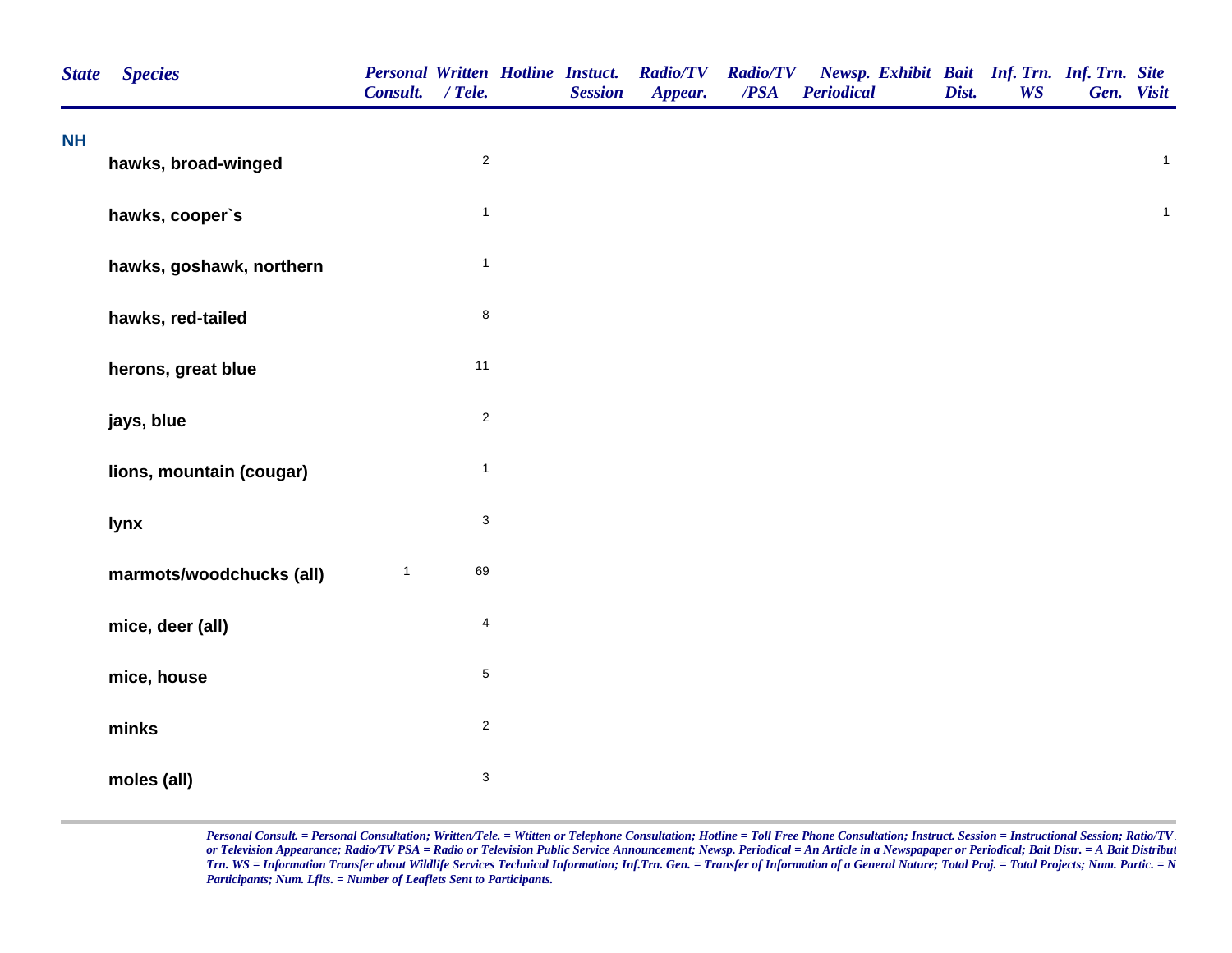| Total<br>Proj.          | <b>Num.</b><br>Partic | <b>Num.</b><br><i>Lflts</i> |
|-------------------------|-----------------------|-----------------------------|
| $\mathbf{3}$            | $\mathbf{3}$          |                             |
|                         |                       |                             |
| $\overline{2}$          | $\overline{c}$        |                             |
| $\mathbf{1}$            | $\overline{1}$        | $\mathbf{3}$                |
| $\bf 8$                 | $\bf 8$               | $10\,$                      |
| $11$                    | $11$                  | $\bf 8$                     |
| $\overline{c}$          | $\overline{c}$        |                             |
| $\overline{1}$          | $\overline{1}$        |                             |
| $\mathbf{3}$            | $\overline{3}$        |                             |
|                         |                       |                             |
| ${\bf 70}$              | $71$                  | $19$                        |
| $\overline{\mathbf{4}}$ | $\overline{4}$        |                             |
| $\overline{5}$          | $\overline{5}$        |                             |
| $\overline{c}$          | $\overline{c}$        |                             |
| $\mathbf{3}$            | $\mathbf{3}$          |                             |
|                         |                       |                             |

*Page 132 of 230*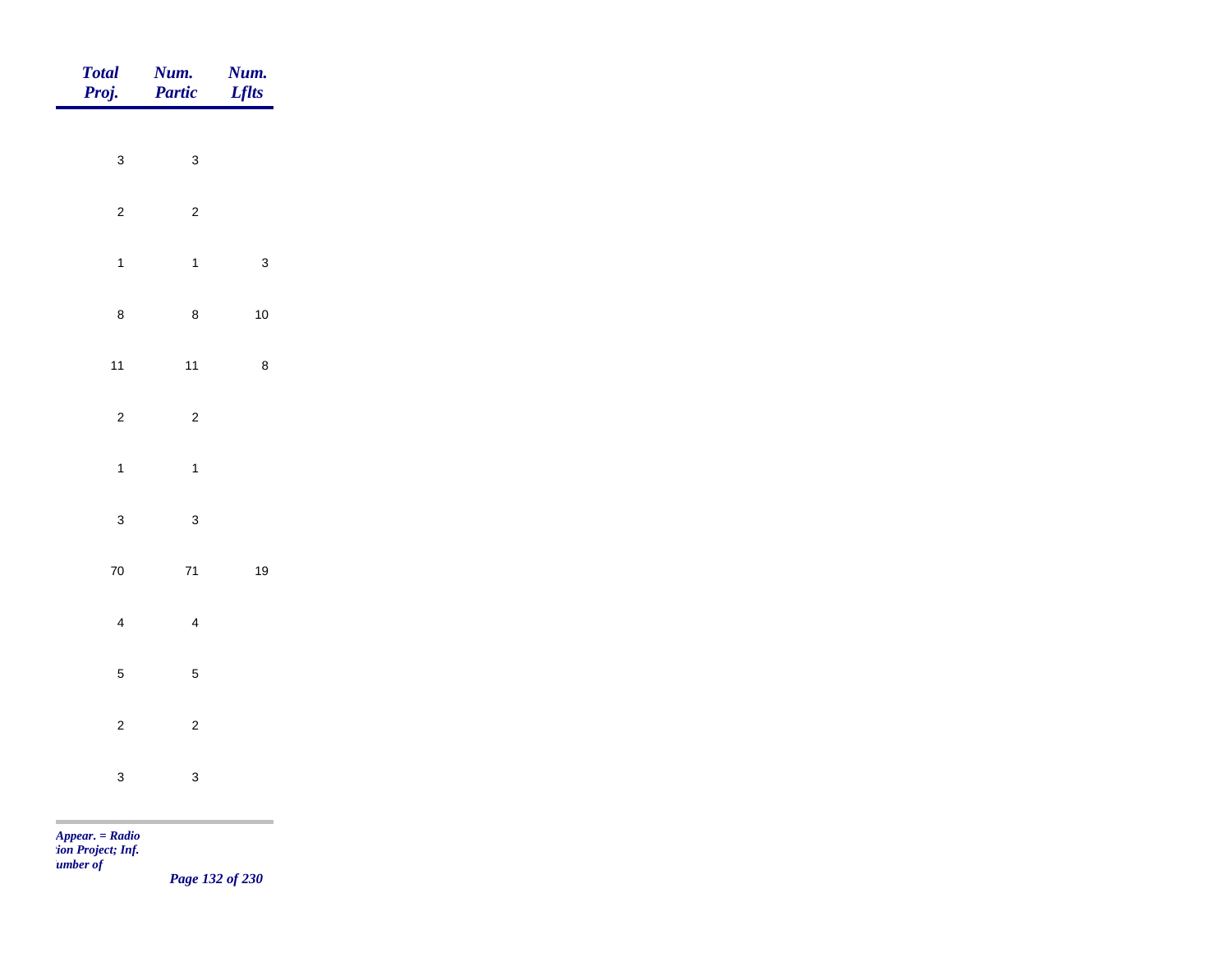| <b>State</b> | <b>Species</b>        | Consult. / Tele. |                         | <b>Personal Written Hotline Instuct.</b><br><b>Session</b> | <b>Radio/TV Radio/TV</b><br>Appear. | /PSA | Newsp. Exhibit Bait Inf. Trn. Inf. Trn. Site<br><b>Periodical</b> | Dist. | <b>WS</b> | Gen. Visit |            |
|--------------|-----------------------|------------------|-------------------------|------------------------------------------------------------|-------------------------------------|------|-------------------------------------------------------------------|-------|-----------|------------|------------|
| <b>NH</b>    | moles (all)           |                  | $\mathbf{3}$            |                                                            |                                     |      |                                                                   |       |           |            |            |
|              | moose                 | $\mathbf 3$      | $\bf 8$                 |                                                            |                                     |      |                                                                   |       |           |            | $\sqrt{2}$ |
|              | muskrats              |                  | $\,6\,$                 |                                                            |                                     |      |                                                                   |       |           |            |            |
|              | opossums, virginia    |                  | $17\,$                  |                                                            |                                     |      |                                                                   |       |           |            |            |
|              | ospreys               |                  | $\mathbf{1}$            |                                                            |                                     |      |                                                                   |       |           |            |            |
|              | otters, river         |                  | $\sqrt{2}$              |                                                            |                                     |      |                                                                   |       |           |            |            |
|              | owls, barred          |                  | $\overline{4}$          |                                                            |                                     |      |                                                                   |       |           |            |            |
|              | owls, great horned    |                  | $\overline{c}$          |                                                            |                                     |      |                                                                   |       |           |            |            |
|              | pigeons, feral (rock) |                  | $10\,$                  |                                                            |                                     |      |                                                                   |       |           |            |            |
|              | porcupines            |                  | 54                      |                                                            |                                     |      |                                                                   |       |           |            |            |
|              | rabbits, cottontail   |                  | $\overline{4}$          |                                                            |                                     |      |                                                                   |       |           |            |            |
|              | raccoons              |                  | 110                     |                                                            |                                     |      |                                                                   |       |           |            |            |
|              | rats, norway          |                  | $\overline{\mathbf{4}}$ |                                                            |                                     |      |                                                                   |       |           |            |            |
|              |                       |                  |                         |                                                            |                                     |      |                                                                   |       |           |            |            |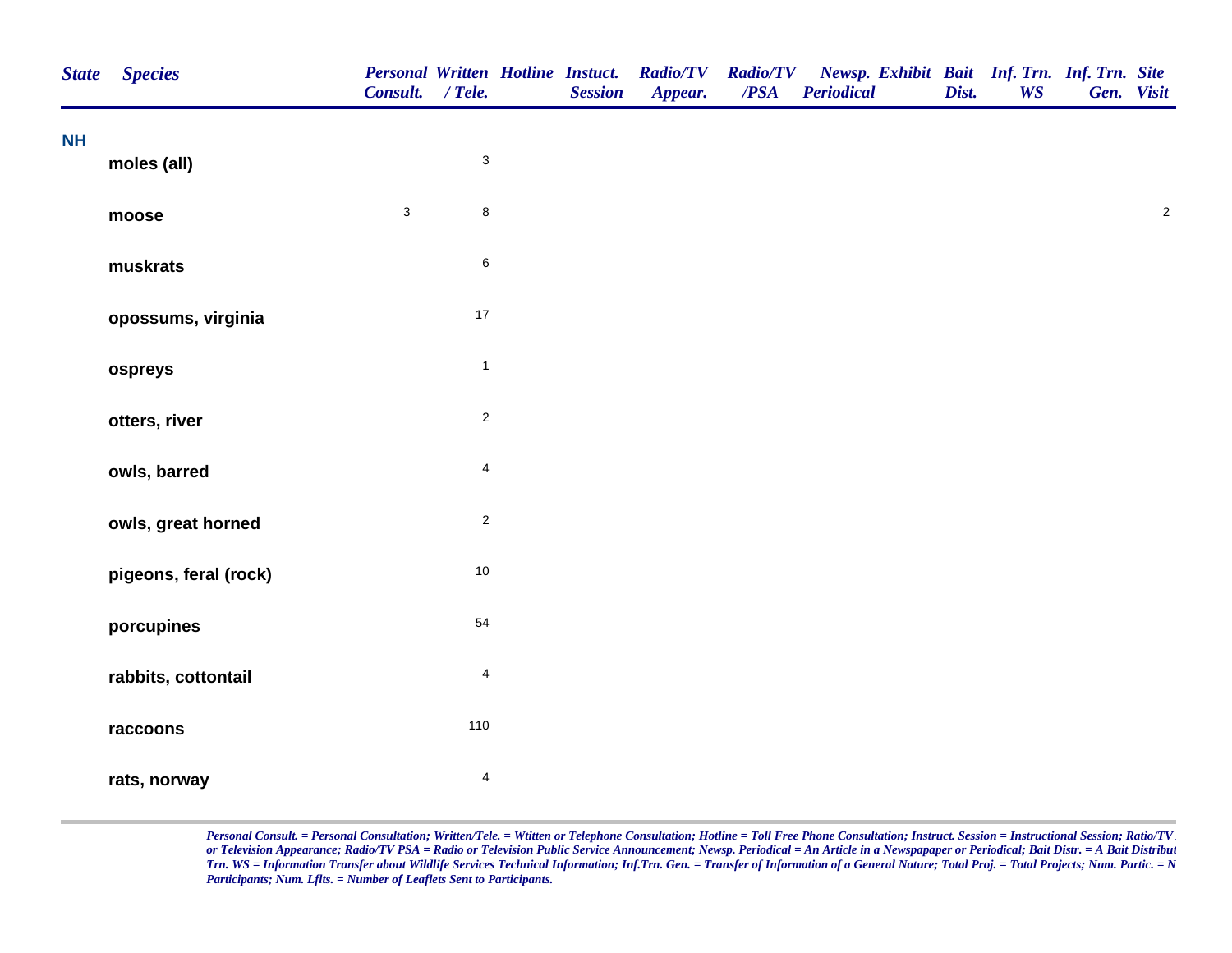| Total<br>Proj.          | Num.<br>Partic | Num.<br><b>Lflts</b> |
|-------------------------|----------------|----------------------|
|                         |                |                      |
| $\mathbf{3}$            | $\mathbf{3}$   |                      |
| $13$                    | $13$           | $17\,$               |
| $\,$ 6 $\,$             | $\, 6$         |                      |
| $17$                    | $17\,$         |                      |
| $\mathbf{1}$            | $\overline{1}$ | $\mathbf{3}$         |
| $\mathbf 2$             | $\overline{c}$ |                      |
| $\overline{4}$          | $\overline{4}$ |                      |
|                         |                |                      |
| $\overline{c}$          | $\overline{c}$ | $\mathbf{3}$         |
| $10$                    | $10$           |                      |
| 54                      | 56             | $\mathbf{1}$         |
| $\overline{\mathbf{4}}$ | $\overline{4}$ |                      |
| 110                     | 113            | 14                   |
| $\overline{\mathbf{4}}$ | $\overline{4}$ | $\mathbf{1}$         |
| $Appear. = Radio$       |                |                      |

*tion Project; Inf. Number of* 

*Page 133 of 230*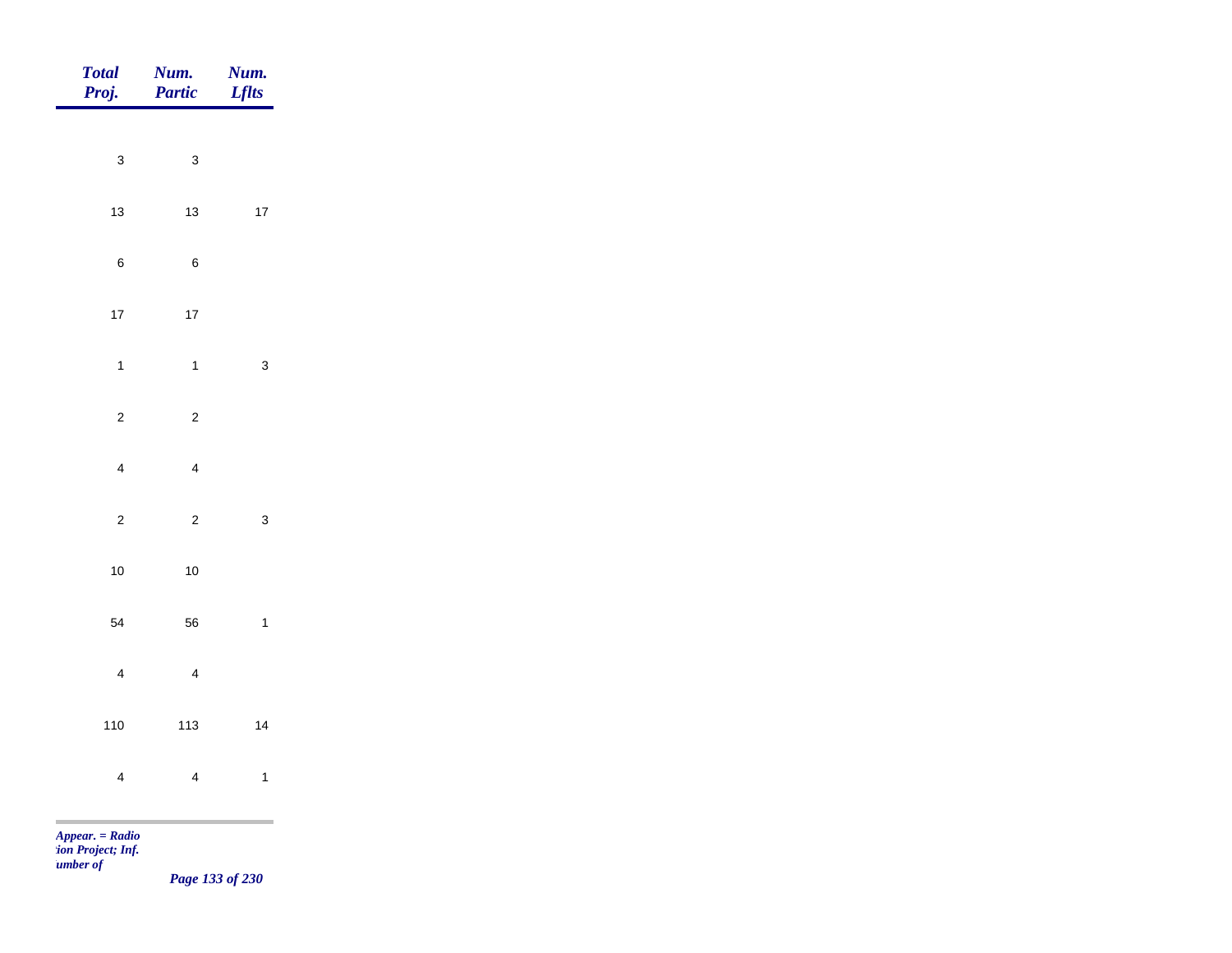| <b>State</b> | <b>Species</b>                | <b>Personal Written Hotline Instuct.</b><br>Consult. / Tele. |                | <b>Session</b> | <b>Radio/TV</b><br>Appear. | <b>Radio/TV</b><br>$\overline{PSA}$ | Newsp. Exhibit Bait Inf. Trn. Inf. Trn. Site<br><b>Periodical</b> | Dist. | <b>WS</b> | Gen. Visit |              |
|--------------|-------------------------------|--------------------------------------------------------------|----------------|----------------|----------------------------|-------------------------------------|-------------------------------------------------------------------|-------|-----------|------------|--------------|
| <b>NH</b>    | rats, norway                  |                                                              | $\overline{4}$ |                |                            |                                     |                                                                   |       |           |            |              |
|              | robins, american              |                                                              | $\overline{4}$ |                |                            |                                     |                                                                   |       |           |            |              |
|              | shrews (all)                  |                                                              | $\mathbf{1}$   |                |                            |                                     |                                                                   |       |           |            |              |
|              | skunks, striped               | $\mathbf{3}$                                                 | 227            |                |                            |                                     |                                                                   |       |           |            |              |
|              | snakes, non-poisonous (other) |                                                              | $15\,$         |                |                            |                                     |                                                                   |       |           |            |              |
|              | sparrows, house/english       |                                                              | $\mathbf{3}$   |                |                            |                                     |                                                                   |       |           |            |              |
|              | squirrels, eastern gray       |                                                              | $\mathbf 2$    |                |                            |                                     |                                                                   |       |           |            |              |
|              | squirrels, flying (all)       |                                                              | 24             |                |                            |                                     |                                                                   |       |           |            |              |
|              | squirrels, gray               | $\mathbf{1}$                                                 | 38             |                |                            |                                     |                                                                   |       |           |            |              |
|              | squirrels, red                |                                                              | 23             |                |                            |                                     |                                                                   |       |           |            |              |
|              | starlings, european           |                                                              | $\,$ 5 $\,$    |                |                            |                                     |                                                                   |       |           |            | $\mathbf{3}$ |
|              | swallows, barn                |                                                              | $\mathbf{1}$   |                |                            |                                     |                                                                   |       |           |            |              |
|              | swans, mute                   |                                                              | $\mathbf{2}$   |                |                            |                                     |                                                                   |       |           |            |              |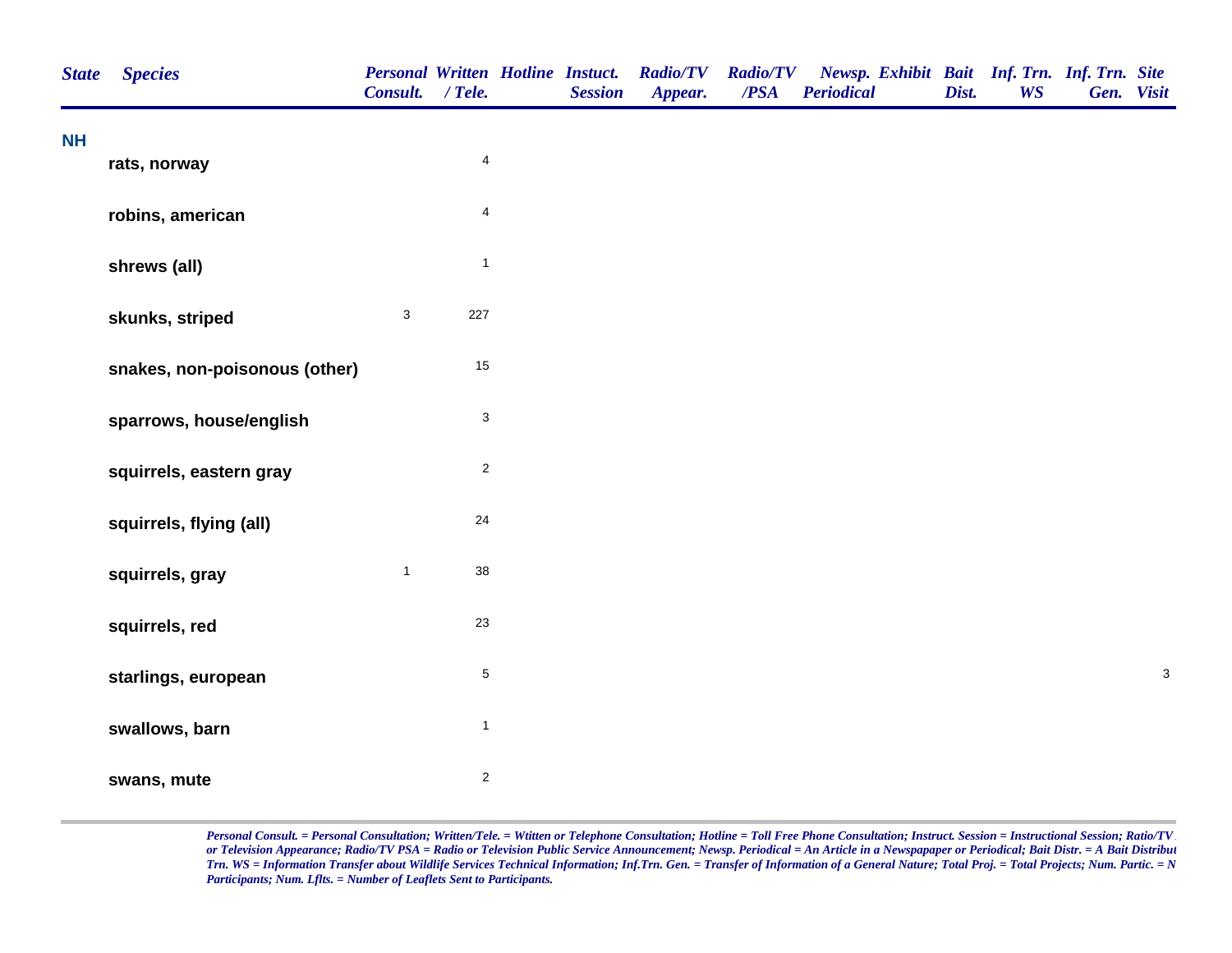| <b>Total</b><br>Proj.   | Num.<br>Partic | Num.<br><b>Lflts</b>    |
|-------------------------|----------------|-------------------------|
|                         |                |                         |
| $\overline{\mathbf{4}}$ | $\overline{4}$ | $\mathbf{1}$            |
| $\overline{4}$          | $\overline{4}$ | $\sqrt{5}$              |
| $\mathbf{1}$            | $\mathbf{1}$   |                         |
| 230                     | 231            | $37\,$                  |
| 15                      | $15\,$         |                         |
| $\mathbf 3$             | $\mathsf 3$    |                         |
| $\overline{2}$          | $\mathbf 2$    |                         |
| $24\,$                  | $24\,$         | $10$                    |
| 39                      | 39             | $\overline{\mathbf{4}}$ |
| 23                      | 23             | $\,6\,$                 |
| $\bf 8$                 | $\bf 8$        | $\sqrt{2}$              |
| $\mathbf{1}$            | $\mathbf{1}$   |                         |
| $\overline{c}$          | $\mathbf 2$    |                         |
|                         |                |                         |

*Page 134 of 230*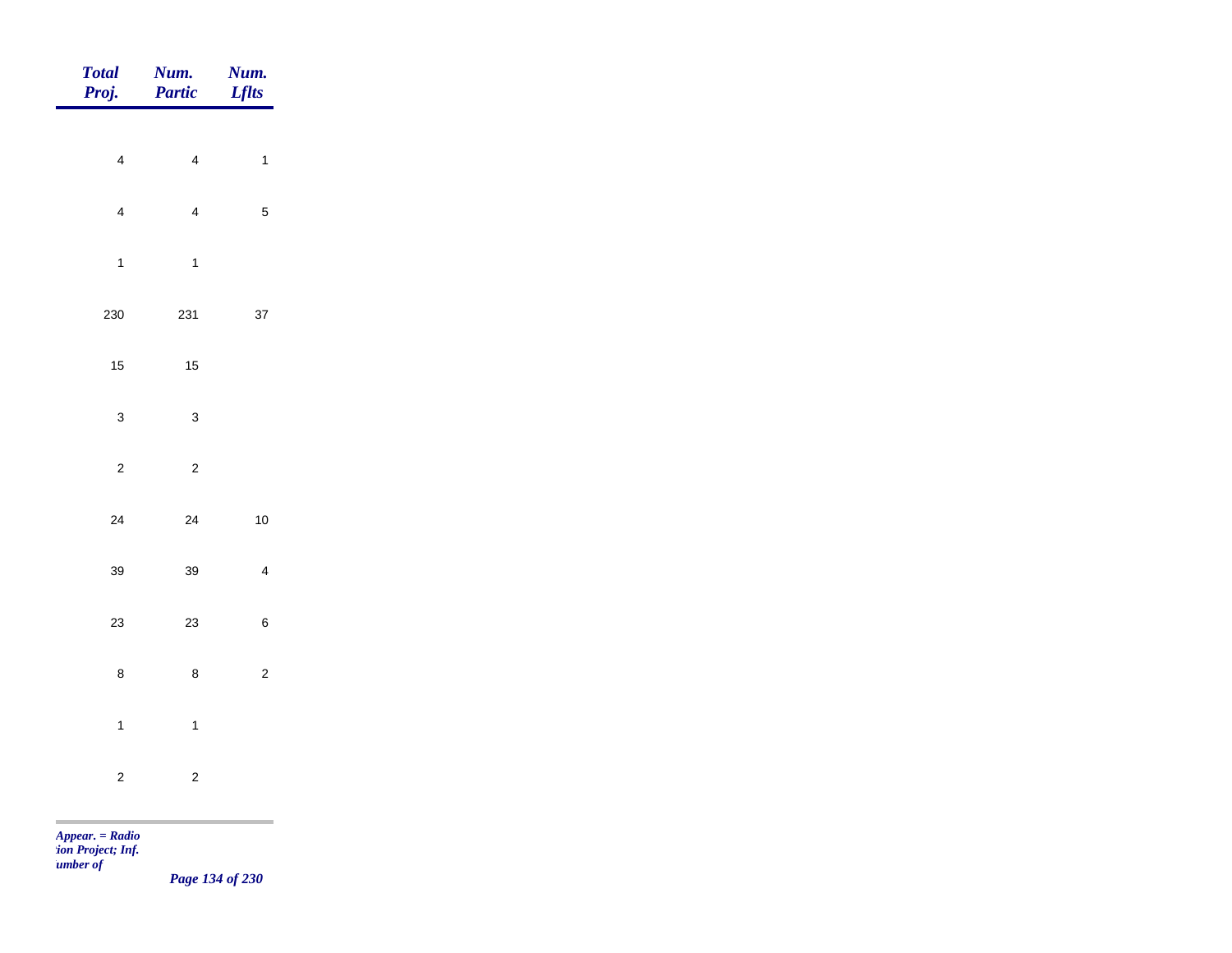| <b>State</b> | <b>Species</b>          | <b>Personal Written Hotline Instuct.</b><br>Consult. / Tele. |                         | <b>Session</b> | <b>Radio/TV</b><br>Appear. | <b>Radio/TV</b><br>/PSA | Newsp. Exhibit Bait Inf. Trn. Inf. Trn. Site<br><b>Periodical</b> | Dist. | <b>WS</b> | Gen. Visit   |
|--------------|-------------------------|--------------------------------------------------------------|-------------------------|----------------|----------------------------|-------------------------|-------------------------------------------------------------------|-------|-----------|--------------|
| <b>NH</b>    |                         |                                                              |                         |                |                            |                         |                                                                   |       |           |              |
|              | swans, mute             |                                                              | $\overline{\mathbf{c}}$ |                |                            |                         |                                                                   |       |           |              |
|              | swifts (all)            |                                                              | $\mathbf{1}$            |                |                            |                         |                                                                   |       |           |              |
|              | turkeys, wild           |                                                              | 28                      |                |                            |                         |                                                                   |       |           | $\mathbf{3}$ |
|              | turtles other           |                                                              | 5                       |                |                            |                         |                                                                   |       |           |              |
|              | voles (all)             |                                                              | $\overline{a}$          |                |                            |                         |                                                                   |       |           |              |
|              | vultures, turkey        |                                                              | 6                       |                |                            |                         |                                                                   |       |           | $\mathbf{1}$ |
|              | waxwings, bohemian      |                                                              | $\mathbf{1}$            |                |                            |                         |                                                                   |       |           |              |
|              | weasels (all)           |                                                              | $\boldsymbol{7}$        |                |                            |                         |                                                                   |       |           |              |
|              | woodpeckers, downy      |                                                              | $13$                    |                |                            |                         |                                                                   |       |           |              |
|              | woodpeckers, hairy      |                                                              | $10\,$                  |                |                            |                         |                                                                   |       |           |              |
|              | woodpeckers, pileated   |                                                              | 13                      |                |                            |                         |                                                                   |       |           |              |
|              | woodpeckers, red-headed |                                                              | $\mathbf{1}$            |                |                            |                         |                                                                   |       |           |              |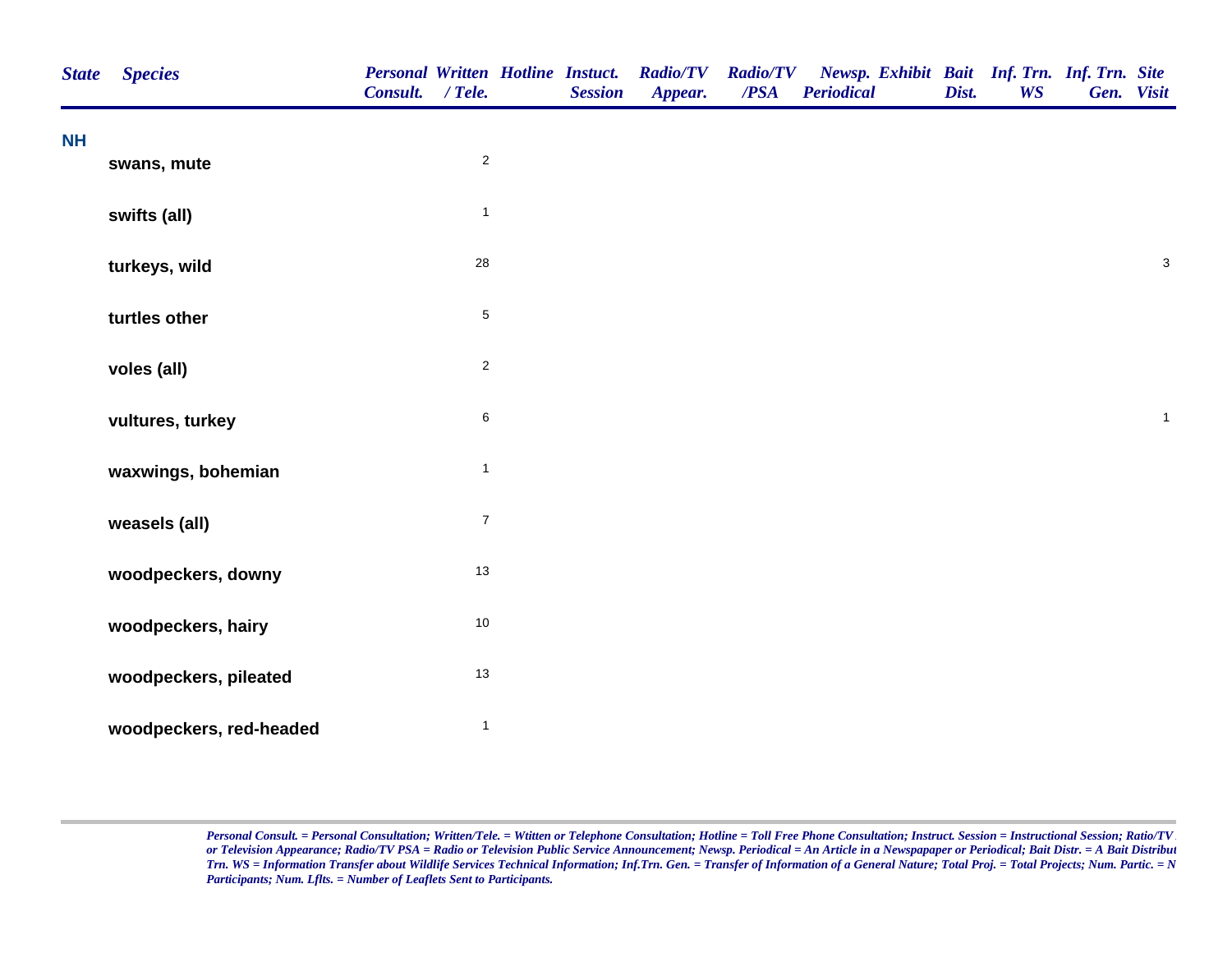| Total<br>Proj. | <b>Num.</b><br>Partic | <b>Num.</b><br>Lflts |
|----------------|-----------------------|----------------------|
|                |                       |                      |
| $\overline{2}$ | $\overline{c}$        |                      |
| $\overline{1}$ | $\overline{1}$        |                      |
| 31             | 31                    | $11$                 |
| $\overline{5}$ | $\sqrt{5}$            |                      |
| $\overline{2}$ | $\overline{c}$        |                      |
| $\overline{7}$ | $\overline{7}$        |                      |
| $\mathbf{1}$   | $\overline{1}$        |                      |
|                |                       |                      |
| $\overline{7}$ | $\overline{7}$        | $\overline{4}$       |
| $13$           | $13$                  | 23                   |
| $10$           | $10\,$                | 24                   |
| $13$           | $13$                  | $27\,$               |
| $\mathbf{1}$   | $\overline{1}$        | $\mathbf{1}$         |

m.

*Page 135 of 230*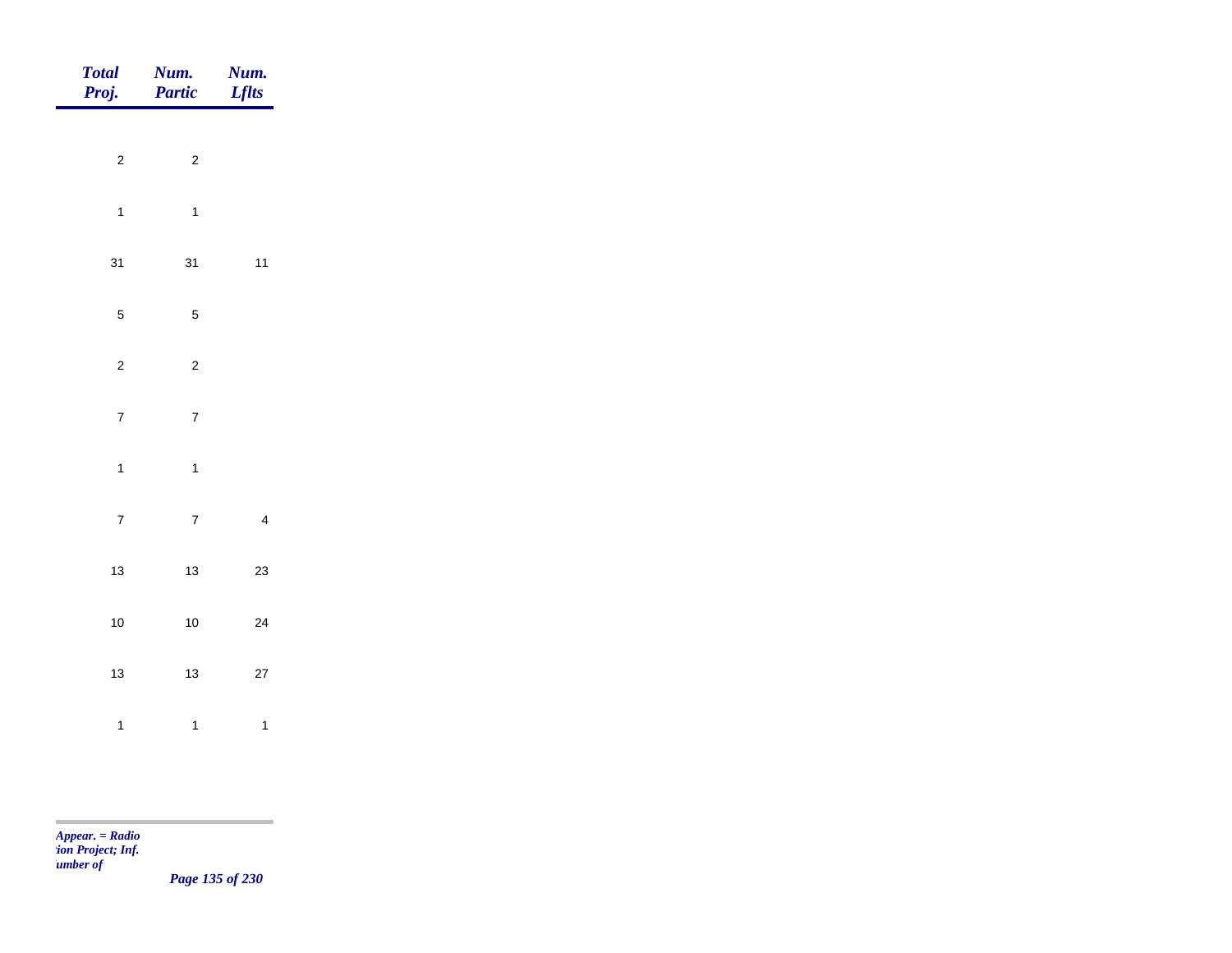| <b>State</b> | <b>Species</b>                         | Personal Written Hotline Instuct.<br>Consult. | / Tele.                 | <b>Session</b> | <b>Radio/TV</b><br>Appear. | <b>Radio/TV</b><br>/PSA | <b>Periodical</b> | Dist. | Newsp. Exhibit Bait Inf. Trn. Inf. Trn. Site<br><b>WS</b> | Gen. Visit   |
|--------------|----------------------------------------|-----------------------------------------------|-------------------------|----------------|----------------------------|-------------------------|-------------------|-------|-----------------------------------------------------------|--------------|
| <b>NH</b>    | <b>Subtotal Project Types by State</b> | 36                                            | 1,785                   |                |                            |                         |                   |       |                                                           | 69           |
|              |                                        |                                               |                         |                |                            |                         |                   |       | <b>Total Projects, Participants and Leaflets This S</b>   |              |
| <b>NJ</b>    | bears, black                           |                                               | $\mathbf{1}$            |                |                            |                         |                   |       |                                                           |              |
|              | beavers                                |                                               | $\mathbf{1}$            |                |                            |                         |                   |       |                                                           |              |
|              | blackbirds, red-winged                 |                                               | $\overline{\mathbf{c}}$ |                |                            |                         |                   |       |                                                           |              |
|              | cormorants, double-crested             |                                               | $\overline{4}$          |                |                            |                         |                   |       |                                                           |              |
|              | coyotes                                |                                               | $\overline{c}$          |                |                            |                         |                   |       |                                                           | $\mathbf{1}$ |
|              | deer, white-tailed (captive)           |                                               |                         |                |                            |                         |                   |       |                                                           | $\mathbf{1}$ |
|              | deer, white-tailed (wild)              | $\mathbf{1}$                                  | 4                       |                |                            |                         |                   |       |                                                           | $\mathbf{1}$ |
|              | ducks, feral                           |                                               | $\mathbf{1}$            |                |                            |                         |                   |       |                                                           |              |
|              | ducks, mallards                        |                                               | 15                      |                |                            |                         |                   |       |                                                           |              |
|              | eagles, bald                           |                                               | $\mathbf{1}$            |                |                            |                         |                   |       |                                                           |              |
|              | finches, house                         |                                               | $\mathbf{1}$            |                |                            |                         |                   |       |                                                           |              |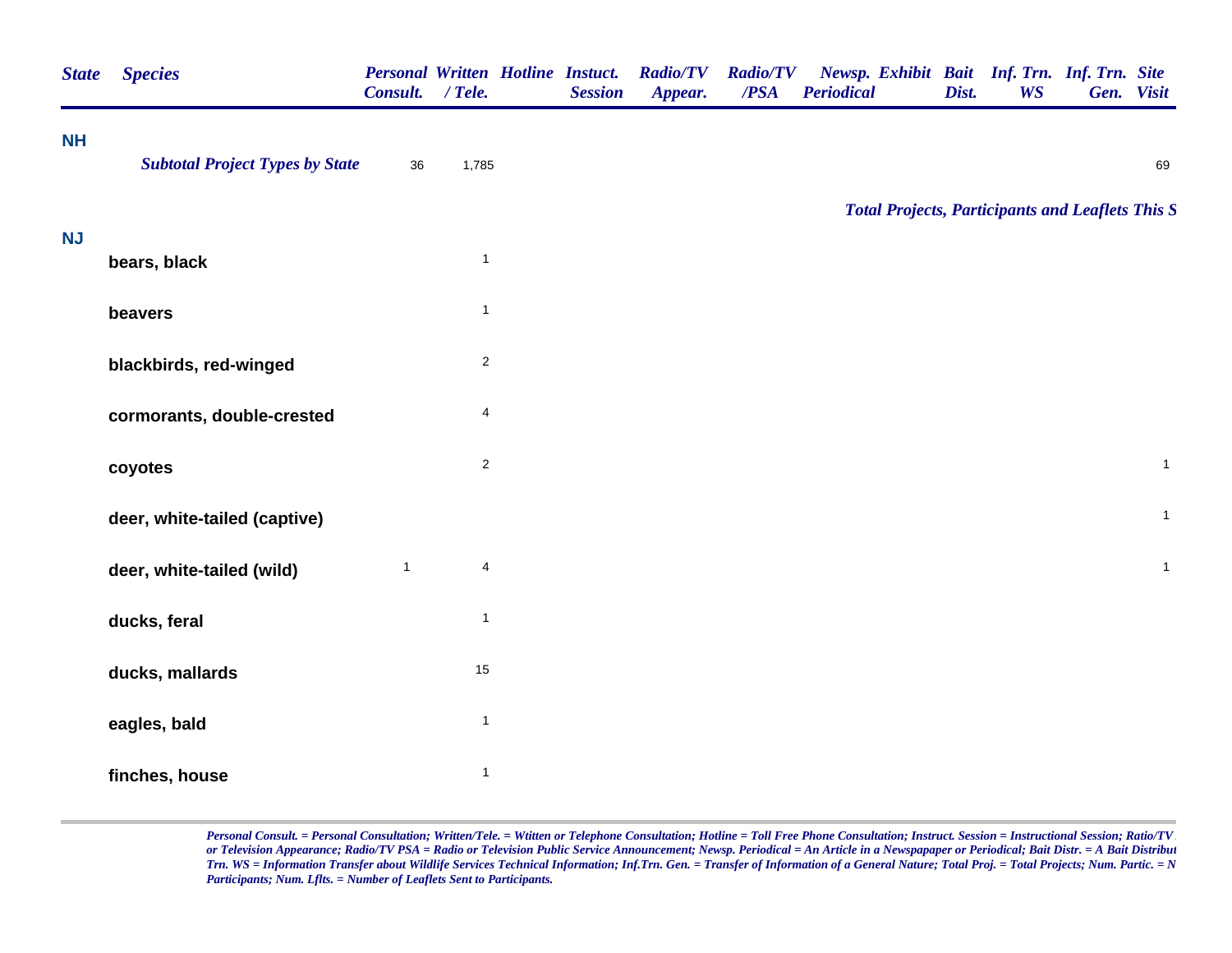| <b>Total</b> | Num.          | Num.         |
|--------------|---------------|--------------|
| Proj.        | <b>Partic</b> | <b>Lflts</b> |

| <i>tate</i> 1,890       | 1,942                   | 1,810                    |  |
|-------------------------|-------------------------|--------------------------|--|
| $\mathbf{1}$            | $\mathbf{1}$            |                          |  |
| $\mathbf{1}$            | $\mathbf{1}$            |                          |  |
| $\overline{\mathbf{c}}$ | $\overline{\mathbf{c}}$ |                          |  |
| $\overline{\mathbf{4}}$ | 5                       | $\overline{\mathcal{L}}$ |  |
| 3                       | 3                       |                          |  |
| $\mathbf{1}$            | $\overline{\mathbf{r}}$ |                          |  |
| $\overline{6}$          | 9                       | 16                       |  |
| $\mathbf{1}$            | $\mathbf{1}$            |                          |  |
| 15                      | 15                      | 6                        |  |
| $\mathbf{1}$            | $\mathbf{1}$            |                          |  |
| $\mathbf{1}$            | $\mathbf{1}$            |                          |  |

m

*Page 136 of 230*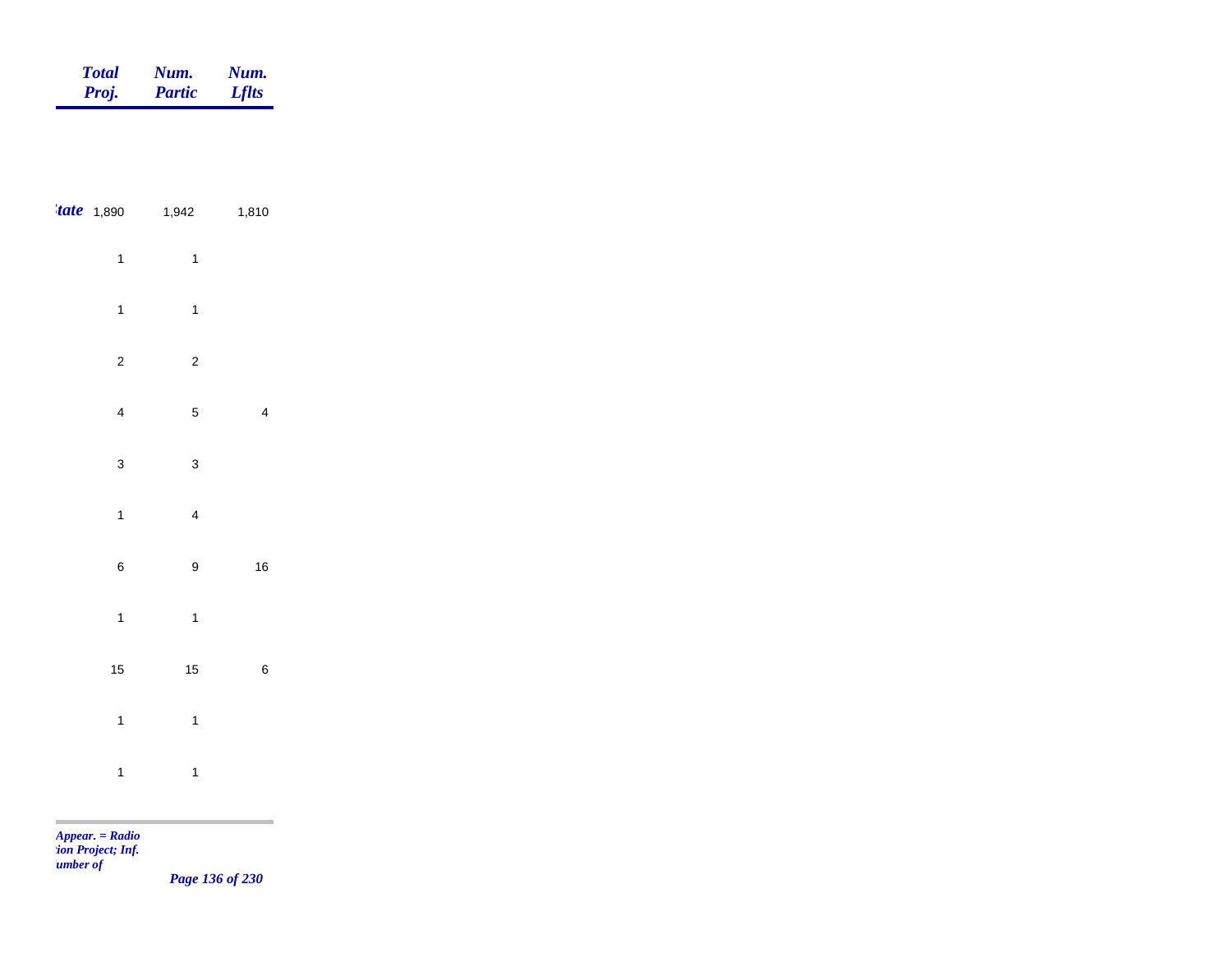| <b>State</b> | <b>Species</b>                | Consult. / Tele. |                | <b>Personal Written Hotline Instuct.</b><br><b>Session</b> | <b>Radio/TV</b><br>Appear. | <b>Radio/TV</b><br>/PSA | Newsp. Exhibit Bait Inf. Trn. Inf. Trn. Site<br><b>Periodical</b> | Dist. | <b>WS</b> | Gen. Visit |                           |
|--------------|-------------------------------|------------------|----------------|------------------------------------------------------------|----------------------------|-------------------------|-------------------------------------------------------------------|-------|-----------|------------|---------------------------|
| <b>NJ</b>    | flickers, northern            |                  | $\overline{1}$ |                                                            |                            |                         |                                                                   |       |           |            |                           |
|              |                               |                  |                |                                                            |                            |                         |                                                                   |       |           |            |                           |
|              | foxes, red                    |                  | $\sqrt{3}$     |                                                            |                            |                         |                                                                   |       |           |            |                           |
|              | geese, brant, atlantic        |                  | $\mathbf{1}$   |                                                            |                            |                         |                                                                   |       |           |            |                           |
|              | geese, canada                 | $\mathbf{1}$     | 295            |                                                            |                            |                         |                                                                   |       |           |            | 79                        |
|              | geese, snow, greater          |                  | $\mathbf 2$    |                                                            |                            |                         |                                                                   |       |           |            |                           |
|              | grackles, common              |                  | $\mathbf{1}$   |                                                            |                            |                         |                                                                   |       |           |            |                           |
|              | gulls, black-backed, greater  |                  | $\overline{2}$ |                                                            |                            |                         |                                                                   |       |           |            | $\ensuremath{\mathsf{3}}$ |
|              | gulls, herring                |                  | $\,$ 5 $\,$    |                                                            |                            |                         |                                                                   |       |           |            | $\ensuremath{\mathsf{3}}$ |
|              | gulls, laughing               |                  | $\bf 8$        |                                                            |                            |                         |                                                                   |       |           |            | $\sqrt{2}$                |
|              | gulls, ring-billed            |                  | $\,$ 5 $\,$    |                                                            |                            |                         |                                                                   |       |           |            | $\sqrt{2}$                |
|              | herons, great blue            |                  | $\sqrt{5}$     |                                                            |                            |                         |                                                                   |       |           |            |                           |
|              | herons, night, yellow-crowned |                  | $\overline{2}$ |                                                            |                            |                         |                                                                   |       |           |            |                           |
|              | hogs, feral                   |                  | $\mathbf{1}$   |                                                            |                            |                         |                                                                   |       |           |            |                           |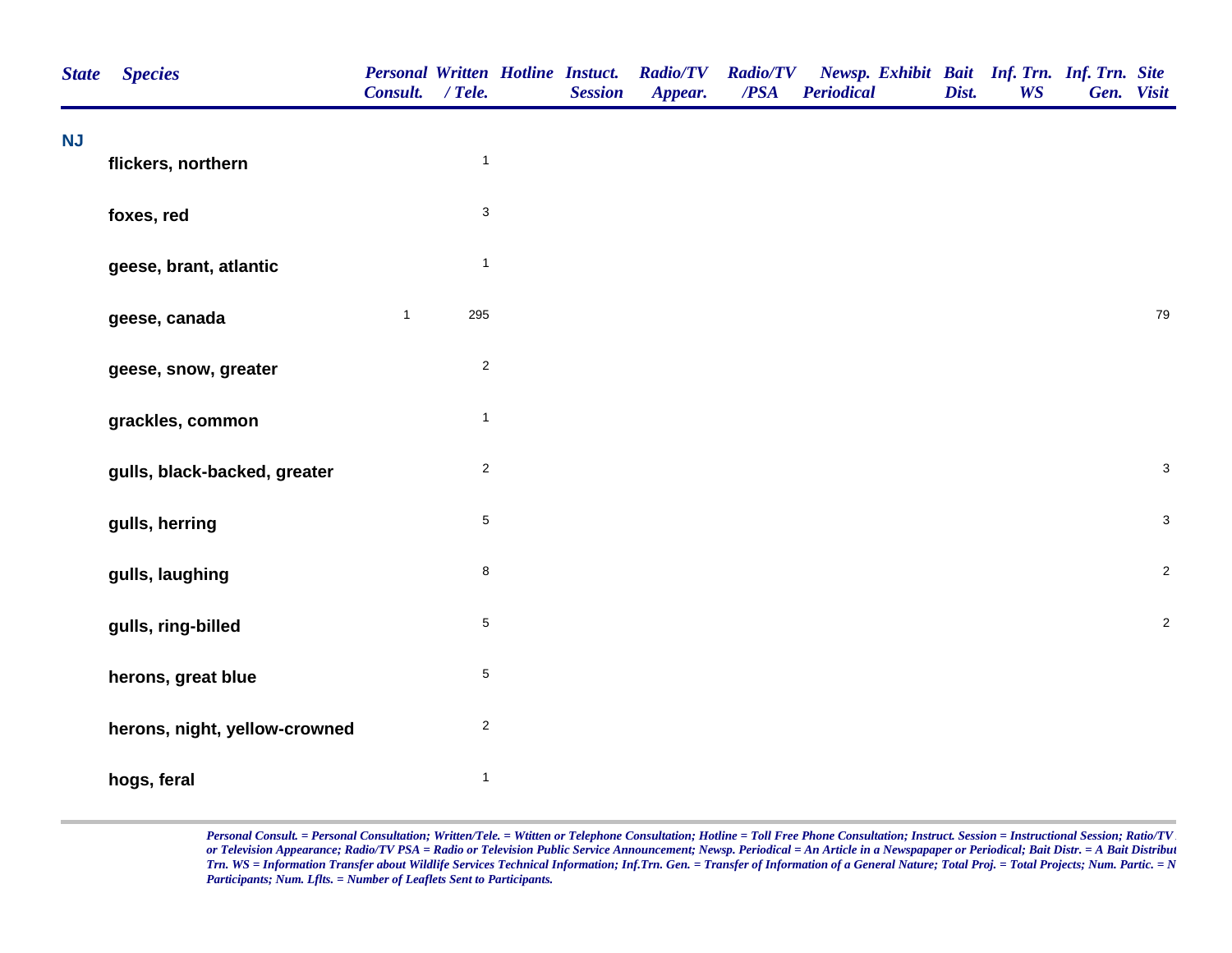| Total<br>Proj. | Num.<br>Partic | <b>Num.</b><br><i>Lflts</i> |
|----------------|----------------|-----------------------------|
| $\overline{1}$ | $\overline{1}$ |                             |
|                |                |                             |
| $\mathbf{3}$   | $\mathbf{3}$   |                             |
| $\overline{1}$ | $\mathbf{1}$   | $\sqrt{5}$                  |
| 375            | 387            | 645                         |
| $\mathbf 2$    | $\overline{c}$ | $\overline{4}$              |
| $\overline{1}$ | $\overline{1}$ |                             |
| $\sqrt{5}$     | $5\phantom{a}$ | $\sqrt{5}$                  |
| $\bf 8$        | $12$           | $11$                        |
|                |                |                             |
| $10\,$         | $12$           | $10$                        |
| $\overline{7}$ | $\overline{7}$ | $\sqrt{5}$                  |
| $\overline{5}$ | $\overline{5}$ | $\overline{2}$              |
| $\overline{c}$ | $\overline{c}$ |                             |
| $\overline{1}$ | $\overline{1}$ |                             |
|                |                |                             |

*Page 137 of 230*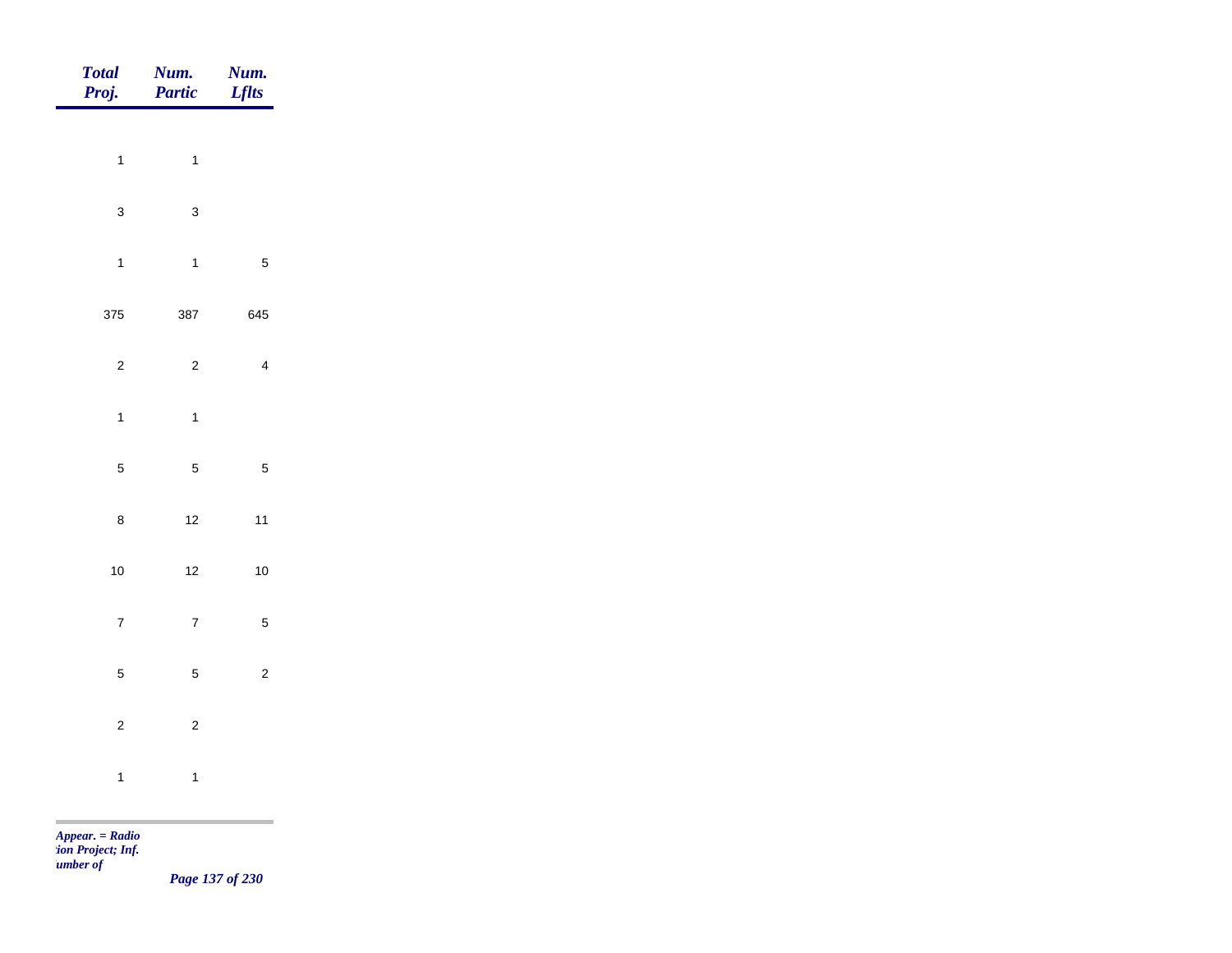| <b>State</b> | <b>Species</b>           | Consult. / Tele. |                           | <b>Session</b> | Personal Written Hotline Instuct. Radio/TV<br>Appear. | $\overline{PSA}$ | Radio/TV Newsp. Exhibit Bait Inf. Trn. Inf. Trn. Site<br><b>Periodical</b> | Dist. | <b>WS</b> | Gen. Visit |              |
|--------------|--------------------------|------------------|---------------------------|----------------|-------------------------------------------------------|------------------|----------------------------------------------------------------------------|-------|-----------|------------|--------------|
| <b>NJ</b>    | hogs, feral              |                  | $\mathbf{1}$              |                |                                                       |                  |                                                                            |       |           |            |              |
|              | marmots/woodchucks (all) |                  | $\mathsf 3$               |                |                                                       |                  |                                                                            |       |           |            |              |
|              | mockingbirds, northern   |                  | $\mathbf{1}$              |                |                                                       |                  |                                                                            |       |           |            |              |
|              | muskrats                 |                  | $\sqrt{2}$                |                |                                                       |                  |                                                                            |       |           |            |              |
|              | non-wildlife             |                  | $\overline{2}$            |                |                                                       |                  |                                                                            |       |           |            |              |
|              | opossums, virginia       |                  | $\mathbf{1}$              |                |                                                       |                  |                                                                            |       |           |            |              |
|              | ospreys                  |                  | $\mathbf{1}$              |                |                                                       |                  |                                                                            |       |           |            |              |
|              | pigeons, feral (rock)    |                  | $\overline{2}$            |                |                                                       |                  |                                                                            |       |           |            | $\mathbf{1}$ |
|              | raccoons                 |                  | $\mathbf{1}$              |                |                                                       |                  |                                                                            |       |           |            |              |
|              | rats, norway             |                  | $\mathbf{1}$              |                |                                                       |                  |                                                                            |       |           |            |              |
|              | robins, american         |                  | $\ensuremath{\mathsf{3}}$ |                |                                                       |                  |                                                                            |       |           |            |              |
|              | skunks, striped          |                  | $\mathbf{1}$              |                |                                                       |                  |                                                                            |       |           |            | $\mathbf{1}$ |
|              | sparrows, house/english  |                  | $\mathbf{1}$              |                |                                                       |                  |                                                                            |       |           |            |              |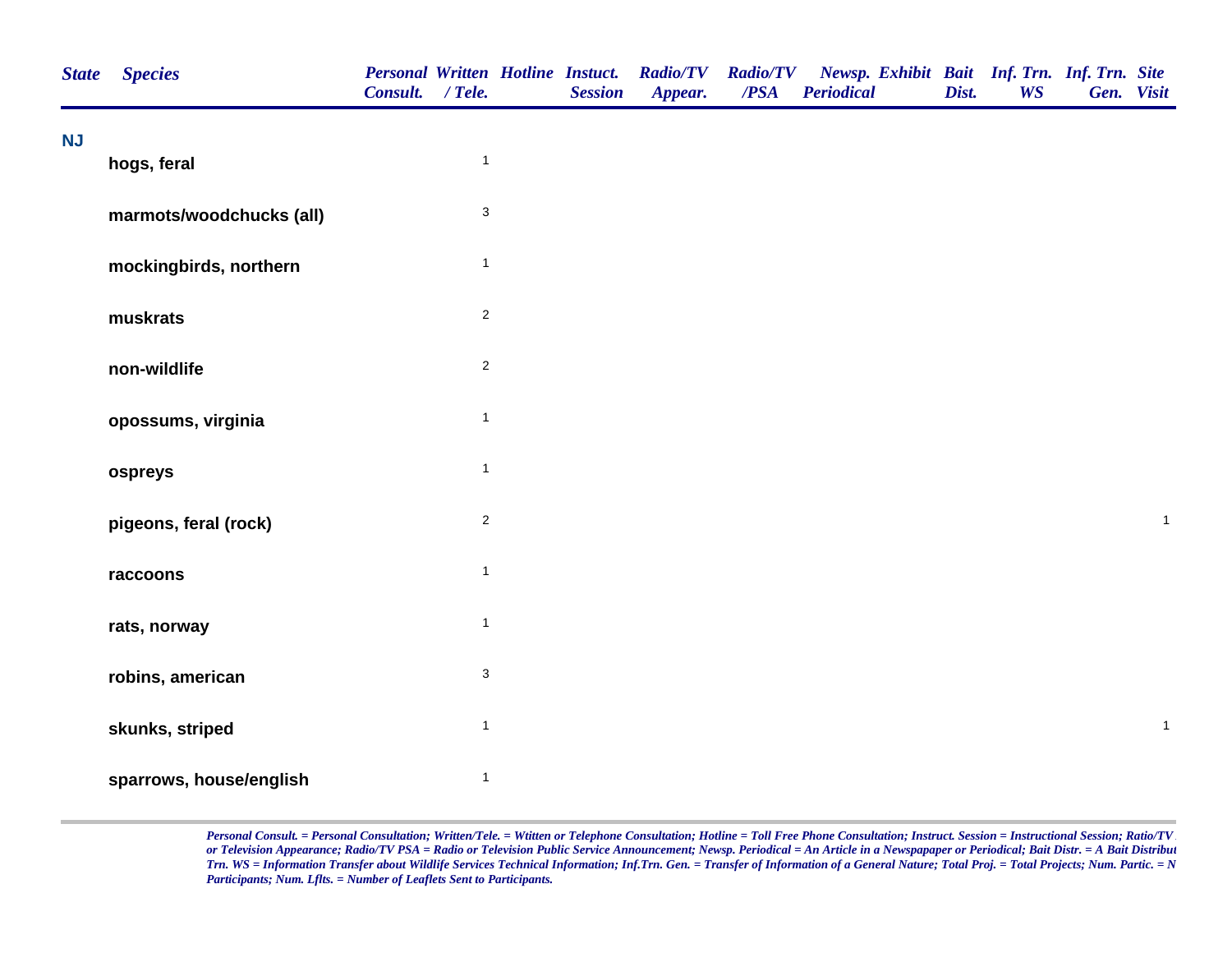| Total<br>Proj.                         |                | <b>Num.</b><br>Partic | <b>Num.</b><br><i>Lflts</i> |
|----------------------------------------|----------------|-----------------------|-----------------------------|
|                                        | $\overline{1}$ |                       |                             |
|                                        |                | $\mathbf{1}$          |                             |
|                                        | $\mathbf{3}$   | $\mathbf{3}$          |                             |
|                                        | $\overline{1}$ | $\mathbf{1}$          |                             |
|                                        | $\overline{c}$ | $\overline{c}$        |                             |
|                                        | $\overline{c}$ | $\overline{c}$        |                             |
|                                        | $\mathbf{1}$   | $\mathbf{1}$          |                             |
|                                        | $\mathbf{1}$   |                       |                             |
|                                        |                | $\mathbf{1}$          |                             |
|                                        | $\mathbf{3}$   | $\mathbf{3}$          | $\overline{\mathbf{4}}$     |
|                                        | $\overline{1}$ | $\mathbf{1}$          |                             |
|                                        | $\overline{1}$ | $\mathbf{1}$          |                             |
|                                        | $\mathbf{3}$   | $\mathbf{3}$          |                             |
|                                        | $\overline{c}$ | $\mathbf 2$           |                             |
|                                        |                |                       |                             |
|                                        | $\overline{1}$ | $\mathbf{1}$          |                             |
| <b>COLLECTION</b><br>$Appear. = Radio$ |                |                       |                             |

*tion Project; Inf. Number of* 

*Page 138 of 230*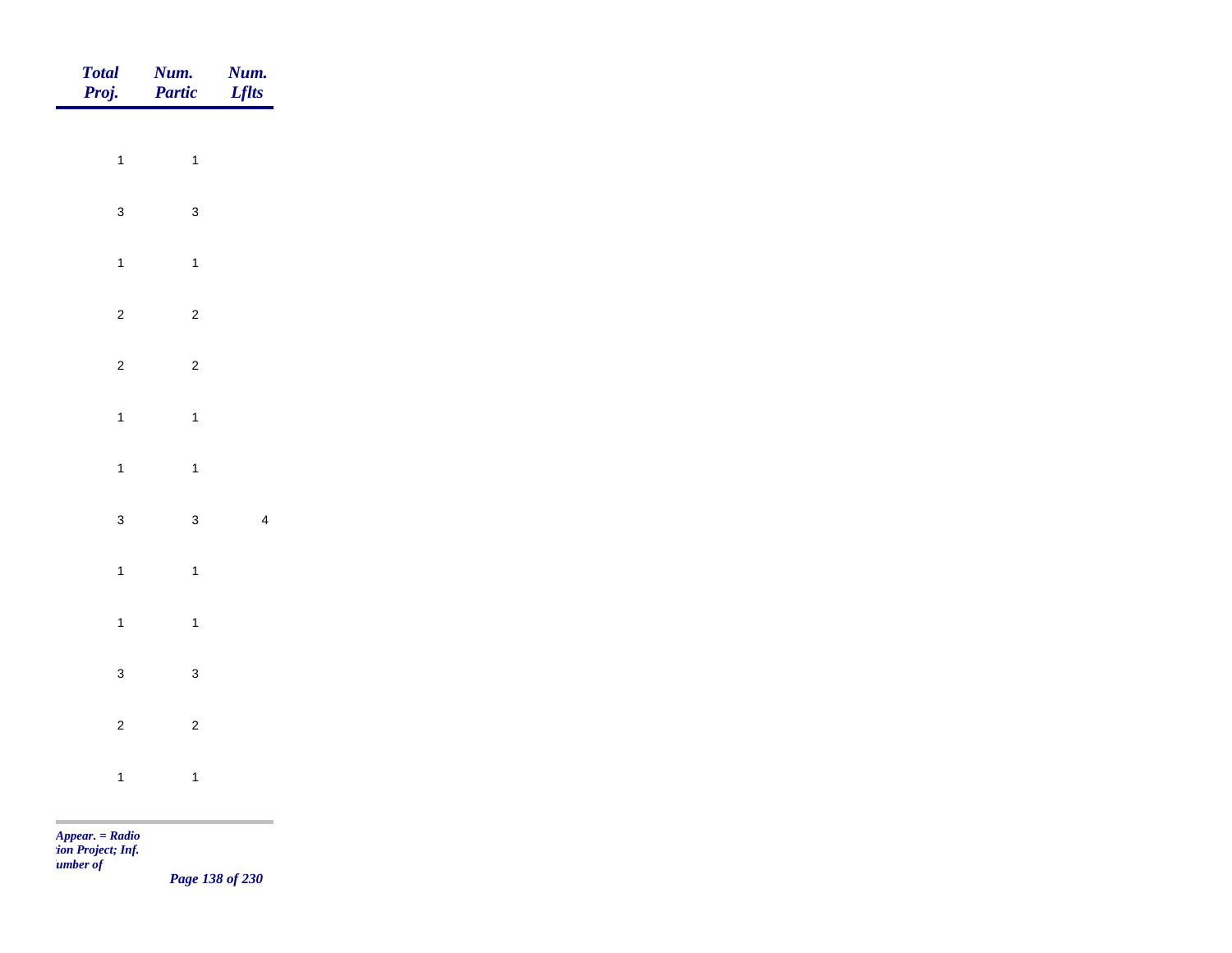| <b>State</b> | <b>Species</b>                         | Consult. / Tele. |              | <b>Personal Written Hotline Instuct.</b><br><b>Session</b> | <b>Radio/TV</b><br>Appear. | <b>Radio/TV</b><br>/PSA | Newsp. Exhibit Bait Inf. Trn. Inf. Trn. Site<br><b>Periodical</b> | Dist. | <b>WS</b> | Gen. Visit |              |
|--------------|----------------------------------------|------------------|--------------|------------------------------------------------------------|----------------------------|-------------------------|-------------------------------------------------------------------|-------|-----------|------------|--------------|
| <b>NJ</b>    | sparrows, house/english                |                  | $\mathbf{1}$ |                                                            |                            |                         |                                                                   |       |           |            |              |
|              | squirrels, gray                        |                  | $\mathbf{1}$ |                                                            |                            |                         |                                                                   |       |           |            |              |
|              | squirrels, ground, other               |                  | $\mathbf{1}$ |                                                            |                            |                         |                                                                   |       |           |            |              |
|              | starlings, european                    |                  | $\,6$        |                                                            |                            |                         |                                                                   |       |           |            | $\sqrt{5}$   |
|              | swans, mute                            |                  | $\,$ 5 $\,$  |                                                            |                            |                         |                                                                   |       |           |            |              |
|              | turkeys, wild                          |                  | $\mathbf{3}$ |                                                            |                            |                         |                                                                   |       |           |            |              |
|              | vultures, black                        |                  | 13           |                                                            |                            |                         |                                                                   |       |           |            | $\mathbf 1$  |
|              | vultures, turkey                       |                  | 32           |                                                            |                            |                         |                                                                   |       |           |            | $\mathbf{1}$ |
|              | waxwings, cedar                        |                  | $\mathbf{1}$ |                                                            |                            |                         |                                                                   |       |           |            |              |
|              | woodpeckers, downy                     |                  | $\,$ 5 $\,$  |                                                            |                            |                         |                                                                   |       |           |            |              |
|              | <b>Subtotal Project Types by State</b> | $\overline{2}$   | 449          |                                                            |                            |                         |                                                                   |       |           |            | 101          |
| <b>NM</b>    |                                        |                  |              |                                                            |                            |                         | <b>Total Projects, Participants and Leaflets This S</b>           |       |           |            |              |
|              | badgers                                | $\mathbf{1}$     |              |                                                            |                            |                         |                                                                   |       |           |            |              |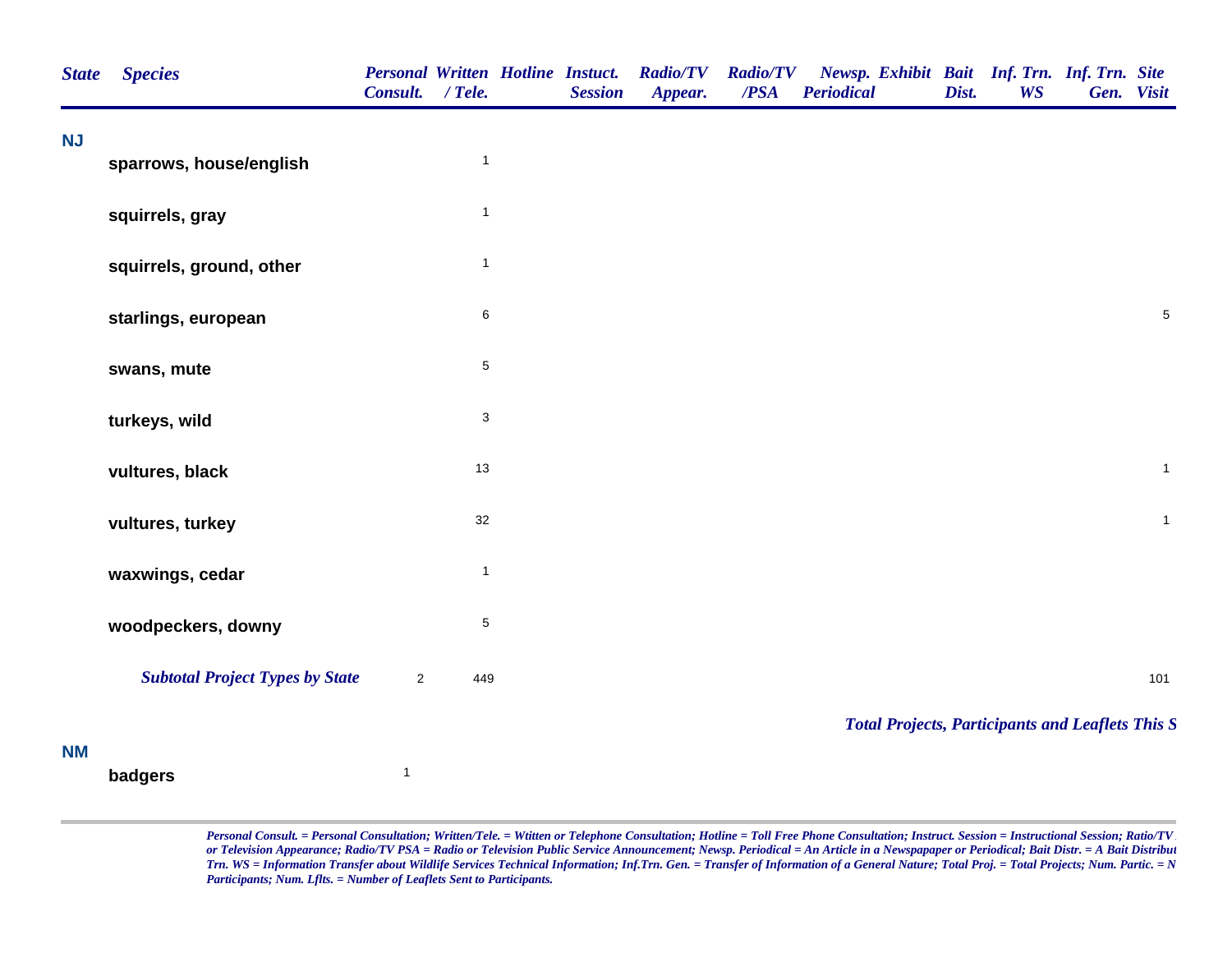|             | <b>Total</b><br>Proj. | Num.<br><b>Partic</b> | Num.<br><b>Lflts</b> |
|-------------|-----------------------|-----------------------|----------------------|
|             |                       |                       |                      |
|             | $\mathbf{1}$          | $\mathbf{1}$          |                      |
|             | $\mathbf{1}$          | $\mathbf{1}$          |                      |
|             | $\mathbf{1}$          | $\mathbf{1}$          |                      |
|             | $11$                  | $11$                  | 66                   |
|             | $\,$ 5 $\,$           | $\sqrt{5}$            |                      |
|             | $\mathbf{3}$          | $\mathbf{3}$          |                      |
|             | 14                    | 14                    | 26                   |
|             | 33                    | $33\,$                | 36                   |
|             |                       |                       |                      |
|             | $\mathbf{1}$          | $\mathbf{1}$          |                      |
|             | $\sqrt{5}$            | $\sqrt{5}$            | 39                   |
|             |                       |                       |                      |
| <i>tate</i> | 552                   | 577                   | 884                  |
|             | $\overline{1}$        | $\overline{1}$        |                      |
|             | $Appear. = Radio$     |                       |                      |

*tion Project; Inf. <u>umber</u> of* 

*Page 139 of 230*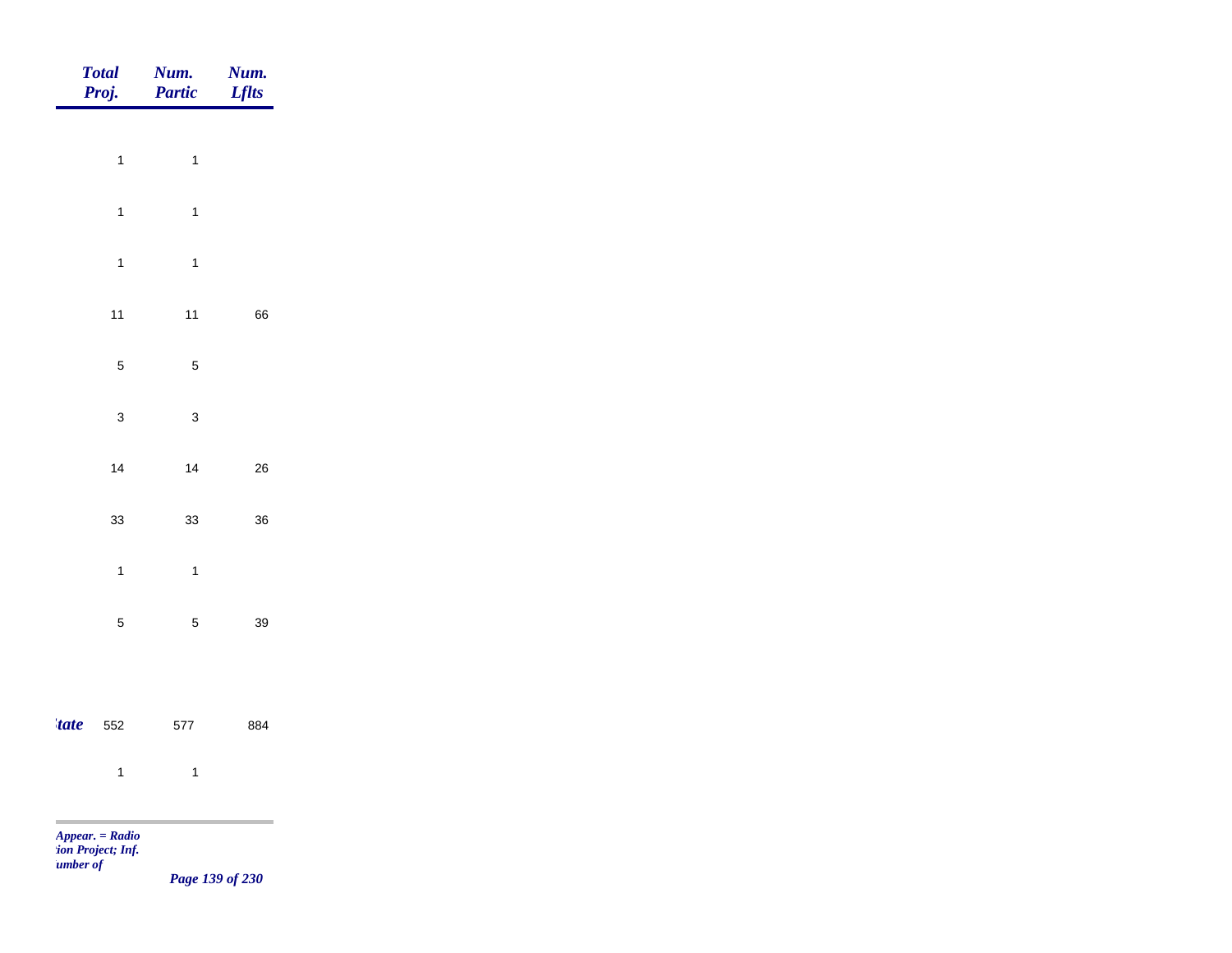| <b>State</b> | <b>Species</b>                  | <b>Personal Written Hotline Instuct.</b><br>Consult. / Tele. |              | <b>Session</b> | <b>Radio/TV</b><br>Appear. | <b>Radio/TV</b><br>/PSA | Newsp. Exhibit Bait Inf. Trn. Inf. Trn. Site<br><b>Periodical</b> | Dist. | <b>WS</b> | Gen. Visit |                |
|--------------|---------------------------------|--------------------------------------------------------------|--------------|----------------|----------------------------|-------------------------|-------------------------------------------------------------------|-------|-----------|------------|----------------|
| <b>NM</b>    | bats (all)                      |                                                              | $\sqrt{2}$   |                |                            |                         |                                                                   |       |           |            |                |
|              |                                 |                                                              |              |                |                            |                         |                                                                   |       |           |            |                |
|              | beavers                         | $\sqrt{3}$                                                   | $\sqrt{2}$   |                |                            |                         |                                                                   |       |           |            | $\overline{c}$ |
|              | bobcats                         | $\mathbf{1}$                                                 |              |                |                            |                         |                                                                   |       |           |            |                |
|              | cats, feral/free ranging        | $\overline{2}$                                               | $\mathbf{1}$ |                |                            |                         |                                                                   |       |           |            |                |
|              | chipmunks (other)               | $\overline{1}$                                               |              |                |                            |                         |                                                                   |       |           |            |                |
|              | coyotes                         | $\boldsymbol{9}$                                             | 16           |                |                            |                         |                                                                   |       |           |            |                |
|              | cranes, sandhill                | $\bf8$                                                       |              |                |                            |                         |                                                                   |       |           |            | 35             |
|              | crows, american                 | $\sqrt{2}$                                                   |              |                |                            |                         |                                                                   |       |           |            | $\mathbf{1}$   |
|              | dogs, feral, free-ranging and h | $\overline{\mathbf{4}}$                                      | $\mathbf{1}$ |                |                            |                         |                                                                   |       |           |            |                |
|              | doves, white-winged             |                                                              |              |                |                            |                         |                                                                   |       |           |            | $\mathbf{1}$   |
|              | elk, wapiti (wild)              | $\mathbf{1}$                                                 | $\mathbf{1}$ |                |                            |                         |                                                                   |       |           |            |                |
|              | flickers, northern              | $\overline{2}$                                               | $\mathbf{1}$ |                |                            |                         |                                                                   |       |           |            |                |
|              | fowl, guinea                    | $\overline{1}$                                               |              |                |                            |                         |                                                                   |       |           |            |                |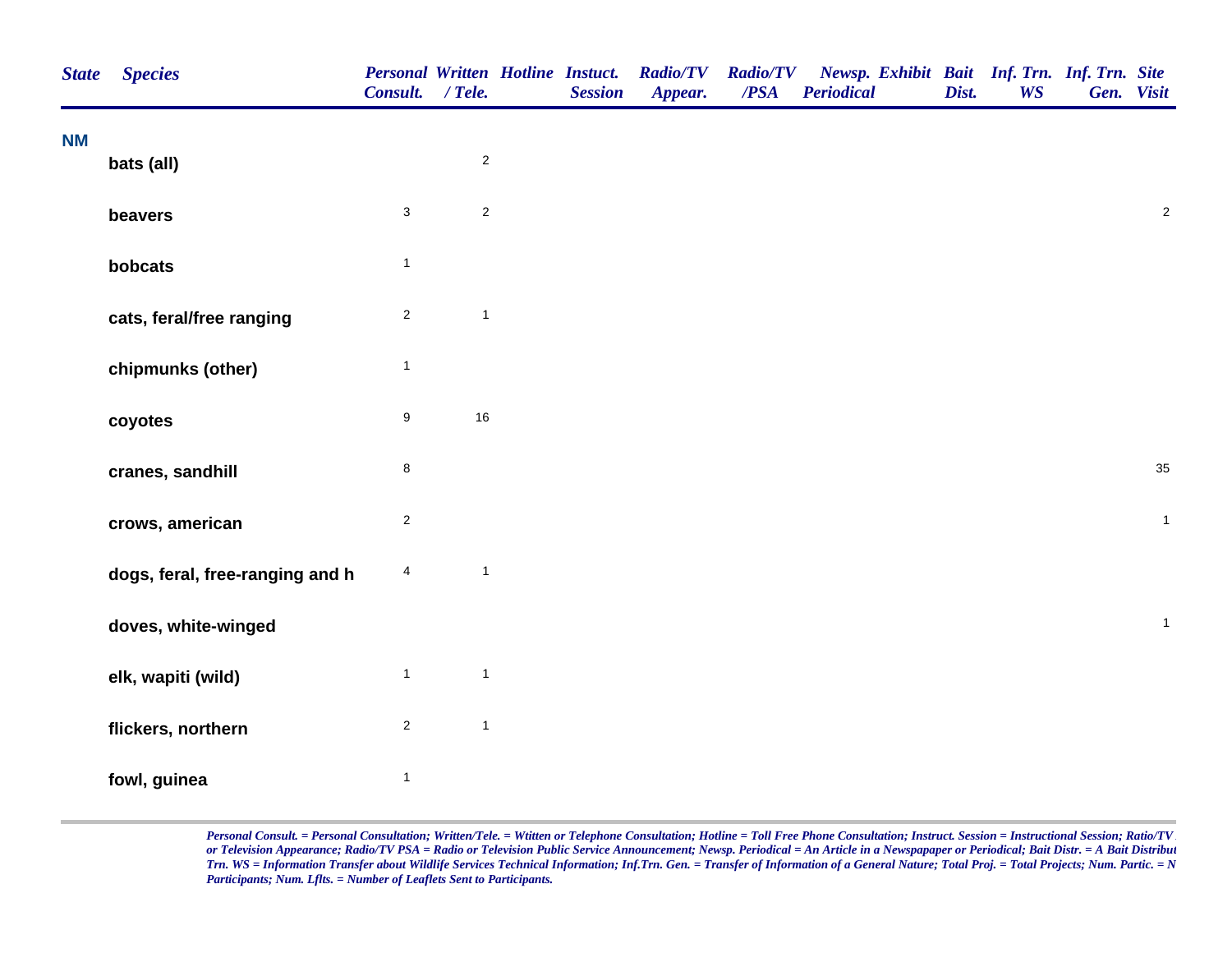| <b>Total</b><br>Proj. | Num.<br>Partic | Num.<br><b>Lflts</b> |
|-----------------------|----------------|----------------------|
| $\overline{c}$        | $\overline{c}$ | $\overline{c}$       |
|                       |                |                      |
| $\overline{7}$        | $12$           | $\mathbf{1}$         |
| $\mathbf{1}$          | $\overline{c}$ | $\mathbf{1}$         |
| $\mathbf{3}$          | $\mathbf{3}$   |                      |
| $\mathbf{1}$          | $\overline{1}$ | $\mathbf{1}$         |
| 25                    | 35             | $10$                 |
| 43                    | 43             |                      |
| $\mathbf{3}$          | $\mathbf{3}$   |                      |
| $\overline{5}$        | $12$           | $\mathbf{1}$         |
|                       |                |                      |
| $\overline{1}$        | $\mathbf{1}$   |                      |
| $\mathbf 2$           | $\mathbf{3}$   |                      |
| $\mathbf{3}$          | $\mathbf{3}$   |                      |
| $\mathbf{1}$          | $\mathbf{1}$   |                      |
|                       |                |                      |

*Page 140 of 230*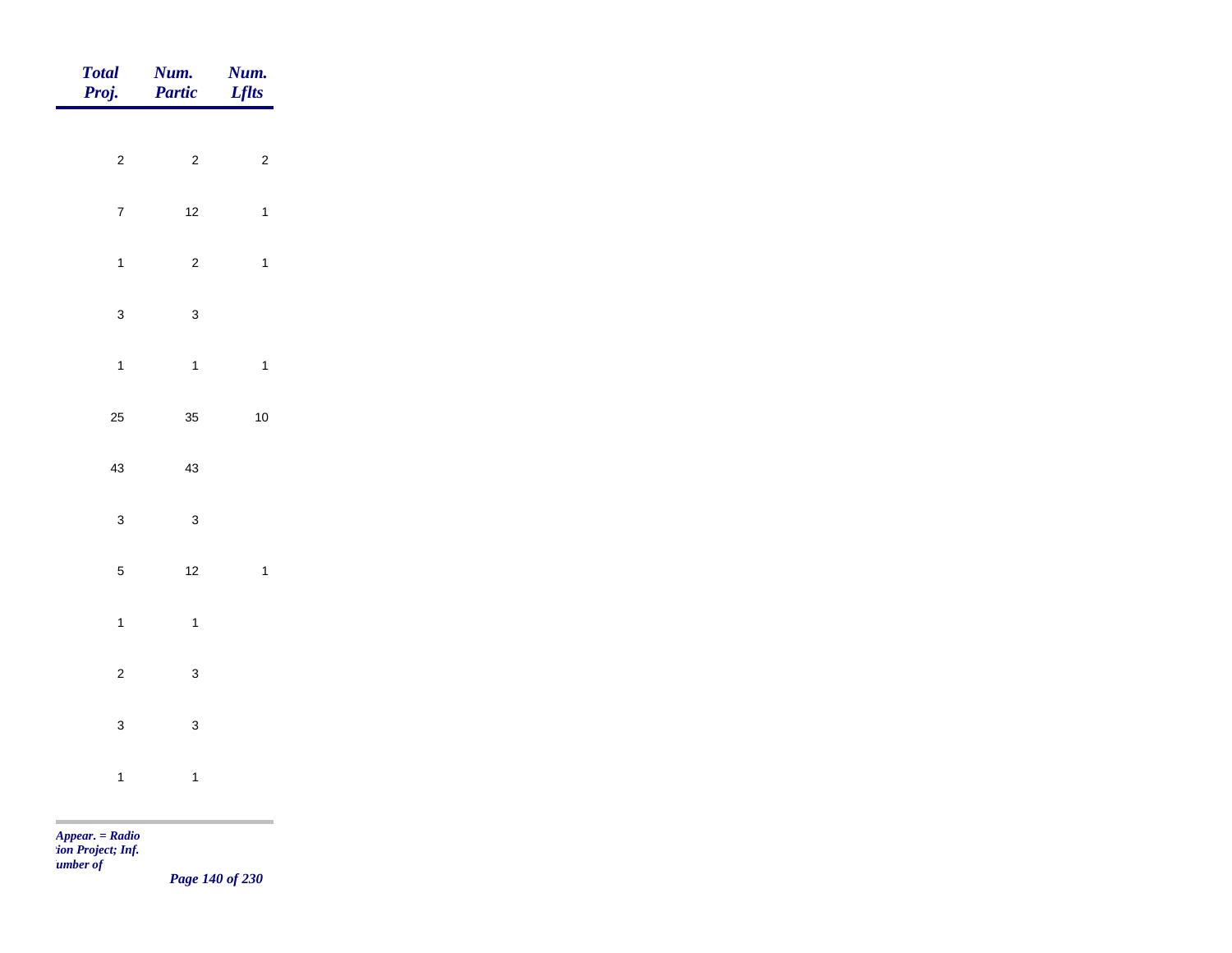| <b>State</b> | <b>Species</b>             | <b>Personal Written Hotline Instuct.</b><br>Consult. / Tele. |                | <b>Session</b> | <b>Radio/TV</b><br>Appear. | <b>Radio/TV</b><br>/PSA | Newsp. Exhibit Bait Inf. Trn. Inf. Trn. Site<br><b>Periodical</b> | Dist. | <b>WS</b> | Gen. Visit   |
|--------------|----------------------------|--------------------------------------------------------------|----------------|----------------|----------------------------|-------------------------|-------------------------------------------------------------------|-------|-----------|--------------|
| <b>NM</b>    | fowl, guinea               | $\mathbf{1}$                                                 |                |                |                            |                         |                                                                   |       |           |              |
|              | foxes, gray                | $\mathbf{1}$                                                 | $\sqrt{2}$     |                |                            |                         |                                                                   |       |           |              |
|              | foxes, red                 | $\overline{\mathbf{c}}$                                      |                |                |                            |                         |                                                                   |       |           |              |
|              | gophers, pocket (all)      | 103                                                          | $\overline{4}$ |                |                            |                         |                                                                   |       |           | $\mathbf{1}$ |
|              | grackles, great-tailed     | $\mathbf{1}$                                                 |                |                |                            |                         |                                                                   |       |           |              |
|              | herons, great blue         |                                                              | $\mathbf{1}$   |                |                            |                         |                                                                   |       |           |              |
|              | owls, great horned         | $\mathbf{1}$                                                 |                |                |                            |                         |                                                                   |       |           |              |
|              | pigeons, feral (rock)      | 8                                                            | $\overline{5}$ |                |                            |                         |                                                                   |       |           | $\sqrt{5}$   |
|              | porcupines                 | $\mathbf{1}$                                                 |                |                |                            |                         |                                                                   |       |           |              |
|              | prairie dogs, black-tailed | $24\,$                                                       | $\bf 8$        |                |                            |                         |                                                                   |       |           |              |
|              | prairie dogs, gunnison's   | 235                                                          | $\sqrt{2}$     |                |                            |                         |                                                                   |       |           | $\mathbf{1}$ |
|              | rabbits, cottontail        |                                                              |                |                |                            |                         |                                                                   |       |           | $\mathbf{1}$ |
|              | rabbits, feral             | $\mathbf{1}$                                                 |                |                |                            |                         |                                                                   |       |           |              |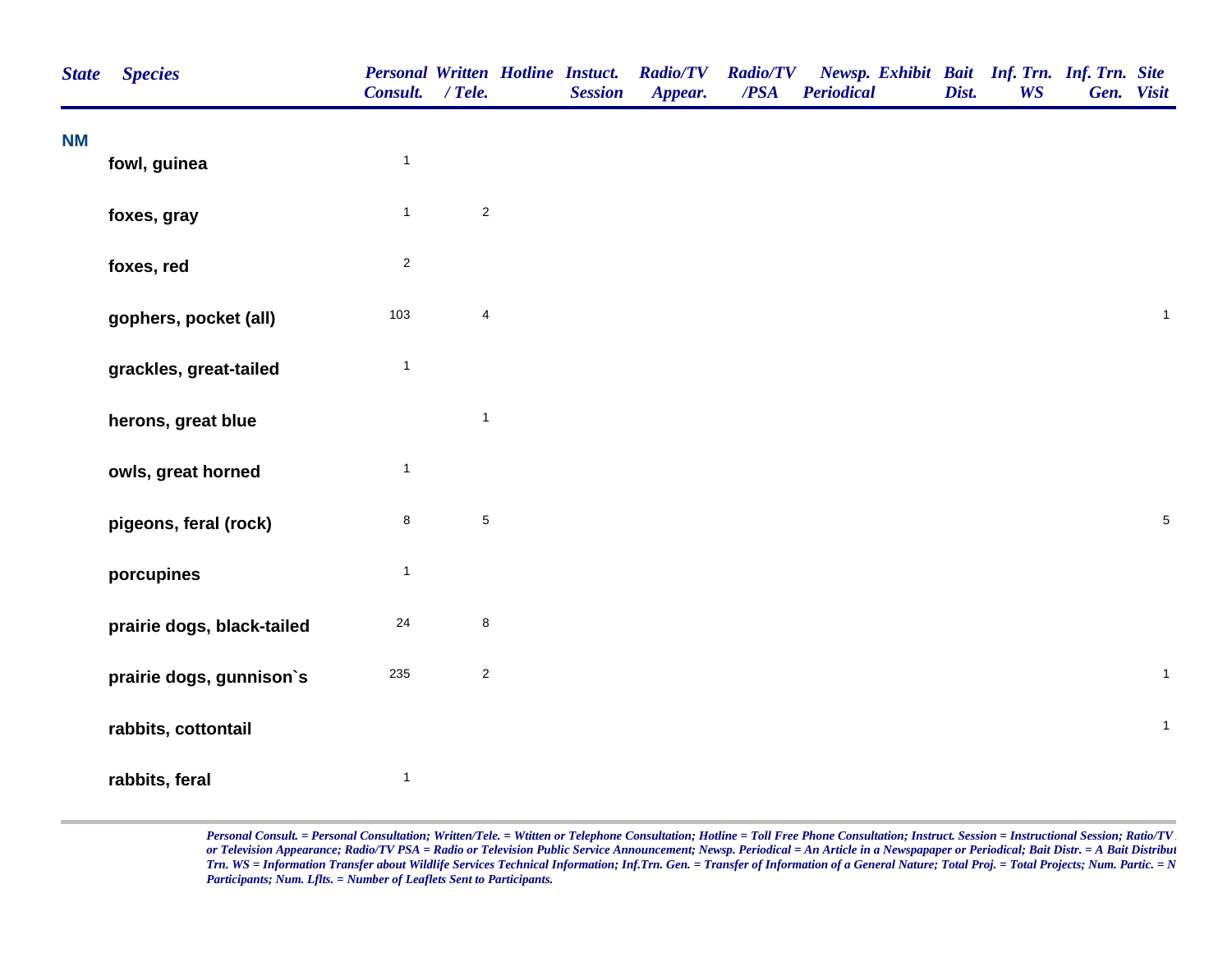| Total<br>Proj.                                              | Partic                                 | <b>Num.</b><br><i>Lflts</i> |
|-------------------------------------------------------------|----------------------------------------|-----------------------------|
|                                                             |                                        |                             |
| $\overline{1}$                                              | $\mathbf{1}$                           |                             |
| $\mathbf{3}$                                                | $\mathbf 3$                            |                             |
| $\sqrt{2}$                                                  | $\overline{c}$                         |                             |
| $108\,$                                                     | $120\,$                                | 131                         |
| $\overline{1}$                                              | $\mathbf{1}$                           |                             |
| $\overline{1}$                                              | $\mathbf{1}$                           | $\overline{1}$              |
|                                                             |                                        |                             |
|                                                             |                                        |                             |
|                                                             |                                        | 16                          |
| $\overline{1}$                                              | $\overline{1}$                         |                             |
| $32\,$                                                      | $33\,$                                 | $\overline{\mathbf{4}}$     |
| 238                                                         | 406                                    | 1,006                       |
| $\overline{1}$                                              | $\overline{c}$                         | $\mathbf{1}$                |
|                                                             |                                        | $\mathbf{1}$                |
| <b>COL</b>                                                  |                                        | ۰                           |
| $\overline{1}$<br>18<br>$\overline{1}$<br>$Appear. = Radio$ | $\mathbf{1}$<br>$25\,$<br>$\mathbf{1}$ |                             |

*tion Project; Inf. Number of* 

*Page 141 of 230*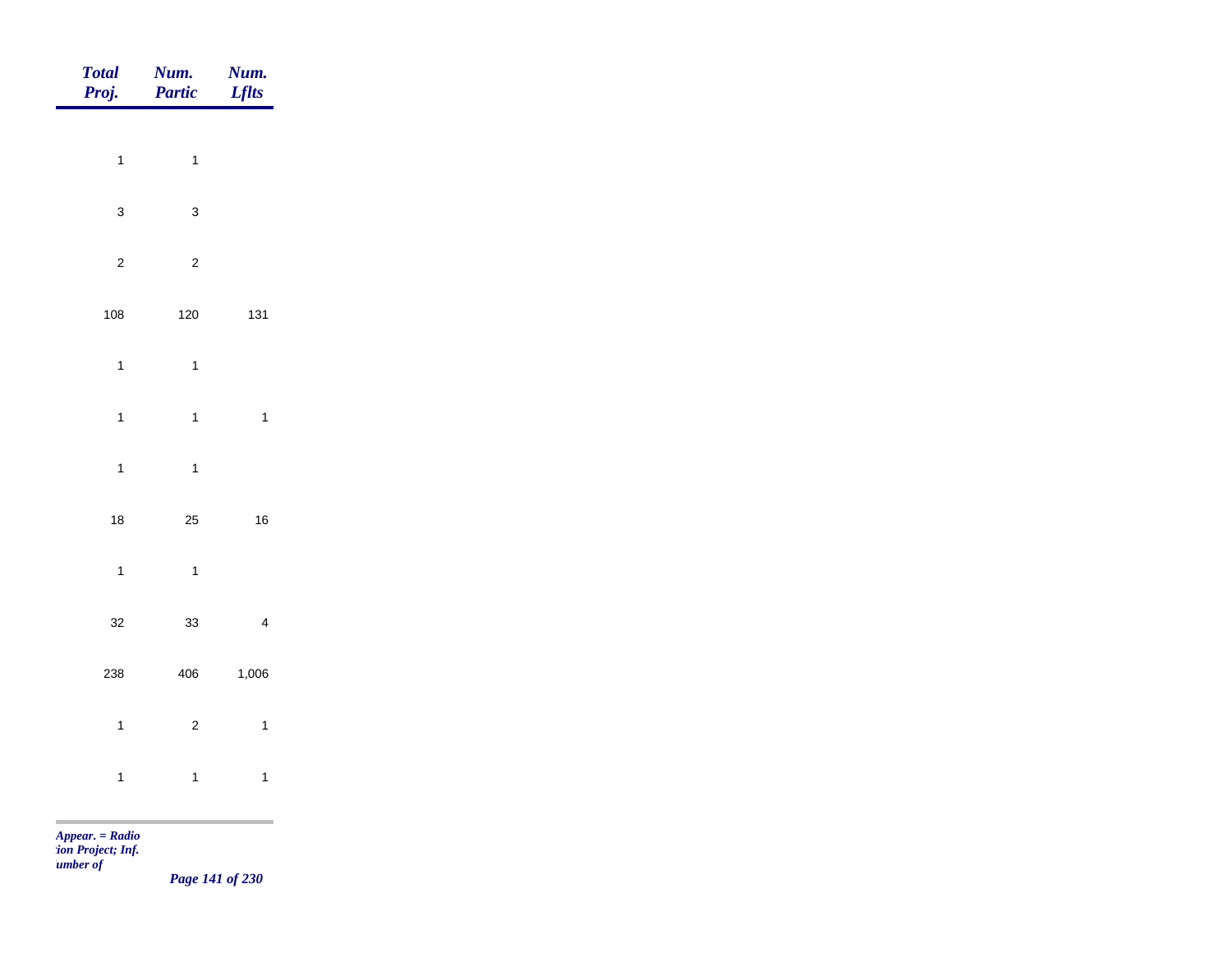| <b>State</b> | <b>Species</b>                | <b>Personal Written Hotline Instuct.</b><br>Consult. / Tele. |                           | <b>Session</b> | <b>Radio/TV</b><br>Appear. | <b>Radio/TV</b><br>$\overline{PSA}$ | Newsp. Exhibit Bait Inf. Trn. Inf. Trn. Site<br><b>Periodical</b> | Dist. | <b>WS</b> | Gen. Visit |              |
|--------------|-------------------------------|--------------------------------------------------------------|---------------------------|----------------|----------------------------|-------------------------------------|-------------------------------------------------------------------|-------|-----------|------------|--------------|
| <b>NM</b>    | rabbits, feral                | $\mathbf{1}$                                                 |                           |                |                            |                                     |                                                                   |       |           |            |              |
|              | raccoons                      | $\boldsymbol{2}$                                             |                           |                |                            |                                     |                                                                   |       |           |            |              |
|              | rats, black (roof)            | $\mathbf{1}$                                                 |                           |                |                            |                                     |                                                                   |       |           |            |              |
|              | rats, kangaroo (all)          | $\boldsymbol{2}$                                             | $\mathbf 2$               |                |                            |                                     |                                                                   |       |           |            | $\mathbf{1}$ |
|              | rats, norway                  | $\mathbf{1}$                                                 |                           |                |                            |                                     |                                                                   |       |           |            | $\mathbf{1}$ |
|              | ravens, common                | $\boldsymbol{2}$                                             |                           |                |                            |                                     |                                                                   |       |           |            | $\mathbf{1}$ |
|              | skunks, striped               | 61                                                           | $\bf 8$                   |                |                            |                                     |                                                                   |       |           |            |              |
|              | snakes, non-poisonous (other) | $\mathbf{1}$                                                 |                           |                |                            |                                     |                                                                   |       |           |            |              |
|              | snakes, poisonous (other)     | $\mathbf{1}$                                                 |                           |                |                            |                                     |                                                                   |       |           |            |              |
|              | squirrels, ground, other      | 6                                                            | $\ensuremath{\mathsf{3}}$ |                |                            |                                     |                                                                   |       |           |            |              |
|              | squirrels, rock               | 8                                                            | $\mathbf{1}$              |                |                            |                                     |                                                                   |       |           |            | $\mathbf{1}$ |
|              | swallows, barn                |                                                              | $\mathbf{1}$              |                |                            |                                     |                                                                   |       |           |            |              |
|              | vultures, turkey              | $\overline{c}$                                               |                           |                |                            |                                     |                                                                   |       |           |            |              |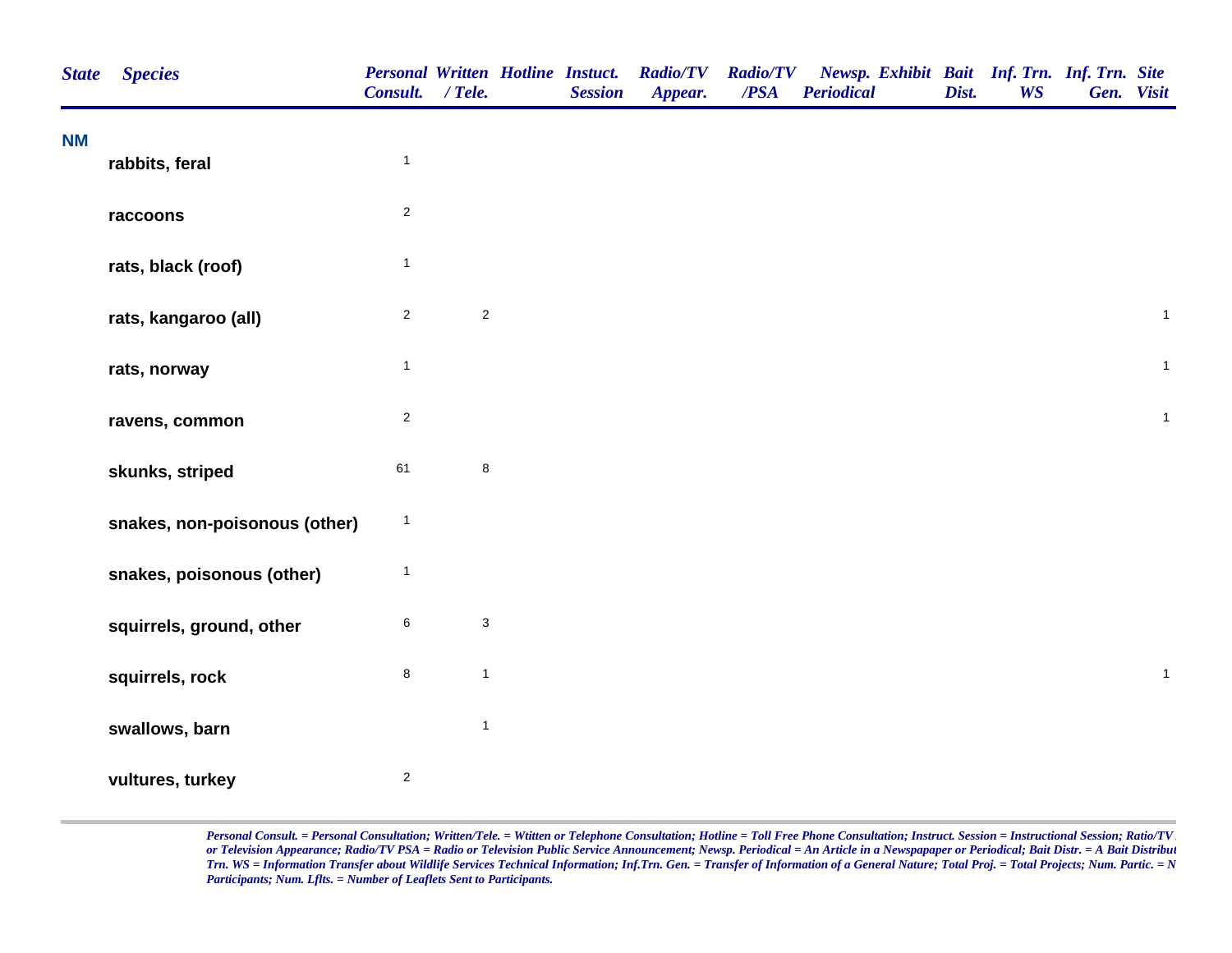| Num.<br>Partic   | Num.<br><b>Lflts</b>                                                 |
|------------------|----------------------------------------------------------------------|
|                  |                                                                      |
|                  | $\mathbf{1}$                                                         |
| $\boldsymbol{9}$ | $\mathbf{1}$                                                         |
| $\mathbf{1}$     |                                                                      |
| $\overline{5}$   |                                                                      |
| $\mathbf 2$      |                                                                      |
|                  |                                                                      |
|                  |                                                                      |
|                  | 42                                                                   |
| $\mathbf{1}$     |                                                                      |
| $\overline{c}$   | $\mathbf{3}$                                                         |
| $16\,$           | $\overline{4}$                                                       |
| $11$             | $\bf8$                                                               |
|                  |                                                                      |
|                  |                                                                      |
|                  |                                                                      |
|                  | $\mathbf{1}$<br>$\mathbf{3}$<br>93<br>$\mathbf{1}$<br>$\overline{5}$ |

*Page 142 of 230*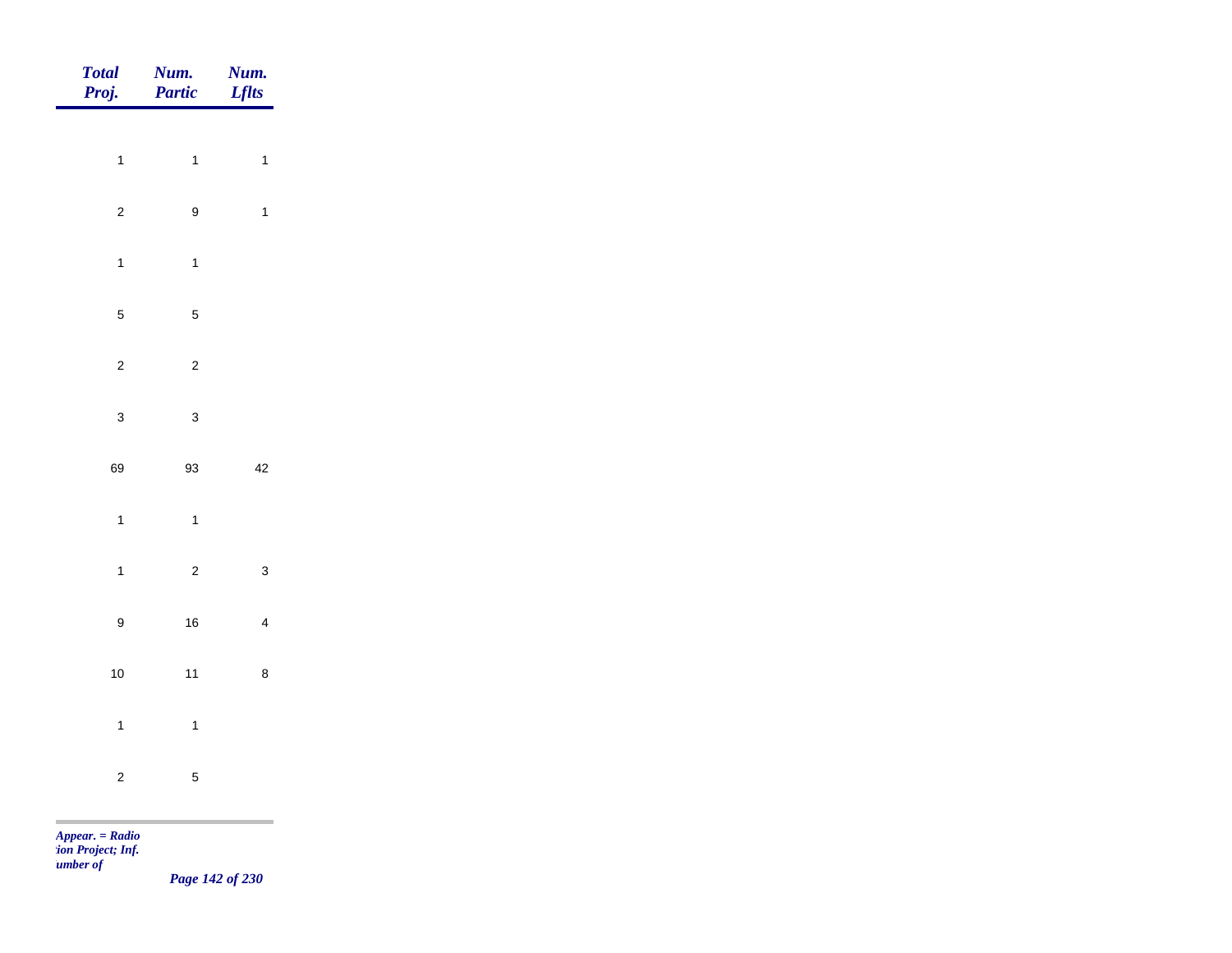| <b>NM</b><br>$\sqrt{2}$<br>vultures, turkey<br>$\mathbf{1}$<br>woodpeckers, hairy<br><b>Subtotal Project Types by State</b><br>62<br>499<br><b>Total Projects, Participants and Leaflets This S</b><br><b>NV</b><br>$\overline{2}$<br>$\mathbf{3}$<br>badgers<br>$\overline{c}$<br>bats (all)<br>$\mathbf{1}$<br>bears, black<br>6<br>beavers<br>$\overline{c}$<br>bird, unidentifiable<br>$\boldsymbol{7}$<br>$\mathbf{1}$<br>blackbirds, z-(mixed species)<br>6<br>$\mathbf{1}$<br>bobcats<br>$\,$ 5 $\,$<br>cats, feral/free ranging<br>26<br>coots, american | <b>State</b> | <b>Species</b> | Consult. / Tele. |  | <b>Session</b> | Personal Written Hotline Instuct. Radio/TV<br>Appear. | <b>Radio/TV</b><br>/PSA | Newsp. Exhibit Bait Inf. Trn. Inf. Trn. Site<br><b>Periodical</b> | Dist. | <b>WS</b> | Gen. Visit |
|------------------------------------------------------------------------------------------------------------------------------------------------------------------------------------------------------------------------------------------------------------------------------------------------------------------------------------------------------------------------------------------------------------------------------------------------------------------------------------------------------------------------------------------------------------------|--------------|----------------|------------------|--|----------------|-------------------------------------------------------|-------------------------|-------------------------------------------------------------------|-------|-----------|------------|
|                                                                                                                                                                                                                                                                                                                                                                                                                                                                                                                                                                  |              |                |                  |  |                |                                                       |                         |                                                                   |       |           |            |
|                                                                                                                                                                                                                                                                                                                                                                                                                                                                                                                                                                  |              |                |                  |  |                |                                                       |                         |                                                                   |       |           |            |
|                                                                                                                                                                                                                                                                                                                                                                                                                                                                                                                                                                  |              |                |                  |  |                |                                                       |                         |                                                                   |       |           | 51         |
|                                                                                                                                                                                                                                                                                                                                                                                                                                                                                                                                                                  |              |                |                  |  |                |                                                       |                         |                                                                   |       |           |            |
|                                                                                                                                                                                                                                                                                                                                                                                                                                                                                                                                                                  |              |                |                  |  |                |                                                       |                         |                                                                   |       |           |            |
|                                                                                                                                                                                                                                                                                                                                                                                                                                                                                                                                                                  |              |                |                  |  |                |                                                       |                         |                                                                   |       |           |            |
|                                                                                                                                                                                                                                                                                                                                                                                                                                                                                                                                                                  |              |                |                  |  |                |                                                       |                         |                                                                   |       |           |            |
|                                                                                                                                                                                                                                                                                                                                                                                                                                                                                                                                                                  |              |                |                  |  |                |                                                       |                         |                                                                   |       |           |            |
|                                                                                                                                                                                                                                                                                                                                                                                                                                                                                                                                                                  |              |                |                  |  |                |                                                       |                         |                                                                   |       |           |            |
|                                                                                                                                                                                                                                                                                                                                                                                                                                                                                                                                                                  |              |                |                  |  |                |                                                       |                         |                                                                   |       |           |            |
|                                                                                                                                                                                                                                                                                                                                                                                                                                                                                                                                                                  |              |                |                  |  |                |                                                       |                         |                                                                   |       |           |            |
|                                                                                                                                                                                                                                                                                                                                                                                                                                                                                                                                                                  |              |                |                  |  |                |                                                       |                         |                                                                   |       |           |            |
|                                                                                                                                                                                                                                                                                                                                                                                                                                                                                                                                                                  |              |                |                  |  |                |                                                       |                         |                                                                   |       |           | $\sqrt{3}$ |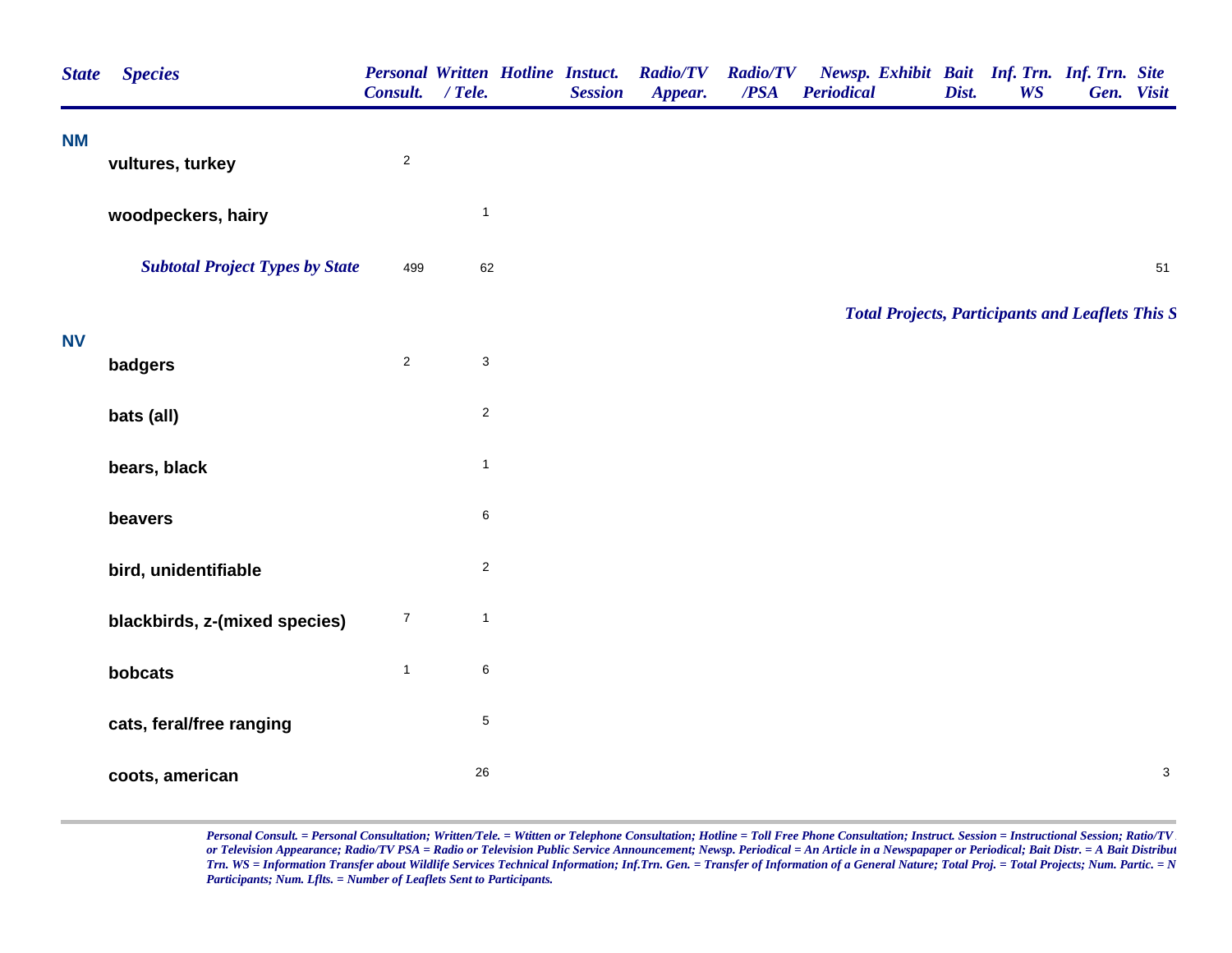|             | Total<br>Proj. | <b>Num.</b><br>Partic | <b>Num.</b><br>Lflts |
|-------------|----------------|-----------------------|----------------------|
|             |                |                       |                      |
|             | $\overline{2}$ | $\mathbf 5$           |                      |
|             | $\overline{1}$ | $\overline{1}$        |                      |
|             |                |                       |                      |
| <i>tate</i> | 612            | 868                   | 1,234                |
|             | $\sqrt{5}$     | $36\,$                |                      |
|             | $\sqrt{2}$     | $\mathbf{3}$          | $\overline{c}$       |
|             | $\mathbf{1}$   | $\overline{1}$        |                      |
|             | $\bf 6$        | $14$                  | $\sqrt{2}$           |
|             | $\mathbf 2$    | $\mathbf{3}$          |                      |
|             |                | $\bf 8$               | $10\,$               |
|             | $\bf 8$        |                       |                      |
|             | $\overline{7}$ | $\boldsymbol{9}$      |                      |
|             | $\sqrt{5}$     | $\sqrt{5}$            | $\overline{1}$       |
|             | 29             | $40\,$                |                      |
|             |                |                       | $\sim 10^{-1}$       |

*Page 143 of 230*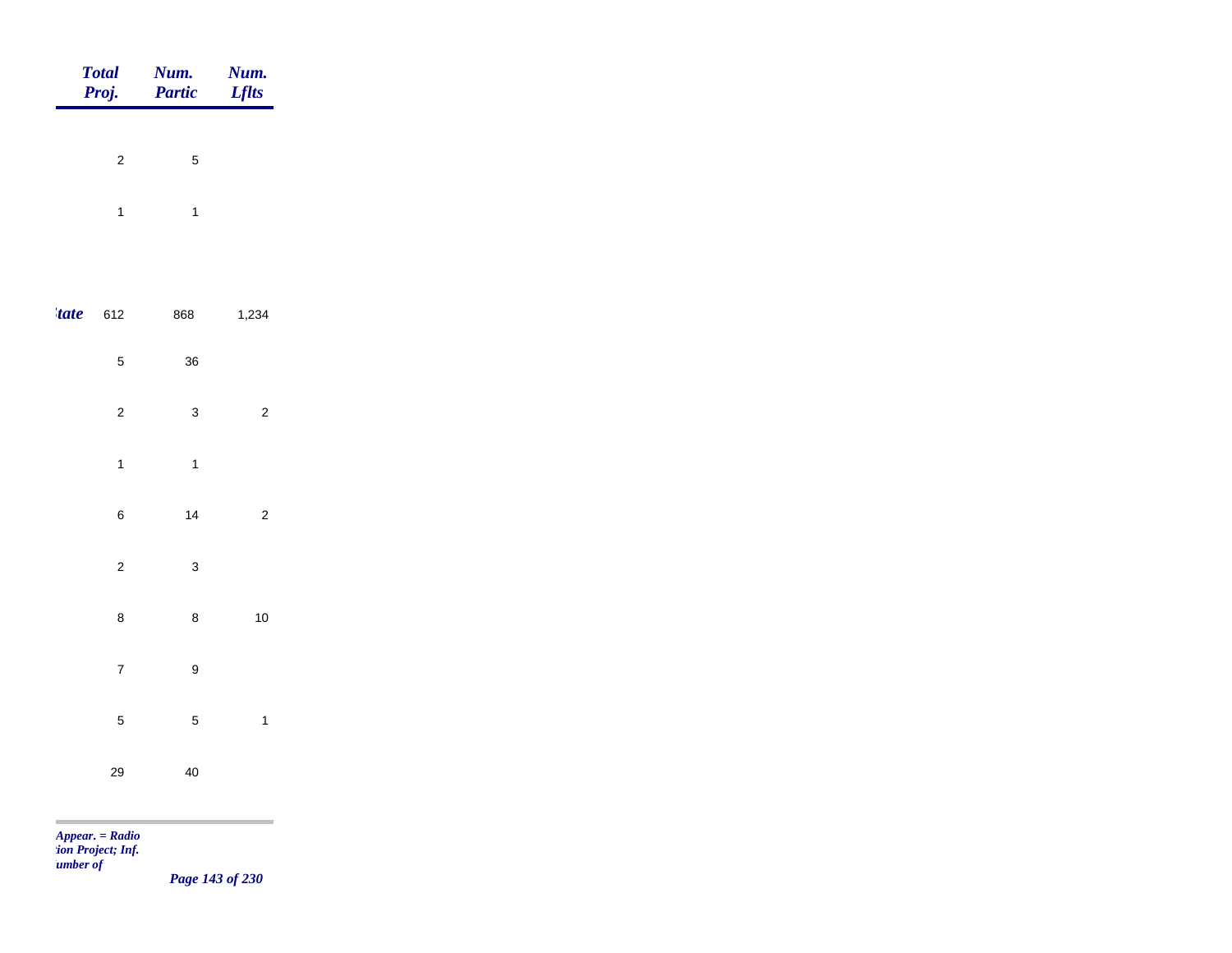| <b>State</b> | <b>Species</b>                  | <b>Personal Written Hotline Instuct.</b><br>Consult. / Tele. |                           | <b>Session</b> | <b>Radio/TV</b><br>Appear. | <b>Radio/TV</b><br>/PSA | Newsp. Exhibit Bait Inf. Trn. Inf. Trn. Site<br><b>Periodical</b> | Dist. | <b>WS</b> | Gen. Visit |              |
|--------------|---------------------------------|--------------------------------------------------------------|---------------------------|----------------|----------------------------|-------------------------|-------------------------------------------------------------------|-------|-----------|------------|--------------|
| <b>NV</b>    | coyotes                         | 36                                                           | 113                       |                |                            |                         |                                                                   |       |           |            | 11           |
|              | crows, american                 |                                                              | $\mathbf{1}$              |                |                            |                         |                                                                   |       |           |            |              |
|              | deer, mule                      |                                                              | $\mathbf{1}$              |                |                            |                         |                                                                   |       |           |            |              |
|              | dogs, feral, free-ranging and h | $\overline{c}$                                               |                           |                |                            |                         |                                                                   |       |           |            |              |
|              | ducks, feral                    |                                                              | $\mathbf 2$               |                |                            |                         |                                                                   |       |           |            |              |
|              | ducks, mallards                 |                                                              | $\boldsymbol{7}$          |                |                            |                         |                                                                   |       |           |            | $\mathbf{1}$ |
|              | ducks, redhead                  |                                                              | $\overline{\mathbf{4}}$   |                |                            |                         |                                                                   |       |           |            |              |
|              | ducks, ruddy                    |                                                              | $\ensuremath{\mathsf{3}}$ |                |                            |                         |                                                                   |       |           |            |              |
|              | ducks, teal, green-winged       |                                                              | $\sqrt{2}$                |                |                            |                         |                                                                   |       |           |            |              |
|              | ducks, wigeon, american         |                                                              | $\mathbf{1}$              |                |                            |                         |                                                                   |       |           |            |              |
|              | egrets, great                   |                                                              | $\mathbf{1}$              |                |                            |                         |                                                                   |       |           |            |              |
|              | fish (other)                    | $\mathbf{1}$                                                 |                           |                |                            |                         |                                                                   |       |           |            |              |
|              | flickers, northern              | $\mathbf{1}$                                                 | 4                         |                |                            |                         |                                                                   |       |           |            |              |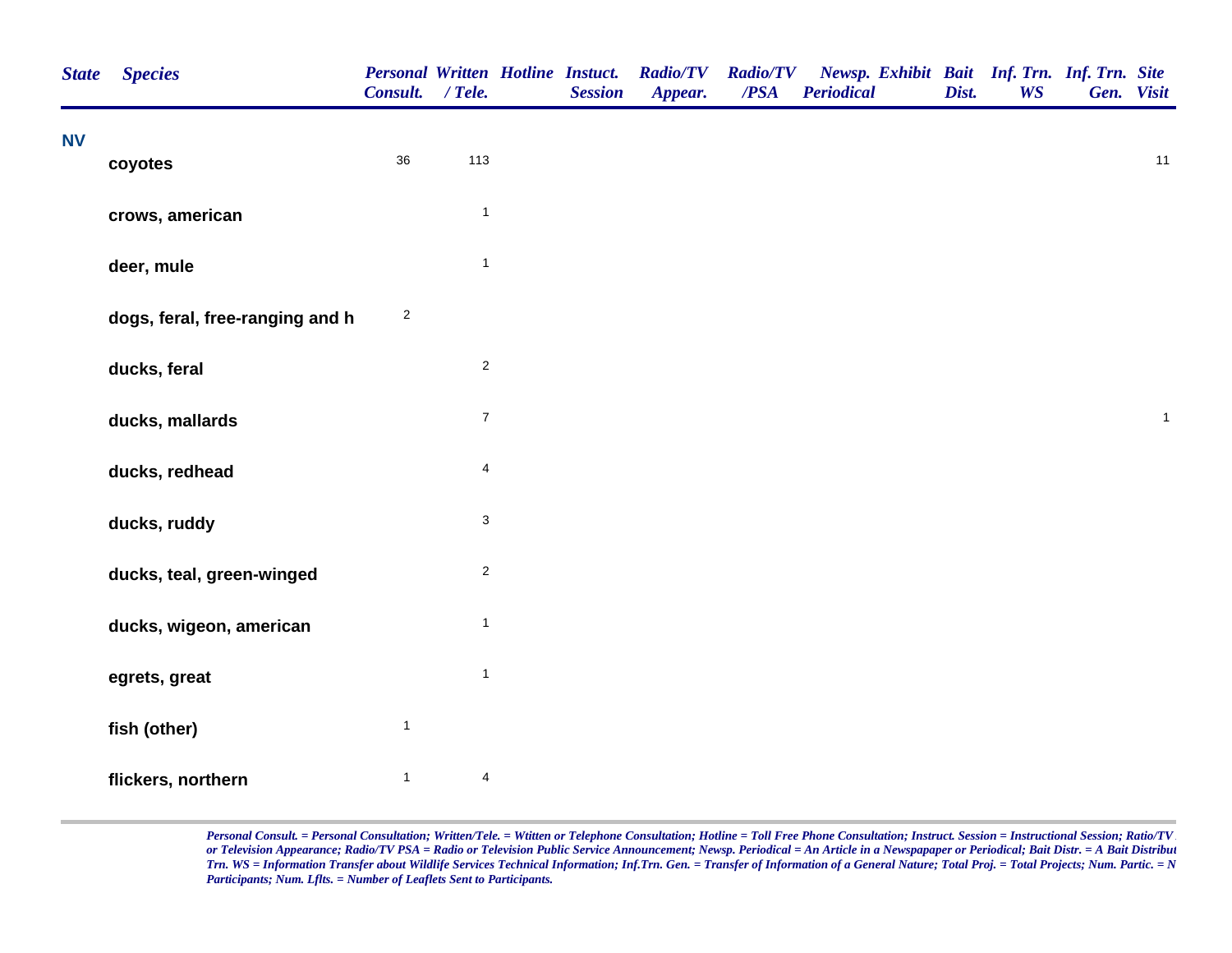| Total<br>Proj. | <b>Num.</b><br>Partic | <b>Num.</b><br>Lflts |
|----------------|-----------------------|----------------------|
| 160            | 249                   | $\,6\,$              |
| $\overline{1}$ | $\mathbf{1}$          |                      |
| $\mathbf{1}$   | $\overline{1}$        |                      |
| $\overline{c}$ | $\overline{4}$        |                      |
| $\overline{c}$ | $\sqrt{2}$            |                      |
| $\bf 8$        | $10$                  | $\mathbf{1}$         |
| $\overline{4}$ | $\overline{4}$        | $\mathbf{1}$         |
| $\mathbf{3}$   | $\mathbf{3}$          | $\mathbf{1}$         |
| $\overline{c}$ | $\overline{2}$        | $\mathbf{1}$         |
| $\overline{1}$ | $\overline{1}$        |                      |
| $\overline{1}$ | $\mathbf{1}$          |                      |
| $\overline{1}$ | $\overline{1}$        |                      |
| $\overline{5}$ | $\sqrt{5}$            |                      |

*Page 144 of 230*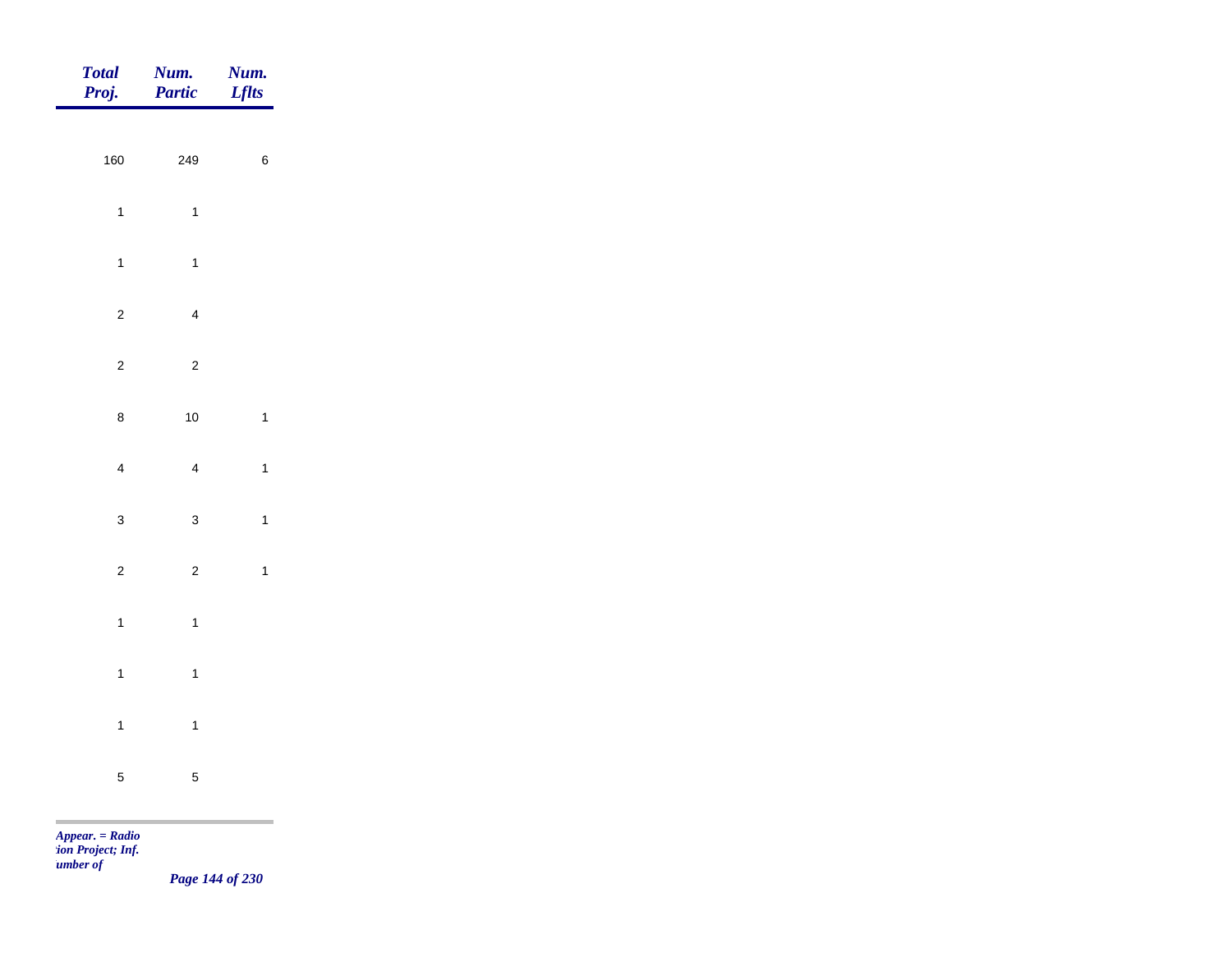| <b>State</b> | <b>Species</b>           | <b>Personal Written Hotline Instuct.</b><br>Consult. / Tele. |                           | <b>Session</b> | <b>Radio/TV</b><br>Appear. | <b>Radio/TV</b><br>$\overline{PSA}$ | Newsp. Exhibit Bait Inf. Trn. Inf. Trn. Site<br><b>Periodical</b> | Dist. | <b>WS</b> | Gen. Visit |              |
|--------------|--------------------------|--------------------------------------------------------------|---------------------------|----------------|----------------------------|-------------------------------------|-------------------------------------------------------------------|-------|-----------|------------|--------------|
| <b>NV</b>    | flickers, northern       | $\mathbf{1}$                                                 | $\overline{4}$            |                |                            |                                     |                                                                   |       |           |            |              |
|              |                          |                                                              | $\mathbf{1}$              |                |                            |                                     |                                                                   |       |           |            |              |
|              | foxes, gray              |                                                              |                           |                |                            |                                     |                                                                   |       |           |            |              |
|              | foxes, kit               |                                                              | $\mathbf{1}$              |                |                            |                                     |                                                                   |       |           |            |              |
|              | foxes, red               |                                                              |                           |                |                            |                                     |                                                                   |       |           |            | $\mathbf{1}$ |
|              | geese, canada            |                                                              | $12$                      |                |                            |                                     |                                                                   |       |           |            |              |
|              | geese, feral             |                                                              | $\overline{\mathbf{4}}$   |                |                            |                                     |                                                                   |       |           |            |              |
|              | gophers, pocket (all)    |                                                              | $\mathbf{1}$              |                |                            |                                     |                                                                   |       |           |            |              |
|              | hares, jackrabbits (all) |                                                              | $\mathbf{1}$              |                |                            |                                     |                                                                   |       |           |            |              |
|              | hawks, cooper's          |                                                              | $\sqrt{2}$                |                |                            |                                     |                                                                   |       |           |            |              |
|              | hawks, red-tailed        |                                                              | $\ensuremath{\mathsf{3}}$ |                |                            |                                     |                                                                   |       |           |            |              |
|              | horses, feral            |                                                              | $\mathbf{1}$              |                |                            |                                     |                                                                   |       |           |            |              |
|              | lions, mountain (cougar) | $\overline{c}$                                               | $10\,$                    |                |                            |                                     |                                                                   |       |           |            | $\mathbf{1}$ |
|              | marmots/woodchucks (all) | $\,6$                                                        | $\mathsf 3$               |                |                            |                                     |                                                                   |       |           |            |              |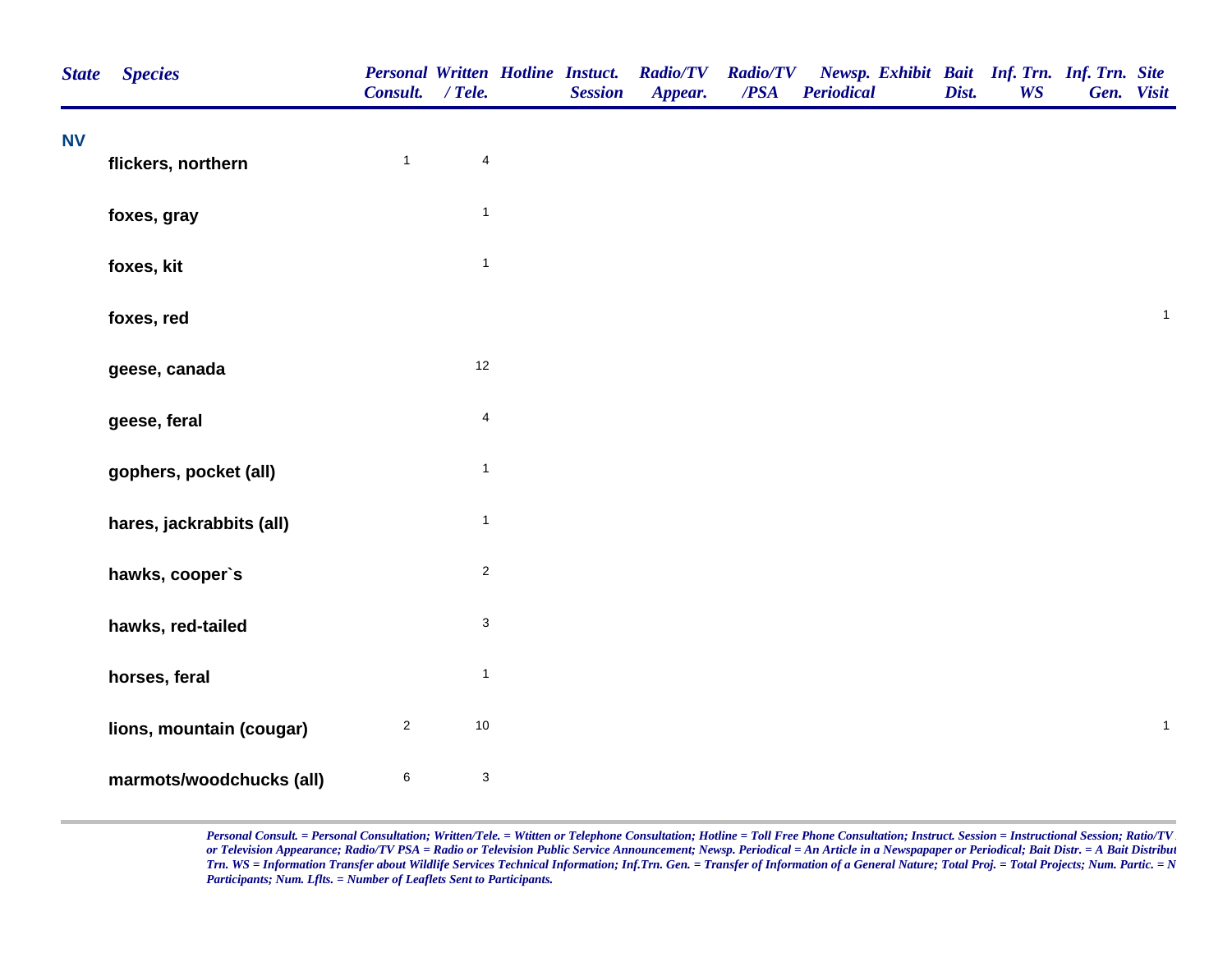| Total<br>Proj.   | <b>Num.</b><br><b>Partic</b> | <b>Num.</b><br>Lflts |
|------------------|------------------------------|----------------------|
|                  |                              |                      |
| $\overline{5}$   | $\sqrt{5}$                   |                      |
| $\mathbf{1}$     | $\mathbf{1}$                 |                      |
| $\mathbf{1}$     | $\mathbf{1}$                 |                      |
| $\overline{1}$   | $\mathbf 3$                  |                      |
| $12$             | $18$                         | $\overline{4}$       |
| $\overline{4}$   | $\overline{4}$               |                      |
| $\mathbf{1}$     | $\mathbf{1}$                 |                      |
|                  |                              |                      |
| $\mathbf{1}$     | $\overline{1}$               | $\overline{4}$       |
| $\overline{c}$   | $\overline{c}$               |                      |
| $\mathbf{3}$     | $\mathbf{3}$                 |                      |
| $\mathbf{1}$     | $\overline{1}$               |                      |
| $13$             | 31                           | $\,$ 6 $\,$          |
| $\boldsymbol{9}$ | $\boldsymbol{9}$             |                      |
|                  |                              |                      |

*Page 145 of 230*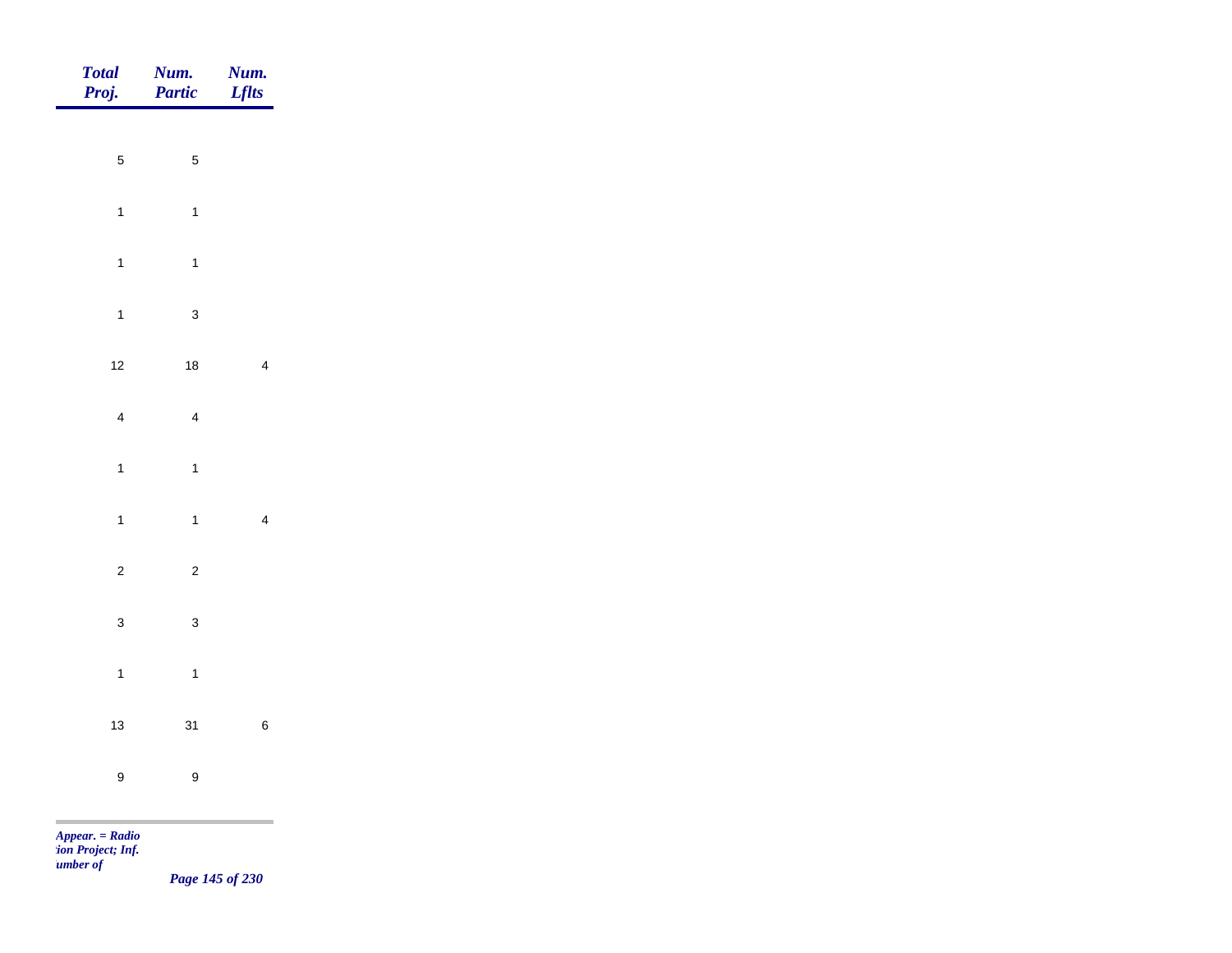| <b>State</b> | <b>Species</b>             | Consult. / Tele.        |                           | <b>Session</b> | Personal Written Hotline Instuct. Radio/TV Radio/TV<br>Appear. | /PSA | Newsp. Exhibit Bait Inf. Trn. Inf. Trn. Site<br><b>Periodical</b> | Dist. | <b>WS</b> | Gen. Visit |  |
|--------------|----------------------------|-------------------------|---------------------------|----------------|----------------------------------------------------------------|------|-------------------------------------------------------------------|-------|-----------|------------|--|
| <b>NV</b>    | marmots/woodchucks (all)   | 6                       | $\ensuremath{\mathsf{3}}$ |                |                                                                |      |                                                                   |       |           |            |  |
|              | minks                      |                         | $\mathbf{1}$              |                |                                                                |      |                                                                   |       |           |            |  |
|              | non-wildlife               |                         | $\mathbf{1}$              |                |                                                                |      |                                                                   |       |           |            |  |
|              | owls, burrowing            |                         | $\mathbf{1}$              |                |                                                                |      |                                                                   |       |           |            |  |
|              | owls, common barn          |                         | $\overline{4}$            |                |                                                                |      |                                                                   |       |           |            |  |
|              | owls, great horned         |                         | $\overline{2}$            |                |                                                                |      |                                                                   |       |           |            |  |
|              | pigeons, feral (rock)      | $\sqrt{5}$              | 16                        |                |                                                                |      |                                                                   |       |           |            |  |
|              | quail (all)                |                         | $\mathbf{1}$              |                |                                                                |      |                                                                   |       |           |            |  |
|              | rabbits, cottontail        | $35\,$                  | $\mathbf{1}$              |                |                                                                |      |                                                                   |       |           |            |  |
|              | rabbits, desert cottontail |                         | $\,$ 5 $\,$               |                |                                                                |      |                                                                   |       |           |            |  |
|              | raccoons                   | 224                     | 53                        |                |                                                                |      |                                                                   |       |           |            |  |
|              | rats, black (roof)         | $\mathbf{1}$            |                           |                |                                                                |      |                                                                   |       |           |            |  |
|              | rats, kangaroo (all)       | $\overline{\mathbf{c}}$ |                           |                |                                                                |      |                                                                   |       |           |            |  |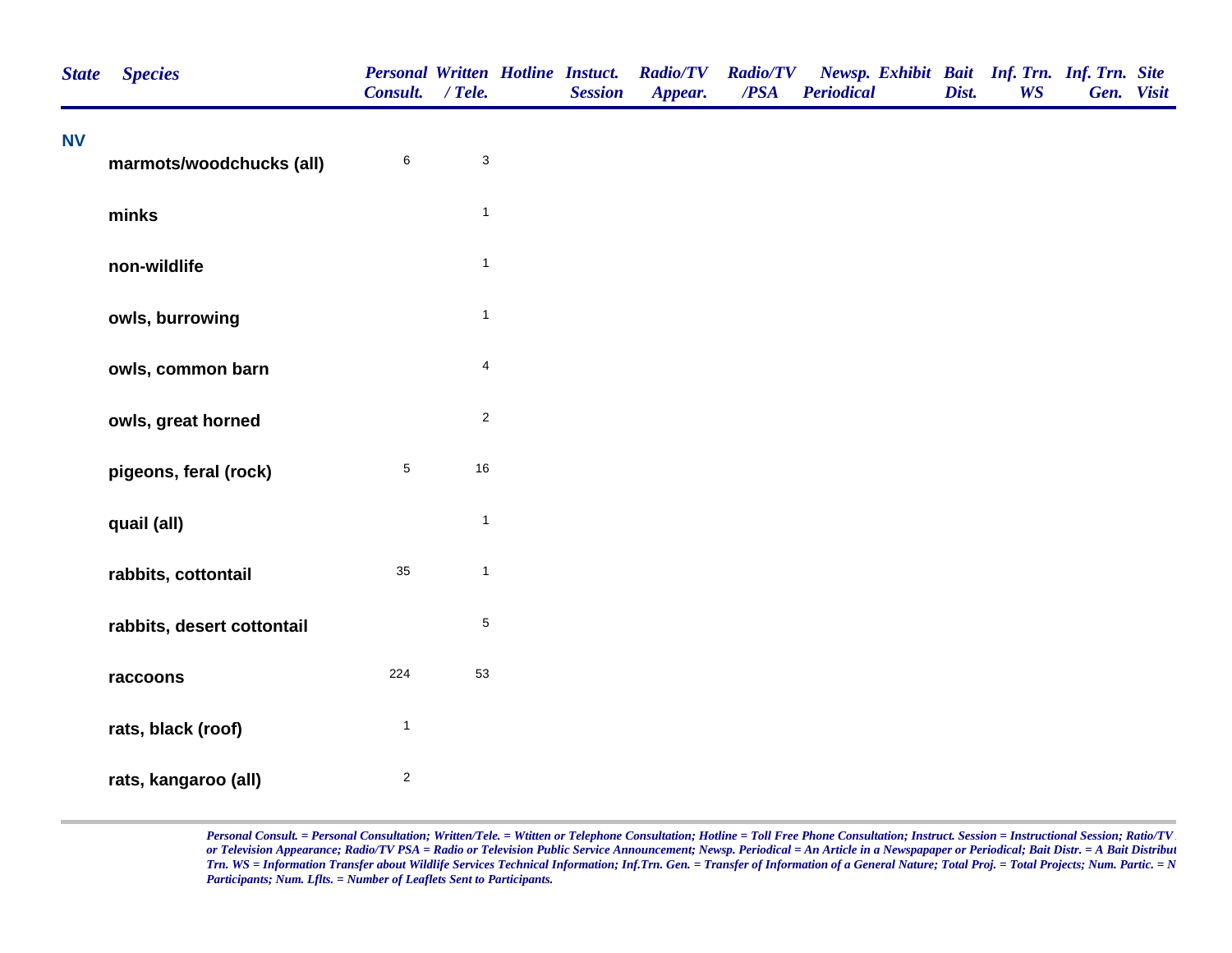|                                                     | <b>Num.</b><br>Lflts |
|-----------------------------------------------------|----------------------|
|                                                     |                      |
| $\boldsymbol{9}$<br>$\boldsymbol{9}$                |                      |
| $\mathbf{1}$<br>$\overline{1}$                      |                      |
| $\overline{1}$<br>$\mathbf{1}$                      |                      |
| $\mathbf{1}$<br>$\mathbf{1}$                        |                      |
| $\overline{4}$<br>$\sqrt{5}$                        |                      |
| $\overline{c}$<br>$\sqrt{2}$                        | $\mathbf{1}$         |
|                                                     |                      |
| $21$<br>$30\,$                                      | $\bf 8$              |
| $\overline{1}$<br>$\overline{1}$                    |                      |
| $36\,$<br>$36\,$                                    |                      |
| $\sqrt{5}$<br>$\overline{7}$                        |                      |
| 277<br>490                                          |                      |
| $\overline{1}$<br>$\overline{1}$                    |                      |
|                                                     |                      |
| $\overline{c}$<br>$\overline{c}$<br><b>Contract</b> |                      |

*Page 146 of 230*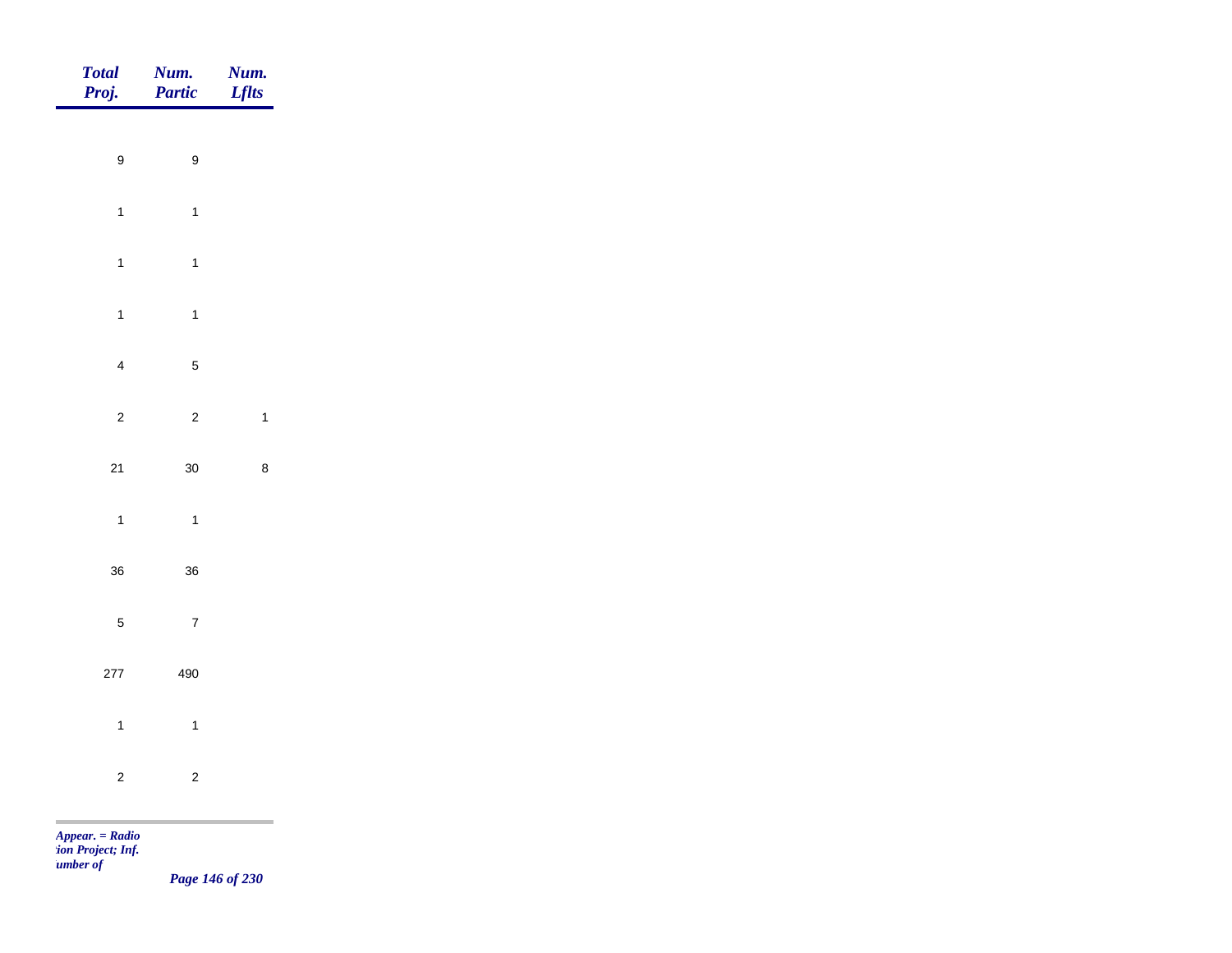| <b>State</b> | <b>Species</b>                         | <b>Personal Written Hotline Instuct.</b><br>Consult. / Tele. |                           | <b>Session</b> | <b>Radio/TV</b><br>Appear. | <b>Radio/TV</b><br>$\overline{PSA}$ | Newsp. Exhibit Bait Inf. Trn. Inf. Trn. Site<br><b>Periodical</b> | Dist. | <b>WS</b> | Gen. Visit |    |
|--------------|----------------------------------------|--------------------------------------------------------------|---------------------------|----------------|----------------------------|-------------------------------------|-------------------------------------------------------------------|-------|-----------|------------|----|
| <b>NV</b>    | rats, kangaroo (all)                   | $\overline{2}$                                               |                           |                |                            |                                     |                                                                   |       |           |            |    |
|              | rats, norway                           | $\mathbf{1}$                                                 |                           |                |                            |                                     |                                                                   |       |           |            |    |
|              | ravens, common                         | $\,$ 5 $\,$                                                  | $\,$ 5 $\,$               |                |                            |                                     |                                                                   |       |           |            |    |
|              | skunks, striped                        | 28                                                           | $37\,$                    |                |                            |                                     |                                                                   |       |           |            |    |
|              | snakes, non-poisonous (other)          |                                                              | $\mathbf 5$               |                |                            |                                     |                                                                   |       |           |            |    |
|              | snakes, poisonous (other)              |                                                              | $\overline{2}$            |                |                            |                                     |                                                                   |       |           |            |    |
|              | squirrels, ground, other               | 86                                                           | 11                        |                |                            |                                     |                                                                   |       |           |            |    |
|              | starlings, european                    | $\bf8$                                                       | $\boldsymbol{7}$          |                |                            |                                     |                                                                   |       |           |            |    |
|              | voles (all)                            | $\mathbf{1}$                                                 |                           |                |                            |                                     |                                                                   |       |           |            |    |
|              | vultures, turkey                       |                                                              | $\overline{2}$            |                |                            |                                     |                                                                   |       |           |            |    |
|              | woodpeckers, lewis's                   |                                                              | $\ensuremath{\mathsf{3}}$ |                |                            |                                     |                                                                   |       |           |            |    |
|              | <b>Subtotal Project Types by State</b> | 454                                                          | 387                       |                |                            |                                     |                                                                   |       |           |            | 17 |

## *Total Projects, Participants and Leaflets This S*

## **NY**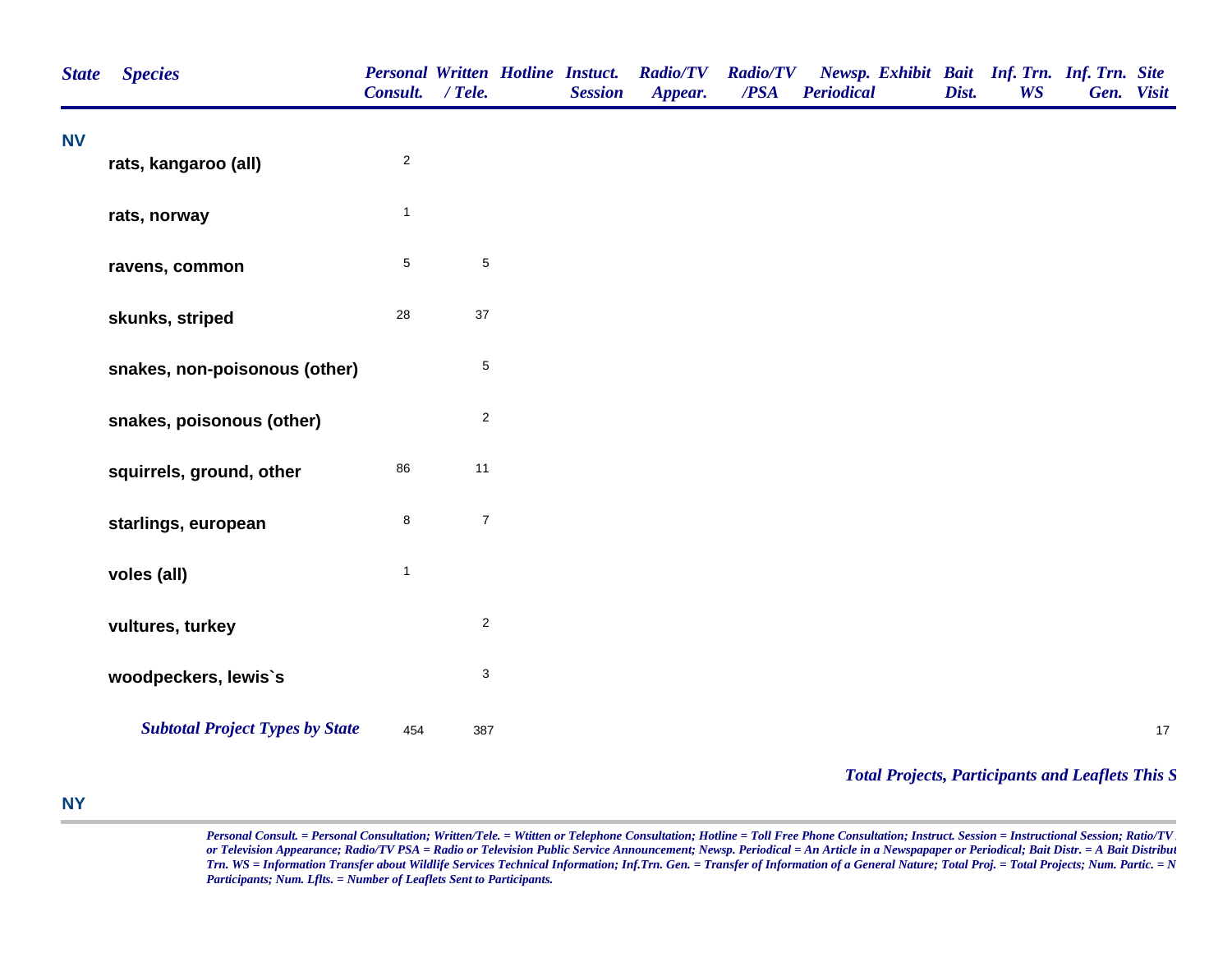|             | Total<br>Proj. | Num.<br>Partic | <b>Num.</b><br><i>Lflts</i> |
|-------------|----------------|----------------|-----------------------------|
|             |                |                |                             |
|             | $\overline{c}$ | $\overline{c}$ |                             |
|             | $\overline{1}$ | $\overline{1}$ |                             |
|             | $10$           | 15             | $\boldsymbol{9}$            |
|             | 65             | 94             | 88                          |
|             | $\overline{5}$ | $\sqrt{5}$     |                             |
|             | $\overline{c}$ | $\mathbf{3}$   | $\mathbf{1}$                |
|             | $97\,$         | $97\,$         |                             |
|             |                |                |                             |
|             | $15\,$         | 19             | $16\,$                      |
|             | $\mathbf{1}$   | $\overline{1}$ |                             |
|             | $\overline{c}$ | $\,$ 6 $\,$    |                             |
|             | $\mathbf{3}$   | $\mathbf{3}$   |                             |
|             |                |                |                             |
| <i>tate</i> | 858            | 1,299          | $162$                       |
|             |                |                |                             |

**COL** 

*Page 147 of 230*

and the control of the control of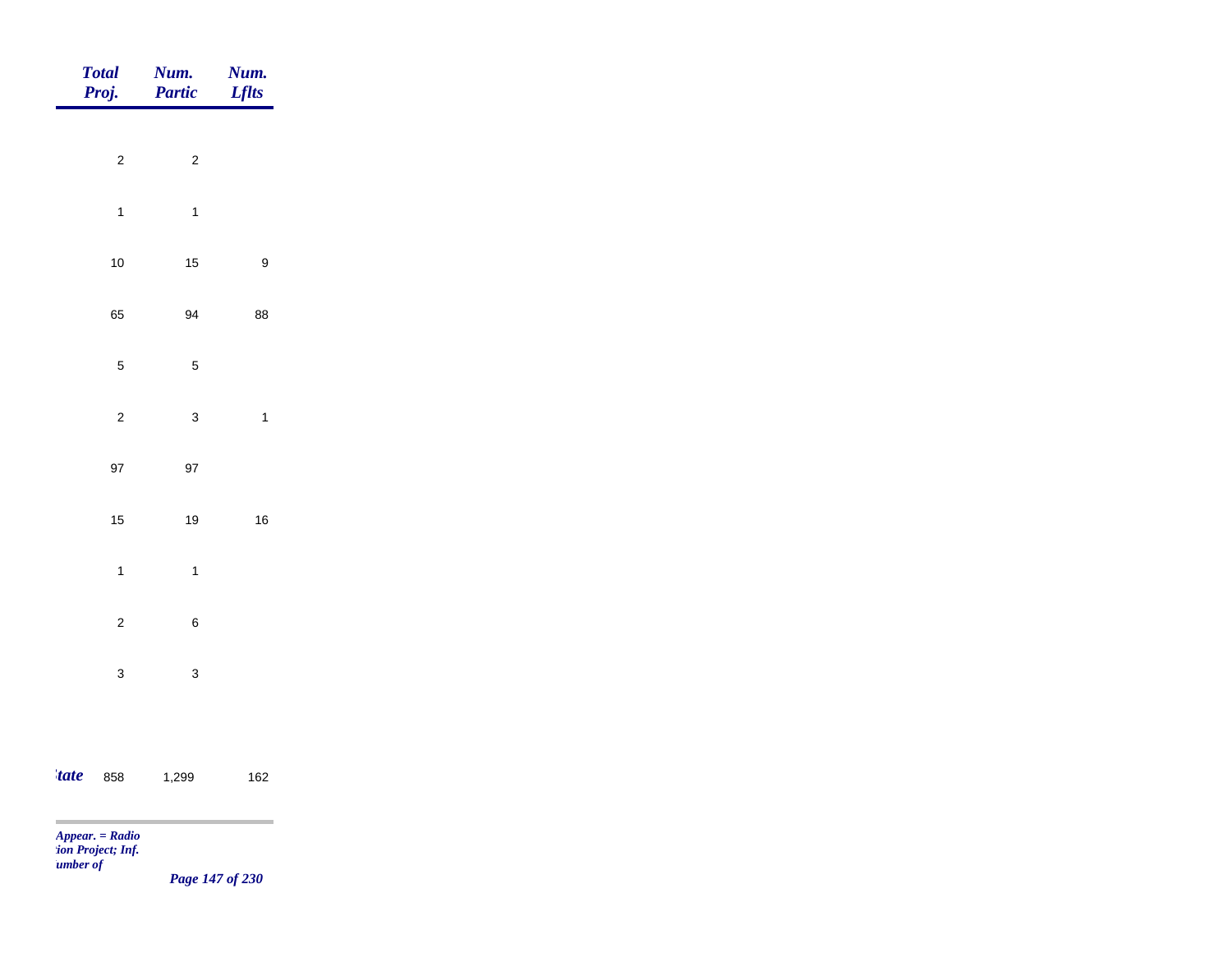| <b>State</b> | <b>Species</b>                | <b>Personal Written Hotline Instuct.</b><br>Consult. / Tele. |                |                           | <b>Session</b> | <b>Radio/TV</b><br>Appear. | $\overline{PSA}$ | Radio/TV Newsp. Exhibit Bait Inf. Trn. Inf. Trn. Site<br><b>Periodical</b> | Dist. | <b>WS</b> | Gen. Visit |                |
|--------------|-------------------------------|--------------------------------------------------------------|----------------|---------------------------|----------------|----------------------------|------------------|----------------------------------------------------------------------------|-------|-----------|------------|----------------|
| <b>NY</b>    | bats (all)                    |                                                              | $\overline{2}$ |                           |                |                            |                  |                                                                            |       |           |            |                |
|              | bears, black                  |                                                              | $\mathbf{1}$   |                           |                |                            |                  |                                                                            |       |           |            |                |
|              | beavers                       | $\mathbf{1}$                                                 | $\mathbf{1}$   |                           |                |                            |                  |                                                                            |       |           |            |                |
|              | bird, unidentifiable          |                                                              |                | 245                       |                |                            |                  |                                                                            |       |           |            |                |
|              | blackbirds, red-winged        |                                                              |                | $\overline{\mathbf{4}}$   |                |                            |                  |                                                                            |       |           |            |                |
|              | blackbirds, z-(mixed species) |                                                              | $\sqrt{3}$     |                           |                |                            |                  |                                                                            |       |           |            |                |
|              | cardinals, northern           |                                                              |                | $10$                      |                |                            |                  |                                                                            |       |           |            |                |
|              | catbirds, gray                |                                                              |                | $\boldsymbol{9}$          |                |                            |                  |                                                                            |       |           |            |                |
|              | cormorants, double-crested    |                                                              | $\overline{2}$ | $\overline{2}$            |                |                            |                  | $\mathbf{1}$                                                               |       |           |            | $\overline{1}$ |
|              | cowbirds, brown-headed        |                                                              |                | $\ensuremath{\mathsf{3}}$ |                |                            |                  |                                                                            |       |           |            |                |
|              | coyotes                       |                                                              | $\,6\,$        |                           |                |                            |                  | $\overline{1}$                                                             |       |           |            |                |
|              | crows, american               |                                                              | 10             | 214                       |                |                            |                  |                                                                            |       |           |            | $\mathbf{1}$   |
|              | doves, mourning               |                                                              |                | 33                        |                |                            |                  |                                                                            |       |           |            |                |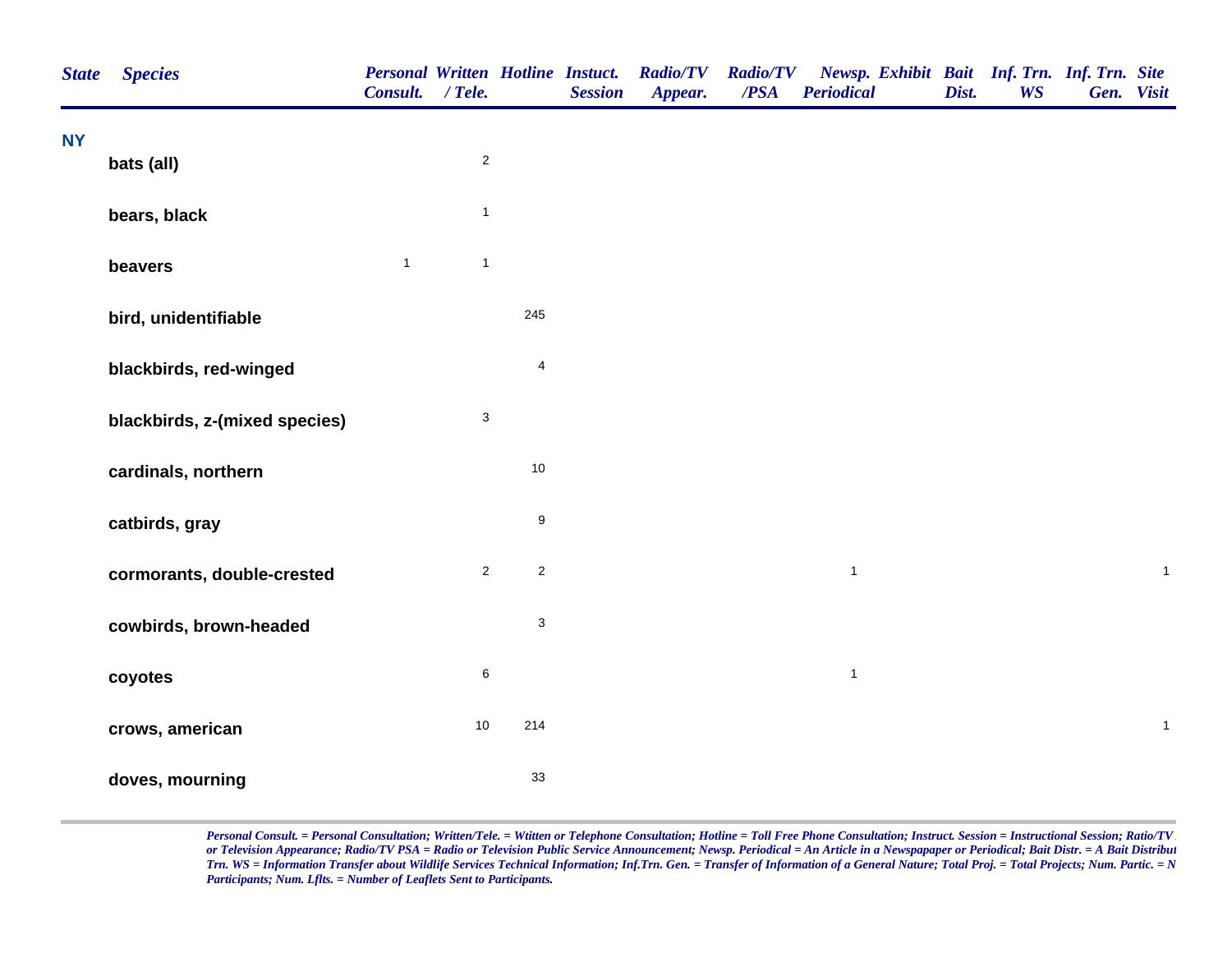| Total<br>Proj.                                                       | Num.<br>Partic            | Num.<br><b>Lflts</b> |
|----------------------------------------------------------------------|---------------------------|----------------------|
|                                                                      |                           |                      |
| $\mathbf 2$                                                          | $\overline{2}$            | $\sqrt{2}$           |
| $\mathbf{1}$                                                         | $\overline{1}$            |                      |
| $\sqrt{2}$                                                           | $\sqrt{2}$                |                      |
| 245                                                                  | 245                       |                      |
| $\overline{\mathbf{4}}$                                              | $\overline{4}$            |                      |
| $\mathbf{3}$                                                         |                           |                      |
|                                                                      | $\mathbf{3}$              | $\mathbf{1}$         |
| 10                                                                   | $10$                      |                      |
| $\boldsymbol{9}$                                                     | $\boldsymbol{9}$          |                      |
| $\,$ 6 $\,$                                                          | $\overline{7}$            | $\mathbf{3}$         |
| $\mathbf{3}$                                                         | $\ensuremath{\mathsf{3}}$ |                      |
| $\overline{7}$                                                       | $\bf 8$                   |                      |
| 225                                                                  | 226                       |                      |
|                                                                      |                           |                      |
| $33\,$                                                               | $33\,$                    |                      |
| <b>The State</b><br>Appear. = Radio<br>ion Project; Inf.<br>umber of |                           |                      |

*Page 148 of 230*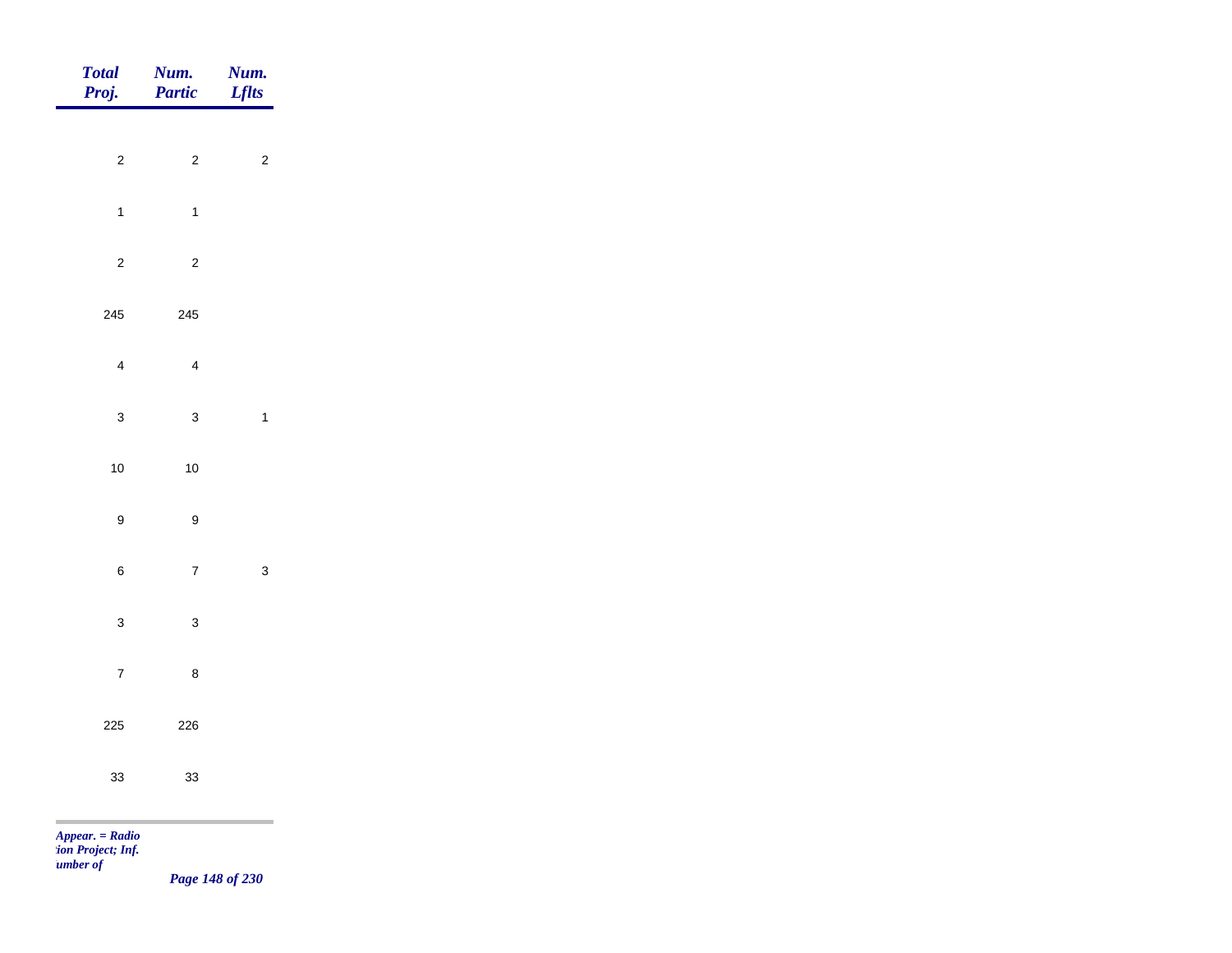| <b>State</b> | <b>Species</b>               | <b>Personal Written Hotline Instuct.</b><br>Consult. / Tele. |                           |                  | <b>Session</b> | <b>Radio/TV</b><br>Appear. | <b>Radio/TV</b><br>/PSA | Newsp. Exhibit Bait Inf. Trn. Inf. Trn. Site<br><b>Periodical</b> | Dist. | <b>WS</b> | Gen. Visit |            |
|--------------|------------------------------|--------------------------------------------------------------|---------------------------|------------------|----------------|----------------------------|-------------------------|-------------------------------------------------------------------|-------|-----------|------------|------------|
| <b>NY</b>    | doves, mourning              |                                                              |                           | 33               |                |                            |                         |                                                                   |       |           |            |            |
|              |                              |                                                              |                           |                  |                |                            |                         |                                                                   |       |           |            |            |
|              | ducks, mallards              |                                                              | $\mathbf{1}$              | $\bf8$           |                |                            |                         |                                                                   |       |           |            |            |
|              | falcons, peregrine           |                                                              |                           | $\mathbf 1$      |                |                            |                         |                                                                   |       |           |            |            |
|              | finches, house               |                                                              |                           | $\,6\,$          |                |                            |                         |                                                                   |       |           |            |            |
|              | flickers, northern           |                                                              |                           | 4                |                |                            |                         |                                                                   |       |           |            |            |
|              | geese, canada                | $\sqrt{2}$                                                   | 57                        | 13               |                |                            |                         |                                                                   |       |           |            | $\sqrt{2}$ |
|              | goldfinches, american        |                                                              |                           | 3                |                |                            |                         |                                                                   |       |           |            |            |
|              | grackles, common             |                                                              | $\mathbf 2$               | 87               |                |                            |                         |                                                                   |       |           |            |            |
|              | grouse, ruffed               |                                                              |                           | $\mathbf 2$      |                |                            |                         |                                                                   |       |           |            |            |
|              | gulls, black-backed, greater |                                                              | $\sqrt{2}$                |                  |                |                            |                         |                                                                   |       |           |            |            |
|              | gulls, herring               |                                                              | $\sqrt{2}$                | 11               |                |                            |                         |                                                                   |       |           |            |            |
|              | gulls, ring-billed           | $\mathbf{1}$                                                 | $\ensuremath{\mathsf{3}}$ | $\mathbf{1}$     |                |                            |                         |                                                                   |       |           |            |            |
|              | hawks, red-tailed            |                                                              | $\mathbf{1}$              | $\boldsymbol{7}$ |                |                            |                         |                                                                   |       |           |            |            |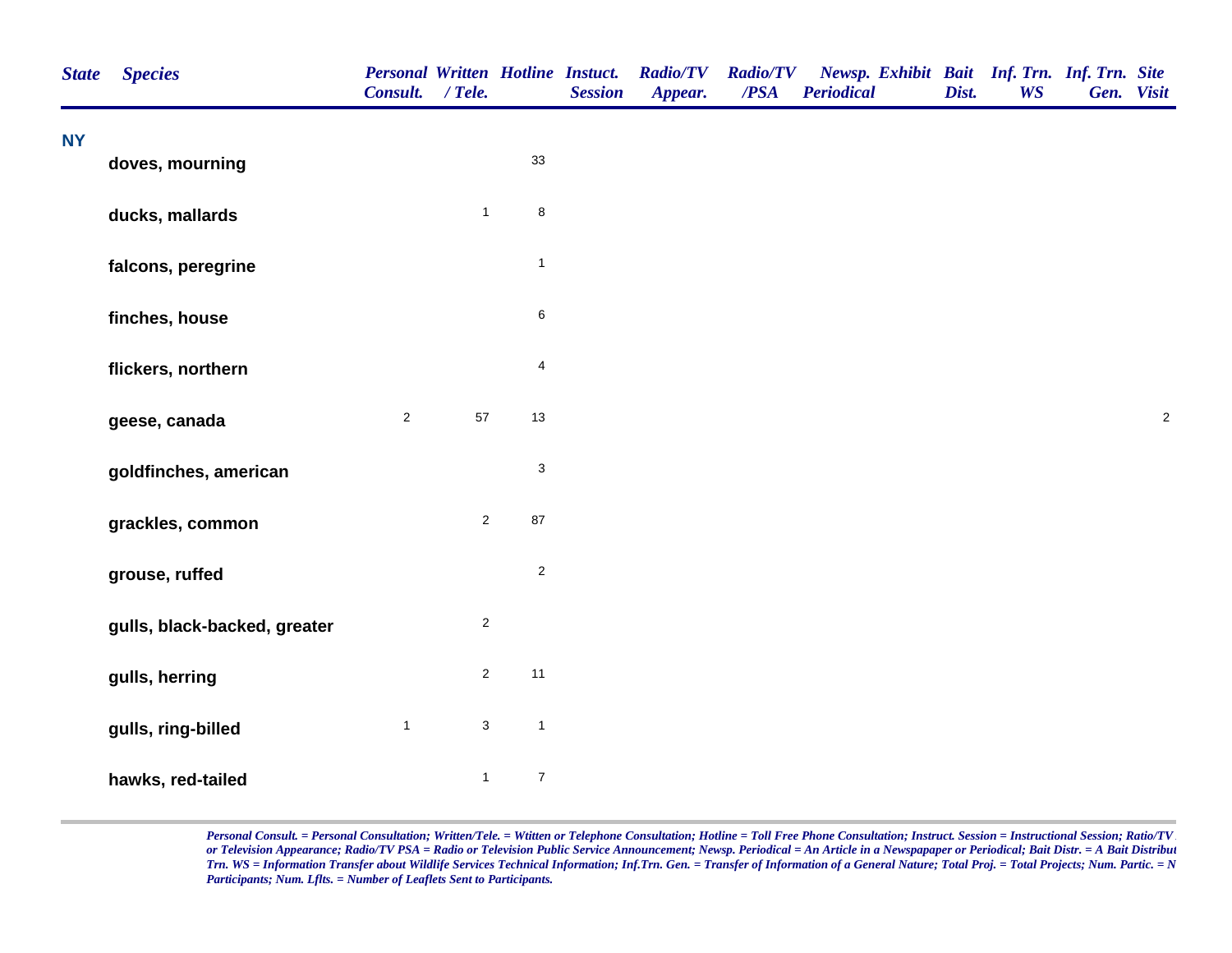| Total<br>Proj.   | <b>Num.</b><br><b>Partic</b> | <b>Num.</b><br>Lflts                         |
|------------------|------------------------------|----------------------------------------------|
|                  |                              |                                              |
| 33               | 33                           |                                              |
| $\boldsymbol{9}$ | $\boldsymbol{9}$             | $\bf 8$                                      |
| $\overline{1}$   | $\overline{1}$               |                                              |
| $\bf 6$          | $\,6\,$                      |                                              |
| $\overline{4}$   | $\overline{4}$               |                                              |
| $\bf 74$         | ${\bf 78}$                   | 351                                          |
| $\mathbf{3}$     | $\mathbf 3$                  |                                              |
|                  |                              |                                              |
| 89               | 89                           |                                              |
| $\overline{c}$   | $\overline{c}$               |                                              |
| $\overline{c}$   | $\overline{c}$               |                                              |
| $13$             | $13$                         |                                              |
| $\overline{5}$   | $\overline{5}$               |                                              |
| $\bf 8$          | $\bf 8$                      |                                              |
|                  |                              | the control of the control of the control of |

*Page 149 of 230*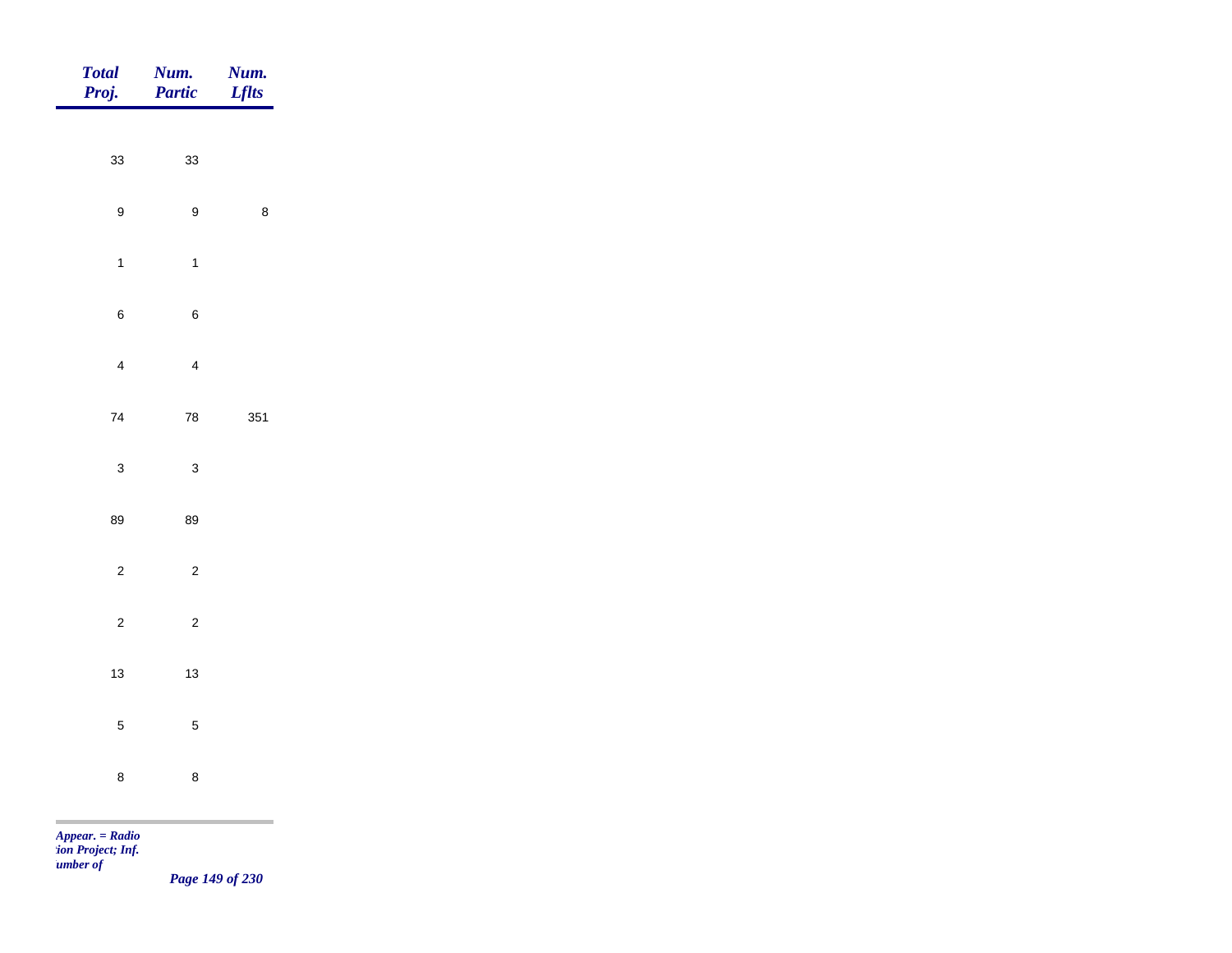| <b>State</b> | <b>Species</b>               | <b>Personal Written Hotline Instuct.</b><br>Consult. / Tele. |                           |                           | <b>Session</b> | <b>Radio/TV</b><br>Appear. | <b>Radio/TV</b><br>/PSA | Newsp. Exhibit Bait Inf. Trn. Inf. Trn. Site<br><b>Periodical</b> | Dist. | <b>WS</b> | Gen. Visit |  |
|--------------|------------------------------|--------------------------------------------------------------|---------------------------|---------------------------|----------------|----------------------------|-------------------------|-------------------------------------------------------------------|-------|-----------|------------|--|
| <b>NY</b>    | hawks, red-tailed            |                                                              | $\mathbf{1}$              | $\overline{7}$            |                |                            |                         |                                                                   |       |           |            |  |
|              | hawks, sharp-shinned         |                                                              |                           | $\,6\,$                   |                |                            |                         |                                                                   |       |           |            |  |
|              | herons, great blue           |                                                              | $\overline{c}$            | $\ensuremath{\mathsf{3}}$ |                |                            |                         |                                                                   |       |           |            |  |
|              | herons, night, black-crowned |                                                              | $\ensuremath{\mathsf{3}}$ |                           |                |                            |                         |                                                                   |       |           |            |  |
|              | hummingbirds, ruby-throated  |                                                              |                           | $\mathbf{1}$              |                |                            |                         |                                                                   |       |           |            |  |
|              | jays, blue                   |                                                              |                           | 37                        |                |                            |                         |                                                                   |       |           |            |  |
|              | juncos, dark-eyed            |                                                              |                           | $\mathbf{1}$              |                |                            |                         |                                                                   |       |           |            |  |
|              | killdeers                    |                                                              |                           | $\mathbf{1}$              |                |                            |                         |                                                                   |       |           |            |  |
|              | marmots/woodchucks (all)     |                                                              | $\mathbf{1}$              |                           |                |                            |                         |                                                                   |       |           |            |  |
|              | mockingbirds, northern       |                                                              |                           | $\mathbf{3}$              |                |                            |                         |                                                                   |       |           |            |  |
|              | owls, barred                 |                                                              |                           | $\mathbf{1}$              |                |                            |                         |                                                                   |       |           |            |  |
|              | owls, common barn            |                                                              |                           | $\mathbf{1}$              |                |                            |                         |                                                                   |       |           |            |  |
|              | pheasants, ring-necked       |                                                              |                           | $\overline{c}$            |                |                            |                         |                                                                   |       |           |            |  |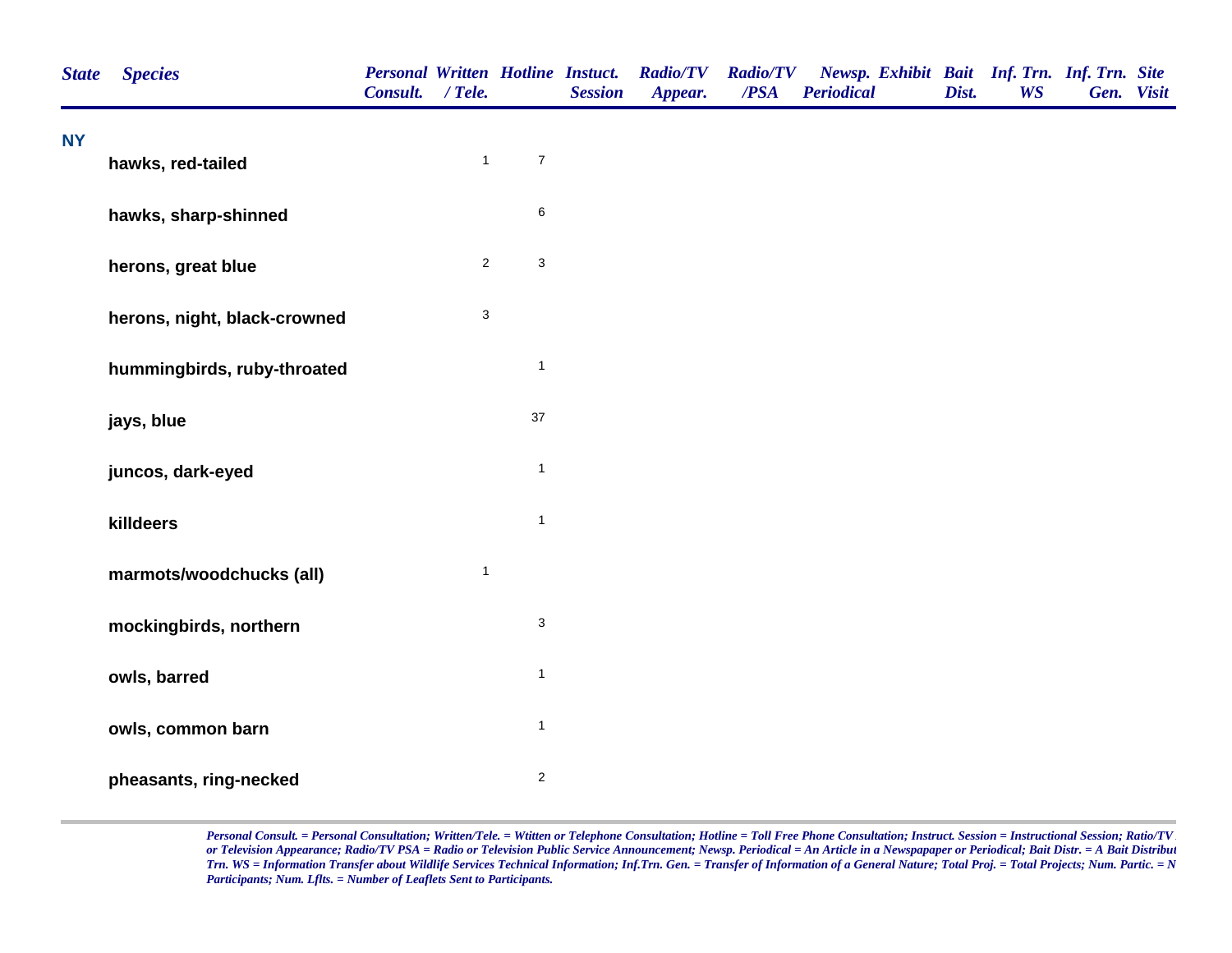| Total<br>Proj. | <b>Num.</b><br>Partic | <b>Num.</b><br>Lflts |
|----------------|-----------------------|----------------------|
| $\bf 8$        | $\bf 8$               |                      |
| $\,$ 6 $\,$    | $\,6\,$               |                      |
|                |                       |                      |
| $\sqrt{5}$     | $\sqrt{5}$            |                      |
| $\mathbf{3}$   | $\mathbf{3}$          |                      |
| $\overline{1}$ | $\mathbf{1}$          |                      |
| $37\,$         | $37\,$                |                      |
| $\overline{1}$ | $\mathbf{1}$          |                      |
| $\overline{1}$ | $\mathbf{1}$          |                      |
| $\overline{1}$ | $\overline{1}$        |                      |
| $\mathbf{3}$   | $\mathbf{3}$          |                      |
| $\overline{1}$ | $\mathbf{1}$          |                      |
|                |                       |                      |
| $\mathbf{1}$   | $\mathbf{1}$          |                      |
| $\overline{c}$ | $\sqrt{2}$            |                      |

*Page 150 of 230*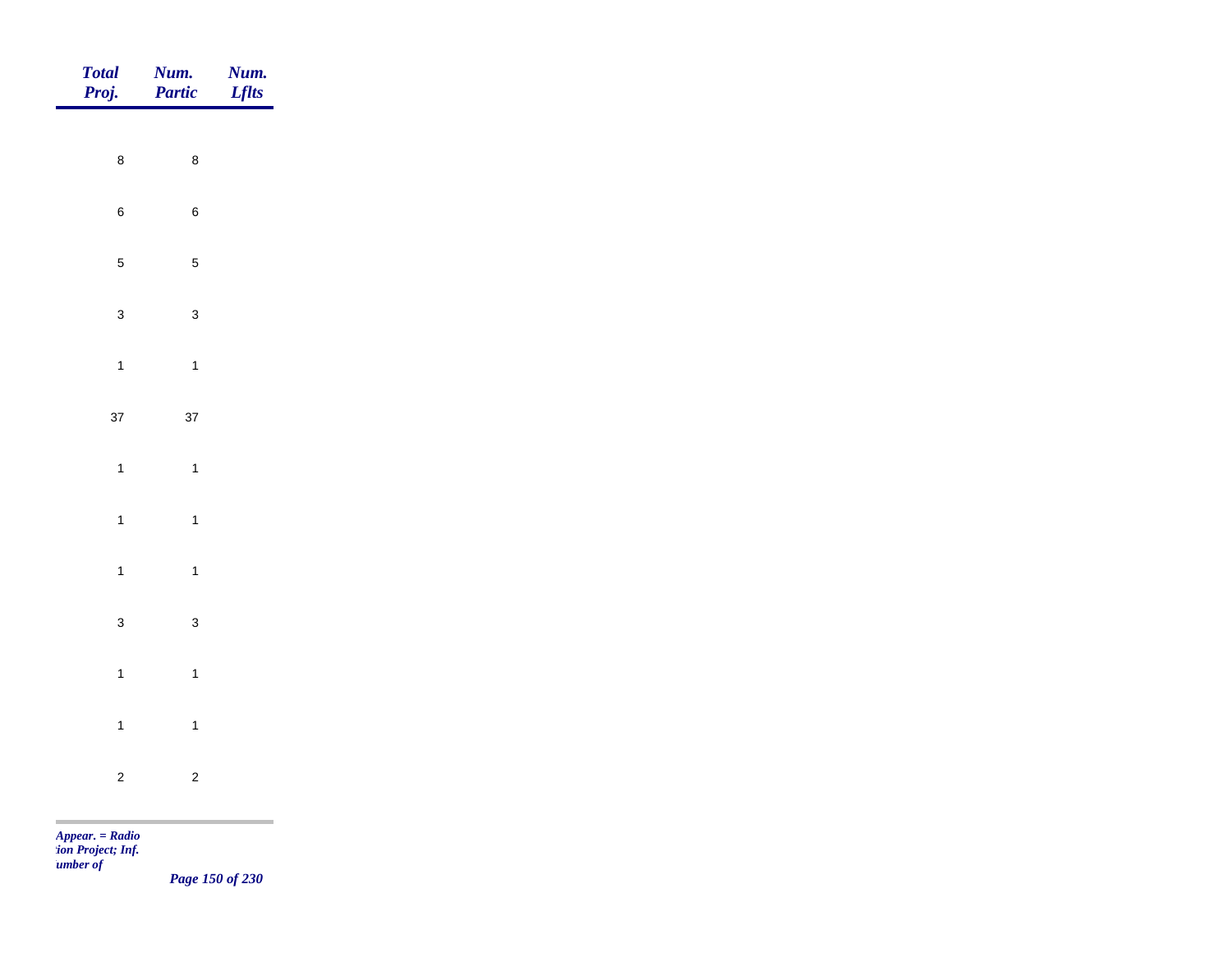| <b>State</b> | <b>Species</b>          | Personal Written Hotline Instuct.<br>Consult. / Tele. |              |                         | <b>Session</b> | <b>Radio/TV</b><br>Appear. | <b>Radio/TV</b><br>/PSA | Newsp. Exhibit Bait Inf. Trn. Inf. Trn. Site<br><b>Periodical</b> | Dist. | <b>WS</b> | Gen. Visit |  |
|--------------|-------------------------|-------------------------------------------------------|--------------|-------------------------|----------------|----------------------------|-------------------------|-------------------------------------------------------------------|-------|-----------|------------|--|
| <b>NY</b>    | pheasants, ring-necked  |                                                       |              | $\overline{c}$          |                |                            |                         |                                                                   |       |           |            |  |
|              | pigeons, feral (rock)   | $\mathbf{1}$                                          | $\sqrt{3}$   | 28                      |                |                            |                         |                                                                   |       |           |            |  |
|              | plovers, semipalmated   |                                                       |              | $\mathbf{1}$            |                |                            |                         |                                                                   |       |           |            |  |
|              | raccoons                | $\overline{2}$                                        | $\mathbf{1}$ |                         |                | $\sqrt{2}$                 |                         | $\sqrt{2}$                                                        |       |           |            |  |
|              | ravens, common          |                                                       | $\mathbf 1$  | $\sqrt{2}$              |                |                            |                         |                                                                   |       |           |            |  |
|              | robins, american        |                                                       | $\mathbf{1}$ | 106                     |                |                            |                         |                                                                   |       |           |            |  |
|              | skunks, striped         |                                                       | $\mathbf{1}$ |                         |                |                            |                         |                                                                   |       |           |            |  |
|              | sparrows, house/english |                                                       | 17           | 136                     |                |                            |                         |                                                                   |       |           |            |  |
|              | starlings, european     | $\mathbf{1}$                                          | 42           | 78                      |                |                            |                         |                                                                   |       |           |            |  |
|              | swallows, barn          |                                                       |              | 3                       |                |                            |                         |                                                                   |       |           |            |  |
|              | swans, mute             |                                                       |              | $\overline{\mathbf{4}}$ |                |                            |                         |                                                                   |       |           |            |  |
|              | turkeys, wild           |                                                       |              | $\mathbf{1}$            |                |                            |                         |                                                                   |       |           |            |  |
|              | vultures, black         |                                                       | $\mathbf{1}$ |                         |                |                            |                         |                                                                   |       |           |            |  |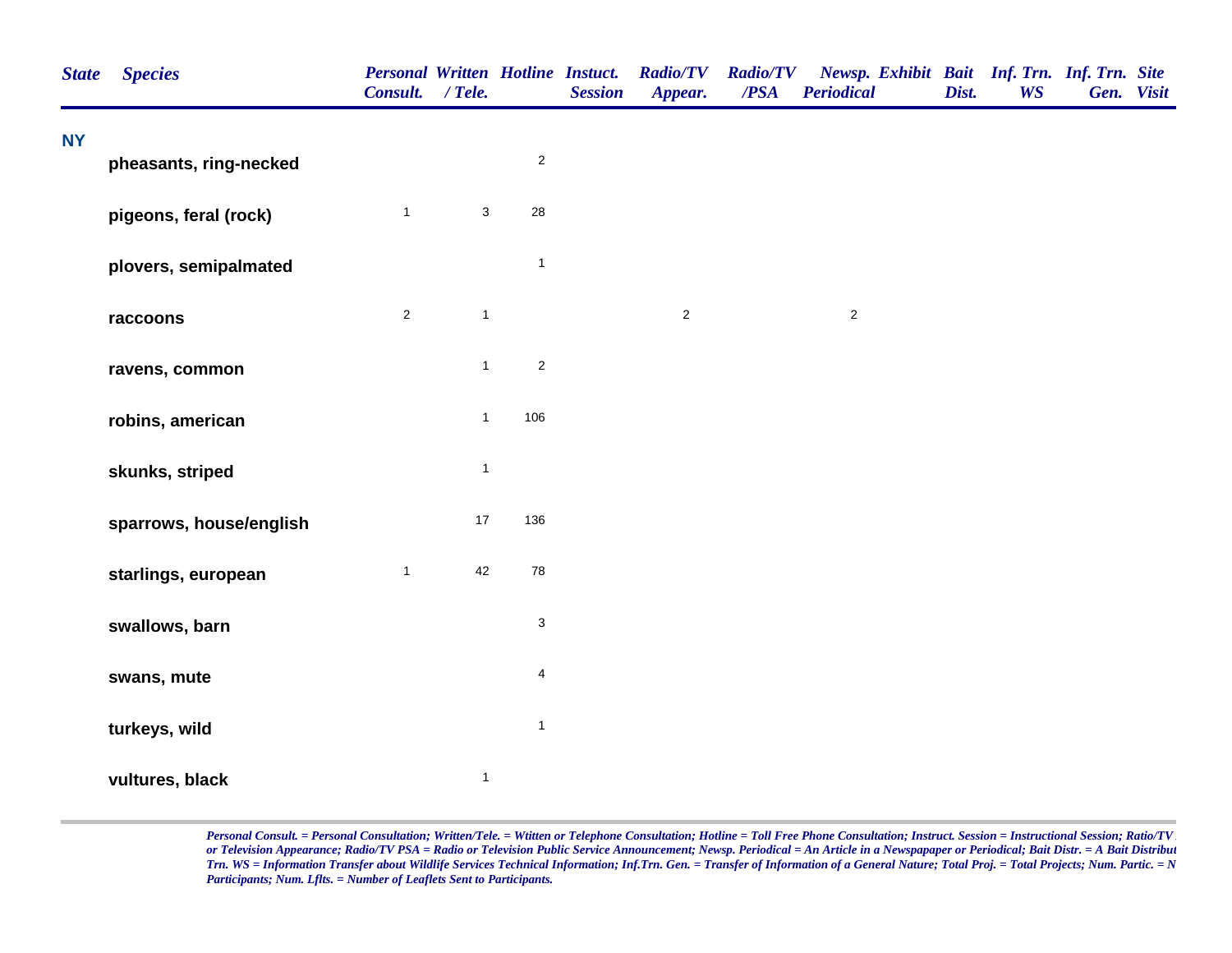| <b>Total</b><br>Proj. | Num.<br>Partic          | Num.<br><b>Lflts</b> |
|-----------------------|-------------------------|----------------------|
| $\overline{c}$        | $\overline{c}$          |                      |
|                       |                         |                      |
| $32\,$                | 33                      | $30\,$               |
| $\overline{1}$        | $\mathbf{1}$            |                      |
| $\overline{7}$        | $\mathbf 7$             | $\overline{c}$       |
| $\mathbf{3}$          | $\mathbf{3}$            |                      |
| $107\,$               | $107$                   |                      |
| $\overline{1}$        | $\overline{\mathbf{1}}$ |                      |
| 153                   | 153                     |                      |
|                       |                         |                      |
| $121$                 | $122$                   |                      |
| $\mathbf{3}$          | $\mathbf{3}$            |                      |
| $\overline{4}$        | $\overline{4}$          |                      |
| $\mathbf{1}$          | $\overline{1}$          |                      |
| $\mathbf{1}$          | $\overline{1}$          |                      |
|                       |                         |                      |

m

*Page 151 of 230*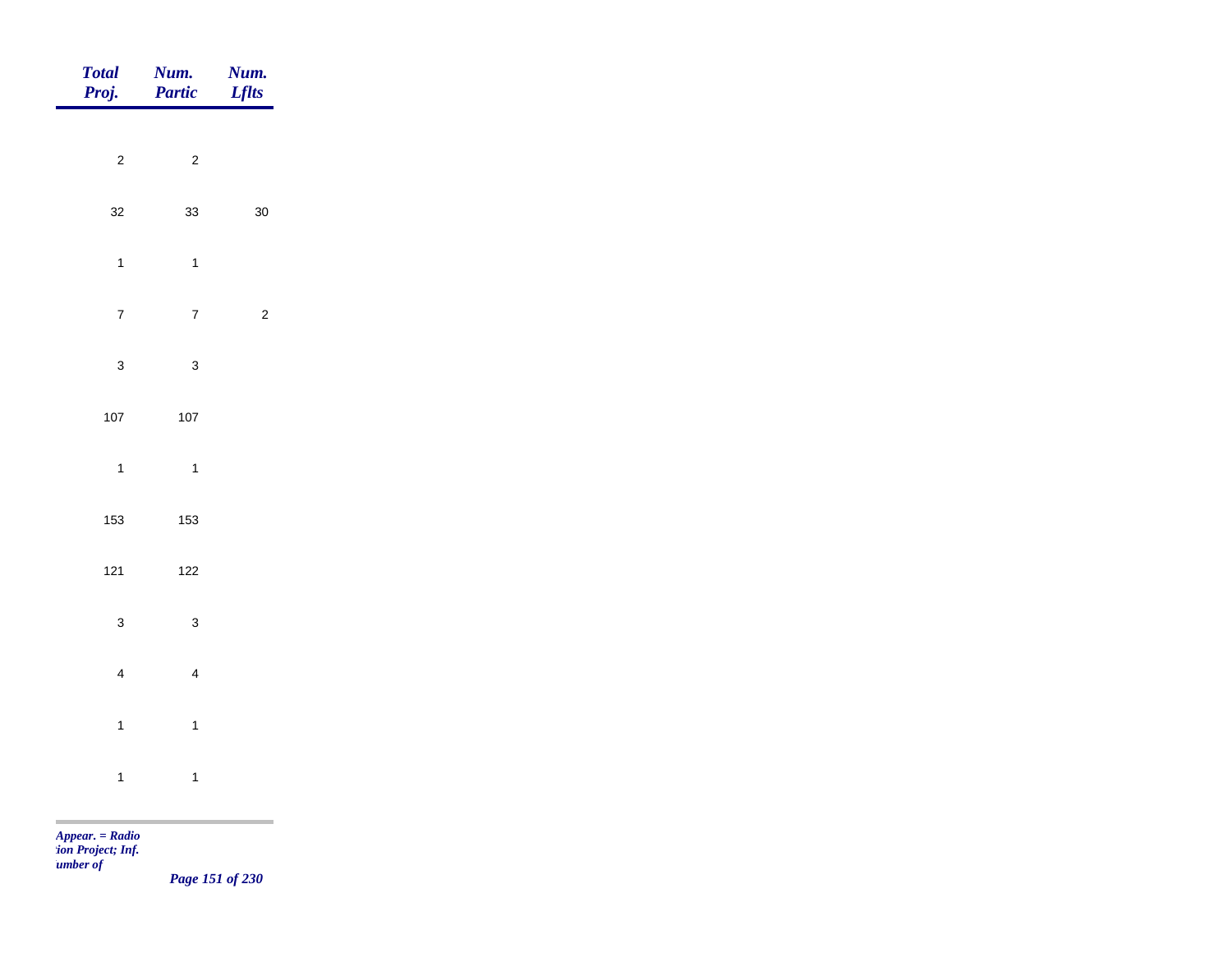| <b>State</b> | <b>Species</b>                         | Consult. / Tele. |                         |                         | <b>Personal Written Hotline Instuct.</b><br><b>Session</b> | <b>Radio/TV</b><br>Appear. | <b>Radio/TV</b><br>/PSA | Newsp. Exhibit Bait Inf. Trn. Inf. Trn. Site<br><b>Periodical</b> | Dist. | <b>WS</b> | Gen. Visit |              |
|--------------|----------------------------------------|------------------|-------------------------|-------------------------|------------------------------------------------------------|----------------------------|-------------------------|-------------------------------------------------------------------|-------|-----------|------------|--------------|
| <b>NY</b>    | vultures, black                        |                  | $\mathbf{1}$            |                         |                                                            |                            |                         |                                                                   |       |           |            |              |
|              |                                        |                  |                         |                         |                                                            |                            |                         |                                                                   |       |           |            |              |
|              | vultures, turkey                       |                  | $\overline{\mathbf{c}}$ |                         |                                                            |                            |                         |                                                                   |       |           |            |              |
|              | waxwings, cedar                        |                  |                         | $\overline{c}$          |                                                            |                            |                         |                                                                   |       |           |            |              |
|              | woodpeckers, downy                     |                  |                         | $\mathsf 3$             |                                                            |                            |                         |                                                                   |       |           |            |              |
|              | woodpeckers, hairy                     |                  |                         | $\overline{\mathbf{4}}$ |                                                            |                            |                         |                                                                   |       |           |            |              |
|              | woodpeckers, pileated                  |                  |                         | $\mathbf{1}$            |                                                            |                            |                         |                                                                   |       |           |            |              |
|              | <b>Subtotal Project Types by State</b> | $\bf{8}$         | 168                     | 1,088                   |                                                            | $\overline{c}$             | $\overline{2}$          | 4                                                                 |       |           |            | 4            |
|              |                                        |                  |                         |                         |                                                            |                            |                         | <b>Total Projects, Participants and Leaflets This S</b>           |       |           |            |              |
| <b>OH</b>    | bats (all)                             |                  | $\mathbf 5$             |                         |                                                            |                            |                         |                                                                   |       |           |            |              |
|              | beavers                                |                  | $\overline{4}$          |                         |                                                            |                            |                         |                                                                   |       |           |            |              |
|              | birds, unidentifiable                  |                  | $\overline{c}$          |                         |                                                            |                            |                         |                                                                   |       |           |            | $\mathbf{1}$ |
|              | blackbirds, red-winged                 |                  | $\mathbf{1}$            |                         |                                                            |                            |                         |                                                                   |       |           |            |              |
|              | blackbirds, z-(mixed species)          | $\mathbf{1}$     | 11                      |                         |                                                            |                            |                         |                                                                   |       |           |            |              |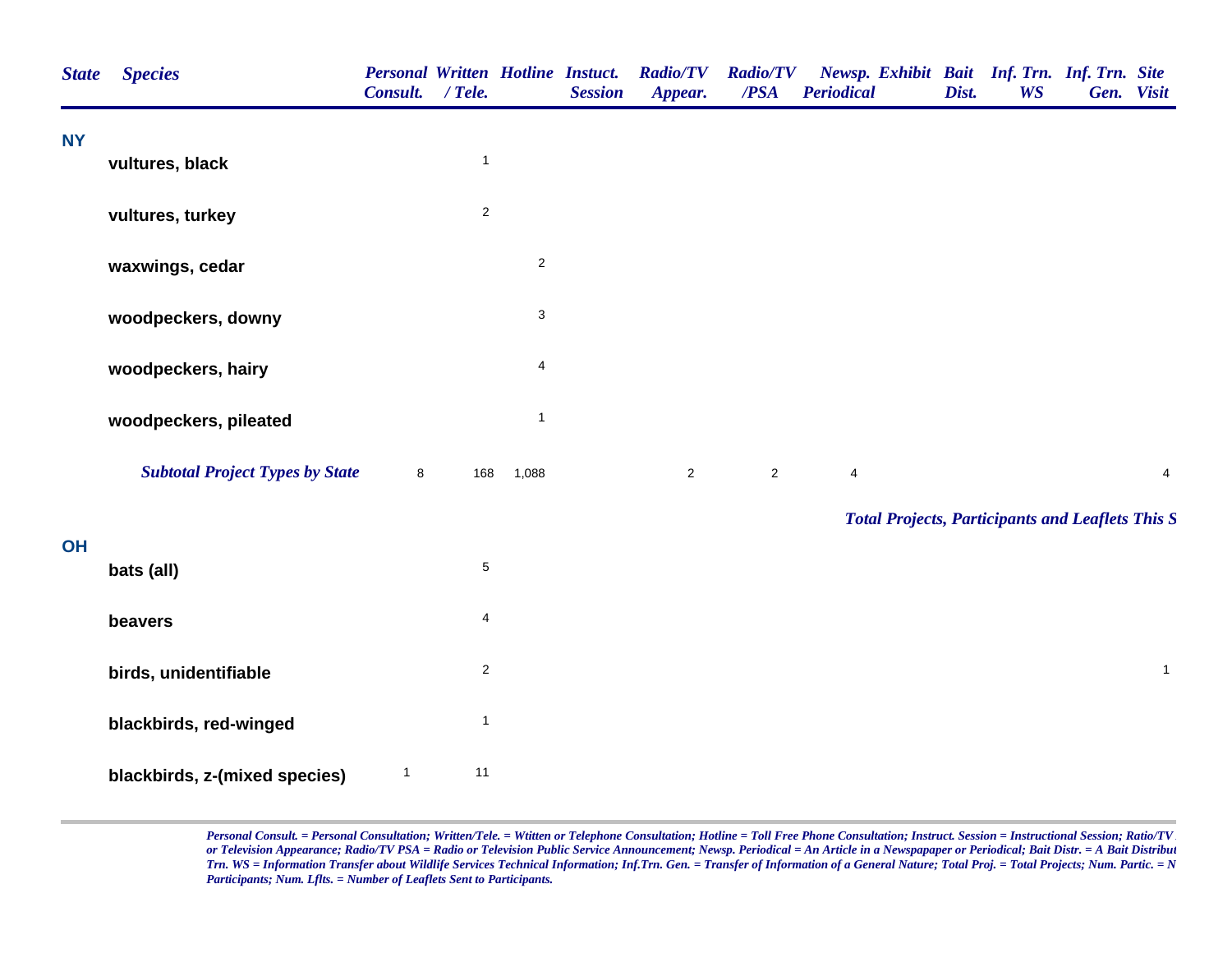| <b>Total</b><br>Proj. | Num.<br><b>Partic</b>   | Num.<br><b>Lflts</b> |
|-----------------------|-------------------------|----------------------|
|                       |                         |                      |
| 1                     | 1                       |                      |
| $\mathbf 2$           | $\overline{\mathbf{c}}$ | $17\,$               |
| $\mathbf 2$           | $\mathbf 2$             |                      |
| 3                     | 3                       |                      |
| 4                     | 4                       |                      |
| 1                     | 1                       |                      |
|                       |                         |                      |

| <i>tate</i> 1,274 | 1,283          | 414            |  |
|-------------------|----------------|----------------|--|
| 5                 | $\overline{7}$ | 12             |  |
| 4                 | 4              | $\overline{2}$ |  |
| 3                 | 3              | 3              |  |
| 1                 | 1              |                |  |
| 12                | 17             | 40             |  |

m

*Page 152 of 230*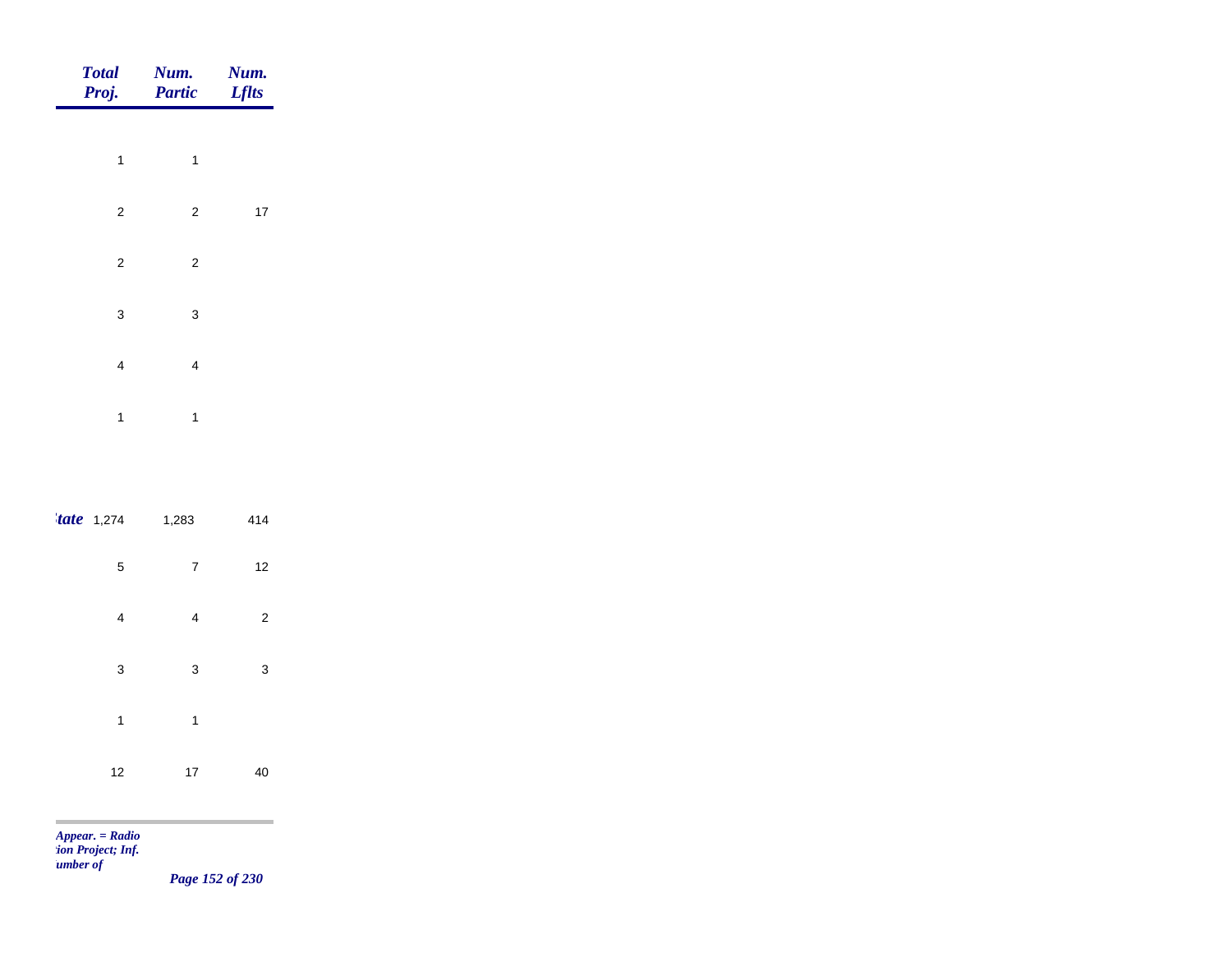| <b>State</b> | <b>Species</b>                  | <b>Personal Written Hotline Instuct.</b><br>Consult. / Tele. |                           | <b>Session</b> | <b>Radio/TV</b><br>Appear. | <b>Radio/TV</b><br>/PSA | Newsp. Exhibit Bait Inf. Trn. Inf. Trn. Site<br><b>Periodical</b> | Dist. | <b>WS</b>    |              | Gen. Visit   |
|--------------|---------------------------------|--------------------------------------------------------------|---------------------------|----------------|----------------------------|-------------------------|-------------------------------------------------------------------|-------|--------------|--------------|--------------|
| OH           | cardinals, northern             |                                                              | $\mathbf{1}$              |                |                            |                         |                                                                   |       | $\mathbf{1}$ |              |              |
|              | cats, feral/free ranging        |                                                              | $\ensuremath{\mathsf{3}}$ |                |                            |                         |                                                                   |       |              |              |              |
|              | chipmunks, eastern              |                                                              | $\mathbf{1}$              |                |                            |                         |                                                                   |       |              |              |              |
|              | cowbirds, brown-headed          |                                                              |                           |                |                            |                         |                                                                   |       |              | $\mathbf{1}$ |              |
|              | coyotes                         | $\overline{2}$                                               | 18                        | $\overline{4}$ |                            |                         |                                                                   |       | $\mathbf{1}$ | $\mathbf{1}$ | 13           |
|              | crows, american                 |                                                              | $\bf 8$                   |                |                            |                         |                                                                   |       |              | $\mathbf{1}$ |              |
|              | deer, white-tailed (wild)       | $\sqrt{3}$                                                   | $\bf8$                    |                |                            |                         |                                                                   |       |              | $\mathbf{1}$ |              |
|              | dogs, feral, free-ranging and h |                                                              | 3                         |                |                            |                         |                                                                   |       |              |              | $\mathbf{1}$ |
|              | doves, mourning                 |                                                              | $\sqrt{2}$                |                |                            |                         |                                                                   |       |              |              |              |
|              | ducks, canvasback               |                                                              | $\mathbf{1}$              |                |                            |                         |                                                                   |       |              |              |              |
|              | ducks, mallards                 | $\mathbf{1}$                                                 | $\mathbf{1}$              |                |                            |                         |                                                                   |       |              | $\mathbf{1}$ |              |
|              | ducks, wood                     |                                                              | $\mathbf{1}$              |                |                            |                         |                                                                   |       |              |              |              |
|              | egrets, great                   |                                                              | $\mathbf{1}$              |                |                            |                         |                                                                   |       |              |              |              |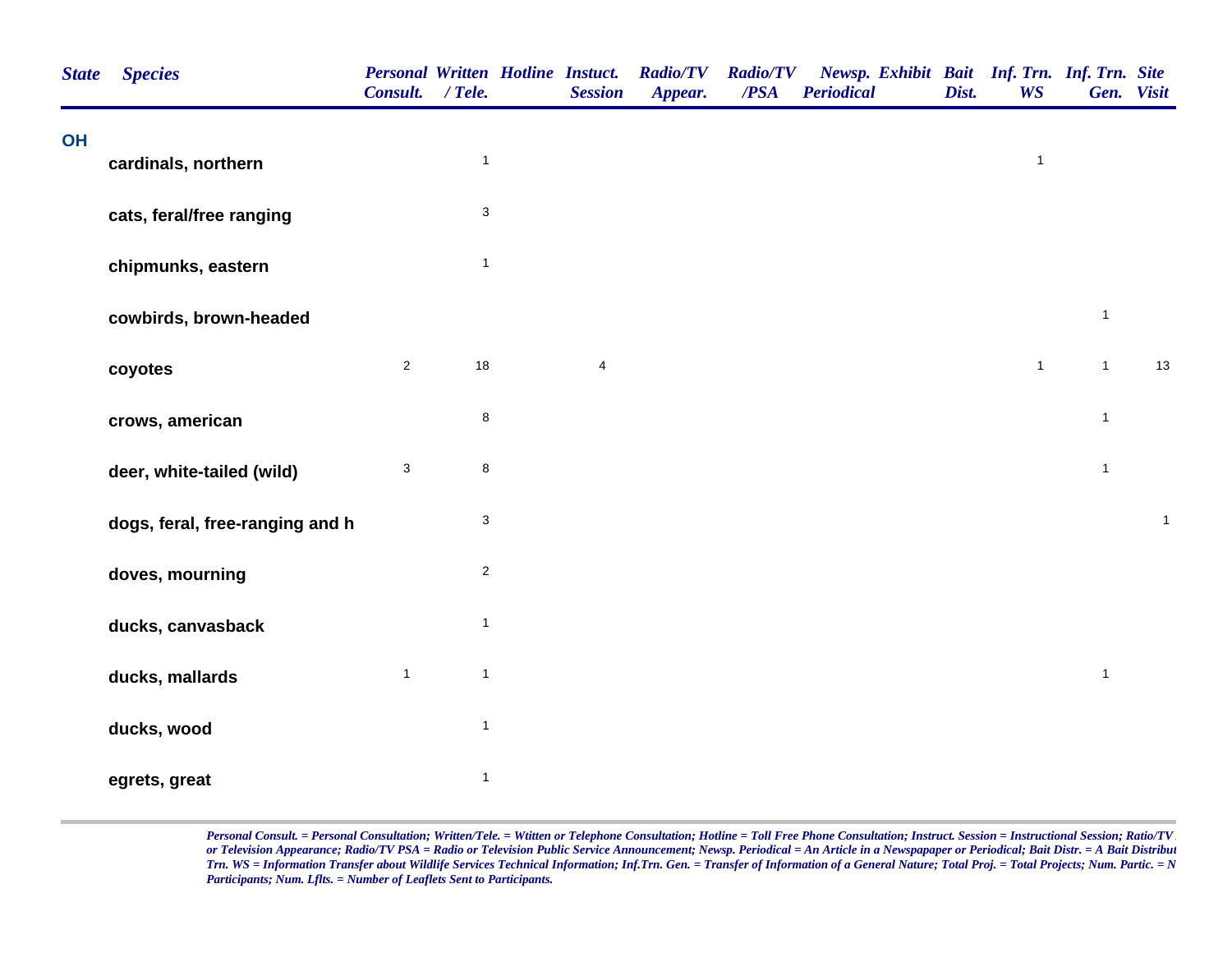| <b>Total</b><br>Proj. | Num.<br>Partic | <b>Num.</b><br><i>Lflts</i> |
|-----------------------|----------------|-----------------------------|
| $\overline{c}$        | $\overline{c}$ |                             |
| $\mathbf{3}$          | $\mathbf{3}$   | $\sqrt{5}$                  |
| $\mathbf{1}$          | $\overline{1}$ |                             |
| $\overline{1}$        | $\overline{1}$ |                             |
| 39                    | 1,310          | 2,819                       |
| $\boldsymbol{9}$      | $17\,$         | $40\,$                      |
| 12                    | $15$           | $\overline{7}$              |
| $\overline{4}$        | $\overline{5}$ |                             |
| $\overline{a}$        | $\overline{c}$ | $\mathbf 3$                 |
| $\mathbf{1}$          | $\mathbf{1}$   |                             |
| $\mathbf{3}$          | $\mathbf{3}$   | $\bf 8$                     |
| $\mathbf{1}$          | $\mathbf{1}$   |                             |
| $\mathbf{1}$          | $\mathbf{1}$   |                             |

*Page 153 of 230*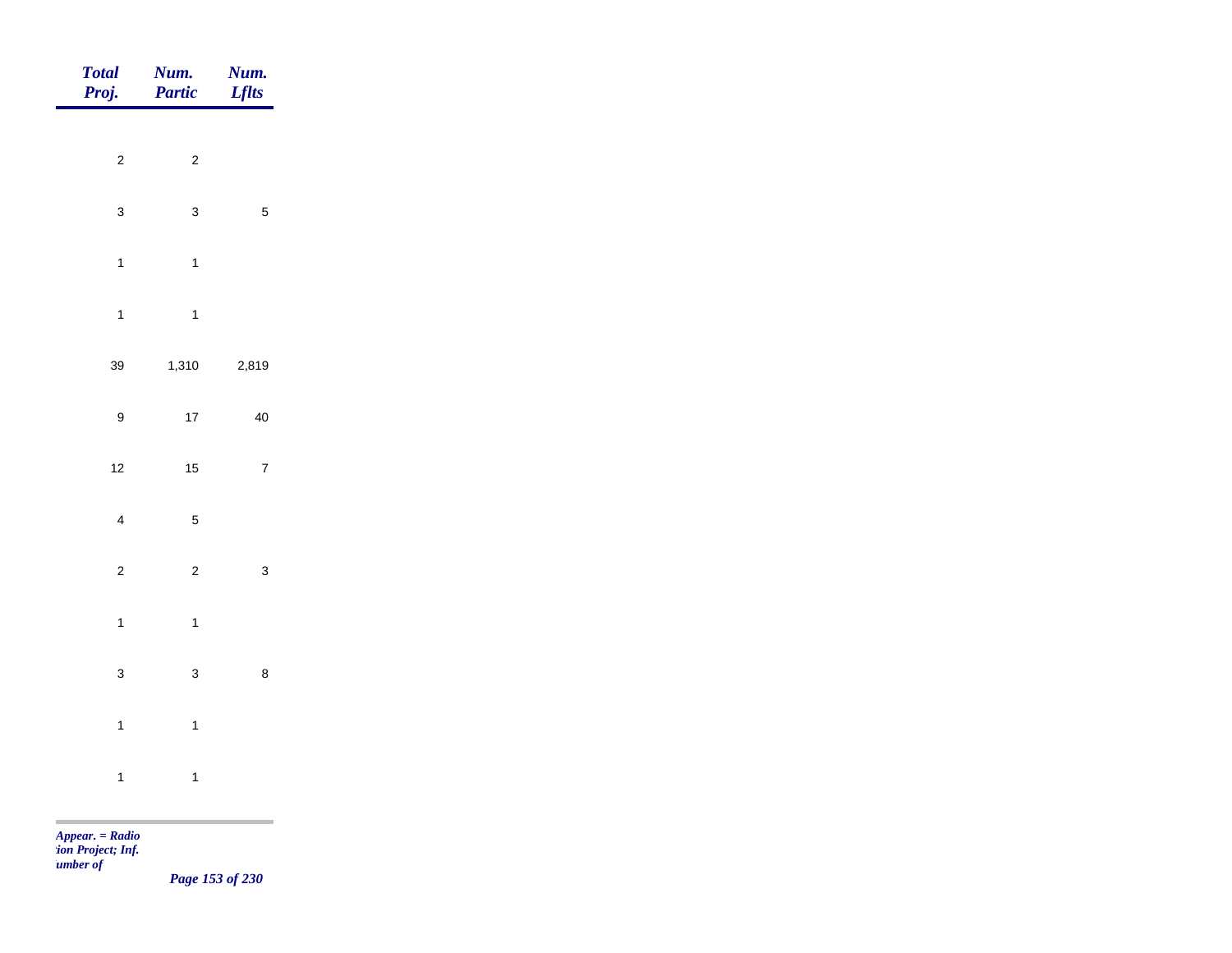| <b>State</b> | <b>Species</b>             | Consult. / Tele. |                         | <b>Personal Written Hotline Instuct.</b><br><b>Session</b> | <b>Radio/TV</b><br>Appear. | <b>Radio/TV</b><br>/PSA | Newsp. Exhibit Bait Inf. Trn. Inf. Trn. Site<br><b>Periodical</b> | Dist. | <b>WS</b> | Gen. Visit   |            |
|--------------|----------------------------|------------------|-------------------------|------------------------------------------------------------|----------------------------|-------------------------|-------------------------------------------------------------------|-------|-----------|--------------|------------|
| <b>OH</b>    | egrets, great              |                  | $\mathbf{1}$            |                                                            |                            |                         |                                                                   |       |           |              |            |
|              | falcons, american kestrels |                  | $\sqrt{2}$              |                                                            |                            |                         |                                                                   |       |           |              |            |
|              | falcons, peregrine         |                  | $\mathbf{1}$            |                                                            |                            |                         |                                                                   |       |           |              |            |
|              | finches, house             |                  | $\mathbf{1}$            |                                                            |                            |                         |                                                                   |       |           |              |            |
|              | flickers, northern         |                  | $\mathbf{1}$            |                                                            |                            |                         |                                                                   |       |           |              |            |
|              | foxes, red                 | $\mathbf{1}$     | $\overline{\mathbf{4}}$ |                                                            |                            |                         |                                                                   |       |           |              |            |
|              | geese, canada              | $\mathbf{3}$     | 13                      |                                                            |                            |                         |                                                                   |       |           | $\mathbf{1}$ | $\,6\,$    |
|              | grackles, common           |                  | $\mathbf{1}$            |                                                            |                            |                         |                                                                   |       |           |              |            |
|              | gulls, herring             |                  | $\mathbf{1}$            |                                                            |                            |                         |                                                                   |       |           | $\mathbf{1}$ |            |
|              | gulls, ring-billed         |                  | $\boldsymbol{7}$        |                                                            |                            |                         |                                                                   |       |           | $\mathbf{1}$ | $\sqrt{2}$ |
|              | hawks, cooper's            |                  | $\mathbf{1}$            |                                                            |                            |                         |                                                                   |       |           |              |            |
|              | hawks, red-shouldered      |                  | $\mathbf{1}$            |                                                            |                            |                         |                                                                   |       |           |              |            |
|              | hawks, red-tailed          |                  | 10                      |                                                            |                            |                         |                                                                   |       |           |              |            |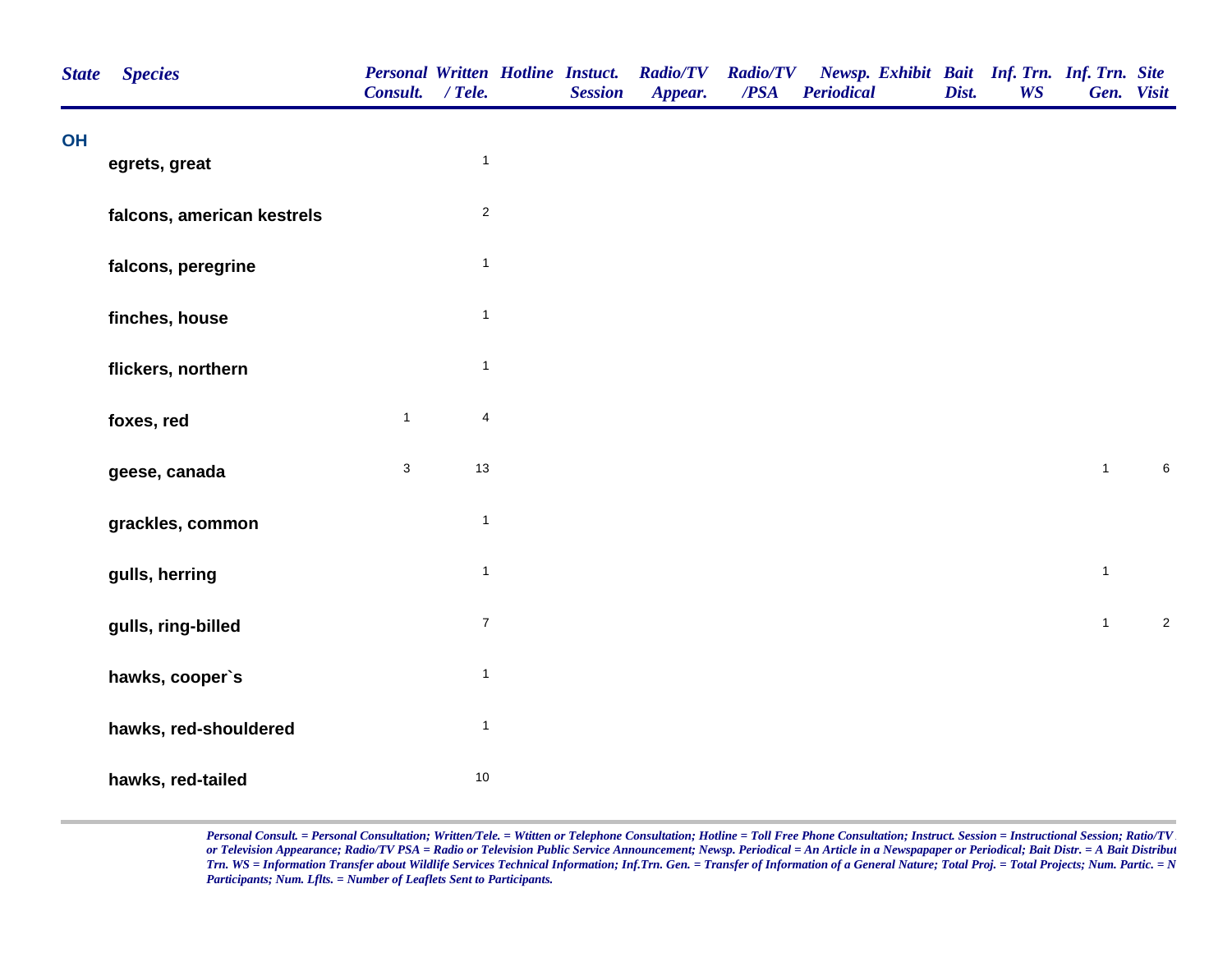| <b>Total</b><br>Proj.   | Num.<br>Partic          | Num.<br><b>Lflts</b>    |
|-------------------------|-------------------------|-------------------------|
|                         |                         |                         |
| $\mathbf{1}$            | $\mathbf{1}$            |                         |
| $\overline{\mathbf{c}}$ | 3                       | 3                       |
| $\mathbf{1}$            | $\overline{\mathbf{c}}$ |                         |
| $\mathbf{1}$            | $\mathbf{1}$            | 3                       |
| $\mathbf{1}$            | $\mathbf{1}$            | $\overline{\mathbf{c}}$ |
| 5                       | 5                       | 10                      |
| 23                      | 48                      | 68                      |
| $\mathbf{1}$            | $\mathbf{1}$            | 6                       |
| $\overline{\mathbf{c}}$ | $\overline{\mathbf{c}}$ | $\overline{\mathbf{c}}$ |
| 10                      | 33                      | 9                       |
| $\mathbf{1}$            | $\mathbf{1}$            |                         |
| $\mathbf{1}$            | $\mathbf{1}$            |                         |
|                         |                         |                         |
| 10                      | 12                      | 8                       |

m

*Page 154 of 230*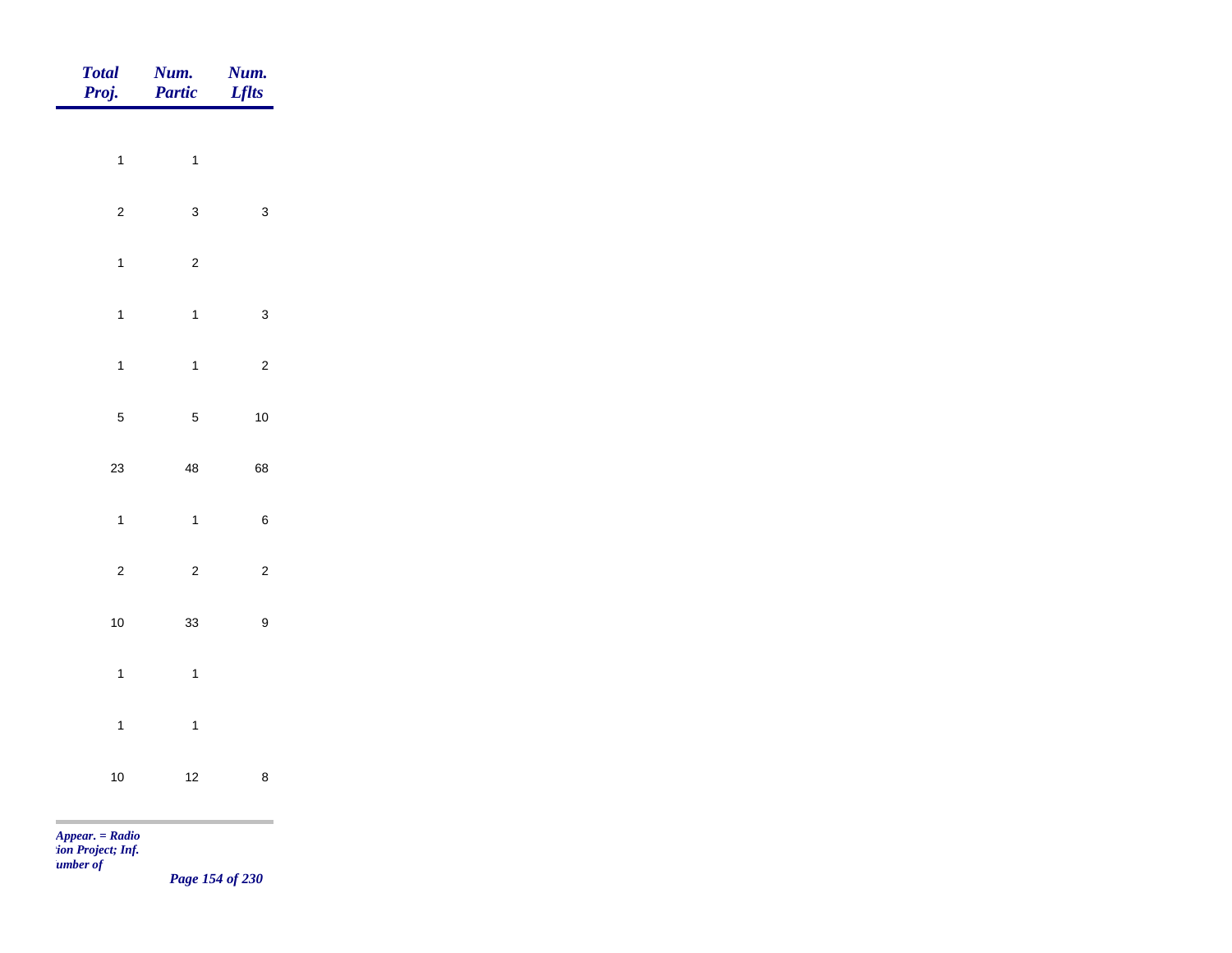| <b>State</b> | <b>Species</b>           | Consult. / Tele. |                           | <b>Session</b> | Personal Written Hotline Instuct. Radio/TV<br>Appear. | <b>Radio/TV</b><br>/PSA | Newsp. Exhibit Bait Inf. Trn. Inf. Trn. Site<br><b>Periodical</b> | Dist. | <b>WS</b> | Gen. Visit   |                  |
|--------------|--------------------------|------------------|---------------------------|----------------|-------------------------------------------------------|-------------------------|-------------------------------------------------------------------|-------|-----------|--------------|------------------|
| OH           | hawks, red-tailed        |                  | $10$                      |                |                                                       |                         |                                                                   |       |           |              |                  |
|              | hawks, rough-legged      | $\mathbf{1}$     |                           |                |                                                       |                         |                                                                   |       |           |              |                  |
|              | herons, great blue       |                  | $\bf8$                    |                |                                                       |                         |                                                                   |       |           |              |                  |
|              | marmots/woodchucks (all) | $\mathbf{1}$     | 24                        |                |                                                       |                         |                                                                   |       |           | $\mathbf{1}$ | $\mathbf{1}$     |
|              | mice, house              |                  | $\overline{\mathbf{c}}$   |                |                                                       |                         |                                                                   |       |           |              |                  |
|              | minks                    |                  | $\overline{c}$            |                |                                                       |                         |                                                                   |       |           |              |                  |
|              | moles (all)              |                  | $\overline{\mathbf{4}}$   |                |                                                       |                         |                                                                   |       |           |              |                  |
|              | muskrats                 |                  | $\ensuremath{\mathsf{3}}$ |                |                                                       |                         |                                                                   |       |           |              |                  |
|              | no species               |                  | 10                        |                |                                                       |                         |                                                                   |       |           |              |                  |
|              | non-wildlife             |                  | $\ensuremath{\mathsf{3}}$ |                |                                                       |                         |                                                                   |       |           | $\mathbf{1}$ |                  |
|              | opossums, virginia       |                  | $\overline{\mathbf{4}}$   |                |                                                       |                         |                                                                   |       |           |              |                  |
|              | ospreys                  |                  | $\overline{c}$            |                |                                                       |                         |                                                                   |       |           |              |                  |
|              | pigeons, feral (rock)    |                  | $\,6$                     |                |                                                       |                         |                                                                   |       |           |              | $\boldsymbol{2}$ |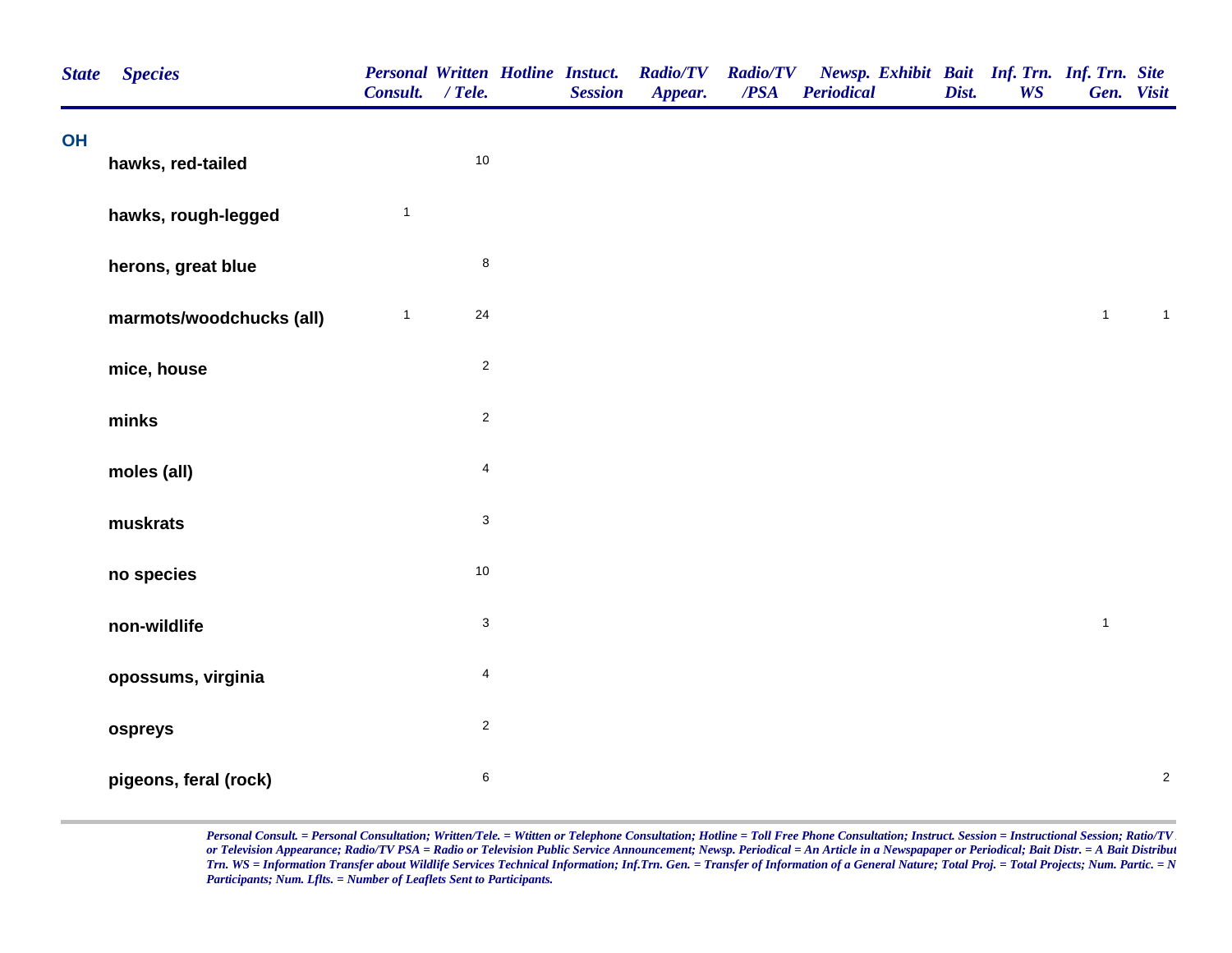| <b>Total</b><br>Proj. | Num.<br>Partic | Num.<br><b>Lflts</b> |
|-----------------------|----------------|----------------------|
| $10\,$                | $12$           | $\bf 8$              |
| $\mathbf{1}$          | $\mathbf{1}$   | $\bf 8$              |
| $\bf 8$               | $10\,$         | $18\,$               |
| 27                    | 32             | 35                   |
| $\overline{c}$        | $\overline{c}$ | $\bf 8$              |
| $\overline{c}$        | $\overline{c}$ | $\overline{4}$       |
| $\overline{4}$        | $\overline{4}$ | $10\,$               |
| $\mathbf{3}$          | $\mathbf{3}$   | $\overline{7}$       |
| $10\,$                | $10\,$         |                      |
| $\overline{4}$        | $\sqrt{5}$     |                      |
| $\overline{4}$        | $\overline{4}$ | $\bf 8$              |
| $\mathbf 2$           | $\sqrt{2}$     |                      |
| $\bf 8$               | $22\,$         | $71$                 |
|                       |                |                      |

*Page 155 of 230*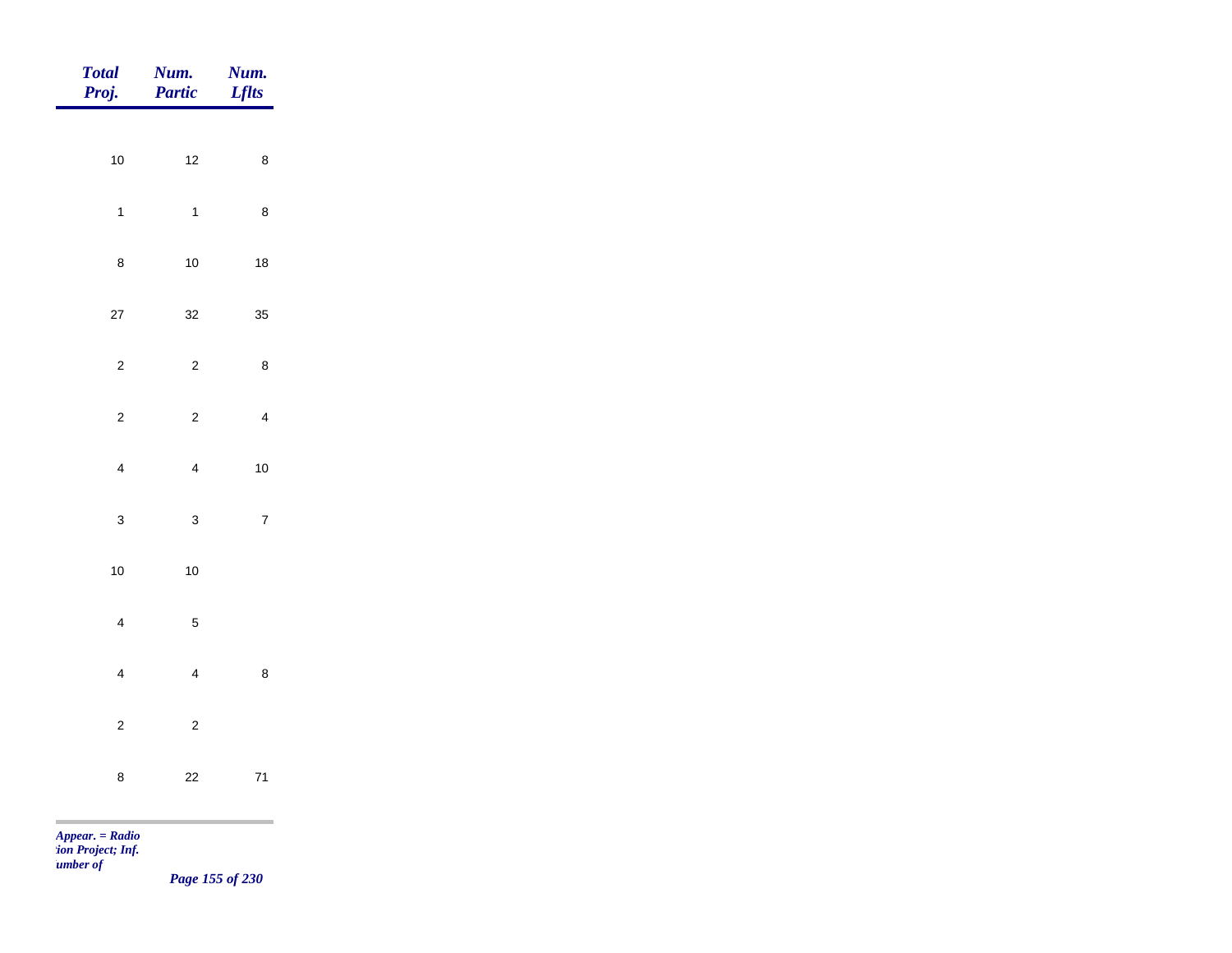| <b>State</b> | <b>Species</b>               | Consult. / Tele. |                         | <b>Personal Written Hotline Instuct.</b><br><b>Session</b> | <b>Radio/TV</b><br>Appear. | <b>Radio/TV</b><br>/PSA | Newsp. Exhibit Bait Inf. Trn. Inf. Trn. Site<br><b>Periodical</b> | Dist. | <b>WS</b> |                | Gen. Visit       |
|--------------|------------------------------|------------------|-------------------------|------------------------------------------------------------|----------------------------|-------------------------|-------------------------------------------------------------------|-------|-----------|----------------|------------------|
| OH           | pigeons, feral (rock)        |                  | $\,6\,$                 |                                                            |                            |                         |                                                                   |       |           |                | $\boldsymbol{2}$ |
|              |                              |                  |                         |                                                            |                            |                         |                                                                   |       |           |                |                  |
|              | rabbits, cottontail          |                  |                         |                                                            |                            |                         |                                                                   |       |           | $\mathbf{1}$   |                  |
|              | raccoons                     |                  | 24                      |                                                            |                            |                         |                                                                   |       |           | $\sqrt{2}$     |                  |
|              | rats, norway                 |                  | $\mathbf{1}$            |                                                            |                            |                         |                                                                   |       |           |                |                  |
|              | robins, american             |                  | $\overline{c}$          |                                                            |                            |                         |                                                                   |       |           |                |                  |
|              | skunks, striped              |                  | $\,$ 5 $\,$             |                                                            |                            |                         |                                                                   |       |           |                |                  |
|              | snakes, non-venomous (other) |                  | $\overline{4}$          |                                                            |                            |                         |                                                                   |       |           |                |                  |
|              | sparrows, house/english      | $\mathbf{1}$     | $\overline{\mathbf{4}}$ |                                                            |                            |                         |                                                                   |       |           |                |                  |
|              | squirrels, fox               |                  | $\mathbf{1}$            |                                                            |                            |                         |                                                                   |       |           |                |                  |
|              | squirrels, gray              |                  | $\overline{c}$          |                                                            |                            |                         |                                                                   |       |           |                |                  |
|              | starlings, european          | $\mathbf{1}$     | $21$                    |                                                            |                            |                         | $\ensuremath{\mathsf{3}}$                                         |       |           |                | $\pmb{4}$        |
|              | swallows, barn               |                  |                         |                                                            |                            |                         |                                                                   |       |           | $\overline{1}$ |                  |
|              | vultures, black              |                  | $\,$ 8 $\,$             | $\overline{\mathbf{4}}$                                    |                            |                         |                                                                   |       |           |                | $\mathbf{1}$     |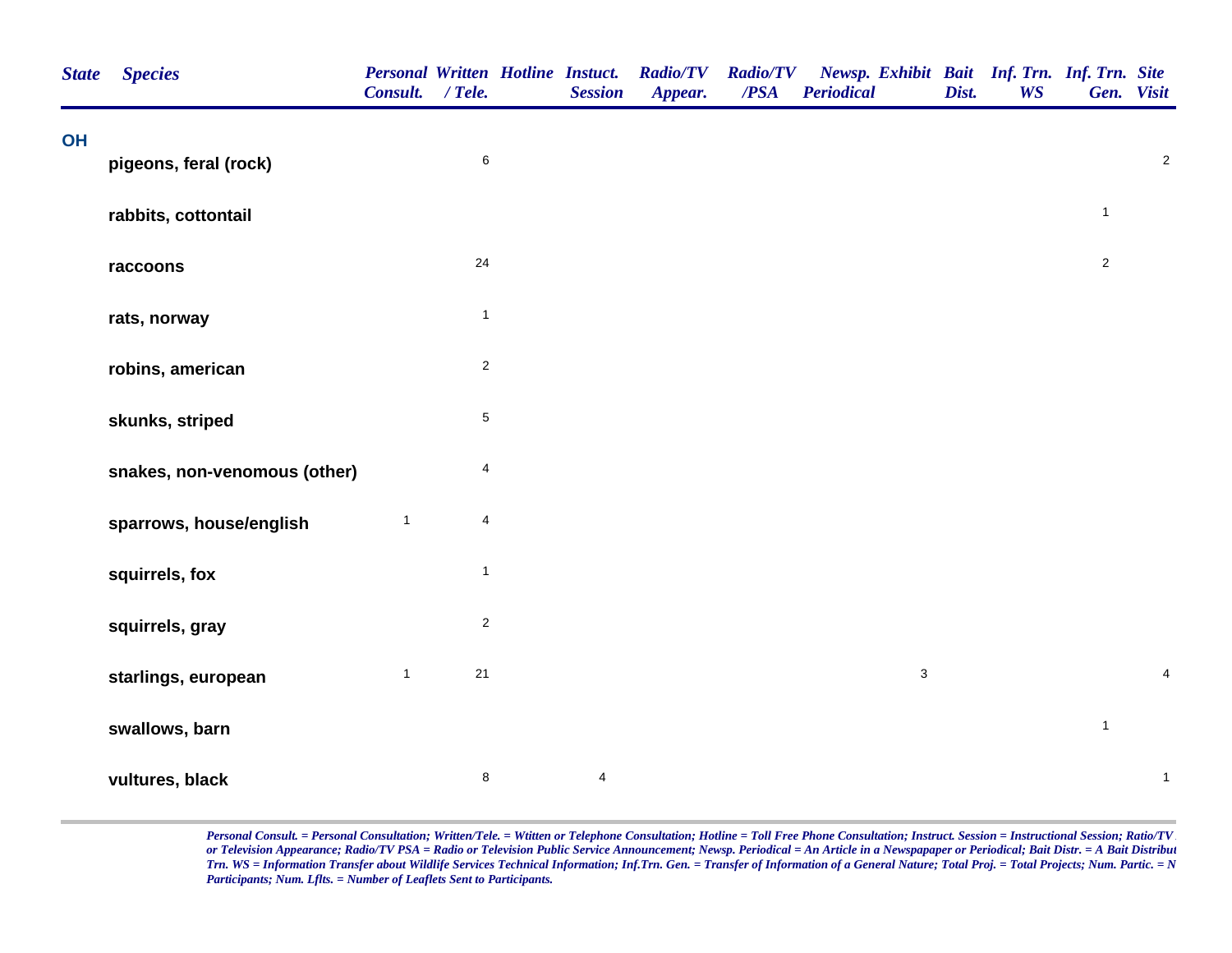| <b>Total</b><br>Proj.   | Num.<br><b>Partic</b> | Num.<br><b>Lflts</b> |
|-------------------------|-----------------------|----------------------|
| $\bf 8$                 | $22\,$                | $\bf 71$             |
| $\overline{1}$          | $\mathbf{1}$          |                      |
|                         |                       |                      |
| 26                      | 30                    | $30\,$               |
| $\mathbf{1}$            | $\overline{c}$        | $\overline{c}$       |
| $\overline{c}$          | $\overline{c}$        |                      |
| $\mathbf 5$             | $\overline{5}$        | $\boldsymbol{9}$     |
| $\overline{\mathbf{4}}$ | $\sqrt{5}$            | $\boldsymbol{7}$     |
| $\sqrt{5}$              | $\overline{5}$        | $10$                 |
| $\mathbf{1}$            | $\mathbf{1}$          |                      |
| $\sqrt{2}$              | $\overline{c}$        | $\overline{2}$       |
|                         |                       |                      |
| 29                      | 63                    | 158                  |
| $\mathbf{1}$            | $\mathbf{1}$          |                      |
| $13$                    | 1,273                 | 2,775                |
| the contract            |                       |                      |

*Appear. = Radio tion Project; Inf.* 

*Number of* 

*Page 156 of 230*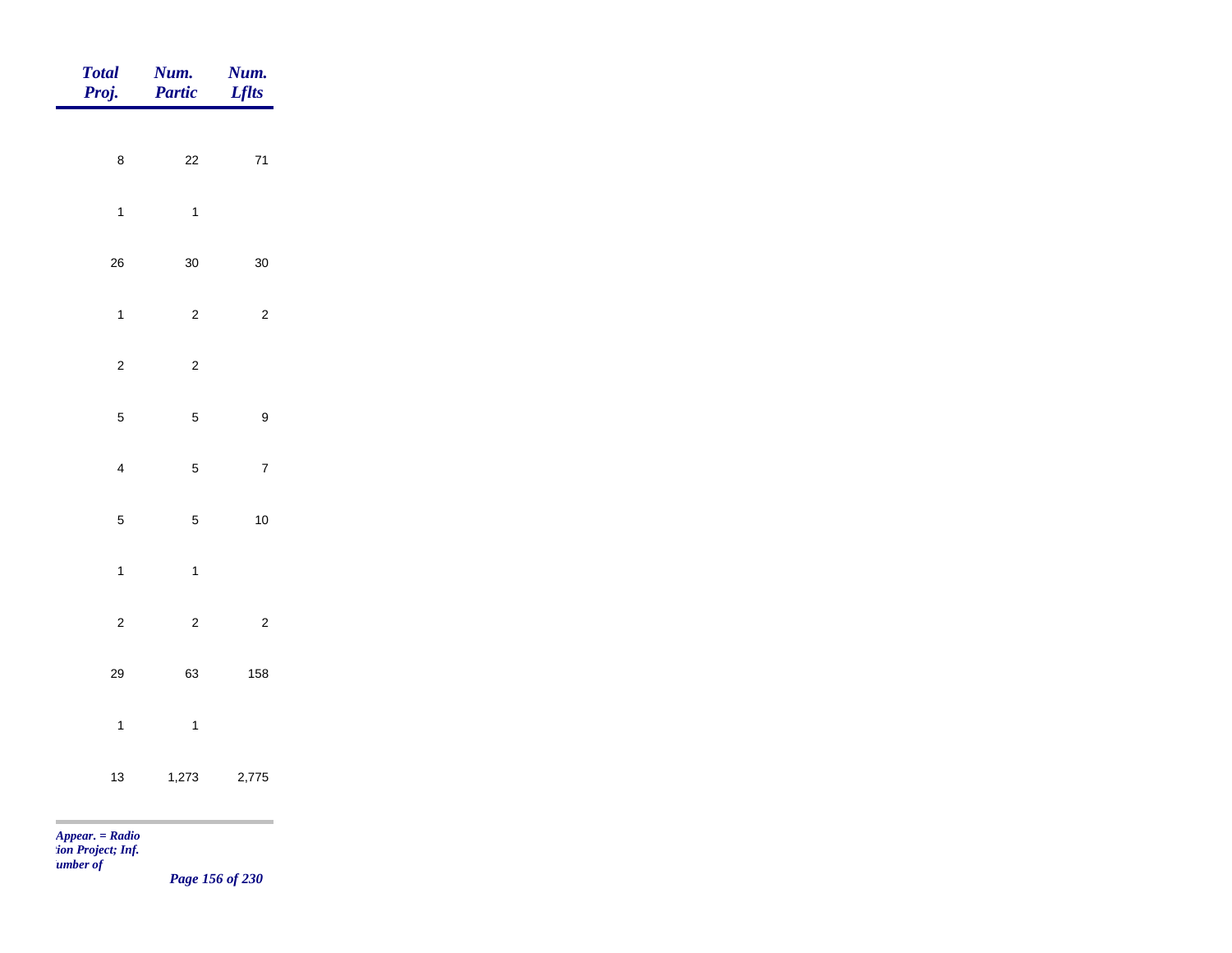| <b>State</b> | <b>Species</b>                         | Consult. / Tele. |                | <b>Personal Written Hotline Instuct.</b><br><b>Session</b> | <b>Radio/TV</b><br>Appear. | <b>Radio/TV</b><br>/PSA | Newsp. Exhibit Bait Inf. Trn. Inf. Trn. Site<br><b>Periodical</b> | Dist. | <b>WS</b>      | Gen. Visit     |                |
|--------------|----------------------------------------|------------------|----------------|------------------------------------------------------------|----------------------------|-------------------------|-------------------------------------------------------------------|-------|----------------|----------------|----------------|
| <b>OH</b>    | vultures, black                        |                  | 8              | $\overline{\mathbf{4}}$                                    |                            |                         |                                                                   |       |                |                | $\mathbf{1}$   |
|              | vultures, turkey                       |                  | $\overline{7}$ |                                                            |                            |                         |                                                                   |       |                |                | $\overline{2}$ |
|              | woodpeckers, downy                     |                  | $\overline{7}$ |                                                            |                            |                         |                                                                   |       |                |                |                |
|              | woodpeckers, hairy                     |                  | $\mathbf{1}$   |                                                            |                            |                         |                                                                   |       |                |                |                |
|              | woodpeckers, pileated                  |                  | $\mathbf{1}$   |                                                            |                            |                         |                                                                   |       |                |                |                |
|              | woodpeckers, red-headed                |                  | $\mathbf{1}$   |                                                            |                            |                         |                                                                   |       |                |                |                |
|              | woodpeckers, sapsuckers, yell          |                  | $\mathbf{1}$   |                                                            |                            |                         |                                                                   |       |                |                |                |
|              | <b>Subtotal Project Types by State</b> | 15               | 272            | 8                                                          |                            |                         | $\mathbf{3}$                                                      |       | $\overline{2}$ | 14             | 33             |
| <b>OK</b>    |                                        |                  |                |                                                            |                            |                         | <b>Total Projects, Participants and Leaflets This S</b>           |       |                |                |                |
|              | armadillos, nine-banded                | $21$             | 8              | $\overline{2}$                                             |                            |                         | $\mathbf{1}$                                                      |       |                | $\overline{1}$ |                |
|              | badgers                                | $13$             | $\overline{c}$ |                                                            |                            |                         | $\mathbf{1}$                                                      |       |                |                |                |
|              | bats (all)                             | $\mathbf{3}$     | $\overline{c}$ |                                                            |                            |                         |                                                                   |       |                |                |                |
|              | bears, black                           | $\mathsf 3$      | $\mathbf{1}$   |                                                            |                            |                         |                                                                   |       |                |                |                |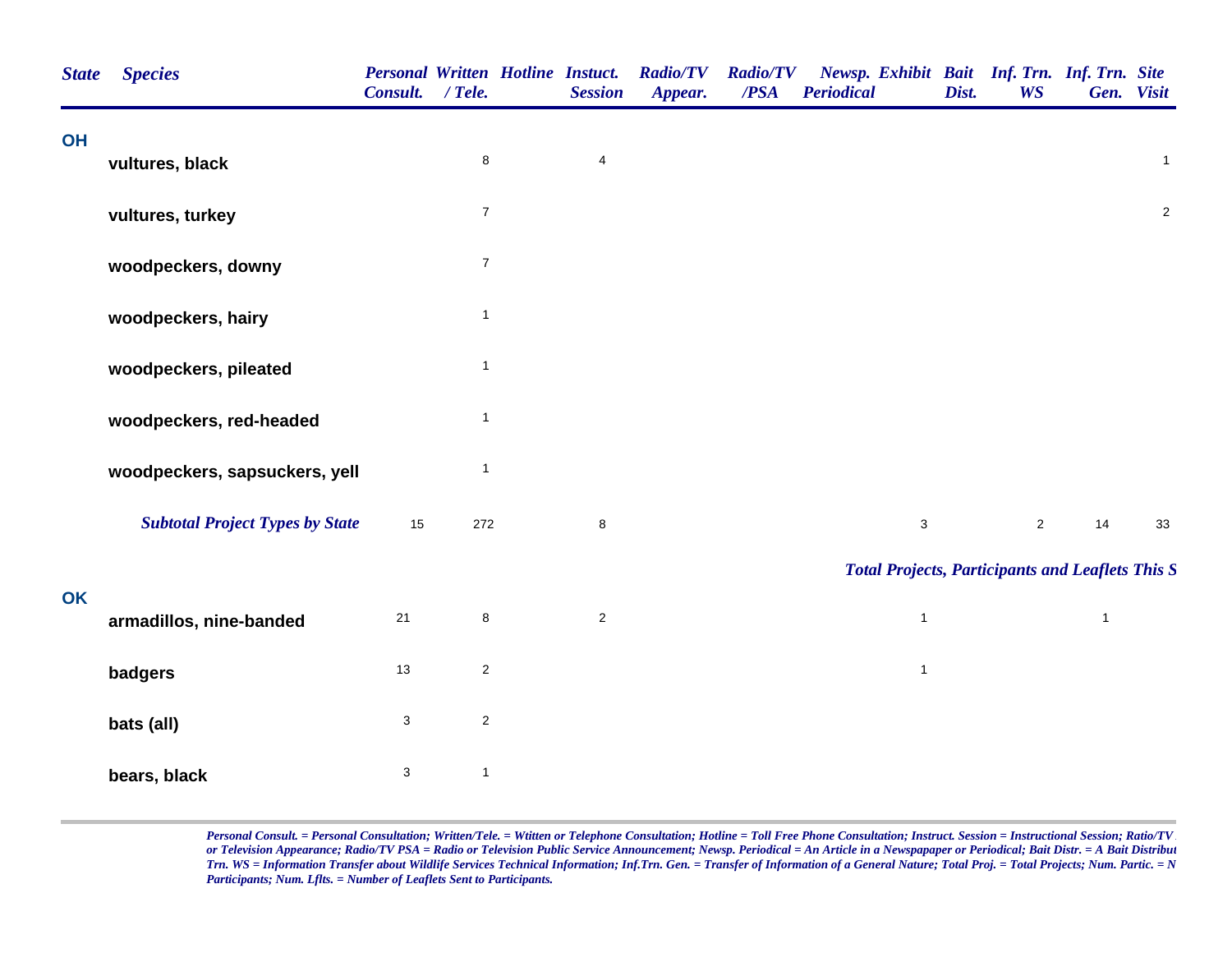|       | <b>Total</b><br>Proj. | Num.<br><b>Partic</b> | Num.<br><b>Lflts</b>    |
|-------|-----------------------|-----------------------|-------------------------|
|       |                       |                       |                         |
|       | 13                    | 1,273                 | 2,775                   |
|       | 9                     | 16                    | 32                      |
|       | 7                     | 8                     | 7                       |
|       | $\mathbf{1}$          | $\mathbf{1}$          | $\overline{\mathbf{c}}$ |
|       | $\mathbf{1}$          | $\mathbf{1}$          | 3                       |
|       | $\mathbf{1}$          | $\mathbf{1}$          | 4                       |
|       | $\mathbf{1}$          | $\mathbf{1}$          | 4                       |
|       |                       |                       |                         |
| 'tate | 347                   | 3,019                 | 6,264                   |
|       | 33                    | 223                   | 400                     |
|       | 16                    | 104                   | 400                     |
|       | 5                     | 10                    |                         |
|       | 4                     | 4                     |                         |

×

*Page 157 of 230*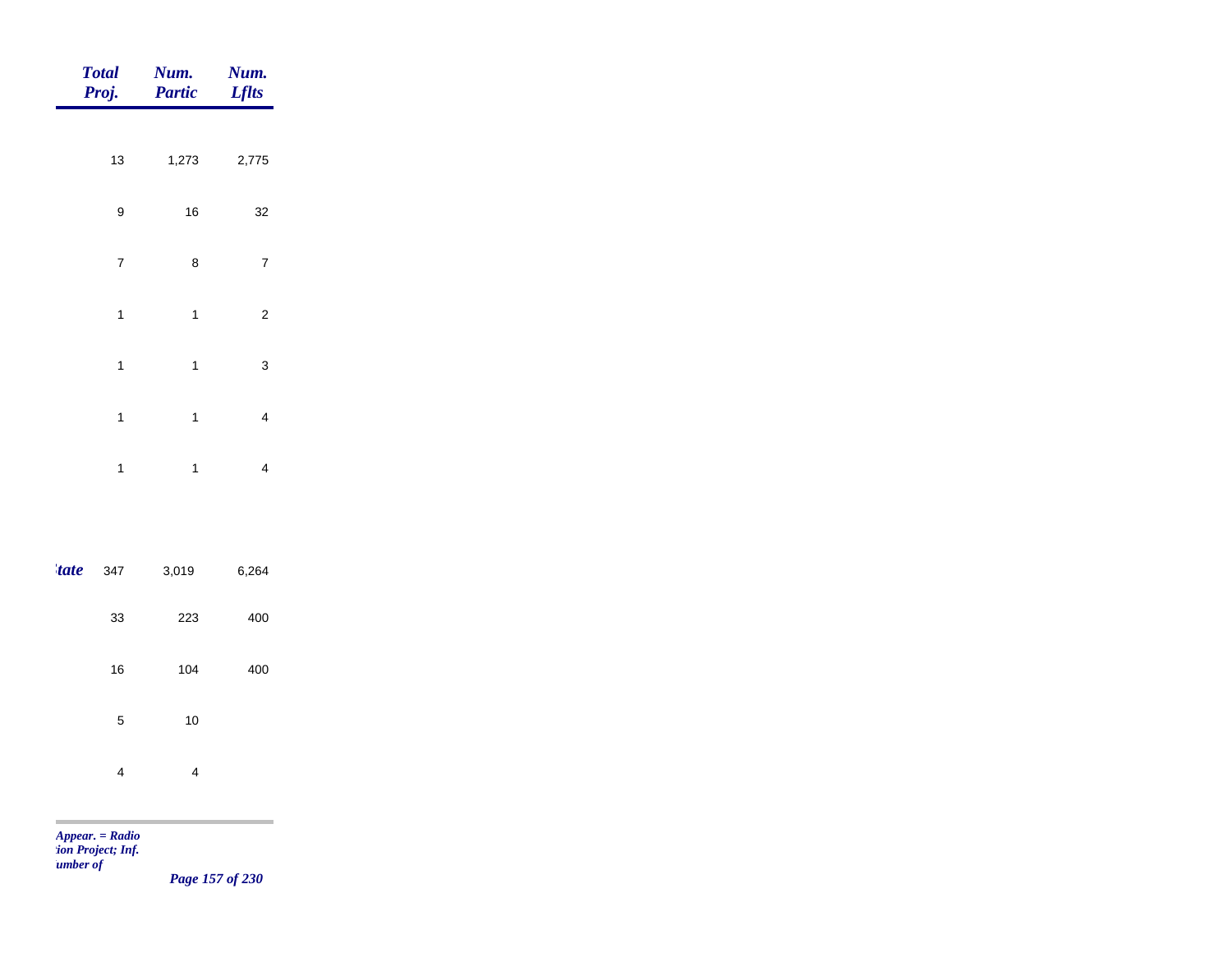| <b>State</b> | <b>Species</b>                  | Consult. / Tele.          | Personal Written Hotline Instuct. | <b>Session</b> | <b>Radio/TV</b><br>Appear. | <b>Radio/TV</b><br>/PSA | Newsp. Exhibit Bait Inf. Trn. Inf. Trn. Site<br><b>Periodical</b> | Dist. | <b>WS</b> |              | Gen. Visit   |
|--------------|---------------------------------|---------------------------|-----------------------------------|----------------|----------------------------|-------------------------|-------------------------------------------------------------------|-------|-----------|--------------|--------------|
| OK           | beavers                         | 525                       | 107                               | $\overline{c}$ |                            |                         | $\overline{2}$                                                    |       |           | $\mathbf{1}$ | $\mathbf{1}$ |
|              | bird, unidentifiable            | $\mathbf{1}$              |                                   |                |                            |                         |                                                                   |       |           |              |              |
|              | blackbirds, red-winged          |                           |                                   |                |                            |                         | $\mathbf{1}$                                                      |       |           |              |              |
|              | blackbirds, z-(mixed species)   | $\ensuremath{\mathsf{3}}$ |                                   |                |                            |                         |                                                                   |       |           |              |              |
|              | bobcats                         | 24                        | $\mathbf{1}$                      | $\mathbf{1}$   |                            |                         | $\overline{c}$                                                    |       |           |              |              |
|              | cats, feral/free ranging        | $\overline{2}$            | $\sqrt{2}$                        |                |                            |                         |                                                                   |       |           |              |              |
|              | cormorants, double-crested      |                           |                                   |                |                            |                         |                                                                   |       |           | $\mathbf{1}$ |              |
|              | coyotes                         | 325                       | 64                                |                |                            |                         | $\mathbf{3}$                                                      |       |           | 3            |              |
|              | crows, american                 | 57                        | $\mathbf{1}$                      |                |                            |                         | $\mathbf{1}$                                                      |       |           |              |              |
|              | deer, white-tailed (wild)       | $\ensuremath{\mathsf{3}}$ |                                   |                |                            |                         | $\mathbf{1}$                                                      |       |           | $\mathbf{1}$ |              |
|              | dogs, feral, free-ranging and h | $17\,$                    | $\sqrt{2}$                        |                |                            |                         |                                                                   |       |           |              | $\mathbf 1$  |
|              | eagles, bald                    | $\mathbf{1}$              |                                   |                |                            |                         | $\mathbf{1}$                                                      |       |           |              |              |
|              | egrets, cattle                  | $\mathbf{1}$              |                                   |                |                            |                         | $\mathbf{1}$                                                      |       |           |              |              |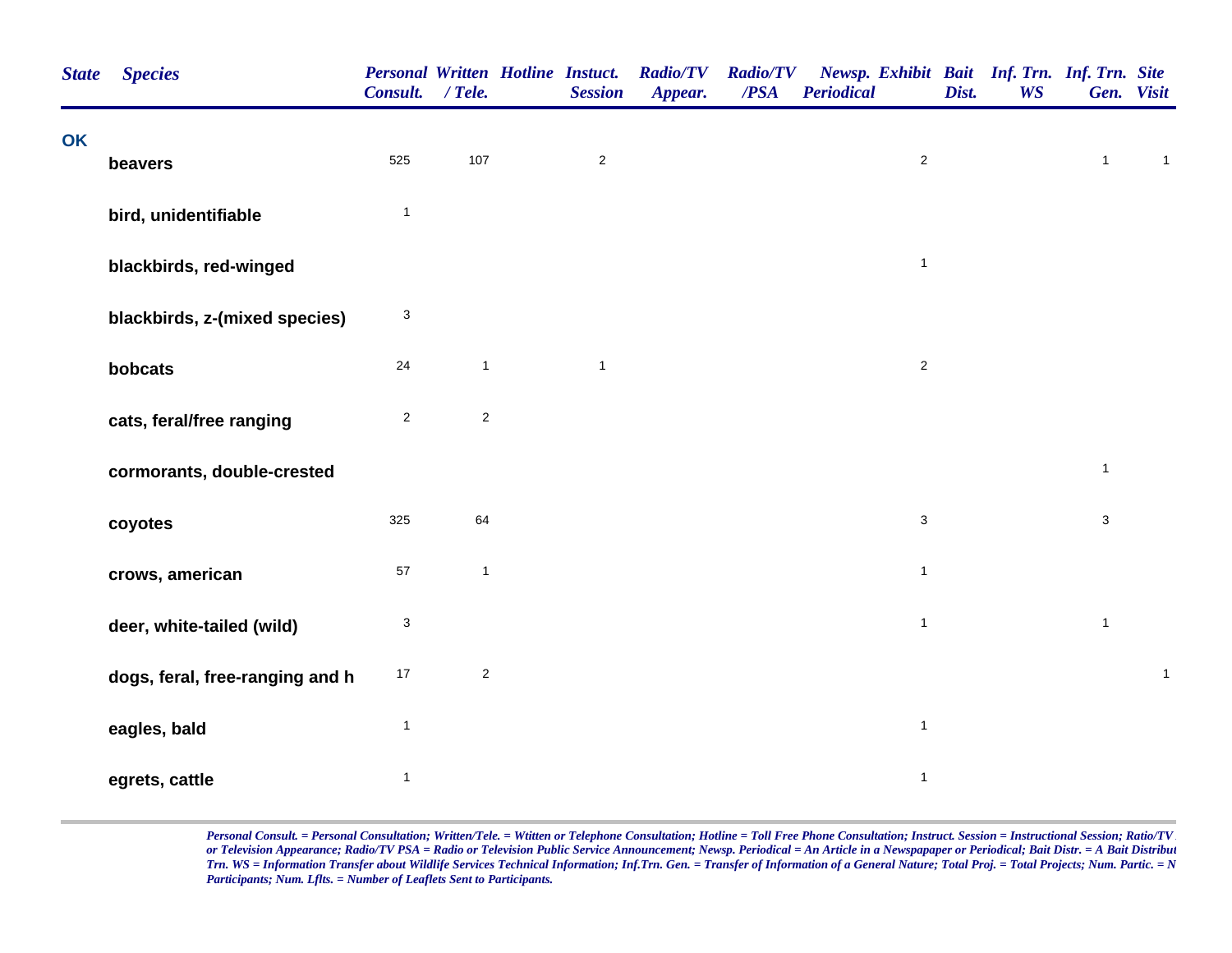| Total<br>Proj.                                                                    | <b>Num.</b><br>Partic | <b>Num.</b><br>Lflts |
|-----------------------------------------------------------------------------------|-----------------------|----------------------|
|                                                                                   |                       |                      |
| 638                                                                               | 994                   | 490                  |
| $\mathbf{1}$                                                                      | $\overline{1}$        |                      |
| $\mathbf{1}$                                                                      | ${\bf 87}$            | 400                  |
| $\mathbf{3}$                                                                      | $\bf 8$               |                      |
|                                                                                   |                       |                      |
| ${\bf 28}$                                                                        | 161                   | 490                  |
| $\overline{4}$                                                                    | $\overline{4}$        | $\overline{c}$       |
| $\overline{1}$                                                                    | $\overline{1}$        |                      |
| 395                                                                               | 1,732                 | 500                  |
| 59                                                                                | 151                   | 400                  |
| $\overline{5}$                                                                    | 192                   | 400                  |
| $20\,$                                                                            | 24                    |                      |
|                                                                                   |                       |                      |
| $\sqrt{2}$                                                                        | $90\,$                | 400                  |
| $\overline{a}$                                                                    | 88                    | 400                  |
| the control of the control of the control of<br><b>Contract Contract Contract</b> |                       |                      |

*Appear. = Radio tion Project; Inf.* 

*Number of* 

*Page 158 of 230*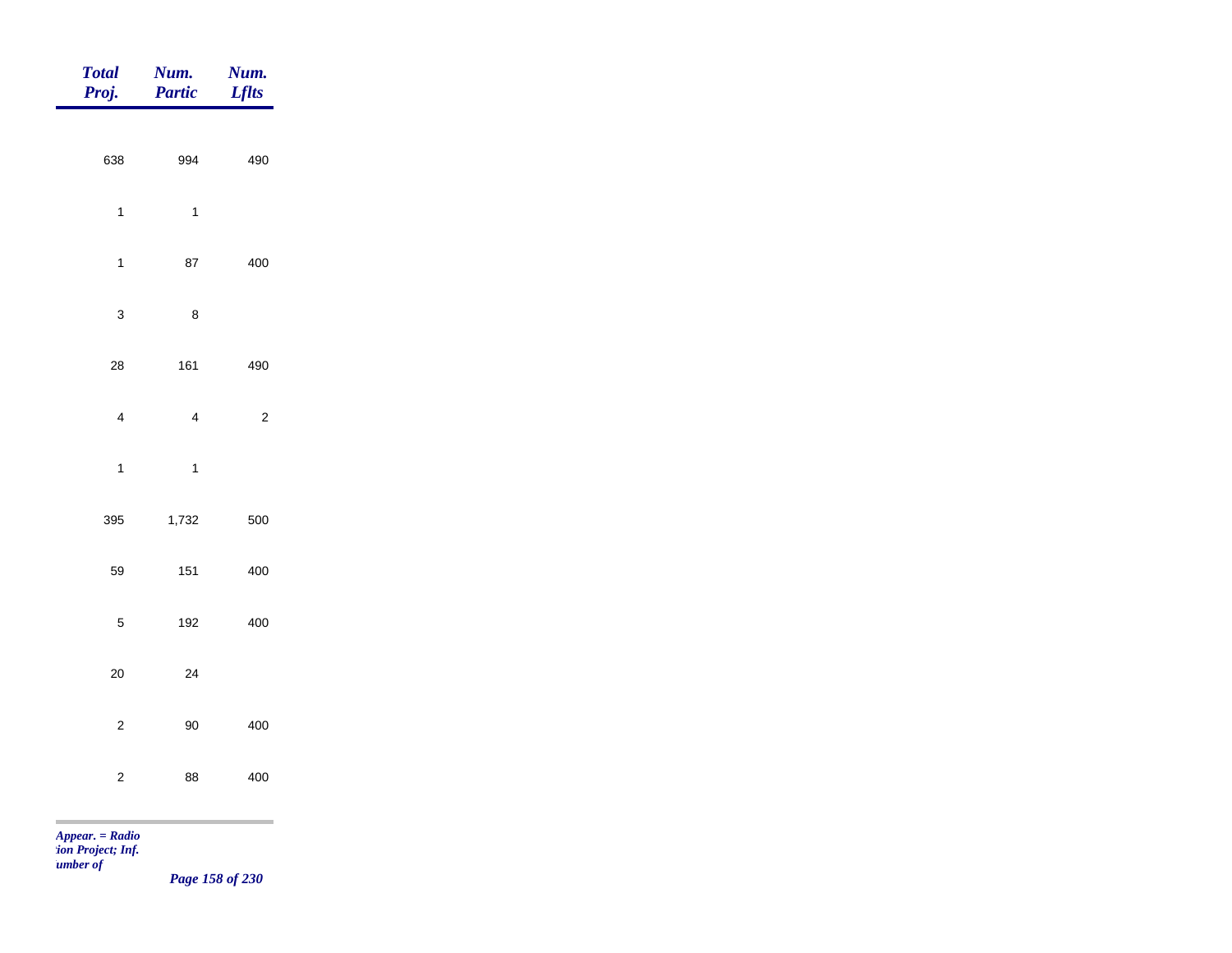| <b>State</b> | <b>Species</b>        | <b>Personal Written Hotline Instuct.</b><br>Consult. / Tele. |                  | <b>Session</b> | <b>Radio/TV</b><br>Appear. | <b>Radio/TV</b><br>/PSA | Newsp. Exhibit Bait Inf. Trn. Inf. Trn. Site<br><b>Periodical</b> | Dist. | <b>WS</b> | Gen. Visit   |                         |
|--------------|-----------------------|--------------------------------------------------------------|------------------|----------------|----------------------------|-------------------------|-------------------------------------------------------------------|-------|-----------|--------------|-------------------------|
| <b>OK</b>    | egrets, cattle        | $\mathbf{1}$                                                 |                  |                |                            |                         | $\mathbf{1}$                                                      |       |           |              |                         |
|              | flickers, northern    |                                                              | $\overline{2}$   |                |                            |                         |                                                                   |       |           |              |                         |
|              | foxes, red            | 3                                                            |                  |                |                            |                         |                                                                   |       |           |              |                         |
|              | geese, canada         | $\overline{c}$                                               | $\boldsymbol{9}$ |                |                            |                         | $\mathbf{3}$                                                      |       |           | $\mathbf{1}$ |                         |
|              | geese, feral          | $\mathbf{1}$                                                 |                  |                |                            |                         |                                                                   |       |           | $\mathbf{1}$ |                         |
|              | gophers, pocket (all) | $\overline{c}$                                               | $\,$ 5 $\,$      |                |                            |                         |                                                                   |       |           |              |                         |
|              | grackles, common      |                                                              | $\mathbf{1}$     |                |                            |                         |                                                                   |       |           |              |                         |
|              | gulls, ring-billed    |                                                              |                  |                |                            |                         | $\overline{1}$                                                    |       |           |              |                         |
|              | hawks, red-tailed     |                                                              |                  |                |                            |                         | $\overline{2}$                                                    |       |           |              |                         |
|              | herons, great blue    |                                                              | $\mathbf{1}$     |                |                            |                         |                                                                   |       |           |              |                         |
|              | hogs, feral           | 103                                                          | $13$             |                |                            |                         |                                                                   |       |           |              | $\overline{\mathbf{4}}$ |
|              | killdeers             |                                                              | $\mathbf{1}$     |                |                            |                         |                                                                   |       |           |              |                         |
|              | kites, mississippi    | $\mathbf{1}$                                                 |                  |                |                            |                         |                                                                   |       |           |              | $\mathbf{1}$            |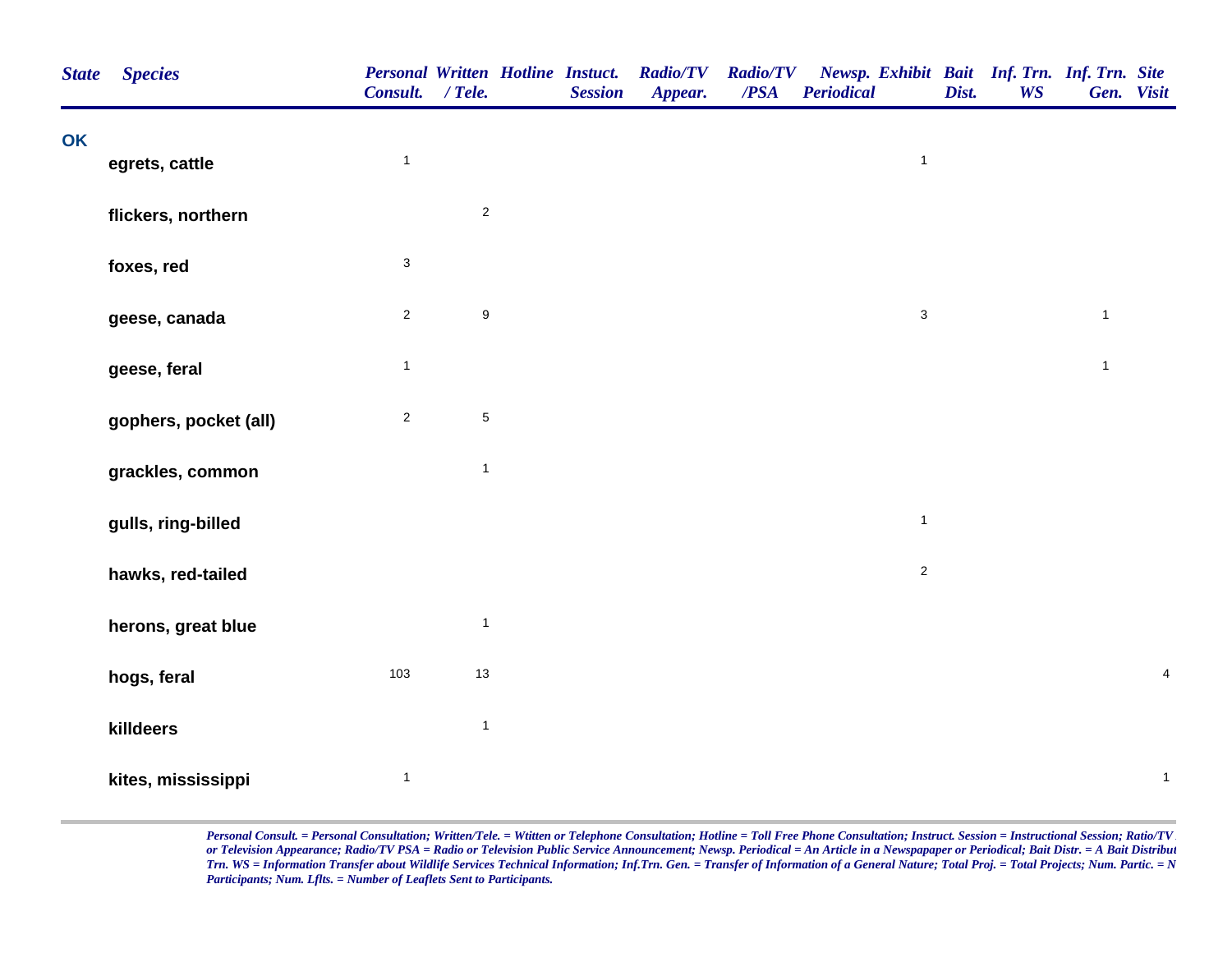| Total<br>Proj. | Num.<br>Partic   | Num.<br><b>Lflts</b>              |
|----------------|------------------|-----------------------------------|
| $\overline{c}$ | 88               | 400                               |
|                |                  |                                   |
| $\overline{2}$ | $\overline{2}$   |                                   |
| $\mathbf{3}$   | $\sqrt{7}$       |                                   |
| $15$           | 1,200            | 500                               |
| $\overline{c}$ | $51$             |                                   |
| $\overline{7}$ | $\boldsymbol{9}$ |                                   |
| $\mathbf{1}$   | $\overline{1}$   |                                   |
| $\overline{1}$ | 500              |                                   |
| $\overline{2}$ | 587              | 500                               |
|                |                  |                                   |
| $\mathbf{1}$   | $\overline{1}$   |                                   |
| $120$          | 196              |                                   |
| $\mathbf{1}$   | $\overline{1}$   |                                   |
| $\overline{c}$ | $\mathbf{3}$     |                                   |
| m              |                  | and the control of the control of |

*Page 159 of 230*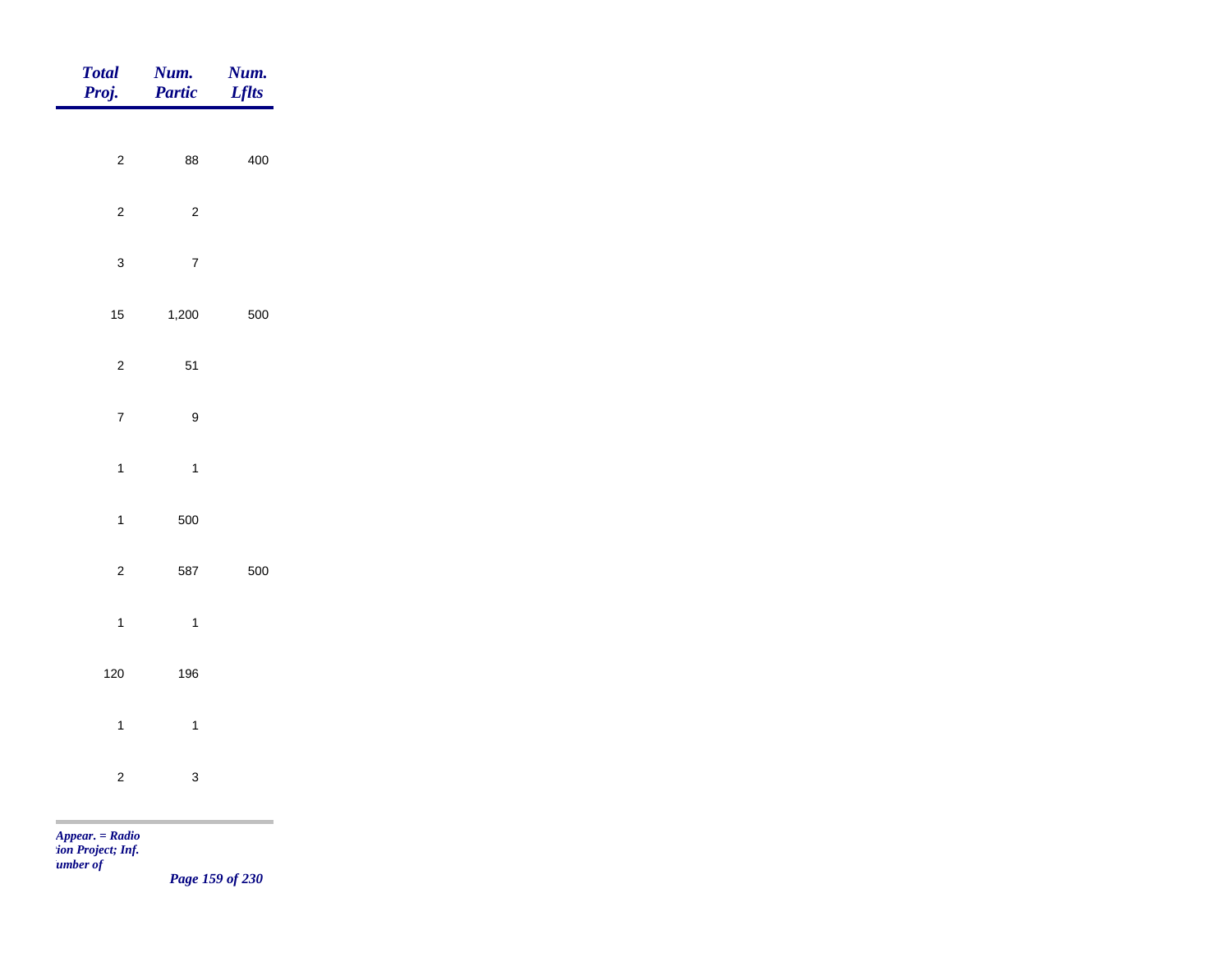| <b>State</b> | <b>Species</b>           | Consult. / Tele. |                           | <b>Personal Written Hotline Instuct.</b><br><b>Session</b> | <b>Radio/TV</b><br>Appear. | <b>Radio/TV</b><br>$\overline{PSA}$ | Newsp. Exhibit Bait Inf. Trn. Inf. Trn. Site<br><b>Periodical</b> | Dist. | <b>WS</b> | Gen. Visit   |              |
|--------------|--------------------------|------------------|---------------------------|------------------------------------------------------------|----------------------------|-------------------------------------|-------------------------------------------------------------------|-------|-----------|--------------|--------------|
| <b>OK</b>    | kites, mississippi       | $\mathbf{1}$     |                           |                                                            |                            |                                     |                                                                   |       |           |              | $\mathbf{1}$ |
|              | lions, mountain (cougar) | $\overline{c}$   | $\mathbf{1}$              |                                                            |                            |                                     |                                                                   |       |           |              | $\mathbf{1}$ |
|              | marmots/woodchucks (all) | 4                |                           |                                                            |                            |                                     |                                                                   |       |           |              |              |
|              | mice, house              |                  | $\mathbf{1}$              |                                                            |                            |                                     |                                                                   |       |           |              |              |
|              | minks                    | $\overline{2}$   |                           |                                                            |                            |                                     |                                                                   |       |           |              |              |
|              | moles (all)              | $\mathbf{1}$     | $\ensuremath{\mathsf{3}}$ |                                                            |                            |                                     |                                                                   |       |           |              |              |
|              | muskrats                 | 4                |                           |                                                            |                            |                                     |                                                                   |       |           |              |              |
|              | nighthawks (all)         | $\mathbf{1}$     |                           |                                                            |                            |                                     |                                                                   |       |           |              |              |
|              | non-wildlife             | $\,6$            |                           |                                                            |                            |                                     |                                                                   |       |           | $\mathbf{1}$ |              |
|              | opossums, virginia       | $\bf 8$          | $\mathbf 2$               |                                                            |                            |                                     |                                                                   |       |           |              |              |
|              | otters, river            | $\boldsymbol{7}$ | $\ensuremath{\mathsf{3}}$ |                                                            |                            |                                     |                                                                   |       |           |              |              |
|              | owls, common barn        |                  | $\mathbf{1}$              |                                                            |                            |                                     |                                                                   |       |           |              |              |
|              | owls, great horned       |                  | $\mathbf{1}$              |                                                            |                            |                                     |                                                                   |       |           |              |              |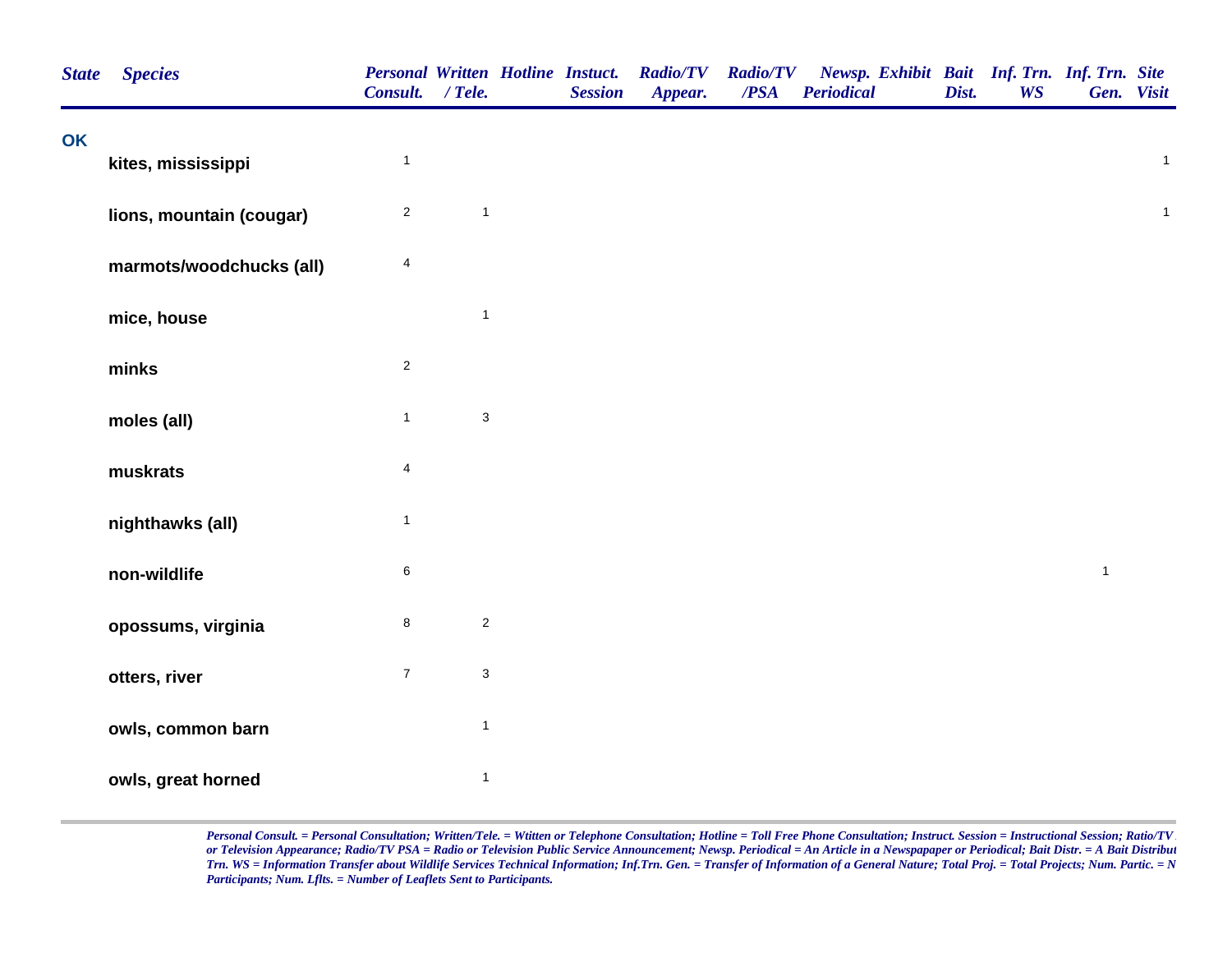| Total<br>Proj. | Num.<br>Partic | <b>Num.</b><br>Lflts |
|----------------|----------------|----------------------|
| $\overline{c}$ | $\mathbf{3}$   |                      |
|                |                |                      |
| $\overline{4}$ | $\sqrt{5}$     |                      |
| $\overline{4}$ | $\overline{4}$ |                      |
| $\overline{1}$ | $\mathbf{1}$   |                      |
| $\overline{c}$ | $\sqrt{5}$     |                      |
| $\overline{4}$ | $\overline{4}$ |                      |
| $\overline{4}$ | $\overline{7}$ |                      |
|                |                |                      |
| $\mathbf{1}$   | $\overline{1}$ |                      |
| $\overline{7}$ | $15$           |                      |
| $10$           | $12$           | $\sqrt{5}$           |
| $10$           | $17$           |                      |
| $\overline{1}$ | $\overline{1}$ |                      |
| $\overline{1}$ | $\overline{1}$ |                      |
|                |                |                      |

*Page 160 of 230*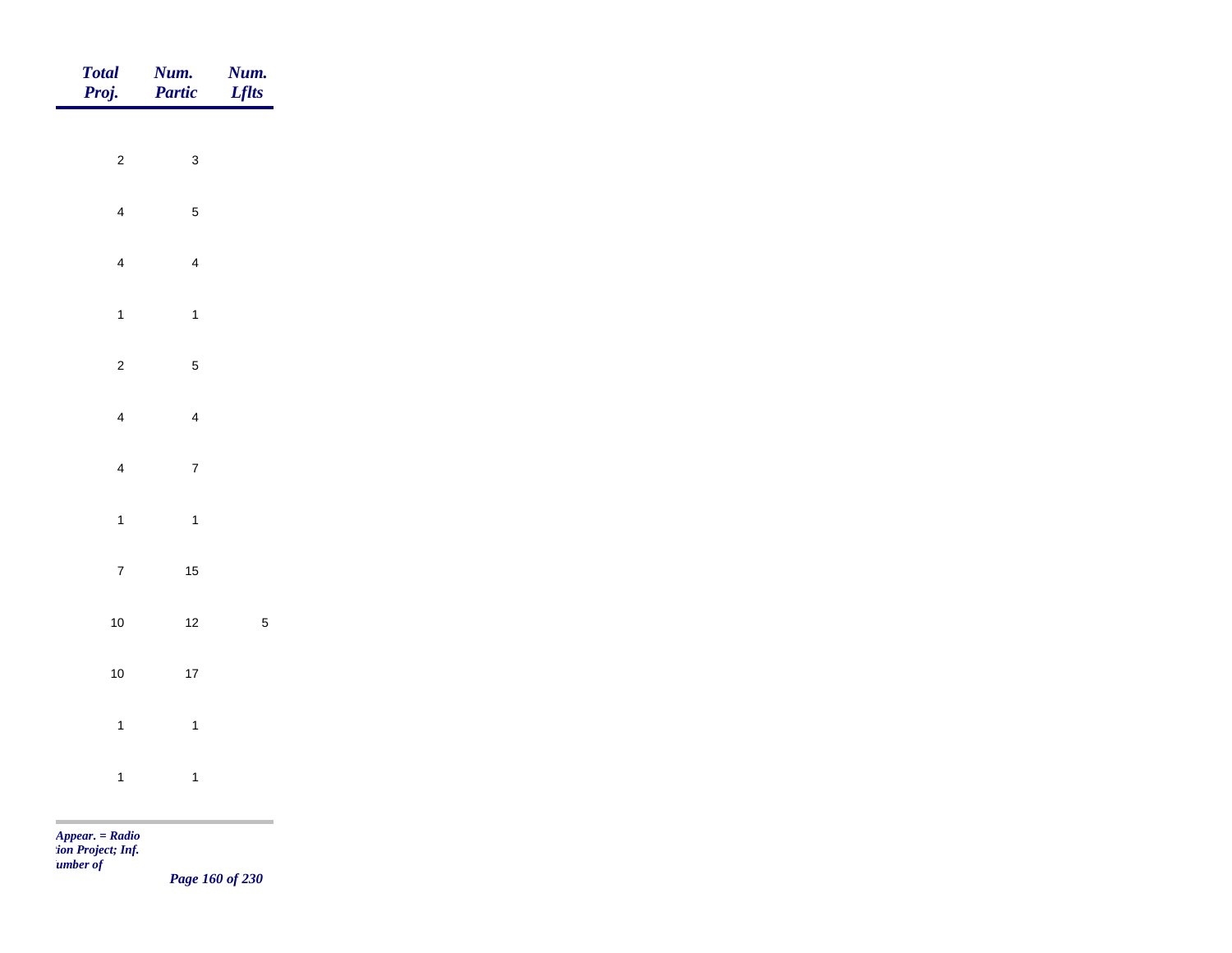| <b>State</b> | <b>Species</b>                | <b>Personal Written Hotline Instuct.</b><br>Consult. / Tele. |                  | <b>Session</b> | <b>Radio/TV</b><br>Appear. | <b>Radio/TV</b><br>/PSA | Newsp. Exhibit Bait Inf. Trn. Inf. Trn. Site<br><b>Periodical</b> | Dist. | <b>WS</b>    |                | Gen. Visit   |
|--------------|-------------------------------|--------------------------------------------------------------|------------------|----------------|----------------------------|-------------------------|-------------------------------------------------------------------|-------|--------------|----------------|--------------|
| OK           | owls, great horned            |                                                              | $\mathbf{1}$     |                |                            |                         |                                                                   |       |              |                |              |
|              | pigeons, feral (rock)         | 35                                                           | $\mathbf 2$      | $\mathsf 3$    |                            |                         |                                                                   |       |              | $\mathbf{1}$   |              |
|              | porcupines                    |                                                              | $\mathbf{1}$     |                |                            |                         |                                                                   |       |              |                | $\mathbf{1}$ |
|              | prairie dogs, black-tailed    |                                                              | $\mathbf{1}$     |                |                            |                         |                                                                   |       | $\mathbf{1}$ |                |              |
|              | rabbits, cottontail           |                                                              | $\mathbf{1}$     |                |                            |                         |                                                                   |       |              |                |              |
|              | raccoons                      | 54                                                           | 18               |                |                            |                         |                                                                   |       |              | $\mathbf{1}$   | $\mathbf{1}$ |
|              | rats, norway                  | $\ensuremath{\mathsf{3}}$                                    |                  |                |                            |                         |                                                                   |       |              |                |              |
|              | skunks, hog-nosed             | $\overline{1}$                                               |                  |                |                            |                         |                                                                   |       |              |                |              |
|              | skunks, striped               | 49                                                           | 30               |                |                            |                         |                                                                   |       |              | $\overline{a}$ | $\mathbf{1}$ |
|              | snakes, non-poisonous (other) | $\mathbf{1}$                                                 | 6                |                |                            |                         |                                                                   |       |              |                |              |
|              | snakes, poisonous (other)     | $\mathbf{1}$                                                 | $\boldsymbol{2}$ |                |                            |                         |                                                                   |       |              |                |              |
|              | sparrows, house/english       | 4                                                            | $\mathbf{1}$     |                |                            |                         |                                                                   |       |              |                |              |
|              | squirrels, fox                | $\bf 8$                                                      | $\mathbf 5$      |                |                            |                         |                                                                   |       |              |                |              |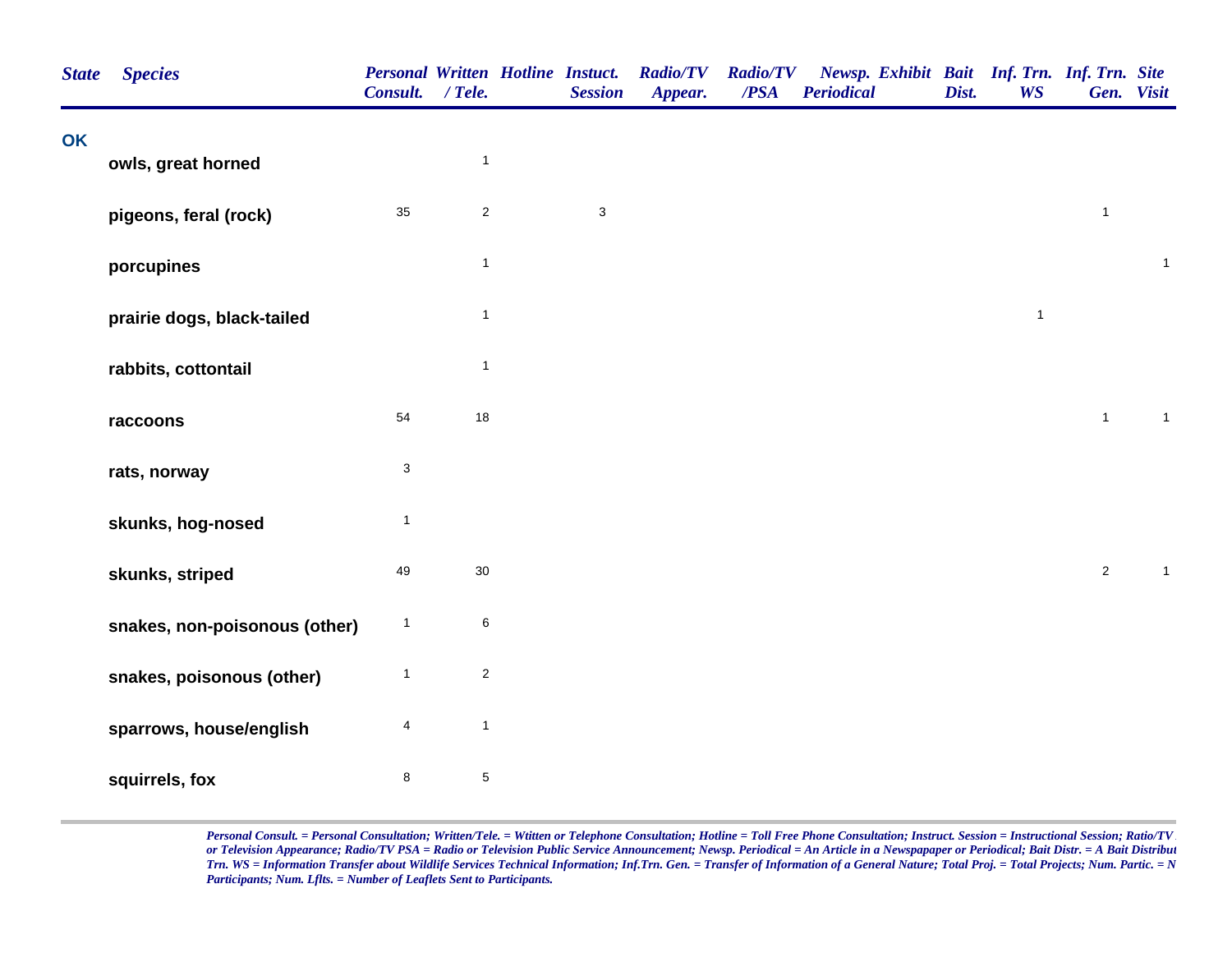| <b>Total</b><br>Proj. | Num.<br>Partic | Num.<br><b>Lflts</b> |
|-----------------------|----------------|----------------------|
|                       |                |                      |
| $\overline{1}$        | $\overline{1}$ |                      |
| 41                    | 146            | 25                   |
| $\overline{c}$        | $\mathbf{3}$   |                      |
| $\overline{c}$        | $\overline{c}$ |                      |
| $\overline{1}$        | $\mathbf{1}$   |                      |
| $\bf 74$              | 183            | $\bf 8$              |
|                       |                |                      |
| $\mathbf{3}$          | $\overline{4}$ |                      |
| $\mathbf{1}$          | $\overline{1}$ |                      |
| 82                    | 99             | $\mathbf{3}$         |
| $\overline{7}$        | $\bf 8$        |                      |
| $\mathbf{3}$          | $\overline{4}$ |                      |
| $\sqrt{5}$            | $\overline{5}$ |                      |
| $13$                  | $13$           |                      |
| $Appear. = Radio$     |                |                      |

*tion Project; Inf. Number of* 

*Page 161 of 230*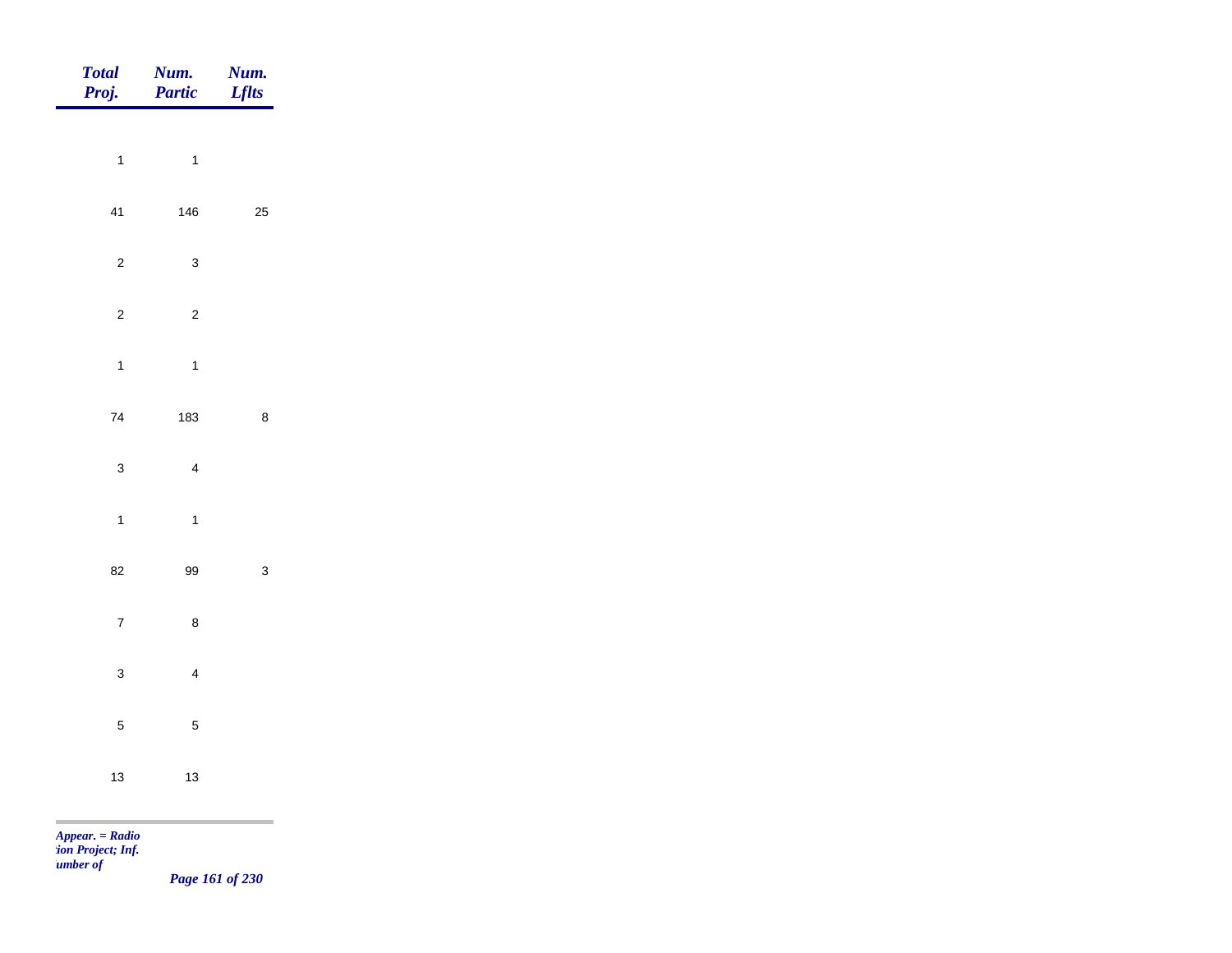| <b>State</b> | <b>Species</b>                         | Consult. / Tele.        |                         | <b>Personal Written Hotline Instuct.</b><br><b>Session</b> | <b>Radio/TV</b><br>Appear. | <b>Radio/TV</b><br>/PSA | <b>Periodical</b> |        | Dist. | Newsp. Exhibit Bait Inf. Trn. Inf. Trn. Site<br><b>WS</b> |    | Gen. Visit   |
|--------------|----------------------------------------|-------------------------|-------------------------|------------------------------------------------------------|----------------------------|-------------------------|-------------------|--------|-------|-----------------------------------------------------------|----|--------------|
| <b>OK</b>    | squirrels, fox                         | $\bf 8$                 | 5                       |                                                            |                            |                         |                   |        |       |                                                           |    |              |
|              | squirrels, gray                        |                         | $\overline{\mathbf{c}}$ |                                                            |                            |                         |                   |        |       |                                                           |    |              |
|              | squirrels, ground, other               |                         | $\overline{2}$          |                                                            |                            |                         |                   |        |       |                                                           |    |              |
|              | squirrels, red                         |                         | $\mathbf{1}$            |                                                            |                            |                         |                   |        |       |                                                           |    |              |
|              | starlings, european                    | $\overline{a}$          | $\mathbf{1}$            |                                                            |                            |                         |                   |        |       |                                                           |    |              |
|              | turtles other                          | $\mathbf{1}$            |                         |                                                            |                            |                         |                   |        |       |                                                           |    |              |
|              | vultures, black                        | $\overline{7}$          | $\sqrt{2}$              |                                                            |                            |                         |                   |        |       |                                                           |    | $\mathbf{1}$ |
|              | vultures, turkey                       | $\mathbf{1}$            |                         |                                                            |                            |                         |                   |        |       |                                                           |    | $\mathbf{1}$ |
|              | <b>Subtotal Project Types by State</b> | 1,313                   | 309                     | $\bf 8$                                                    |                            |                         |                   | $20\,$ |       | $\mathbf{1}$                                              | 14 | 13           |
| <b>OR</b>    |                                        |                         |                         |                                                            |                            |                         |                   |        |       | <b>Total Projects, Participants and Leaflets This S</b>   |    |              |
|              | badgers                                | $\overline{\mathbf{4}}$ | $\overline{c}$          |                                                            |                            |                         |                   |        |       |                                                           |    |              |
|              | bats (all)                             | $\mathbf{1}$            | $\overline{4}$          |                                                            |                            |                         |                   |        |       |                                                           |    | $\mathbf{3}$ |
|              | bears, black                           | $\,$ 5 $\,$             | $\overline{4}$          |                                                            |                            |                         |                   |        |       | $\ensuremath{\mathsf{3}}$                                 |    | $\,$ 5 $\,$  |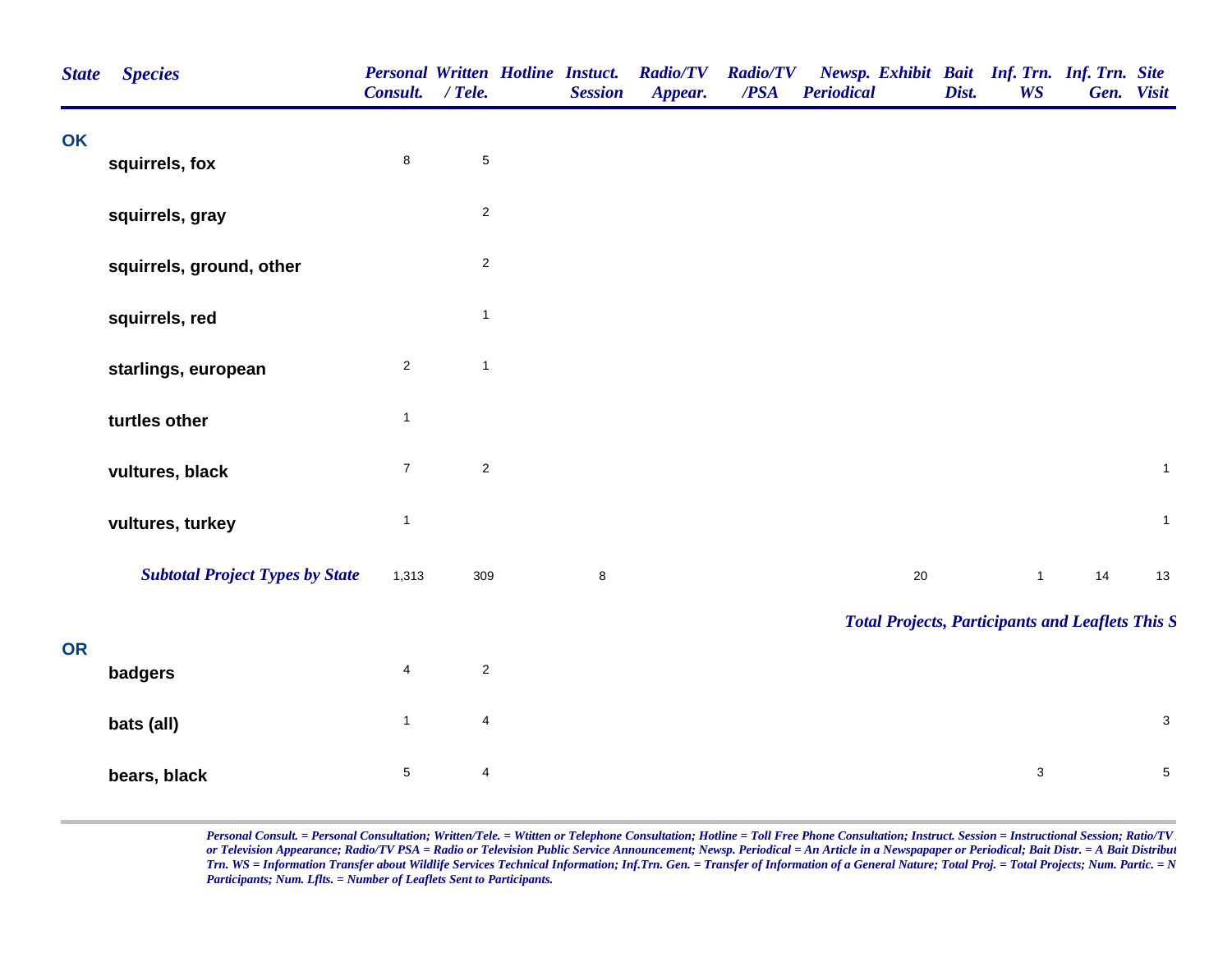| Total<br>Proj. | Num.<br>Partic | <b>Num.</b><br><i>Lflts</i> |
|----------------|----------------|-----------------------------|
|                |                |                             |
| $13$           | $13$           |                             |
| $\overline{2}$ | $\overline{c}$ |                             |
| $\overline{c}$ | $\overline{c}$ |                             |
| $\mathbf{1}$   | $\overline{1}$ |                             |
| $\mathbf{3}$   | $\overline{4}$ |                             |
|                |                |                             |
| $\mathbf{1}$   | $\mathbf{1}$   |                             |
| $10$           | $17\,$         |                             |
| $\overline{2}$ | $\mathbf{3}$   |                             |
|                |                |                             |
| $'$ tate 1,678 | 7,004          | 5,323                       |
| $\, 6$         | $\bf 6$        |                             |
|                |                |                             |
| $\bf 8$        | $23\,$         | $11$                        |
| $17\,$         | 31             | 19                          |
|                |                |                             |

*Page 162 of 230*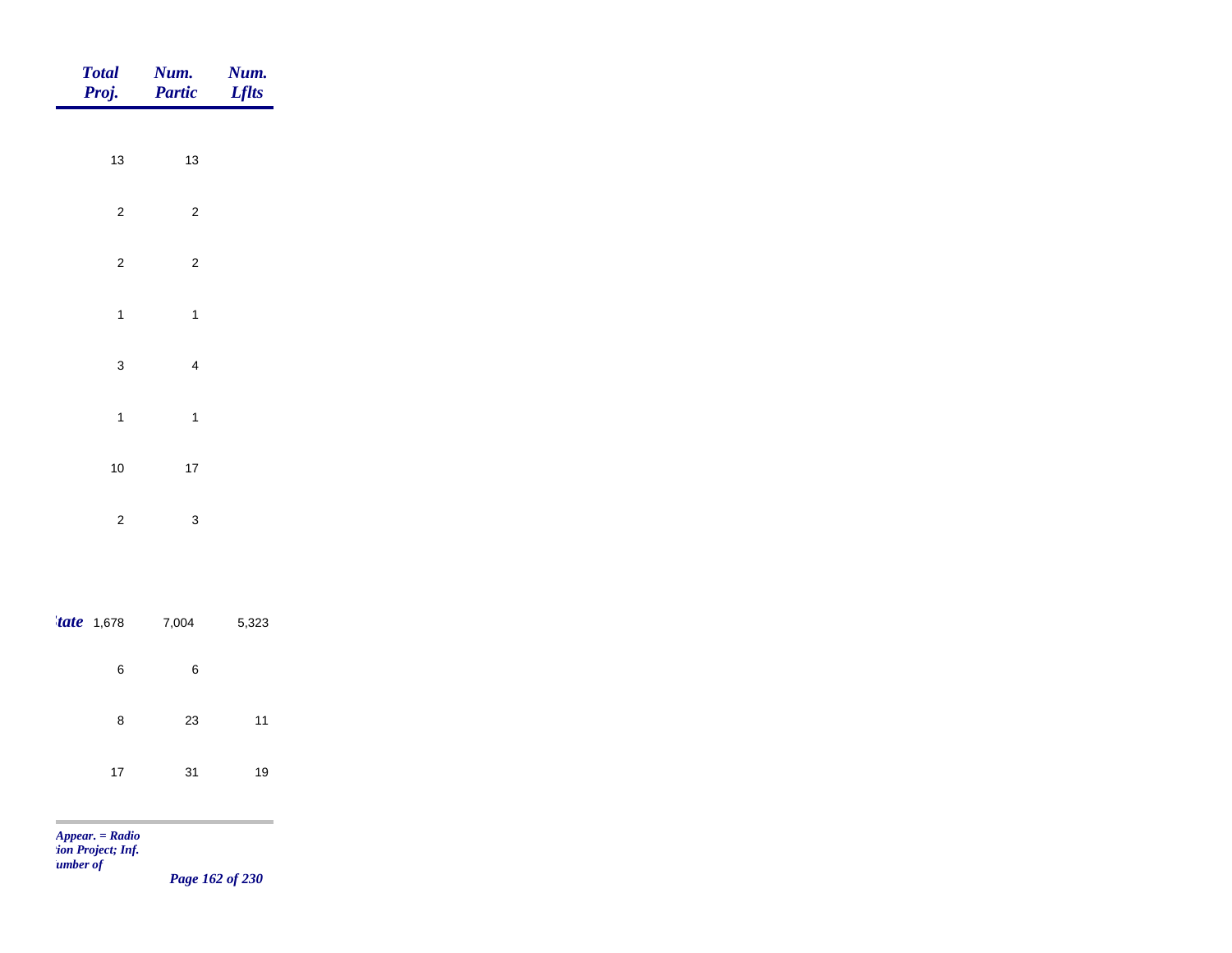| <b>State</b> | <b>Species</b>                | <b>Personal Written Hotline Instuct.</b><br>Consult. | $/$ Tele.                 | <b>Session</b> | <b>Radio/TV</b><br>Appear. | <b>Radio/TV</b><br>/PSA | Newsp. Exhibit Bait Inf. Trn. Inf. Trn. Site<br><b>Periodical</b> | Dist. | <b>WS</b>    | Gen. Visit     |
|--------------|-------------------------------|------------------------------------------------------|---------------------------|----------------|----------------------------|-------------------------|-------------------------------------------------------------------|-------|--------------|----------------|
| <b>OR</b>    | beavers                       | $\,6\,$                                              | 14                        |                |                            |                         |                                                                   |       | $11$         | $\overline{5}$ |
|              | beavers, mountain             | $\mathbf{1}$                                         | $\mathbf{1}$              |                |                            |                         |                                                                   |       |              |                |
|              | bird, unidentifiable          | $\mathbf{1}$                                         | $\mathbf{1}$              |                |                            |                         |                                                                   |       | $\mathbf{1}$ |                |
|              | blackbirds, brewer's          | $\sqrt{2}$                                           | $\sqrt{2}$                |                |                            |                         |                                                                   |       |              |                |
|              | blackbirds, red-winged        | $\mathbf{1}$                                         | $\mathbf{1}$              |                |                            |                         |                                                                   |       |              |                |
|              | blackbirds, z-(mixed species) | 4                                                    | $\mathbf{1}$              |                |                            |                         |                                                                   |       |              | $\mathbf{1}$   |
|              | bobcats                       | $\overline{2}$                                       | $\overline{\mathbf{4}}$   |                |                            |                         |                                                                   |       | $\mathbf{3}$ | $\mathbf 1$    |
|              | cats, feral/free ranging      | $\mathbf{1}$                                         | $\ensuremath{\mathsf{3}}$ |                |                            |                         |                                                                   |       |              |                |
|              | chipmunks (other)             | $\overline{1}$                                       |                           |                |                            |                         |                                                                   |       |              |                |
|              | coyotes                       | 83                                                   | 113                       |                |                            |                         |                                                                   |       | 18           | $10$           |
|              | crows, american               | $\sqrt{5}$                                           | $\sqrt{2}$                |                |                            |                         |                                                                   |       |              |                |
|              | deer, black-tailed            | $\,$ 5 $\,$                                          | $\mathbf 2$               |                |                            |                         |                                                                   |       | $\mathbf{1}$ |                |
|              | deer, mule                    | $\mathbf{1}$                                         | $\mathbf{1}$              |                |                            |                         |                                                                   |       |              |                |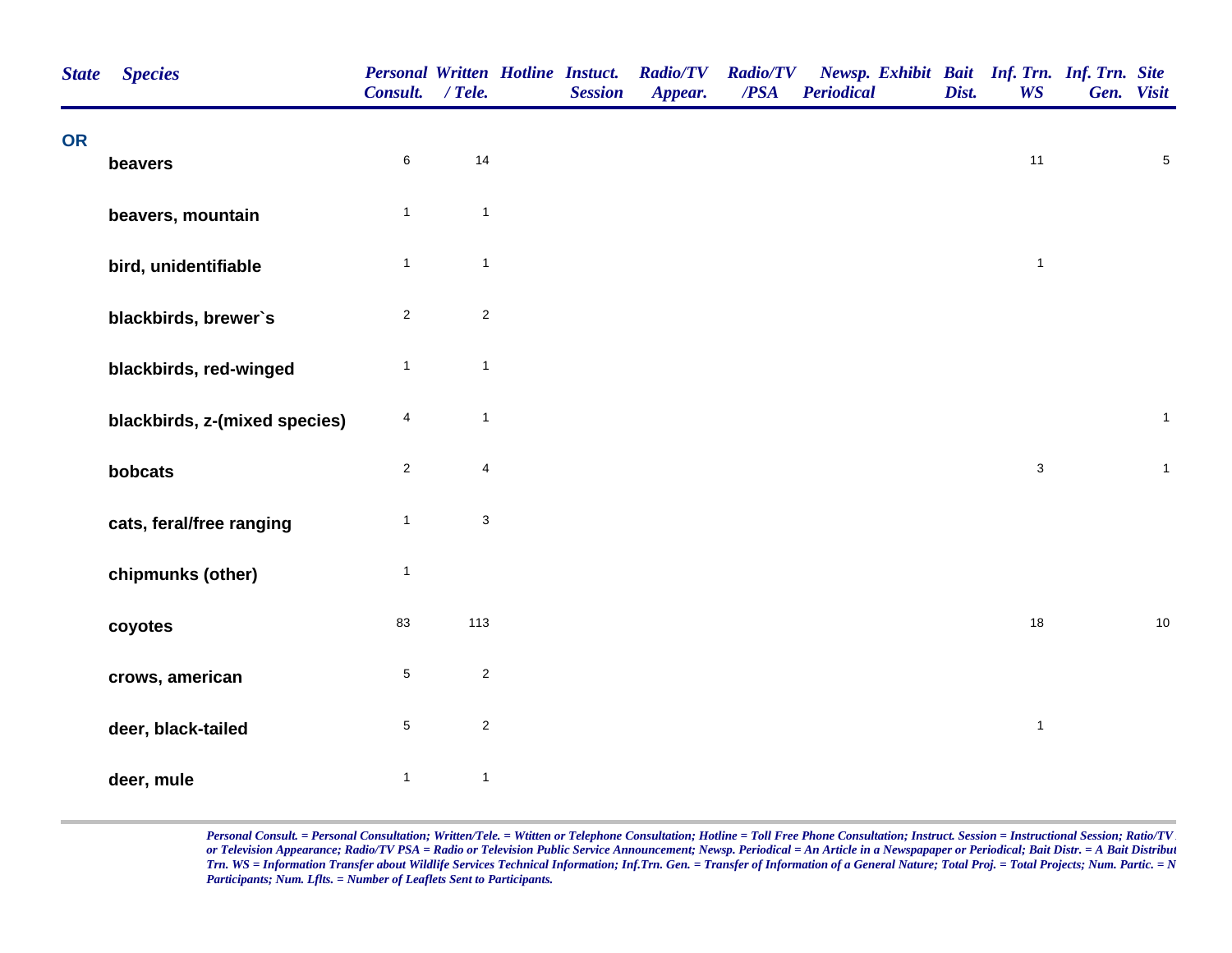| Total<br>Proj. | Num.<br>Partic | <b>Num.</b><br>Lflts |
|----------------|----------------|----------------------|
| $36\,$         | 39             | $\sqrt{5}$           |
|                |                |                      |
| $\overline{2}$ | $\mathbf{3}$   | $\overline{2}$       |
| $\mathbf{3}$   | $\mathbf{3}$   |                      |
| $\overline{4}$ | $21$           |                      |
| $\overline{c}$ | $16\,$         |                      |
| $\,6\,$        | ${\bf 28}$     |                      |
| $10$           | $15$           | $\boldsymbol{9}$     |
| $\overline{4}$ | $\, 6$         |                      |
|                |                |                      |
| $\overline{1}$ | $\mathbf{1}$   | $\overline{1}$       |
| 224            | 1,493          | 1,337                |
| $\overline{7}$ | 32             | $\overline{1}$       |
| $\bf 8$        | $34\,$         |                      |
| $\overline{c}$ | $\mathbf 5$    |                      |
|                |                |                      |

*Page 163 of 230*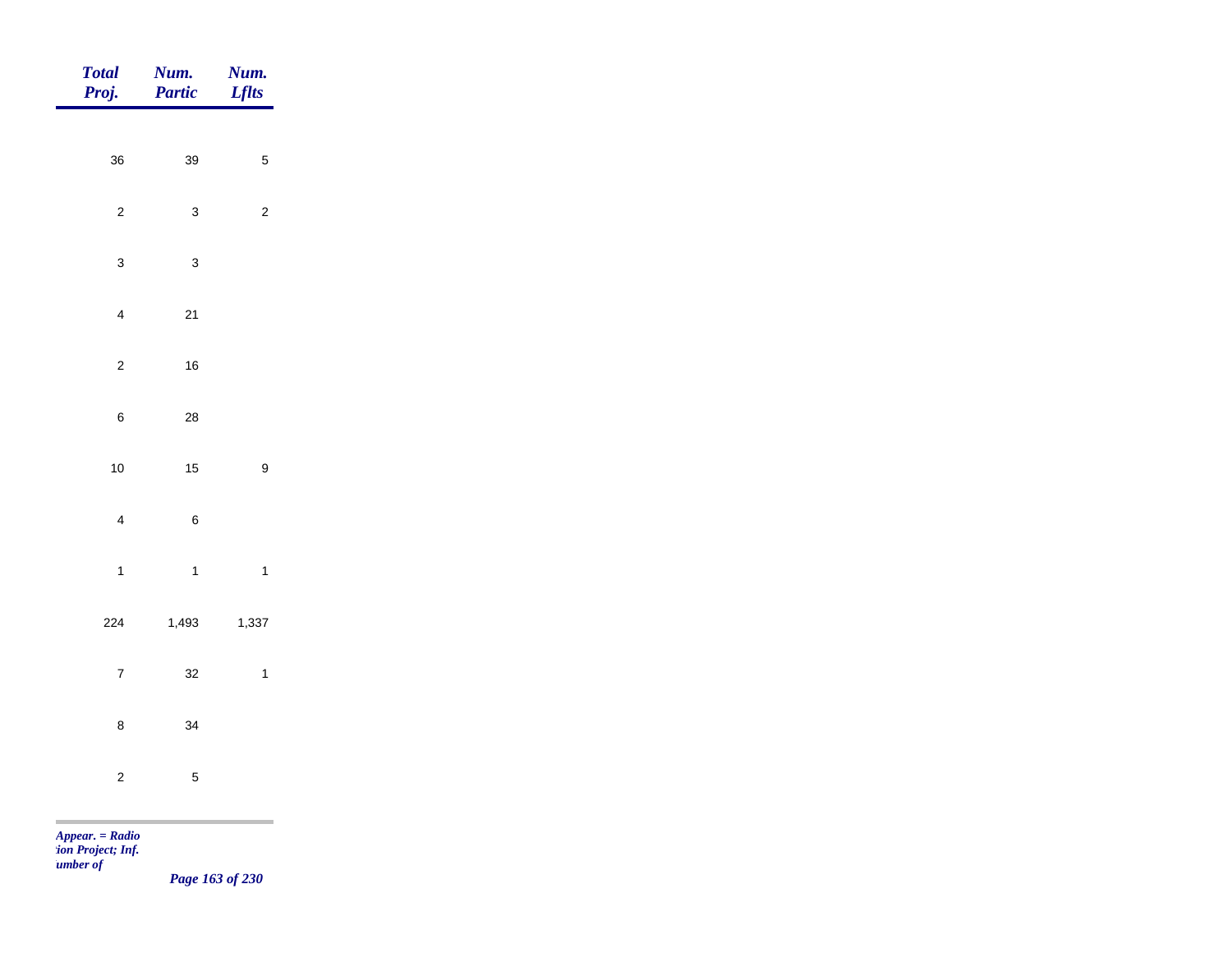| <b>State</b> | <b>Species</b>                  | Consult. / Tele. |              | <b>Personal Written Hotline Instuct.</b><br><b>Session</b> | <b>Radio/TV</b><br>Appear. | <b>Radio/TV</b><br>/PSA | Newsp. Exhibit Bait Inf. Trn. Inf. Trn. Site<br><b>Periodical</b> | Dist. | <b>WS</b>    | Gen. Visit |  |
|--------------|---------------------------------|------------------|--------------|------------------------------------------------------------|----------------------------|-------------------------|-------------------------------------------------------------------|-------|--------------|------------|--|
| <b>OR</b>    | deer, mule                      | $\mathbf{1}$     | $\mathbf{1}$ |                                                            |                            |                         |                                                                   |       |              |            |  |
|              | deer, white-tailed (wild)       | $\mathbf{1}$     | $\mathbf{1}$ |                                                            |                            |                         |                                                                   |       |              |            |  |
|              | dogs, feral, free-ranging and h | 4                |              |                                                            |                            |                         |                                                                   |       | $\mathbf{2}$ |            |  |
|              | doves, mourning                 | 3                |              |                                                            |                            |                         |                                                                   |       |              |            |  |
|              | ducks, bufflehead               |                  | $\mathbf{1}$ |                                                            |                            |                         |                                                                   |       |              |            |  |
|              | ducks, feral                    |                  | $\mathbf{1}$ |                                                            |                            |                         |                                                                   |       |              |            |  |
|              | ducks, mallards                 | $\mathbf{1}$     | $\mathbf 2$  |                                                            |                            |                         |                                                                   |       |              |            |  |
|              | ducks, scaup, lesser            | $\mathbf{1}$     |              |                                                            |                            |                         |                                                                   |       |              |            |  |
|              | ducks, wigeon, american         |                  | $\mathbf{1}$ |                                                            |                            |                         |                                                                   |       |              |            |  |
|              | elk, wapiti (wild)              | $\mathbf{1}$     |              |                                                            |                            |                         |                                                                   |       |              |            |  |
|              | falcons, american kestrels      | $\mathbf{1}$     |              |                                                            |                            |                         |                                                                   |       |              |            |  |
|              | fish (other)                    |                  | $\mathbf{1}$ |                                                            |                            |                         |                                                                   |       |              |            |  |
|              | flickers, northern              | $\mathbf 2$      | $\mathbf{1}$ |                                                            |                            |                         |                                                                   |       |              |            |  |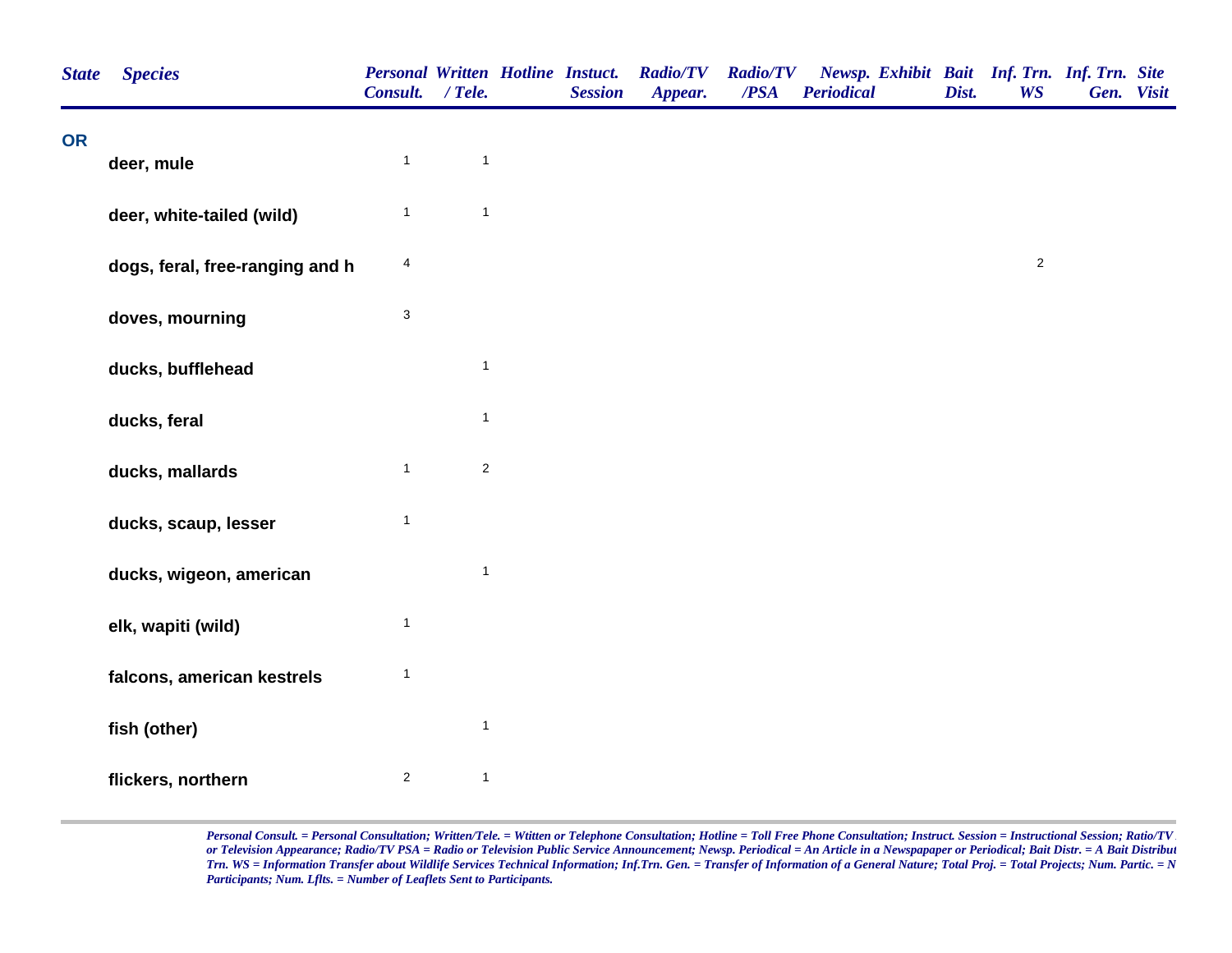| Total<br>Proj. | Num.<br>Partic | <b>Num.</b><br>Lflts     |
|----------------|----------------|--------------------------|
| $\overline{2}$ | $\overline{5}$ |                          |
| $\overline{2}$ | $\overline{c}$ |                          |
| $\,$ 6 $\,$    | $17$           |                          |
| $\mathbf{3}$   | $22\,$         |                          |
| $\overline{1}$ | $\overline{1}$ |                          |
| $\overline{1}$ | $\overline{1}$ |                          |
| $\mathbf{3}$   | 17             |                          |
| $\overline{1}$ | $15$           |                          |
| $\overline{1}$ | $\overline{1}$ |                          |
| $\mathbf{1}$   | $\overline{4}$ |                          |
| $\overline{1}$ | $\overline{4}$ |                          |
| $\overline{1}$ | $\mathbf{1}$   |                          |
| $\mathbf{3}$   | $\overline{4}$ | $\overline{\phantom{a}}$ |
|                |                |                          |

*Page 164 of 230*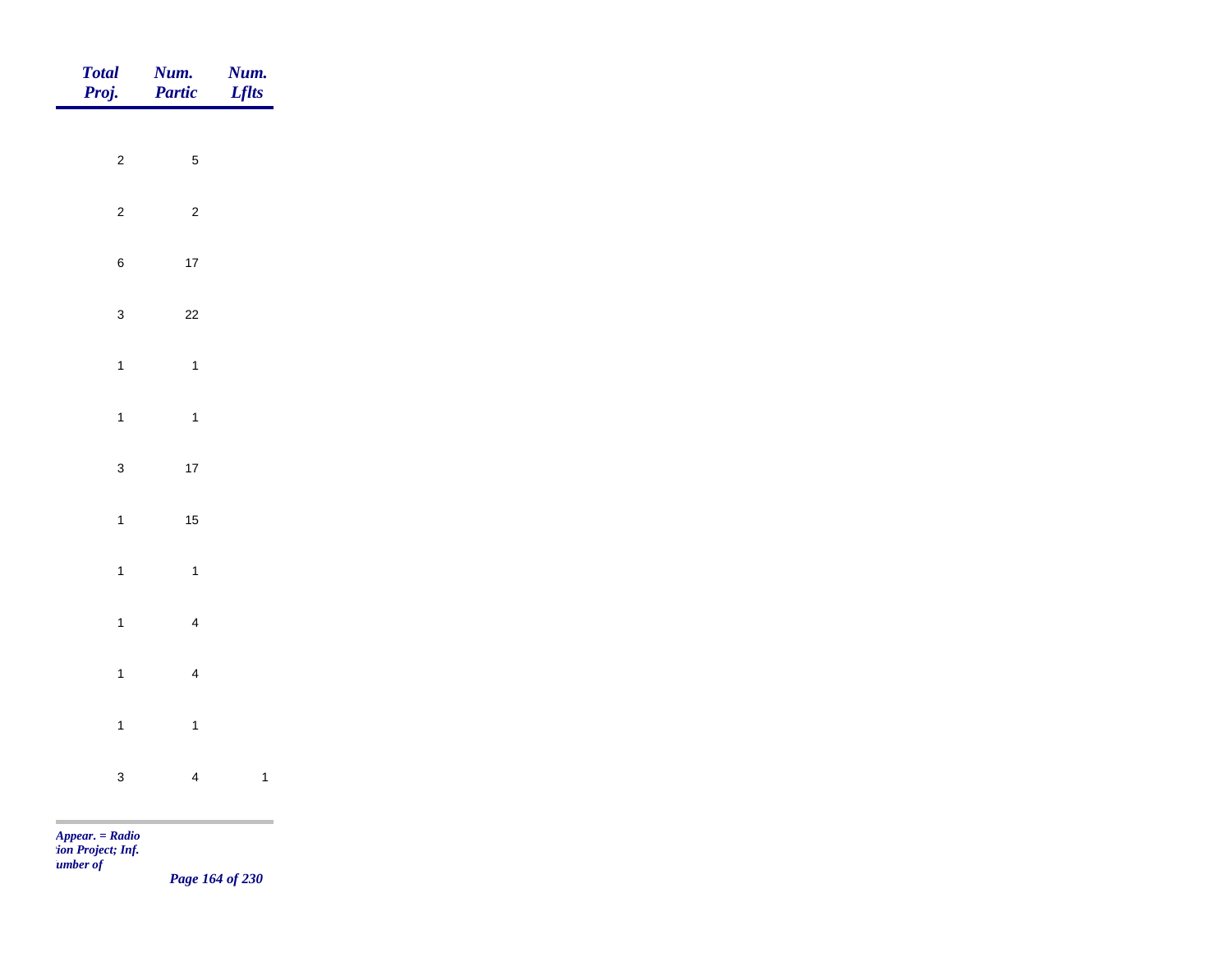| <b>State</b> | <b>Species</b>           | <b>Personal Written Hotline Instuct.</b><br>Consult. / Tele. |                         | <b>Session</b> | <b>Radio/TV</b><br>Appear. | <b>Radio/TV</b><br>/PSA | Newsp. Exhibit Bait Inf. Trn. Inf. Trn. Site<br><b>Periodical</b> | Dist. | <b>WS</b>    |              | Gen. Visit     |
|--------------|--------------------------|--------------------------------------------------------------|-------------------------|----------------|----------------------------|-------------------------|-------------------------------------------------------------------|-------|--------------|--------------|----------------|
| <b>OR</b>    |                          | $\sqrt{2}$                                                   | $\mathbf{1}$            |                |                            |                         |                                                                   |       |              |              |                |
|              | flickers, northern       |                                                              |                         |                |                            |                         |                                                                   |       |              |              |                |
|              | foxes, gray              |                                                              | $\overline{\mathbf{4}}$ |                |                            |                         |                                                                   |       |              |              | $\mathbf{1}$   |
|              | foxes, red               | $\mathbf{1}$                                                 | $\mathbf{1}$            |                |                            |                         |                                                                   |       |              |              | $\mathbf{1}$   |
|              | geese, cackling          |                                                              | $\overline{\mathbf{c}}$ |                |                            |                         |                                                                   |       |              |              |                |
|              | geese, canada            | $\,6\,$                                                      | $16\,$                  |                |                            |                         |                                                                   |       | $\mathbf{1}$ |              | $\overline{c}$ |
|              | geese, emperor           |                                                              | $\mathbf{1}$            |                |                            |                         |                                                                   |       |              |              |                |
|              | gophers, pocket (all)    |                                                              | 4                       |                |                            |                         |                                                                   |       |              |              |                |
|              | gulls, california        | $\mathbf{3}$                                                 | $\mathbf{1}$            |                |                            |                         |                                                                   |       |              | $\mathbf{1}$ |                |
|              | gulls, herring           | $\mathbf{3}$                                                 |                         |                |                            |                         |                                                                   |       |              |              |                |
|              | gulls, ring-billed       |                                                              | $\mathbf{3}$            |                |                            |                         |                                                                   |       |              |              |                |
|              | hares, jackrabbits (all) | $\mathbf{1}$                                                 |                         |                |                            |                         |                                                                   |       |              |              |                |
|              | hawks, red-tailed        | 4                                                            |                         |                |                            |                         |                                                                   |       |              |              |                |
|              | herons, great blue       | $\mathbf{1}$                                                 |                         |                |                            |                         |                                                                   |       |              |              |                |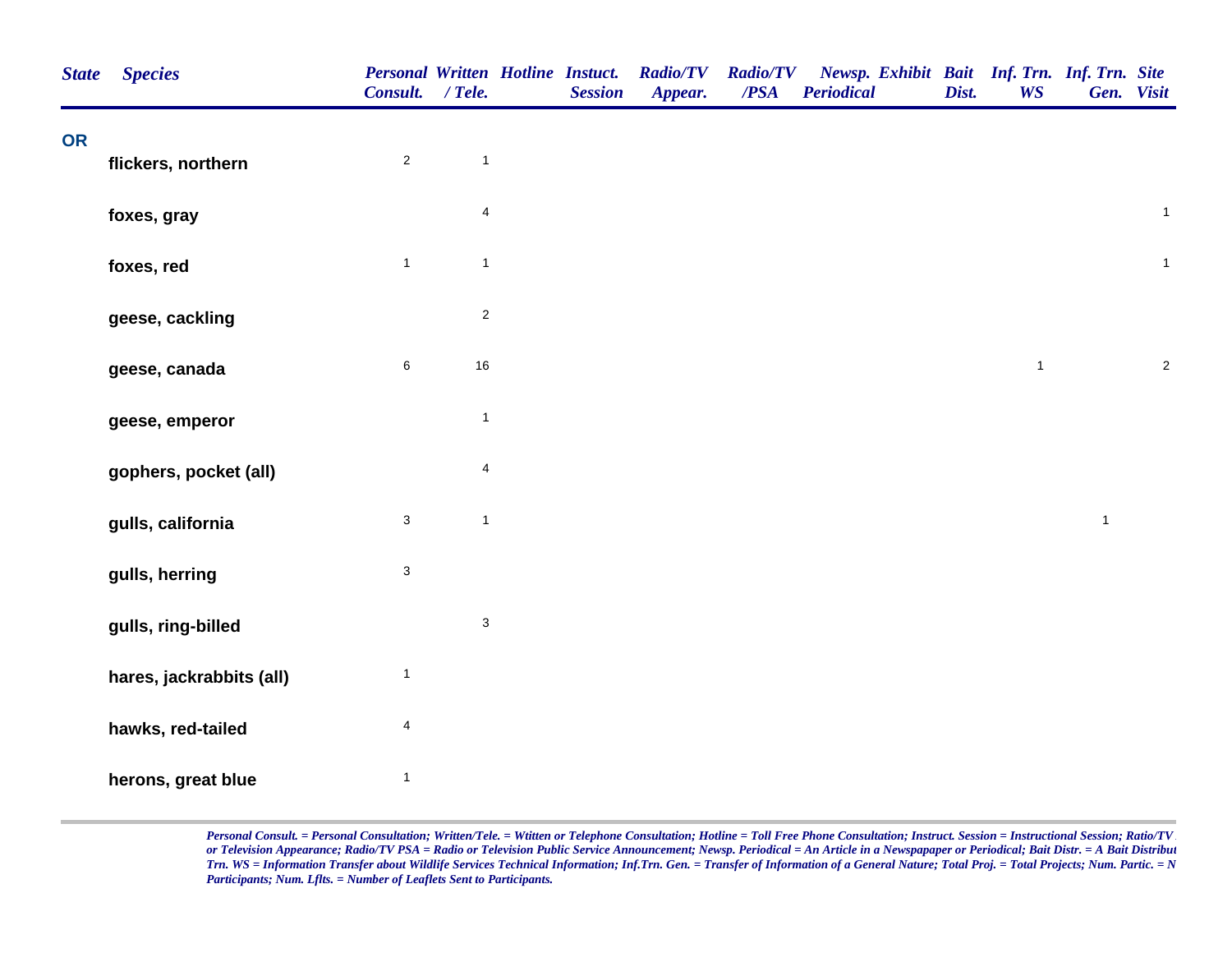| Total<br>Proj. | <b>Num.</b><br>Partic | <b>Num.</b><br>Lflts |
|----------------|-----------------------|----------------------|
|                |                       |                      |
| $\mathbf{3}$   | $\overline{4}$        | $\overline{1}$       |
| $\overline{5}$ | $\overline{7}$        | $\sqrt{5}$           |
| $\mathbf{3}$   | $18$                  | $\sqrt{5}$           |
| $\overline{c}$ | $\overline{c}$        |                      |
| 25             | $47\,$                |                      |
| $\overline{1}$ | $\overline{1}$        |                      |
|                |                       |                      |
| $\overline{4}$ | $\overline{4}$        |                      |
| $\sqrt{5}$     | $13$                  |                      |
| $\mathbf{3}$   | $11$                  |                      |
| $\mathbf{3}$   | $\mathbf{3}$          | $\overline{1}$       |
| $\mathbf{1}$   | $15$                  |                      |
| $\overline{4}$ | $27\,$                |                      |
| $\overline{1}$ | $15$                  |                      |
|                |                       |                      |

*Page 165 of 230*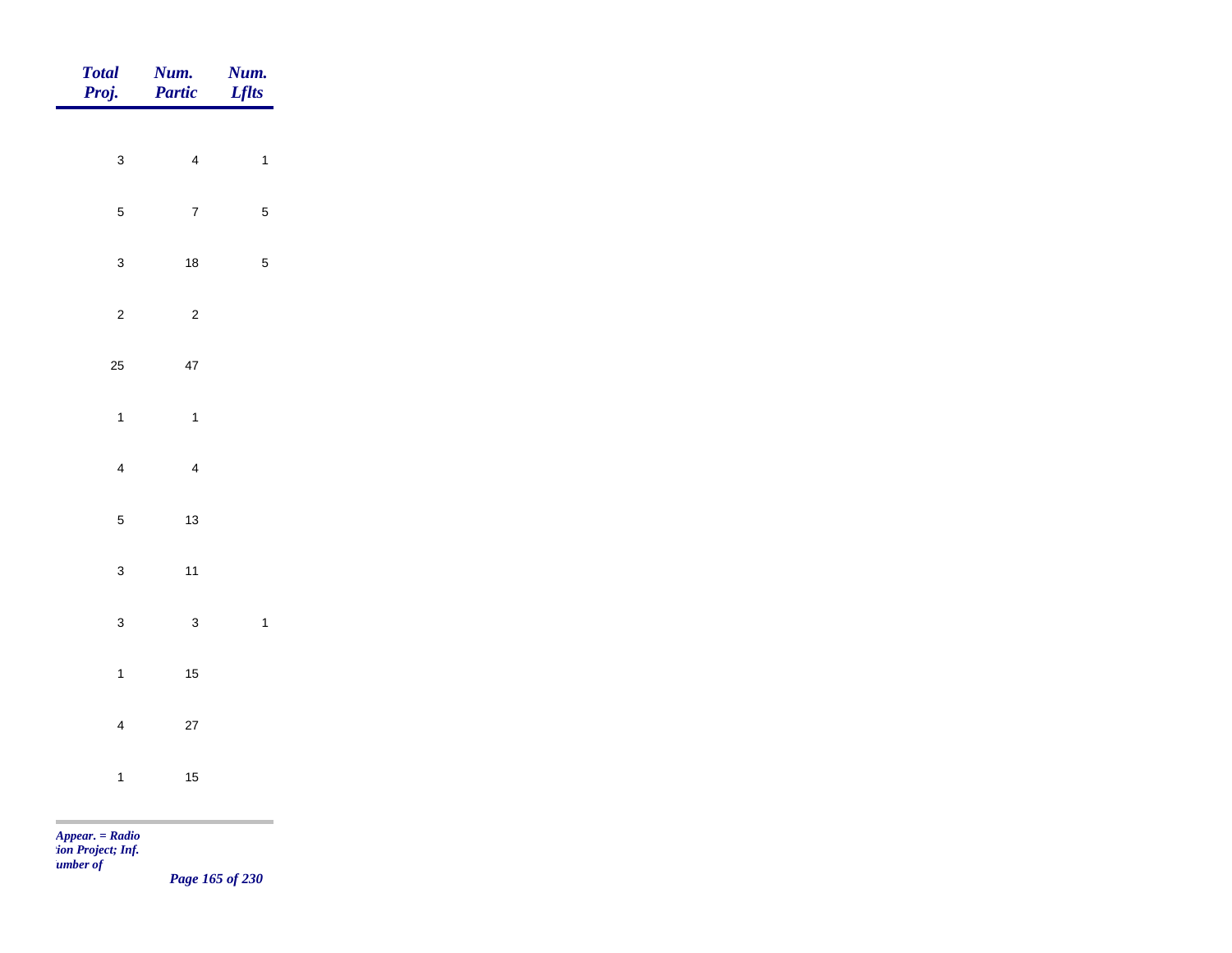| <b>State</b> | <b>Species</b>           | Consult. / Tele. |                | <b>Personal Written Hotline Instuct.</b><br><b>Session</b> | Radio/TV Radio/TV<br>Appear. | /PSA | Newsp. Exhibit Bait Inf. Trn. Inf. Trn. Site<br><b>Periodical</b> | Dist. | <b>WS</b>    | Gen. Visit |            |
|--------------|--------------------------|------------------|----------------|------------------------------------------------------------|------------------------------|------|-------------------------------------------------------------------|-------|--------------|------------|------------|
| <b>OR</b>    | herons, great blue       | $\mathbf{1}$     |                |                                                            |                              |      |                                                                   |       |              |            |            |
|              | hogs, feral              |                  |                |                                                            | $\overline{c}$               |      |                                                                   |       | $\mathbf{1}$ |            |            |
|              | killdeers                | $\mathbf{1}$     |                |                                                            |                              |      |                                                                   |       |              |            |            |
|              | kingbirds, western       | $\mathbf{1}$     |                |                                                            |                              |      |                                                                   |       |              |            |            |
|              | lions, mountain (cougar) | 35               | 34             | $\mathbf{1}$                                               |                              |      |                                                                   |       | 13           |            | 11         |
|              | lynx                     |                  | $\overline{1}$ |                                                            |                              |      |                                                                   |       |              |            |            |
|              | mammal, unidentifiable   |                  | $\mathbf{1}$   |                                                            |                              |      | $5\phantom{.0}$                                                   |       |              |            |            |
|              | marmots/woodchucks (all) | 5                | $\,6\,$        |                                                            |                              |      |                                                                   |       |              |            | $\sqrt{5}$ |
|              | meadowlarks, western     | $\mathbf{1}$     |                |                                                            |                              |      |                                                                   |       |              |            |            |
|              | mice, deer (all)         | $\mathbf{1}$     |                |                                                            |                              |      |                                                                   |       |              |            |            |
|              | mice, house              | $\mathbf{1}$     | $\mathbf{1}$   |                                                            |                              |      |                                                                   |       |              |            |            |
|              | moles (all)              |                  | $\mathbf{1}$   |                                                            |                              |      |                                                                   |       |              |            |            |
|              | muskrats                 |                  | $\mathbf{1}$   |                                                            |                              |      |                                                                   |       |              |            |            |
|              |                          |                  |                |                                                            |                              |      |                                                                   |       |              |            |            |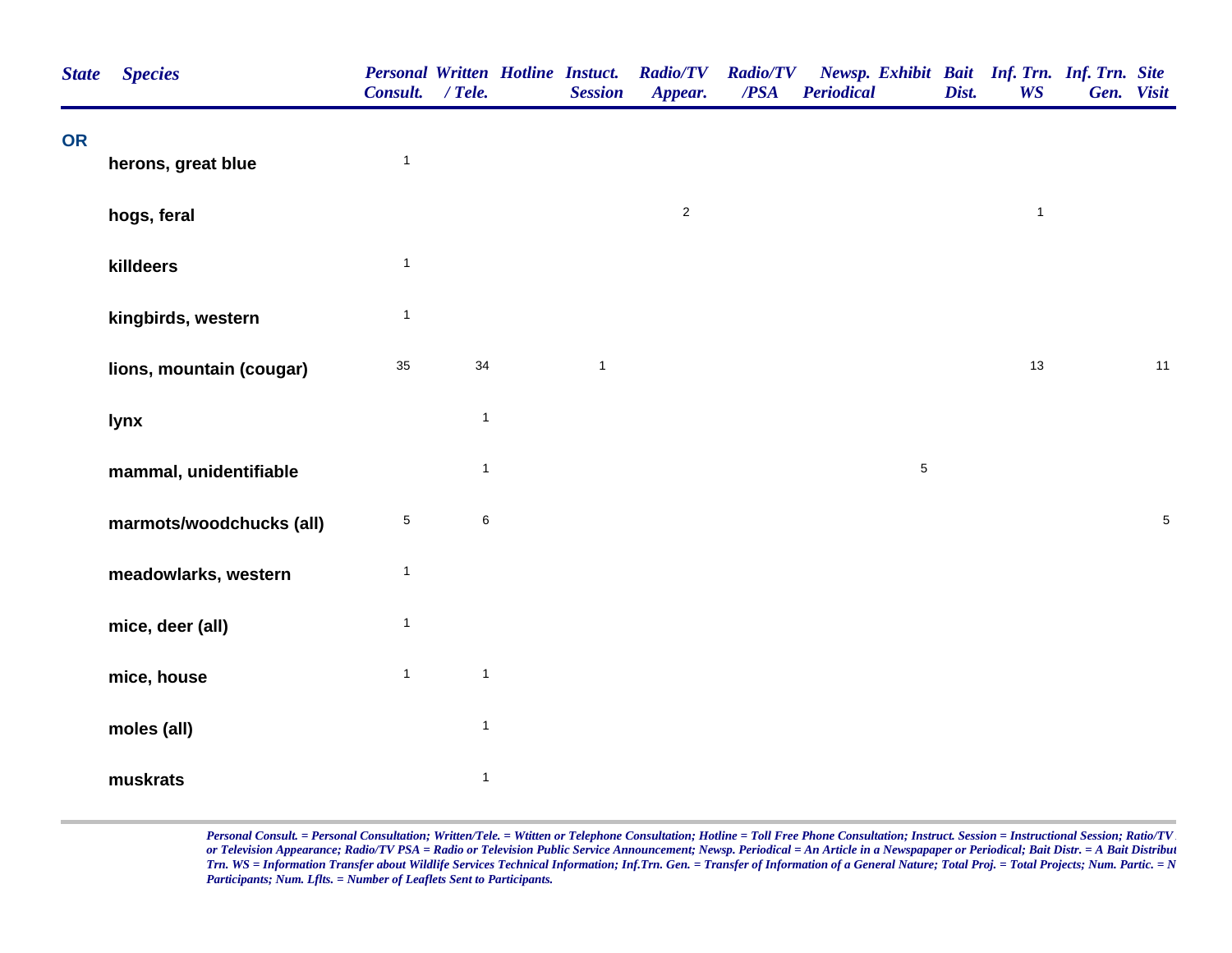| Total<br>Proj. | Num.<br>Partic | <b>Num.</b><br>Lflts |
|----------------|----------------|----------------------|
|                |                |                      |
| $\overline{1}$ | $15$           |                      |
| $\mathbf{3}$   | $\,6\,$        |                      |
| $\overline{1}$ | $15\,$         |                      |
| $\overline{1}$ | $15$           |                      |
| 94             | 1,096          | 923                  |
| $\overline{1}$ | $\overline{1}$ |                      |
| $\,6\,$        | 956            | 202                  |
| 16             | $16\,$         |                      |
|                |                |                      |
| $\overline{1}$ | $15$           |                      |
| $\overline{1}$ | $15$           |                      |
| $\overline{c}$ | $\overline{c}$ |                      |
| $\overline{1}$ | $\overline{1}$ |                      |
| $\overline{1}$ | $\overline{c}$ |                      |
|                |                |                      |

m.

*Page 166 of 230*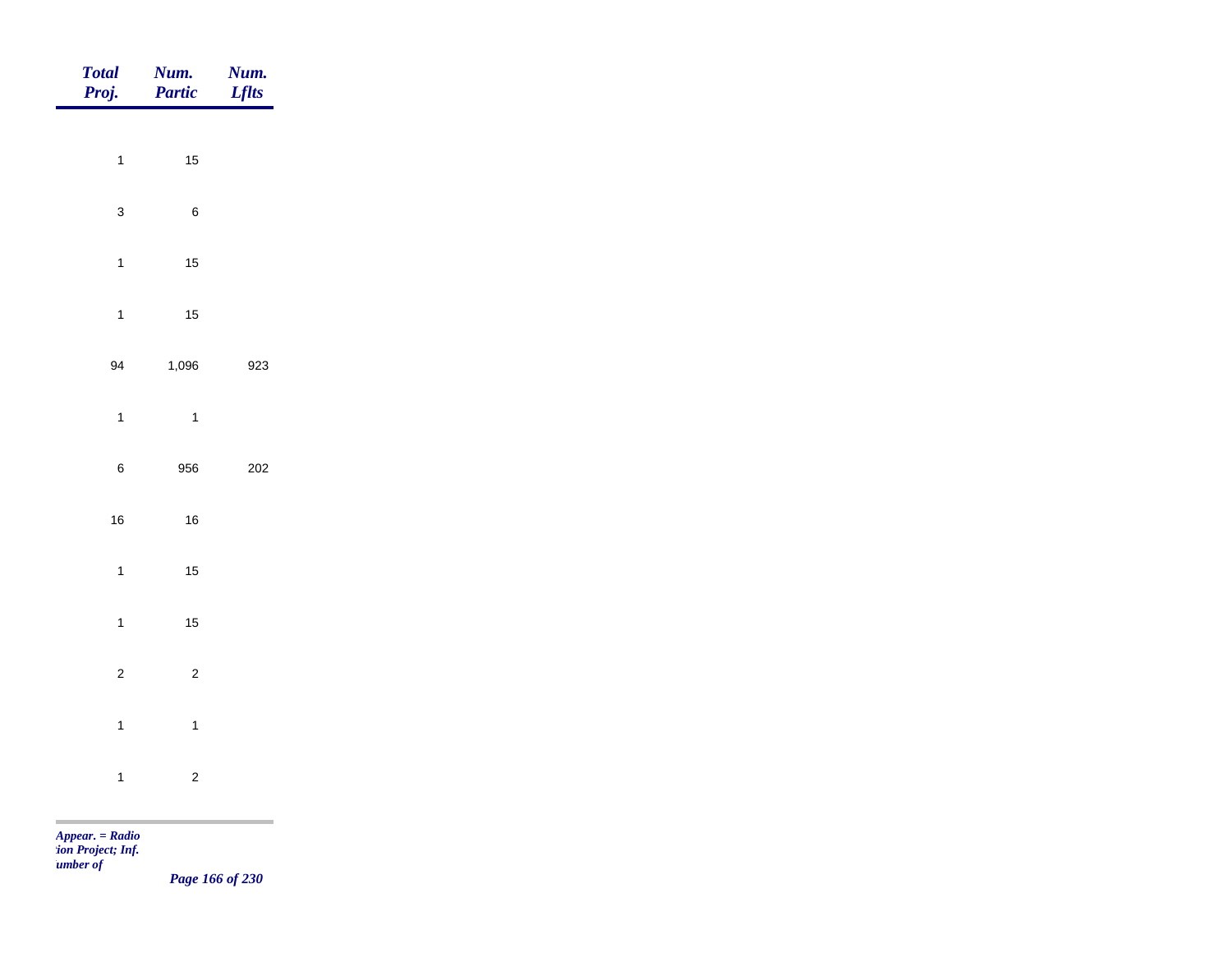| <b>State</b> | <b>Species</b>        | <b>Personal Written Hotline Instuct.</b><br>Consult. / Tele. |              | <b>Session</b> | <b>Radio/TV</b><br>Appear. | <b>Radio/TV</b><br>/PSA | Newsp. Exhibit Bait Inf. Trn. Inf. Trn. Site<br><b>Periodical</b> | Dist. | <b>WS</b> | Gen. Visit   |                  |
|--------------|-----------------------|--------------------------------------------------------------|--------------|----------------|----------------------------|-------------------------|-------------------------------------------------------------------|-------|-----------|--------------|------------------|
| <b>OR</b>    | muskrats              |                                                              | $\mathbf{1}$ |                |                            |                         |                                                                   |       |           |              |                  |
|              | nutrias               | $\mathbf 3$                                                  | $\bf 7$      |                |                            |                         |                                                                   |       |           |              | $\mathbf{1}$     |
|              | opossums, virginia    |                                                              | $\,6$        |                |                            |                         |                                                                   |       |           |              |                  |
|              | owls, great horned    | $\mathbf{1}$                                                 | $\mathbf{1}$ |                |                            |                         |                                                                   |       |           |              |                  |
|              | pigeons, feral (rock) | $\,6\,$                                                      | $\bf8$       |                |                            |                         |                                                                   |       |           | $\mathbf{1}$ |                  |
|              | porcupines            |                                                              | $\sqrt{2}$   |                |                            |                         |                                                                   |       |           |              | $\mathbf{3}$     |
|              | rabbits, cottontail   |                                                              | $\mathbf{1}$ |                |                            |                         |                                                                   |       |           |              |                  |
|              | raccoons              | $\boldsymbol{7}$                                             | $26\,$       |                |                            |                         |                                                                   |       | $12$      |              | $\boldsymbol{9}$ |
|              | rats, norway          | $\sqrt{2}$                                                   | $\mathbf 2$  |                |                            |                         |                                                                   |       |           |              | $\mathbf{1}$     |
|              | ravens, common        | $\overline{2}$                                               | $\,$ 5 $\,$  |                |                            |                         |                                                                   |       |           |              | $\mathbf{1}$     |
|              | robins, american      |                                                              |              |                |                            |                         |                                                                   |       |           | $\mathbf{3}$ |                  |
|              | shrews (all)          | $\mathbf{1}$                                                 |              |                |                            |                         |                                                                   |       |           |              |                  |
|              | skunks, spotted       |                                                              |              | $\mathbf{1}$   |                            |                         |                                                                   |       |           |              | $\mathbf{1}$     |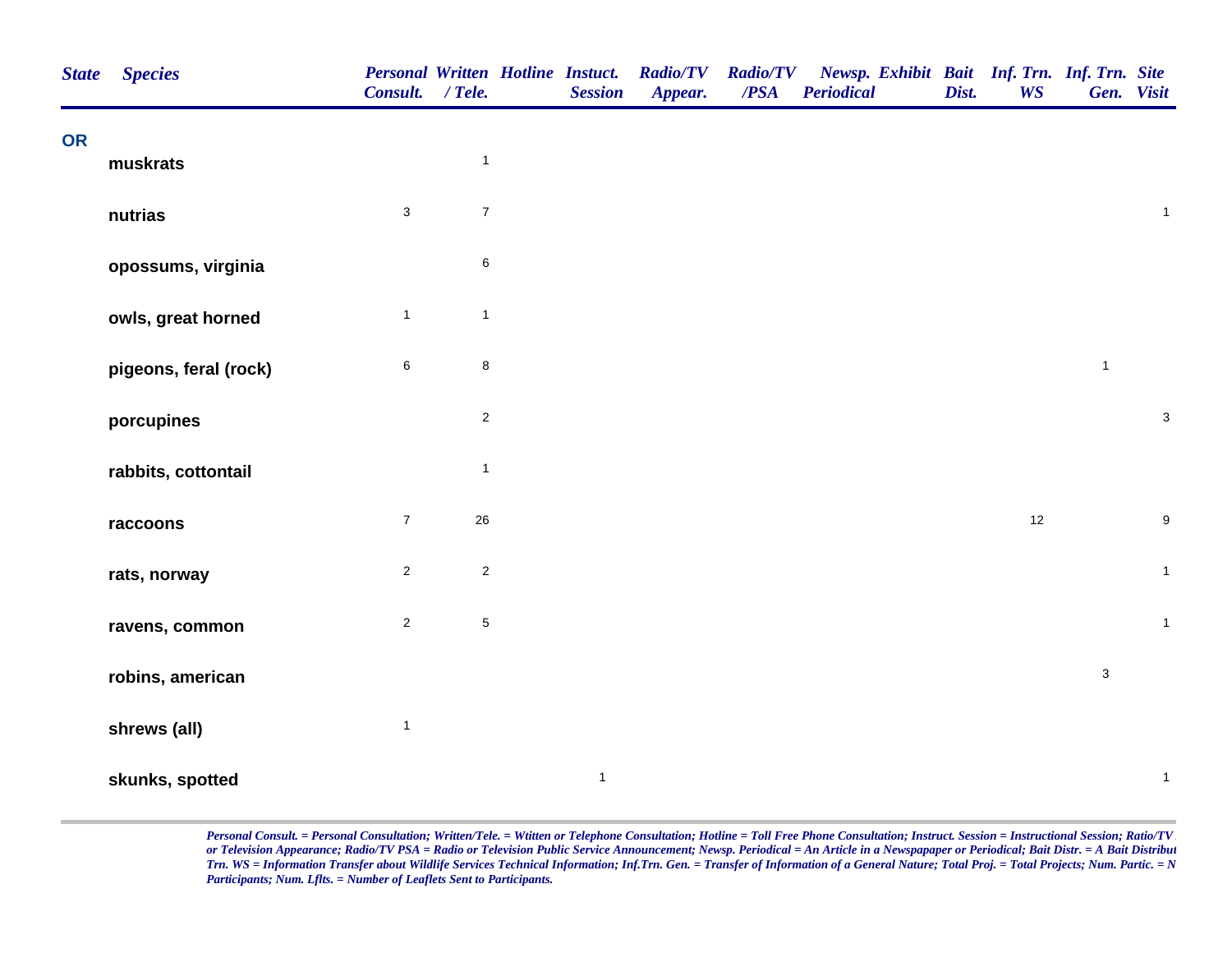| Total<br>Proj. | Num.<br>Partic | Num.<br><b>Lflts</b>                         |
|----------------|----------------|----------------------------------------------|
| $\overline{1}$ | $\overline{c}$ |                                              |
|                |                |                                              |
| $11$           | 609            | 600                                          |
| $\,6\,$        | $\,6\,$        |                                              |
| $\sqrt{2}$     | $16\,$         |                                              |
| $15$           | $47\,$         |                                              |
| $\overline{5}$ | $\overline{5}$ |                                              |
| $\overline{1}$ | $\overline{1}$ |                                              |
| 54             | 86             | $37\,$                                       |
| $\sqrt{5}$     | $\sqrt{5}$     |                                              |
|                |                |                                              |
| $\bf 8$        | $12$           | $\overline{1}$                               |
| $\mathbf{3}$   | $\mathbf{3}$   |                                              |
| $\overline{1}$ | $15$           |                                              |
| $\mathbf 2$    | $\overline{c}$ |                                              |
| m              |                | the control of the control of the control of |

*Page 167 of 230*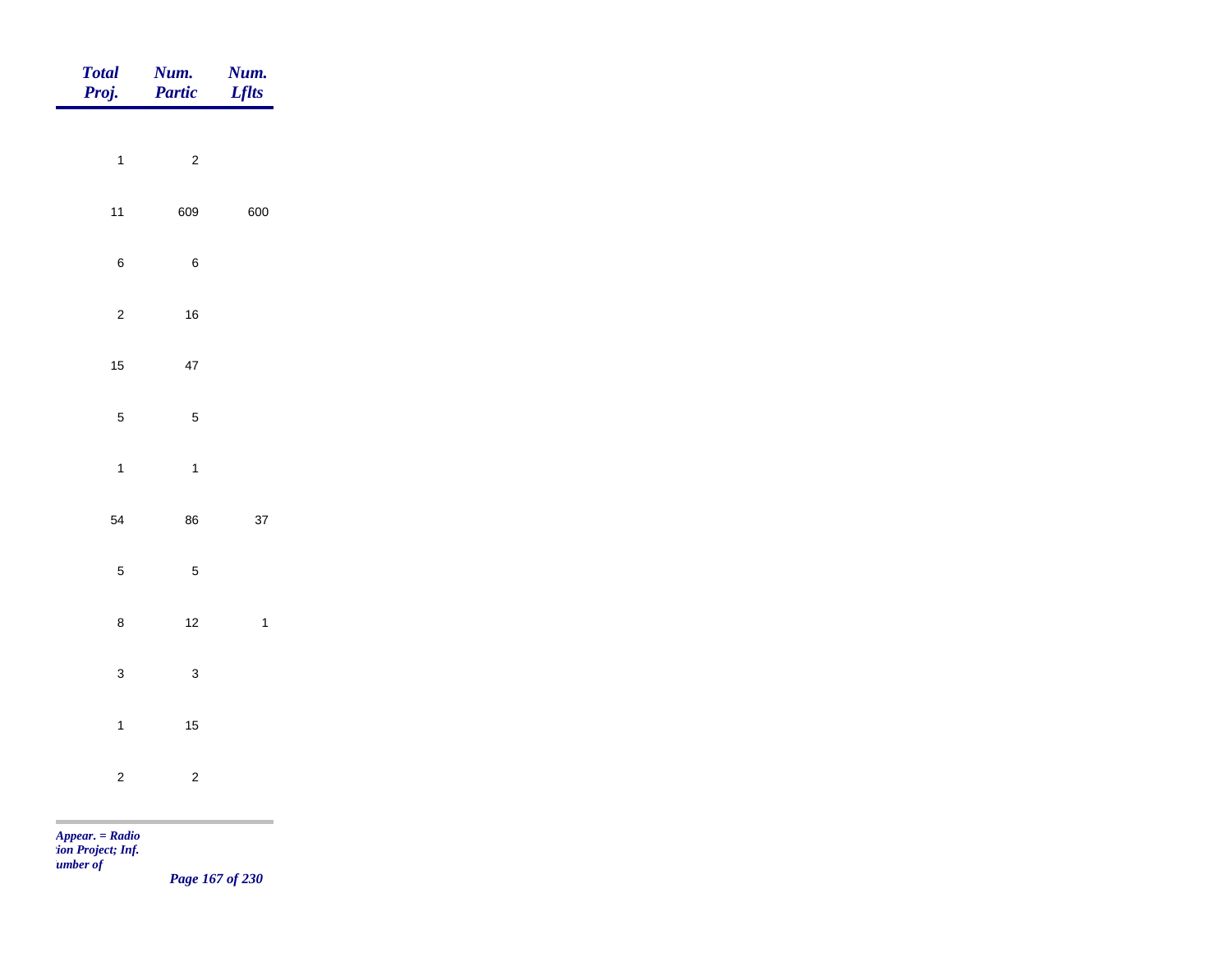| <b>State</b> | <b>Species</b>            | <b>Personal Written Hotline Instuct.</b><br>Consult. / Tele. |              | <b>Session</b> | <b>Radio/TV</b><br>Appear. | <b>Radio/TV</b><br>/PSA | Newsp. Exhibit Bait Inf. Trn. Inf. Trn. Site<br><b>Periodical</b> | Dist. | <b>WS</b>      |              | Gen. Visit              |
|--------------|---------------------------|--------------------------------------------------------------|--------------|----------------|----------------------------|-------------------------|-------------------------------------------------------------------|-------|----------------|--------------|-------------------------|
| <b>OR</b>    | skunks, spotted           |                                                              |              | $\mathbf{1}$   |                            |                         |                                                                   |       |                |              | $\mathbf{1}$            |
|              | skunks, striped           | 11                                                           | 14           |                |                            |                         |                                                                   |       | $\mathbf{1}$   |              | 6                       |
|              | snakes, poisonous (other) |                                                              | $\mathbf{1}$ |                |                            |                         |                                                                   |       | $\overline{c}$ |              | $\mathbf{1}$            |
|              | sparrows, house/english   | $\mathbf{1}$                                                 | $\sqrt{2}$   |                |                            |                         |                                                                   |       |                |              |                         |
|              | squirrels, ground, other  | $\,$ 5 $\,$                                                  | $\sqrt{2}$   |                |                            |                         |                                                                   |       |                |              | $\overline{\mathbf{4}}$ |
|              | starlings, european       | $\overline{4}$                                               | $\mathbf 5$  |                |                            |                         |                                                                   |       |                |              | $\mathbf{1}$            |
|              | swallows, bank            | $\sqrt{2}$                                                   |              |                |                            |                         |                                                                   |       |                |              |                         |
|              | swallows, barn            | $\mathbf{1}$                                                 |              |                |                            |                         |                                                                   |       |                |              |                         |
|              | swallows, cliff           | $\sqrt{2}$                                                   |              |                |                            |                         |                                                                   |       | $\mathbf{1}$   |              |                         |
|              | voles (all)               | $\mathbf{1}$                                                 |              |                |                            |                         |                                                                   |       |                |              |                         |
|              | vultures, turkey          | $\mathbf{1}$                                                 |              |                |                            |                         |                                                                   |       |                |              |                         |
|              | weasels (all)             | $\overline{1}$                                               |              |                |                            |                         |                                                                   |       |                | $\mathbf{1}$ |                         |
|              | wolves, gray/timber       |                                                              |              |                |                            |                         |                                                                   |       |                |              |                         |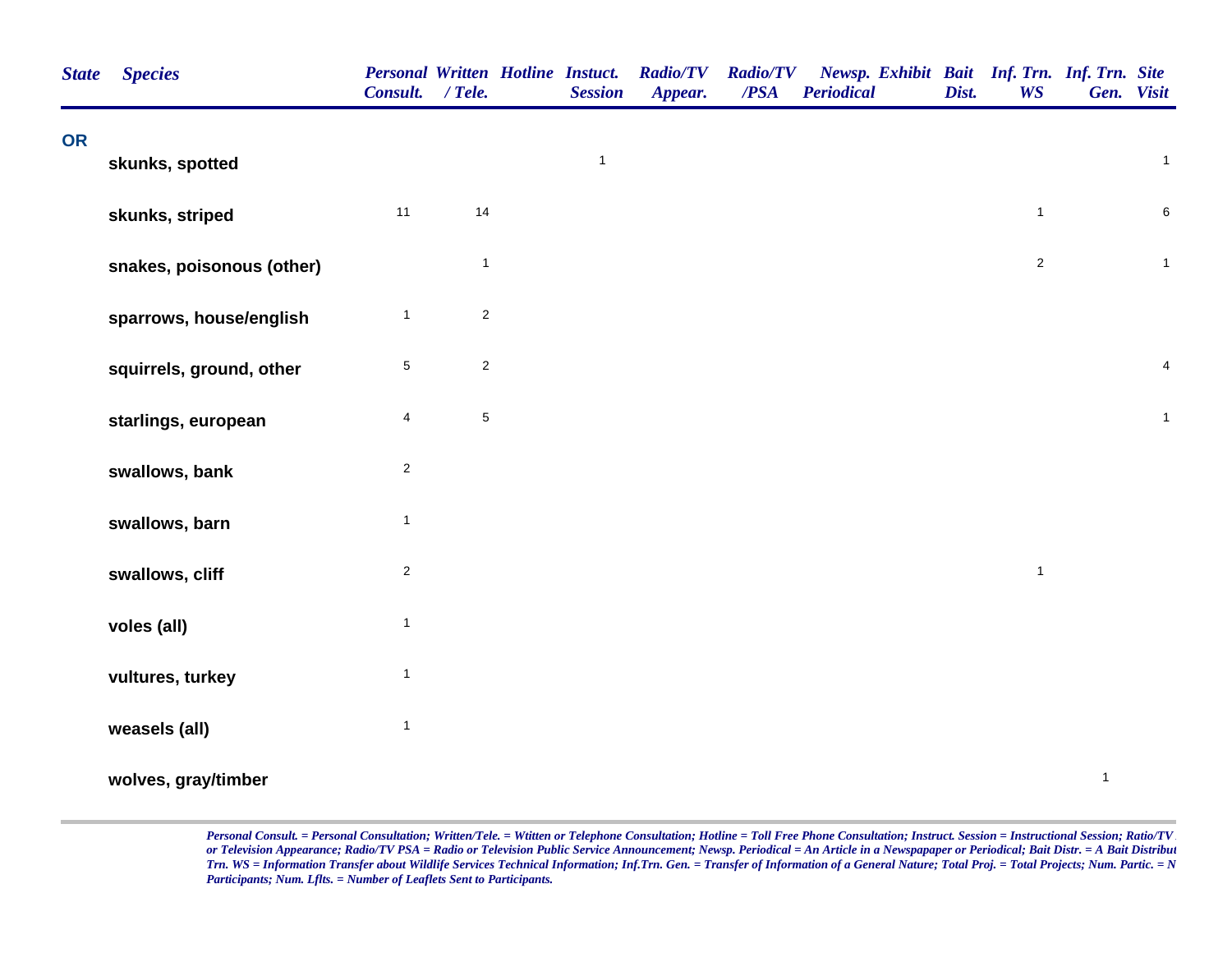| Total<br>Proj. | Num.<br>Partic          | <b>Num.</b><br>Lflts |
|----------------|-------------------------|----------------------|
| $\overline{c}$ | $\overline{c}$          |                      |
|                |                         |                      |
| $32\,$         | $50\,$                  | $24\,$               |
| $\overline{4}$ | $\overline{4}$          | $10$                 |
| $\mathbf{3}$   | $\overline{4}$          |                      |
| $11$           | ${\bf 26}$              |                      |
| $10$           | $19$                    |                      |
| $\overline{c}$ | $18\,$                  |                      |
| $\overline{1}$ | $\mathbf{3}$            |                      |
|                |                         |                      |
| $\mathbf{3}$   | $17\,$                  |                      |
| $\overline{1}$ | $15\,$                  |                      |
| $\overline{1}$ | $15\,$                  |                      |
| $\overline{1}$ | $\overline{\mathbf{1}}$ |                      |
| $\overline{1}$ | $\overline{1}$          |                      |
|                |                         |                      |

m

*Page 168 of 230*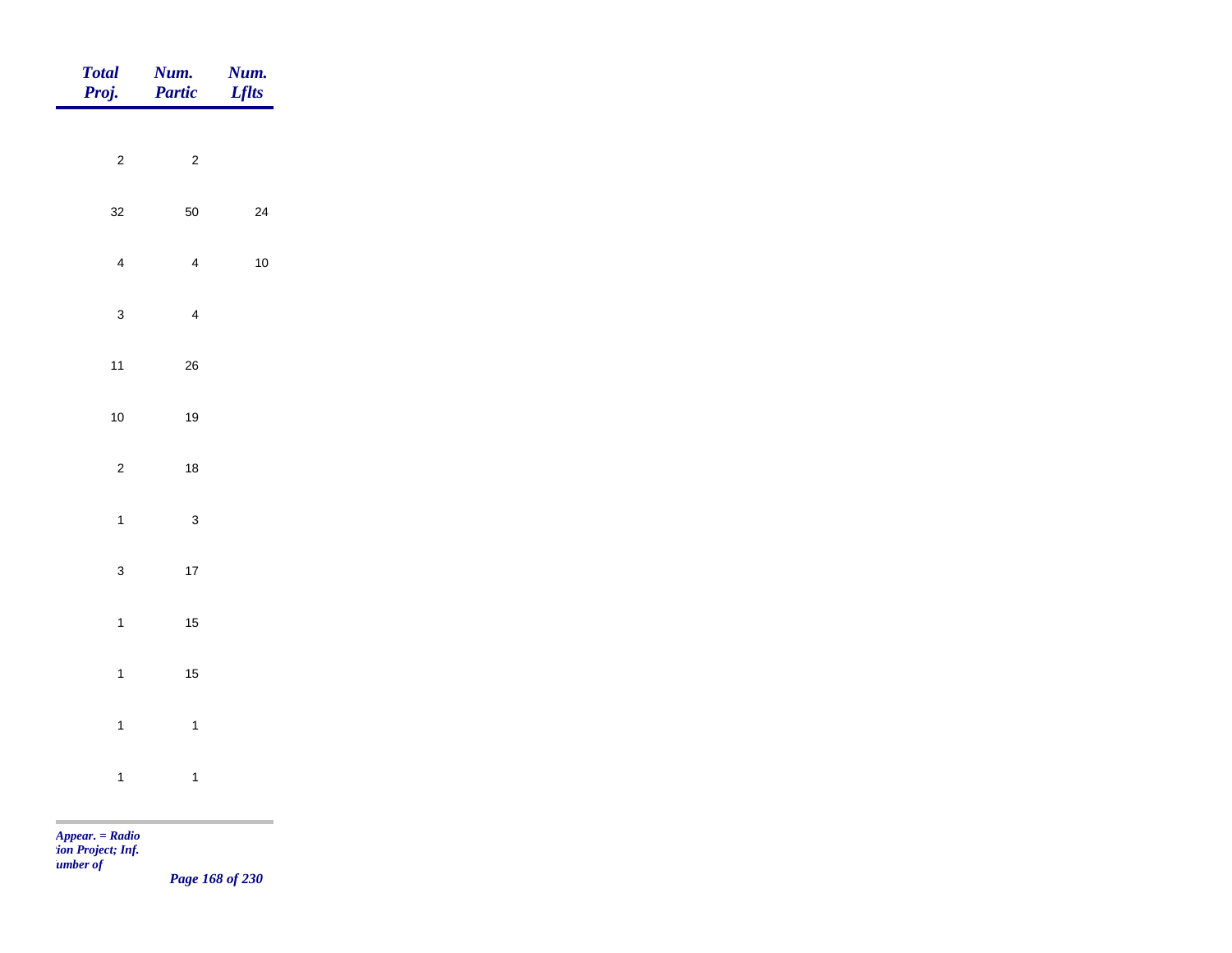| <b>State</b> | <b>Species</b>                         | <b>Personal Written Hotline Instuct.</b><br>Consult. / Tele. |                | <b>Session</b> | <b>Radio/TV</b><br>Appear. | <b>Radio/TV</b><br>/PSA | Newsp. Exhibit Bait Inf. Trn. Inf. Trn. Site<br><b>Periodical</b> | Dist. | <b>WS</b> | Gen. Visit   |                           |
|--------------|----------------------------------------|--------------------------------------------------------------|----------------|----------------|----------------------------|-------------------------|-------------------------------------------------------------------|-------|-----------|--------------|---------------------------|
| <b>OR</b>    | wolves, gray/timber                    |                                                              |                |                |                            |                         |                                                                   |       |           | $\mathbf{1}$ |                           |
|              | woodrats, desert                       | $\mathbf{1}$                                                 |                |                |                            |                         |                                                                   |       |           |              |                           |
|              | woodrats, white-throated               | $\mathbf{1}$                                                 |                |                |                            |                         |                                                                   |       |           |              |                           |
|              | <b>Subtotal Project Types by State</b> | 254                                                          | 322            | $\overline{c}$ | $\overline{2}$             | $\overline{2}$          | $\sqrt{5}$                                                        |       | $70\,$    | 6            | 73                        |
|              |                                        |                                                              |                |                |                            |                         | <b>Total Projects, Participants and Leaflets This S</b>           |       |           |              |                           |
| <b>PA</b>    | bats (all)                             |                                                              | 13             |                |                            |                         |                                                                   |       |           |              | $\ensuremath{\mathsf{3}}$ |
|              | bears, black                           |                                                              | $\mathbf{1}$   |                |                            |                         |                                                                   |       |           |              |                           |
|              | beavers                                | $\mathbf{3}$                                                 | $\,$ 5 $\,$    |                |                            |                         |                                                                   |       |           |              |                           |
|              | blackbirds, red-winged                 |                                                              | $\overline{7}$ |                |                            |                         |                                                                   |       |           |              |                           |
|              | blackbirds, z-(mixed species)          |                                                              | $\,6$          |                |                            |                         |                                                                   |       |           |              |                           |
|              | cardinals, northern                    |                                                              | $\mathbf{1}$   |                |                            |                         |                                                                   |       |           |              |                           |
|              | cats, feral/free ranging               | $\mathbf{3}$                                                 | 4              |                |                            |                         |                                                                   |       |           |              |                           |
|              | chipmunks (other)                      |                                                              | 4              |                |                            |                         |                                                                   |       |           |              |                           |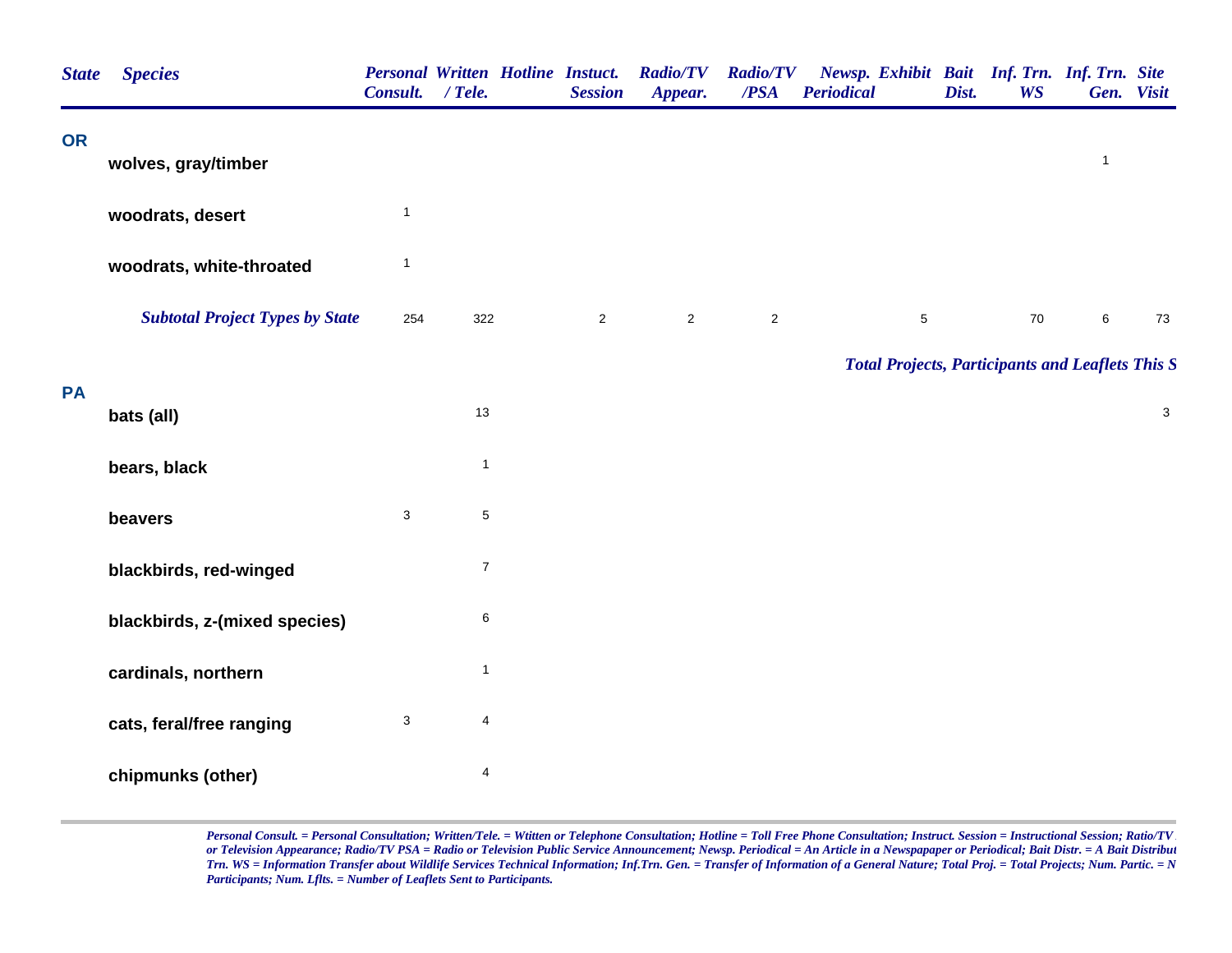|             | <b>Total</b><br>Proj.   | Num.<br><b>Partic</b>   | Num.<br><b>Lflts</b> |
|-------------|-------------------------|-------------------------|----------------------|
|             | $\mathbf{1}$            | $\mathbf{1}$            |                      |
|             | $\overline{\mathbf{1}}$ | $\mathbf{1}$            |                      |
|             | $\overline{\mathbf{1}}$ | $\mathbf{1}$            |                      |
|             |                         |                         |                      |
| <i>tate</i> | 734                     | 5,130                   | 3,194                |
|             | 16                      | 42                      | $\boldsymbol{7}$     |
|             | $\mathbf{1}$            | $\overline{\mathbf{c}}$ |                      |
|             | 8                       | 20                      |                      |
|             | $\overline{7}$          | 14                      |                      |
|             | 6                       | 13                      | $\mathbf{1}$         |
|             | $\mathbf{1}$            | $\overline{\mathbf{c}}$ |                      |
|             | $\overline{7}$          | 10                      |                      |
|             | $\overline{\mathbf{4}}$ | $\overline{7}$          |                      |

m

*Page 169 of 230*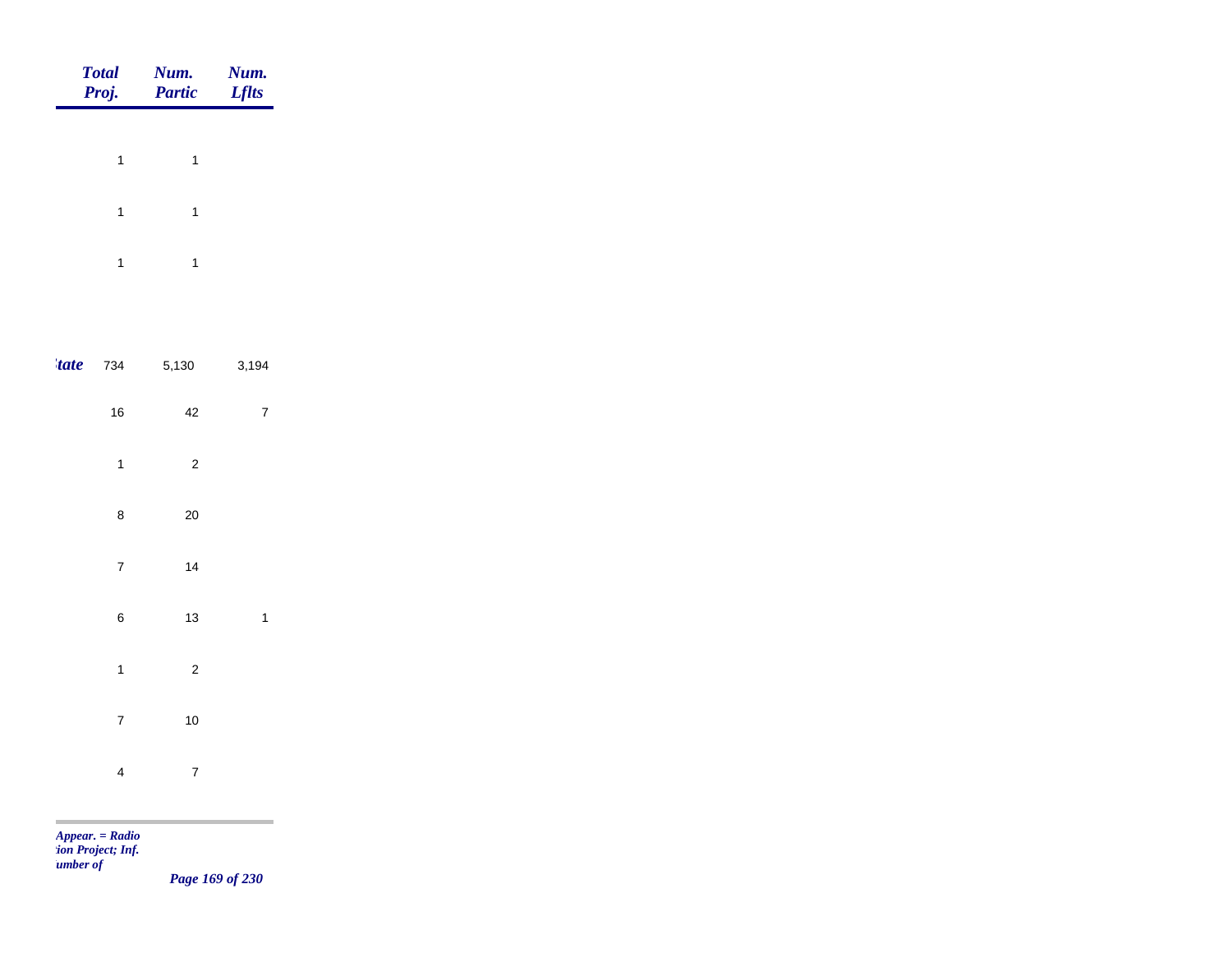| <b>State</b> | <b>Species</b>             | Consult. / Tele. |                           | <b>Personal Written Hotline Instuct.</b><br><b>Session</b> | <b>Radio/TV</b><br>Appear. | <b>Radio/TV</b><br>/PSA | Newsp. Exhibit Bait Inf. Trn. Inf. Trn. Site<br><b>Periodical</b> | Dist. | <b>WS</b>    | Gen. Visit |            |
|--------------|----------------------------|------------------|---------------------------|------------------------------------------------------------|----------------------------|-------------------------|-------------------------------------------------------------------|-------|--------------|------------|------------|
| <b>PA</b>    | coots, american            |                  | $\mathbf{1}$              |                                                            |                            |                         |                                                                   |       |              |            |            |
|              | coyotes                    |                  | 18                        |                                                            |                            |                         |                                                                   |       |              |            |            |
|              | crows, american            | $\sqrt{3}$       | $\ensuremath{\mathsf{3}}$ | $\mathbf{1}$                                               |                            |                         |                                                                   |       |              |            |            |
|              | deer, white-tailed (wild)  | 41               | 54                        |                                                            |                            |                         | $\mathbf{1}$                                                      |       | $\mathbf{1}$ |            |            |
|              | doves, mourning            | $\mathbf{1}$     | $\mathbf 5$               |                                                            |                            |                         |                                                                   |       |              |            |            |
|              | ducks, american black      |                  | $\mathbf{1}$              |                                                            |                            |                         |                                                                   |       |              |            |            |
|              | ducks, feral               |                  | $\mathbf 5$               |                                                            |                            |                         |                                                                   |       |              |            |            |
|              | ducks, mallards            |                  | 10                        |                                                            |                            |                         |                                                                   |       |              |            | $\sqrt{2}$ |
|              | ducks, merganser common    |                  | $\mathbf{1}$              |                                                            |                            |                         |                                                                   |       |              |            |            |
|              | ducks, teal, green-winged  |                  | $\mathbf{1}$              |                                                            |                            |                         |                                                                   |       |              |            |            |
|              | falcons, american kestrels | $\mathbf{1}$     | $\overline{\mathbf{4}}$   |                                                            |                            |                         |                                                                   |       |              |            |            |
|              | flickers, northern         |                  | $\overline{\mathbf{c}}$   |                                                            |                            |                         |                                                                   |       |              |            |            |
|              | foxes, gray                |                  | $\overline{\mathbf{c}}$   |                                                            |                            |                         |                                                                   |       |              |            |            |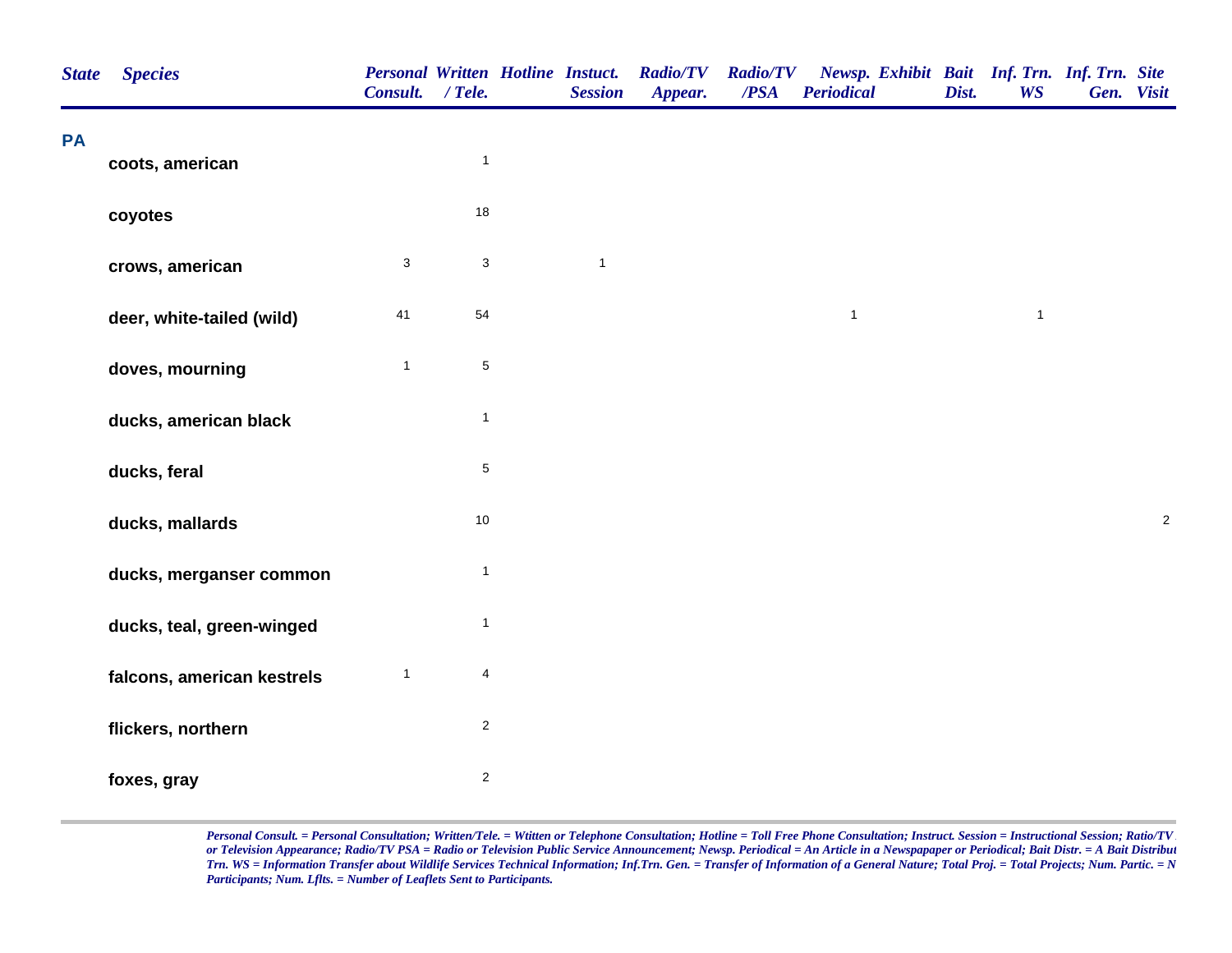| <b>Total</b><br>Proj.   | Num.<br>Partic          | Num.<br><b>Lflts</b>    |
|-------------------------|-------------------------|-------------------------|
|                         |                         |                         |
| $\mathbf{1}$            | $\mathbf{1}$            | $\mathbf{1}$            |
| $18\,$                  | 32                      | $\boldsymbol{9}$        |
| $\overline{\mathbf{7}}$ | 189                     |                         |
| 97                      | 239                     | $22\,$                  |
| 6                       | $\boldsymbol{7}$        | $\sqrt{2}$              |
| $\mathbf{1}$            | $\ddot{\phantom{a}}$    | $\mathbf{1}$            |
| $\overline{5}$          | $\boldsymbol{9}$        |                         |
| 12                      | 15                      | $\mathbf{1}$            |
| $\mathbf{1}$            | $\mathbf{1}$            |                         |
| $\mathbf{1}$            | $\mathbf{1}$            | $\mathbf{1}$            |
| 5                       | $\boldsymbol{6}$        | $\mathbf 2$             |
| $\boldsymbol{2}$        | $\overline{\mathbf{4}}$ | $\overline{\mathbf{4}}$ |
| $\overline{\mathbf{c}}$ | 3                       |                         |

m

*Page 170 of 230*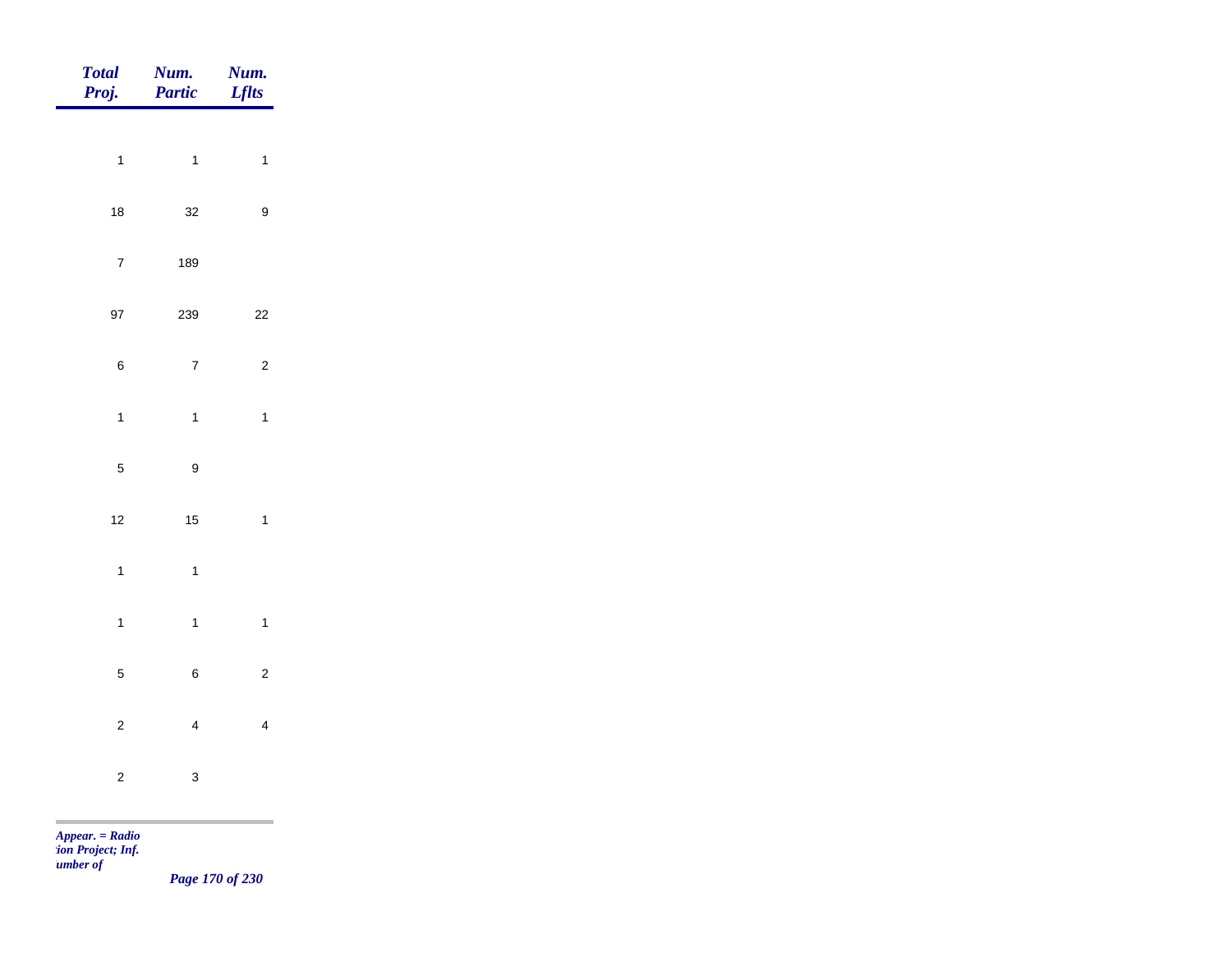| <b>State</b> | <b>Species</b>           | <b>Personal Written Hotline Instuct.</b><br>Consult. / Tele. |                           | <b>Session</b>   | <b>Radio/TV</b><br>Appear. | <b>Radio/TV</b><br>/PSA | Newsp. Exhibit Bait Inf. Trn. Inf. Trn. Site<br><b>Periodical</b> | Dist. | <b>WS</b>    |                | Gen. Visit   |
|--------------|--------------------------|--------------------------------------------------------------|---------------------------|------------------|----------------------------|-------------------------|-------------------------------------------------------------------|-------|--------------|----------------|--------------|
| PA           | foxes, gray              |                                                              | $\mathbf 2$               |                  |                            |                         |                                                                   |       |              |                |              |
|              |                          |                                                              |                           |                  |                            |                         |                                                                   |       |              |                |              |
|              | foxes, red               |                                                              | $\,6$                     |                  |                            |                         |                                                                   |       |              |                |              |
|              | geese, canada            | 31                                                           | $121$                     | $\boldsymbol{9}$ |                            |                         | $\mathbf{1}$                                                      |       | $\mathbf{2}$ | $\overline{1}$ | $10$         |
|              | geese, feral             |                                                              | $\overline{4}$            |                  |                            |                         |                                                                   |       |              |                |              |
|              | geese, snow, greater     |                                                              | $\ensuremath{\mathsf{3}}$ |                  |                            |                         |                                                                   |       |              |                |              |
|              | grackles, common         | $\mathbf{1}$                                                 | $\ensuremath{\mathsf{3}}$ |                  |                            |                         |                                                                   |       |              |                |              |
|              | gulls, herring           | $\mathbf{1}$                                                 | $\ensuremath{\mathsf{3}}$ |                  |                            |                         |                                                                   |       |              |                |              |
|              | gulls, ring-billed       | $\mathbf{3}$                                                 | $\,6\,$                   |                  |                            |                         |                                                                   |       |              |                | $\mathbf{1}$ |
|              | hawks, red-tailed        | $\mathbf{1}$                                                 | $19$                      |                  |                            |                         |                                                                   |       |              |                |              |
|              | herons, great blue       | $\overline{2}$                                               | $\sqrt{2}$                |                  |                            |                         |                                                                   |       |              |                |              |
|              | hogs, feral              | $\sqrt{5}$                                                   | 16                        |                  |                            |                         |                                                                   |       |              | $\mathbf{1}$   |              |
|              | killdeers                | $\mathbf{1}$                                                 | $\ensuremath{\mathsf{3}}$ |                  |                            |                         |                                                                   |       |              |                |              |
|              | lions, mountain (cougar) |                                                              | $\mathbf{1}$              |                  |                            |                         |                                                                   |       |              |                |              |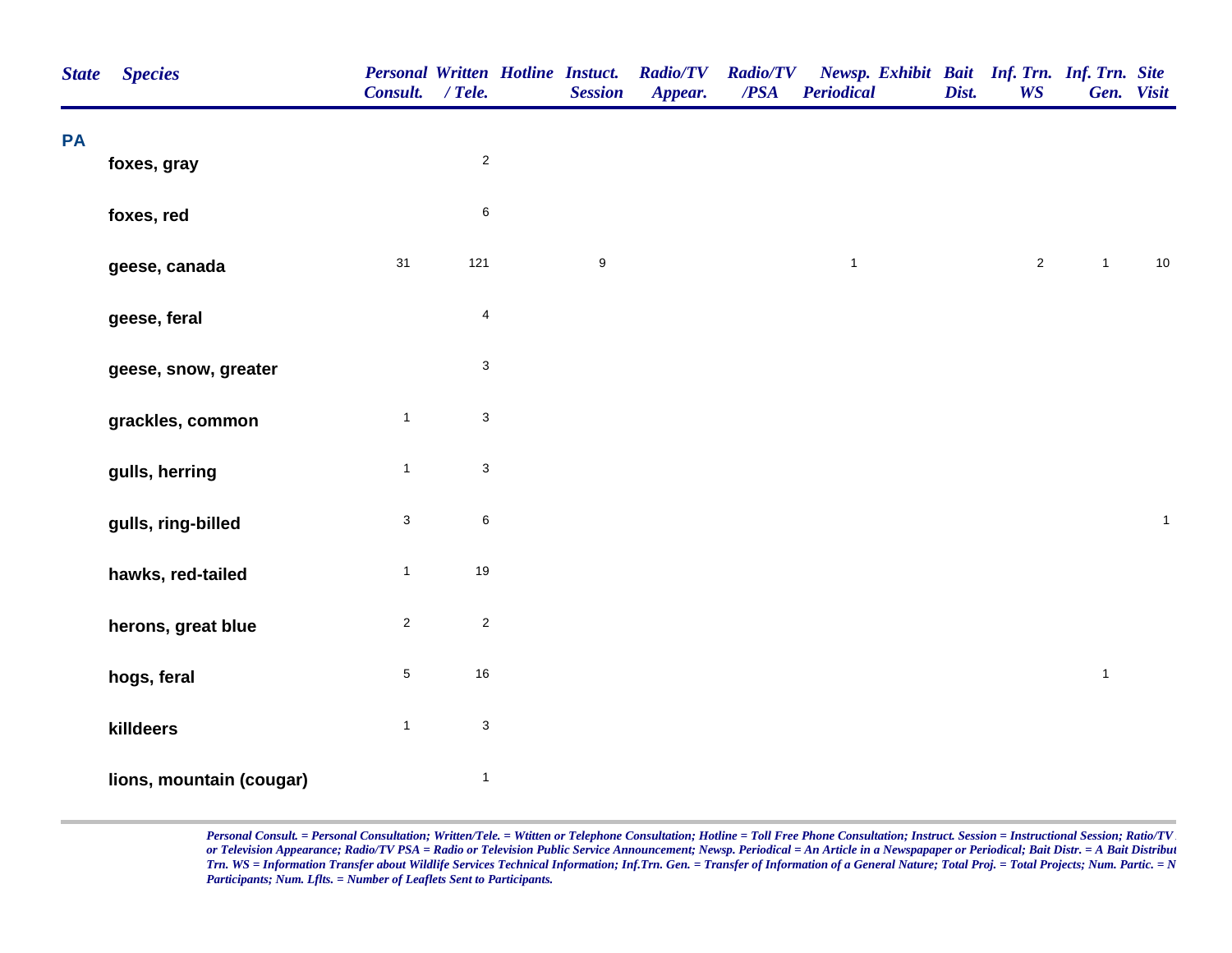| <b>Total</b><br>Proj.   | Num.<br><b>Partic</b> | Num.<br><b>Lflts</b> |
|-------------------------|-----------------------|----------------------|
|                         |                       |                      |
| $\mathbf 2$             | $\mathbf{3}$          |                      |
| $\, 6$                  | $\overline{6}$        |                      |
| 175                     | 340                   | 86                   |
| $\overline{\mathbf{4}}$ | 6                     | $\mathbf{3}$         |
| $\mathbf{3}$            | 5                     | $\mathbf{3}$         |
| $\overline{\mathbf{4}}$ | 10                    | $\mathbf 5$          |
| $\overline{\mathbf{4}}$ | $12\,$                | $\mathbf{1}$         |
| 10                      | $15\,$                | $\mathbf 2$          |
| $20\,$                  | 25                    | $\,6$                |
| $\overline{\mathbf{4}}$ | 8                     | $\mathbf 2$          |
| 22                      | 106                   | 31                   |
| $\overline{\mathbf{4}}$ | 5                     | $\mathbf{1}$         |
| $\mathbf{1}$            | $\mathbf{1}$          |                      |
|                         |                       |                      |

m

*Page 171 of 230*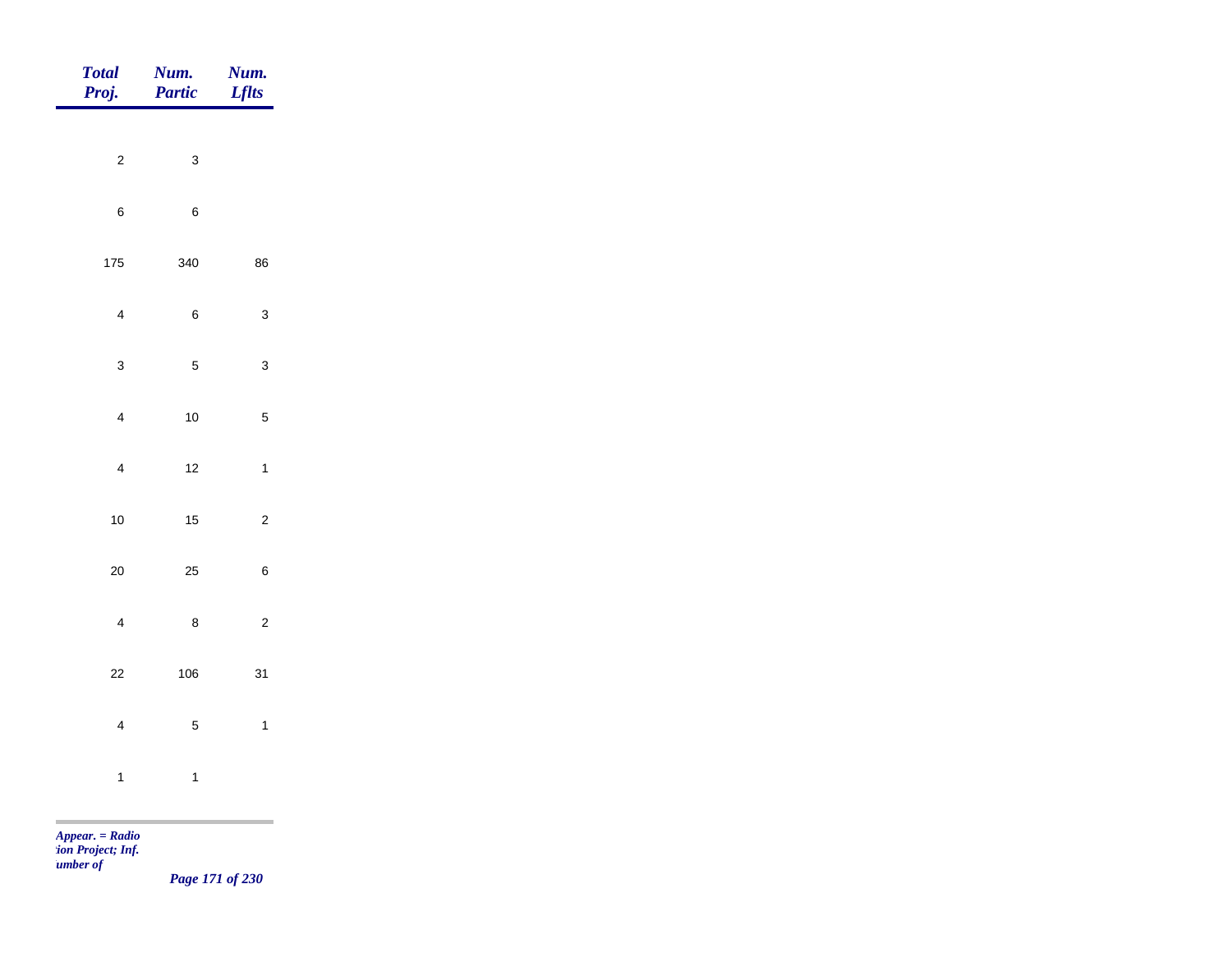| <b>State</b> | <b>Species</b>           | Consult. / Tele.          |              | <b>Personal Written Hotline Instuct.</b><br><b>Session</b> | <b>Radio/TV</b><br>Appear. | <b>Radio/TV</b><br>/PSA | Newsp. Exhibit Bait Inf. Trn. Inf. Trn. Site<br><b>Periodical</b> | Dist. | <b>WS</b>      | Gen. Visit |            |
|--------------|--------------------------|---------------------------|--------------|------------------------------------------------------------|----------------------------|-------------------------|-------------------------------------------------------------------|-------|----------------|------------|------------|
| PA           | lions, mountain (cougar) |                           | $\mathbf{1}$ |                                                            |                            |                         |                                                                   |       |                |            |            |
|              | marmots/woodchucks (all) | $\ensuremath{\mathsf{3}}$ | 15           |                                                            |                            |                         |                                                                   |       | $\mathbf{1}$   |            |            |
|              | mockingbirds, northern   |                           | $\mathbf{1}$ |                                                            |                            |                         |                                                                   |       |                |            |            |
|              | moles (all)              |                           | $\mathbf{1}$ |                                                            |                            |                         |                                                                   |       |                |            |            |
|              | muskrats                 | $\mathbf{1}$              | $\mathsf 3$  |                                                            |                            |                         |                                                                   |       |                |            |            |
|              | opossums, virginia       |                           | $\sqrt{2}$   |                                                            |                            |                         |                                                                   |       |                |            |            |
|              | ospreys                  |                           | $\mathbf{1}$ |                                                            |                            |                         |                                                                   |       |                |            |            |
|              | otters, river            |                           | $\mathbf{1}$ |                                                            |                            |                         |                                                                   |       |                |            |            |
|              | pigeons, feral (rock)    | $\mathbf{1}$              | $\,$ 5 $\,$  |                                                            |                            |                         |                                                                   |       |                |            |            |
|              | porcupines               |                           | $\mathbf{1}$ |                                                            |                            |                         |                                                                   |       |                |            |            |
|              | rabbits, cottontail      |                           | $\mathbf{1}$ |                                                            |                            |                         |                                                                   |       |                |            |            |
|              | raccoons                 |                           | 56           | $\overline{4}$                                             |                            |                         | $\mathbf{1}$                                                      |       | $\overline{a}$ |            | $\sqrt{2}$ |
|              | rats, black (roof)       |                           | $\mathbf{1}$ |                                                            |                            |                         |                                                                   |       |                |            |            |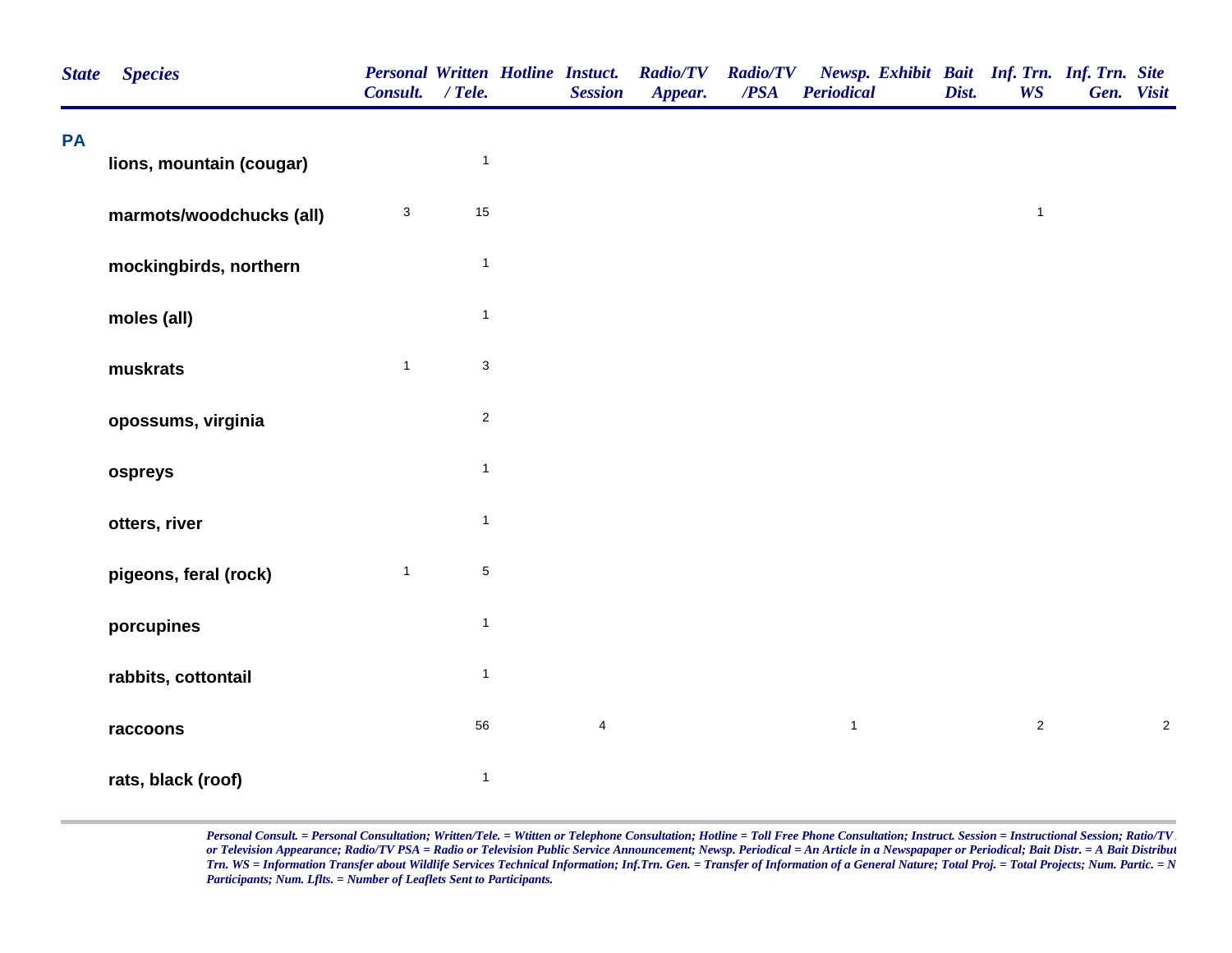| Total<br>Proj.          | <b>Num.</b><br><b>Partic</b> | <b>Num.</b><br>Lflts    |
|-------------------------|------------------------------|-------------------------|
|                         |                              |                         |
| $\mathbf{1}$            | $\overline{1}$               |                         |
| $19$                    | 31                           | $\overline{\mathbf{1}}$ |
| $\mathbf{1}$            | $\overline{1}$               |                         |
| $\mathbf{1}$            | $\overline{c}$               |                         |
| $\overline{\mathbf{4}}$ | $\boldsymbol{9}$             |                         |
| $\overline{c}$          | $\overline{4}$               |                         |
|                         |                              |                         |
| $\mathbf{1}$            | $\mathbf{3}$                 | $\mathbf{3}$            |
| $\mathbf{1}$            | $\overline{1}$               |                         |
| $\,$ 6 $\,$             | $12$                         |                         |
| $\overline{1}$          | $\overline{1}$               |                         |
| $\overline{1}$          | $\overline{1}$               |                         |
| 65                      | 151                          | $\overline{c}$          |
|                         |                              |                         |
| $\mathbf{1}$            | $\overline{c}$               |                         |
|                         |                              |                         |

*Page 172 of 230*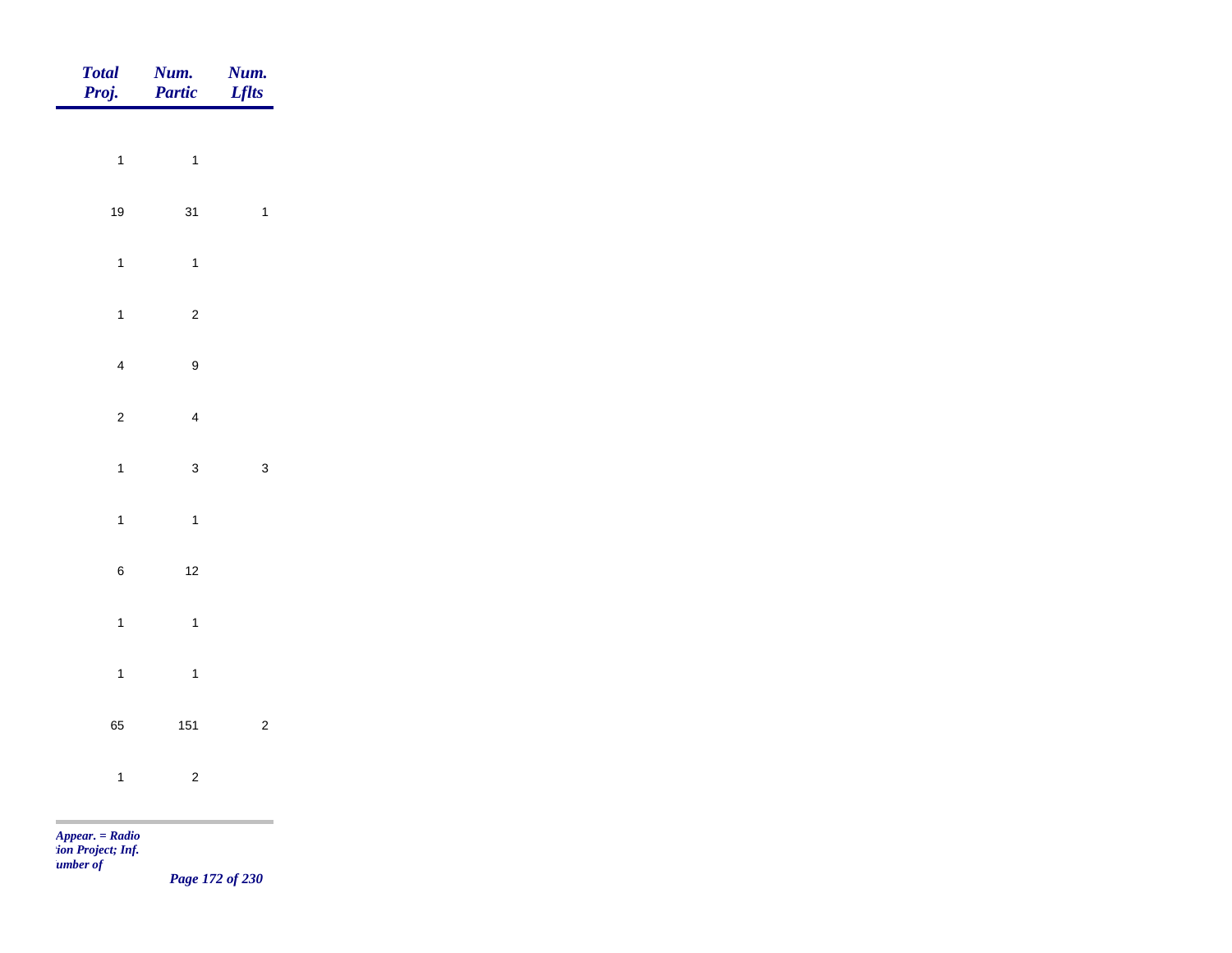| <b>State</b> | <b>Species</b>          | <b>Personal Written Hotline Instuct.</b><br>Consult. / Tele. |                           | <b>Session</b> | <b>Radio/TV</b><br>Appear. | <b>Radio/TV</b><br>/PSA | Newsp. Exhibit Bait Inf. Trn. Inf. Trn. Site<br><b>Periodical</b> | Dist. | <b>WS</b> | Gen. Visit   |
|--------------|-------------------------|--------------------------------------------------------------|---------------------------|----------------|----------------------------|-------------------------|-------------------------------------------------------------------|-------|-----------|--------------|
| PA           | rats, black (roof)      |                                                              | $\mathbf{1}$              |                |                            |                         |                                                                   |       |           |              |
|              | skunks, striped         |                                                              | $\,6$                     |                |                            |                         |                                                                   |       |           |              |
|              | sparrows, house/english | $\mathbf{1}$                                                 | $\overline{2}$            |                |                            |                         |                                                                   |       |           |              |
|              | squirrels, flying (all) |                                                              | $\mathbf 2$               |                |                            |                         |                                                                   |       |           | $\mathbf{1}$ |
|              | squirrels, fox          |                                                              | $\sqrt{2}$                |                |                            |                         |                                                                   |       |           | $\mathbf{1}$ |
|              | squirrels, gray         |                                                              | $\mathbf{1}$              |                |                            |                         |                                                                   |       |           |              |
|              | squirrels, red          |                                                              | $\mathbf{1}$              |                |                            |                         |                                                                   |       |           |              |
|              | starlings, european     | $\overline{c}$                                               | 26                        |                |                            |                         |                                                                   |       |           |              |
|              | swallows, barn          | $\mathbf{1}$                                                 | $\mathsf 3$               |                |                            |                         |                                                                   |       |           | $\mathbf{1}$ |
|              | swallows, tree          |                                                              | $\mathbf{1}$              |                |                            |                         |                                                                   |       |           |              |
|              | turkeys, wild           |                                                              | $\ensuremath{\mathsf{3}}$ |                |                            |                         |                                                                   |       |           |              |
|              | vultures, black         | $\mathbf{1}$                                                 | $10\,$                    |                |                            |                         |                                                                   |       |           |              |
|              | vultures, turkey        | $\mathbf{1}$                                                 | 38                        |                |                            |                         |                                                                   |       |           |              |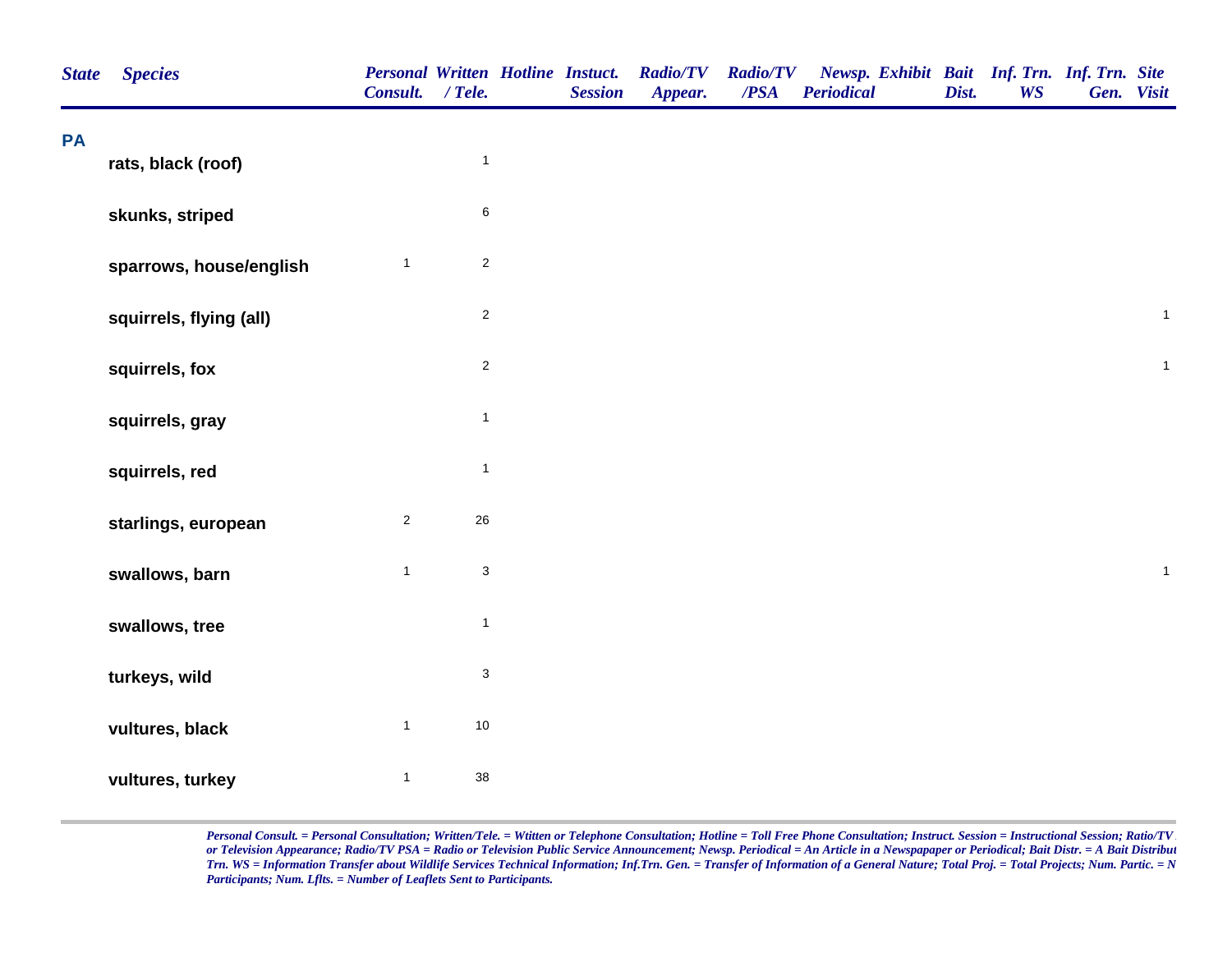| Total<br>Proj. | Num.<br>Partic   | Num.<br><b>Lflts</b> |
|----------------|------------------|----------------------|
|                |                  |                      |
| $\overline{1}$ | $\overline{c}$   |                      |
| $\,6\,$        | $\boldsymbol{9}$ |                      |
| $\mathbf{3}$   | $\overline{5}$   |                      |
| $\mathbf{3}$   | $\boldsymbol{6}$ |                      |
| $\mathbf{3}$   | $\boldsymbol{6}$ |                      |
| $\overline{1}$ | $\overline{c}$   |                      |
| $\mathbf{1}$   | $\overline{c}$   |                      |
| ${\bf 28}$     | ${\bf 46}$       | $\overline{4}$       |
| $\overline{5}$ | $\bf 8$          | $\mathbf{1}$         |
|                |                  |                      |
| $\overline{1}$ | $\mathbf{1}$     | $\mathbf{1}$         |
| $\mathbf{3}$   | $\mathbf{3}$     | $\overline{4}$       |
| $11$           | $15\,$           | $\bf 8$              |
| 39             | 62               | $20\,$               |
|                |                  |                      |

*Page 173 of 230*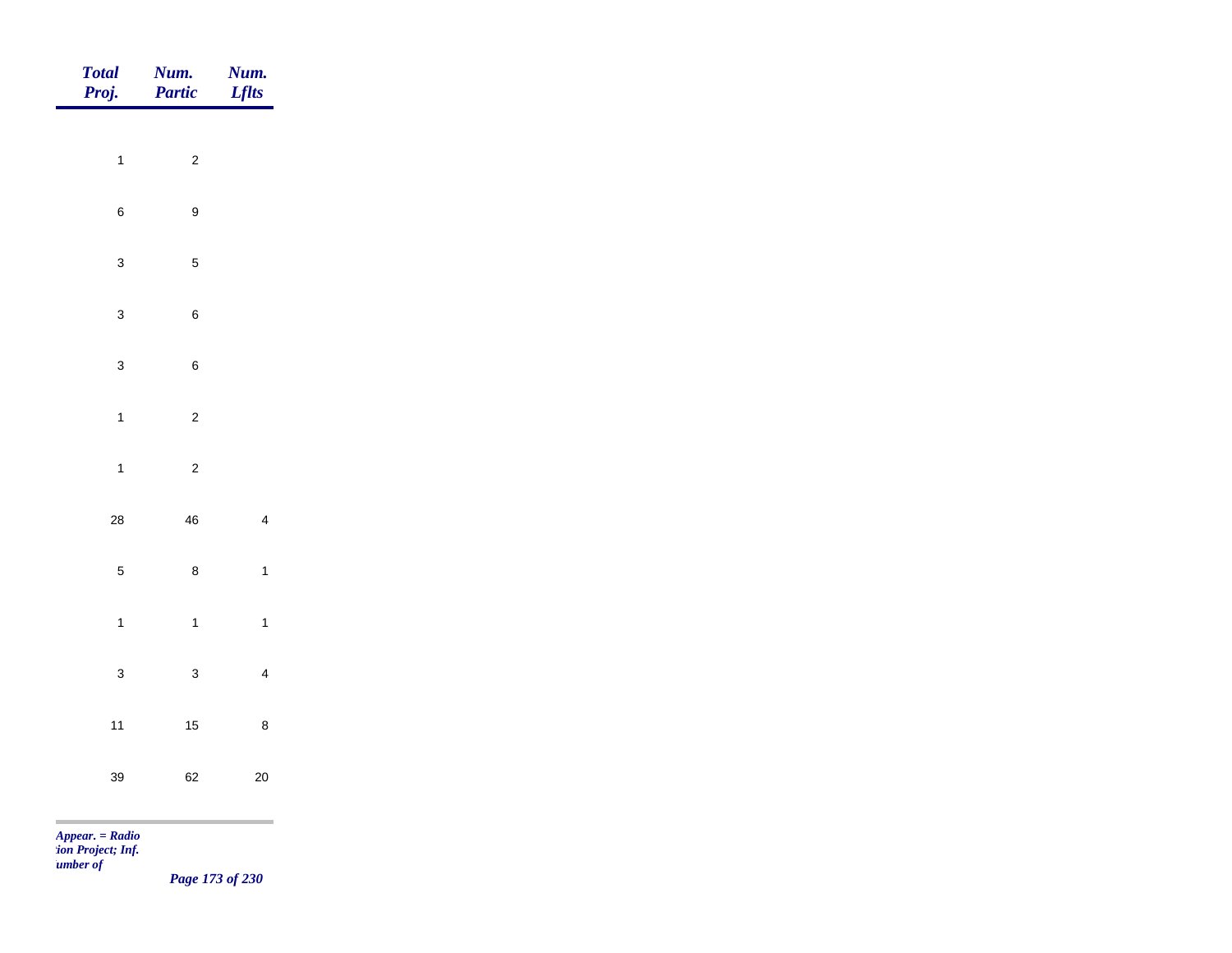| <b>State</b> | <b>Species</b>                         | <b>Personal Written Hotline Instuct.</b><br>Consult. / Tele. |                  | <b>Session</b> | <b>Radio/TV</b><br>Appear. | <b>Radio/TV</b><br>$\overline{PSA}$ | Newsp. Exhibit Bait Inf. Trn. Inf. Trn. Site<br><b>Periodical</b> | Dist. | <b>WS</b>      | Gen. Visit |    |
|--------------|----------------------------------------|--------------------------------------------------------------|------------------|----------------|----------------------------|-------------------------------------|-------------------------------------------------------------------|-------|----------------|------------|----|
| <b>PA</b>    | vultures, turkey                       | $\mathbf{1}$                                                 | 38               |                |                            |                                     |                                                                   |       |                |            |    |
|              | woodpeckers, downy                     | $\mathbf{1}$                                                 | $17$             |                |                            |                                     |                                                                   |       |                |            |    |
|              | woodpeckers, hairy                     |                                                              | $\boldsymbol{9}$ |                |                            |                                     |                                                                   |       |                |            |    |
|              | woodpeckers, pileated                  |                                                              | $\overline{4}$   |                |                            |                                     |                                                                   |       |                |            |    |
|              | <b>Subtotal Project Types by State</b> | 109                                                          | 548              | 14             |                            |                                     | $\sqrt{3}$                                                        |       | $\,6\,$        | $\sqrt{2}$ | 21 |
|              |                                        |                                                              |                  |                |                            |                                     | <b>Total Projects, Participants and Leaflets This S</b>           |       |                |            |    |
| <b>RI</b>    | blackbirds, red-winged                 |                                                              |                  |                |                            |                                     |                                                                   |       | $\mathbf{1}$   |            |    |
|              | cowbirds, brown-headed                 |                                                              |                  |                |                            |                                     |                                                                   |       | $\mathbf{1}$   |            |    |
|              | crows, american                        |                                                              |                  |                |                            |                                     |                                                                   |       | $\mathbf{1}$   |            |    |
|              | geese, canada                          | $\overline{4}$                                               | 4                |                |                            |                                     |                                                                   |       | $\,6\,$        |            |    |
|              | grackles, common                       |                                                              |                  |                |                            |                                     |                                                                   |       | $\mathbf{1}$   |            |    |
|              | gulls, herring                         | $\mathbf 2$                                                  |                  |                |                            |                                     |                                                                   |       | $\overline{1}$ |            |    |
|              | starlings, european                    |                                                              | $\mathbf{1}$     |                |                            |                                     |                                                                   |       | $\mathbf{1}$   |            |    |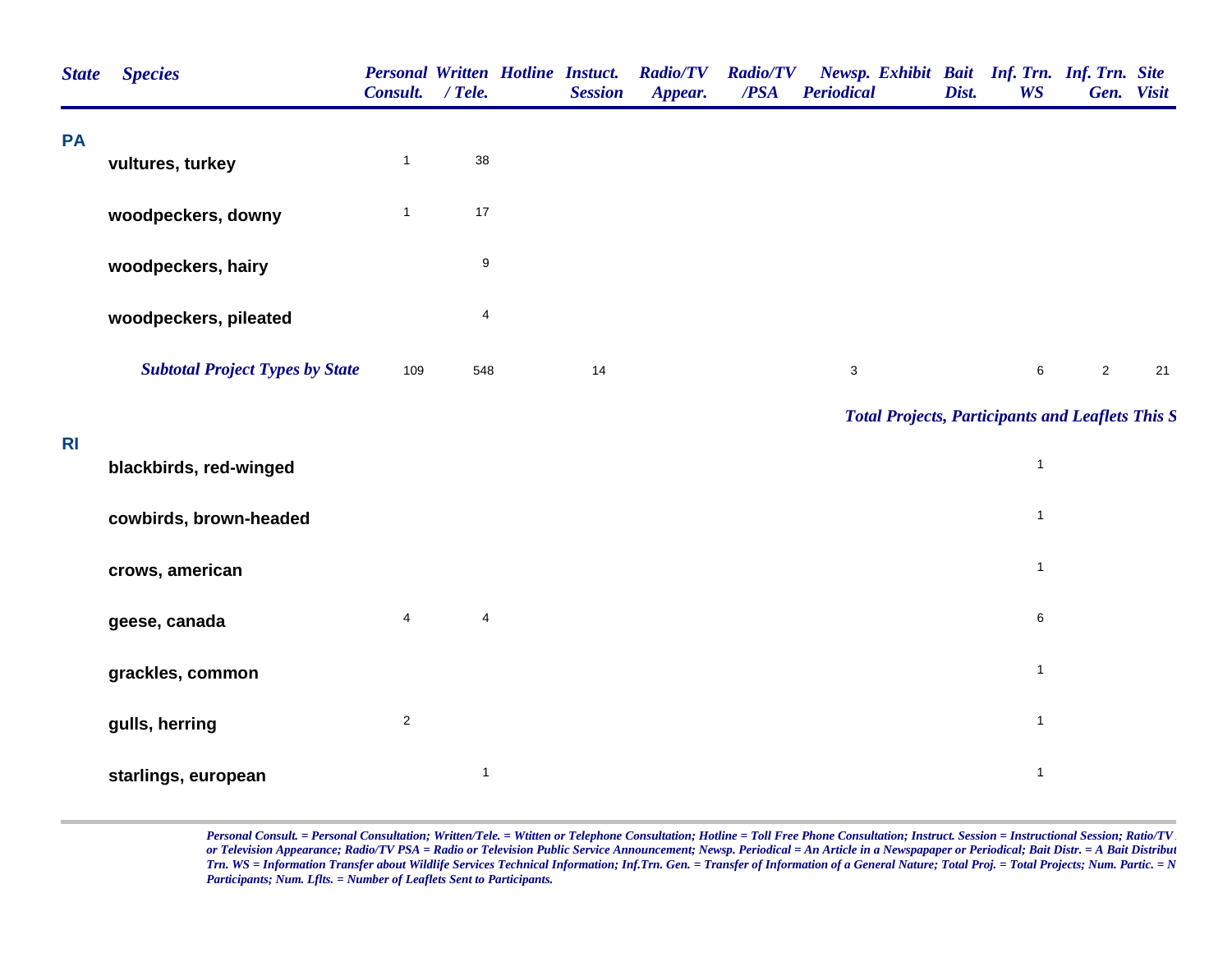| <b>Total</b><br>Proj. | Num.<br><b>Partic</b> | Num.<br><b>Lflts</b> |
|-----------------------|-----------------------|----------------------|
|                       |                       |                      |
| 39                    | 62                    | 20                   |
| 18                    | 21                    | 16                   |
| 9                     | 9                     | 14                   |
| 4                     | 6                     |                      |

|                         | $'$ <b>tate</b> 703 1,576 | 265 |  |
|-------------------------|---------------------------|-----|--|
| $\mathbf{1}$            | $\mathbf{1}$              |     |  |
| $\mathbf{1}$            | $\mathbf{1}$              |     |  |
| $\mathbf{1}$            | $\mathbf{1}$              |     |  |
| 14                      | 18                        |     |  |
| $\mathbf{1}$            | $\mathbf{1}$              |     |  |
| 3                       | 5                         |     |  |
| $\overline{\mathbf{c}}$ | $\overline{\mathbf{c}}$   |     |  |

m

*Page 174 of 230*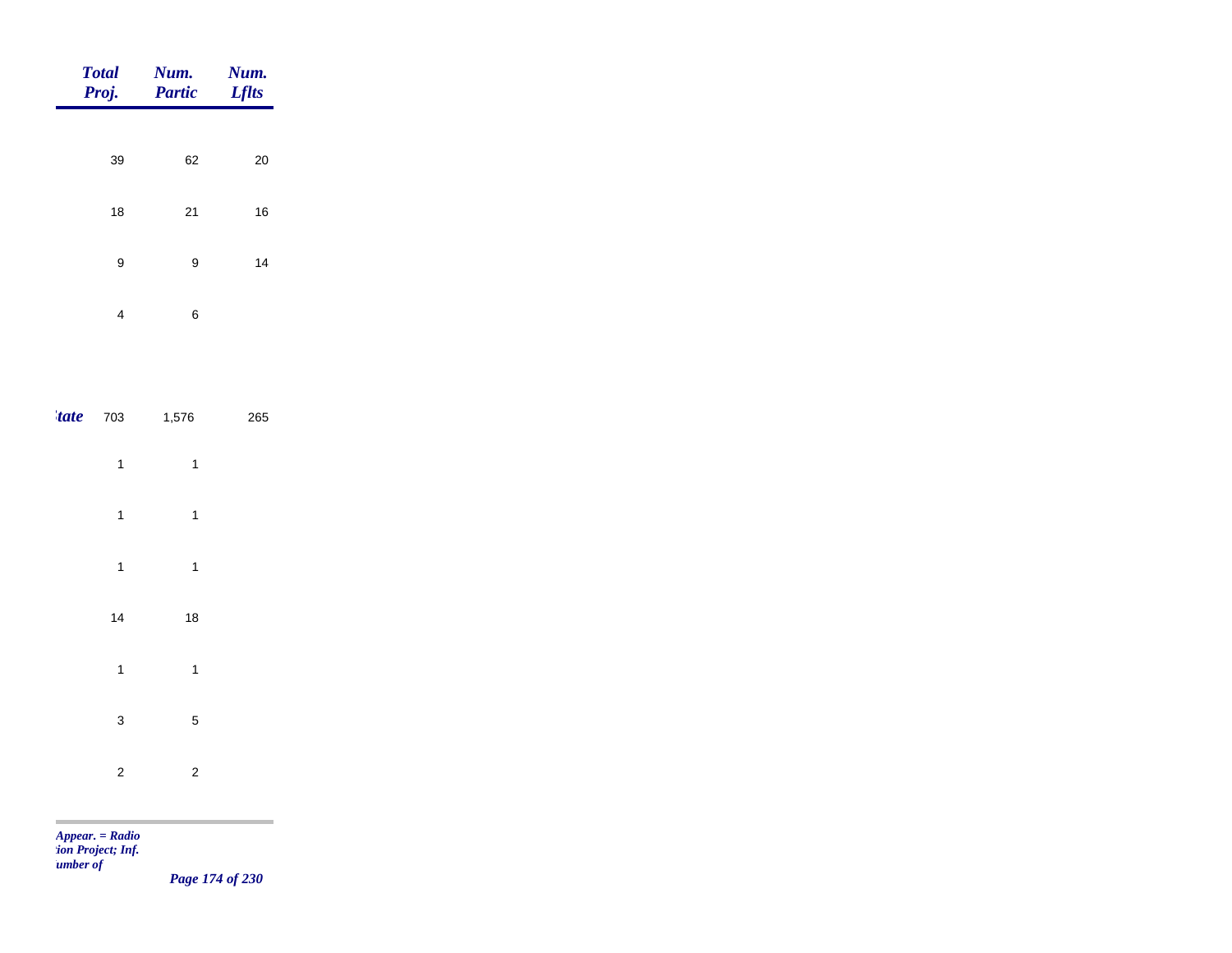| <b>State</b>   | <b>Species</b>                         | Consult. / Tele. |                  | <b>Personal Written Hotline Instuct.</b><br><b>Session</b> | <b>Radio/TV</b><br>Appear. | <b>Radio/TV</b><br>/PSA | Newsp. Exhibit Bait Inf. Trn. Inf. Trn. Site<br><b>Periodical</b> | Dist. | <b>WS</b> |              | Gen. Visit   |
|----------------|----------------------------------------|------------------|------------------|------------------------------------------------------------|----------------------------|-------------------------|-------------------------------------------------------------------|-------|-----------|--------------|--------------|
| R <sub>l</sub> | swans, mute                            |                  | $\mathbf{1}$     |                                                            |                            |                         |                                                                   |       |           |              |              |
|                |                                        |                  |                  |                                                            |                            |                         |                                                                   |       |           |              |              |
|                | <b>Subtotal Project Types by State</b> | $\,6\,$          | $\,6\,$          |                                                            |                            |                         |                                                                   |       | 12        |              |              |
|                |                                        |                  |                  |                                                            |                            |                         | <b>Total Projects, Participants and Leaflets This S</b>           |       |           |              |              |
| <b>SC</b>      | anhingas                               |                  |                  |                                                            |                            |                         |                                                                   |       |           |              | $\mathbf{1}$ |
|                | bats (all)                             |                  | $\overline{5}$   |                                                            |                            |                         |                                                                   |       |           | $\mathbf{1}$ |              |
|                | bears, black                           |                  | $\mathbf{1}$     |                                                            |                            |                         |                                                                   |       |           |              |              |
|                | beavers                                | $\mathbf{1}$     | $\overline{4}$   |                                                            | $\overline{c}$             |                         |                                                                   |       |           |              |              |
|                | bird, unidentifiable                   |                  | $\overline{2}$   |                                                            |                            |                         |                                                                   |       |           |              |              |
|                | coots, american                        |                  | $\mathbf{1}$     |                                                            |                            |                         |                                                                   |       |           |              |              |
|                | cormorants, double-crested             |                  | $\boldsymbol{7}$ |                                                            |                            |                         |                                                                   |       |           |              | $\mathbf{1}$ |
|                | cowbirds, brown-headed                 |                  | $\mathbf{1}$     |                                                            |                            |                         |                                                                   |       |           |              |              |
|                | coyotes                                |                  | $\mathbf{2}$     |                                                            |                            |                         |                                                                   |       |           |              | $\mathbf{1}$ |
|                | crows, american                        |                  | $\overline{c}$   |                                                            |                            |                         |                                                                   |       |           |              |              |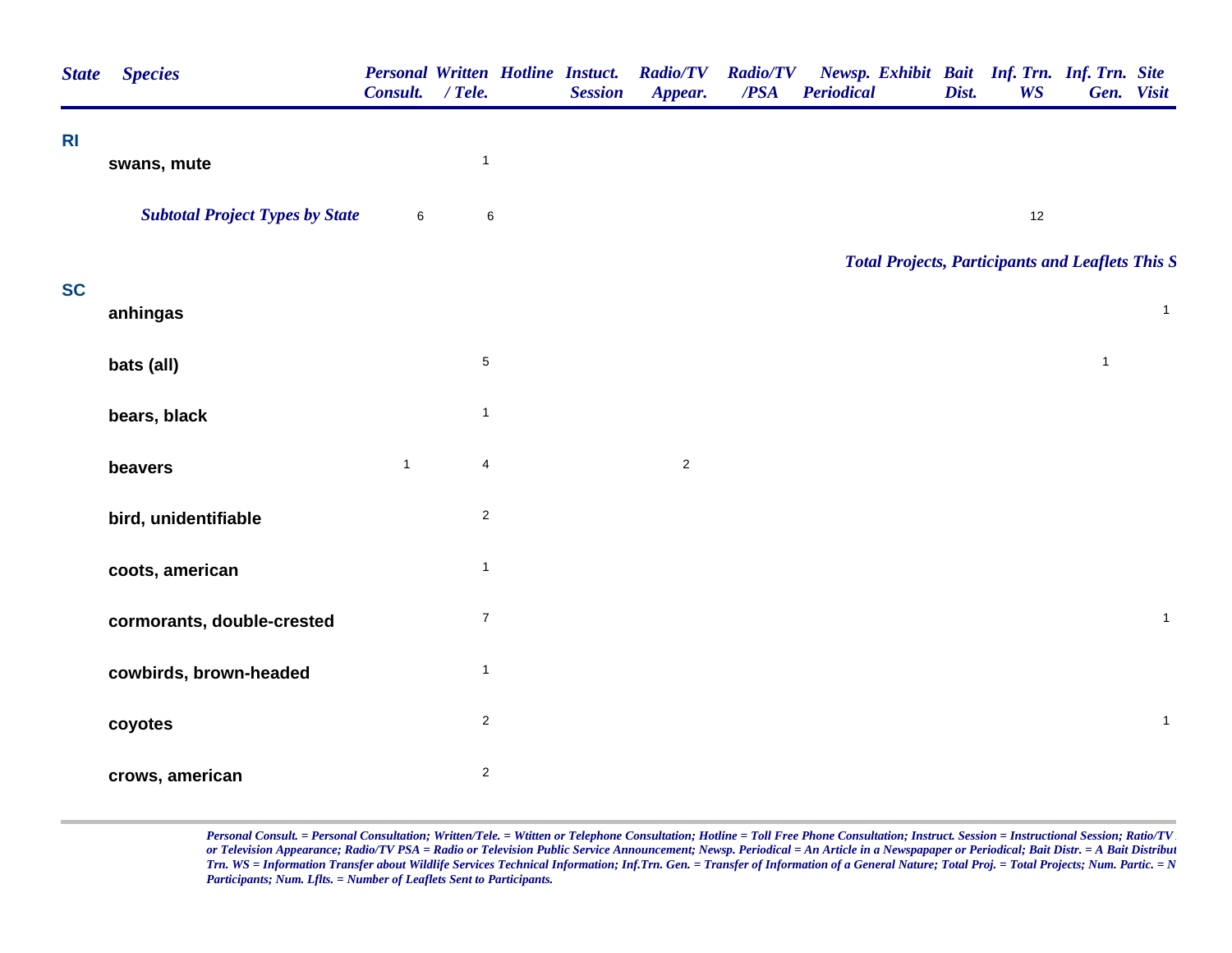|             | Total<br>Proj. | <b>Num.</b><br>Partic   | <b>Num.</b><br><i>Lflts</i> |
|-------------|----------------|-------------------------|-----------------------------|
|             | $\overline{1}$ | $\mathbf{1}$            |                             |
|             |                |                         |                             |
| <i>tate</i> | $24\,$         | $30\,$                  |                             |
|             | $\overline{1}$ | $\mathbf{1}$            |                             |
|             | $\, 6$         | $\, 6$                  |                             |
|             | $\overline{1}$ | $\sqrt{2}$              |                             |
|             | $\overline{7}$ | $\overline{7}$          |                             |
|             | $\overline{c}$ | $\overline{c}$          | $\sqrt{2}$                  |
|             | $\overline{1}$ | $\mathbf{1}$            |                             |
|             | $\bf8$         | $\bf 8$                 | $\overline{4}$              |
|             | $\overline{1}$ | $\mathbf{1}$            |                             |
|             | $\mathbf{3}$   | $\overline{4}$          |                             |
|             | $\overline{c}$ | $\overline{\mathbf{c}}$ |                             |
|             |                |                         |                             |

*Page 175 of 230*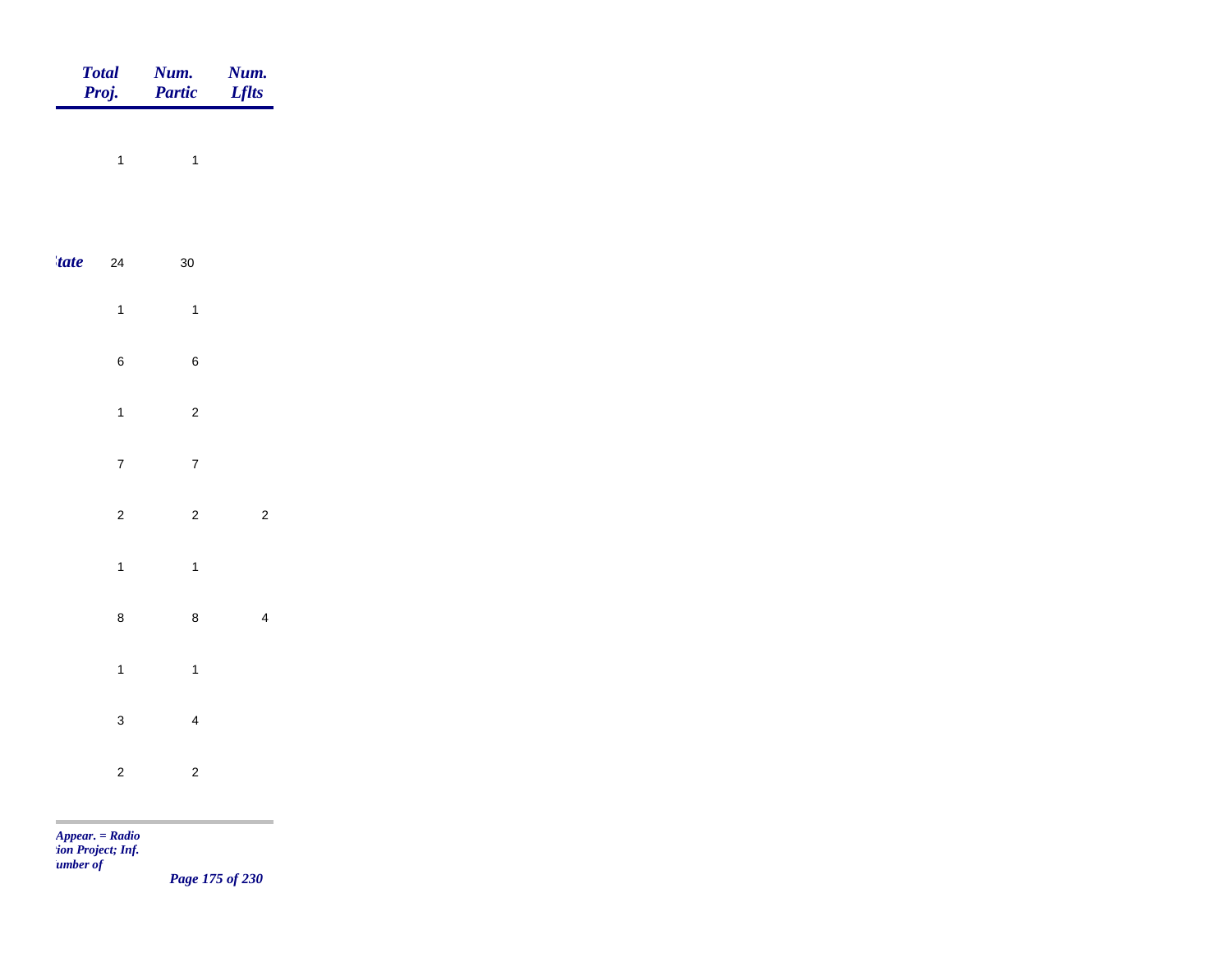| <b>State</b> | <b>Species</b>            | <b>Personal Written Hotline Instuct.</b><br>Consult. / Tele. |                         | <b>Session</b> | <b>Radio/TV</b><br>Appear. | <b>Radio/TV</b><br>/PSA | Newsp. Exhibit Bait Inf. Trn. Inf. Trn. Site<br><b>Periodical</b> | Dist. | <b>WS</b>    | Gen. Visit     |              |
|--------------|---------------------------|--------------------------------------------------------------|-------------------------|----------------|----------------------------|-------------------------|-------------------------------------------------------------------|-------|--------------|----------------|--------------|
| <b>SC</b>    | deer, white-tailed (wild) |                                                              | $\mathbf{1}$            |                |                            |                         |                                                                   |       |              |                | $\mathbf{1}$ |
|              |                           |                                                              |                         |                |                            |                         |                                                                   |       |              |                |              |
|              | ducks, feral              |                                                              | $\overline{\mathbf{4}}$ |                |                            |                         |                                                                   |       |              |                |              |
|              | ducks, mallards           |                                                              | $\mathsf 3$             |                |                            |                         |                                                                   |       |              |                |              |
|              | egrets, cattle            |                                                              | $\mathbf{1}$            |                |                            |                         |                                                                   |       |              |                |              |
|              | flickers, northern        |                                                              | $\mathbf{1}$            |                |                            |                         |                                                                   |       |              |                |              |
|              | geese, canada             | $\mathbf{1}$                                                 | $74\,$                  |                |                            |                         |                                                                   |       | $\mathbf{1}$ | $\overline{1}$ | $\mathbf{1}$ |
|              | gulls, laughing           |                                                              | $\mathbf{1}$            |                |                            |                         |                                                                   |       |              |                |              |
|              | hawks, cooper's           |                                                              | $\mathbf{1}$            |                |                            |                         |                                                                   |       |              |                |              |
|              | hawks, red-shouldered     |                                                              | $\mathbf{1}$            |                |                            |                         |                                                                   |       |              |                |              |
|              | hawks, red-tailed         |                                                              | $\mathbf{1}$            |                |                            |                         |                                                                   |       |              |                |              |
|              | herons, great blue        |                                                              | $\overline{\mathbf{c}}$ |                |                            |                         |                                                                   |       |              |                |              |
|              | hogs, feral               |                                                              | $\mathbf{1}$            | $\mathbf{1}$   |                            |                         |                                                                   |       |              |                |              |
|              | lizards, z-(other)        |                                                              | $\mathbf{1}$            |                |                            |                         |                                                                   |       |              |                |              |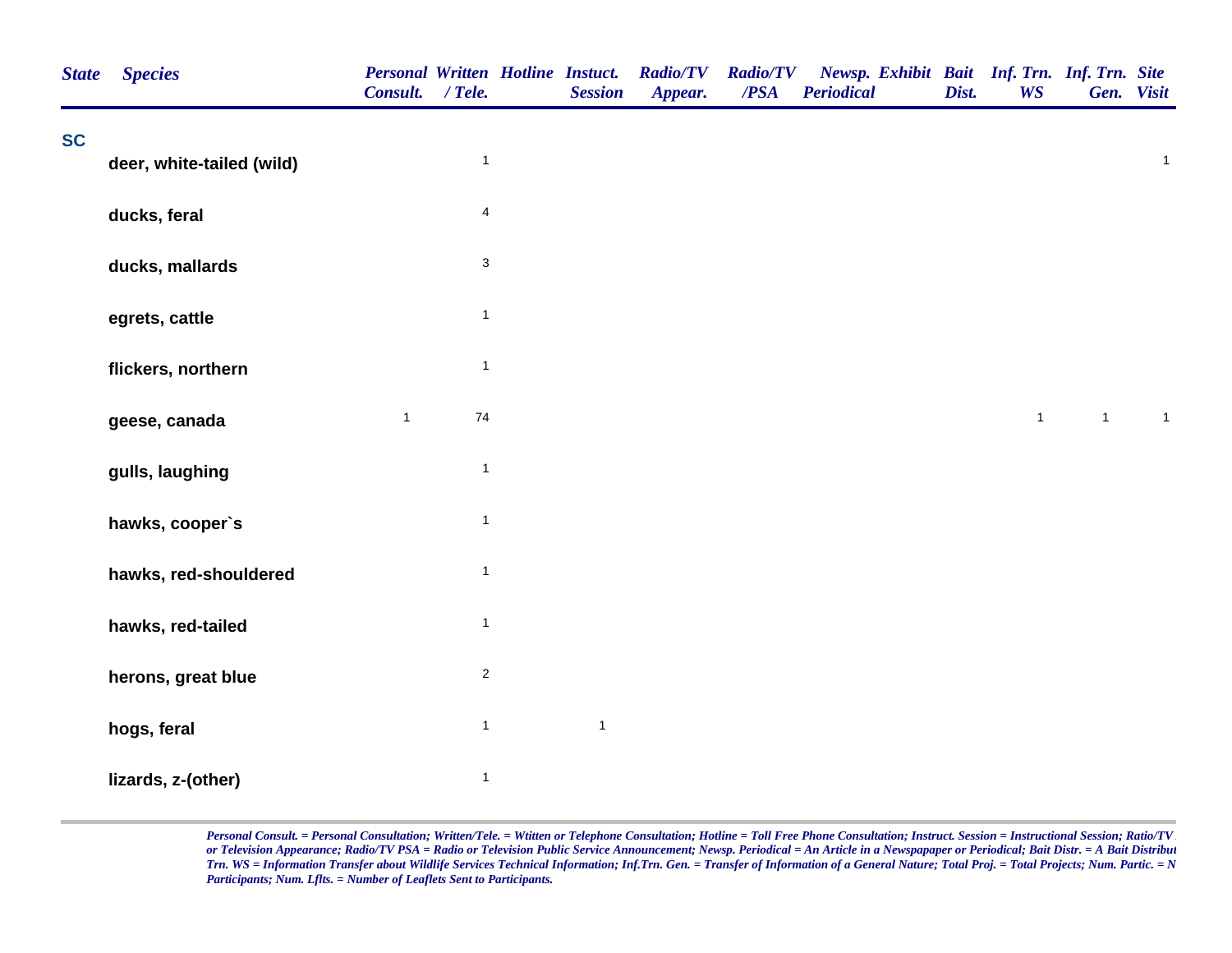| Total<br>Proj. | Num.<br>Partic | Num.<br><i>Lflts</i> |
|----------------|----------------|----------------------|
| $\overline{c}$ | $\mathbf{3}$   |                      |
|                |                |                      |
| $\overline{4}$ | $\overline{4}$ |                      |
| $\mathbf{3}$   | $\mathbf{3}$   | $\mathbf{1}$         |
| $\overline{1}$ | $\overline{1}$ |                      |
| $\mathbf{1}$   | $\overline{1}$ |                      |
| ${\bf 78}$     | 88             | $16\,$               |
| $\mathbf{1}$   | $\overline{1}$ |                      |
| $\overline{1}$ | $\overline{1}$ |                      |
|                |                |                      |
| $\overline{1}$ | $\overline{1}$ |                      |
| $\mathbf{1}$   | $\mathbf{1}$   |                      |
| $\overline{c}$ | $\overline{2}$ | $\overline{c}$       |
| $\overline{c}$ | ${\bf 26}$     | $\mathbf{1}$         |
| $\mathbf{1}$   | $\overline{1}$ |                      |
|                |                |                      |

*Page 176 of 230*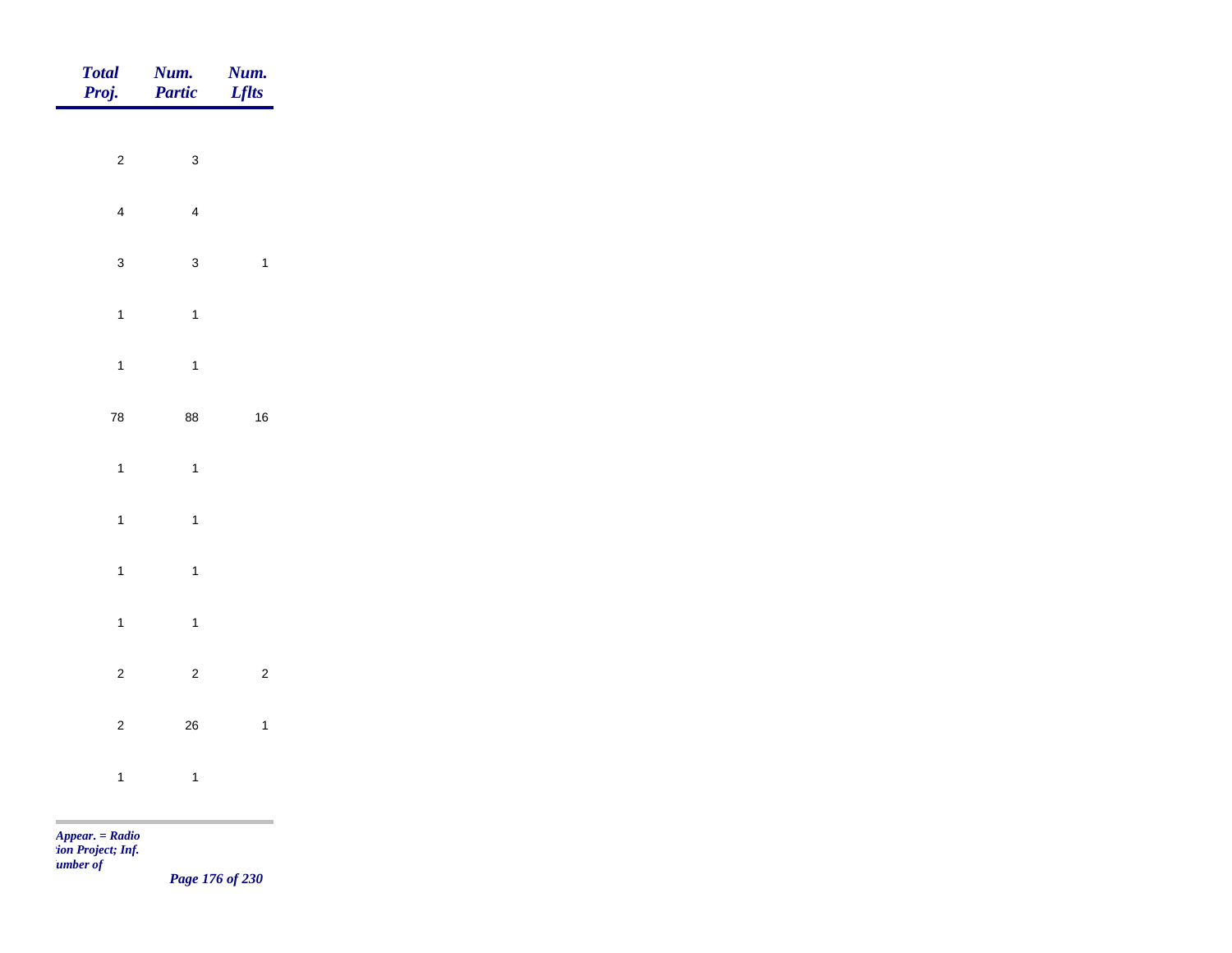| <b>State</b> | <b>Species</b>                | Consult. / Tele. |                           | <b>Personal Written Hotline Instuct.</b><br><b>Session</b> | <b>Radio/TV</b><br>Appear. | /PSA | Radio/TV Newsp. Exhibit Bait Inf. Trn. Inf. Trn. Site<br><b>Periodical</b> | Dist. | <b>WS</b> | Gen. Visit   |                |
|--------------|-------------------------------|------------------|---------------------------|------------------------------------------------------------|----------------------------|------|----------------------------------------------------------------------------|-------|-----------|--------------|----------------|
| <b>SC</b>    | lizards, z-(other)            |                  | $\mathbf{1}$              |                                                            |                            |      |                                                                            |       |           |              |                |
|              |                               |                  |                           |                                                            |                            |      |                                                                            |       |           |              |                |
|              | non-wildlife                  |                  | $\mathbf{1}$              |                                                            |                            |      |                                                                            |       |           |              |                |
|              | ospreys                       |                  |                           |                                                            |                            |      |                                                                            |       |           | $\mathbf{1}$ |                |
|              | otters, river                 |                  | $\mathbf{1}$              |                                                            |                            |      |                                                                            |       |           |              |                |
|              | owls, great horned            |                  | $\mathbf{3}$              |                                                            |                            |      |                                                                            |       |           |              |                |
|              | pigeons, feral (rock)         | $\mathbf{1}$     | $\mathbf{3}$              |                                                            |                            |      |                                                                            |       |           |              |                |
|              | snakes, non-poisonous (other) |                  | $\mathbf{1}$              | $\mathbf{1}$                                               |                            |      |                                                                            |       |           |              |                |
|              | starlings, european           |                  | $\mathbf{1}$              |                                                            |                            |      |                                                                            |       |           |              |                |
|              | vultures, black               | $\mathbf{1}$     | 52                        |                                                            |                            |      |                                                                            |       |           |              | $\overline{4}$ |
|              | vultures, turkey              |                  | $\bf 8$                   |                                                            |                            |      |                                                                            |       |           |              | $\mathbf{3}$   |
|              | woodpeckers, downy            |                  | $\overline{2}$            |                                                            |                            |      |                                                                            |       |           |              |                |
|              | woodpeckers, hairy            |                  | $\mathbf{1}$              |                                                            |                            |      |                                                                            |       |           |              |                |
|              | woodpeckers, pileated         |                  | $\ensuremath{\mathsf{3}}$ |                                                            |                            |      |                                                                            |       |           |              |                |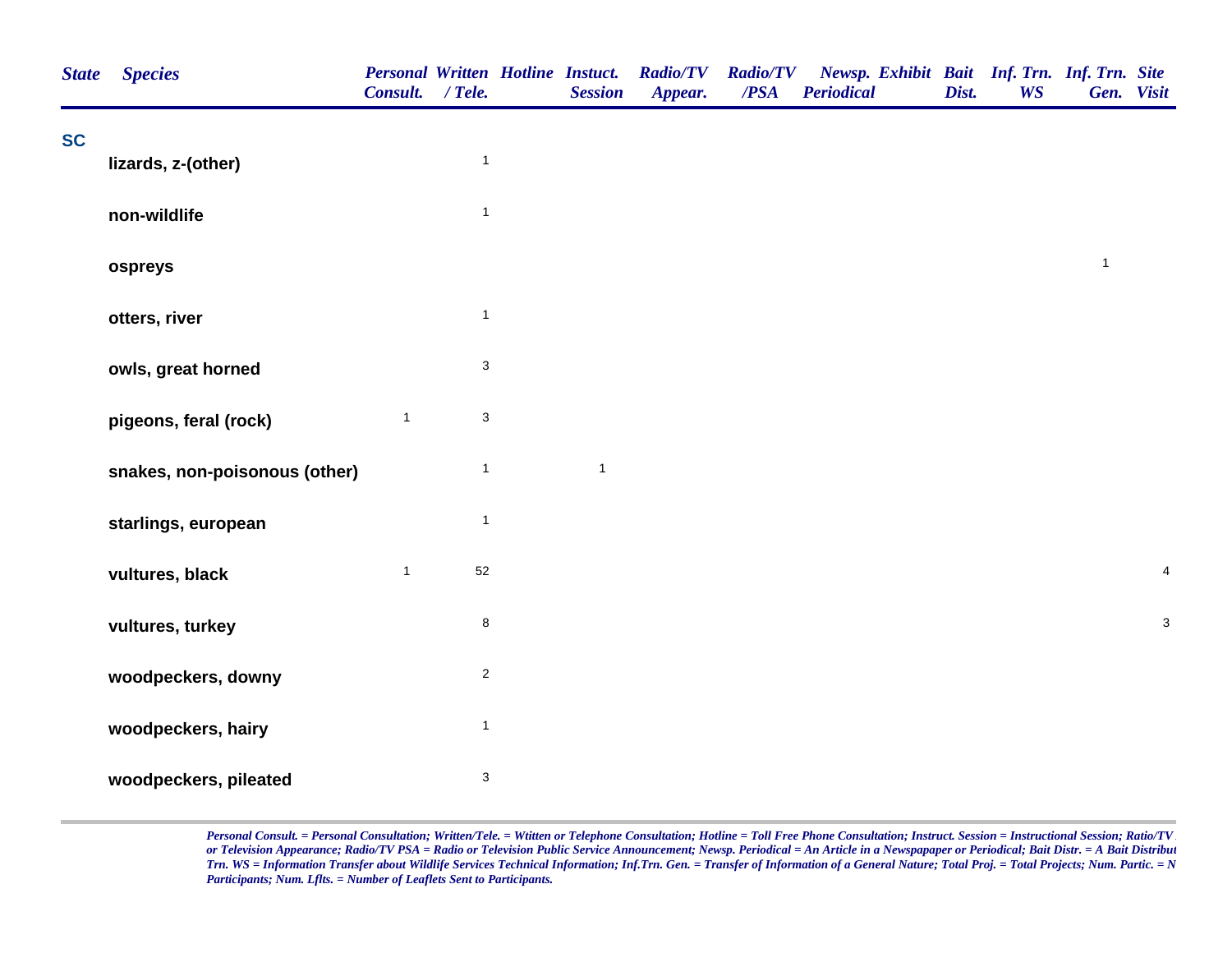| Total<br>Proj. | <b>Num.</b><br>Partic | <b>Num.</b><br>Lflts |
|----------------|-----------------------|----------------------|
|                |                       |                      |
| $\mathbf{1}$   | $\overline{1}$        |                      |
| $\mathbf{1}$   | $\overline{1}$        |                      |
| $\mathbf{1}$   | $\overline{1}$        |                      |
| $\mathbf{1}$   | $\mathbf{1}$          |                      |
| $\mathbf{3}$   | $\overline{4}$        |                      |
| $\overline{4}$ | $\overline{5}$        |                      |
| $\overline{c}$ | ${\bf 26}$            |                      |
| $\overline{1}$ | $\overline{1}$        | $\overline{1}$       |
| $57\,$         | 62                    | $\overline{1}$       |
|                |                       |                      |
| $11$           | $11$                  | $\mathbf{3}$         |
| $\overline{c}$ | $\overline{c}$        |                      |
| $\overline{1}$ | $\overline{1}$        | $\mathbf{1}$         |
| $\mathbf 3$    | $\mathbf{3}$          | $\overline{c}$       |
|                |                       |                      |

*Page 177 of 230*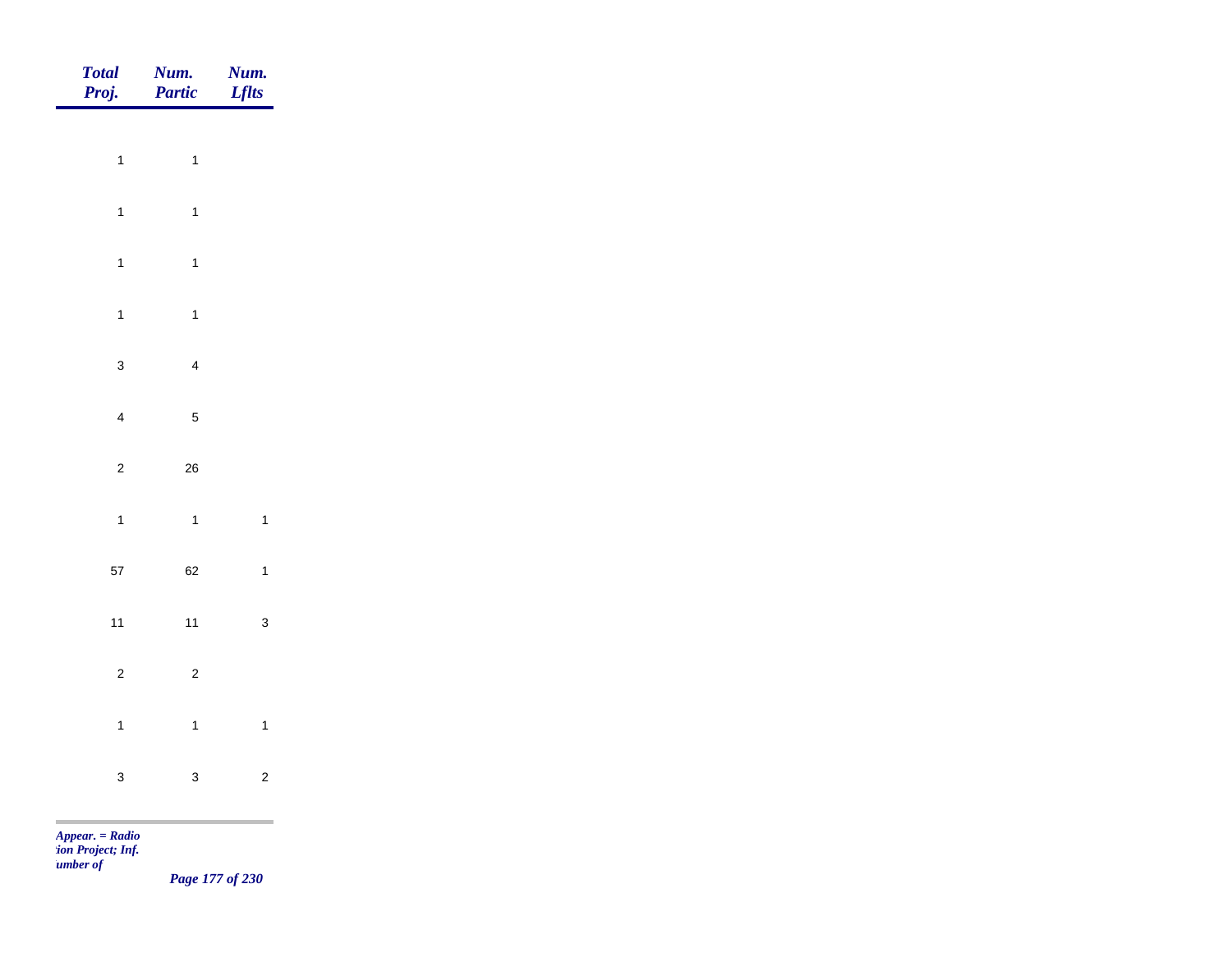| <b>State</b> | <b>Species</b>                         | Consult. / Tele. |                           | <b>Personal Written Hotline Instuct.</b><br><b>Session</b> | <b>Radio/TV</b><br>Appear. | <b>Radio/TV</b><br>/PSA | Newsp. Exhibit Bait Inf. Trn. Inf. Trn. Site<br><b>Periodical</b> | Dist. | <b>WS</b>    |             | Gen. Visit |
|--------------|----------------------------------------|------------------|---------------------------|------------------------------------------------------------|----------------------------|-------------------------|-------------------------------------------------------------------|-------|--------------|-------------|------------|
| <b>SC</b>    |                                        |                  |                           |                                                            |                            |                         |                                                                   |       |              |             |            |
|              | woodpeckers, pileated                  |                  | $\ensuremath{\mathsf{3}}$ |                                                            |                            |                         |                                                                   |       |              |             |            |
|              | <b>Subtotal Project Types by State</b> | $\overline{4}$   | 193                       | $\overline{2}$                                             | $\mathbf 2$                | $\sqrt{2}$              |                                                                   |       | $\mathbf{1}$ | $\mathbf 3$ | 12         |
|              |                                        |                  |                           |                                                            |                            |                         | <b>Total Projects, Participants and Leaflets This S</b>           |       |              |             |            |
| <b>SD</b>    | bats (all)                             |                  | $\mathbf{1}$              |                                                            |                            |                         |                                                                   |       |              |             |            |
|              | blackbirds, z-(mixed species)          | $\mathbf{1}$     | $\overline{\mathbf{4}}$   |                                                            |                            |                         |                                                                   |       |              |             |            |
|              | cormorants, double-crested             | $\mathbf{1}$     | $\mathbf 2$               |                                                            |                            |                         |                                                                   |       |              |             |            |
|              | egrets, great                          | $\overline{1}$   |                           |                                                            |                            |                         |                                                                   |       |              |             |            |
|              | gulls, franklin's                      |                  | $\mathbf{1}$              |                                                            |                            |                         |                                                                   |       |              |             |            |
|              | gulls, herring                         |                  | $\boldsymbol{2}$          |                                                            |                            |                         |                                                                   |       |              |             |            |
|              | gulls, ring-billed                     |                  | $\boldsymbol{2}$          |                                                            |                            |                         |                                                                   |       |              |             |            |
|              | herons, great blue                     | $\mathbf{1}$     | $\mathbf{1}$              |                                                            |                            |                         |                                                                   |       |              |             |            |
|              | kingfishers (all)                      |                  | $\mathbf{1}$              |                                                            |                            |                         |                                                                   |       |              |             |            |
|              | pigeons, feral (rock)                  |                  | $\sqrt{2}$                |                                                            |                            |                         |                                                                   |       |              |             |            |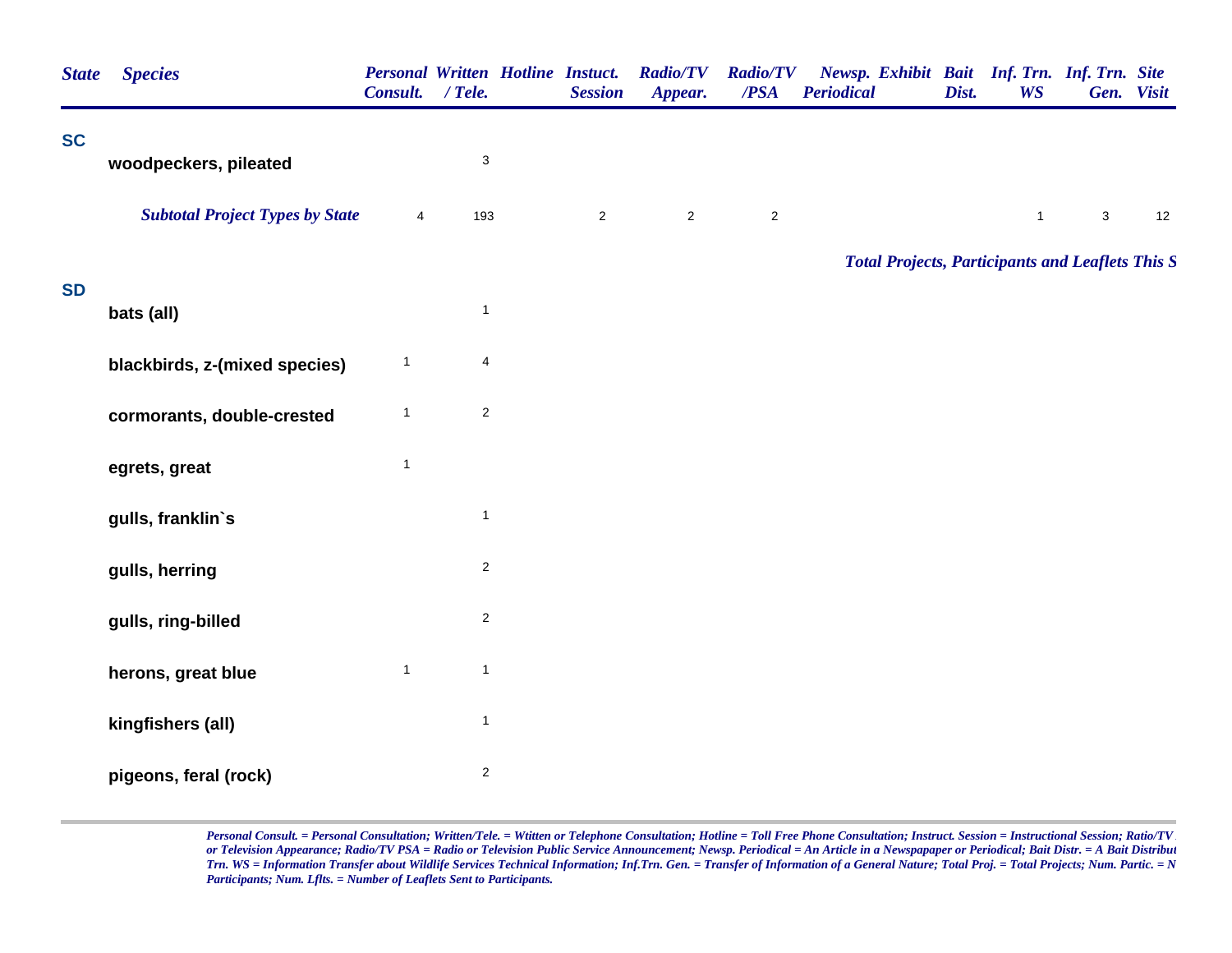| Total<br>Proj. | <b>Num.</b><br>Partic | <b>Num.</b><br><b>Lflts</b> |
|----------------|-----------------------|-----------------------------|
| $\mathbf{3}$   | $\mathbf{3}$          | $\overline{c}$              |
|                |                       |                             |
| $'$ tate 217   | 285                   | 34                          |
| $\overline{1}$ | $\overline{1}$        |                             |
| $\overline{5}$ | $\overline{5}$        | $\,6\,$                     |
| $\mathbf{3}$   | $\mathbf{3}$          |                             |
| $\overline{1}$ | $\overline{1}$        |                             |
| $\mathbf{1}$   | $\overline{c}$        |                             |
| $\overline{2}$ | $\mathbf{3}$          |                             |
| $\sqrt{2}$     | $\mathbf{3}$          |                             |
| $\overline{2}$ | $\overline{c}$        |                             |
| $\overline{1}$ | $\overline{1}$        |                             |
| $\overline{c}$ | $\mathbf{3}$          |                             |

m

*Page 178 of 230*

and the control of the control of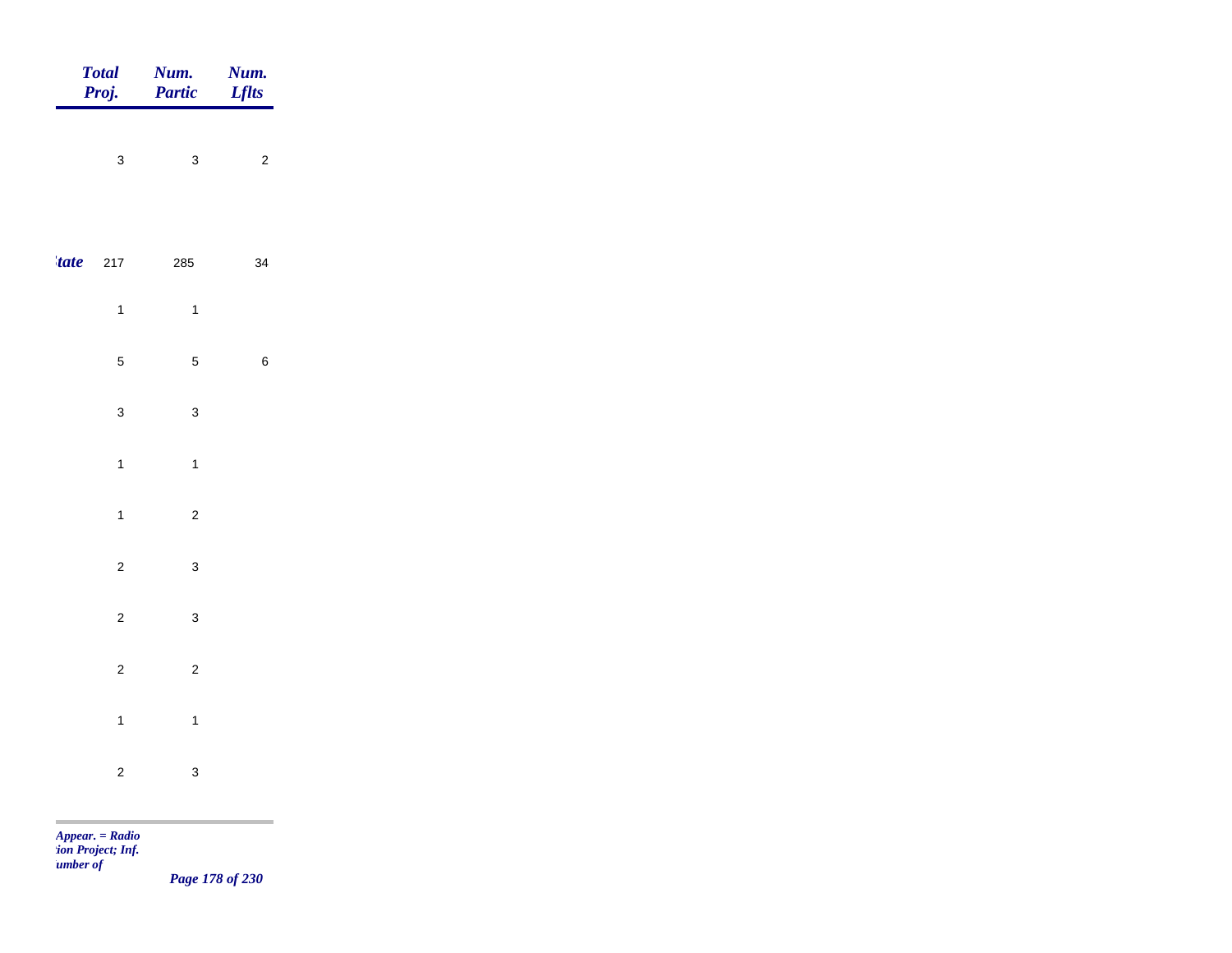| <b>State</b> | <b>Species</b>                         | Consult.       | $/$ Tele.    | <b>Personal Written Hotline Instuct.</b><br><b>Session</b> | <b>Radio/TV</b><br>Appear. | <b>Radio/TV</b><br>/PSA | Newsp. Exhibit Bait Inf. Trn. Inf. Trn. Site<br><b>Periodical</b> | Dist. | <b>WS</b>    |              | Gen. Visit   |
|--------------|----------------------------------------|----------------|--------------|------------------------------------------------------------|----------------------------|-------------------------|-------------------------------------------------------------------|-------|--------------|--------------|--------------|
| <b>SD</b>    | prairie dogs, black-tailed             |                | $\sqrt{2}$   |                                                            |                            |                         |                                                                   |       |              |              |              |
|              | rats, norway                           |                | $\mathbf{1}$ |                                                            |                            |                         |                                                                   |       |              |              |              |
|              | skunks, striped                        |                | $\mathbf{1}$ |                                                            |                            |                         |                                                                   |       |              |              |              |
|              | sparrows, house/english                |                | $\mathbf{1}$ |                                                            |                            |                         |                                                                   |       |              |              |              |
|              | starlings, european                    | $\overline{2}$ | 12           |                                                            |                            |                         |                                                                   |       |              |              |              |
|              | terns, common                          |                | $\mathbf{1}$ |                                                            |                            |                         |                                                                   |       |              |              |              |
|              | vultures, turkey                       |                | $\mathbf{1}$ |                                                            |                            |                         |                                                                   |       |              |              |              |
|              | woodpeckers, downy                     |                | $\mathbf{1}$ |                                                            |                            |                         |                                                                   |       |              |              |              |
|              | <b>Subtotal Project Types by State</b> | 6              | 36           |                                                            |                            |                         |                                                                   |       |              |              |              |
| <b>TN</b>    |                                        |                |              |                                                            |                            |                         | <b>Total Projects, Participants and Leaflets This S</b>           |       |              |              |              |
|              | armadillos, nine-banded                |                |              |                                                            |                            |                         |                                                                   |       | $\mathbf{3}$ | $\mathbf{1}$ |              |
|              | bats (all)                             |                | $\bf 8$      |                                                            |                            |                         |                                                                   |       |              |              | $\mathbf{1}$ |
|              | bears, black                           |                | $\mathbf{1}$ |                                                            |                            |                         |                                                                   |       |              |              |              |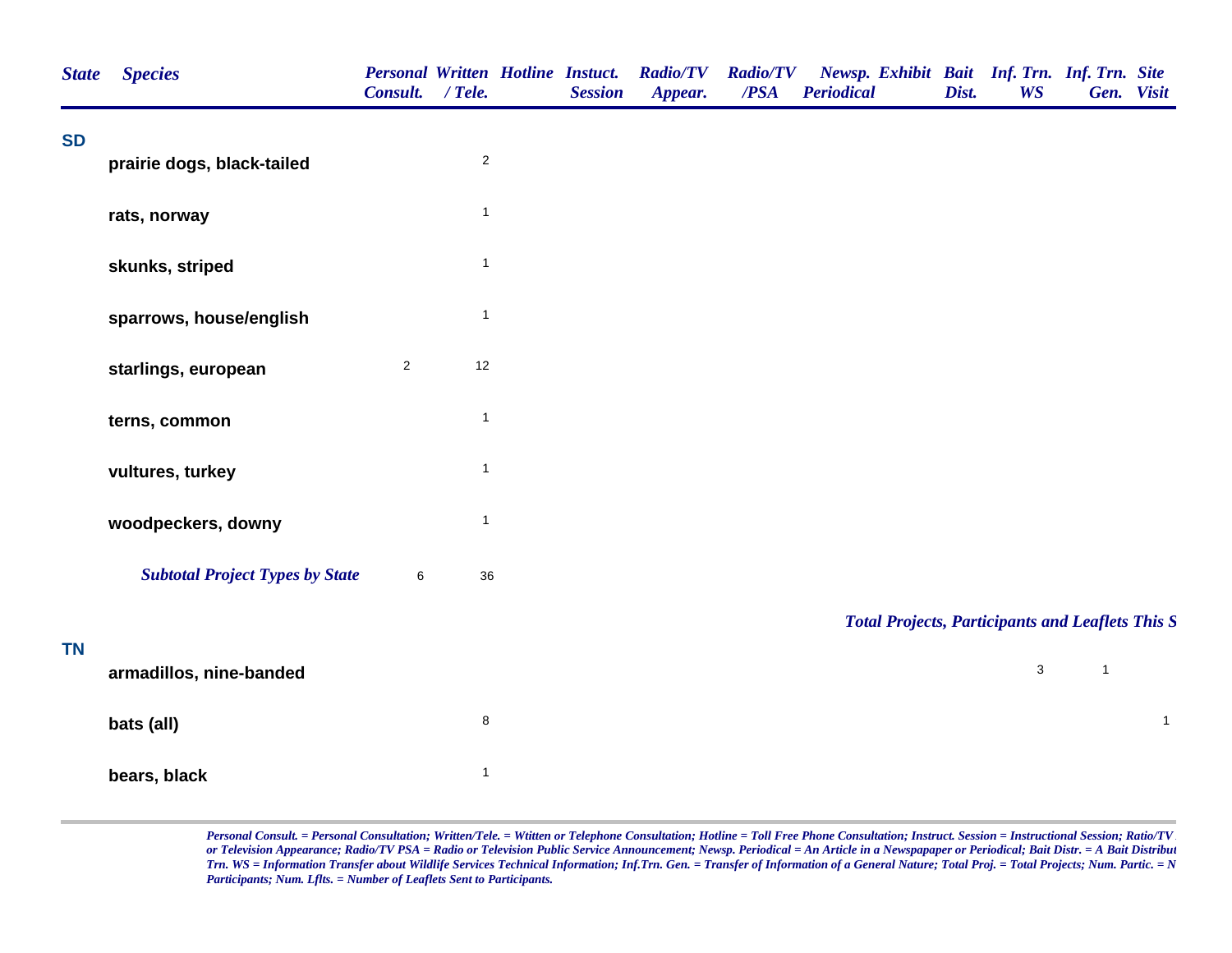|             | <b>Total</b><br>Proj. | Num.<br>Partic          | Num.<br><b>Lflts</b> |
|-------------|-----------------------|-------------------------|----------------------|
|             |                       |                         |                      |
|             | $\overline{c}$        | $\sqrt{5}$              |                      |
|             | $\mathbf{1}$          | $\mathbf{1}$            |                      |
|             | $\mathbf{1}$          | $\mathbf{1}$            |                      |
|             | $\overline{1}$        | $\overline{\mathbf{c}}$ |                      |
|             | 14                    | 28                      |                      |
|             | $\mathbf{1}$          | $\mathbf{1}$            |                      |
|             |                       |                         |                      |
|             | $\overline{1}$        | $\overline{c}$          |                      |
|             | $\overline{1}$        | $\mathbf{1}$            |                      |
|             |                       |                         |                      |
| <i>tate</i> | $42\,$                | 65                      | $\,6\,$              |
|             | $\overline{4}$        | $\overline{4}$          | $\overline{1}$       |
|             | $\boldsymbol{9}$      | $10$                    | $\overline{5}$       |
|             |                       |                         |                      |
|             | $\mathbf{1}$          | $\overline{1}$          |                      |
| <b>COL</b>  | $Appear. = Radio$     |                         |                      |

*tion Project; Inf. Number of* 

*Page 179 of 230*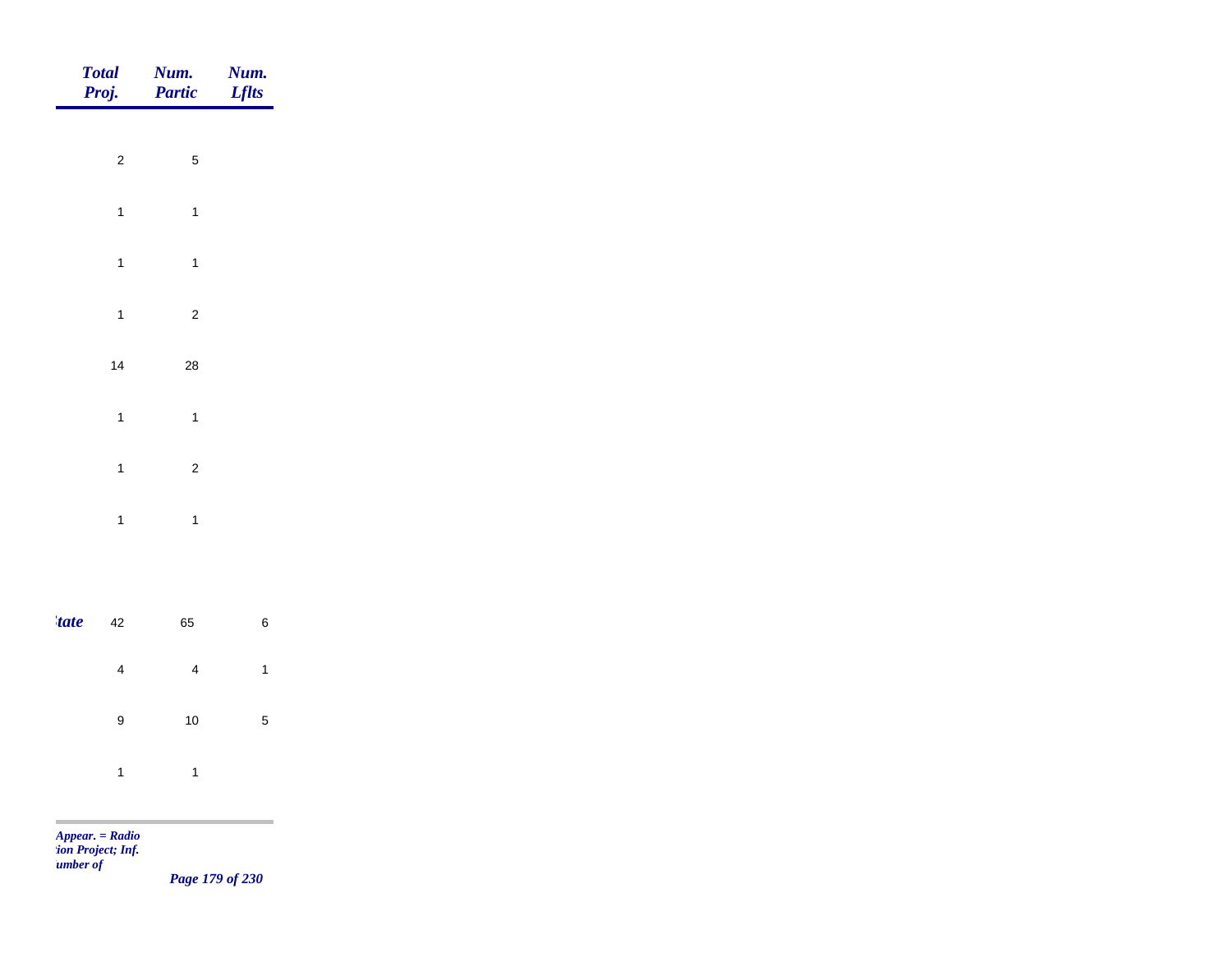| <b>State</b> | <b>Species</b>                | Consult. / Tele.        |                | <b>Personal Written Hotline Instuct.</b><br><b>Session</b> | <b>Radio/TV</b><br>Appear. | <b>Radio/TV</b><br>/PSA | Newsp. Exhibit Bait Inf. Trn. Inf. Trn. Site<br><b>Periodical</b> | Dist. | <b>WS</b> | Gen. Visit |                |
|--------------|-------------------------------|-------------------------|----------------|------------------------------------------------------------|----------------------------|-------------------------|-------------------------------------------------------------------|-------|-----------|------------|----------------|
| <b>TN</b>    | beavers                       | $\overline{2}$          | 16             |                                                            |                            |                         |                                                                   |       |           |            | $\overline{5}$ |
|              | bird, unidentifiable          |                         | 13             |                                                            |                            |                         |                                                                   |       |           |            | $\overline{c}$ |
|              | blackbirds, red-winged        |                         | $\mathbf{1}$   |                                                            |                            |                         |                                                                   |       |           |            |                |
|              | blackbirds, z-(mixed species) | $\overline{\mathbf{4}}$ | 12             | $\mathbf{1}$                                               |                            |                         |                                                                   |       |           |            | $\mathbf{3}$   |
|              | bobcats                       |                         | $\mathbf{1}$   |                                                            |                            |                         |                                                                   |       |           |            |                |
|              | cardinals, northern           |                         | $\overline{4}$ |                                                            |                            |                         |                                                                   |       |           |            |                |
|              | chipmunks, eastern            |                         | $\mathbf{1}$   |                                                            |                            |                         |                                                                   |       |           |            |                |
|              | cormorants, double-crested    |                         |                |                                                            |                            |                         |                                                                   |       |           |            | $\mathbf{1}$   |
|              | cowbirds, brown-headed        |                         | $\mathbf{1}$   |                                                            |                            |                         |                                                                   |       |           |            |                |
|              | coyotes                       |                         | 6              |                                                            |                            |                         | $\mathbf{1}$                                                      |       |           |            |                |
|              | cranes, sandhill              |                         | $\overline{c}$ |                                                            |                            |                         |                                                                   |       |           |            |                |
|              | crows, american               |                         | $\overline{c}$ |                                                            |                            |                         |                                                                   |       |           |            |                |
|              | deer, white-tailed (wild)     | $\mathsf 3$             | $\mathbf{1}$   |                                                            |                            |                         |                                                                   |       |           |            |                |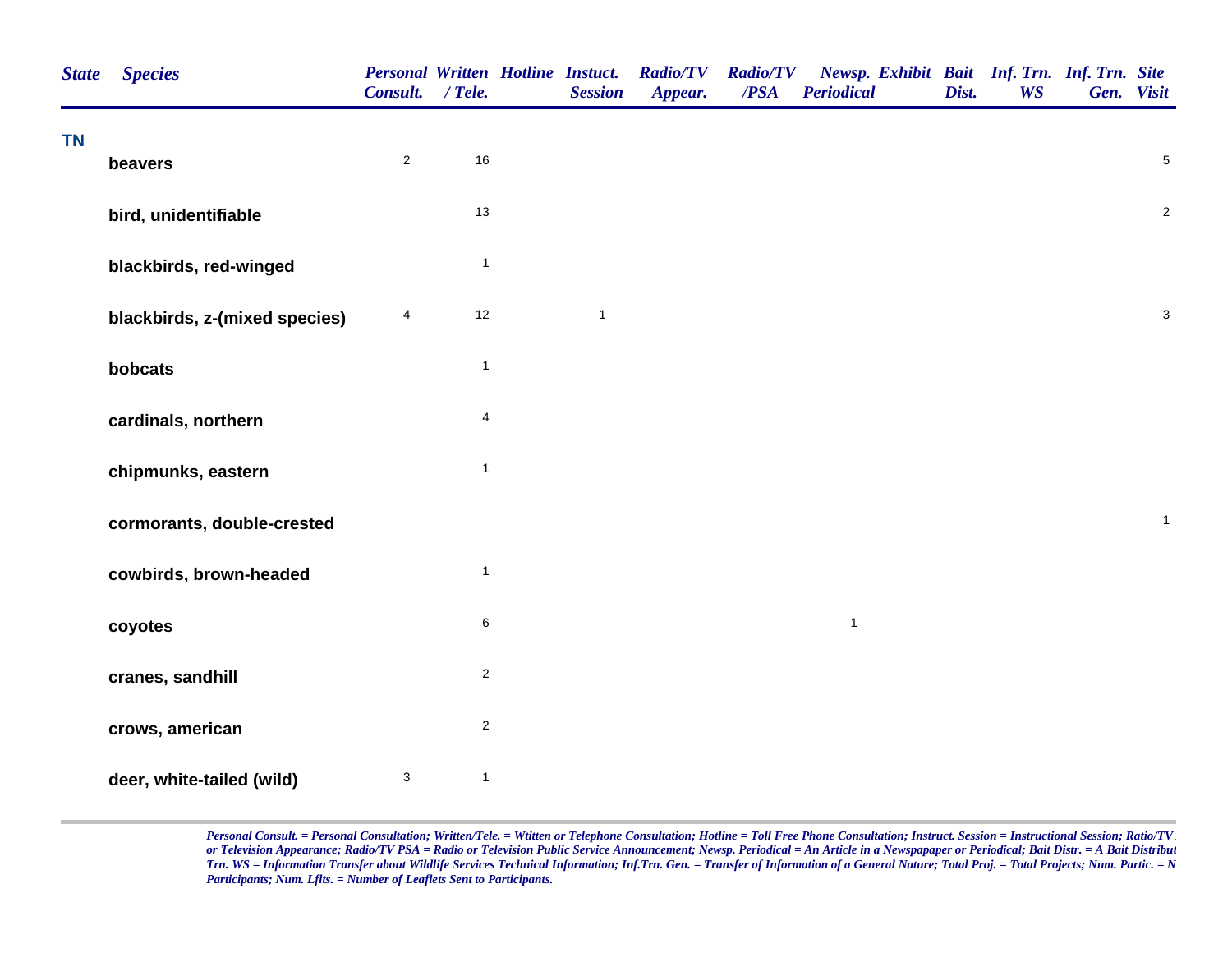| Total<br>Proj. | Num.<br>Partic   | <b>Num.</b><br>Lflts                         |
|----------------|------------------|----------------------------------------------|
| $23\,$         | $40\,$           | $\bf 8$                                      |
|                |                  |                                              |
| $15$           | $15\,$           |                                              |
| $\mathbf{1}$   | $\overline{1}$   |                                              |
| $20\,$         | $57\,$           | $16\,$                                       |
| $\overline{1}$ | $\mathbf{1}$     |                                              |
| $\overline{4}$ | $\overline{4}$   |                                              |
| $\overline{1}$ | $\mathbf{1}$     |                                              |
|                |                  |                                              |
| $\overline{1}$ | $\overline{2}$   | $\,6\,$                                      |
| $\overline{1}$ | $\mathbf{1}$     |                                              |
| $\overline{7}$ | $\bf 8$          | $\overline{\mathbf{1}}$                      |
| $\overline{c}$ | $\mathbf{3}$     |                                              |
| $\overline{2}$ | $\overline{c}$   |                                              |
| $\overline{4}$ | $\boldsymbol{9}$ |                                              |
|                |                  | the control of the control of the control of |

*Page 180 of 230*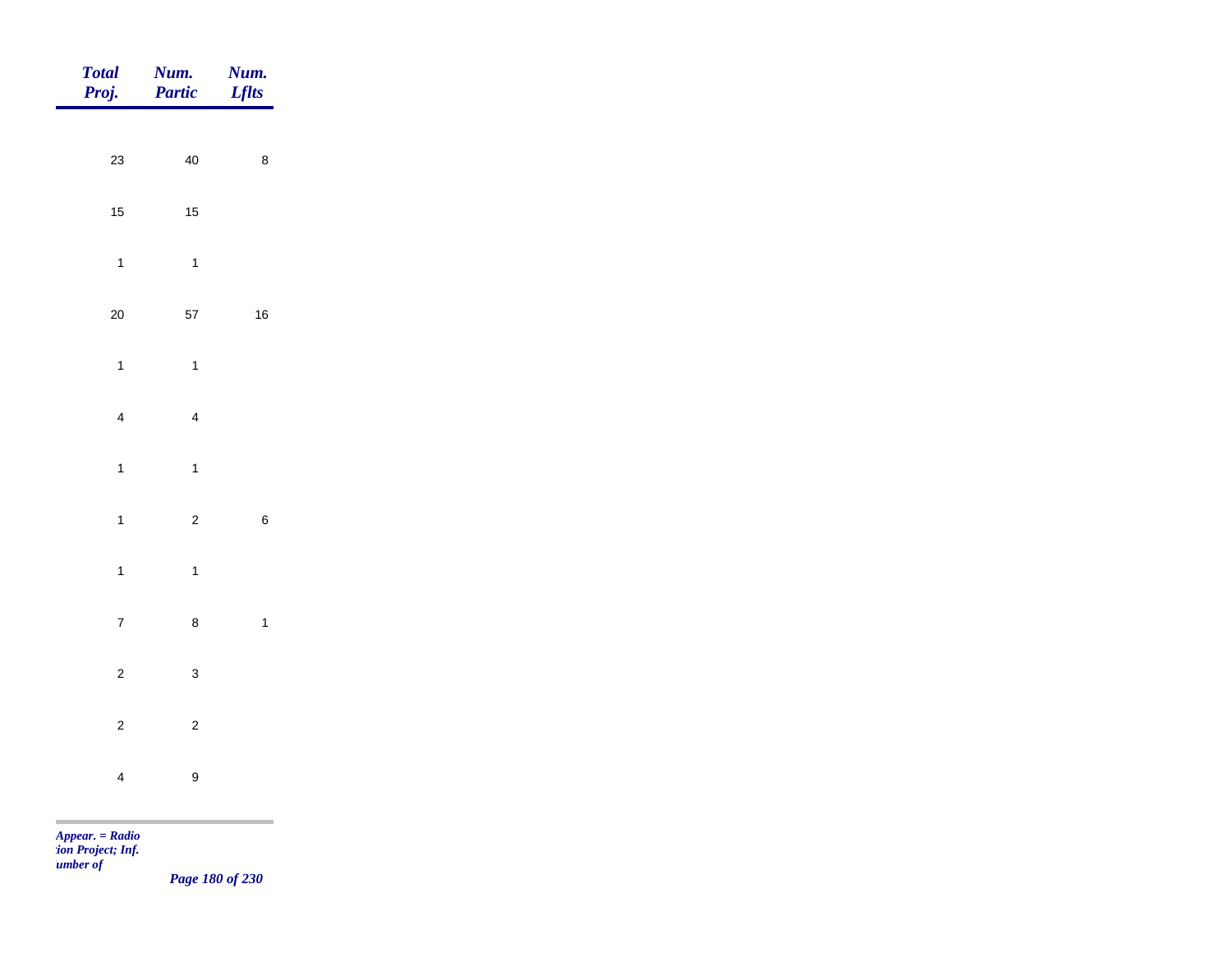| <b>State</b> | <b>Species</b>            | Consult. / Tele.          |              | <b>Personal Written Hotline Instuct.</b><br><b>Session</b> | <b>Radio/TV</b><br>Appear. | <b>Radio/TV</b><br>/PSA | Newsp. Exhibit Bait Inf. Trn. Inf. Trn. Site<br><b>Periodical</b> | Dist. | <b>WS</b>    | Gen. Visit |              |
|--------------|---------------------------|---------------------------|--------------|------------------------------------------------------------|----------------------------|-------------------------|-------------------------------------------------------------------|-------|--------------|------------|--------------|
| <b>TN</b>    | deer, white-tailed (wild) | $\ensuremath{\mathsf{3}}$ | $\mathbf{1}$ |                                                            |                            |                         |                                                                   |       |              |            |              |
|              | doves, mourning           |                           | $\mathbf{1}$ |                                                            |                            |                         |                                                                   |       |              |            |              |
|              | ducks, feral              | $\mathbf{1}$              | $\sqrt{2}$   |                                                            |                            |                         |                                                                   |       |              |            |              |
|              | ducks, mallards           | $\mathbf{1}$              | $17$         |                                                            |                            |                         |                                                                   |       | $\mathbf{1}$ |            | $\mathbf{1}$ |
|              | flickers, northern        |                           | $\mathbf{1}$ |                                                            |                            |                         |                                                                   |       |              |            |              |
|              | foxes, red                |                           | $\,$ 5 $\,$  |                                                            |                            |                         |                                                                   |       |              |            |              |
|              | geese, canada             | $\overline{\mathbf{4}}$   | 92           |                                                            |                            |                         |                                                                   |       |              |            | 13           |
|              | geese, feral              | $\mathbf{1}$              | $\mathbf{1}$ |                                                            |                            |                         |                                                                   |       |              |            | $\sqrt{3}$   |
|              | grackles, common          |                           | $\,6\,$      |                                                            |                            |                         |                                                                   |       |              |            |              |
|              | gulls, ring-billed        |                           | $\sqrt{2}$   |                                                            |                            |                         |                                                                   |       |              |            |              |
|              | hawks, cooper's           |                           | $\sqrt{2}$   |                                                            |                            |                         |                                                                   |       |              |            |              |
|              | hawks, red-shouldered     |                           | $\mathbf{1}$ |                                                            |                            |                         |                                                                   |       |              |            | $\sqrt{2}$   |
|              | hawks, red-tailed         |                           | $\,6$        |                                                            |                            |                         |                                                                   |       |              |            |              |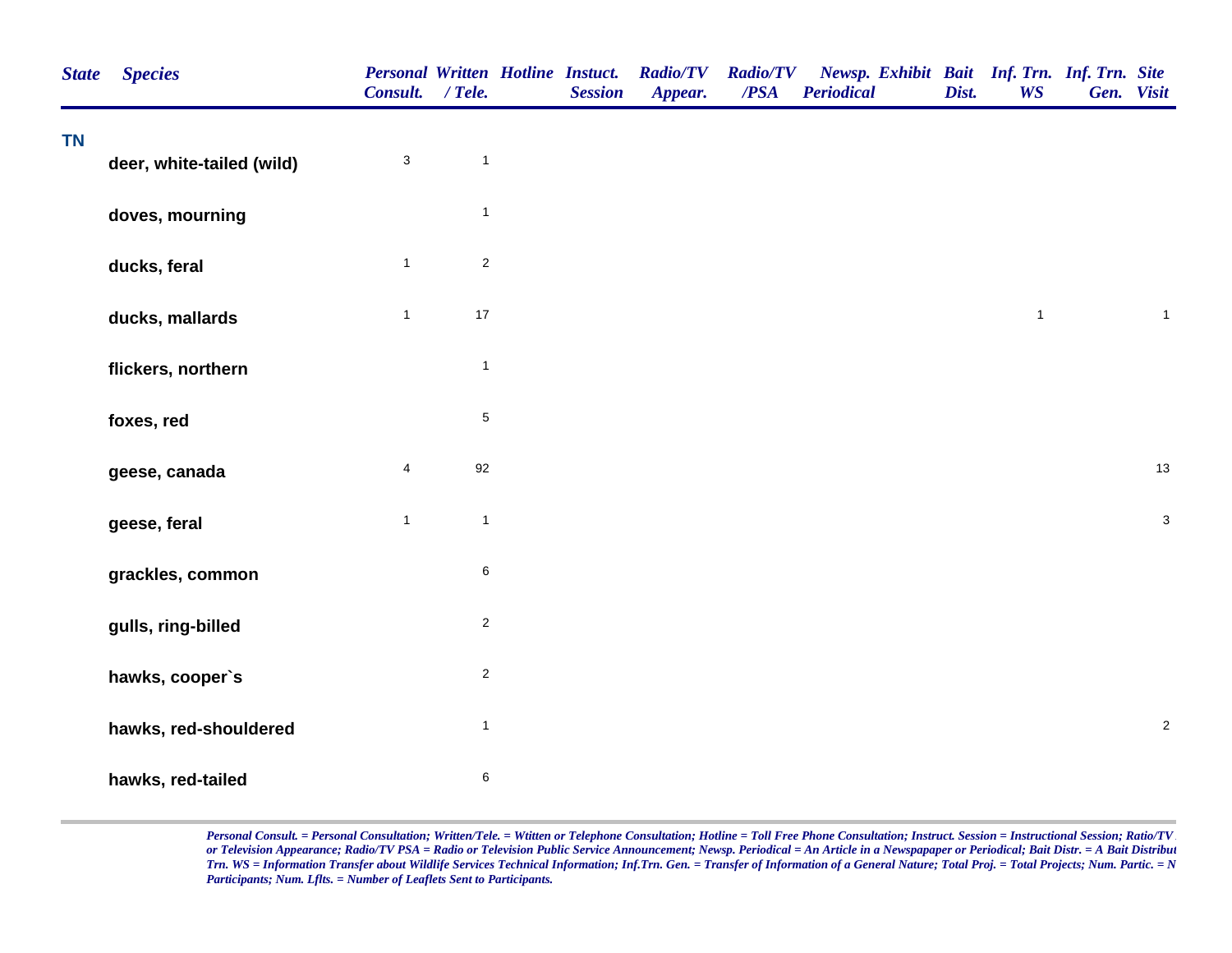| Total<br>Proj. | Num.<br>Partic                     | <b>Num.</b><br><b>Lflts</b> |
|----------------|------------------------------------|-----------------------------|
|                |                                    |                             |
|                | $\overline{4}$<br>$\boldsymbol{9}$ |                             |
|                | $\overline{c}$<br>$\mathbf{1}$     |                             |
|                | $\mathbf{3}$<br>$\mathbf{3}$       |                             |
| $20\,$         | $22\,$                             |                             |
|                | $\overline{1}$<br>$\mathbf{1}$     | $\overline{1}$              |
|                | $\overline{7}$<br>$\overline{5}$   |                             |
| 109            | 129                                | 79                          |
|                |                                    |                             |
|                | $\overline{5}$<br>$\sqrt{5}$       |                             |
|                | $\bf 6$<br>$\overline{7}$          |                             |
|                | $\overline{2}$<br>$\overline{2}$   |                             |
|                | $\overline{c}$<br>$\overline{c}$   |                             |
|                | $\mathbf{3}$<br>$\mathbf{3}$       |                             |
|                | $\overline{7}$<br>$\,$ 6 $\,$      | $\overline{c}$              |
|                |                                    |                             |

*Page 181 of 230*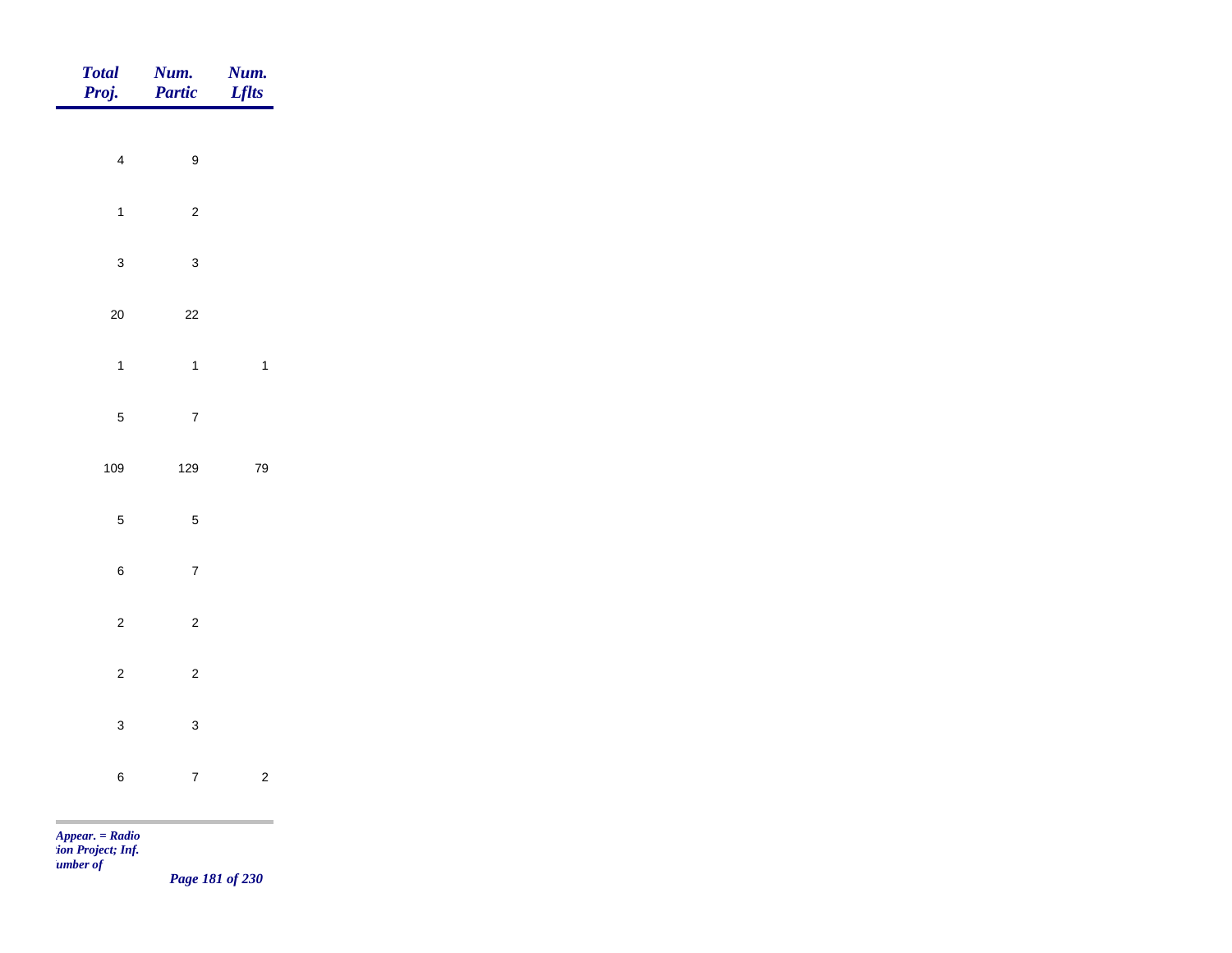| <b>State</b> | <b>Species</b>           | Consult. / Tele. |                         | <b>Personal Written Hotline Instuct.</b><br><b>Session</b> | <b>Radio/TV</b><br>Appear. | <b>Radio/TV</b><br>$\overline{PSA}$ | Newsp. Exhibit Bait Inf. Trn. Inf. Trn. Site<br><b>Periodical</b> | Dist. | <b>WS</b> | Gen. Visit |              |
|--------------|--------------------------|------------------|-------------------------|------------------------------------------------------------|----------------------------|-------------------------------------|-------------------------------------------------------------------|-------|-----------|------------|--------------|
| <b>TN</b>    | hawks, red-tailed        |                  | $\,6\,$                 |                                                            |                            |                                     |                                                                   |       |           |            |              |
|              | hawks, sharp-shinned     |                  | $\mathbf{1}$            |                                                            |                            |                                     |                                                                   |       |           |            |              |
|              | herons, great blue       |                  | $\overline{4}$          |                                                            |                            |                                     |                                                                   |       |           |            |              |
|              | hogs, feral              | 11               | $\overline{\mathbf{4}}$ |                                                            |                            |                                     |                                                                   |       |           |            | $\mathbf{1}$ |
|              | jays, blue               |                  | $\sqrt{2}$              |                                                            |                            |                                     |                                                                   |       |           |            |              |
|              | marmots/woodchucks (all) |                  | $\overline{7}$          |                                                            |                            |                                     |                                                                   |       |           |            |              |
|              | moles (all)              |                  | $\overline{c}$          |                                                            |                            |                                     |                                                                   |       |           |            |              |
|              | opossums, virginia       |                  | $\overline{2}$          |                                                            |                            |                                     |                                                                   |       |           |            |              |
|              | ospreys                  |                  | $\mathbf{1}$            |                                                            |                            |                                     |                                                                   |       |           |            |              |
|              | owls, great horned       |                  | $\mathbf{1}$            |                                                            |                            |                                     |                                                                   |       |           |            | $\mathbf{1}$ |
|              | pigeons, feral (rock)    |                  | $13$                    |                                                            |                            |                                     |                                                                   |       |           |            | $\sqrt{2}$   |
|              | raccoons                 | $\mathbf{1}$     | 119                     |                                                            |                            |                                     |                                                                   |       |           |            |              |
|              | robins, american         |                  | $\sqrt{2}$              |                                                            |                            |                                     |                                                                   |       |           |            |              |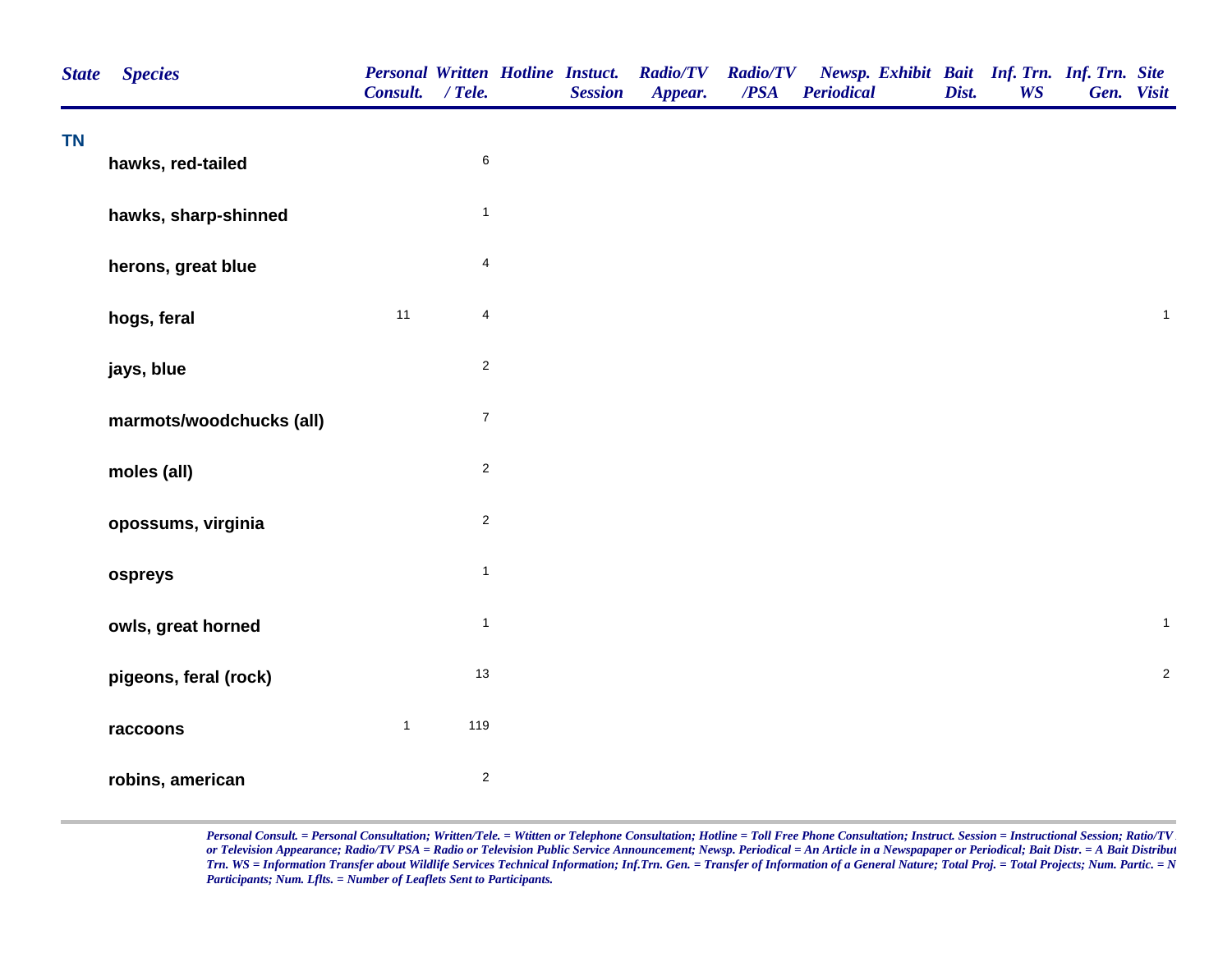| <b>Total</b><br>Proj. | Num.<br>Partic | Num.<br><b>Lflts</b>    |
|-----------------------|----------------|-------------------------|
|                       |                |                         |
| $\,$ 6 $\,$           | $\overline{7}$ | $\overline{c}$          |
| $\overline{1}$        | $\mathbf{1}$   | $\mathbf{1}$            |
| $\overline{4}$        | $\overline{4}$ | $\overline{c}$          |
| 16                    | 34             |                         |
| $\overline{c}$        | $\overline{c}$ |                         |
| $\overline{7}$        | $\overline{7}$ | $\overline{\mathbf{1}}$ |
|                       |                |                         |
| $\overline{c}$        | $\overline{c}$ |                         |
| $\overline{c}$        | $\mathbf 2$    |                         |
| $\overline{1}$        | $\mathbf{1}$   |                         |
| $\overline{2}$        | $\mathbf{3}$   | $\overline{\mathbf{1}}$ |
| 15                    | $15$           | $\, 6$                  |
| 120                   | 635            | 3,940                   |
| $\overline{c}$        | $\mathbf 2$    |                         |
|                       |                |                         |

*tion Project; Inf. Number of* 

*Page 182 of 230*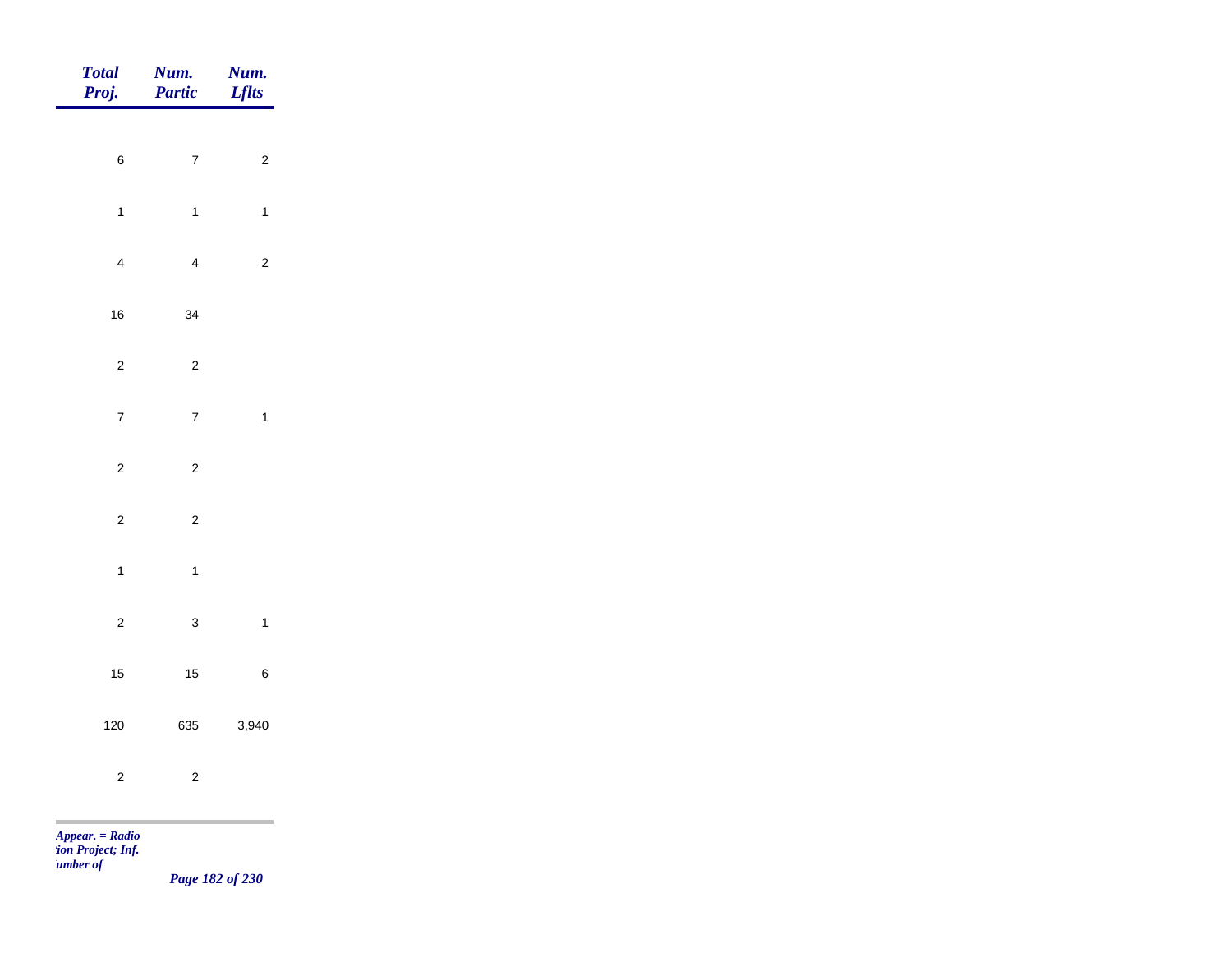| <b>State</b> | <b>Species</b>                 | <b>Personal Written Hotline Instuct.</b><br>Consult. / Tele. |                  | <b>Session</b> | <b>Radio/TV</b><br>Appear. | <b>Radio/TV</b><br>/PSA | Newsp. Exhibit Bait Inf. Trn. Inf. Trn. Site<br><b>Periodical</b> | Dist. | <b>WS</b> | Gen. Visit   |              |
|--------------|--------------------------------|--------------------------------------------------------------|------------------|----------------|----------------------------|-------------------------|-------------------------------------------------------------------|-------|-----------|--------------|--------------|
| <b>TN</b>    | robins, american               |                                                              | $\overline{c}$   |                |                            |                         |                                                                   |       |           |              |              |
|              | skunks, striped                | $\mathbf{1}$                                                 | $\boldsymbol{9}$ |                |                            |                         |                                                                   |       |           |              | $\mathbf{1}$ |
|              | snakes, non-poisonous (other)  | $\mathbf{1}$                                                 | $\mathbf{1}$     |                |                            |                         |                                                                   |       |           | $\mathbf{1}$ |              |
|              | snakes, rattlesnakes, southern |                                                              | $\mathbf{1}$     |                |                            |                         |                                                                   |       |           |              |              |
|              | sparrows, house/english        |                                                              | $\sqrt{2}$       |                |                            |                         |                                                                   |       |           |              | $\mathbf{1}$ |
|              | squirrels, gray                | $\mathbf{1}$                                                 | $\mathbf{1}$     |                |                            |                         |                                                                   |       |           |              |              |
|              | starlings, european            | $\mathbf{1}$                                                 | 14               |                |                            |                         |                                                                   |       |           | $\mathbf{1}$ | $\sqrt{2}$   |
|              | swallows, barn                 |                                                              | $\sqrt{2}$       |                |                            |                         |                                                                   |       |           |              | $\mathbf{1}$ |
|              | swallows, cliff                |                                                              | $\mathbf{1}$     |                |                            |                         |                                                                   |       |           |              |              |
|              | swifts (all)                   |                                                              | $\overline{2}$   |                |                            |                         |                                                                   |       |           |              |              |
|              | voles (all)                    |                                                              | $\mathbf{1}$     |                |                            |                         |                                                                   |       |           |              |              |
|              | vultures, black                | $\mathbf{1}$                                                 | 56               |                |                            |                         |                                                                   |       |           |              | $\bf 8$      |
|              | vultures, turkey               | $\mathbf{1}$                                                 | 13               |                |                            |                         |                                                                   |       |           |              | $\sqrt{2}$   |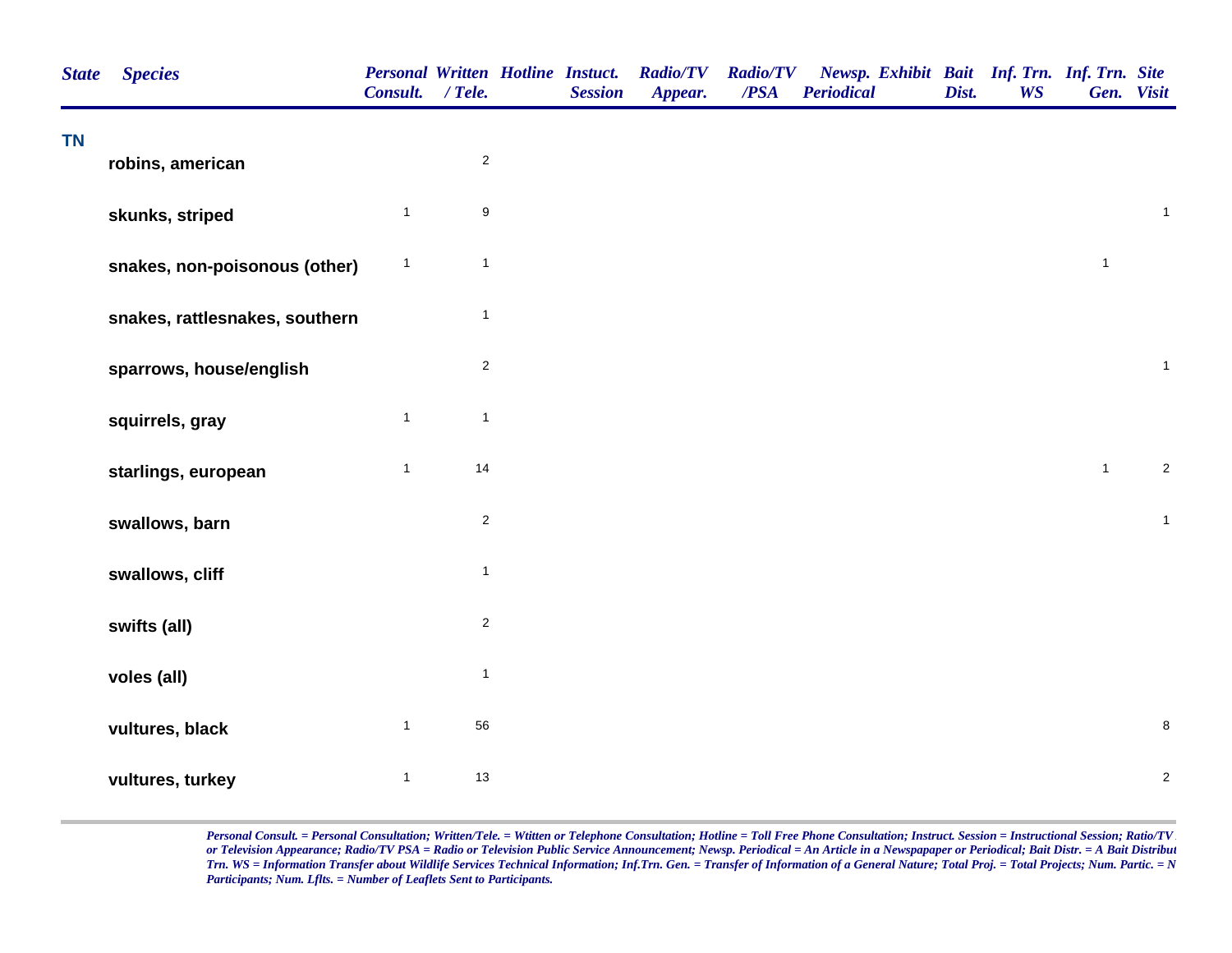| <b>Total</b><br>Proj. | <b>Num.</b><br>Partic | Num.<br><b>Lflts</b> |
|-----------------------|-----------------------|----------------------|
|                       |                       |                      |
| $\sqrt{2}$            | $\mathbf 2$           |                      |
| $11$                  | $11$                  | $\sqrt{5}$           |
| $\mathbf{3}$          | $\mathbf{3}$          | $\mathbf{1}$         |
| $\mathbf{1}$          | $\overline{1}$        |                      |
| $\mathbf{3}$          | $\mathbf{3}$          |                      |
| $\sqrt{2}$            | $\mathbf 2$           |                      |
|                       |                       |                      |
| $18\,$                | $27\,$                | $\mathbf{3}$         |
| $\mathbf{3}$          | $\mathbf{3}$          |                      |
| $\overline{1}$        | $\overline{1}$        |                      |
| $\mathbf 2$           | $\overline{c}$        |                      |
| $\overline{1}$        | $\overline{1}$        | $\mathbf{1}$         |
| 65                    | 106                   | $25\,$               |
|                       |                       |                      |
| $16\,$                | 47                    | $\overline{7}$       |
| $Appear. = Radio$     |                       |                      |

*tion Project; Inf. Number of* 

*Page 183 of 230*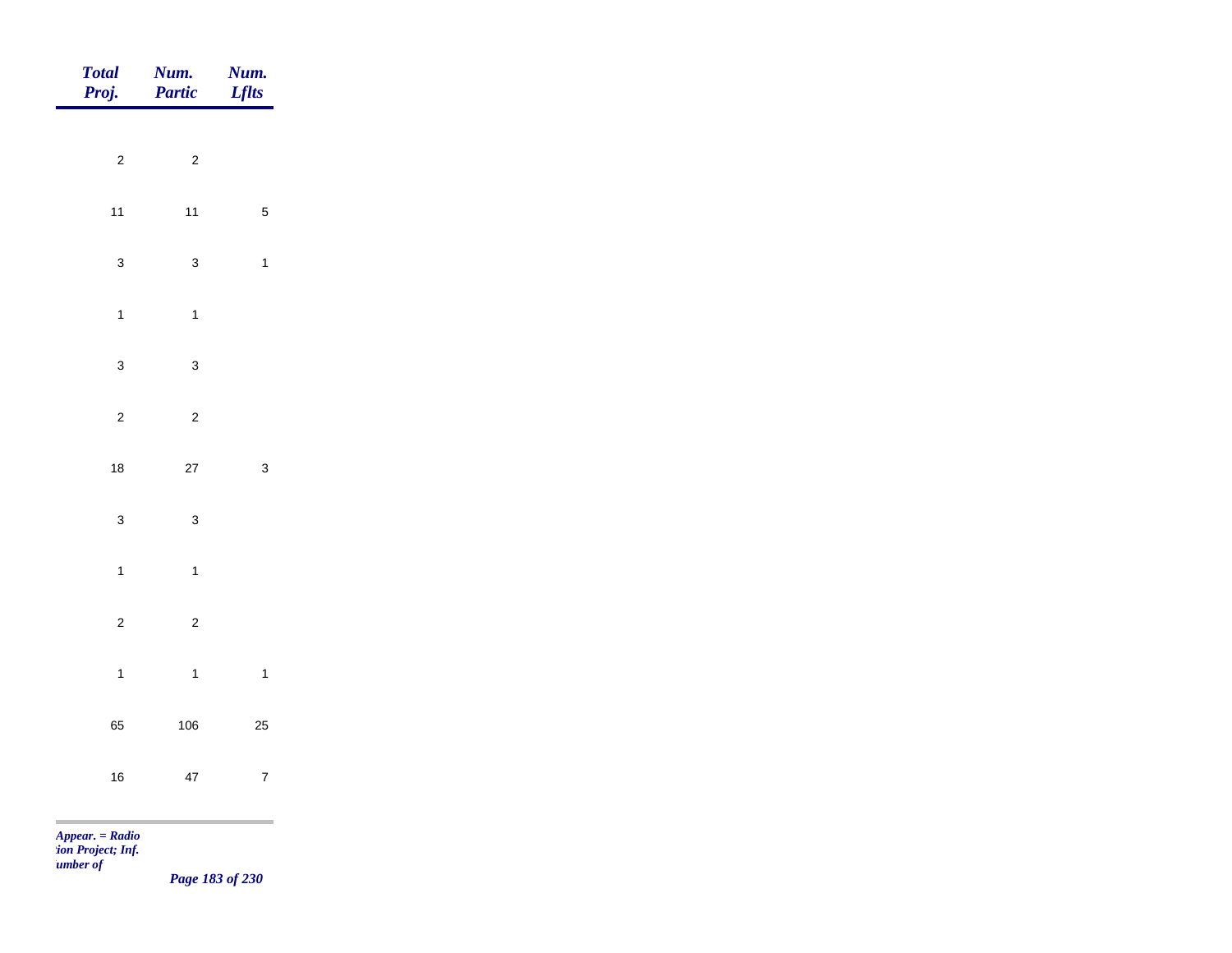| <b>State</b> | <b>Species</b>                         | <b>Personal Written Hotline Instuct.</b><br>Consult. / Tele. |                         | <b>Session</b> | <b>Radio/TV</b><br>Appear. | <b>Radio/TV</b><br>/PSA | Newsp. Exhibit Bait Inf. Trn. Inf. Trn. Site<br><b>Periodical</b> | Dist. | <b>WS</b>      | Gen. Visit                |              |
|--------------|----------------------------------------|--------------------------------------------------------------|-------------------------|----------------|----------------------------|-------------------------|-------------------------------------------------------------------|-------|----------------|---------------------------|--------------|
| <b>TN</b>    | vultures, turkey                       | $\mathbf{1}$                                                 | $13$                    |                |                            |                         |                                                                   |       |                |                           | $\sqrt{2}$   |
|              | waxwings, cedar                        |                                                              |                         |                |                            |                         |                                                                   |       |                |                           | $\mathsf 3$  |
|              | woodpeckers, downy                     |                                                              | $\bf 8$                 |                |                            |                         |                                                                   |       |                |                           |              |
|              | woodpeckers, pileated                  |                                                              | 4                       |                |                            |                         |                                                                   |       |                |                           |              |
|              | woodpeckers, red-headed                |                                                              | $\overline{1}$          |                |                            |                         |                                                                   |       |                |                           | $\mathbf{1}$ |
|              | woodpeckers, three-toed                |                                                              | $\mathbf{1}$            |                |                            |                         |                                                                   |       |                |                           |              |
|              | <b>Subtotal Project Types by State</b> | 34                                                           | 480                     | $\mathbf{1}$   |                            |                         | $\mathbf{1}$                                                      |       | $\overline{4}$ | $\ensuremath{\mathsf{3}}$ | 54           |
|              |                                        |                                                              |                         |                |                            |                         | <b>Total Projects, Participants and Leaflets This S</b>           |       |                |                           |              |
| <b>TX</b>    | alligators, american                   |                                                              | $\boldsymbol{7}$        |                |                            |                         |                                                                   |       |                |                           |              |
|              | armadillos, nine-banded                | 14                                                           | 63                      |                |                            |                         |                                                                   |       | 460            |                           |              |
|              | badgers                                |                                                              | $\overline{\mathbf{4}}$ |                |                            |                         |                                                                   |       | 42             |                           |              |
|              | bats (all)                             | $\bf 8$                                                      | $37\,$                  |                |                            |                         |                                                                   |       | 129            |                           |              |
|              | bears, black                           | $\mathbf{1}$                                                 | $\sqrt{5}$              |                |                            |                         |                                                                   |       |                |                           |              |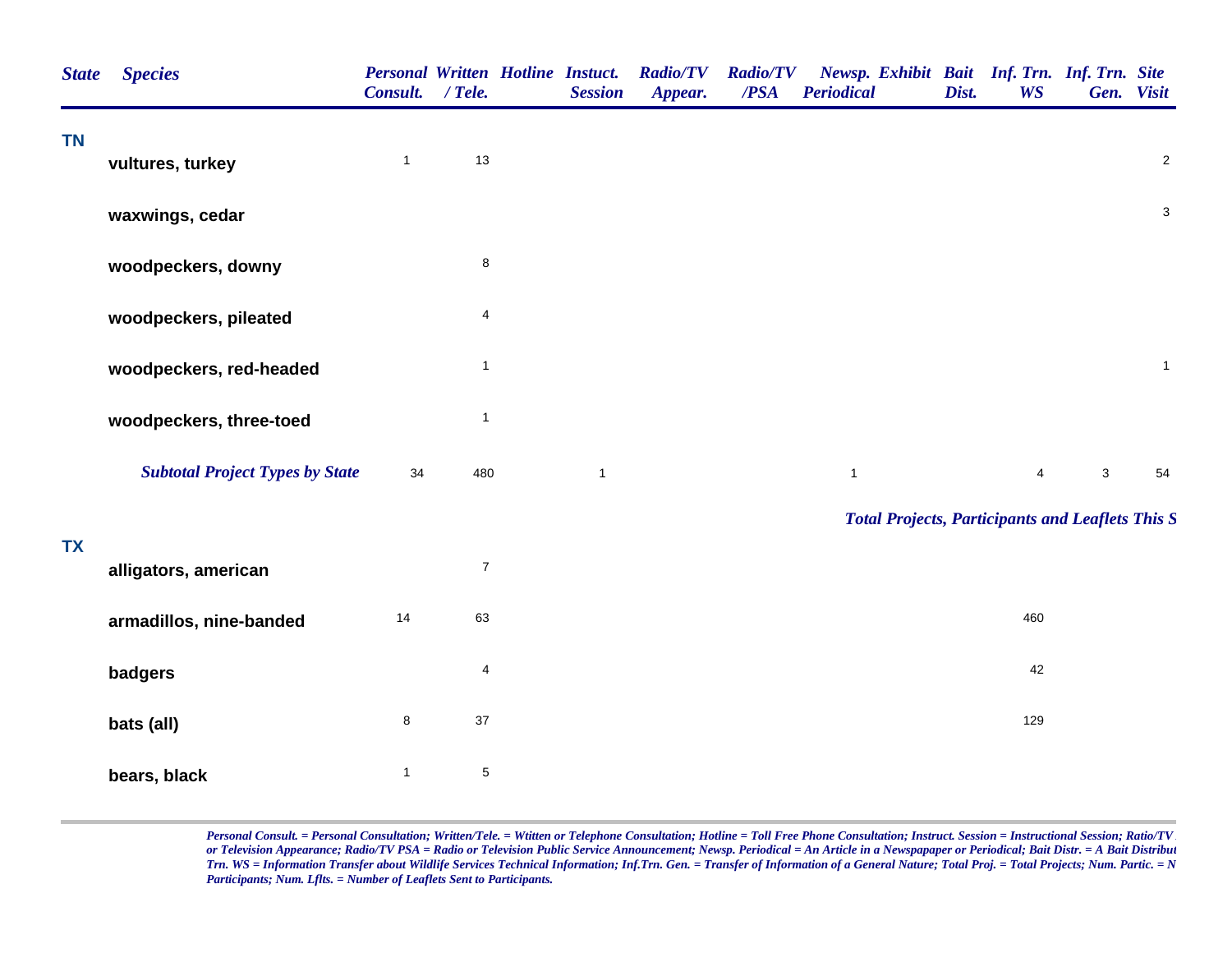|             | <b>Total</b><br>Proj.    | Num.<br>Partic          | Num.<br><b>Lflts</b>    |
|-------------|--------------------------|-------------------------|-------------------------|
|             |                          |                         |                         |
|             | 16                       | 47                      | $\overline{7}$          |
|             | 3                        | 3                       |                         |
|             | 8                        | 8                       | $\overline{\mathbf{4}}$ |
|             | $\overline{\mathcal{L}}$ | $\overline{\mathbf{4}}$ | $\overline{\mathbf{4}}$ |
|             | $\overline{\mathbf{c}}$  | $\overline{\mathbf{c}}$ |                         |
|             | $\mathbf{1}$             | $\mathbf{1}$            | $\mathbf{1}$            |
|             |                          |                         |                         |
| <i>tate</i> | 577                      | 1,282                   | 4,121                   |
|             | $\overline{7}$           | $\overline{7}$          |                         |
|             | 537                      | 538                     | 473                     |
|             | 46                       | 46                      | 42                      |
|             | 174                      | 179                     | 152                     |
|             | 6                        | $\overline{7}$          |                         |

m

*Page 184 of 230*

and the control of the control of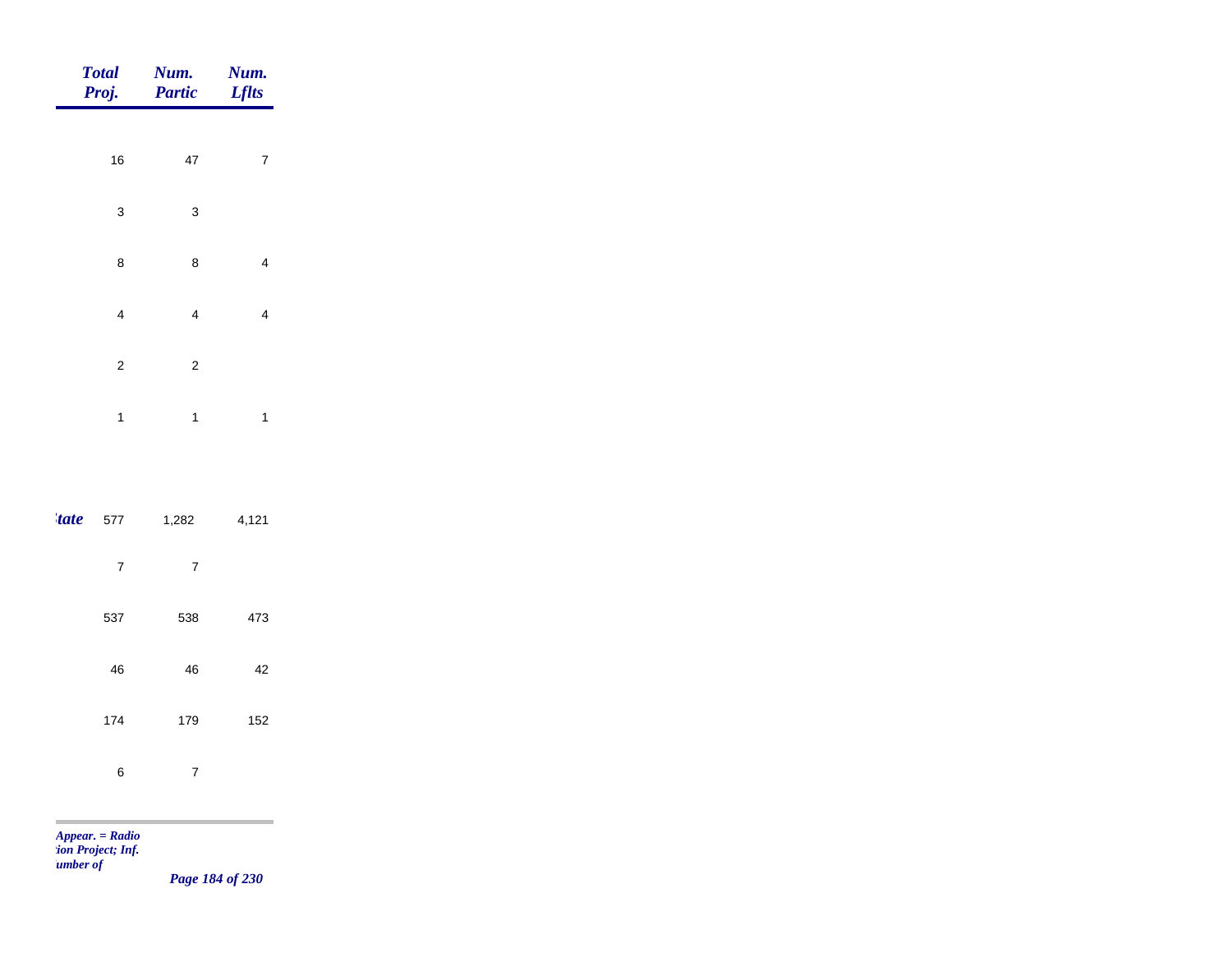| <b>State</b> | <b>Species</b>                | <b>Personal Written Hotline Instuct.</b><br>Consult. / Tele. |                  | <b>Session</b> | <b>Radio/TV</b><br>Appear. | $\overline{PSA}$ | Radio/TV Newsp. Exhibit Bait Inf. Trn. Inf. Trn. Site<br><b>Periodical</b> | Dist. | <b>WS</b> |                | Gen. Visit       |
|--------------|-------------------------------|--------------------------------------------------------------|------------------|----------------|----------------------------|------------------|----------------------------------------------------------------------------|-------|-----------|----------------|------------------|
| <b>TX</b>    | beavers                       | 70                                                           | 338              | $\mathbf{1}$   |                            |                  |                                                                            |       | 130       | $\mathbf{1}$   | $\boldsymbol{9}$ |
|              | bird, unidentifiable          | $\,6$                                                        |                  |                |                            |                  |                                                                            |       |           |                |                  |
|              | blackbirds, red-winged        | $\mathbf{1}$                                                 |                  |                |                            |                  |                                                                            |       |           |                |                  |
|              | blackbirds, z-(mixed species) | 16                                                           | 22               | $\mathbf{1}$   |                            |                  |                                                                            |       | 165       |                | $\,$ 5 $\,$      |
|              | bobcats                       | 42                                                           | 54               | $\mathbf{1}$   |                            |                  |                                                                            |       |           |                |                  |
|              | caracaras                     | $\mathsf 3$                                                  | $\sqrt{2}$       |                |                            |                  |                                                                            |       |           |                |                  |
|              | cats, feral/free ranging      | 8                                                            | 28               |                |                            |                  |                                                                            |       |           |                |                  |
|              | cattle, feral                 |                                                              | $\mathbf{1}$     |                |                            |                  |                                                                            |       |           |                |                  |
|              | coots, american               |                                                              | $\mathbf{1}$     |                |                            |                  |                                                                            |       |           |                |                  |
|              | cormorants, double-crested    | $\overline{c}$                                               | $\boldsymbol{9}$ |                |                            |                  |                                                                            |       |           |                |                  |
|              | coyotes                       | 183                                                          | 872              | $10$           |                            |                  |                                                                            |       | 817       | $\overline{4}$ | 14               |
|              | cranes, sandhill              |                                                              | $\mathbf{1}$     |                |                            |                  |                                                                            |       |           |                |                  |
|              | crows, american               | $\mathbf{1}$                                                 | $\mathbf{3}$     |                |                            |                  |                                                                            |       |           |                |                  |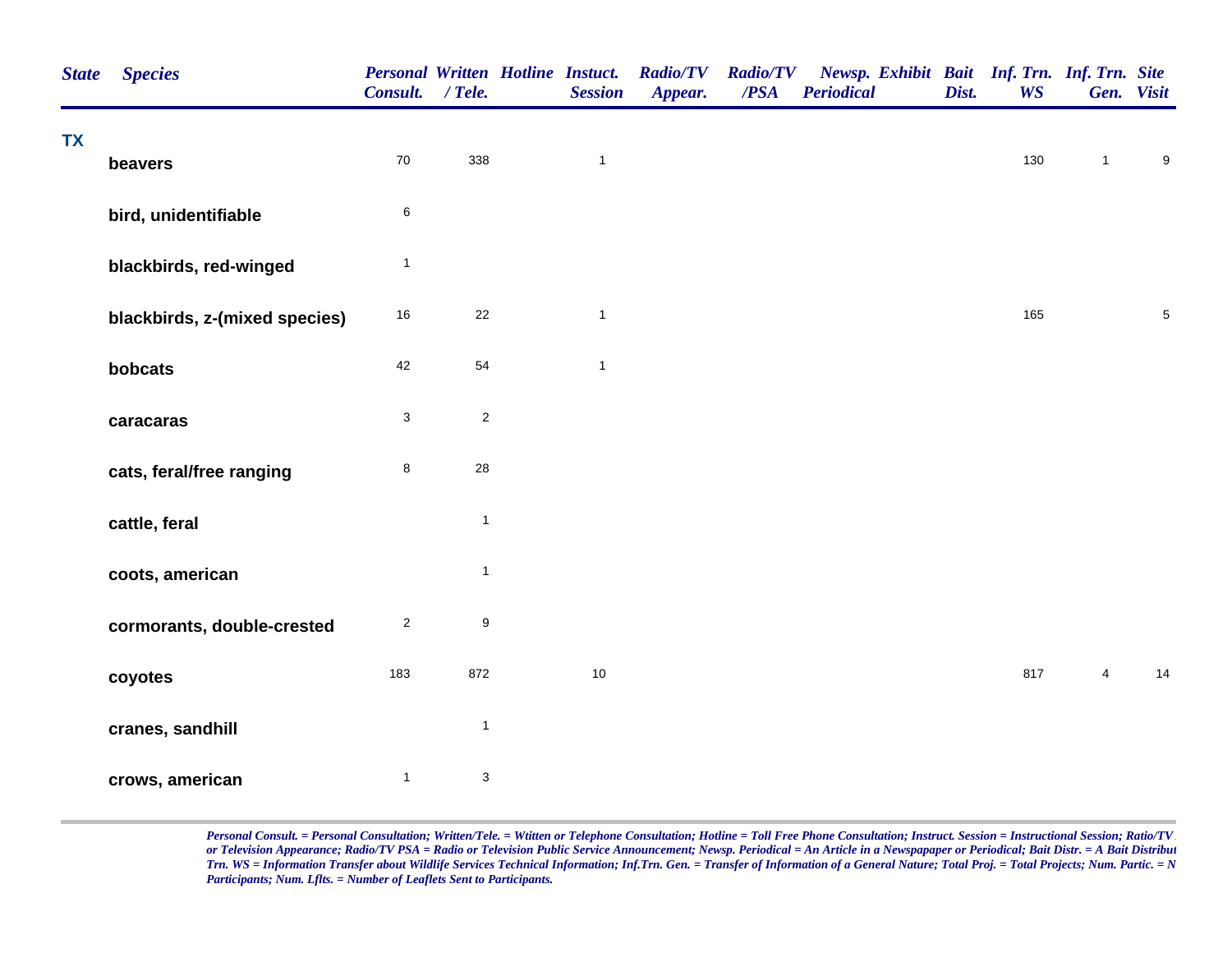| <b>Total</b><br>Proj.                              | Num.<br>Partic | Num.<br><b>Lflts</b> |
|----------------------------------------------------|----------------|----------------------|
|                                                    |                |                      |
| 549                                                | 581            | 196                  |
| $\,6\,$                                            | $\, 6$         |                      |
| $\overline{1}$                                     | $\overline{1}$ |                      |
| 209                                                | 209            | 170                  |
| 97                                                 | 129            | $\mathbf 2$          |
| $\sqrt{5}$                                         | $\overline{7}$ |                      |
| 36                                                 | $70\,$         |                      |
| $\mathbf{1}$                                       | $\mathbf{1}$   |                      |
|                                                    |                |                      |
| $\overline{1}$                                     | $\overline{1}$ | $\mathbf 2$          |
| $11$                                               | $12$           | $16\,$               |
| 1,900                                              | 3,149          | 2,646                |
| $\mathbf{1}$                                       | $\mathbf{1}$   | $\mathbf{1}$         |
| $\overline{4}$                                     | $\overline{5}$ | $\mathbf{3}$         |
| $\label{eq:appear} A \emph{ppear.} = \emph{Radio}$ |                |                      |

*tion Project; Inf. Number of* 

*Page 185 of 230*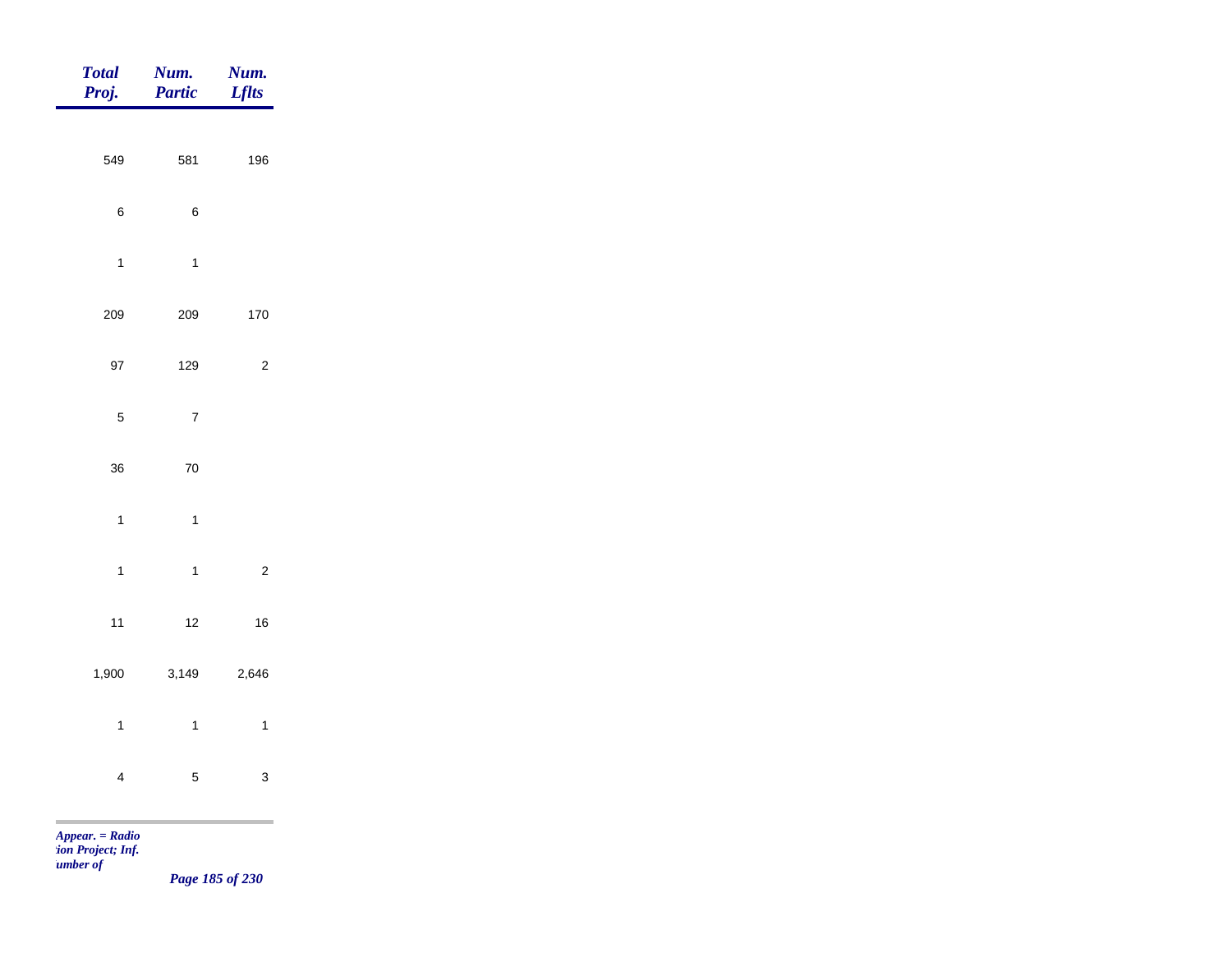| <b>State</b> | <b>Species</b>                  | Consult. / Tele.        |                           | <b>Personal Written Hotline Instuct.</b><br><b>Session</b> | <b>Radio/TV</b><br>Appear. | <b>Radio/TV</b><br>/PSA | Newsp. Exhibit Bait Inf. Trn. Inf. Trn. Site<br><b>Periodical</b> | Dist. | <b>WS</b> | Gen. Visit   |                |  |
|--------------|---------------------------------|-------------------------|---------------------------|------------------------------------------------------------|----------------------------|-------------------------|-------------------------------------------------------------------|-------|-----------|--------------|----------------|--|
| <b>TX</b>    | crows, american                 | $\mathbf{1}$            | $\ensuremath{\mathsf{3}}$ |                                                            |                            |                         |                                                                   |       |           |              |                |  |
|              | deer, axis                      | $\mathbf{1}$            |                           |                                                            |                            |                         |                                                                   |       |           |              |                |  |
|              | deer, mule                      | $\mathbf{1}$            | $\overline{2}$            |                                                            |                            |                         |                                                                   |       |           |              |                |  |
|              | deer, white-tailed (captive)    |                         | $\mathbf{1}$              |                                                            |                            |                         |                                                                   |       |           |              |                |  |
|              | deer, white-tailed (wild)       | $\mathbf{1}$            | 15                        |                                                            |                            |                         |                                                                   |       |           |              |                |  |
|              | dogs, feral, free-ranging and h | $\boldsymbol{7}$        | 26                        |                                                            |                            |                         |                                                                   |       |           | $\mathbf{1}$ | $\mathbf{1}$   |  |
|              | doves, mourning                 | $\overline{\mathbf{4}}$ | $\,$ 5 $\,$               |                                                            |                            |                         |                                                                   |       |           |              |                |  |
|              | doves, white-winged             |                         | $\mathbf{1}$              |                                                            |                            |                         |                                                                   |       |           |              |                |  |
|              | ducks, american black           | $\mathbf{1}$            |                           |                                                            |                            |                         |                                                                   |       |           |              |                |  |
|              | ducks, feral                    | $\mathbf{3}$            | $\sqrt{2}$                |                                                            |                            |                         |                                                                   |       |           |              |                |  |
|              | ducks, gadwall                  |                         | $\mathbf{1}$              |                                                            |                            |                         |                                                                   |       |           |              |                |  |
|              | ducks, mallards                 | 8                       | 15                        |                                                            |                            |                         |                                                                   |       |           |              | $\overline{1}$ |  |
|              | ducks, merganser common         |                         | $\mathbf{1}$              |                                                            |                            |                         |                                                                   |       |           |              |                |  |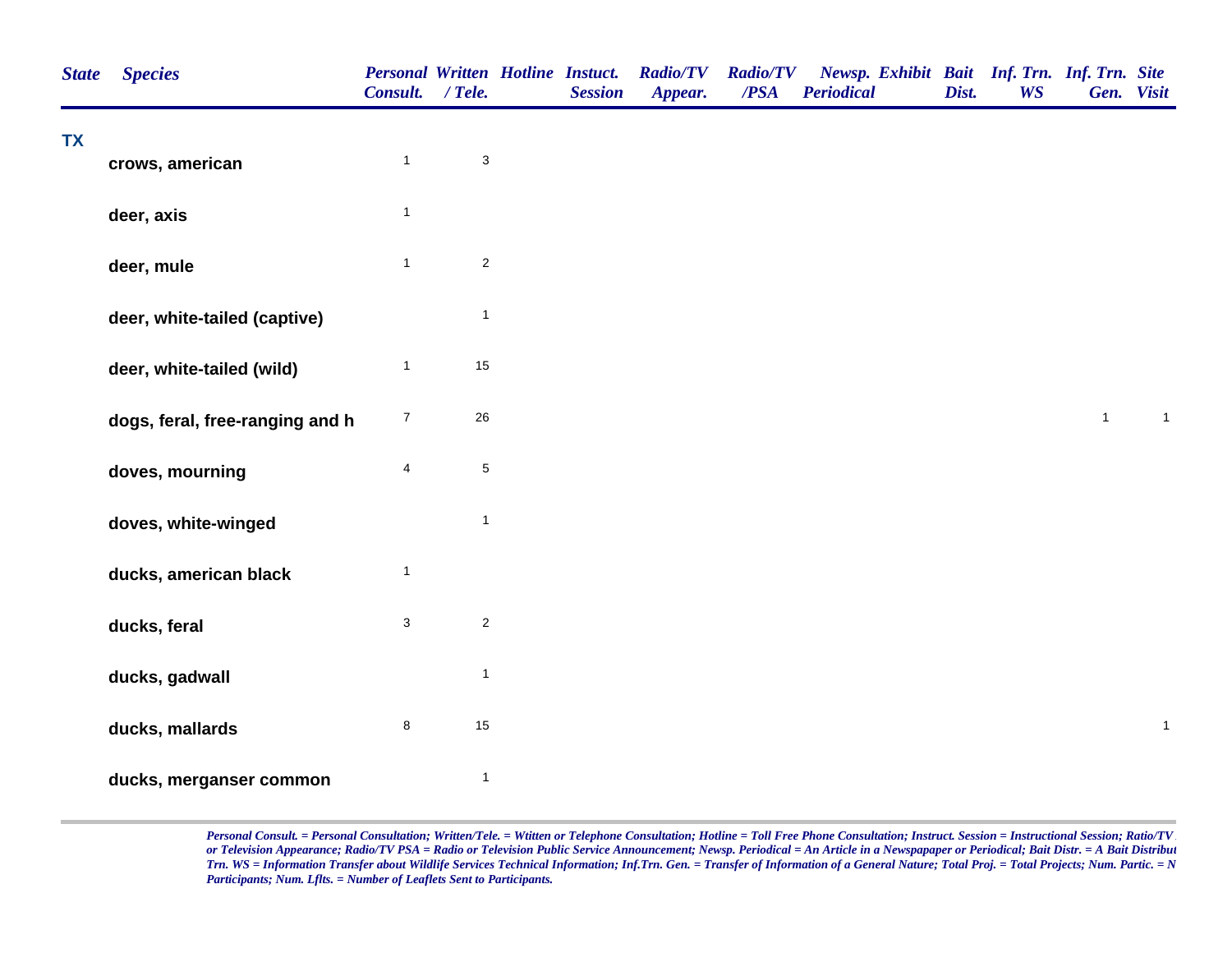| Total<br>Proj.   | Num.<br>Partic | <b>Num.</b><br>Lflts |
|------------------|----------------|----------------------|
|                  |                |                      |
| $\overline{4}$   | $\overline{5}$ | $\mathbf{3}$         |
| $\mathbf{1}$     | $\mathbf{1}$   |                      |
| $\mathbf{3}$     | $\overline{4}$ | $\mathbf{1}$         |
| $\mathbf{1}$     | $\mathbf{1}$   |                      |
| $16\,$           | $23\,$         | $\bar{7}$            |
| 35               | $42\,$         |                      |
| $\boldsymbol{9}$ | $10\,$         | $\overline{4}$       |
| $\mathbf{1}$     | $\overline{1}$ |                      |
|                  |                |                      |
| $\mathbf{1}$     | $\mathbf{1}$   |                      |
| $\overline{5}$   | $\overline{5}$ | $\mathbf{1}$         |
| $\overline{1}$   | $\mathbf{1}$   |                      |
| 24               | $124$          | $\overline{4}$       |
| $\overline{1}$   | $\mathbf{1}$   | $\mathbf{1}$         |
|                  |                |                      |

*Page 186 of 230*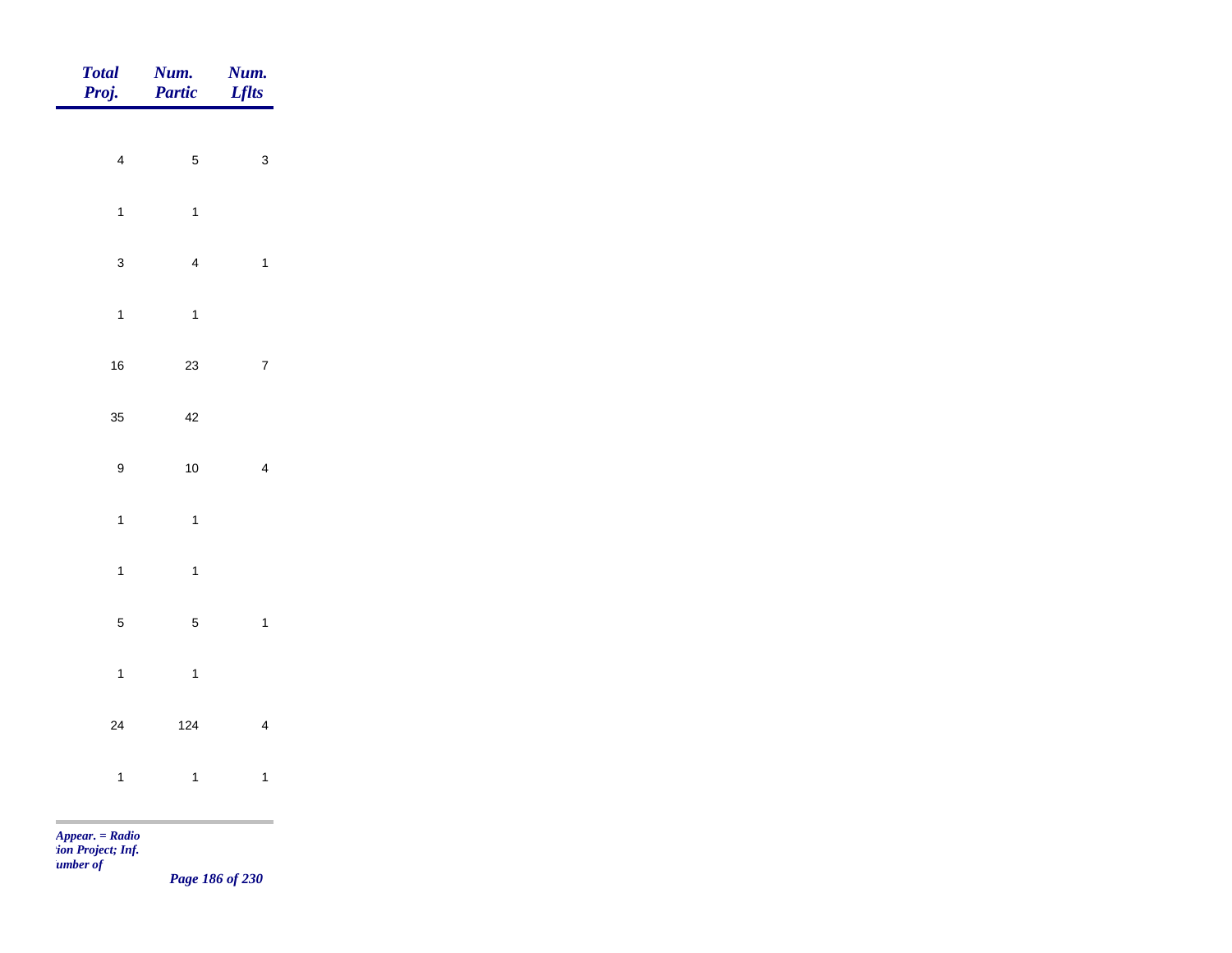| <b>State</b> | <b>Species</b>                  | Consult. / Tele. |                | <b>Personal Written Hotline Instuct.</b><br><b>Session</b> | <b>Radio/TV</b><br>Appear. | <b>Radio/TV</b><br>/PSA | Newsp. Exhibit Bait Inf. Trn. Inf. Trn. Site<br><b>Periodical</b> | Dist. | <b>WS</b> | Gen. Visit |              |
|--------------|---------------------------------|------------------|----------------|------------------------------------------------------------|----------------------------|-------------------------|-------------------------------------------------------------------|-------|-----------|------------|--------------|
| <b>TX</b>    | ducks, merganser common         |                  | $\overline{1}$ |                                                            |                            |                         |                                                                   |       |           |            |              |
|              | ducks, teal, blue-winged        |                  | $\mathbf{1}$   |                                                            |                            |                         |                                                                   |       |           |            |              |
|              | ducks, teal, green-winged       |                  |                |                                                            |                            |                         |                                                                   |       |           |            | $\mathbf{1}$ |
|              | ducks, whistling, black-bellied | $\overline{a}$   | $\sqrt{2}$     |                                                            |                            |                         |                                                                   |       |           |            |              |
|              | ducks, wigeon, american         |                  |                |                                                            |                            |                         |                                                                   |       |           |            | $\mathbf{1}$ |
|              | eagles, golden                  |                  | $\mathbf{1}$   |                                                            |                            |                         |                                                                   |       |           |            |              |
|              | egrets, cattle                  | 8                | 23             |                                                            |                            |                         |                                                                   |       |           |            |              |
|              | egrets, great                   | $\overline{2}$   | 8              |                                                            |                            |                         |                                                                   |       |           |            |              |
|              | egrets, snowy                   | $\overline{c}$   | 5              |                                                            |                            |                         |                                                                   |       |           |            |              |
|              | falcons, american kestrels      | $\mathbf{1}$     | $\overline{c}$ |                                                            |                            |                         |                                                                   |       |           |            |              |
|              | falcons, prairie                | $\mathbf{1}$     |                |                                                            |                            |                         |                                                                   |       |           |            |              |
|              | flycatcher, scissor-tailed      | $\mathbf{1}$     |                |                                                            |                            |                         |                                                                   |       |           |            |              |
|              | fowl, pea                       | $\mathbf{1}$     | 6              |                                                            |                            |                         |                                                                   |       |           |            |              |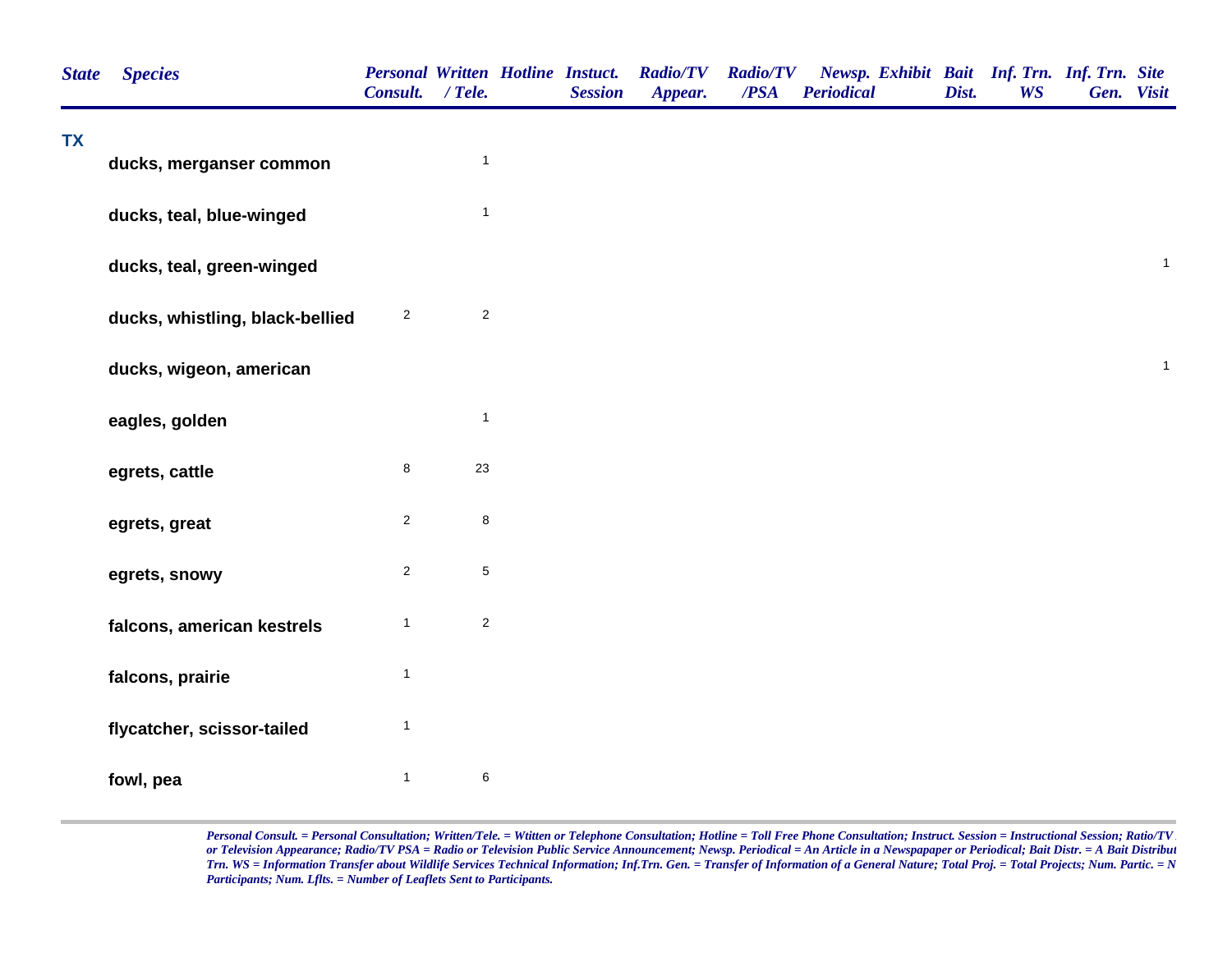| Total<br>Proj. | <b>Num.</b><br>Partic | <b>Num.</b><br>Lflts |
|----------------|-----------------------|----------------------|
| $\overline{1}$ | $\overline{1}$        | $\mathbf{1}$         |
|                |                       |                      |
| $\mathbf{1}$   | $\overline{1}$        |                      |
| $\mathbf{1}$   | $\overline{c}$        |                      |
| $\overline{4}$ | $\overline{4}$        |                      |
| $\overline{1}$ | $\overline{c}$        |                      |
| $\mathbf{1}$   | $\overline{1}$        |                      |
| 31             | 41                    | $\bf 8$              |
| $10$           | $14$                  | $15\,$               |
| $\overline{7}$ | $\bf 8$               | $\bf 8$              |
|                |                       |                      |
| $\mathbf{3}$   | $\sqrt{5}$            |                      |
| $\overline{1}$ | $\overline{1}$        |                      |
| $\overline{1}$ | $\overline{1}$        |                      |
| $\overline{7}$ | $\bf 8$               |                      |

*Page 187 of 230*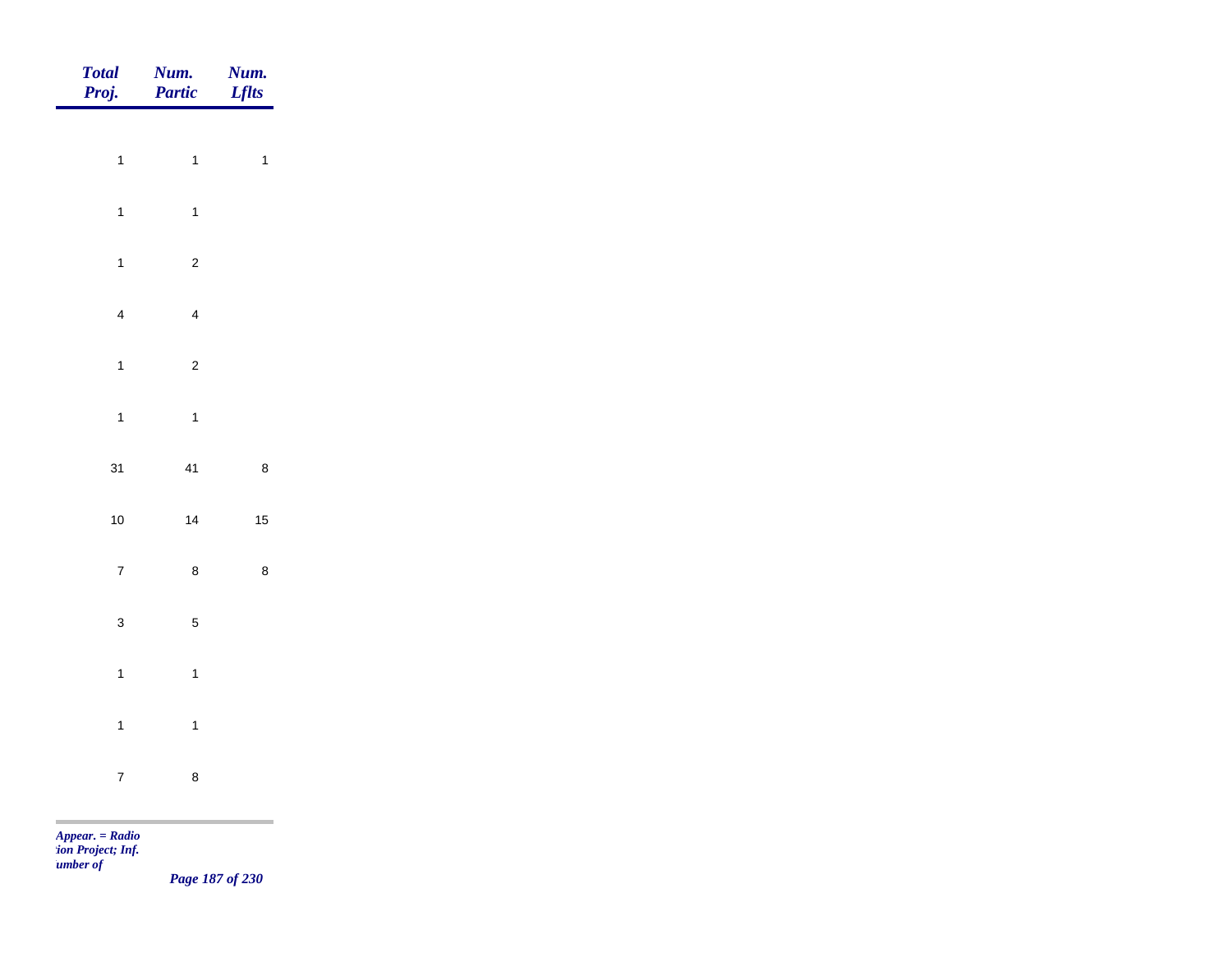| <b>State</b> | <b>Species</b>               | <b>Personal Written Hotline Instuct.</b><br>Consult. / Tele. |                         | <b>Session</b> | <b>Radio/TV</b><br>Appear. | <b>Radio/TV</b><br>$\overline{PSA}$ | Newsp. Exhibit Bait Inf. Trn. Inf. Trn. Site<br><b>Periodical</b> | Dist. | <b>WS</b>    |              | Gen. Visit   |
|--------------|------------------------------|--------------------------------------------------------------|-------------------------|----------------|----------------------------|-------------------------------------|-------------------------------------------------------------------|-------|--------------|--------------|--------------|
| <b>TX</b>    | fowl, pea                    | $\mathbf{1}$                                                 | $\,6\,$                 |                |                            |                                     |                                                                   |       |              |              |              |
|              | foxes, gray                  | $\sqrt{5}$                                                   | 53                      |                |                            |                                     |                                                                   |       |              |              | $\mathbf{1}$ |
|              | foxes, red                   | $10\,$                                                       | 11                      |                |                            |                                     |                                                                   |       |              |              |              |
|              | frogs/toads (other)          | $\ensuremath{\mathsf{3}}$                                    | $\mathbf{1}$            |                |                            |                                     |                                                                   |       |              |              |              |
|              | geese, canada                | $\mathbf 3$                                                  | $\overline{\mathbf{4}}$ |                |                            |                                     |                                                                   |       | $\mathbf{1}$ |              |              |
|              | geese, feral                 | $\mathbf{1}$                                                 | $\mathbf{1}$            |                |                            |                                     |                                                                   |       |              |              | $\mathbf{1}$ |
|              | geese, white-fronted, lesser |                                                              | $\mathbf{1}$            |                |                            |                                     |                                                                   |       |              |              |              |
|              | gophers, pocket (all)        | 22                                                           | 61                      | $\sqrt{2}$     |                            |                                     |                                                                   |       | 488          |              |              |
|              | grackles, boat-tailed        | $\mathbf{1}$                                                 |                         |                |                            |                                     |                                                                   |       |              |              |              |
|              | grackles, common             | $\sqrt{5}$                                                   | 20                      |                |                            |                                     |                                                                   |       |              |              |              |
|              | grackles, great-tailed       | $\ensuremath{\mathsf{3}}$                                    | $\bf 8$                 | $\mathbf{1}$   |                            |                                     |                                                                   |       |              | $\mathbf{1}$ |              |
|              | grebes, pied-billed          |                                                              | $\mathbf{1}$            |                |                            |                                     |                                                                   |       |              |              |              |
|              | gulls, franklin's            | $\mathbf{1}$                                                 |                         |                |                            |                                     |                                                                   |       |              |              |              |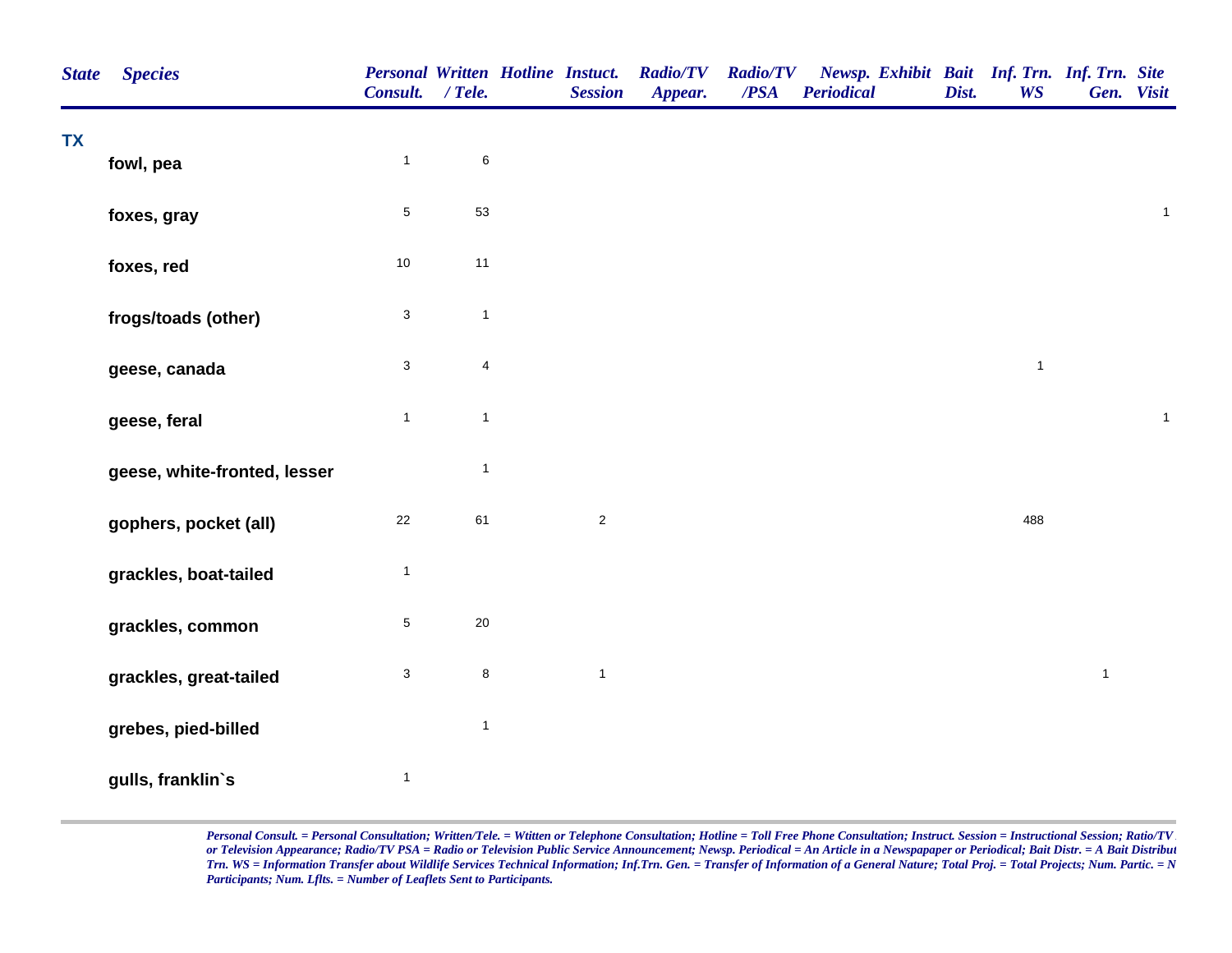| Total<br>Proj. | Num.<br>Partic | <b>Num.</b><br><i>Lflts</i>                      |
|----------------|----------------|--------------------------------------------------|
| $\overline{7}$ | $\,$ 8 $\,$    |                                                  |
|                |                |                                                  |
| 59             | 61             | $\mathbf{3}$                                     |
| $21$           | 55             | $\sqrt{2}$                                       |
| $\overline{4}$ | $\overline{4}$ |                                                  |
| $\bf 8$        | $\bf 8$        | $\mathbf{1}$                                     |
| $\mathbf{3}$   | $\mathbf{3}$   |                                                  |
| $\mathbf{1}$   | $\overline{1}$ |                                                  |
| 573            | 600            | 569                                              |
|                |                |                                                  |
| $\mathbf{1}$   | $\overline{c}$ |                                                  |
| 25             | 33             | $\,6\,$                                          |
| 13             | $15$           | $\bf8$                                           |
| $\mathbf{1}$   | $\mathbf{1}$   | $\overline{c}$                                   |
| $\overline{1}$ | $\overline{1}$ |                                                  |
| m.             |                | the control of the control of the control of the |

*Page 188 of 230*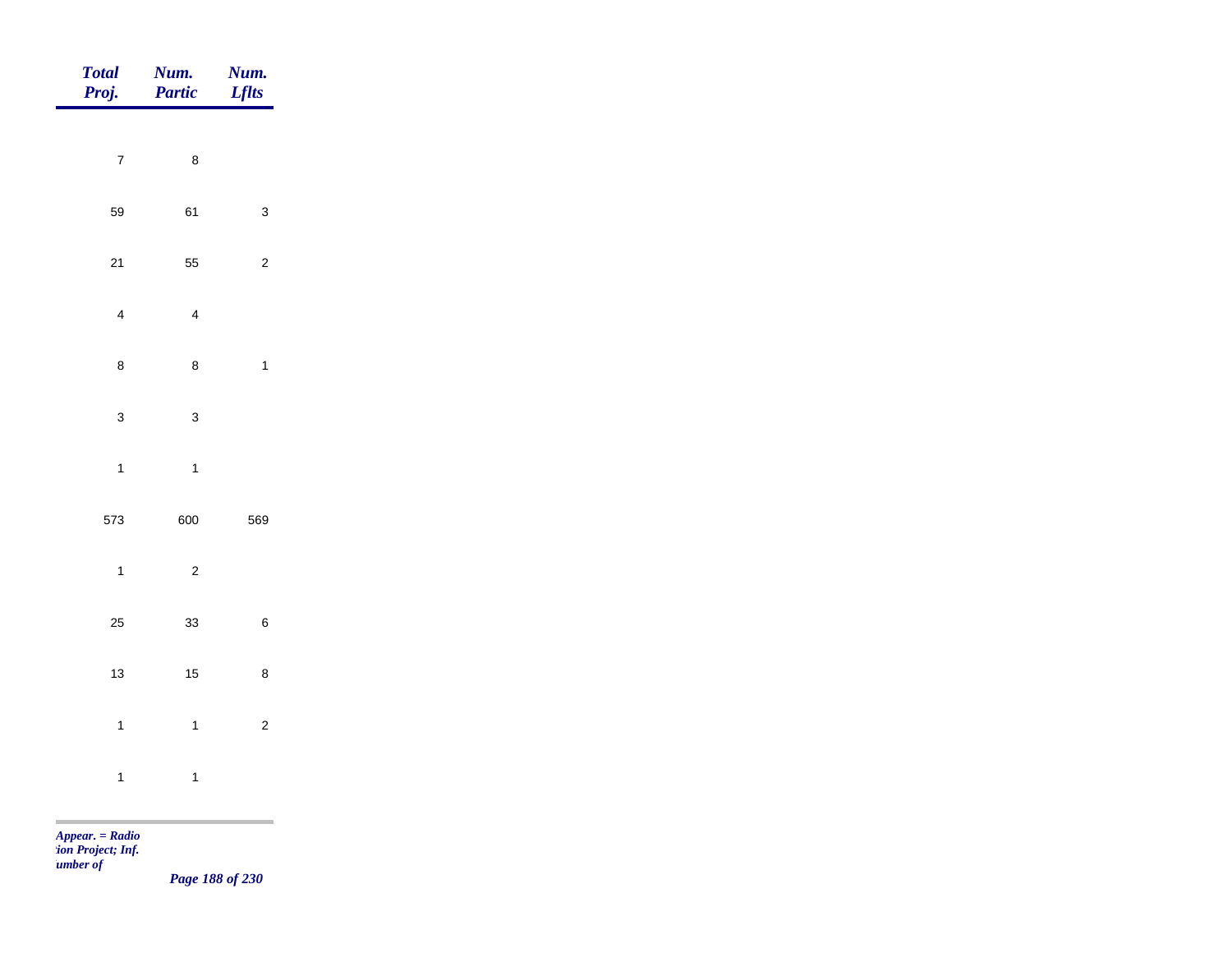| <b>State</b> | <b>Species</b>                | <b>Personal Written Hotline Instuct.</b><br>Consult. / Tele. |                           | <b>Session</b> | <b>Radio/TV</b><br>Appear. | <b>Radio/TV</b><br>/PSA | Newsp. Exhibit Bait Inf. Trn. Inf. Trn. Site<br><b>Periodical</b> | Dist. | <b>WS</b> | Gen. Visit   |    |
|--------------|-------------------------------|--------------------------------------------------------------|---------------------------|----------------|----------------------------|-------------------------|-------------------------------------------------------------------|-------|-----------|--------------|----|
| <b>TX</b>    | gulls, franklin's             | $\mathbf{1}$                                                 |                           |                |                            |                         |                                                                   |       |           |              |    |
|              | gulls, laughing               |                                                              | $\overline{c}$            |                |                            |                         |                                                                   |       |           |              |    |
|              | hares, jackrabbits (all)      | $\mathbf{1}$                                                 | $\bf8$                    |                |                            |                         |                                                                   |       | 25        |              |    |
|              | hawks, cooper's               |                                                              | $\ensuremath{\mathsf{3}}$ |                |                            |                         |                                                                   |       |           |              |    |
|              | hawks, red-shouldered         |                                                              | $\overline{\mathbf{4}}$   |                |                            |                         |                                                                   |       |           |              |    |
|              | hawks, red-tailed             | $\mathbf{1}$                                                 | 15                        |                |                            |                         |                                                                   |       |           |              |    |
|              | hawks, swainson's             |                                                              | $\mathbf{3}$              |                |                            |                         |                                                                   |       |           | $\mathbf{1}$ |    |
|              | herons, great blue            | $\mathbf{1}$                                                 | $10$                      |                |                            |                         |                                                                   |       |           | $\mathbf{1}$ |    |
|              | herons, green                 |                                                              | $\sqrt{2}$                |                |                            |                         |                                                                   |       |           |              |    |
|              | herons, little blue           |                                                              | $\ensuremath{\mathsf{3}}$ |                |                            |                         |                                                                   |       |           |              |    |
|              | herons, night, black-crowned  |                                                              | $\ensuremath{\mathsf{3}}$ |                |                            |                         |                                                                   |       |           |              |    |
|              | herons, night, yellow-crowned |                                                              | $\mathbf{1}$              |                |                            |                         |                                                                   |       |           |              |    |
|              | hogs, feral                   | 70                                                           | 140                       | $\sqrt{5}$     |                            |                         |                                                                   |       | 1,423     |              | 11 |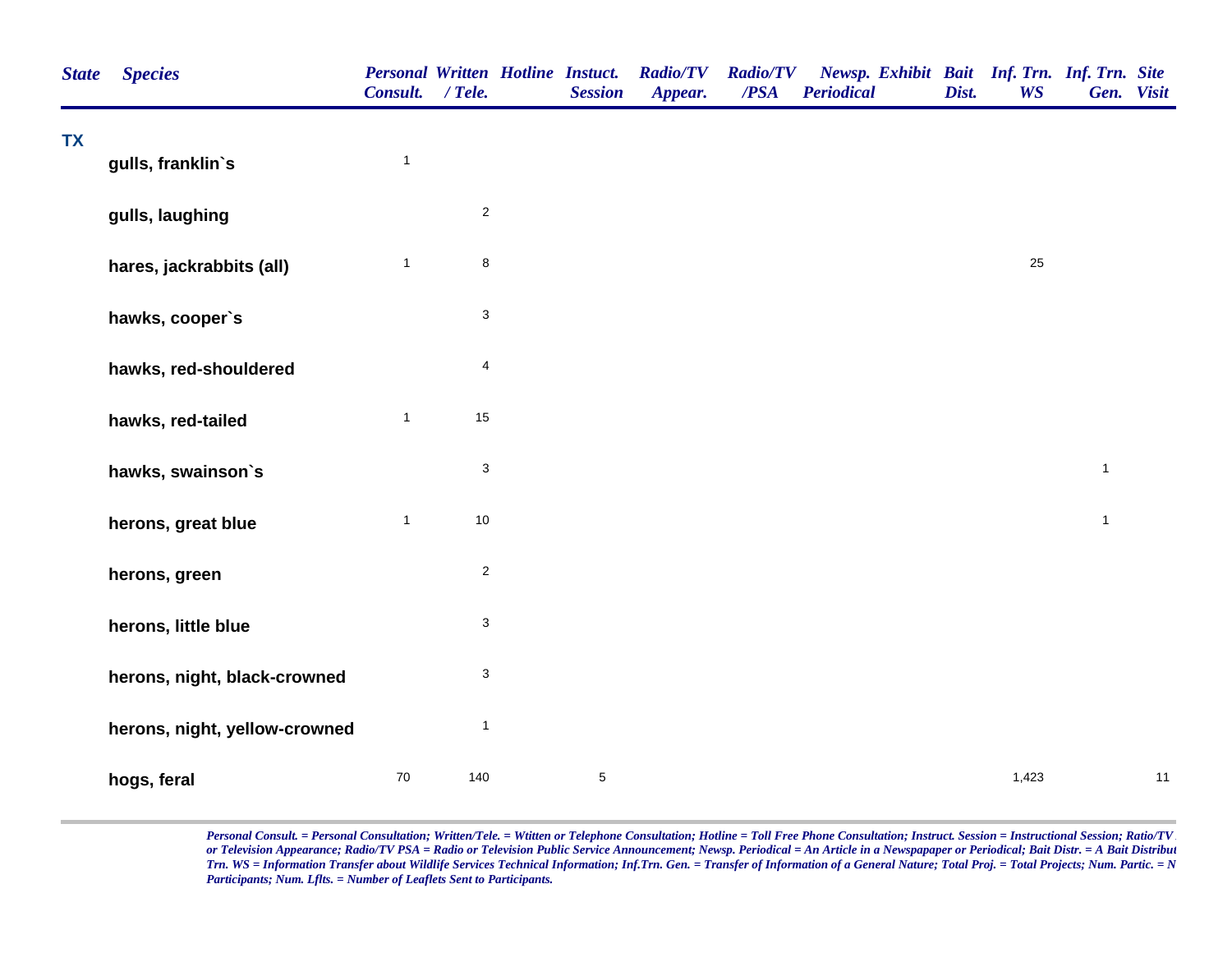| <b>Total</b><br>Proj.             | Num.<br><b>Partic</b>   | Num.<br><b>Lflts</b> |
|-----------------------------------|-------------------------|----------------------|
| $\mathbf{1}$                      | $\overline{1}$          |                      |
| $\sqrt{2}$                        | $\sqrt{2}$              | $\overline{4}$       |
| 34                                | 34                      | 25                   |
| $\mathbf 3$                       | $\mathbf{3}$            | $\overline{c}$       |
| $\overline{\mathbf{4}}$           | $\overline{\mathbf{4}}$ |                      |
| $16\,$                            | 16                      |                      |
| $\overline{\mathbf{4}}$           | $\,$ 6 $\,$             |                      |
| 12                                | $13\,$                  | $20\,$               |
| $\overline{c}$                    | $\overline{c}$          | $\overline{5}$       |
| $\mathbf{3}$                      | $\mathbf{3}$            | $\sqrt{5}$           |
| $\mathbf 3$                       | $\overline{\mathbf{4}}$ | $11$                 |
| $\mathbf{1}$                      | $\overline{1}$          |                      |
| 1,649                             | 2,399                   | 1,595                |
| <b>Contract Contract Contract</b> |                         |                      |

*Page 189 of 230*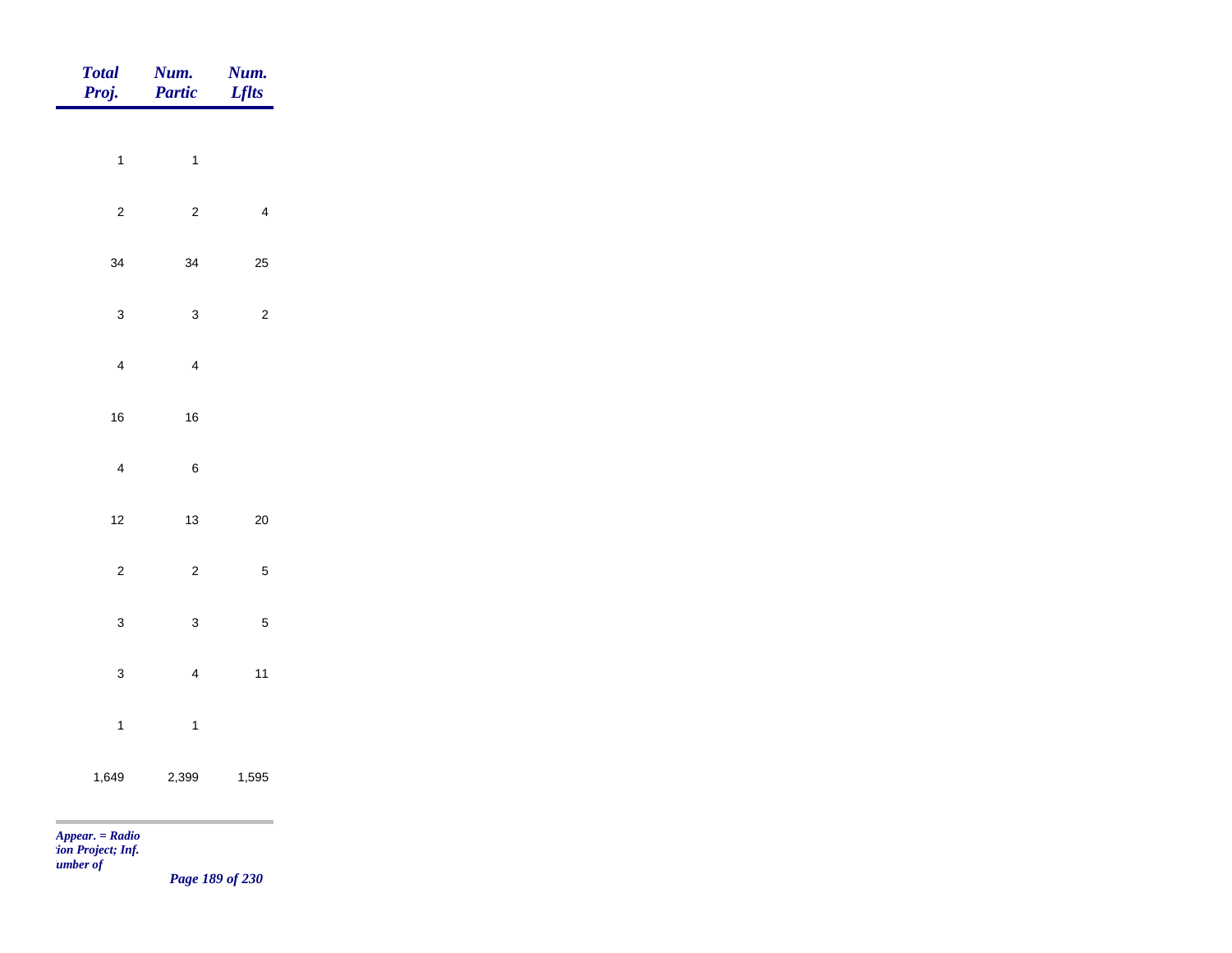| <b>State</b> | <b>Species</b>           | <b>Personal Written Hotline Instuct.</b><br>Consult. / Tele. |              | <b>Session</b> | <b>Radio/TV</b><br>Appear. | /PSA | Radio/TV Newsp. Exhibit Bait Inf. Trn. Inf. Trn. Site<br><b>Periodical</b> | Dist. | <b>WS</b> |                | Gen. Visit     |
|--------------|--------------------------|--------------------------------------------------------------|--------------|----------------|----------------------------|------|----------------------------------------------------------------------------|-------|-----------|----------------|----------------|
| <b>TX</b>    | hogs, feral              | $70\,$                                                       | 140          | $\,$ 5 $\,$    |                            |      |                                                                            |       | 1,423     |                | $11$           |
|              |                          |                                                              |              |                |                            |      |                                                                            |       |           |                |                |
|              | ibises, white            |                                                              | $\mathbf{1}$ |                |                            |      |                                                                            |       |           |                |                |
|              | jays, blue               |                                                              | $\mathbf{1}$ |                |                            |      |                                                                            |       |           |                |                |
|              | killdeers                | $\mathbf{1}$                                                 | $\mathbf{1}$ |                |                            |      |                                                                            |       |           |                |                |
|              | kites, mississippi       |                                                              | $\,6$        |                |                            |      |                                                                            |       |           |                |                |
|              | larks, horned            | $\sqrt{2}$                                                   |              |                |                            |      |                                                                            |       |           |                |                |
|              | lions, mountain (cougar) | $\ensuremath{\mathsf{3}}$                                    | 48           |                |                            |      |                                                                            |       |           | $\mathbf{1}$   | $\overline{4}$ |
|              | meadowlarks, eastern     | $\sqrt{2}$                                                   |              |                |                            |      |                                                                            |       |           |                |                |
|              | mice, house              | $\overline{1}$                                               | $\mathbf{1}$ |                |                            |      |                                                                            |       |           |                |                |
|              | mockingbirds, northern   |                                                              | $\sqrt{2}$   |                |                            |      |                                                                            |       |           |                |                |
|              | moles (all)              | $\mathbf 5$                                                  | 107          |                |                            |      |                                                                            |       | 532       |                |                |
|              | no species               | $\mathbf{1}$                                                 |              | $\mathbf 1$    |                            |      |                                                                            |       |           | $\overline{c}$ |                |
|              | non-wildlife             | $\overline{2}$                                               | $\mathbf{1}$ |                |                            |      |                                                                            |       | 13        | 427            |                |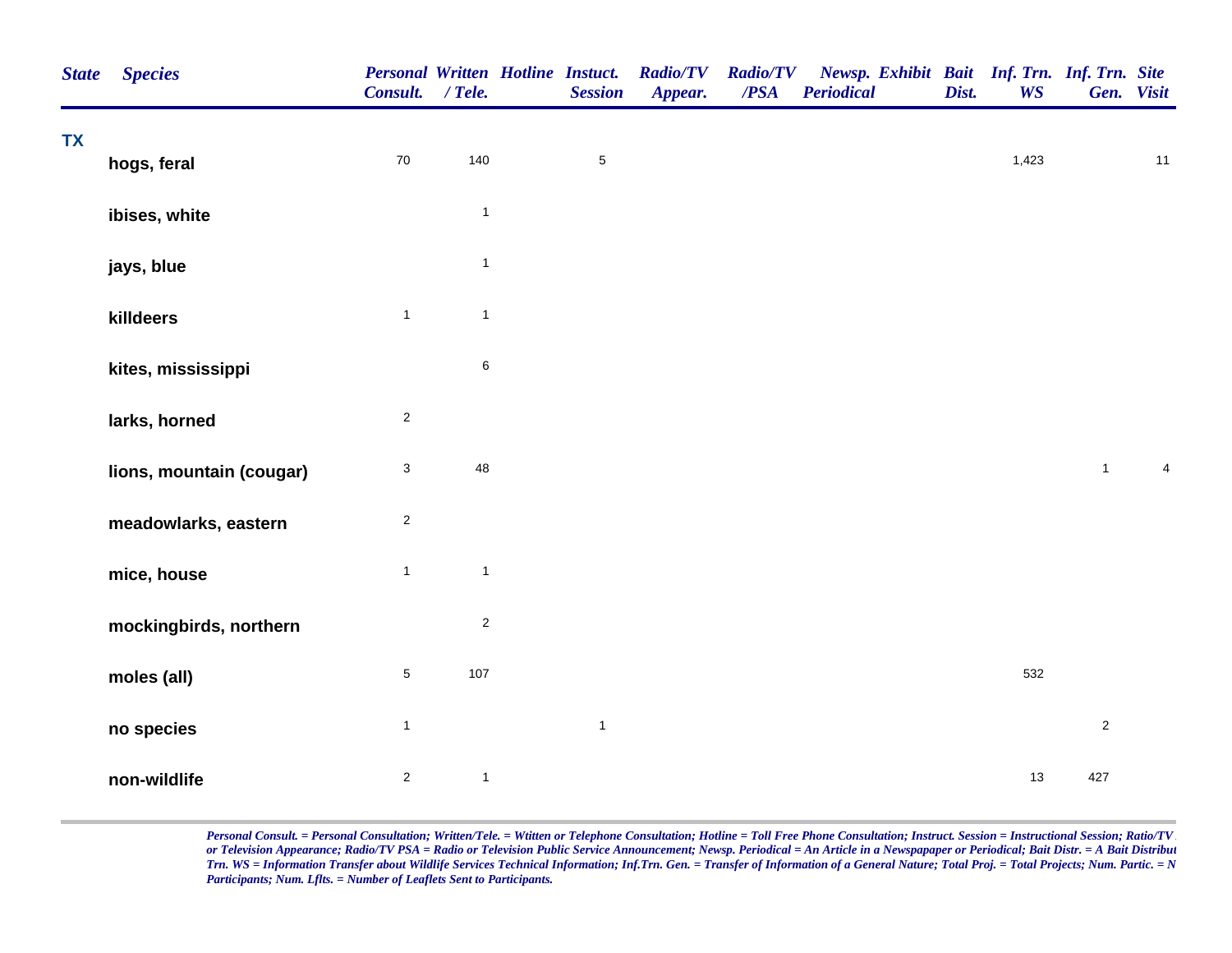| <b>Total</b><br>Proj. | Num.<br>Partic | <b>Num.</b><br>Lflts |
|-----------------------|----------------|----------------------|
| 1,649                 | 2,399          | 1,595                |
|                       |                |                      |
| $\overline{1}$        | $\mathbf{1}$   |                      |
| $\mathbf{1}$          | $\overline{c}$ |                      |
| $\overline{c}$        | $\mathbf{3}$   |                      |
| $\,6\,$               | $\overline{7}$ |                      |
| $\overline{c}$        | $\mathsf 3$    |                      |
|                       |                |                      |
| 56                    | 68             | $\boldsymbol{9}$     |
| $\overline{c}$        | $\mathbf{3}$   |                      |
| $\overline{c}$        | $\overline{c}$ |                      |
| $\overline{c}$        | $\sqrt{2}$     |                      |
| 644                   | 644            | 634                  |
| $\overline{4}$        | 902            |                      |
|                       |                |                      |
| 443                   | 451            | 440                  |
| $Appear. = Radio$     |                |                      |

*tion Project; Inf.* 

*Number of* 

*Page 190 of 230*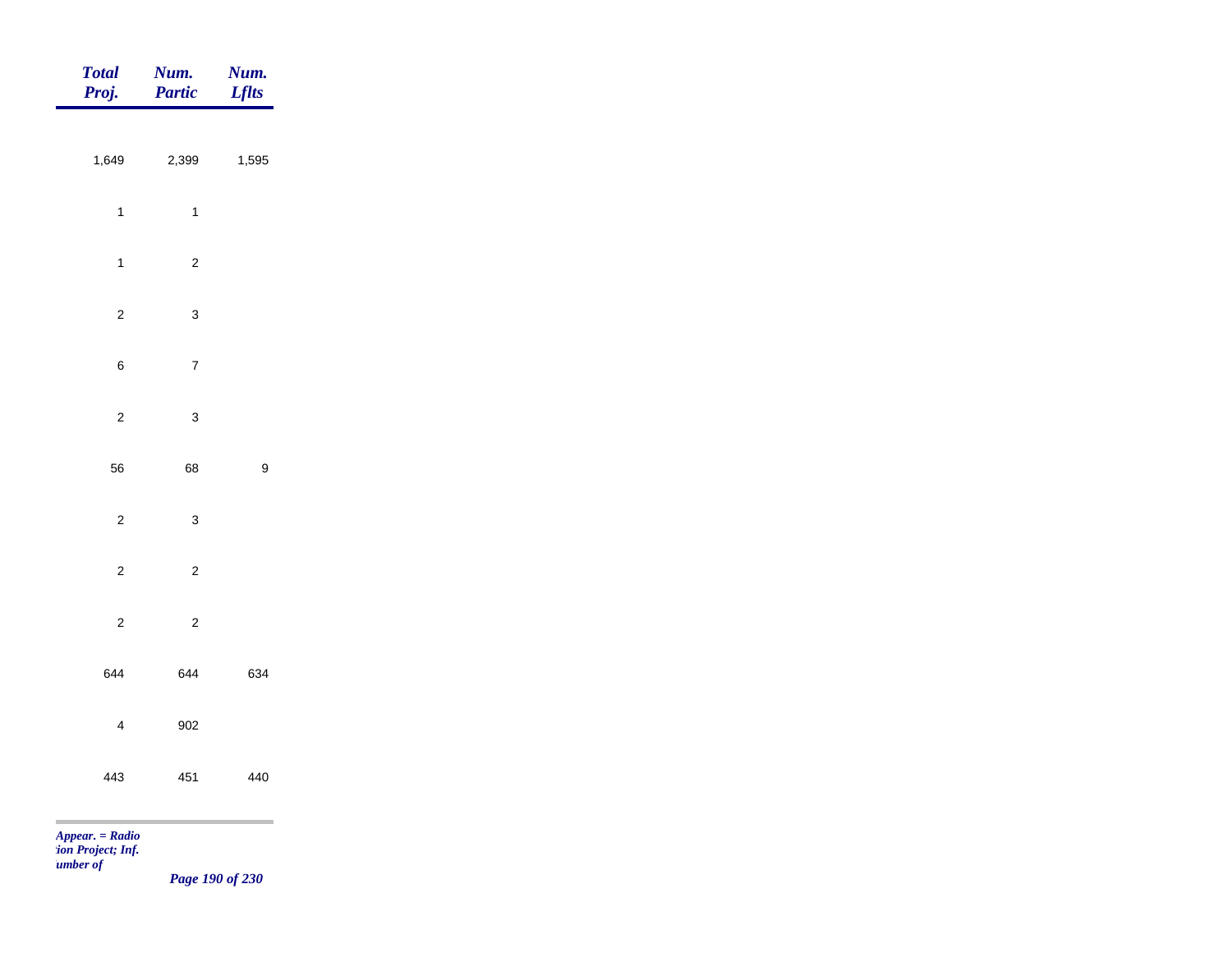| <b>State</b> | <b>Species</b>                 | Personal Written Hotline Instuct.<br>Consult. | $/$ Tele.        | <b>Session</b> | <b>Radio/TV</b><br>Appear. | <b>Radio/TV</b><br>/PSA | Newsp. Exhibit Bait Inf. Trn. Inf. Trn. Site<br><b>Periodical</b> | Dist. | <b>WS</b> |     | Gen. Visit   |
|--------------|--------------------------------|-----------------------------------------------|------------------|----------------|----------------------------|-------------------------|-------------------------------------------------------------------|-------|-----------|-----|--------------|
| <b>TX</b>    | non-wildlife                   | $\overline{2}$                                | $\overline{1}$   |                |                            |                         |                                                                   |       | 13        | 427 |              |
|              | not in mis                     | $\mathbf{3}$                                  | $\mathbf{1}$     |                |                            |                         |                                                                   |       |           |     |              |
|              | nutrias                        | $\overline{4}$                                | 13               |                |                            |                         |                                                                   |       | 108       |     | $\mathbf{1}$ |
|              | opossums, virginia             | 65                                            | 195              |                |                            |                         |                                                                   |       | 110       |     |              |
|              | ospreys                        |                                               | $\overline{2}$   |                |                            |                         |                                                                   |       |           |     |              |
|              | otters, river                  | $\mathbf{1}$                                  | $\boldsymbol{9}$ |                |                            |                         |                                                                   |       |           |     |              |
|              | owls, barred                   | $\mathbf{1}$                                  | $\overline{1}$   |                |                            |                         |                                                                   |       |           |     |              |
|              | owls, common barn              | $\bf8$                                        | $\overline{4}$   |                |                            |                         |                                                                   |       |           |     |              |
|              | owls, eastern screech          |                                               | $\sqrt{3}$       |                |                            |                         |                                                                   |       |           |     |              |
|              | owls, great horned             |                                               | $\boldsymbol{7}$ |                |                            |                         |                                                                   |       |           |     | $\mathbf{1}$ |
|              | peccaries, collared (javelina) |                                               | $\overline{2}$   |                |                            |                         |                                                                   |       |           |     |              |
|              | pelicans, american white       | $\mathbf{1}$                                  | $\sqrt{5}$       |                |                            |                         |                                                                   |       |           |     |              |
|              | pigeons, feral (rock)          | 21                                            | 29               |                |                            |                         |                                                                   |       | 64        |     | 4            |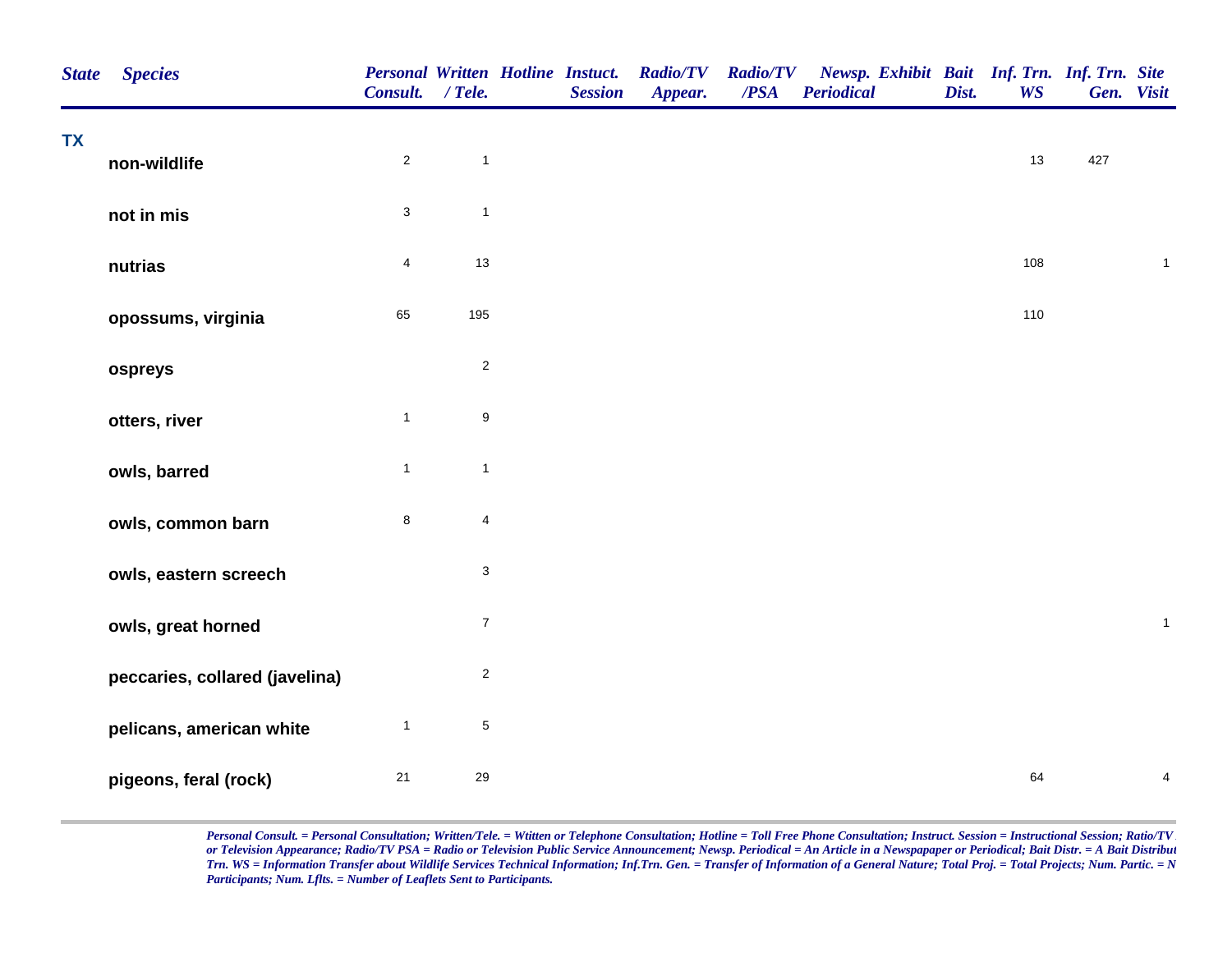|                | <b>Num.</b><br><i>Lflts</i>                                                                                                                                                                                                    |
|----------------|--------------------------------------------------------------------------------------------------------------------------------------------------------------------------------------------------------------------------------|
|                |                                                                                                                                                                                                                                |
|                | 440                                                                                                                                                                                                                            |
| $\overline{4}$ |                                                                                                                                                                                                                                |
| 126            | 115                                                                                                                                                                                                                            |
| 374            | 144                                                                                                                                                                                                                            |
| $\mathbf{3}$   |                                                                                                                                                                                                                                |
| $10\,$         | $\mathbf{1}$                                                                                                                                                                                                                   |
|                |                                                                                                                                                                                                                                |
|                |                                                                                                                                                                                                                                |
|                |                                                                                                                                                                                                                                |
| $\mathbf{3}$   |                                                                                                                                                                                                                                |
| $\bf 8$        | $\mathbf{3}$                                                                                                                                                                                                                   |
| $\overline{c}$ |                                                                                                                                                                                                                                |
| $\, 6$         | $12\,$                                                                                                                                                                                                                         |
|                | ${\bf 75}$                                                                                                                                                                                                                     |
|                |                                                                                                                                                                                                                                |
|                | <b>Num.</b><br>Partic<br>443<br>451<br>$\overline{4}$<br>$126\,$<br>370<br>$\overline{c}$<br>$10\,$<br>$\overline{c}$<br>$\overline{c}$<br>$12$<br>$15\,$<br>$\mathbf{3}$<br>$\bf8$<br>$\mathbf{2}$<br>$\,6\,$<br>$157$<br>118 |

*tion Project; Inf.* 

*Number of* 

*Page 191 of 230*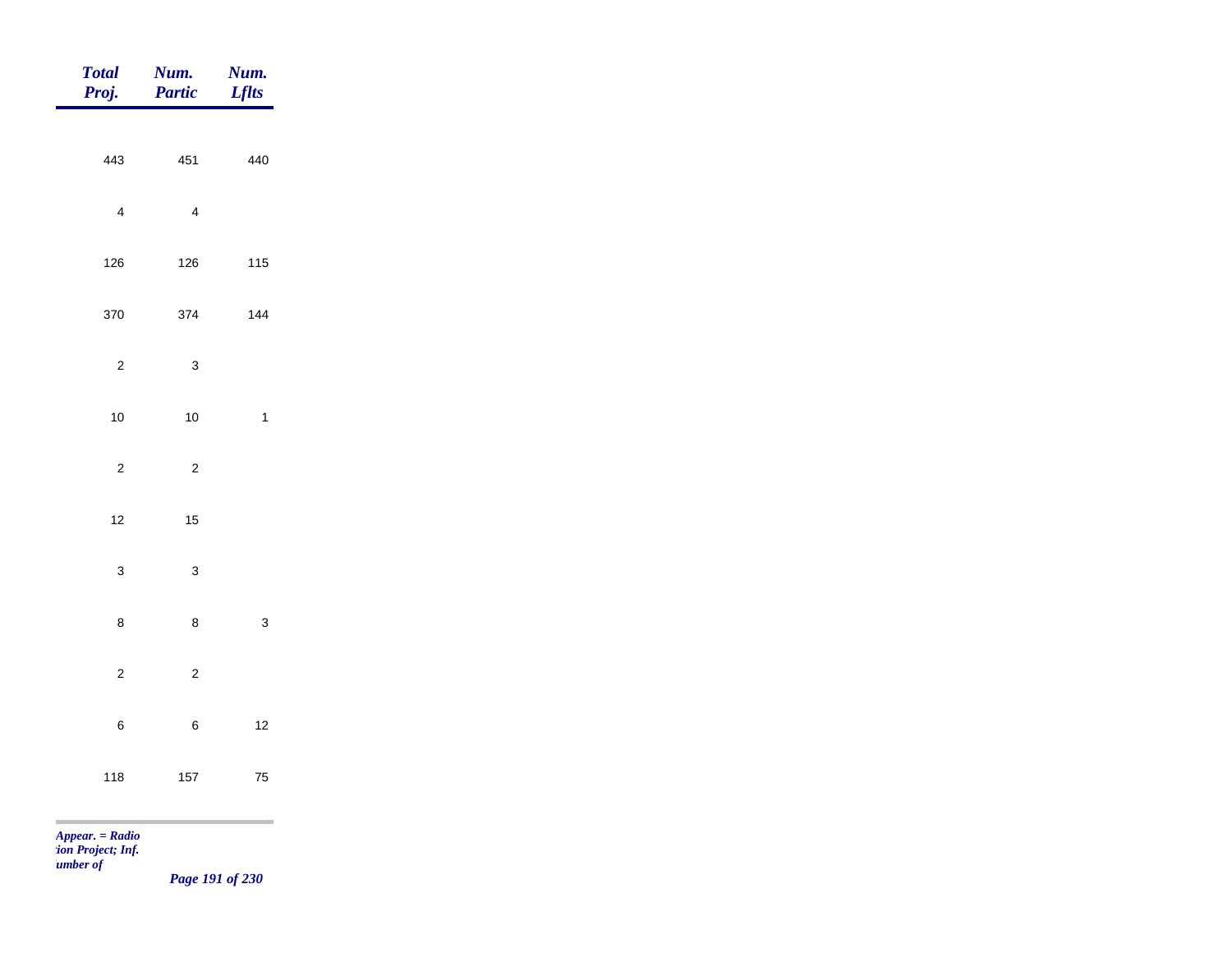| <b>State</b> | <b>Species</b>             | <b>Personal Written Hotline Instuct.</b><br>Consult. / Tele. |                           | <b>Session</b> | <b>Radio/TV</b><br>Appear. | <b>Radio/TV</b><br>/PSA | Newsp. Exhibit Bait Inf. Trn. Inf. Trn. Site<br><b>Periodical</b> | Dist. | <b>WS</b> |              | Gen. Visit              |
|--------------|----------------------------|--------------------------------------------------------------|---------------------------|----------------|----------------------------|-------------------------|-------------------------------------------------------------------|-------|-----------|--------------|-------------------------|
| <b>TX</b>    | pigeons, feral (rock)      | $21$                                                         | 29                        |                |                            |                         |                                                                   |       | 64        |              | $\overline{\mathbf{4}}$ |
|              | porcupines                 | $\mathbf{1}$                                                 | $\,6$                     |                |                            |                         |                                                                   |       |           |              |                         |
|              | prairie dogs, black-tailed | $\sqrt{5}$                                                   | 22                        |                |                            |                         |                                                                   |       |           |              |                         |
|              | pronghorns (antelope)      |                                                              | $\overline{1}$            |                |                            |                         |                                                                   |       |           |              |                         |
|              | rabbits, cottontail        | $\sqrt{2}$                                                   | $10$                      |                |                            |                         |                                                                   |       | 25        |              |                         |
|              | rabbits, feral             |                                                              | $\mathbf{1}$              |                |                            |                         |                                                                   |       |           |              |                         |
|              | raccoons                   | 88                                                           | 607                       | $\mathbf{1}$   |                            |                         |                                                                   |       | 149       | $\mathbf{1}$ | $\mathbf{1}$            |
|              | rats, black (roof)         | 42                                                           | 147                       |                |                            |                         |                                                                   |       | 330       |              |                         |
|              | rats, norway               | $\mathbf{1}$                                                 | 21                        |                |                            |                         |                                                                   |       |           |              |                         |
|              | ringtails                  |                                                              | $\ensuremath{\mathsf{3}}$ |                |                            |                         |                                                                   |       |           |              |                         |
|              | roadrunners                |                                                              | $\mathbf{1}$              |                |                            |                         |                                                                   |       |           |              |                         |
|              | sandpipers, upland         | $\mathbf{1}$                                                 |                           |                |                            |                         |                                                                   |       |           |              |                         |
|              | skunks, spotted            |                                                              | $\sqrt{2}$                |                |                            |                         |                                                                   |       |           |              |                         |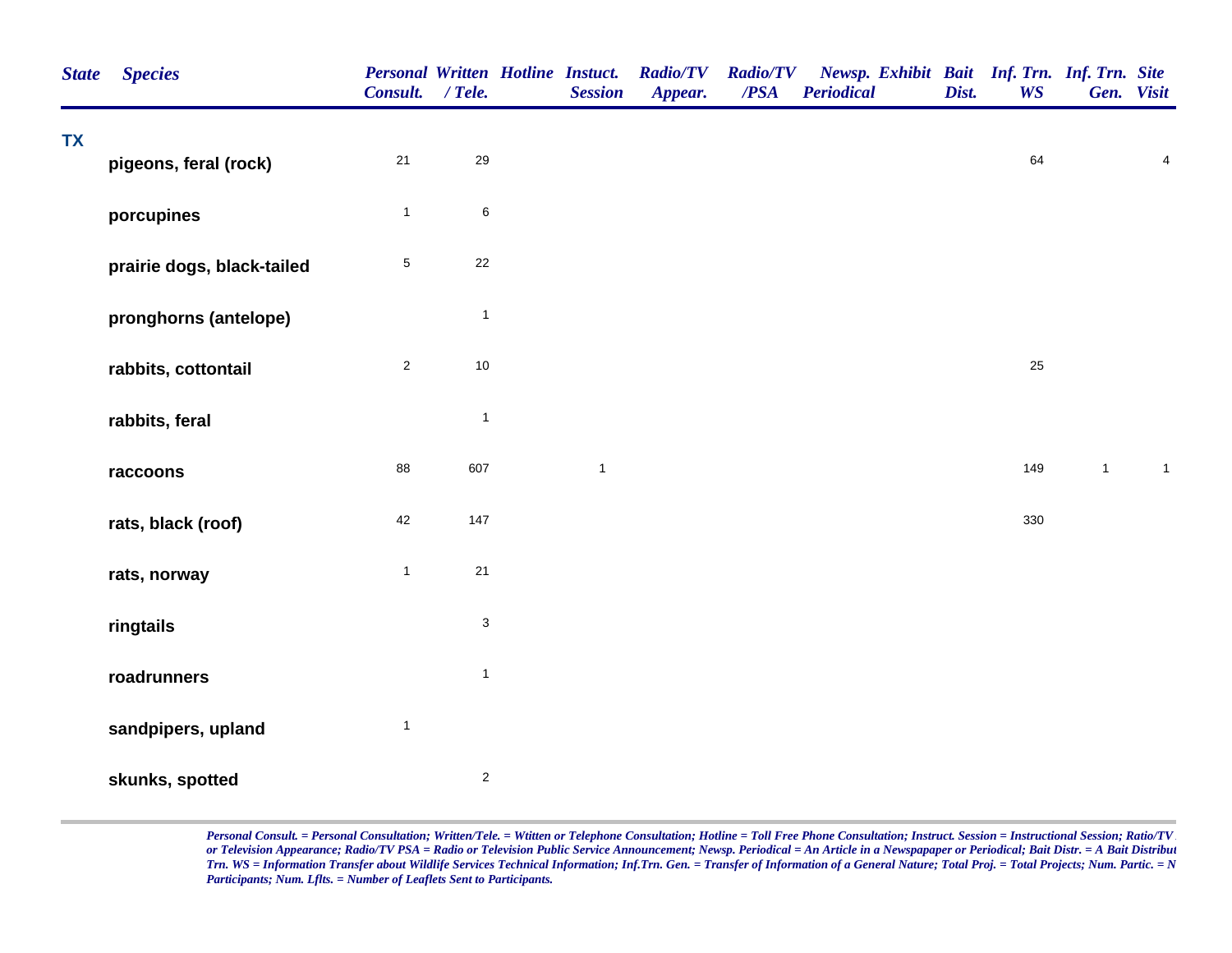| <b>Total</b><br>Proj. | Num.<br>Partic | Num.<br><b>Lflts</b> |
|-----------------------|----------------|----------------------|
| 118                   | 157            | ${\bf 75}$           |
|                       |                |                      |
| $\boldsymbol{7}$      | $\overline{7}$ | $\mathbf{1}$         |
| 27                    | 29             | 13                   |
| $\mathbf{1}$          | $\mathbf{1}$   |                      |
| 37                    | $37\,$         | 29                   |
| $\mathbf{1}$          | $\mathbf{1}$   |                      |
| 847                   | 850            | 213                  |
|                       |                |                      |
| 519                   | 520            | 352                  |
| $22\,$                | 23             |                      |
| $\mathbf 3$           | $\mathbf{3}$   |                      |
| $\mathbf{1}$          | $\mathbf{1}$   |                      |
| $\mathbf{1}$          | $\mathbf{1}$   |                      |
| $\sqrt{2}$            | $\mathbf 2$    |                      |
|                       |                |                      |

m

*Page 192 of 230*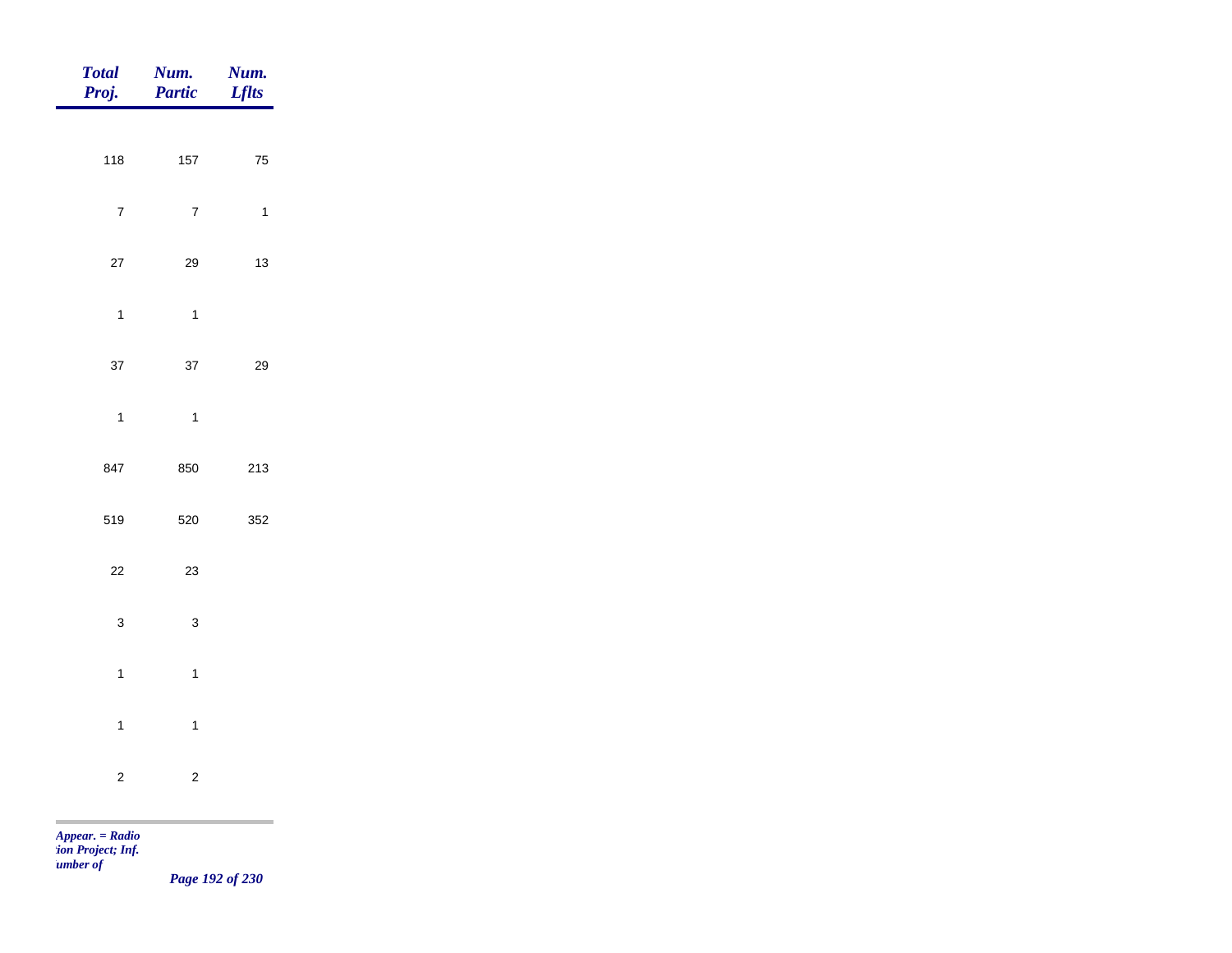| <b>State</b> | <b>Species</b>                | <b>Personal Written Hotline Instuct.</b><br>Consult. / Tele. |              | <b>Session</b> | <b>Radio/TV</b><br>Appear. | <b>Radio/TV</b><br>/PSA | Newsp. Exhibit Bait Inf. Trn. Inf. Trn. Site<br><b>Periodical</b> | Dist. | <b>WS</b> | Gen. Visit   |  |
|--------------|-------------------------------|--------------------------------------------------------------|--------------|----------------|----------------------------|-------------------------|-------------------------------------------------------------------|-------|-----------|--------------|--|
| <b>TX</b>    | skunks, spotted               |                                                              | $\sqrt{2}$   |                |                            |                         |                                                                   |       |           |              |  |
|              | skunks, striped               | 31                                                           | 155          | $\mathbf{1}$   |                            |                         |                                                                   |       | 232       |              |  |
|              | snakes, non-poisonous (other) | $15\,$                                                       | 190          |                |                            |                         |                                                                   |       | 182       | $\mathbf{1}$ |  |
|              | snakes, poisonous (other)     |                                                              | ${\bf 76}$   |                |                            |                         |                                                                   |       | 181       |              |  |
|              | snakes, rattlesnakes, western |                                                              | $16\,$       |                |                            |                         |                                                                   |       |           |              |  |
|              | snipes, common                |                                                              | $\mathbf{1}$ |                |                            |                         |                                                                   |       |           |              |  |
|              | sparrows, house/english       |                                                              | $13$         |                |                            |                         |                                                                   |       | $90\,$    |              |  |
|              | squirrels, fox                | 74                                                           | 208          | $\mathbf{1}$   |                            |                         |                                                                   |       | 153       |              |  |
|              | squirrels, ground, other      | $\boldsymbol{7}$                                             | 14           |                |                            |                         |                                                                   |       | 154       |              |  |
|              | starlings, european           | $\mathbf 5$                                                  | $\mathbf{1}$ |                |                            |                         |                                                                   |       |           |              |  |
|              | swallows, barn                |                                                              | $26\,$       |                |                            |                         |                                                                   |       |           |              |  |
|              | swallows, cliff               | $\mathbf{1}$                                                 |              |                |                            |                         |                                                                   |       |           |              |  |
|              | swans, mute                   |                                                              | $\mathbf{1}$ |                |                            |                         |                                                                   |       |           |              |  |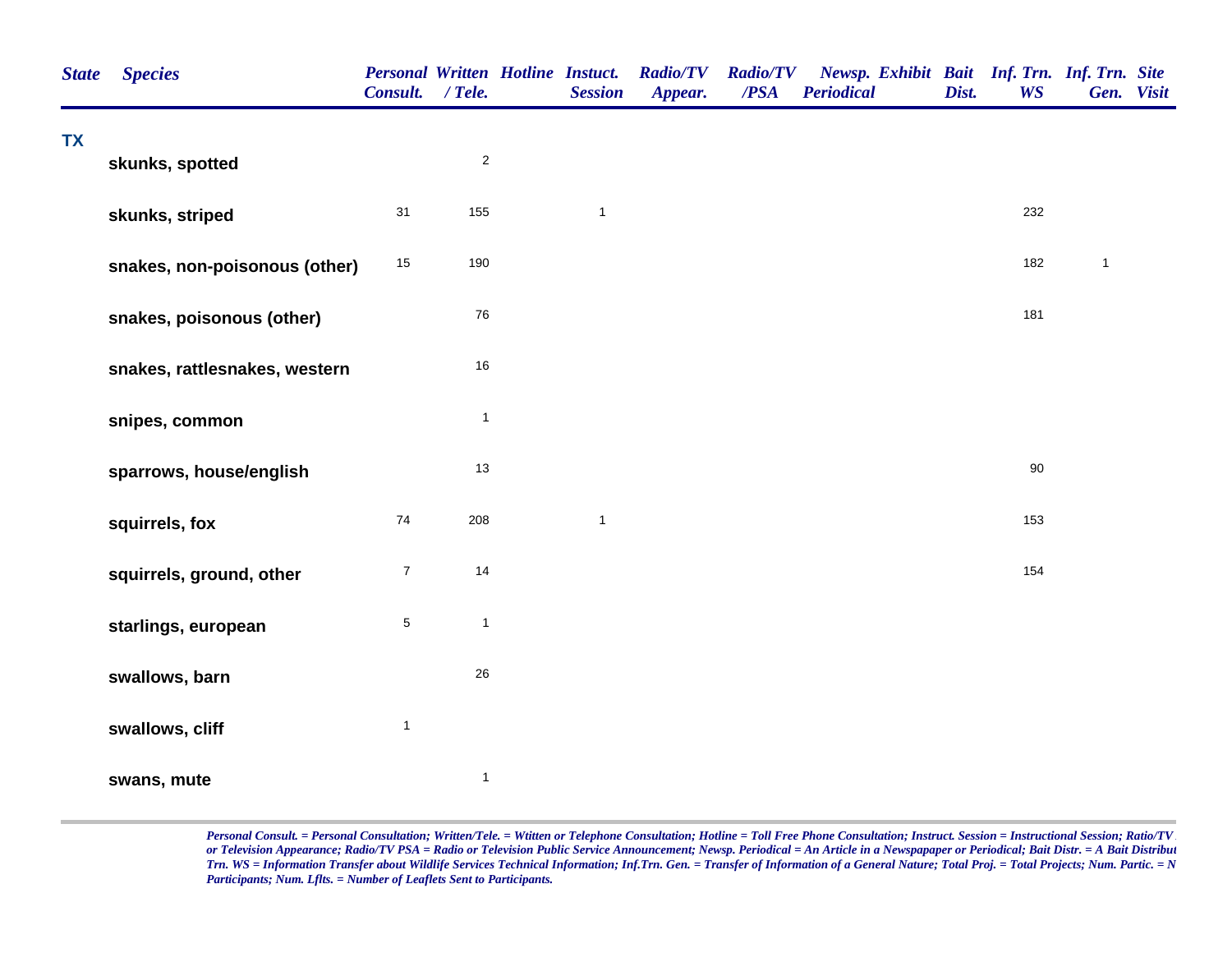| <b>Total</b><br>Proj. | Num.<br>Partic | Num.<br><b>Lflts</b>    |
|-----------------------|----------------|-------------------------|
|                       |                |                         |
| $\overline{c}$        | $\mathbf 2$    |                         |
| 419                   | 423            | 256                     |
| 388                   | 388            | 182                     |
| 257                   | 258            | 189                     |
| $16\,$                | $16\,$         |                         |
| $\mathbf{1}$          | $\overline{1}$ |                         |
| 103                   | 103            | 91                      |
| 436                   | 463            | 227                     |
| 175                   | 175            | 158                     |
|                       |                |                         |
| $\,6$                 | 11             |                         |
| $26\,$                | $27\,$         | $\overline{\mathbf{4}}$ |
| $\mathbf{1}$          | $\mathbf{1}$   | $\mathbf 1$             |
| $\mathbf{1}$          | $\ddagger$     |                         |
|                       |                |                         |

m

*Page 193 of 230*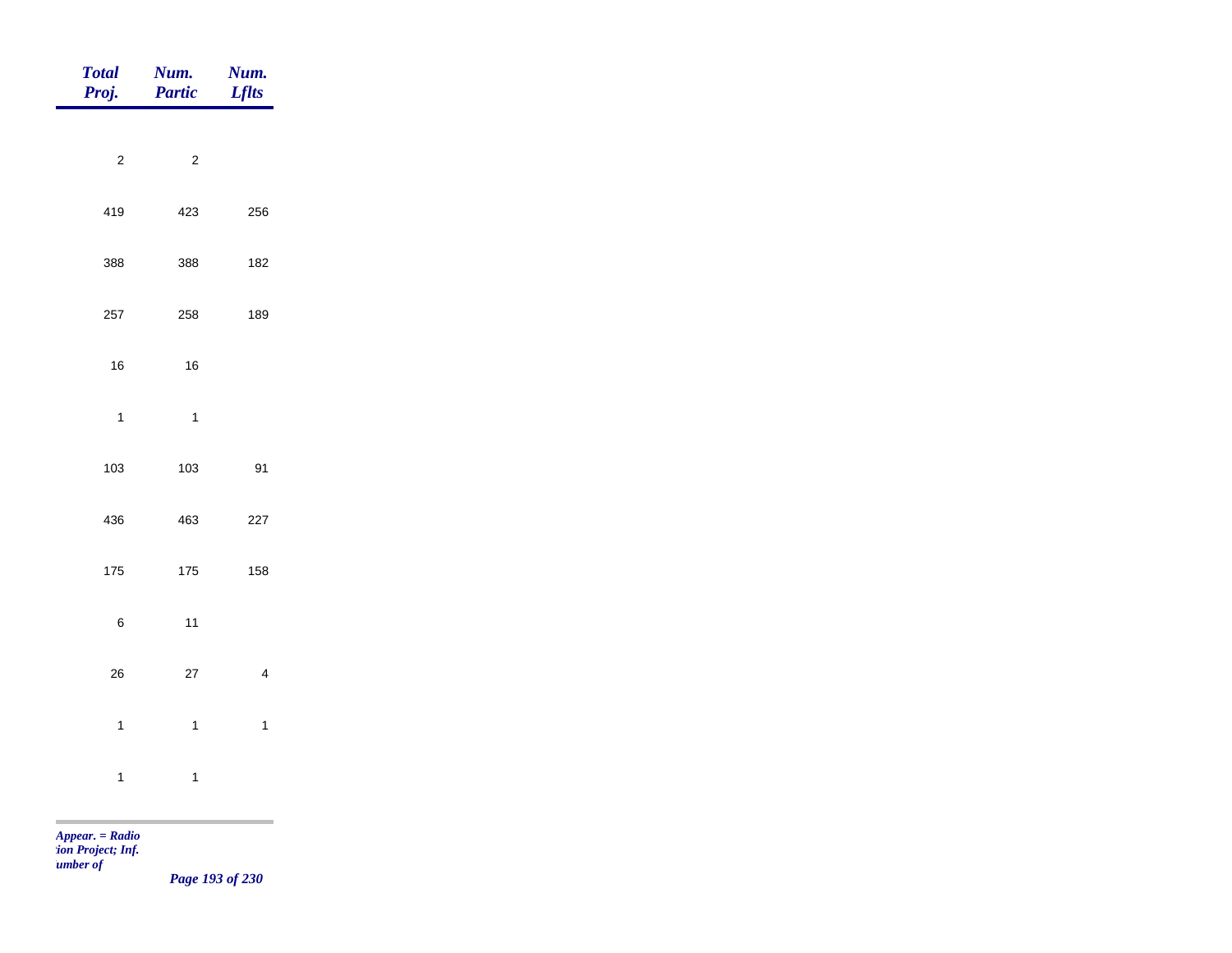| <b>State</b> | <b>Species</b>              | Consult. / Tele. |                           | <b>Personal Written Hotline Instuct.</b><br><b>Session</b> | <b>Radio/TV</b><br>Appear. | <b>Radio/TV</b><br>/PSA | Newsp. Exhibit Bait Inf. Trn. Inf. Trn. Site<br><b>Periodical</b> | Dist. | <b>WS</b>      |              | Gen. Visit  |
|--------------|-----------------------------|------------------|---------------------------|------------------------------------------------------------|----------------------------|-------------------------|-------------------------------------------------------------------|-------|----------------|--------------|-------------|
| <b>TX</b>    | swans, mute                 |                  | $\mathbf{1}$              |                                                            |                            |                         |                                                                   |       |                |              |             |
|              | swifts (all)                | $\mathbf{1}$     |                           |                                                            |                            |                         |                                                                   |       |                |              |             |
|              | terns, caspian              |                  | $\mathbf{1}$              |                                                            |                            |                         |                                                                   |       |                |              |             |
|              | terns, forster's            |                  | $\overline{c}$            |                                                            |                            |                         |                                                                   |       |                |              |             |
|              | turkeys, wild               |                  | $\ensuremath{\mathsf{3}}$ |                                                            |                            |                         |                                                                   |       |                |              |             |
|              | turtles other               | $\mathbf{2}$     | $\ensuremath{\mathsf{3}}$ |                                                            |                            |                         |                                                                   |       |                |              |             |
|              | vultures, black             | 35               | 91                        | $\sqrt{2}$                                                 | $\mathbf{1}$               |                         |                                                                   |       | $\overline{c}$ |              | $\mathsf 3$ |
|              | vultures, turkey            | $\boldsymbol{9}$ | 14                        |                                                            |                            |                         |                                                                   |       | $\overline{a}$ |              |             |
|              | waxwings, cedar             |                  | $\mathbf{1}$              |                                                            |                            |                         |                                                                   |       |                |              |             |
|              | weasels (all)               |                  |                           |                                                            |                            |                         |                                                                   |       |                | $\mathbf{1}$ |             |
|              | woodpeckers, downy          | $\overline{2}$   | $\overline{c}$            |                                                            |                            |                         |                                                                   |       |                |              |             |
|              | woodpeckers, golden-fronted | $\sqrt{2}$       | $\,$ 5 $\,$               |                                                            |                            |                         |                                                                   |       | 43             |              |             |
|              | woodpeckers, pileated       |                  | $\boldsymbol{7}$          |                                                            |                            |                         |                                                                   |       |                |              |             |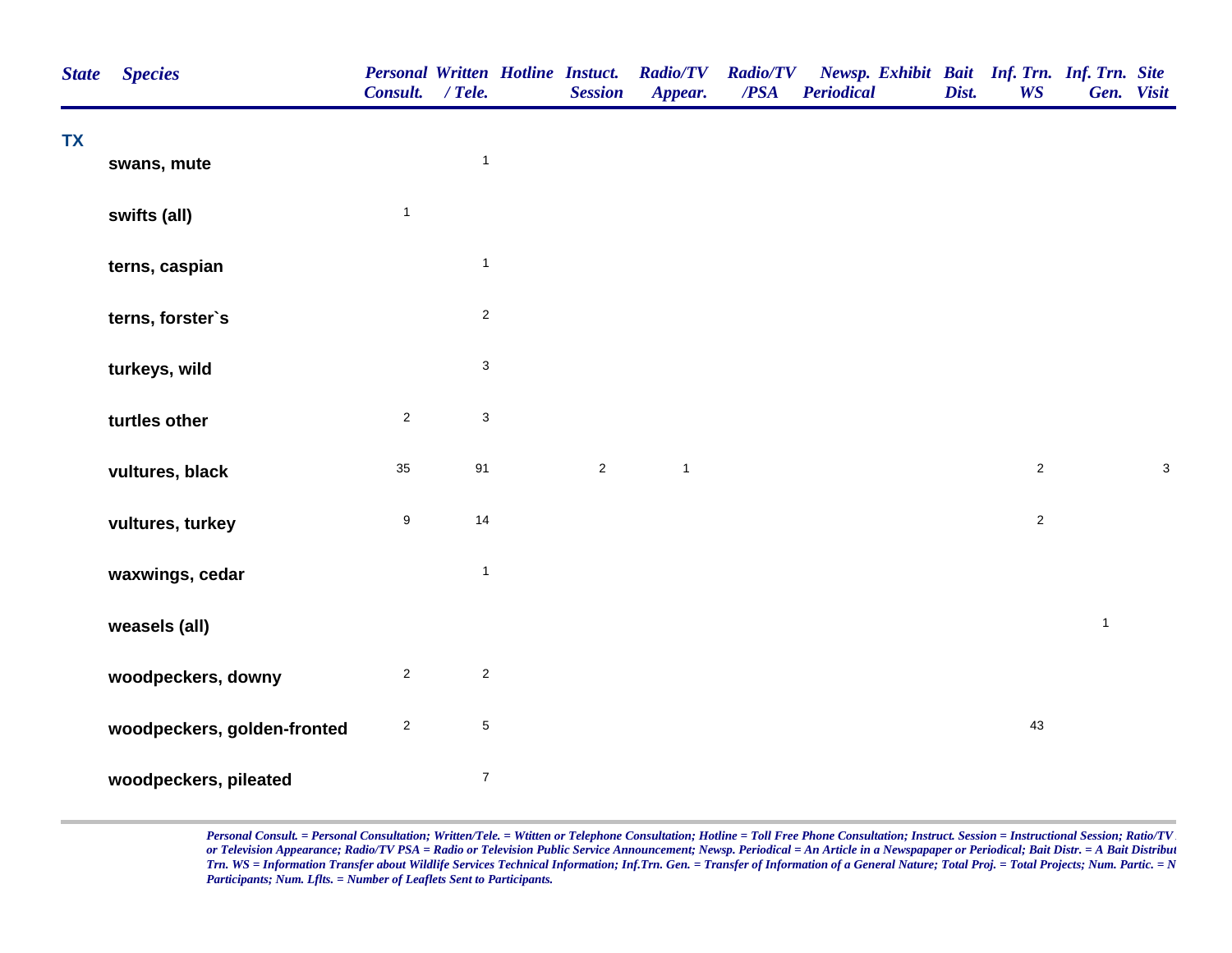| Total<br>Proj.    | Num.<br>Partic          | <b>Num.</b><br>Lflts |
|-------------------|-------------------------|----------------------|
|                   |                         |                      |
| $\overline{1}$    | $\mathbf{1}$            |                      |
| $\mathbf{1}$      | $\mathbf{1}$            |                      |
| $\mathbf{1}$      | $\mathbf{1}$            | $\overline{c}$       |
| $\overline{c}$    | $\overline{c}$          | $\sqrt{5}$           |
| $\mathbf{3}$      | $\overline{4}$          | $\overline{c}$       |
| $\overline{5}$    | $\overline{5}$          | $\mathbf{1}$         |
| 134               | 413                     | 76                   |
| 25                | 40                      | $\boldsymbol{7}$     |
|                   |                         |                      |
| $\mathbf{1}$      | $\overline{c}$          |                      |
| $\mathbf{1}$      | $\mathbf{1}$            |                      |
| $\overline{4}$    | $\overline{\mathbf{4}}$ |                      |
| 50                | 50                      | 45                   |
| $\overline{7}$    | $\overline{7}$          | $\sqrt{5}$           |
| $Appear. = Radio$ |                         |                      |

*tion Project; Inf. Number of* 

*Page 194 of 230*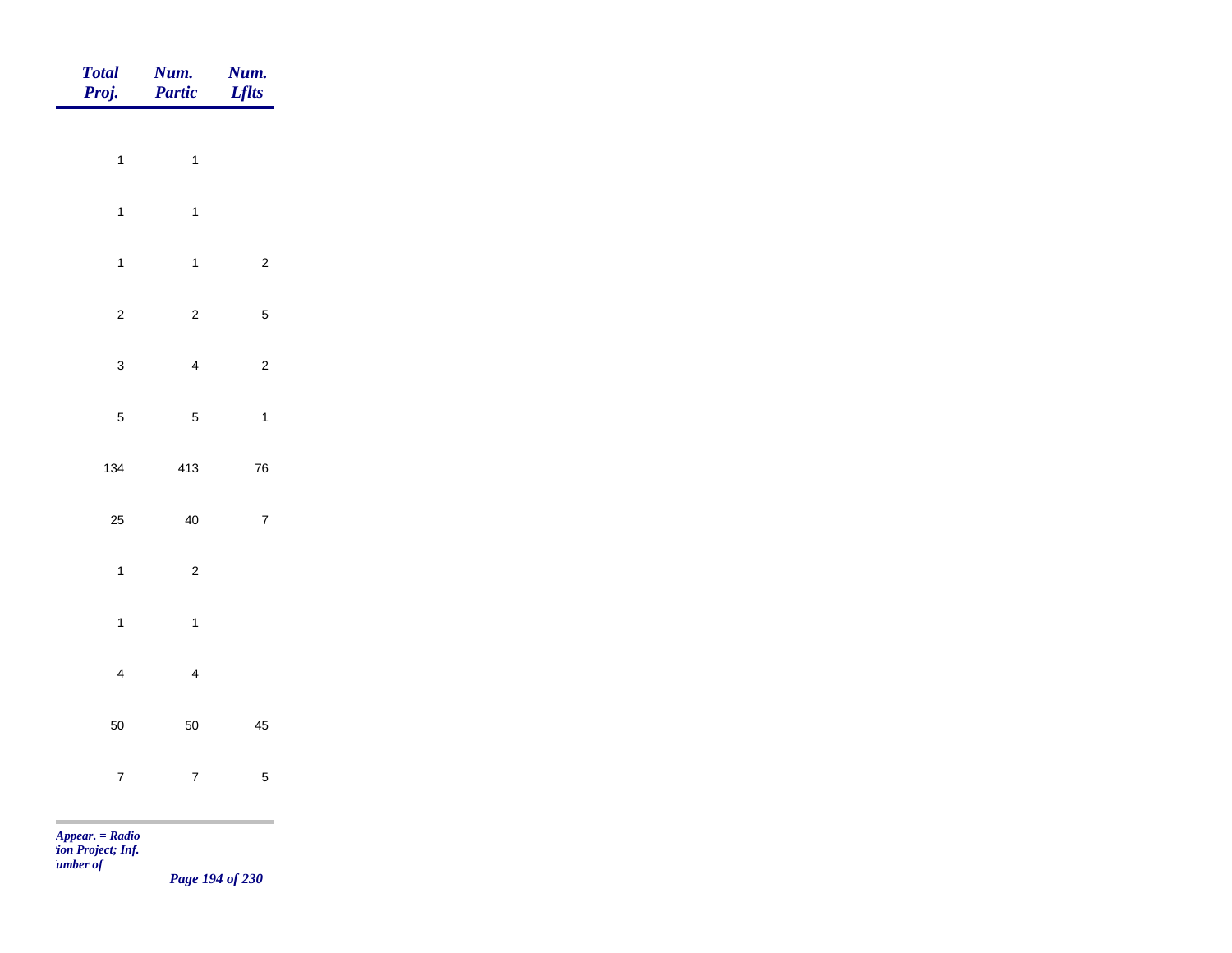| <b>State</b> | <b>Species</b>                         | Consult. / Tele. |                           | <b>Personal Written Hotline Instuct.</b><br><b>Session</b> | <b>Radio/TV</b><br>Appear. | <b>Radio/TV</b><br>/PSA | Newsp. Exhibit Bait Inf. Trn. Inf. Trn. Site<br><b>Periodical</b> | Dist. | <b>WS</b> | Gen. Visit |    |
|--------------|----------------------------------------|------------------|---------------------------|------------------------------------------------------------|----------------------------|-------------------------|-------------------------------------------------------------------|-------|-----------|------------|----|
| <b>TX</b>    | woodpeckers, pileated                  |                  | $\overline{7}$            |                                                            |                            |                         |                                                                   |       |           |            |    |
|              | woodpeckers, red-headed                |                  | $\overline{c}$            |                                                            |                            |                         |                                                                   |       | 49        |            |    |
|              | woodpeckers, sapsuckers, yell          |                  | $\ensuremath{\mathsf{3}}$ |                                                            |                            |                         |                                                                   |       |           |            |    |
|              | woodrats, white-throated               | $\mathbf{1}$     | $\overline{c}$            |                                                            |                            |                         |                                                                   |       |           |            |    |
|              | yellowlegs, greater                    |                  | $\mathbf{1}$              |                                                            |                            |                         |                                                                   |       |           |            |    |
|              | <b>Subtotal Project Types by State</b> | 972              | 4,017                     | 27                                                         | $\mathbf{1}$               | $\overline{1}$          |                                                                   |       | 6,099     | 442        | 59 |
|              |                                        |                  |                           |                                                            |                            |                         | <b>Total Projects, Participants and Leaflets This S</b>           |       |           |            |    |
| UT           | coyotes                                | $\mathbf{1}$     |                           |                                                            |                            |                         |                                                                   |       |           |            |    |
|              | ducks, feral                           | $\overline{2}$   |                           |                                                            |                            |                         |                                                                   |       |           |            |    |
|              | ducks, mallards                        | $\mathbf{1}$     |                           |                                                            |                            |                         |                                                                   |       |           |            |    |
|              | geese, canada                          | $\mathbf{1}$     |                           | $\mathbf 1$                                                |                            |                         |                                                                   |       |           |            |    |
|              | geese, feral                           | $\overline{c}$   |                           |                                                            |                            |                         |                                                                   |       |           |            |    |
|              | gophers, pocket (all)                  |                  |                           | $\mathbf{1}$                                               |                            |                         |                                                                   |       |           |            |    |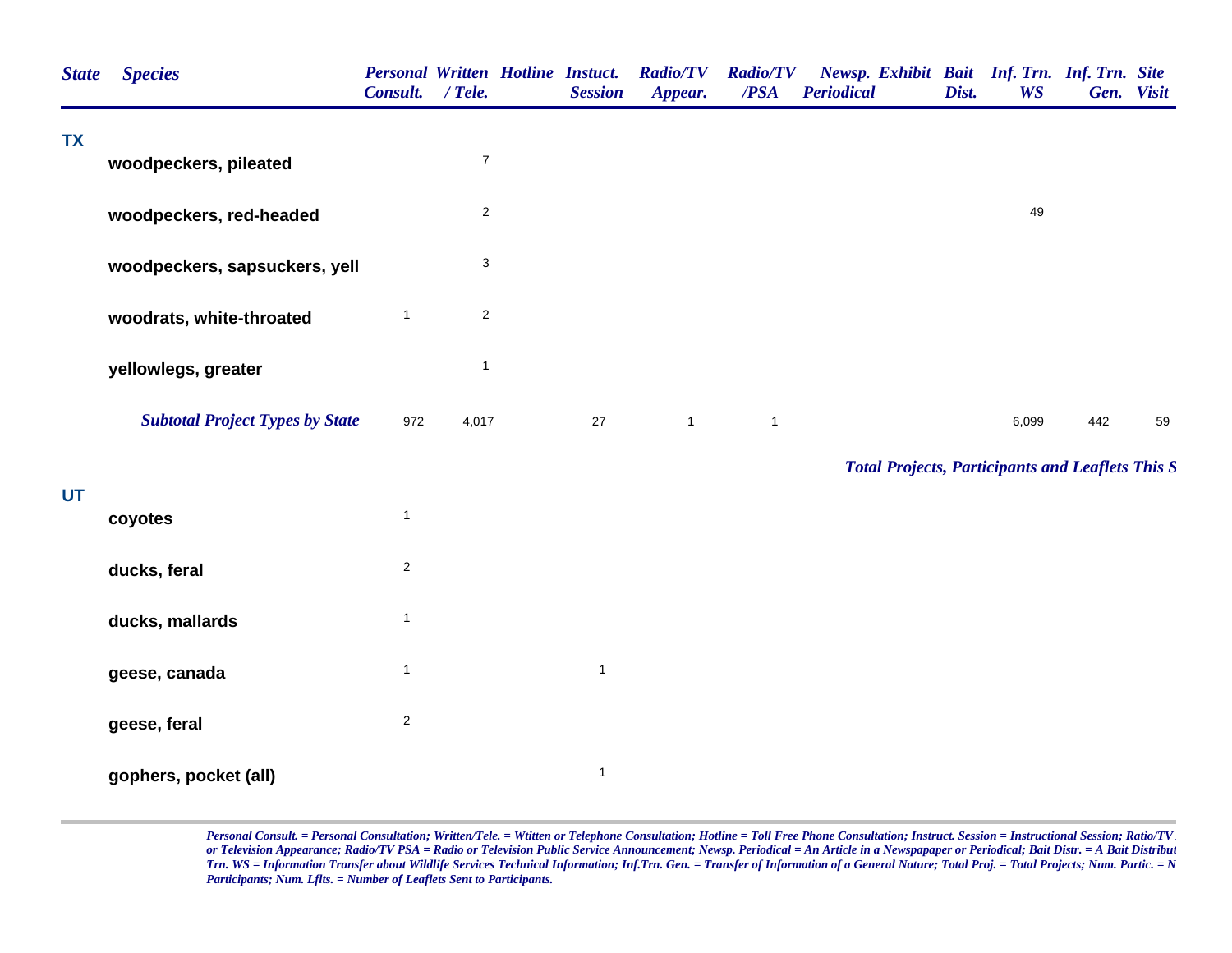| <b>Total</b><br>Proj. | Num.<br><b>Partic</b> | Num.<br><b>Lflts</b> |
|-----------------------|-----------------------|----------------------|
|                       |                       |                      |
| $\overline{7}$        | $\overline{7}$        | 5                    |
| 51                    | 51                    | 49                   |
| 3                     | 3                     | 1                    |
| 3                     | 3                     |                      |
| 1                     | 1                     |                      |

| $\frac{4}{1}$ tate 11,617 15,250 |                           | 9,352 |
|----------------------------------|---------------------------|-------|
| 1                                | 1                         |       |
| $\boldsymbol{2}$                 | $\ensuremath{\mathsf{3}}$ |       |
| 1                                | 1                         |       |
| $\boldsymbol{2}$                 | $70\,$                    |       |
| $\mathbf 2$                      | $\overline{c}$            |       |
| 1                                | 68                        |       |

 $\sim$ 

*Page 195 of 230*

\_\_\_\_\_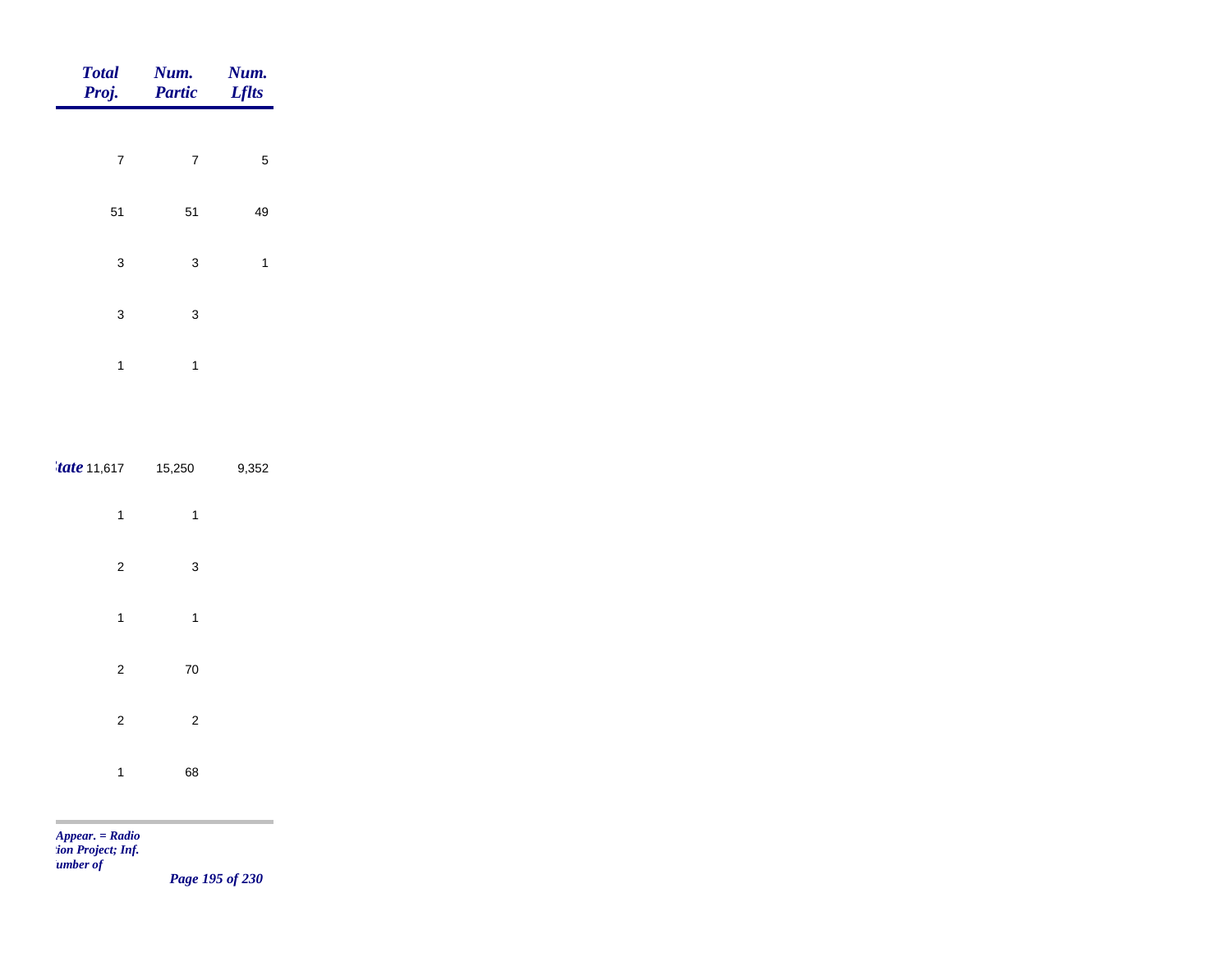| <b>State</b> | <b>Species</b>                         | Consult. / Tele. |                           | <b>Personal Written Hotline Instuct.</b><br><b>Session</b> | <b>Radio/TV</b><br>Appear. | <b>Radio/TV</b><br>/PSA | Newsp. Exhibit Bait Inf. Trn. Inf. Trn. Site<br><b>Periodical</b> | Dist. | <b>WS</b>    | Gen. Visit     |              |
|--------------|----------------------------------------|------------------|---------------------------|------------------------------------------------------------|----------------------------|-------------------------|-------------------------------------------------------------------|-------|--------------|----------------|--------------|
| UT           | lions, mountain (cougar)               |                  | $\mathbf{1}$              |                                                            |                            |                         |                                                                   |       |              |                |              |
|              |                                        |                  |                           |                                                            |                            |                         |                                                                   |       |              |                |              |
|              | pigeons, feral (rock)                  | $\,$ 5 $\,$      |                           | $\mathbf{1}$                                               |                            |                         |                                                                   |       |              |                |              |
|              | raccoons                               | $\mathbf{1}$     |                           | $\overline{c}$                                             |                            |                         |                                                                   |       |              |                |              |
|              | skunks, striped                        | $\mathbf{1}$     |                           | $\mathbf 1$                                                |                            |                         |                                                                   |       |              |                |              |
|              | starlings, european                    |                  |                           | $\mathbf{1}$                                               |                            |                         |                                                                   |       |              |                |              |
|              | voles (all)                            |                  | $\sqrt{2}$                |                                                            |                            |                         |                                                                   |       |              |                |              |
|              | <b>Subtotal Project Types by State</b> | 14               | $\ensuremath{\mathsf{3}}$ | $\boldsymbol{7}$                                           |                            |                         |                                                                   |       |              |                |              |
|              |                                        |                  |                           |                                                            |                            |                         | <b>Total Projects, Participants and Leaflets This S</b>           |       |              |                |              |
| <b>VA</b>    | bats (all)                             |                  | 21                        |                                                            |                            |                         |                                                                   |       |              |                | $\mathbf{1}$ |
|              | bears, black                           | $\sqrt{3}$       | 11                        |                                                            |                            |                         |                                                                   |       |              |                | $\mathbf{1}$ |
|              | beavers                                | 78               | 44                        |                                                            |                            |                         | $\sqrt{3}$                                                        |       |              | $\overline{5}$ | 141          |
|              | bird, unidentifiable                   |                  | 4                         |                                                            |                            |                         |                                                                   |       |              |                |              |
|              | blackbirds, z-(mixed species)          | $\mathbf{1}$     | 11                        | $\mathbf{1}$                                               |                            |                         |                                                                   |       | $\mathbf{1}$ |                |              |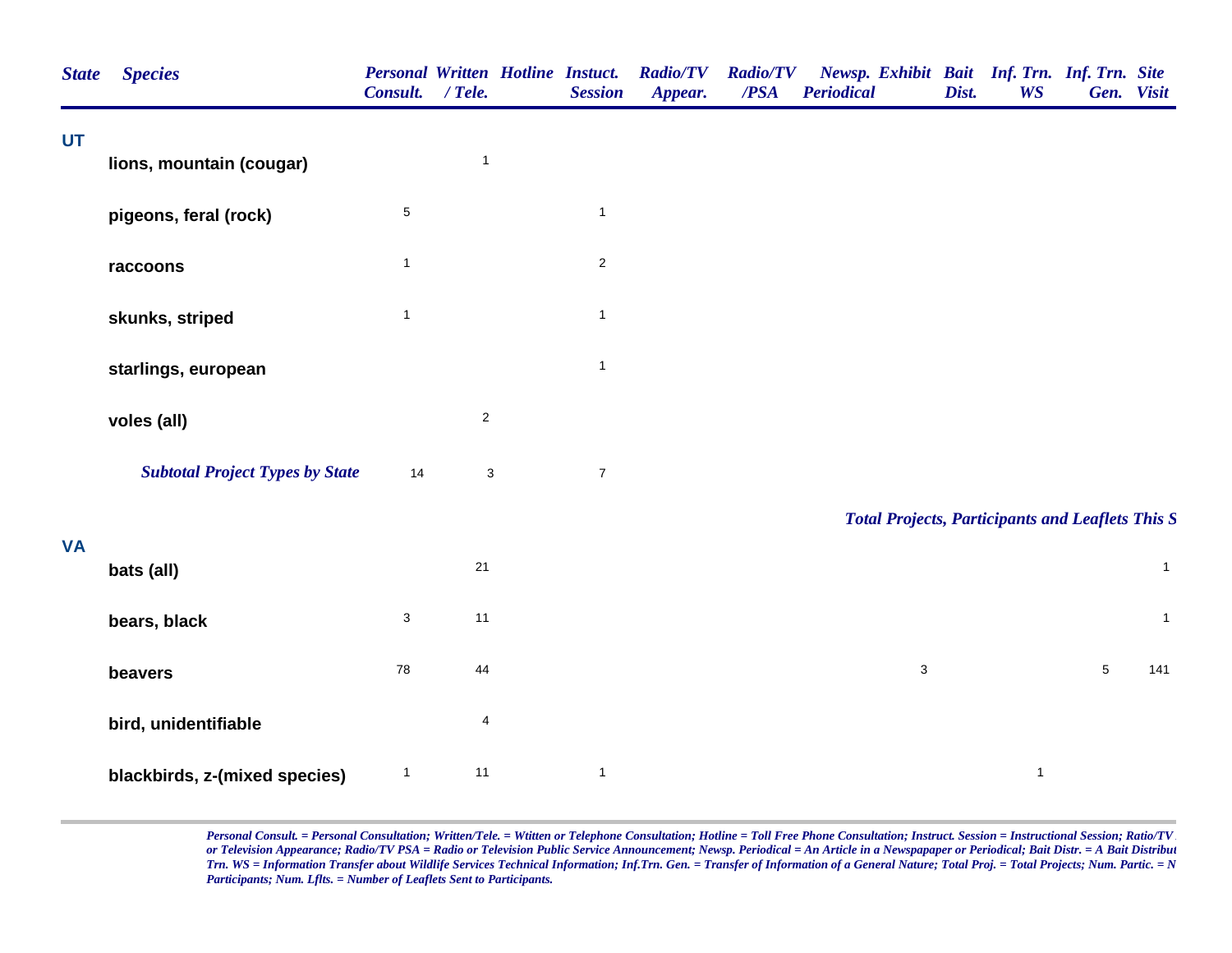|       | <b>Total</b><br>Proj.     | Num.<br><b>Partic</b> | Num.<br><b>Lflts</b> |
|-------|---------------------------|-----------------------|----------------------|
|       | $\mathbf{1}$              | $\mathbf{1}$          |                      |
|       | $\,6$                     | 65                    |                      |
|       | $\ensuremath{\mathsf{3}}$ | 126                   |                      |
|       |                           |                       |                      |
|       | $\mathbf 2$               | 58                    |                      |
|       | $\mathbf{1}$              | 57                    |                      |
|       | $\sqrt{2}$                | $\sqrt{2}$            |                      |
|       |                           |                       |                      |
| 'tate | 24                        | 454                   |                      |

| uuv | ∸   | ᅮ   |     |  |
|-----|-----|-----|-----|--|
|     | 22  | 25  | 12  |  |
|     | 15  | 19  | 12  |  |
|     | 271 | 875 | 314 |  |
|     | 4   | 4   |     |  |
|     | 14  | 28  | 8   |  |

m

*Page 196 of 230*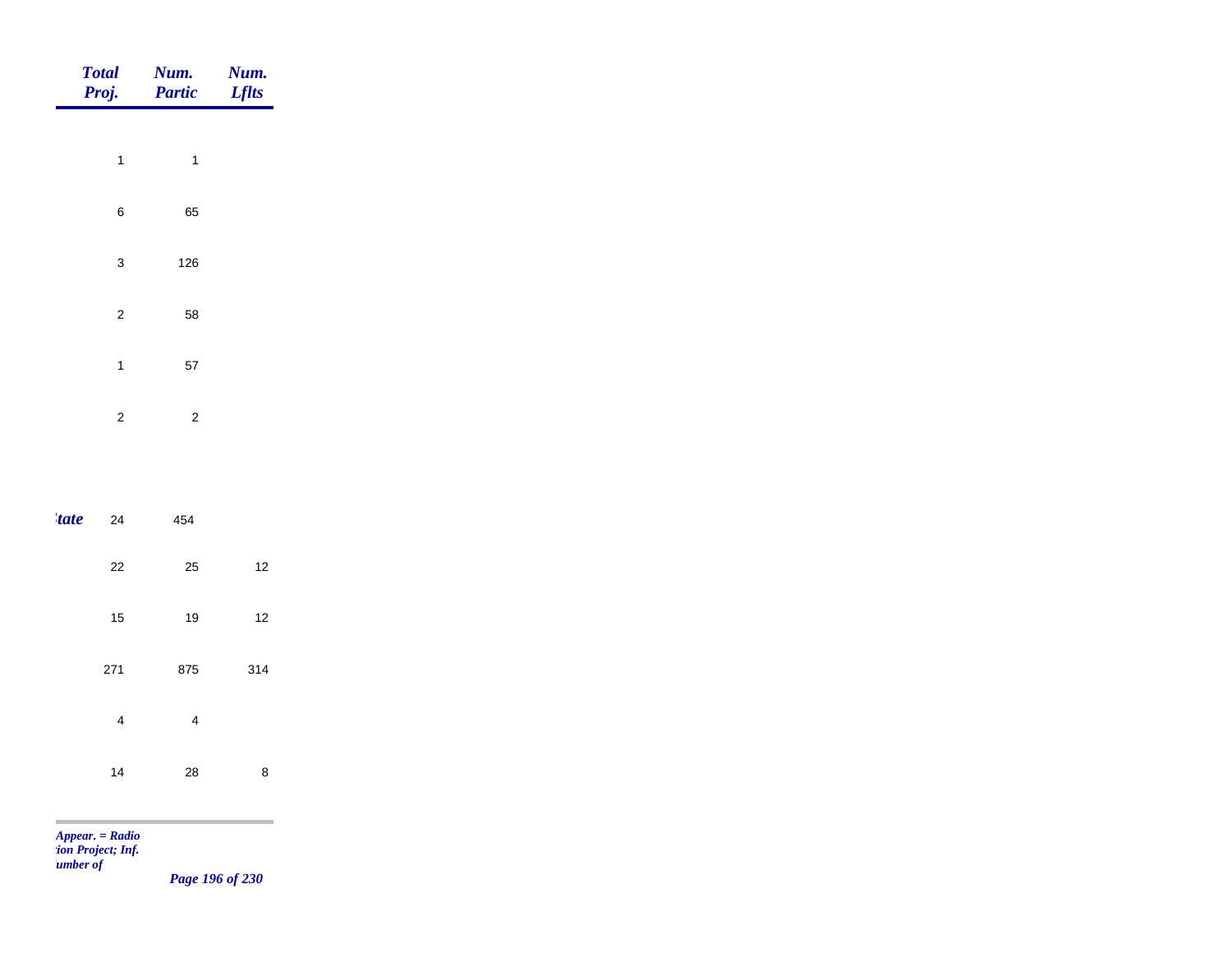| <b>State</b> | <b>Species</b>                  | <b>Personal Written Hotline Instuct.</b><br>Consult. | $/$ Tele.                 | <b>Session</b> | <b>Radio/TV</b><br>Appear. | <b>Radio/TV</b><br>/PSA | Newsp. Exhibit Bait Inf. Trn. Inf. Trn. Site<br><b>Periodical</b> | Dist. | <b>WS</b> |                  | Gen. Visit     |
|--------------|---------------------------------|------------------------------------------------------|---------------------------|----------------|----------------------------|-------------------------|-------------------------------------------------------------------|-------|-----------|------------------|----------------|
| <b>VA</b>    | cardinals, northern             |                                                      | $\ensuremath{\mathsf{3}}$ |                |                            |                         |                                                                   |       |           | $\mathbf{1}$     |                |
|              | cats, feral/free ranging        |                                                      | $\,6\,$                   |                |                            |                         |                                                                   |       |           |                  | $\mathbf{1}$   |
|              | chipmunks, eastern              |                                                      | $\mathbf{1}$              |                |                            |                         |                                                                   |       |           |                  |                |
|              | cormorants, double-crested      |                                                      | $\mathbf{1}$              |                |                            |                         |                                                                   |       |           |                  |                |
|              | coyotes                         | 12                                                   | ${\bf 76}$                | $\sqrt{2}$     |                            |                         | $\mathbf{1}$                                                      |       |           | $\overline{4}$   | 76             |
|              | crows, american                 | $\mathbf 5$                                          | $15\,$                    |                |                            |                         |                                                                   |       |           |                  | $\mathbf{1}$   |
|              | crows, fish                     |                                                      | $\mathbf{1}$              |                |                            |                         |                                                                   |       |           |                  |                |
|              | deer, white-tailed (wild)       | $\mathbf{1}$                                         | $\boldsymbol{9}$          | $\sqrt{2}$     |                            |                         |                                                                   |       |           | $\boldsymbol{7}$ | $\overline{4}$ |
|              | dogs, feral, free-ranging and h | 8                                                    | $30\,$                    |                |                            |                         |                                                                   |       |           |                  | 44             |
|              | doves, mourning                 |                                                      | $\mathsf 3$               | $\mathbf{1}$   |                            |                         |                                                                   |       |           |                  |                |
|              | ducks, feral                    |                                                      | $\mathbf{1}$              |                |                            |                         |                                                                   |       |           |                  |                |
|              | ducks, mallards                 |                                                      | $\overline{4}$            | $\mathbf{1}$   |                            |                         |                                                                   |       |           |                  |                |
|              | eagles, bald                    |                                                      | $\mathbf{1}$              |                |                            |                         |                                                                   |       |           |                  |                |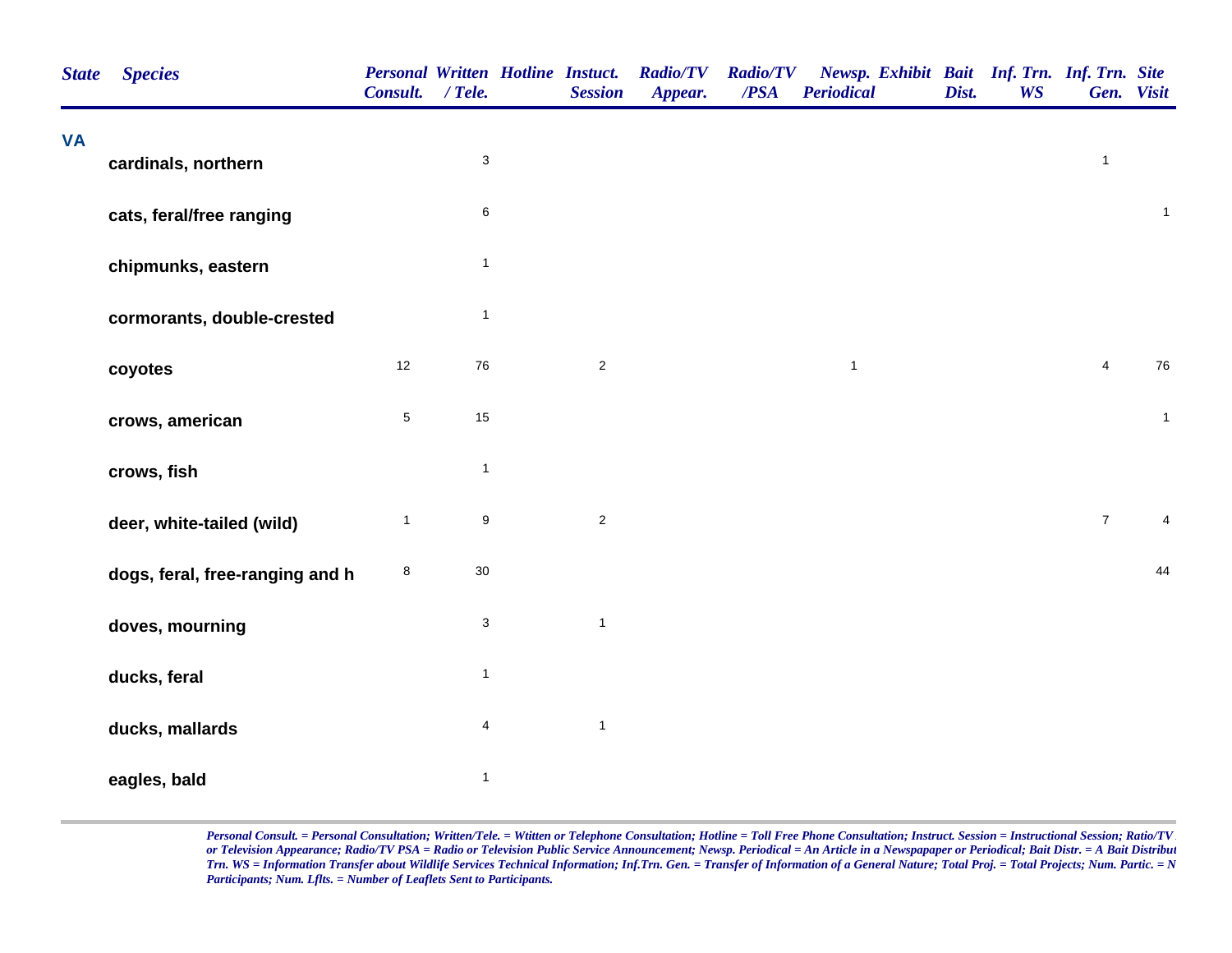| <b>Total</b><br>Proj.   | Num.<br>Partic | Num.<br><b>Lflts</b> |
|-------------------------|----------------|----------------------|
| $\overline{4}$          | $\overline{4}$ |                      |
|                         |                |                      |
| $\overline{7}$          | $10\,$         |                      |
| $\overline{1}$          | $\overline{1}$ | $\mathbf{1}$         |
| $\overline{1}$          | $\overline{1}$ |                      |
| $171$                   | 355            | 169                  |
| $21$                    | 35             | $12$                 |
| $\overline{1}$          | $\overline{1}$ | $\overline{c}$       |
| $23\,$                  | $121$          | 190                  |
|                         |                |                      |
| 82                      | 144            |                      |
| $\overline{\mathbf{4}}$ | $\,6\,$        |                      |
| $\mathbf{1}$            | $\overline{1}$ |                      |
| $\sqrt{5}$              | $\,6\,$        |                      |
| $\overline{1}$          | $\overline{1}$ |                      |
|                         |                |                      |

*Page 197 of 230*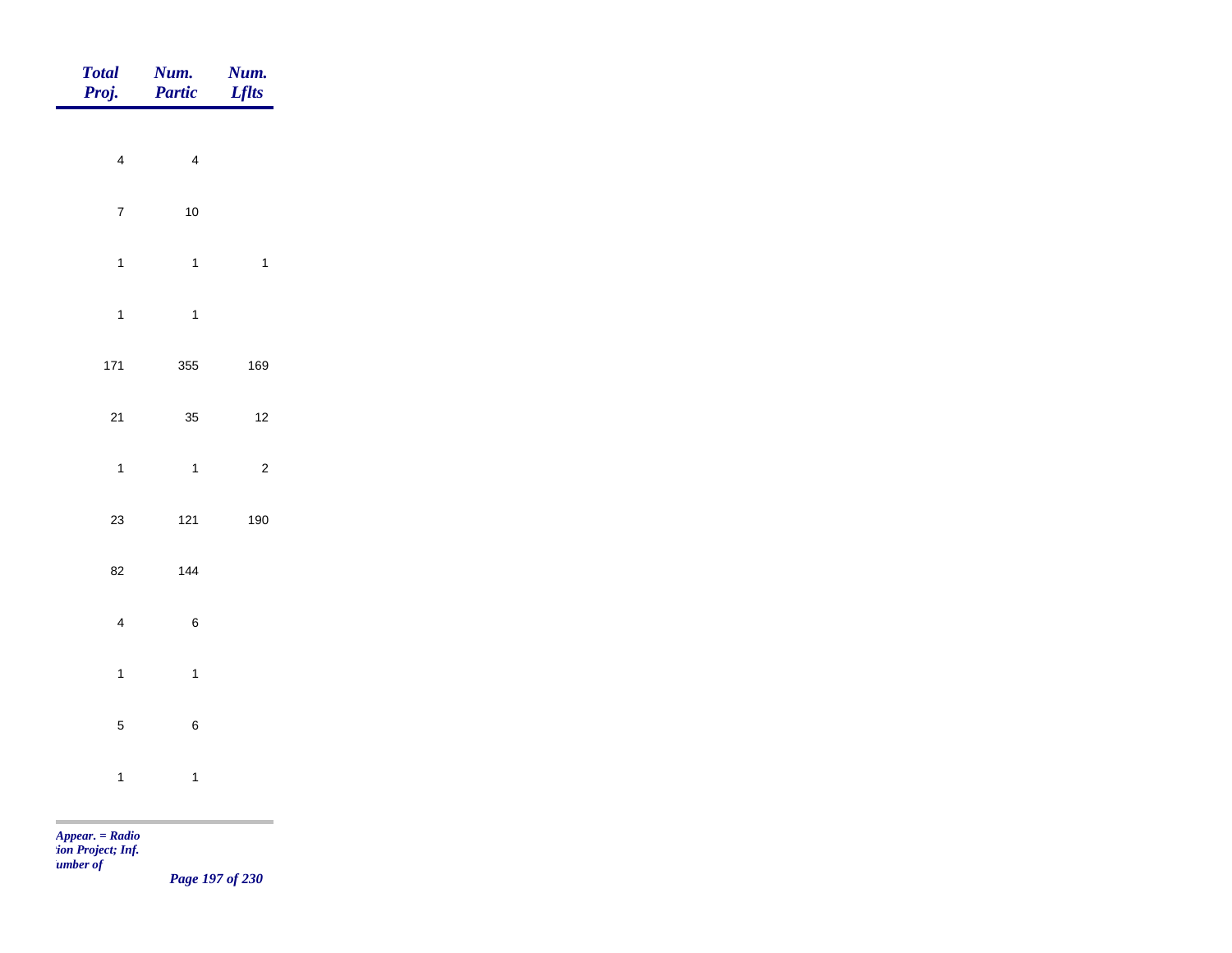| <b>State</b> | <b>Species</b>               | Consult. / Tele. |                           | <b>Personal Written Hotline Instuct.</b><br><b>Session</b> | <b>Radio/TV</b><br>Appear. | <b>Radio/TV</b><br>$\overline{PSA}$ | Newsp. Exhibit Bait Inf. Trn. Inf. Trn. Site<br><b>Periodical</b> | Dist. | <b>WS</b>    | Gen. Visit |         |
|--------------|------------------------------|------------------|---------------------------|------------------------------------------------------------|----------------------------|-------------------------------------|-------------------------------------------------------------------|-------|--------------|------------|---------|
| <b>VA</b>    | eagles, bald                 |                  | $\mathbf{1}$              |                                                            |                            |                                     |                                                                   |       |              |            |         |
|              |                              |                  | $\mathbf{1}$              |                                                            |                            |                                     |                                                                   |       |              |            |         |
|              | egrets, great                |                  |                           |                                                            |                            |                                     |                                                                   |       |              |            |         |
|              | flickers, northern           |                  | $\mathbf{3}$              |                                                            |                            |                                     |                                                                   |       |              |            |         |
|              | fowl, guinea                 |                  | $\mathbf{1}$              |                                                            |                            |                                     |                                                                   |       |              |            |         |
|              | fowl, pea                    |                  | $\mathbf{1}$              |                                                            |                            |                                     |                                                                   |       |              |            |         |
|              | foxes, gray                  |                  | $\ensuremath{\mathsf{3}}$ |                                                            |                            |                                     |                                                                   |       |              |            |         |
|              | foxes, red                   |                  | $18$                      |                                                            |                            |                                     |                                                                   |       |              | $\,6$      | $\,6\,$ |
|              | frogs/toads (other)          |                  | $\overline{2}$            |                                                            |                            |                                     |                                                                   |       |              |            |         |
|              | geese, canada                | 8                | 123                       | 12                                                         |                            |                                     | $\mathbf{1}$<br>$\overline{2}$                                    |       | $\mathbf{1}$ | 11         | 29      |
|              | goldfinches, american        |                  | $\mathbf{1}$              |                                                            |                            |                                     |                                                                   |       |              |            |         |
|              | grackles, boat-tailed        |                  | $\mathbf{1}$              |                                                            |                            |                                     |                                                                   |       |              |            |         |
|              | grackles, common             |                  | $\mathbf{1}$              |                                                            |                            |                                     |                                                                   |       |              |            |         |
|              | gulls, black-backed, greater | $\mathbf{1}$     | $\overline{2}$            | $\overline{4}$                                             |                            |                                     |                                                                   |       |              |            |         |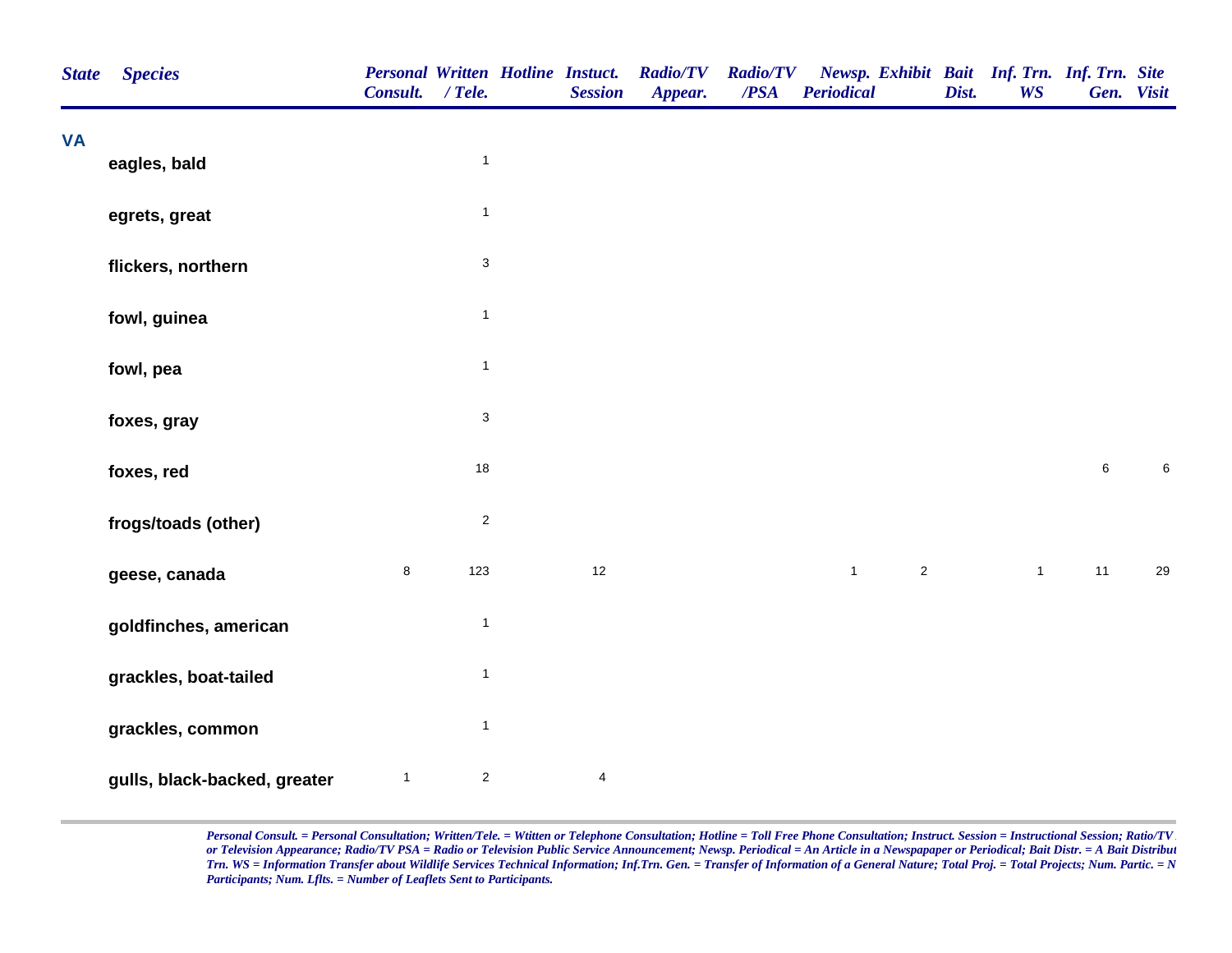| Total<br>Proj.  | <b>Num.</b><br>Partic | <b>Num.</b><br><i>Lflts</i> |
|-----------------|-----------------------|-----------------------------|
| $\overline{1}$  | $\overline{1}$        |                             |
| $\mathbf{1}$    | $\mathbf{1}$          |                             |
| $\mathbf{3}$    | $\mathbf{3}$          | $\mathbf{3}$                |
| $\overline{1}$  | $\overline{1}$        |                             |
| $\mathbf{1}$    | $\overline{1}$        |                             |
| $\mathbf{3}$    | $\overline{5}$        |                             |
| 30 <sub>o</sub> | 67                    | $152$                       |
| $\overline{c}$  | $\overline{c}$        |                             |
| 187             | 871                   | 502                         |
| $\mathbf{1}$    | $\overline{1}$        |                             |
| $\mathbf{1}$    | $\overline{1}$        | $\overline{2}$              |
| $\overline{1}$  | $\overline{1}$        | $\overline{c}$              |
| $\overline{7}$  | $30\,$                | ${\bf 26}$                  |
|                 |                       |                             |

*Page 198 of 230*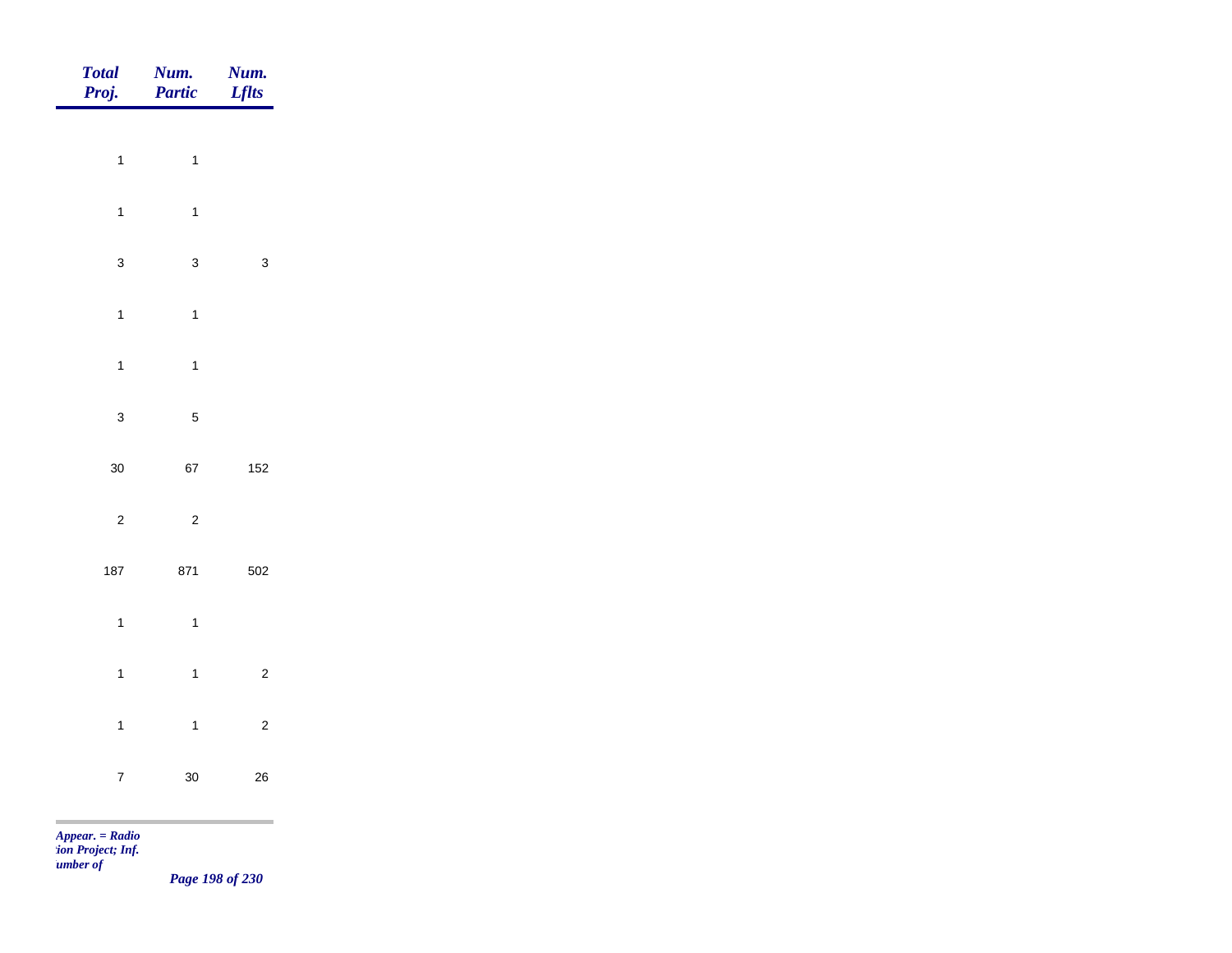| <b>State</b> | <b>Species</b>               | <b>Personal Written Hotline Instuct.</b><br>Consult. / Tele. |                         | <b>Session</b>          | <b>Radio/TV</b><br>Appear. | <b>Radio/TV</b><br>/PSA | Newsp. Exhibit Bait Inf. Trn. Inf. Trn. Site<br><b>Periodical</b> | Dist. | <b>WS</b>    | Gen. Visit |              |
|--------------|------------------------------|--------------------------------------------------------------|-------------------------|-------------------------|----------------------------|-------------------------|-------------------------------------------------------------------|-------|--------------|------------|--------------|
| <b>VA</b>    | gulls, black-backed, greater | $\mathbf{1}$                                                 | $\mathbf 2$             | $\overline{\mathbf{4}}$ |                            |                         |                                                                   |       |              |            |              |
|              |                              |                                                              |                         |                         |                            |                         |                                                                   |       |              |            |              |
|              | gulls, black-backed, lesser  |                                                              | $\mathbf{1}$            |                         |                            |                         |                                                                   |       |              |            |              |
|              | gulls, herring               | $\overline{4}$                                               | $\overline{\mathbf{4}}$ | $\mathbf 5$             |                            |                         |                                                                   |       | $\mathbf{1}$ |            | $\mathbf{1}$ |
|              | gulls, laughing              | $\overline{4}$                                               | $\mathfrak{S}$          | $\overline{4}$          |                            |                         |                                                                   |       | $\mathbf{1}$ |            | $\mathbf{1}$ |
|              | gulls, ring-billed           | $\overline{2}$                                               | $\mathbf{3}$            | $\,6\,$                 |                            |                         |                                                                   |       | $\mathbf{1}$ | $\,6\,$    | $\mathbf{1}$ |
|              | hawks, red-shouldered        |                                                              | $\,$ 5 $\,$             |                         |                            |                         |                                                                   |       |              |            | $\mathbf{1}$ |
|              | hawks, red-tailed            | $\mathbf{1}$                                                 | 12                      | $\mathbf{1}$            |                            |                         |                                                                   |       |              |            |              |
|              | hawks, sharp-shinned         |                                                              | $\mathbf{1}$            |                         |                            |                         |                                                                   |       |              |            |              |
|              | herons, great blue           |                                                              | $\mathsf g$             |                         |                            |                         |                                                                   |       |              |            | $\mathbf{1}$ |
|              | herons, little blue          |                                                              |                         |                         |                            |                         |                                                                   |       |              |            | $\mathbf{1}$ |
|              | hogs, feral                  |                                                              | $\mathbf{1}$            |                         |                            |                         |                                                                   |       |              | $\sqrt{2}$ |              |
|              | jays, blue                   |                                                              | $\overline{c}$          |                         |                            |                         |                                                                   |       |              |            |              |
|              | marmots/woodchucks (all)     |                                                              | 44                      |                         |                            |                         |                                                                   |       |              |            | 4            |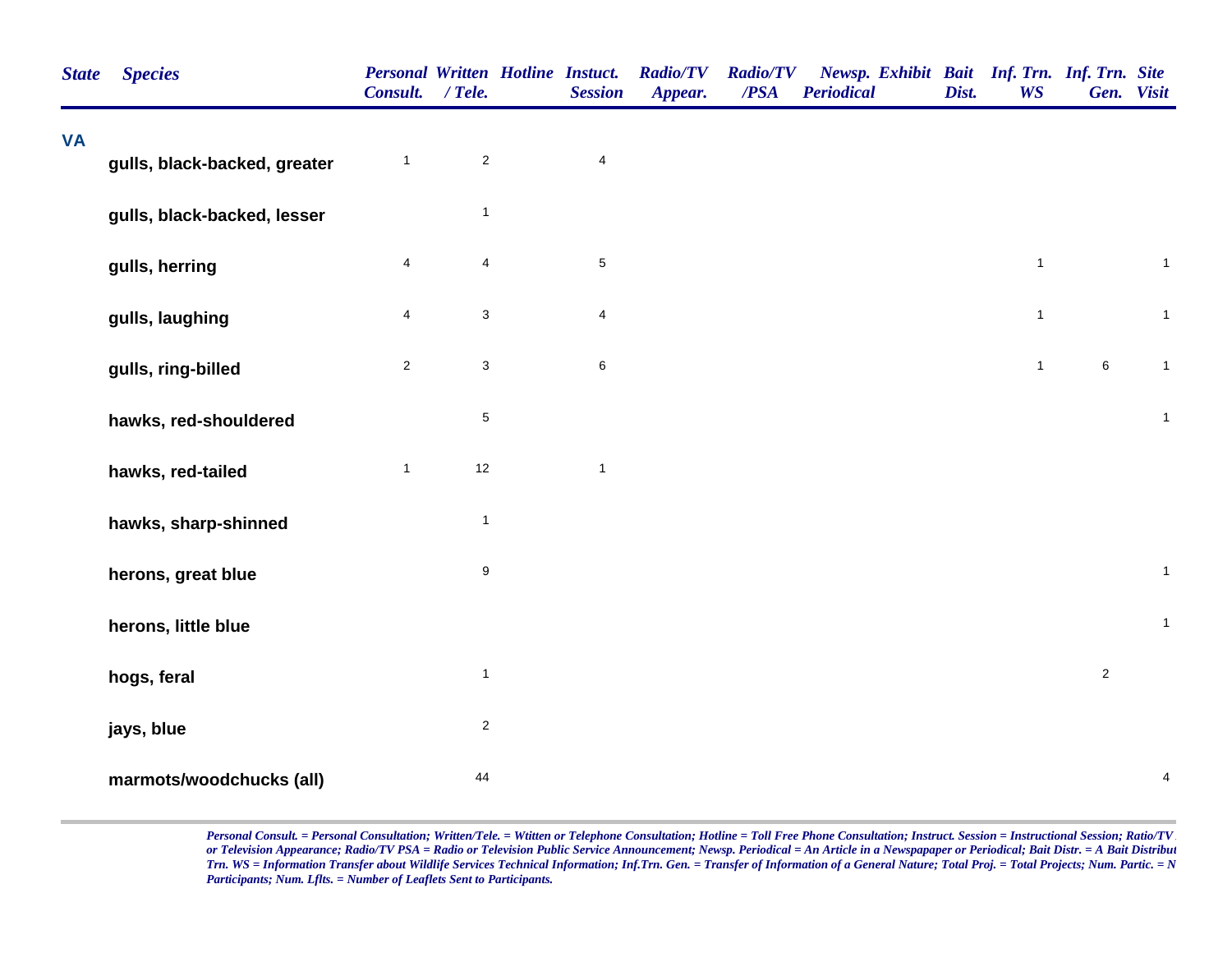| <b>Total</b><br>Proj. | Num.<br><b>Partic</b> | Num.<br><b>Lflts</b> |
|-----------------------|-----------------------|----------------------|
| $\boldsymbol{7}$      | 30                    | 26                   |
| $\mathbf{1}$          | $\mathbf{1}$          | $\sqrt{2}$           |
| 15                    | 59                    | 29                   |
| 13                    | 37                    | $27\,$               |
| 19                    | 98                    | 62                   |
| $\, 6$                | $\, 6$                |                      |
| 14                    | 15                    | $\mathbf 2$          |
| $\mathbf{1}$          | $\mathbf{1}$          |                      |
| $10\,$                | 11                    | $\,6\,$              |
| $\mathbf{1}$          | $\mathbf{1}$          |                      |
| $\mathsf 3$           | $\mathbf 3$           |                      |
| $\overline{c}$        | $\overline{c}$        |                      |
| 48                    | 49                    | $\sqrt{2}$           |

m

*Page 199 of 230*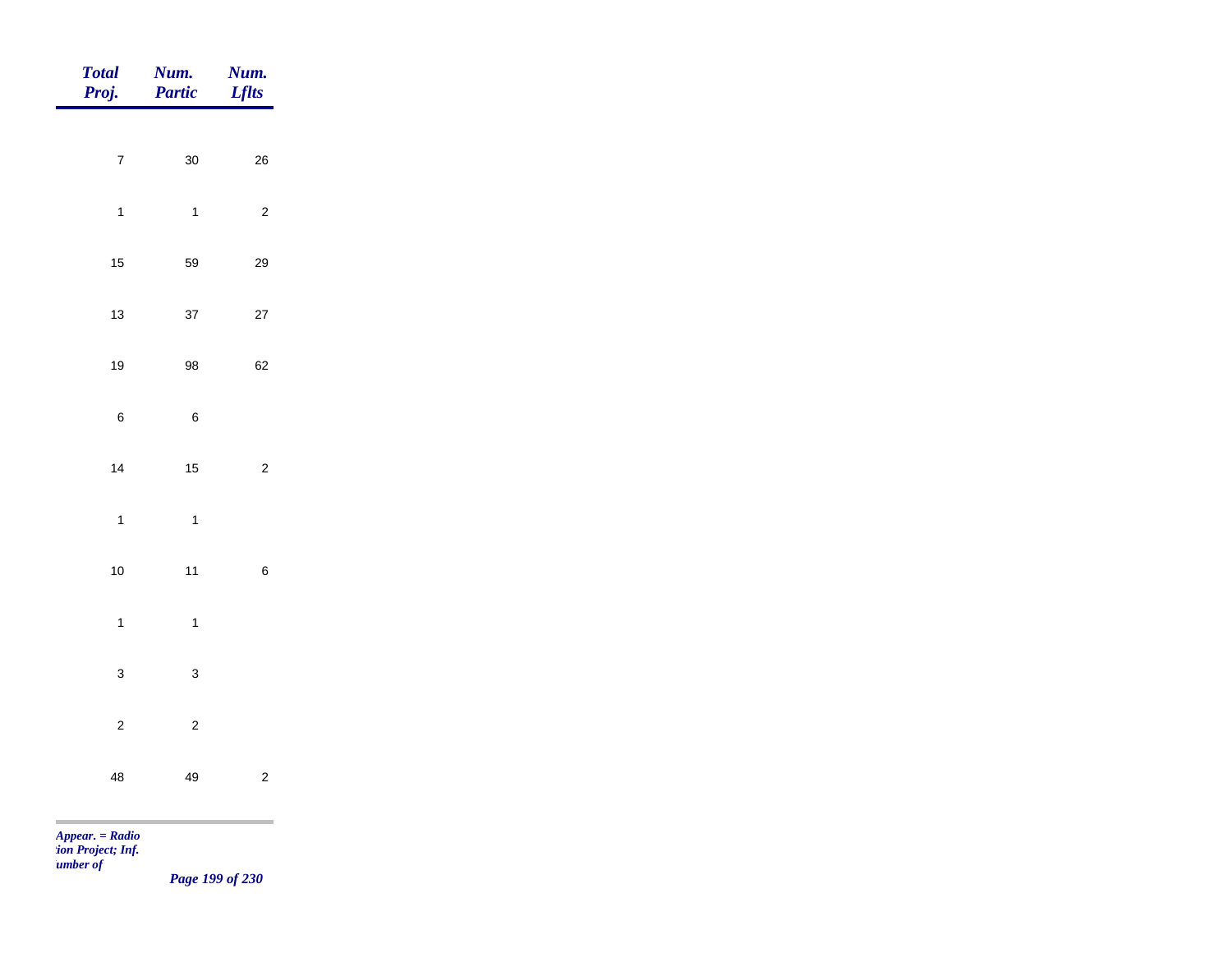| <b>State</b> | <b>Species</b>           | Consult. / Tele. |                           | <b>Personal Written Hotline Instuct.</b><br><b>Session</b> | <b>Radio/TV</b><br>Appear. | <b>Radio/TV</b><br>/PSA | Newsp. Exhibit Bait Inf. Trn. Inf. Trn. Site<br><b>Periodical</b> | Dist. | <b>WS</b> | Gen. Visit   |                         |
|--------------|--------------------------|------------------|---------------------------|------------------------------------------------------------|----------------------------|-------------------------|-------------------------------------------------------------------|-------|-----------|--------------|-------------------------|
| <b>VA</b>    | marmots/woodchucks (all) |                  | 44                        |                                                            |                            |                         |                                                                   |       |           |              | $\overline{\mathbf{4}}$ |
|              | mice, deer (all)         |                  | $\mathbf{1}$              |                                                            |                            |                         |                                                                   |       |           |              | $\mathbf{1}$            |
|              | mice, house              |                  | $\mathbf{1}$              |                                                            |                            |                         |                                                                   |       |           |              |                         |
|              | muskrats                 |                  | $\ensuremath{\mathsf{3}}$ |                                                            |                            |                         |                                                                   |       |           | $\mathbf{3}$ | $\,6$                   |
|              | not in mis               |                  | $\mathbf{1}$              |                                                            |                            |                         |                                                                   |       |           |              |                         |
|              | opossums, virginia       |                  | $\ensuremath{\mathsf{3}}$ |                                                            |                            |                         |                                                                   |       |           |              | $\sqrt{2}$              |
|              | ospreys                  |                  | $13$                      |                                                            |                            |                         |                                                                   |       |           |              | $\overline{1}$          |
|              | owls, great horned       |                  | $\sqrt{3}$                |                                                            |                            |                         |                                                                   |       |           |              |                         |
|              | pigeons, feral (rock)    | $\boldsymbol{7}$ | $17\,$                    |                                                            |                            |                         |                                                                   |       |           |              | $\bf8$                  |
|              | rabbits, cottontail      |                  | $\overline{2}$            |                                                            |                            |                         |                                                                   |       |           |              |                         |
|              | rabbits, feral           |                  | $\mathbf{1}$              |                                                            |                            |                         |                                                                   |       |           |              |                         |
|              | raccoons                 | $\mathbf{1}$     | $38\,$                    |                                                            |                            |                         |                                                                   |       |           |              | $\overline{\mathbf{4}}$ |
|              | rats, norway             | $\mathbf{1}$     | $\overline{4}$            |                                                            |                            |                         |                                                                   |       |           |              |                         |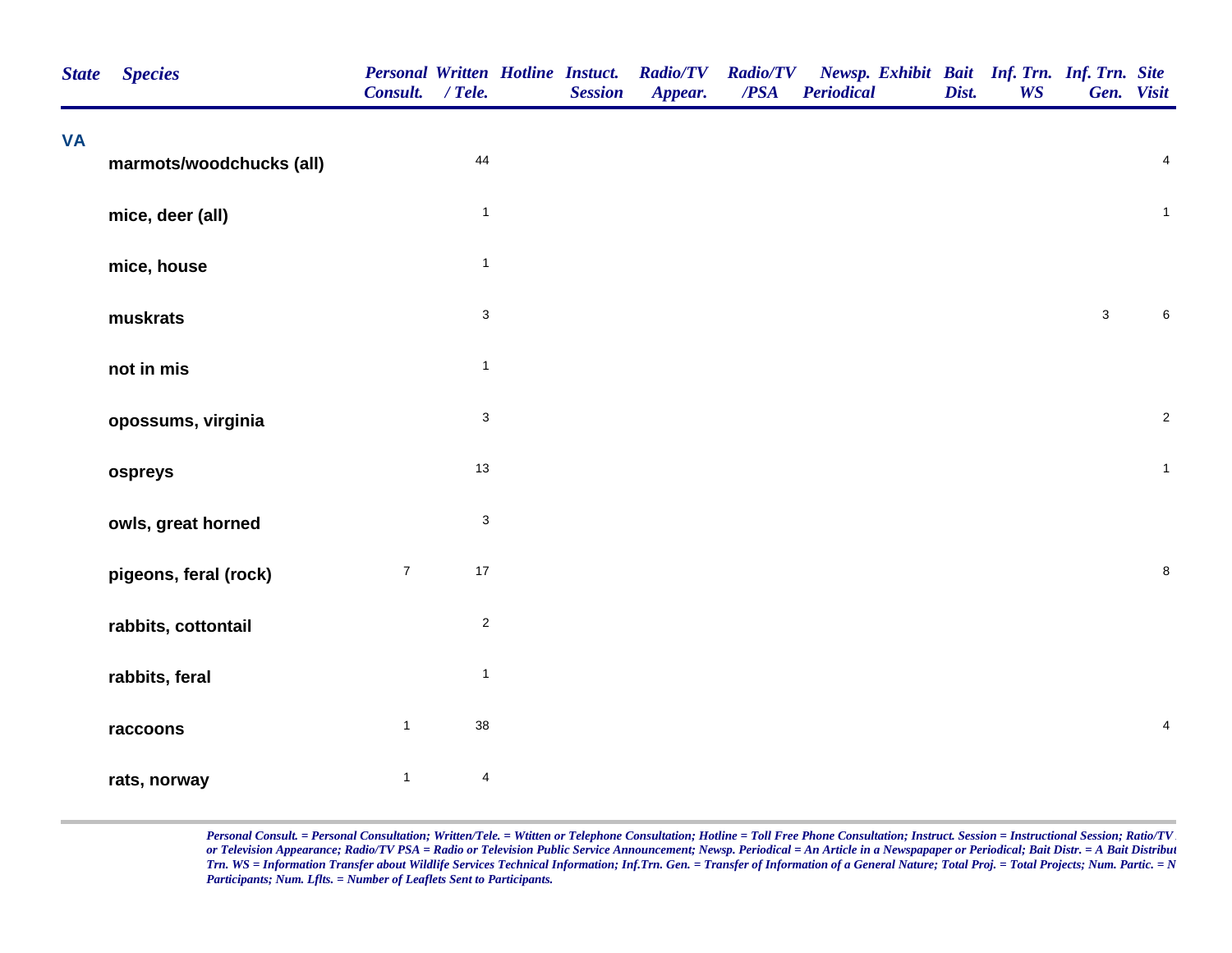| Total<br>Proj.       | <b>Num.</b><br><b>Partic</b>                                      | <b>Num.</b><br><b>Lflts</b> |
|----------------------|-------------------------------------------------------------------|-----------------------------|
|                      |                                                                   |                             |
| 48                   | 49                                                                | $\overline{c}$              |
| $\overline{c}$       | $\overline{c}$                                                    |                             |
| $\overline{1}$       | $\overline{1}$                                                    |                             |
| $12$                 | $18\,$                                                            | 150                         |
| $\overline{1}$       | $\overline{1}$                                                    |                             |
|                      |                                                                   |                             |
| $\overline{5}$       | $\,6\,$                                                           |                             |
| $14$                 | 33                                                                |                             |
| $\mathbf{3}$         | $\mathbf{3}$                                                      |                             |
| 32                   | 60                                                                | $\boldsymbol{9}$            |
| $\overline{2}$       | $\overline{2}$                                                    |                             |
|                      |                                                                   |                             |
|                      |                                                                   |                             |
|                      |                                                                   | $\overline{5}$              |
| $\sqrt{5}$           | $\overline{7}$                                                    |                             |
| $\overline{1}$<br>43 | $\overline{1}$<br>$73\,$<br>and the control of the control of the |                             |

*Page 200 of 230*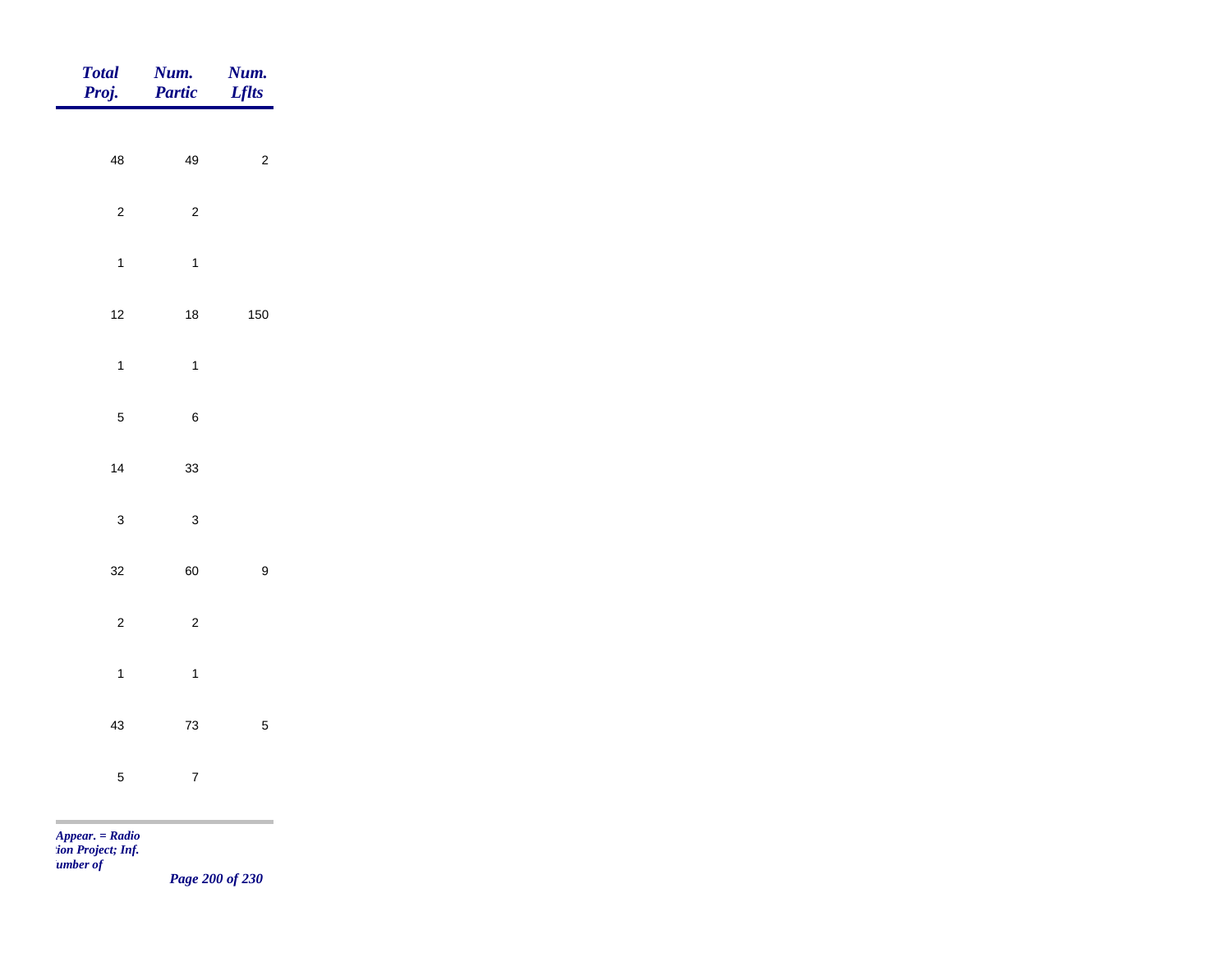| <b>State</b> | <b>Species</b>                | <b>Personal Written Hotline Instuct.</b><br>Consult. / Tele. |                           | <b>Session</b> | <b>Radio/TV</b><br>Appear. | <b>Radio/TV</b><br>$\overline{PSA}$ | Newsp. Exhibit Bait Inf. Trn. Inf. Trn. Site<br><b>Periodical</b> | Dist. | <b>WS</b> | Gen. Visit |                         |
|--------------|-------------------------------|--------------------------------------------------------------|---------------------------|----------------|----------------------------|-------------------------------------|-------------------------------------------------------------------|-------|-----------|------------|-------------------------|
| <b>VA</b>    | rats, norway                  | $\mathbf{1}$                                                 | $\overline{4}$            |                |                            |                                     |                                                                   |       |           |            |                         |
|              | robins, american              |                                                              | $\overline{2}$            |                |                            |                                     |                                                                   |       |           |            |                         |
|              | skunks, spotted               |                                                              | $\mathbf{1}$              |                |                            |                                     |                                                                   |       |           |            |                         |
|              | skunks, striped               |                                                              | 22                        |                |                            |                                     |                                                                   |       |           |            |                         |
|              | snakes, non-poisonous (other) |                                                              | $\overline{4}$            |                |                            |                                     |                                                                   |       |           |            | $\mathbf{1}$            |
|              | snakes, poisonous (other)     |                                                              | $\mathbf{1}$              |                |                            |                                     |                                                                   |       |           |            |                         |
|              | sparrows, house/english       |                                                              | $\,6\,$                   |                |                            |                                     |                                                                   |       |           |            | $\mathbf{1}$            |
|              | squirrels, eastern gray       |                                                              | $\mathbf{1}$              |                |                            |                                     |                                                                   |       |           |            |                         |
|              | squirrels, gray               |                                                              | $\boldsymbol{9}$          |                |                            |                                     |                                                                   |       |           |            | $\sqrt{2}$              |
|              | starlings, european           | $\sqrt{5}$                                                   | 19                        |                |                            |                                     |                                                                   |       |           |            | $\overline{\mathbf{4}}$ |
|              | swallows, barn                | $\mathbf{1}$                                                 | $\overline{c}$            |                |                            |                                     |                                                                   |       |           |            | $\mathbf{1}$            |
|              | swallows, cliff               |                                                              | $\mathbf{1}$              |                |                            |                                     |                                                                   |       |           |            |                         |
|              | swans, mute                   |                                                              | $\ensuremath{\mathsf{3}}$ |                |                            |                                     |                                                                   |       |           |            |                         |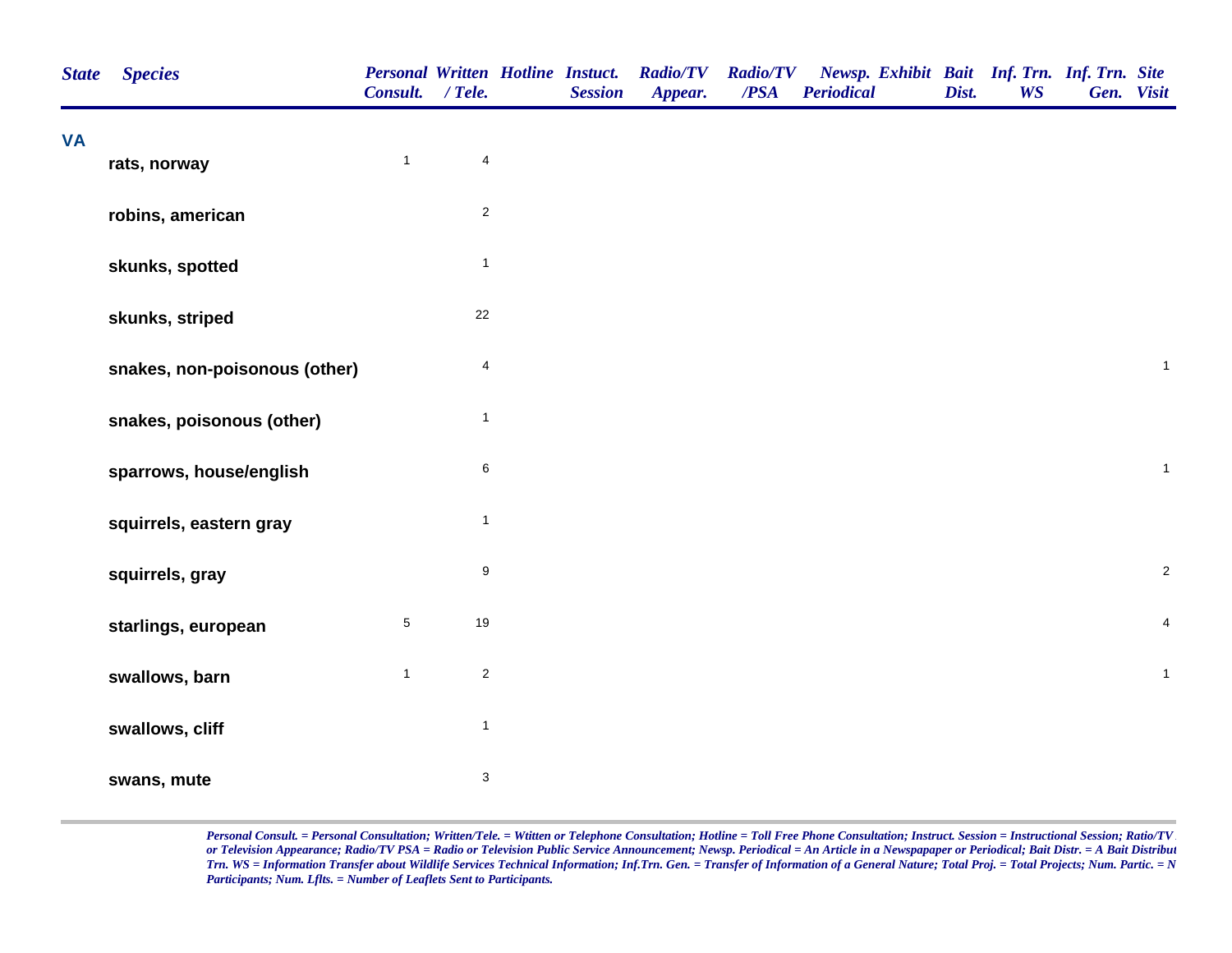| Total<br>Proj. | Num.<br>Partic | <b>Num.</b><br><i>Lflts</i> |
|----------------|----------------|-----------------------------|
| $\sqrt{5}$     | $\overline{7}$ |                             |
|                |                |                             |
| $\overline{2}$ | $\overline{c}$ |                             |
| $\overline{1}$ | $\overline{1}$ |                             |
| $22\,$         | $22\,$         |                             |
| $\sqrt{5}$     | $\overline{5}$ | $\overline{1}$              |
| $\mathbf{1}$   | $\overline{1}$ |                             |
| $\overline{7}$ | $35\,$         |                             |
| $\mathbf{1}$   | $\overline{1}$ |                             |
| $11$           | 16             |                             |
|                |                |                             |
| ${\bf 28}$     | 51             | $\overline{4}$              |
| $\overline{4}$ | $\,$ 6 $\,$    | $\overline{c}$              |
| $\overline{1}$ | $\overline{1}$ |                             |
| $\mathbf{3}$   | $\overline{4}$ |                             |
|                |                |                             |

*Page 201 of 230*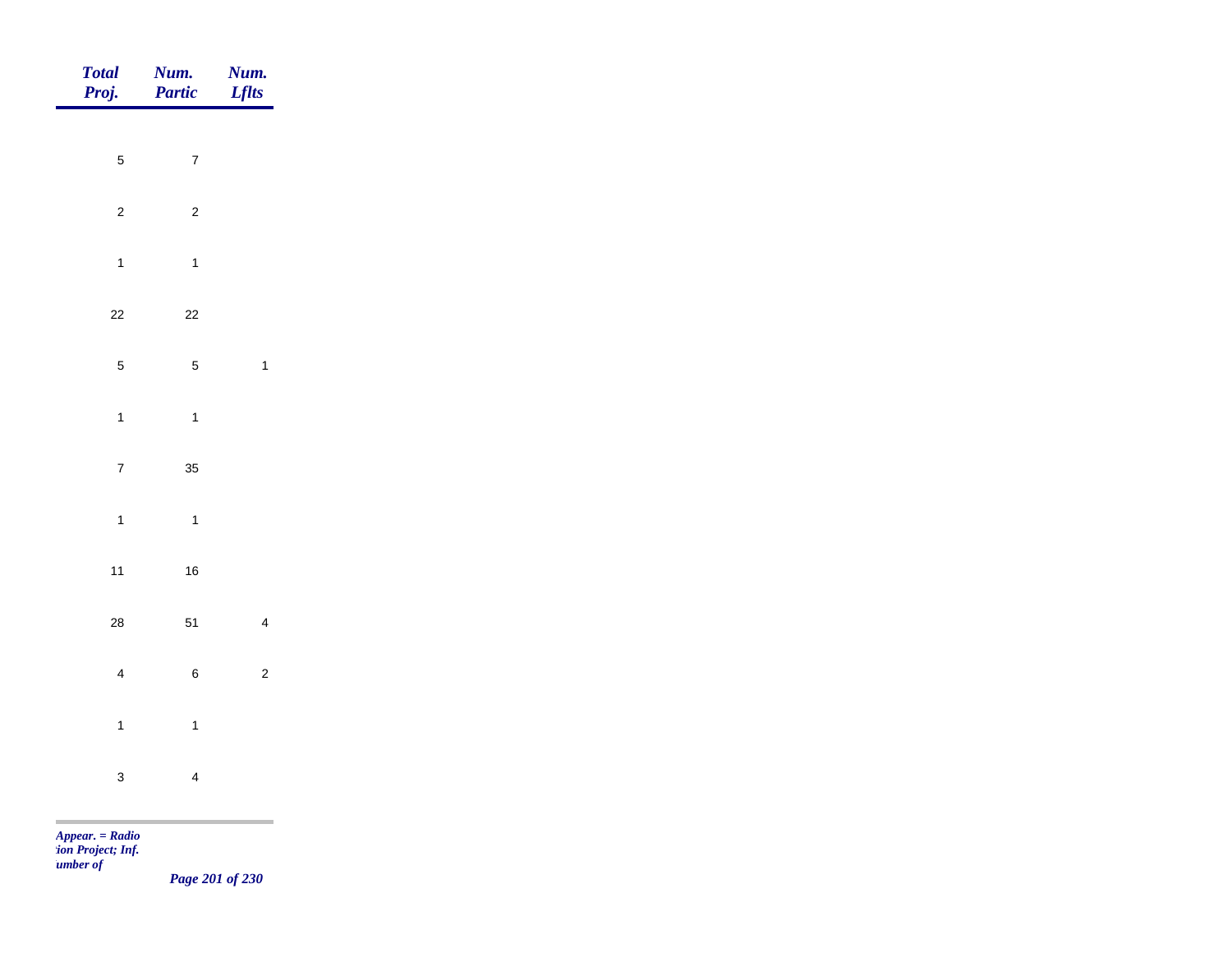| <b>State</b> | <b>Species</b>                         | <b>Personal Written Hotline Instuct.</b><br>Consult. | $/$ Tele.                 | <b>Session</b> | <b>Radio/TV</b><br>Appear. | <b>Radio/TV</b><br>/PSA | Newsp. Exhibit Bait Inf. Trn. Inf. Trn. Site<br><b>Periodical</b> | Dist. | <b>WS</b>  | Gen. Visit     |                |
|--------------|----------------------------------------|------------------------------------------------------|---------------------------|----------------|----------------------------|-------------------------|-------------------------------------------------------------------|-------|------------|----------------|----------------|
| <b>VA</b>    | swans, mute                            |                                                      | $\ensuremath{\mathsf{3}}$ |                |                            |                         |                                                                   |       |            |                |                |
|              | swifts (all)                           |                                                      | $\mathbf{1}$              |                |                            |                         |                                                                   |       |            |                |                |
|              | turtles other                          |                                                      | $\mathbf{1}$              |                |                            |                         |                                                                   |       |            |                |                |
|              | voles (all)                            |                                                      |                           |                |                            |                         |                                                                   |       |            |                | $\mathbf{1}$   |
|              | vultures, black                        | $\overline{2}$                                       | 142                       | $\mathbf{1}$   | $\overline{2}$             |                         | $\overline{c}$                                                    |       |            |                | $\overline{7}$ |
|              | vultures, turkey                       | $\sqrt{5}$                                           | 29                        | $\mathbf{1}$   | $\overline{2}$             |                         | $\overline{2}$                                                    |       |            | $\overline{2}$ | $\sqrt{2}$     |
|              | woodpeckers, downy                     |                                                      | $\overline{\mathbf{4}}$   |                |                            |                         |                                                                   |       |            | $\mathbf{3}$   |                |
|              | woodpeckers, hairy                     |                                                      | $\boldsymbol{9}$          |                |                            |                         |                                                                   |       |            | $\mathbf{3}$   |                |
|              | woodpeckers, pileated                  |                                                      | $\mathsf 3$               |                |                            |                         |                                                                   |       |            | $\overline{2}$ |                |
|              | woodpeckers, red-headed                |                                                      | $\mathbf{1}$              |                |                            |                         |                                                                   |       |            |                |                |
|              | <b>Subtotal Project Types by State</b> | 150                                                  | 832                       | 41             | $\overline{4}$             | $\overline{4}$          | $\,6$<br>$\sqrt{5}$                                               |       | $\sqrt{5}$ | 55             | 355            |
|              |                                        |                                                      |                           |                |                            |                         | <b>Total Projects, Participants and Leaflets This S</b>           |       |            |                |                |
| VI           | egrets, cattle                         |                                                      | $\overline{c}$            |                |                            |                         |                                                                   |       |            |                |                |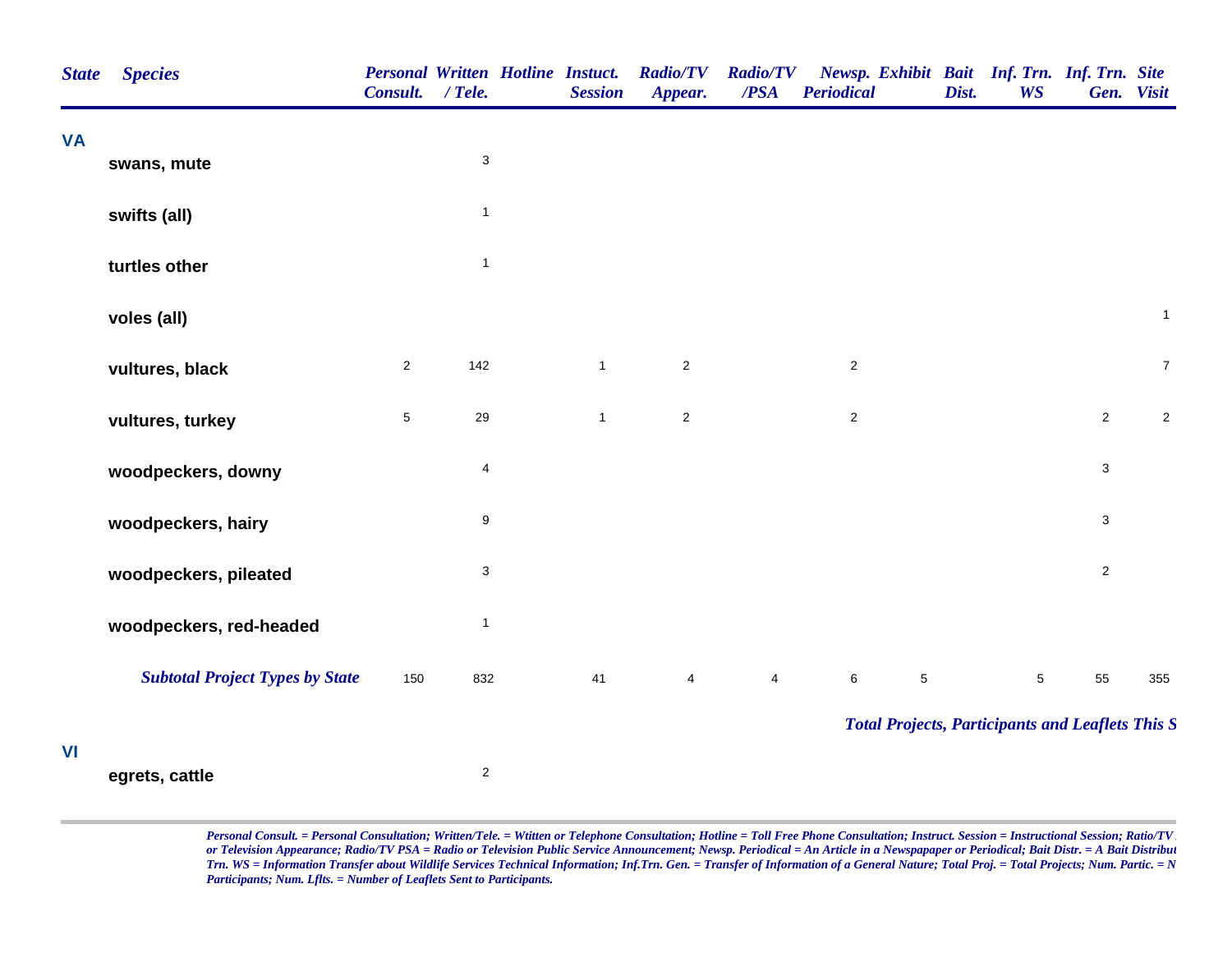| <b>Total</b><br>Proj.                            | Num.<br>Partic | Num.<br><b>Lflts</b> |
|--------------------------------------------------|----------------|----------------------|
|                                                  |                |                      |
| $\mathbf 3$                                      | $\overline{4}$ |                      |
| $\mathbf{1}$                                     | $\overline{1}$ |                      |
| $\mathbf 1$                                      | $\mathbf{1}$   |                      |
| $\mathbf{1}$                                     | $\mathbf{3}$   |                      |
| 156                                              | 206            | 103                  |
| 43                                               | 132            | 58                   |
| $\boldsymbol{7}$                                 | $\bf 8$        | 150                  |
|                                                  |                |                      |
| $12$                                             | 12             | 154                  |
| $\sqrt{5}$                                       | $\sqrt{5}$     | $\mathbf 2$          |
| $\mathbf{1}$                                     | $\mathbf{1}$   | $\sqrt{2}$           |
|                                                  |                |                      |
| $'$ tate 1,453                                   | 3,625          | 2,177                |
| $\overline{c}$                                   | $\sqrt{2}$     |                      |
| m                                                |                |                      |
| Appear. = Radio<br>ion Project; Inf.<br>umber of |                | $\mathbf{p}$ and can |

*Page 202 of 230*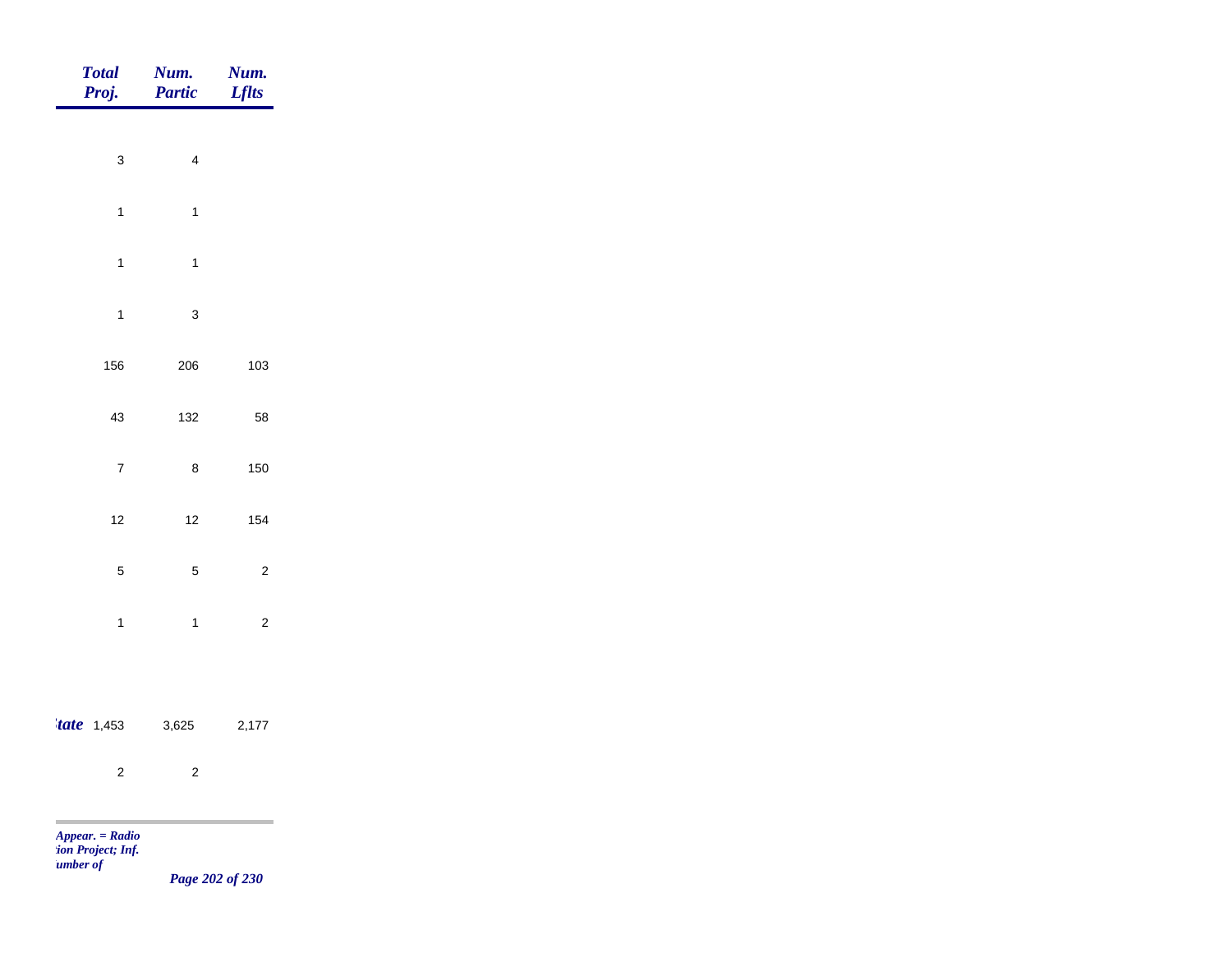| <b>State</b> | <b>Species</b>                         | <b>Personal Written Hotline Instuct.</b><br>Consult. / Tele. |                |              | <b>Session</b> | <b>Radio/TV</b><br>Appear. | <b>Radio/TV</b><br>/PSA | Newsp. Exhibit Bait Inf. Trn. Inf. Trn. Site<br><b>Periodical</b> | Dist. | <b>WS</b> | Gen. Visit |  |
|--------------|----------------------------------------|--------------------------------------------------------------|----------------|--------------|----------------|----------------------------|-------------------------|-------------------------------------------------------------------|-------|-----------|------------|--|
| VI           | goats, feral                           |                                                              | $\sqrt{2}$     |              |                |                            |                         |                                                                   |       |           |            |  |
|              | <b>Subtotal Project Types by State</b> |                                                              | $\overline{4}$ |              |                |                            |                         |                                                                   |       |           |            |  |
| <b>VT</b>    |                                        |                                                              |                |              |                |                            |                         | <b>Total Projects, Participants and Leaflets This S</b>           |       |           |            |  |
|              | bats (all)                             |                                                              | 85             | 121          |                |                            |                         |                                                                   |       |           |            |  |
|              | bears, black                           |                                                              | $\overline{4}$ | $\sqrt{2}$   |                |                            |                         |                                                                   |       |           |            |  |
|              | beavers                                |                                                              | 19             | 14           |                |                            |                         |                                                                   |       |           |            |  |
|              | bird, unidentifiable                   |                                                              | $\mathbf{1}$   |              |                |                            |                         |                                                                   |       |           |            |  |
|              | blackbirds, red-winged                 |                                                              |                | $\mathbf{1}$ |                |                            |                         |                                                                   |       |           |            |  |
|              | bobcats                                |                                                              |                | $\sqrt{3}$   |                |                            |                         |                                                                   |       |           |            |  |
|              | cats, feral/free ranging               |                                                              | 35             | $32\,$       |                |                            |                         |                                                                   |       |           |            |  |
|              | cattle, feral                          |                                                              | $\mathbf{1}$   |              |                |                            |                         |                                                                   |       |           |            |  |
|              | chipmunks (other)                      |                                                              | $\overline{7}$ | 13           |                |                            |                         |                                                                   |       |           |            |  |
|              | cormorants, double-crested             |                                                              | $\mathbf{1}$   |              |                |                            |                         |                                                                   |       |           |            |  |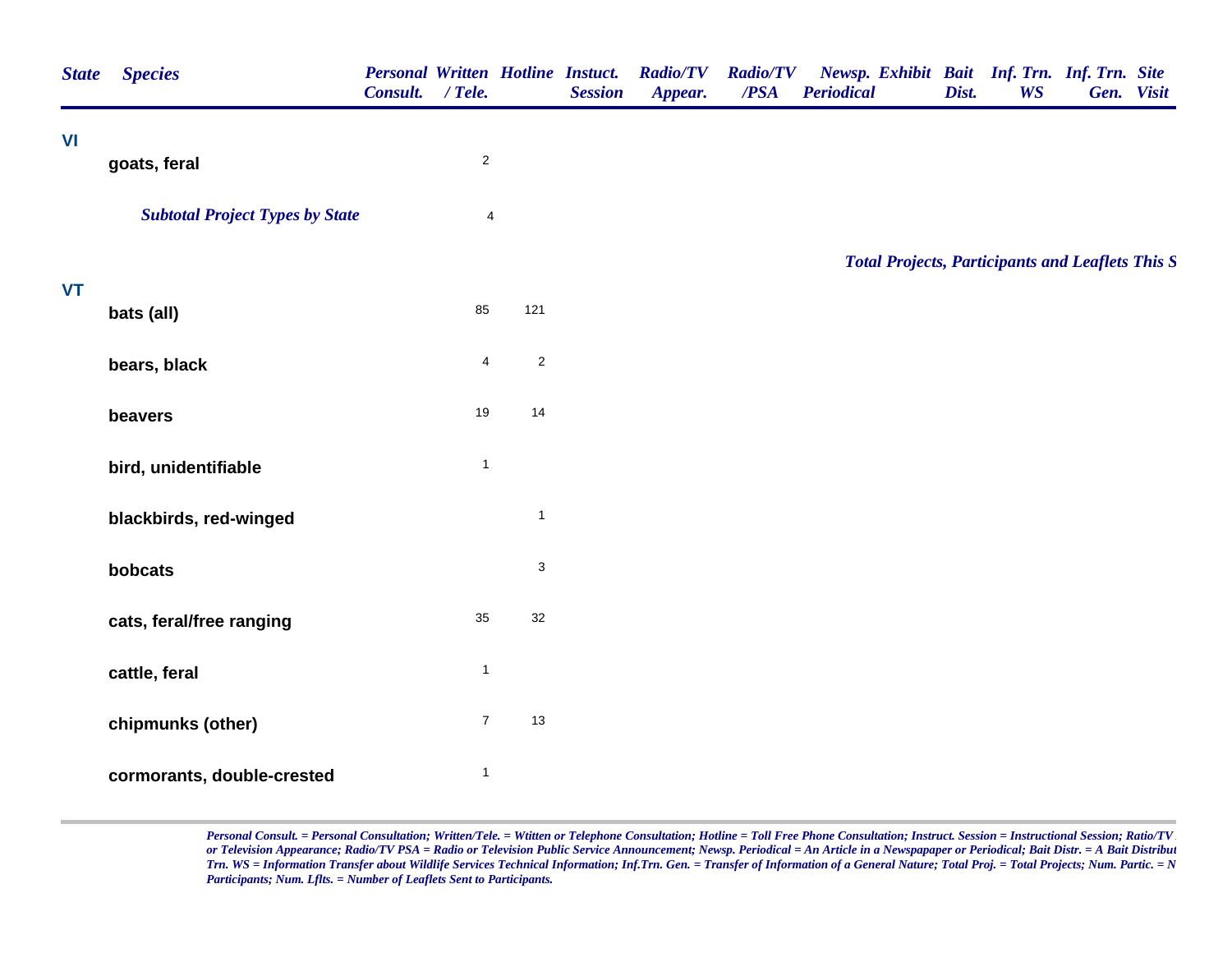|               | Total<br>Proj. | <b>Num.</b><br>Partic | <b>Num.</b><br><i>Lflts</i>                  |
|---------------|----------------|-----------------------|----------------------------------------------|
|               | $\overline{c}$ | $\sqrt{5}$            |                                              |
|               |                |                       |                                              |
| <i>tate</i>   | $\overline{4}$ | $\overline{7}$        |                                              |
|               | 206            | 210                   |                                              |
|               | $\,6\,$        | $\,6\,$               |                                              |
|               | $33\,$         | $38\,$                |                                              |
|               |                |                       |                                              |
|               | $\overline{1}$ | $\mathbf{1}$          |                                              |
|               | $\overline{1}$ | $\mathbf{1}$          |                                              |
|               | $\mathbf{3}$   | $\mathbf{3}$          |                                              |
|               | 67             | 67                    |                                              |
|               | $\overline{1}$ | $\mathbf{1}$          |                                              |
|               | $20\,$         | $20\,$                |                                              |
|               | $\mathbf{1}$   | $\mathbf{1}$          |                                              |
| <b>The Co</b> |                |                       | the control of the control of the control of |

*Page 203 of 230*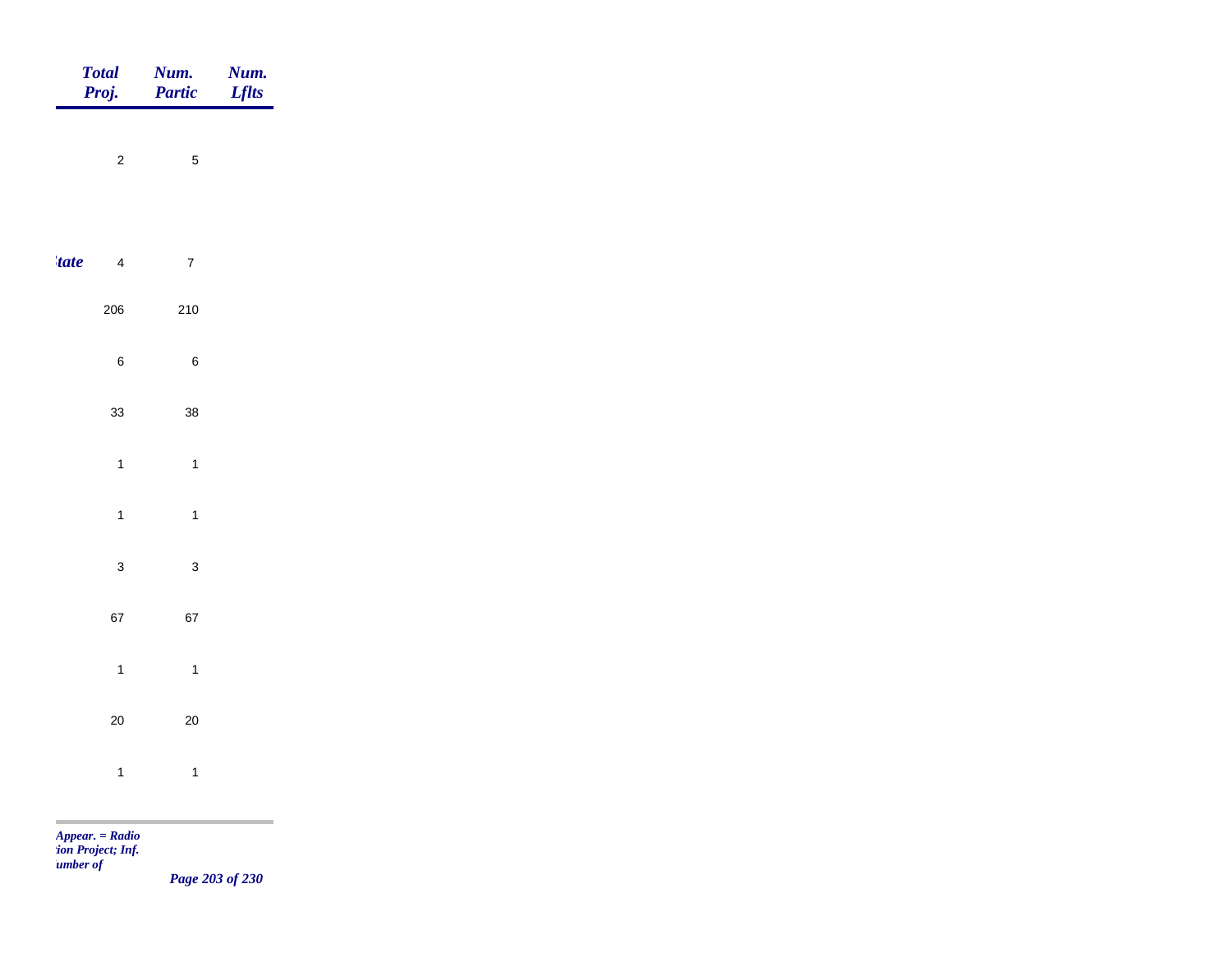| <b>State</b> | <b>Species</b>                  | <b>Personal Written Hotline Instuct.</b><br>Consult. / Tele. |                  |                           | <b>Session</b> | <b>Radio/TV</b><br>Appear. | <b>Radio/TV</b><br>/PSA | Newsp. Exhibit Bait Inf. Trn. Inf. Trn. Site<br><b>Periodical</b> | Dist. | <b>WS</b>    | Gen. Visit |  |
|--------------|---------------------------------|--------------------------------------------------------------|------------------|---------------------------|----------------|----------------------------|-------------------------|-------------------------------------------------------------------|-------|--------------|------------|--|
| VT           | cowbirds, brown-headed          |                                                              | $\mathbf{1}$     |                           |                |                            |                         |                                                                   |       |              |            |  |
|              | coyotes                         |                                                              | $\boldsymbol{9}$ | $13$                      |                |                            |                         |                                                                   |       |              |            |  |
|              | crows, american                 |                                                              | $10\,$           | $\mathbf{3}$              |                |                            |                         |                                                                   |       |              |            |  |
|              | deer, white-tailed (wild)       |                                                              | $\boldsymbol{7}$ | $\,6\,$                   |                |                            |                         |                                                                   |       |              |            |  |
|              | dogs, feral, free-ranging and h |                                                              | $17\,$           | 31                        |                |                            |                         |                                                                   |       |              |            |  |
|              | doves, mourning                 |                                                              | $\mathbf{1}$     | $\mathbf{3}$              |                |                            |                         |                                                                   |       |              |            |  |
|              | ducks, mallards                 |                                                              |                  | $\mathbf{3}$              |                |                            |                         |                                                                   |       |              |            |  |
|              | ducks, teal, green-winged       |                                                              |                  | $\mathbf{1}$              |                |                            |                         |                                                                   |       |              |            |  |
|              | ferrets, european               |                                                              | $\mathbf{1}$     |                           |                |                            |                         |                                                                   |       |              |            |  |
|              | finches, house                  |                                                              | $\sqrt{2}$       | $\overline{1}$            |                |                            |                         |                                                                   |       |              |            |  |
|              | fishers                         |                                                              | $\bf 8$          | $\bf 8$                   |                |                            |                         |                                                                   |       |              |            |  |
|              | foxes, gray                     |                                                              | $\mathbf{1}$     | $\ensuremath{\mathsf{3}}$ |                |                            |                         |                                                                   |       |              |            |  |
|              | foxes, red                      |                                                              | 83               | 95                        |                |                            |                         |                                                                   |       | $\mathbf{1}$ |            |  |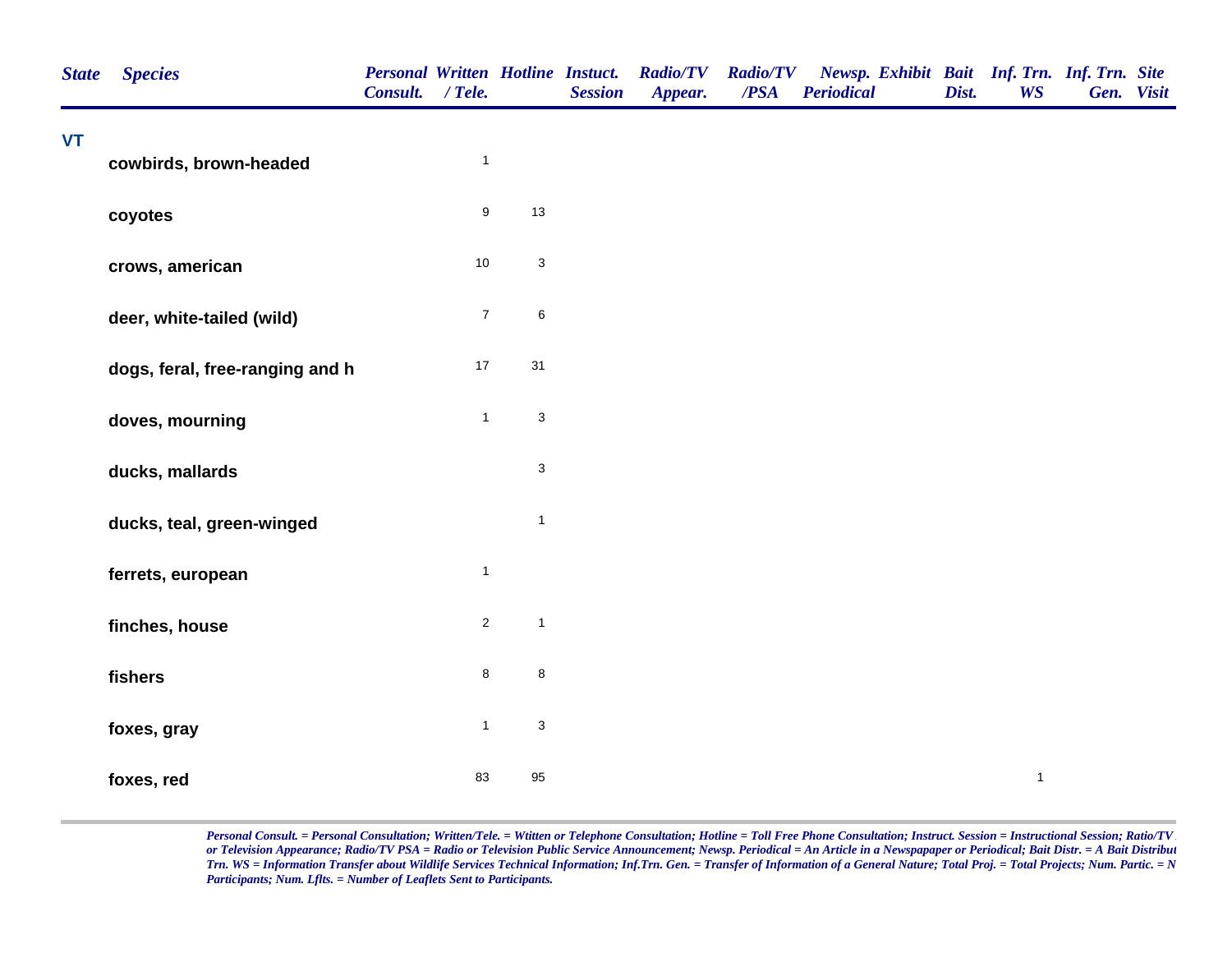| Total<br>Proj.    | Num.<br>Partic | <b>Num.</b><br>Lflts |
|-------------------|----------------|----------------------|
|                   |                |                      |
| $\mathbf{1}$      | $\overline{1}$ |                      |
| $22\,$            | $23\,$         |                      |
| $13$              | $13\,$         |                      |
| $13$              | $14$           |                      |
| 48                | 49             |                      |
| $\overline{4}$    | $\overline{4}$ |                      |
|                   |                |                      |
| $\mathbf{3}$      | $\mathbf{3}$   |                      |
| $\overline{1}$    | $\mathbf{1}$   |                      |
| $\mathbf{1}$      | $\mathbf{1}$   |                      |
| $\mathbf{3}$      | $\mathbf{3}$   |                      |
| $16\,$            | $16\,$         |                      |
| $\overline{4}$    | $\overline{4}$ |                      |
|                   |                |                      |
| 179               | 181            |                      |
| $Appear. = Radio$ |                |                      |

*tion Project; Inf. Number of* 

*Page 204 of 230*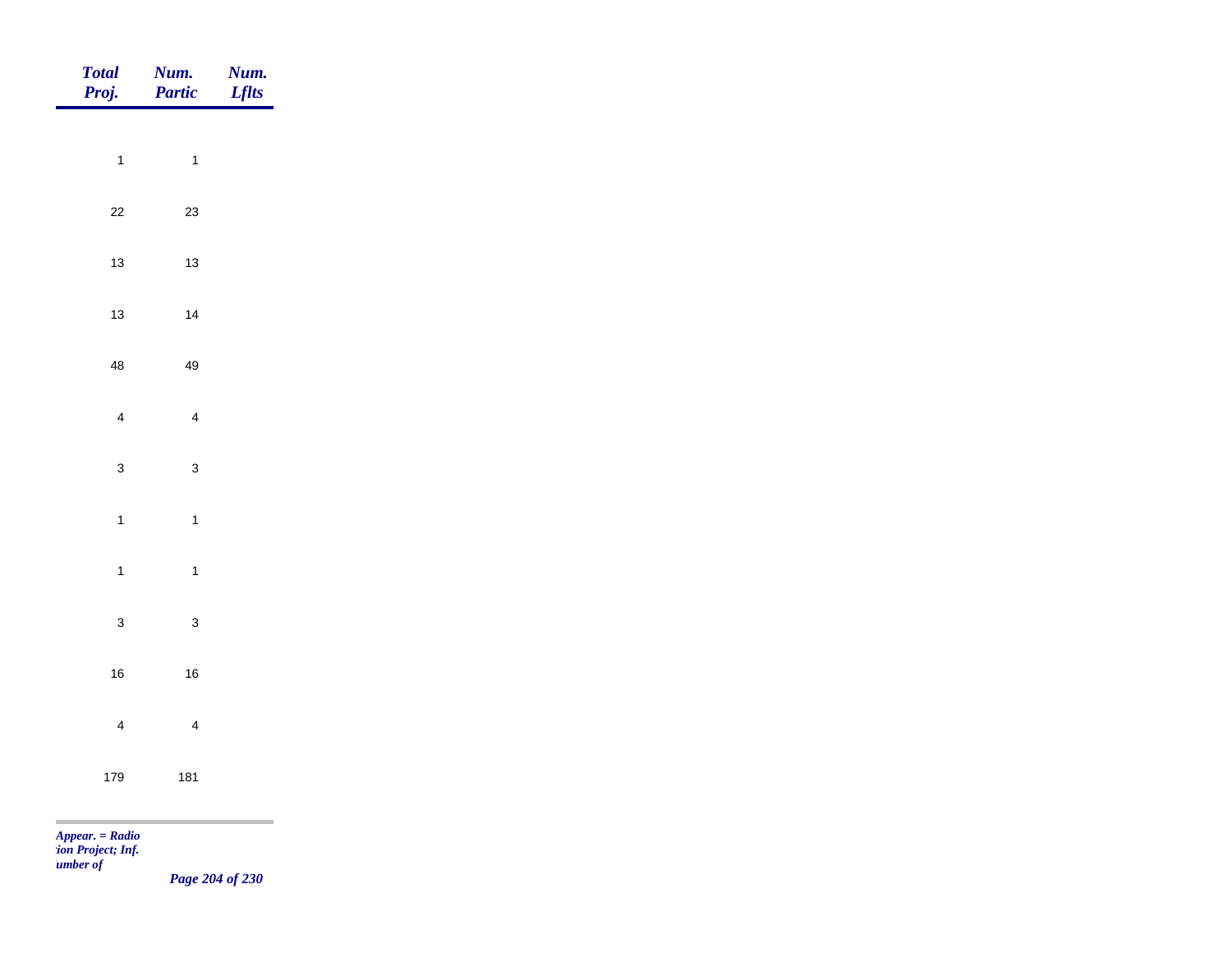| <b>State</b> | <b>Species</b>           | Consult. / Tele. |                           |                           | <b>Personal Written Hotline Instuct.</b><br><b>Session</b> | <b>Radio/TV</b><br>Appear. | <b>Radio/TV</b><br>$\overline{PSA}$ | Newsp. Exhibit Bait Inf. Trn. Inf. Trn. Site<br><b>Periodical</b> | Dist. | <b>WS</b>    | Gen. Visit |  |
|--------------|--------------------------|------------------|---------------------------|---------------------------|------------------------------------------------------------|----------------------------|-------------------------------------|-------------------------------------------------------------------|-------|--------------|------------|--|
| <b>VT</b>    | foxes, red               |                  | 83                        | 95                        |                                                            |                            |                                     |                                                                   |       | $\mathbf{1}$ |            |  |
|              | geese, canada            |                  | 15                        | $\boldsymbol{9}$          |                                                            |                            |                                     |                                                                   |       |              |            |  |
|              | grackles, common         |                  | $\mathbf{1}$              |                           |                                                            |                            |                                     |                                                                   |       |              |            |  |
|              | grouse, ruffed           |                  | $\ensuremath{\mathsf{3}}$ | $\overline{\mathbf{4}}$   |                                                            |                            |                                     |                                                                   |       |              |            |  |
|              | gulls, ring-billed       |                  | $\ensuremath{\mathsf{3}}$ | $\bf8$                    |                                                            |                            |                                     |                                                                   |       |              |            |  |
|              | hawks, cooper's          |                  | $\mathbf{1}$              | $\mathbf{1}$              |                                                            |                            |                                     |                                                                   |       |              |            |  |
|              | hawks, red-shouldered    |                  |                           | $\mathbf{1}$              |                                                            |                            |                                     |                                                                   |       |              |            |  |
|              | hawks, red-tailed        |                  | $\overline{\mathbf{4}}$   | $\overline{\mathbf{4}}$   |                                                            |                            |                                     |                                                                   |       |              |            |  |
|              | herons, great blue       |                  | $\mathbf{1}$              | $\mathbf{1}$              |                                                            |                            |                                     |                                                                   |       |              |            |  |
|              | horses, feral            |                  |                           | $\mathbf{1}$              |                                                            |                            |                                     |                                                                   |       |              |            |  |
|              | jays, blue               |                  | $\sqrt{2}$                | $\ensuremath{\mathsf{3}}$ |                                                            |                            |                                     |                                                                   |       |              |            |  |
|              | killdeers                |                  | $\mathbf{1}$              |                           |                                                            |                            |                                     |                                                                   |       |              |            |  |
|              | lions, mountain (cougar) |                  | $\mathbf{1}$              |                           |                                                            |                            |                                     |                                                                   |       |              |            |  |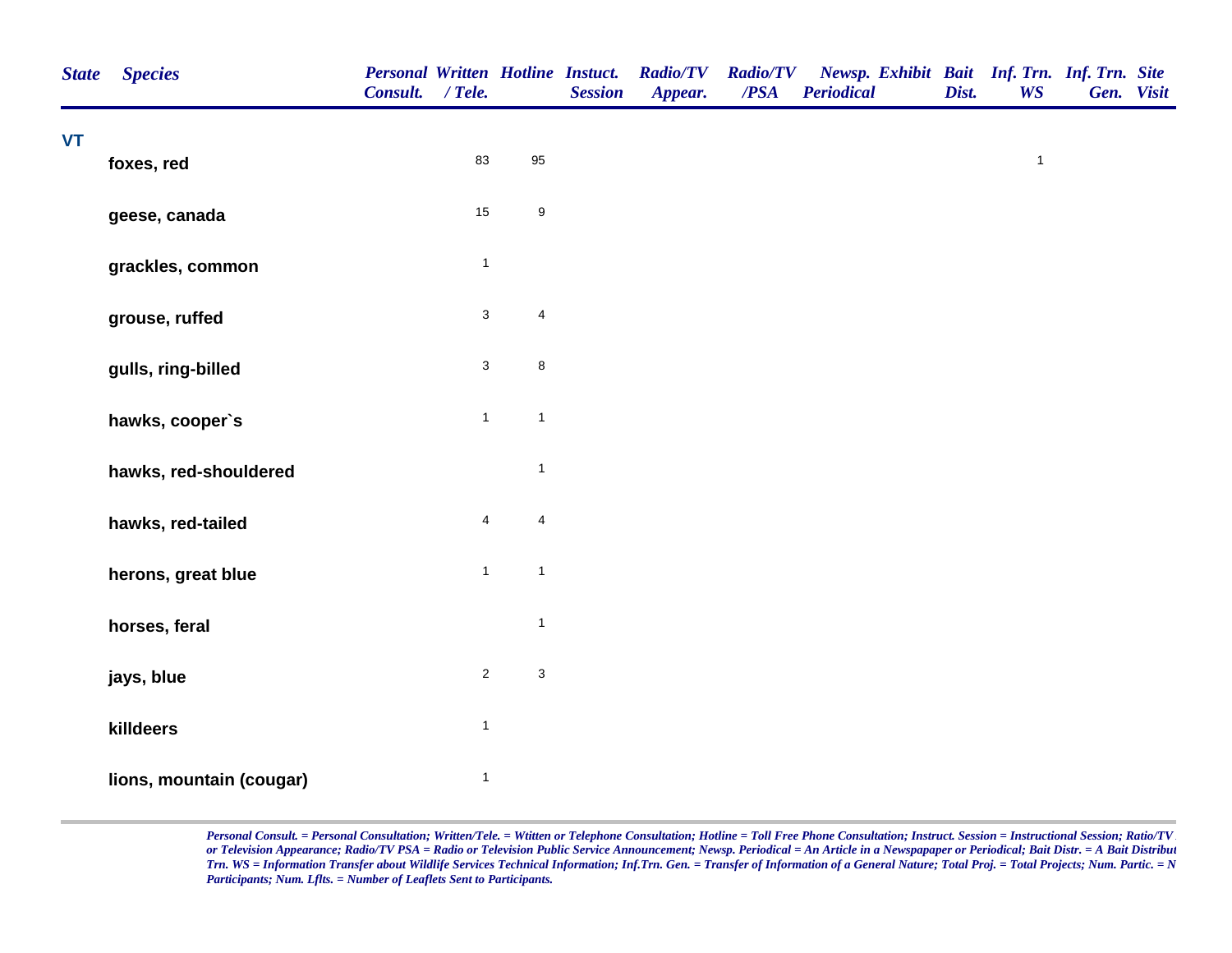| 179<br>$24\,$  | 181<br>${\bf 26}$ |  |
|----------------|-------------------|--|
|                |                   |  |
|                |                   |  |
| $\overline{1}$ | $\mathbf{1}$      |  |
| $\overline{7}$ | $\overline{7}$    |  |
| $11$           | $12$              |  |
| $\overline{c}$ | $\overline{c}$    |  |
| $\overline{1}$ | $\mathbf{1}$      |  |
| $\bf 8$        | $\bf 8$           |  |
| $\overline{c}$ | $\overline{c}$    |  |
| $\overline{1}$ | $\mathbf{1}$      |  |
| $\overline{5}$ | $\overline{5}$    |  |
| $\overline{1}$ | $\overline{1}$    |  |
| $\overline{1}$ | $\mathbf{1}$      |  |

*Page 205 of 230*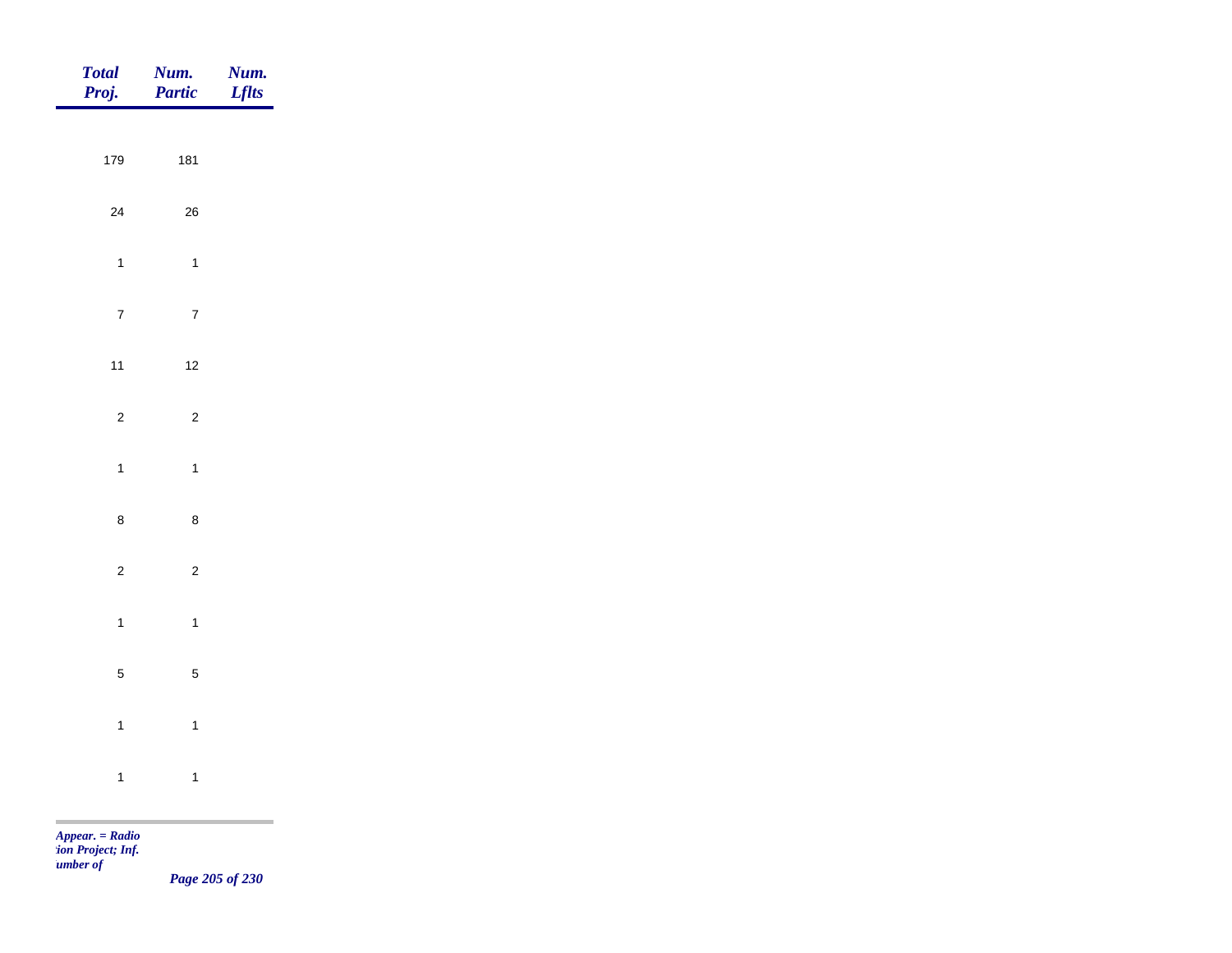| <b>State</b> | <b>Species</b>           | Consult. / Tele. |                         |                           | <b>Personal Written Hotline Instuct.</b><br><b>Session</b> | <b>Radio/TV</b><br>Appear. | $\overline{PSA}$ | Radio/TV Newsp. Exhibit Bait Inf. Trn. Inf. Trn. Site<br><b>Periodical</b> | Dist. | <b>WS</b> | Gen. Visit |              |
|--------------|--------------------------|------------------|-------------------------|---------------------------|------------------------------------------------------------|----------------------------|------------------|----------------------------------------------------------------------------|-------|-----------|------------|--------------|
| <b>VT</b>    | lions, mountain (cougar) |                  | $\mathbf{1}$            |                           |                                                            |                            |                  |                                                                            |       |           |            |              |
|              | marmots/woodchucks (all) |                  | 42                      | 35                        |                                                            |                            |                  |                                                                            |       |           |            |              |
|              | mice, deer (all)         |                  | $\overline{\mathbf{4}}$ | $\ensuremath{\mathsf{3}}$ |                                                            |                            |                  |                                                                            |       |           |            |              |
|              | mice, house              |                  | $\mathbf{3}$            | $\sqrt{5}$                |                                                            |                            |                  |                                                                            |       |           |            |              |
|              | minks                    |                  | $\mathbf{1}$            | $\overline{1}$            |                                                            |                            |                  |                                                                            |       |           |            |              |
|              | moles (all)              |                  | $\,6\,$                 | $\,$ 5 $\,$               |                                                            |                            |                  |                                                                            |       |           |            |              |
|              | moose                    |                  | $\mathbf{1}$            |                           |                                                            |                            |                  |                                                                            |       |           |            |              |
|              | muskrats                 |                  | $\sqrt{2}$              | $\sqrt{4}$                |                                                            |                            |                  |                                                                            |       |           |            |              |
|              | opossums, virginia       |                  | 11                      | $\sqrt{4}$                |                                                            |                            |                  |                                                                            |       |           |            |              |
|              | otters, river            |                  | $\mathbf{1}$            | $\mathbf{1}$              |                                                            |                            |                  |                                                                            |       |           |            |              |
|              | owls, barred             |                  | $\mathbf{1}$            |                           |                                                            |                            |                  |                                                                            |       |           |            |              |
|              | owls, great horned       |                  | $\mathbf{1}$            |                           |                                                            |                            |                  |                                                                            |       |           |            |              |
|              | pigeons, feral (rock)    |                  | 8                       | $\sqrt{3}$                |                                                            |                            |                  |                                                                            |       |           |            | $\mathbf{1}$ |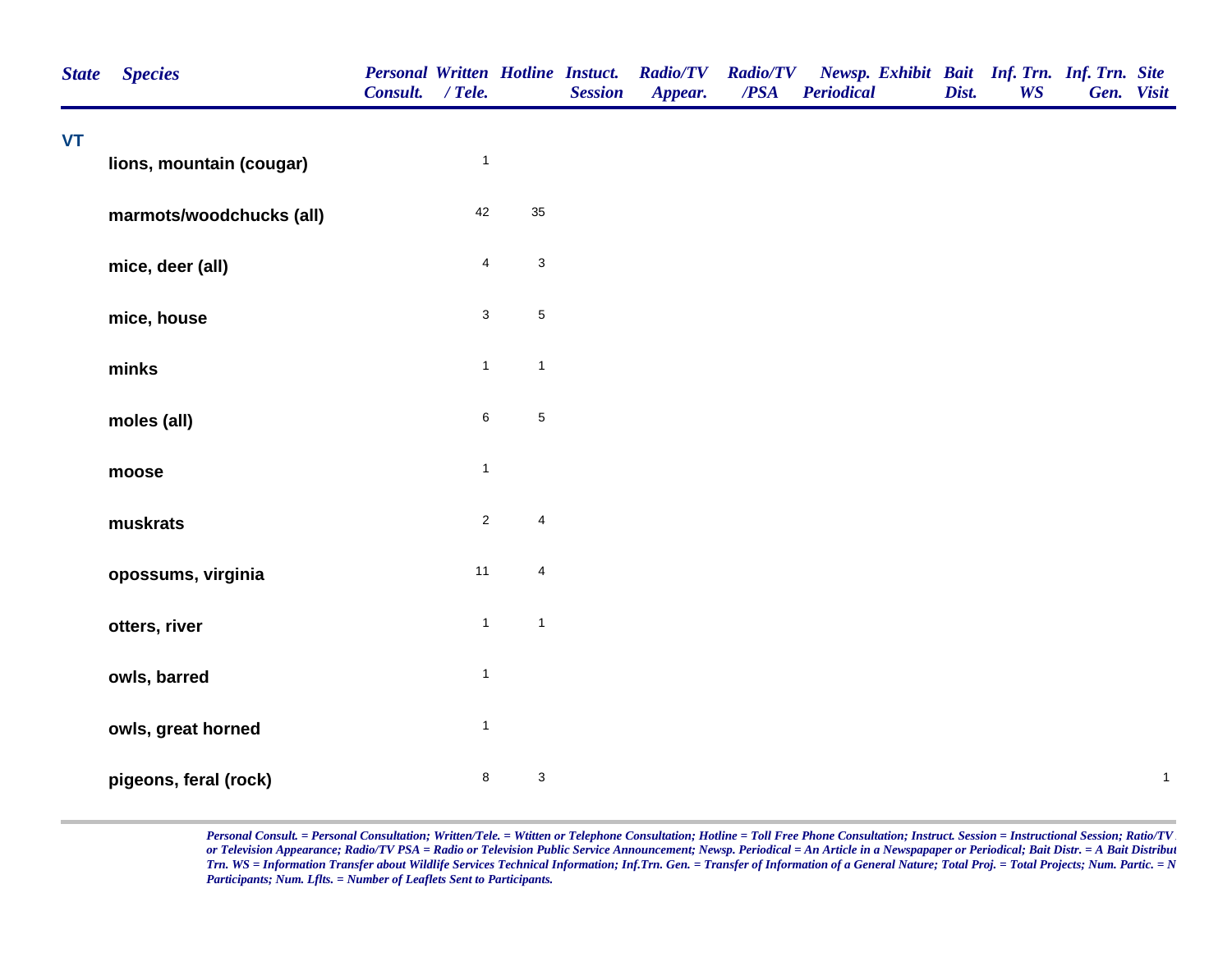| <b>Total</b><br>Proj. | Num.<br>Partic | Num.<br><b>Lflts</b> |
|-----------------------|----------------|----------------------|
|                       |                |                      |
| $\overline{1}$        | $\overline{1}$ |                      |
| $77\,$                | $77\,$         |                      |
| $\overline{7}$        | $\overline{7}$ |                      |
| $\bf 8$               | $\bf 8$        |                      |
| $\overline{c}$        | $\overline{c}$ |                      |
| $11$                  | $11$           |                      |
| $\overline{1}$        | $\overline{1}$ |                      |
|                       |                |                      |
| $\,6\,$               | $\,6\,$        |                      |
| $15$                  | $15\,$         |                      |
| $\overline{c}$        | $\overline{c}$ |                      |
| $\overline{1}$        | $\overline{1}$ |                      |
| $\overline{1}$        | $\overline{1}$ |                      |
| $12$                  | $13$           |                      |
|                       |                |                      |

*Page 206 of 230*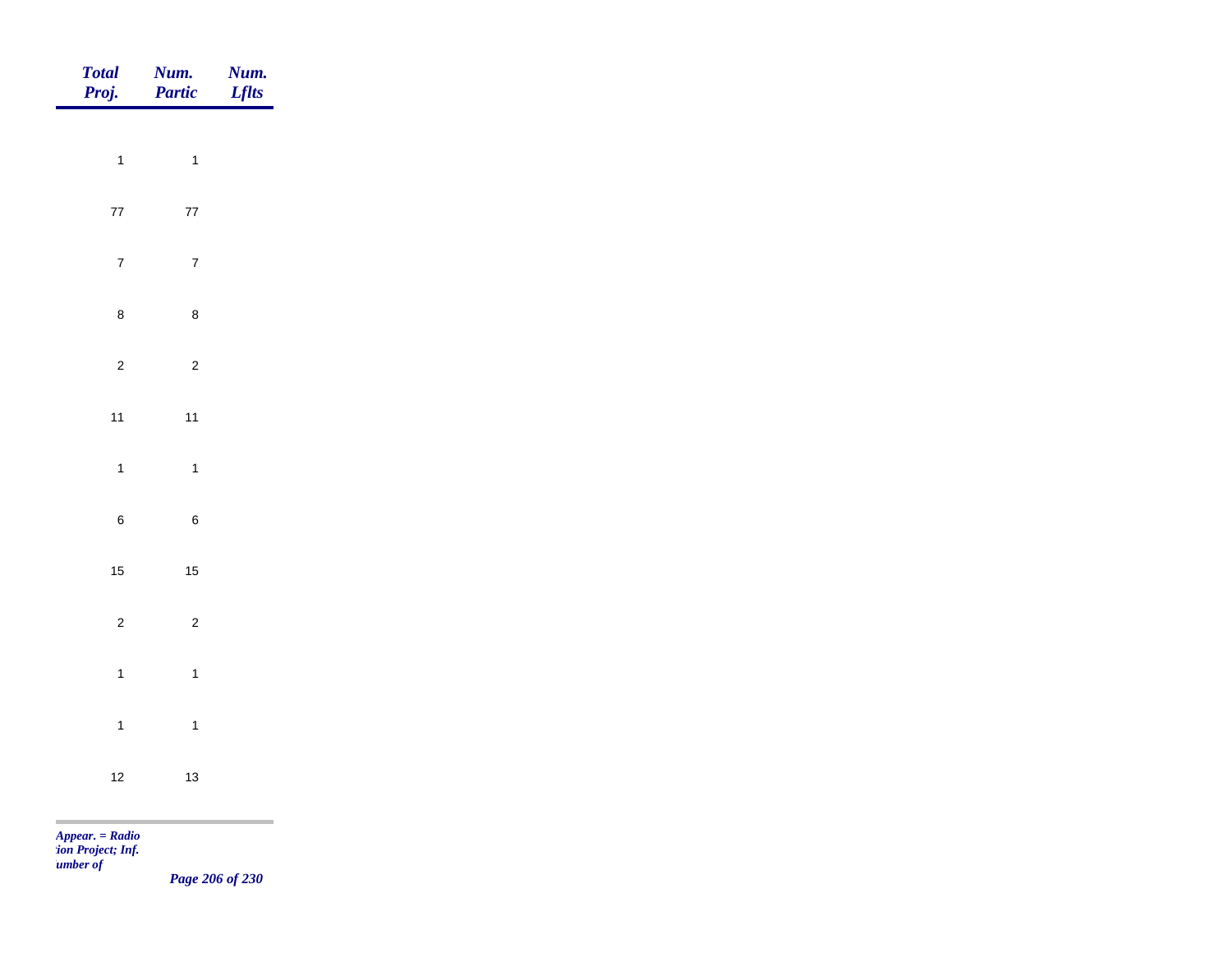| <b>State</b> | <b>Species</b>                | <b>Personal Written Hotline Instuct.</b><br>Consult. / Tele. |                           |                           | <b>Session</b> | <b>Radio/TV</b><br>Appear. | <b>Radio/TV</b><br>/PSA | Newsp. Exhibit Bait Inf. Trn. Inf. Trn. Site<br><b>Periodical</b> | Dist. | <b>WS</b> | Gen. Visit   |              |
|--------------|-------------------------------|--------------------------------------------------------------|---------------------------|---------------------------|----------------|----------------------------|-------------------------|-------------------------------------------------------------------|-------|-----------|--------------|--------------|
| <b>VT</b>    | pigeons, feral (rock)         |                                                              | $\bf 8$                   | $\ensuremath{\mathsf{3}}$ |                |                            |                         |                                                                   |       |           |              | $\mathbf{1}$ |
|              | porcupines                    |                                                              | 16                        | $17$                      |                |                            |                         |                                                                   |       |           |              |              |
|              | rabbits, cottontail           |                                                              | $\bf8$                    | $\mathbf{1}$              |                |                            |                         |                                                                   |       |           |              |              |
|              | rabbits, feral                |                                                              | $\overline{c}$            | $\overline{c}$            |                |                            |                         |                                                                   |       |           |              |              |
|              | raccoons                      |                                                              | 247                       | 200                       |                |                            |                         |                                                                   |       |           |              |              |
|              | rats, kangaroo (all)          |                                                              |                           | $\mathbf{1}$              |                |                            |                         |                                                                   |       |           |              |              |
|              | rats, norway                  |                                                              | $\,$ 5 $\,$               | $\,6$                     |                |                            |                         |                                                                   |       |           |              |              |
|              | ravens, common                |                                                              | $\overline{c}$            |                           |                |                            |                         |                                                                   |       |           |              |              |
|              | robins, american              |                                                              | $\overline{c}$            |                           |                |                            |                         |                                                                   |       |           |              |              |
|              | skunks, striped               |                                                              | 191                       | 201                       |                |                            |                         |                                                                   |       |           | $\mathbf{1}$ |              |
|              | snakes, non-poisonous (other) |                                                              | $\boldsymbol{7}$          | $\,6$                     |                |                            |                         |                                                                   |       |           |              |              |
|              | sparrows, house/english       |                                                              | $\ensuremath{\mathsf{3}}$ | 8                         |                |                            |                         |                                                                   |       |           |              |              |
|              | squirrels, eastern gray       |                                                              | $\ensuremath{\mathsf{3}}$ | $\overline{c}$            |                |                            |                         |                                                                   |       |           |              |              |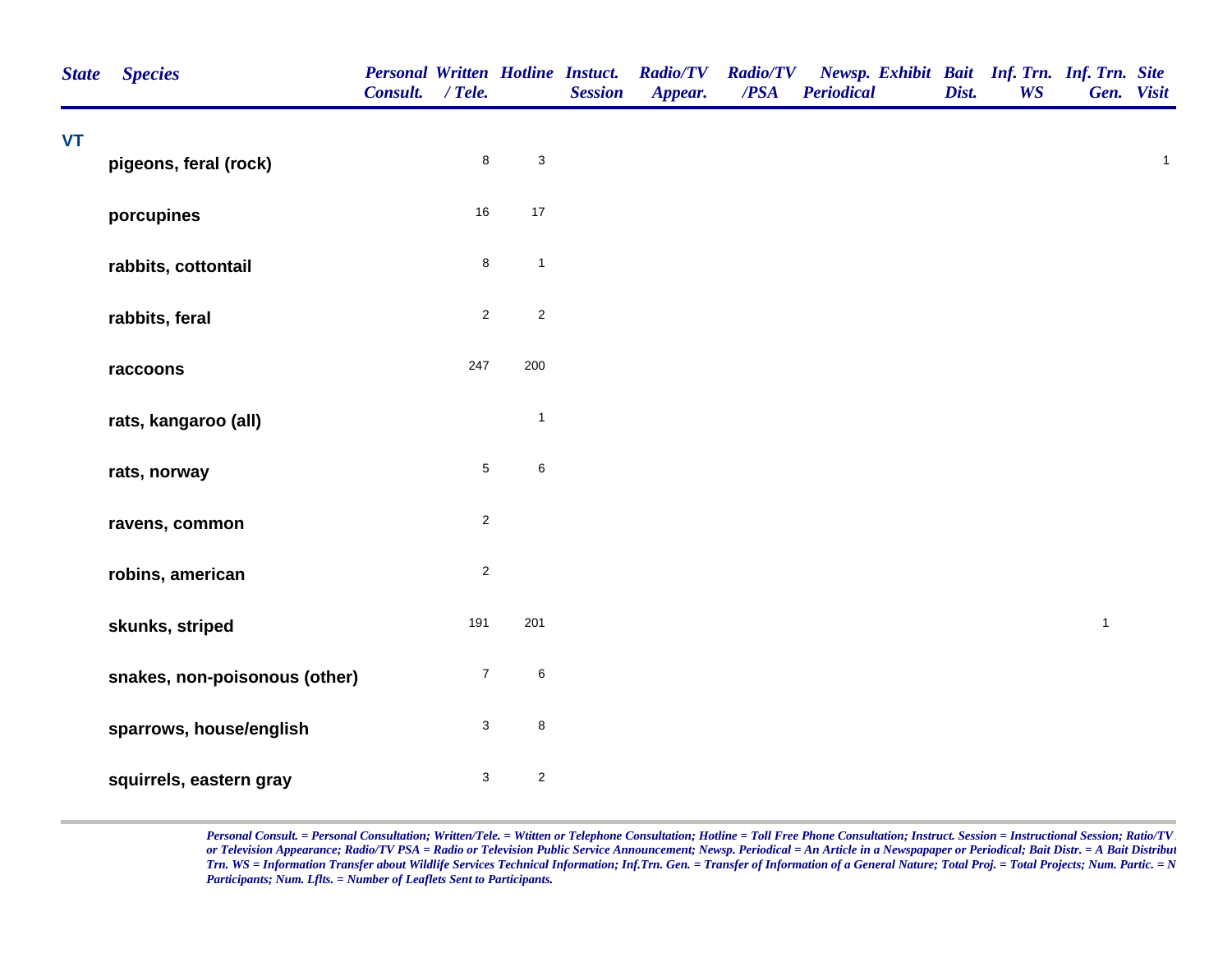| <b>Total</b><br>Proj.           | Num.<br>Partic          | <b>Num.</b><br><i>Lflts</i> |
|---------------------------------|-------------------------|-----------------------------|
|                                 |                         |                             |
| $12$                            | $13$                    |                             |
| $33\,$                          | $33\,$                  |                             |
| $\boldsymbol{9}$                | $\boldsymbol{9}$        |                             |
| $\overline{4}$                  | $\overline{\mathbf{4}}$ |                             |
| 447                             | 457                     |                             |
| $\overline{1}$                  | $\mathbf{1}$            |                             |
|                                 |                         |                             |
| $11$                            | $11$                    |                             |
| $\overline{c}$                  | $\overline{c}$          |                             |
| $\overline{2}$                  | $\overline{c}$          |                             |
| 393                             | 419                     |                             |
| $13$                            | $13$                    |                             |
|                                 |                         |                             |
| $11$                            | $11$                    |                             |
| $\overline{5}$                  | $\sqrt{5}$              |                             |
| <b>COL</b><br>$Appear. = Radio$ |                         |                             |

*tion Project; Inf. Number of* 

*Page 207 of 230*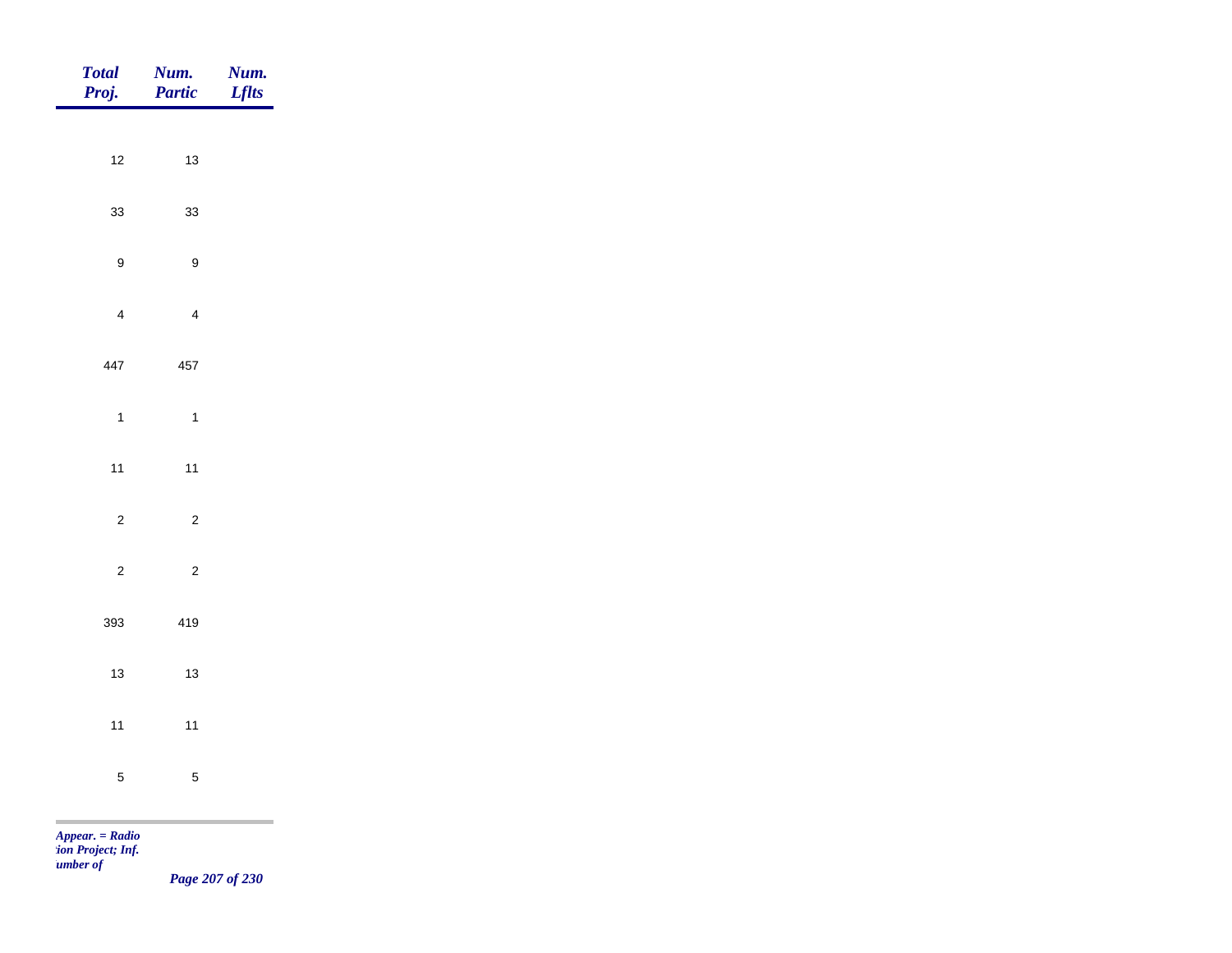| VT | <b>Species</b>          | Consult. / Tele. |                |                  | <b>Personal Written Hotline Instuct.</b><br><b>Session</b> | <b>Radio/TV</b><br>Appear. | <b>Radio/TV</b><br>$\overline{PSA}$ | Newsp. Exhibit Bait Inf. Trn. Inf. Trn. Site<br><b>Periodical</b> | Dist. | <b>WS</b> | Gen. Visit |                  |
|----|-------------------------|------------------|----------------|------------------|------------------------------------------------------------|----------------------------|-------------------------------------|-------------------------------------------------------------------|-------|-----------|------------|------------------|
|    | squirrels, eastern gray |                  | $\mathbf{3}$   | $\overline{2}$   |                                                            |                            |                                     |                                                                   |       |           |            |                  |
|    |                         |                  |                |                  |                                                            |                            |                                     |                                                                   |       |           |            |                  |
|    | squirrels, flying (all) |                  |                | $\mathbf{1}$     |                                                            |                            |                                     |                                                                   |       |           |            |                  |
|    | squirrels, gray         |                  | 14             | $33\,$           |                                                            |                            |                                     |                                                                   |       |           |            |                  |
|    | squirrels, red          |                  | 31             | $\boldsymbol{7}$ |                                                            |                            |                                     |                                                                   |       |           |            |                  |
|    | starlings, european     |                  | $\overline{2}$ | $\sqrt{2}$       |                                                            |                            |                                     |                                                                   |       |           |            | $\boldsymbol{7}$ |
|    | swallows, barn          |                  | $\overline{2}$ | $\mathbf{1}$     |                                                            |                            |                                     |                                                                   |       |           |            |                  |
|    | turkeys, wild           |                  | $\overline{c}$ | $\mathbf{1}$     |                                                            |                            |                                     |                                                                   |       |           |            |                  |
|    | turtles other           |                  | $\overline{5}$ | $\mathbf{1}$     |                                                            |                            |                                     |                                                                   |       |           |            |                  |
|    | voles (all)             |                  |                | $\overline{2}$   |                                                            |                            |                                     |                                                                   |       |           |            |                  |
|    | waxwings, cedar         |                  | $\mathbf{1}$   |                  |                                                            |                            |                                     |                                                                   |       |           |            |                  |
|    | weasels (all)           |                  | $\overline{4}$ | $\,$ 5 $\,$      |                                                            |                            |                                     |                                                                   |       |           |            |                  |
|    | woodpeckers, downy      |                  | $\overline{c}$ | $\mathbf{1}$     |                                                            |                            |                                     |                                                                   |       |           |            |                  |
|    | woodpeckers, hairy      |                  | $\mathbf{1}$   |                  |                                                            |                            |                                     |                                                                   |       |           |            |                  |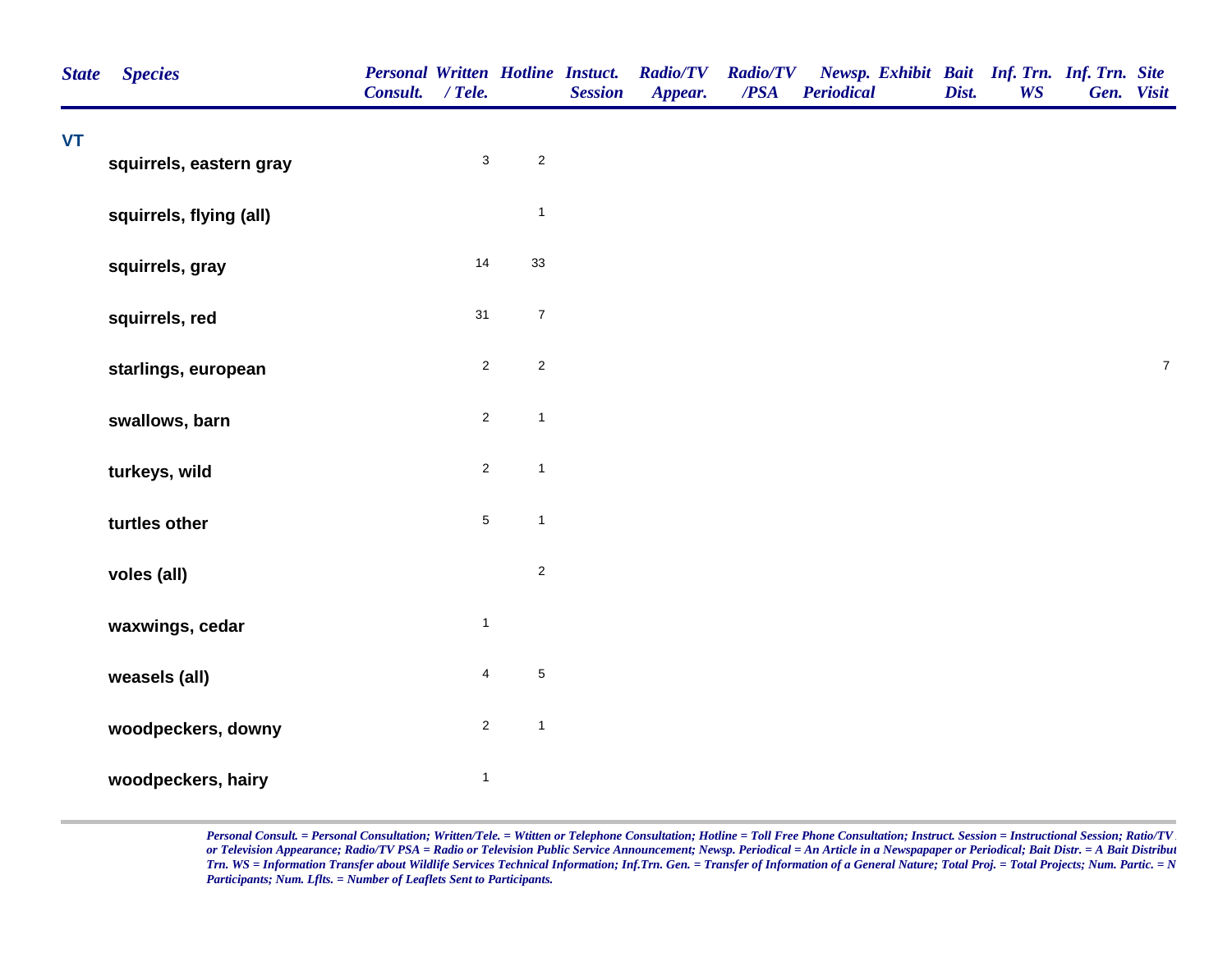| Total<br>Proj.   | <b>Num.</b><br>Partic | <b>Num.</b><br>Lflts                                             |
|------------------|-----------------------|------------------------------------------------------------------|
| $\overline{5}$   |                       |                                                                  |
|                  | $\sqrt{5}$            |                                                                  |
| $\overline{1}$   | $\overline{1}$        |                                                                  |
| $47\,$           | $47\,$                |                                                                  |
| $38\,$           | $40\,$                |                                                                  |
| $11$             | $12$                  |                                                                  |
| $\mathbf{3}$     | $\mathbf{3}$          |                                                                  |
| $\mathbf{3}$     | $\mathbf{3}$          |                                                                  |
|                  |                       |                                                                  |
| $\,$ 6 $\,$      | $\,6\,$               |                                                                  |
| $\overline{2}$   | $\overline{2}$        |                                                                  |
| $\overline{1}$   | $\overline{1}$        |                                                                  |
| $\boldsymbol{9}$ | $\boldsymbol{9}$      |                                                                  |
| $\mathbf{3}$     | $\mathbf{3}$          |                                                                  |
| $\overline{1}$   | $\overline{1}$        |                                                                  |
|                  |                       | <u> 1989 - Johann Barnett, mars et al. 1989 - Anna ann an t-</u> |

*Page 208 of 230*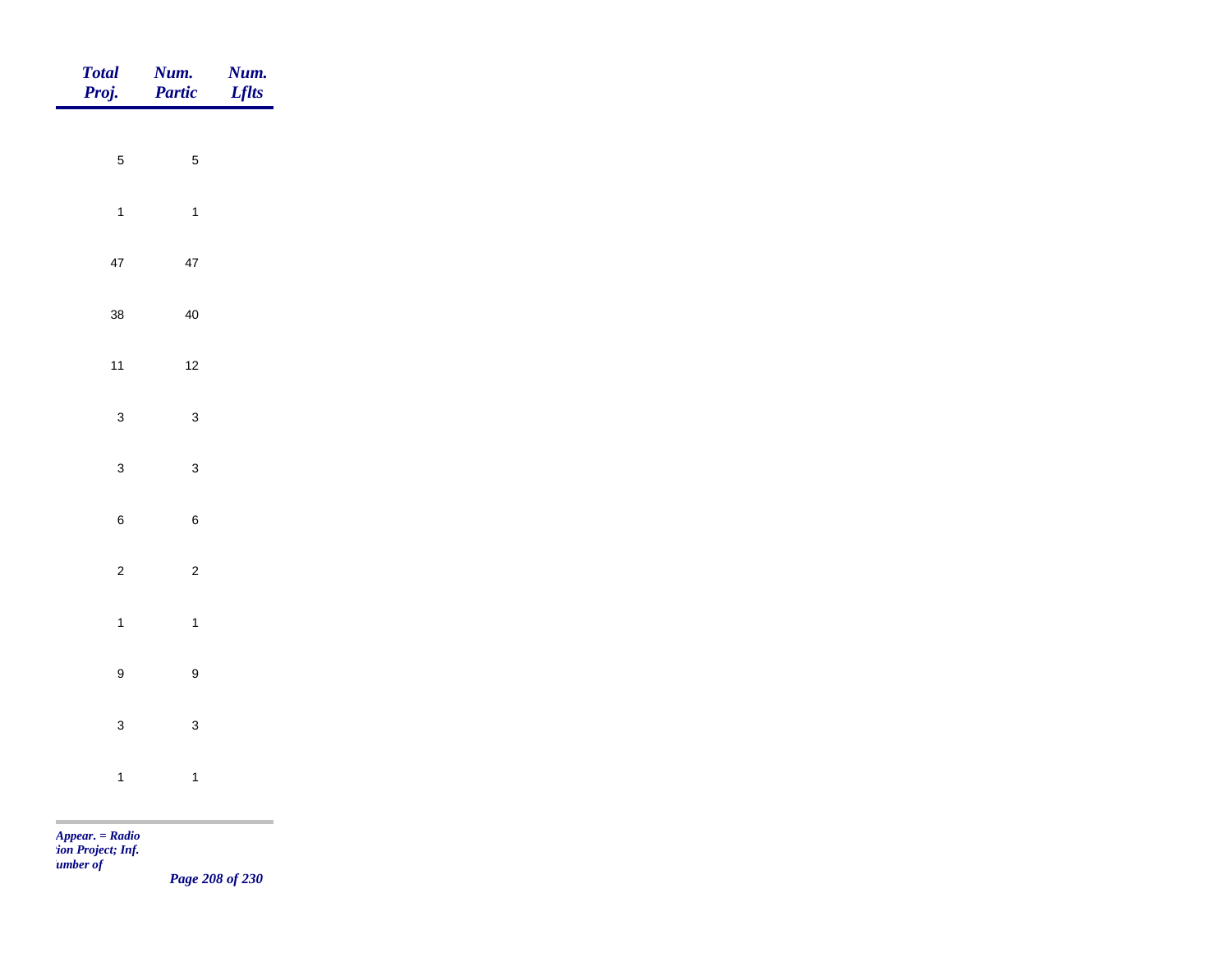| <b>State</b> | <b>Species</b>                         | Consult. / Tele. |                           |     | <b>Session</b> | <b>Personal Written Hotline Instuct. Radio/TV</b><br>Appear. | <b>Radio/TV</b><br>/PSA | <b>Periodical</b> |             | Dist. | <b>WS</b>    | Newsp. Exhibit Bait Inf. Trn. Inf. Trn. Site<br>Gen. Visit |              |
|--------------|----------------------------------------|------------------|---------------------------|-----|----------------|--------------------------------------------------------------|-------------------------|-------------------|-------------|-------|--------------|------------------------------------------------------------|--------------|
| <b>VT</b>    |                                        |                  | $\mathbf{1}$              |     |                |                                                              |                         |                   |             |       |              |                                                            |              |
|              | woodpeckers, hairy                     |                  |                           |     |                |                                                              |                         |                   |             |       |              |                                                            |              |
|              | woodpeckers, pileated                  |                  | $\ensuremath{\mathsf{3}}$ |     |                |                                                              |                         |                   |             |       |              |                                                            |              |
|              | <b>Subtotal Project Types by State</b> |                  | 959                       | 944 |                |                                                              |                         |                   |             |       | $\mathbf{1}$ | $\mathbf{1}$                                               | $\bf8$       |
|              |                                        |                  |                           |     |                |                                                              |                         |                   |             |       |              | <b>Total Projects, Participants and Leaflets This S</b>    |              |
| <b>WA</b>    | bears, black                           |                  | $\mathbf{1}$              |     |                |                                                              |                         |                   |             |       |              |                                                            |              |
|              | beavers                                | 18               | 14                        |     |                |                                                              |                         |                   | $\mathsf 3$ |       |              | $\mathbf{1}$                                               |              |
|              | beavers, mountain                      | $\overline{1}$   |                           |     |                |                                                              |                         |                   |             |       |              |                                                            | $\mathbf{1}$ |
|              | blackbirds, brewer's                   | $\mathbf{1}$     |                           |     |                |                                                              |                         |                   |             |       |              |                                                            |              |
|              | blackbirds, red-winged                 | $\mathbf{1}$     |                           |     |                |                                                              |                         |                   |             |       |              |                                                            |              |
|              | cats, feral/free ranging               | $\mathbf{1}$     |                           |     |                |                                                              |                         |                   |             |       |              |                                                            |              |
|              | chipmunks (other)                      |                  | $\mathbf{1}$              |     |                |                                                              |                         |                   |             |       |              |                                                            |              |
|              | coots, american                        | $\mathbf{1}$     |                           |     |                |                                                              |                         |                   |             |       |              |                                                            |              |
|              | cormorants, double-crested             |                  | $20\,$                    |     |                |                                                              |                         |                   |             |       |              |                                                            |              |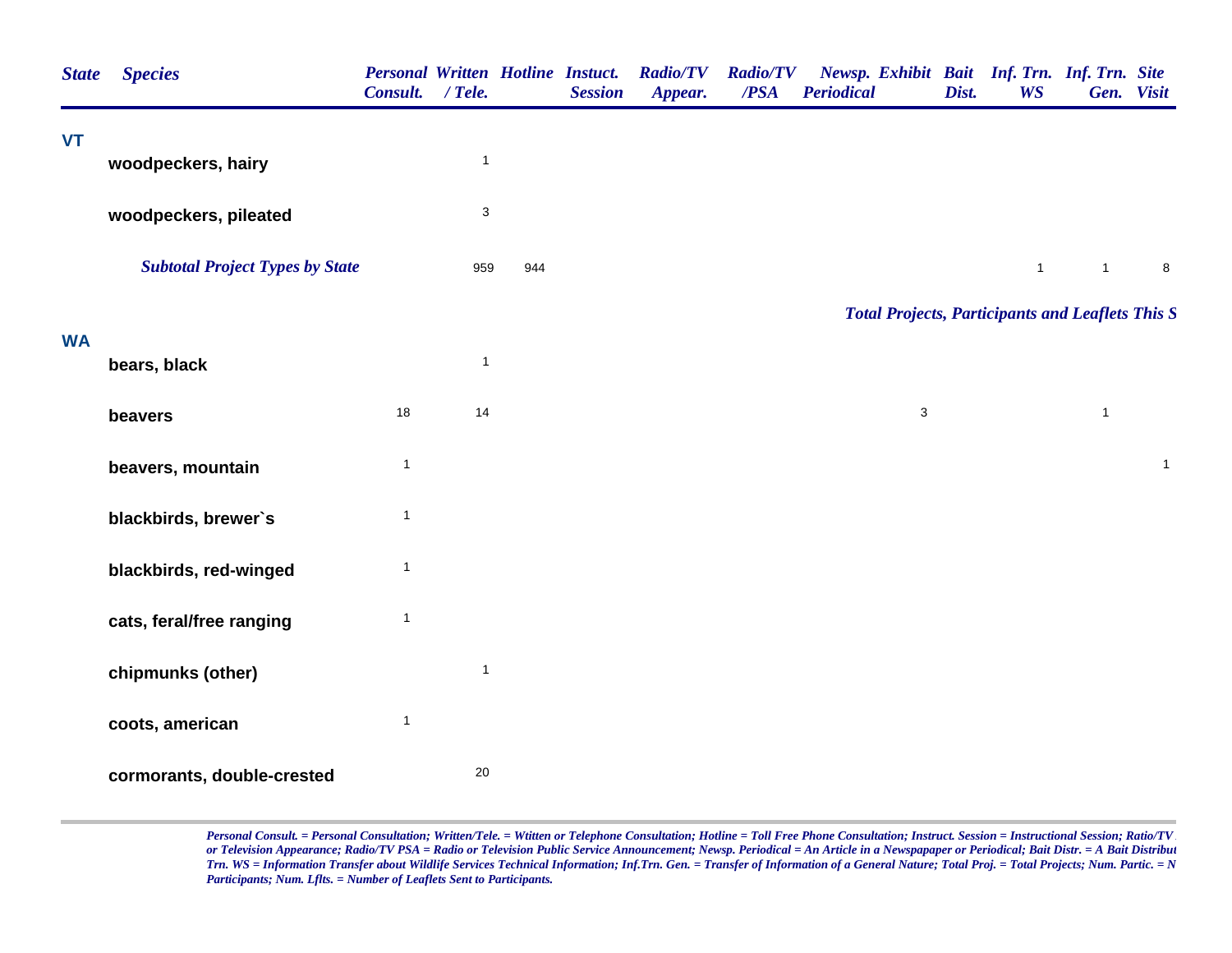| <b>Total</b><br>Proj.               | Num.<br>Partic | Num.<br><b>Lflts</b> |
|-------------------------------------|----------------|----------------------|
|                                     |                |                      |
| $\mathbf{1}$                        | $\mathbf{1}$   |                      |
| $\mathbf{3}$                        | $\mathbf{3}$   |                      |
|                                     |                |                      |
| $'$ tate 1,913                      | 1,970          |                      |
| $\overline{1}$                      | $\overline{1}$ | $\overline{1}$       |
| $36\,$                              | 703            | $13$                 |
| $\sqrt{2}$                          | $\overline{c}$ |                      |
| $\mathbf{1}$                        | $\overline{1}$ |                      |
| $\mathbf{1}$                        | $\overline{1}$ |                      |
|                                     |                |                      |
| $\mathbf{1}$                        | $\mathbf{1}$   |                      |
| $\mathbf{1}$                        | $\mathbf{1}$   | $\overline{1}$       |
| $\overline{1}$                      | $\mathbf{1}$   |                      |
| $20\,$                              | 61             |                      |
| $\overline{a}$<br>$Appear. = Radio$ |                |                      |

*tion Project; Inf. Number of* 

*Page 209 of 230*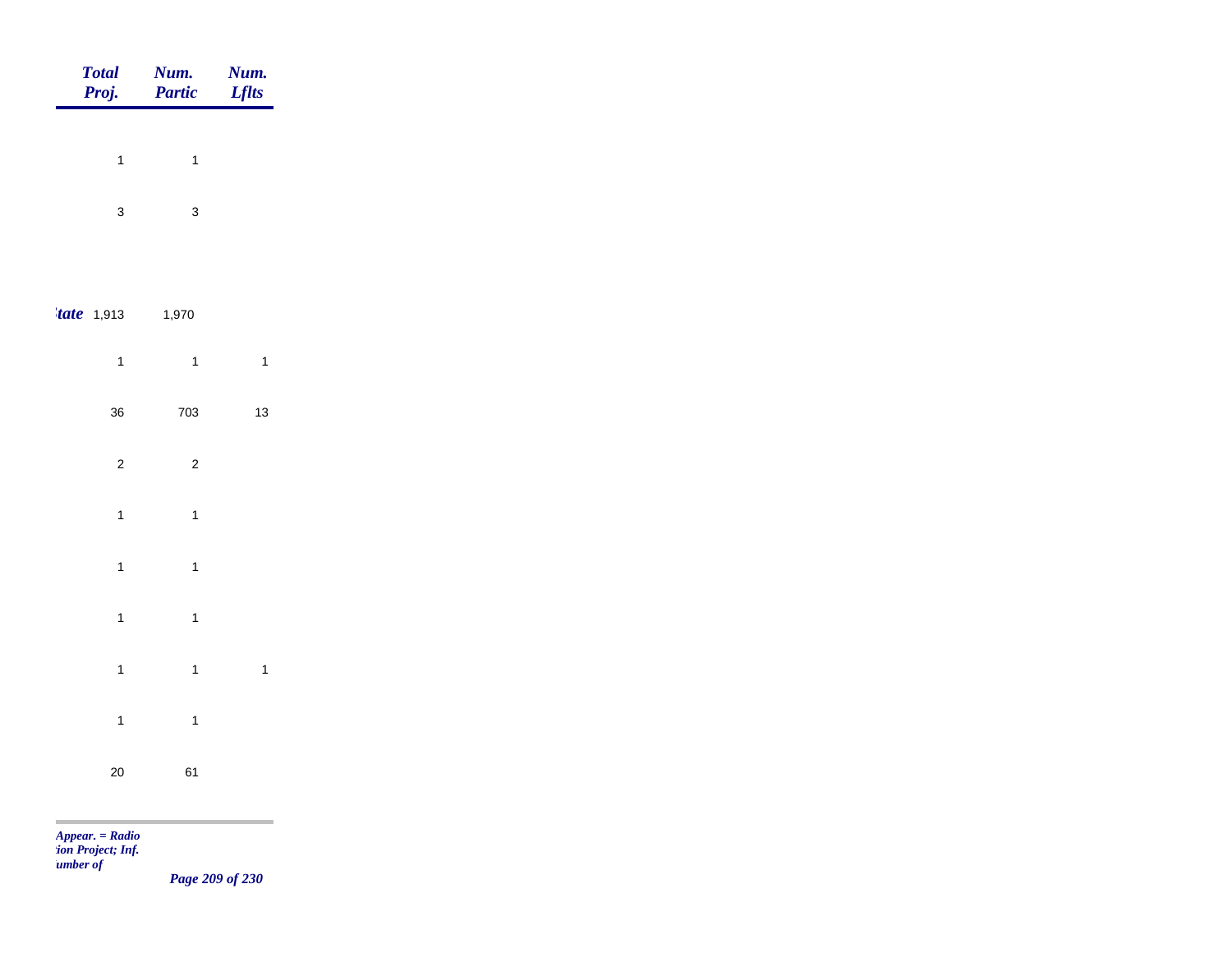| <b>State</b> | <b>Species</b>                  | <b>Personal Written Hotline Instuct.</b><br>Consult. / Tele. |                | <b>Session</b> | <b>Radio/TV</b><br>Appear. | <b>Radio/TV</b><br>$\overline{PSA}$ | Newsp. Exhibit Bait Inf. Trn. Inf. Trn. Site<br><b>Periodical</b> | Dist. | <b>WS</b> | Gen. Visit |            |
|--------------|---------------------------------|--------------------------------------------------------------|----------------|----------------|----------------------------|-------------------------------------|-------------------------------------------------------------------|-------|-----------|------------|------------|
| <b>WA</b>    | cowbirds, brown-headed          | $\mathbf{1}$                                                 |                |                |                            |                                     |                                                                   |       |           |            |            |
|              | coyotes                         | $16\,$                                                       | 14             |                |                            |                                     | $\mathbf{3}$                                                      |       |           |            | $\sqrt{5}$ |
|              | cranes, sandhill                | $\overline{c}$                                               |                |                |                            |                                     |                                                                   |       |           |            |            |
|              | crows, american                 | $\mathbf{1}$                                                 | 19             |                |                            |                                     |                                                                   |       |           |            |            |
|              | crows, northwestern             |                                                              | 19             |                |                            |                                     | $\mathsf 3$                                                       |       |           |            |            |
|              | deer, black-tailed              | $\overline{c}$                                               |                |                |                            |                                     |                                                                   |       |           |            |            |
|              | deer, mule                      | $\mathbf{1}$                                                 | $\mathbf{1}$   |                |                            |                                     | $\mathbf{3}$                                                      |       |           |            |            |
|              | dogs, feral, free-ranging and h | $\mathbf{1}$                                                 |                |                |                            |                                     |                                                                   |       |           |            |            |
|              | doves, mourning                 | $\mathbf{1}$                                                 |                |                |                            |                                     |                                                                   |       |           |            |            |
|              | ducks, bufflehead               | $\mathbf{1}$                                                 |                |                |                            |                                     |                                                                   |       |           |            |            |
|              | ducks, feral                    | $\mathbf{1}$                                                 | $\mathbf{1}$   |                |                            |                                     |                                                                   |       |           |            |            |
|              | ducks, gadwall                  | $\mathbf{1}$                                                 |                |                |                            |                                     |                                                                   |       |           |            |            |
|              | ducks, mallards                 | $\mathbf{1}$                                                 | $\overline{c}$ |                |                            |                                     |                                                                   |       |           |            |            |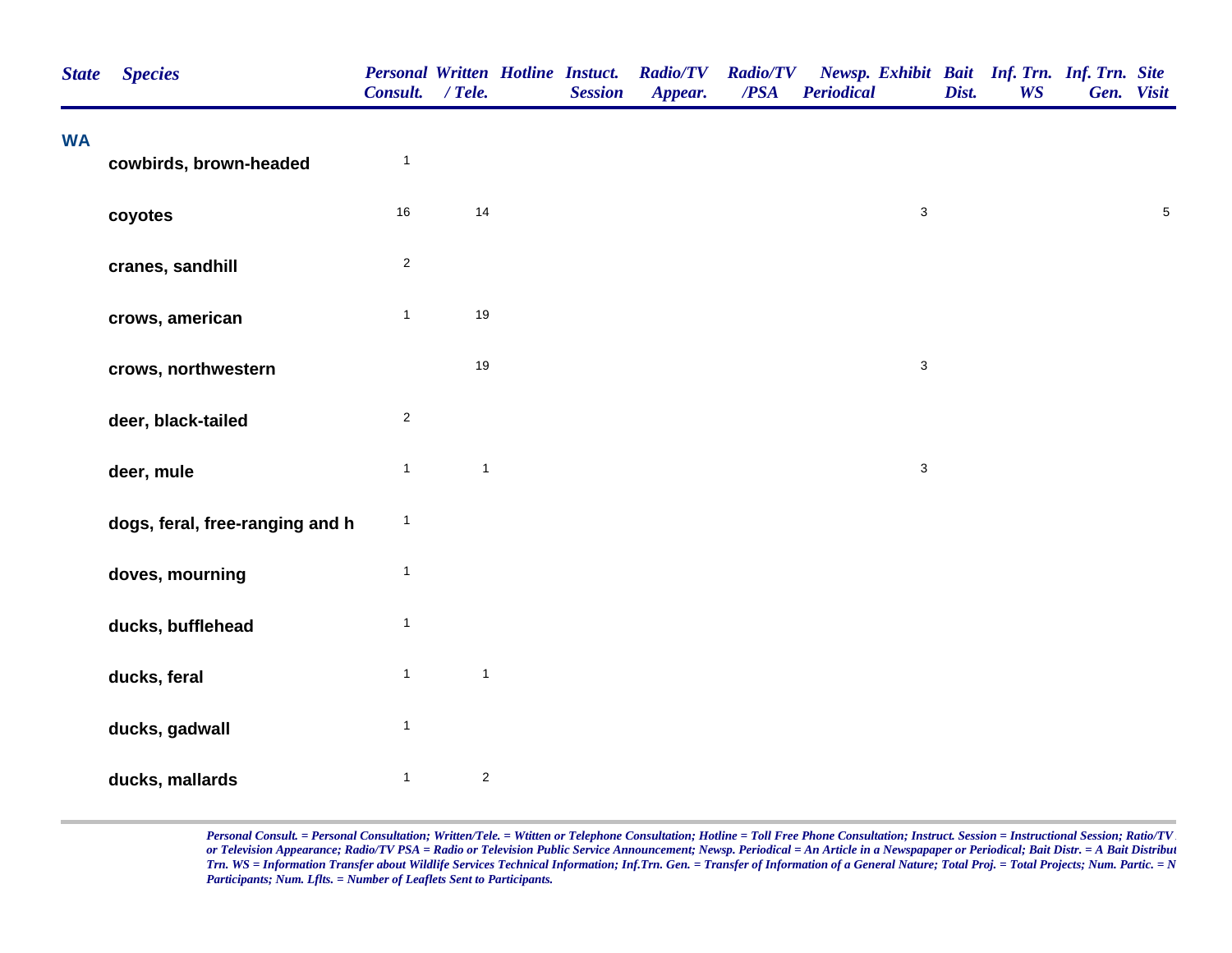| Total<br>Proj. | <b>Num.</b><br>Partic | <b>Num.</b><br>Lflts    |
|----------------|-----------------------|-------------------------|
|                |                       |                         |
| $\overline{1}$ | $\overline{1}$        |                         |
| $38\,$         | 675                   |                         |
| $\overline{c}$ | $\overline{c}$        |                         |
| $20\,$         | 58                    |                         |
| $22\,$         | 597                   |                         |
| $\overline{c}$ | $90\,$                |                         |
|                |                       |                         |
| $\sqrt{5}$     | 544                   |                         |
| $\mathbf{1}$   | $\overline{1}$        |                         |
| $\overline{1}$ | $\mathbf{1}$          |                         |
| $\overline{1}$ | $\mathbf{1}$          |                         |
| $\overline{2}$ | $\overline{2}$        | $\overline{\mathbf{1}}$ |
| $\overline{1}$ | $\overline{1}$        |                         |
|                |                       |                         |
| $\mathbf{3}$   | $\overline{4}$        |                         |

*Page 210 of 230*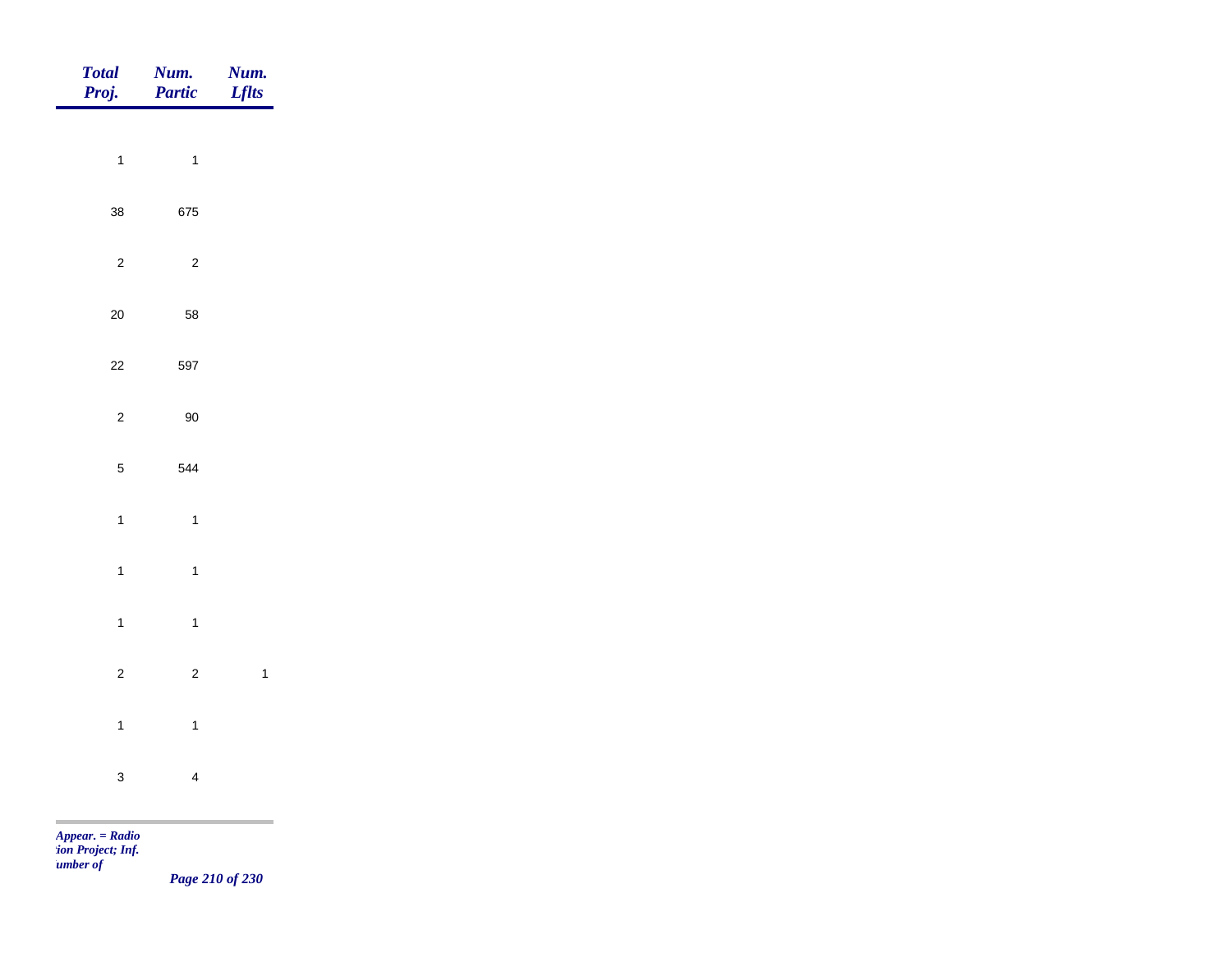| <b>State</b> | <b>Species</b>            | <b>Personal Written Hotline Instuct.</b><br>Consult. / Tele. |              | <b>Session</b> | <b>Radio/TV</b><br>Appear. | <b>Radio/TV</b><br>/PSA | Newsp. Exhibit Bait Inf. Trn. Inf. Trn. Site<br><b>Periodical</b> | Dist. | <b>WS</b> | Gen. Visit |  |
|--------------|---------------------------|--------------------------------------------------------------|--------------|----------------|----------------------------|-------------------------|-------------------------------------------------------------------|-------|-----------|------------|--|
| <b>WA</b>    | ducks, mallards           | $\mathbf{1}$                                                 | $\sqrt{2}$   |                |                            |                         |                                                                   |       |           |            |  |
|              | ducks, merganser common   |                                                              | $\mathbf{1}$ |                |                            |                         |                                                                   |       |           |            |  |
|              | ducks, merganser, hooded  | $\mathbf{1}$                                                 |              |                |                            |                         |                                                                   |       |           |            |  |
|              | ducks, northern pintail   | $\mathbf{1}$                                                 |              |                |                            |                         |                                                                   |       |           |            |  |
|              | ducks, northern shoveler  | $\mathbf{1}$                                                 |              |                |                            |                         |                                                                   |       |           |            |  |
|              | ducks, ring-necked        | $\mathbf{1}$                                                 |              |                |                            |                         |                                                                   |       |           |            |  |
|              | ducks, teal, blue-winged  | 1                                                            |              |                |                            |                         |                                                                   |       |           |            |  |
|              | ducks, teal, cinnamon     | $\mathbf{1}$                                                 |              |                |                            |                         |                                                                   |       |           |            |  |
|              | ducks, teal, green-winged | $\mathbf{1}$                                                 |              |                |                            |                         |                                                                   |       |           |            |  |
|              | ducks, wigeon, american   | $\overline{c}$                                               | $\mathbf{1}$ |                |                            |                         |                                                                   |       |           |            |  |
|              | ducks, wood               | $\mathbf{1}$                                                 |              |                |                            |                         |                                                                   |       |           |            |  |
|              | eagles, bald              | $\overline{c}$                                               | $\mathbf{1}$ |                |                            |                         |                                                                   |       |           |            |  |
|              | elk, wapiti (wild)        | 3                                                            |              |                |                            |                         | 3                                                                 |       |           |            |  |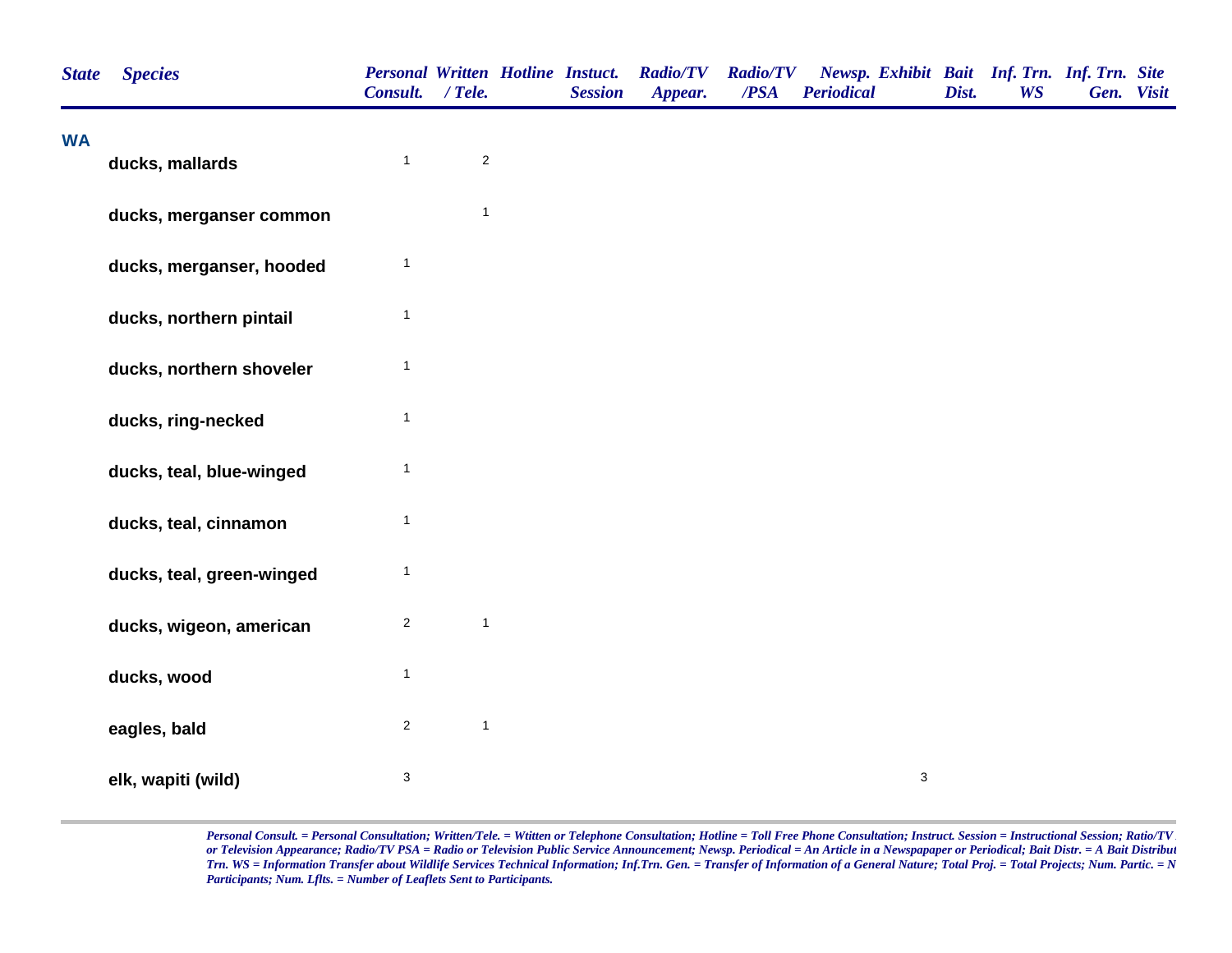| <b>Total</b><br>Proj. | Num.<br>Partic | <b>Num.</b><br>Lflts |
|-----------------------|----------------|----------------------|
| $\mathbf{3}$          | $\overline{4}$ |                      |
|                       |                |                      |
| $\overline{1}$        | $\overline{c}$ |                      |
| $\mathbf{1}$          | $\mathbf{1}$   |                      |
| $\mathbf{1}$          | $\overline{1}$ |                      |
| $\overline{1}$        | $\overline{1}$ |                      |
| $\overline{1}$        | $\mathbf{1}$   |                      |
| $\overline{1}$        | $\overline{1}$ |                      |
| $\mathbf{1}$          | $\overline{1}$ |                      |
|                       |                |                      |
| $\mathbf{1}$          | $\overline{1}$ |                      |
| $\mathbf{3}$          | $\mathbf{3}$   |                      |
| $\overline{1}$        | $\mathbf{1}$   |                      |
| $\mathbf{3}$          | $\overline{4}$ | $\overline{c}$       |
| $\,$ 6 $\,$           | 636            |                      |
|                       |                |                      |

m

*Page 211 of 230*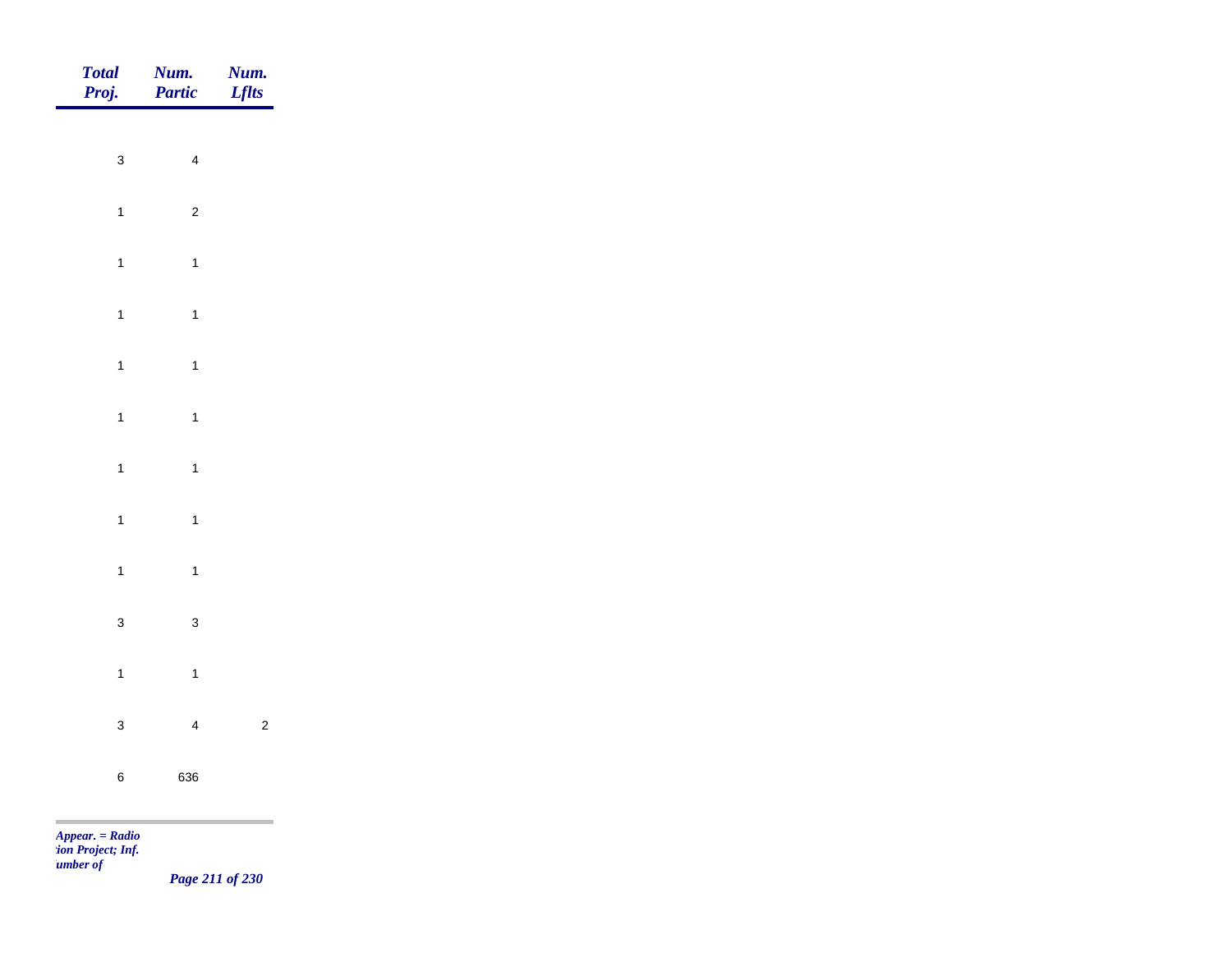| <b>State</b> | <b>Species</b>             | <b>Personal Written Hotline Instuct.</b><br>Consult. / Tele. |                           | <b>Session</b> | <b>Radio/TV</b><br>Appear. | <b>Radio/TV</b><br>/PSA | Newsp. Exhibit Bait Inf. Trn. Inf. Trn. Site<br><b>Periodical</b> | Dist. | <b>WS</b> | Gen. Visit     |
|--------------|----------------------------|--------------------------------------------------------------|---------------------------|----------------|----------------------------|-------------------------|-------------------------------------------------------------------|-------|-----------|----------------|
| <b>WA</b>    | elk, wapiti (wild)         | 3                                                            |                           |                |                            |                         | $\mathsf 3$                                                       |       |           |                |
|              | falcons, american kestrels | $\mathbf{1}$                                                 |                           |                |                            |                         |                                                                   |       |           |                |
|              | finches, house             | $\mathbf{1}$                                                 | $17\,$                    |                |                            |                         |                                                                   |       |           |                |
|              | flickers, northern         | $\mathbf{1}$                                                 | $13$                      |                |                            |                         |                                                                   |       |           | $\mathbf{1}$   |
|              | foxes, red                 | $\mathbf{1}$                                                 |                           |                |                            |                         |                                                                   |       |           |                |
|              | geese, canada              | $12$                                                         | 47                        |                |                            |                         |                                                                   |       |           | $\overline{7}$ |
|              | geese, feral               | $\mathbf{1}$                                                 |                           |                |                            |                         |                                                                   |       |           |                |
|              | geese, snow, greater       | 8                                                            | $\ensuremath{\mathsf{3}}$ |                |                            |                         |                                                                   |       |           |                |
|              | goldfinches, american      | $\mathbf{1}$                                                 |                           |                |                            |                         |                                                                   |       |           |                |
|              | grebes, pied-billed        | $\mathbf{1}$                                                 |                           |                |                            |                         |                                                                   |       |           |                |
|              | grebes, western            | $\mathbf{1}$                                                 |                           |                |                            |                         |                                                                   |       |           |                |
|              | gulls, california          | $\mathbf{1}$                                                 |                           |                |                            |                         |                                                                   |       |           |                |
|              | gulls, glaucous-winged     | $\overline{c}$                                               | 31                        |                |                            |                         |                                                                   |       |           | $\mathbf{1}$   |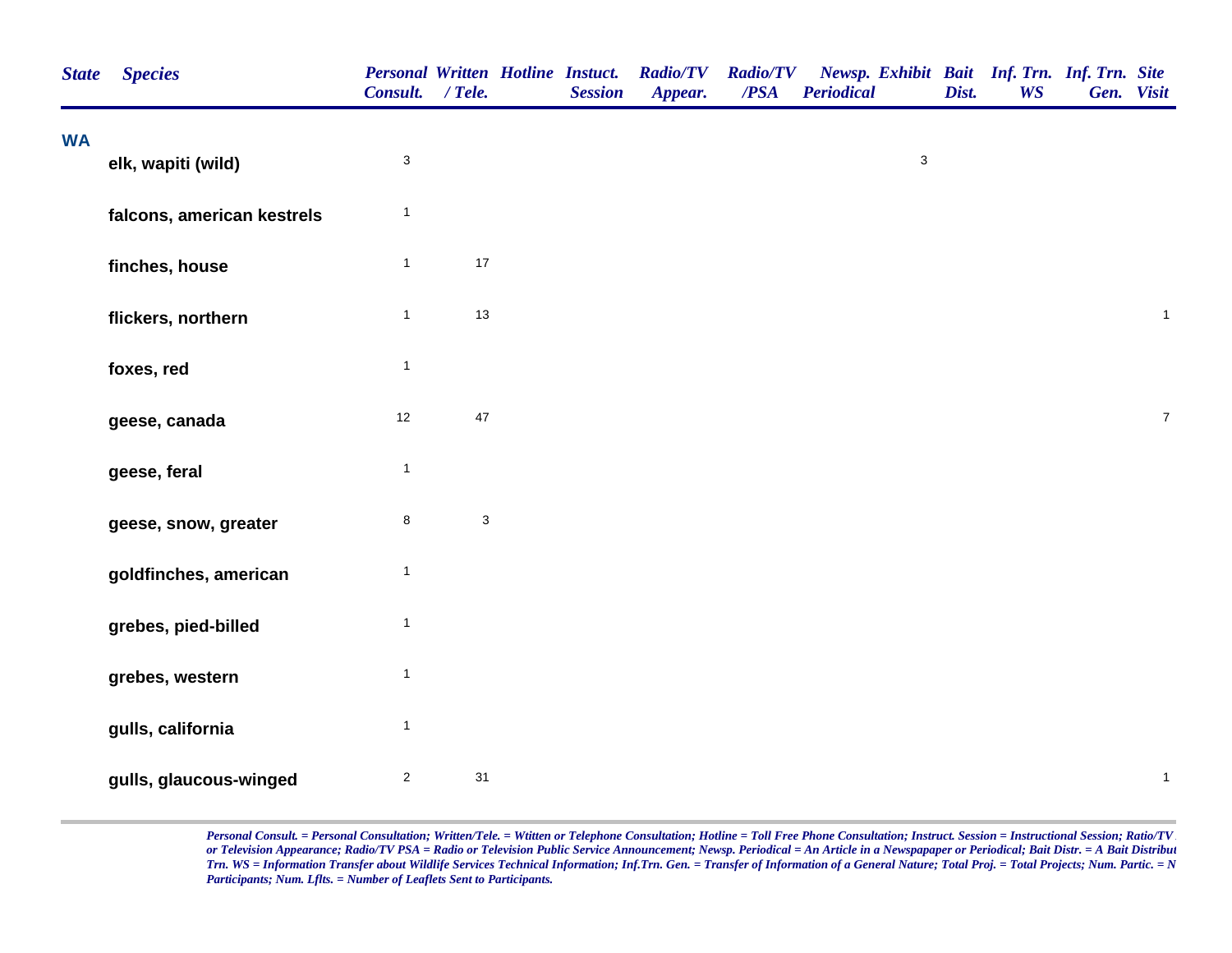| <b>Total</b><br>Proj. | Num.<br>Partic | <b>Num.</b><br>Lflts |
|-----------------------|----------------|----------------------|
|                       |                |                      |
| $\,$ 6 $\,$           | 636            |                      |
| $\overline{1}$        | $\overline{1}$ |                      |
| 18                    | $22\,$         |                      |
| 15                    | $15\,$         |                      |
| $\overline{1}$        | $\overline{1}$ |                      |
| 66                    | 136            | $15\,$               |
| $\overline{1}$        | $\overline{1}$ |                      |
| $11$                  | $19$           |                      |
|                       |                |                      |
| $\overline{1}$        | $\overline{1}$ |                      |
| $\mathbf{1}$          | $\mathbf{1}$   |                      |
| $\overline{1}$        | $\mathbf{1}$   |                      |
| $\overline{1}$        | $\mathbf{1}$   |                      |
| 34                    | $90\,$         | $\mathbf{3}$         |
| <b>Contract</b>       |                |                      |

*Page 212 of 230*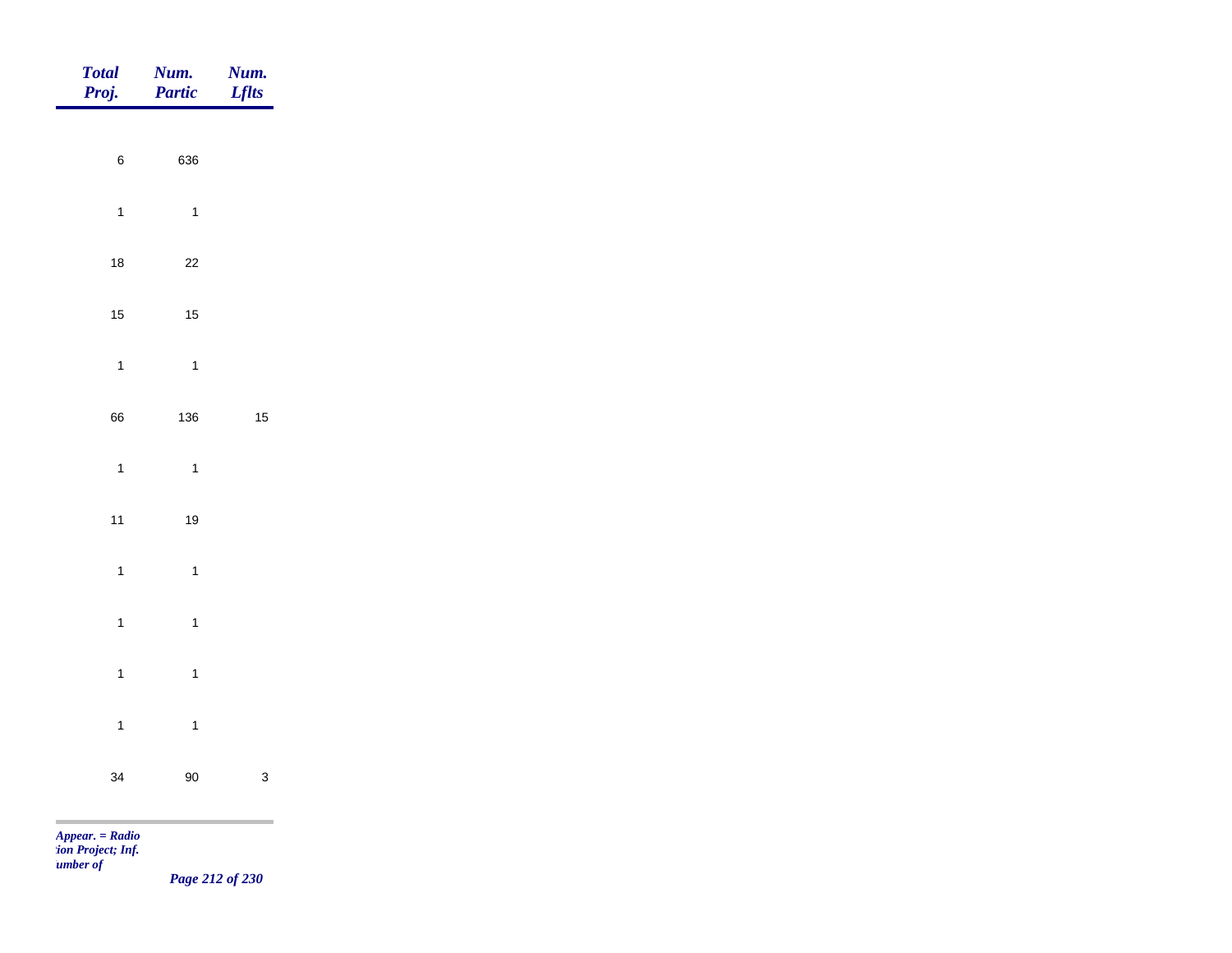| <b>State</b> | <b>Species</b>                 | <b>Personal Written Hotline Instuct.</b><br>Consult. / Tele. |      | <b>Session</b> | <b>Radio/TV</b><br>Appear. | <b>Radio/TV</b><br>/PSA | Newsp. Exhibit Bait Inf. Trn. Inf. Trn. Site<br><b>Periodical</b> | Dist. | <b>WS</b> | Gen. Visit |              |
|--------------|--------------------------------|--------------------------------------------------------------|------|----------------|----------------------------|-------------------------|-------------------------------------------------------------------|-------|-----------|------------|--------------|
| <b>WA</b>    | gulls, glaucous-winged         | $\overline{\mathbf{c}}$                                      | 31   |                |                            |                         |                                                                   |       |           |            | $\mathbf{1}$ |
|              | gulls, herring                 | $\mathbf{1}$                                                 | 19   |                |                            |                         |                                                                   |       |           |            |              |
|              | gulls, ring-billed             | $\mathbf{1}$                                                 |      |                |                            |                         |                                                                   |       |           |            |              |
|              | gulls, western                 | $\mathbf{1}$                                                 | $19$ |                |                            |                         |                                                                   |       |           |            |              |
|              | hawks, cooper's                | $\mathbf{1}$                                                 |      |                |                            |                         |                                                                   |       |           |            |              |
|              | hawks, goshawk, northern       | $\mathbf{1}$                                                 |      |                |                            |                         |                                                                   |       |           |            |              |
|              | hawks, harrier, northern (mars | $\mathbf 1$                                                  |      |                |                            |                         |                                                                   |       |           |            |              |
|              | hawks, red-tailed              | $\mathbf{1}$                                                 |      |                |                            |                         |                                                                   |       |           |            |              |
|              | hawks, sharp-shinned           | $\mathbf{1}$                                                 |      |                |                            |                         |                                                                   |       |           |            |              |
|              | hawks, swainson's              | $\mathbf{1}$                                                 |      |                |                            |                         |                                                                   |       |           |            |              |
|              | herons, great blue             | $\mathbf{1}$                                                 | 19   |                |                            |                         |                                                                   |       |           |            |              |
|              | herons, green                  | $\mathbf{1}$                                                 |      |                |                            |                         |                                                                   |       |           |            |              |
|              | jays, steller's                | $\mathbf{1}$                                                 |      |                |                            |                         |                                                                   |       |           |            |              |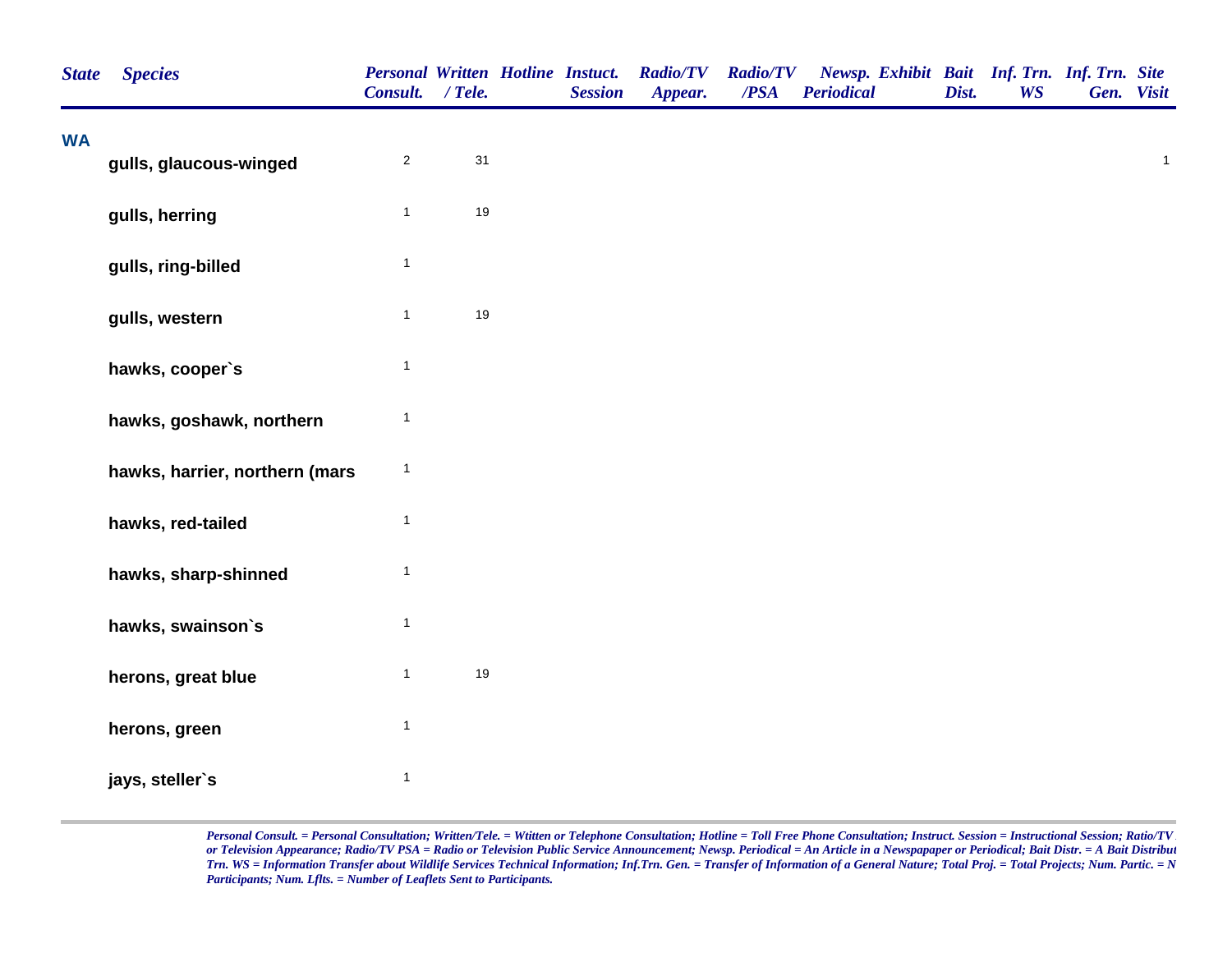| Total<br>Proj. | <b>Num.</b><br>Partic | <b>Num.</b><br>Lflts                                        |
|----------------|-----------------------|-------------------------------------------------------------|
|                |                       |                                                             |
| 34             | $90\,$                | $\mathbf{3}$                                                |
| 20             | 58                    |                                                             |
| $\overline{1}$ | $\overline{1}$        |                                                             |
| 20             | 58                    |                                                             |
| $\mathbf{1}$   | $\overline{1}$        |                                                             |
| $\overline{1}$ | $\overline{1}$        |                                                             |
| $\overline{1}$ |                       |                                                             |
|                | $\overline{1}$        |                                                             |
| $\overline{1}$ | $\overline{1}$        |                                                             |
| $\overline{1}$ | $\overline{1}$        |                                                             |
| $\overline{1}$ | $\overline{1}$        |                                                             |
| 20             | 58                    |                                                             |
| $\overline{1}$ | $\overline{1}$        |                                                             |
| $\mathbf{1}$   | $\overline{1}$        |                                                             |
|                |                       | the control of the control of the control of the control of |

*Page 213 of 230*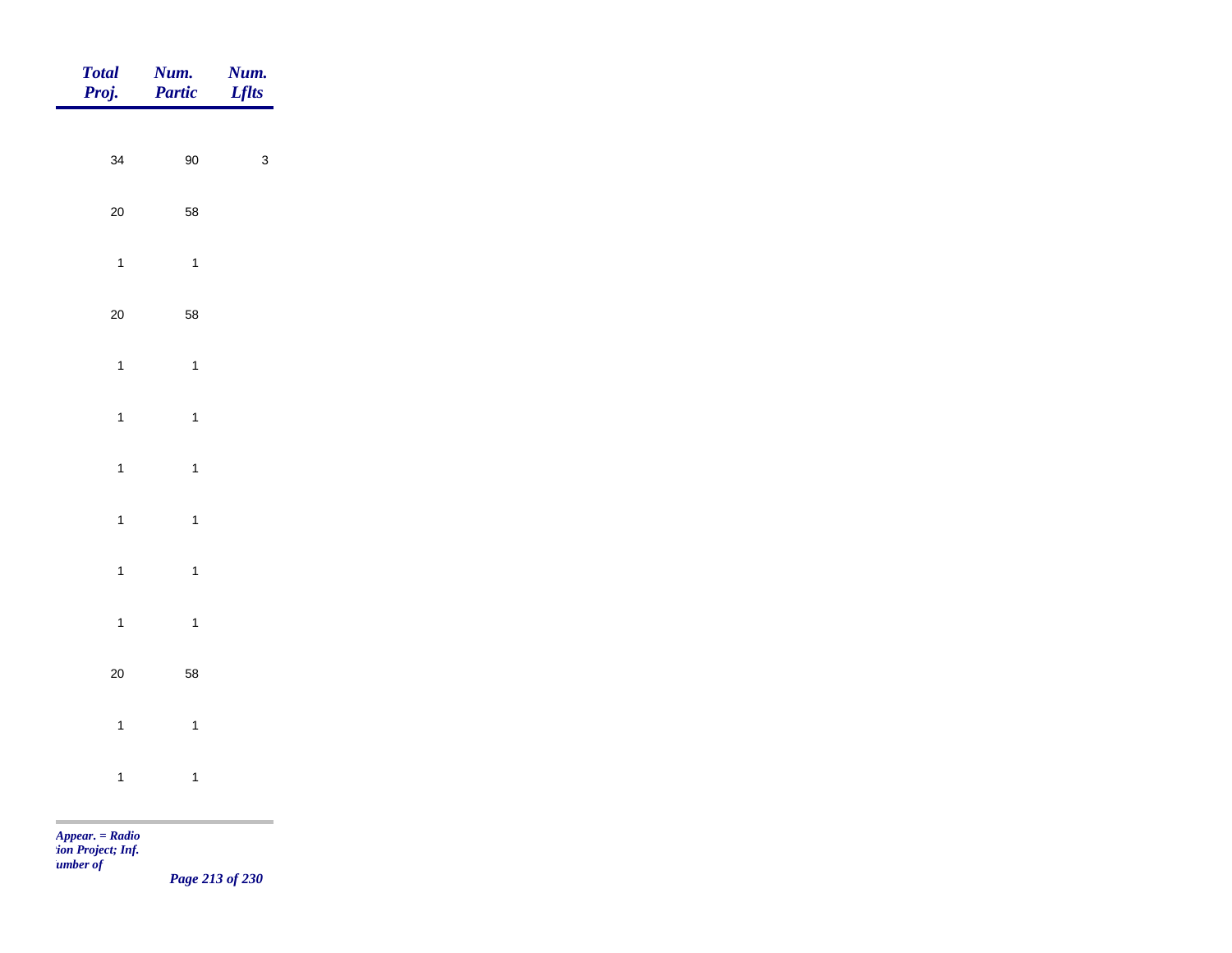| <b>State</b> | <b>Species</b>           | Consult. / Tele. |                  | <b>Personal Written Hotline Instuct.</b><br><b>Session</b> | <b>Radio/TV</b><br>Appear. | <b>Radio/TV</b><br>/PSA | Newsp. Exhibit Bait Inf. Trn. Inf. Trn. Site<br><b>Periodical</b> | Dist. | <b>WS</b> | Gen. Visit |                |
|--------------|--------------------------|------------------|------------------|------------------------------------------------------------|----------------------------|-------------------------|-------------------------------------------------------------------|-------|-----------|------------|----------------|
| <b>WA</b>    | jays, steller's          | $\mathbf{1}$     |                  |                                                            |                            |                         |                                                                   |       |           |            |                |
|              | killdeers                | $\mathbf{1}$     |                  |                                                            |                            |                         |                                                                   |       |           |            |                |
|              | kingfishers (all)        | $\mathbf{1}$     |                  |                                                            |                            |                         |                                                                   |       |           |            |                |
|              | lions, mountain (cougar) | $\mathbf{1}$     |                  |                                                            |                            |                         |                                                                   |       |           |            | $\overline{1}$ |
|              | magpies, black-billed    |                  | $\mathbf{1}$     |                                                            |                            |                         |                                                                   |       |           |            |                |
|              | meadowlarks, western     | $\mathbf{1}$     |                  |                                                            |                            |                         |                                                                   |       |           |            |                |
|              | mice, house              |                  | $\mathbf{1}$     |                                                            |                            |                         |                                                                   |       |           |            |                |
|              | muskrats, z-(other)      | $\mathbf{1}$     |                  |                                                            |                            |                         |                                                                   |       |           |            |                |
|              | nutrias                  |                  | $\overline{2}$   |                                                            |                            |                         |                                                                   |       |           |            |                |
|              | opossums, virginia       | $\mathbf{2}$     | $\boldsymbol{7}$ |                                                            |                            |                         | $\mathbf{3}$                                                      |       |           |            |                |
|              | ospreys                  | $\mathbf{1}$     | $\mathbf{1}$     |                                                            |                            |                         |                                                                   |       |           |            |                |
|              | other migratory birds    | $\mathbf{1}$     |                  |                                                            |                            |                         |                                                                   |       |           |            |                |
|              | other song birds         | $\mathbf{1}$     |                  |                                                            |                            |                         |                                                                   |       |           |            |                |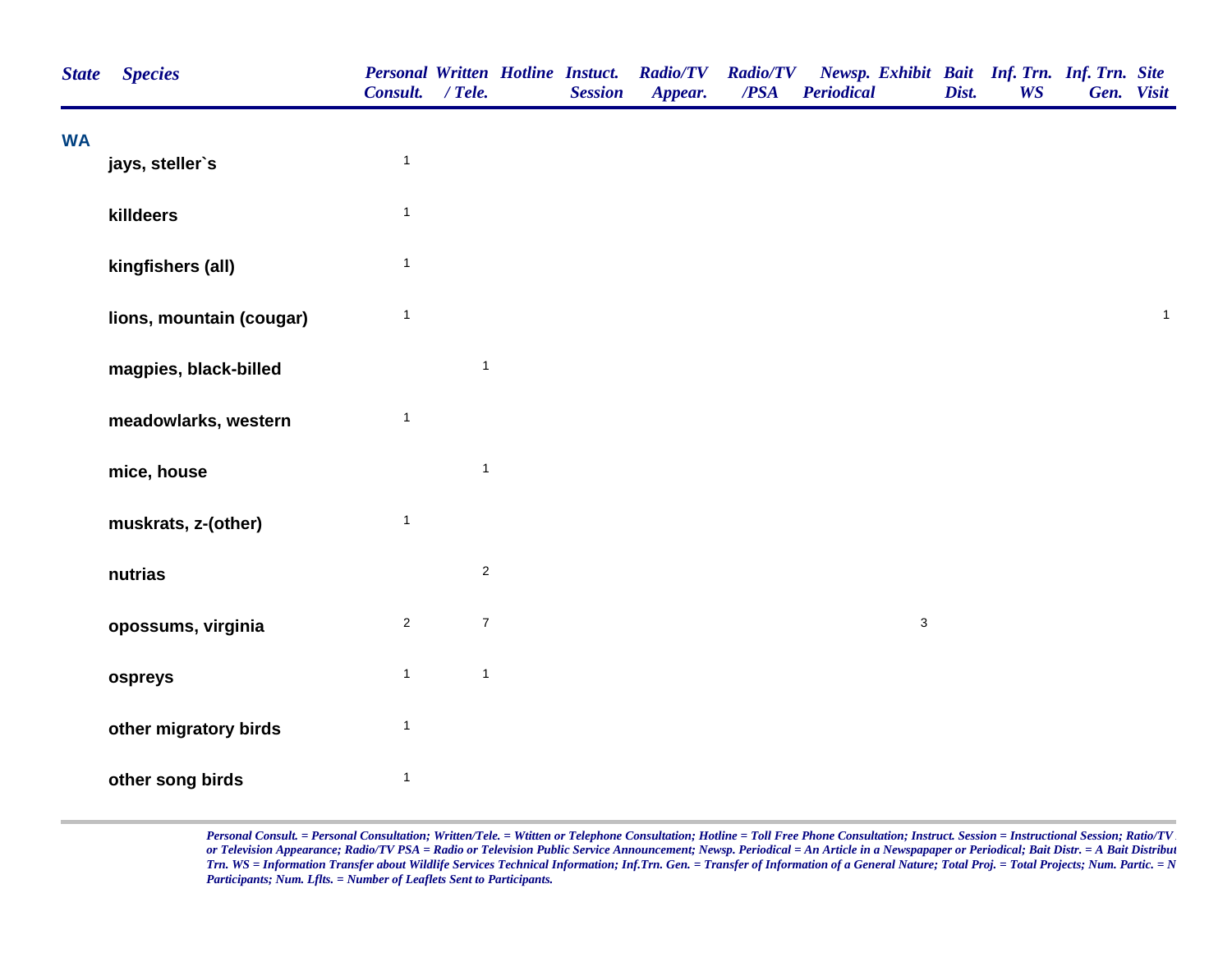| Total<br>Proj. | Num.<br>Partic | Num.<br><b>Lflts</b> |
|----------------|----------------|----------------------|
|                |                |                      |
| $\overline{1}$ | $\overline{1}$ |                      |
| $\overline{1}$ | $\overline{1}$ |                      |
| $\overline{1}$ | $\overline{1}$ |                      |
| $\overline{c}$ | $\overline{2}$ |                      |
| $\overline{1}$ | $\overline{1}$ |                      |
| $\mathbf{1}$   | $\overline{1}$ |                      |
| $\overline{1}$ | $\overline{c}$ |                      |
| $\mathbf{1}$   | $\overline{1}$ |                      |
|                |                |                      |
| $\overline{c}$ | $\overline{c}$ |                      |
| $12$           | 551            | $\overline{c}$       |
| $\overline{c}$ | $\mathbf 2$    |                      |
| $\mathbf{1}$   | $\overline{1}$ |                      |
| $\mathbf{1}$   | $\overline{1}$ |                      |
|                |                |                      |

*Page 214 of 230*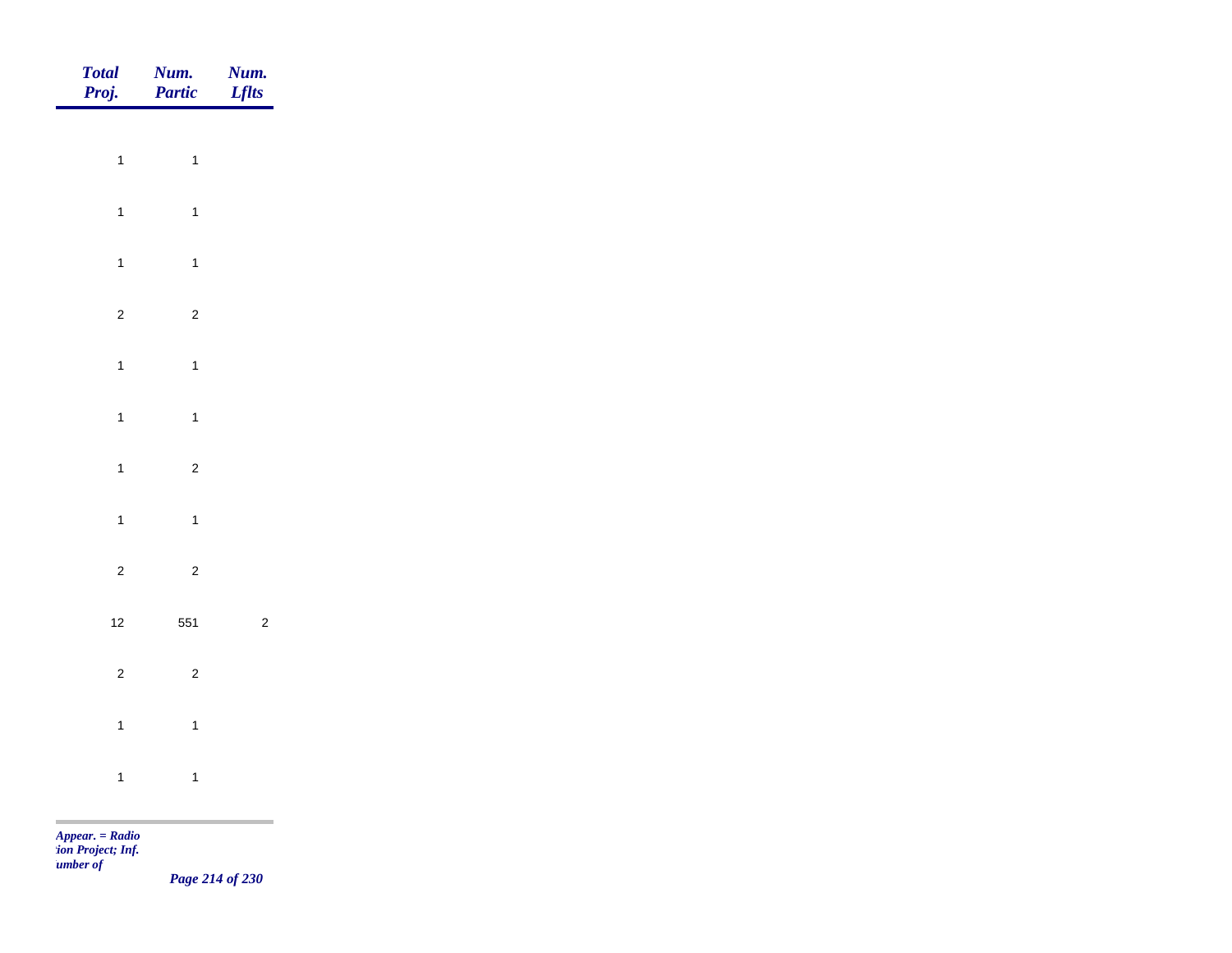| <b>State</b> | <b>Species</b>         | Consult. / Tele. |                           | <b>Personal Written Hotline Instuct.</b><br><b>Session</b> | <b>Radio/TV</b><br>Appear. | <b>Radio/TV</b><br>/PSA | Newsp. Exhibit Bait Inf. Trn. Inf. Trn. Site<br><b>Periodical</b> | Dist. | <b>WS</b> | Gen. Visit |         |
|--------------|------------------------|------------------|---------------------------|------------------------------------------------------------|----------------------------|-------------------------|-------------------------------------------------------------------|-------|-----------|------------|---------|
| <b>WA</b>    | other song birds       | $\mathbf{1}$     |                           |                                                            |                            |                         |                                                                   |       |           |            |         |
|              | otters, river          | $\mathbf{1}$     | $\ensuremath{\mathsf{3}}$ |                                                            |                            |                         |                                                                   |       |           |            |         |
|              | owls, common barn      | $\mathbf{1}$     |                           |                                                            |                            |                         |                                                                   |       |           |            |         |
|              | owls, great horned     | $\mathbf{1}$     |                           |                                                            |                            |                         |                                                                   |       |           |            |         |
|              | owls, long-eared       | $\mathbf{1}$     |                           |                                                            |                            |                         |                                                                   |       |           |            |         |
|              | owls, short-eared      | $\mathbf{1}$     |                           |                                                            |                            |                         |                                                                   |       |           |            |         |
|              | pheasants, ring-necked | $\mathbf{1}$     |                           |                                                            |                            |                         |                                                                   |       |           |            |         |
|              | pigeons, feral (rock)  | 16               | 32                        |                                                            |                            |                         | $\ensuremath{\mathsf{3}}$                                         |       |           |            | $\,6\,$ |
|              | rabbits, cottontail    | $\mathbf{1}$     |                           |                                                            |                            |                         |                                                                   |       |           |            |         |
|              | raccoons               | $\,6$            | 14                        |                                                            |                            |                         | $\mathbf{3}$                                                      |       |           |            |         |
|              | rats, black (roof)     | $\mathbf{1}$     |                           |                                                            |                            |                         |                                                                   |       |           |            |         |
|              | rats, norway           | $\overline{c}$   |                           |                                                            |                            |                         |                                                                   |       |           |            |         |
|              | ravens, common         | $\mathbf{1}$     |                           |                                                            |                            |                         |                                                                   |       |           |            |         |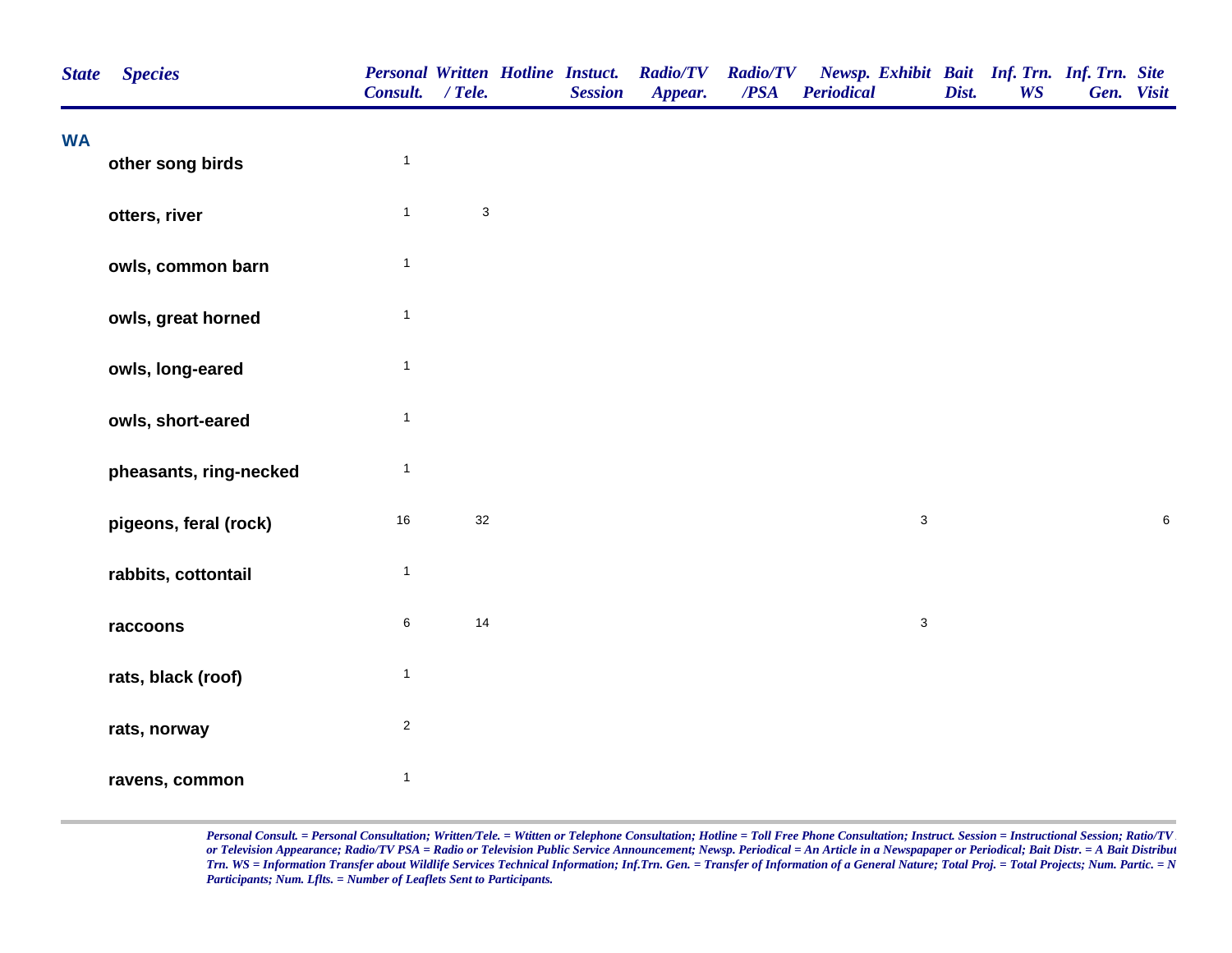| Total<br>Proj.          | <b>Num.</b><br>Partic | <b>Num.</b><br>Lflts                             |
|-------------------------|-----------------------|--------------------------------------------------|
| $\overline{1}$          | $\mathbf{1}$          |                                                  |
|                         |                       |                                                  |
| $\overline{\mathbf{4}}$ | $\overline{7}$        |                                                  |
| $\mathbf{1}$            | $\overline{1}$        |                                                  |
| $\overline{1}$          | $\overline{1}$        |                                                  |
| $\overline{1}$          | $\mathbf{1}$          |                                                  |
| $\overline{1}$          | $\mathbf{1}$          |                                                  |
| $\overline{1}$          | $\overline{1}$        |                                                  |
| 57                      | 650                   | $\boldsymbol{9}$                                 |
| $\overline{1}$          | $\overline{1}$        |                                                  |
|                         |                       |                                                  |
| 23                      | 560                   | $\mathbf{3}$                                     |
| $\overline{1}$          | $\overline{1}$        |                                                  |
| $\overline{2}$          | $\overline{c}$        |                                                  |
| $\mathbf{1}$            | $\overline{1}$        |                                                  |
|                         |                       | the control of the control of the control of the |

*Page 215 of 230*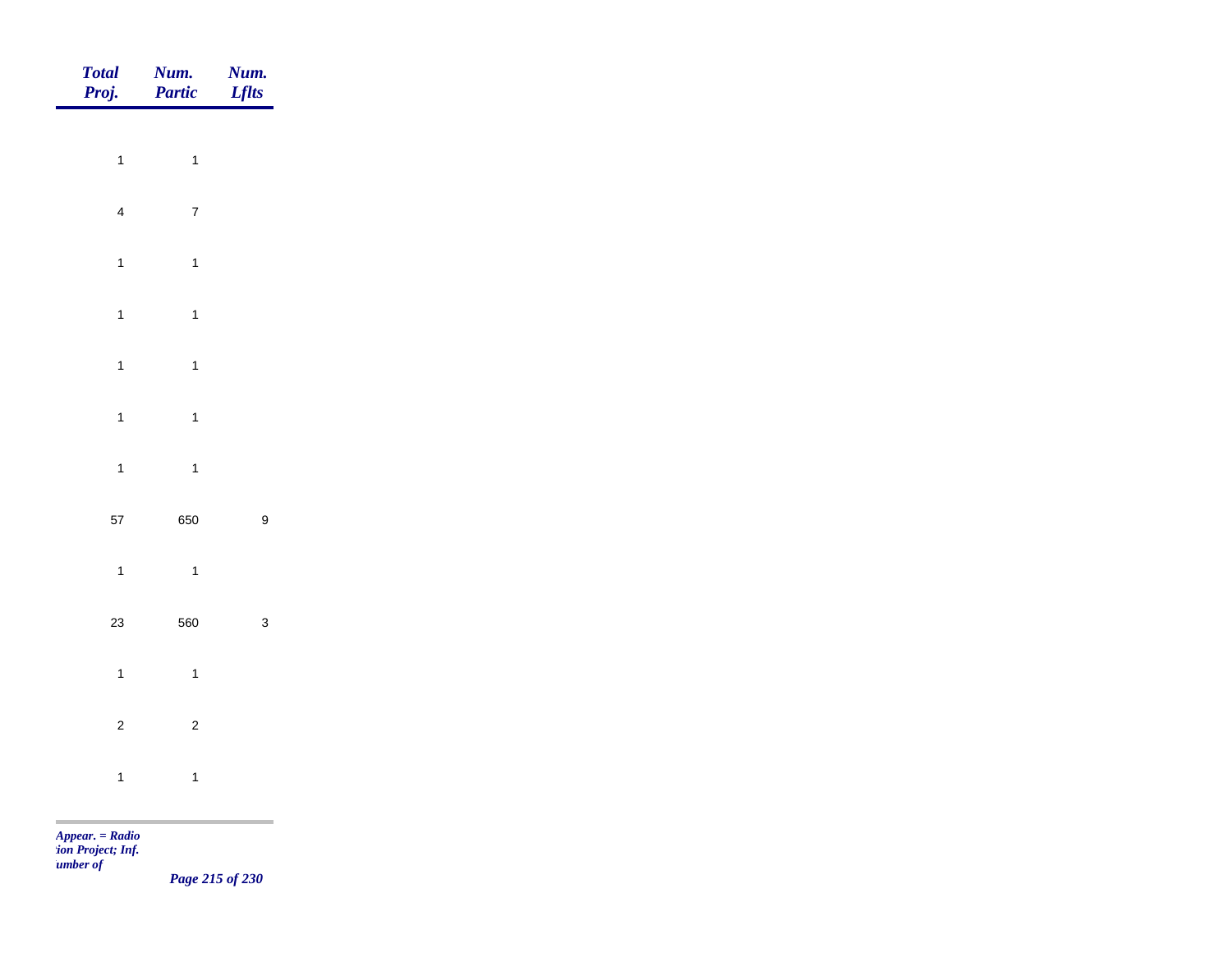| <b>State</b> | <b>Species</b>           | Consult. / Tele.        |              | <b>Personal Written Hotline Instuct.</b><br><b>Session</b> | <b>Radio/TV</b><br>Appear. | <b>Radio/TV</b><br>/PSA | Newsp. Exhibit Bait Inf. Trn. Inf. Trn. Site<br><b>Periodical</b> | Dist. | <b>WS</b> | Gen. Visit |  |
|--------------|--------------------------|-------------------------|--------------|------------------------------------------------------------|----------------------------|-------------------------|-------------------------------------------------------------------|-------|-----------|------------|--|
| <b>WA</b>    | ravens, common           | $\mathbf{1}$            |              |                                                            |                            |                         |                                                                   |       |           |            |  |
|              | reptiles, exotic         |                         | $\mathbf{1}$ |                                                            |                            |                         |                                                                   |       |           |            |  |
|              | robins, american         | $\mathbf{1}$            | $\mathbf{1}$ |                                                            |                            |                         |                                                                   |       |           |            |  |
|              | skunks, striped          | $\mathbf{1}$            | $\mathbf{1}$ |                                                            |                            |                         |                                                                   |       |           |            |  |
|              | snipes, common           | $\mathbf{1}$            |              |                                                            |                            |                         |                                                                   |       |           |            |  |
|              | sparrows, house/english  | $\overline{\mathbf{4}}$ | 19           |                                                            |                            |                         |                                                                   |       |           |            |  |
|              | sparrows, savannah       | $\mathbf{1}$            |              |                                                            |                            |                         |                                                                   |       |           |            |  |
|              | squirrels, gray          |                         | $\mathbf{1}$ |                                                            |                            |                         |                                                                   |       |           |            |  |
|              | squirrels, ground, other |                         | $\mathbf{1}$ |                                                            |                            |                         |                                                                   |       |           |            |  |
|              | squirrels, red           |                         | $\mathbf{1}$ |                                                            |                            |                         |                                                                   |       |           |            |  |
|              | starlings, european      | $\bf 8$                 | 29           |                                                            |                            |                         | $\mathfrak{S}$                                                    |       |           |            |  |
|              | swallows, barn           | $\mathbf{1}$            |              |                                                            |                            |                         |                                                                   |       |           |            |  |
|              | swallows, cliff          | $\mathbf{1}$            |              |                                                            |                            |                         |                                                                   |       |           |            |  |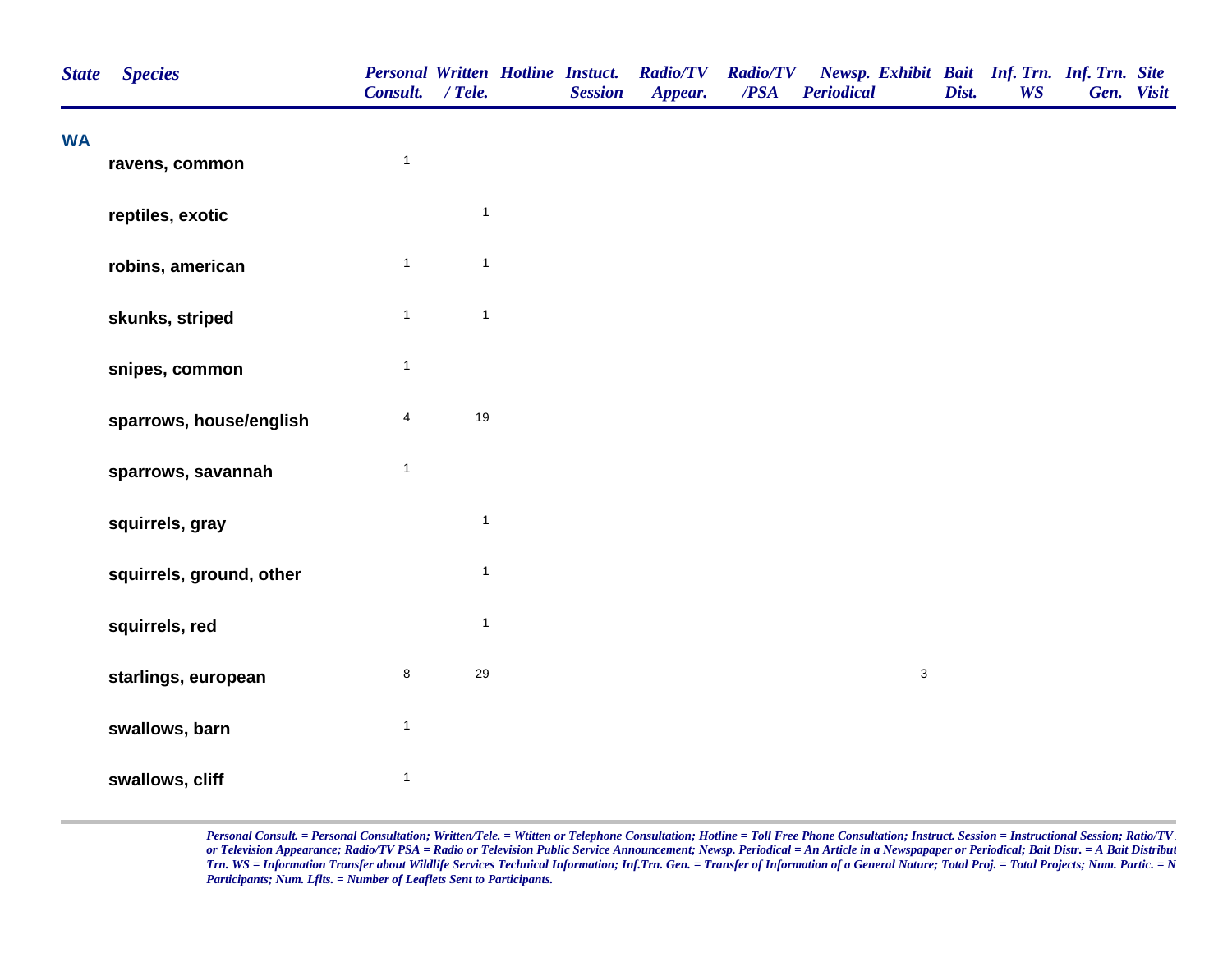| Total<br>Proj. | <b>Num.</b><br>Partic | <b>Num.</b><br>Lflts |
|----------------|-----------------------|----------------------|
|                |                       |                      |
| $\overline{1}$ | $\overline{1}$        |                      |
| $\overline{1}$ | $\mathbf{1}$          |                      |
| $\overline{c}$ | $\overline{c}$        |                      |
| $\overline{c}$ | $\overline{c}$        |                      |
| $\mathbf{1}$   | $\overline{1}$        |                      |
| 23             | 64                    |                      |
| $\overline{1}$ | $\overline{1}$        |                      |
|                |                       |                      |
| $\mathbf{1}$   | $\overline{2}$        |                      |
| $\mathbf{1}$   | $\overline{1}$        |                      |
| $\overline{1}$ | $\overline{1}$        | $\mathbf{1}$         |
| $40\,$         | 630                   | $\overline{c}$       |
| $\overline{1}$ | $\overline{1}$        |                      |
| $\mathbf{1}$   | $\overline{1}$        |                      |
|                |                       |                      |

*Page 216 of 230*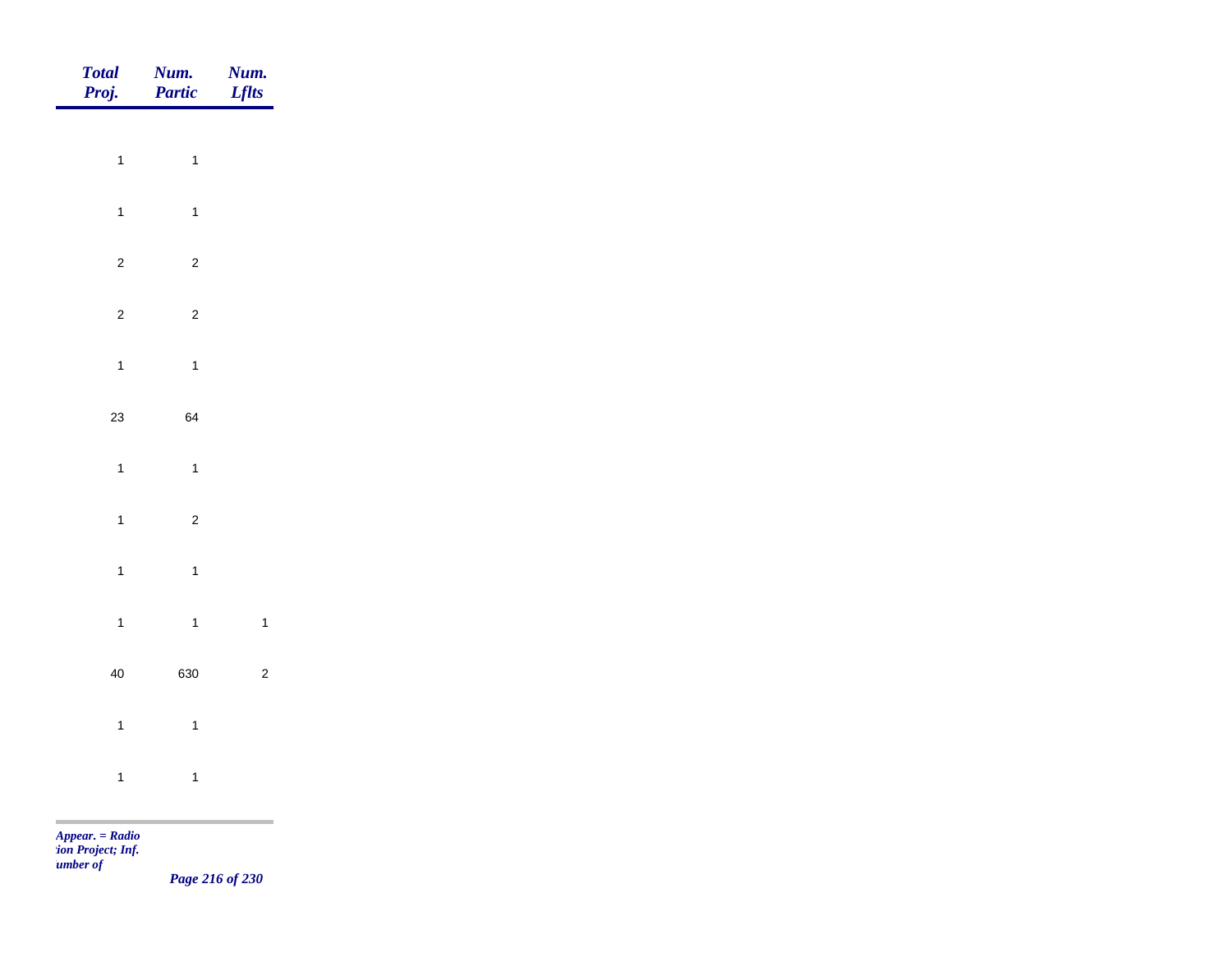| <b>State</b> | <b>Species</b>                         | <b>Personal Written Hotline Instuct.</b><br>Consult. / Tele. |                | <b>Session</b> | <b>Radio/TV</b><br>Appear. | <b>Radio/TV</b><br>/PSA | Newsp. Exhibit Bait Inf. Trn. Inf. Trn. Site<br><b>Periodical</b> | Dist. | <b>WS</b> | Gen. Visit   |                  |
|--------------|----------------------------------------|--------------------------------------------------------------|----------------|----------------|----------------------------|-------------------------|-------------------------------------------------------------------|-------|-----------|--------------|------------------|
| <b>WA</b>    | swallows, cliff                        | $\mathbf{1}$                                                 |                |                |                            |                         |                                                                   |       |           |              |                  |
|              | swallows, tree                         | $\mathbf{1}$                                                 |                |                |                            |                         |                                                                   |       |           |              |                  |
|              | swallows, violet-green                 | $\mathbf{1}$                                                 |                |                |                            |                         |                                                                   |       |           |              |                  |
|              | terns, caspian                         | $\overline{c}$                                               | $\overline{4}$ |                |                            |                         |                                                                   |       |           |              |                  |
|              | waxwings, cedar                        | $\mathbf{1}$                                                 | $\mathbf{1}$   |                |                            |                         |                                                                   |       |           |              |                  |
|              | <b>Subtotal Project Types by State</b> | 176                                                          | 383            |                |                            |                         | $27\,$                                                            |       |           | $\mathbf{1}$ | 22               |
| WI           |                                        |                                                              |                |                |                            |                         | <b>Total Projects, Participants and Leaflets This S</b>           |       |           |              |                  |
|              | bats (all)                             |                                                              | $16\,$         |                |                            |                         |                                                                   |       |           |              |                  |
|              | bears, black                           | 462                                                          | 804            |                |                            |                         |                                                                   |       |           |              | $\boldsymbol{9}$ |
|              | beavers                                | $\mathbf{1}$                                                 | 11             |                |                            |                         |                                                                   |       |           |              |                  |
|              | bird, unidentifiable                   |                                                              | 243            |                |                            |                         |                                                                   |       |           |              |                  |
|              | blackbirds, red-winged                 | $\ensuremath{\mathsf{3}}$                                    | 141            |                |                            |                         |                                                                   |       |           |              |                  |
|              | blackbirds, rusty                      |                                                              | $\mathbf{1}$   |                |                            |                         |                                                                   |       |           |              |                  |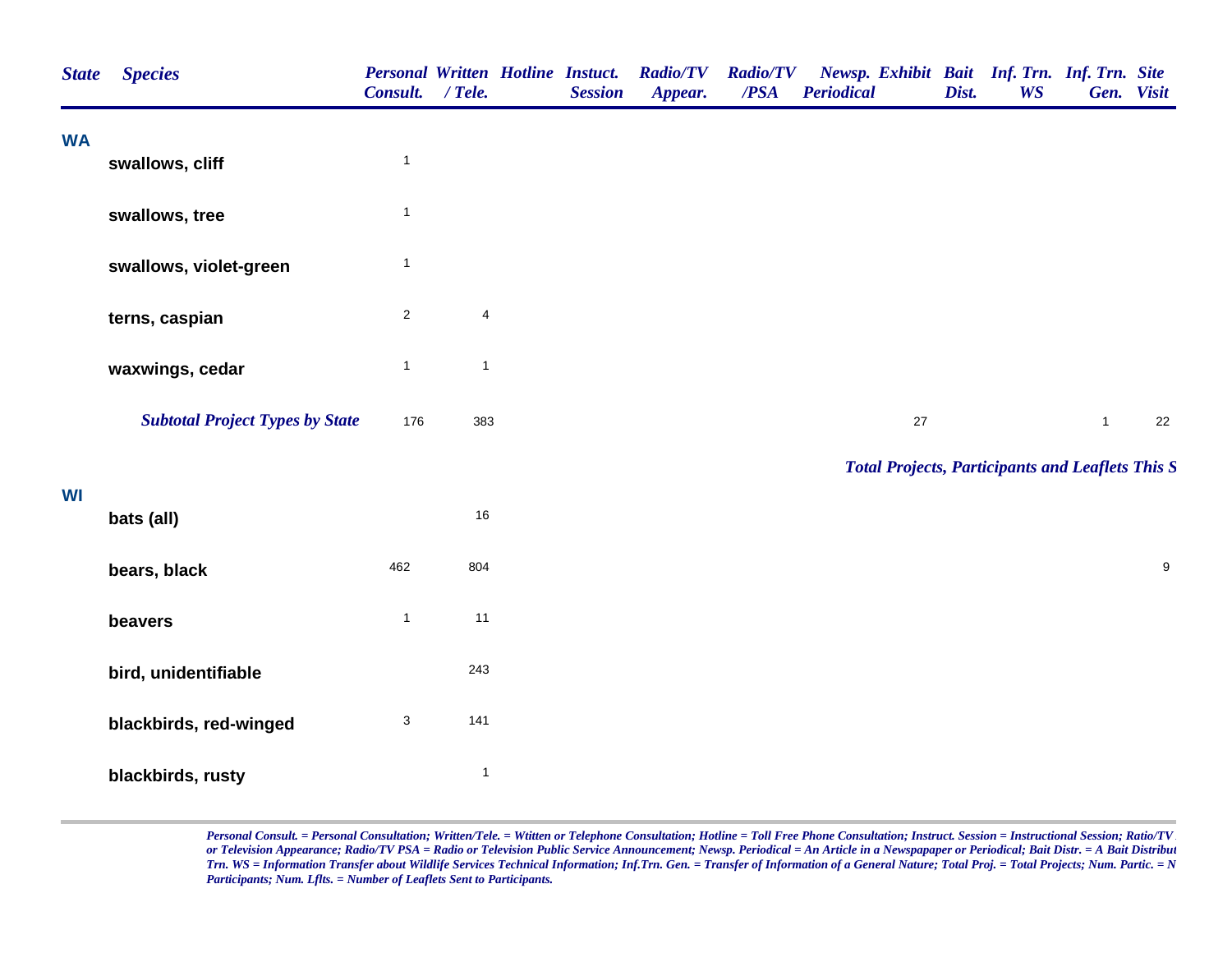|              | <b>Total</b><br>Proj. | Num.<br>Partic | Num.<br><b>Lflts</b> |
|--------------|-----------------------|----------------|----------------------|
|              |                       |                |                      |
|              | $\mathbf{1}$          | $\mathbf{1}$   |                      |
|              | $\mathbf{1}$          | $\mathbf{1}$   |                      |
|              | $\mathbf{1}$          | $\mathbf{1}$   |                      |
|              | $\,6\,$               | $12$           |                      |
|              | $\overline{2}$        | $\sqrt{2}$     |                      |
|              |                       |                |                      |
| <i>'tate</i> | 609                   | 6,390          | 53                   |
|              |                       |                |                      |
|              | $16\,$                | $16\,$         |                      |
|              | 1,275                 | 1,279          | ${\bf 28}$           |
|              | $12$                  | $12$           |                      |
|              | 243                   | 246            |                      |
|              | 144                   | 146            |                      |
|              | $\mathbf 1$           | $\mathbf{1}$   |                      |
|              |                       |                |                      |

m

*Page 217 of 230*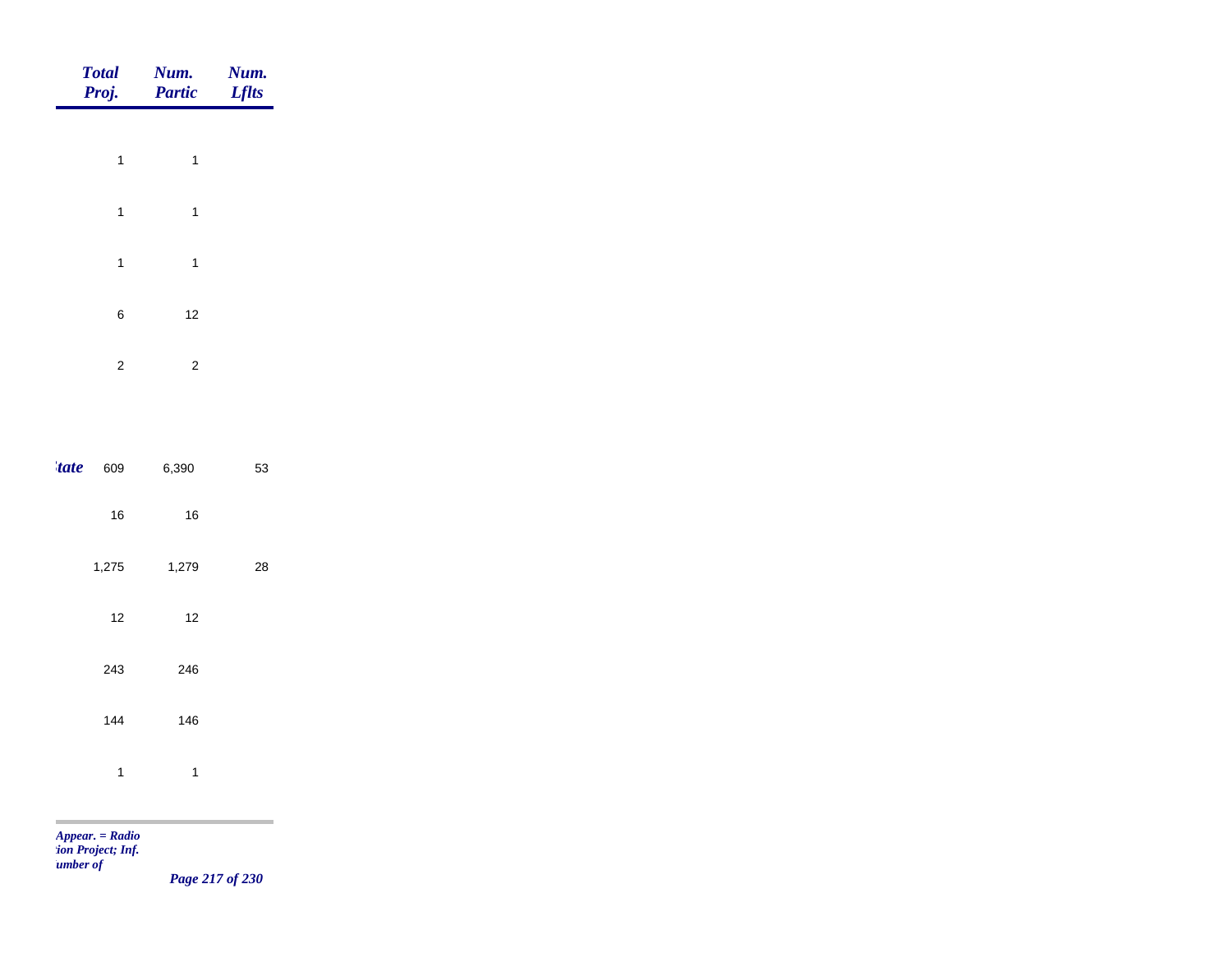| <b>State</b> | <b>Species</b>                | Consult. / Tele. |                  | <b>Session</b>            | Personal Written Hotline Instuct. Radio/TV<br>Appear. | <b>Radio/TV</b><br>/PSA | Newsp. Exhibit Bait Inf. Trn. Inf. Trn. Site<br><b>Periodical</b> | Dist. | <b>WS</b> | Gen. Visit |                |
|--------------|-------------------------------|------------------|------------------|---------------------------|-------------------------------------------------------|-------------------------|-------------------------------------------------------------------|-------|-----------|------------|----------------|
| WI           | blackbirds, z-(mixed species) | $\sqrt{2}$       |                  |                           |                                                       |                         |                                                                   |       |           |            |                |
|              | bluebirds, eastern            |                  | 12               |                           |                                                       |                         |                                                                   |       |           |            |                |
|              | buntings, snow                |                  | $\mathbf{1}$     |                           |                                                       |                         |                                                                   |       |           |            |                |
|              | cardinals, northern           |                  | 24               |                           |                                                       |                         |                                                                   |       |           |            |                |
|              | catbirds, gray                |                  | $\overline{4}$   |                           |                                                       |                         |                                                                   |       |           |            |                |
|              | chipmunks, eastern            | $\mathbf{1}$     |                  |                           |                                                       |                         |                                                                   |       |           |            |                |
|              | coots, american               |                  | $\overline{2}$   |                           |                                                       |                         |                                                                   |       |           |            |                |
|              | cormorants, double-crested    |                  | $\sqrt{5}$       | $\mathbf{1}$              |                                                       |                         | $\mathbf{1}$                                                      |       |           |            | $\sqrt{2}$     |
|              | cowbirds, brown-headed        |                  | $\,$ 5 $\,$      |                           |                                                       |                         |                                                                   |       |           |            |                |
|              | coyotes                       | 24               | $\boldsymbol{9}$ |                           |                                                       |                         |                                                                   |       |           |            | $\mathbf{3}$   |
|              | cranes, sandhill              | 55               | 41               | $\ensuremath{\mathsf{3}}$ |                                                       |                         | $\mathbf{1}$                                                      |       |           |            | $\,6$          |
|              | crows, american               | $\,$ 5 $\,$      | 375              |                           |                                                       |                         |                                                                   |       |           |            | $\overline{2}$ |
|              | deer, white-tailed (captive)  | $\mathbf{1}$     | $\overline{c}$   |                           |                                                       |                         |                                                                   |       |           |            |                |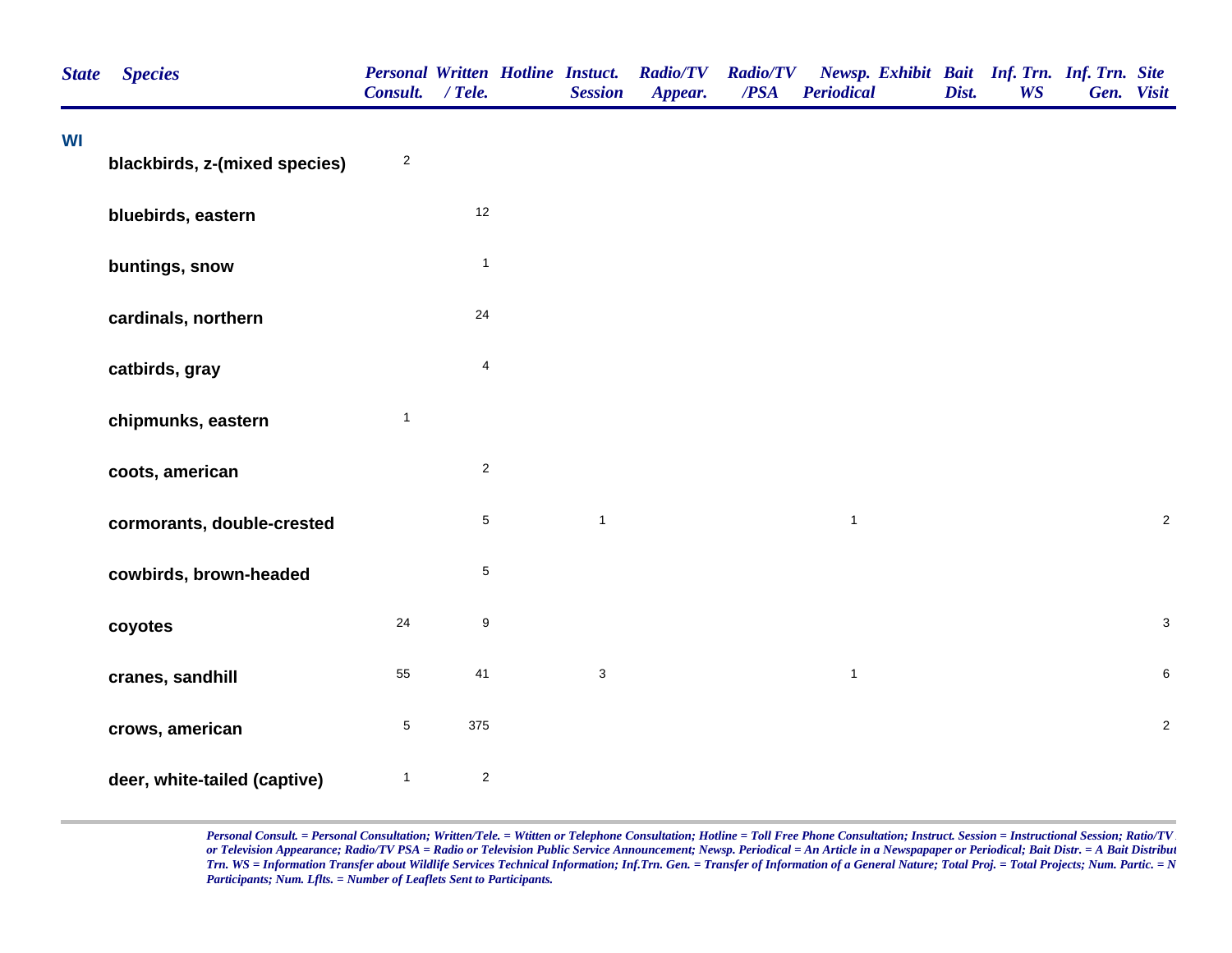| Total<br>Proj.                        |                  | <b>Num.</b><br><b>Partic</b> | <b>Num.</b><br>Lflts |
|---------------------------------------|------------------|------------------------------|----------------------|
|                                       |                  |                              |                      |
|                                       | $\overline{c}$   | $\overline{c}$               |                      |
|                                       | $12$             | $12$                         |                      |
|                                       | $\overline{1}$   | $\overline{1}$               |                      |
|                                       | 24               | 24                           |                      |
|                                       | $\overline{4}$   | $\overline{4}$               |                      |
|                                       | $\mathbf{1}$     | $\overline{1}$               |                      |
|                                       |                  |                              |                      |
|                                       | $\overline{c}$   | $\overline{c}$               |                      |
|                                       | $\boldsymbol{9}$ | $20\,$                       |                      |
|                                       | $\sqrt{5}$       | $\sqrt{5}$                   |                      |
|                                       | 36               | 43                           | $12$                 |
|                                       | 106              | 151                          | 58                   |
|                                       | 382              | 386                          | $\overline{1}$       |
|                                       |                  |                              |                      |
|                                       | $\mathbf{3}$     | $\mathbf{3}$                 |                      |
| <b>The State</b><br>$Appear. = Radio$ |                  |                              |                      |

*tion Project; Inf. Number of* 

*Page 218 of 230*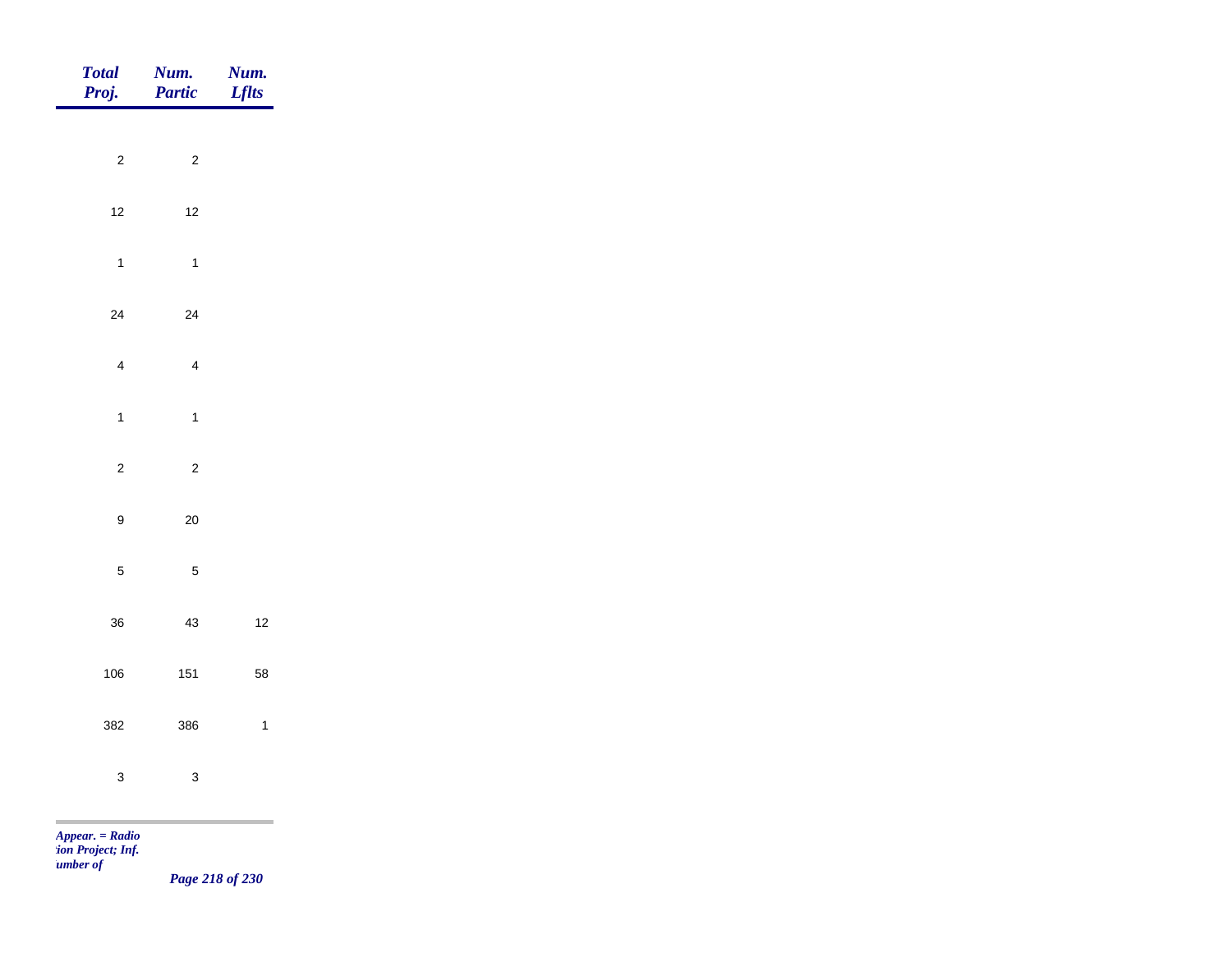| <b>State</b> | <b>Species</b>                  | <b>Personal Written Hotline Instuct.</b><br>Consult. / Tele. |                  | <b>Session</b> | <b>Radio/TV</b><br>Appear. | <b>Radio/TV</b><br>/PSA | Newsp. Exhibit Bait Inf. Trn. Inf. Trn. Site<br><b>Periodical</b> | Dist. | <b>WS</b> | Gen. Visit |              |
|--------------|---------------------------------|--------------------------------------------------------------|------------------|----------------|----------------------------|-------------------------|-------------------------------------------------------------------|-------|-----------|------------|--------------|
| WI           |                                 |                                                              |                  |                |                            |                         |                                                                   |       |           |            |              |
|              | deer, white-tailed (captive)    | $\mathbf{1}$                                                 | $\sqrt{2}$       |                |                            |                         |                                                                   |       |           |            |              |
|              | deer, white-tailed (wild)       | 443                                                          | 154              | $\mathbf{1}$   |                            |                         |                                                                   |       |           |            | 79           |
|              | dogs, feral, free-ranging and h | $\,6$                                                        |                  |                |                            |                         |                                                                   |       |           |            |              |
|              | doves, mourning                 |                                                              | 67               |                |                            |                         |                                                                   |       |           |            |              |
|              | ducks, mallards                 |                                                              | 19               |                |                            |                         |                                                                   |       |           |            | $\mathbf{1}$ |
|              | ducks, teal, blue-winged        |                                                              | $\sqrt{2}$       |                |                            |                         |                                                                   |       |           |            |              |
|              | eagles, bald                    | $\overline{2}$                                               | $\,6$            |                |                            |                         |                                                                   |       |           |            |              |
|              | falcons, american kestrels      |                                                              | $\,$ 5 $\,$      |                |                            |                         |                                                                   |       |           |            |              |
|              | falcons, peregrine              | $\mathbf{1}$                                                 |                  |                |                            |                         |                                                                   |       |           |            |              |
|              | finches, house                  |                                                              | 34               |                |                            |                         |                                                                   |       |           |            |              |
|              | finches, purple                 |                                                              | $\overline{c}$   |                |                            |                         |                                                                   |       |           |            |              |
|              | flickers, northern              |                                                              | $\boldsymbol{7}$ |                |                            |                         |                                                                   |       |           |            |              |
|              | fowl, pea                       |                                                              | $\mathbf{1}$     |                |                            |                         |                                                                   |       |           |            |              |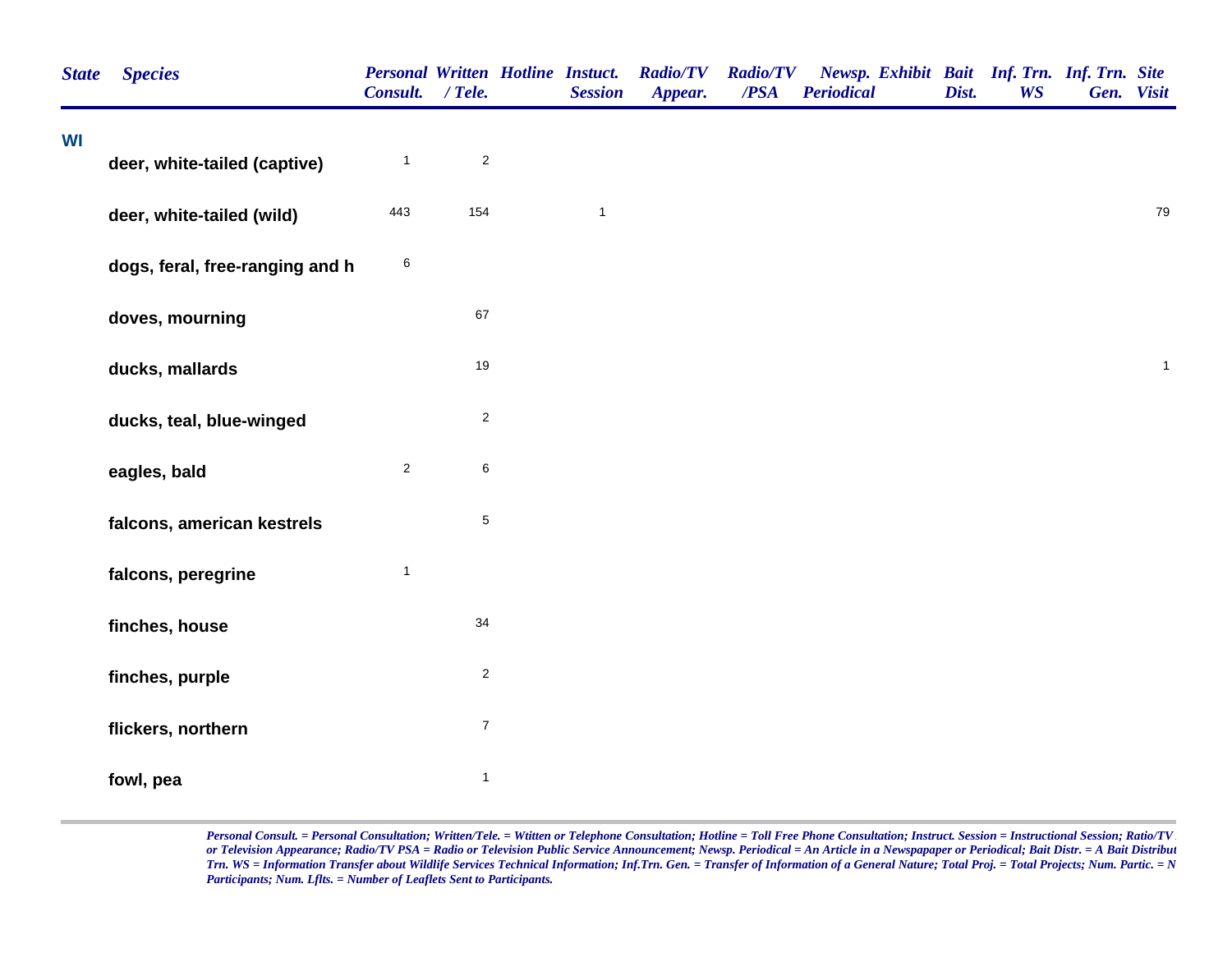| <b>Total</b><br>Proj. | Num.<br>Partic | Num.<br><b>Lflts</b> |
|-----------------------|----------------|----------------------|
|                       |                |                      |
| $\mathbf{3}$          | $\mathbf{3}$   |                      |
| 677                   | 806            | 244                  |
| $\,6$                 | $\overline{7}$ | $\mathbf{1}$         |
| 67                    | 67             | $\mathbf{1}$         |
| $20\,$                | $20\,$         | $\overline{c}$       |
| $\mathbf 2$           | $\overline{c}$ |                      |
| $\bf 8$               | $10\,$         | $\mathbf{3}$         |
|                       |                |                      |
| $\overline{5}$        | $\overline{5}$ |                      |
| $\overline{1}$        | $\overline{1}$ |                      |
| 34                    | 34             |                      |
| $\mathbf 2$           | $\overline{2}$ |                      |
| $\overline{7}$        | $\overline{7}$ |                      |
| $\mathbf{1}$          | $\mathbf{1}$   |                      |
|                       |                |                      |

*Page 219 of 230*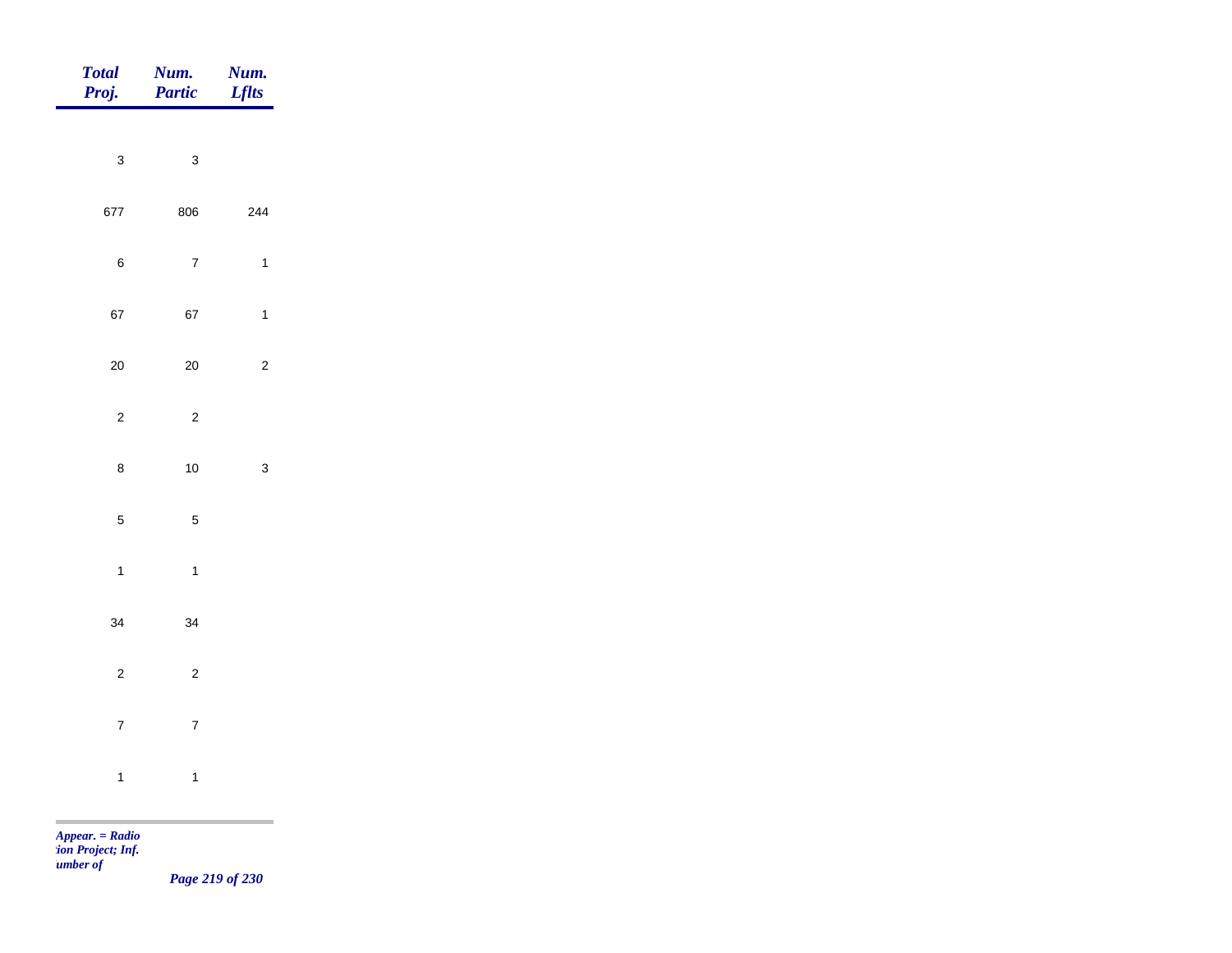| <b>State</b> | <b>Species</b>                 | <b>Personal Written Hotline Instuct.</b><br>Consult. / Tele. |                         | <b>Session</b> | <b>Radio/TV</b><br>Appear. | <b>Radio/TV</b><br>/PSA | Newsp. Exhibit Bait Inf. Trn. Inf. Trn. Site<br><b>Periodical</b> | Dist. | <b>WS</b> | Gen. Visit |    |
|--------------|--------------------------------|--------------------------------------------------------------|-------------------------|----------------|----------------------------|-------------------------|-------------------------------------------------------------------|-------|-----------|------------|----|
| <b>WI</b>    | fowl, pea                      |                                                              | $\mathbf{1}$            |                |                            |                         |                                                                   |       |           |            |    |
|              |                                |                                                              |                         |                |                            |                         |                                                                   |       |           |            |    |
|              | foxes, red                     | $\mathbf{1}$                                                 |                         |                |                            |                         |                                                                   |       |           |            |    |
|              | geese, canada                  | 108                                                          | 168                     | $11$           |                            |                         | $\ensuremath{\mathsf{3}}$                                         |       |           |            | 43 |
|              | goldfinches, american          |                                                              | 22                      |                |                            |                         |                                                                   |       |           |            |    |
|              | gophers, pocket (all)          | $\mathbf 1$                                                  |                         |                |                            |                         |                                                                   |       |           |            |    |
|              | grackles, common               |                                                              | 86                      |                |                            |                         |                                                                   |       |           |            |    |
|              | grouse, ruffed                 |                                                              | $\overline{2}$          |                |                            |                         |                                                                   |       |           |            |    |
|              | gulls, herring                 | $\sqrt{5}$                                                   | 63                      |                |                            |                         |                                                                   |       |           |            |    |
|              | gulls, ring-billed             | 3                                                            | 64                      | $\mathbf{3}$   |                            |                         |                                                                   |       |           |            |    |
|              | hawks, cooper's                | $\mathbf 2$                                                  | $\mathbf 5$             |                |                            |                         |                                                                   |       |           |            |    |
|              | hawks, harrier, northern (mars |                                                              | $\sqrt{2}$              |                |                            |                         |                                                                   |       |           |            |    |
|              | hawks, red-tailed              | $\mathbf{1}$                                                 | 51                      |                |                            |                         |                                                                   |       |           |            |    |
|              | hawks, rough-legged            |                                                              | $\overline{\mathbf{c}}$ |                |                            |                         |                                                                   |       |           |            |    |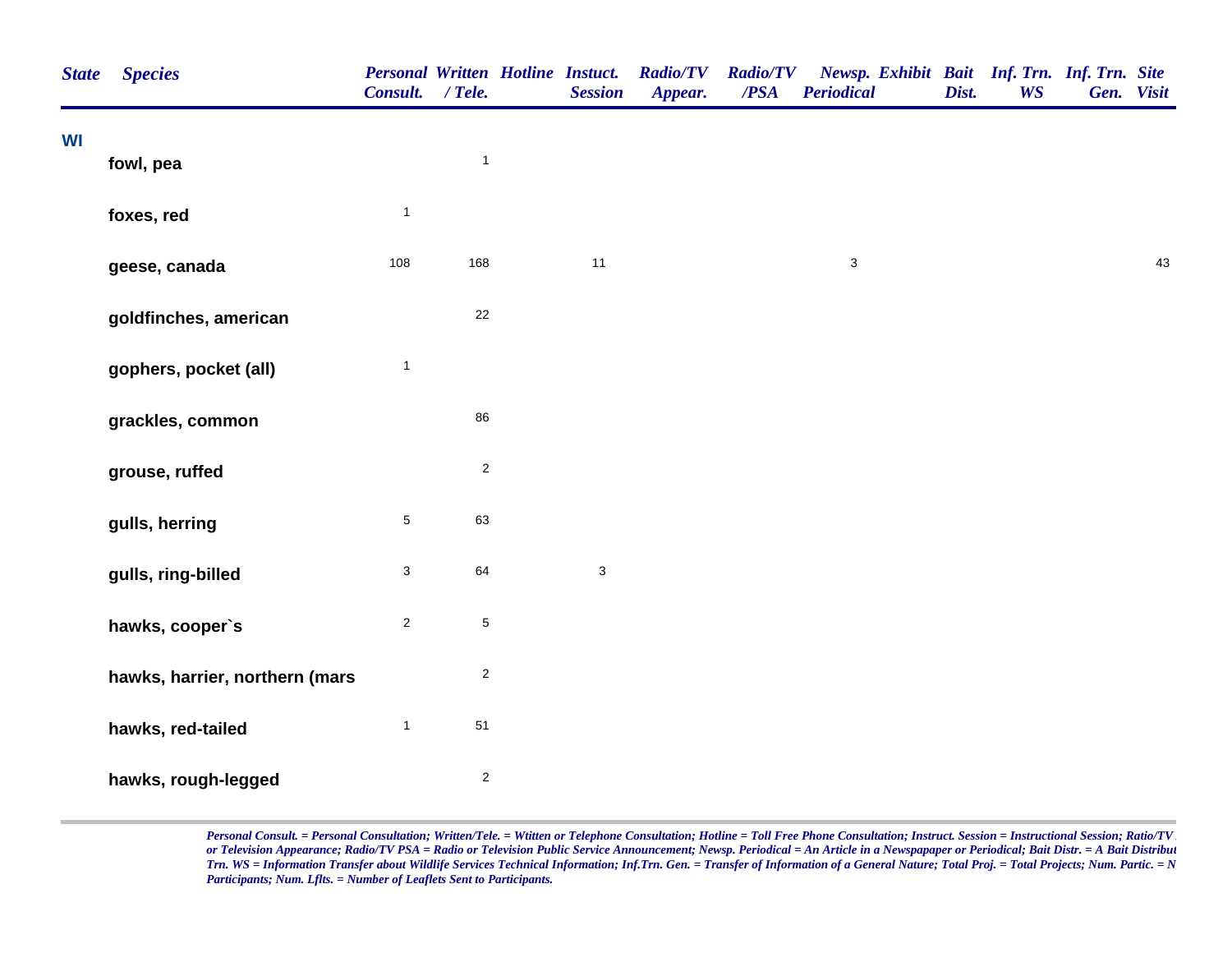| <b>Total</b><br>Proj.   | Num.<br>Partic | Num.<br><b>Lflts</b> |
|-------------------------|----------------|----------------------|
| $\mathbf{1}$            | $\mathbf{1}$   |                      |
| $\mathbf{1}$            | $\,6\,$        |                      |
| 333                     | 615            | 262                  |
| $22\,$                  | $23\,$         |                      |
| $\overline{1}$          | $\mathbf{1}$   | $\mathbf{3}$         |
| 86                      | 86             |                      |
| $\overline{c}$          | $\mathbf{3}$   |                      |
| 68                      | $\bf 74$       | $21$                 |
| ${\bf 70}$              | $117$          | $24\,$               |
| $\overline{\mathbf{7}}$ | $\bf 8$        | $\mathbf{3}$         |
| $\overline{c}$          | $\overline{c}$ |                      |
| 52                      | 52             | $\overline{5}$       |
| $\overline{c}$          | $\overline{c}$ |                      |
|                         |                |                      |

*Page 220 of 230*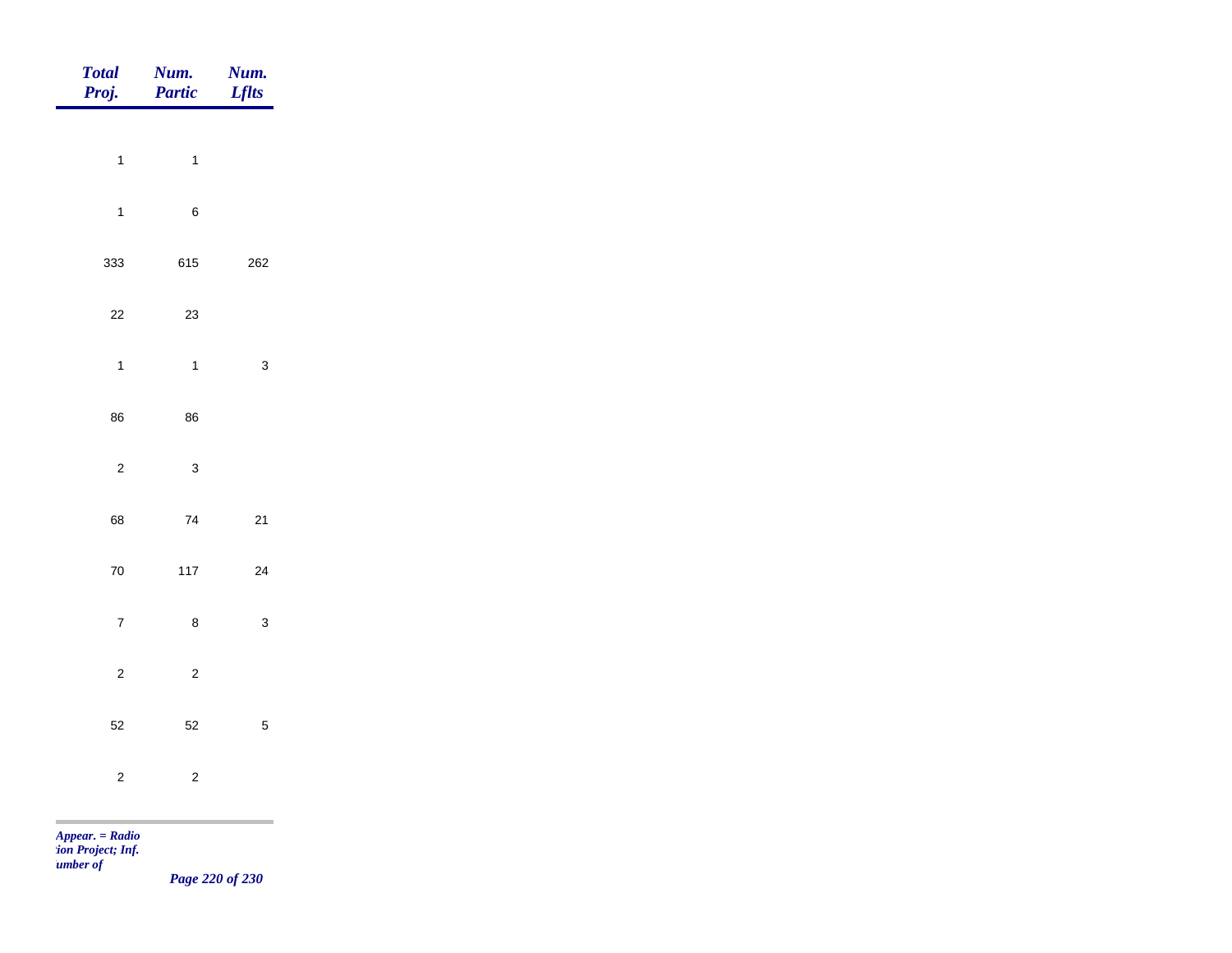|    | <b>Species</b>           | Consult. / Tele. |                | <b>Personal Written Hotline Instuct.</b><br><b>Session</b> | <b>Radio/TV</b><br>Appear. | <b>Radio/TV</b><br>$\overline{PSA}$ | Newsp. Exhibit Bait Inf. Trn. Inf. Trn. Site<br><b>Periodical</b> | Dist. | <b>WS</b> | Gen. Visit |              |
|----|--------------------------|------------------|----------------|------------------------------------------------------------|----------------------------|-------------------------------------|-------------------------------------------------------------------|-------|-----------|------------|--------------|
| WI | hawks, rough-legged      |                  | $\overline{c}$ |                                                            |                            |                                     |                                                                   |       |           |            |              |
|    |                          |                  |                |                                                            |                            |                                     |                                                                   |       |           |            |              |
|    | hawks, sharp-shinned     |                  | $\overline{c}$ |                                                            |                            |                                     |                                                                   |       |           |            |              |
|    | herons, great blue       |                  | 22             |                                                            |                            |                                     |                                                                   |       |           |            |              |
|    | herons, green            |                  | $\,6\,$        |                                                            |                            |                                     |                                                                   |       |           |            |              |
|    | hogs, feral              | $\overline{2}$   |                |                                                            |                            |                                     |                                                                   |       |           |            | $\mathbf{1}$ |
|    | jays, blue               |                  | ${\bf 75}$     |                                                            |                            |                                     |                                                                   |       |           |            |              |
|    | killdeers                |                  | $\,6\,$        |                                                            |                            |                                     |                                                                   |       |           |            |              |
|    | kingfishers, belted      |                  | $\overline{7}$ |                                                            |                            |                                     |                                                                   |       |           |            |              |
|    | lions, mountain (cougar) | $\mathbf{1}$     |                |                                                            |                            |                                     |                                                                   |       |           |            |              |
|    | marmots/woodchucks (all) | $\mathbf{1}$     | $\mathbf{1}$   |                                                            |                            |                                     |                                                                   |       |           |            |              |
|    | martins, purple          |                  | $\overline{c}$ |                                                            |                            |                                     |                                                                   |       |           |            |              |
|    | meadowlarks, eastern     |                  | $\mathbf{3}$   |                                                            |                            |                                     |                                                                   |       |           |            |              |
|    | muskrats                 | $\mathbf{1}$     | $\overline{c}$ |                                                            |                            |                                     |                                                                   |       |           |            |              |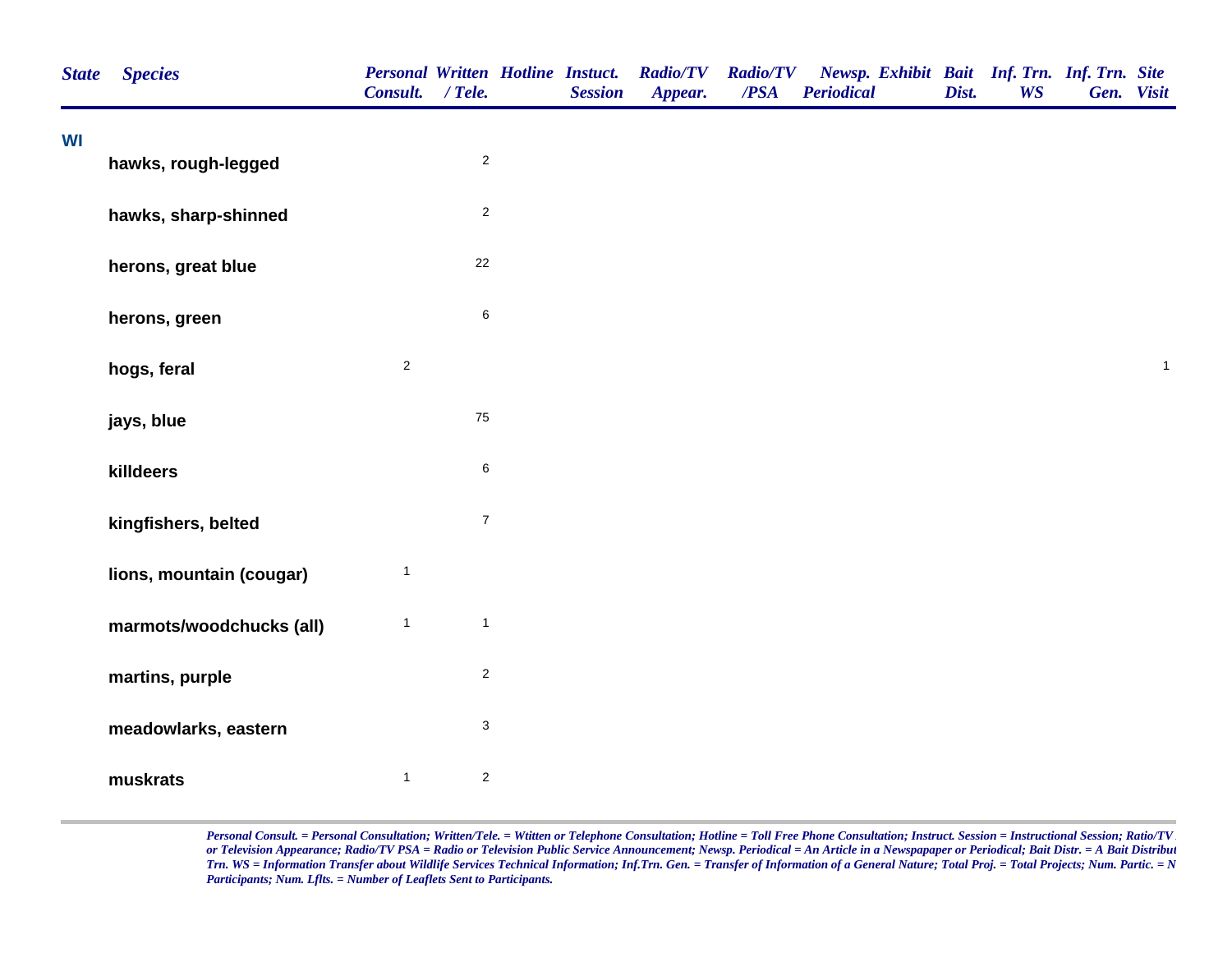| Total<br>Proj.                                                         | <b>Num.</b><br>Partic | <b>Num.</b><br>Lflts    |
|------------------------------------------------------------------------|-----------------------|-------------------------|
| $\overline{2}$                                                         | $\overline{c}$        |                         |
|                                                                        |                       |                         |
| $\overline{c}$                                                         | $\overline{c}$        |                         |
| $22\,$                                                                 | $22\,$                | $\overline{\mathbf{4}}$ |
| $\, 6$                                                                 | $\,6\,$               |                         |
| $\mathbf{3}$                                                           | $\mathbf{3}$          |                         |
| ${\bf 75}$                                                             | ${\bf 75}$            |                         |
| $\,6\,$                                                                | $\bf 6$               |                         |
| $\overline{7}$                                                         | $\overline{7}$        |                         |
|                                                                        |                       |                         |
| $\overline{1}$                                                         | $\mathbf{1}$          |                         |
| $\overline{c}$                                                         | $\overline{c}$        | $\mathbf{1}$            |
| $\overline{c}$                                                         | $\overline{c}$        |                         |
| $\mathbf{3}$                                                           | $\mathbf{3}$          |                         |
| $\mathbf{3}$                                                           | $\mathbf{3}$          | $\mathbf{1}$            |
| <b>Contract Contract Contract</b><br>$A_{\text{max}} = D_{\text{eff}}$ |                       |                         |

*Page 221 of 230*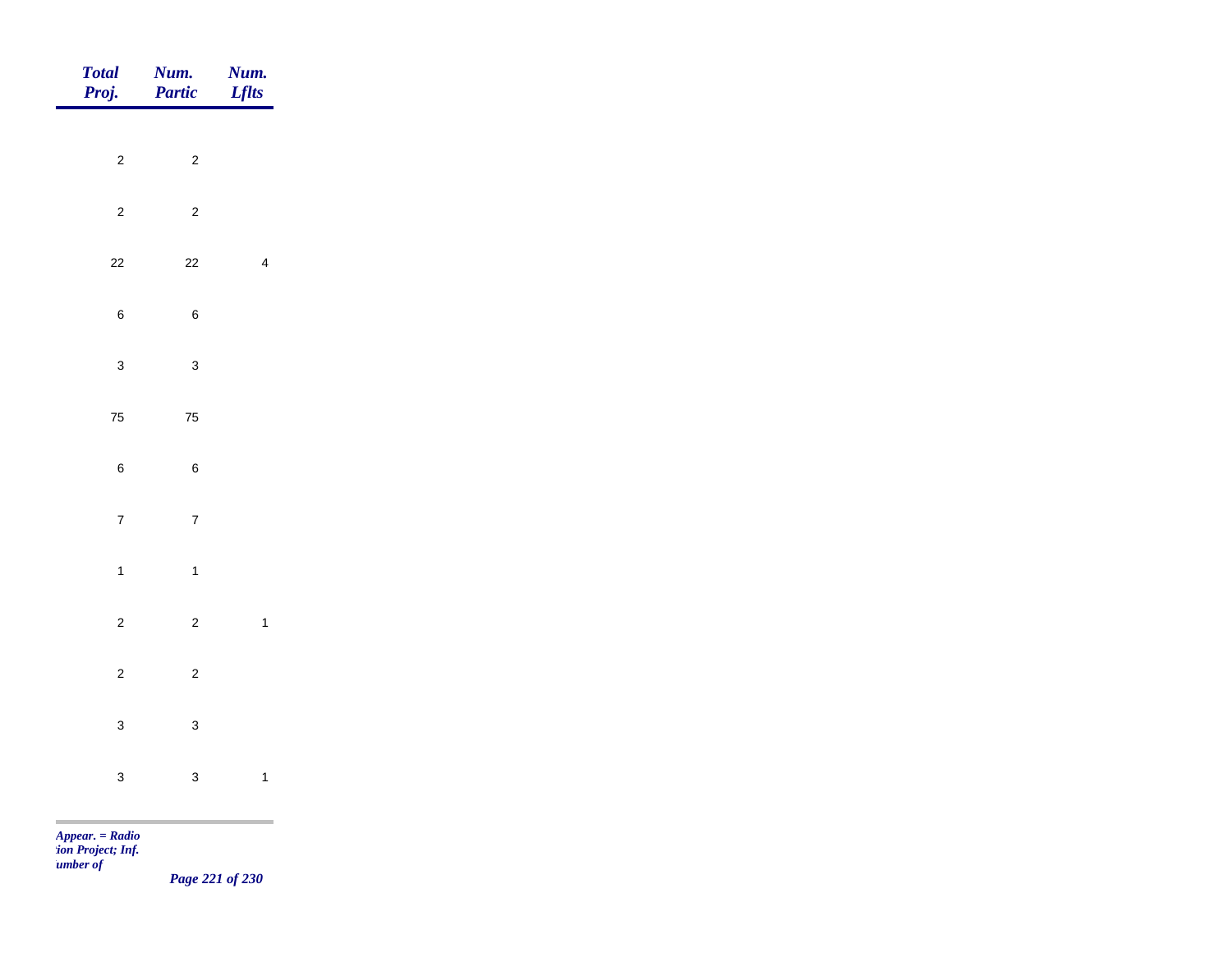| <b>State</b> | <b>Species</b>           | <b>Personal Written Hotline Instuct.</b><br>Consult. / Tele. |                           | <b>Session</b> | <b>Radio/TV</b><br>Appear. | <b>Radio/TV</b><br>$\overline{PSA}$ | Newsp. Exhibit Bait Inf. Trn. Inf. Trn. Site<br><b>Periodical</b> | Dist. | <b>WS</b> | Gen. Visit |            |
|--------------|--------------------------|--------------------------------------------------------------|---------------------------|----------------|----------------------------|-------------------------------------|-------------------------------------------------------------------|-------|-----------|------------|------------|
| <b>WI</b>    | muskrats                 | $\mathbf{1}$                                                 | $\overline{2}$            |                |                            |                                     |                                                                   |       |           |            |            |
|              | nighthawks (all)         |                                                              | $\mathbf{1}$              |                |                            |                                     |                                                                   |       |           |            |            |
|              | no species               | $\mathbf{1}$                                                 | $\mathbf{1}$              | 24             |                            |                                     | $\mathbf{1}$                                                      |       |           |            |            |
|              | non-wildlife             | $\sqrt{5}$                                                   |                           |                |                            |                                     |                                                                   |       |           |            |            |
|              | ospreys                  |                                                              | $\mathbf{1}$              |                |                            |                                     |                                                                   |       |           |            |            |
|              | owls, barred             |                                                              | $\ensuremath{\mathsf{3}}$ |                |                            |                                     |                                                                   |       |           |            |            |
|              | owls, eastern screech    |                                                              | $\mathbf 2$               |                |                            |                                     |                                                                   |       |           |            |            |
|              | owls, great horned       | $\mathbf{1}$                                                 | 16                        |                |                            |                                     |                                                                   |       |           |            |            |
|              | owls, northern saw-whet  |                                                              | $\mathbf{1}$              |                |                            |                                     |                                                                   |       |           |            |            |
|              | pelicans, american white |                                                              | $\mathbf{1}$              |                |                            |                                     |                                                                   |       |           |            |            |
|              | pheasants, ring-necked   |                                                              | $\mathbf{1}$              |                |                            |                                     |                                                                   |       |           |            |            |
|              | pigeons, feral (rock)    | $\boldsymbol{7}$                                             | 29                        |                |                            |                                     |                                                                   |       |           |            | $\sqrt{2}$ |
|              | rabbits, cottontail      |                                                              | 4                         |                |                            |                                     |                                                                   |       |           |            |            |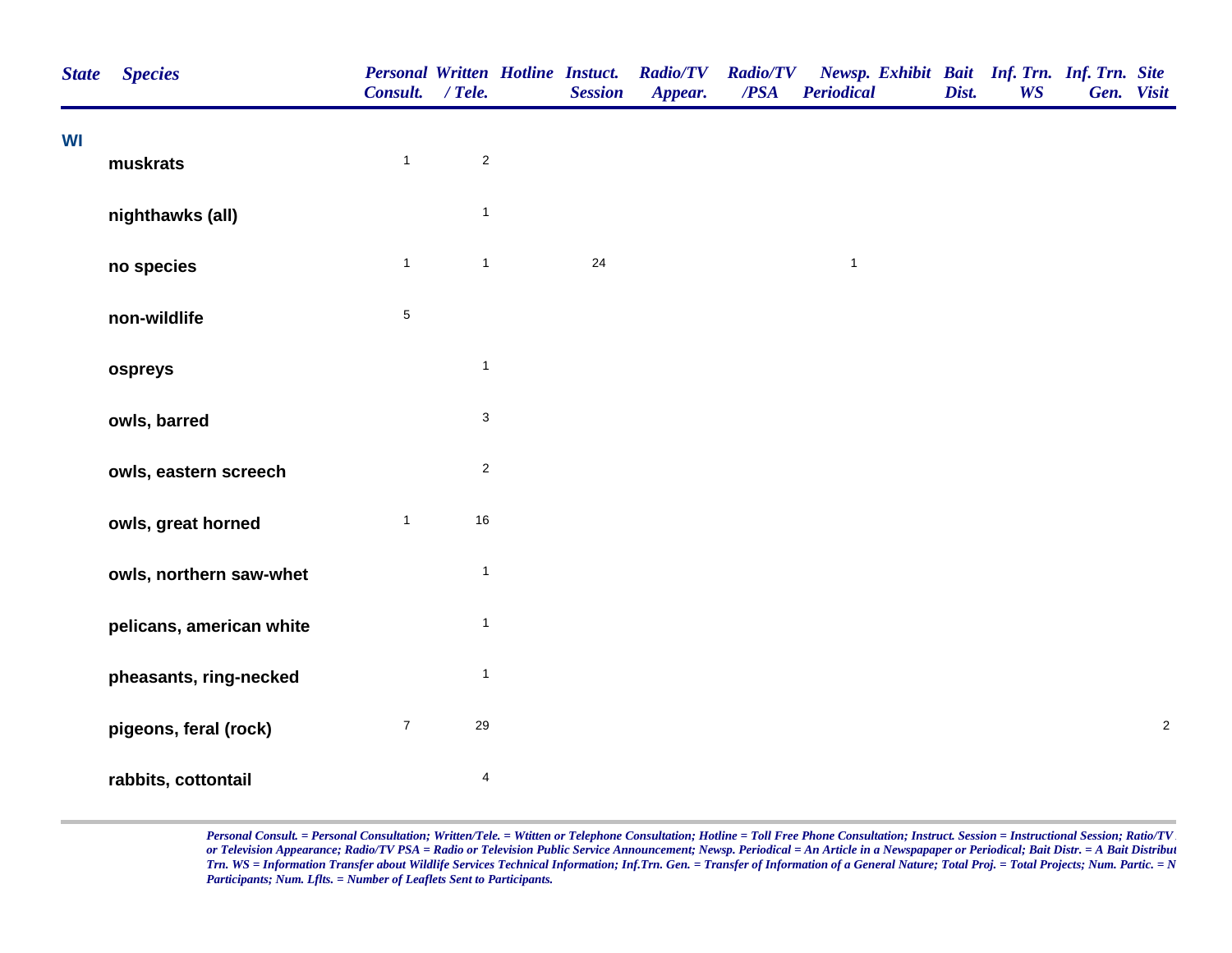| Total<br>Proj. | Num.<br>Partic | Num.<br><b>Lflts</b> |
|----------------|----------------|----------------------|
| $\mathbf{3}$   | $\mathbf{3}$   | $\overline{1}$       |
|                |                |                      |
| $\overline{1}$ | $\overline{1}$ |                      |
| $27\,$         | 582            | 272                  |
| $\overline{5}$ | $\overline{5}$ |                      |
| $\overline{1}$ | $\mathbf{1}$   |                      |
| $\mathbf{3}$   | $\mathbf{3}$   | $\overline{1}$       |
| $\overline{c}$ | $\overline{c}$ |                      |
|                |                |                      |
| $17\,$         | $18\,$         | $16\,$               |
| $\mathbf{1}$   | $\overline{1}$ |                      |
| $\overline{1}$ | $\overline{1}$ |                      |
| $\overline{1}$ | $\overline{1}$ |                      |
| 38             | $42\,$         | $\overline{c}$       |
| $\overline{4}$ | $\overline{4}$ |                      |
|                |                |                      |

*Page 222 of 230*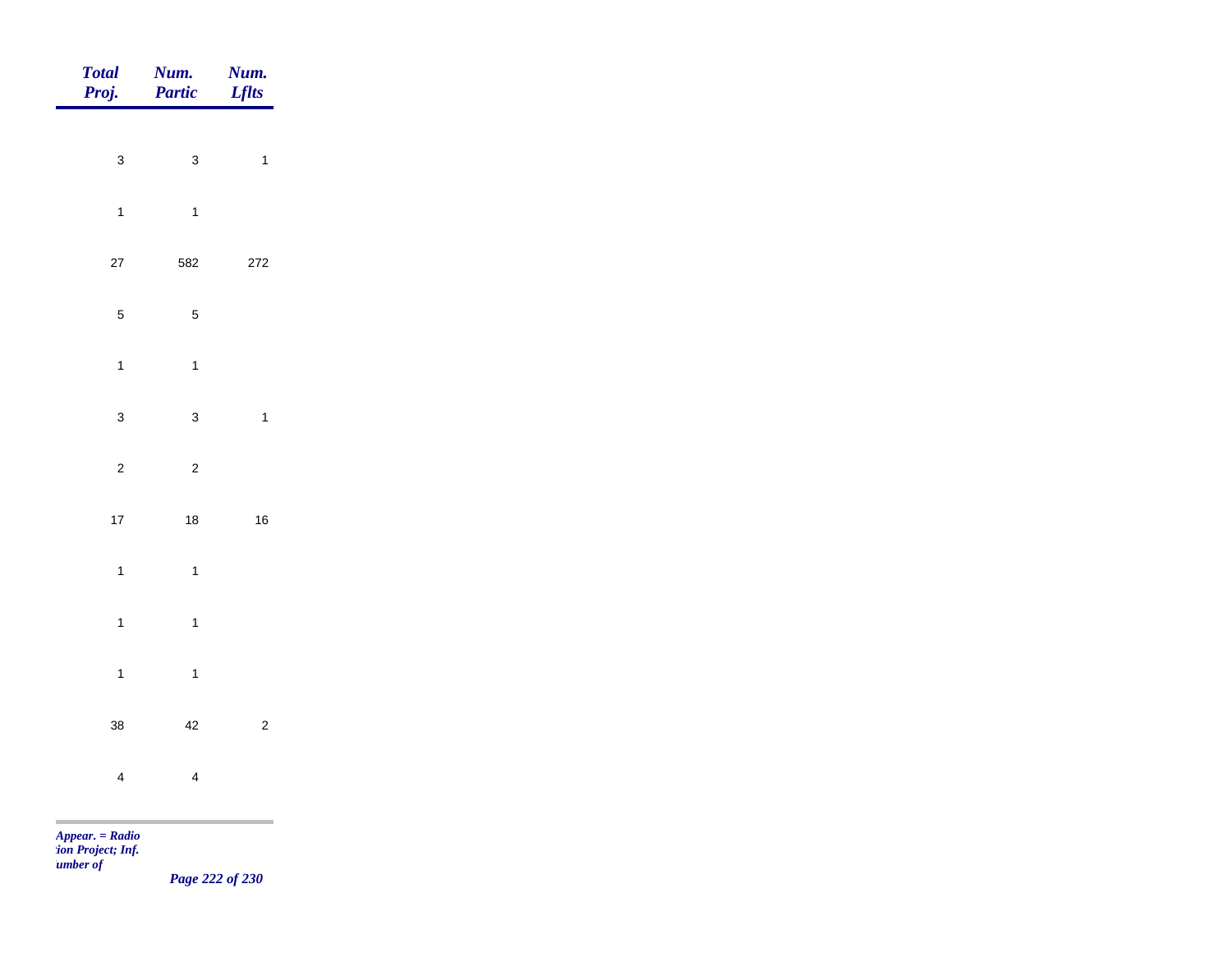| <b>State</b> | <b>Species</b>           | <b>Personal Written Hotline Instuct.</b><br>Consult. / Tele. |                         | <b>Session</b> | <b>Radio/TV</b><br>Appear. | <b>Radio/TV</b><br>$\overline{PSA}$ | Newsp. Exhibit Bait Inf. Trn. Inf. Trn. Site<br><b>Periodical</b> | Dist. | <b>WS</b> | Gen. Visit |              |
|--------------|--------------------------|--------------------------------------------------------------|-------------------------|----------------|----------------------------|-------------------------------------|-------------------------------------------------------------------|-------|-----------|------------|--------------|
| WI           | rabbits, cottontail      |                                                              | $\overline{\mathbf{4}}$ |                |                            |                                     |                                                                   |       |           |            |              |
|              | raccoons                 | $\mathbf 2$                                                  |                         |                |                            |                                     |                                                                   |       |           |            |              |
|              | ravens, common           |                                                              | $\boldsymbol{7}$        |                |                            |                                     |                                                                   |       |           |            |              |
|              | redpolls, common         |                                                              | $\overline{2}$          |                |                            |                                     |                                                                   |       |           |            |              |
|              | robins, american         | $\mathbf{1}$                                                 | 175                     |                |                            |                                     |                                                                   |       |           |            |              |
|              | skunks, striped          | $\mathbf{3}$                                                 | $\mathbf{1}$            |                |                            |                                     |                                                                   |       |           |            | $\mathbf{1}$ |
|              | sparrows, house/english  |                                                              | 86                      |                |                            |                                     |                                                                   |       |           |            |              |
|              | sparrows, song           |                                                              | $\mathbf{1}$            |                |                            |                                     |                                                                   |       |           |            |              |
|              | squirrels, gray          | $\mathbf{1}$                                                 | $\boldsymbol{9}$        |                |                            |                                     |                                                                   |       |           |            |              |
|              | squirrels, ground, other |                                                              |                         |                |                            |                                     |                                                                   |       |           |            | $\mathbf{1}$ |
|              | squirrels, red           |                                                              | $\mathbf{1}$            |                |                            |                                     |                                                                   |       |           |            |              |
|              | starlings, european      | 59                                                           | 25                      |                |                            |                                     | $\mathbf{1}$                                                      |       |           |            | 19           |
|              | swallows, barn           |                                                              | $\boldsymbol{7}$        |                |                            |                                     |                                                                   |       |           |            |              |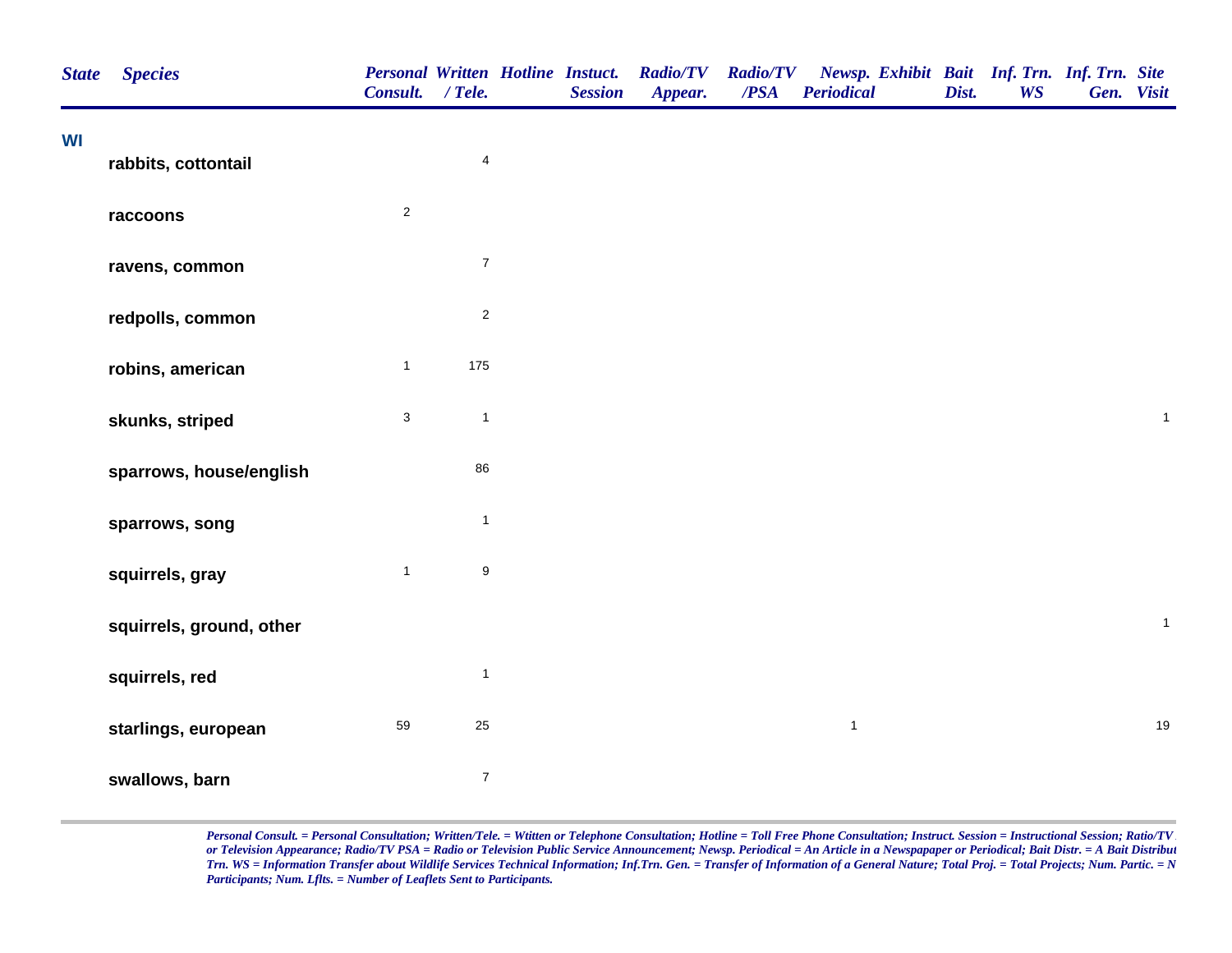| Total<br>Proj.   | <b>Num.</b><br>Partic | <b>Num.</b><br>Lflts    |
|------------------|-----------------------|-------------------------|
|                  |                       |                         |
| $\overline{4}$   | $\overline{4}$        |                         |
| $\overline{c}$   | $\overline{c}$        | $\overline{\mathbf{4}}$ |
| $\boldsymbol{7}$ | $\overline{7}$        |                         |
| $\overline{c}$   | $\overline{c}$        |                         |
| 176              | 176                   |                         |
| $\overline{5}$   | $\overline{5}$        | $\mathbf{3}$            |
|                  |                       |                         |
| 86               | 86                    | $\mathbf{1}$            |
| $\overline{1}$   | $\mathbf{1}$          |                         |
| $10\,$           | $10$                  |                         |
| $\overline{1}$   | $\mathbf{1}$          |                         |
| $\overline{1}$   | $\mathbf{1}$          |                         |
| 104              | 148                   | 118                     |
| $\overline{7}$   | $\overline{7}$        |                         |
|                  |                       |                         |

*tion Project; Inf. Number of* 

*Page 223 of 230*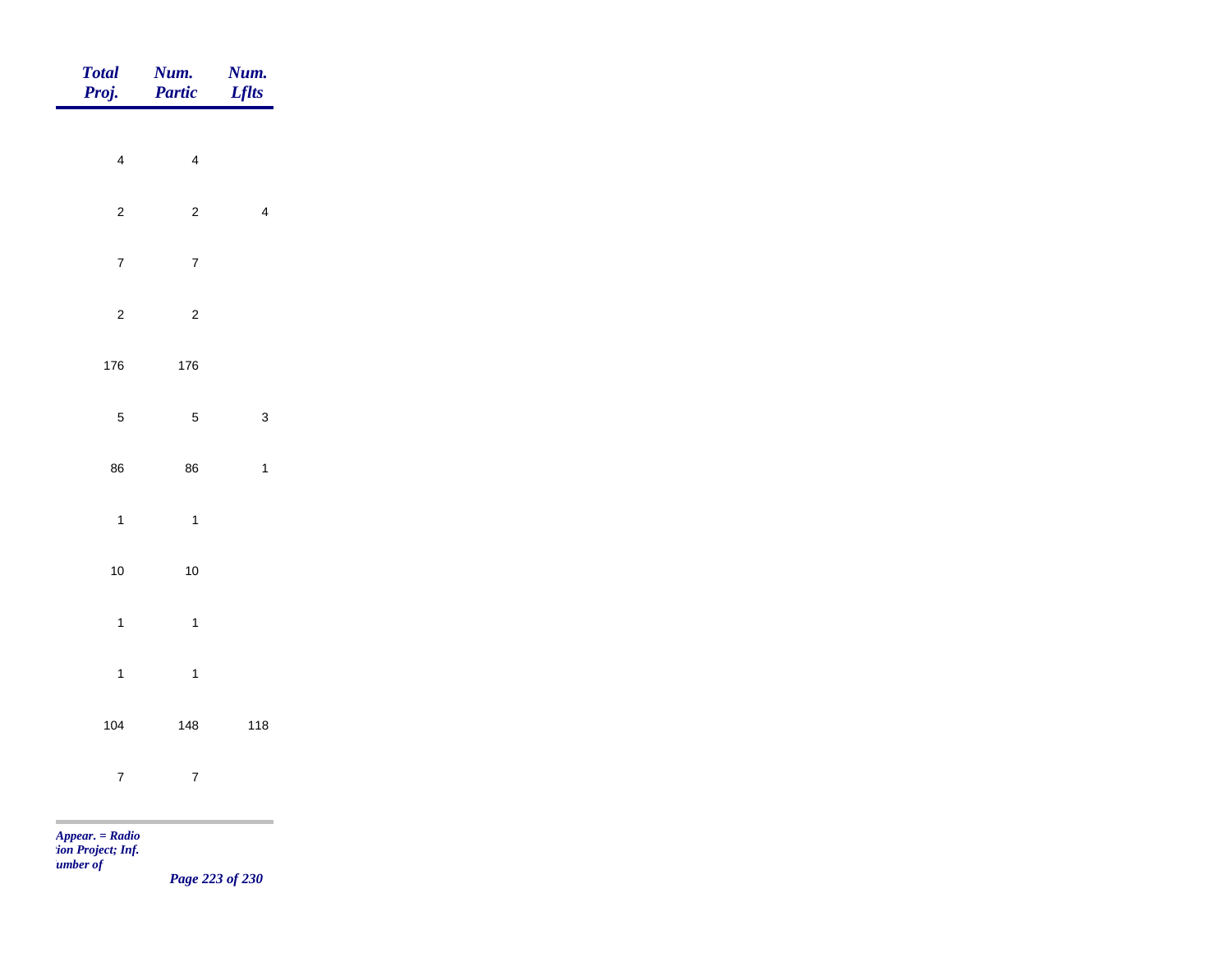| <b>State</b> | <b>Species</b>        | Consult. / Tele. |                           | <b>Personal Written Hotline Instuct.</b><br><b>Session</b> | <b>Radio/TV</b><br>Appear. | <b>Radio/TV</b><br>$\overline{PSA}$ | Newsp. Exhibit Bait Inf. Trn. Inf. Trn. Site<br><b>Periodical</b> | Dist. | <b>WS</b> | Gen. Visit |       |
|--------------|-----------------------|------------------|---------------------------|------------------------------------------------------------|----------------------------|-------------------------------------|-------------------------------------------------------------------|-------|-----------|------------|-------|
| WI           | swallows, barn        |                  | $\boldsymbol{7}$          |                                                            |                            |                                     |                                                                   |       |           |            |       |
|              | swallows, cliff       | $\mathbf{1}$     | $\sqrt{5}$                |                                                            |                            |                                     |                                                                   |       |           |            |       |
|              | swallows, tree        |                  | $\boldsymbol{7}$          |                                                            |                            |                                     |                                                                   |       |           |            |       |
|              | swans, mute           |                  | $\mathbf{1}$              |                                                            |                            |                                     |                                                                   |       |           |            |       |
|              | swans, trumpeter      |                  | $\mathbf{1}$              |                                                            |                            |                                     |                                                                   |       |           |            |       |
|              | thrushes, varied      |                  | $\sqrt{2}$                |                                                            |                            |                                     |                                                                   |       |           |            |       |
|              | turkeys, wild         | 31               | 41                        |                                                            |                            |                                     |                                                                   |       |           |            | $\,6$ |
|              | vultures, turkey      |                  | $\overline{4}$            |                                                            |                            |                                     |                                                                   |       |           |            |       |
|              | waxwings, cedar       |                  | $\,6\,$                   |                                                            |                            |                                     |                                                                   |       |           |            |       |
|              | wolves, gray/timber   | 147              | $10\,$                    |                                                            |                            |                                     | $\mathbf{1}$                                                      |       |           |            | 6     |
|              | woodpeckers, downy    |                  | 52                        |                                                            |                            |                                     |                                                                   |       |           |            |       |
|              | woodpeckers, hairy    |                  | $12$                      |                                                            |                            |                                     |                                                                   |       |           |            |       |
|              | woodpeckers, pileated |                  | $\ensuremath{\mathsf{3}}$ |                                                            |                            |                                     |                                                                   |       |           |            |       |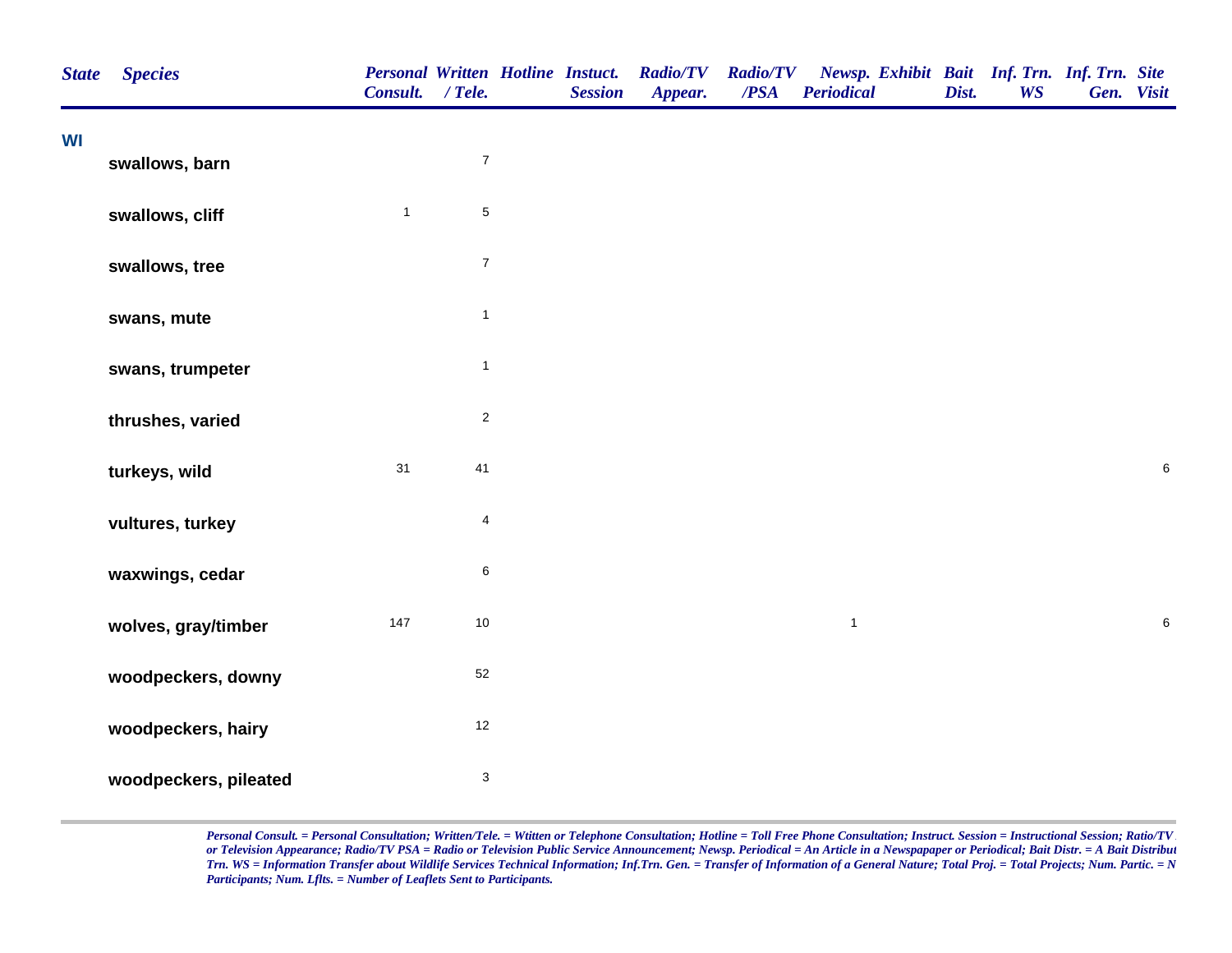| Num.<br>Partic | <b>Num.</b><br><i>Lflts</i>                                                           |
|----------------|---------------------------------------------------------------------------------------|
|                |                                                                                       |
|                |                                                                                       |
| $\,6$          |                                                                                       |
| $\overline{7}$ |                                                                                       |
| $\mathbf{1}$   |                                                                                       |
| $\mathbf{1}$   |                                                                                       |
|                |                                                                                       |
|                | 54                                                                                    |
|                |                                                                                       |
|                |                                                                                       |
| $\bf 6$        |                                                                                       |
| 182            | $25\,$                                                                                |
| 54             | 35                                                                                    |
| $12$           | $\mathbf 1$                                                                           |
|                | $\mathbf{1}$                                                                          |
|                |                                                                                       |
|                | $\sqrt{7}$<br>$\sqrt{2}$<br>83<br>$\overline{4}$<br>$\mathbf{3}$<br>$Appear. = Radio$ |

*tion Project; Inf. Number of* 

*Page 224 of 230*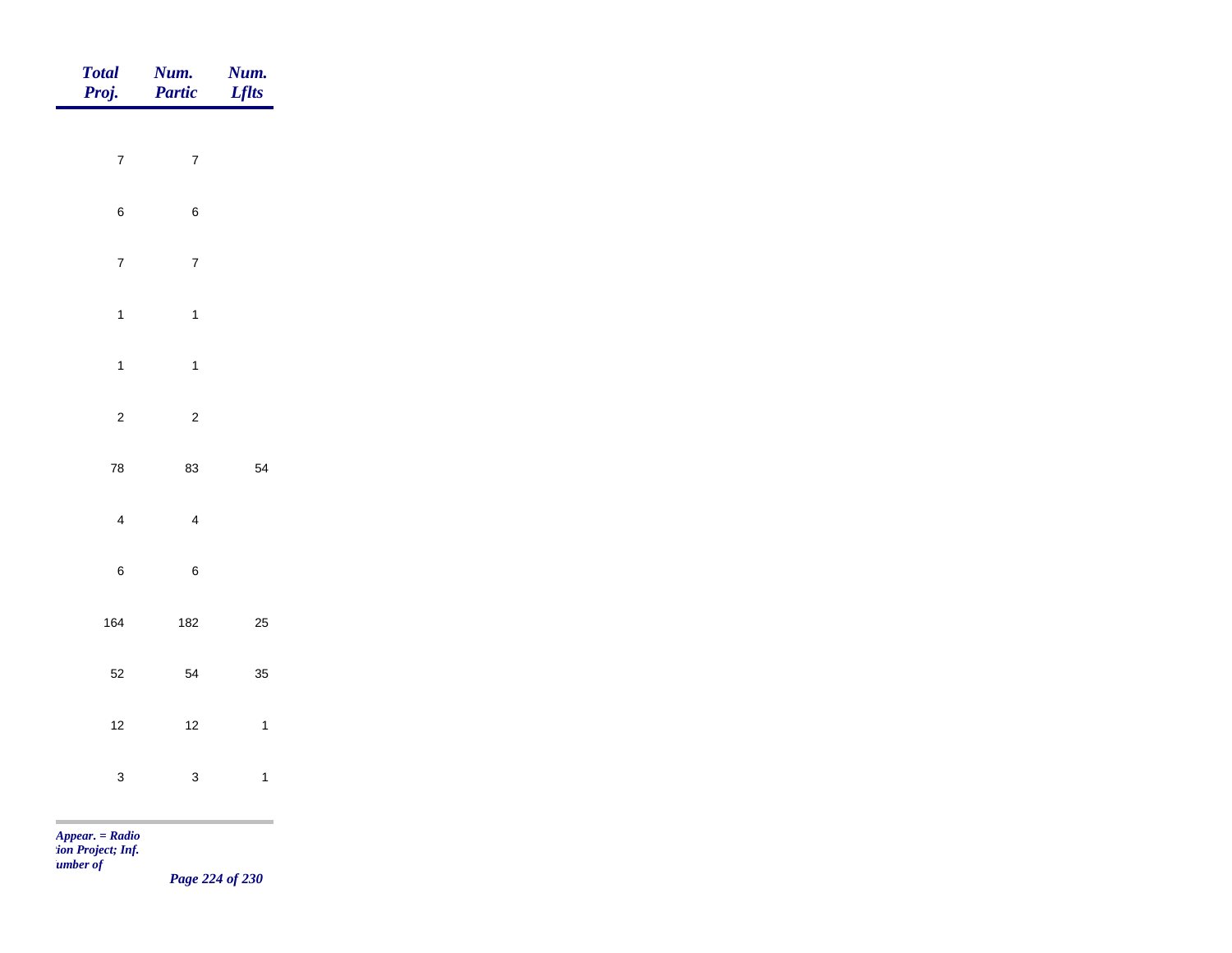| <b>State</b> | <b>Species</b>                         | Consult. / Tele.        |                           | <b>Personal Written Hotline Instuct.</b><br><b>Session</b> | <b>Radio/TV</b><br>Appear. | <b>Radio/TV</b><br>/PSA | Newsp. Exhibit Bait Inf. Trn. Inf. Trn. Site<br><b>Periodical</b> | Dist. | <b>WS</b> | Gen. Visit     |     |
|--------------|----------------------------------------|-------------------------|---------------------------|------------------------------------------------------------|----------------------------|-------------------------|-------------------------------------------------------------------|-------|-----------|----------------|-----|
| WI           | woodpeckers, pileated                  |                         | $\ensuremath{\mathsf{3}}$ |                                                            |                            |                         |                                                                   |       |           |                |     |
|              | woodpeckers, red-headed                |                         | $\overline{\mathbf{4}}$   |                                                            |                            |                         |                                                                   |       |           |                |     |
|              | woodpeckers, sapsuckers, yell          |                         | $\mathbf 2$               |                                                            |                            |                         |                                                                   |       |           |                |     |
|              | <b>Subtotal Project Types by State</b> | 1,391                   | 3,108                     | 43                                                         |                            |                         | 8                                                                 |       |           |                | 181 |
|              |                                        |                         |                           |                                                            |                            |                         | <b>Total Projects, Participants and Leaflets This S</b>           |       |           |                |     |
| <b>WV</b>    | bats (all)                             | $\mathbf{1}$            | $\mathbf{1}$              |                                                            |                            |                         |                                                                   |       |           |                |     |
|              | bears, black                           | $\boldsymbol{9}$        | $\overline{\mathbf{4}}$   |                                                            |                            |                         |                                                                   |       |           |                |     |
|              | beavers                                | $\mathbf{1}$            |                           |                                                            |                            |                         |                                                                   |       |           |                |     |
|              | blackbirds, red-winged                 |                         | $\mathbf{1}$              |                                                            |                            |                         |                                                                   |       |           |                |     |
|              | blackbirds, z-(mixed species)          |                         |                           | $\mathbf{1}$                                               |                            |                         |                                                                   |       |           |                |     |
|              | bobcats                                | $\overline{\mathbf{c}}$ |                           |                                                            |                            |                         |                                                                   |       |           |                |     |
|              | coyotes                                | 138                     | 17                        | $\,6\,$                                                    |                            |                         |                                                                   |       |           | $\overline{c}$ |     |
|              | crows, american                        |                         | $\ensuremath{\mathsf{3}}$ |                                                            |                            |                         |                                                                   |       |           |                |     |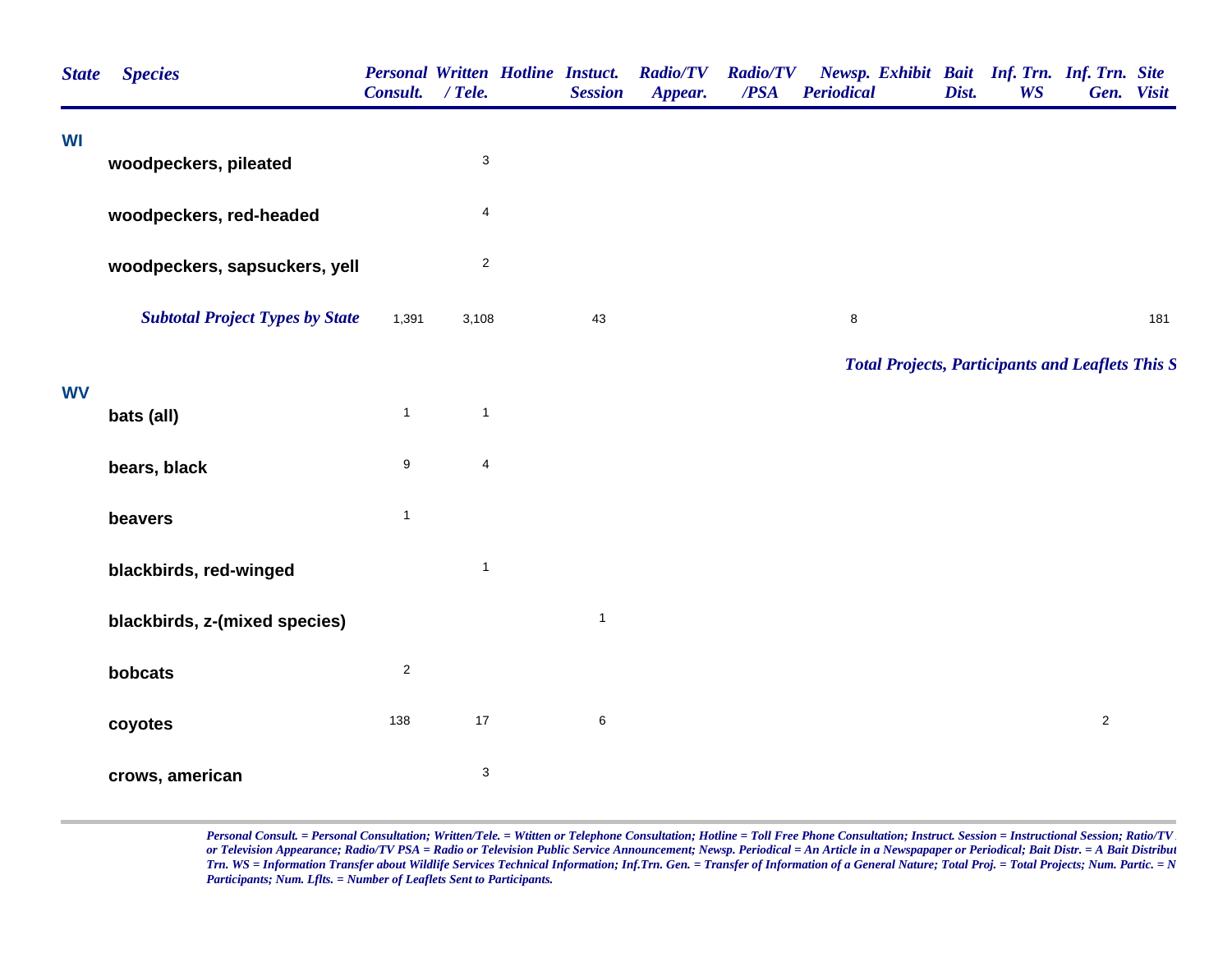| <b>Total</b><br>Proj.   | Num.<br><b>Partic</b>   | Num.<br><b>Lflts</b>    |
|-------------------------|-------------------------|-------------------------|
|                         |                         |                         |
| 3                       | 3                       | $\mathbf{1}$            |
| 4                       | 4                       |                         |
| $\overline{\mathbf{c}}$ | $\overline{\mathbf{c}}$ | $\mathbf{1}$            |
|                         |                         |                         |
| <i>tate</i> 4,731       | 5,911                   | 1,208                   |
| $\overline{\mathbf{c}}$ | $\overline{\mathbf{c}}$ | $\mathbf{1}$            |
| 13                      | 207                     | 1,400                   |
| $\mathbf{1}$            | $\mathbf{1}$            |                         |
| $\mathbf{1}$            | $\mathbf{1}$            | $\mathbf{1}$            |
| $\mathbf{1}$            | 45                      | 15                      |
| $\overline{\mathbf{c}}$ | 190                     | 1,400                   |
| 163                     | 1,664                   | 2,233                   |
| 3                       | 3                       | $\overline{\mathbf{c}}$ |
|                         |                         |                         |

m

*Page 225 of 230*

۰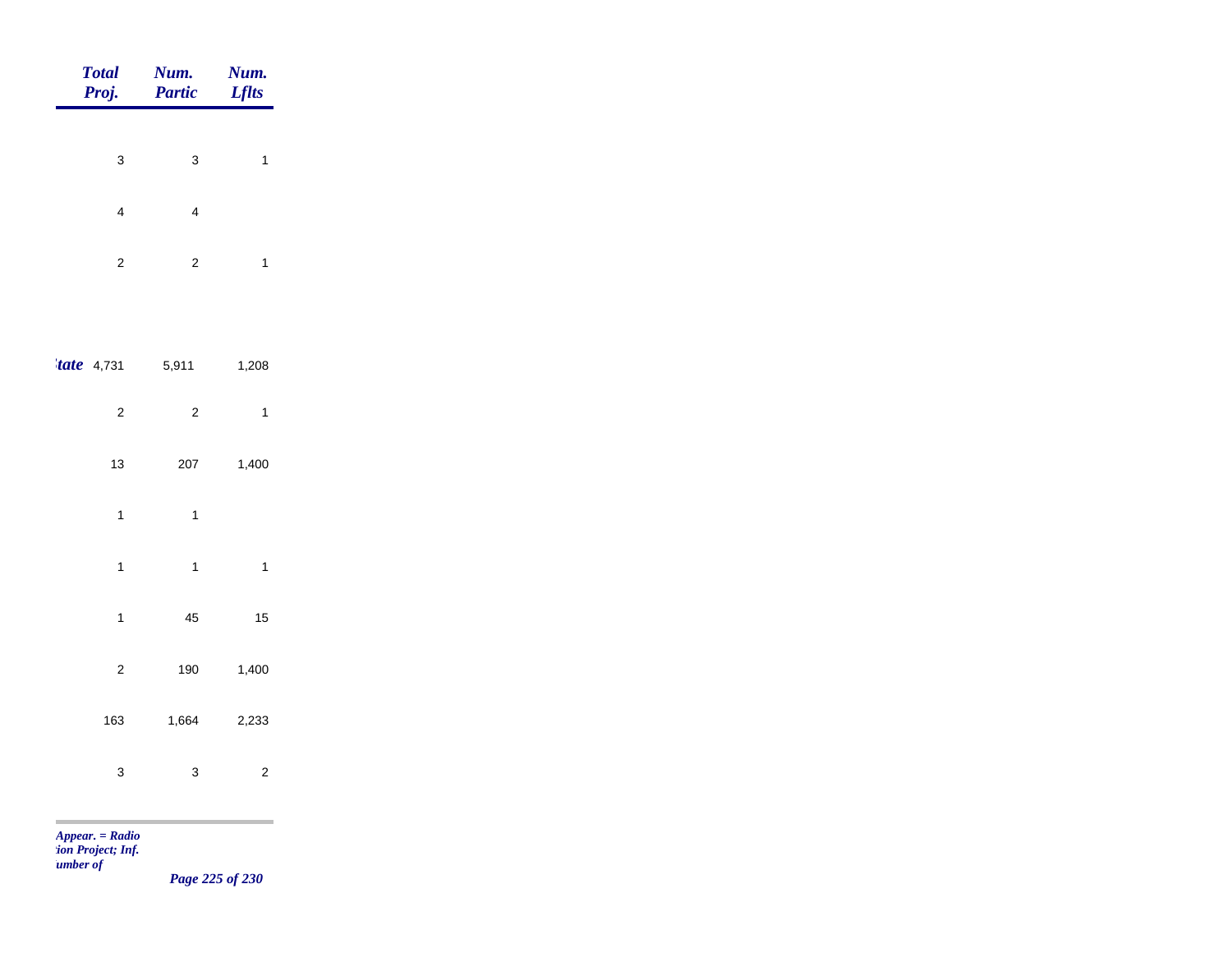| <b>State</b> | <b>Species</b>                  | Consult. / Tele.          |                | <b>Personal Written Hotline Instuct.</b><br><b>Session</b> | <b>Radio/TV</b><br>Appear. | <b>Radio/TV</b><br>/PSA | Newsp. Exhibit Bait Inf. Trn. Inf. Trn. Site<br><b>Periodical</b> | Dist. | <b>WS</b> | Gen. Visit |            |
|--------------|---------------------------------|---------------------------|----------------|------------------------------------------------------------|----------------------------|-------------------------|-------------------------------------------------------------------|-------|-----------|------------|------------|
| <b>WV</b>    | deer, white-tailed (wild)       | $\,$ 5 $\,$               | $\sqrt{2}$     |                                                            |                            |                         |                                                                   |       |           |            |            |
|              | dogs, feral, free-ranging and h | $\ensuremath{\mathsf{3}}$ | $\mathbf{1}$   |                                                            |                            |                         |                                                                   |       |           |            |            |
|              | doves, mourning                 |                           | $\mathbf{1}$   |                                                            |                            |                         |                                                                   |       |           |            |            |
|              | ducks, feral                    |                           | $\mathbf{1}$   |                                                            |                            |                         |                                                                   |       |           |            |            |
|              | ducks, mallards                 |                           | $\overline{2}$ |                                                            |                            |                         |                                                                   |       |           |            |            |
|              | eagles, bald                    |                           | $\overline{2}$ |                                                            |                            |                         |                                                                   |       |           |            |            |
|              | foxes, red                      | $\overline{c}$            |                |                                                            |                            |                         |                                                                   |       |           |            |            |
|              | geese, canada                   | 8                         | 36             | $\mathbf{1}$                                               |                            |                         |                                                                   |       |           |            | $\sqrt{2}$ |
|              | gulls, herring                  |                           | $\mathbf{1}$   |                                                            |                            |                         |                                                                   |       |           |            |            |
|              | hawks, red-tailed               |                           | $\overline{4}$ |                                                            |                            |                         |                                                                   |       |           |            |            |
|              | herons, great blue              |                           | $\,6\,$        |                                                            |                            |                         |                                                                   |       |           |            |            |
|              | horses, feral                   | $\mathbf{1}$              |                |                                                            |                            |                         |                                                                   |       |           |            |            |
|              | killdeers                       |                           | $\mathbf{1}$   |                                                            |                            |                         |                                                                   |       |           |            |            |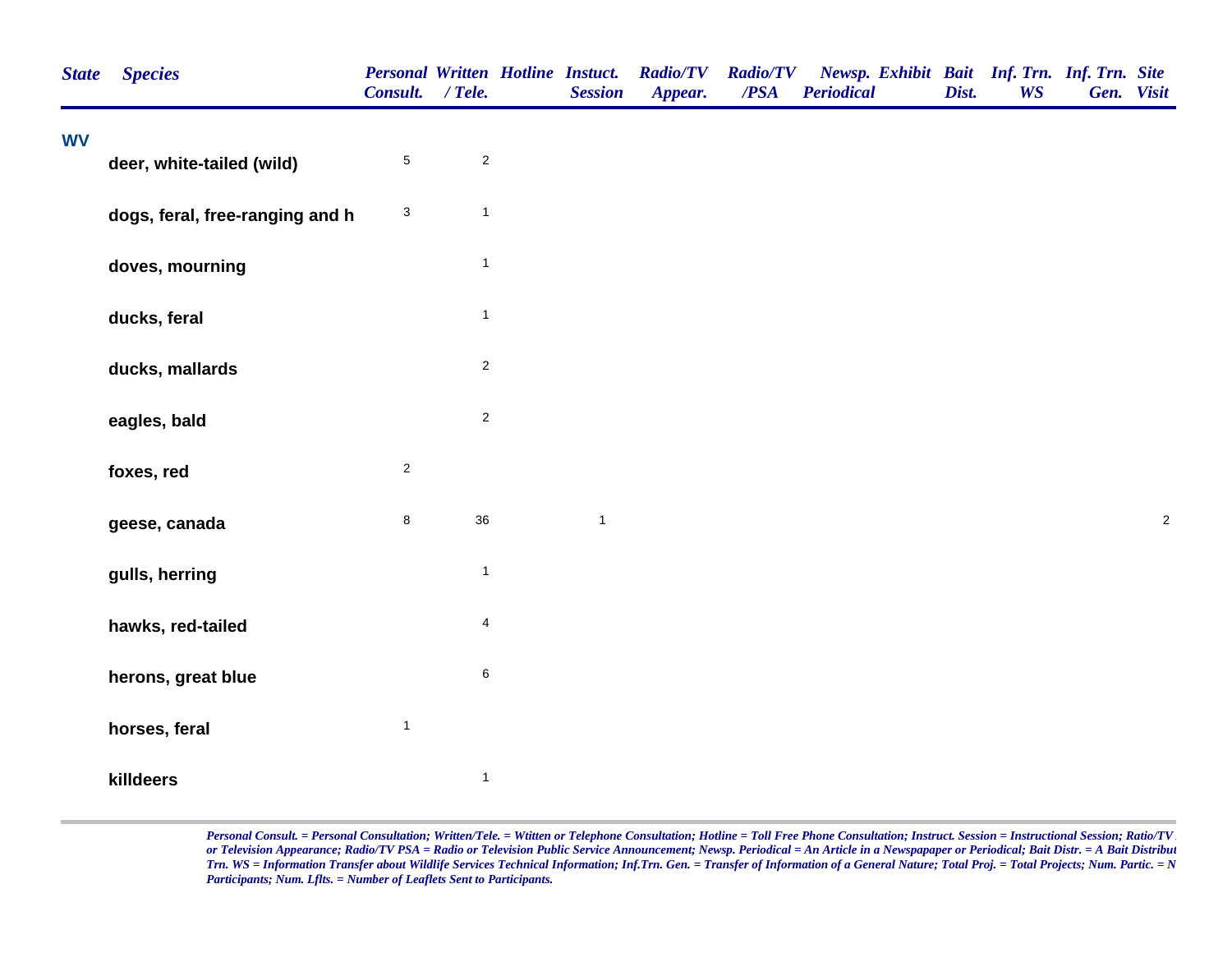| Total<br>Proj.          | Num.<br>Partic | Num.<br><b>Lflts</b> |
|-------------------------|----------------|----------------------|
| $\overline{7}$          | $15$           | $\sqrt{2}$           |
| $\overline{\mathbf{4}}$ | 192            | 1,400                |
| $\mathbf{1}$            | $\mathbf{1}$   | $\mathbf{1}$         |
| $\mathbf{1}$            | $\overline{c}$ |                      |
| $\mathbf 2$             | $\sqrt{2}$     | $\mathbf{1}$         |
| $\overline{a}$          | $\overline{c}$ |                      |
| $\overline{c}$          | 190            | 1,400                |
| $47\,$                  | 98             | 35                   |
| $\mathbf{1}$            | $\mathbf{1}$   | $\mathbf{1}$         |
| $\overline{\mathbf{4}}$ | $\overline{5}$ | $\sqrt{2}$           |
| $\,6$                   | $\,6$          | $\sqrt{5}$           |
| $\overline{1}$          | $\mathbf 2$    | $\mathbf{1}$         |
| $\mathbf{1}$            | $\mathbf{1}$   | $\mathbf{1}$         |

m

*Page 226 of 230*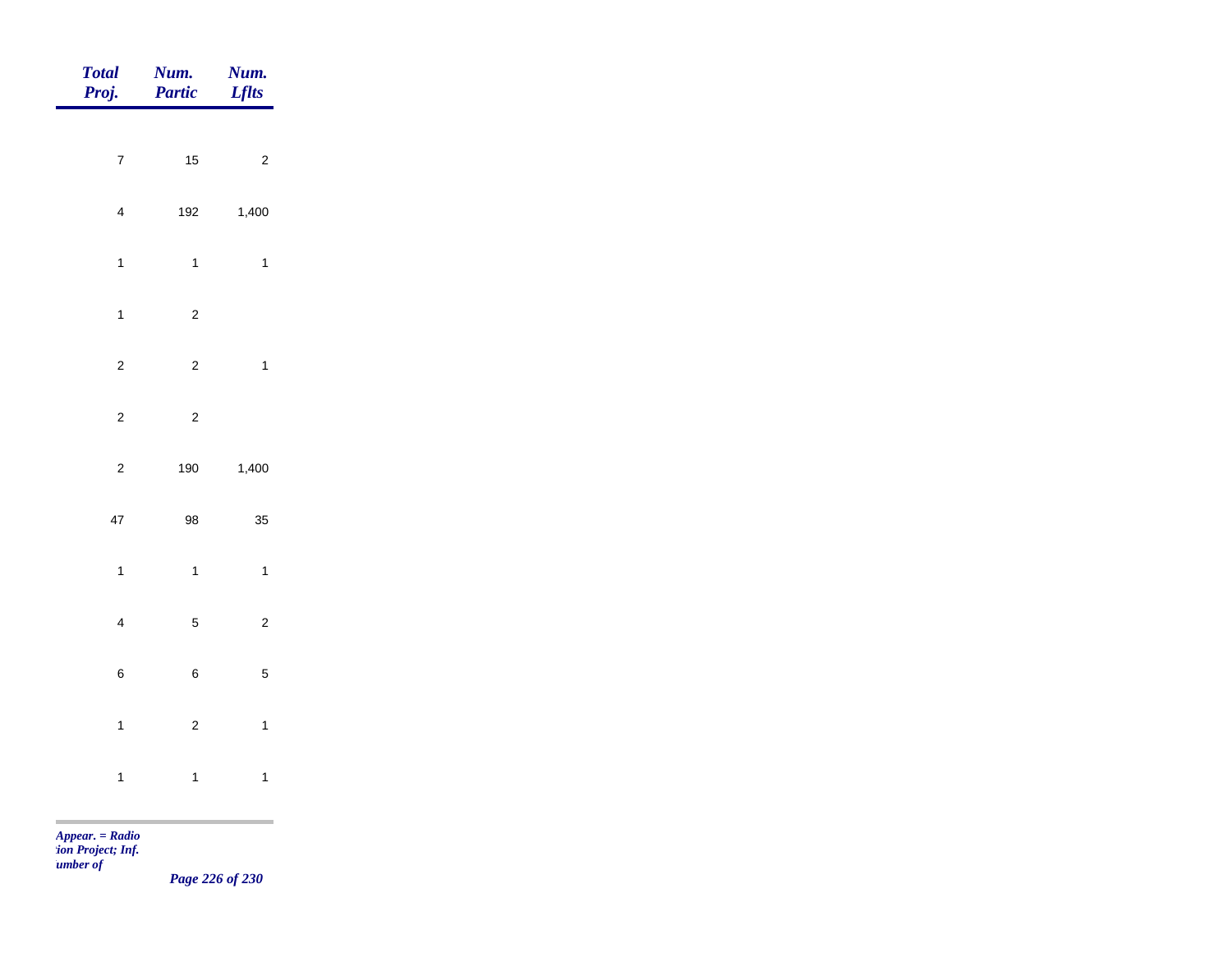| <b>State</b> | <b>Species</b>                | Consult. / Tele.          |                | <b>Personal Written Hotline Instuct.</b><br><b>Session</b> | <b>Radio/TV</b><br>Appear. | <b>Radio/TV</b><br>/PSA | Newsp. Exhibit Bait Inf. Trn. Inf. Trn. Site<br><b>Periodical</b> | Dist. | <b>WS</b> | Gen. Visit   |                           |  |
|--------------|-------------------------------|---------------------------|----------------|------------------------------------------------------------|----------------------------|-------------------------|-------------------------------------------------------------------|-------|-----------|--------------|---------------------------|--|
| <b>WV</b>    | killdeers                     |                           | $\mathbf{1}$   |                                                            |                            |                         |                                                                   |       |           |              |                           |  |
|              | marmots/woodchucks (all)      | $\mathbf{1}$              | $\overline{2}$ |                                                            |                            |                         |                                                                   |       |           |              |                           |  |
|              | martins, purple               |                           | $\mathbf{1}$   |                                                            |                            |                         |                                                                   |       |           |              |                           |  |
|              | moles (all)                   | $\mathbf{1}$              | $\mathbf{1}$   |                                                            |                            |                         |                                                                   |       |           |              |                           |  |
|              | not in mis                    |                           |                | $\mathbf{1}$                                               |                            |                         |                                                                   |       |           |              |                           |  |
|              | opossums, virginia            | $\ensuremath{\mathsf{3}}$ |                |                                                            |                            |                         |                                                                   |       |           |              |                           |  |
|              | owls, great horned            |                           | $\mathbf{1}$   |                                                            |                            |                         |                                                                   |       |           |              |                           |  |
|              | pigeons, feral (rock)         |                           |                |                                                            |                            |                         |                                                                   |       |           |              | $\ensuremath{\mathsf{3}}$ |  |
|              | raccoons                      | 28                        | 15             | $\mathbf{1}$                                               |                            |                         | $\mathbf{1}$                                                      |       |           | $\mathbf{3}$ | $\overline{4}$            |  |
|              | robins, american              |                           | $\mathbf{1}$   |                                                            |                            |                         |                                                                   |       |           |              |                           |  |
|              | skunks, striped               | $\mathbf{1}$              |                |                                                            |                            |                         |                                                                   |       |           |              |                           |  |
|              | snakes, non-poisonous (other) | $\mathbf{1}$              |                |                                                            |                            |                         |                                                                   |       |           |              |                           |  |
|              | snakes, poisonous (other)     |                           | $\mathbf{1}$   |                                                            |                            |                         |                                                                   |       |           |              |                           |  |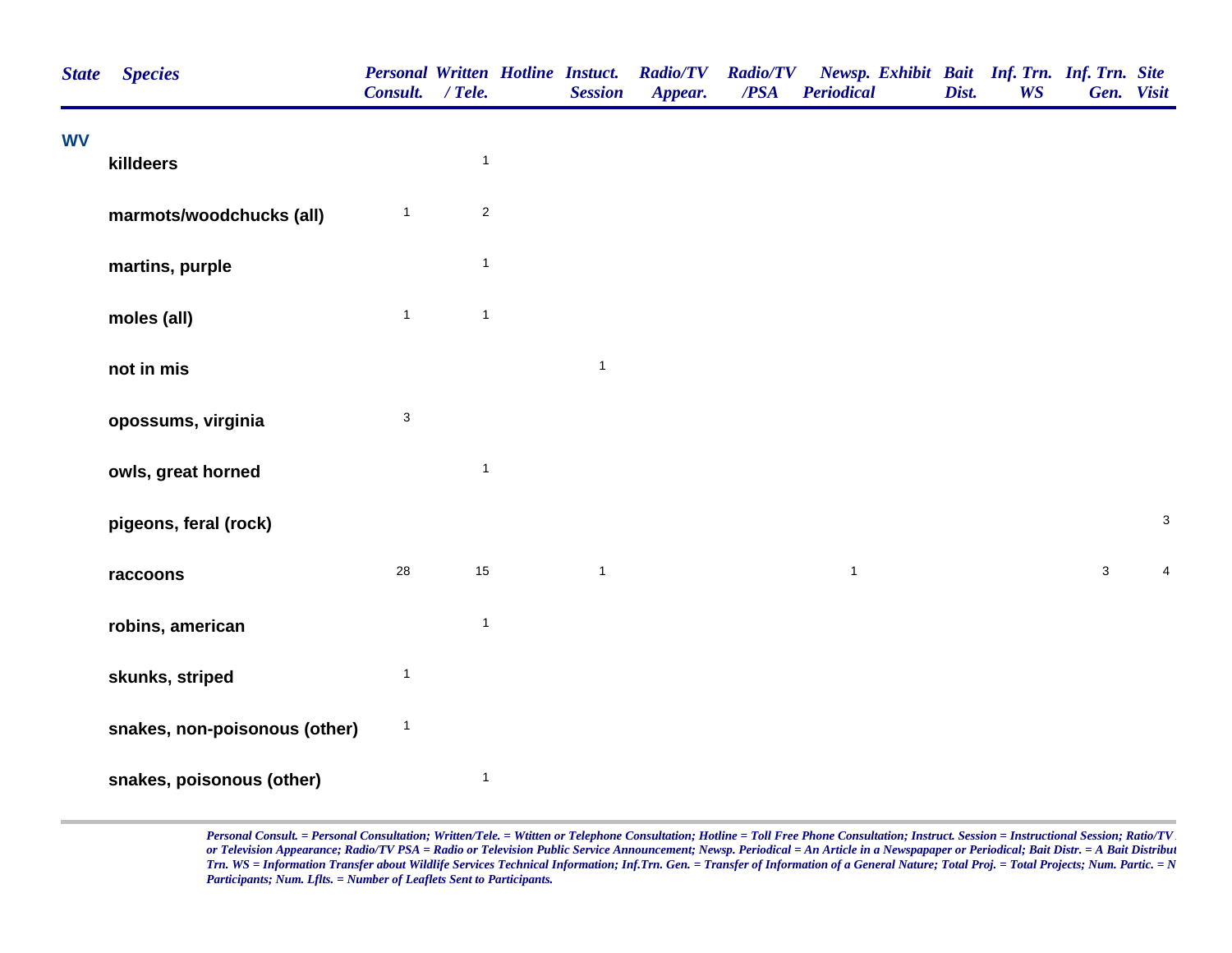| <b>Total</b><br>Proj. | Num.<br>Partic | Num.<br><b>Lflts</b>    |
|-----------------------|----------------|-------------------------|
|                       |                |                         |
| $\overline{1}$        | $\mathbf{1}$   | $\mathbf{1}$            |
| $\mathbf{3}$          | $\mathbf{3}$   |                         |
| $\mathbf{1}$          | $\mathbf{1}$   | $\mathbf{1}$            |
| $\mathbf 2$           | $\overline{c}$ | $\mathbf{1}$            |
| $\mathbf{1}$          | $\,6\,$        | $\,6\,$                 |
| $\mathbf 3$           | $\mathbf{3}$   | $\overline{\mathbf{c}}$ |
| $\overline{1}$        | $\mathbf{1}$   | $\mathbf{1}$            |
|                       |                |                         |
| $\mathbf{3}$          | $\sqrt{5}$     |                         |
| $52\,$                | 134            | $20\,$                  |
| $\mathbf{1}$          | $\overline{1}$ | $\mathbf{1}$            |
| $\mathbf{1}$          | $\mathbf{1}$   | $\mathbf{1}$            |
| $\overline{1}$        | $\overline{1}$ | $\mathbf{1}$            |
| $\mathbf{1}$          | $\mathbf{1}$   |                         |
|                       |                |                         |

m

*Page 227 of 230*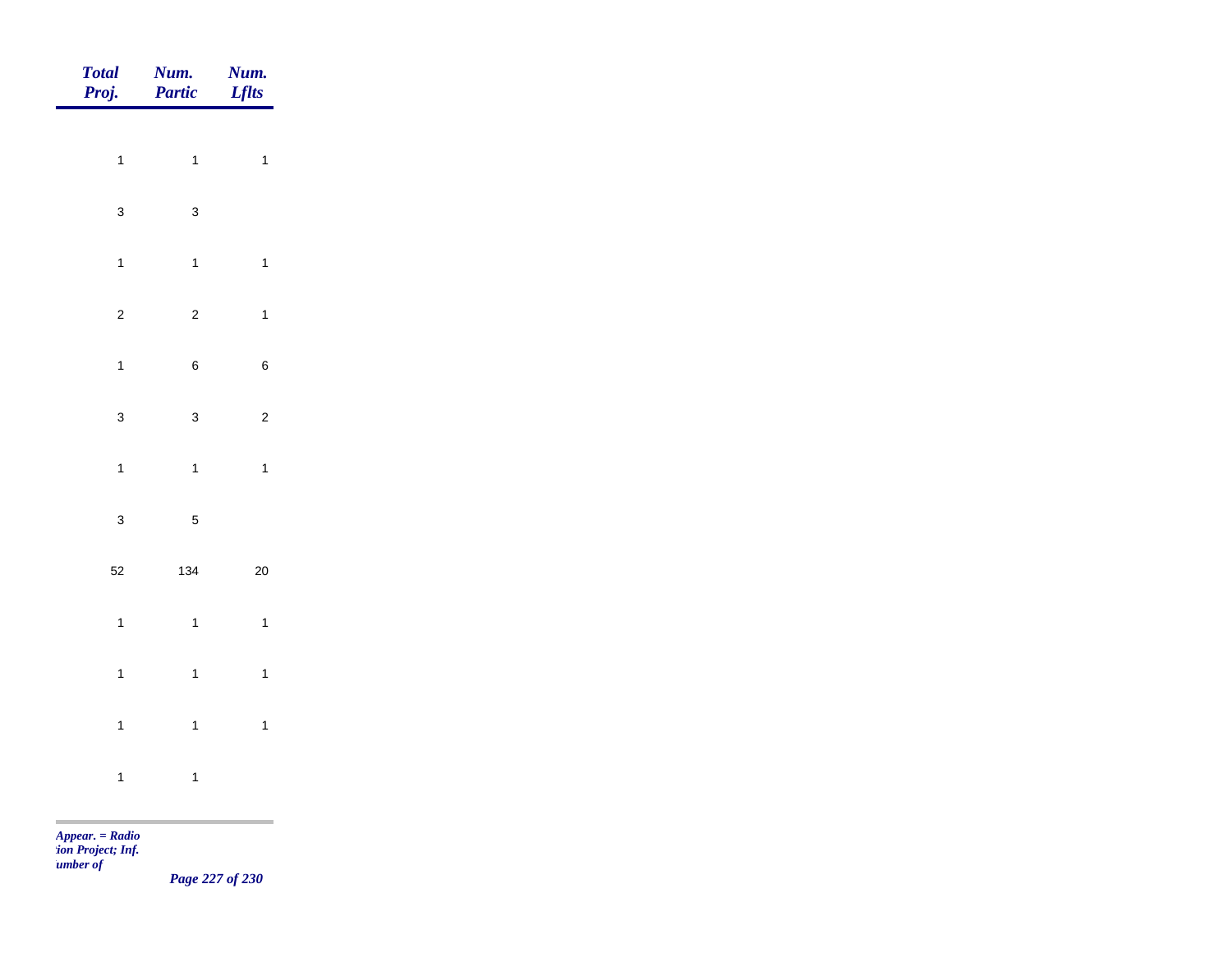| <b>State</b> | <b>Species</b>                         | Consult. / Tele. |                           | <b>Personal Written Hotline Instuct.</b><br><b>Session</b> | <b>Radio/TV</b><br>Appear. | <b>Radio/TV</b><br>/PSA | Newsp. Exhibit Bait Inf. Trn. Inf. Trn. Site<br><b>Periodical</b> | Dist. | <b>WS</b> | Gen. Visit |              |
|--------------|----------------------------------------|------------------|---------------------------|------------------------------------------------------------|----------------------------|-------------------------|-------------------------------------------------------------------|-------|-----------|------------|--------------|
| <b>WV</b>    | snakes, poisonous (other)              |                  | $\mathbf{1}$              |                                                            |                            |                         |                                                                   |       |           |            |              |
|              |                                        |                  |                           |                                                            |                            |                         |                                                                   |       |           |            |              |
|              | sparrows, house/english                |                  | $\ensuremath{\mathsf{3}}$ |                                                            |                            |                         |                                                                   |       |           |            |              |
|              | squirrels, gray                        | $\overline{c}$   |                           |                                                            |                            |                         |                                                                   |       |           |            |              |
|              | squirrels, red                         | $\mathbf{1}$     |                           |                                                            |                            |                         |                                                                   |       |           |            |              |
|              | starlings, european                    |                  | $\mathbf{1}$              | $\mathbf{1}$                                               |                            |                         |                                                                   |       |           |            | $\mathbf{1}$ |
|              | swallows, barn                         |                  | $\mathbf{1}$              |                                                            |                            |                         |                                                                   |       |           |            |              |
|              | turtles other                          |                  | $\mathbf{1}$              |                                                            |                            |                         |                                                                   |       |           |            |              |
|              | vultures, black                        | $\sqrt{2}$       | $\mathbf{1}$              |                                                            |                            |                         |                                                                   |       |           |            |              |
|              | vultures, turkey                       | $\overline{2}$   | $\sqrt{5}$                |                                                            |                            |                         |                                                                   |       |           |            |              |
|              | woodpeckers, pileated                  | $\mathbf{1}$     |                           |                                                            |                            |                         |                                                                   |       |           |            |              |
|              | woodpeckers, red-headed                |                  | $\mathbf{1}$              |                                                            |                            |                         |                                                                   |       |           |            |              |
|              | <b>Subtotal Project Types by State</b> | 213              | 118                       | $11$                                                       |                            |                         | $\mathbf{1}$                                                      |       |           | $\sqrt{5}$ | 10           |
|              |                                        |                  |                           |                                                            |                            |                         | <b>Total Projects, Participants and Leaflets This S</b>           |       |           |            |              |

## **WY**÷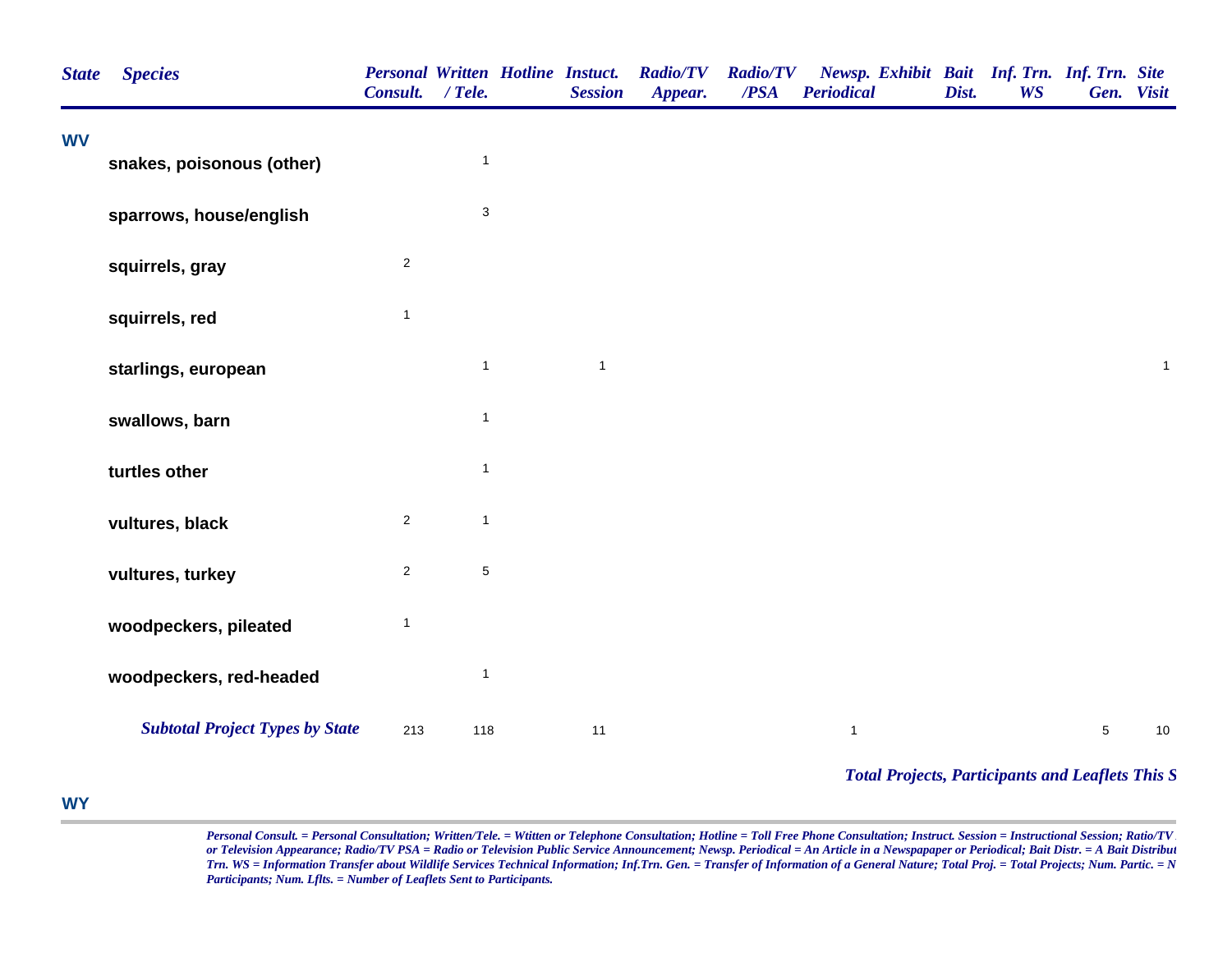| <b>Total</b><br>Proj. | Num.<br><b>Partic</b> | Num.<br><b>Lflts</b> |
|-----------------------|-----------------------|----------------------|
| $\mathbf{1}$          | $\mathbf{1}$          |                      |
|                       |                       |                      |
| $\mathbf{3}$          | $\mathbf 3$           | $\mathbf{1}$         |
| $\sqrt{2}$            | $\sqrt{2}$            |                      |
| $\mathbf{1}$          | $\overline{1}$        | $\mathbf{1}$         |
| $\mathbf{3}$          | $47\,$                | 15                   |
| $\mathbf{1}$          | $\mathbf{1}$          | $\mathbf{1}$         |
| $\mathbf{1}$          | $\overline{1}$        |                      |
|                       |                       |                      |
| $\mathbf{3}$          | 193                   | 1,400                |
| $\boldsymbol{7}$      | 195                   | 1,403                |
| $\mathbf{1}$          | $\mathbf{1}$          |                      |
| $\mathbf{1}$          | $\mathbf{1}$          | $\mathbf{1}$         |
|                       |                       |                      |
| <i>tate</i><br>358    | 3,234                 | 10,757               |

 $\sim$ 

*Page 228 of 230*

\_\_\_\_\_\_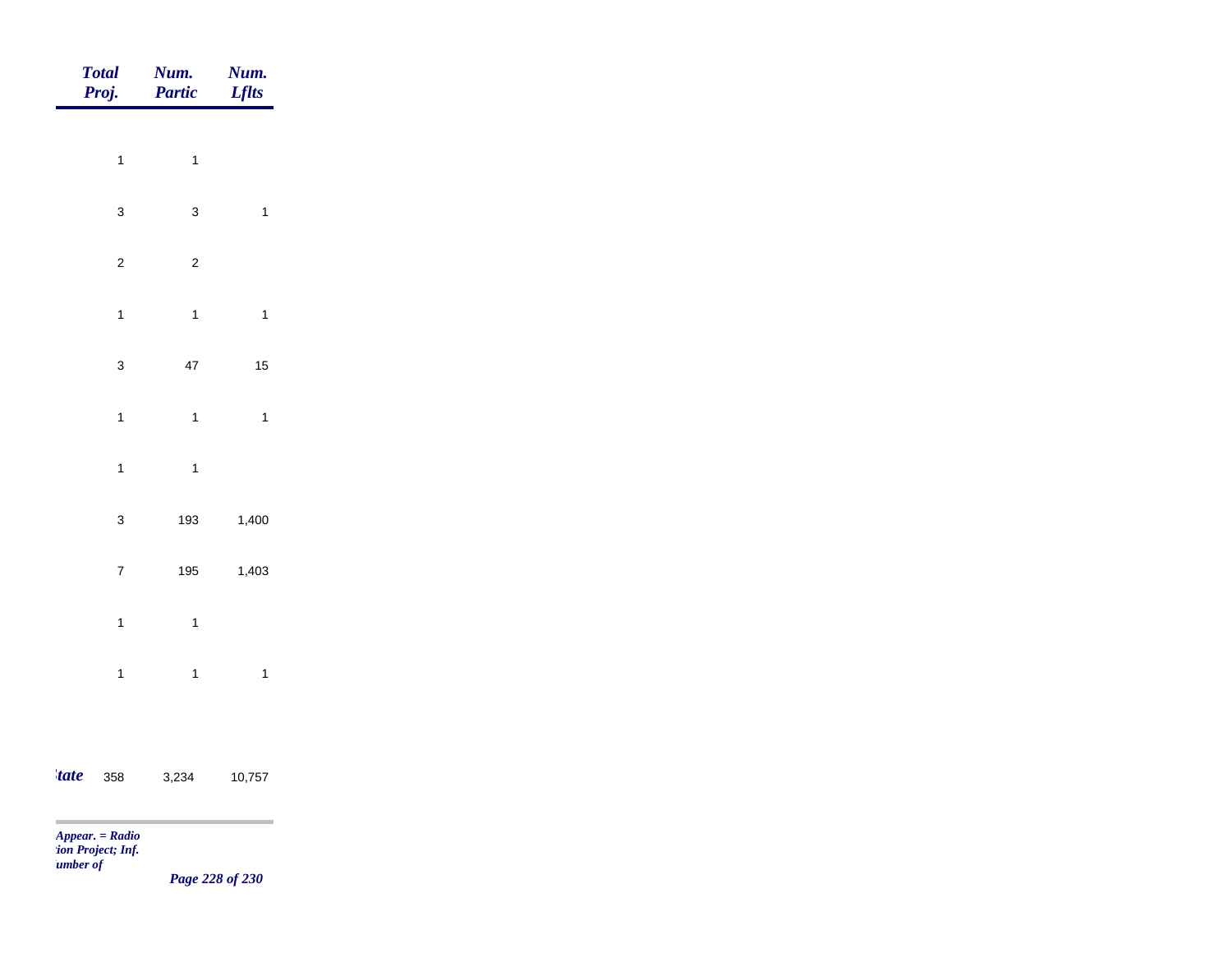| <b>State</b> | <b>Species</b>                  | Consult. / Tele. |                           | <b>Personal Written Hotline Instuct.</b><br><b>Session</b> | <b>Radio/TV</b><br>Appear. | <b>Radio/TV</b><br>$\overline{PSA}$ | Newsp. Exhibit Bait Inf. Trn. Inf. Trn. Site<br><b>Periodical</b> | Dist. | <b>WS</b>    | Gen. Visit   |                         |
|--------------|---------------------------------|------------------|---------------------------|------------------------------------------------------------|----------------------------|-------------------------------------|-------------------------------------------------------------------|-------|--------------|--------------|-------------------------|
| <b>WY</b>    | badgers                         | $\mathbf{1}$     | $\ensuremath{\mathsf{3}}$ |                                                            |                            |                                     |                                                                   |       |              |              |                         |
|              |                                 |                  |                           |                                                            |                            |                                     |                                                                   |       |              |              |                         |
|              | bats (all)                      |                  | $\mathbf{1}$              |                                                            |                            |                                     |                                                                   |       |              |              | $\mathbf 1$             |
|              | bears, black                    | 26               |                           |                                                            |                            |                                     |                                                                   |       |              |              |                         |
|              | bears, grizzly                  | $\mathbf{1}$     | $\ensuremath{\mathsf{3}}$ |                                                            |                            |                                     |                                                                   |       | $\mathbf{1}$ |              |                         |
|              | beavers                         | $\mathbf{1}$     |                           |                                                            |                            |                                     |                                                                   |       |              |              |                         |
|              | cats, feral/free ranging        |                  | $\mathbf{1}$              |                                                            |                            |                                     |                                                                   |       |              |              |                         |
|              | coyotes                         | 119              | 66                        |                                                            |                            |                                     |                                                                   |       |              | $\mathbf{3}$ | $17$                    |
|              | crows, american                 |                  | $\mathbf{1}$              |                                                            |                            |                                     |                                                                   |       |              |              |                         |
|              | dogs, feral, free-ranging and h |                  | $\mathbf{1}$              |                                                            |                            |                                     |                                                                   |       |              |              | $\overline{\mathbf{c}}$ |
|              | foxes, red                      |                  | $\mathfrak{S}$            |                                                            |                            |                                     |                                                                   |       |              |              |                         |
|              | geese, canada                   |                  | $\overline{2}$            |                                                            |                            |                                     |                                                                   |       |              |              |                         |
|              | gulls, california               |                  | $\mathbf{1}$              |                                                            |                            |                                     |                                                                   |       |              |              |                         |
|              | gulls, ring-billed              |                  | $\mathbf{1}$              |                                                            |                            |                                     |                                                                   |       |              |              |                         |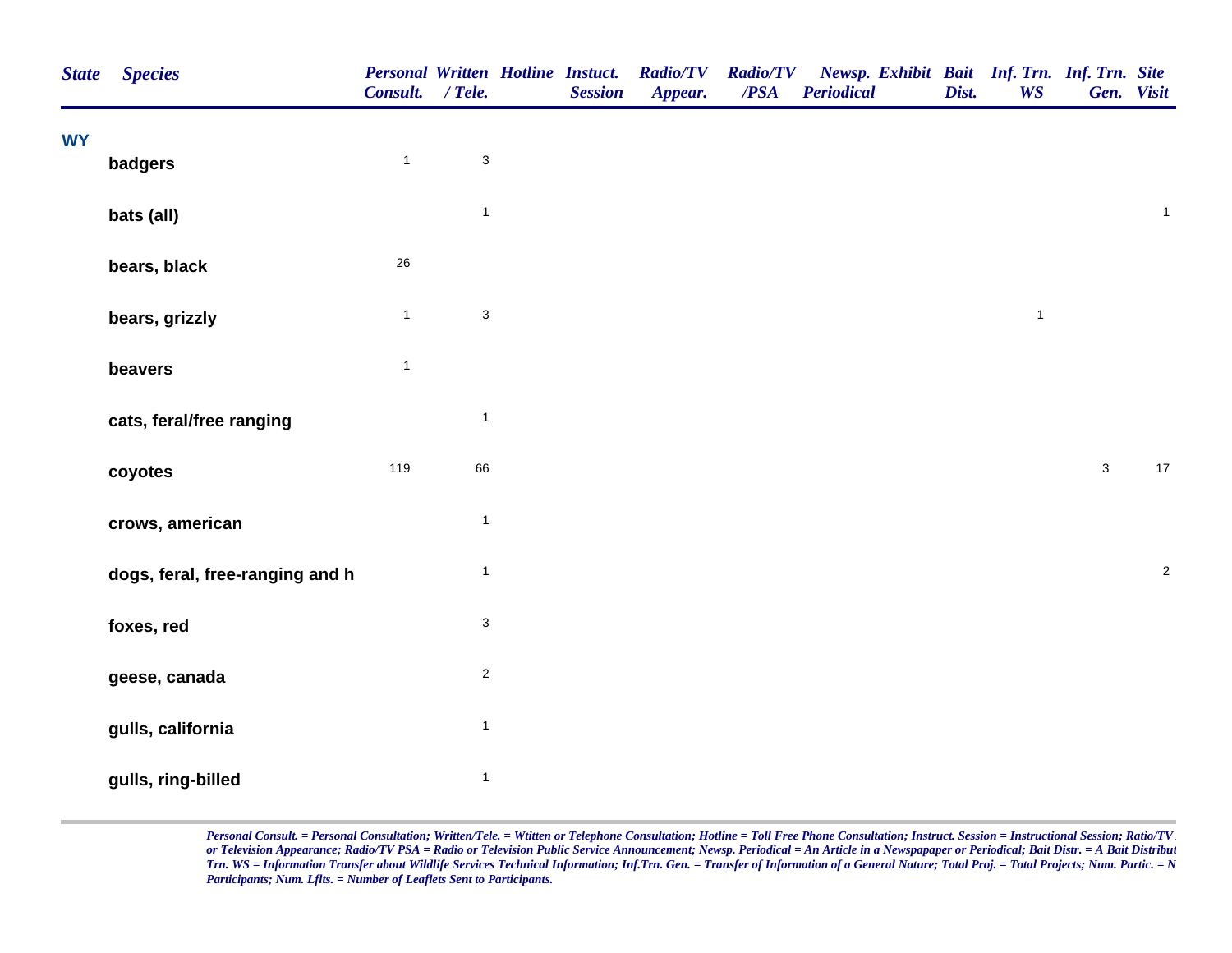| Total<br>Proj. | Num.<br>Partic | Num.<br><b>Lflts</b> |
|----------------|----------------|----------------------|
| $\overline{4}$ | $\overline{4}$ |                      |
|                |                |                      |
| $\mathbf 2$    | $\overline{c}$ |                      |
| ${\bf 26}$     | 35             |                      |
| $\sqrt{5}$     | $\overline{5}$ |                      |
| $\overline{1}$ | $\mathbf{1}$   |                      |
| $\overline{1}$ | $\overline{1}$ |                      |
| 205            | 1,471          | 1,250                |
| $\overline{1}$ | $\overline{1}$ |                      |
| $\mathbf{3}$   | $\overline{4}$ |                      |
|                |                |                      |
| $\mathbf{3}$   | $\mathbf{3}$   |                      |
| $\overline{2}$ | $\overline{c}$ |                      |
| $\mathbf{1}$   | $\overline{1}$ |                      |
| $\overline{1}$ | $\overline{1}$ |                      |
|                |                |                      |

m

*Page 229 of 230*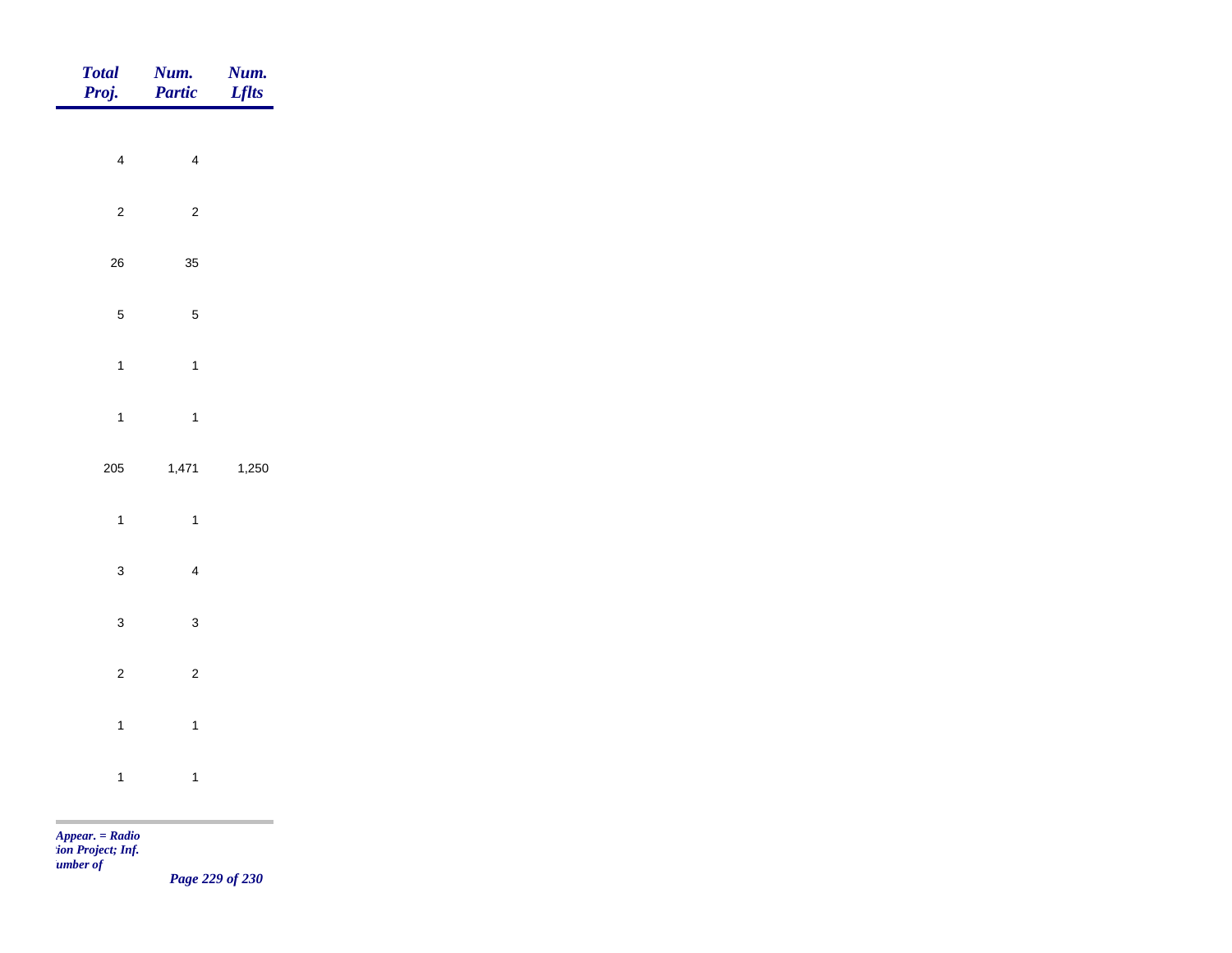| <b>State</b> | <b>Species</b>                         | <b>Personal Written Hotline Instuct.</b><br><b>Consult.</b> | / Tele.                 |        | <b>Session</b> | <b>Radio/TV</b><br>Appear. | <b>Radio/TV</b><br>$\overline{PSA}$ | Newsp. Exhibit Bait Inf. Trn. Inf. Trn. Site<br><b>Periodical</b> | Dist. | <b>WS</b>      |             | Gen. Visit     |
|--------------|----------------------------------------|-------------------------------------------------------------|-------------------------|--------|----------------|----------------------------|-------------------------------------|-------------------------------------------------------------------|-------|----------------|-------------|----------------|
| <b>WY</b>    |                                        |                                                             |                         |        |                |                            |                                     |                                                                   |       |                |             |                |
|              | gulls, ring-billed                     |                                                             | $\mathbf{1}$            |        |                |                            |                                     |                                                                   |       |                |             |                |
|              | lions, mountain (cougar)               |                                                             | $\overline{2}$          |        |                |                            |                                     |                                                                   |       |                |             |                |
|              | pelicans, american white               | $\mathbf{1}$                                                | $\mathbf{1}$            |        |                |                            |                                     |                                                                   |       |                |             |                |
|              | pigeons, feral (rock)                  |                                                             | $\overline{\mathbf{c}}$ |        |                |                            |                                     |                                                                   |       |                |             | $\overline{4}$ |
|              | skunks, striped                        | $\mathbf{1}$                                                | $\,6\,$                 |        |                |                            |                                     |                                                                   |       |                |             |                |
|              | squirrels, gray                        |                                                             |                         |        |                |                            |                                     |                                                                   |       |                |             | $\mathbf{1}$   |
|              | squirrels, ground, other               |                                                             | $\mathbf{1}$            |        |                |                            |                                     |                                                                   |       |                |             |                |
|              | starlings, european                    |                                                             | $\overline{\mathbf{c}}$ |        |                |                            |                                     |                                                                   |       |                |             |                |
|              | wolves, gray/timber                    | $\mathbf{1}$                                                | 43                      |        |                |                            |                                     |                                                                   |       | $\overline{2}$ |             |                |
|              | <b>Subtotal Project Types by State</b> | 151                                                         | 140                     |        |                |                            |                                     |                                                                   |       | $\mathbf 3$    | $\mathbf 3$ | 25             |
|              |                                        |                                                             |                         |        |                |                            |                                     | <b>Total Projects, Participants and Leaflets This S</b>           |       |                |             |                |
|              | <b>Grand Total</b>                     | 9,443                                                       | 29,928                  | 15,399 | 306            | 81                         | $\mathbf{1}$                        | 74<br>39                                                          |       | 10<br>6,482    | 689         | 2,448          |